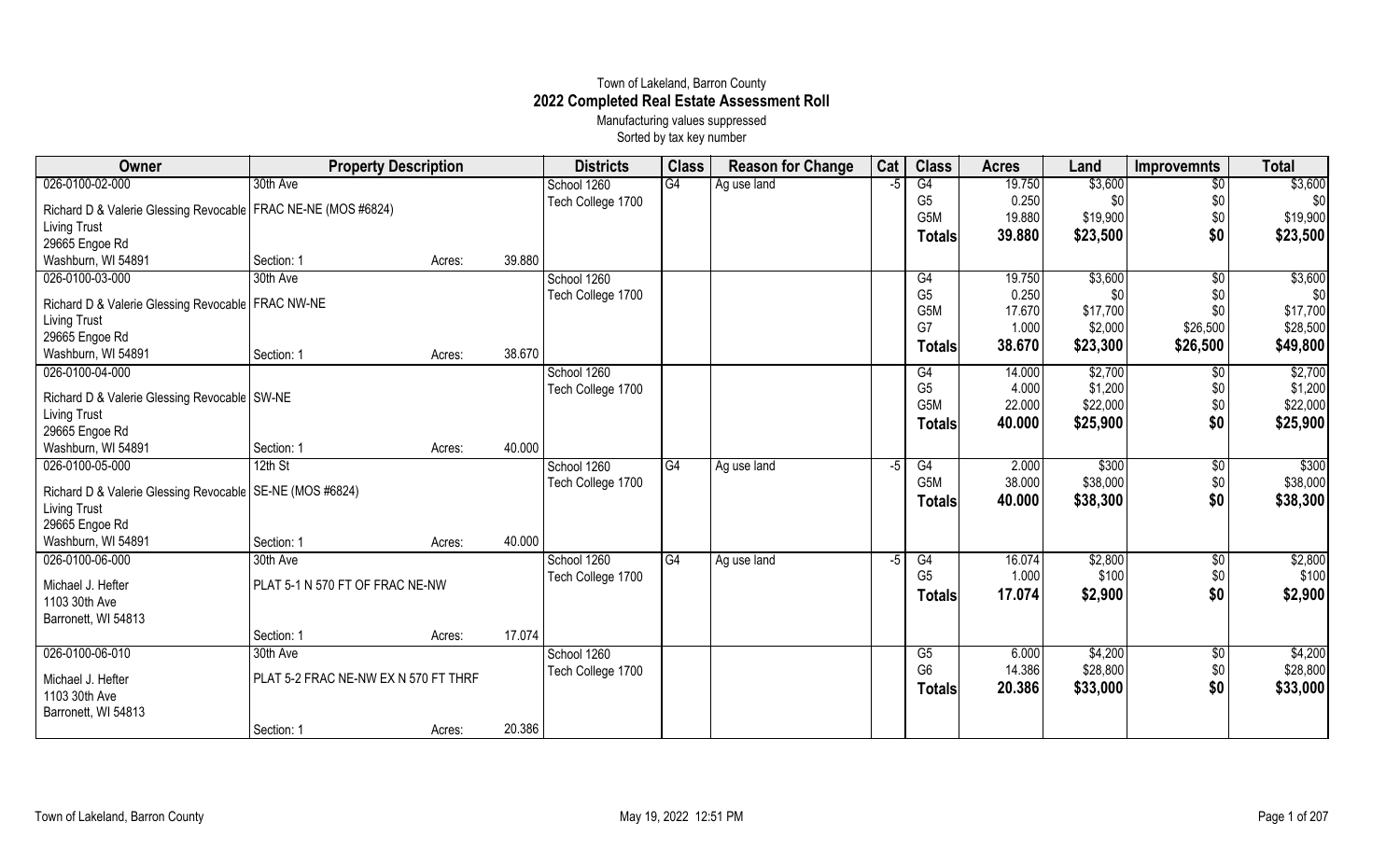| Owner                                       | <b>Property Description</b>                 |        |        | <b>Districts</b>  | <b>Class</b> | <b>Reason for Change</b> | Cat  | <b>Class</b>   | <b>Acres</b> | Land        | <b>Improvemnts</b> | <b>Total</b> |
|---------------------------------------------|---------------------------------------------|--------|--------|-------------------|--------------|--------------------------|------|----------------|--------------|-------------|--------------------|--------------|
| 026-0100-07-000                             | 1103 30th Ave                               |        |        | School 5306       | G4           | Ag use land              | $-5$ | G4             | 27.440       | \$4,000     | $\overline{50}$    | \$4,000      |
| Michael J. Hefter                           | FRAC NW-NW                                  |        |        | Tech College 1700 |              |                          |      | G <sub>5</sub> | 6.810        | \$1,600     | \$0                | \$1,600      |
| 1103 30th Ave                               |                                             |        |        |                   |              |                          |      | G7             | 2.000        | \$8,000     | \$183,700          | \$191,700    |
| Barronett, WI 54813                         |                                             |        |        |                   |              |                          |      | Totals         | 36.250       | \$13,600    | \$183,700          | \$197,300    |
|                                             | Section: 1                                  | Acres: | 36.250 |                   |              |                          |      |                |              |             |                    |              |
| 026-0100-08-000                             |                                             |        |        | School 1260       | G4           | Ag use land              | $-5$ | G4             | 18.000       | \$2,900     | $\sqrt{$0}$        | \$2,900      |
| Michael J. Hefter                           | SW-NW                                       |        |        | Tech College 1700 |              |                          |      | G <sub>5</sub> | 15.000       | \$4,300     | \$0                | \$4,300      |
| 1103 30th Ave                               |                                             |        |        |                   |              |                          |      | G5M            | 7.000        | \$5,600     | \$0                | \$5,600      |
| Barronett, WI 54813                         |                                             |        |        |                   |              |                          |      | <b>Totals</b>  | 40.000       | \$12,800    | \$0                | \$12,800     |
|                                             | Section: 1                                  | Acres: | 40.000 |                   |              |                          |      |                |              |             |                    |              |
| 026-0100-09-000                             |                                             |        |        | School 1260       |              |                          |      | G5             | 6.000        | \$1,800     | $\sqrt[6]{3}$      | \$1,800      |
| Danny L. Kozial                             | SE-NW                                       |        |        | Tech College 1700 |              |                          |      | G <sub>6</sub> | 34.000       | \$64,000    | \$0                | \$64,000     |
| Melanie M. Kozial                           |                                             |        |        |                   |              |                          |      | Totals         | 40.000       | \$65,800    | \$0                | \$65,800     |
| 1706 Howard Ave                             |                                             |        |        |                   |              |                          |      |                |              |             |                    |              |
| Eau Claire, WI 54703                        | Section: 1                                  | Acres: | 40.000 |                   |              |                          |      |                |              |             |                    |              |
| 026-0100-10-000                             |                                             |        |        | School 1260       | G4           | Ag use land              | $-5$ | G4             | 4.000        | \$500       | \$0                | \$500        |
| John T. Hobscheid                           | NE-SW                                       |        |        | Tech College 1700 |              |                          |      | G <sub>5</sub> | 5.000        | \$1,500     | \$0                | \$1,500      |
| 2944 11th St                                |                                             |        |        |                   |              |                          |      | G5M            | 31.000       | \$31,000    | \$0                | \$31,000     |
| Barronett, WI 54813                         |                                             |        |        |                   |              |                          |      | <b>Totals</b>  | 40.000       | \$33,000    | \$0                | \$33,000     |
|                                             | Section: 1                                  | Acres: | 40.000 |                   |              |                          |      |                |              |             |                    |              |
| 026-0100-11-000                             | 2944 11th St                                |        |        | School 1260       | G4           | Ag use land              | -5   | G1             | 2.000        | \$44,000    | \$62,300           | \$106,300    |
|                                             |                                             |        |        | Tech College 1700 |              |                          |      | G4             | 4.000        | \$500       | \$0                | \$500        |
| John T. Hobscheid                           | GOVT LOT #3                                 |        |        |                   |              |                          |      | G5M            | 22.180       | \$26,100    | \$0                | \$26,100     |
| 2944 11th St<br>Barronett, WI 54813         |                                             |        |        |                   |              |                          |      | <b>Totals</b>  | 28.180       | \$70,600    | \$62,300           | \$132,900    |
|                                             | Section: 1                                  | Acres: | 28.180 |                   |              |                          |      |                |              |             |                    |              |
| 026-0100-12-000                             | 29th Ave                                    |        |        | School 1260       |              |                          |      | G1             | 2.500        | \$46,500    | \$4,400            | \$50,900     |
|                                             |                                             |        |        | Tech College 1700 |              |                          |      | W <sub>6</sub> | 47.000       | (\$103,400) | \$0                | \$0          |
| Doris E. Kellar                             | GL 2-1 GOVT LOT 2 EX THE W 200 FT THRF 47 A |        |        |                   |              |                          |      | <b>Totals</b>  | 49.500       | \$46,500    | \$4,400            | \$50,900     |
| 408 Sanbournol Dr                           | MFL-C                                       |        |        |                   |              |                          |      |                |              |             |                    |              |
| Minneapolis, MN 55432                       | Section: 1                                  |        | 49.500 |                   |              |                          |      |                |              |             |                    |              |
| 026-0100-13-000                             | 1098 29th Ave                               | Acres: |        | School 1260       |              |                          |      | G1             | 3.060        | \$49,100    | \$28,100           | \$77,200     |
|                                             |                                             |        |        | Tech College 1700 |              |                          |      | G <sub>6</sub> | 3.000        | \$6,600     | \$0                | \$6,600      |
| Michael J. Anfang                           | GL 2-2 W 200 FT OF GOVT LOT 2               |        |        |                   |              |                          |      | <b>Totals</b>  | 6.060        | \$55,700    | \$28,100           | \$83,800     |
| Thomas A & Rochelle Anfang Revocable        |                                             |        |        |                   |              |                          |      |                |              |             |                    |              |
| Trust                                       |                                             |        |        |                   |              |                          |      |                |              |             |                    |              |
| W648 State Highway 18<br>Sullivan, WI 53178 | Section: 1                                  | Acres: | 6.060  |                   |              |                          |      |                |              |             |                    |              |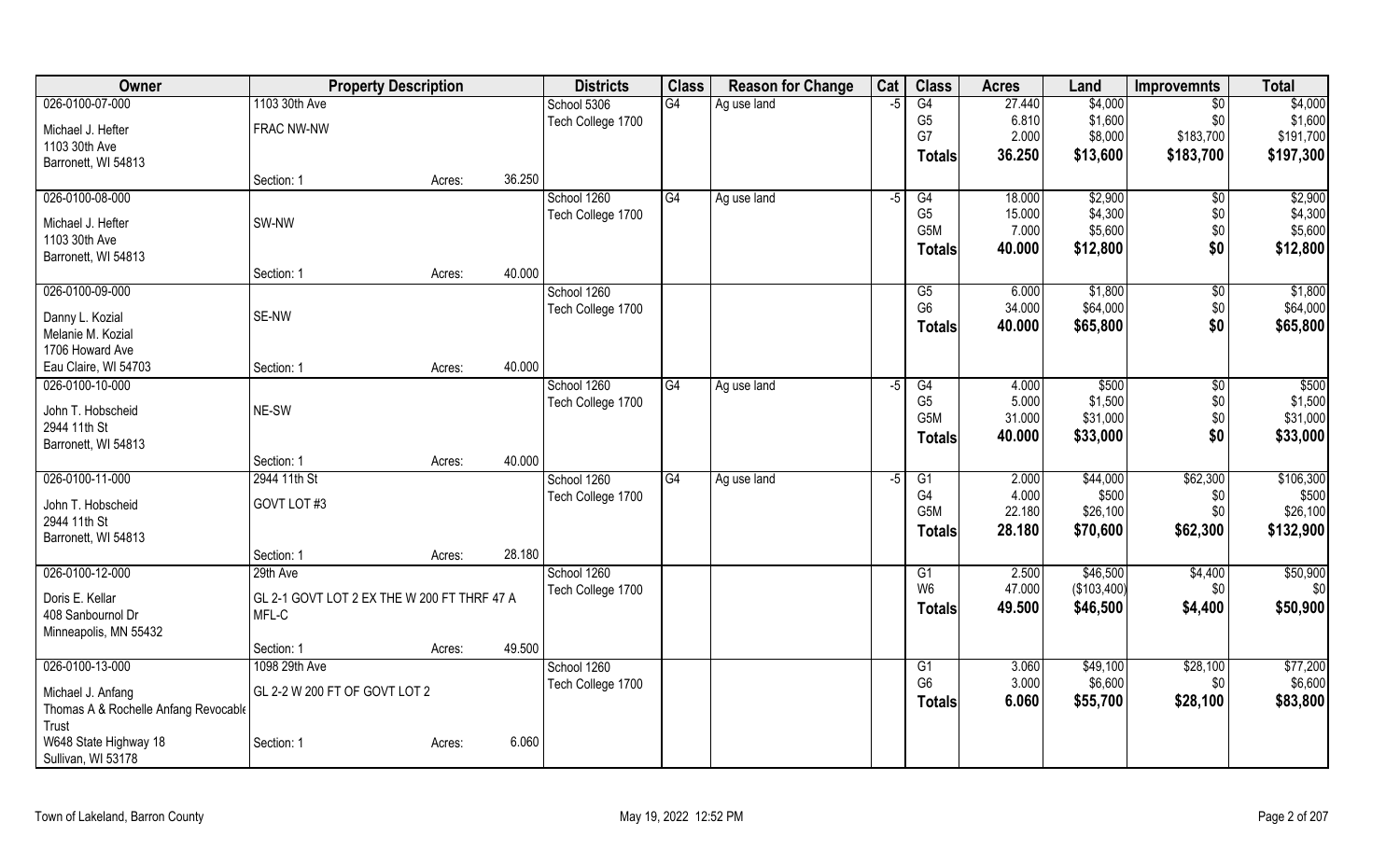| Owner                                            | <b>Property Description</b>                      |        |        | <b>Districts</b>  | <b>Class</b> | <b>Reason for Change</b> | Cat | <b>Class</b>         | <b>Acres</b>    | Land        | <b>Improvemnts</b>   | <b>Total</b>    |
|--------------------------------------------------|--------------------------------------------------|--------|--------|-------------------|--------------|--------------------------|-----|----------------------|-----------------|-------------|----------------------|-----------------|
| 026-0100-14-000                                  |                                                  |        |        | School 1260       |              |                          |     | W6                   | 40.000          | ( \$88,000) | $\sqrt{$0}$          | $\overline{50}$ |
| Marilyn L Murphy Trust                           | PLAT 13 NE-SE 40 A MFL-C                         |        |        | Tech College 1700 |              |                          |     | <b>Totals</b>        | 40.000          | \$0         | \$0                  | \$0             |
| Garold M Murphy Trust                            |                                                  |        |        |                   |              |                          |     |                      |                 |             |                      |                 |
| 8375 Copperfield Way                             |                                                  |        |        |                   |              |                          |     |                      |                 |             |                      |                 |
| Inver Grove Heights, MN 55076                    | Section: 1                                       | Acres: | 40.000 |                   |              |                          |     |                      |                 |             |                      |                 |
| 026-0100-15-000                                  |                                                  |        |        | School 1260       |              |                          |     | W <sub>6</sub>       | 40.000          | ( \$88,000) | \$0                  | \$0             |
|                                                  |                                                  |        |        | Tech College 1700 |              |                          |     | Totals               | 40.000          | \$0         | \$0                  | \$0             |
| Marilyn L Murphy Trust                           | PLAT 14 NW-SE 40 A MFL-C                         |        |        |                   |              |                          |     |                      |                 |             |                      |                 |
| Garold M Murphy Trust                            |                                                  |        |        |                   |              |                          |     |                      |                 |             |                      |                 |
| 8375 Copperfield Way                             | Section: 1                                       |        | 40.000 |                   |              |                          |     |                      |                 |             |                      |                 |
| Inver Grove Heights, MN 55076<br>026-0100-16-000 | 29th Ave                                         | Acres: |        | School 1260       |              |                          |     | G5                   | 10.000          | \$3,000     |                      | \$3,000         |
|                                                  |                                                  |        |        |                   |              |                          |     | G <sub>6</sub>       | 30.000          | \$60,000    | $\sqrt[6]{3}$<br>\$0 | \$60,000        |
| Marilyn L Murphy Trust                           | SW-SE                                            |        |        | Tech College 1700 |              |                          |     |                      |                 |             |                      |                 |
| Garold M Murphy Trust                            |                                                  |        |        |                   |              |                          |     | <b>Totals</b>        | 40.000          | \$63,000    | \$0                  | \$63,000        |
| 8375 Copperfield Way                             |                                                  |        |        |                   |              |                          |     |                      |                 |             |                      |                 |
| Inver Grove Heights, MN 55076                    | Section: 1                                       | Acres: | 40.000 |                   |              |                          |     |                      |                 |             |                      |                 |
| 026-0100-17-000                                  |                                                  |        |        | School 1260       |              |                          |     | G5                   | 5.000           | \$1,500     | \$0                  | \$1,500         |
| Marilyn L Murphy Trust                           | GL 1-1 S 1/2 GOVT LOT 1 (SE-SE) EX S 500 FT OF E |        |        | Tech College 1700 |              |                          |     | G <sub>6</sub>       | 10.090          | \$22,200    | \$0                  | \$22,200        |
| Garold M Murphy Trust                            | 200 FT THRF & EX E 250 FT OF N 160 FT THRF & EX  |        |        |                   |              |                          |     | <b>Totals</b>        | 15.090          | \$23,700    | \$0                  | \$23,700        |
| 8375 Copperfield Way                             | 4 RD ROAD THRU SD PCL                            |        |        |                   |              |                          |     |                      |                 |             |                      |                 |
| Inver Grove Heights, MN 55076                    | Section: 1                                       | Acres: | 15.090 |                   |              |                          |     |                      |                 |             |                      |                 |
| 026-0100-18-000                                  | 1199 29th Ave                                    |        |        | School 1260       |              |                          |     | $\overline{G1}$      | 0.680           | \$12,800    | \$5,200              | \$18,000        |
|                                                  |                                                  |        |        | Tech College 1700 |              |                          |     | <b>Totals</b>        | 0.680           | \$12,800    | \$5,200              | \$18,000        |
| Drath Family Trust et al                         | GL 1-2 PRT GOVT LOT 1 SHOWN AS PRT LOT 1 CSM     |        |        |                   |              |                          |     |                      |                 |             |                      |                 |
| 1541 County Rd O                                 | 17/100 #2464 (REMAINDER IN 6-36-12) JOHN J &     |        |        |                   |              |                          |     |                      |                 |             |                      |                 |
| Emerald, WI 54013                                | VIRGINIA J DRATH RETAIN LIFE ESTATE              |        |        |                   |              |                          |     |                      |                 |             |                      |                 |
|                                                  | Section: 1                                       | Acres: | 0.680  |                   |              |                          |     |                      |                 |             |                      |                 |
| 026-0100-19-000                                  |                                                  |        |        | School 1260       |              |                          |     | G5<br>G <sub>6</sub> | 5.000<br>15.000 | \$2,000     | \$0                  | \$2,000         |
| Marilyn L Murphy Trust                           | GL 1-3 N 1/2 GOVT LOT 1 (SE-SE)                  |        |        | Tech College 1700 |              |                          |     |                      |                 | \$34,000    | \$0                  | \$34,000        |
| Garold M Murphy Trust                            |                                                  |        |        |                   |              |                          |     | <b>Totals</b>        | 20.000          | \$36,000    | \$0                  | \$36,000        |
| 8375 Copperfield Way                             |                                                  |        |        |                   |              |                          |     |                      |                 |             |                      |                 |
| Inver Grove Heights, MN 55076                    | Section: 1                                       | Acres: | 20.000 |                   |              |                          |     |                      |                 |             |                      |                 |
| 026-0100-20-000                                  | 29th St                                          |        |        | School 1260       |              |                          |     | $\overline{G1}$      | 0.910           | \$15,000    | $\sqrt{$0}$          | \$15,000        |
| David J. Drath                                   | GL 1-4 S 200 FT OF E 200 FT OF GOVT LOT 1        |        |        | Tech College 1700 |              |                          |     | <b>Totals</b>        | 0.910           | \$15,000    | \$0                  | \$15,000        |
| 56 Quamwell Ave S                                |                                                  |        |        |                   |              |                          |     |                      |                 |             |                      |                 |
| Lakeland, MN 55043                               |                                                  |        |        |                   |              |                          |     |                      |                 |             |                      |                 |
|                                                  | Section: 1                                       | Acres: | 0.910  |                   |              |                          |     |                      |                 |             |                      |                 |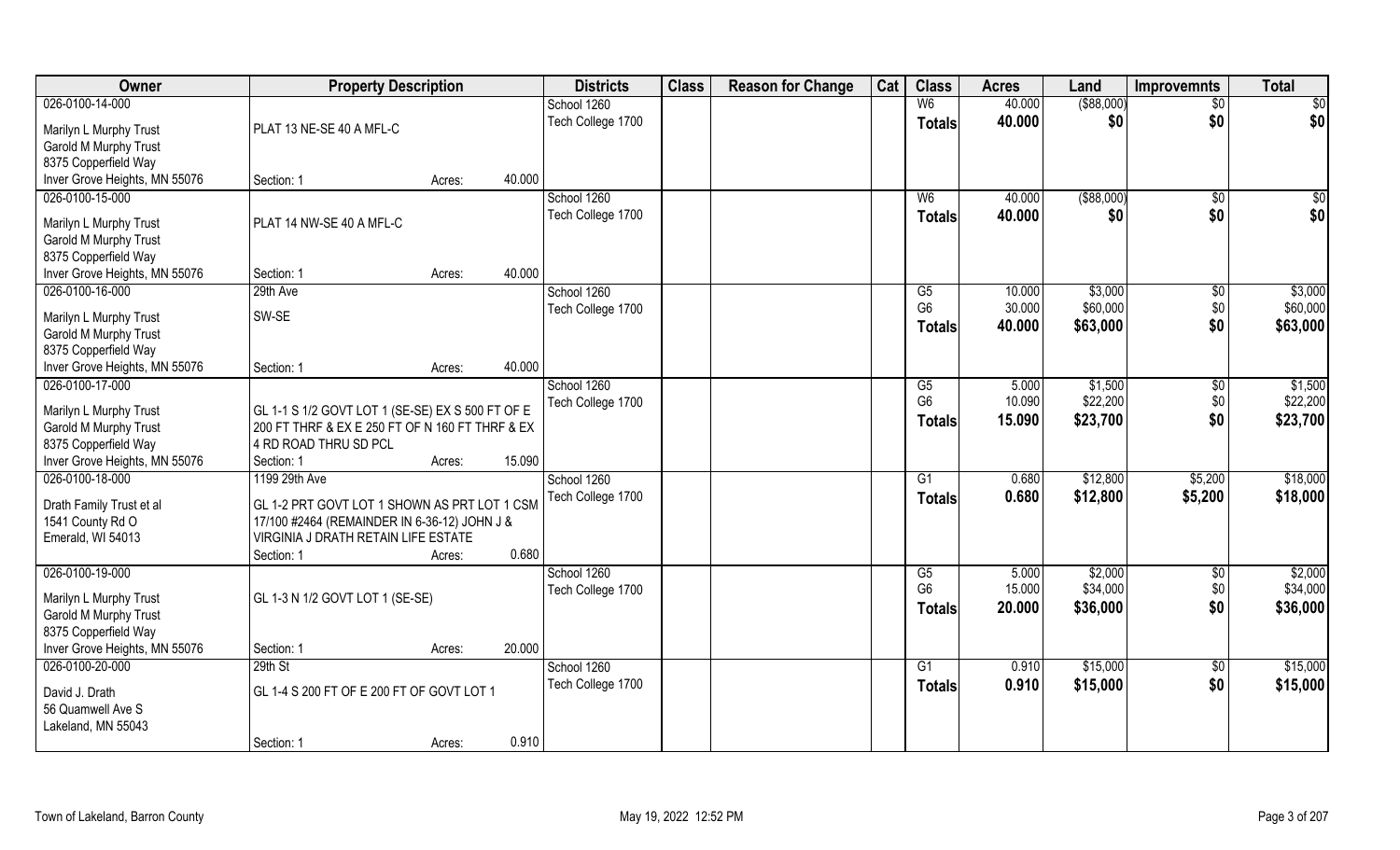| Owner                                | <b>Property Description</b>                        |                  | <b>Districts</b>  | <b>Class</b>    | <b>Reason for Change</b> | Cat  | <b>Class</b>    | <b>Acres</b> | Land         | <b>Improvemnts</b> | <b>Total</b> |
|--------------------------------------|----------------------------------------------------|------------------|-------------------|-----------------|--------------------------|------|-----------------|--------------|--------------|--------------------|--------------|
| 026-0100-20-001                      | 29 Th St                                           |                  | School 1260       |                 |                          |      | G1              | 0.680        | \$12,800     | $\overline{50}$    | \$12,800     |
| Drath Family Trust et al             | GL 1-5 PRT GOVT LOT 1 SHOWN AS PRT LOT 2 CSM       |                  | Tech College 1700 |                 |                          |      | <b>Totals</b>   | 0.680        | \$12,800     | \$0                | \$12,800     |
| 1541 County Rd O                     | 17/100 #2464 (REMAINDER IN 6-36-12) JOHN J &       |                  |                   |                 |                          |      |                 |              |              |                    |              |
| Emerald, WI 54013                    | VIRGINIA J DRATH RETAIN LIFE ESTATE                |                  |                   |                 |                          |      |                 |              |              |                    |              |
|                                      | Section: 1                                         | 0.680<br>Acres:  |                   |                 |                          |      |                 |              |              |                    |              |
| 026-0100-21-000                      |                                                    |                  | School 1260       |                 |                          |      | X4              | 2.400        | $\sqrt[6]{}$ | $\overline{50}$    | $\sqrt{50}$  |
| Town of Lakeland                     | GL 1-6 PRT GL 1 DAF: E 250 FT OF N 160 FT OF S 1/2 |                  | Tech College 1700 |                 |                          |      | <b>Totals</b>   | 2.400        | \$0          | \$0                | \$0          |
| PO Box 28                            | SE-SE & 4 RD ROAD THRU S 1/2 SE-SE                 |                  |                   |                 |                          |      |                 |              |              |                    |              |
| Barronett, WI 54813                  |                                                    |                  |                   |                 |                          |      |                 |              |              |                    |              |
|                                      | Section: 1                                         | 2.400<br>Acres:  |                   |                 |                          |      |                 |              |              |                    |              |
| 026-0200-02-000                      | N 30th Ave                                         |                  | School 1260       | G4              | Ag use land              | $-5$ | G4              | 22.590       | \$3,600      | $\sqrt[6]{30}$     | \$3,600      |
| Michael J. Hefter                    | PLAT 1-1 FRAC NE-NE EX A 2 1/2 ACRE PCL IN NE      |                  | Tech College 1700 | G4              | Ag use land              | $-5$ | G <sub>5</sub>  | 10.290       | \$2,800      | \$0                | \$2,800      |
| 1103 30th Ave                        | COR                                                |                  |                   |                 |                          |      | <b>Totals</b>   | 32.880       | \$6,400      | \$0                | \$6,400      |
| Barronett, WI 54813                  |                                                    |                  |                   |                 |                          |      |                 |              |              |                    |              |
|                                      | Section: 2                                         | 32.880<br>Acres: |                   |                 |                          |      |                 |              |              |                    |              |
| 026-0200-03-000                      | 1095 30th Ave                                      |                  | School 1260       |                 |                          |      | G1              | 2.500        | \$16,500     | \$8,500            | \$25,000     |
|                                      | PLAT 1-2 N 295.163 FT OF E 368.943 FT OF NE-NE     |                  | Tech College 1700 |                 |                          |      | <b>Totals</b>   | 2.500        | \$16,500     | \$8,500            | \$25,000     |
| Thomas M. Klassa<br>800 N Lake Dr    |                                                    |                  |                   |                 |                          |      |                 |              |              |                    |              |
| Shell Lake, WI 54871                 |                                                    |                  |                   |                 |                          |      |                 |              |              |                    |              |
|                                      | Section: 2                                         | 2.500<br>Acres:  |                   |                 |                          |      |                 |              |              |                    |              |
| 026-0200-04-000                      |                                                    |                  | School 1260       | $\overline{G4}$ | Ag use land              | $-5$ | G4              | 27.000       | \$4,500      | $\sqrt[6]{3}$      | \$4,500      |
|                                      |                                                    |                  | Tech College 1700 |                 |                          |      | G <sub>5</sub>  | 7.850        | \$2,200      | \$0                | \$2,200      |
| Michael J. Hefter<br>1103 30th Ave   | FRAC NW-NE                                         |                  |                   |                 |                          |      | <b>Totals</b>   | 34.850       | \$6,700      | \$0                | \$6,700      |
| Barronett, WI 54813                  |                                                    |                  |                   |                 |                          |      |                 |              |              |                    |              |
|                                      | Section: 2                                         | 34.850<br>Acres: |                   |                 |                          |      |                 |              |              |                    |              |
| 026-0200-05-000                      | 2957 10 1/2 St                                     |                  | School 1260       |                 |                          |      | G4              | 29.564       | \$4,600      | \$0                | \$4,600      |
|                                      |                                                    |                  | Tech College 1700 |                 |                          |      | G <sub>5</sub>  | 0.860        | \$100        | \$0                | \$100        |
| Michael J. Hefter                    | PLAT 3-1 SW-NE EX S 316 FT THRF                    |                  |                   |                 |                          |      | <b>Totals</b>   | 30.424       | \$4,700      | \$0                | \$4,700      |
| 1103 30th Ave<br>Barronett, WI 54813 |                                                    |                  |                   |                 |                          |      |                 |              |              |                    |              |
|                                      | Section: 2                                         | 30.424<br>Acres: |                   |                 |                          |      |                 |              |              |                    |              |
| 026-0200-06-000                      | 2957 10 1/2 St                                     |                  | School 1260       |                 |                          |      | $\overline{G1}$ | 2.000        | \$15,000     | \$53,900           | \$68,900     |
|                                      |                                                    |                  | Tech College 1700 |                 |                          |      | G <sub>4</sub>  | 7.576        | \$400        | \$0                | \$400        |
| Michael J. Hefter                    | PLAT 3-2 S 316 FT OF SW-NE                         |                  |                   |                 |                          |      | <b>Totals</b>   | 9.576        | \$15,400     | \$53,900           | \$69,300     |
| 1103 30th Ave                        |                                                    |                  |                   |                 |                          |      |                 |              |              |                    |              |
| Barronett, WI 54813                  |                                                    | 9.576            |                   |                 |                          |      |                 |              |              |                    |              |
|                                      | Section: 2                                         | Acres:           |                   |                 |                          |      |                 |              |              |                    |              |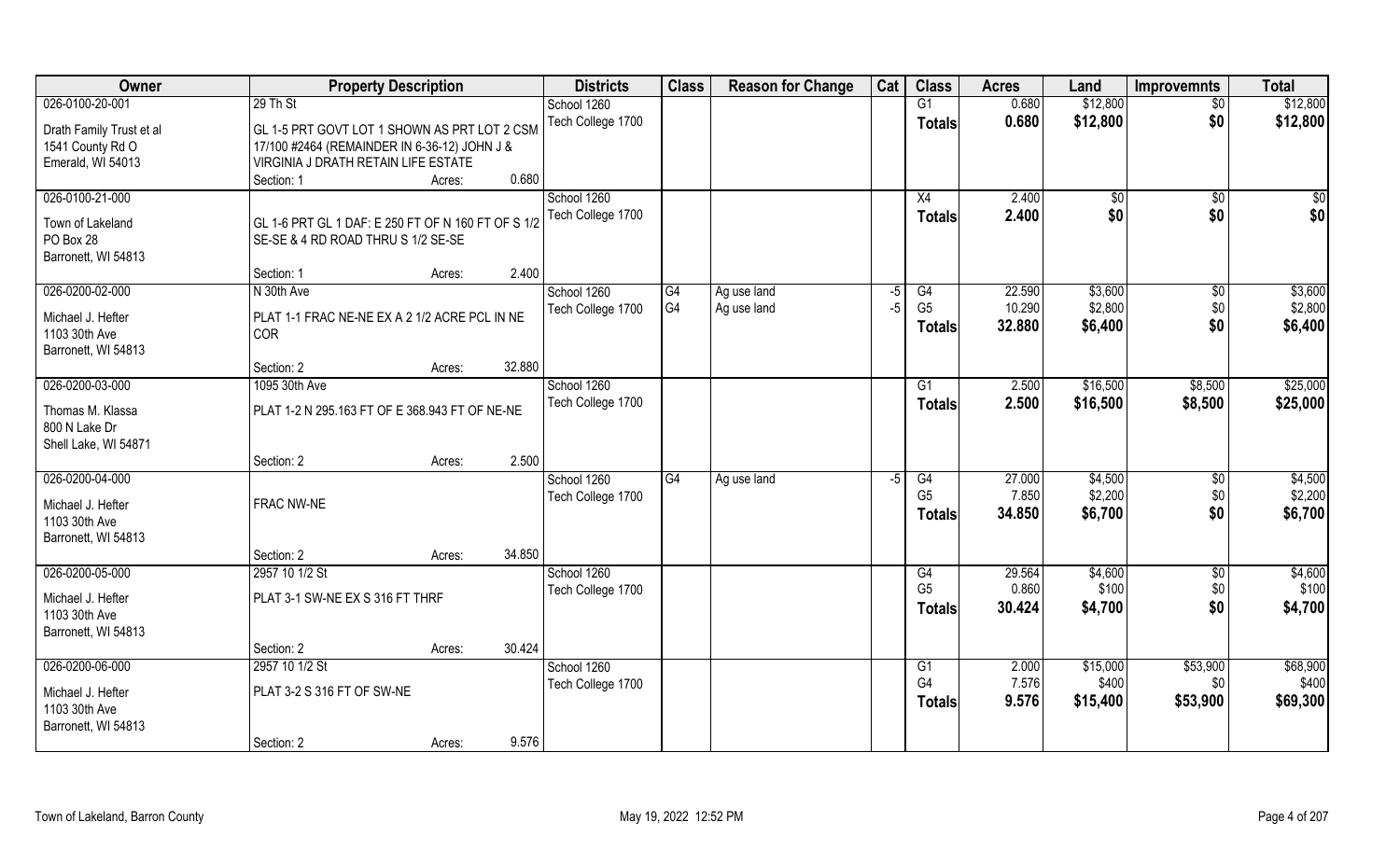| Owner                                      | <b>Property Description</b> |        |        | <b>Districts</b>  | <b>Class</b> | <b>Reason for Change</b> | Cat             | <b>Class</b>    | <b>Acres</b> | Land     | <b>Improvemnts</b> | <b>Total</b> |
|--------------------------------------------|-----------------------------|--------|--------|-------------------|--------------|--------------------------|-----------------|-----------------|--------------|----------|--------------------|--------------|
| 026-0200-07-000                            |                             |        |        | School 1260       |              |                          |                 | G4              | 11.000       | \$1,700  | $\overline{50}$    | \$1,700      |
| Michael J. Hefter                          | SE-NE                       |        |        | Tech College 1700 |              |                          |                 | G <sub>5</sub>  | 19.000       | \$5,500  | \$0                | \$5,500      |
| 1103 30th Ave                              |                             |        |        |                   |              |                          |                 | G5M             | 10.000       | \$8,000  | \$0                | \$8,000      |
| Barronett, WI 54813                        |                             |        |        |                   |              |                          |                 | <b>Totals</b>   | 40.000       | \$15,200 | \$0                | \$15,200     |
|                                            | Section: 2                  | Acres: | 40.000 |                   |              |                          |                 |                 |              |          |                    |              |
| 026-0200-08-000                            |                             |        |        | School 1260       | G4           | Ag use land              | $\overline{-5}$ | G4              | 25.000       | \$4,300  | \$0                | \$4,300      |
|                                            | FRAC NE-NW                  |        |        | Tech College 1700 |              |                          |                 | G <sub>5</sub>  | 7.000        | \$1,600  | \$0                | \$1,600      |
| <b>Bruce Mackrill</b><br>Laura M. Mackrill |                             |        |        |                   |              |                          |                 | G5M             | 2.330        | \$2,400  | \$0                | \$2,400      |
| 2974 10 1/2 St                             |                             |        |        |                   |              |                          |                 | <b>Totals</b>   | 34.330       | \$8,300  | \$0                | \$8,300      |
| Barronett, WI 54813                        | Section: 2                  | Acres: | 34.330 |                   |              |                          |                 |                 |              |          |                    |              |
| 026-0200-09-000                            | 1007 30th Ave               |        |        | School 1260       |              |                          |                 | G <sub>1</sub>  | 1.000        | \$10,000 | \$147,000          | \$157,000    |
|                                            |                             |        |        | Tech College 1700 |              |                          |                 | G <sub>5</sub>  | 24.800       | \$21,000 | \$0                | \$21,000     |
| Edward J. Janowicz III                     | FRAC NW-NW                  |        |        |                   |              |                          |                 | G <sub>6</sub>  | 8.000        | \$17,600 | \$0                | \$17,600     |
| Staci Janowicz                             |                             |        |        |                   |              |                          |                 | Totals          | 33.800       | \$48,600 | \$147,000          | \$195,600    |
| 1007 30th Ave                              |                             |        |        |                   |              |                          |                 |                 |              |          |                    |              |
| Barronett, WI 54813                        | Section: 2                  | Acres: | 33.800 |                   |              |                          |                 |                 |              |          |                    |              |
| 026-0200-10-000                            |                             |        |        | School 1260       |              |                          |                 | G4              | 9.000        | \$1,000  | \$0                | \$1,000      |
| <b>Bruce Mackrill</b>                      | SW-NW                       |        |        | Tech College 1700 |              |                          |                 | G <sub>5</sub>  | 13.000       | \$3,900  | \$0                | \$3,900      |
| Laura M. Mackrill                          |                             |        |        |                   |              |                          |                 | G5M             | 18.000       | \$14,400 | \$0                | \$14,400     |
| 2974 10 1/2 St                             |                             |        |        |                   |              |                          |                 | <b>Totals</b>   | 40.000       | \$19,300 | \$0                | \$19,300     |
| Barronett, WI 54813                        | Section: 2                  | Acres: | 40.000 |                   |              |                          |                 |                 |              |          |                    |              |
| 026-0200-11-000                            | 2974 10 1/2 St              |        |        | School 1260       | G4           | Ag use land              | $-5$            | $\overline{G4}$ | 37.000       | \$6,100  | \$0                | \$6,100      |
|                                            |                             |        |        | Tech College 1700 |              |                          |                 | G <sub>5</sub>  | 1.000        | \$100    | \$0                | \$100        |
| <b>Bruce Mackrill</b>                      | SE-NW                       |        |        |                   |              |                          |                 | G7              | 2.000        | \$8,000  | \$84,100           | \$92,100     |
| Laura M. Mackrill                          |                             |        |        |                   |              |                          |                 | <b>Totals</b>   | 40.000       | \$14,200 | \$84,100           | \$98,300     |
| 2974 10 1/2 St                             |                             |        |        |                   |              |                          |                 |                 |              |          |                    |              |
| Barronett, WI 54813                        | Section: 2                  | Acres: | 40.000 |                   |              |                          |                 |                 |              |          |                    |              |
| 026-0200-12-000                            |                             |        |        | School 1260       | G4           | Ag use land              | $-5$            | G4              | 25.000       | \$4,000  | \$0                | \$4,000      |
| <b>Bruce Mackrill</b>                      | NE-SW                       |        |        | Tech College 1700 | G4           | Ag use land              | $-5$            | G <sub>5</sub>  | 15.000       | \$5,700  | \$0                | \$5,700      |
| Laura M. Mackrill                          |                             |        |        |                   |              |                          |                 | <b>Totals</b>   | 40.000       | \$9,700  | \$0                | \$9,700      |
| 2974 10 1/2 St                             |                             |        |        |                   |              |                          |                 |                 |              |          |                    |              |
| Barronett, WI 54813                        | Section: 2                  | Acres: | 40.000 |                   |              |                          |                 |                 |              |          |                    |              |
| 026-0200-13-000                            |                             |        |        | School 1260       | G4           | Ag use land              | $-5$            | G4              | 2.000        | \$300    | $\sqrt{$0}$        | \$300        |
|                                            |                             |        |        | Tech College 1700 |              |                          |                 | G <sub>5</sub>  | 38.000       | \$11,400 | \$0                | \$11,400     |
| <b>Bruce Mackrill</b>                      | NW-SW                       |        |        |                   |              |                          |                 | <b>Totals</b>   | 40.000       | \$11,700 | \$0                | \$11,700     |
| Laura M. Mackrill                          |                             |        |        |                   |              |                          |                 |                 |              |          |                    |              |
| 2974 10 1/2 St                             |                             |        |        |                   |              |                          |                 |                 |              |          |                    |              |
| Barronett, WI 54813                        | Section: 2                  | Acres: | 40.000 |                   |              |                          |                 |                 |              |          |                    |              |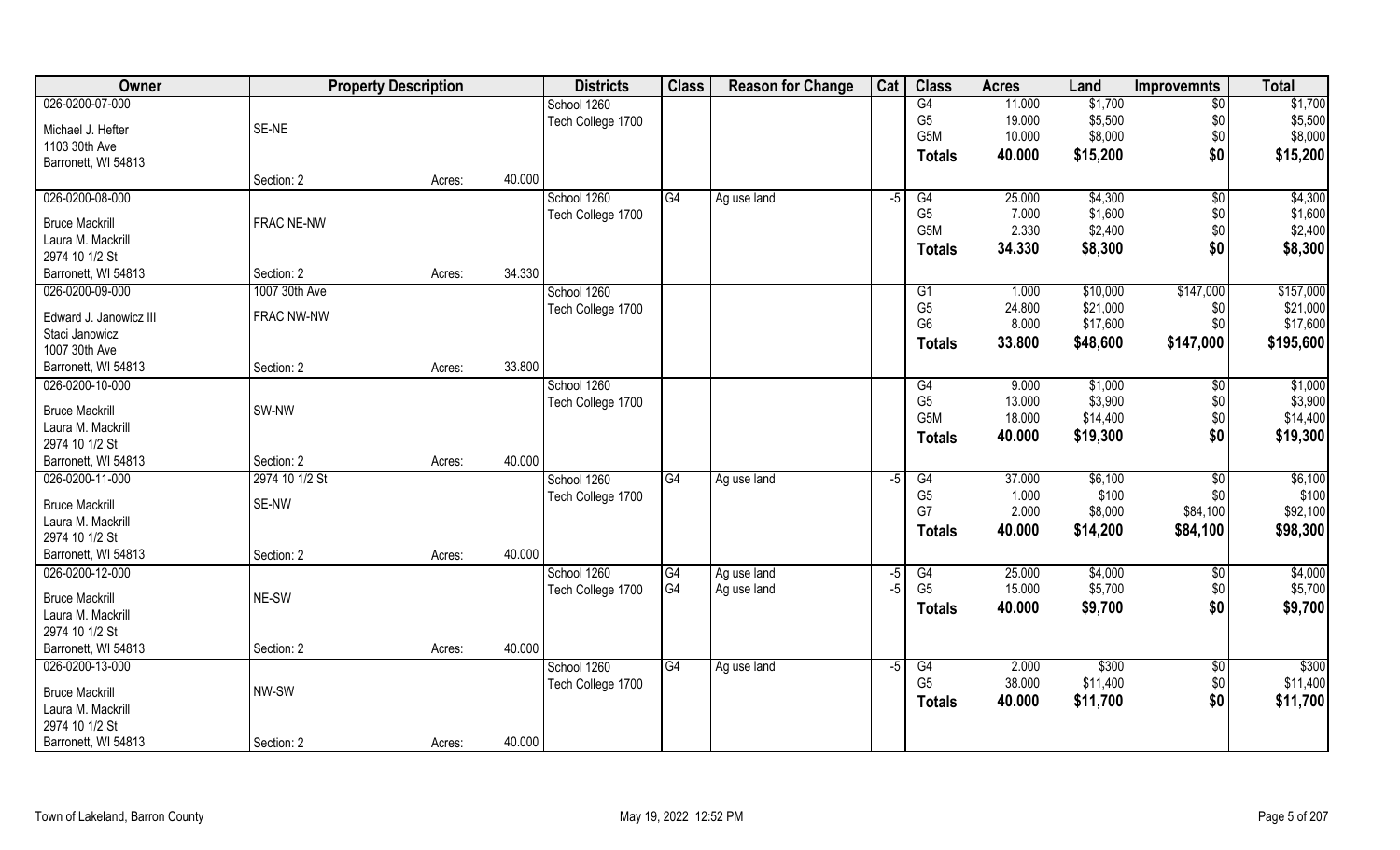| Owner                | <b>Property Description</b>                   |        |        | <b>Districts</b>  | <b>Class</b>    | <b>Reason for Change</b> | Cat | <b>Class</b>    | <b>Acres</b> | Land          | Improvemnts     | <b>Total</b> |
|----------------------|-----------------------------------------------|--------|--------|-------------------|-----------------|--------------------------|-----|-----------------|--------------|---------------|-----------------|--------------|
| 026-0200-14-000      | 1016 29th Ave                                 |        |        | School 1260       |                 |                          |     | G4              | 17.750       | \$2,300       | $\overline{50}$ | \$2,300      |
| Matt B. Arnes        | SW-SW                                         |        |        | Tech College 1700 |                 |                          |     | G <sub>5</sub>  | 20.250       | \$6,100       | \$0             | \$6,100      |
| Rita G. Arnes        |                                               |        |        |                   |                 |                          |     | G7              | 2.000        | \$8,000       | \$95,200        | \$103,200    |
| 1016 29th Ave        |                                               |        |        |                   |                 |                          |     | <b>Totals</b>   | 40.000       | \$16,400      | \$95,200        | \$111,600    |
| Barronett, WI 54813  | Section: 2                                    | Acres: | 40.000 |                   |                 |                          |     |                 |              |               |                 |              |
| 026-0200-15-000      | 1042 29th Ave                                 |        |        | School 1260       |                 |                          |     | G1              | 1.000        | \$5,000       | \$90,700        | \$95,700     |
|                      |                                               |        |        | Tech College 1700 |                 |                          |     | G4              | 6.000        | \$500         | \$0             | \$500        |
| Leif F. Arnes        | PLAT 12-1 S 1/2 SE-SW                         |        |        |                   |                 |                          |     | G5M             | 13.000       | \$10,400      | \$0             | \$10,400     |
| 1042 29th Ave        |                                               |        |        |                   |                 |                          |     | <b>Totals</b>   | 20.000       | \$15,900      | \$90,700        | \$106,600    |
| Barronett, WI 54813  |                                               |        | 20.000 |                   |                 |                          |     |                 |              |               |                 |              |
|                      | Section: 2                                    | Acres: |        |                   |                 |                          |     |                 |              |               |                 |              |
| 026-0200-15-010      | 10 1/2 St                                     |        |        | School 1260       |                 |                          |     | G4              | 20.000       | \$2,500       | $\sqrt[6]{30}$  | \$2,500      |
| Matt B. Arnes        | PLAT 12-2 N 1/2 SE-SW                         |        |        | Tech College 1700 |                 |                          |     | <b>Totals</b>   | 20.000       | \$2,500       | \$0             | \$2,500      |
| Rita G. Arnes        |                                               |        |        |                   |                 |                          |     |                 |              |               |                 |              |
| 1016 29th Ave        |                                               |        |        |                   |                 |                          |     |                 |              |               |                 |              |
| Barronett, WI 54813  | Section: 2                                    | Acres: | 20.000 |                   |                 |                          |     |                 |              |               |                 |              |
| 026-0200-16-000      | 2945 11th St                                  |        |        | School 1260       |                 |                          |     | X3              | 20.720       | $\sqrt[6]{3}$ | $\sqrt[6]{3}$   | \$0          |
| <b>Barron County</b> | GOVT LOT #1                                   |        |        | Tech College 1700 |                 |                          |     | <b>Totals</b>   | 20.720       | \$0           | \$0             | \$0          |
| 335 E Monroe Ave     |                                               |        |        |                   |                 |                          |     |                 |              |               |                 |              |
| Barron, WI 54812     |                                               |        |        |                   |                 |                          |     |                 |              |               |                 |              |
|                      | Section: 2                                    | Acres: | 20.720 |                   |                 |                          |     |                 |              |               |                 |              |
| 026-0200-17-000      | 10 1/2 St                                     |        |        | School 1260       | $\overline{G4}$ | Ag use land              | -5  | $\overline{G4}$ | 10.500       | \$1,800       | $\sqrt[6]{30}$  | \$1,800      |
|                      |                                               |        |        | Tech College 1700 |                 |                          |     | G <sub>5</sub>  | 9.500        | \$2,800       | \$0             | \$2,800      |
| Michael J. Hefter    | PLAT 14-1 N 1/2-NW-SE                         |        |        |                   |                 |                          |     | <b>Totals</b>   | 20.000       | \$4,600       | \$0             | \$4,600      |
| 1103 30th Ave        |                                               |        |        |                   |                 |                          |     |                 |              |               |                 |              |
| Barronett, WI 54813  | Section: 2                                    |        | 20.000 |                   |                 |                          |     |                 |              |               |                 |              |
| 026-0200-18-000      | 10 1/2 St                                     | Acres: |        | School 1260       |                 |                          |     | G4              | 12.500       | \$2,400       |                 | \$2,400      |
|                      |                                               |        |        | Tech College 1700 |                 |                          |     | G <sub>5</sub>  | 7.500        | \$2,900       | \$0<br>\$0      | \$2,900      |
| Matt B. Arnes        | PLAT 14-2 S 1/2-NW-SE                         |        |        |                   |                 |                          |     |                 | 20.000       | \$5,300       | \$0             | \$5,300      |
| Rita G. Arnes        |                                               |        |        |                   |                 |                          |     | <b>Totals</b>   |              |               |                 |              |
| 1016 29th Ave        |                                               |        |        |                   |                 |                          |     |                 |              |               |                 |              |
| Barronett, WI 54813  | Section: 2                                    | Acres: | 20.000 |                   |                 |                          |     |                 |              |               |                 |              |
| 026-0200-19-000      | N 29th Ave                                    |        |        | School 1260       |                 |                          |     | G4              | 23.000       | \$4,300       | $\sqrt{$0}$     | \$4,300      |
| Matt B. Arnes        | PLAT 15-1 SW-SE EX PRT LOT 1 CSM 11/115 #1528 |        |        | Tech College 1700 |                 |                          |     | G <sub>5</sub>  | 7.000        | \$1,700       | \$0             | \$1,700      |
| Rita G. Arnes        |                                               |        |        |                   |                 |                          |     | G5M             | 4.000        | \$3,200       | \$0             | \$3,200      |
| 1016 29th Ave        |                                               |        |        |                   |                 |                          |     | <b>Totals</b>   | 34.000       | \$9,200       | \$0             | \$9,200      |
| Barronett, WI 54813  | Section: 2                                    | Acres: | 34.000 |                   |                 |                          |     |                 |              |               |                 |              |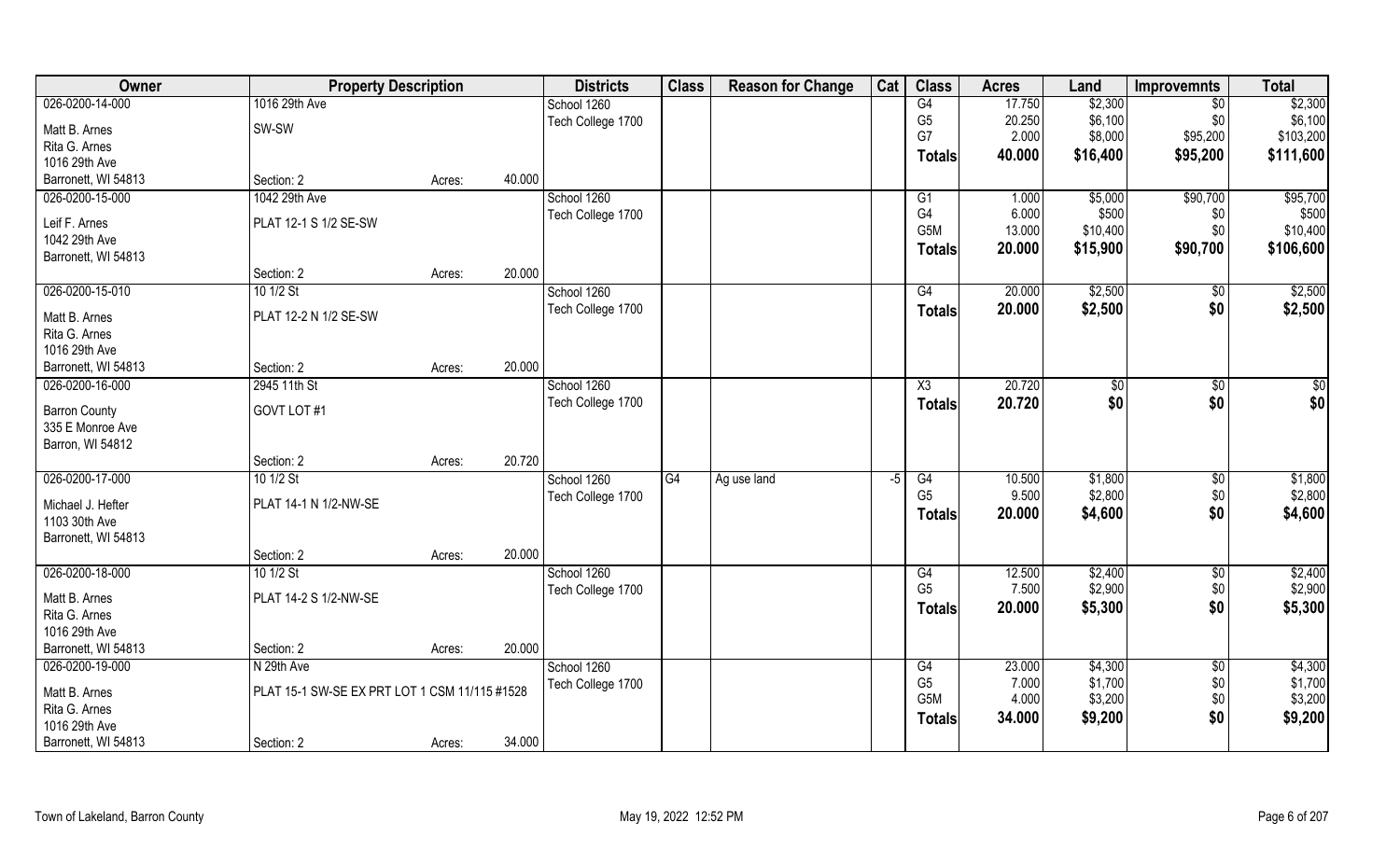| \$4,200<br>026-0200-20-000<br>N 29th Ave<br>13.810<br>\$4,200<br>School 1260<br>G5<br>$\overline{50}$<br>G <sub>6</sub><br>7.000<br>\$11,200<br>\$11,200<br>Tech College 1700<br>\$0<br>Patrick C. Gast<br>PLAT 15-2 & GL 2-3 PRT SW-SE & PRT GOVT LOT 2<br>\$0<br>\$15,400<br>\$15,400<br>20.810<br><b>Totals</b><br>2581 11 1/4 St<br>SHOWN AS LOT 1 CSM 11/115 #1528<br>Cumberland, WI 54829<br>20.810<br>Section: 2<br>Acres:<br>026-0200-21-000<br>School 1260<br>\$900<br>\$900<br>G4<br>5.000<br>\$0<br>G <sub>5</sub><br>1.000<br>\$300<br>\$0<br>\$300<br>Tech College 1700<br>GL 2-1 GOVT LOT 2 EX PART DESC IN CSM 5/45 #436<br>Matt B. Arnes<br>\$0<br>6.000<br>\$1,200<br>\$1,200<br><b>Totals</b><br>Rita G. Arnes<br>& EX PRT LOT 1 CSM 11/115 #1528<br>1016 29th Ave<br>6.000<br>Barronett, WI 54813<br>Section: 2<br>Acres:<br>026-0200-22-000<br>\$30,000<br>\$121,300<br>1086 29th Ave<br>School 1260<br>G1<br>\$91,300<br>1.000<br>W <sub>6</sub><br>9.200<br>(\$61,400)<br>Tech College 1700<br>\$0<br>\$0<br>GL 2-2 PRT GOVT LOT 2 SHOWN AS LOT 1 CSM 19/1<br>Raymond Patrick Mc Namara<br>10.200<br>\$91,300<br>\$121,300<br>\$30,000<br><b>Totals</b><br>Marilyn Anderson<br>#2639 DOC 511815<br>1682 165th Ave<br>10.200<br>New Richmond, WI 54017<br>Section: 2<br>Acres:<br>026-0200-22-001<br>School 1260<br>( \$29,400)<br>\$0<br>29th St<br>W <sub>6</sub><br>5.200<br>\$0<br>\$0<br>\$0<br>Tech College 1700<br>5.200<br>\$0<br><b>Totals</b><br>GL 2-4 PRT GOVT LOT 2 SHOWN AS LOT 2 CSM 19/1<br>Raymond Patrick Mc Namara<br>Marilyn Anderson<br>#2639 DOC 511815<br>1682 165th Ave<br>5.200<br>New Richmond, WI 54017<br>Section: 2<br>Acres:<br>\$247,300<br>\$262,300<br>026-0300-02-000<br>987 30th Ave<br>2.000<br>\$15,000<br>School 1260<br>G1<br>G <sub>4</sub><br>\$3,200<br>\$3,200<br>19.310<br>\$0<br>Tech College 1700<br>PLAT 1 FRAC NE-NE<br><b>Strong Family Trust</b><br>G <sub>5</sub><br>12.000<br>\$7,800<br>\$0<br>\$7,800<br>987 30th Ave |
|--------------------------------------------------------------------------------------------------------------------------------------------------------------------------------------------------------------------------------------------------------------------------------------------------------------------------------------------------------------------------------------------------------------------------------------------------------------------------------------------------------------------------------------------------------------------------------------------------------------------------------------------------------------------------------------------------------------------------------------------------------------------------------------------------------------------------------------------------------------------------------------------------------------------------------------------------------------------------------------------------------------------------------------------------------------------------------------------------------------------------------------------------------------------------------------------------------------------------------------------------------------------------------------------------------------------------------------------------------------------------------------------------------------------------------------------------------------------------------------------------------------------------------------------------------------------------------------------------------------------------------------------------------------------------------------------------------------------------------------------------------------------------------------------------------------------------------------------------------------------------------------------------------------------------------------------------------------------------------------------------|
|                                                                                                                                                                                                                                                                                                                                                                                                                                                                                                                                                                                                                                                                                                                                                                                                                                                                                                                                                                                                                                                                                                                                                                                                                                                                                                                                                                                                                                                                                                                                                                                                                                                                                                                                                                                                                                                                                                                                                                                                  |
|                                                                                                                                                                                                                                                                                                                                                                                                                                                                                                                                                                                                                                                                                                                                                                                                                                                                                                                                                                                                                                                                                                                                                                                                                                                                                                                                                                                                                                                                                                                                                                                                                                                                                                                                                                                                                                                                                                                                                                                                  |
|                                                                                                                                                                                                                                                                                                                                                                                                                                                                                                                                                                                                                                                                                                                                                                                                                                                                                                                                                                                                                                                                                                                                                                                                                                                                                                                                                                                                                                                                                                                                                                                                                                                                                                                                                                                                                                                                                                                                                                                                  |
|                                                                                                                                                                                                                                                                                                                                                                                                                                                                                                                                                                                                                                                                                                                                                                                                                                                                                                                                                                                                                                                                                                                                                                                                                                                                                                                                                                                                                                                                                                                                                                                                                                                                                                                                                                                                                                                                                                                                                                                                  |
|                                                                                                                                                                                                                                                                                                                                                                                                                                                                                                                                                                                                                                                                                                                                                                                                                                                                                                                                                                                                                                                                                                                                                                                                                                                                                                                                                                                                                                                                                                                                                                                                                                                                                                                                                                                                                                                                                                                                                                                                  |
|                                                                                                                                                                                                                                                                                                                                                                                                                                                                                                                                                                                                                                                                                                                                                                                                                                                                                                                                                                                                                                                                                                                                                                                                                                                                                                                                                                                                                                                                                                                                                                                                                                                                                                                                                                                                                                                                                                                                                                                                  |
|                                                                                                                                                                                                                                                                                                                                                                                                                                                                                                                                                                                                                                                                                                                                                                                                                                                                                                                                                                                                                                                                                                                                                                                                                                                                                                                                                                                                                                                                                                                                                                                                                                                                                                                                                                                                                                                                                                                                                                                                  |
|                                                                                                                                                                                                                                                                                                                                                                                                                                                                                                                                                                                                                                                                                                                                                                                                                                                                                                                                                                                                                                                                                                                                                                                                                                                                                                                                                                                                                                                                                                                                                                                                                                                                                                                                                                                                                                                                                                                                                                                                  |
|                                                                                                                                                                                                                                                                                                                                                                                                                                                                                                                                                                                                                                                                                                                                                                                                                                                                                                                                                                                                                                                                                                                                                                                                                                                                                                                                                                                                                                                                                                                                                                                                                                                                                                                                                                                                                                                                                                                                                                                                  |
|                                                                                                                                                                                                                                                                                                                                                                                                                                                                                                                                                                                                                                                                                                                                                                                                                                                                                                                                                                                                                                                                                                                                                                                                                                                                                                                                                                                                                                                                                                                                                                                                                                                                                                                                                                                                                                                                                                                                                                                                  |
|                                                                                                                                                                                                                                                                                                                                                                                                                                                                                                                                                                                                                                                                                                                                                                                                                                                                                                                                                                                                                                                                                                                                                                                                                                                                                                                                                                                                                                                                                                                                                                                                                                                                                                                                                                                                                                                                                                                                                                                                  |
|                                                                                                                                                                                                                                                                                                                                                                                                                                                                                                                                                                                                                                                                                                                                                                                                                                                                                                                                                                                                                                                                                                                                                                                                                                                                                                                                                                                                                                                                                                                                                                                                                                                                                                                                                                                                                                                                                                                                                                                                  |
|                                                                                                                                                                                                                                                                                                                                                                                                                                                                                                                                                                                                                                                                                                                                                                                                                                                                                                                                                                                                                                                                                                                                                                                                                                                                                                                                                                                                                                                                                                                                                                                                                                                                                                                                                                                                                                                                                                                                                                                                  |
|                                                                                                                                                                                                                                                                                                                                                                                                                                                                                                                                                                                                                                                                                                                                                                                                                                                                                                                                                                                                                                                                                                                                                                                                                                                                                                                                                                                                                                                                                                                                                                                                                                                                                                                                                                                                                                                                                                                                                                                                  |
|                                                                                                                                                                                                                                                                                                                                                                                                                                                                                                                                                                                                                                                                                                                                                                                                                                                                                                                                                                                                                                                                                                                                                                                                                                                                                                                                                                                                                                                                                                                                                                                                                                                                                                                                                                                                                                                                                                                                                                                                  |
|                                                                                                                                                                                                                                                                                                                                                                                                                                                                                                                                                                                                                                                                                                                                                                                                                                                                                                                                                                                                                                                                                                                                                                                                                                                                                                                                                                                                                                                                                                                                                                                                                                                                                                                                                                                                                                                                                                                                                                                                  |
|                                                                                                                                                                                                                                                                                                                                                                                                                                                                                                                                                                                                                                                                                                                                                                                                                                                                                                                                                                                                                                                                                                                                                                                                                                                                                                                                                                                                                                                                                                                                                                                                                                                                                                                                                                                                                                                                                                                                                                                                  |
|                                                                                                                                                                                                                                                                                                                                                                                                                                                                                                                                                                                                                                                                                                                                                                                                                                                                                                                                                                                                                                                                                                                                                                                                                                                                                                                                                                                                                                                                                                                                                                                                                                                                                                                                                                                                                                                                                                                                                                                                  |
|                                                                                                                                                                                                                                                                                                                                                                                                                                                                                                                                                                                                                                                                                                                                                                                                                                                                                                                                                                                                                                                                                                                                                                                                                                                                                                                                                                                                                                                                                                                                                                                                                                                                                                                                                                                                                                                                                                                                                                                                  |
|                                                                                                                                                                                                                                                                                                                                                                                                                                                                                                                                                                                                                                                                                                                                                                                                                                                                                                                                                                                                                                                                                                                                                                                                                                                                                                                                                                                                                                                                                                                                                                                                                                                                                                                                                                                                                                                                                                                                                                                                  |
|                                                                                                                                                                                                                                                                                                                                                                                                                                                                                                                                                                                                                                                                                                                                                                                                                                                                                                                                                                                                                                                                                                                                                                                                                                                                                                                                                                                                                                                                                                                                                                                                                                                                                                                                                                                                                                                                                                                                                                                                  |
|                                                                                                                                                                                                                                                                                                                                                                                                                                                                                                                                                                                                                                                                                                                                                                                                                                                                                                                                                                                                                                                                                                                                                                                                                                                                                                                                                                                                                                                                                                                                                                                                                                                                                                                                                                                                                                                                                                                                                                                                  |
|                                                                                                                                                                                                                                                                                                                                                                                                                                                                                                                                                                                                                                                                                                                                                                                                                                                                                                                                                                                                                                                                                                                                                                                                                                                                                                                                                                                                                                                                                                                                                                                                                                                                                                                                                                                                                                                                                                                                                                                                  |
|                                                                                                                                                                                                                                                                                                                                                                                                                                                                                                                                                                                                                                                                                                                                                                                                                                                                                                                                                                                                                                                                                                                                                                                                                                                                                                                                                                                                                                                                                                                                                                                                                                                                                                                                                                                                                                                                                                                                                                                                  |
| \$247,300<br>\$273,300<br>33.310<br>\$26,000<br><b>Totals</b><br>Barronett, WI 54813                                                                                                                                                                                                                                                                                                                                                                                                                                                                                                                                                                                                                                                                                                                                                                                                                                                                                                                                                                                                                                                                                                                                                                                                                                                                                                                                                                                                                                                                                                                                                                                                                                                                                                                                                                                                                                                                                                             |
| 33.310<br>Section: 3<br>Acres:                                                                                                                                                                                                                                                                                                                                                                                                                                                                                                                                                                                                                                                                                                                                                                                                                                                                                                                                                                                                                                                                                                                                                                                                                                                                                                                                                                                                                                                                                                                                                                                                                                                                                                                                                                                                                                                                                                                                                                   |
| \$5,700<br>026-0300-03-000<br>\$5,700<br>School 1260<br>19.000<br>G5<br>\$0                                                                                                                                                                                                                                                                                                                                                                                                                                                                                                                                                                                                                                                                                                                                                                                                                                                                                                                                                                                                                                                                                                                                                                                                                                                                                                                                                                                                                                                                                                                                                                                                                                                                                                                                                                                                                                                                                                                      |
| G <sub>6</sub><br>11.710<br>\$23,400<br>\$0<br>\$23,400<br>Tech College 1700<br><b>Strong Family Trust</b><br>PLAT 2-1 FRAC NW-NE EX CSM 36/159 #5336                                                                                                                                                                                                                                                                                                                                                                                                                                                                                                                                                                                                                                                                                                                                                                                                                                                                                                                                                                                                                                                                                                                                                                                                                                                                                                                                                                                                                                                                                                                                                                                                                                                                                                                                                                                                                                            |
| \$0<br>\$29,100<br>30.710<br>\$29,100<br><b>Totals</b><br>987 30th Ave                                                                                                                                                                                                                                                                                                                                                                                                                                                                                                                                                                                                                                                                                                                                                                                                                                                                                                                                                                                                                                                                                                                                                                                                                                                                                                                                                                                                                                                                                                                                                                                                                                                                                                                                                                                                                                                                                                                           |
| Barronett, WI 54813                                                                                                                                                                                                                                                                                                                                                                                                                                                                                                                                                                                                                                                                                                                                                                                                                                                                                                                                                                                                                                                                                                                                                                                                                                                                                                                                                                                                                                                                                                                                                                                                                                                                                                                                                                                                                                                                                                                                                                              |
| 30.710<br>Section: 3<br>Acres:                                                                                                                                                                                                                                                                                                                                                                                                                                                                                                                                                                                                                                                                                                                                                                                                                                                                                                                                                                                                                                                                                                                                                                                                                                                                                                                                                                                                                                                                                                                                                                                                                                                                                                                                                                                                                                                                                                                                                                   |
| 026-0300-03-010<br>\$15,400<br>\$15,400<br>30th Ave<br>School 1260<br>G1<br>2.130<br>$\overline{50}$                                                                                                                                                                                                                                                                                                                                                                                                                                                                                                                                                                                                                                                                                                                                                                                                                                                                                                                                                                                                                                                                                                                                                                                                                                                                                                                                                                                                                                                                                                                                                                                                                                                                                                                                                                                                                                                                                             |
| \$0<br>Tech College 1700<br>2.130<br>\$15,400<br>\$15,400<br><b>Totals</b>                                                                                                                                                                                                                                                                                                                                                                                                                                                                                                                                                                                                                                                                                                                                                                                                                                                                                                                                                                                                                                                                                                                                                                                                                                                                                                                                                                                                                                                                                                                                                                                                                                                                                                                                                                                                                                                                                                                       |
| PLAT 2-2 PRT FRAC NW-NE SHOWN AS LOT 1 CSM<br>Mark A. Buscherfeld<br><b>Christine Buscherfeld</b>                                                                                                                                                                                                                                                                                                                                                                                                                                                                                                                                                                                                                                                                                                                                                                                                                                                                                                                                                                                                                                                                                                                                                                                                                                                                                                                                                                                                                                                                                                                                                                                                                                                                                                                                                                                                                                                                                                |
| 36/159 #5336<br>1820 Meadow Ln                                                                                                                                                                                                                                                                                                                                                                                                                                                                                                                                                                                                                                                                                                                                                                                                                                                                                                                                                                                                                                                                                                                                                                                                                                                                                                                                                                                                                                                                                                                                                                                                                                                                                                                                                                                                                                                                                                                                                                   |
| 2.130<br>Eau Claire, WI 54701<br>Section: 3<br>Acres:                                                                                                                                                                                                                                                                                                                                                                                                                                                                                                                                                                                                                                                                                                                                                                                                                                                                                                                                                                                                                                                                                                                                                                                                                                                                                                                                                                                                                                                                                                                                                                                                                                                                                                                                                                                                                                                                                                                                            |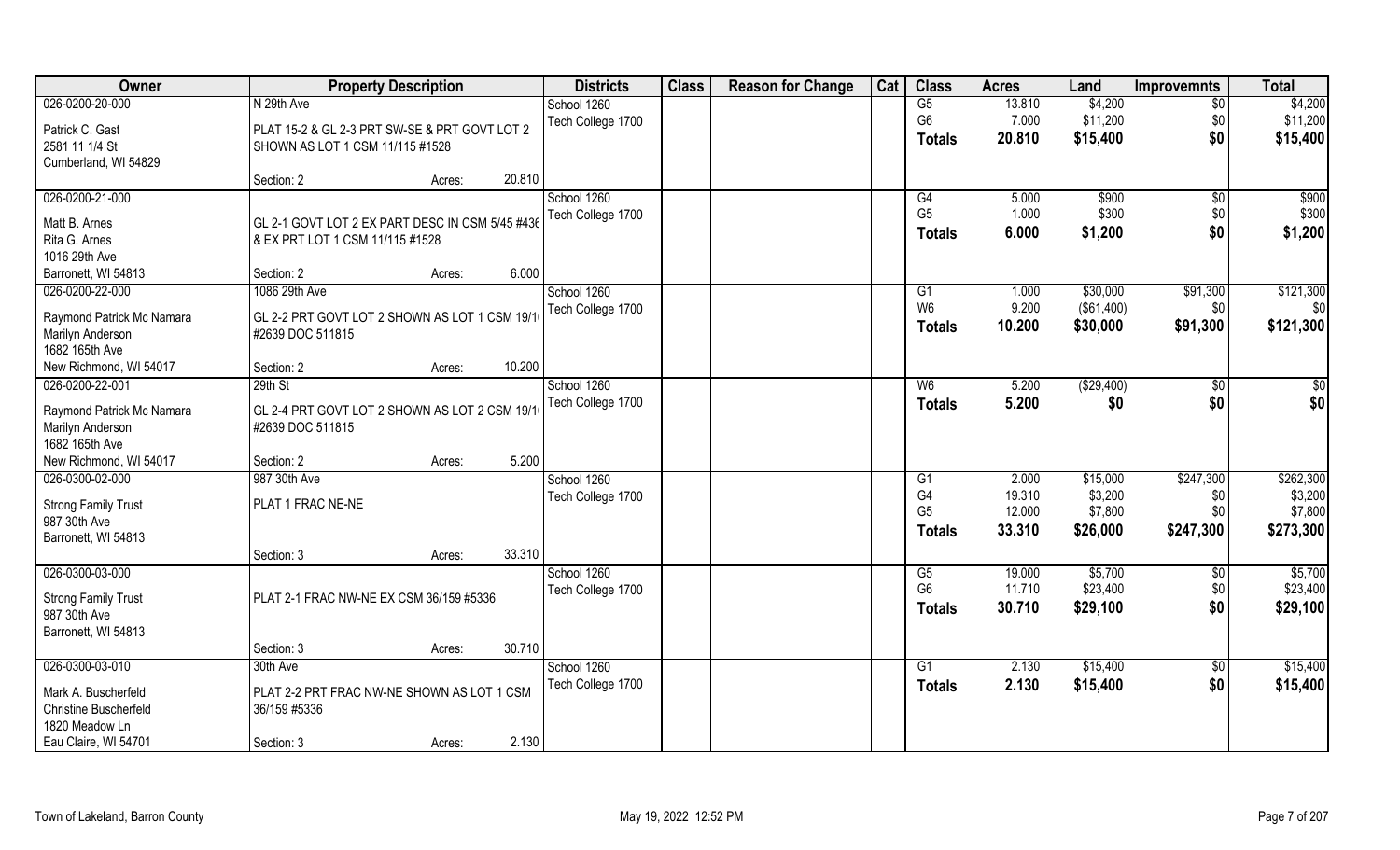| Owner                      |                | <b>Property Description</b> |        | <b>Districts</b>  | <b>Class</b> | <b>Reason for Change</b> | Cat  | <b>Class</b>     | <b>Acres</b> | Land     | <b>Improvemnts</b> | <b>Total</b> |
|----------------------------|----------------|-----------------------------|--------|-------------------|--------------|--------------------------|------|------------------|--------------|----------|--------------------|--------------|
| 026-0300-04-000            |                |                             |        | School 1260       |              |                          |      | G5               | 15.000       | \$4,500  | $\overline{50}$    | \$4,500      |
| <b>Strong Family Trust</b> | PLAT 3 SW-NE   |                             |        | Tech College 1700 |              |                          |      | G <sub>6</sub>   | 25.000       | \$50,000 | \$0                | \$50,000     |
| 987 30th Ave               |                |                             |        |                   |              |                          |      | <b>Totals</b>    | 40.000       | \$54,500 | \$0                | \$54,500     |
| Barronett, WI 54813        |                |                             |        |                   |              |                          |      |                  |              |          |                    |              |
|                            | Section: 3     | Acres:                      | 40.000 |                   |              |                          |      |                  |              |          |                    |              |
| 026-0300-05-000            |                |                             |        | School 1260       | G4           | Ag use land              | $-5$ | G4               | 20.000       | \$2,800  | \$0                | \$2,800      |
| <b>Strong Family Trust</b> | PLAT 4 SE-NE   |                             |        | Tech College 1700 |              |                          |      | G <sub>5</sub>   | 5.000        | \$1,500  | \$0                | \$1,500      |
| 987 30th Ave               |                |                             |        |                   |              |                          |      | G <sub>5</sub> M | 15.000       | \$15,000 | \$0                | \$15,000     |
| Barronett, WI 54813        |                |                             |        |                   |              |                          |      | <b>Totals</b>    | 40.000       | \$19,300 | \$0                | \$19,300     |
|                            | Section: 3     | Acres:                      | 40.000 |                   |              |                          |      |                  |              |          |                    |              |
| 026-0300-06-000            | 939 30th Ave   |                             |        | School 1260       |              |                          |      | G <sub>1</sub>   | 2.000        | \$15,000 | \$69,900           | \$84,900     |
| Ricky M. Schill            | FRAC NE-NW     |                             |        | Tech College 1700 |              |                          |      | G <sub>4</sub>   | 5.000        | \$700    | \$0                | \$700        |
| Jennifer L. Wallenburg     |                |                             |        |                   |              |                          |      | G <sub>5</sub>   | 13.000       | \$3,900  | \$0                | \$3,900      |
| 939 30th Ave               |                |                             |        |                   |              |                          |      | G5M              | 12.370       | \$12,400 | \$0                | \$12,400     |
| Barronett, WI 54813        | Section: 3     | Acres:                      | 32.370 |                   |              |                          |      | <b>Totals</b>    | 32.370       | \$32,000 | \$69,900           | \$101,900    |
| 026-0300-07-000            | 901 29 3/4 Ave |                             |        | School 1260       |              |                          |      | G1               | 2.000        | \$15,000 | \$214,700          | \$229,700    |
| Duane L. Most Jr           | FRAC NW-NW     |                             |        | Tech College 1700 |              |                          |      | G4               | 4.500        | \$800    | \$0                | \$800        |
| PO Box 844                 |                |                             |        |                   |              |                          |      | G <sub>5</sub>   | 13.900       | \$4,200  | \$0                | \$4,200      |
| Cumberland, WI 54829       |                |                             |        |                   |              |                          |      | G5M              | 11.500       | \$11,500 | \$0                | \$11,500     |
|                            | Section: 3     | Acres:                      | 31.900 |                   |              |                          |      | Totals           | 31.900       | \$31,500 | \$214,700          | \$246,200    |
| 026-0300-08-000            |                |                             |        | School 1260       |              |                          |      | $\overline{G4}$  | 8.000        | \$1,400  | \$0                | \$1,400      |
| Duane L. Most Jr           | SW-NW          |                             |        | Tech College 1700 |              |                          |      | G <sub>5</sub>   | 7.000        | \$2,800  | \$0                | \$2,800      |
| PO Box 844                 |                |                             |        |                   |              |                          |      | G <sub>5</sub> M | 25.000       | \$25,000 | \$0                | \$25,000     |
| Cumberland, WI 54829       |                |                             |        |                   |              |                          |      | <b>Totals</b>    | 40.000       | \$29,200 | \$0                | \$29,200     |
|                            | Section: 3     | Acres:                      | 40.000 |                   |              |                          |      |                  |              |          |                    |              |
| 026-0300-09-000            |                |                             |        | School 1260       |              |                          |      | G5               | 15.000       | \$4,500  | \$0                | \$4,500      |
| Ricky M. Schill            | SE-NW          |                             |        | Tech College 1700 |              |                          |      | G <sub>6</sub>   | 25.000       | \$50,000 | \$0                | \$50,000     |
| Jennifer L. Wallenburg     |                |                             |        |                   |              |                          |      | <b>Totals</b>    | 40.000       | \$54,500 | \$0                | \$54,500     |
| 939 30th Ave               |                |                             |        |                   |              |                          |      |                  |              |          |                    |              |
| Barronett, WI 54813        | Section: 3     | Acres:                      | 40.000 |                   |              |                          |      |                  |              |          |                    |              |
| 026-0300-10-000            |                |                             |        | School 1260       | G4           | Ag use land              | $-5$ | G4               | 40.000       | \$2,000  | $\sqrt{$0}$        | \$2,000      |
| D Farlow Inc               | NE-SW          |                             |        | Tech College 1700 |              |                          |      | <b>Totals</b>    | 40.000       | \$2,000  | \$0                | \$2,000      |
| 722 Market St              |                |                             |        |                   |              |                          |      |                  |              |          |                    |              |
| Eau Claire, WI 54703       |                |                             |        |                   |              |                          |      |                  |              |          |                    |              |
|                            | Section: 3     | Acres:                      | 40.000 |                   |              |                          |      |                  |              |          |                    |              |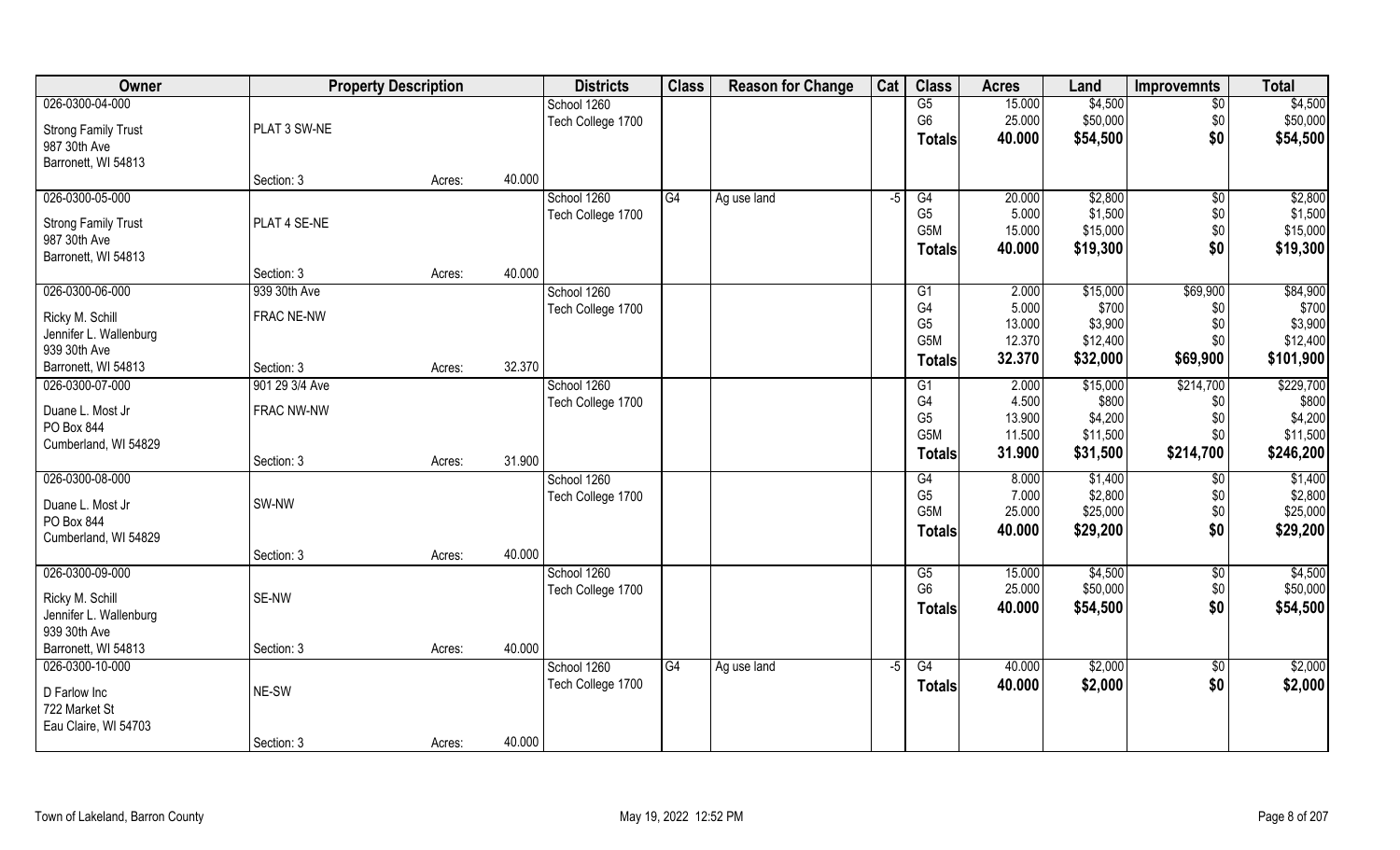| Owner                | <b>Property Description</b> |        |        | <b>Districts</b>  | <b>Class</b> | <b>Reason for Change</b> | Cat  | <b>Class</b>   | <b>Acres</b> | Land          | <b>Improvemnts</b> | <b>Total</b> |
|----------------------|-----------------------------|--------|--------|-------------------|--------------|--------------------------|------|----------------|--------------|---------------|--------------------|--------------|
| 026-0300-11-000      |                             |        |        | School 1260       | G4           | Ag use land              | $-5$ | G4             | 30.000       | \$1,500       | $\overline{50}$    | \$1,500      |
| D Farlow Inc         | NW-SW                       |        |        | Tech College 1700 |              |                          |      | G <sub>5</sub> | 10.000       | \$3,000       | \$0                | \$3,000      |
| 722 Market St        |                             |        |        |                   |              |                          |      | <b>Totals</b>  | 40.000       | \$4,500       | \$0                | \$4,500      |
| Eau Claire, WI 54703 |                             |        |        |                   |              |                          |      |                |              |               |                    |              |
|                      | Section: 3                  | Acres: | 40.000 |                   |              |                          |      |                |              |               |                    |              |
| 026-0300-12-000      |                             |        |        | School 1260       |              |                          |      | G4             | 26.000       | \$1,300       | $\sqrt{$0}$        | \$1,300      |
| D Farlow Inc         | SW-SW                       |        |        | Tech College 1700 |              |                          |      | G <sub>5</sub> | 14.000       | \$4,200       | \$0                | \$4,200      |
| 722 Market St        |                             |        |        |                   |              |                          |      | <b>Totals</b>  | 40.000       | \$5,500       | \$0                | \$5,500      |
| Eau Claire, WI 54703 |                             |        |        |                   |              |                          |      |                |              |               |                    |              |
|                      | Section: 3                  | Acres: | 40.000 |                   |              |                          |      |                |              |               |                    |              |
| 026-0300-13-000      |                             |        |        | School 1260       |              |                          |      | G4             | 26.000       | \$1,300       | $\sqrt[6]{3}$      | \$1,300      |
| D Farlow Inc         | SE-SW                       |        |        | Tech College 1700 |              |                          |      | G <sub>5</sub> | 14.000       | \$4,200       | \$0                | \$4,200      |
| 722 Market St        |                             |        |        |                   |              |                          |      | Totals         | 40.000       | \$5,500       | \$0                | \$5,500      |
| Eau Claire, WI 54703 |                             |        |        |                   |              |                          |      |                |              |               |                    |              |
|                      | Section: 3                  | Acres: | 40.000 |                   |              |                          |      |                |              |               |                    |              |
| 026-0300-14-000      |                             |        |        | School 1260       |              |                          |      | G <sub>1</sub> | 1.000        | \$5,000       | \$0                | \$5,000      |
| Bruce E. Mackrill    | NE-SE 34 A MFL-C            |        |        | Tech College 1700 |              |                          |      | G <sub>5</sub> | 5.000        | \$1,500       | \$0                | \$1,500      |
| 2974 10 1/2 St       |                             |        |        |                   |              |                          |      | W8             | 34.000       | (\$68,000)    | \$0                | \$0          |
| Barronett, WI 54813  |                             |        |        |                   |              |                          |      | <b>Totals</b>  | 40.000       | \$6,500       | \$0                | \$6,500      |
|                      | Section: 3                  | Acres: | 40.000 |                   |              |                          |      |                |              |               |                    |              |
| 026-0300-15-000      |                             |        |        | School 1260       |              |                          |      | W8             | 40.000       | $($ \$88,000) | $\overline{50}$    | $\sqrt{50}$  |
| Bruce E. Mackrill    | NW-SE 40 A MFL-C            |        |        | Tech College 1700 |              |                          |      | <b>Totals</b>  | 40.000       | \$0           | \$0                | \$0          |
| 2974 10 1/2 St       |                             |        |        |                   |              |                          |      |                |              |               |                    |              |
| Barronett, WI 54813  |                             |        |        |                   |              |                          |      |                |              |               |                    |              |
|                      | Section: 3                  | Acres: | 40.000 |                   |              |                          |      |                |              |               |                    |              |
| 026-0300-16-000      |                             |        |        | School 1260       | G4           | Ag use land              | $-5$ | G4             | 40.000       | \$2,000       | \$0                | \$2,000      |
| Matt B. Arnes        | SW-SE                       |        |        | Tech College 1700 |              |                          |      | <b>Totals</b>  | 40.000       | \$2,000       | \$0                | \$2,000      |
| Rita G. Arnes        |                             |        |        |                   |              |                          |      |                |              |               |                    |              |
| 1016 29th Ave        |                             |        |        |                   |              |                          |      |                |              |               |                    |              |
| Barronett, WI 54813  | Section: 3                  | Acres: | 40.000 |                   |              |                          |      |                |              |               |                    |              |
| 026-0300-17-000      |                             |        |        | School 1260       |              |                          |      | G4             | 40.000       | \$2,300       | $\sqrt{$0}$        | \$2,300      |
| Matt B. Arnes        | SE-SE                       |        |        | Tech College 1700 |              |                          |      | <b>Totals</b>  | 40.000       | \$2,300       | \$0                | \$2,300      |
| Rita G. Arnes        |                             |        |        |                   |              |                          |      |                |              |               |                    |              |
| 1016 29th Ave        |                             |        |        |                   |              |                          |      |                |              |               |                    |              |
| Barronett, WI 54813  | Section: 3                  | Acres: | 40.000 |                   |              |                          |      |                |              |               |                    |              |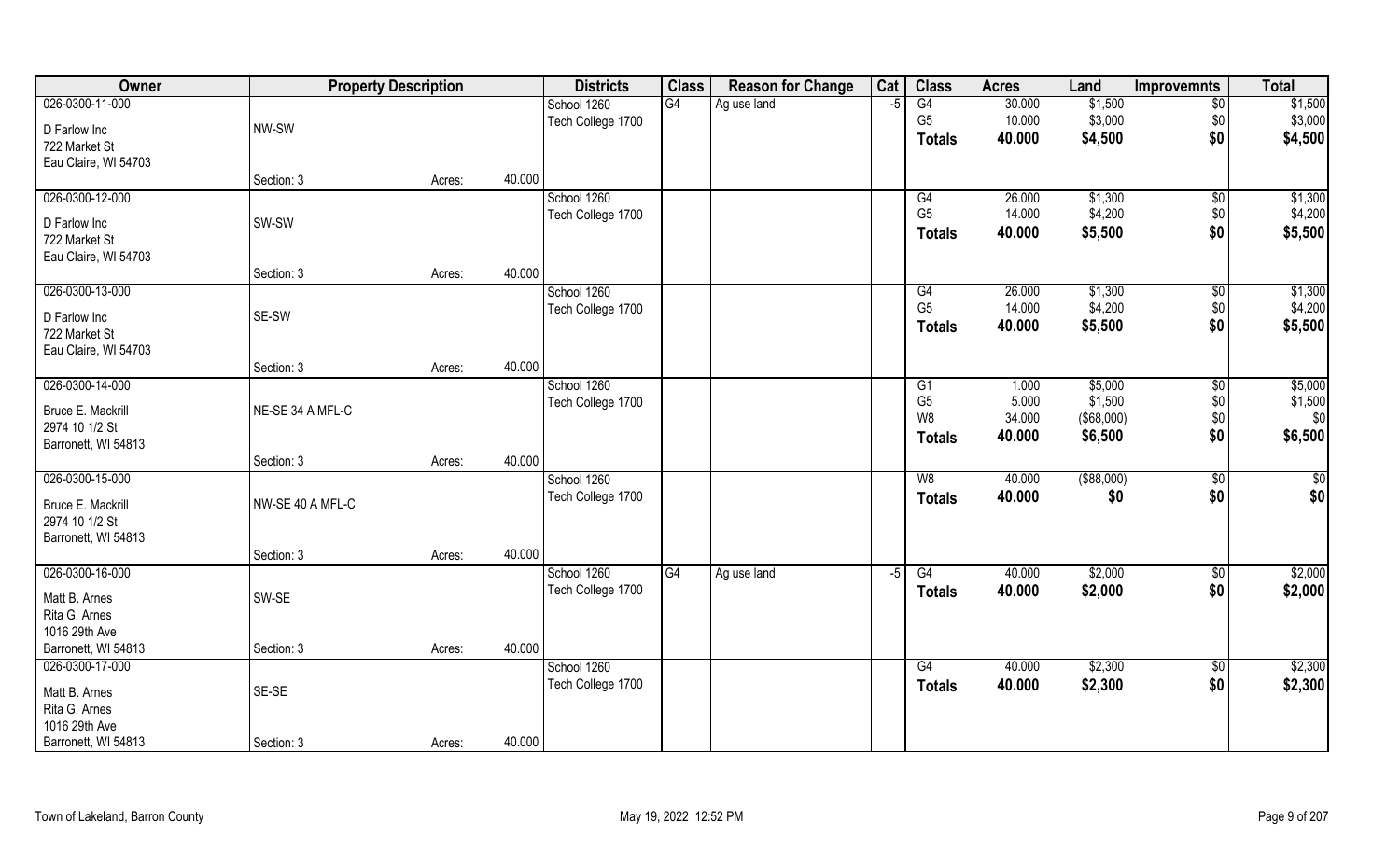| <b>Class</b><br>Owner<br>Cat<br><b>Class</b><br><b>Districts</b><br><b>Reason for Change</b><br><b>Acres</b><br><b>Improvemnts</b><br><b>Property Description</b><br>Land | <b>Total</b>           |
|---------------------------------------------------------------------------------------------------------------------------------------------------------------------------|------------------------|
| (\$22,000)<br>10.000<br>026-0400-02-000<br>29 3/4 Ave<br>School 1260<br>W <sub>6</sub>                                                                                    | \$0<br>$\overline{50}$ |
| Tech College 1700<br>10.000<br>\$0<br><b>Totals</b><br>Mitch Hamm<br>PLAT 1-1 FRAC NE-NE LYG S OF OLD TOWN ROAD                                                           | \$0<br>\$0             |
| Cheryl Hamm<br>10 A MFL-C                                                                                                                                                 |                        |
| W7238 Luther Rd                                                                                                                                                           |                        |
| 10.000<br>Spooner, WI 54801<br>Section: 4<br>Acres:                                                                                                                       |                        |
| 026-0400-03-000<br>School 1260<br>\$600<br>$\overline{G5}$<br>2.000                                                                                                       | \$600<br>\$0           |
| W7<br>3.670<br>(\$7,300)<br>Tech College 1700<br>Jon F. Gislason<br>PLAT 1-2 PRT FRAC NE-NE LYG N OF NEW TN RD                                                            | \$0<br>\$0             |
| 5.670<br>\$600<br><b>Totals</b><br>Mary A. Gislason<br>AS EST BY VOL 381 PG 244 3.67 A MFL-O                                                                              | \$0<br>\$600           |
| 326 Firestone Dr                                                                                                                                                          |                        |
| 5.670<br>Meadowlakes, TX 78654<br>Section: 4<br>Acres:                                                                                                                    |                        |
| School 1260<br>026-0400-05-000<br>4.090<br>$\sqrt[6]{}$<br>X4                                                                                                             | \$0<br>$\sqrt[6]{30}$  |
| \$0<br>4.090<br>Tech College 1700<br><b>Totals</b>                                                                                                                        | \$0<br>\$0             |
| Town of Lakeland<br>PLATS 1-2B & 2-2B PRT OF FRAC N 1/2 NE AS DESC                                                                                                        |                        |
| PO Box 28<br>IN VOL 381 PG 244                                                                                                                                            |                        |
| Barronett, WI 54813<br>4.090<br>Section: 4<br>Acres:                                                                                                                      |                        |
| 026-0400-06-000<br>880 30th Ave<br>School 1260<br>\$91,600<br>1.000<br>\$10,000<br>G <sub>1</sub>                                                                         | \$101,600              |
| G <sub>5</sub><br>5.000<br>\$2,000<br>Tech College 1700                                                                                                                   | \$2,000<br>\$0         |
| Robert H. Hollister<br>PLAT 1-3 PRT OF FRAC NE-NE LYG BETW OLD TN<br>G <sub>6</sub><br>14.000<br>\$30,800                                                                 | \$0\$<br>\$30,800      |
| 880 30th Ave<br>RD & NEW TN RD AS EST BY VOL 381 PG 244<br>\$91,600<br>20.000<br>\$42,800<br><b>Totals</b>                                                                | \$134,400              |
| Barronett, WI 54813                                                                                                                                                       |                        |
| 20.000<br>Section: 4<br>Acres:                                                                                                                                            |                        |
| 026-0400-07-000<br>\$16,600<br>School 1260<br>$\overline{G6}$<br>8.300                                                                                                    | \$16,600<br>\$0        |
| \$16,600<br>Tech College 1700<br>8.300<br><b>Totals</b><br>Robert H. Bos<br>PLAT 2-1 FRAC NW-NE EX PRT LYG N OF OLD TN                                                    | \$0<br>\$16,600        |
| PO Box 14<br>RD & EX ELY 1000 FT THRF                                                                                                                                     |                        |
| Barronett, WI 54813                                                                                                                                                       |                        |
| 8.300<br>Section: 4<br>Acres:                                                                                                                                             |                        |
| 026-0400-08-000<br>( \$30, 800)<br>School 1260<br>W <sub>7</sub><br>14.000                                                                                                | $\overline{30}$<br>\$0 |
| Tech College 1700<br>14.000<br>\$0<br><b>Totals</b><br>Jon F. Gislason<br>PLAT 2-2 PRT OF FRAC NW-NE LYG N OF NEW TN                                                      | \$0<br>\$0             |
| Mary A. Gislason<br>RD 14 A MFL-O                                                                                                                                         |                        |
| 326 Firestone Dr                                                                                                                                                          |                        |
| 14.000<br>Meadowlakes, TX 78654<br>Section: 4<br>Acres:                                                                                                                   |                        |
| School 1260<br>\$11,000<br>026-0400-09-000<br>5.000<br>G6                                                                                                                 | \$11,000<br>\$0        |
| 5.000<br>Tech College 1700<br>\$11,000<br><b>Totals</b><br>Robert H. Hollister<br>PLAT 2-3 PRT FRAC NW-NE LYG BETW OLD TN RD &                                            | \$0<br>\$11,000        |
| 880 30th Ave<br>NEW TN RD AS EST BY VOL 381 PG 244 MICHAEL J 8                                                                                                            |                        |
| JANICE P JENSEN 531/157<br>Barronett, WI 54813                                                                                                                            |                        |
| 5.000<br>Section: 4<br>Acres:                                                                                                                                             |                        |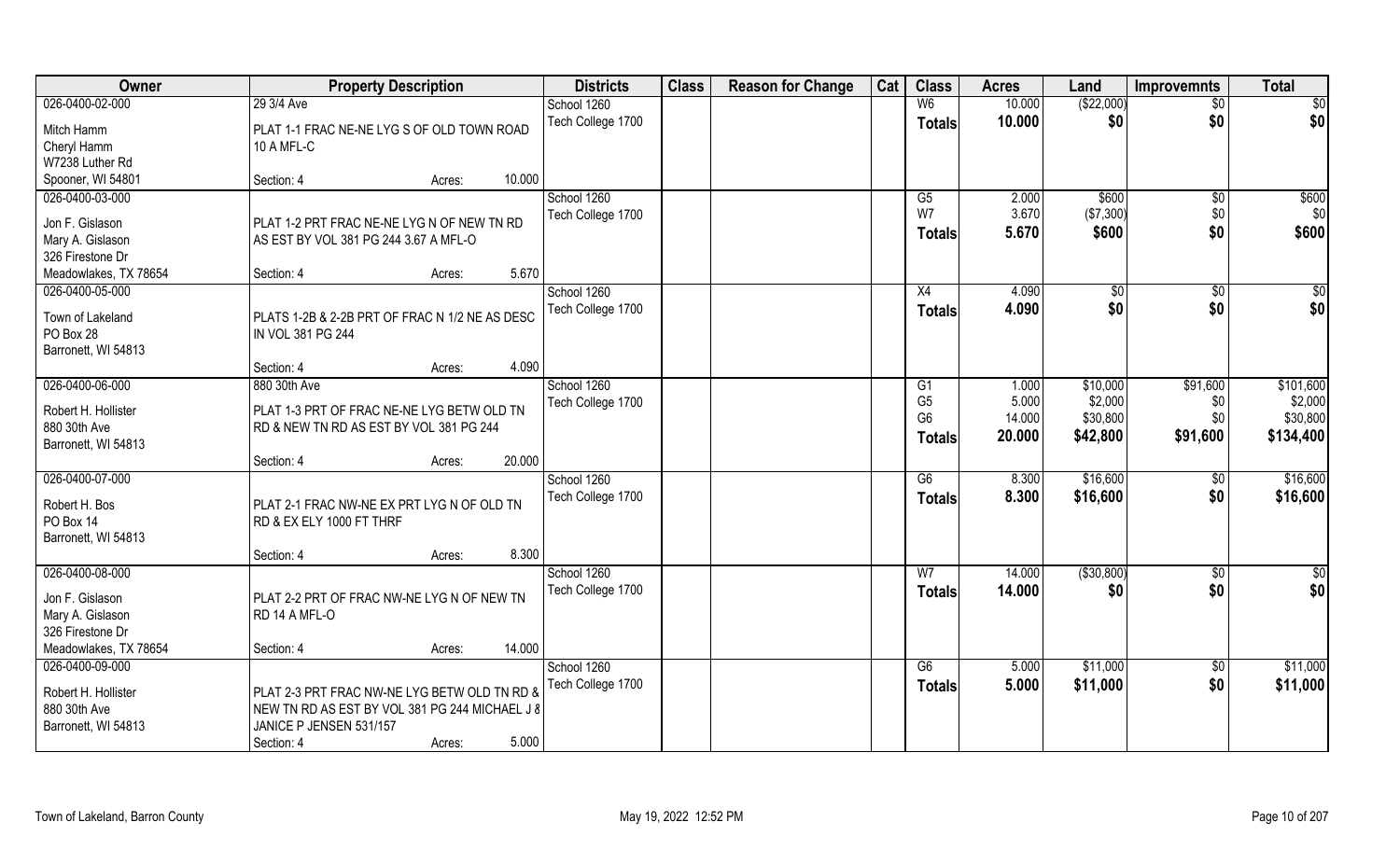| Owner                 | <b>Property Description</b>                                                                  | <b>Districts</b>  | <b>Class</b> | <b>Reason for Change</b> | Cat | <b>Class</b>   | <b>Acres</b> | Land          | <b>Improvemnts</b> | <b>Total</b>    |
|-----------------------|----------------------------------------------------------------------------------------------|-------------------|--------------|--------------------------|-----|----------------|--------------|---------------|--------------------|-----------------|
| 026-0400-10-000       | 873 29 3/4 Ave                                                                               | School 1260       |              |                          |     | G1             | 1.000        | \$10,000      | \$99,900           | \$109,900       |
| <b>Richard Wols</b>   | PLAT 2-4 ELY 1000 FT OF NW-NE LYG S OF OLD TN                                                | Tech College 1700 |              |                          |     | G <sub>6</sub> | 6.700        | \$14,700      | \$0                | \$14,700        |
| 873 29 3/4 Ave        | <b>RD</b>                                                                                    |                   |              |                          |     | <b>Totals</b>  | 7.700        | \$24,700      | \$99,900           | \$124,600       |
| Barronett, WI 54813   |                                                                                              |                   |              |                          |     |                |              |               |                    |                 |
|                       | 7.700<br>Section: 4<br>Acres:                                                                |                   |              |                          |     |                |              |               |                    |                 |
| 026-0400-11-000       |                                                                                              | School 1260       |              |                          |     | G6             | 9.700        | \$19,400      | \$0                | \$19,400        |
| Robert H. Bos         | PLAT 3-1 SW-NE EX ELY 1000 FT THRF                                                           | Tech College 1700 |              |                          |     | <b>Totals</b>  | 9.700        | \$19,400      | \$0                | \$19,400        |
| PO Box 14             |                                                                                              |                   |              |                          |     |                |              |               |                    |                 |
| Barronett, WI 54813   |                                                                                              |                   |              |                          |     |                |              |               |                    |                 |
|                       | 9.700<br>Section: 4<br>Acres:                                                                |                   |              |                          |     |                |              |               |                    |                 |
| 026-0400-12-000       |                                                                                              | School 1260       |              |                          |     | G5             | 8.000        | \$2,400       | $\sqrt[6]{3}$      | \$2,400         |
| <b>Richard Wols</b>   | PLAT 3-2 ELY 1000 FT OF SW-NE EX S 300 FT OF W                                               | Tech College 1700 |              |                          |     | G <sub>6</sub> | 20.300       | \$40,600      | \$0                | \$40,600        |
| 873 29 3/4 Ave        | 300 FT                                                                                       |                   |              |                          |     | <b>Totals</b>  | 28.300       | \$43,000      | \$0                | \$43,000        |
| Barronett, WI 54813   |                                                                                              |                   |              |                          |     |                |              |               |                    |                 |
|                       | 28.300<br>Section: 4<br>Acres:                                                               |                   |              |                          |     |                |              |               |                    |                 |
| 026-0400-13-000       |                                                                                              | School 1260       |              |                          |     | G6             | 2.000        | \$4,000       | $\sqrt[6]{3}$      | \$4,000         |
| <b>Richard Wols</b>   | PLAT 363 S 300 FT OF W 300 FT OF E 1000 FT OF                                                | Tech College 1700 |              |                          |     | <b>Totals</b>  | 2.000        | \$4,000       | \$0                | \$4,000         |
| 873 29 3/4 Ave        | SW-NE                                                                                        |                   |              |                          |     |                |              |               |                    |                 |
| Barronett, WI 54813   |                                                                                              |                   |              |                          |     |                |              |               |                    |                 |
|                       | 2.000<br>Section: 4<br>Acres:                                                                |                   |              |                          |     |                |              |               |                    |                 |
| 026-0400-14-000       |                                                                                              | School 1260       |              |                          |     | W6             | 40.000       | $($ \$88,000) | \$0                | $\overline{50}$ |
| Mitch Hamm            | PLAT 4 SE-NE 40 A MFL-C                                                                      | Tech College 1700 |              |                          |     | <b>Totals</b>  | 40.000       | \$0           | \$0                | \$0             |
| Cheryl Hamm           |                                                                                              |                   |              |                          |     |                |              |               |                    |                 |
| W7238 Luther Rd       |                                                                                              |                   |              |                          |     |                |              |               |                    |                 |
| Spooner, WI 54801     | 40.000<br>Section: 4<br>Acres:                                                               |                   |              |                          |     |                |              |               |                    |                 |
| 026-0400-15-000       |                                                                                              | School 1260       | G4           | Ag use land              | -5  | G4             | 4.000        | \$500         | \$0                | \$500           |
| Robert H. Bos         |                                                                                              | Tech College 1700 |              |                          |     | G5M            | 21.220       | \$21,200      | \$0                | \$21,200        |
| PO Box 14             | PLAT 5-1 FRAC NE-NW EX PRT LYG N OF TN RD &<br>EX PRT DESC IN DESC IN 427/921 AS FOL: COM AT |                   |              |                          |     | <b>Totals</b>  | 25.220       | \$21,700      | \$0                | \$21,700        |
| Barronett, WI 54813   | NW COR SEC 4 TH E ALG N LN SEC 4 2150 FT TH S                                                |                   |              |                          |     |                |              |               |                    |                 |
|                       | 25.220<br>Section: 4<br>Acres:                                                               |                   |              |                          |     |                |              |               |                    |                 |
| 026-0400-16-000       | 844 30th Ave                                                                                 | School 1260       |              |                          |     | G <sub>1</sub> | 5.000        | \$28,800      | \$73,500           | \$102,300       |
|                       |                                                                                              | Tech College 1700 |              |                          |     | Totals         | 5.000        | \$28,800      | \$73,500           | \$102,300       |
| Sirek Properties, LLC | PLAT 5-2 PRT FRAC NE-NW LYG N OF TN RD                                                       |                   |              |                          |     |                |              |               |                    |                 |
| N134 County Hwy M     | (FRMLY DESC AS LYG N OF TN RD IN 381/244)                                                    |                   |              |                          |     |                |              |               |                    |                 |
| Sarona, WI 54870      | 5.000<br>Section: 4<br>Acres:                                                                |                   |              |                          |     |                |              |               |                    |                 |
|                       |                                                                                              |                   |              |                          |     |                |              |               |                    |                 |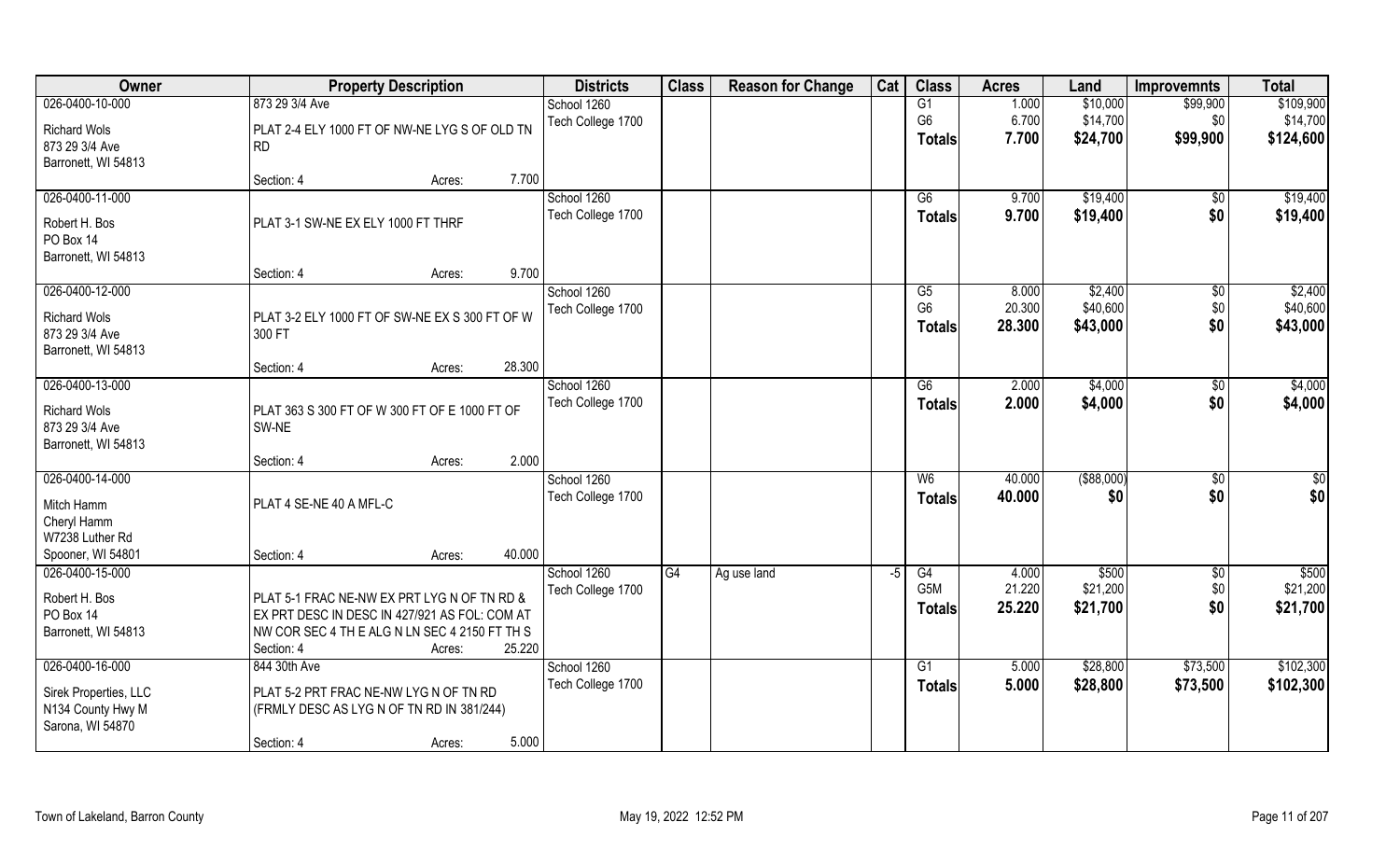| Owner                     | <b>Property Description</b>                                                              | <b>Districts</b>  | <b>Class</b> | <b>Reason for Change</b> | Cat  | <b>Class</b>   | <b>Acres</b> | Land     | <b>Improvemnts</b> | <b>Total</b> |
|---------------------------|------------------------------------------------------------------------------------------|-------------------|--------------|--------------------------|------|----------------|--------------|----------|--------------------|--------------|
| 026-0400-17-000           | 829 30th Ave                                                                             | School 1260       |              |                          |      | X4             | 9.780        | \$0      | $\sqrt{$0}$        | $\sqrt{50}$  |
|                           | Sanitary District No 1 Town of Lakeland   PLAT 5-3 PRT NE-NW DESC IN 427/921 AS FOL: COM | Tech College 1700 |              |                          |      | <b>Totals</b>  | 9.780        | \$0      | \$0                | \$0          |
| PO Box 54                 | AT NW COR SEC 4 TH E ALG N LN SEC 4 2150 FT TH                                           |                   |              |                          |      |                |              |          |                    |              |
| Barronett, WI 54813       | SAT RANGL TO N LN OF SEC TO S ROW OF TN RD                                               |                   |              |                          |      |                |              |          |                    |              |
|                           | 9.780<br>Section: 4<br>Acres:                                                            |                   |              |                          |      |                |              |          |                    |              |
| 026-0400-18-000           | 2977 8th St                                                                              | Sanitary 7020     | G4           | Ag use land              | $-5$ | G1             | 1.000        | \$10,000 | \$90,100           | \$100, 100   |
|                           |                                                                                          | School 1260       |              |                          |      | G4             | 27.140       | \$3,800  | \$0                | \$3,800      |
| Robert H. Bos             | PLAT 6-1 FRAC NW-NW EX W 7 RDS                                                           | Tech College 1700 |              |                          |      | G <sub>5</sub> | 0.920        | \$400    | \$0                | \$400        |
| PO Box 14                 |                                                                                          |                   |              |                          |      | <b>Totals</b>  | 29.060       | \$14,200 | \$90,100           | \$104,300    |
| Barronett, WI 54813       | 29.060<br>Section: 4                                                                     |                   |              |                          |      |                |              |          |                    |              |
|                           | Acres:                                                                                   |                   |              |                          |      |                |              |          |                    |              |
| 026-0400-19-000           | 2981 8th St                                                                              | Sanitary 7020     |              |                          |      | G1             | 4.250        | \$22,700 | \$100,900          | \$123,600    |
| Erich L. Wallenburg et al | PLAT 6-2 & 1-1 W 7 RDS OF FRAC NW-NW (SEC 4) EX                                          | School 1260       |              |                          |      | <b>Totals</b>  | 4.250        | \$22,700 | \$100,900          | \$123,600    |
| c/o Cynthia A. Camalieri  | S 107 FT THRF & FRAC NE-NE (SEC 5) LYG E OF                                              | Tech College 1700 |              |                          |      |                |              |          |                    |              |
| 2981 8th St               | FORMER HWY 63 EX PLATTTED AREA                                                           |                   |              |                          |      |                |              |          |                    |              |
| Barronett, WI 54813       | 4.250<br>Section: 4<br>Acres:                                                            |                   |              |                          |      |                |              |          |                    |              |
| 026-0400-20-000           | 8th St                                                                                   | Sanitary 7020     |              |                          |      | G4             | 27.870       | \$4,500  | \$0                | \$4,500      |
| Robert H. Bos             | PLAT 7-1 SW-NW EX PLATTED AREA & EX LOT 1 CSM                                            | School 1260       |              |                          |      | G <sub>5</sub> | 0.750        | \$200    | \$0                | \$200        |
| PO Box 14                 | 17/67 #2431 & EX CSM 24/46 #3396 & EX CSM 27/67                                          | Tech College 1700 |              |                          |      | G7             | 1.000        | \$2,000  | \$21,200           | \$23,200     |
| Barronett, WI 54813       | #3882                                                                                    |                   |              |                          |      | <b>Totals</b>  | 29.620       | \$6,700  | \$21,200           | \$27,900     |
|                           | 29.620<br>Section: 4<br>Acres:                                                           |                   |              |                          |      |                |              |          |                    |              |
| 026-0400-20-010           | 806 29 1/2 Ave                                                                           | Sanitary 7020     |              |                          |      | G1             | 1.810        | \$11,900 | \$208,900          | \$220,800    |
|                           |                                                                                          | School 1260       |              |                          |      |                | 1.810        | \$11,900 | \$208,900          | \$220,800    |
| Jjm & Djm Investments LLC | PLAT 7-3 PRT OF SW-NW SHOWN AS LOT 1 CSM                                                 | Tech College 1700 |              |                          |      | <b>Totals</b>  |              |          |                    |              |
| 31 E Stout St             | 24/46 #3396                                                                              |                   |              |                          |      |                |              |          |                    |              |
| Rice Lake, WI 54868       |                                                                                          |                   |              |                          |      |                |              |          |                    |              |
|                           | 1.810<br>Section: 4<br>Acres:                                                            |                   |              |                          |      |                |              |          |                    |              |
| 026-0400-20-022           | 8th St                                                                                   | Sanitary 7020     |              |                          |      | G1             | 0.530        | \$3,600  | \$0                | \$3,600      |
| Robert H. Bos             | PLAT 7-2 PRT SW-NW SHOWN AS LOT 1 CSM 17/67                                              | School 1260       |              |                          |      | <b>Totals</b>  | 0.530        | \$3,600  | \$0                | \$3,600      |
| PO Box 14                 | #2431                                                                                    | Tech College 1700 |              |                          |      |                |              |          |                    |              |
| Barronett, WI 54813       |                                                                                          |                   |              |                          |      |                |              |          |                    |              |
|                           | 0.530<br>Section: 4<br>Acres:                                                            |                   |              |                          |      |                |              |          |                    |              |
| 026-0400-20-030           |                                                                                          | Sanitary 7020     |              |                          |      | G1             | 4.540        | \$12,700 | \$7,700            | \$20,400     |
|                           |                                                                                          | School 1260       |              |                          |      | <b>Totals</b>  | 4.540        | \$12,700 | \$7,700            | \$20,400     |
| Richard C. Theese         | PLAT 7-4 & 7-5 PRT SW-NW SHOWN AS LOT 1 &                                                | Tech College 1700 |              |                          |      |                |              |          |                    |              |
| Robyn L. Theese           | OUTLOT 2 CSM 27/67 #3882                                                                 |                   |              |                          |      |                |              |          |                    |              |
| 2957 8th St               |                                                                                          |                   |              |                          |      |                |              |          |                    |              |
| Barronett, WI 54813       | 4.540<br>Section: 4<br>Acres:                                                            |                   |              |                          |      |                |              |          |                    |              |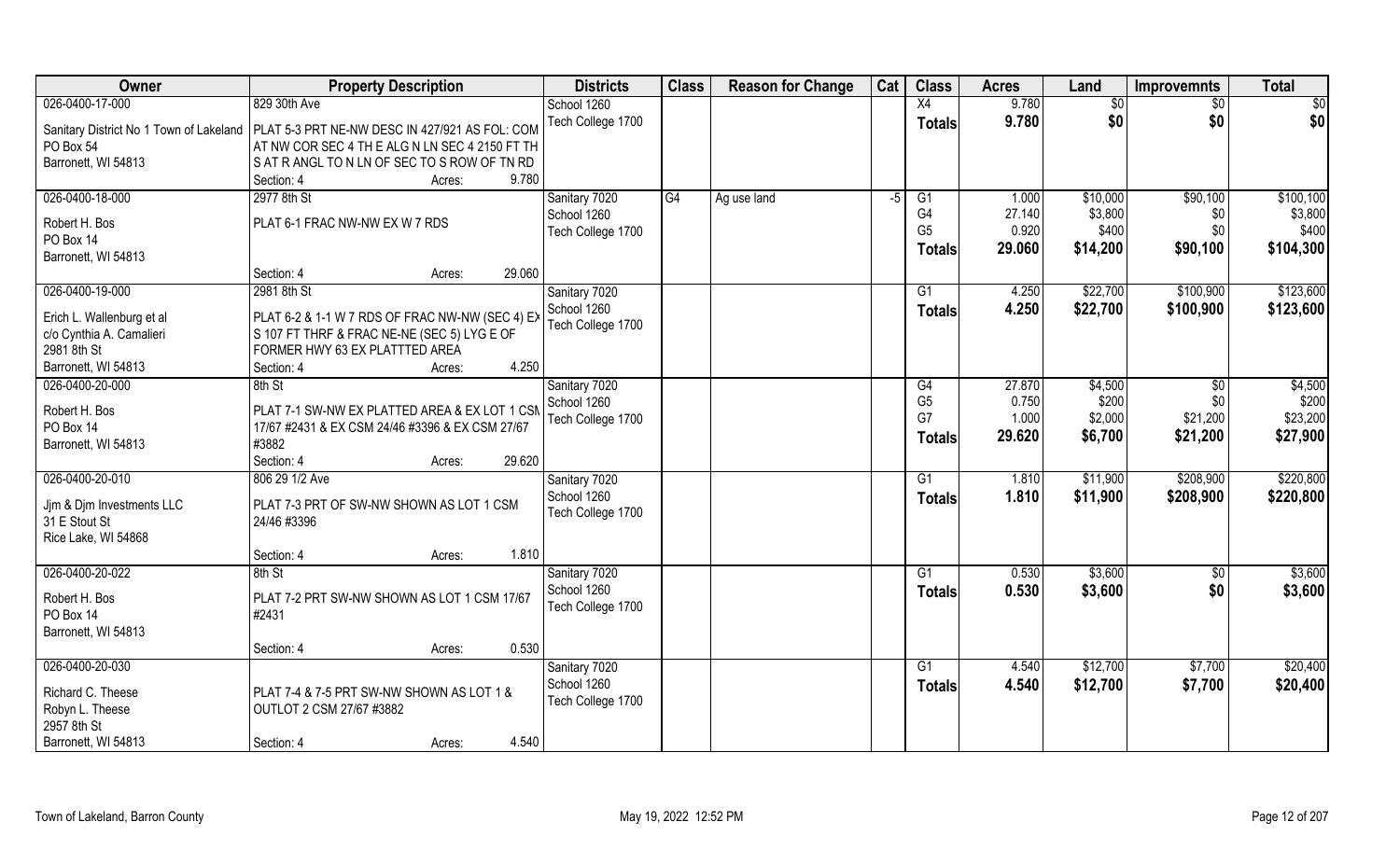| Owner                | <b>Property Description</b>                    |                  | <b>Districts</b>  | <b>Class</b> | <b>Reason for Change</b> | Cat  | <b>Class</b>    | <b>Acres</b> | Land     | <b>Improvemnts</b> | <b>Total</b> |
|----------------------|------------------------------------------------|------------------|-------------------|--------------|--------------------------|------|-----------------|--------------|----------|--------------------|--------------|
| 026-0400-21-000      |                                                |                  | School 1260       | G4           | Ag use land              | $-5$ | G4              | 17.000       | \$2,500  | $\sqrt{$0}$        | \$2,500      |
| Robert H. Bos        | SE-NW                                          |                  | Tech College 1700 |              |                          |      | G <sub>5</sub>  | 1.000        | \$100    | \$0                | \$100        |
| PO Box 14            |                                                |                  |                   |              |                          |      | G5M             | 22.000       | \$22,000 | \$0                | \$22,000     |
| Barronett, WI 54813  |                                                |                  |                   |              |                          |      | <b>Totals</b>   | 40.000       | \$24,600 | \$0                | \$24,600     |
|                      | Section: 4                                     | 40.000<br>Acres: |                   |              |                          |      |                 |              |          |                    |              |
| 026-0400-22-000      | 29 1/2 Ave                                     |                  | School 1260       | G4           | Ag use land              | $-5$ | G4              | 40.000       | \$5,700  | $\sqrt{$0}$        | \$5,700      |
| David H. Ullom (Le   | PLAT 9 NE-SW                                   |                  | Tech College 1700 |              |                          |      | <b>Totals</b>   | 40.000       | \$5,700  | \$0                | \$5,700      |
| Sherry M. Ullom (Le  |                                                |                  |                   |              |                          |      |                 |              |          |                    |              |
| 2107A 991/2 St       |                                                |                  |                   |              |                          |      |                 |              |          |                    |              |
| Cumberland, WI 54829 | Section: 4                                     | 40.000<br>Acres: |                   |              |                          |      |                 |              |          |                    |              |
| 026-0400-23-000      | 2943 8th St                                    |                  | Sanitary 7020     | G4           | Ag use land              | -5   | G4              | 31.250       | \$4,300  | $\sqrt[6]{30}$     | \$4,300      |
|                      |                                                |                  | School 1260       |              |                          |      | G <sub>5</sub>  | 3.750        | \$1,500  | \$0                | \$1,500      |
| David H. Ullom (Le   | PLAT 10-1 NW-SW EX W 30 RDS OF S 16 RDS        |                  | Tech College 1700 |              |                          |      | G7              | 2.000        | \$8,000  | \$79,700           | \$87,700     |
| Sherry M. Ullom (Le  |                                                |                  |                   |              |                          |      | Totals          | 37.000       | \$13,800 | \$79,700           | \$93,500     |
| 2107A 991/2 St       |                                                |                  |                   |              |                          |      |                 |              |          |                    |              |
| Cumberland, WI 54829 | Section: 4                                     | 37.000<br>Acres: |                   |              |                          |      |                 |              |          |                    |              |
| 026-0400-24-000      | 2927 8th St                                    |                  | Sanitary 7020     |              |                          |      | G1              | 3.000        | \$18,000 | \$62,700           | \$80,700     |
| Dean A. Potvin       | PLAT 10-2 W 30 RDS OF S 16 RDS OF NW-SW        |                  | School 1260       |              |                          |      | <b>Totals</b>   | 3.000        | \$18,000 | \$62,700           | \$80,700     |
| PO Box 99            |                                                |                  | Tech College 1700 |              |                          |      |                 |              |          |                    |              |
| Barronett, WI 54813  |                                                |                  |                   |              |                          |      |                 |              |          |                    |              |
|                      | Section: 4                                     | 3.000<br>Acres:  |                   |              |                          |      |                 |              |          |                    |              |
| 026-0400-25-000      | 8th St                                         |                  | School 1260       | G4           | Ag use land              | -5   | $\overline{G4}$ | 33.900       | \$5,900  | \$0                | \$5,900      |
|                      |                                                |                  | Tech College 1700 |              |                          |      | G <sub>5</sub>  | 2.840        | \$300    | \$0                | \$300        |
| Jerome F. Ullrich    | PLAT 11-1 SW-SW EX RR RW & EX S 200 FT OF N 70 |                  |                   |              |                          |      | <b>Totals</b>   | 36.740       | \$6,200  | \$0                | \$6,200      |
| 2899 Us Highway 63   | FT OF W 525 FT & EX PRT SD SW-SW DAF: BEG AT   |                  |                   |              |                          |      |                 |              |          |                    |              |
| Barronett, WI 54813  | PT 500 FT S OF NW COR SW-SW TH E 525 FT TO     |                  |                   |              |                          |      |                 |              |          |                    |              |
|                      | Section: 4                                     | 36.740<br>Acres: |                   |              |                          |      |                 |              |          |                    |              |
| 026-0400-26-000      | 8th St                                         |                  | School 1260       |              |                          |      | X3              | 0.852        | \$0      | $\overline{30}$    | \$0          |
| <b>Barron County</b> | RRRW SHOWN AS OUTLOT 2 CSM 33/63 #4761 IN      |                  | Tech College 1700 |              |                          |      | <b>Totals</b>   | 0.852        | \$0      | \$0                | \$0          |
| 335 E Monroe Ave     | SW-SW SEC 4 & SE-SE SEC 5                      |                  |                   |              |                          |      |                 |              |          |                    |              |
| Barron, WI 54812     |                                                |                  |                   |              |                          |      |                 |              |          |                    |              |
|                      | Section: 5                                     | 0.852<br>Acres:  |                   |              |                          |      |                 |              |          |                    |              |
| 026-0400-27-000      | 2911 8th St                                    |                  | School 1260       |              |                          |      | G1              | 2.000        | \$15,000 | \$72,500           | \$87,500     |
| Jerald P. Zappa      | PLAT 11-3 S 200 FT OF N 700 FT OF W 525 FT OF  |                  | Tech College 1700 |              |                          |      | G4              | 1.170        | \$200    | \$0                | \$200        |
| PO Box 31            | SW-SW EX RR ROW & PRT SW-SW DAF: BEG AT PT     |                  |                   |              |                          |      | <b>Totals</b>   | 3.170        | \$15,200 | \$72,500           | \$87,700     |
| Barronett, WI 54813  | 500 FT S OF NW COR SW-SW TH E 525 FT TO POB    |                  |                   |              |                          |      |                 |              |          |                    |              |
|                      | Section: 4                                     | 3.170<br>Acres:  |                   |              |                          |      |                 |              |          |                    |              |
|                      |                                                |                  |                   |              |                          |      |                 |              |          |                    |              |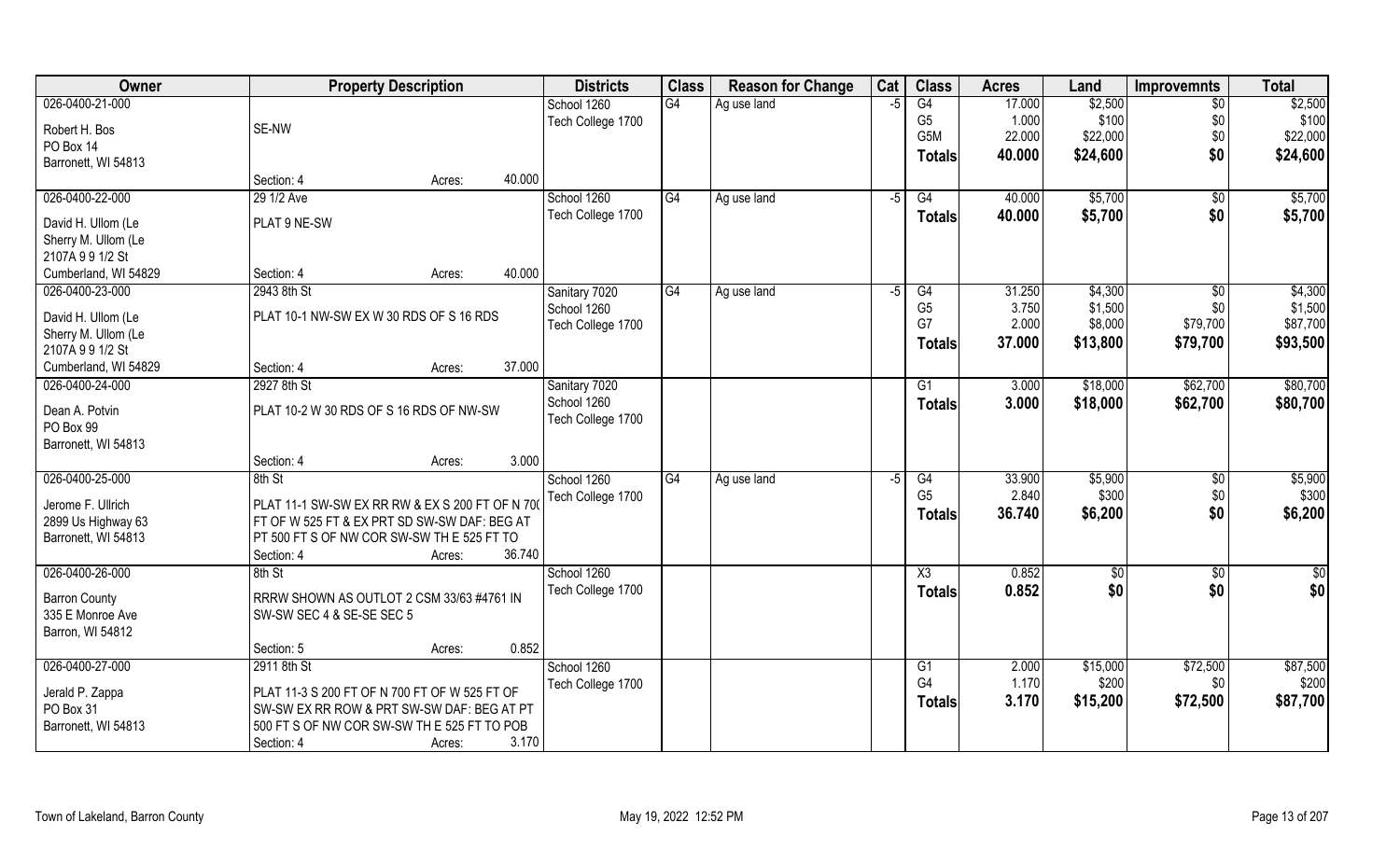| Owner                                 |                                              | <b>Property Description</b> |        | <b>Districts</b>  | <b>Class</b> | <b>Reason for Change</b> | Cat  | <b>Class</b>                     | <b>Acres</b>    | Land                | <b>Improvemnts</b> | <b>Total</b>         |
|---------------------------------------|----------------------------------------------|-----------------------------|--------|-------------------|--------------|--------------------------|------|----------------------------------|-----------------|---------------------|--------------------|----------------------|
| 026-0400-28-000                       | 29th Ave                                     |                             |        | School 1260       | G4           | Ag use land              | $-5$ | G4                               | 25.000          | \$3,400             | $\overline{50}$    | \$3,400              |
| David H. Ullom (Le                    | PLAT 12 SE-SW                                |                             |        | Tech College 1700 |              |                          |      | G <sub>5</sub>                   | 15.000          | \$4,300             | \$0                | \$4,300              |
| Sherry M. Ullom (Le                   |                                              |                             |        |                   |              |                          |      | <b>Totals</b>                    | 40.000          | \$7,700             | \$0                | \$7,700              |
| 2107A 991/2 St                        |                                              |                             |        |                   |              |                          |      |                                  |                 |                     |                    |                      |
| Cumberland, WI 54829                  | Section: 4                                   | Acres:                      | 40.000 |                   |              |                          |      |                                  |                 |                     |                    |                      |
| 026-0400-29-000                       | 29 1-2 Ave                                   |                             |        | School 1260       |              |                          |      | G5                               | 20.000          | \$8,000             | \$0                | \$8,000              |
|                                       |                                              |                             |        | Tech College 1700 |              |                          |      | G <sub>6</sub>                   | 20.000          | \$32,000            | \$0                | \$32,000             |
| Daniel L. Walsh                       | NE-SE                                        |                             |        |                   |              |                          |      | <b>Totals</b>                    | 40.000          | \$40,000            | \$0                | \$40,000             |
| Judith A. Walsh                       |                                              |                             |        |                   |              |                          |      |                                  |                 |                     |                    |                      |
| 2862 Woodridge Ln                     | Section: 4                                   |                             | 40.000 |                   |              |                          |      |                                  |                 |                     |                    |                      |
| Stillwater, MN 55082                  |                                              | Acres:                      |        |                   |              |                          |      |                                  |                 |                     |                    |                      |
| 026-0400-30-000                       | 863 29 1/2 Ave                               |                             |        | School 1260       |              |                          |      | G <sub>1</sub><br>G <sub>5</sub> | 4.000<br>10.000 | \$20,000<br>\$4,000 | \$161,200          | \$181,200<br>\$4,000 |
| Joseph K. Juza                        | PLAT 14-1 NW-SE EX NE 1/4 BUT INCL OL 1 CSM  |                             |        | Tech College 1700 |              |                          |      | G <sub>6</sub>                   | 17.000          | \$34,000            | \$0<br>\$0         | \$34,000             |
| Rosanne Hanson E. Juza                | CSM 38/22 #5574                              |                             |        |                   |              |                          |      |                                  | 31.000          | \$58,000            | \$161,200          | \$219,200            |
| 863 29 1/2 Ave                        |                                              |                             |        |                   |              |                          |      | <b>Totals</b>                    |                 |                     |                    |                      |
| Barronett, WI 54813                   | Section: 4                                   | Acres:                      | 31.000 |                   |              |                          |      |                                  |                 |                     |                    |                      |
| 026-0400-31-000                       | 865 29 1/2 Ave                               |                             |        | School 1260       |              |                          |      | G <sub>1</sub>                   | 1.870           | \$5,000             | \$0                | \$5,000              |
| Daniel L. Walsh                       | PLAT 14-2 PRT NW-SE SHOWN AS LOT 1 CSM 38/22 |                             |        | Tech College 1700 |              |                          |      | <b>Totals</b>                    | 1.870           | \$5,000             | \$0                | \$5,000              |
| Judith A. Walsh                       | #5574                                        |                             |        |                   |              |                          |      |                                  |                 |                     |                    |                      |
| 2862 Woodridge Ln                     |                                              |                             |        |                   |              |                          |      |                                  |                 |                     |                    |                      |
| Stillwater, MN 55082                  | Section: 4                                   | Acres:                      | 1.870  |                   |              |                          |      |                                  |                 |                     |                    |                      |
| 026-0400-31-001                       | 867 29 1/2 Ave                               |                             |        | School 1260       |              |                          |      | G <sub>1</sub>                   | 5.000           | \$22,000            | \$118,700          | \$140,700            |
|                                       |                                              |                             |        | Tech College 1700 |              |                          |      | <b>Totals</b>                    | 5.000           | \$22,000            | \$118,700          | \$140,700            |
| Matthew Juza                          | PLAT 14-3 S 1/2-NE 1/4-NW-SE (MOS #6828)     |                             |        |                   |              |                          |      |                                  |                 |                     |                    |                      |
| 867 29 1/2 Ave                        |                                              |                             |        |                   |              |                          |      |                                  |                 |                     |                    |                      |
| Barronett, WI 54813                   |                                              |                             |        |                   |              |                          |      |                                  |                 |                     |                    |                      |
|                                       | Section: 4                                   | Acres:                      | 5.000  |                   |              |                          |      |                                  |                 |                     |                    |                      |
| 026-0400-31-020                       | 29 1/2 Ave                                   |                             |        | School 1260       |              |                          |      | G1                               | 1.870           | \$5,000             | \$0                | \$5,000              |
| Daniel L. Walsh                       | PLAT 14-4 PRT NW-SE SHOWN AS LOT 2 CSM 38/22 |                             |        | Tech College 1700 |              |                          |      | <b>Totals</b>                    | 1.870           | \$5,000             | \$0                | \$5,000              |
| Judith A. Walsh                       | #5574                                        |                             |        |                   |              |                          |      |                                  |                 |                     |                    |                      |
| 2862 Woodridge Ln                     |                                              |                             |        |                   |              |                          |      |                                  |                 |                     |                    |                      |
| Stillwater, MN 55082                  | Section: 4                                   | Acres:                      | 1.870  |                   |              |                          |      |                                  |                 |                     |                    |                      |
| 026-0400-32-000                       | 29th Ave                                     |                             |        | School 1260       |              |                          |      | G1                               | 5.000           | \$11,000            | $\sqrt{$0}$        | \$11,000             |
|                                       |                                              |                             |        | Tech College 1700 |              |                          |      | <b>Totals</b>                    | 5.000           | \$11,000            | \$0                | \$11,000             |
| <b>Vickeith Trust</b><br>892 29th Ave | PLAT 15-1 E 166 FT OF SW-SE                  |                             |        |                   |              |                          |      |                                  |                 |                     |                    |                      |
|                                       |                                              |                             |        |                   |              |                          |      |                                  |                 |                     |                    |                      |
| Barronett, WI 54813                   |                                              |                             | 5.000  |                   |              |                          |      |                                  |                 |                     |                    |                      |
|                                       | Section: 4                                   | Acres:                      |        |                   |              |                          |      |                                  |                 |                     |                    |                      |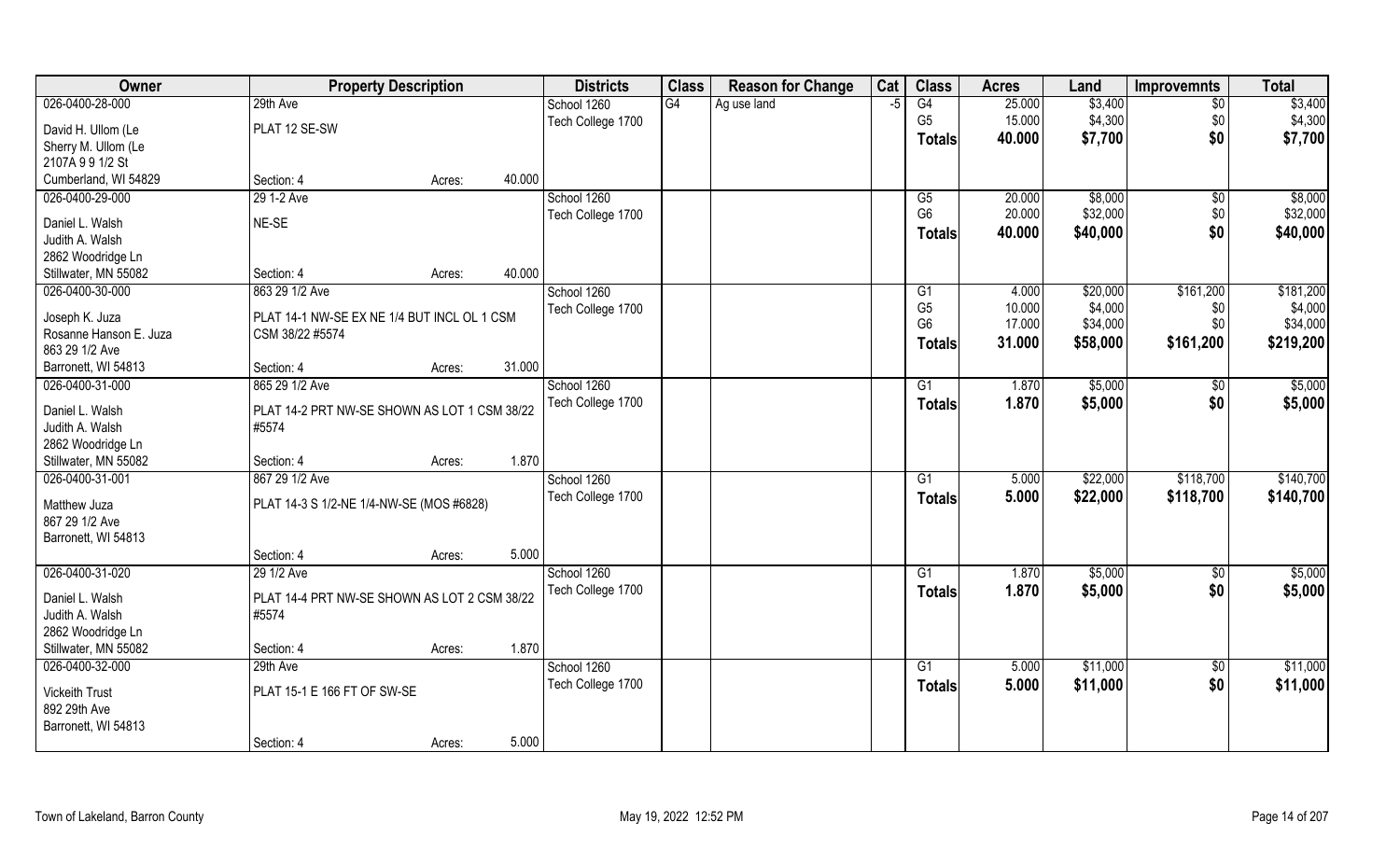| Owner                                 |                                  | <b>Property Description</b>                  |        | <b>Districts</b>  | <b>Class</b> | <b>Reason for Change</b> | Cat | <b>Class</b>    | <b>Acres</b> | Land     | <b>Improvemnts</b> | <b>Total</b> |
|---------------------------------------|----------------------------------|----------------------------------------------|--------|-------------------|--------------|--------------------------|-----|-----------------|--------------|----------|--------------------|--------------|
| 026-0400-33-000                       | 29th Ave                         |                                              |        | School 1260       |              |                          |     | G1              | 5.000        | \$11,000 | $\sqrt{$0}$        | \$11,000     |
| <b>Vickeith Trust</b><br>892 29th Ave |                                  | PLAT 15-2 W 166 FT OF E 332 FT OF SW-SE      |        | Tech College 1700 |              |                          |     | <b>Totals</b>   | 5.000        | \$11,000 | \$0                | \$11,000     |
| Barronett, WI 54813                   |                                  |                                              |        |                   |              |                          |     |                 |              |          |                    |              |
|                                       | Section: 4                       | Acres:                                       | 5.000  |                   |              |                          |     |                 |              |          |                    |              |
| 026-0400-34-000                       | 29th Ave                         |                                              |        | School 1260       |              |                          |     | $\overline{G1}$ | 5.000        | \$11,000 | \$0                | \$11,000     |
| Thomas C. Anderson Jr                 |                                  | PLAT 15-3 W 166 FT OF E 498 FT OF SW-SE      |        | Tech College 1700 |              |                          |     | Totals          | 5.000        | \$11,000 | \$0                | \$11,000     |
| 135 220th Ave                         |                                  |                                              |        |                   |              |                          |     |                 |              |          |                    |              |
| Comstock, WI 54826                    |                                  |                                              |        |                   |              |                          |     |                 |              |          |                    |              |
|                                       | Section: 4                       | Acres:                                       | 5.000  |                   |              |                          |     |                 |              |          |                    |              |
| 026-0400-35-000                       | 29th Ave                         |                                              |        | School 1260       |              |                          |     | G1              | 5.000        | \$11,000 | \$0                | \$11,000     |
| Richard G. Sagerer                    |                                  | PLAT 15-4 W 166 FT OF E 664 FT OF SW-SE      |        | Tech College 1700 |              |                          |     | <b>Totals</b>   | 5.000        | \$11,000 | \$0                | \$11,000     |
| Laura A. Sagerer                      |                                  |                                              |        |                   |              |                          |     |                 |              |          |                    |              |
| 864 29th Ave                          |                                  |                                              |        |                   |              |                          |     |                 |              |          |                    |              |
| Barronett, WI 54813                   | Section: 4                       | Acres:                                       | 5.000  |                   |              |                          |     |                 |              |          |                    |              |
| 026-0400-36-000                       | 864 29th Ave                     |                                              |        | School 1260       |              |                          |     | G1              | 5.000        | \$11,000 | \$117,200          | \$128,200    |
| Richard G. Sagerer                    |                                  | PLAT 15-5 W 166 FT OF E 830 FT OF SW-SE      |        | Tech College 1700 |              |                          |     | <b>Totals</b>   | 5.000        | \$11,000 | \$117,200          | \$128,200    |
| Laura A. Sagerer                      |                                  |                                              |        |                   |              |                          |     |                 |              |          |                    |              |
| 864 29th Ave                          |                                  |                                              |        |                   |              |                          |     |                 |              |          |                    |              |
| Barronett, WI 54813                   | Section: 4                       | Acres:                                       | 5.000  |                   |              |                          |     |                 |              |          |                    |              |
| 026-0400-37-000                       | 29th Ave                         |                                              |        | School 1260       |              |                          |     | $\overline{G1}$ | 5.000        | \$11,000 | \$0                | \$11,000     |
| Richard G. Sagerer                    |                                  | PLAT 15-6 W 166 FT OF E 996 FT OF SW-SE (MOS |        | Tech College 1700 |              |                          |     | <b>Totals</b>   | 5.000        | \$11,000 | \$0                | \$11,000     |
| Laura A. Sagerer                      | #6830)                           |                                              |        |                   |              |                          |     |                 |              |          |                    |              |
| 864 29th Ave                          |                                  |                                              |        |                   |              |                          |     |                 |              |          |                    |              |
| Barronett, WI 54813                   | Section: 4                       | Acres:                                       | 5.000  |                   |              |                          |     |                 |              |          |                    |              |
| 026-0400-38-000                       | 856 29th Ave                     |                                              |        | School 1260       |              |                          |     | G1              | 9.200        | \$15,200 | \$9,400            | \$24,600     |
| Brenda Lee App                        | PLAT 15-7 SW-SE EX E 996 FT THRF |                                              |        | Tech College 1700 |              |                          |     | <b>Totals</b>   | 9.200        | \$15,200 | \$9,400            | \$24,600     |
| 8229 Henslowe Ave S                   |                                  |                                              |        |                   |              |                          |     |                 |              |          |                    |              |
| Cottage Grove, MN 55016-3185          |                                  |                                              |        |                   |              |                          |     |                 |              |          |                    |              |
|                                       | Section: 4                       | Acres:                                       | 9.200  |                   |              |                          |     |                 |              |          |                    |              |
| 026-0400-39-000                       | 892 29th Ave                     |                                              |        | School 1260       |              |                          |     | $\overline{G1}$ | 1.000        | \$30,000 | \$194,800          | \$224,800    |
|                                       |                                  |                                              |        | Tech College 1700 |              |                          |     | G <sub>5</sub>  | 18.000       | \$15,400 | \$0                | \$15,400     |
| <b>Vickeith Trust</b>                 | SE-SE                            |                                              |        |                   |              |                          |     | G <sub>6</sub>  | 21.000       | \$49,800 | \$0                | \$49,800     |
| 892 29th Ave<br>Barronett, WI 54813   |                                  |                                              |        |                   |              |                          |     | <b>Totals</b>   | 40.000       | \$95,200 | \$194,800          | \$290,000    |
|                                       | Section: 4                       | Acres:                                       | 40.000 |                   |              |                          |     |                 |              |          |                    |              |
|                                       |                                  |                                              |        |                   |              |                          |     |                 |              |          |                    |              |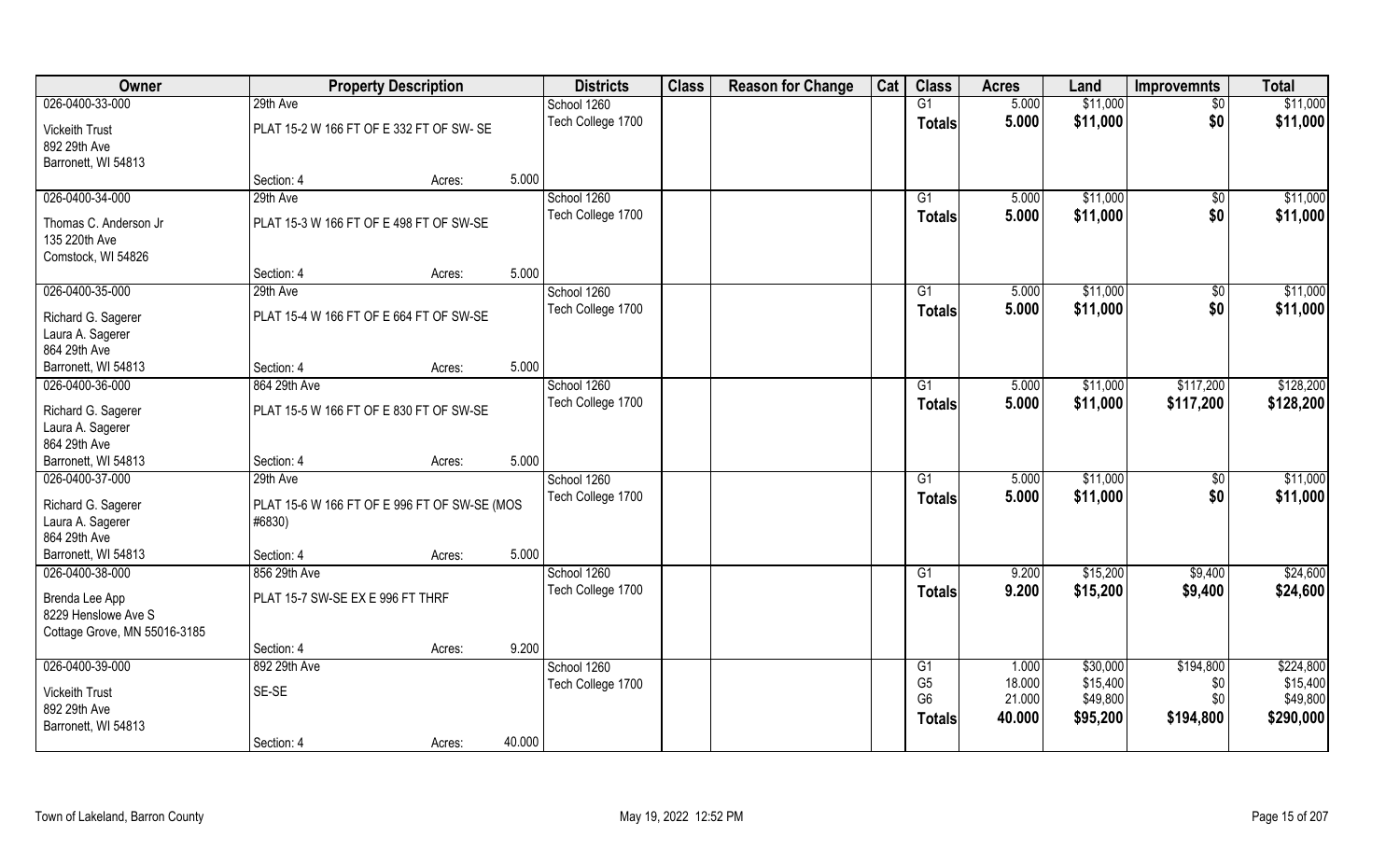| Owner                           | <b>Property Description</b>                                 | <b>Districts</b>  | <b>Class</b> | <b>Reason for Change</b> | Cat | <b>Class</b>   | <b>Acres</b> | Land     | <b>Improvemnts</b> | <b>Total</b> |
|---------------------------------|-------------------------------------------------------------|-------------------|--------------|--------------------------|-----|----------------|--------------|----------|--------------------|--------------|
| 026-0500-03-000                 |                                                             | Sanitary 7020     |              |                          |     | X4             | 1.070        | \$0      | \$0                | \$0          |
| Town of Lakeland                | PLAT 1-2 FRAC NE-NE DESC AS N 150 FT OF PCL                 | School 1260       |              |                          |     | <b>Totals</b>  | 1.070        | \$0      | \$0                | \$0          |
| PO Box 28                       | LYG E OF RRRW & W OF FORMER HWY 63 EX                       | Tech College 1700 |              |                          |     |                |              |          |                    |              |
| Barronett, WI 54813             | PLATTED AREA & N 150 FT OF FORMER RRRW                      |                   |              |                          |     |                |              |          |                    |              |
|                                 | 1.070<br>Section: 5<br>Acres:                               |                   |              |                          |     |                |              |          |                    |              |
| 026-0500-03-010                 |                                                             | Sanitary 7020     |              |                          |     | G1             | 1.950        | \$6,600  | \$0                | \$6,600      |
| <b>Cumberland Land Trust</b>    | PLAT 1-8 PRT FRAC NE-NE DESC AS PCL LYG E OF                | School 1260       |              |                          |     | Totals         | 1.950        | \$6,600  | \$0                | \$6,600      |
| PO Box 245                      | RRRW & W FORMER HWY 63 EX PLATTED AREA EX                   | Tech College 1700 |              |                          |     |                |              |          |                    |              |
| Cumberland, WI 54829            | N 150 FT THRF                                               |                   |              |                          |     |                |              |          |                    |              |
|                                 | 1.950<br>Section: 5<br>Acres:                               |                   |              |                          |     |                |              |          |                    |              |
| 026-0500-04-000                 | 790 30th Ave                                                | Sanitary 7020     |              |                          |     | G1             | 2.520        | \$6,600  | \$0                | \$6,600      |
| Marilyn J. Orth                 | PLAT 1-3 FRAC NE-NE DESC AS: COM AT PT 580 FT               | School 1260       |              |                          |     | <b>Totals</b>  | 2.520        | \$6,600  | \$0                | \$6,600      |
| 33062 Cr 25                     | $\overline{E}$ OF NW COR SD NE-NE; TH S 554.62 FT; TH E 357 | Tech College 1700 |              |                          |     |                |              |          |                    |              |
| Greeley, CO 80631               | FT: TH NLY ALG W LN SD RRRW TO FORTY LN SD                  |                   |              |                          |     |                |              |          |                    |              |
|                                 | 2.520<br>Section: 5<br>Acres:                               |                   |              |                          |     |                |              |          |                    |              |
| 026-0500-05-000                 | 782 30th Ave                                                | Sanitary 7020     |              |                          |     | G1             | 7.250        | \$26,500 | \$98,400           | \$124,900    |
|                                 |                                                             | School 1260       |              |                          |     | <b>Totals</b>  | 7.250        | \$26,500 | \$98,400           | \$124,900    |
| Bruce R. Elmberg                | PLAT 1-4 W 580 FT OF FRAC NE-NE LYG N OF WIS<br>AVE         | Tech College 1700 |              |                          |     |                |              |          |                    |              |
| Colleen Elmberg<br>782 30th Ave |                                                             |                   |              |                          |     |                |              |          |                    |              |
| Barronett, WI 54813             | 7.250<br>Section: 5<br>Acres:                               |                   |              |                          |     |                |              |          |                    |              |
| 026-0500-06-000                 | 772 29 3/4 Ave                                              | Sanitary 7020     |              |                          |     | G1             | 1.380        | \$12,500 | \$52,900           | \$65,400     |
|                                 |                                                             | School 1260       |              |                          |     | G <sub>2</sub> | 1.000        | \$9,000  | \$36,800           | \$45,800     |
| Duane J. Pieper                 | PLAT 2-1 PRT OF FRAC NW-NE SHOWN AS LOT 2                   | Tech College 1700 |              |                          |     | <b>Totals</b>  | 2.380        | \$21,500 | \$89,700           | \$111,200    |
| Judy E. Pieper                  | CSM 43/84 #6504 DOC 848528                                  |                   |              |                          |     |                |              |          |                    |              |
| PO Box 44                       |                                                             |                   |              |                          |     |                |              |          |                    |              |
| Barronett, WI 54813             | 2.380<br>Section: 5<br>Acres:                               |                   |              |                          |     |                |              |          |                    |              |
| 026-0500-06-001                 | N 30th Ave                                                  | Sanitary 7020     |              |                          |     | G4             | 1.040        | \$100    | $\overline{50}$    | \$100        |
| Duane J. Pieper                 | PLAT 2-1A PRT NW-NE SHOWN AS LOT 1 CSM 21/8                 | School 1260       |              |                          |     | G <sub>5</sub> | 2.690        | \$900    | \$0                | \$900        |
| Judith E. Pieper                | #2958                                                       | Tech College 1700 |              |                          |     | G7             | 1.000        | \$2,000  | \$6,600            | \$8,600      |
| PO Box 44                       |                                                             |                   |              |                          |     | <b>Totals</b>  | 4.730        | \$3,000  | \$6,600            | \$9,600      |
| Barronett, WI 54813             | 4.730<br>Section: 5<br>Acres:                               |                   |              |                          |     |                |              |          |                    |              |
| 026-0500-06-020                 | 771 29 3/4 Ave                                              | Sanitary 7020     |              |                          |     | X4             | 1.362        | \$0      | $\overline{60}$    | \$0          |
| Town of Lakeland                | PLATS 2-4 & 3-5 PRT OF FRAC NW-NE & SW-NE                   | School 1260       |              |                          |     | Totals         | 1.362        | \$0      | \$0                | \$0          |
| 791 29 11/16 Ave                | SHOWN AS LOT 3 CSM 43/84 #6504 DOC 848528                   | Tech College 1700 |              |                          |     |                |              |          |                    |              |
| Barronett, WI 54813             |                                                             |                   |              |                          |     |                |              |          |                    |              |
|                                 | 1.362<br>Section: 5<br>Acres:                               |                   |              |                          |     |                |              |          |                    |              |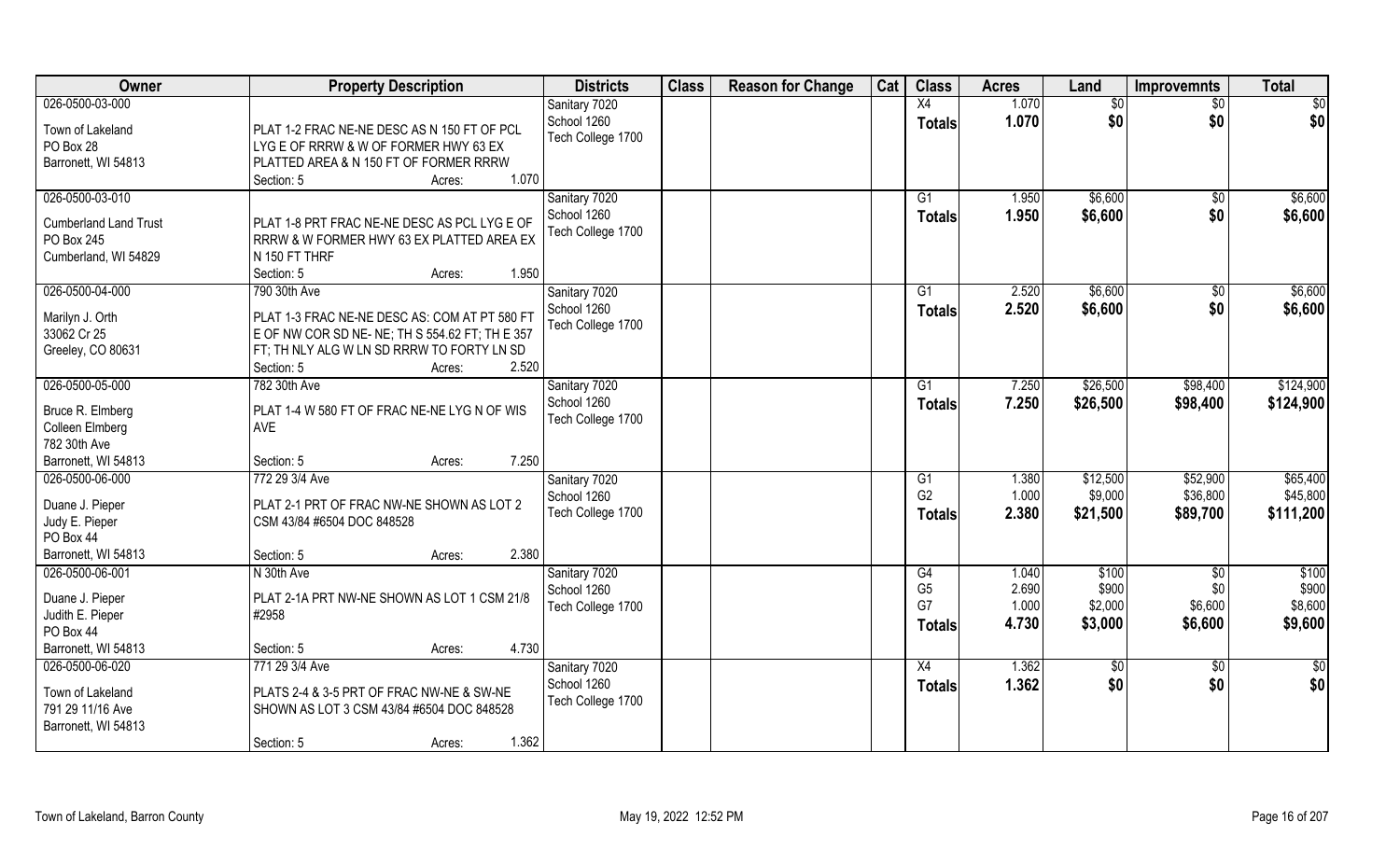| Owner                                                                                              | <b>Property Description</b>                                                                                                                                                  | <b>Districts</b>                                                        | <b>Class</b>                | <b>Reason for Change</b>                      | Cat          | <b>Class</b>                                            | <b>Acres</b>                       | Land                                     | <b>Improvemnts</b>                      | <b>Total</b>                               |
|----------------------------------------------------------------------------------------------------|------------------------------------------------------------------------------------------------------------------------------------------------------------------------------|-------------------------------------------------------------------------|-----------------------------|-----------------------------------------------|--------------|---------------------------------------------------------|------------------------------------|------------------------------------------|-----------------------------------------|--------------------------------------------|
| 026-0500-07-000<br>Nathan K. Hargrove<br>753 30th Ave<br>Barronett, WI 54813                       | 753 30th Ave<br>PLAT 2-2 PRT OF FRAC NW-NE SHOWN AS LOT 1<br>CSM 38/53 #5605                                                                                                 | Sanitary 7020<br>School 1260<br>Tech College 1700                       |                             |                                               |              | G5<br>G7<br><b>Totals</b>                               | 3.000<br>2.000<br>5.000            | \$3,300<br>\$8,000<br>\$11,300           | $\overline{50}$<br>\$84,700<br>\$84,700 | \$3,300<br>\$92,700<br>\$96,000            |
|                                                                                                    | 5.000<br>Section: 5<br>Acres:                                                                                                                                                |                                                                         |                             |                                               |              |                                                         |                                    |                                          |                                         |                                            |
| 026-0500-07-010<br>Lejeune Steel Company<br>118 W 60th St<br>Minneapolis, MN 55419                 | 30th Ave<br>PLATS 2-3 & 3-1 PRT FRAC NW-NE & SW-NE SHOWN<br>AS LOT 3 CSM 45/69 #6830 DOC 880613                                                                              | Sanitary 7020<br>School 1260<br>Tech College 1700                       | $\overline{G4}$<br>G4<br>G4 | Ag use land<br>Ag use land<br>Correct acreage | $-5$<br>$-5$ | G4<br>G <sub>5</sub><br><b>Totals</b>                   | 33.080<br>0.750<br>33.830          | \$5,200<br>\$300<br>\$5,500              | \$0<br>\$0<br>\$0                       | \$5,200<br>\$300<br>\$5,500                |
| 026-0500-07-020                                                                                    | 33.830<br>Section: 5<br>Acres:                                                                                                                                               | Sanitary 7020                                                           |                             |                                               |              | G4                                                      | 1.141                              | \$200                                    | \$0                                     | \$200                                      |
| Dean M. Arnes Jr<br>Jennifer Arnes<br>N525 Leach Lake Rd                                           | PLAT 3-7 PRT SW-NE SHOWN AS LOT 2 CSM 45/69<br>#6830 DOC 880613                                                                                                              | School 1260<br>Tech College 1700                                        |                             |                                               |              | <b>Totals</b>                                           | 1.141                              | \$200                                    | \$0                                     | \$200                                      |
| Barronett, WI 54813                                                                                | 1.141<br>Section: 5<br>Acres:                                                                                                                                                |                                                                         |                             |                                               |              |                                                         |                                    |                                          |                                         |                                            |
| 026-0500-09-010<br>Eric A. Arnes<br>Jenny Lee J Arnes<br>770 29 1/2 Ave                            | 770 29 1/2 Ave<br>PLAT 3-2 PRT SW-NE SHOWN AS LOT 1 CSM 32/52<br>#4609                                                                                                       | Sanitary 7020<br>School 1260<br>Tech College 1700                       |                             |                                               |              | G2<br>Totals                                            | 1.650<br>1.650                     | \$14,900<br>\$14,900                     | \$61,100<br>\$61,100                    | \$76,000<br>\$76,000                       |
| Barronett, WI 54813                                                                                | 1.650<br>Section: 5<br>Acres:                                                                                                                                                |                                                                         |                             |                                               |              |                                                         |                                    |                                          |                                         |                                            |
| 026-0500-09-020<br>Wisconsin Structural Steel Company<br>2950 Us Highway 63<br>Barronett, WI 54813 | PLAT 3-6 PRT OF SW-NE SHOWN AS LOT 1 CSM<br>37/114 #5466                                                                                                                     | Sanitary 7020<br>Manufacturing 9085<br>School 1260<br>Tech College 1700 |                             |                                               |              | $\overline{G3}$<br><b>Totals</b>                        | 4.766<br>4.766                     | \$0<br>\$0                               | \$0<br>\$0                              | $\overline{50}$<br>\$0                     |
|                                                                                                    | 4.766<br>Section: 5<br>Acres:                                                                                                                                                |                                                                         |                             |                                               |              |                                                         |                                    |                                          |                                         |                                            |
| 026-0500-10-000<br>Eric A. Arnes<br>Jenny Lee J Arnes<br>770 29 1/2 Ave<br>Barronett, WI 54813     | 770 29 1/2 Ave<br>PLAT 3-3 PRT SW-NE SHOWN AS LOT 2 CSM 32/52<br>#4609 & OL 1 CSM 37/144 #5466 (LOT 2 & OL 1<br>CANNOT BE SOLD SEPARATELY)<br>16.222<br>Section: 5<br>Acres: | Sanitary 7020<br>School 1260<br>Tech College 1700                       |                             |                                               |              | G1<br>G <sub>4</sub><br>G <sub>5</sub><br><b>Totals</b> | 1.000<br>14.222<br>1.000<br>16.222 | \$10,000<br>\$1,400<br>\$100<br>\$11,500 | \$261,400<br>\$0<br>\$0<br>\$261,400    | \$271,400<br>\$1,400<br>\$100<br>\$272,900 |
| 026-0500-11-000<br>Dean A. Potvin<br>Irvin O'Flanagan<br>N323 Old Hwy 63<br>Barronett, WI 54813    | 774 29 1/2 Ave<br>PLAT 3-4 E 10 RDS OF S 16 RDS OF SW-NE<br>1.000<br>Section: 5<br>Acres:                                                                                    | Sanitary 7020<br>School 1260<br>Tech College 1700                       |                             |                                               |              | G2<br><b>Totals</b>                                     | 1.000<br>1.000                     | \$11,000<br>\$11,000                     | \$20,300<br>\$20,300                    | \$31,300<br>\$31,300                       |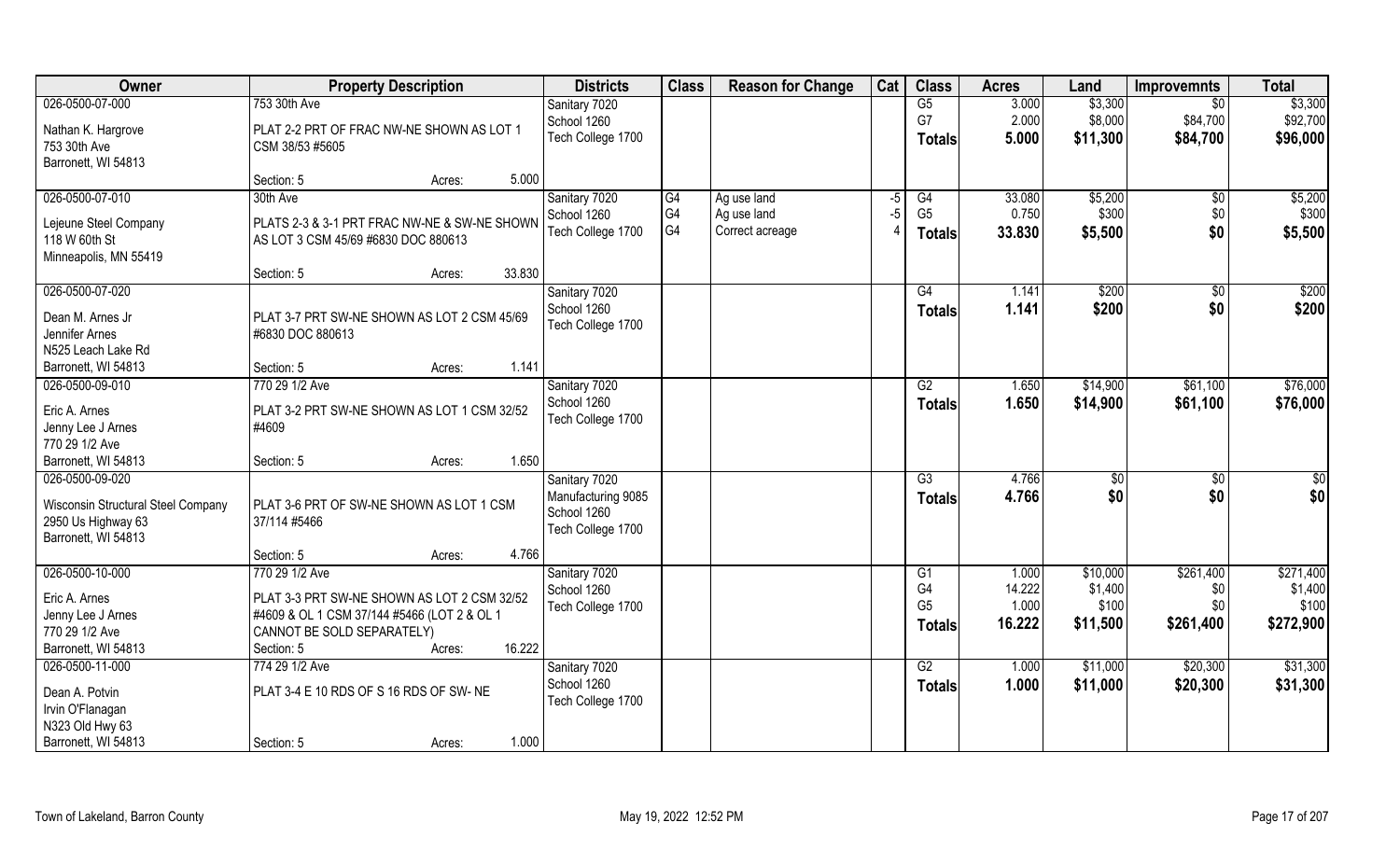| Owner                                | <b>Property Description</b>                                                                       | <b>Districts</b>                  | <b>Class</b> | <b>Reason for Change</b> | Cat | <b>Class</b>     | <b>Acres</b> | Land     | <b>Improvemnts</b> | <b>Total</b>      |
|--------------------------------------|---------------------------------------------------------------------------------------------------|-----------------------------------|--------------|--------------------------|-----|------------------|--------------|----------|--------------------|-------------------|
| 026-0500-12-000                      | 2950 Ush 63                                                                                       | Sanitary 7020                     |              |                          |     | $\overline{G3}$  | 11.470       | \$0      | $\sqrt{6}$         | \$0               |
| Wisconsin Structural Steel Company   | PLAT 4-1 PRT OF SE-NE LYG S OF PARK AVE IN                                                        | Manufacturing 9085<br>School 1260 |              |                          |     | <b>Totals</b>    | 11.470       | \$0      | \$0                | \$0               |
| c/o Accounting                       | BARRONETT & W OF HWY 63 SHOWN AS LOT 1 CSM                                                        | Tech College 1700                 |              |                          |     |                  |              |          |                    |                   |
| 118 W 60th St                        | 15/6 #2076                                                                                        |                                   |              |                          |     |                  |              |          |                    |                   |
| Minneapolis, MN 55419                | Section: 5<br>11.470<br>Acres:                                                                    |                                   |              |                          |     |                  |              |          |                    |                   |
| 026-0500-16-000                      | 2953 Ush 63                                                                                       | Sanitary 7020                     |              |                          |     | G1               | 0.850        | \$9,100  | \$78,300           | \$87,400          |
| Ralph R. Jerry                       | PLAT 4-2 PRT SE-NE DAF: COM 400.63 FT W & 123                                                     | School 1260                       |              |                          |     | <b>Totals</b>    | 0.850        | \$9,100  | \$78,300           | \$87,400          |
| Ionne A. Jerry                       | FT N OF SE COR SE-NE TH N ON E LN MAIN ST APX                                                     | Tech College 1700                 |              |                          |     |                  |              |          |                    |                   |
| PO Box 43                            | 474 FT TO S LN PARK AVE TH E ON S LN PARK AV 29                                                   |                                   |              |                          |     |                  |              |          |                    |                   |
| Barronett, WI 54813-0043             | 0.850<br>Section: 5<br>Acres:                                                                     |                                   |              |                          |     |                  |              |          |                    |                   |
| 026-0500-17-000                      | 798 29 1/2 Ave                                                                                    | Sanitary 7020                     |              |                          |     | G1               | 0.320        | \$5,000  | \$55,900           | \$60,900          |
|                                      |                                                                                                   | School 1260                       |              |                          |     | <b>Totals</b>    | 0.320        | \$5,000  | \$55,900           | \$60,900          |
| Devin Guggenberger<br>798 29 1/2 Ave | PLAT 4-5 PRT SE-NE IN 678/196 DAF: COM 248.57 FT<br>W FROM SE COR OF SE-NE TH W ON ? LN 152.06 FT | Tech College 1700                 |              |                          |     |                  |              |          |                    |                   |
| Barronett, WI 54813                  | TH N ON E LN OF MAIN ST 123 FT TH E 142 FT +/-                                                    |                                   |              |                          |     |                  |              |          |                    |                   |
|                                      | 0.320<br>Section: 5<br>Acres:                                                                     |                                   |              |                          |     |                  |              |          |                    |                   |
| 026-0500-18-000                      |                                                                                                   | Sanitary 7020                     |              |                          |     | X4               | 1.650        | \$0      | $\sqrt{50}$        | \$0               |
|                                      |                                                                                                   | School 1260                       |              |                          |     |                  | 1.650        | \$0      | \$0                | \$0               |
|                                      | Sanitary District No 1 Town of Lakeland   PLAT 1-5 4-6 & 13-8 PRT E 1/2-NE 1/4 & NE-SE DESC       | Tech College 1700                 |              |                          |     | <b>Totals</b>    |              |          |                    |                   |
| PO Box 54                            | & CONV VOL 428 PG 527 EX COM AT PT ON N LN                                                        |                                   |              |                          |     |                  |              |          |                    |                   |
| Barronett, WI 54813                  | SEC 5 100 FT W OF CEN LN MAIN TRACK CHICAGO                                                       |                                   |              |                          |     |                  |              |          |                    |                   |
|                                      | 1.650<br>Section: 5<br>Acres:                                                                     |                                   |              |                          |     |                  |              |          |                    |                   |
| 026-0500-19-000                      | <b>Ush 63</b>                                                                                     | Sanitary 7020                     |              |                          |     | $\overline{G2}$  | 3.000        | \$11,300 | \$0                | \$11,300          |
| <b>Cumberland Land Trust</b>         | PLAT 1-6 RRRW IN E 1/2-NE DESC VOL 512/364 EX                                                     | School 1260                       |              |                          |     | <b>Totals</b>    | 3.000        | \$11,300 | \$0                | \$11,300          |
| PO Box 245                           | PRT INCL IN LOT 1 CSM 18/84 #2593 & EX PRT CONV                                                   | Tech College 1700                 |              |                          |     |                  |              |          |                    |                   |
| Cumberland, WI 54829                 | D'S 736/432 & 434 & EX N 150 FT THRF & EX 100 FT                                                  |                                   |              |                          |     |                  |              |          |                    |                   |
|                                      | 3.000<br>Section: 5<br>Acres:                                                                     |                                   |              |                          |     |                  |              |          |                    |                   |
| 026-0500-19-001                      | 2970 8th St                                                                                       | Sanitary 7020                     |              |                          |     | G1               | 1.500        | \$12,500 | \$800              | \$13,300          |
|                                      |                                                                                                   | School 1260                       |              |                          |     | <b>Totals</b>    | 1.500        | \$12,500 | \$800              | \$13,300          |
| Boyer Creek Ranch Inc                | PLATS 1-7 & 4-8 PRT E 1/2-NE & LOTS 1 2 & 3 BLK 2                                                 | Tech College 1700                 |              |                          |     |                  |              |          |                    |                   |
| W2331 Haider Rd                      | JENSEN'S ADD VIL OF BARRONETT SHOWN AS LOT                                                        |                                   |              |                          |     |                  |              |          |                    |                   |
| Sarona, WI 54870                     | 1 CSM 18/84 #2593                                                                                 |                                   |              |                          |     |                  |              |          |                    |                   |
|                                      | 1.500<br>Section: 5<br>Acres:                                                                     |                                   |              |                          |     |                  |              |          |                    |                   |
| 026-0500-20-000                      | 741 30th Ave                                                                                      | School 1260                       |              |                          |     | G4               | 17.000       | \$1,400  | $\overline{50}$    | \$1,400           |
| Daniel P. Jaastad                    | PLAT 5 FRAC NE-NW                                                                                 | Tech College 1700                 |              |                          |     | G <sub>5</sub>   | 2.310        | \$600    | \$0                | \$600<br>\$17,000 |
| PO Box 57                            |                                                                                                   |                                   |              |                          |     | G <sub>5</sub> M | 17.000       | \$17,000 | \$0                |                   |
| Barronett, WI 54813                  |                                                                                                   |                                   |              |                          |     | <b>Totals</b>    | 36.310       | \$19,000 | \$0                | \$19,000          |
|                                      | 36.310<br>Section: 5<br>Acres:                                                                    |                                   |              |                          |     |                  |              |          |                    |                   |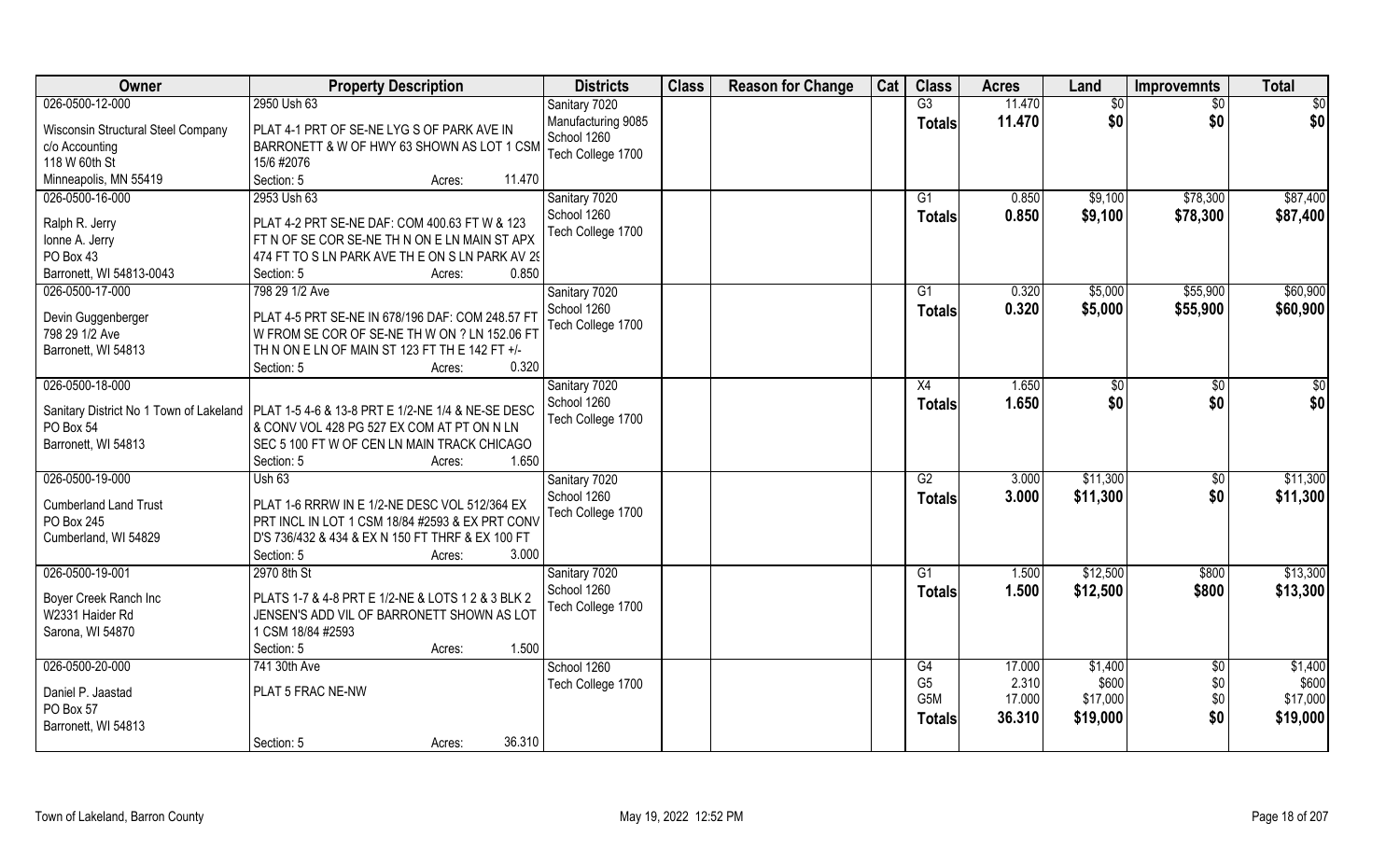| <b>Owner</b>                     | <b>Property Description</b>                   |        |        | <b>Districts</b>  | <b>Class</b> | <b>Reason for Change</b> | Cat  | <b>Class</b>     | <b>Acres</b> | Land     | <b>Improvemnts</b> | <b>Total</b> |
|----------------------------------|-----------------------------------------------|--------|--------|-------------------|--------------|--------------------------|------|------------------|--------------|----------|--------------------|--------------|
| 026-0500-21-000                  | N 30th Ave                                    |        |        | School 1260       |              |                          |      | G5               | 5.000        | \$1,500  | $\overline{50}$    | \$1,500      |
| Marty Lundequam                  | FRAC NW-NW                                    |        |        | Tech College 1700 |              |                          |      | G <sub>6</sub>   | 33.000       | \$66,000 | \$0                | \$66,000     |
| 1255 Wickre Dr                   |                                               |        |        |                   |              |                          |      | <b>Totals</b>    | 38.000       | \$67,500 | \$0                | \$67,500     |
| Cumberland, WI 54829             |                                               |        |        |                   |              |                          |      |                  |              |          |                    |              |
|                                  | Section: 5                                    | Acres: | 38.000 |                   |              |                          |      |                  |              |          |                    |              |
| 026-0500-22-000                  | 710 29 1/2 Ave                                |        |        | School 1260       |              |                          |      | G1               | 1.000        | \$10,000 | \$7,400            | \$17,400     |
| Glen A. Shaide                   | PLAT 7 SW-NW                                  |        |        | Tech College 1700 |              |                          |      | G <sub>5</sub>   | 12.000       | \$7,800  | \$0                | \$7,800      |
| 21 Westglen Cv                   |                                               |        |        |                   |              |                          |      | G <sub>6</sub>   | 27.000       | \$54,000 | \$0                | \$54,000     |
| Little Rock, AR 72211            |                                               |        |        |                   |              |                          |      | <b>Totals</b>    | 40.000       | \$71,800 | \$7,400            | \$79,200     |
|                                  | Section: 5                                    | Acres: | 40.000 |                   |              |                          |      |                  |              |          |                    |              |
| 026-0500-23-000                  | 742 29 1/2 Ave                                |        |        | School 1260       |              |                          |      | G <sub>1</sub>   | 2.000        | \$15,000 | \$212,200          | \$227,200    |
| Christopher J. Berghammer        | PLAT 8-1 PRT SE-NW SHOWN AS LOT 1 CSM 45/29   |        |        | Tech College 1700 |              |                          |      | G <sub>4</sub>   | 9.000        | \$1,600  | \$0                | \$1,600      |
| Alissa P. Klingelhoets           | #6790 DOC 878285                              |        |        |                   |              |                          |      | G <sub>5</sub>   | 1.000        | \$100    | \$0                | \$100        |
| 742 29 1/2 Ave                   |                                               |        |        |                   |              |                          |      | <b>Totals</b>    | 12.000       | \$16,700 | \$212,200          | \$228,900    |
| Barronett, WI 54813              | Section: 5                                    | Acres: | 12.000 |                   |              |                          |      |                  |              |          |                    |              |
| 026-0500-23-010                  |                                               |        |        | School 1260       | G4           | Ag use land              | -5   | G4               | 28.000       | \$2,400  | \$0                | \$2,400      |
|                                  |                                               |        |        | Tech College 1700 | G4           | Ag use land              | $-5$ | <b>Totals</b>    | 28.000       | \$2,400  | \$0                | \$2,400      |
| Daniel P. Jaastad                | PLAT 8-2 SE-NW EX LOT 1 CSM 45/29 #6790 DOC   |        |        |                   |              |                          |      |                  |              |          |                    |              |
| PO Box 57<br>Barronett, WI 54813 | 878285                                        |        |        |                   |              |                          |      |                  |              |          |                    |              |
|                                  | Section: 5                                    | Acres: | 28.000 |                   |              |                          |      |                  |              |          |                    |              |
| 026-0500-24-000                  | 745 29 1/2 Ave                                |        |        | School 1260       | G4           | Ag use land              | $-5$ | G4               | 37.000       | \$3,700  | \$0                | \$3,700      |
|                                  |                                               |        |        | Tech College 1700 |              |                          |      | G <sub>5</sub>   | 1.000        | \$100    | \$0                | \$100        |
| Shawn R. Malone                  | NE-SW                                         |        |        |                   |              |                          |      | G7               | 2.000        | \$8,000  | \$143,500          | \$151,500    |
| Katie M. Malone                  |                                               |        |        |                   |              |                          |      | <b>Totals</b>    | 40.000       | \$11,800 | \$143,500          | \$155,300    |
| 745 29 1/2 Ave                   |                                               |        |        |                   |              |                          |      |                  |              |          |                    |              |
| Barronett, WI 54813              | Section: 5                                    | Acres: | 40.000 |                   |              |                          |      |                  |              |          |                    |              |
| 026-0500-25-000                  |                                               |        |        | School 1260       | G4           | Ag use land              | $-5$ | G4               | 22.500       | \$2,800  | \$0                | \$2,800      |
| Steven M. Stetler                | PLAT 10-1 NW-SW EX LOT 1 CSM 34/103 #4982 DOC |        |        | Tech College 1700 |              |                          |      | G <sub>5</sub>   | 0.500        | \$100    | \$0                | \$100        |
| 2929 7th St                      | 698190                                        |        |        |                   |              |                          |      | G <sub>5</sub> M | 7.000        | \$7,000  | \$0                | \$7,000      |
| Barronett, WI 54813              |                                               |        |        |                   |              |                          |      | <b>Totals</b>    | 30.000       | \$9,900  | \$0                | \$9,900      |
|                                  | Section: 5                                    | Acres: | 30.000 |                   |              |                          |      |                  |              |          |                    |              |
| 026-0500-25-010                  | 2929 7th St                                   |        |        | School 1260       |              |                          |      | G1               | 1.000        | \$10,000 | \$57,700           | \$67,700     |
| Steven M. Stetler                | PLAT 10-2 PRT NW-SW SHOWN AS LOT 1 CSM 34/10  |        |        | Tech College 1700 |              |                          |      | G4               | 2.000        | \$400    | \$0                | \$400        |
| 2929 7th St                      | #4982                                         |        |        |                   |              |                          |      | G <sub>5</sub>   | 3.000        | \$2,100  | \$0                | \$2,100      |
| Barronett, WI 54813              |                                               |        |        |                   |              |                          |      | G5M              | 4.000        | \$4,000  | \$0                | \$4,000      |
|                                  | Section: 5                                    | Acres: | 10.000 |                   |              |                          |      | <b>Totals</b>    | 10.000       | \$16,500 | \$57,700           | \$74,200     |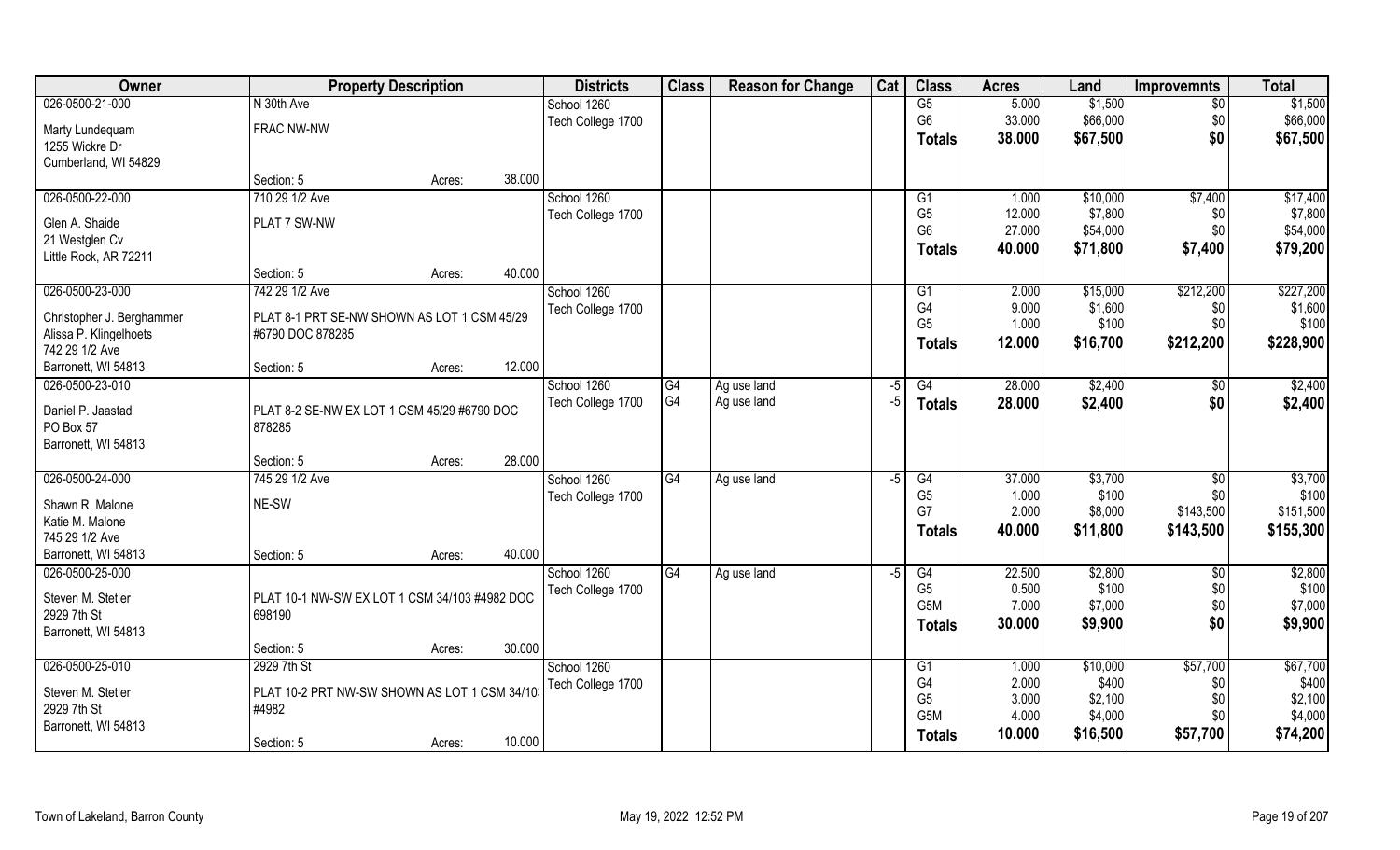| Owner                           | <b>Property Description</b>                    | <b>Districts</b>  | <b>Class</b> | <b>Reason for Change</b> | Cat  | <b>Class</b>    | <b>Acres</b> | Land     | <b>Improvemnts</b> | <b>Total</b> |
|---------------------------------|------------------------------------------------|-------------------|--------------|--------------------------|------|-----------------|--------------|----------|--------------------|--------------|
| 026-0500-26-000                 | 2921 7th St                                    | School 1260       |              |                          |      | G1              | 2.000        | \$15,000 | \$544,100          | \$559,100    |
| Oak View Adult Family Home Corp | PLAT 11 SW-SW (MOS #8884)                      | Tech College 1700 |              |                          |      | G <sub>5</sub>  | 28.445       | \$21,900 | \$0                | \$21,900     |
| 2921 7th St                     |                                                |                   |              |                          |      | G <sub>6</sub>  | 10.000       | \$22,000 | \$0                | \$22,000     |
| Barronett, WI 54813             |                                                |                   |              |                          |      | <b>Totals</b>   | 40.445       | \$58,900 | \$544,100          | \$603,000    |
|                                 | 40.445<br>Section: 5<br>Acres:                 |                   |              |                          |      |                 |              |          |                    |              |
| 026-0500-27-000                 | <b>None</b>                                    | School 1260       | G4           | Ag use land              | $-5$ | G4              | 26.000       | \$4,500  | $\sqrt[6]{}$       | \$4,500      |
|                                 |                                                | Tech College 1700 |              |                          |      | G <sub>5</sub>  | 14.000       | \$9,800  | \$0                | \$9,800      |
| Robert W. Ullrich               | SE-SW                                          |                   |              |                          |      | <b>Totals</b>   | 40.000       | \$14,300 | \$0                | \$14,300     |
| Suzette M. Ullrich              |                                                |                   |              |                          |      |                 |              |          |                    |              |
| PO Box 92                       |                                                |                   |              |                          |      |                 |              |          |                    |              |
| Barronett, WI 54813             | 40.000<br>Section: 5<br>Acres:                 |                   |              |                          |      |                 |              |          |                    |              |
| 026-0500-29-000                 | 799 29 1/2 Ave                                 | Sanitary 7020     |              |                          |      | G1              | 0.505        | \$7,000  | \$68,000           | \$75,000     |
| Brian L. Pease                  | PLAT 13-2 A PRT OF NE-SE SHOWN AS PCL A ON     | School 1260       |              |                          |      | <b>Totals</b>   | 0.505        | \$7,000  | \$68,000           | \$75,000     |
| Jody L. Pease                   | CSM 6/143 #719 EX PRT DAF: BEG AT NE COR SD    | Tech College 1700 |              |                          |      |                 |              |          |                    |              |
| PO Box 91                       | PCL A TH S 2D E ALG E LN SD PCL A 193.43 FT TO |                   |              |                          |      |                 |              |          |                    |              |
| Barronett, WI 54813             | 0.505<br>Section: 5<br>Acres:                  |                   |              |                          |      |                 |              |          |                    |              |
| 026-0500-30-000                 | 2941 Ush 63                                    | Sanitary 7020     |              |                          |      | G1              | 1.000        | \$10,000 | \$61,200           | \$71,200     |
|                                 |                                                | School 1260       |              |                          |      | <b>Totals</b>   | 1.000        | \$10,000 | \$61,200           | \$71,200     |
| Jennifer E. Ullrich             | PLATS 13-2 B & 13-5 PRT NE-SE SHOWN AS PCL B   | Tech College 1700 |              |                          |      |                 |              |          |                    |              |
| 2941 Us Highway 63              | CSM 6/143 #719 DOC 398015                      |                   |              |                          |      |                 |              |          |                    |              |
| Barronett, WI 54813             |                                                |                   |              |                          |      |                 |              |          |                    |              |
|                                 | 1.000<br>Section: 5<br>Acres:                  |                   |              |                          |      |                 |              |          |                    |              |
| 026-0500-31-000                 | 799A 29 1/2 Ave                                | Sanitary 7020     |              |                          |      | $\overline{G2}$ | 0.883        | \$10,200 | \$57,100           | \$67,300     |
| Paul Maire                      | PLATS 13-1 & 13-2 C PRT NE-SE SHOWN AS LOT 1   | School 1260       |              |                          |      | <b>Totals</b>   | 0.883        | \$10,200 | \$57,100           | \$67,300     |
| <b>Sherry Maire</b>             | CSM 14/9 #1937 & OL 2 CSM 33/74 #4772 (OL 1    | Tech College 1700 |              |                          |      |                 |              |          |                    |              |
| PO Box 98                       | DEEDED TO TOWN LAKELAND 1507/876 - IN 8TH ST - |                   |              |                          |      |                 |              |          |                    |              |
| Barronett, WI 54813             | Section: 5<br>0.883<br>Acres:                  |                   |              |                          |      |                 |              |          |                    |              |
| 026-0500-32-000                 | 2941 Ush 63                                    | Sanitary 7020     |              |                          |      | G1              | 1.499        | \$12,500 | \$6,100            | \$18,600     |
|                                 |                                                | School 1260       |              |                          |      | <b>Totals</b>   | 1.499        | \$12,500 | \$6,100            | \$18,600     |
| Jennifer E. Ullrich             | PLAT 13-2 D PRT NE-SE SHOWN AS LOT 2 CSM 14/9  | Tech College 1700 |              |                          |      |                 |              |          |                    |              |
| 2941 Us Highway 63              | #1937 DOC 467801 & OUTLOT 3 CSM 33/74 #4772    |                   |              |                          |      |                 |              |          |                    |              |
| Barronett, WI 54813             | DOC 678261                                     |                   |              |                          |      |                 |              |          |                    |              |
|                                 | 1.499<br>Section: 5<br>Acres:                  |                   |              |                          |      |                 |              |          |                    |              |
| 026-0500-33-000                 | Ush 63                                         | Sanitary 7020     |              |                          |      | G4              | 18.570       | \$3,500  | $\sqrt[6]{30}$     | \$3,500      |
| Robert W. Ullrich               | PLAT 13-3 & 14-4 PRT N 1/2-SE SHOWN AS LOT 2   | School 1260       |              |                          |      | G <sub>5</sub>  | 3.000        | \$1,500  | \$0                | \$1,500      |
| Suzette M. Ullrich              | CSM 13/78 #1827 EX LOT 1 CSM 15/12 #2082       | Tech College 1700 |              |                          |      | <b>Totals</b>   | 21.570       | \$5,000  | \$0                | \$5,000      |
| PO Box 92                       |                                                |                   |              |                          |      |                 |              |          |                    |              |
| Barronett, WI 54813             | 21.570<br>Section: 5<br>Acres:                 |                   |              |                          |      |                 |              |          |                    |              |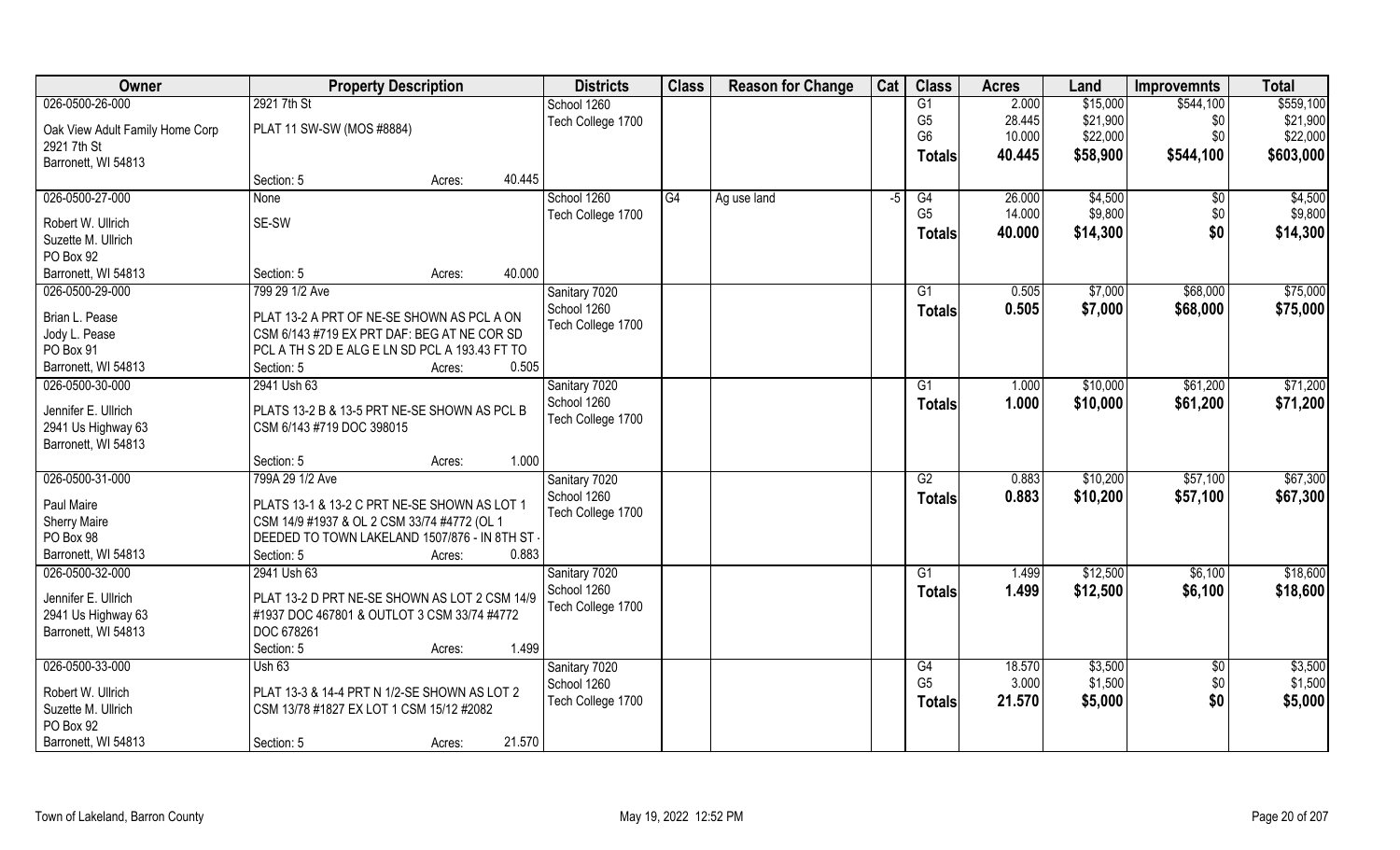| Owner                  | <b>Property Description</b>                     | <b>Districts</b>  | <b>Class</b>    | <b>Reason for Change</b> | Cat  | <b>Class</b>                     | <b>Acres</b>    | Land             | <b>Improvemnts</b>     | <b>Total</b>      |
|------------------------|-------------------------------------------------|-------------------|-----------------|--------------------------|------|----------------------------------|-----------------|------------------|------------------------|-------------------|
| 026-0500-34-000        | 773 29 1/2 Ave                                  | Sanitary 7020     |                 |                          |      | G1                               | 6.113           | \$24,200         | \$60,300               | \$84,500          |
| Joseph L. Mysicka      | PLATS 13-4 & 14-2 PRT NE-SE & NW-SE SHOWN AS    | School 1260       |                 |                          |      | <b>Totals</b>                    | 6.113           | \$24,200         | \$60,300               | \$84,500          |
| Sharon J. Mysicka      | CSM 6/44 #620 & CSM 12/3 #1586                  | Tech College 1700 |                 |                          |      |                                  |                 |                  |                        |                   |
| 773 29 1/2 Ave         |                                                 |                   |                 |                          |      |                                  |                 |                  |                        |                   |
| Barronett, WI 54813    | 6.113<br>Section: 5<br>Acres:                   |                   |                 |                          |      |                                  |                 |                  |                        |                   |
| 026-0500-34-010        | 789 29 1/2 Ave                                  | Sanitary 7020     |                 |                          |      | G4                               | 7.007           | \$800            | \$0                    | \$800             |
|                        |                                                 | School 1260       |                 |                          |      | Totals                           | 7.007           | \$800            | \$0                    | \$800             |
| Joseph L. Mysicka      | PLAT 13-4A PRT NE-SE SHOWN AS LOT 1 CSM 41/44   | Tech College 1700 |                 |                          |      |                                  |                 |                  |                        |                   |
| Sharon J. Mysicka      | #6149                                           |                   |                 |                          |      |                                  |                 |                  |                        |                   |
| 773 29 1/2 Ave         |                                                 |                   |                 |                          |      |                                  |                 |                  |                        |                   |
| Barronett, WI 54813    | 7.007<br>Section: 5<br>Acres:                   |                   |                 |                          |      |                                  |                 |                  |                        |                   |
| 026-0500-35-000        | 2925 Ush 63                                     | Sanitary 7020     |                 |                          |      | G1                               | 2.000           | \$15,000         | \$166,100              | \$181,100         |
| Chad R. Ullrich        | PLAT 13-6 PRT NE-SE SHOWN AS LOT 3 CSM 13/79    | School 1260       |                 |                          |      | G <sub>4</sub><br>G <sub>5</sub> | 2.780           | \$500            | \$0                    | \$500             |
| Jordan M. Nyhus        | #1828                                           | Tech College 1700 |                 |                          |      |                                  | 0.500           | \$100            | \$0                    | \$100             |
| 2925 Us Highway 63     |                                                 |                   |                 |                          |      | Totals                           | 5.280           | \$15,600         | \$166,100              | \$181,700         |
| Barronett, WI 54813    | 5.280<br>Section: 5<br>Acres:                   |                   |                 |                          |      |                                  |                 |                  |                        |                   |
| 026-0500-35-001        | 2938 8th St                                     | Sanitary 7020     |                 |                          |      | G1                               | 2.555           | \$16,700         | \$22,600               | \$39,300          |
|                        |                                                 | School 1260       |                 |                          |      | <b>Totals</b>                    | 2.555           | \$16,700         | \$22,600               | \$39,300          |
| Jennifer E. Ullrich    | PLAT 13-7 PRT NE-SE DAF: PRT ABAND RRRW         | Tech College 1700 |                 |                          |      |                                  |                 |                  |                        |                   |
| 2941 Us Highway 63     | DESC IN 509/520 LYG S OF S LINE LOT B CSM 6/143 |                   |                 |                          |      |                                  |                 |                  |                        |                   |
| Barronett, WI 54813    | #719 DOC 398015 EXT ELY (AKA PRT IN 509/520 LYG |                   |                 |                          |      |                                  |                 |                  |                        |                   |
|                        | 2.555<br>Section: 5<br>Acres:                   |                   |                 |                          |      |                                  |                 |                  |                        |                   |
| 026-0500-36-000        | 29 1/2 Ave                                      | Sanitary 7020     | $\overline{G4}$ | Ag use land              | $-5$ | G4                               | 24.170          | \$4,200          | \$0                    | \$4,200           |
| Michael L. Hagelberger | PLAT 14-1 PRT NW-SE SHOWN AS LOT 1 CSM 13/78    | School 1260       |                 |                          |      | G <sub>5</sub>                   | 2.680           | \$900            | \$0                    | \$900             |
| 619 29 1/2 Ave         | #1827 DOC 463172                                | Tech College 1700 |                 |                          |      | Totals                           | 26.850          | \$5,100          | \$0                    | \$5,100           |
| Barronett, WI 54813    |                                                 |                   |                 |                          |      |                                  |                 |                  |                        |                   |
|                        | 26.850<br>Section: 5<br>Acres:                  |                   |                 |                          |      |                                  |                 |                  |                        |                   |
| 026-0500-39-000        | 2922 Ush 63                                     | School 1260       |                 |                          |      | G1                               | 1.792           | \$14,000         | \$78,400               | \$92,400          |
|                        | PLAT 15-1 PRT SW-SE SHOWN AS LOT 1 CSM 34/75    | Tech College 1700 |                 |                          |      | <b>Totals</b>                    | 1.792           | \$14,000         | \$78,400               | \$92,400          |
| William W. Ailport     |                                                 |                   |                 |                          |      |                                  |                 |                  |                        |                   |
| Barbara Ailport        | #4954                                           |                   |                 |                          |      |                                  |                 |                  |                        |                   |
| 2922 Us Highway 63     |                                                 |                   |                 |                          |      |                                  |                 |                  |                        |                   |
| Barronett, WI 54813    | 1.792<br>Section: 5<br>Acres:                   |                   |                 |                          |      |                                  |                 |                  |                        |                   |
| 026-0500-39-010        | 2922A Ush 63                                    | School 1260       | G4              | Ag use land              | $-5$ | G4<br>G <sub>5</sub>             | 35.608<br>0.600 | \$5,400<br>\$100 | $\overline{50}$<br>\$0 | \$5,400           |
| Robert W. Ullrich      | PLAT 15-2 SW-SE EX HWY # 63 RW & EX CSM 34/75   | Tech College 1700 |                 |                          |      | G7                               | 2.000           |                  | \$12,500               | \$100<br>\$16,500 |
| Suzette M. Ullrich     | #4954                                           |                   |                 |                          |      |                                  |                 | \$4,000          |                        |                   |
| PO Box 92              |                                                 |                   |                 |                          |      | <b>Totals</b>                    | 38.208          | \$9,500          | \$12,500               | \$22,000          |
| Barronett, WI 54813    | 38.208<br>Section: 5<br>Acres:                  |                   |                 |                          |      |                                  |                 |                  |                        |                   |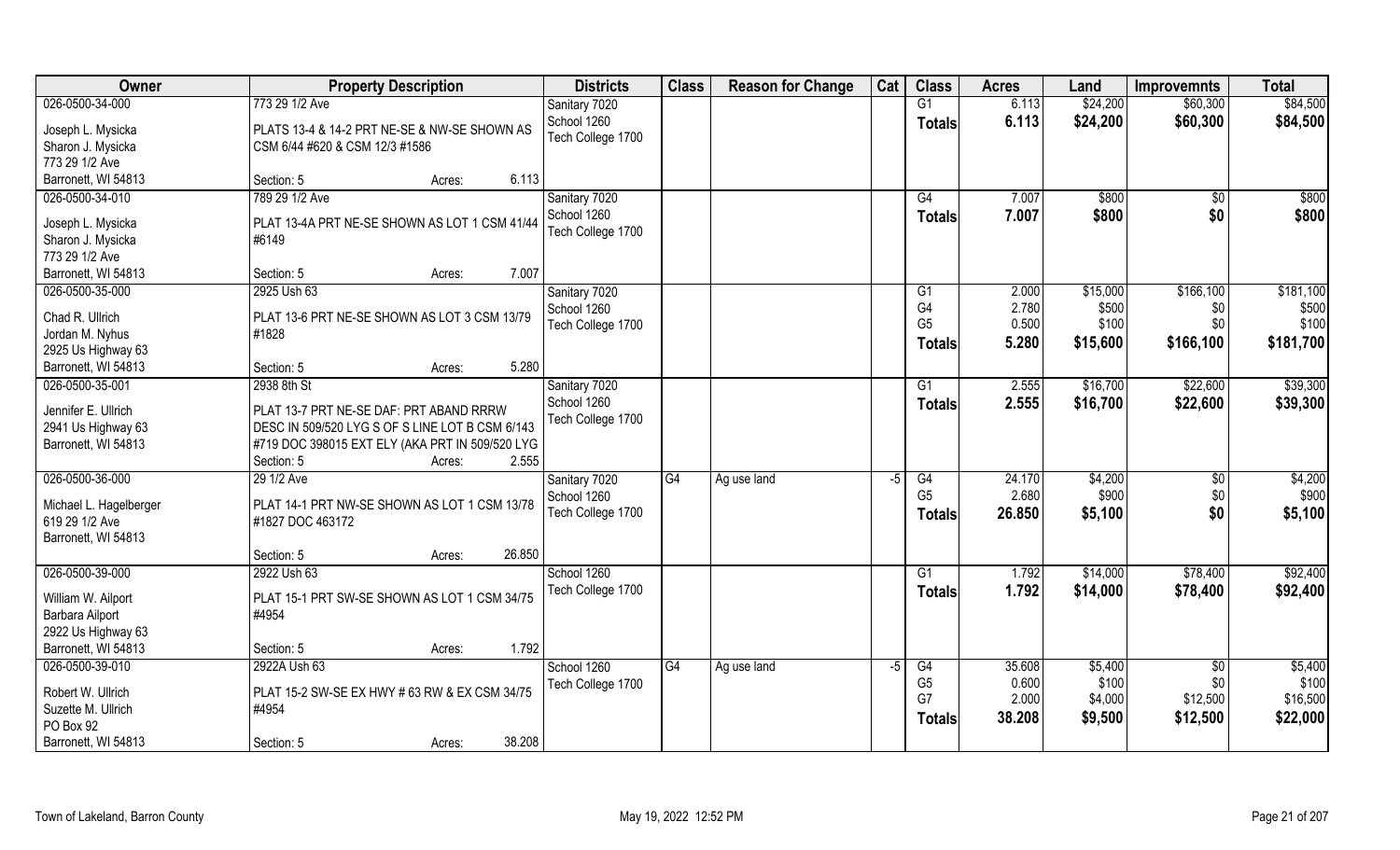| G4<br>026-0500-40-000<br>2901 Ush 63<br>G4<br>31.660<br>\$5,500<br>School 1260<br>Ag use land<br>$\overline{50}$<br>-5<br>G <sub>5</sub><br>4.000<br>\$700<br>\$700<br>\$0<br>Tech College 1700<br>PLAT 16-1 SE-SE W OF RRRW EX HWY # 63 RW<br>Robert W. Ullrich<br>G7<br>1.000<br>\$147,200<br>\$5,000<br>Suzette M. Ullrich<br>36.660<br>\$11,200<br>\$147,200<br>\$158,400<br>Totals<br>PO Box 92<br>Barronett, WI 54813<br>36.660<br>Section: 5<br>Acres:<br>026-0500-41-000<br>School 1260<br>2.241<br>\$0<br>X3<br>$\sqrt{50}$<br>Tech College 1700<br>2.241<br>\$0<br>\$0<br>Totals<br><b>Barron County</b><br>PLAT 16-2 RRRW IN SE-SE SHOWN AS OUTLOT 1<br>335 E Monroe Ave<br>CSM 33/63 #4761<br>Barron, WI 54812<br>2.241<br>Section: 5<br>Acres:<br>026-0500-42-000<br>School 1260<br>$\overline{\text{G5}}$<br>\$100<br>\$0<br>0.400<br>\$0<br>Tech College 1700<br>0.400<br>\$100<br><b>Totals</b><br>Gerald C. Olson<br>PLAT 16-3 SE-SE LYG E OF RRRW<br>c/o Becky Olson | Owner                  | <b>Property Description</b> | <b>Districts</b> | <b>Class</b> | <b>Reason for Change</b> | Cat | <b>Class</b> | <b>Acres</b> | Land | <b>Improvemnts</b> | <b>Total</b> |
|----------------------------------------------------------------------------------------------------------------------------------------------------------------------------------------------------------------------------------------------------------------------------------------------------------------------------------------------------------------------------------------------------------------------------------------------------------------------------------------------------------------------------------------------------------------------------------------------------------------------------------------------------------------------------------------------------------------------------------------------------------------------------------------------------------------------------------------------------------------------------------------------------------------------------------------------------------------------------------------|------------------------|-----------------------------|------------------|--------------|--------------------------|-----|--------------|--------------|------|--------------------|--------------|
| \$152,200<br>$\sqrt{50}$<br>\$0 <br>\$100<br>\$100                                                                                                                                                                                                                                                                                                                                                                                                                                                                                                                                                                                                                                                                                                                                                                                                                                                                                                                                     |                        |                             |                  |              |                          |     |              |              |      |                    | \$5,500      |
|                                                                                                                                                                                                                                                                                                                                                                                                                                                                                                                                                                                                                                                                                                                                                                                                                                                                                                                                                                                        |                        |                             |                  |              |                          |     |              |              |      |                    |              |
|                                                                                                                                                                                                                                                                                                                                                                                                                                                                                                                                                                                                                                                                                                                                                                                                                                                                                                                                                                                        |                        |                             |                  |              |                          |     |              |              |      |                    |              |
|                                                                                                                                                                                                                                                                                                                                                                                                                                                                                                                                                                                                                                                                                                                                                                                                                                                                                                                                                                                        |                        |                             |                  |              |                          |     |              |              |      |                    |              |
|                                                                                                                                                                                                                                                                                                                                                                                                                                                                                                                                                                                                                                                                                                                                                                                                                                                                                                                                                                                        |                        |                             |                  |              |                          |     |              |              |      |                    |              |
|                                                                                                                                                                                                                                                                                                                                                                                                                                                                                                                                                                                                                                                                                                                                                                                                                                                                                                                                                                                        |                        |                             |                  |              |                          |     |              |              |      |                    |              |
|                                                                                                                                                                                                                                                                                                                                                                                                                                                                                                                                                                                                                                                                                                                                                                                                                                                                                                                                                                                        |                        |                             |                  |              |                          |     |              |              |      |                    |              |
|                                                                                                                                                                                                                                                                                                                                                                                                                                                                                                                                                                                                                                                                                                                                                                                                                                                                                                                                                                                        |                        |                             |                  |              |                          |     |              |              |      |                    |              |
|                                                                                                                                                                                                                                                                                                                                                                                                                                                                                                                                                                                                                                                                                                                                                                                                                                                                                                                                                                                        |                        |                             |                  |              |                          |     |              |              |      |                    |              |
|                                                                                                                                                                                                                                                                                                                                                                                                                                                                                                                                                                                                                                                                                                                                                                                                                                                                                                                                                                                        |                        |                             |                  |              |                          |     |              |              |      |                    |              |
|                                                                                                                                                                                                                                                                                                                                                                                                                                                                                                                                                                                                                                                                                                                                                                                                                                                                                                                                                                                        |                        |                             |                  |              |                          |     |              |              |      |                    |              |
|                                                                                                                                                                                                                                                                                                                                                                                                                                                                                                                                                                                                                                                                                                                                                                                                                                                                                                                                                                                        |                        |                             |                  |              |                          |     |              |              |      |                    |              |
|                                                                                                                                                                                                                                                                                                                                                                                                                                                                                                                                                                                                                                                                                                                                                                                                                                                                                                                                                                                        |                        |                             |                  |              |                          |     |              |              |      |                    |              |
|                                                                                                                                                                                                                                                                                                                                                                                                                                                                                                                                                                                                                                                                                                                                                                                                                                                                                                                                                                                        |                        |                             |                  |              |                          |     |              |              |      |                    |              |
|                                                                                                                                                                                                                                                                                                                                                                                                                                                                                                                                                                                                                                                                                                                                                                                                                                                                                                                                                                                        | 6300 Robertson Pond Rd |                             |                  |              |                          |     |              |              |      |                    |              |
| 0.400<br>Wendell, NC 27591<br>Section: 5<br>Acres:                                                                                                                                                                                                                                                                                                                                                                                                                                                                                                                                                                                                                                                                                                                                                                                                                                                                                                                                     |                        |                             |                  |              |                          |     |              |              |      |                    |              |
| \$37,700<br>026-0600-02-000<br>699 30th Ave<br>School 1260<br>\$10,000<br>\$27,700<br>1.000<br>G1                                                                                                                                                                                                                                                                                                                                                                                                                                                                                                                                                                                                                                                                                                                                                                                                                                                                                      |                        |                             |                  |              |                          |     |              |              |      |                    |              |
| G <sub>6</sub><br>37.460<br>\$74,900<br>\$74,900<br>Tech College 1700<br>\$0                                                                                                                                                                                                                                                                                                                                                                                                                                                                                                                                                                                                                                                                                                                                                                                                                                                                                                           |                        |                             |                  |              |                          |     |              |              |      |                    |              |
| Sherrill J Holmes Revocable Living Trus   PLAT 1-1 FRAC NE-NE EX N 16 RDS OF W 10 RDS<br>38.460<br>\$84,900<br>\$27,700<br>\$112,600<br>Totals<br>612 29 1/2 Ave<br><b>THRF</b>                                                                                                                                                                                                                                                                                                                                                                                                                                                                                                                                                                                                                                                                                                                                                                                                        |                        |                             |                  |              |                          |     |              |              |      |                    |              |
| Barronett, WI 54813-9425                                                                                                                                                                                                                                                                                                                                                                                                                                                                                                                                                                                                                                                                                                                                                                                                                                                                                                                                                               |                        |                             |                  |              |                          |     |              |              |      |                    |              |
| 38.460<br>Section: 6<br>Acres:                                                                                                                                                                                                                                                                                                                                                                                                                                                                                                                                                                                                                                                                                                                                                                                                                                                                                                                                                         |                        |                             |                  |              |                          |     |              |              |      |                    |              |
| 026-0600-03-000<br>$\overline{G6}$<br>1.000<br>\$2,000<br>\$2,000<br>School 1260<br>$\sqrt[6]{30}$                                                                                                                                                                                                                                                                                                                                                                                                                                                                                                                                                                                                                                                                                                                                                                                                                                                                                     |                        |                             |                  |              |                          |     |              |              |      |                    |              |
| 1.000<br>\$2,000<br>\$2,000<br>Tech College 1700<br>\$0<br>Totals                                                                                                                                                                                                                                                                                                                                                                                                                                                                                                                                                                                                                                                                                                                                                                                                                                                                                                                      |                        |                             |                  |              |                          |     |              |              |      |                    |              |
| Douglas E. Sweet (Le et al<br>PLAT 1-2 N 16 RDS OF W 10 RDS OF NE-NE                                                                                                                                                                                                                                                                                                                                                                                                                                                                                                                                                                                                                                                                                                                                                                                                                                                                                                                   |                        |                             |                  |              |                          |     |              |              |      |                    |              |
| 2980 6 1/2 St<br>DOUGLAS & PATRICIA SWEET RETAIN LIFE ESTATE                                                                                                                                                                                                                                                                                                                                                                                                                                                                                                                                                                                                                                                                                                                                                                                                                                                                                                                           |                        |                             |                  |              |                          |     |              |              |      |                    |              |
| Barronett, WI 54813                                                                                                                                                                                                                                                                                                                                                                                                                                                                                                                                                                                                                                                                                                                                                                                                                                                                                                                                                                    |                        |                             |                  |              |                          |     |              |              |      |                    |              |
| 1.000<br>Section: 6<br>Acres:                                                                                                                                                                                                                                                                                                                                                                                                                                                                                                                                                                                                                                                                                                                                                                                                                                                                                                                                                          |                        |                             |                  |              |                          |     |              |              |      |                    |              |
| 026-0600-04-000<br>G4<br>19.000<br>\$3,300<br>$\sqrt{$0}$<br>\$3,300<br>School 1260                                                                                                                                                                                                                                                                                                                                                                                                                                                                                                                                                                                                                                                                                                                                                                                                                                                                                                    |                        |                             |                  |              |                          |     |              |              |      |                    |              |
| \$6,100<br>G <sub>5</sub><br>13.000<br>\$6,100<br>\$0<br>Tech College 1700<br>Douglas E. Sweet (Le et al<br>PLAT 2 FRAC NW-NE DOUGLAS & PATRICIA SWEET                                                                                                                                                                                                                                                                                                                                                                                                                                                                                                                                                                                                                                                                                                                                                                                                                                 |                        |                             |                  |              |                          |     |              |              |      |                    |              |
| G <sub>5</sub> M<br>8.480<br>\$8,500<br>\$0<br>\$8,500<br>2980 6 1/2 St<br>RETAIN LIFE ESTATE                                                                                                                                                                                                                                                                                                                                                                                                                                                                                                                                                                                                                                                                                                                                                                                                                                                                                          |                        |                             |                  |              |                          |     |              |              |      |                    |              |
| \$17,900<br>40.480<br>\$17,900<br>\$0<br>Totals<br>Barronett, WI 54813                                                                                                                                                                                                                                                                                                                                                                                                                                                                                                                                                                                                                                                                                                                                                                                                                                                                                                                 |                        |                             |                  |              |                          |     |              |              |      |                    |              |
| 40.480<br>Section: 6<br>Acres:                                                                                                                                                                                                                                                                                                                                                                                                                                                                                                                                                                                                                                                                                                                                                                                                                                                                                                                                                         |                        |                             |                  |              |                          |     |              |              |      |                    |              |
| 026-0600-06-000<br>\$2,200<br>\$2,200<br>School 1260<br>G4<br>13.000<br>$\sqrt{6}$                                                                                                                                                                                                                                                                                                                                                                                                                                                                                                                                                                                                                                                                                                                                                                                                                                                                                                     |                        |                             |                  |              |                          |     |              |              |      |                    |              |
| G <sub>5</sub><br>\$600<br>\$600<br>2.000<br>\$0<br>Tech College 1700<br>PLAT 3-1 N 1/2 SW-NE EX W 450 FT OF S 215 FT                                                                                                                                                                                                                                                                                                                                                                                                                                                                                                                                                                                                                                                                                                                                                                                                                                                                  |                        |                             |                  |              |                          |     |              |              |      |                    |              |
| Michael L. Hagelberger<br>\$3,000<br>G5M<br>3.000<br>\$3,000<br>\$0<br>619 29 1/2 Ave                                                                                                                                                                                                                                                                                                                                                                                                                                                                                                                                                                                                                                                                                                                                                                                                                                                                                                  |                        |                             |                  |              |                          |     |              |              |      |                    |              |
| \$0<br>18.000<br>\$5,800<br>\$5,800<br><b>Totals</b><br>Barronett, WI 54813                                                                                                                                                                                                                                                                                                                                                                                                                                                                                                                                                                                                                                                                                                                                                                                                                                                                                                            |                        |                             |                  |              |                          |     |              |              |      |                    |              |
| 18.000<br>Section: 6<br>Acres:                                                                                                                                                                                                                                                                                                                                                                                                                                                                                                                                                                                                                                                                                                                                                                                                                                                                                                                                                         |                        |                             |                  |              |                          |     |              |              |      |                    |              |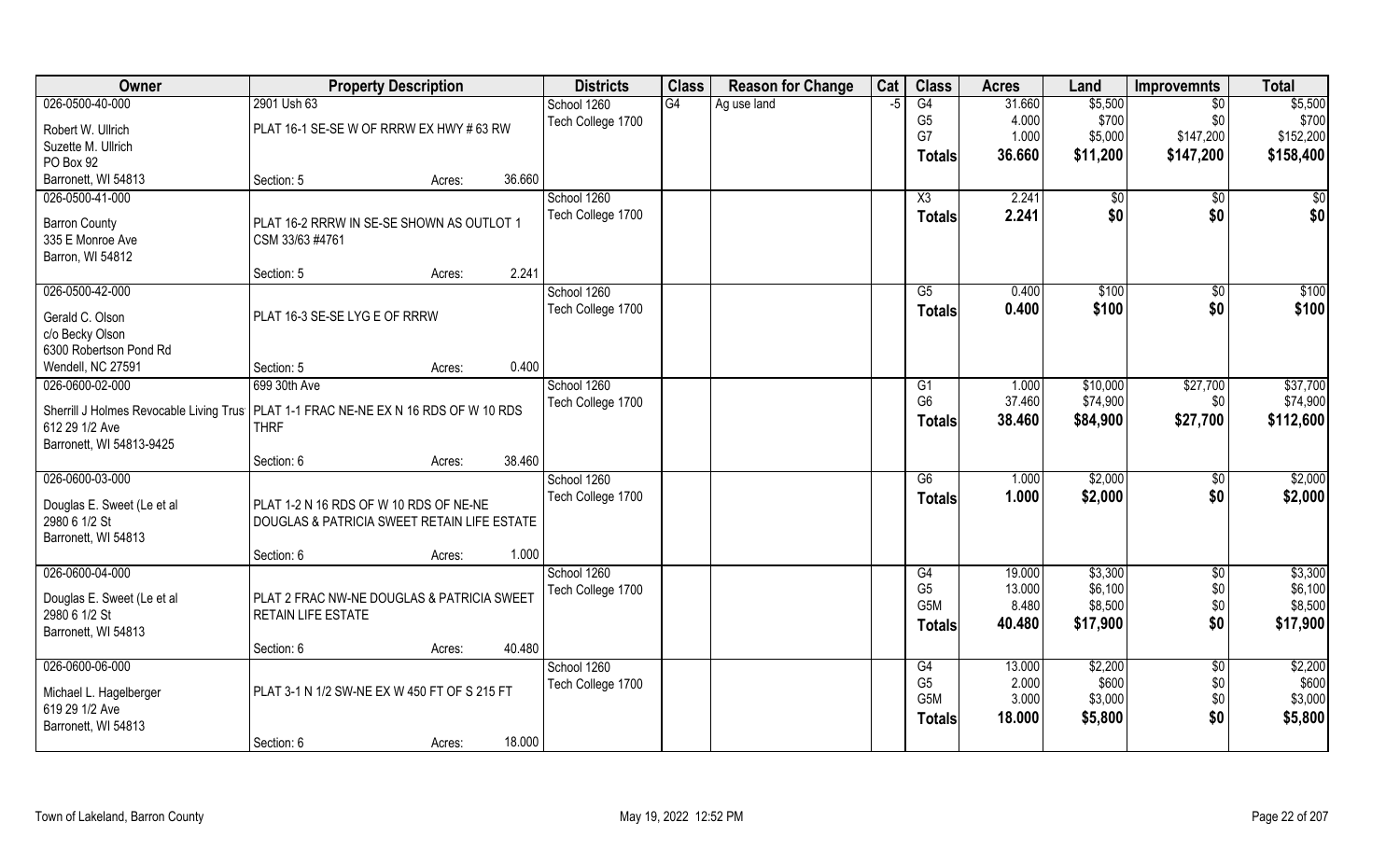| Owner                                                                                  | <b>Property Description</b>                     |        | <b>Districts</b>  | <b>Class</b> | <b>Reason for Change</b> | Cat | <b>Class</b>         | <b>Acres</b>    | Land               | <b>Improvemnts</b> | <b>Total</b>       |
|----------------------------------------------------------------------------------------|-------------------------------------------------|--------|-------------------|--------------|--------------------------|-----|----------------------|-----------------|--------------------|--------------------|--------------------|
| 026-0600-07-000                                                                        |                                                 |        | School 1260       |              |                          |     | G4                   | 13.000          | \$2,500            | $\sqrt{6}$         | \$2,500            |
| Michael L. Hagelberger                                                                 | PLAT 3-2 S 1/2 SW-NE                            |        | Tech College 1700 |              |                          |     | G <sub>5</sub>       | 7.000           | \$1,900            | \$0                | \$1,900            |
| 619 29 1/2 Ave                                                                         |                                                 |        |                   |              |                          |     | Totals               | 20.000          | \$4,400            | \$0                | \$4,400            |
| Barronett, WI 54813                                                                    |                                                 |        |                   |              |                          |     |                      |                 |                    |                    |                    |
|                                                                                        | Section: 6                                      | Acres: | 20.000            |              |                          |     |                      |                 |                    |                    |                    |
| 026-0600-08-000                                                                        | 2961 6 1/2 St                                   |        | School 1260       |              |                          |     | $\overline{G1}$      | 2.000           | \$15,000           | \$80,400           | \$95,400           |
|                                                                                        |                                                 |        | Tech College 1700 |              |                          |     | Totals               | 2.000           | \$15,000           | \$80,400           | \$95,400           |
| Michael L. Wampler                                                                     | PLAT 3-3 W 450 FT OF S 215 FT OF N 1/2 SW-NE    |        |                   |              |                          |     |                      |                 |                    |                    |                    |
| Robyn R. Wampler                                                                       |                                                 |        |                   |              |                          |     |                      |                 |                    |                    |                    |
| 2961 6 1/2 St                                                                          |                                                 |        |                   |              |                          |     |                      |                 |                    |                    |                    |
| Barronett, WI 54813                                                                    | Section: 6                                      | Acres: | 2.000             |              |                          |     |                      |                 |                    |                    |                    |
| 026-0600-09-000                                                                        | 696 29 1/2 Ave                                  |        | School 1260       |              |                          |     | G1                   | 2.000           | \$15,000           | \$67,200           | \$82,200           |
| Donna Jean Johnson                                                                     | PLAT 4 SE-NE                                    |        | Tech College 1700 |              |                          |     | G4<br>G <sub>5</sub> | 10.000<br>7.000 | \$2,000<br>\$2,500 | \$0                | \$2,000<br>\$2,500 |
| 696 29 1/2 Ave                                                                         |                                                 |        |                   |              |                          |     | G <sub>5</sub> M     | 21.000          | \$21,000           | \$0<br>\$0         | \$21,000           |
| Barronett, WI 54813                                                                    |                                                 |        |                   |              |                          |     |                      |                 |                    |                    |                    |
|                                                                                        | Section: 6                                      | Acres: | 40.000            |              |                          |     | <b>Totals</b>        | 40.000          | \$40,500           | \$67,200           | \$107,700          |
| 026-0600-10-000                                                                        | 2980 6 1/2 St                                   |        | School 1260       |              |                          |     | G1                   | 2.000           | \$15,000           | \$102,200          | \$117,200          |
|                                                                                        |                                                 |        | Tech College 1700 |              |                          |     | G4                   | 16.000          | \$2,800            | \$0                | \$2,800            |
| Douglas E. Sweet (Le et al                                                             | GOVT LOT # 2 19 A MFL-C                         |        |                   |              |                          |     | G <sub>5</sub>       | 8.200           | \$4,000            | \$0\$              | \$4,000            |
| 2980 6 1/2 St                                                                          |                                                 |        |                   |              |                          |     | W <sub>8</sub>       | 19.000          | (\$50,800)         | \$0                | \$0                |
| Barronett, WI 54813                                                                    | Section: 6                                      |        | 45.200            |              |                          |     | <b>Totals</b>        | 45.200          | \$21,800           | \$102,200          | \$124,000          |
| 026-0600-11-000                                                                        | 618 29 1/2 Ave                                  | Acres: | School 1260       |              |                          |     | G1                   | 1.000           | \$10,000           | \$81,400           | \$91,400           |
|                                                                                        |                                                 |        |                   |              |                          |     | G <sub>6</sub>       | 14.150          | \$31,100           | \$0                | \$31,100           |
| Sherrill J Holmes Revocable Living Trus   GL 4-1 THAT PRT GOVT LOT 4 LYG WLY CSM 26/10 |                                                 |        | Tech College 1700 |              |                          |     |                      | 15.150          | \$41,100           | \$81,400           | \$122,500          |
| 612 29 1/2 Ave                                                                         | #3675 & SLY & WLY CSM 30/80 #4331 & SLY PCLS IN |        |                   |              |                          |     | <b>Totals</b>        |                 |                    |                    |                    |
| Barronett, WI 54813-9425                                                               | 389/309 & 389/311 & CSM 8/56 #975               |        |                   |              |                          |     |                      |                 |                    |                    |                    |
|                                                                                        | Section: 6                                      | Acres: | 15.150            |              |                          |     |                      |                 |                    |                    |                    |
| 026-0600-12-000                                                                        | 618B 29 1/2 Ave                                 |        | School 1260       |              |                          |     | G1                   | 0.820           | \$56,100           | \$203,600          | \$259,700          |
| Arland E Oleson Declaration of Trust                                                   | GL 4-2 PRT GOVT LOT 4 SHOWN AS LOT 1 CSM 30/8   |        | Tech College 1700 |              |                          |     | <b>Totals</b>        | 0.820           | \$56,100           | \$203,600          | \$259,700          |
| 15031 Punta Rassa Rd Unit 805                                                          | #4331 & THAT PRT LYG BET E & W LOT LNS EXT NLY  |        |                   |              |                          |     |                      |                 |                    |                    |                    |
| Fort Myers, FL 33908                                                                   | <b>TO LKSHR</b>                                 |        |                   |              |                          |     |                      |                 |                    |                    |                    |
|                                                                                        | Section: 6                                      | Acres: | 0.820             |              |                          |     |                      |                 |                    |                    |                    |
| 026-0600-13-000                                                                        | 618A 29 1/2 Ave                                 |        | School 1260       |              |                          |     | G1                   | 0.993           | \$49,200           | \$131,300          | \$180,500          |
|                                                                                        |                                                 |        | Tech College 1700 |              |                          |     | Totals               | 0.993           | \$49,200           | \$131,300          | \$180,500          |
| Michael Palmer Gunderson                                                               | GL 4-3 PRT GOVT LOT 4 IN 135/29 DAF: COM W 1/4  |        |                   |              |                          |     |                      |                 |                    |                    |                    |
| Casey Danielle Gunderson                                                               | COR SEC 6 TH N 453.6 FT TH E 717.5 FT TO POB TH |        |                   |              |                          |     |                      |                 |                    |                    |                    |
| 900 Armstrong Ave                                                                      | E 113 FT TH N 181.3 FT TO HWM TH WLY ALG HWM    |        |                   |              |                          |     |                      |                 |                    |                    |                    |
| Saint Paul, MN 55102                                                                   | Section: 6                                      | Acres: | 0.993             |              |                          |     |                      |                 |                    |                    |                    |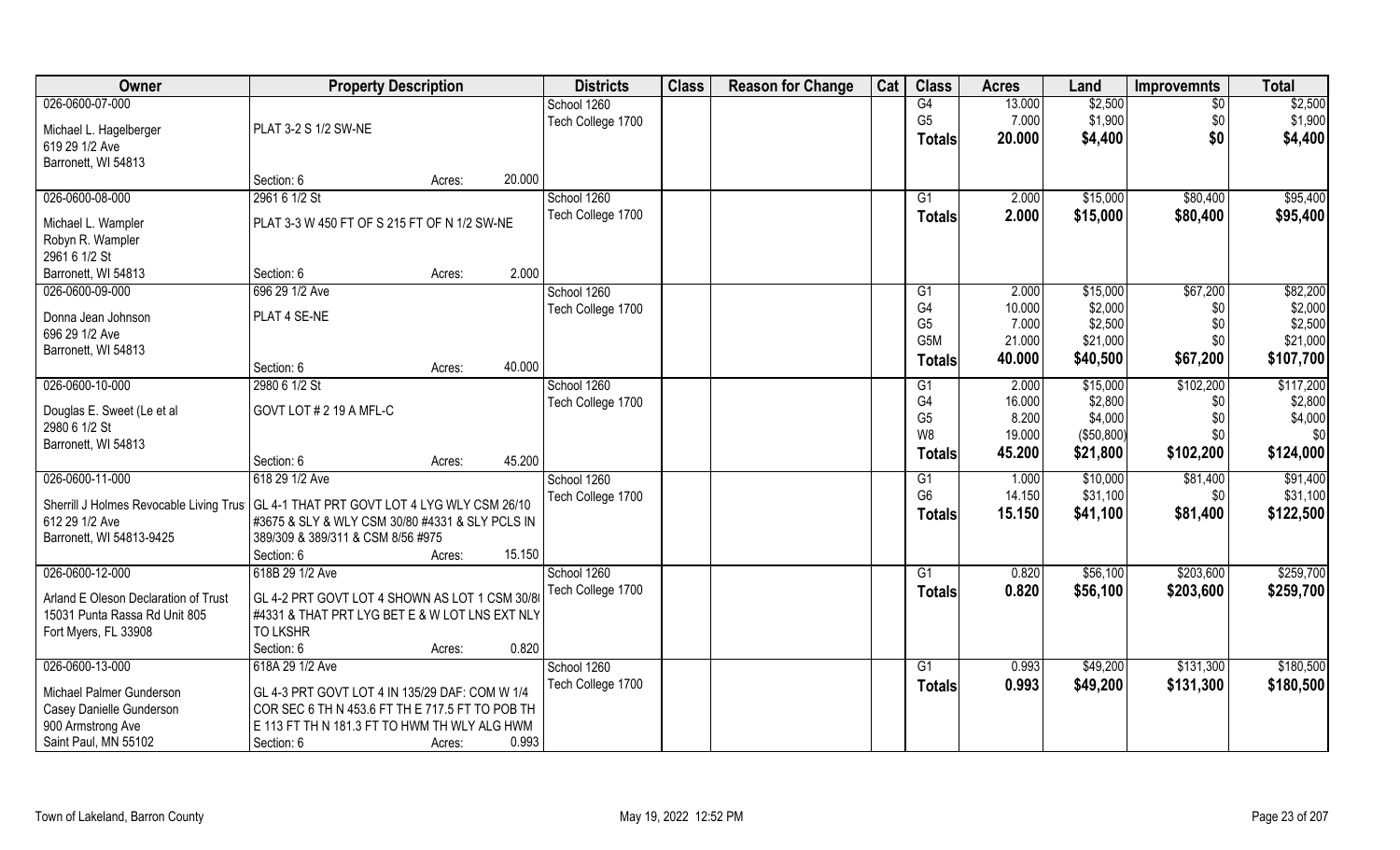| Owner                    | <b>Property Description</b>                                                              | <b>Districts</b>  | <b>Class</b> | <b>Reason for Change</b> | Cat | <b>Class</b>    | <b>Acres</b> | Land      | <b>Improvemnts</b> | <b>Total</b> |
|--------------------------|------------------------------------------------------------------------------------------|-------------------|--------------|--------------------------|-----|-----------------|--------------|-----------|--------------------|--------------|
| 026-0600-14-000          | 620 29 1/2 Ave                                                                           | School 1260       |              |                          |     | G1              | 3.115        | \$52,700  | \$130,000          | \$182,700    |
| Kevin L. Ramberg         | GL 4-4 & 10-2 PRT GOVT LOT 4 DAF: COM W 1/4 COR                                          | Tech College 1700 |              |                          |     | G <sub>5</sub>  | 0.460        | \$200     | \$0                | \$200        |
| Robin A. Ramberg         | SEC 6 TH E 90 D ANG TO W LN SD GL 4 1098 FT TO E                                         |                   |              |                          |     | <b>Totals</b>   | 3.575        | \$52,900  | \$130,000          | \$182,900    |
| 1045 Bailey Rd           | LN GL 4 TH N 00-38 E 370 FT TO POB TH W 125 FT                                           |                   |              |                          |     |                 |              |           |                    |              |
| Newport, MN 55055        | 3.575<br>Section: 6<br>Acres:                                                            |                   |              |                          |     |                 |              |           |                    |              |
| 026-0600-15-000          | 612 29 1/2 Ave                                                                           | School 1260       |              |                          |     | G1              | 1.320        | \$123,800 | \$99,400           | \$223,200    |
|                          |                                                                                          | Tech College 1700 |              |                          |     |                 |              |           |                    |              |
|                          | Sherrill J Holmes Revocable Living Trus   GL 4-5 PRT GOVT LOT 4 DAF BEG AT PT ON W LN OI |                   |              |                          |     | <b>Totals</b>   | 1.320        | \$123,800 | \$99,400           | \$223,200    |
| 612 29 1/2 Ave           | SD GL 4 1240 FT N W 1/4 COR SEC 6 TH E AT 90D                                            |                   |              |                          |     |                 |              |           |                    |              |
| Barronett, WI 54813-9425 | ANG/W LN SD GL 4 260 FT+-TO HWM SHALLOW LK                                               |                   |              |                          |     |                 |              |           |                    |              |
|                          | 1.320<br>Section: 6<br>Acres:                                                            |                   |              |                          |     |                 |              |           |                    |              |
| 026-0600-16-000          | 612A 29 1/2 Ave                                                                          | School 1260       |              |                          |     | G1              | 0.760        | \$54,300  | \$55,100           | \$109,400    |
|                          |                                                                                          | Tech College 1700 |              |                          |     | <b>Totals</b>   | 0.760        | \$54,300  | \$55,100           | \$109,400    |
| Hartley Family Cabin LLC | GL 4-6 PRT GOVT LOT 4 DESC IN 389/309 AS FOL:                                            |                   |              |                          |     |                 |              |           |                    |              |
| c/o Stacy A. Paszkiewicz | BEG AT PT ON W LN SEC 6 835.36 FT N OF W 1/4                                             |                   |              |                          |     |                 |              |           |                    |              |
| 6938 Oakland Ave S       | COR SEC 6 THE S 36D E 125.11 FT TH E 342 FT +/-<br>0.760                                 |                   |              |                          |     |                 |              |           |                    |              |
| Richfield, MN 55423      | Section: 6<br>Acres:                                                                     |                   |              |                          |     |                 |              |           |                    |              |
| 026-0600-17-000          | 612B 29 1/2 Ave                                                                          | School 1260       |              |                          |     | G1              | 2.250        | \$119,400 | \$134,700          | \$254,100    |
| Raymond Shaurette        | GL 4-7 PRT GOVT LOT 4 DESC IN 389/310 AS FOL:                                            | Tech College 1700 |              |                          |     | <b>Totals</b>   | 2.250        | \$119,400 | \$134,700          | \$254,100    |
| Marilynn L. Shaurette    | BEG AT PT ON W LN SEC 6 835.36 FT N OF W 1/4                                             |                   |              |                          |     |                 |              |           |                    |              |
| PO Box 22                | COR SEC 6 TH N 404.14 FT ALG W LN SEC 6 TH E                                             |                   |              |                          |     |                 |              |           |                    |              |
| Barronett, WI 54813      | 2.250<br>Section: 6<br>Acres:                                                            |                   |              |                          |     |                 |              |           |                    |              |
| 026-0600-18-000          | 618C 29 1/2 Ave                                                                          | School 1260       |              |                          |     | $\overline{G1}$ | 0.530        | \$61,800  | \$107,600          | \$169,400    |
|                          |                                                                                          | Tech College 1700 |              |                          |     | <b>Totals</b>   | 0.530        | \$61,800  | \$107,600          | \$169,400    |
| Steven J. Laing          | GL 4-8 PRT GOVT LOT 4 DESC IN 389/311 AS FOL:                                            |                   |              |                          |     |                 |              |           |                    |              |
| Penny J. Laing           | COM W 1/4 COR SEC 6 TH N 453.6 FT ALG W LN SEC                                           |                   |              |                          |     |                 |              |           |                    |              |
| 7432 Fremont Ct          | 6 TH E 475.1 FT TO POB TH N 246 FT +/- TO SHORE                                          |                   |              |                          |     |                 |              |           |                    |              |
| Brooklyn Park, MN 55444  | 0.530<br>Section: 6<br>Acres:                                                            |                   |              |                          |     |                 |              |           |                    |              |
| 026-0600-19-000          | 29 1/2 Ave                                                                               | School 1260       |              |                          |     | G1              | 0.285        | \$1,700   | $\sqrt{6}$         | \$1,700      |
| Hartley Family Cabin LLC | GL 4-9 PRT GL 4 SHOWN AS LOT 1 CSM 8/56 #975                                             | Tech College 1700 |              |                          |     | <b>Totals</b>   | 0.285        | \$1,700   | \$0                | \$1,700      |
| c/o Stacy A. Paszkiewicz |                                                                                          |                   |              |                          |     |                 |              |           |                    |              |
| 6938 Oakland Ave S       |                                                                                          |                   |              |                          |     |                 |              |           |                    |              |
| Richfield, MN 55423      | 0.285<br>Section: 6<br>Acres:                                                            |                   |              |                          |     |                 |              |           |                    |              |
| 026-0600-20-000          | 29 1/2 Ave                                                                               | School 1260       |              |                          |     | G1              | 1.200        | \$40,100  | $\sqrt{6}$         | \$40,100     |
|                          |                                                                                          | Tech College 1700 |              |                          |     | <b>Totals</b>   | 1.200        | \$40,100  | \$0                | \$40,100     |
| Hartley Family Cabin LLC | GL 4-10 PRT GL 4 SHOWN AS LOT 2 CSM 8/56 #975 &                                          |                   |              |                          |     |                 |              |           |                    |              |
| c/o Stacy A. Paszkiewicz | PRT GOVT LOT 4 DAF: BEGINNING AT SW COR LOT                                              |                   |              |                          |     |                 |              |           |                    |              |
| 6938 Oakland Ave S       | 2 CSM 8/56 #975; TH N 69 DEG 19'55" E 269.18 FT TO                                       |                   |              |                          |     |                 |              |           |                    |              |
| Richfield, MN 55423      | 1.200<br>Section: 6<br>Acres:                                                            |                   |              |                          |     |                 |              |           |                    |              |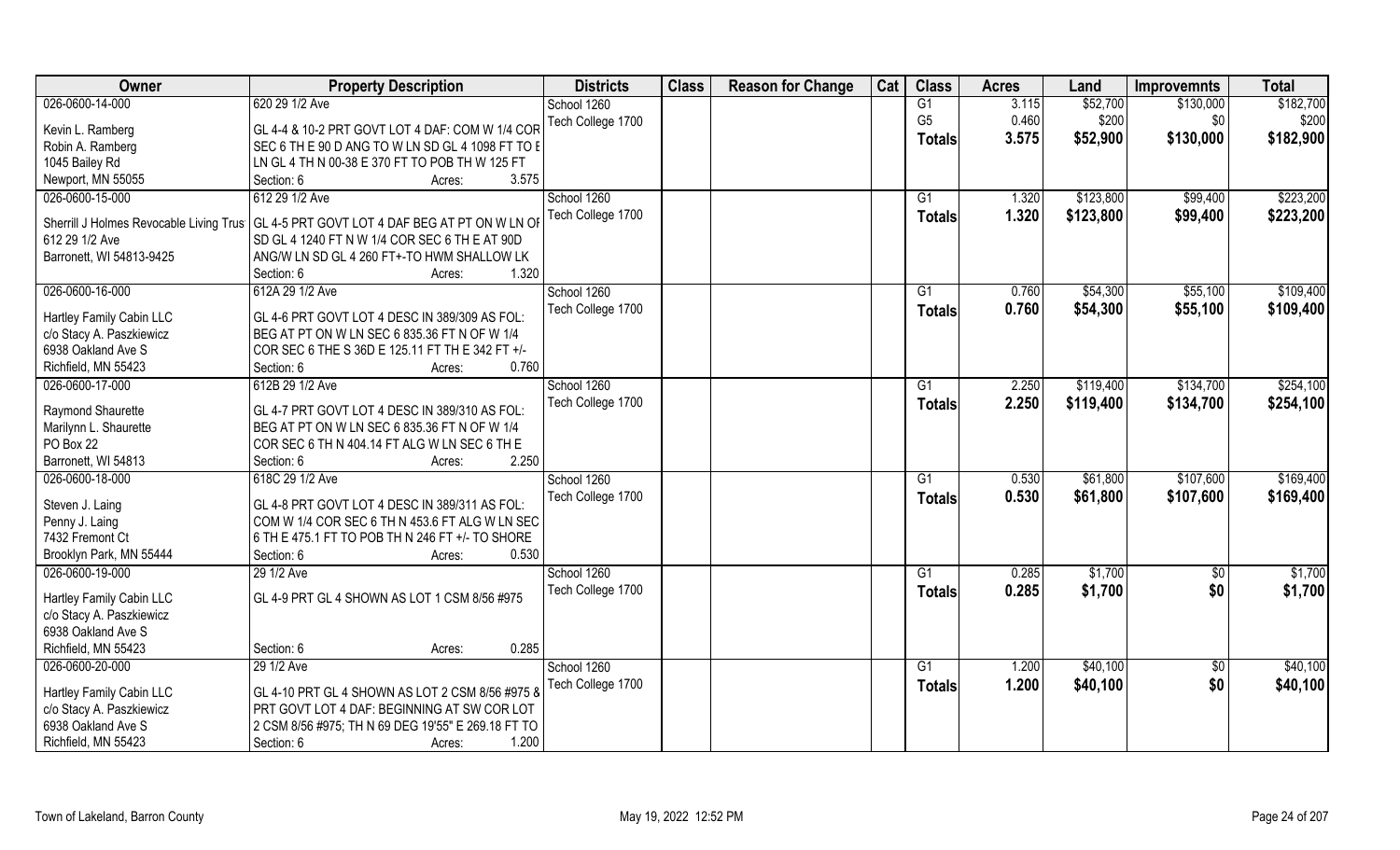| Owner                         | <b>Property Description</b>                |        |        | <b>Districts</b>  | <b>Class</b>   | <b>Reason for Change</b> | Cat  | <b>Class</b>     | <b>Acres</b> | Land     | <b>Improvemnts</b> | <b>Total</b>      |
|-------------------------------|--------------------------------------------|--------|--------|-------------------|----------------|--------------------------|------|------------------|--------------|----------|--------------------|-------------------|
| 026-0600-21-000               | 640 29 1/2 Ave                             |        |        | School 1260       | G1             | Garage @ 15%             |      | G1               | 2.000        | \$44,000 | \$11,400           | \$55,400          |
| <b>Michael Hartley</b>        | GOVT LOT 3                                 |        |        | Tech College 1700 | G <sub>1</sub> | Barn Razed               | $-2$ | G4               | 6.000        | \$1,200  | \$0                | \$1,200           |
| <b>Mary Hartley</b>           |                                            |        |        |                   |                |                          |      | G <sub>5</sub>   | 7.000        | \$1,900  | \$0                | \$1,900           |
| 8132 Abbott Ave S             |                                            |        |        |                   |                |                          |      | G <sub>5</sub> M | 17.500       | \$23,800 | \$0                | \$23,800          |
| Bloomington, MN 55431         | Section: 6                                 | Acres: | 32.500 |                   |                |                          |      | <b>Totals</b>    | 32.500       | \$70,900 | \$11,400           | \$82,300          |
| 026-0600-22-000               | 29 1/2 Ave                                 |        |        | School 1260       |                |                          |      | G4               | 3.000        | \$600    | $\sqrt[6]{}$       | \$600             |
| Justin B. Hagelberger         | PLAT 9-1 NE-SW EX N 99 FT                  |        |        | Tech College 1700 |                |                          |      | G <sub>5</sub>   | 2.000        | \$500    | \$0                | \$500             |
| Michael L. Hagelberger (Le    |                                            |        |        |                   |                |                          |      | G5M              | 32.000       | \$34,000 | \$0                | \$34,000          |
| 619 29 1/2 Ave                |                                            |        |        |                   |                |                          |      | <b>Totals</b>    | 37.000       | \$35,100 | \$0                | \$35,100          |
| Barronett, WI 54813           | Section: 6                                 | Acres: | 37.000 |                   |                |                          |      |                  |              |          |                    |                   |
| 026-0600-23-000               |                                            |        |        | School 1260       |                |                          |      | X4               | 3.000        | \$0      | \$0                | \$0               |
|                               |                                            |        |        | Tech College 1700 |                |                          |      | <b>Totals</b>    | 3.000        | \$0      | \$0                | \$0               |
| Town of Lakeland<br>PO Box 28 | PLAT 9-2 N 99 FT OF NE-SW                  |        |        |                   |                |                          |      |                  |              |          |                    |                   |
| Barronett, WI 54813           |                                            |        |        |                   |                |                          |      |                  |              |          |                    |                   |
|                               | Section: 6                                 | Acres: | 3.000  |                   |                |                          |      |                  |              |          |                    |                   |
| 026-0600-24-000               | 619 29 1/2 Ave                             |        |        | School 1260       |                |                          |      | G4               | 19.160       | \$1,200  | \$0                | \$1,200           |
|                               |                                            |        |        | Tech College 1700 |                |                          |      | G <sub>5</sub>   | 10.000       | \$2,800  | \$0                | \$2,800           |
| Michael L. Hagelberger        | PLAT 10-1 FRAC NW-SW EX OUTLOTS 1 & 2 CSM  |        |        |                   |                |                          |      | G7               | 2.000        | \$8,000  | \$83,900           | \$91,900          |
| 619 29 1/2 Ave                | 34/36 #4915 DOC 692310                     |        |        |                   |                |                          |      | <b>Totals</b>    | 31.160       | \$12,000 | \$83,900           | \$95,900          |
| Barronett, WI 54813           | Section: 6                                 |        | 31.160 |                   |                |                          |      |                  |              |          |                    |                   |
| 026-0600-24-010               | 291/2 Ave                                  | Acres: |        | School 1260       |                |                          |      | $\overline{G1}$  | 0.760        | \$200    | $\overline{60}$    | $\overline{$200}$ |
|                               |                                            |        |        | Tech College 1700 |                |                          |      |                  | 0.760        | \$200    | \$0                | \$200             |
| Dean H. Holmes                | PLAT 10-3 PRT FRAC NW-SW SHOWN AS OUTLOT 2 |        |        |                   |                |                          |      | <b>Totals</b>    |              |          |                    |                   |
| Kathleen M. Holmes            | CSM 34/36 #4915                            |        |        |                   |                |                          |      |                  |              |          |                    |                   |
| 618 29 1/2 Ave                |                                            |        |        |                   |                |                          |      |                  |              |          |                    |                   |
| Barronett, WI 54813-9425      | Section: 6                                 | Acres: | 0.760  |                   |                |                          |      |                  |              |          |                    |                   |
| 026-0600-25-000               |                                            |        |        | School 1260       |                |                          |      | G4               | 14.830       | \$1,700  | $\sqrt{$0}$        | \$1,700           |
| Michael L. Hagelberger        | PLAT 11-1 FRAC SW-SW EX N 1/2              |        |        | Tech College 1700 |                |                          |      | G <sub>5</sub>   | 1.000        | \$100    | \$0                | \$100             |
| 619 29 1/2 Ave                |                                            |        |        |                   |                |                          |      | <b>Totals</b>    | 15.830       | \$1,800  | \$0                | \$1,800           |
| Barronett, WI 54813           |                                            |        |        |                   |                |                          |      |                  |              |          |                    |                   |
|                               | Section: 6                                 | Acres: | 15.830 |                   |                |                          |      |                  |              |          |                    |                   |
| 026-0600-25-010               |                                            |        |        | School 1260       | G4             | Ag use land              | $-5$ | G4               | 14.170       | \$2,600  | $\sqrt{$0}$        | \$2,600           |
| Jessica J. Effertz et al      | PLAT 11-2 N 1/2 FRAC SW-SW                 |        |        | Tech College 1700 |                |                          |      | G <sub>5</sub> M | 1.660        | \$1,700  | \$0                | \$1,700           |
| 619 29 1/2 Ave                |                                            |        |        |                   |                |                          |      | <b>Totals</b>    | 15.830       | \$4,300  | \$0                | \$4,300           |
| Barronett, WI 54813           |                                            |        |        |                   |                |                          |      |                  |              |          |                    |                   |
|                               | Section: 6                                 | Acres: | 15.830 |                   |                |                          |      |                  |              |          |                    |                   |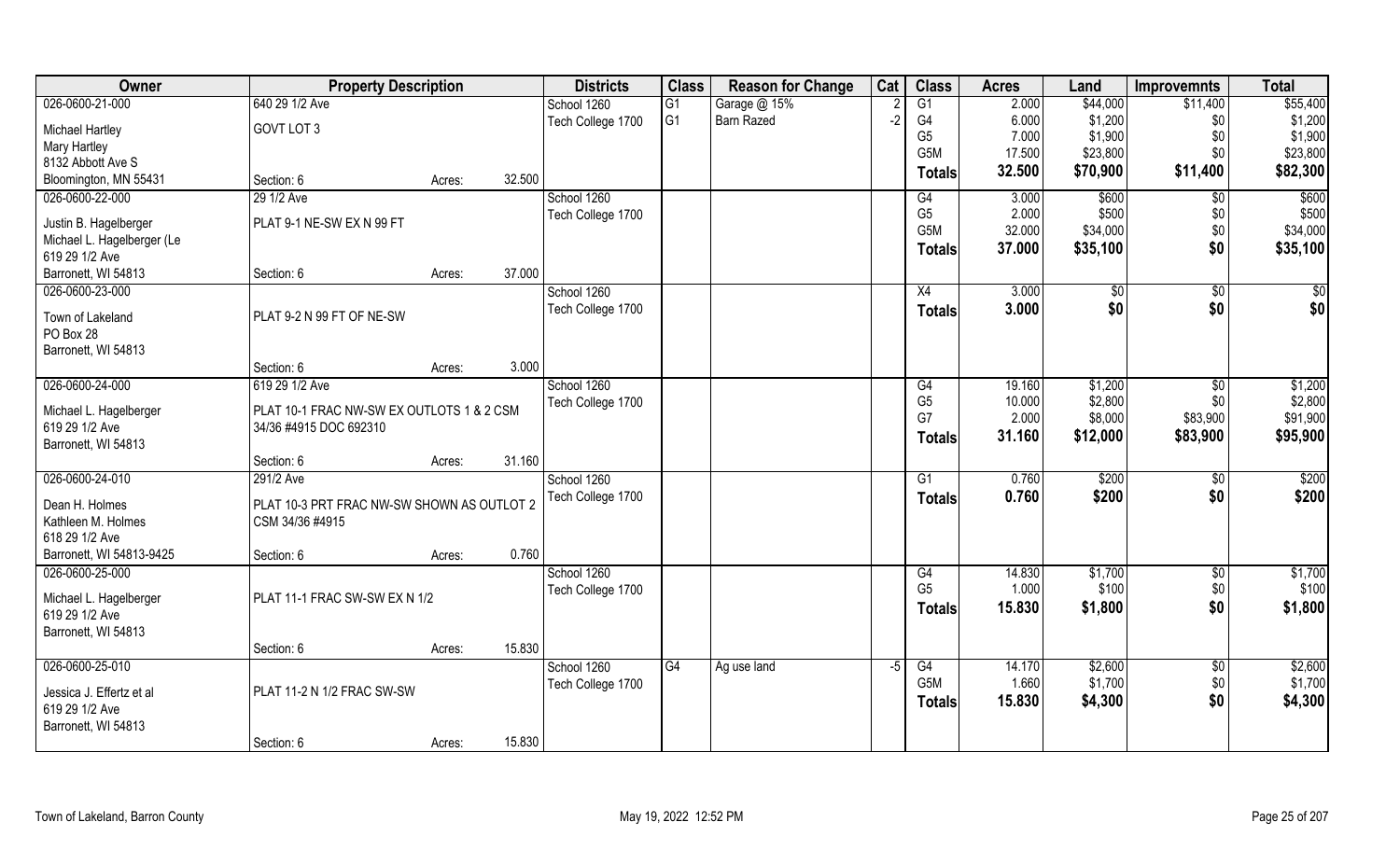| Owner                                    |                                                | <b>Property Description</b> |        |                   | <b>Class</b> | <b>Reason for Change</b> | Cat  | <b>Class</b>     | <b>Acres</b> | Land     | <b>Improvemnts</b> | <b>Total</b> |
|------------------------------------------|------------------------------------------------|-----------------------------|--------|-------------------|--------------|--------------------------|------|------------------|--------------|----------|--------------------|--------------|
| 026-0600-26-000                          |                                                |                             |        | School 1260       |              |                          |      | $\overline{G6}$  | 8.720        | \$23,400 | $\sqrt{$0}$        | \$23,400     |
| Kannen C. Odden<br>20796 Odden Rd        | GL 5-1 GOVT LOT 5 LYG E OF LAKE                |                             |        | Tech College 1700 |              |                          |      | <b>Totals</b>    | 8.720        | \$23,400 | \$0                | \$23,400     |
| Barronett, WI 54813                      |                                                |                             | 8.720  |                   |              |                          |      |                  |              |          |                    |              |
| 026-0600-27-000                          | Section: 6                                     | Acres:                      |        | School 1260       | G4           |                          | $-5$ | G4               | 7.360        | \$800    |                    | \$800        |
|                                          |                                                |                             |        | Tech College 1700 |              | Ag use land              |      | G <sub>5</sub>   | 8.000        | \$3,200  | \$0<br>\$0         | \$3,200      |
| Michael L. Hagelberger (Le               | GL 5-2 GOVT LOT 5 LYG W OF LAKE                |                             |        |                   |              |                          |      | G5M              | 15.000       | \$19,000 | \$0                | \$19,000     |
| Justin B. Hagelberger                    |                                                |                             |        |                   |              |                          |      | <b>Totals</b>    | 30.360       | \$23,000 | \$0                | \$23,000     |
| 619 29 1/2 Ave                           |                                                |                             |        |                   |              |                          |      |                  |              |          |                    |              |
| Barronett, WI 54813                      | Section: 6                                     | Acres:                      | 30.360 |                   |              |                          |      |                  |              |          |                    |              |
| 026-0600-28-000                          | 689 29 1/2 Ave                                 |                             |        | School 1260       |              |                          |      | G1               | 1.000        | \$10,000 | \$200              | \$10,200     |
| Richard J. Raith et al                   | PLAT 13 NE-SE                                  |                             |        | Tech College 1700 |              |                          |      | G <sub>5</sub>   | 28.000       | \$19,800 | \$0                | \$19,800     |
| 217 E Henry St                           |                                                |                             |        |                   |              |                          |      | G <sub>6</sub>   | 11.000       | \$22,000 | \$0                | \$22,000     |
| PO Box 398                               |                                                |                             |        |                   |              |                          |      | Totals           | 40.000       | \$51,800 | \$200              | \$52,000     |
| Leroy, MN 55951                          | Section: 6                                     | Acres:                      | 40.000 |                   |              |                          |      |                  |              |          |                    |              |
| 026-0600-29-000                          | 661 29 1/2 Ave                                 |                             |        | School 1260       |              |                          |      | G <sub>1</sub>   | 2.000        | \$15,000 | \$96,300           | \$111,300    |
| Daniel Hohweiler                         | PLAT 14-1 PRT NW-SE DESC AS N 210 FT OF E 762  |                             |        | Tech College 1700 |              |                          |      | G <sub>4</sub>   | 1.800        | \$400    | \$0                | \$400        |
| 661 29 1/2 Ave                           | FT & S 590 FT OF N 800 FT OF E 600 THRF        |                             |        |                   |              |                          |      | G <sub>5</sub>   | 0.570        | \$200    | \$0                | \$200        |
| Barronett, WI 54813                      |                                                |                             |        |                   |              |                          |      | G <sub>5</sub> M | 7.430        | \$7,500  | \$0\$              | \$7,500      |
|                                          | Section: 6                                     | Acres:                      | 11.800 |                   |              |                          |      | Totals           | 11.800       | \$23,100 | \$96,300           | \$119,400    |
| 026-0600-29-010                          | 659 29 1/2 Ave                                 |                             |        | School 1260       | G4           | Ag use land              | -5   | G4               | 6.200        | \$1,200  | $\overline{60}$    | \$1,200      |
|                                          | PLAT 14-2 NW-SE EX N 210 FT OF E 762 FT & EX S |                             |        | Tech College 1700 | G7           | <b>NSF</b>               |      | G <sub>5</sub> M | 20.000       | \$20,000 | \$0                | \$20,000     |
| Michael L. Hagelberger<br>619 29 1/2 Ave | 590 FT OF N 800 FT OF E 600 FT                 |                             |        |                   |              |                          |      | G7               | 2.000        | \$4,000  | \$160,200          | \$164,200    |
| Barronett, WI 54813                      |                                                |                             |        |                   |              |                          |      | <b>Totals</b>    | 28.200       | \$25,200 | \$160,200          | \$185,400    |
|                                          | Section: 6                                     | Acres:                      | 28.200 |                   |              |                          |      |                  |              |          |                    |              |
| 026-0600-30-000                          |                                                |                             |        | School 1260       |              |                          |      | G4               | 12.000       | \$2,400  | \$0                | \$2,400      |
|                                          |                                                |                             |        | Tech College 1700 |              |                          |      | G <sub>5</sub> M | 20.760       | \$23,800 | \$0                | \$23,800     |
| Kannen C. Odden                          | GOVT LOT #6                                    |                             |        |                   |              |                          |      | <b>Totals</b>    | 32.760       | \$26,200 | \$0                | \$26,200     |
| 20796 Odden Rd                           |                                                |                             |        |                   |              |                          |      |                  |              |          |                    |              |
| Barronett, WI 54813                      |                                                |                             | 32.760 |                   |              |                          |      |                  |              |          |                    |              |
| 026-0600-31-000                          | Section: 6                                     | Acres:                      |        | School 1260       |              |                          |      | G4               | 13.000       | \$2,600  | $\sqrt{$0}$        | \$2,600      |
|                                          |                                                |                             |        | Tech College 1700 |              |                          |      | G <sub>5</sub>   | 5.000        | \$3,500  | \$0                | \$3,500      |
| Kannen C. Odden                          | SE-SE                                          |                             |        |                   |              |                          |      | G <sub>5</sub> M | 22.000       | \$22,000 | \$0                | \$22,000     |
| 20796 Odden Rd                           |                                                |                             |        |                   |              |                          |      | <b>Totals</b>    | 40.000       | \$28,100 | \$0                | \$28,100     |
| Barronett, WI 54813                      |                                                |                             |        |                   |              |                          |      |                  |              |          |                    |              |
|                                          | Section: 6                                     | Acres:                      | 40.000 |                   |              |                          |      |                  |              |          |                    |              |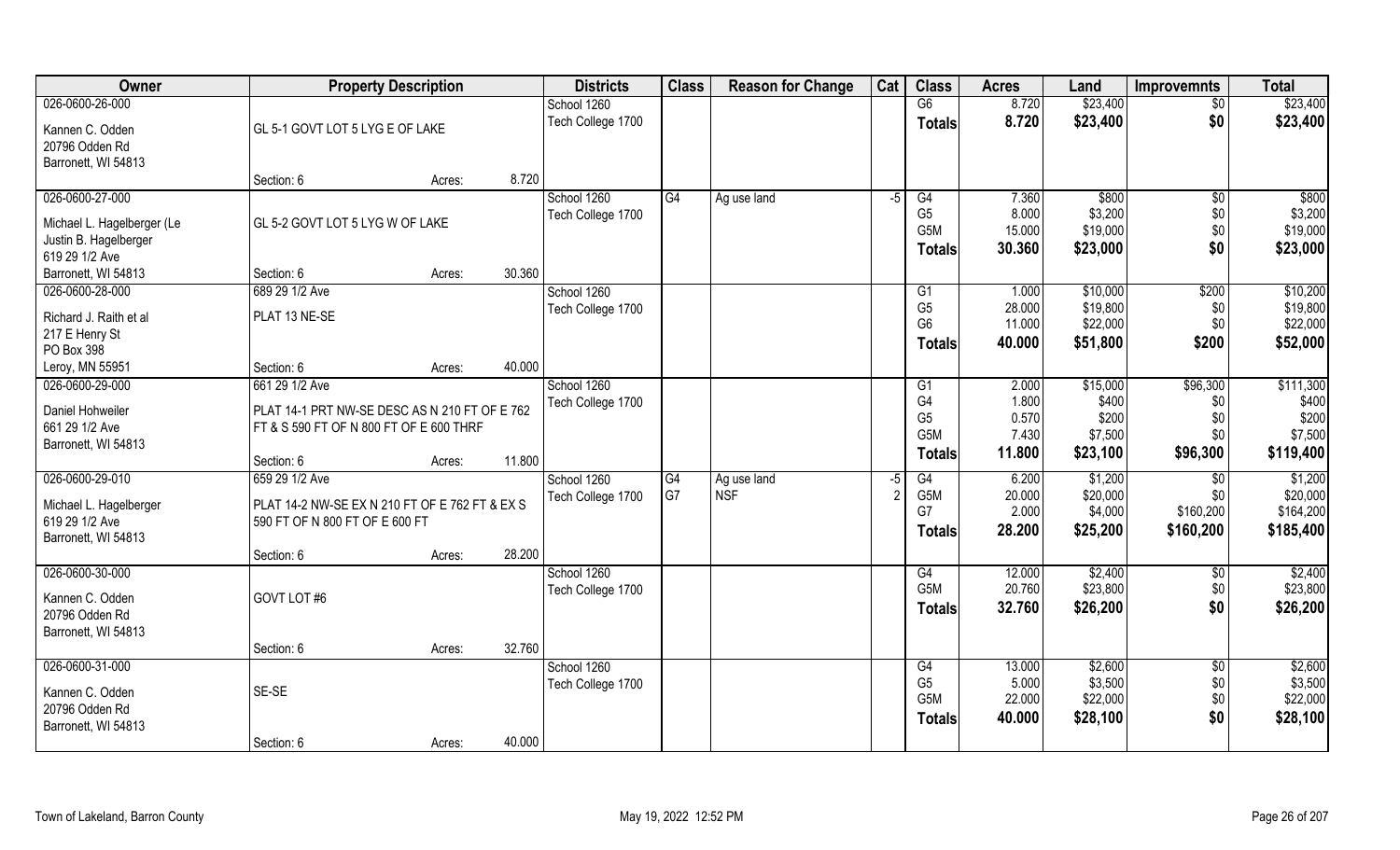| Owner                  | <b>Property Description</b>   |        | <b>Districts</b>  | <b>Class</b> | <b>Reason for Change</b> | Cat  | <b>Class</b>   | <b>Acres</b> | Land     | <b>Improvemnts</b> | <b>Total</b> |
|------------------------|-------------------------------|--------|-------------------|--------------|--------------------------|------|----------------|--------------|----------|--------------------|--------------|
| 026-0700-02-000        | 2886 7th St                   |        | School 1260       |              |                          |      | G6             | 40.000       | \$64,000 | $\overline{50}$    | \$64,000     |
| Richard C. Theese      | NE-NE                         |        | Tech College 1700 |              |                          |      | <b>Totals</b>  | 40.000       | \$64,000 | \$0                | \$64,000     |
| Robyn L. Theese        |                               |        |                   |              |                          |      |                |              |          |                    |              |
| 2957 8th St            |                               |        |                   |              |                          |      |                |              |          |                    |              |
| Barronett, WI 54813    | Section: 7                    | Acres: | 40.000            |              |                          |      |                |              |          |                    |              |
| 026-0700-03-000        | 28th Ave                      |        | School 1260       |              |                          |      | G5             | 10.000       | \$3,000  | $\sqrt{$0}$        | \$3,000      |
| Kannen C. Odden        | GOVT LOT 2                    |        | Tech College 1700 |              |                          |      | G <sub>6</sub> | 26.130       | \$52,300 | \$0                | \$52,300     |
| 20796 Odden Rd         |                               |        |                   |              |                          |      | <b>Totals</b>  | 36.130       | \$55,300 | \$0                | \$55,300     |
| Barronett, WI 54813    |                               |        |                   |              |                          |      |                |              |          |                    |              |
|                        | Section: 7                    | Acres: | 36.130            |              |                          |      |                |              |          |                    |              |
| 026-0700-04-000        | 28th Ave                      |        | School 1260       |              |                          |      | G5             | 7.000        | \$2,100  | $\sqrt[6]{30}$     | \$2,100      |
| Kannen C. Odden        | PLAT 3-1 SW-NE EX SW 1/4 THRF |        | Tech College 1700 |              |                          |      | G <sub>6</sub> | 23.000       | \$46,000 | \$0                | \$46,000     |
| 20796 Odden Rd         |                               |        |                   |              |                          |      | <b>Totals</b>  | 30.000       | \$48,100 | \$0                | \$48,100     |
| Barronett, WI 54813    |                               |        |                   |              |                          |      |                |              |          |                    |              |
|                        | Section: 7                    | Acres: | 30.000            |              |                          |      |                |              |          |                    |              |
| 026-0700-05-000        |                               |        | School 1260       |              |                          |      | G5             | 5.000        | \$2,000  | \$0                | \$2,000      |
| Thomas Johnson         | SE-NE                         |        | Tech College 1700 |              |                          |      | G <sub>6</sub> | 35.000       | \$70,000 | \$0                | \$70,000     |
| 7116 Stratford Rd      |                               |        |                   |              |                          |      | <b>Totals</b>  | 40.000       | \$72,000 | \$0                | \$72,000     |
| Woodbury, MN 55125     |                               |        |                   |              |                          |      |                |              |          |                    |              |
|                        | Section: 7                    | Acres: | 40.000            |              |                          |      |                |              |          |                    |              |
| 026-0700-06-000        |                               |        | School 1260       | G4           | Ag use land              | -5   | G4             | 28.900       | \$4,700  | $\sqrt[6]{3}$      | \$4,700      |
| Michael L. Hagelberger | GOVT LOT 1                    |        | Tech College 1700 |              |                          |      | G <sub>5</sub> | 11.000       | \$6,200  | \$0                | \$6,200      |
| 619 29 1/2 Ave         |                               |        |                   |              |                          |      | Totals         | 39.900       | \$10,900 | \$0                | \$10,900     |
| Barronett, WI 54813    |                               |        |                   |              |                          |      |                |              |          |                    |              |
|                        | Section: 7                    | Acres: | 39.900            |              |                          |      |                |              |          |                    |              |
| 026-0700-07-000        |                               |        | School 1260       | G4           | Ag use land              | $-5$ | G4             | 24.000       | \$4,600  | \$0                | \$4,600      |
| Flf Herrman LLC        | FRAC NW-NW (MOS #8427)        |        | Tech College 1700 | G4           | Ag use land              | $-5$ | G <sub>5</sub> | 7.210        | \$2,900  | \$0                | \$2,900      |
| 119 S B St             |                               |        |                   |              |                          |      | Totals         | 31.210       | \$7,500  | \$0                | \$7,500      |
| San Mateo, CA 94401    |                               |        |                   |              |                          |      |                |              |          |                    |              |
|                        | Section: 7                    | Acres: | 31.210            |              |                          |      |                |              |          |                    |              |
| 026-0700-08-000        |                               |        | School 1260       |              |                          |      | G4             | 26.810       | \$5,100  | $\overline{50}$    | \$5,100      |
| Flf Herrman LLC        | FRAC SW-NW (MOS #8427)        |        | Tech College 1700 |              |                          |      | G <sub>5</sub> | 4.000        | \$2,200  | \$0                | \$2,200      |
| 119 S B St             |                               |        |                   |              |                          |      | <b>Totals</b>  | 30.810       | \$7,300  | \$0                | \$7,300      |
| San Mateo, CA 94401    |                               |        |                   |              |                          |      |                |              |          |                    |              |
|                        | Section: 7                    | Acres: | 30.810            |              |                          |      |                |              |          |                    |              |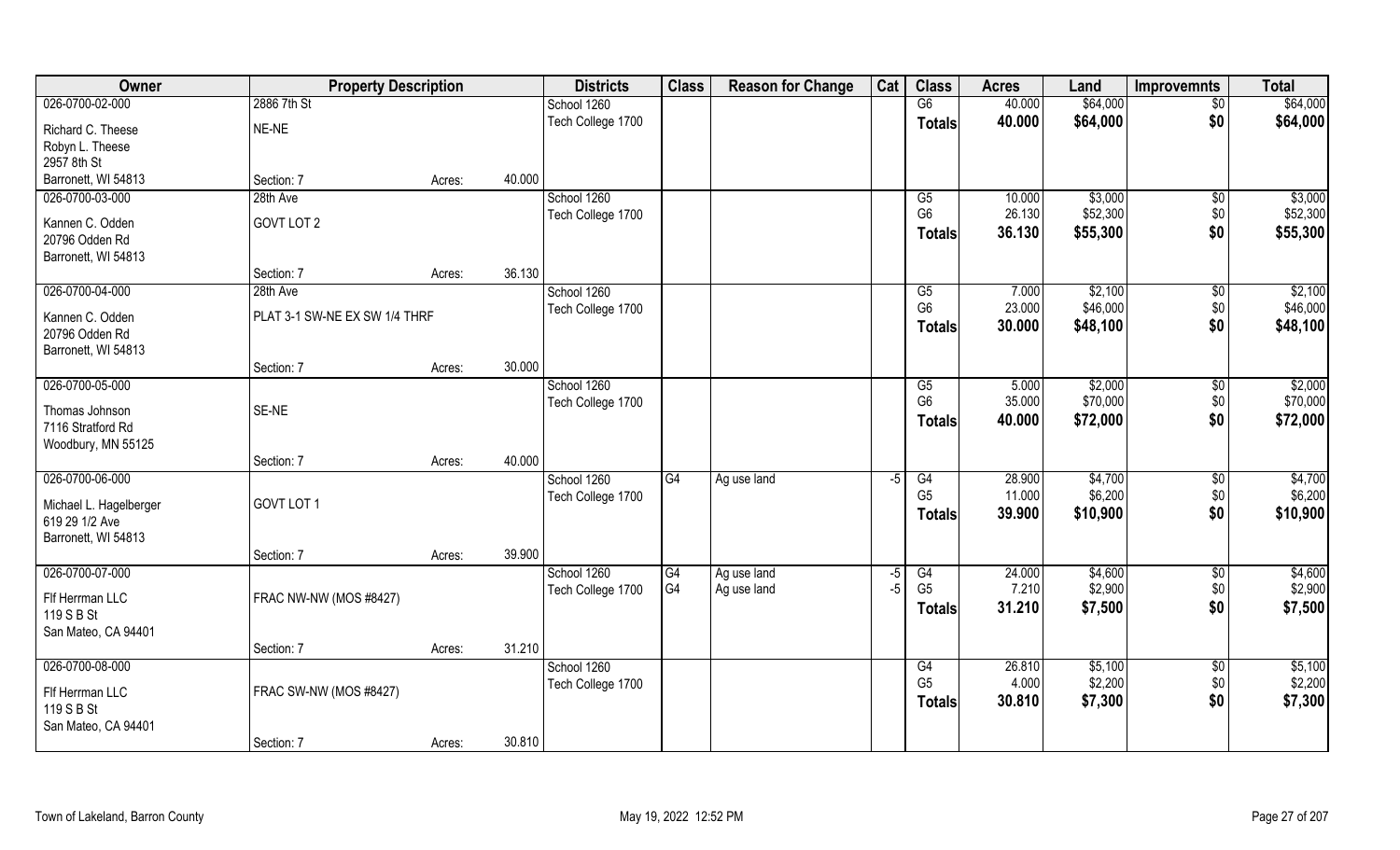| Owner                  | <b>Property Description</b>                          |        |        | <b>Districts</b>  | <b>Class</b>    | <b>Reason for Change</b> | Cat             | <b>Class</b>   | <b>Acres</b> | Land       | <b>Improvemnts</b> | <b>Total</b>    |
|------------------------|------------------------------------------------------|--------|--------|-------------------|-----------------|--------------------------|-----------------|----------------|--------------|------------|--------------------|-----------------|
| 026-0700-09-000        |                                                      |        |        | School 1260       |                 |                          |                 | G4             | 9.000        | \$1,700    | $\overline{50}$    | \$1,700         |
| Flf Herrman LLC        | SE-NW (MOS #8427)                                    |        |        | Tech College 1700 |                 |                          |                 | G <sub>5</sub> | 13.000       | \$6,100    | \$0                | \$6,100         |
| 119 S B St             |                                                      |        |        |                   |                 |                          |                 | G5M            | 17.910       | \$17,900   | \$0                | \$17,900        |
| San Mateo, CA 94401    |                                                      |        |        |                   |                 |                          |                 | Totals         | 39.910       | \$25,700   | \$0                | \$25,700        |
|                        | Section: 7                                           | Acres: | 39.910 |                   |                 |                          |                 |                |              |            |                    |                 |
| 026-0700-10-000        |                                                      |        |        | School 1260       | G4              | Ag use land              | $\overline{-5}$ | G4             | 35.960       | \$6,900    | \$0                | \$6,900         |
| Flf Herrman LLC        | NE-SW (MOS #8427)                                    |        |        | Tech College 1700 | G4              | Ag use land              | $-5$            | G <sub>5</sub> | 4.000        | \$2,800    | \$0                | \$2,800         |
| 119 S B St             |                                                      |        |        |                   |                 |                          |                 | <b>Totals</b>  | 39.960       | \$9,700    | \$0                | \$9,700         |
| San Mateo, CA 94401    |                                                      |        |        |                   |                 |                          |                 |                |              |            |                    |                 |
|                        | Section: 7                                           | Acres: | 39.960 |                   |                 |                          |                 |                |              |            |                    |                 |
| 026-0700-11-000        | $E$ 6th St                                           |        |        | School 1260       | G6              | To MFL                   | $-4$            | G6             | 1.000        | \$2,000    | $\sqrt[6]{3}$      | \$2,000         |
| Scott R. Gubash        | PLAT 10-1 W 700 FT FRAC NW-SW EX N 330 FT            |        |        | Tech College 1700 |                 |                          |                 | W <sub>6</sub> | 14.909       | (\$29,800) | \$0                | \$0             |
| Katherine Gubash       | 14.909 A MFL-C                                       |        |        |                   |                 |                          |                 | <b>Totals</b>  | 15.909       | \$2,000    | \$0                | \$2,000         |
| 32614 65th Ave         |                                                      |        |        |                   |                 |                          |                 |                |              |            |                    |                 |
| Cannon Falls, MN 55009 | Section: 7                                           | Acres: | 15.909 |                   |                 |                          |                 |                |              |            |                    |                 |
| 026-0700-11-010        | $E$ 6th St                                           |        |        | School 1260       | G4              | Ag use land              | -5              | G4             | 9.751        | \$1,800    | \$0                | \$1,800         |
| Flf Herrman LLC        | PLAT 10-2 FRAC NW-SW EX W 700 FT OF S 990 FT         |        |        | Tech College 1700 | G4              | Ag use land              | $-5$            | G <sub>5</sub> | 4.849        | \$1,900    | \$0                | \$1,900         |
| 119 S B St             | THRF (D'S 732/780) (MOS #8427)                       |        |        |                   |                 |                          |                 | <b>Totals</b>  | 14.600       | \$3,700    | \$0                | \$3,700         |
| San Mateo, CA 94401    |                                                      |        |        |                   |                 |                          |                 |                |              |            |                    |                 |
|                        | Section: 7                                           | Acres: | 14.600 |                   |                 |                          |                 |                |              |            |                    |                 |
| 026-0700-12-000        | N 28th Ave                                           |        |        | School 1260       | G5              | <b>TO MFL</b>            | $-4$            | W6             | 21.212       | (\$35,500) | \$0                | $\overline{50}$ |
| Scott R. Gubash        | PLAT 11-1 W 700 FT OF FRAC SW-SW 21.212 A            |        |        | Tech College 1700 | G <sub>6</sub>  | TO MFL                   | -4              | <b>Totals</b>  | 21.212       | \$0        | \$0                | \$0             |
| Katherine Gubash       | MFL-C                                                |        |        |                   |                 |                          |                 |                |              |            |                    |                 |
| 32614 65th Ave         |                                                      |        |        |                   |                 |                          |                 |                |              |            |                    |                 |
| Cannon Falls, MN 55009 | Section: 7                                           | Acres: | 21.212 |                   |                 |                          |                 |                |              |            |                    |                 |
| 026-0700-12-010        |                                                      |        |        | School 1260       | G4              | Ag use land              | $-5$            | G4             | 2.780        | \$500      | \$0                | \$500           |
| Flf Herrman LLC        |                                                      |        |        | Tech College 1700 |                 |                          |                 | G <sub>5</sub> | 6.290        | \$1,800    | \$0                | \$1,800         |
| 119 S B St             | PLAT 11-2 FRAC SW-SW EX W 700 FT THRF (MOS<br>#8427) |        |        |                   |                 |                          |                 | <b>Totals</b>  | 9.070        | \$2,300    | \$0                | \$2,300         |
| San Mateo, CA 94401    |                                                      |        |        |                   |                 |                          |                 |                |              |            |                    |                 |
|                        | Section: 7                                           | Acres: | 9.070  |                   |                 |                          |                 |                |              |            |                    |                 |
| 026-0700-13-000        |                                                      |        |        | School 1260       | $\overline{G4}$ | Ag use land              | $-5$            | G4             | 38.090       | \$7,000    | $\sqrt{$0}$        | \$7,000         |
| Flf Herrman LLC        | SE-SW (MOS #8427)                                    |        |        | Tech College 1700 |                 |                          |                 | G <sub>5</sub> | 2.000        | \$800      | \$0                | \$800           |
| 119 S B St             |                                                      |        |        |                   |                 |                          |                 | <b>Totals</b>  | 40.090       | \$7,800    | \$0                | \$7,800         |
| San Mateo, CA 94401    |                                                      |        |        |                   |                 |                          |                 |                |              |            |                    |                 |
|                        | Section: 7                                           | Acres: | 40.090 |                   |                 |                          |                 |                |              |            |                    |                 |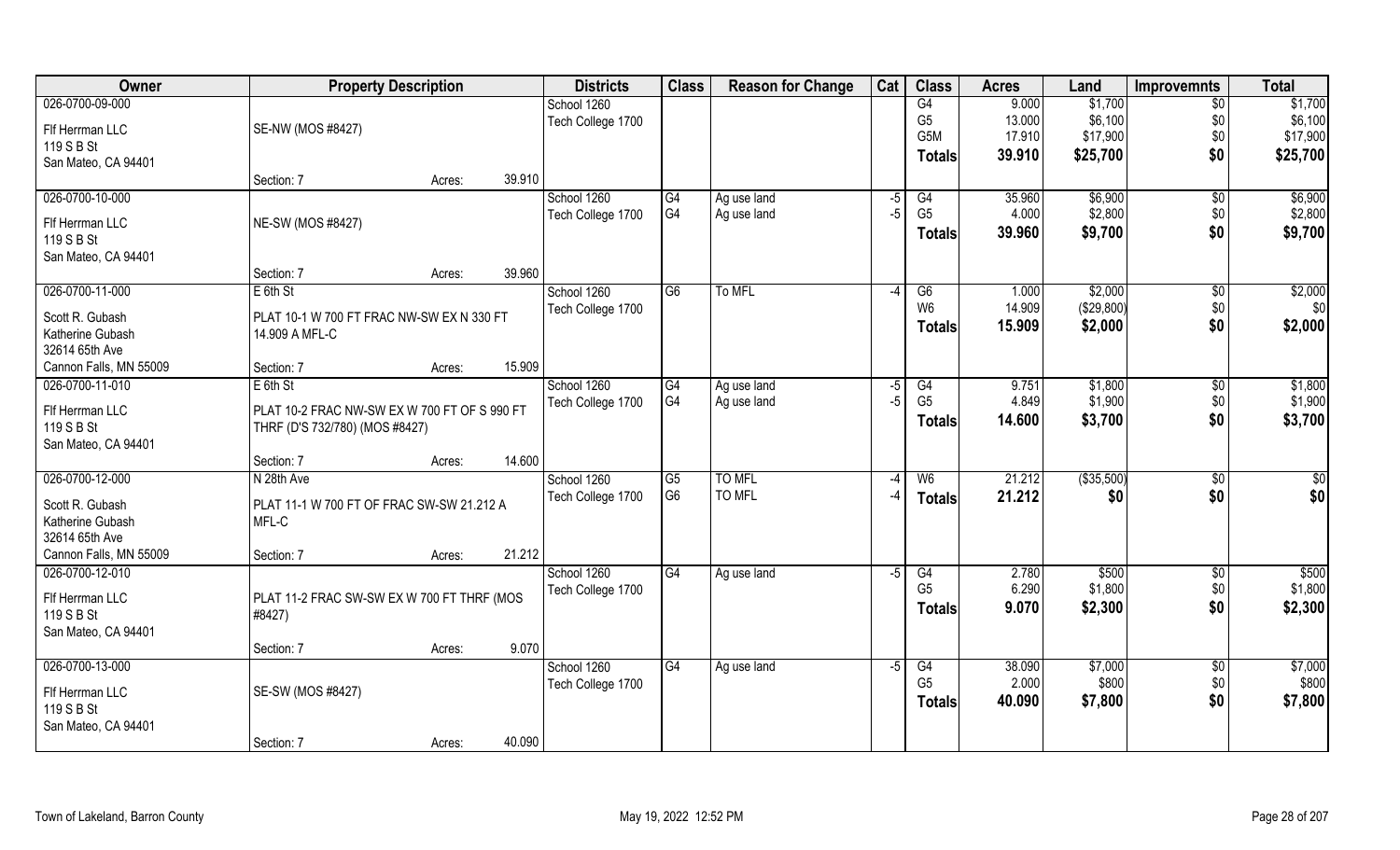| Owner               | <b>Property Description</b>                            | <b>Districts</b>  | <b>Class</b> | <b>Reason for Change</b> | Cat  | <b>Class</b>   | <b>Acres</b> | Land     | <b>Improvemnts</b>    | <b>Total</b> |
|---------------------|--------------------------------------------------------|-------------------|--------------|--------------------------|------|----------------|--------------|----------|-----------------------|--------------|
| 026-0700-14-000     |                                                        | School 1260       |              |                          |      | G6             | 19.000       | \$30,400 | $\overline{50}$       | \$30,400     |
| Thomas Johnson      | PLATS 13-1 & 16-5 NE-SE EX CSM 15/48 #2118 & EX        | Tech College 1700 |              |                          |      | <b>Totals</b>  | 19.000       | \$30,400 | \$0                   | \$30,400     |
| 7116 Stratford Rd   | PRT SHOWN ON MOS FILED 6/26/85 & DESC 545/467          |                   |              |                          |      |                |              |          |                       |              |
| Woodbury, MN 55125  | & E 66 FT+- OF SE-SE LYG N OF S 10 RDS THRF (RD        |                   |              |                          |      |                |              |          |                       |              |
|                     | 19.000<br>Section: 7<br>Acres:                         |                   |              |                          |      |                |              |          |                       |              |
| 026-0700-15-000     | 2824 7th St                                            | School 1260       |              |                          |      | G <sub>1</sub> | 1.800        | \$14,000 | \$64,100              | \$78,100     |
|                     |                                                        | Tech College 1700 |              |                          |      | Totals         | 1.800        | \$14,000 | \$64,100              | \$78,100     |
| Susan G. Delong     | PLATS 13-2 & 16-4 PRT NE-SE & SE-SE SHOWN AS           |                   |              |                          |      |                |              |          |                       |              |
| 2824 7th St         | LOT 1 CSM 15/48 #2118 DOC 478417                       |                   |              |                          |      |                |              |          |                       |              |
| Barronett, WI 54813 |                                                        |                   |              |                          |      |                |              |          |                       |              |
|                     | 1.800<br>Section: 7<br>Acres:                          |                   |              |                          |      |                |              |          |                       |              |
| 026-0700-15-001     |                                                        | School 1260       | G4           | Ag use land              | $-5$ | G4             | 20.000       | \$3,300  | $\sqrt[6]{30}$        | \$3,300      |
| Tynaka Land, LLC    | PLAT 13-3 PRT NE-SE LYG W & S OF LN DAF: COM           | Tech College 1700 |              |                          |      | Totals         | 20.000       | \$3,300  | \$0                   | \$3,300      |
| 20796 Odden Rd      | AT SE COR SEC 7 TH S 89-24-08 W 449.94 FT TO           |                   |              |                          |      |                |              |          |                       |              |
| Barronett, WI 54813 | POB TH N 00-09-10 E 460.03 FT TH N 89-24-17 E          |                   |              |                          |      |                |              |          |                       |              |
|                     | 20.000<br>Section: 7<br>Acres:                         |                   |              |                          |      |                |              |          |                       |              |
| 026-0700-16-000     |                                                        | School 1260       | G4           | Ag use land              | $-5$ | G4             | 15.000       | \$2,700  | \$0                   | \$2,700      |
|                     |                                                        | Tech College 1700 |              |                          |      | G <sub>5</sub> | 5.000        | \$3,500  | \$0                   | \$3,500      |
| Flf Herrman LLC     | PLATS 3-2 14-1 & 15-2 PRT SW-NE & PRT W 1/2-SE         |                   |              |                          |      | G5M            | 6.050        | \$6,100  | \$0                   | \$6,100      |
| 119 S B St          | 1/4 DESC IN DOC #813920 AS FOL: BEG SW COR             |                   |              |                          |      | <b>Totals</b>  | 26.050       | \$12,300 | \$0                   | \$12,300     |
| San Mateo, CA 94401 | SW-SE TH N OD E ALG W LN SD SW-SE 1317.44 FT<br>26.050 |                   |              |                          |      |                |              |          |                       |              |
| 026-0700-16-010     | Section: 7<br>Acres:                                   | School 1260       |              |                          |      | G5             | 8.000        | \$5,000  |                       | \$5,000      |
|                     |                                                        |                   |              |                          |      | G <sub>6</sub> | 12.000       | \$24,000 | $\sqrt[6]{30}$<br>\$0 | \$24,000     |
| Kannen C. Odden     | PLAT 14-2 E 1/2 NW-SE                                  | Tech College 1700 |              |                          |      |                | 20.000       | \$29,000 | \$0                   | \$29,000     |
| 20796 Odden Rd      |                                                        |                   |              |                          |      | <b>Totals</b>  |              |          |                       |              |
| Barronett, WI 54813 |                                                        |                   |              |                          |      |                |              |          |                       |              |
|                     | 20.000<br>Section: 7<br>Acres:                         |                   |              |                          |      |                |              |          |                       |              |
| 026-0700-17-000     | 658 28th Ave                                           | School 1260       |              |                          |      | G4             | 20.081       | \$3,700  | \$0                   | \$3,700      |
| Kannen C. Odden     | PLAT 15-1 PRT SW-SE SHOWN AS LOT 1 CSM 34/47           | Tech College 1700 |              |                          |      | G7             | 3.000        | \$10,000 | \$139,600             | \$149,600    |
| 2822 Us Highway 63  | #4926 DOC 693703                                       |                   |              |                          |      | <b>Totals</b>  | 23.081       | \$13,700 | \$139,600             | \$153,300    |
| Barronett, WI 54813 |                                                        |                   |              |                          |      |                |              |          |                       |              |
|                     | 23.081<br>Section: 7<br>Acres:                         |                   |              |                          |      |                |              |          |                       |              |
| 026-0700-17-010     | 28th Ave                                               | School 1260       |              |                          |      | G4             | 14.919       | \$2,800  | $\sqrt{6}$            | \$2,800      |
|                     |                                                        | Tech College 1700 |              |                          |      | G <sub>5</sub> | 2.000        | \$1,400  | \$0                   | \$1,400      |
| Kannen C. Odden     | PLATS 3-3 14-3 & 15-3 SW-SW-NE & W 1/2-NW-SE &         |                   |              |                          |      | G5M            | 3.631        | \$3,700  | \$0                   | \$3,700      |
| 20796 Odden Rd      | SW-SE EX PCL DESC IN DOC #813920 & EX CSM              |                   |              |                          |      | <b>Totals</b>  | 20.550       | \$7,900  | \$0                   | \$7,900      |
| Barronett, WI 54813 | 34/47 #4926 DOC 693703 IN SD SW-SE                     |                   |              |                          |      |                |              |          |                       |              |
|                     | 20.550<br>Section: 7<br>Acres:                         |                   |              |                          |      |                |              |          |                       |              |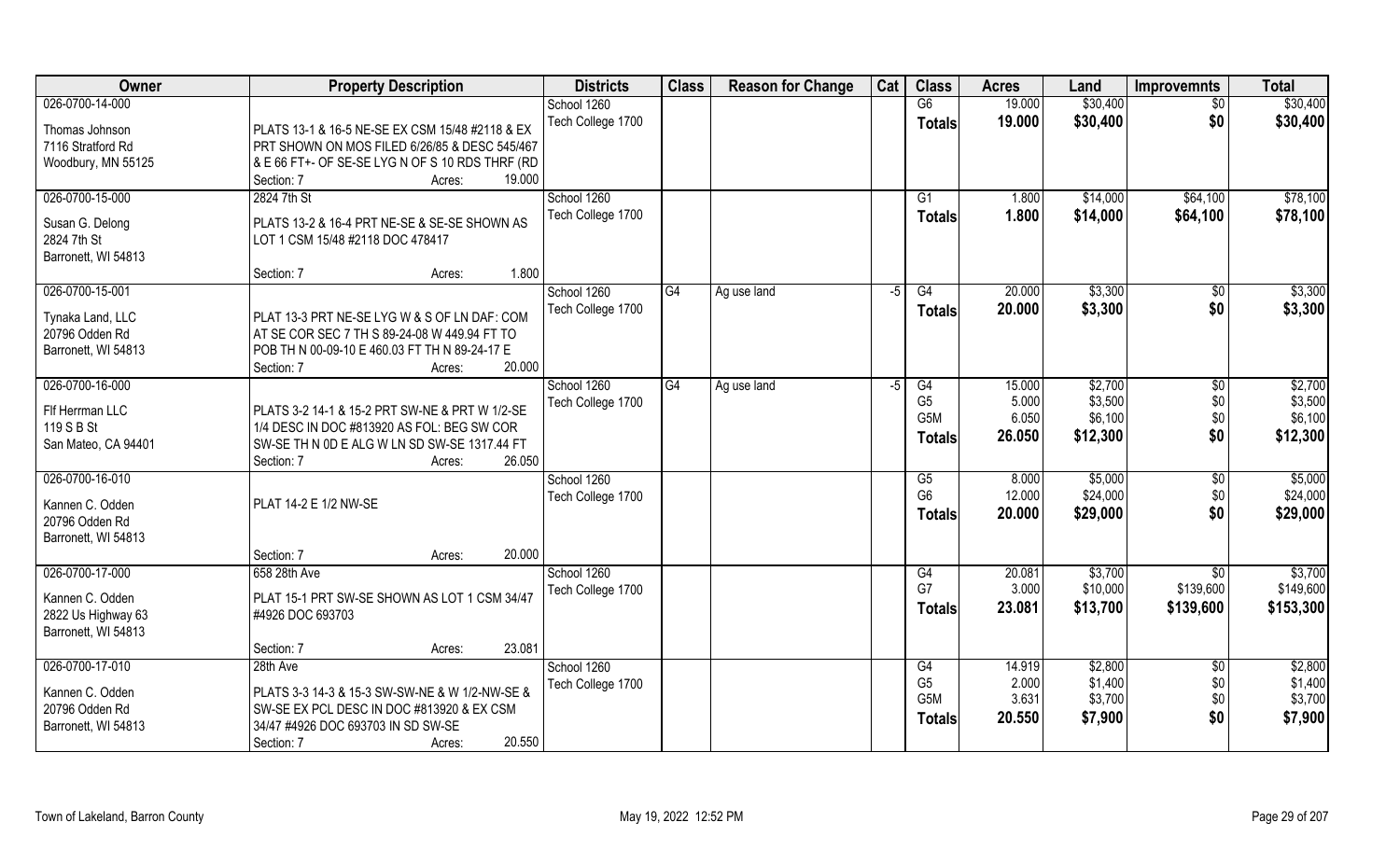| Owner                      | <b>Property Description</b>                     | <b>Districts</b>  | <b>Class</b>    | <b>Reason for Change</b> | Cat  | <b>Class</b>         | <b>Acres</b>    | Land             | <b>Improvemnts</b> | <b>Total</b>     |
|----------------------------|-------------------------------------------------|-------------------|-----------------|--------------------------|------|----------------------|-----------------|------------------|--------------------|------------------|
| 026-0700-18-000            |                                                 | School 1260       | G4              | Ag use land              | $-5$ | G4                   | 30.000          | \$5,200          | $\overline{30}$    | \$5,200          |
| Tynaka Land, LLC           | PLAT 16-1 PRT SE-SE LYG W & S OF LN DAF: COM    | Tech College 1700 |                 |                          |      | G <sub>5</sub>       | 5.000           | \$1,900          | \$0                | \$1,900          |
| 20796 Odden Rd             | AT SE COR SEC 7 TH S 89-24-08 W 449.94 FT TO    |                   |                 |                          |      | <b>Totals</b>        | 35.000          | \$7,100          | \$0                | \$7,100          |
| Barronett, WI 54813        | POB TH N 00-09-10 E 460.03 FT TH N 89-24-17 E   |                   |                 |                          |      |                      |                 |                  |                    |                  |
|                            | 35.000<br>Section: 7<br>Acres:                  |                   |                 |                          |      |                      |                 |                  |                    |                  |
| 026-0700-19-000            | 696 28th Ave                                    | School 1260       |                 |                          |      | G <sub>1</sub>       | 1.000           | \$10,000         | \$84,100           | \$94,100         |
| Gloria G. Gunderson        | PLAT 16-2 S 10 RDS OF E 16 RDS OF SE-SE         | Tech College 1700 |                 |                          |      | <b>Totals</b>        | 1.000           | \$10,000         | \$84,100           | \$94,100         |
| 696 28th Ave               |                                                 |                   |                 |                          |      |                      |                 |                  |                    |                  |
| Barronett, WI 54813        |                                                 |                   |                 |                          |      |                      |                 |                  |                    |                  |
|                            | 1.000<br>Section: 7<br>Acres:                   |                   |                 |                          |      |                      |                 |                  |                    |                  |
| 026-0700-20-000            | 2806 7th St                                     | School 1260       |                 |                          |      | G1                   | 3.000           | \$18,000         | \$85,500           | \$103,500        |
|                            |                                                 | Tech College 1700 |                 |                          |      | <b>Totals</b>        | 3.000           | \$18,000         | \$85,500           | \$103,500        |
| <b>Toby Pease</b>          | PLAT 16-3 PRT SE-SE DESC COM AT SE COR SEC 7    |                   |                 |                          |      |                      |                 |                  |                    |                  |
| <b>Barb Pease</b>          | TH N 89 DEG 16'W 66.01 FT TH N 1 DEG 30'E 33 FT |                   |                 |                          |      |                      |                 |                  |                    |                  |
| 2806 7th St                | TO POB TH N 1 DEG 30'E 427 FT TH N 89 DEG 16'W  |                   |                 |                          |      |                      |                 |                  |                    |                  |
| Barronett, WI 54813        | 3.000<br>Section: 7<br>Acres:                   |                   |                 |                          |      |                      |                 |                  |                    |                  |
| 026-0800-02-000            | 2899 Ush 63                                     | School 1260       | G4              | Ag use land              | -5   | G4<br>G <sub>5</sub> | 37.000<br>1.000 | \$5,600<br>\$200 | \$0<br>\$0         | \$5,600<br>\$200 |
| Jerome F. Ullrich          | PLATS 1-1 & 1-2 NE-NE                           | Tech College 1700 |                 |                          |      | G7                   | 2.000           | \$8,000          | \$232,500          | \$240,500        |
| 2899 Us Highway 63         |                                                 |                   |                 |                          |      |                      | 40.000          | \$13,800         | \$232,500          | \$246,300        |
| Barronett, WI 54813        |                                                 |                   |                 |                          |      | <b>Totals</b>        |                 |                  |                    |                  |
|                            | 40.000<br>Section: 8<br>Acres:                  |                   |                 |                          |      |                      |                 |                  |                    |                  |
| 026-0800-04-000            |                                                 | School 1260       | $\overline{G4}$ | Ag use land              | $-5$ | G4                   | 15.500          | \$2,700          | \$0                | \$2,700          |
| Jerome F. Ullrich          | PLAT 2-1 PRT NW-NE LYG E OF HWY #63             | Tech College 1700 |                 |                          |      | G <sub>5</sub>       | 0.500           | \$100            | \$0                | \$100            |
| 2899 Us Highway 63         |                                                 |                   |                 |                          |      | Totals               | 16.000          | \$2,800          | \$0                | \$2,800          |
| Barronett, WI 54813        |                                                 |                   |                 |                          |      |                      |                 |                  |                    |                  |
|                            | 16.000<br>Section: 8<br>Acres:                  |                   |                 |                          |      |                      |                 |                  |                    |                  |
| 026-0800-05-000            | 2888 Ush 63                                     | School 1260       |                 |                          |      | G <sub>1</sub>       | 3.000           | \$18,000         | \$134,800          | \$152,800        |
| Dale L. Cass               | PLAT 2-2 PRT NW-NE LYG W OF HWY #63             | Tech College 1700 |                 |                          |      | G4                   | 4.000           | \$700            | \$0                | \$700            |
| Cheryle Cass               |                                                 |                   |                 |                          |      | G <sub>5</sub>       | 5.000           | \$1,500          | \$0                | \$1,500          |
| 2888 Us Highway 63         |                                                 |                   |                 |                          |      | G5M                  | 6.000           | \$6,000          | \$0                | \$6,000          |
| Barronett, WI 54813        | 18.000<br>Section: 8<br>Acres:                  |                   |                 |                          |      | <b>Totals</b>        | 18.000          | \$26,200         | \$134,800          | \$161,000        |
| 026-0800-06-000            |                                                 | School 1260       | G4              | Ag use land              | $-5$ | G4                   | 19.100          | \$3,300          | $\overline{50}$    | \$3,300          |
|                            |                                                 | Tech College 1700 |                 |                          |      | G <sub>5</sub>       | 5.120           | \$2,100          | \$0                | \$2,100          |
| Bruce R. Madison (Le et al | PLAT 3-1 SW-NE LYG N & W OF RRRW EX HWY #63     |                   |                 |                          |      | <b>Totals</b>        | 24.220          | \$5,400          | \$0                | \$5,400          |
| 20310 County Rd H          | ROW                                             |                   |                 |                          |      |                      |                 |                  |                    |                  |
| Barronett, WI 54813        |                                                 |                   |                 |                          |      |                      |                 |                  |                    |                  |
|                            | 24.220<br>Section: 8<br>Acres:                  |                   |                 |                          |      |                      |                 |                  |                    |                  |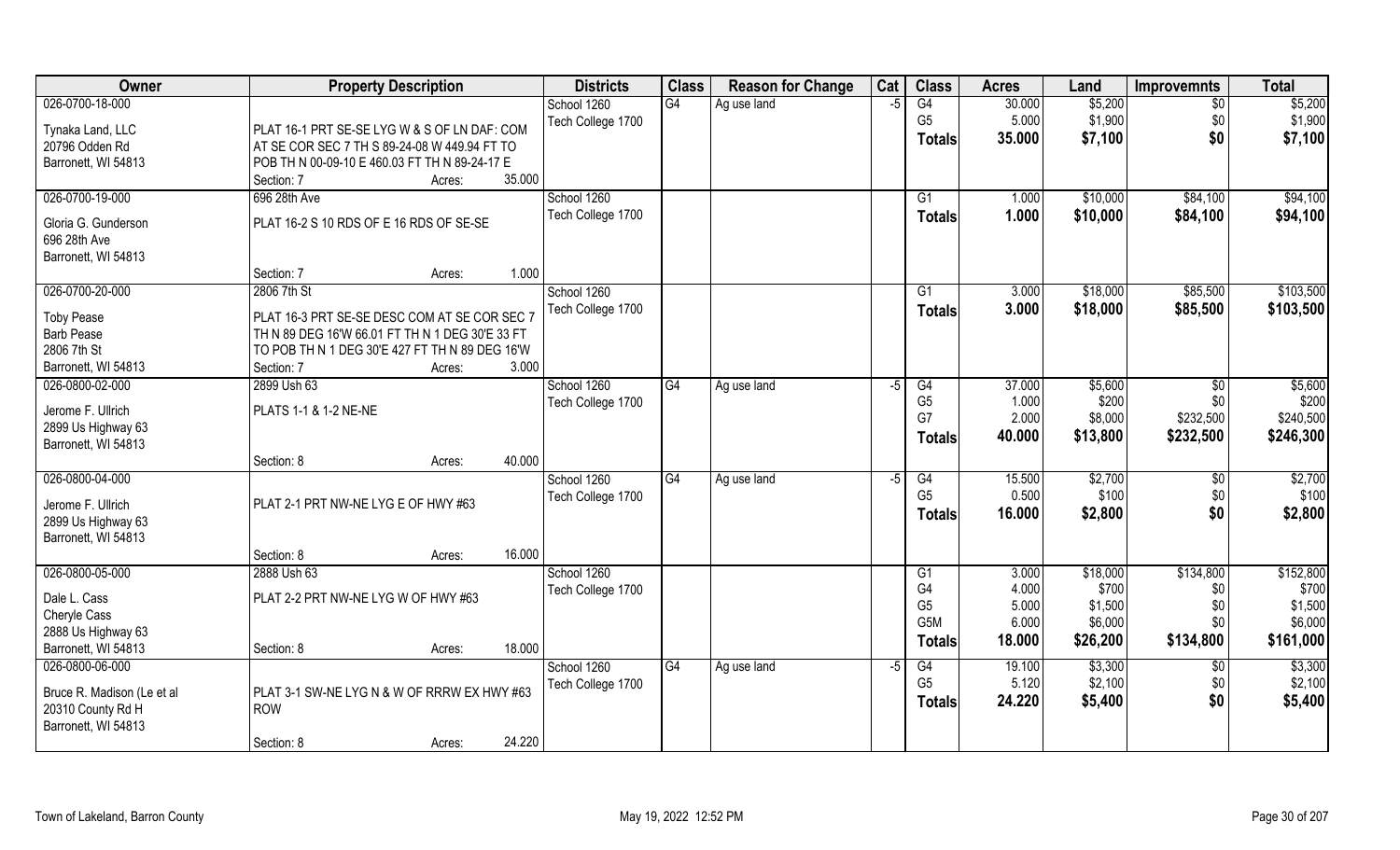| Owner                      |                                              | <b>Property Description</b> |        |                   |                | <b>Reason for Change</b> | Cat  | <b>Class</b>     | <b>Acres</b> | Land     | <b>Improvemnts</b> | <b>Total</b> |
|----------------------------|----------------------------------------------|-----------------------------|--------|-------------------|----------------|--------------------------|------|------------------|--------------|----------|--------------------|--------------|
| 026-0800-07-000            |                                              |                             |        | School 1260       |                |                          |      | G6               | 15.780       | \$31,600 | $\overline{50}$    | \$31,600     |
| Jerome F. Ullrich          | PLAT 3-2 SW-NE EX PRT LYG N & W OF RRRW      |                             |        | Tech College 1700 |                |                          |      | <b>Totals</b>    | 15.780       | \$31,600 | \$0                | \$31,600     |
| 2899 Us Highway 63         |                                              |                             |        |                   |                |                          |      |                  |              |          |                    |              |
| Barronett, WI 54813        |                                              |                             |        |                   |                |                          |      |                  |              |          |                    |              |
|                            | Section: 8                                   | Acres:                      | 15.780 |                   |                |                          |      |                  |              |          |                    |              |
| 026-0800-08-000            |                                              |                             |        | School 1260       | G4             | Ag use land              | $-5$ | G4               | 24.000       | \$4,200  | $\overline{50}$    | \$4,200      |
| Jerome F. Ullrich          | SE-NE                                        |                             |        | Tech College 1700 |                |                          |      | G <sub>5</sub>   | 1.000        | \$200    | \$0                | \$200        |
| 2899 Us Highway 63         |                                              |                             |        |                   |                |                          |      | G <sub>5</sub> M | 15.000       | \$15,000 | \$0                | \$15,000     |
| Barronett, WI 54813        |                                              |                             |        |                   |                |                          |      | <b>Totals</b>    | 40.000       | \$19,400 | \$0                | \$19,400     |
|                            | Section: 8                                   | Acres:                      | 40.000 |                   |                |                          |      |                  |              |          |                    |              |
| 026-0800-09-000            | 2874 Ush 63                                  |                             |        | School 1260       | G4             | Ag use land              | -5   | G <sub>1</sub>   | 2.000        | \$15,000 | \$57,500           | \$72,500     |
| Bruce R. Madison (Le et al | NE-NW                                        |                             |        | Tech College 1700 |                |                          |      | G <sub>4</sub>   | 36.000       | \$6,200  | \$0                | \$6,200      |
| 20310 County Rd H          |                                              |                             |        |                   |                |                          |      | G <sub>5</sub> M | 2.000        | \$2,200  | \$0                | \$2,200      |
| Barronett, WI 54813        |                                              |                             |        |                   |                |                          |      | <b>Totals</b>    | 40.000       | \$23,400 | \$57,500           | \$80,900     |
|                            | Section: 8                                   | Acres:                      | 40.000 |                   |                |                          |      |                  |              |          |                    |              |
| 026-0800-10-000            | 2887 7th St                                  |                             |        | School 1260       | G1             | <b>MH Etc</b>            |      | G1               | 0.500        | \$7,000  | \$23,100           | \$30,100     |
| Timothy M. Moynihan        | PLAT 6 NW-NW                                 |                             |        | Tech College 1700 | G <sub>1</sub> | Shift from ag use forest |      | G4               | 4.000        | \$700    | \$0                | \$700        |
| Wendy M. Moynihan          |                                              |                             |        |                   | G5M            | Shift to residential     |      | G <sub>5</sub>   | 0.250        | \$0      | \$0                | \$0          |
| 2887 7th St                |                                              |                             |        |                   |                |                          |      | G <sub>5</sub> M | 35.250       | \$31,700 | \$0                | \$31,700     |
| Barronett, WI 54813        | Section: 8                                   | Acres:                      | 40.000 |                   |                |                          |      | <b>Totals</b>    | 40.000       | \$39,400 | \$23,100           | \$62,500     |
| 026-0800-11-000            |                                              |                             |        | School 1260       | G4             | Ag use land              | -5   | G4               | 26.000       | \$4,600  | \$0                | \$4,600      |
| Timothy M. Moynihan        | PLAT 7 SW-NW                                 |                             |        | Tech College 1700 |                |                          |      | G <sub>5</sub> M | 14.000       | \$14,000 | \$0                | \$14,000     |
| Wendy M. Moynihan          |                                              |                             |        |                   |                |                          |      | <b>Totals</b>    | 40.000       | \$18,600 | \$0                | \$18,600     |
| 2887 7th St                |                                              |                             |        |                   |                |                          |      |                  |              |          |                    |              |
| Barronett, WI 54813        | Section: 8                                   | Acres:                      | 40.000 |                   |                |                          |      |                  |              |          |                    |              |
| 026-0800-12-000            | 2860 Ush 63                                  |                             |        | School 1260       |                |                          |      | G1               | 2.000        | \$15,000 | \$92,400           | \$107,400    |
| <b>Robert Russell</b>      | PLAT 8-1 PRT SE-NW SHOWN AS LOT 2 CSM 35/149 |                             |        | Tech College 1700 |                |                          |      | G <sub>4</sub>   | 5.000        | \$900    | \$0                | \$900        |
| Susan Russell              | #5176                                        |                             |        |                   |                |                          |      | G <sub>5</sub> M | 9.047        | \$7,300  | \$0                | \$7,300      |
| 2860 Us Highway 63         |                                              |                             |        |                   |                |                          |      | <b>Totals</b>    | 16.047       | \$23,200 | \$92,400           | \$115,600    |
| Barronett, WI 54813        | Section: 8                                   | Acres:                      | 16.047 |                   |                |                          |      |                  |              |          |                    |              |
| 026-0800-12-010            | 2872 Ush 63                                  |                             |        | School 1260       |                |                          |      | G1               | 2.000        | \$15,000 | \$297,400          | \$312,400    |
| Jonathan J. Kauffman       | PLAT 8-3 PRT SE-NW SHOWN AS LOT 1 CSM 35/149 |                             |        | Tech College 1700 |                |                          |      | G4               | 6.161        | \$1,100  | \$0                | \$1,100      |
| Anna D. Kauffman           | #5176                                        |                             |        |                   |                |                          |      | G <sub>5</sub> M | 9.000        | \$9,000  | \$0                | \$9,000      |
| 2872 Us Highway 63         |                                              |                             |        |                   |                |                          |      | <b>Totals</b>    | 17.161       | \$25,100 | \$297,400          | \$322,500    |
| Barronett, WI 54813        | Section: 8                                   | Acres:                      | 17.161 |                   |                |                          |      |                  |              |          |                    |              |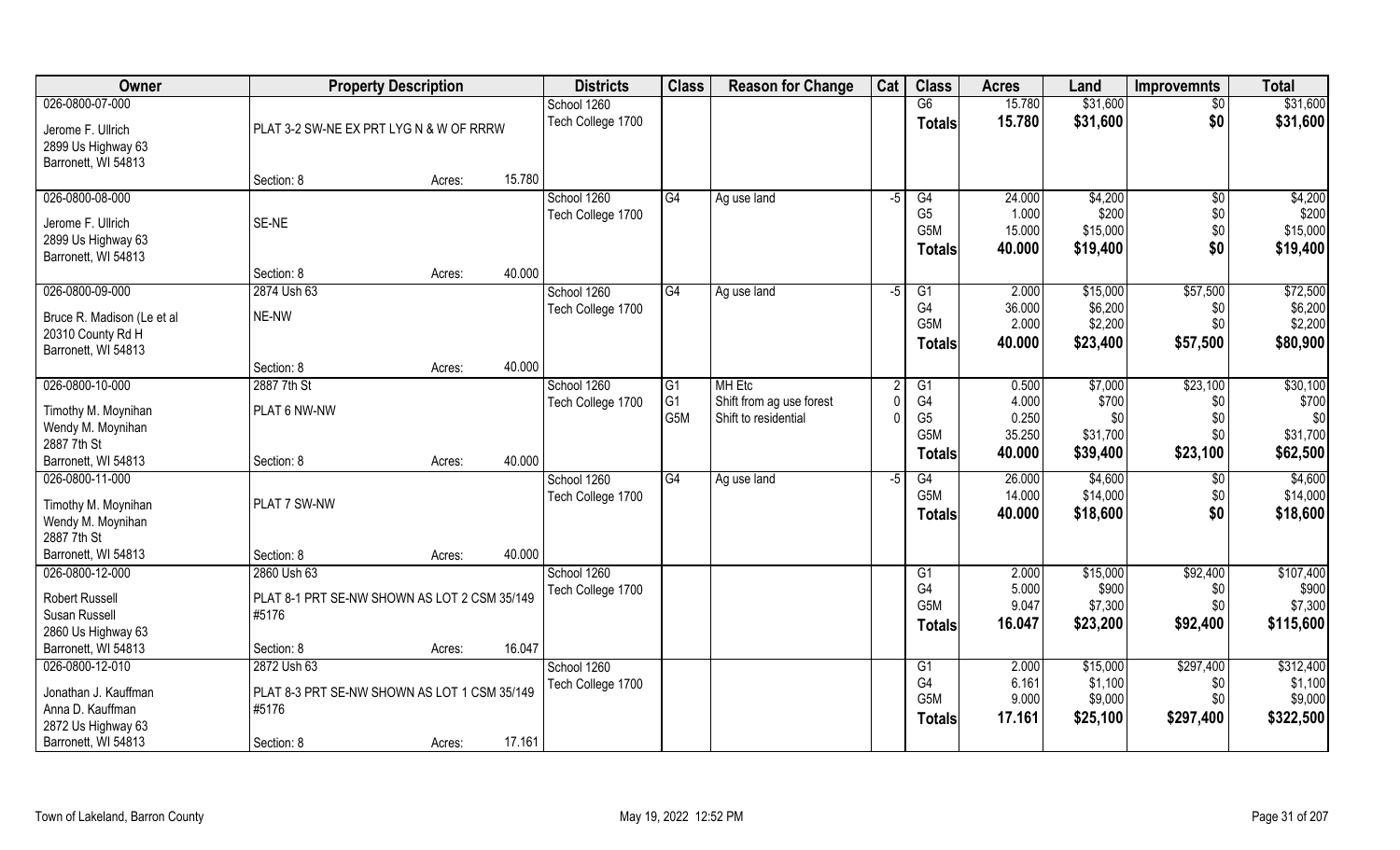| Owner                |                                                   | <b>Property Description</b> |        |                   | <b>Class</b>   | <b>Reason for Change</b> | Cat  | <b>Class</b>     | <b>Acres</b> | Land     | <b>Improvemnts</b> | <b>Total</b> |
|----------------------|---------------------------------------------------|-----------------------------|--------|-------------------|----------------|--------------------------|------|------------------|--------------|----------|--------------------|--------------|
| 026-0800-13-000      |                                                   |                             |        | School 1260       |                |                          |      | G4               | 2.320        | \$400    | $\overline{50}$    | \$400        |
| Steven B. Madison    | PLAT 8-2 THAT PRT SE-NW LYG E OF HWY 63           |                             |        | Tech College 1700 |                |                          |      | G <sub>5</sub>   | 0.680        | \$200    | \$0                | \$200        |
| Bruce R. Madison (Le |                                                   |                             |        |                   |                |                          |      | <b>Totals</b>    | 3.000        | \$600    | \$0                | \$600        |
| 20410 County Rd H    |                                                   |                             |        |                   |                |                          |      |                  |              |          |                    |              |
| Barronett, WI 54813  | Section: 8                                        | Acres:                      | 3.000  |                   |                |                          |      |                  |              |          |                    |              |
| 026-0800-14-000      |                                                   |                             |        | School 1260       |                |                          |      | G4               | 12.290       | \$600    | \$0                | \$600        |
|                      |                                                   |                             |        | Tech College 1700 |                |                          |      |                  | 12.290       |          |                    |              |
| Tracy A. Thompson    | PLATS 9-4 12-2 14-2 PRT NE-SW LYG BET RRRW &      |                             |        |                   |                |                          |      | Totals           |              | \$600    | \$0                | \$600        |
| 2580 8 3/4 St        | HWY 63 & THAT PRT SE-SW LYG NLY OF RRRW EX        |                             |        |                   |                |                          |      |                  |              |          |                    |              |
| Cumberland, WI 54829 | USH 63 & THAT PRT NW-SE LYG NLY RRRW              |                             |        |                   |                |                          |      |                  |              |          |                    |              |
|                      | Section: 8                                        | Acres:                      | 12.290 |                   |                |                          |      |                  |              |          |                    |              |
| 026-0800-14-001      |                                                   |                             |        | School 1260       |                |                          |      | G6               | 11.830       | \$23,700 | \$0                | \$23,700     |
|                      |                                                   |                             |        | Tech College 1700 |                |                          |      | <b>Totals</b>    | 11.830       | \$23,700 | \$0                | \$23,700     |
| Nick L. Jerry        | PLAT 9-2 PRT NE-SW SHOWN AS LOT 1 CSM 15/27       |                             |        |                   |                |                          |      |                  |              |          |                    |              |
| Timothy C. Jerry     | #2097                                             |                             |        |                   |                |                          |      |                  |              |          |                    |              |
| 2762 6 1/2 St        |                                                   |                             | 11.830 |                   |                |                          |      |                  |              |          |                    |              |
| Barronett, WI 54813  | Section: 8                                        | Acres:                      |        |                   |                |                          |      |                  |              |          |                    |              |
| 026-0800-14-011      |                                                   |                             |        | School 1260       |                |                          |      | G5               | 6.000        | \$2,400  | $\sqrt[6]{3}$      | \$2,400      |
| Nick L. Jerry        | PLTS 9-3 14-3 12-5 A STRIP OF LAND 100 FT WIDE    |                             |        | Tech College 1700 |                |                          |      | <b>Totals</b>    | 6.000        | \$2,400  | \$0                | \$2,400      |
| Timothy C. Jerry     | EXT ACROSS NW-SE & E 1/2 SW SD STRIP BEING 50     |                             |        |                   |                |                          |      |                  |              |          |                    |              |
| 2762 6 1/2 St        | FT WIDE ON EACH SIDE OF CL MN TRK (NOW            |                             |        |                   |                |                          |      |                  |              |          |                    |              |
| Barronett, WI 54813  | Section: 8                                        | Acres:                      | 6.000  |                   |                |                          |      |                  |              |          |                    |              |
| 026-0800-15-000      |                                                   |                             |        | School 1260       | G4             | Ag use land              | -5   | G4               | 46.730       | \$7,300  | $\overline{50}$    | \$7,300      |
|                      |                                                   |                             |        | Tech College 1700 | G <sub>4</sub> | Ag use land              | -5   | G <sub>5</sub>   | 1.210        | \$300    | \$0                | \$300        |
| Flf Herrman LLC      | PLAT 10-1 & 9-1 PRT NW-SW & NE-SW DESC AS BEG     |                             |        |                   |                |                          |      | Totals           | 47.940       | \$7,600  | \$0                | \$7,600      |
| 119 S B St           | AT NW COR NW-SW TH S 0D W 1270.50 FT ALG W LN     |                             |        |                   |                |                          |      |                  |              |          |                    |              |
| San Mateo, CA 94401  | SD 40 TH S 89D E 1185.36 FT TH N 31D E 1601.71 FT |                             |        |                   |                |                          |      |                  |              |          |                    |              |
|                      | Section: 8                                        | Acres:                      | 47.940 |                   |                |                          |      |                  |              |          |                    |              |
| 026-0800-16-000      | 2822 Ush 63                                       |                             |        | School 1260       | G4             | Ag use land              | $-5$ | G1               | 1.240        | \$11,200 | \$106,600          | \$117,800    |
| Tynaka Land, LLC     | PLAT 11-1 & 10-2 SW-SW EX PRT LYG S & E OF        |                             |        | Tech College 1700 |                |                          |      | G4               | 20.100       | \$3,500  | \$0                | \$3,500      |
| 20796 Odden Rd       | RRRW & EX HWY 63 & EX CSM 36/62 #5239 & NW-SW     |                             |        |                   |                |                          |      | G <sub>5</sub>   | 0.400        | \$0      | \$0                | \$0          |
| Barronett, WI 54813  | EX PRT DESC 743/820 (MOS #6849, #6850 & #6851)    |                             |        |                   |                |                          |      | G <sub>5</sub> M | 2.000        | \$2,000  | \$0                | \$2,000      |
|                      | Section: 8                                        | Acres:                      | 23.740 |                   |                |                          |      | <b>Totals</b>    | 23.740       | \$16,700 | \$106,600          | \$123,300    |
| 026-0800-16-001      |                                                   |                             |        | School 1260       |                |                          |      | G5               | 3.000        | \$1,200  | $\sqrt{$0}$        | \$1,200      |
|                      |                                                   |                             |        | Tech College 1700 |                |                          |      | <b>Totals</b>    | 3.000        | \$1,200  | \$0                | \$1,200      |
| Nick L. Jerry        | PLAT 11-2 RRRW IN SW-SW                           |                             |        |                   |                |                          |      |                  |              |          |                    |              |
| Timothy C. Jerry     |                                                   |                             |        |                   |                |                          |      |                  |              |          |                    |              |
| 2762 6 1/2 St        |                                                   |                             |        |                   |                |                          |      |                  |              |          |                    |              |
| Barronett, WI 54813  | Section: 8                                        | Acres:                      | 3.000  |                   |                |                          |      |                  |              |          |                    |              |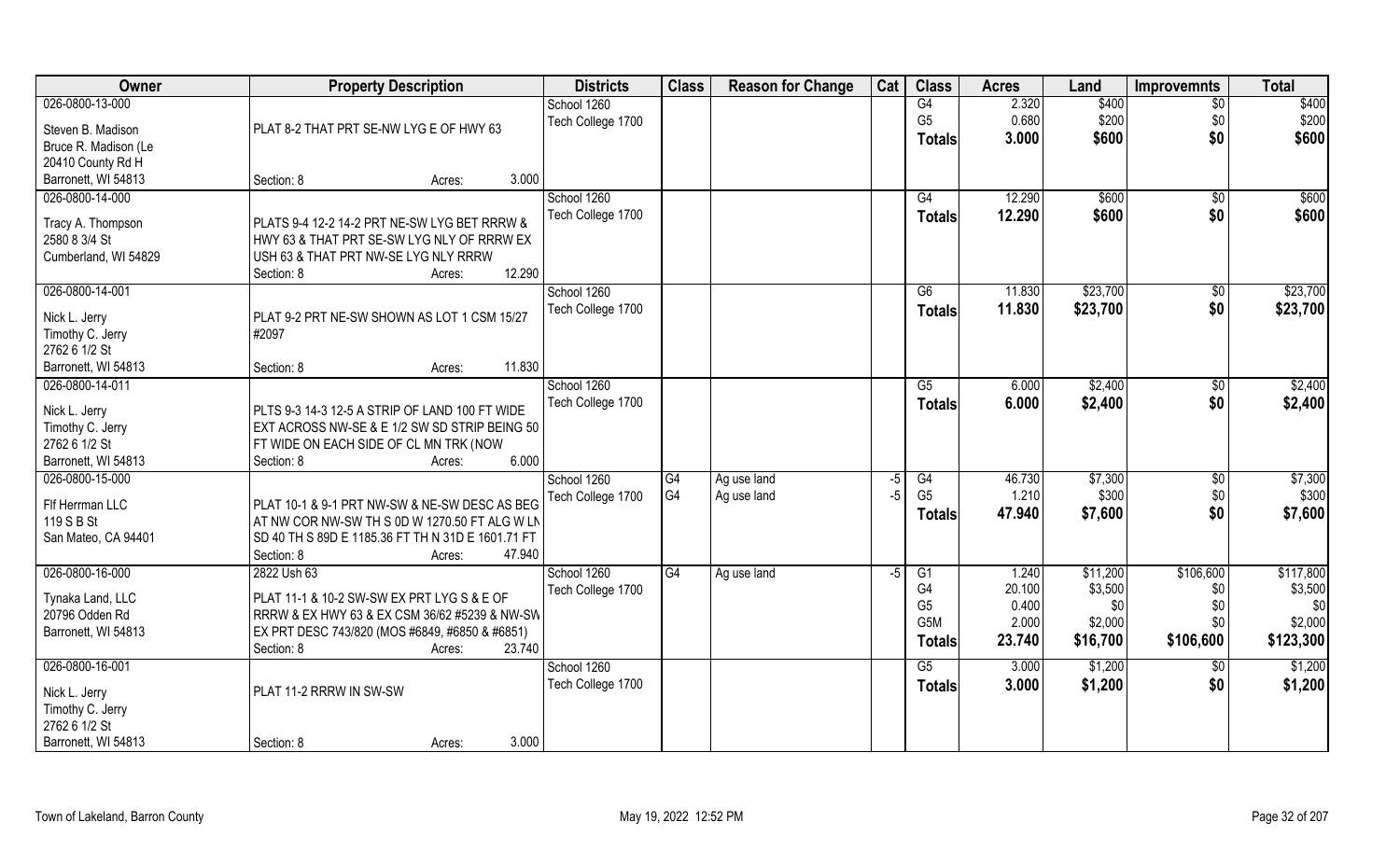| Owner                             | <b>Property Description</b>                             | <b>Districts</b>  | <b>Class</b> | <b>Reason for Change</b> | Cat  | <b>Class</b>          | <b>Acres</b> | Land     | <b>Improvemnts</b> | <b>Total</b> |
|-----------------------------------|---------------------------------------------------------|-------------------|--------------|--------------------------|------|-----------------------|--------------|----------|--------------------|--------------|
| 026-0800-16-010                   | 720 28th Ave                                            | School 1260       | G4           | Ag use land              | -F   | G2                    | 1.000        | \$11,000 | \$44,900           | \$55,900     |
| Tracy A. Thompson                 | PLAT 11-3 PRT SW-SW LYG S & E OF ABAN RRRW              | Tech College 1700 |              |                          |      | G4                    | 7.110        | \$1,200  | \$0                | \$1,200      |
| 2580 8 3/4 St                     | (MOS #6849, #6850 & #6851                               |                   |              |                          |      | G <sub>5</sub>        | 0.450        | \$100    | \$0                | \$100        |
| Cumberland, WI 54829              |                                                         |                   |              |                          |      | Totals                | 8.560        | \$12,300 | \$44,900           | \$57,200     |
|                                   | 8.560<br>Section: 8<br>Acres:                           |                   |              |                          |      |                       |              |          |                    |              |
| 026-0800-16-020                   | 2820 Ush 63                                             | School 1260       |              |                          |      | G1                    | 0.760        | \$8,600  | \$41,200           | \$49,800     |
| Lee R. Gramberg                   | PLAT 11-4 PRT SW-SW SHOWN AS LOT 1 CSM 36/62            | Tech College 1700 |              |                          |      | G4                    | 1.000        | \$200    | \$0                | \$200        |
| Tanya Gramberg                    | #5239 DOC 716410                                        |                   |              |                          |      | <b>Totals</b>         | 1.760        | \$8,800  | \$41,200           | \$50,000     |
| 24695 Threshold Rd S              |                                                         |                   |              |                          |      |                       |              |          |                    |              |
| Hertel, WI 54845-9729             | 1.760<br>Section: 8<br>Acres:                           |                   |              |                          |      |                       |              |          |                    |              |
| 026-0800-17-000                   |                                                         | School 1260       | G4           | Ag use land              | $-5$ | G4                    | 4.300        | \$800    | \$0                | \$800        |
|                                   | PLAT 12-1 E 1/2 SE-SW LYG S & E OF RRRW EX COM          | Tech College 1700 |              |                          |      | G5M                   | 15.250       | \$15,300 | \$0                | \$15,300     |
| Nick L. Jerry<br>Timothy C. Jerry | $AT$ SW COR; TH E 410 FT TO POB; TH N 312 FT; TH E      |                   |              |                          |      | <b>Totals</b>         | 19.550       | \$16,100 | \$0                | \$16,100     |
| 2762 6 1/2 St                     | $312$ FT; TH S 312 FT; TH W 312 FT TO POB               |                   |              |                          |      |                       |              |          |                    |              |
| Barronett, WI 54813               | 19.550<br>Section: 8<br>Acres:                          |                   |              |                          |      |                       |              |          |                    |              |
| 026-0800-19-000                   | 738 28th Ave                                            | School 1260       |              |                          |      | G1                    | 2.230        | \$15,700 | \$13,000           | \$28,700     |
|                                   |                                                         | Tech College 1700 |              |                          |      | Totals                | 2.230        | \$15,700 | \$13,000           | \$28,700     |
| Nicholas Zappa                    | PLAT 12-3 PRT SE-SW DAF: COM AT SW COR SE-SW            |                   |              |                          |      |                       |              |          |                    |              |
| 738 28th Ave                      | THE 410 FT TO POB THN 312 FT THE 312 FT THS             |                   |              |                          |      |                       |              |          |                    |              |
| Barronett, WI 54813               | 312 FT TH W 312 FT TO POB                               |                   |              |                          |      |                       |              |          |                    |              |
|                                   | 2.230<br>Section: 8<br>Acres:                           |                   |              |                          |      |                       |              |          |                    |              |
| 026-0800-20-000                   | 28th Ave                                                | School 1260       |              |                          |      | $\overline{G6}$<br>G7 | 16.110       | \$32,200 | $\overline{50}$    | \$32,200     |
| Gerald T. Mc Williams             | PLAT 12-4 W 1/2 OF SE-SW EX COM AT SW COR; TH           | Tech College 1700 |              |                          |      |                       | 1.000        | \$2,000  | \$200              | \$2,200      |
| Tina M. Mc Williams               | $\vert$ E 410 FT TO POB; TH N 312 FT; TH E 312 FT; TH S |                   |              |                          |      | Totals                | 17.110       | \$34,200 | \$200              | \$34,400     |
| 2348 3rd St                       | 312 FT; TH W 312 FT TO POB & EX PT W & N OF RR          |                   |              |                          |      |                       |              |          |                    |              |
| Cumberland, WI 54829              | 17.110<br>Section: 8<br>Acres:                          |                   |              |                          |      |                       |              |          |                    |              |
| 026-0800-21-000                   | 2842 8th St                                             | School 1260       |              |                          |      | G1                    | 4.000        | \$20,000 | \$199,800          | \$219,800    |
| Patti A. Severson                 | PLAT 13-1 NE-SE EX S 330 FT THRF                        | Tech College 1700 |              |                          |      | G <sub>6</sub>        | 26.000       | \$57,200 | \$0                | \$57,200     |
| 2842 8th St                       |                                                         |                   |              |                          |      | <b>Totals</b>         | 30.000       | \$77,200 | \$199,800          | \$277,000    |
| Barronett, WI 54813               |                                                         |                   |              |                          |      |                       |              |          |                    |              |
|                                   | 30.000<br>Section: 8<br>Acres:                          |                   |              |                          |      |                       |              |          |                    |              |
| 026-0800-21-010                   |                                                         | School 1260       |              |                          |      | G6                    | 10.000       | \$20,000 | \$0                | \$20,000     |
| Rohl Family Trust                 | PLAT 13-2 S 330 FT OF NE-SE (MOS #7596)                 | Tech College 1700 |              |                          |      | <b>Totals</b>         | 10.000       | \$20,000 | \$0                | \$20,000     |
| 782 28th Ave                      |                                                         |                   |              |                          |      |                       |              |          |                    |              |
| Barronett, WI 54813               |                                                         |                   |              |                          |      |                       |              |          |                    |              |
|                                   | 10.000<br>Section: 8<br>Acres:                          |                   |              |                          |      |                       |              |          |                    |              |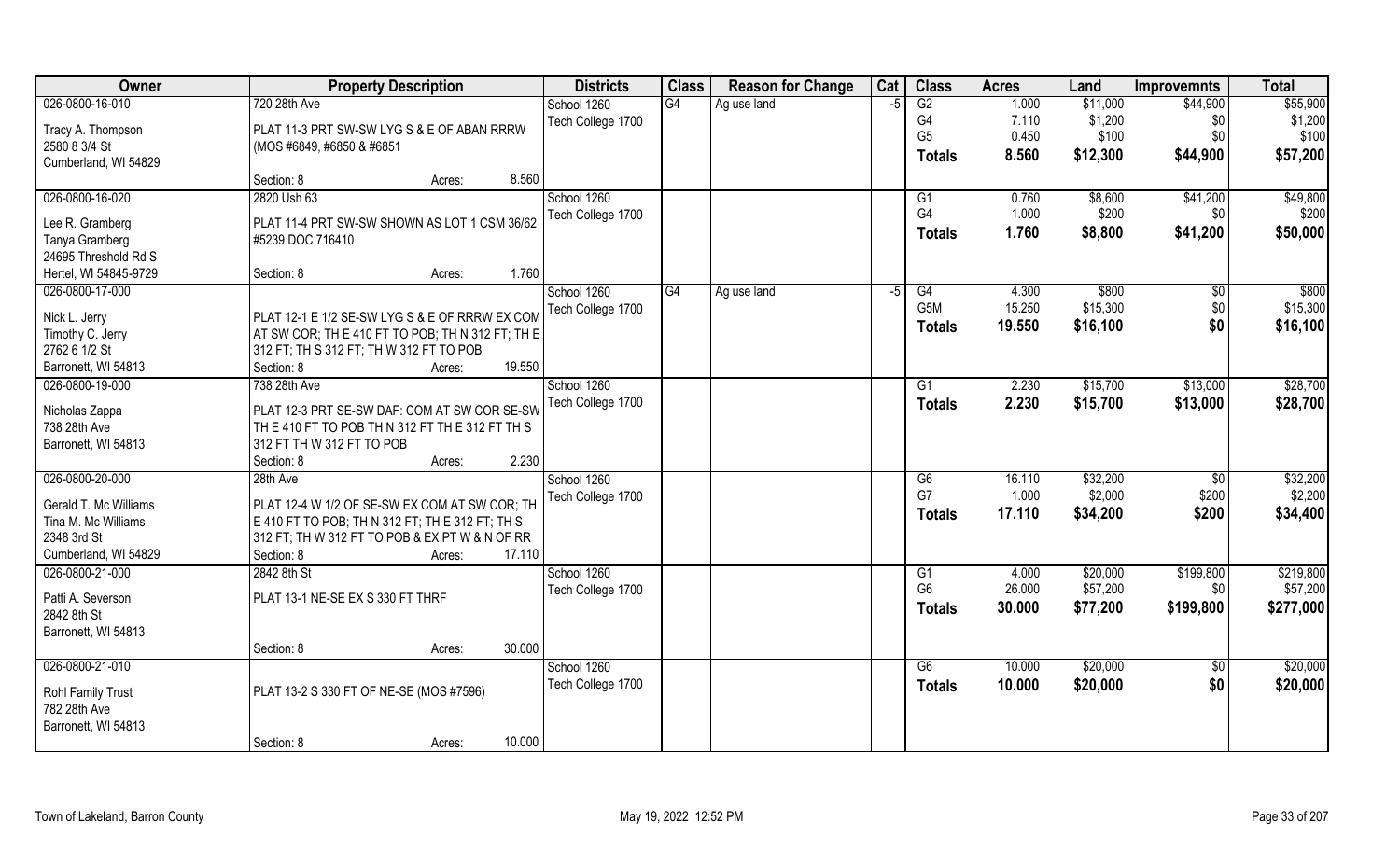| Owner                                                   | <b>Property Description</b>                         |        |        | <b>Districts</b>  | <b>Class</b> | <b>Reason for Change</b> | Cat  | <b>Class</b>                     | <b>Acres</b>   | Land              | <b>Improvemnts</b> | <b>Total</b>       |
|---------------------------------------------------------|-----------------------------------------------------|--------|--------|-------------------|--------------|--------------------------|------|----------------------------------|----------------|-------------------|--------------------|--------------------|
| 026-0800-22-000                                         |                                                     |        |        | School 1260       |              |                          |      | G6                               | 38.930         | \$77,900          | $\overline{50}$    | \$77,900           |
| Nick L. Jerry                                           | PLAT 14-1 NW-SE LYG S & E OF RRRW                   |        |        | Tech College 1700 |              |                          |      | <b>Totals</b>                    | 38.930         | \$77,900          | \$0                | \$77,900           |
| Timothy C. Jerry                                        |                                                     |        |        |                   |              |                          |      |                                  |                |                   |                    |                    |
| 2762 6 1/2 St                                           |                                                     |        |        |                   |              |                          |      |                                  |                |                   |                    |                    |
| Barronett, WI 54813                                     | Section: 8                                          | Acres: | 38.930 |                   |              |                          |      |                                  |                |                   |                    |                    |
| 026-0800-24-000                                         |                                                     |        |        | School 1260       | G4           | Ag use land              | $-5$ | G4                               | 20.000         | \$3,700           | \$0                | \$3,700            |
|                                                         |                                                     |        |        | Tech College 1700 |              |                          |      | G <sub>5</sub>                   | 1.000          | \$200             | \$0                | \$200              |
| Nick L. Jerry                                           | SW-SE                                               |        |        |                   |              |                          |      | G5M                              | 19.000         | \$19,000          | \$0                | \$19,000           |
| Timothy C. Jerry                                        |                                                     |        |        |                   |              |                          |      | <b>Totals</b>                    | 40.000         | \$22,900          | \$0                | \$22,900           |
| 2762 6 1/2 St                                           |                                                     |        | 40.000 |                   |              |                          |      |                                  |                |                   |                    |                    |
| Barronett, WI 54813                                     | Section: 8                                          | Acres: |        |                   |              |                          |      |                                  |                |                   |                    |                    |
| 026-0800-25-000                                         | 782 28th Ave                                        |        |        | School 1260       |              |                          |      | G <sub>1</sub><br>G <sub>4</sub> | 2.000<br>4.000 | \$15,000<br>\$800 | \$95,100           | \$110,100<br>\$800 |
| Alec Rohl                                               | ERROR ON DEED PLAT 16-1 PRT SE-SE SHOWN AS          |        |        | Tech College 1700 |              |                          |      | G <sub>5</sub> M                 | 4.000          | \$4,000           | \$0<br>\$0         | \$4,000            |
| Megan Rohl                                              | LOT 1 CSM 45/26 #6787 DOC 877794 (LC VENDOR:        |        |        |                   |              |                          |      |                                  |                |                   |                    |                    |
| 782 28th Ave                                            | ROHL FAMILY TRUST)                                  |        |        |                   |              |                          |      | <b>Totals</b>                    | 10.000         | \$19,800          | \$95,100           | \$114,900          |
| Barronett, WI 54813                                     | Section: 8                                          | Acres: | 10.000 |                   |              |                          |      |                                  |                |                   |                    |                    |
| 026-0800-26-000                                         |                                                     |        |        | School 1260       |              |                          |      | G4                               | 10.500         | \$2,100           | \$0                | \$2,100            |
| <b>Rohl Family Trust</b>                                | PLAT 16-2 SE-SE EX LOT 1 CSM 45/26 #6787 DOC        |        |        | Tech College 1700 |              |                          |      | G <sub>5</sub>                   | 8.500          | \$3,400           | \$0                | \$3,400            |
| 782 28th Ave                                            | 877794                                              |        |        |                   |              |                          |      | G5M                              | 11.000         | \$11,000          | \$0                | \$11,000           |
| Barronett, WI 54813                                     |                                                     |        |        |                   |              |                          |      | <b>Totals</b>                    | 30.000         | \$16,500          | \$0                | \$16,500           |
|                                                         | Section: 8                                          | Acres: | 30.000 |                   |              |                          |      |                                  |                |                   |                    |                    |
| 026-0900-02-000                                         |                                                     |        |        | School 1260       |              |                          |      | $\overline{G1}$                  | 5.000          | \$11,000          | $\overline{50}$    | \$11,000           |
|                                                         |                                                     |        |        | Tech College 1700 |              |                          |      | <b>Totals</b>                    | 5.000          | \$11,000          | \$0                | \$11,000           |
| Geraldine J. Pittman                                    | PLAT 1-1 W 166 FT OF NE-NE (MOS #8033)              |        |        |                   |              |                          |      |                                  |                |                   |                    |                    |
| 879 29th Ave                                            |                                                     |        |        |                   |              |                          |      |                                  |                |                   |                    |                    |
| Barronett, WI 54813                                     |                                                     |        |        |                   |              |                          |      |                                  |                |                   |                    |                    |
|                                                         | Section: 9                                          | Acres: | 5.000  |                   |              |                          |      |                                  |                |                   |                    |                    |
| 026-0900-03-000                                         |                                                     |        |        | School 1260       |              |                          |      | G1                               | 5.000          | \$11,000          | \$0                | \$11,000           |
| John K. Platopoulos                                     | PLAT 1-2 E 166 FT OF W 332 FT OF NE-NE              |        |        | Tech College 1700 |              |                          |      | <b>Totals</b>                    | 5.000          | \$11,000          | \$0                | \$11,000           |
| Yiota J. Platopoulos                                    |                                                     |        |        |                   |              |                          |      |                                  |                |                   |                    |                    |
| 1695 Chrysler Dr                                        |                                                     |        |        |                   |              |                          |      |                                  |                |                   |                    |                    |
| Belvidere, IL 61008                                     | Section: 9                                          | Acres: | 5.000  |                   |              |                          |      |                                  |                |                   |                    |                    |
| 026-0900-04-000                                         |                                                     |        |        | School 1260       |              |                          |      | G1                               | 10.000         | \$16,000          | \$500              | \$16,500           |
|                                                         |                                                     |        |        | Tech College 1700 |              |                          |      | <b>Totals</b>                    | 10.000         | \$16,000          | \$500              | \$16,500           |
| Ralph R. Jerry                                          | PLAT 1-3 & PLAT 1-5 E 166 FT OF W 498 FT OF         |        |        |                   |              |                          |      |                                  |                |                   |                    |                    |
|                                                         |                                                     |        |        |                   |              |                          |      |                                  |                |                   |                    |                    |
|                                                         |                                                     |        |        |                   |              |                          |      |                                  |                |                   |                    |                    |
| Ionne A. Jerry<br>PO Box 43<br>Barronett, WI 54813-0043 | NE-NE & E 166 FT OF W 830 FT OF NE-NE<br>Section: 9 | Acres: | 10.000 |                   |              |                          |      |                                  |                |                   |                    |                    |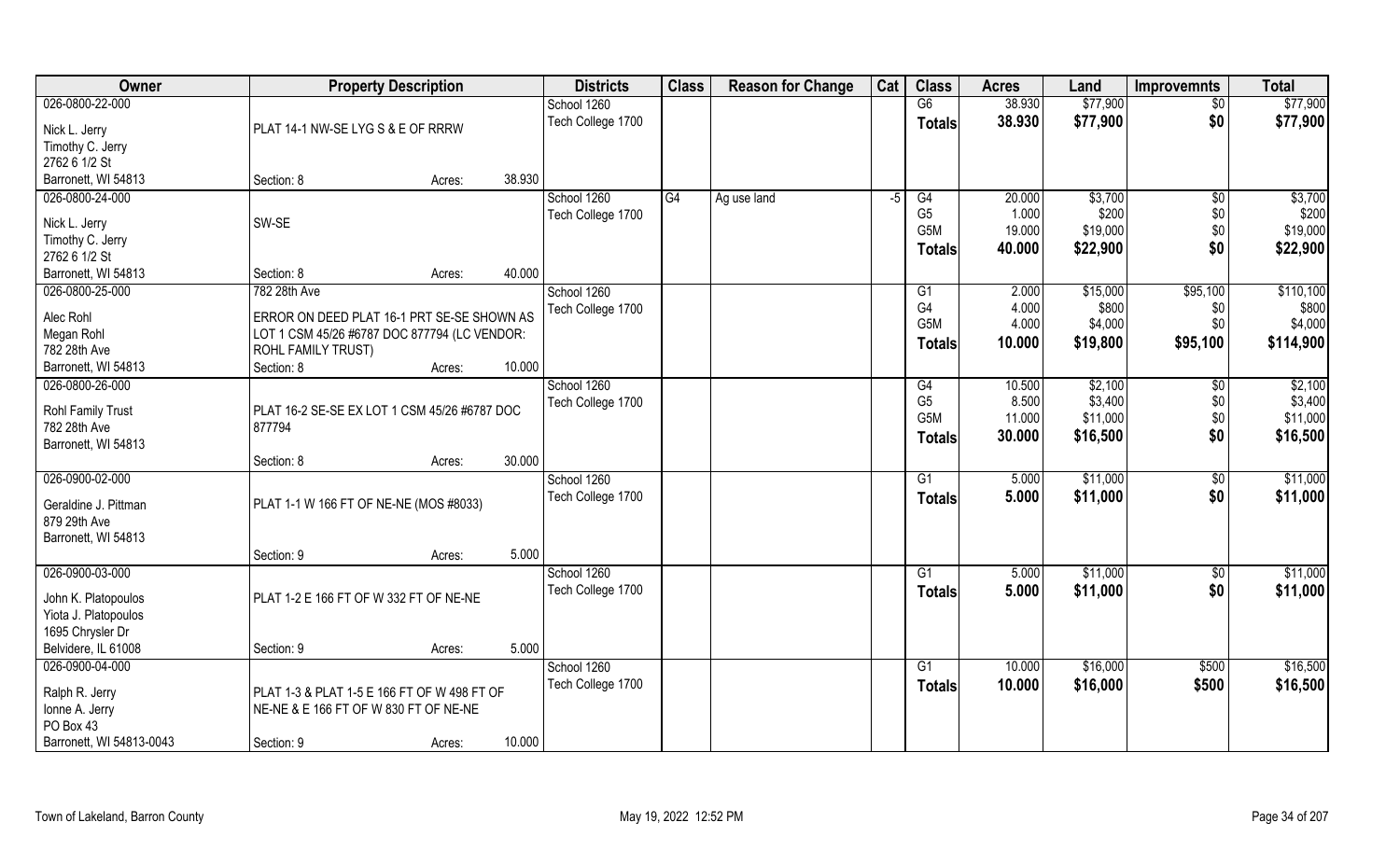| Owner                    |                                              | <b>Property Description</b> |       | <b>Districts</b>  | <b>Class</b>   | <b>Reason for Change</b> | Cat | <b>Class</b>    | <b>Acres</b> | Land     | <b>Improvemnts</b> | <b>Total</b> |
|--------------------------|----------------------------------------------|-----------------------------|-------|-------------------|----------------|--------------------------|-----|-----------------|--------------|----------|--------------------|--------------|
| 026-0900-05-000          |                                              |                             |       | School 1260       |                |                          |     | G1              | 5.000        | \$11,000 | $\overline{50}$    | \$11,000     |
| Ralph R. Jerry           | PLAT 1-4 E 166 FT OF W 664 FT OF NE-NE       |                             |       | Tech College 1700 |                |                          |     | <b>Totals</b>   | 5.000        | \$11,000 | \$0                | \$11,000     |
| Ionne A. Jerry           |                                              |                             |       |                   |                |                          |     |                 |              |          |                    |              |
| PO Box 43                |                                              |                             |       |                   |                |                          |     |                 |              |          |                    |              |
| Barronett, WI 54813-0043 | Section: 9                                   | Acres:                      | 5.000 |                   |                |                          |     |                 |              |          |                    |              |
| 026-0900-07-000          |                                              |                             |       | School 1260       |                |                          |     | G1              | 5.000        | \$11,000 | $\frac{1}{2}$      | \$11,000     |
| Ben A. Jerry             | PLAT 1-6 E 166 FT OF W 996 FT OF NE-NE       |                             |       | Tech College 1700 |                |                          |     | <b>Totals</b>   | 5.000        | \$11,000 | \$0                | \$11,000     |
| 2559 10th St             |                                              |                             |       |                   |                |                          |     |                 |              |          |                    |              |
| Cumberland, WI 54829     |                                              |                             |       |                   |                |                          |     |                 |              |          |                    |              |
|                          | Section: 9                                   | Acres:                      | 5.000 |                   |                |                          |     |                 |              |          |                    |              |
| 026-0900-08-000          | 2890 9th St                                  |                             |       | School 1260       |                |                          |     | G1              | 5.000        | \$11,000 | \$18,300           | \$29,300     |
| Allen R. Jerry           | PLAT 1-7 E 166 FT OF W 1162 FT OF NE-NE      |                             |       | Tech College 1700 |                |                          |     | <b>Totals</b>   | 5.000        | \$11,000 | \$18,300           | \$29,300     |
| 602 W Eau Claire St      |                                              |                             |       |                   |                |                          |     |                 |              |          |                    |              |
| Rice Lake, WI 54868      |                                              |                             |       |                   |                |                          |     |                 |              |          |                    |              |
|                          | Section: 9                                   | Acres:                      | 5.000 |                   |                |                          |     |                 |              |          |                    |              |
| 026-0900-09-000          | 2882 9th St                                  |                             |       | School 1260       | G <sub>1</sub> | Garage @ 80%             |     | G1              | 4.340        | \$10,300 | \$124,500          | \$134,800    |
| Robert G. Hendrick       | PLAT 1-8 NE-NE EX W 1162 FT THRF (MOS #7517) |                             |       | Tech College 1700 |                |                          |     | <b>Totals</b>   | 4.340        | \$10,300 | \$124,500          | \$134,800    |
| Rabecca A. Hendrick      |                                              |                             |       |                   |                |                          |     |                 |              |          |                    |              |
| 2882 9th St              |                                              |                             |       |                   |                |                          |     |                 |              |          |                    |              |
| Barronett, WI 54813      | Section: 9                                   | Acres:                      | 4.340 |                   |                |                          |     |                 |              |          |                    |              |
| 026-0900-10-000          |                                              |                             |       | School 1260       |                |                          |     | G1              | 5.000        | \$11,000 | $\overline{50}$    | \$11,000     |
| Donald R. Albee          | PLAT 2-1 W 166 FT OF NW-NE                   |                             |       | Tech College 1700 |                |                          |     | <b>Totals</b>   | 5.000        | \$11,000 | \$0                | \$11,000     |
| 857 29th Ave             |                                              |                             |       |                   |                |                          |     |                 |              |          |                    |              |
| Barronett, WI 54813      |                                              |                             |       |                   |                |                          |     |                 |              |          |                    |              |
|                          | Section: 9                                   | Acres:                      | 5.000 |                   |                |                          |     |                 |              |          |                    |              |
| 026-0900-11-000          |                                              |                             |       | School 1260       |                |                          |     | G1              | 5.000        | \$11,000 | $\frac{1}{3}$      | \$11,000     |
| Donald R. Albee          | PLAT 2-2 E 166 FT OF W 332 FT OF NW-NE       |                             |       | Tech College 1700 |                |                          |     | <b>Totals</b>   | 5.000        | \$11,000 | \$0                | \$11,000     |
| 857 29th Ave             |                                              |                             |       |                   |                |                          |     |                 |              |          |                    |              |
| Barronett, WI 54813      |                                              |                             |       |                   |                |                          |     |                 |              |          |                    |              |
|                          | Section: 9                                   | Acres:                      | 5.000 |                   |                |                          |     |                 |              |          |                    |              |
| 026-0900-12-000          | 857 29th Ave                                 |                             |       | School 1260       |                |                          |     | $\overline{G1}$ | 5.000        | \$11,000 | \$124,400          | \$135,400    |
| Donald R. Albee          | PLAT 2-3 E 166 FT OF W 498 FT OF NW-NE       |                             |       | Tech College 1700 |                |                          |     | <b>Totals</b>   | 5.000        | \$11,000 | \$124,400          | \$135,400    |
| 857 29th Ave             |                                              |                             |       |                   |                |                          |     |                 |              |          |                    |              |
| Barronett, WI 54813      |                                              |                             |       |                   |                |                          |     |                 |              |          |                    |              |
|                          | Section: 9                                   | Acres:                      | 5.000 |                   |                |                          |     |                 |              |          |                    |              |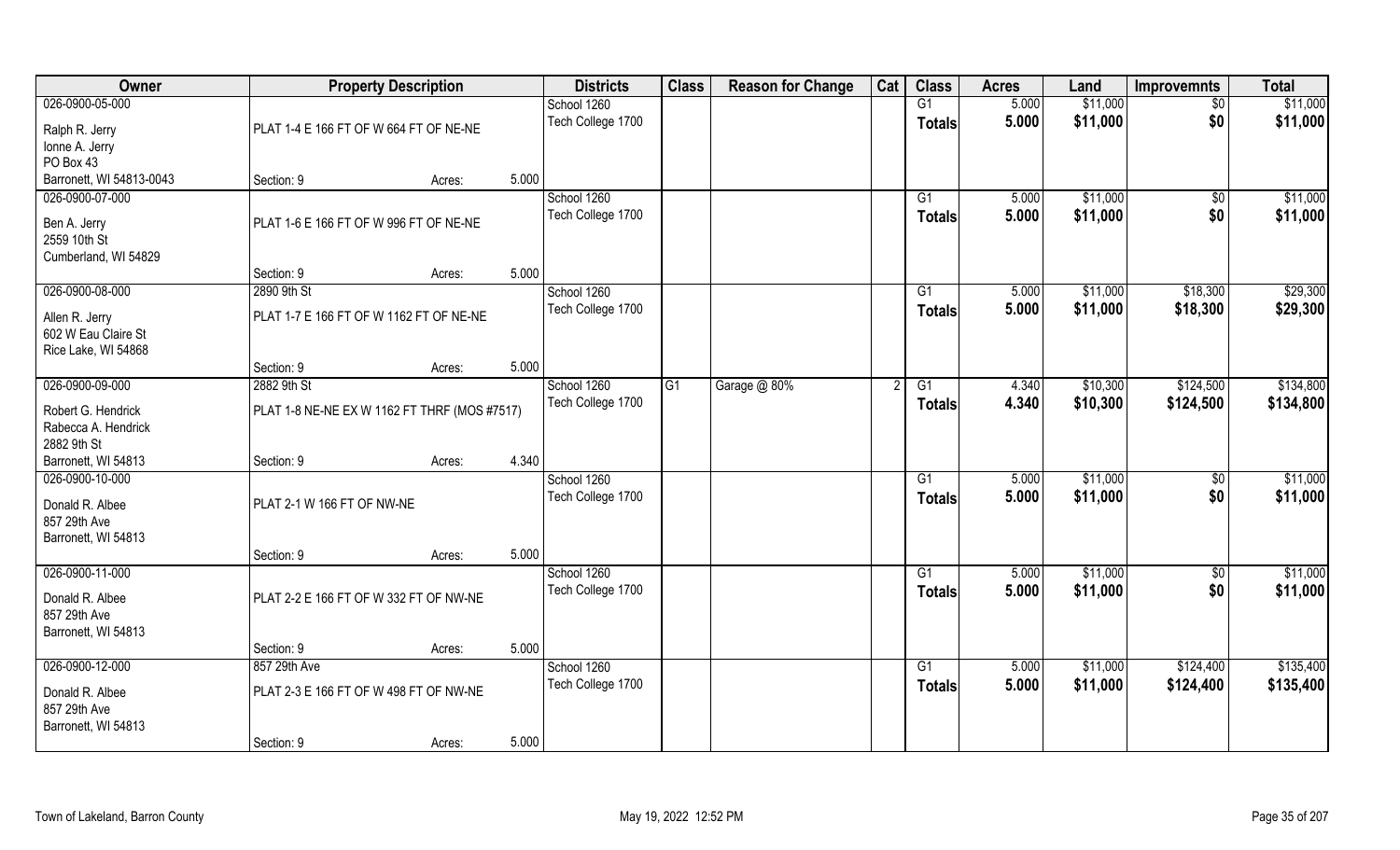| Owner                                                                      |                                                                                    | <b>Property Description</b> |        | <b>Districts</b>                 | <b>Class</b> | <b>Reason for Change</b> | Cat | <b>Class</b>        | <b>Acres</b>     | Land               | <b>Improvemnts</b> | <b>Total</b>       |
|----------------------------------------------------------------------------|------------------------------------------------------------------------------------|-----------------------------|--------|----------------------------------|--------------|--------------------------|-----|---------------------|------------------|--------------------|--------------------|--------------------|
| 026-0900-13-000                                                            |                                                                                    |                             |        | School 1260                      |              |                          |     | G1                  | 5.059            | \$11,100           | $\sqrt{$0}$        | \$11,100           |
| <b>Britta Retterer</b><br>20034 Holt Ave W<br>Lakeville, MN 55044          | PLAT 2-4 E 166 FT OF W 664 FT OF NW-NE (MOS<br>#8561)                              |                             |        | Tech College 1700                |              |                          |     | <b>Totals</b>       | 5.059            | \$11,100           | \$0                | \$11,100           |
|                                                                            | Section: 9                                                                         | Acres:                      | 5.059  |                                  |              |                          |     |                     |                  |                    |                    |                    |
| 026-0900-14-000                                                            |                                                                                    |                             |        | School 1260                      |              |                          |     | G1                  | 5.000            | \$11,000           | $\sqrt[6]{}$       | \$11,000           |
| Mustafa Celik<br>Hella E. Celik<br>6300 N Legett Ave                       | PLAT 2-5 E 166 FT OF W 830 FT OF NW-NE                                             |                             |        | Tech College 1700                |              |                          |     | Totals              | 5.000            | \$11,000           | \$0                | \$11,000           |
| Chicago, IL 60646                                                          | Section: 9                                                                         | Acres:                      | 5.000  |                                  |              |                          |     |                     |                  |                    |                    |                    |
| 026-0900-15-000                                                            |                                                                                    |                             |        | School 1260                      |              |                          |     | G1                  | 5.000            | \$11,000           | \$0                | \$11,000           |
| Daniel B. Artmann<br>Karen D. Artmann<br>24860 W Sterling Oaks Ct          | PLAT 2-6 E 166 FT OF W 996 FT OF NW-NE                                             |                             |        | Tech College 1700                |              |                          |     | <b>Totals</b>       | 5.000            | \$11,000           | \$0                | \$11,000           |
| Shorewood, IL 60404-8253                                                   | Section: 9                                                                         | Acres:                      | 5.000  |                                  |              |                          |     |                     |                  |                    |                    |                    |
| 026-0900-16-000                                                            | 867 29th Ave                                                                       |                             |        | School 1260                      |              |                          |     | G1                  | 3.050            | \$9,100            | \$189,000          | \$198,100          |
| Jacob D. Pichler<br>Samantha J. Pichler<br>867 29th Ave                    | PLAT 2-7 PRT NW-NE SHOWN AS LOT 1 CSM 29/37<br>#4122 (MOS #6852)                   |                             |        | Tech College 1700                |              |                          |     | Totals              | 3.050            | \$9,100            | \$189,000          | \$198,100          |
| Barronett, WI 54813                                                        | Section: 9                                                                         | Acres:                      | 3.050  |                                  |              |                          |     |                     |                  |                    |                    |                    |
| 026-0900-17-000                                                            | 879 29th Ave                                                                       |                             |        | School 1260                      |              |                          |     | $\overline{G1}$     | 7.010            | \$13,000           | \$25,200           | \$38,200           |
| Geraldine J. Pittman<br>879 29th Ave<br>Barronett, WI 54813                | PLAT 2-8 NW-NE EX W 1162 FT & INCL LOT 2 CSM<br>29/37 #4122 DOC 620230 (MOS #6852) |                             |        | Tech College 1700                |              |                          |     | <b>Totals</b>       | 7.010            | \$13,000           | \$25,200           | \$38,200           |
|                                                                            | Section: 9                                                                         | Acres:                      | 7.010  |                                  |              |                          |     |                     |                  |                    |                    |                    |
| 026-0900-18-000<br>Marghi R. Mckeon<br>876 28th Ave<br>Barronett, WI 54813 | SW-NE                                                                              |                             |        | School 1260<br>Tech College 1700 | G4           | Ag use land              | -5  | G4<br><b>Totals</b> | 40.000<br>40.000 | \$2,000<br>\$2,000 | $\sqrt{$0}$<br>\$0 | \$2,000<br>\$2,000 |
|                                                                            | Section: 9                                                                         | Acres:                      | 40.000 |                                  |              |                          |     |                     |                  |                    |                    |                    |
| 026-0900-19-000                                                            |                                                                                    |                             |        | School 1260                      | G4           | Ag use land              | -5  | G4                  | 40.000           | \$2,000            | $\sqrt{$0}$        | \$2,000            |
| Marghi R. Mckeon<br>876 28th Ave<br>Barronett, WI 54813                    | SE-NE                                                                              |                             |        | Tech College 1700                |              |                          |     | <b>Totals</b>       | 40.000           | \$2,000            | \$0                | \$2,000            |
|                                                                            | Section: 9                                                                         | Acres:                      | 40.000 |                                  |              |                          |     |                     |                  |                    |                    |                    |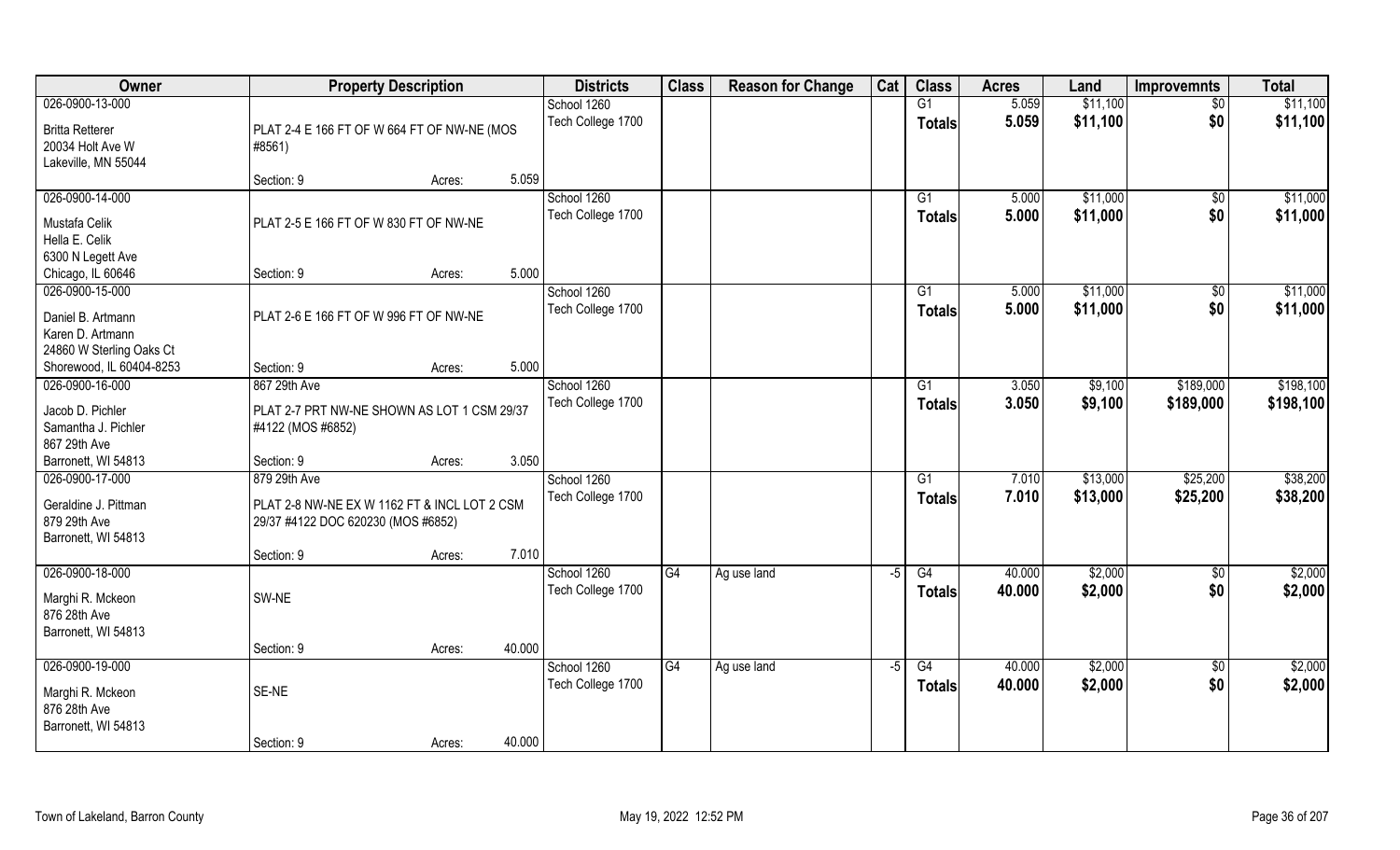| Owner                                      |               | <b>Property Description</b> |        | <b>Districts</b>  | <b>Class</b>   | <b>Reason for Change</b> | Cat  | <b>Class</b>   | <b>Acres</b> | Land     | <b>Improvemnts</b> | <b>Total</b> |
|--------------------------------------------|---------------|-----------------------------|--------|-------------------|----------------|--------------------------|------|----------------|--------------|----------|--------------------|--------------|
| 026-0900-20-000                            | 825 29th Ave  |                             |        | School 1260       |                |                          |      | G4             | 21.000       | \$3,300  | $\sqrt{$0}$        | \$3,300      |
| Robert Anderson Jr                         | NE-NW         |                             |        | Tech College 1700 |                |                          |      | G <sub>5</sub> | 17.000       | \$6,800  | \$0                | \$6,800      |
| Justina F. Lang                            |               |                             |        |                   |                |                          |      | G7             | 2.000        | \$8,000  | \$87,300           | \$95,300     |
| PO Box 42                                  |               |                             |        |                   |                |                          |      | Totals         | 40.000       | \$18,100 | \$87,300           | \$105,400    |
| Barronett, WI 54813-0042                   | Section: 9    | Acres:                      | 40.000 |                   |                |                          |      |                |              |          |                    |              |
| 026-0900-21-000                            |               |                             |        | School 1260       | G4             | Ag use land              | -5   | G4             | 35.000       | \$6,100  | \$0                | \$6,100      |
|                                            | NW-NW         |                             |        | Tech College 1700 |                |                          |      | G <sub>5</sub> | 5.000        | \$2,000  | \$0                | \$2,000      |
| Jerome F. Ullrich<br><b>Robert Ullrich</b> |               |                             |        |                   |                |                          |      | <b>Totals</b>  | 40.000       | \$8,100  | \$0                | \$8,100      |
| 2922 Us Highway 63                         |               |                             |        |                   |                |                          |      |                |              |          |                    |              |
| Barronett, WI 54813                        | Section: 9    | Acres:                      | 40.000 |                   |                |                          |      |                |              |          |                    |              |
| 026-0900-22-000                            |               |                             |        | School 1260       | G4             | Ag use land              | $-5$ | G4             | 35.000       | \$5,700  | \$0                | \$5,700      |
|                                            |               |                             |        | Tech College 1700 | G <sub>4</sub> | Ag use land              | $-5$ | G <sub>5</sub> | 5.000        | \$2,000  | \$0                | \$2,000      |
| Robert W. Ullrich                          | SW-NW         |                             |        |                   |                |                          |      | <b>Totals</b>  | 40.000       | \$7,700  | \$0                | \$7,700      |
| Jerome F. Ullrich                          |               |                             |        |                   |                |                          |      |                |              |          |                    |              |
| PO Box 92                                  |               |                             |        |                   |                |                          |      |                |              |          |                    |              |
| Barronett, WI 54813                        | Section: 9    | Acres:                      | 40.000 |                   |                |                          |      |                |              |          |                    |              |
| 026-0900-23-000                            | 29th Ave      |                             |        | School 1260       |                |                          |      | G4             | 21.000       | \$3,900  | $\sqrt[6]{3}$      | \$3,900      |
| Jerome F. Ullrich                          | SE-NW         |                             |        | Tech College 1700 |                |                          |      | G <sub>5</sub> | 3.000        | \$1,200  | \$0                | \$1,200      |
| Robert W. Ullrich                          |               |                             |        |                   |                |                          |      | G5M            | 16.000       | \$12,800 | \$0                | \$12,800     |
| 2899 Us Highway 63                         |               |                             |        |                   |                |                          |      | <b>Totals</b>  | 40.000       | \$17,900 | \$0                | \$17,900     |
| Barronett, WI 54813                        | Section: 9    | Acres:                      | 40.000 |                   |                |                          |      |                |              |          |                    |              |
| 026-0900-24-000                            |               |                             |        | School 1260       | G4             | Ag use land              | -5   | G4             | 40.000       | \$2,000  | $\overline{50}$    | \$2,000      |
| Marie B. Hillman                           | PLAT 9 NE-SW  |                             |        | Tech College 1700 |                |                          |      | <b>Totals</b>  | 40.000       | \$2,000  | \$0                | \$2,000      |
| 2841 8th St                                |               |                             |        |                   |                |                          |      |                |              |          |                    |              |
| Barronett, WI 54813                        |               |                             |        |                   |                |                          |      |                |              |          |                    |              |
|                                            | Section: 9    | Acres:                      | 40.000 |                   |                |                          |      |                |              |          |                    |              |
| 026-0900-25-000                            | 2841 8th St   |                             |        | School 1260       | G4             | Ag use land              | -5   | G4             | 24.000       | \$4,000  | $\overline{50}$    | \$4,000      |
|                                            |               |                             |        | Tech College 1700 | G4             | Ag use land              | $-5$ | G <sub>5</sub> | 14.000       | \$5,600  | \$0\$              | \$5,600      |
| Marie B. Hillman                           | PLAT 10 NW-SW |                             |        |                   |                |                          |      | G7             | 2.000        | \$8,000  | \$126,700          | \$134,700    |
| 2841 8th St                                |               |                             |        |                   |                |                          |      | <b>Totals</b>  | 40.000       | \$17,600 | \$126,700          | \$144,300    |
| Barronett, WI 54813                        |               |                             | 40.000 |                   |                |                          |      |                |              |          |                    |              |
| 026-0900-26-000                            | Section: 9    | Acres:                      |        | School 1260       |                |                          |      | G5             | 20.000       | \$6,000  |                    | \$6,000      |
|                                            |               |                             |        | Tech College 1700 |                |                          |      | G <sub>6</sub> | 20.000       | \$40,000 | $\sqrt{$0}$<br>\$0 | \$40,000     |
| Marie B. Hillman                           | PLAT 11 SW-SW |                             |        |                   |                |                          |      |                | 40.000       | \$46,000 | \$0                | \$46,000     |
| 2841 8th St                                |               |                             |        |                   |                |                          |      | <b>Totals</b>  |              |          |                    |              |
| Barronett, WI 54813                        |               |                             |        |                   |                |                          |      |                |              |          |                    |              |
|                                            | Section: 9    | Acres:                      | 40.000 |                   |                |                          |      |                |              |          |                    |              |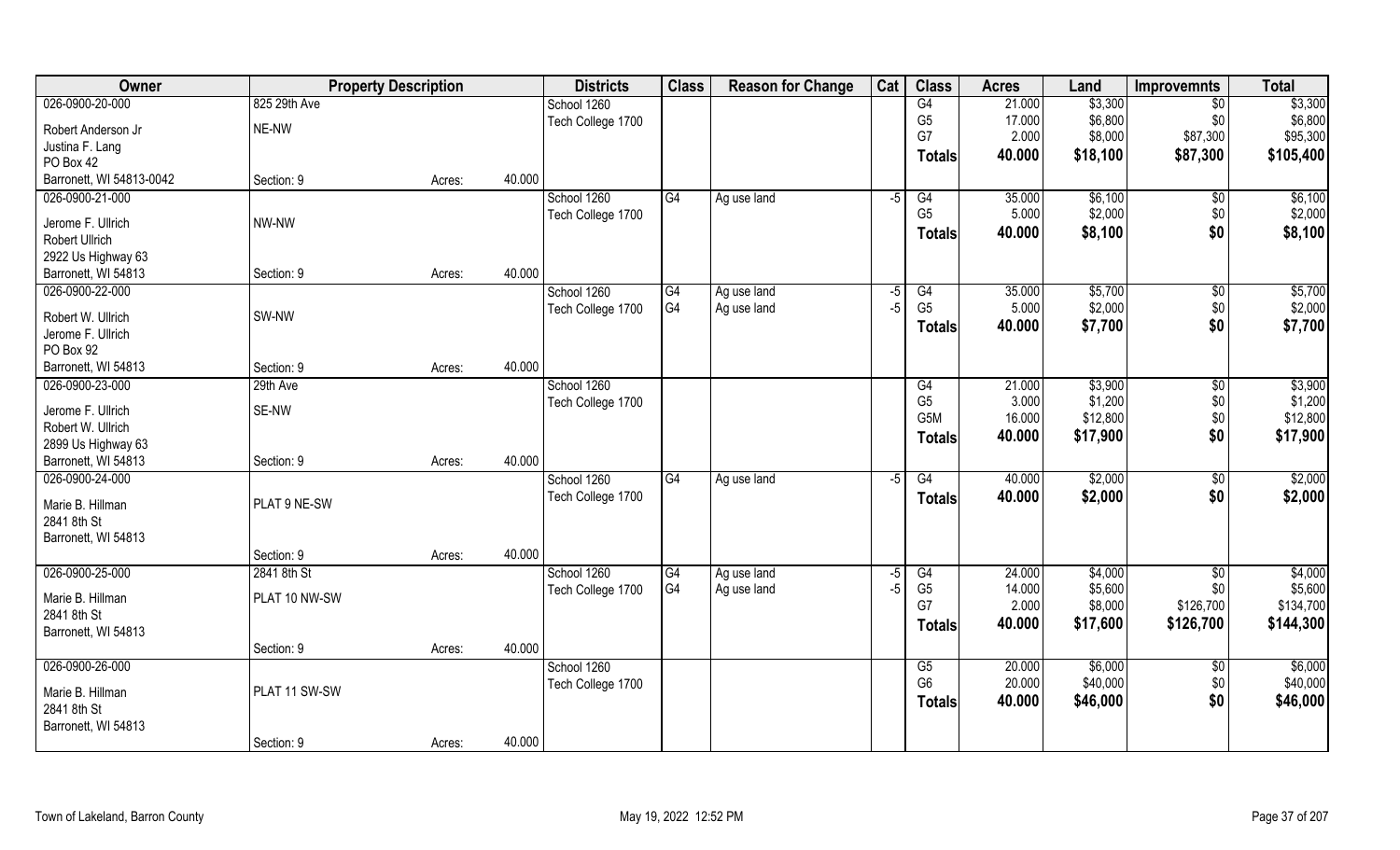| Owner               | <b>Property Description</b>                   |        |        | <b>Districts</b>  | <b>Class</b>    | <b>Reason for Change</b> | Cat  | <b>Class</b>    | <b>Acres</b> | Land       | <b>Improvemnts</b> | <b>Total</b> |
|---------------------|-----------------------------------------------|--------|--------|-------------------|-----------------|--------------------------|------|-----------------|--------------|------------|--------------------|--------------|
| 026-0900-27-000     |                                               |        |        | School 1260       | $\overline{G4}$ | Ag use land              | -5   | G4              | 21.000       | \$3,600    | $\overline{50}$    | \$3,600      |
| Marie B. Hillman    | PLAT 12 SE-SW                                 |        |        | Tech College 1700 |                 |                          |      | G <sub>5</sub>  | 17.000       | \$6,800    | \$0                | \$6,800      |
| 2841 8th St         |                                               |        |        |                   |                 |                          |      | G5M             | 2.000        | \$1,600    | \$0                | \$1,600      |
| Barronett, WI 54813 |                                               |        |        |                   |                 |                          |      | <b>Totals</b>   | 40.000       | \$12,000   | \$0                | \$12,000     |
|                     | Section: 9                                    | Acres: | 40.000 |                   |                 |                          |      |                 |              |            |                    |              |
| 026-0900-28-000     |                                               |        |        | School 1260       |                 |                          |      | G4              | 40.000       | \$2,700    | \$0                | \$2,700      |
| Marghi R. Mckeon    | NE-SE                                         |        |        | Tech College 1700 |                 |                          |      | <b>Totals</b>   | 40.000       | \$2,700    | \$0                | \$2,700      |
| 876 28th Ave        |                                               |        |        |                   |                 |                          |      |                 |              |            |                    |              |
| Barronett, WI 54813 |                                               |        |        |                   |                 |                          |      |                 |              |            |                    |              |
|                     | Section: 9                                    | Acres: | 40.000 |                   |                 |                          |      |                 |              |            |                    |              |
| 026-0900-29-000     |                                               |        |        | School 1260       |                 |                          |      | G4              | 22.000       | \$4,200    | \$0                | \$4,200      |
| Randall W. Palan    | PLAT 14 NW-SE                                 |        |        | Tech College 1700 |                 |                          |      | G <sub>5</sub>  | 13.000       | \$5,200    | \$0                | \$5,200      |
| Linda L. Palan      |                                               |        |        |                   |                 |                          |      | G5M             | 5.000        | \$5,000    | \$0                | \$5,000      |
| 854 28th Ave        |                                               |        |        |                   |                 |                          |      | <b>Totals</b>   | 40.000       | \$14,400   | \$0                | \$14,400     |
| Barronett, WI 54813 | Section: 9                                    | Acres: | 40.000 |                   |                 |                          |      |                 |              |            |                    |              |
| 026-0900-30-000     | 854 28th Ave                                  |        |        | School 1260       |                 |                          |      | G4              | 0.552        | \$100      | \$0                | \$100        |
| Randall W. Palan    | PLAT 15-1 PRT SW-SE SHOWN AS LOT 1 CSM 35/31  |        |        | Tech College 1700 |                 |                          |      | G7              | 4.500        | \$13,000   | \$56,000           | \$69,000     |
| Linda L. Palan      | #5059 DOC 703212                              |        |        |                   |                 |                          |      | <b>Totals</b>   | 5.052        | \$13,100   | \$56,000           | \$69,100     |
| 854 28th Ave        |                                               |        |        |                   |                 |                          |      |                 |              |            |                    |              |
| Barronett, WI 54813 | Section: 9                                    | Acres: | 5.052  |                   |                 |                          |      |                 |              |            |                    |              |
| 026-0900-31-000     |                                               |        |        | School 1260       | $\overline{G4}$ | Ag use land              | -5   | $\overline{G4}$ | 27.800       | \$4,800    | \$0                | \$4,800      |
| Randall W. Palan    | PLAT 15-2 SW-SE EX CSM 35/31 #5059 DOC 703212 |        |        | Tech College 1700 |                 |                          |      | G <sub>5</sub>  | 7.148        | \$1,400    | \$0                | \$1,400      |
| Linda L. Palan      |                                               |        |        |                   |                 |                          |      | <b>Totals</b>   | 34.948       | \$6,200    | \$0                | \$6,200      |
| 854 28th Ave        |                                               |        |        |                   |                 |                          |      |                 |              |            |                    |              |
| Barronett, WI 54813 | Section: 9                                    | Acres: | 34.948 |                   |                 |                          |      |                 |              |            |                    |              |
| 026-0900-32-000     | 876 28th Ave                                  |        |        | School 1260       | G4              | Ag use land              | $-5$ | G1              | 2.000        | \$15,000   | \$257,900          | \$272,900    |
| Marghi R. Mckeon    | SE-SE                                         |        |        | Tech College 1700 |                 |                          |      | G4              | 25.200       | \$4,400    | \$0                | \$4,400      |
| 876 28th Ave        |                                               |        |        |                   |                 |                          |      | G <sub>5</sub>  | 5.000        | \$5,500    | \$0                | \$5,500      |
| Barronett, WI 54813 |                                               |        |        |                   |                 |                          |      | G5M             | 7.800        | \$6,300    | \$0                | \$6,300      |
|                     | Section: 9                                    | Acres: | 40.000 |                   |                 |                          |      | <b>Totals</b>   | 40.000       | \$31,200   | \$257,900          | \$289,100    |
| 026-1000-02-000     |                                               |        |        | School 1260       |                 |                          |      | G5              | 11.000       | \$4,400    | $\sqrt{$0}$        | \$4,400      |
| Jack S. Stetler     | NE-NE 29 A MFL-C                              |        |        | Tech College 1700 |                 |                          |      | W8              | 29.000       | (\$58,000) | \$0                | \$0          |
| Wendy S. Stetler    |                                               |        |        |                   |                 |                          |      | <b>Totals</b>   | 40.000       | \$4,400    | \$0                | \$4,400      |
| PO Box 104          |                                               |        |        |                   |                 |                          |      |                 |              |            |                    |              |
| Barronett, WI 54813 | Section: 10                                   | Acres: | 40.000 |                   |                 |                          |      |                 |              |            |                    |              |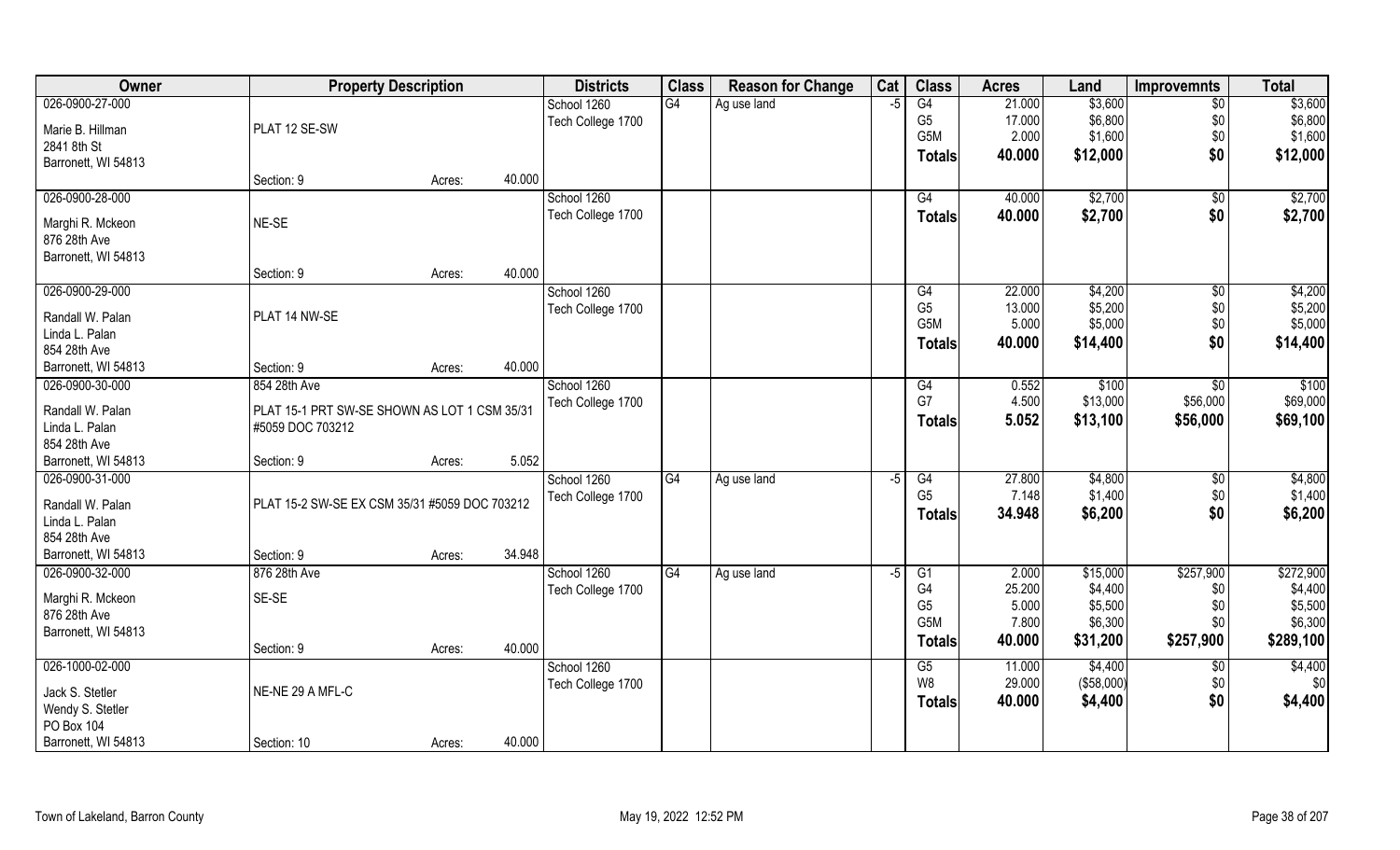| Owner                                 | <b>Property Description</b>                 | <b>Districts</b> | <b>Class</b>      | <b>Reason for Change</b> | Cat         | <b>Class</b> | <b>Acres</b>     | Land            | <b>Improvemnts</b> | <b>Total</b>        |                    |
|---------------------------------------|---------------------------------------------|------------------|-------------------|--------------------------|-------------|--------------|------------------|-----------------|--------------------|---------------------|--------------------|
| 026-1000-03-000                       | 950 28 3/4 Ave                              |                  | School 1260       | G4                       | Ag use land | $-5$         | $\overline{G1}$  | 2.000           | \$15,000           | \$157,400           | \$172,400          |
| Stetler Family Irrevocable Trust      | PLAT 2 NW-NE (MOS #8444)                    |                  | Tech College 1700 |                          |             |              | G4               | 2.000           | \$300              | \$0                 | \$300              |
| 950 28 3/4 Ave                        |                                             |                  |                   |                          |             |              | G <sub>5</sub>   | 13.150          | \$10,500           | \$0                 | \$10,500           |
| Barronett, WI 54813                   |                                             |                  |                   |                          |             |              | G <sub>5</sub> M | 23.000          | \$23,000           | \$0                 | \$23,000           |
|                                       | Section: 10<br>Acres:                       | 40.150           |                   |                          |             |              | <b>Totals</b>    | 40.150          | \$48,800           | \$157,400           | \$206,200          |
| 026-1000-04-000                       | 2871 9 1/2 St                               |                  | School 1260       |                          |             |              | G1               | 2.000           | \$15,000           | \$101,300           | \$116,300          |
| Daniel N. Plenty                      | PLAT 3-1 SW-NE EX LOT 1 CSM 38/96 #5648     |                  | Tech College 1700 |                          |             |              | G4               | 7.000           | \$1,200            | \$0                 | \$1,200            |
| Vicki D. Plenty                       |                                             |                  |                   |                          |             |              | G <sub>5</sub>   | 26.000          | \$10,400           | \$0                 | \$10,400           |
| 2871 9 1/2 St                         |                                             |                  |                   |                          |             |              | <b>Totals</b>    | 35.000          | \$26,600           | \$101,300           | \$127,900          |
| Barronett, WI 54813                   | Section: 10<br>Acres:                       | 35.000           |                   |                          |             |              |                  |                 |                    |                     |                    |
| 026-1000-04-010                       | 970 28 1/2 Ave                              |                  | School 1260       |                          |             |              | G <sub>1</sub>   | 5.000           | \$22,000           | \$94,100            | \$116,100          |
| Kevin C. Theese                       | PLAT 3-2 PRT SW-NE SHOWN AS LOT 1 CSM 38/96 |                  | Tech College 1700 |                          |             |              | <b>Totals</b>    | 5.000           | \$22,000           | \$94,100            | \$116,100          |
| 970 28 1/2 Ave                        | #5648                                       |                  |                   |                          |             |              |                  |                 |                    |                     |                    |
| Barronett, WI 54813                   |                                             |                  |                   |                          |             |              |                  |                 |                    |                     |                    |
|                                       | Section: 10<br>Acres:                       | 5.000            |                   |                          |             |              |                  |                 |                    |                     |                    |
| 026-1000-05-000                       | 982 28 1/2 Ave                              |                  | School 1260       |                          |             |              | G <sub>1</sub>   | 2.000           | \$15,000           | \$161,400           | \$176,400          |
| Jack S. Stetler                       | SE-NE                                       |                  | Tech College 1700 |                          |             |              | G <sub>5</sub>   | 8.000           | \$2,400            | \$0                 | \$2,400            |
| Wendy S. Stetler                      |                                             |                  |                   |                          |             |              | G <sub>6</sub>   | 30.000          | \$48,000           | \$0                 | \$48,000           |
| PO Box 104                            |                                             |                  |                   |                          |             |              | <b>Totals</b>    | 40.000          | \$65,400           | \$161,400           | \$226,800          |
| Barronett, WI 54813                   | Section: 10<br>Acres:                       | 40.000           |                   |                          |             |              |                  |                 |                    |                     |                    |
| 026-1000-06-000                       |                                             |                  | School 1260       |                          |             |              | G4               | 35.000          | \$1,800            | $\sqrt[6]{30}$      | \$1,800            |
|                                       |                                             |                  | Tech College 1700 |                          |             |              | G <sub>5</sub>   | 5.000           | \$1,000            | \$0                 | \$1,000            |
| D Farlow Inc                          | NE-NW                                       |                  |                   |                          |             |              | <b>Totals</b>    | 40.000          | \$2,800            | \$0                 | \$2,800            |
| 722 Market St<br>Eau Claire, WI 54703 |                                             |                  |                   |                          |             |              |                  |                 |                    |                     |                    |
|                                       | Section: 10<br>Acres:                       | 40.000           |                   |                          |             |              |                  |                 |                    |                     |                    |
| 026-1000-07-000                       | 28 3/4 Ave                                  |                  | School 1260       | G4                       | Ag use land | -5           | G4               | 30.000          | \$1,500            | \$0                 | \$1,500            |
|                                       |                                             |                  | Tech College 1700 |                          |             |              | G <sub>5</sub>   | 10.000          | \$2,000            | \$0                 | \$2,000            |
| D Farlow Inc                          | NW-NW                                       |                  |                   |                          |             |              | <b>Totals</b>    | 40.000          | \$3,500            | \$0                 | \$3,500            |
| 722 Market St                         |                                             |                  |                   |                          |             |              |                  |                 |                    |                     |                    |
| Eau Claire, WI 54703                  |                                             |                  |                   |                          |             |              |                  |                 |                    |                     |                    |
|                                       | Section: 10<br>Acres:                       | 40.000           |                   |                          |             |              |                  |                 |                    |                     |                    |
| 026-1000-08-000                       |                                             |                  | School 1260       | G4                       | Ag use land | $-5$         | G2<br>G4         | 2.000<br>36.250 | \$4,000<br>\$4,000 | $\sqrt[6]{}$<br>\$0 | \$4,000<br>\$4,000 |
| D Farlow Inc                          | SW-NW                                       |                  | Tech College 1700 |                          |             |              | G <sub>5</sub>   | 1.750           | \$400              | \$0                 | \$400              |
| 722 Market St                         |                                             |                  |                   |                          |             |              | Totals           | 40.000          | \$8,400            | \$0                 | \$8,400            |
| Eau Claire, WI 54703                  |                                             |                  |                   |                          |             |              |                  |                 |                    |                     |                    |
|                                       | Section: 10<br>Acres:                       | 40.000           |                   |                          |             |              |                  |                 |                    |                     |                    |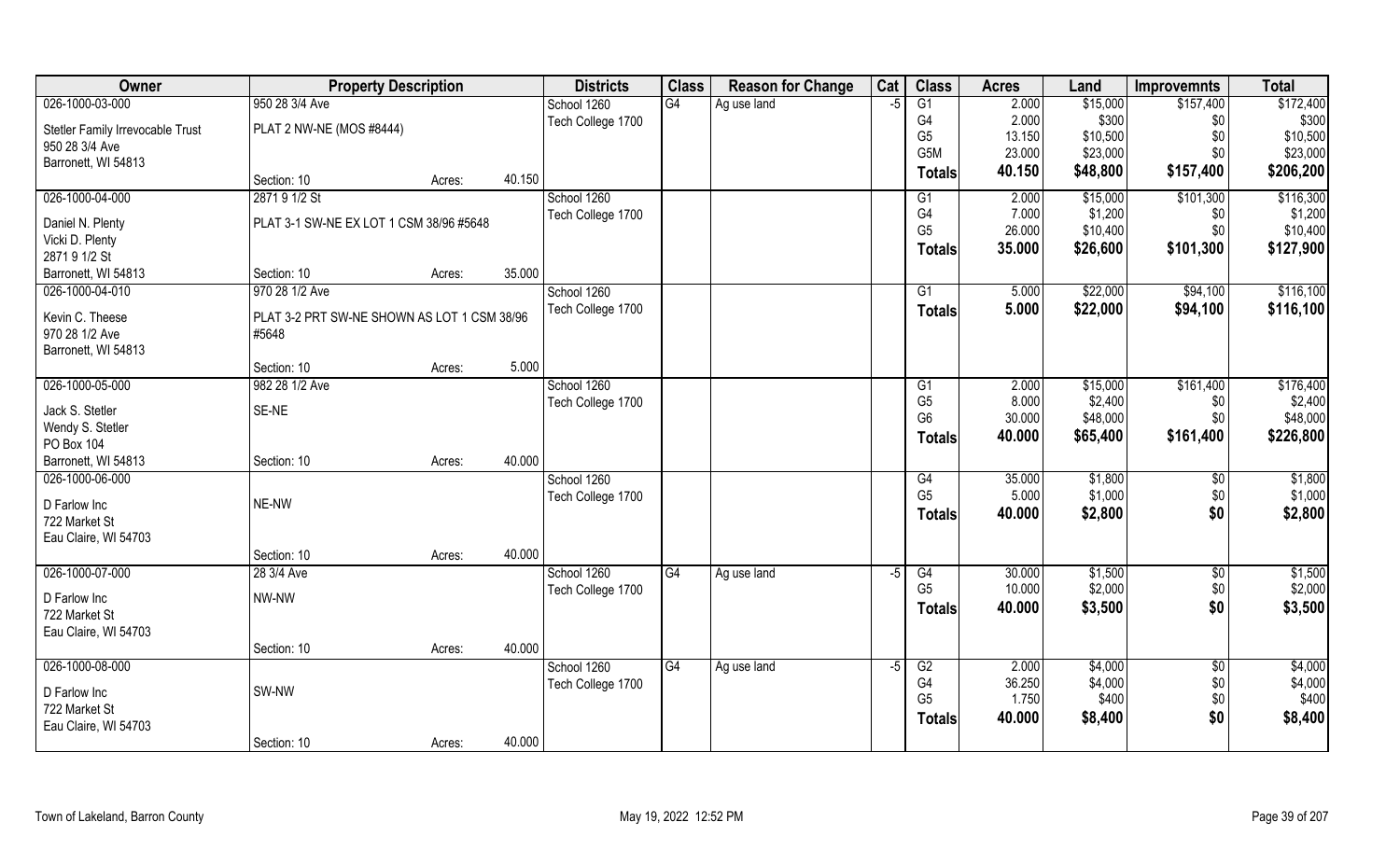| Owner                 | <b>Property Description</b>                   |        | <b>Districts</b> | <b>Class</b>      | <b>Reason for Change</b> | Cat         | <b>Class</b> | <b>Acres</b>         | Land   | <b>Improvemnts</b> | <b>Total</b>    |           |
|-----------------------|-----------------------------------------------|--------|------------------|-------------------|--------------------------|-------------|--------------|----------------------|--------|--------------------|-----------------|-----------|
| 026-1000-09-000       |                                               |        |                  | School 1260       |                          |             |              | G4                   | 34.500 | \$3,000            | $\overline{50}$ | \$3,000   |
| D Farlow Inc          | SE-NW                                         |        |                  | Tech College 1700 |                          |             |              | G <sub>5</sub>       | 5.500  | \$2,200            | \$0             | \$2,200   |
| 722 Market St         |                                               |        |                  |                   |                          |             |              | <b>Totals</b>        | 40.000 | \$5,200            | \$0             | \$5,200   |
| Eau Claire, WI 54703  |                                               |        |                  |                   |                          |             |              |                      |        |                    |                 |           |
|                       | Section: 10                                   | Acres: | 40.000           |                   |                          |             |              |                      |        |                    |                 |           |
| 026-1000-10-000       |                                               |        |                  | School 1260       | G4                       | Ag use land | $-5$         | G4                   | 10.000 | \$1,700            | $\sqrt{6}$      | \$1,700   |
|                       |                                               |        |                  | Tech College 1700 |                          |             |              | G <sub>5</sub>       | 1.000  | \$200              | \$0             | \$200     |
| Luke M. Hergert       | NE-SW                                         |        |                  |                   |                          |             |              | G <sub>6</sub>       | 29.000 | \$58,000           | \$0             | \$58,000  |
| Donna J. Hergert      |                                               |        |                  |                   |                          |             |              | <b>Totals</b>        | 40.000 | \$59,900           | \$0             | \$59,900  |
| 926 28th Ave          |                                               |        |                  |                   |                          |             |              |                      |        |                    |                 |           |
| Barronett, WI 54813   | Section: 10                                   | Acres: | 40.000           |                   |                          |             |              |                      |        |                    |                 |           |
| 026-1000-11-000       |                                               |        |                  | School 1260       |                          |             |              | G4                   | 19.500 | \$1,500            | \$0             | \$1,500   |
| D Farlow Inc          | PLAT 10-1 N 1/2-NW-SW                         |        |                  | Tech College 1700 |                          |             |              | G <sub>5</sub>       | 0.500  | \$100              | \$0             | \$100     |
| 722 Market St         |                                               |        |                  |                   |                          |             |              | <b>Totals</b>        | 20.000 | \$1,600            | \$0             | \$1,600   |
| Eau Claire, WI 54703  |                                               |        |                  |                   |                          |             |              |                      |        |                    |                 |           |
|                       | Section: 10                                   | Acres: | 20.000           |                   |                          |             |              |                      |        |                    |                 |           |
| 026-1000-12-000       | 2831 9th St                                   |        |                  | School 1260       |                          |             |              | G1                   | 4.000  | \$20,000           | \$120,100       | \$140,100 |
|                       |                                               |        |                  | Tech College 1700 |                          |             |              | G4                   | 1.500  | \$300              | \$0             | \$300     |
| Jodie L. Kummet et al | PLAT 10-2 S 1/2 OF NW-SW JERRY & JANE ELMBERG |        |                  |                   |                          |             |              | G <sub>5</sub>       | 2.500  | \$800              | \$0             | \$800     |
| 2831 9th St           | RETAIN LIFE ESTATE                            |        |                  |                   |                          |             |              | G <sub>5</sub> M     | 12.000 | \$9,600            | \$0             | \$9,600   |
| Barronett, WI 54813   |                                               |        |                  |                   |                          |             |              |                      | 20.000 |                    |                 | \$150,800 |
|                       | Section: 10                                   | Acres: | 20.000           |                   |                          |             |              | <b>Totals</b>        |        | \$30,700           | \$120,100       |           |
| 026-1000-13-000       | 908 28th Ave                                  |        |                  | School 1260       | G4                       | Ag use land | -5           | G1                   | 2.000  | \$15,000           | \$79,500        | \$94,500  |
| Rodney L. Capuzzi     | SW-SW                                         |        |                  | Tech College 1700 |                          |             |              | G4                   | 20.000 | \$3,300            | \$0             | \$3,300   |
| Sarah L. Capuzzi      |                                               |        |                  |                   |                          |             |              | G <sub>5</sub>       | 4.000  | \$1,200            | \$0             | \$1,200   |
| 908 28th Ave          |                                               |        |                  |                   |                          |             |              | G <sub>5</sub> M     | 14.000 | \$14,000           | \$0             | \$14,000  |
| Barronett, WI 54813   | Section: 10                                   | Acres: | 40.000           |                   |                          |             |              | <b>Totals</b>        | 40.000 | \$33,500           | \$79,500        | \$113,000 |
| 026-1000-14-000       | 926 28th Ave                                  |        |                  | School 1260       | G4                       |             | $-5$         |                      | 2.000  | \$15,000           | \$153,500       | \$168,500 |
|                       |                                               |        |                  |                   |                          | Ag use land |              | G1<br>G <sub>4</sub> | 23.000 | \$4,000            |                 | \$4,000   |
| Luke M. Hergert       | PLAT 12-1 SE-SW EX W 6 RDS OF E 11 RDS OF S 9 |        |                  | Tech College 1700 |                          |             |              | G <sub>5</sub>       | 2.000  | \$2,200            | \$0<br>\$0      | \$2,200   |
| Donna J. Hergert      | <b>RDS THRF</b>                               |        |                  |                   |                          |             |              | G <sub>5</sub> M     | 4.650  | \$4,700            | \$0             | \$4,700   |
| 926 28th Ave          |                                               |        |                  |                   |                          |             |              | G <sub>6</sub>       | 8.000  | \$16,000           | \$0             | \$16,000  |
| Barronett, WI 54813   | Section: 10                                   | Acres: | 39.650           |                   |                          |             |              |                      |        |                    |                 |           |
|                       |                                               |        |                  |                   |                          |             |              | <b>Totals</b>        | 39.650 | \$41,900           | \$153,500       | \$195,400 |
| 026-1000-15-000       | 28th Ave                                      |        |                  | School 1260       |                          |             |              | G4                   | 0.350  | \$100              | \$0             | \$100     |
| Luke M. Hergert       | PLAT 12-2 W 6 RDS OF E 11 RDS OF S 9 RDS OF   |        |                  | Tech College 1700 |                          |             |              | <b>Totals</b>        | 0.350  | \$100              | \$0             | \$100     |
| Donna J. Hergert      | SE-SW                                         |        |                  |                   |                          |             |              |                      |        |                    |                 |           |
| 926 28th Ave          |                                               |        |                  |                   |                          |             |              |                      |        |                    |                 |           |
| Barronett, WI 54813   | Section: 10                                   | Acres: | 0.350            |                   |                          |             |              |                      |        |                    |                 |           |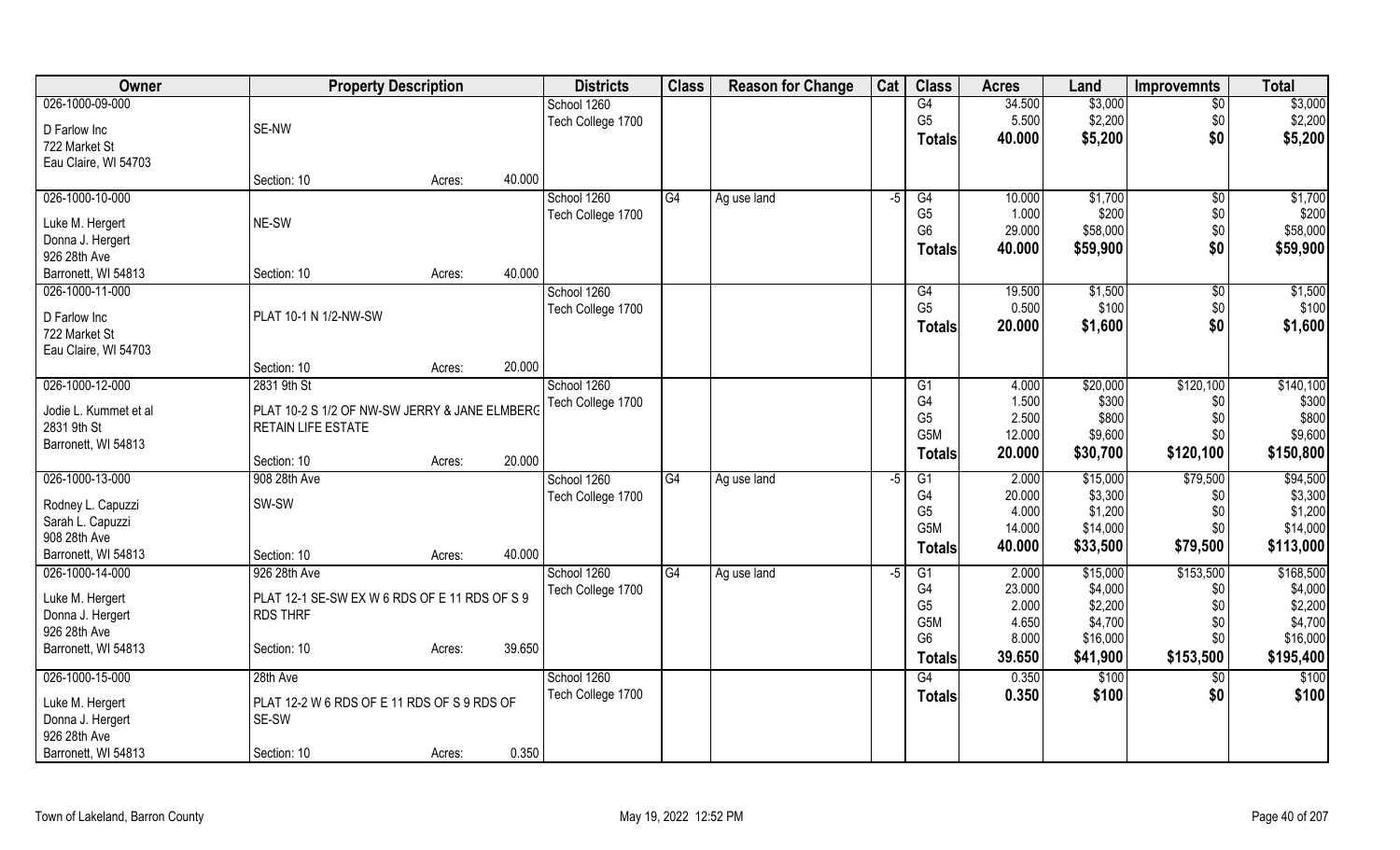| Owner                                                                      | <b>Property Description</b>                                                                                                                                                         | <b>Districts</b>                 | <b>Class</b>    | <b>Reason for Change</b> | Cat | <b>Class</b>                                              | <b>Acres</b>                       | Land                                      | <b>Improvemnts</b>             | <b>Total</b>                              |
|----------------------------------------------------------------------------|-------------------------------------------------------------------------------------------------------------------------------------------------------------------------------------|----------------------------------|-----------------|--------------------------|-----|-----------------------------------------------------------|------------------------------------|-------------------------------------------|--------------------------------|-------------------------------------------|
| 026-1000-16-000                                                            |                                                                                                                                                                                     | Sylvan Lake 8260                 |                 |                          |     | W <sub>5</sub>                                            | 36.130                             | (\$72,300)                                | $\sqrt{$0}$                    | $\overline{50}$                           |
| Robert C & Grace M Gee Trust<br>4008 Penrod Ln<br>St Anthony, MN 55421     | GL 2-1 GOVT LOT 2 EX LOTS 1 & 2 CSM 14/137 #2064<br>36 A MFL-O                                                                                                                      | School 1260<br>Tech College 1700 |                 |                          |     | <b>Totals</b>                                             | 36.130                             | \$0                                       | \$0                            | \$0                                       |
|                                                                            | 36.130<br>Section: 10<br>Acres:                                                                                                                                                     |                                  |                 |                          |     |                                                           |                                    |                                           |                                |                                           |
| 026-1000-16-001                                                            | 9 3/4 St                                                                                                                                                                            | Sylvan Lake 8260                 |                 |                          |     | $\overline{G1}$                                           | 1.730                              | \$94,700                                  | \$500                          | \$95,200                                  |
| Susan G. Homolka<br>3456 Olympic St<br>Springfield, OR 97478               | GL 2-2 PRT GOVT LOT 2 SHOWN AS LOT 1 CSM<br>14/137 #2064                                                                                                                            | School 1260<br>Tech College 1700 |                 |                          |     | Totals                                                    | 1.730                              | \$94,700                                  | \$500                          | \$95,200                                  |
|                                                                            | 1.730<br>Section: 10<br>Acres:                                                                                                                                                      |                                  |                 |                          |     |                                                           |                                    |                                           |                                |                                           |
| 026-1000-16-011                                                            | 2833 9 3/4 St                                                                                                                                                                       | Sylvan Lake 8260                 |                 |                          |     | G1                                                        | 1.700                              | \$81,000                                  | \$190,100                      | \$271,100                                 |
| Jonathan S. Burns<br>June M. Burns<br>317 Sherburne St N                   | GL 2-3 PRT GOVT LOT 2 SHOWN AS LOT 2 CSM<br>14/137 #2064                                                                                                                            | School 1260<br>Tech College 1700 |                 |                          |     | <b>Totals</b>                                             | 1.700                              | \$81,000                                  | \$190,100                      | \$271,100                                 |
| Stillwater, MN 55082                                                       | 1.700<br>Section: 10<br>Acres:                                                                                                                                                      |                                  |                 |                          |     |                                                           |                                    |                                           |                                |                                           |
| 026-1000-17-000                                                            |                                                                                                                                                                                     | School 1260                      | G4              | Ag use land              | -5  | G4                                                        | 11.000                             | \$1,900                                   | $\sqrt[6]{30}$                 | \$1,900                                   |
| Matt L. Hergert<br>Jamie L. Hergert<br>950 28th Ave                        | PLAT 14-1 NW-SE EX CSM 12/82 #1665 & EX CSM<br>13/164 #1904 & EX CSM 15/94 #2163                                                                                                    | Tech College 1700                |                 |                          |     | G <sub>5</sub><br>G <sub>6</sub><br><b>Totals</b>         | 1.500<br>26.000<br>38.500          | \$1,700<br>\$57,200<br>\$60,800           | \$0<br>\$0<br>\$0              | \$1,700<br>\$57,200<br>\$60,800           |
| Barronett, WI 54813                                                        | 38.500<br>Section: 10<br>Acres:                                                                                                                                                     |                                  |                 |                          |     |                                                           |                                    |                                           |                                |                                           |
| 026-1000-18-000                                                            | 950 28th Ave                                                                                                                                                                        | School 1260                      | $\overline{G4}$ | Ag use land              | -5  | $\overline{G1}$                                           | 1.000                              | \$10,000                                  | \$4,300                        | \$14,300                                  |
| Matt L. Hergert<br>Jamie L. Hergert<br>950 28th Ave<br>Barronett, WI 54813 | GL 1-1 GL # 1 EX CSM 12/82 #1665 & EX CSM 13/164<br>#1904 & EX CSM 15/94 #2163<br>27.380<br>Section: 10<br>Acres:                                                                   | Tech College 1700                |                 |                          |     | G4<br>G <sub>5</sub> M<br>G <sub>6</sub><br><b>Totals</b> | 18.380<br>5.000<br>3.000<br>27.380 | \$3,200<br>\$5,000<br>\$4,800<br>\$23,000 | \$0<br>\$0<br>\$0\$<br>\$4,300 | \$3,200<br>\$5,000<br>\$4,800<br>\$27,300 |
| 026-1000-19-000                                                            | 28th Ave                                                                                                                                                                            | Sylvan Lake 8260                 |                 |                          |     | G1                                                        | 3.070                              | \$144,200                                 | \$300                          | \$144,500                                 |
| Brent W. Huebner<br>640 25th Ave<br>Cumberland, WI 54829                   | GL 1-2 PRT GOVT LOT 1 DAF: COM AT SW COR SD<br>GL 1 TH N 90 DEG E 966.0' ALG S LN SD GL 1 TO POE<br>TH N 11 DEG W 555.54' TO SW COR LOT 3 CSM VOL<br>3.070<br>Section: 10<br>Acres: | School 1260<br>Tech College 1700 |                 |                          |     | <b>Totals</b>                                             | 3.070                              | \$144,200                                 | \$300                          | \$144,500                                 |
| 026-1000-20-000                                                            | 2811 9 3/4 St                                                                                                                                                                       | Sylvan Lake 8260                 |                 |                          |     | G1                                                        | 1.120                              | \$93,500                                  | \$65,300                       | \$158,800                                 |
| Andre Van Jaarsveld<br>Kerry Rebecc Van Jaarsveld<br>210 13th St           | GL 1-3 PRT GL 1 SHOWN AS LOT 3 CSM 13/164 #1904                                                                                                                                     | School 1260<br>Tech College 1700 |                 |                          |     | <b>Totals</b>                                             | 1.120                              | \$93,500                                  | \$65,300                       | \$158,800                                 |
| Hudson, WI 54016                                                           | 1.120<br>Section: 10<br>Acres:                                                                                                                                                      |                                  |                 |                          |     |                                                           |                                    |                                           |                                |                                           |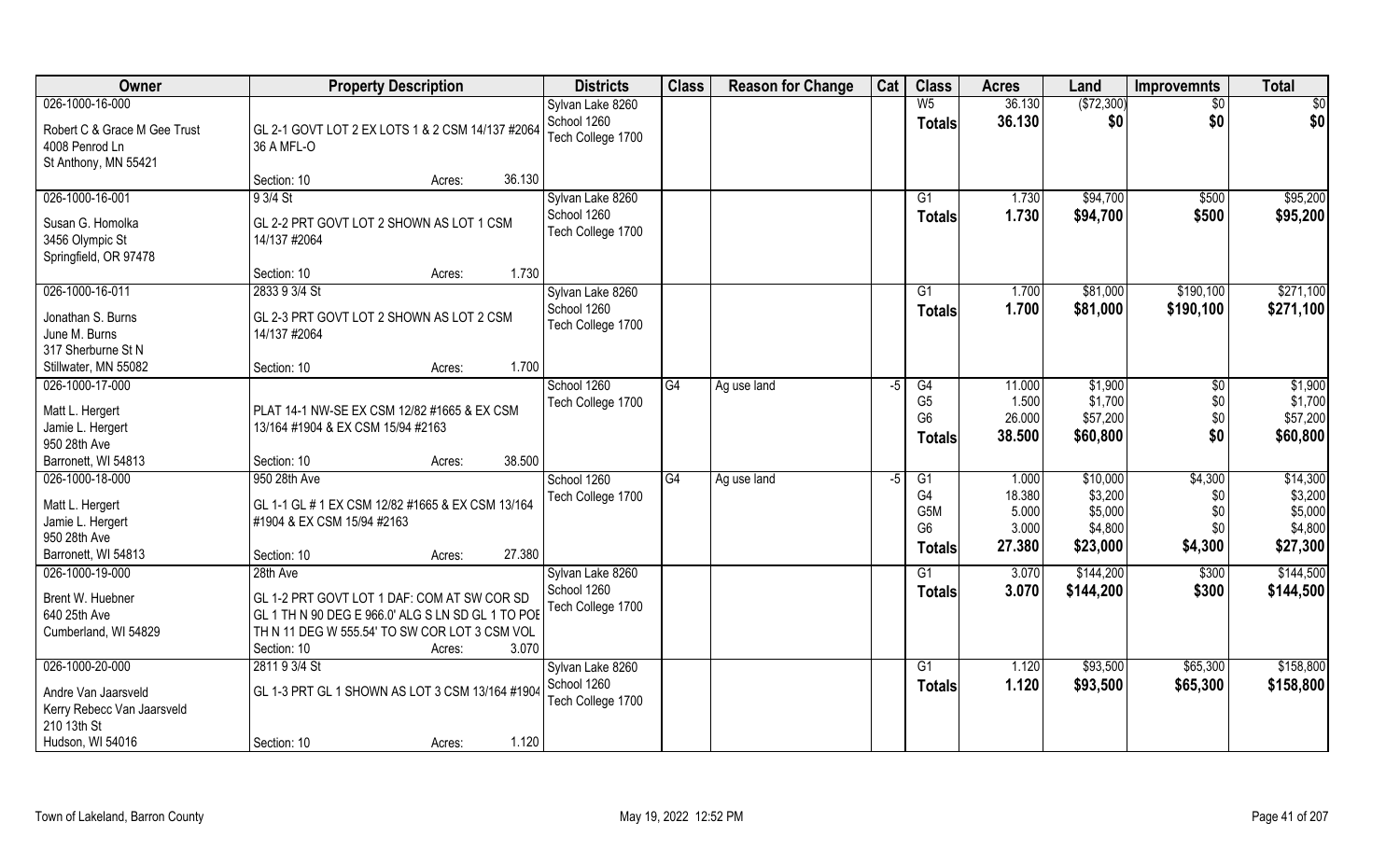| Owner                                       | <b>Property Description</b>                                                       | <b>Districts</b>  | <b>Class</b> | <b>Reason for Change</b> | Cat | <b>Class</b>  | <b>Acres</b> | Land      | <b>Improvemnts</b> | <b>Total</b> |
|---------------------------------------------|-----------------------------------------------------------------------------------|-------------------|--------------|--------------------------|-----|---------------|--------------|-----------|--------------------|--------------|
| 026-1000-21-000                             | 2815 9 3/4 St                                                                     | Sylvan Lake 8260  |              |                          |     | G1            | 1.720        | \$117,500 | \$118,100          | \$235,600    |
| Jeanne A. Sandquist                         | GL 1-4 PRT GL 1 SHOWN AS LOT 4 CSM 13/164 #1904                                   | School 1260       |              |                          |     | <b>Totals</b> | 1.720        | \$117,500 | \$118,100          | \$235,600    |
| Mark G. Ryan                                |                                                                                   | Tech College 1700 |              |                          |     |               |              |           |                    |              |
| 662 Delaware Ave                            |                                                                                   |                   |              |                          |     |               |              |           |                    |              |
| St Paul, MN 55107                           | 1.720<br>Section: 10<br>Acres:                                                    |                   |              |                          |     |               |              |           |                    |              |
| 026-1000-22-000                             | 2821 9 3/4 St                                                                     | Sylvan Lake 8260  |              |                          |     | G1            | 1.320        | \$97,700  | \$130,800          | \$228,500    |
|                                             |                                                                                   | School 1260       |              |                          |     | <b>Totals</b> | 1.320        | \$97,700  | \$130,800          | \$228,500    |
| Marlene M. Kiester                          | GL 1-5 PRT GL 1 SHOWN AS LOT 5 CSM 13/164 #1904                                   | Tech College 1700 |              |                          |     |               |              |           |                    |              |
| 1709 Oak Brooke Way                         |                                                                                   |                   |              |                          |     |               |              |           |                    |              |
| Eagan, MN 55122                             |                                                                                   |                   |              |                          |     |               |              |           |                    |              |
|                                             | 1.320<br>Section: 10<br>Acres:                                                    |                   |              |                          |     |               |              |           |                    |              |
| 026-1000-23-000                             | $93/4$ St                                                                         | Sylvan Lake 8260  |              |                          |     | G1            | 1.350        | \$93,300  | \$0                | \$93,300     |
| North Sylvan Lake LLC                       | GL 1-6 & PLAT 14-3 PRT NW-SE & GL 1 SHOWN AS                                      | School 1260       |              |                          |     | <b>Totals</b> | 1.350        | \$93,300  | \$0                | \$93,300     |
| 317 Sherburne St N                          | LOT 6 CSM 13/164 #1904 DOC 465986                                                 | Tech College 1700 |              |                          |     |               |              |           |                    |              |
| Stillwater, MN 55082                        |                                                                                   |                   |              |                          |     |               |              |           |                    |              |
|                                             | 1.350<br>Section: 10<br>Acres:                                                    |                   |              |                          |     |               |              |           |                    |              |
| 026-1000-23-001                             | 2829 9 3/4 St                                                                     | Sylvan Lake 8260  |              |                          |     | G1            | 0.820        | \$85,100  | \$34,600           | \$119,700    |
|                                             |                                                                                   | School 1260       |              |                          |     | <b>Totals</b> | 0.820        | \$85,100  | \$34,600           | \$119,700    |
| North Sylvan Lake LLC<br>317 Sherburne St N | GL 1-7 & 14-2 PRT GOVT LOT 1 & NW-SE SHOWN AS<br>LOT 7 CSM 15/94 #2163 DOC 481624 | Tech College 1700 |              |                          |     |               |              |           |                    |              |
| Stillwater, MN 55082                        |                                                                                   |                   |              |                          |     |               |              |           |                    |              |
|                                             | 0.820<br>Section: 10<br>Acres:                                                    |                   |              |                          |     |               |              |           |                    |              |
| 026-1000-24-001                             | 2802 10th St                                                                      | Sylvan Lake 8260  |              |                          |     | G1            | 2.130        | \$92,800  | \$54,200           | \$147,000    |
|                                             |                                                                                   | School 1260       |              |                          |     |               | 2.130        | \$92,800  | \$54,200           |              |
| Robert C & Grace M Gee Trust                | GL 3-1 PRT GOVT LOT 3 SHOWN AS LOT 1 CSM                                          | Tech College 1700 |              |                          |     | <b>Totals</b> |              |           |                    | \$147,000    |
| 4008 Penrod Ln                              | 14/138 #2065                                                                      |                   |              |                          |     |               |              |           |                    |              |
| St Anthony, MN 55421                        |                                                                                   |                   |              |                          |     |               |              |           |                    |              |
|                                             | 2.130<br>Section: 10<br>Acres:                                                    |                   |              |                          |     |               |              |           |                    |              |
| 026-1000-24-011                             | 2808 10th St                                                                      | Sylvan Lake 8260  |              |                          |     | G1            | 1.920        | \$94,600  | \$155,000          | \$249,600    |
| Dean P. Maser                               | GL 3-2 PRT GOVT LOT 3 SHOWN AS LOT 2 CSM                                          | School 1260       |              |                          |     | <b>Totals</b> | 1.920        | \$94,600  | \$155,000          | \$249,600    |
| 869 Arkwright St N FI 2                     | 14/138 #2065                                                                      | Tech College 1700 |              |                          |     |               |              |           |                    |              |
| St Paul, MN 55130-4025                      |                                                                                   |                   |              |                          |     |               |              |           |                    |              |
|                                             | 1.920<br>Section: 10<br>Acres:                                                    |                   |              |                          |     |               |              |           |                    |              |
| 026-1000-24-022                             | 2814 10th St                                                                      | Sylvan Lake 8260  |              |                          |     | G1            | 1.940        | \$94,600  | \$86,500           | \$181,100    |
|                                             |                                                                                   | School 1260       |              |                          |     | Totals        | 1.940        | \$94,600  | \$86,500           | \$181,100    |
| H Harv Thompson Trust                       | GL 3-3 PRT GOVT LOT 3 SHOWN AS LOT 3 CSM                                          | Tech College 1700 |              |                          |     |               |              |           |                    |              |
| 6108 Rivercrest Dr                          | 14/138 #2065                                                                      |                   |              |                          |     |               |              |           |                    |              |
| Mc Farland, WI 53558                        |                                                                                   |                   |              |                          |     |               |              |           |                    |              |
|                                             | 1.940<br>Section: 10<br>Acres:                                                    |                   |              |                          |     |               |              |           |                    |              |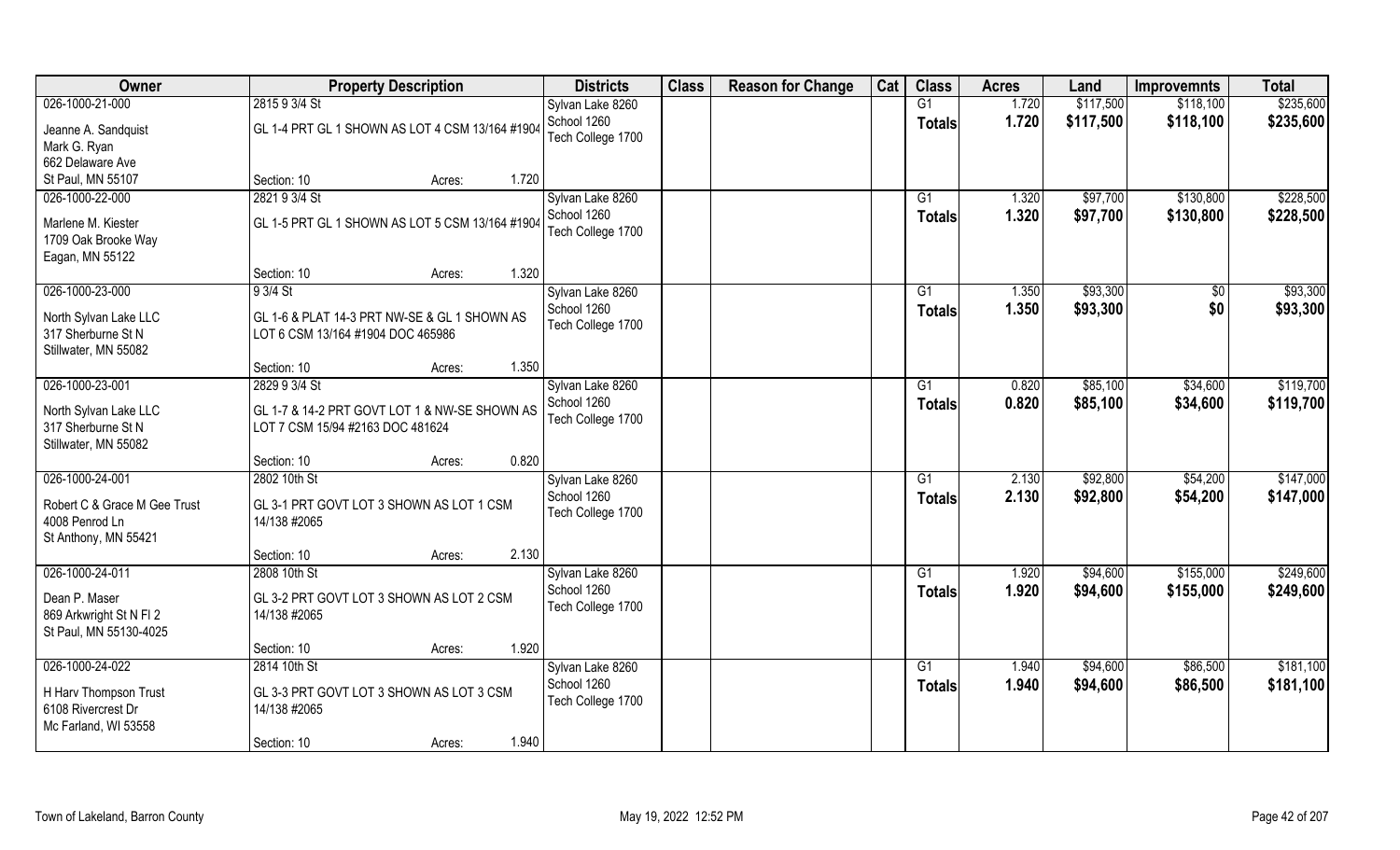| Owner                                                                | <b>Property Description</b>                              | <b>Districts</b>                 | <b>Class</b> | <b>Reason for Change</b> | Cat  | <b>Class</b>                                              | <b>Acres</b>                      | Land                                    | <b>Improvemnts</b>            | <b>Total</b>                            |
|----------------------------------------------------------------------|----------------------------------------------------------|----------------------------------|--------------|--------------------------|------|-----------------------------------------------------------|-----------------------------------|-----------------------------------------|-------------------------------|-----------------------------------------|
| 026-1000-24-033                                                      | 2816 10th St                                             | Sylvan Lake 8260                 |              |                          |      | G1                                                        | 1.620                             | \$80,000                                | \$53,900                      | \$133,900                               |
| Randall R. Conner<br>2816 10th St<br>Barronett, WI 54813             | GL 3-4 PRT GOVT LOT 3 SHOWN AS LOT 4 CSM<br>14/138 #2065 | School 1260<br>Tech College 1700 |              |                          |      | <b>Totals</b>                                             | 1.620                             | \$80,000                                | \$53,900                      | \$133,900                               |
|                                                                      | 1.620<br>Section: 10<br>Acres:                           |                                  |              |                          |      |                                                           |                                   |                                         |                               |                                         |
| 026-1000-24-044                                                      | 2818 10th St                                             | Sylvan Lake 8260<br>School 1260  |              |                          |      | $\overline{G1}$                                           | 1.610                             | \$89,000                                | \$44,600                      | \$133,600                               |
| David M. Rieck<br>Andrea C. Rieck<br>890 Nancy Cir                   | GL 3-5 PRT GOVT LOT 3 SHOWN AS LOT 5 CSM<br>14/139 #2066 | Tech College 1700                |              |                          |      | Totals                                                    | 1.610                             | \$89,000                                | \$44,600                      | \$133,600                               |
| Shoreview, MN 55126                                                  | 1.610<br>Section: 10<br>Acres:                           |                                  |              |                          |      |                                                           |                                   |                                         |                               |                                         |
| 026-1000-24-055                                                      | 2822 10th St                                             | Sylvan Lake 8260                 |              |                          |      | G1                                                        | 2.270                             | \$99,800                                | \$100                         | \$99,900                                |
| Curtis Mack Johnson<br>6511 Frontier Dr<br>Flower Mound, TX 75022    | GL 3-6 PRT GOVT LOT 3 SHOWN AS LOT 6 CSM<br>14/139 #2066 | School 1260<br>Tech College 1700 |              |                          |      | <b>Totals</b>                                             | 2.270                             | \$99,800                                | \$100                         | \$99,900                                |
|                                                                      | 2.270<br>Section: 10<br>Acres:                           |                                  |              |                          |      |                                                           |                                   |                                         |                               |                                         |
| 026-1000-24-066                                                      | 10th St                                                  | Sylvan Lake 8260                 |              |                          |      | G1                                                        | 2.440                             | \$121,300                               | \$37,700                      | \$159,000                               |
| Robert H. Henry<br>Lindy F. Henry<br>301 Spring Creek Dr             | GL 3-7 PRT GOVT LOT 3 SHOWN AS LOT 7 CSM<br>14/139 #2066 | School 1260<br>Tech College 1700 |              |                          |      | <b>Totals</b>                                             | 2.440                             | \$121,300                               | \$37,700                      | \$159,000                               |
| Waxahachie, TX 75165                                                 | 2.440<br>Section: 10<br>Acres:                           |                                  |              |                          |      |                                                           |                                   |                                         |                               |                                         |
| 026-1000-24-077                                                      | 10th St                                                  | Sylvan Lake 8260                 |              |                          |      | $\overline{G1}$                                           | 2.300                             | \$79,000                                | $\sqrt[6]{30}$                | \$79,000                                |
| Robert H. Henry<br>Lindy F. Henry<br>301 Spring Creek Dr             | GL 3-8 PRT GOVT LOT 3 SHOWN AS LOT 8 CSM<br>14/139 #2066 | School 1260<br>Tech College 1700 |              |                          |      | Totals                                                    | 2.300                             | \$79,000                                | \$0                           | \$79,000                                |
| Waxahachie, TX 75165                                                 | 2.300<br>Section: 10<br>Acres:                           |                                  |              |                          |      |                                                           |                                   |                                         |                               |                                         |
| 026-1100-02-000                                                      | 1085 29th Ave                                            | School 1260                      |              |                          |      | G1                                                        | 2.000                             | \$44,000                                | \$22,900                      | \$66,900                                |
| Noreen L. Hoff<br>525 Fairview Ave S Apt 102<br>Saint Paul, MN 55116 | GL 1-1 GOVT LOT 1 EX W 40 RDS THRF 38 A MFL-C            | Tech College 1700                |              |                          |      | W <sub>6</sub><br><b>Totals</b>                           | 38.000<br>40.000                  | (\$92,600)<br>\$44,000                  | \$0<br>\$22,900               | \$0<br>\$66,900                         |
|                                                                      | 40.000<br>Section: 11<br>Acres:                          |                                  |              |                          |      |                                                           |                                   |                                         |                               |                                         |
| 026-1100-03-000                                                      | 2879 10 1/2 St                                           | School 1260                      | G4           | Ag use land              | $-5$ | G1                                                        | 4.000                             | \$20,000                                | \$26,100                      | \$46,100                                |
| Andrew A. Beecroft<br>2879 10 1/2 St<br>Barronett, WI 54813          | GL 1-2 W 40 RDS OF GOVT LOT 1                            | Tech College 1700                |              |                          |      | G4<br>G <sub>5</sub><br>G <sub>5</sub> M<br><b>Totals</b> | 4.000<br>6.000<br>6.000<br>20.000 | \$500<br>\$1,800<br>\$6,000<br>\$28,300 | \$0<br>\$0<br>\$0<br>\$26,100 | \$500<br>\$1,800<br>\$6,000<br>\$54,400 |
|                                                                      | 20.000<br>Section: 11<br>Acres:                          |                                  |              |                          |      |                                                           |                                   |                                         |                               |                                         |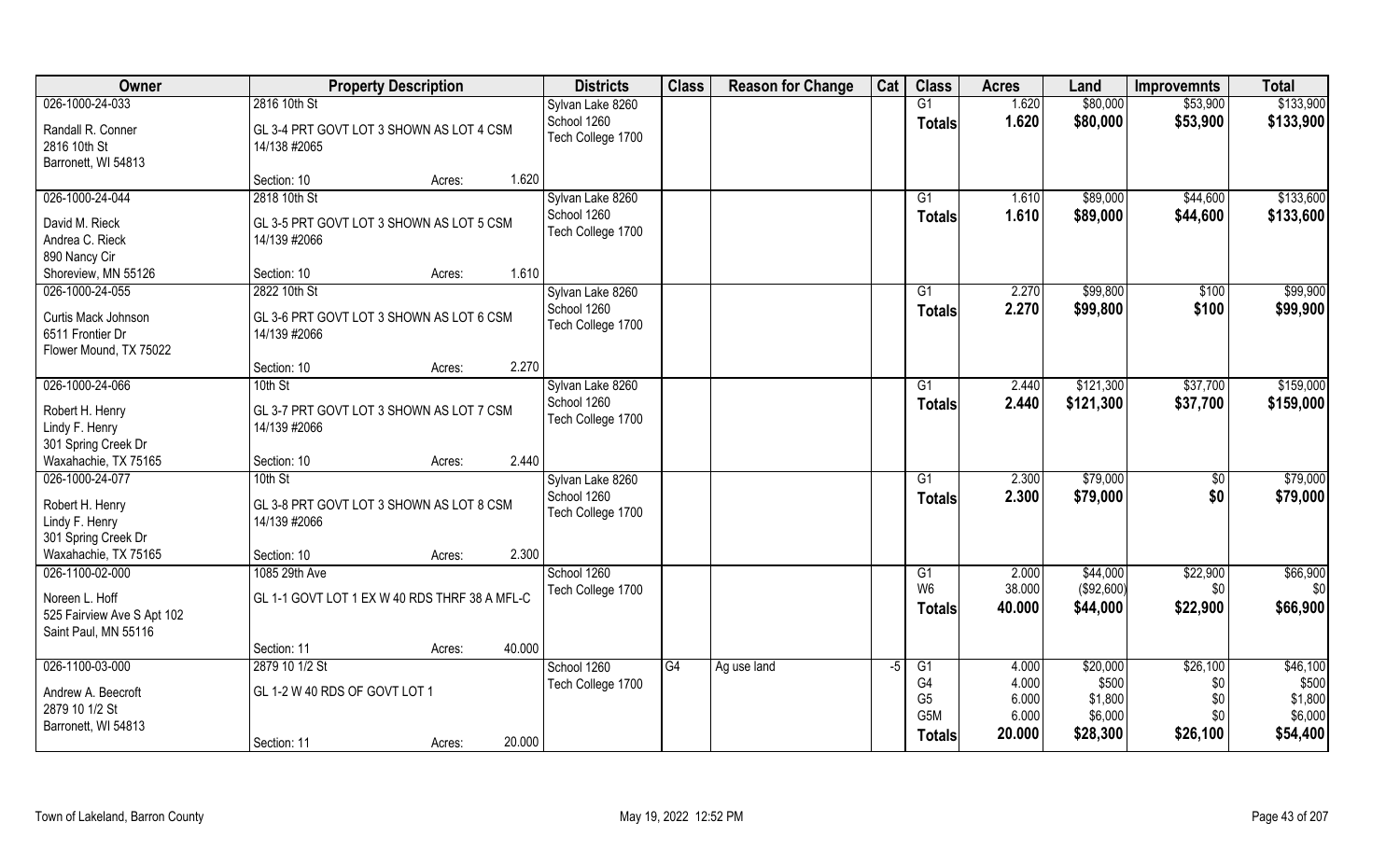| Owner                                                          | <b>Property Description</b>                       |        |        | <b>Districts</b>  | <b>Class</b> | <b>Reason for Change</b> | Cat | <b>Class</b>   | <b>Acres</b> | Land      | <b>Improvemnts</b> | <b>Total</b> |
|----------------------------------------------------------------|---------------------------------------------------|--------|--------|-------------------|--------------|--------------------------|-----|----------------|--------------|-----------|--------------------|--------------|
| 026-1100-04-000                                                | 2868 11th St                                      |        |        | School 1260       |              |                          |     | G1             | 1.000        | \$30,000  | \$183,400          | \$213,400    |
| Edward W & Judith M Norton Revocable GOVT LOT 2                |                                                   |        |        | Tech College 1700 |              |                          |     | G <sub>5</sub> | 14.360       | \$5,800   | \$0                | \$5,800      |
| Inter-Vivos Trust                                              |                                                   |        |        |                   |              |                          |     | G <sub>6</sub> | 29.000       | \$72,800  | \$0                | \$72,800     |
| PO Box 129                                                     |                                                   |        |        |                   |              |                          |     | <b>Totals</b>  | 44.360       | \$108,600 | \$183,400          | \$292,000    |
| Barronett, WI 54813                                            | Section: 11                                       | Acres: | 44.360 |                   |              |                          |     |                |              |           |                    |              |
| 026-1100-05-000                                                | 2871 10 1/2 St                                    |        |        | School 1260       |              |                          |     | G1             | 4.000        | \$20,000  | \$83,500           | \$103,500    |
|                                                                |                                                   |        |        | Tech College 1700 |              |                          |     | G <sub>5</sub> | 6.000        | \$2,400   | \$0                | \$2,400      |
| Edward W & Judith M Norton Revocable   PLAT 3-1 N 1/2 OF SW-NE |                                                   |        |        |                   |              |                          |     | G <sub>6</sub> | 10.000       | \$22,000  | \$0                | \$22,000     |
| Inter-Vivos Trust                                              |                                                   |        |        |                   |              |                          |     | <b>Totals</b>  | 20.000       | \$44,400  | \$83,500           | \$127,900    |
| PO Box 129                                                     |                                                   |        |        |                   |              |                          |     |                |              |           |                    |              |
| Barronett, WI 54813                                            | Section: 11                                       | Acres: | 20.000 |                   |              |                          |     |                |              |           |                    |              |
| 026-1100-06-000                                                | 2857 10 1/2 St                                    |        |        | School 1260       |              |                          |     | G1             | 2.000        | \$15,000  | \$61,000           | \$76,000     |
| Frank Rogaczewski et al                                        | PLAT 3-2 S 1/2 OF SW-NE LOUISE ROGACZEWSKI        |        |        | Tech College 1700 |              |                          |     | G <sub>5</sub> | 6.000        | \$2,400   | \$0                | \$2,400      |
| 2857 10 1/2 St                                                 | RETAINS LIFE ESTATE                               |        |        |                   |              |                          |     | G <sub>6</sub> | 12.000       | \$19,200  | \$0                | \$19,200     |
| Barronett, WI 54813                                            |                                                   |        |        |                   |              |                          |     | Totals         | 20.000       | \$36,600  | \$61,000           | \$97,600     |
|                                                                | Section: 11                                       | Acres: | 20.000 |                   |              |                          |     |                |              |           |                    |              |
| 026-1100-07-000                                                |                                                   |        |        | School 1260       |              |                          |     | G5             | 6.000        | \$1,800   | \$0                | \$1,800      |
|                                                                |                                                   |        |        | Tech College 1700 |              |                          |     | G <sub>6</sub> | 4.000        | \$8,000   | \$0                | \$8,000      |
| Matt B. Arnes                                                  | PLAT 5-1 N 1/2-N 1/2-NE-NW                        |        |        |                   |              |                          |     | <b>Totals</b>  | 10.000       | \$9,800   | \$0                | \$9,800      |
| Rita G. Arnes                                                  |                                                   |        |        |                   |              |                          |     |                |              |           |                    |              |
| 1016 29th Ave                                                  |                                                   |        |        |                   |              |                          |     |                |              |           |                    |              |
| Barronett, WI 54813                                            | Section: 11                                       | Acres: | 10.000 |                   |              |                          |     |                |              |           |                    |              |
| 026-1100-08-000                                                | 2886 10 1/2 St                                    |        |        | School 1260       |              |                          |     | G1             | 4.000        | \$20,000  | \$14,000           | \$34,000     |
| Michael J. Rich                                                | PLAT 5-2 S 1/2-N 1/2-NE-NW & S 1/2 NE-NW EX S 560 |        |        | Tech College 1700 |              |                          |     | G <sub>5</sub> | 2.000        | \$800     | \$0                | \$800        |
| Rebecca Rich                                                   | FT OF E 300 FT THRF                               |        |        |                   |              |                          |     | G <sub>6</sub> | 20.140       | \$41,100  | \$0                | \$41,100     |
| 2872 10 1/2 St                                                 |                                                   |        |        |                   |              |                          |     | <b>Totals</b>  | 26.140       | \$61,900  | \$14,000           | \$75,900     |
| Barronett, WI 54813                                            | Section: 11                                       | Acres: | 26.140 |                   |              |                          |     |                |              |           |                    |              |
| 026-1100-10-000                                                | 10 1/2 St                                         |        |        | School 1260       |              |                          |     | G1             | 3.850        | \$19,700  | \$2,100            | \$21,800     |
|                                                                |                                                   |        |        | Tech College 1700 |              |                          |     | <b>Totals</b>  | 3.850        | \$19,700  | \$2,100            | \$21,800     |
| Michael J. Rich                                                | PLAT 5-4 S 560 FT OF E 300 FT OF S 1/2-NE-NW      |        |        |                   |              |                          |     |                |              |           |                    |              |
| 2872 10 1/2 St                                                 |                                                   |        |        |                   |              |                          |     |                |              |           |                    |              |
| Barronett, WI 54813                                            |                                                   |        |        |                   |              |                          |     |                |              |           |                    |              |
|                                                                | Section: 11                                       | Acres: | 3.850  |                   |              |                          |     |                |              |           |                    |              |
| 026-1100-11-000                                                |                                                   |        |        | School 1260       |              |                          |     | G5             | 20.000       | \$4,000   | $\sqrt{$0}$        | \$4,000      |
| Scott Warwick                                                  | NW-NW                                             |        |        | Tech College 1700 |              |                          |     | G <sub>6</sub> | 20.000       | \$32,000  | \$0                | \$32,000     |
| 802 21 1/2 Ave                                                 |                                                   |        |        |                   |              |                          |     | <b>Totals</b>  | 40.000       | \$36,000  | \$0                | \$36,000     |
| Cumberland, WI 54829                                           |                                                   |        |        |                   |              |                          |     |                |              |           |                    |              |
|                                                                | Section: 11                                       | Acres: | 40.000 |                   |              |                          |     |                |              |           |                    |              |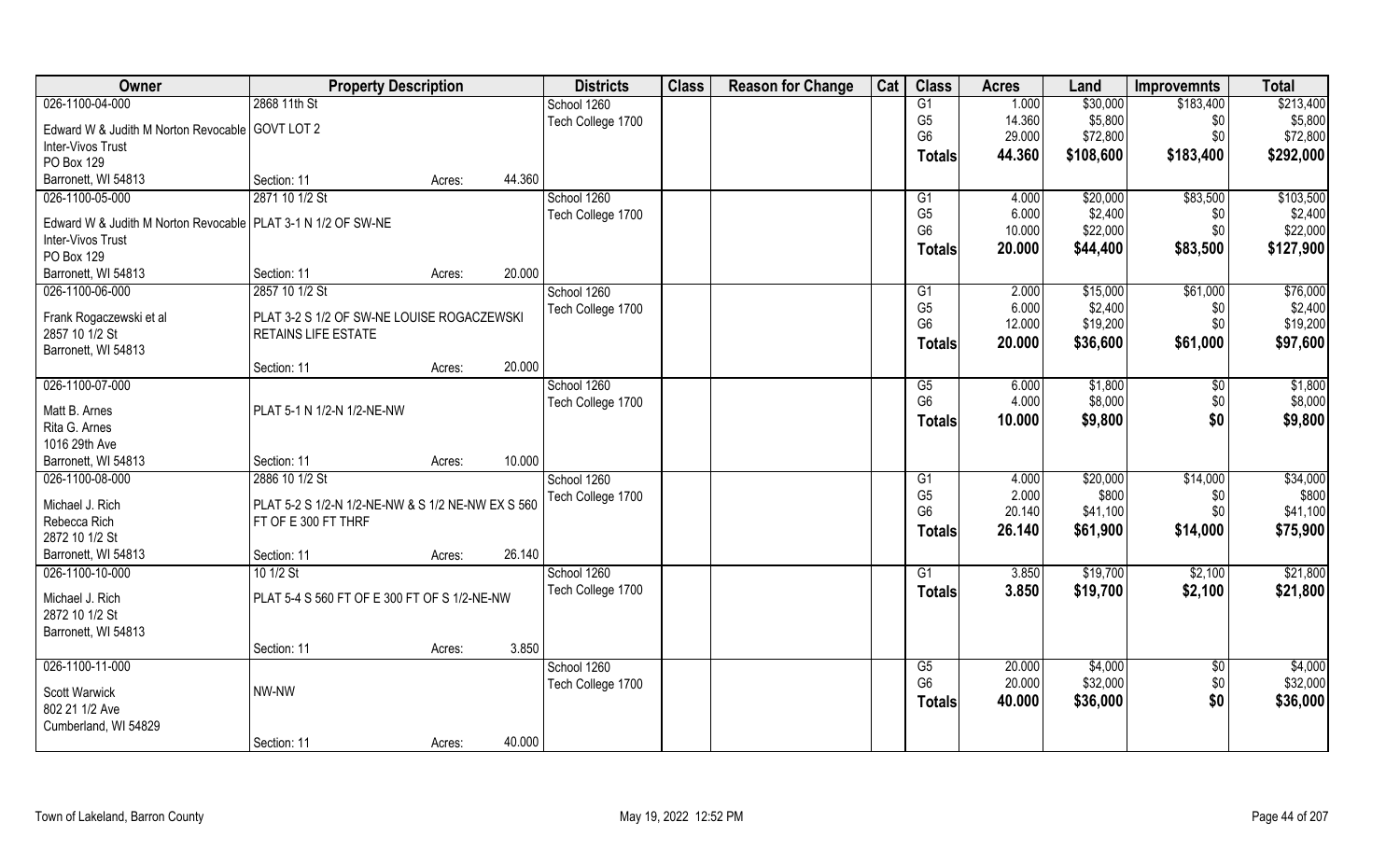| Owner                    |                                                  | <b>Property Description</b> |        | <b>Districts</b>  | <b>Class</b> | <b>Reason for Change</b> | Cat | <b>Class</b>           | <b>Acres</b> | Land       | <b>Improvemnts</b> | <b>Total</b> |
|--------------------------|--------------------------------------------------|-----------------------------|--------|-------------------|--------------|--------------------------|-----|------------------------|--------------|------------|--------------------|--------------|
| 026-1100-12-000          |                                                  |                             |        | School 1260       |              |                          |     | G5                     | 12.000       | \$2,400    | $\sqrt{6}$         | \$2,400      |
| Else J. Bigton           | SW-NW                                            |                             |        | Tech College 1700 |              |                          |     | G <sub>6</sub>         | 28.000       | \$70,600   | \$0                | \$70,600     |
| Phillip D. Odden         |                                                  |                             |        |                   |              |                          |     | Totals                 | 40.000       | \$73,000   | \$0                | \$73,000     |
| 20337 County Rd H        |                                                  |                             |        |                   |              |                          |     |                        |              |            |                    |              |
| Barronett, WI 54813      | Section: 11                                      | Acres:                      | 40.000 |                   |              |                          |     |                        |              |            |                    |              |
| 026-1100-13-000          | 2872 10 1/2 St                                   |                             |        | School 1260       |              |                          |     | $\overline{G1}$        | 1.000        | \$10,000   | \$99,200           | \$109,200    |
|                          |                                                  |                             |        | Tech College 1700 |              |                          |     |                        | 1.000        | \$10,000   | \$99,200           | \$109,200    |
| Michael J. Rich          | PLAT 8-1 N 209 FT OF E 209 FT OF SE-NW           |                             |        |                   |              |                          |     | Totals                 |              |            |                    |              |
| 2872 10 1/2 St           |                                                  |                             |        |                   |              |                          |     |                        |              |            |                    |              |
| Barronett, WI 54813      |                                                  |                             |        |                   |              |                          |     |                        |              |            |                    |              |
|                          | Section: 11                                      | Acres:                      | 1.000  |                   |              |                          |     |                        |              |            |                    |              |
| 026-1100-14-000          |                                                  |                             |        | School 1260       |              |                          |     | $\overline{G5}$        | 7.000        | \$1,400    | \$0                | \$1,400      |
| Phillip D. Odden         | PLAT 8-2 SE-NW EX N 209 FT OF E 209 FT 32 A      |                             |        | Tech College 1700 |              |                          |     | W7                     | 32.000       | (\$74,000) | \$0                | \$0          |
| Else J. Bigton           | MFL-O                                            |                             |        |                   |              |                          |     | Totals                 | 39.000       | \$1,400    | \$0                | \$1,400      |
| 20337 County Rd H        |                                                  |                             |        |                   |              |                          |     |                        |              |            |                    |              |
| Barronett, WI 54813      | Section: 11                                      | Acres:                      | 39.000 |                   |              |                          |     |                        |              |            |                    |              |
| 026-1100-15-000          | 2844 10 1/2 St                                   |                             |        | School 1260       |              |                          |     | G1                     | 2.000        | \$15,000   | \$123,100          | \$138,100    |
|                          |                                                  |                             |        | Tech College 1700 |              |                          |     | G <sub>5</sub>         | 10.000       | \$4,000    | \$0                | \$4,000      |
| Grant T. Radtke          | NE-SW                                            |                             |        |                   |              |                          |     | G <sub>6</sub>         | 28.000       | \$56,000   | \$0                | \$56,000     |
| 2844 10 1/2 St           |                                                  |                             |        |                   |              |                          |     |                        | 40.000       |            |                    |              |
| Barronett, WI 54813      |                                                  |                             |        |                   |              |                          |     | <b>Totals</b>          |              | \$75,000   | \$123,100          | \$198,100    |
|                          | Section: 11                                      | Acres:                      | 40.000 |                   |              |                          |     |                        |              |            |                    |              |
| 026-1100-16-000          |                                                  |                             |        | School 1260       |              |                          |     | $\overline{\text{G5}}$ | 2.000        | \$600      | \$0                | \$600        |
| John E. Buckner          | PLAT 10-1 E 1/2 OF NW-SW EX N 290 FT OF E 175 FT |                             |        | Tech College 1700 |              |                          |     | G <sub>6</sub>         | 16.060       | \$32,100   | \$0                | \$32,100     |
| Rebecca A. Buckner       | THRF (MOS #9091)                                 |                             |        |                   |              |                          |     | Totals                 | 18.060       | \$32,700   | \$0                | \$32,700     |
| 9551 Stark Rd            |                                                  |                             |        |                   |              |                          |     |                        |              |            |                    |              |
| Livonia, MI 48150        | Section: 11                                      | Acres:                      | 18.060 |                   |              |                          |     |                        |              |            |                    |              |
| 026-1100-16-010          | 1007 28 1/2 Ave                                  |                             |        | School 1260       |              |                          |     | G1                     | 4.000        | \$20,000   | \$97,100           | \$117,100    |
|                          |                                                  |                             |        |                   |              |                          |     | G <sub>5</sub>         | 2.000        | \$800      | \$0                | \$800        |
| John E. Buckner          | PLAT 10-2 W 1/2 NW-SW (MOS #9091)                |                             |        | Tech College 1700 |              |                          |     | G <sub>6</sub>         | 13.190       | \$29,000   | \$0                | \$29,000     |
| Antoinette Buckner       |                                                  |                             |        |                   |              |                          |     |                        | 19.190       |            |                    |              |
| 1007 28 1/2 Ave          |                                                  |                             |        |                   |              |                          |     | Totals                 |              | \$49,800   | \$97,100           | \$146,900    |
| Barronett, WI 54813      | Section: 11                                      | Acres:                      | 19.190 |                   |              |                          |     |                        |              |            |                    |              |
| 026-1100-17-000          | 1021 28 1/2 Ave                                  |                             |        | School 1260       |              |                          |     | G1                     | 0.760        | \$8,600    | \$10,100           | \$18,700     |
|                          |                                                  |                             |        | Tech College 1700 |              |                          |     | G <sub>5</sub>         | 0.400        | \$100      | \$0                | \$100        |
| Elaine M. Veldboom et al | PLAT 10-3 PRT NW-SW DESC AS N 290 FT OF E 175    |                             |        |                   |              |                          |     | <b>Totals</b>          | 1.160        | \$8,700    | \$10,100           | \$18,800     |
| 151 1/2 Johnston St      | FT THRF                                          |                             |        |                   |              |                          |     |                        |              |            |                    |              |
| Fond Du Lac, WI 54935    |                                                  |                             |        |                   |              |                          |     |                        |              |            |                    |              |
|                          | Section: 11                                      | Acres:                      | 1.160  |                   |              |                          |     |                        |              |            |                    |              |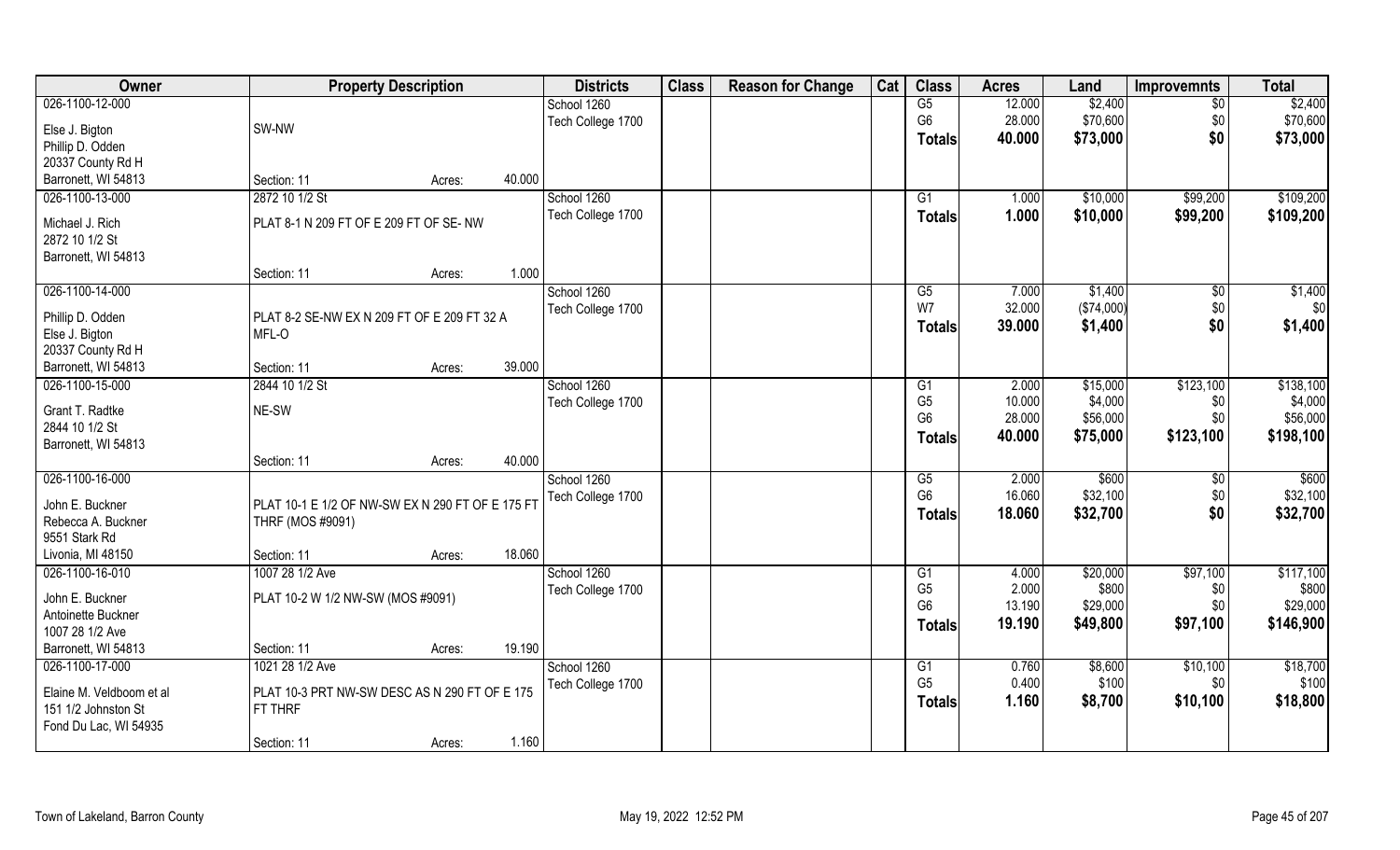| Owner                       | <b>Property Description</b>                      |        |        | <b>Districts</b>  | <b>Class</b> | <b>Reason for Change</b> | Cat  | <b>Class</b>     | <b>Acres</b> | Land          | <b>Improvemnts</b> | <b>Total</b> |
|-----------------------------|--------------------------------------------------|--------|--------|-------------------|--------------|--------------------------|------|------------------|--------------|---------------|--------------------|--------------|
| 026-1100-18-000             | 2819 10th St                                     |        |        | School 1260       | G4           | Ag use land              | -5   | $\overline{G1}$  | 2.000        | \$15,000      | \$13,800           | \$28,800     |
| Jason G. Leight             | SW-SW (MOS #8779)                                |        |        | Tech College 1700 |              |                          |      | G4               | 6.000        | \$1,000       | \$0                | \$1,000      |
| Justin W. Leight            |                                                  |        |        |                   |              |                          |      | G <sub>5</sub>   | 5.000        | \$1,500       | \$0                | \$1,500      |
| 2130 Palmer Dr              |                                                  |        |        |                   |              |                          |      | G5M              | 27.000       | \$21,600      | \$0                | \$21,600     |
| New Brighton, MN 55112-2466 | Section: 11                                      | Acres: | 40.000 |                   |              |                          |      | <b>Totals</b>    | 40.000       | \$39,100      | \$13,800           | \$52,900     |
| 026-1100-19-000             | 2814 10 1/2 St                                   |        |        | School 1260       | G4           | Ag use land              | $-5$ | G4               | 25.500       | \$3,800       | $\overline{50}$    | \$3,800      |
|                             |                                                  |        |        | Tech College 1700 |              |                          |      | G <sub>5</sub>   | 4.500        | \$1,800       | \$0                | \$1,800      |
| Christopher Anfang          | SE-SW                                            |        |        |                   |              |                          |      | G <sub>5</sub> M | 8.000        | \$8,000       | \$0                | \$8,000      |
| Lynda K. Olsen              |                                                  |        |        |                   |              |                          |      | G7               | 2.000        | \$12,000      | \$44,000           | \$56,000     |
| 2814 10 1/2 St              |                                                  |        |        |                   |              |                          |      | <b>Totals</b>    | 40.000       | \$25,600      | \$44,000           | \$69,600     |
| Barronett, WI 54813         | Section: 11                                      | Acres: | 40.000 |                   |              |                          |      |                  |              |               |                    |              |
| 026-1100-20-000             |                                                  |        |        | School 1260       |              |                          |      | G5               | 6.370        | \$1,900       | \$0                | \$1,900      |
| <b>Butternut Associates</b> | GOVT LOT 3 30 A MFL-C                            |        |        | Tech College 1700 |              |                          |      | W <sub>6</sub>   | 30.000       | (\$64,000)    | \$0                | \$0          |
| 1752 Pinehurst Ave          |                                                  |        |        |                   |              |                          |      | <b>Totals</b>    | 36.370       | \$1,900       | \$0                | \$1,900      |
| St Paul, MN 55116           |                                                  |        |        |                   |              |                          |      |                  |              |               |                    |              |
|                             | Section: 11                                      | Acres: | 36.370 |                   |              |                          |      |                  |              |               |                    |              |
| 026-1100-21-000             |                                                  |        |        | School 1260       |              |                          |      | W <sub>6</sub>   | 40.000       | $($ \$88,000) | \$0                | \$0          |
|                             |                                                  |        |        | Tech College 1700 |              |                          |      | <b>Totals</b>    | 40.000       | \$0           | \$0                | \$0          |
| <b>Butternut Associates</b> | PLAT 14 NW-SE 40 A MFL-C                         |        |        |                   |              |                          |      |                  |              |               |                    |              |
| 1752 Pinehurst Ave          |                                                  |        |        |                   |              |                          |      |                  |              |               |                    |              |
| St Paul, MN 55116           |                                                  |        |        |                   |              |                          |      |                  |              |               |                    |              |
|                             | Section: 11                                      | Acres: | 40.000 |                   |              |                          |      |                  |              |               |                    |              |
| 026-1100-22-000             | 2821 10 1/2 St                                   |        |        | School 1260       | G4           | Ag use land              | -5   | $\overline{G4}$  | 29.250       | \$3,900       | $\overline{50}$    | \$3,900      |
| Elmer Severson (Le et al    | GOVT LOT 4                                       |        |        | Tech College 1700 |              |                          |      | G <sub>5</sub>   | 10.750       | \$4,300       | \$0                | \$4,300      |
| 2821 10 1/2 St              |                                                  |        |        |                   |              |                          |      | G <sub>5</sub> M | 9.100        | \$7,300       | \$0                | \$7,300      |
| Barronett, WI 54813         |                                                  |        |        |                   |              |                          |      | G7               | 2.000        | \$13,600      | \$114,400          | \$128,000    |
|                             | Section: 11                                      | Acres: | 51.100 |                   |              |                          |      | <b>Totals</b>    | 51.100       | \$29,100      | \$114,400          | \$143,500    |
| 026-1200-02-000             | 29th Ave                                         |        |        | School 1260       |              |                          |      | G5               | 16.000       | \$4,800       | \$0                | \$4,800      |
| Ella Jirka Bland            | PLAT 1-1 NE-NE EX D'S 135 PG 465 (LOT 1 CSM 2/33 |        |        | Tech College 1700 |              |                          |      | <b>Totals</b>    | 16.000       | \$4,800       | \$0                | \$4,800      |
| Richard A. Bland            | #81.5) & EX LOT 3 CSM 6/176 #752 & EX PCL DESC   |        |        |                   |              |                          |      |                  |              |               |                    |              |
| 1212 29th Ave               | AS THAT PRT LYG W OF CSM 6/176 #752 & THE        |        |        |                   |              |                          |      |                  |              |               |                    |              |
| Barronett, WI 54813         | Section: 12                                      |        | 16.000 |                   |              |                          |      |                  |              |               |                    |              |
|                             |                                                  | Acres: |        |                   |              |                          |      |                  |              |               |                    |              |
| 026-1200-03-000             | 29th Ave                                         |        |        | School 1260       |              |                          |      | G <sub>1</sub>   | 2.000        | \$15,000      | \$0                | \$15,000     |
| Melinda R. Pobanz et al     | PLAT 1-2 PRT NE-NE SHOWN AS LOT 1 CSM 2/33       |        |        | Tech College 1700 |              |                          |      | <b>Totals</b>    | 2.000        | \$15,000      | \$0                | \$15,000     |
| 19275 Panama Ave            | #81.5 DOC 337258                                 |        |        |                   |              |                          |      |                  |              |               |                    |              |
| Prior Lake, MN 55372        |                                                  |        |        |                   |              |                          |      |                  |              |               |                    |              |
|                             | Section: 12                                      | Acres: | 2.000  |                   |              |                          |      |                  |              |               |                    |              |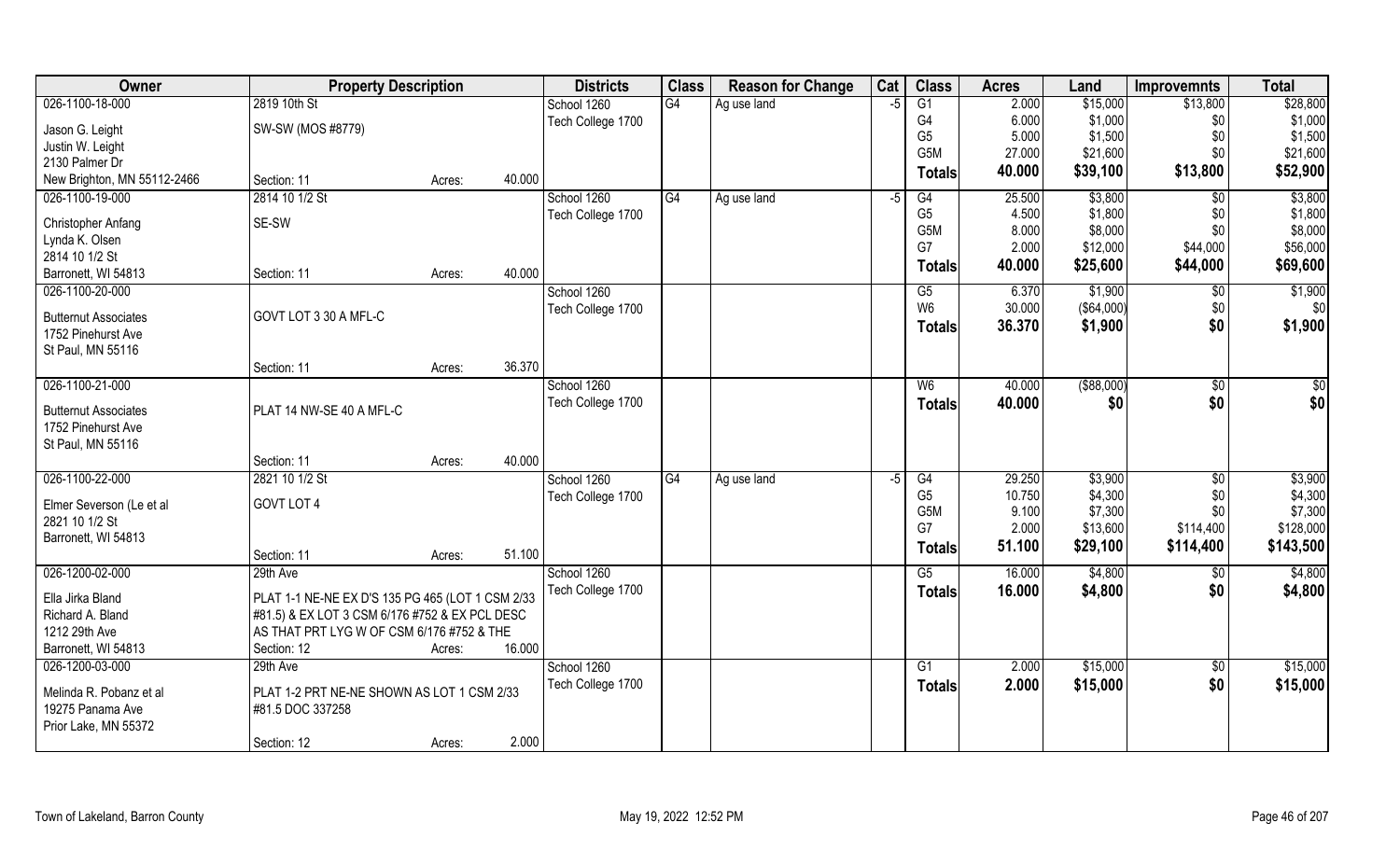| Owner                           | <b>Property Description</b>                     |        |        | <b>Districts</b>  | <b>Class</b> | <b>Reason for Change</b> | Cat | <b>Class</b>    | <b>Acres</b> | Land     | <b>Improvemnts</b> | <b>Total</b> |
|---------------------------------|-------------------------------------------------|--------|--------|-------------------|--------------|--------------------------|-----|-----------------|--------------|----------|--------------------|--------------|
| 026-1200-04-000                 | 29th Ave                                        |        |        | School 1260       |              |                          |     | G1              | 2.000        | \$15,400 | $\overline{50}$    | \$15,400     |
| Ella Jirka Bland                | PLAT 1-3 PRT NE-NE SHOWN AS LOT 3 CSM 6/176     |        |        | Tech College 1700 |              |                          |     | <b>Totals</b>   | 2.000        | \$15,400 | \$0                | \$15,400     |
| Richard A. Bland                | #752                                            |        |        |                   |              |                          |     |                 |              |          |                    |              |
| 1212 29th Ave                   |                                                 |        |        |                   |              |                          |     |                 |              |          |                    |              |
| Barronett, WI 54813             | Section: 12                                     | Acres: | 2.000  |                   |              |                          |     |                 |              |          |                    |              |
| 026-1200-04-001                 | 29th Ave                                        |        |        | School 1260       |              |                          |     | G6              | 15.200       | \$37,000 | \$0                | \$37,000     |
| <b>Butternut Associates LLP</b> | PLAT 1-4 PRT NE-NE LYG W OF CSM 6/176 #752 & LN |        |        | Tech College 1700 |              |                          |     | <b>Totals</b>   | 15.200       | \$37,000 | \$0                | \$37,000     |
| 1752 Pinehurst                  | BEG AT SW COR LOT 3 CSM 6/176 #752 AT PT        |        |        |                   |              |                          |     |                 |              |          |                    |              |
| St Paul, MN 55116               | WHERE SW COR TOUCHES BUTTERNUT LAKE TH S        |        |        |                   |              |                          |     |                 |              |          |                    |              |
|                                 | Section: 12                                     | Acres: | 15.200 |                   |              |                          |     |                 |              |          |                    |              |
| 026-1200-04-010                 | 1175 29th Ave                                   |        |        | School 1260       |              |                          |     | G1              | 4.800        | \$52,600 | \$374,900          | \$427,500    |
| William Kent Harris             | PLAT 1-5 PRT NE-NE SHOWN AS LOT 1 CSM 25/11     |        |        | Tech College 1700 |              |                          |     | <b>Totals</b>   | 4.800        | \$52,600 | \$374,900          | \$427,500    |
| Marybeth Kay Harris             | #3521 DOC 574495 (LC VENDOR: BUTTERNUT          |        |        |                   |              |                          |     |                 |              |          |                    |              |
| 1658 Dodd Rd                    | <b>ASSOCIATES LLP)</b>                          |        |        |                   |              |                          |     |                 |              |          |                    |              |
| Mendota Heights, MN 55118       | Section: 12                                     | Acres: | 4.800  |                   |              |                          |     |                 |              |          |                    |              |
| 026-1200-05-000                 | 29th Ave                                        |        |        | School 1260       |              |                          |     | G5              | 10.000       | \$3,000  | \$0                | \$3,000      |
| Michael J. Anfang et al         | PLAT 2 NW-NE (MOS #9033)                        |        |        | Tech College 1700 |              |                          |     | G <sub>6</sub>  | 30.000       | \$66,000 | \$0                | \$66,000     |
| N4589 Pioneer Dr                |                                                 |        |        |                   |              |                          |     | <b>Totals</b>   | 40.000       | \$69,000 | \$0                | \$69,000     |
| Sullivan, WI 53178              |                                                 |        |        |                   |              |                          |     |                 |              |          |                    |              |
|                                 | Section: 12                                     | Acres: | 40.000 |                   |              |                          |     |                 |              |          |                    |              |
| 026-1200-06-000                 | 29th Ave                                        |        |        | School 1260       |              |                          |     | G5              | 10.000       | \$4,000  | $\sqrt[6]{3}$      | \$4,000      |
| Michael J. Anfang et al         | PLAT 3 SW-NE (MOS #9033)                        |        |        | Tech College 1700 |              |                          |     | G <sub>6</sub>  | 30.000       | \$60,000 | \$0                | \$60,000     |
| N4589 Pioneer Dr                |                                                 |        |        |                   |              |                          |     | <b>Totals</b>   | 40.000       | \$64,000 | \$0                | \$64,000     |
| Sullivan, WI 53178              |                                                 |        |        |                   |              |                          |     |                 |              |          |                    |              |
|                                 | Section: 12                                     | Acres: | 40.000 |                   |              |                          |     |                 |              |          |                    |              |
| 026-1200-07-000                 | 29th Ave                                        |        |        | School 1260       |              |                          |     | G5              | 10.000       | \$2,000  | \$0                | \$2,000      |
| <b>Butternut Associates LLP</b> | SE-NE                                           |        |        | Tech College 1700 |              |                          |     | G <sub>6</sub>  | 30.000       | \$66,000 | \$0                | \$66,000     |
| 1752 Pinehurst                  |                                                 |        |        |                   |              |                          |     | <b>Totals</b>   | 40.000       | \$68,000 | \$0                | \$68,000     |
| St Paul, MN 55116               |                                                 |        |        |                   |              |                          |     |                 |              |          |                    |              |
|                                 | Section: 12                                     | Acres: | 40.000 |                   |              |                          |     |                 |              |          |                    |              |
| 026-1200-08-000                 | 1133 29th Ave                                   |        |        | School 1260       |              |                          |     | $\overline{G5}$ | 5.000        | \$2,000  | $\overline{50}$    | \$2,000      |
| John Anfang                     | PLAT 5-1 NE-NW EX W 600 FT                      |        |        | Tech College 1700 |              |                          |     | G <sub>6</sub>  | 16.810       | \$26,900 | \$0                | \$26,900     |
| James Anfang                    |                                                 |        |        |                   |              |                          |     | Totals          | 21.810       | \$28,900 | \$0                | \$28,900     |
| 7312 Virgin Acres Rd            |                                                 |        |        |                   |              |                          |     |                 |              |          |                    |              |
| Lake Tomahawk, WI 54539         | Section: 12                                     | Acres: | 21.810 |                   |              |                          |     |                 |              |          |                    |              |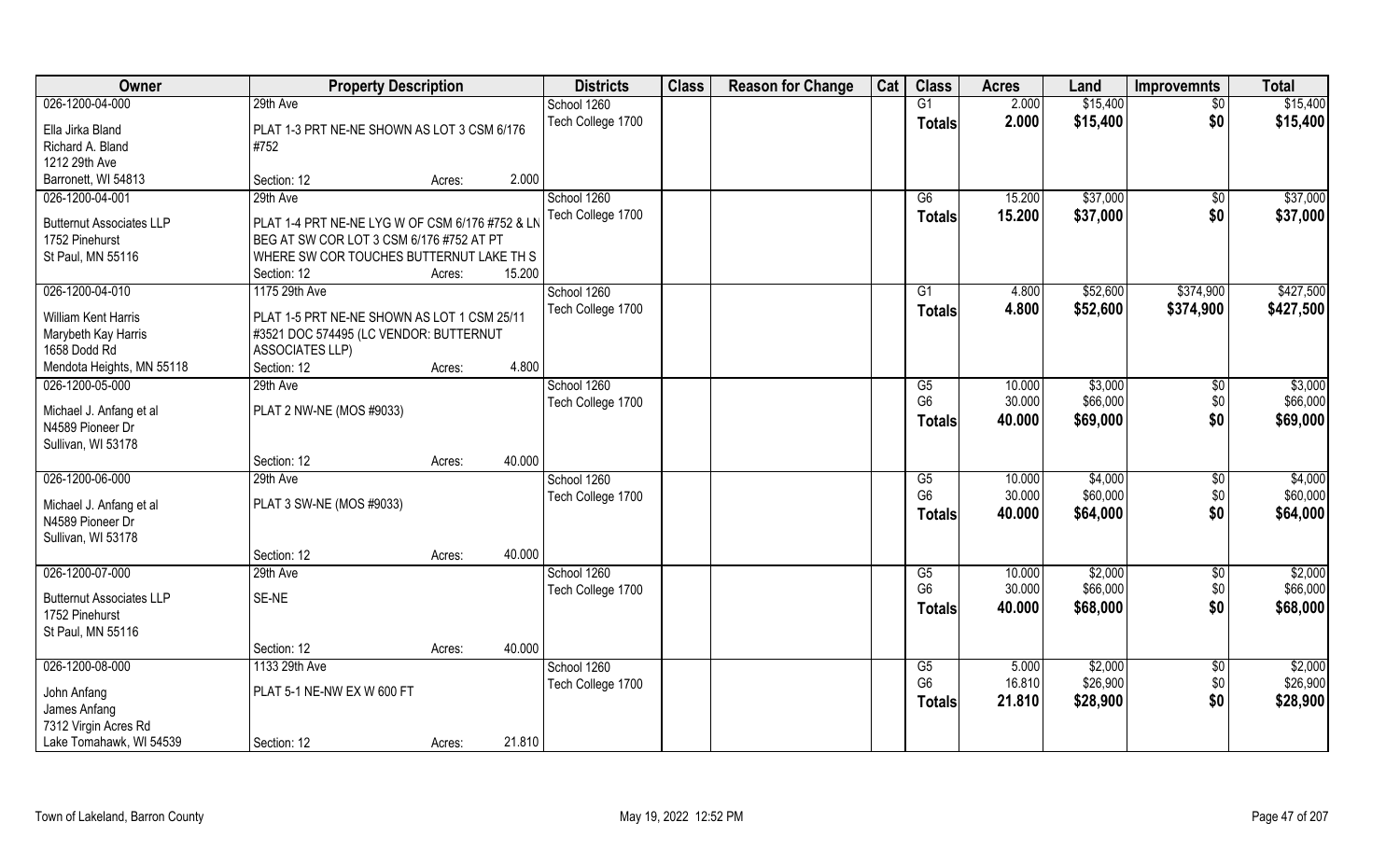| Owner                                                  | <b>Property Description</b> |                  | <b>Districts</b>  | <b>Class</b>   | <b>Reason for Change</b> | Cat  | <b>Class</b>     | <b>Acres</b> | Land       | <b>Improvemnts</b> | <b>Total</b> |
|--------------------------------------------------------|-----------------------------|------------------|-------------------|----------------|--------------------------|------|------------------|--------------|------------|--------------------|--------------|
| 026-1200-08-001                                        | 1131 29th Ave               |                  | School 1260       |                |                          |      | G1               | 2.000        | \$15,000   | \$79,100           | \$94,100     |
| Catherine R Zimmerman Irrevocable                      | PLAT 5-2 W 600 FT OF NE-NW  |                  | Tech College 1700 |                |                          |      | G <sub>4</sub>   | 11.190       | \$600      | \$0                | \$600        |
| <b>Cottage Trust</b>                                   |                             |                  |                   |                |                          |      | G <sub>5</sub>   | 5.000        | \$2,000    | \$0                | \$2,000      |
| 425 N Stevens Ave                                      |                             |                  |                   |                |                          |      | Totals           | 18.190       | \$17,600   | \$79,100           | \$96,700     |
| Jefferson, WI 53549                                    | Section: 12                 | 18.190<br>Acres: |                   |                |                          |      |                  |              |            |                    |              |
| 026-1200-09-000                                        | 29th Ave                    |                  | School 1260       | G6             | Correct acreage          |      | G5               | 2.830        | \$900      | $\sqrt[6]{}$       | \$900        |
|                                                        | GOVT LOT 1 36.83 A MFL-C    |                  | Tech College 1700 |                |                          |      | G <sub>6</sub>   | 0.170        | \$300      | \$0\$              | \$300        |
| <b>Butternut Associates, LLP</b><br>1752 Pinehurst Ave |                             |                  |                   |                |                          |      | W <sub>6</sub>   | 36.830       | (\$73,700) | $$0$$              | \$0          |
| Saint Paul, MN 55116                                   |                             |                  |                   |                |                          |      | Totals           | 39.830       | \$1,200    | \$0                | \$1,200      |
|                                                        | Section: 12                 | 39.830<br>Acres: |                   |                |                          |      |                  |              |            |                    |              |
| 026-1200-10-000                                        | 29th Ave                    |                  | School 1260       | G <sub>6</sub> | Out of MFL               |      | G4               | 5.000        | \$700      | $\sqrt{6}$         | \$700        |
|                                                        |                             |                  | Tech College 1700 |                |                          |      | G <sub>5</sub>   | 2.000        | \$800      | \$0\$              | \$800        |
| <b>Butternut Associates, LLP</b>                       | PLAT 7 SW-NW 24.17 A MFL-C  |                  |                   |                |                          |      | G <sub>6</sub>   | 8.830        | \$17,700   | \$0                | \$17,700     |
| 1752 Pinehurst Ave                                     |                             |                  |                   |                |                          |      | W <sub>6</sub>   | 24.170       | (\$48,300) | \$0                | \$0          |
| Saint Paul, MN 55116                                   |                             |                  |                   |                |                          |      | Totals           | 40.000       | \$19,200   | \$0                | \$19,200     |
|                                                        | Section: 12                 | 40.000<br>Acres: |                   |                |                          |      |                  |              |            |                    |              |
| 026-1200-11-000                                        | 29th Ave                    |                  | School 1260       |                |                          |      | G5               | 2.000        | \$600      | $\sqrt[6]{3}$      | \$600        |
| David Anfang                                           | SE-NW                       |                  | Tech College 1700 |                |                          |      | G <sub>6</sub>   | 38.000       | \$60,800   | \$0                | \$60,800     |
| Edward L. Anfang                                       |                             |                  |                   |                |                          |      | <b>Totals</b>    | 40.000       | \$61,400   | \$0                | \$61,400     |
| W694 Us Highway 18                                     |                             |                  |                   |                |                          |      |                  |              |            |                    |              |
| Sullivan, WI 53178                                     | Section: 12                 | 40.000<br>Acres: |                   |                |                          |      |                  |              |            |                    |              |
| 026-1200-12-000                                        | 29th Ave                    |                  | School 1260       |                |                          |      | G5               | 7.000        | \$2,100    | \$0                | \$2,100      |
| Maynard Mackrill et al                                 | NE-SW                       |                  | Tech College 1700 |                |                          |      | G <sub>6</sub>   | 33.000       | \$66,000   | \$0                | \$66,000     |
| 2702 11th St                                           |                             |                  |                   |                |                          |      | <b>Totals</b>    | 40.000       | \$68,100   | \$0                | \$68,100     |
| Cumberland, WI 54829                                   |                             |                  |                   |                |                          |      |                  |              |            |                    |              |
|                                                        | Section: 12                 | 40.000<br>Acres: |                   |                |                          |      |                  |              |            |                    |              |
| 026-1200-13-000                                        | 29th Ave                    |                  | School 1260       | G4             | Ag use land              | $-5$ | G4               | 9.000        | \$1,200    | $\sqrt{6}$         | \$1,200      |
|                                                        | GOVT LOT 2                  |                  | Tech College 1700 |                |                          |      | G <sub>5</sub>   | 5.000        | \$1,500    | \$0\$              | \$1,500      |
| Maynard Mackrill et al<br>2702 11th St                 |                             |                  |                   |                |                          |      | G <sub>5</sub> M | 17.880       | \$20,900   | \$0                | \$20,900     |
| Cumberland, WI 54829                                   |                             |                  |                   |                |                          |      | <b>Totals</b>    | 31.880       | \$23,600   | \$0                | \$23,600     |
|                                                        | Section: 12                 | 31.880<br>Acres: |                   |                |                          |      |                  |              |            |                    |              |
| 026-1200-14-000                                        | 29th Ave                    |                  | School 1260       |                |                          |      | G5               | 22.260       | \$4,500    | $\sqrt[6]{}$       | \$4,500      |
|                                                        |                             |                  | Tech College 1700 |                |                          |      | G <sub>6</sub>   | 14.850       | \$31,000   | \$0                | \$31,000     |
| Elmer Severson (Le et al                               | GOVT LOT 3                  |                  |                   |                |                          |      | Totals           | 37.110       | \$35,500   | \$0                | \$35,500     |
| 2821 10 1/2 St                                         |                             |                  |                   |                |                          |      |                  |              |            |                    |              |
| Barronett, WI 54813                                    |                             |                  |                   |                |                          |      |                  |              |            |                    |              |
|                                                        | Section: 12                 | 37.110<br>Acres: |                   |                |                          |      |                  |              |            |                    |              |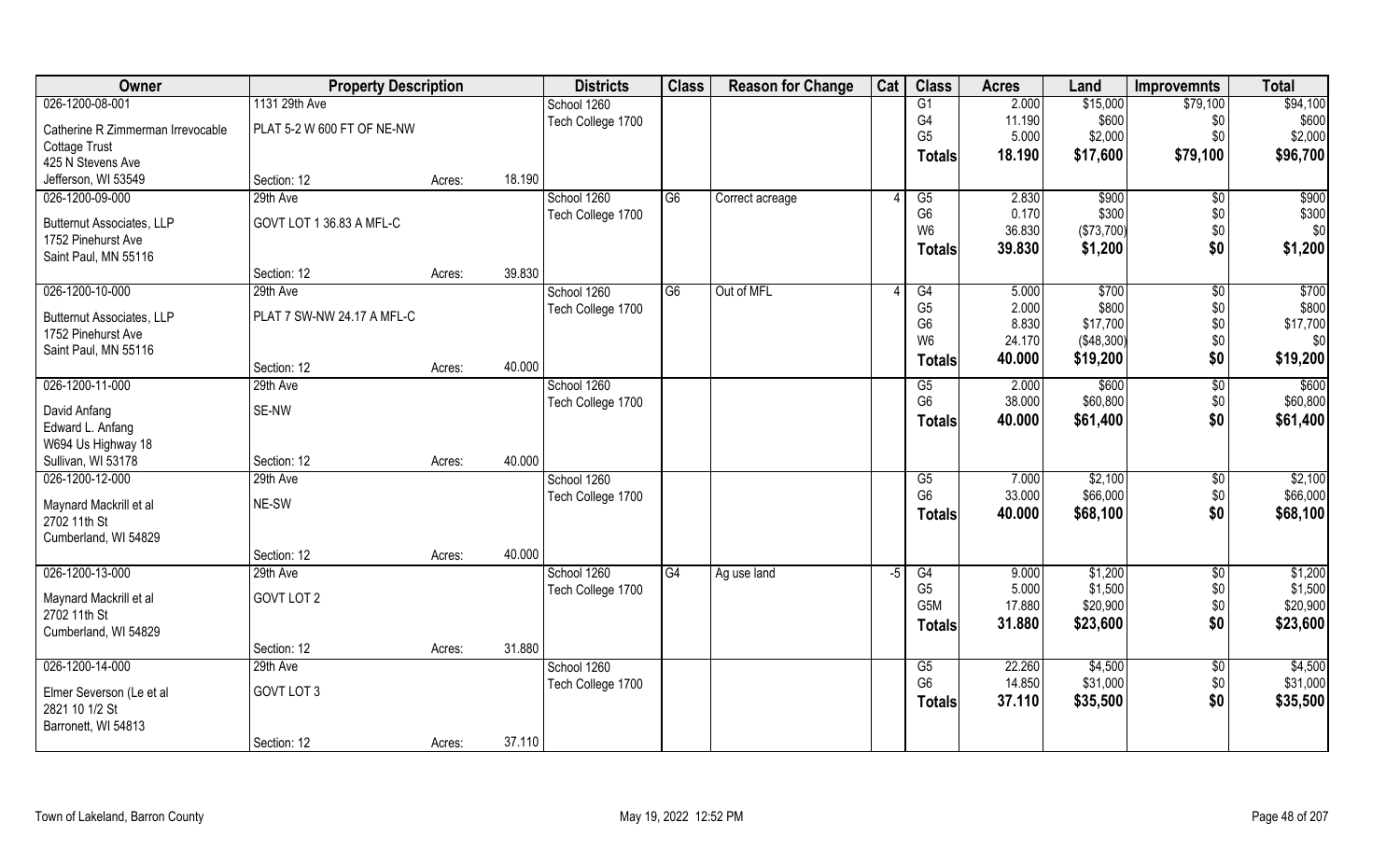| Owner                                         | <b>Property Description</b> |        |        | <b>Districts</b>  | <b>Class</b> | <b>Reason for Change</b> | Cat | <b>Class</b>    | <b>Acres</b> | Land        | <b>Improvemnts</b> | <b>Total</b> |
|-----------------------------------------------|-----------------------------|--------|--------|-------------------|--------------|--------------------------|-----|-----------------|--------------|-------------|--------------------|--------------|
| 026-1200-15-000                               | 29th Ave                    |        |        | School 1260       |              |                          |     | W <sub>6</sub>  | 40.000       | ( \$88,000) | $\sqrt{6}$         | \$0          |
| Norbert R. Berg et al                         | PLAT 12 SE-SW 40 A MFL-C    |        |        | Tech College 1700 |              |                          |     | <b>Totals</b>   | 40.000       | \$0         | \$0                | \$0          |
| c/o Kevin Berg                                |                             |        |        |                   |              |                          |     |                 |              |             |                    |              |
| 1752 Pinehurst Ave                            |                             |        |        |                   |              |                          |     |                 |              |             |                    |              |
| St Paul, MN 55116                             | Section: 12                 | Acres: | 40.000 |                   |              |                          |     |                 |              |             |                    |              |
| 026-1200-16-000                               | 29th Ave                    |        |        | School 1260       |              |                          |     | $\overline{G6}$ | 40.000       | \$80,000    | \$0                | \$80,000     |
| John H. Carlson                               | NE-SE                       |        |        | Tech College 1700 |              |                          |     | <b>Totals</b>   | 40.000       | \$80,000    | \$0                | \$80,000     |
| Suzanne J. Carlson                            |                             |        |        |                   |              |                          |     |                 |              |             |                    |              |
| N74 W5382 Georgetown Dr                       |                             |        |        |                   |              |                          |     |                 |              |             |                    |              |
| Cedarburg, WI 53012                           | Section: 12                 | Acres: | 40.000 |                   |              |                          |     |                 |              |             |                    |              |
| 026-1200-17-000                               | 29th Ave                    |        |        | School 1260       |              |                          |     | G6              | 40.000       | \$80,000    | \$0                | \$80,000     |
| John H. Carlson                               | NW-SE                       |        |        | Tech College 1700 |              |                          |     | <b>Totals</b>   | 40.000       | \$80,000    | \$0                | \$80,000     |
| Suzanne J. Carlson                            |                             |        |        |                   |              |                          |     |                 |              |             |                    |              |
| N74 W5382 Georgetown Dr                       |                             |        |        |                   |              |                          |     |                 |              |             |                    |              |
| Cedarburg, WI 53012                           | Section: 12                 | Acres: | 40.000 |                   |              |                          |     |                 |              |             |                    |              |
| 026-1200-18-000                               | 29th Ave                    |        |        | School 1260       |              |                          |     | G6              | 40.000       | \$80,000    | $\sqrt{50}$        | \$80,000     |
|                                               |                             |        |        | Tech College 1700 |              |                          |     | <b>Totals</b>   | 40.000       | \$80,000    | \$0                | \$80,000     |
| John H. Carlson<br>Suzanne J. Carlson         | SW-SE                       |        |        |                   |              |                          |     |                 |              |             |                    |              |
| N74 W5382 Georgetown Dr                       |                             |        |        |                   |              |                          |     |                 |              |             |                    |              |
| Cedarburg, WI 53012                           | Section: 12                 | Acres: | 40.000 |                   |              |                          |     |                 |              |             |                    |              |
| 026-1200-19-000                               | 29th Ave                    |        |        | School 1260       |              |                          |     | $\overline{G6}$ | 40.000       | \$80,000    | $\overline{50}$    | \$80,000     |
|                                               |                             |        |        | Tech College 1700 |              |                          |     | <b>Totals</b>   | 40.000       | \$80,000    | \$0                | \$80,000     |
| John H. Carlson                               | SE-SE                       |        |        |                   |              |                          |     |                 |              |             |                    |              |
| Suzanne J. Carlson<br>N74 W5382 Georgetown Dr |                             |        |        |                   |              |                          |     |                 |              |             |                    |              |
| Cedarburg, WI 53012                           | Section: 12                 | Acres: | 40.000 |                   |              |                          |     |                 |              |             |                    |              |
| 026-1300-02-000                               | $11th$ St                   |        |        | School 1260       |              |                          |     | G5              | 9.000        | \$3,600     | $\sqrt{6}$         | \$3,600      |
|                                               |                             |        |        | Tech College 1700 |              |                          |     | W <sub>6</sub>  | 31.000       | (\$62,000)  | $$0$$              | \$0          |
| Prytz Revocable Living Trust                  | PLAT 1 NE-NE 31 A MFL-C     |        |        |                   |              |                          |     | <b>Totals</b>   | 40.000       | \$3,600     | \$0                | \$3,600      |
| 1961 25 1/4 Ave                               |                             |        |        |                   |              |                          |     |                 |              |             |                    |              |
| Rice Lake, WI 54868                           | Section: 13                 | Acres: | 40.000 |                   |              |                          |     |                 |              |             |                    |              |
| 026-1300-03-000                               | $11th$ St                   |        |        | School 1260       |              |                          |     | G5              | 7.000        | \$2,800     | $\overline{50}$    | \$2,800      |
|                                               |                             |        |        | Tech College 1700 |              |                          |     | W <sub>6</sub>  | 33.000       | (\$66,000)  | \$0                | \$0          |
| Prytz Revocable Living Trust                  | PLAT 2 NW-NE 33 A MFL-C     |        |        |                   |              |                          |     | <b>Totals</b>   | 40.000       | \$2,800     | \$0                | \$2,800      |
| 1961 25 1/4 Ave                               |                             |        |        |                   |              |                          |     |                 |              |             |                    |              |
| Rice Lake, WI 54868                           | Section: 13                 |        | 40.000 |                   |              |                          |     |                 |              |             |                    |              |
|                                               |                             | Acres: |        |                   |              |                          |     |                 |              |             |                    |              |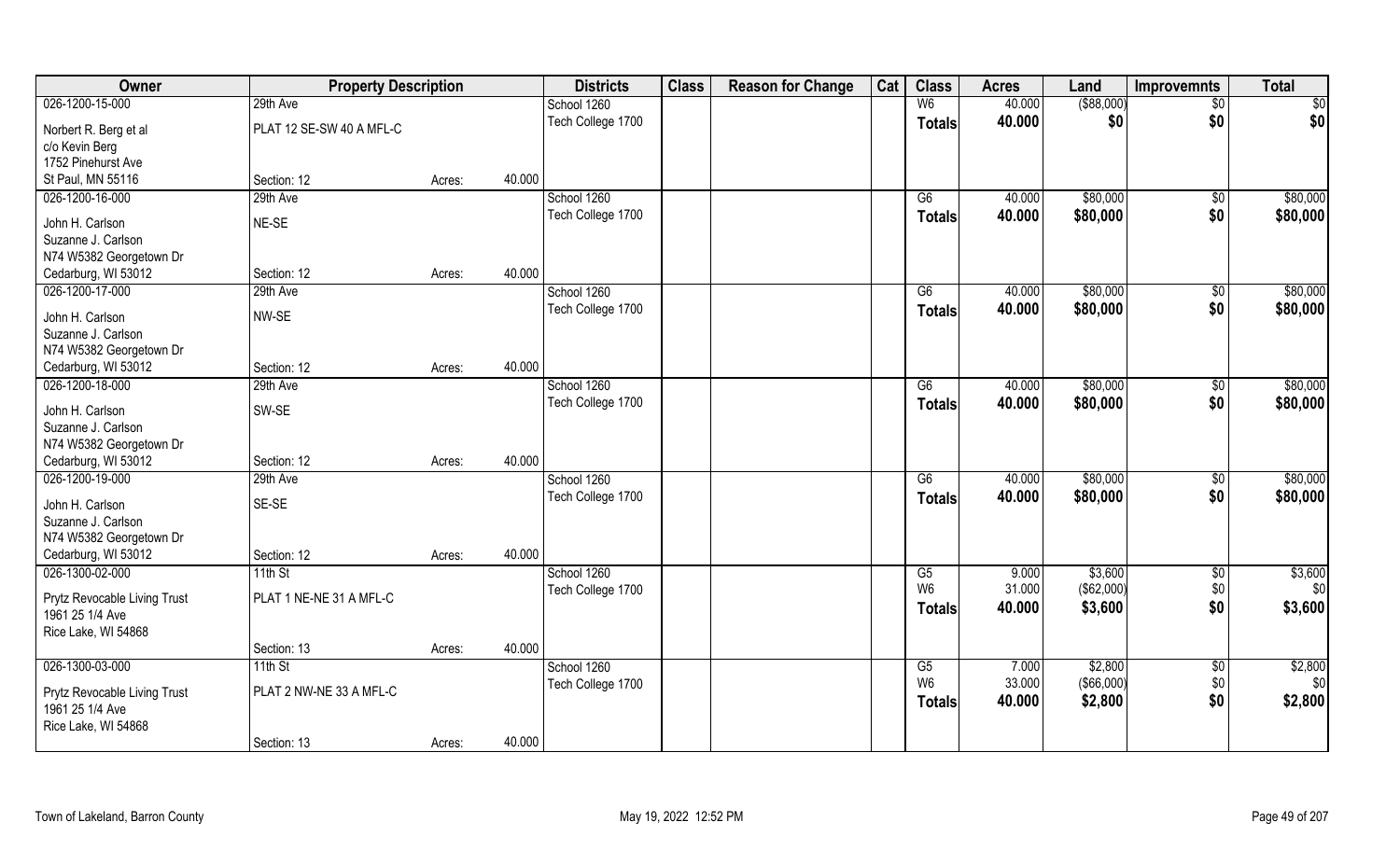| Owner                       | <b>Property Description</b>               |                  | <b>Districts</b>  | <b>Class</b> | <b>Reason for Change</b> | Cat  | <b>Class</b>     | <b>Acres</b> | Land       | <b>Improvemnts</b> | <b>Total</b>      |
|-----------------------------|-------------------------------------------|------------------|-------------------|--------------|--------------------------|------|------------------|--------------|------------|--------------------|-------------------|
| 026-1300-04-000             | 11th St                                   |                  | School 1260       |              |                          |      | G6               | 2.000        | \$4,000    | $\overline{50}$    | \$4,000           |
| James M. Vaughn             | PLAT 3 SW-NE 38 A MFL-C                   |                  | Tech College 1700 |              |                          |      | W <sub>6</sub>   | 38.000       | (\$76,000) | \$0                | \$0               |
| PO Box 984                  |                                           |                  |                   |              |                          |      | Totals           | 40.000       | \$4,000    | \$0                | \$4,000           |
| Cumberland, WI 54829        |                                           |                  |                   |              |                          |      |                  |              |            |                    |                   |
|                             | Section: 13                               | 40.000<br>Acres: |                   |              |                          |      |                  |              |            |                    |                   |
| 026-1300-05-000             | $11th$ St                                 |                  | School 1260       |              |                          |      | G6               | 15.000       | \$30,000   | \$0                | \$30,000          |
| James M. Vaughn             | PLAT 4 SE-NE 25 A MFL-C                   |                  | Tech College 1700 |              |                          |      | W <sub>6</sub>   | 25.000       | (\$50,000) | \$0                | \$0               |
| PO Box 984                  |                                           |                  |                   |              |                          |      | Totals           | 40.000       | \$30,000   | \$0                | \$30,000          |
| Cumberland, WI 54829        |                                           |                  |                   |              |                          |      |                  |              |            |                    |                   |
|                             | Section: 13                               | 40.000<br>Acres: |                   |              |                          |      |                  |              |            |                    |                   |
| 026-1300-06-000             | 11th St                                   |                  | School 1260       | G4           | Ag use land              | $-5$ | G4               | 21.000       | \$3,600    | \$0                | \$3,600           |
| Eric M. Ness                | PLAT 5 NE-NW                              |                  | Tech College 1700 |              |                          |      | G <sub>5</sub>   | 6.000        | \$1,800    | \$0                | \$1,800           |
| 5136 S Menard Dr            |                                           |                  |                   |              |                          |      | G <sub>5</sub> M | 13.000       | \$13,000   | \$0                | \$13,000          |
| New Berlin, WI 53151        |                                           |                  |                   |              |                          |      | Totals           | 40.000       | \$18,400   | \$0                | \$18,400          |
|                             | Section: 13                               | 40.000<br>Acres: |                   |              |                          |      |                  |              |            |                    |                   |
| 026-1300-07-000             | 11th St                                   |                  | School 1260       |              |                          |      | G4               | 5.000        | \$900      | $\sqrt[6]{3}$      | $\overline{$900}$ |
| Eric M. Ness                | PLAT 6 NW-NW                              |                  | Tech College 1700 |              |                          |      | G <sub>5</sub>   | 7.000        | \$1,400    | \$0                | \$1,400           |
| 5136 S Menard Dr            |                                           |                  |                   |              |                          |      | G <sub>5</sub> M | 28.000       | \$28,000   | \$0                | \$28,000          |
| New Berlin, WI 53151        |                                           |                  |                   |              |                          |      | <b>Totals</b>    | 40.000       | \$30,300   | \$0                | \$30,300          |
|                             | Section: 13                               | 40.000<br>Acres: |                   |              |                          |      |                  |              |            |                    |                   |
| 026-1300-08-000             | 2750 11th St                              |                  | School 1260       |              |                          |      | $\overline{G1}$  | 3.000        | \$53,900   | \$128,000          | \$181,900         |
| Manor Family Wilderness LLC | PLAT 7-1 SW-NW EX S 180 FT THRF LYG E OF  |                  | Tech College 1700 |              |                          |      | G4               | 7.000        | \$1,200    | \$0                | \$1,200           |
| 2741 11th St                | PERCH LAKE (MOS #7996)                    |                  |                   |              |                          |      | G <sub>5</sub>   | 6.000        | \$2,400    | \$0                | \$2,400           |
| Cumberland, WI 54829        |                                           |                  |                   |              |                          |      | G <sub>5</sub> M | 21.820       | \$25,800   | \$0\$              | \$25,800          |
|                             | Section: 13                               | 37.820<br>Acres: |                   |              |                          |      | <b>Totals</b>    | 37.820       | \$83,300   | \$128,000          | \$211,300         |
| 026-1300-09-000             | $11th$ St                                 |                  | School 1260       |              |                          |      | G6               | 2.180        | \$4,400    | \$0                | \$4,400           |
| Eric M. Ness                | PLAT 7-2 S 180 FT OF SW-NW LYG E OF PERCH |                  | Tech College 1700 |              |                          |      | <b>Totals</b>    | 2.180        | \$4,400    | \$0                | \$4,400           |
| 5136 S Menard Dr            | <b>LAKE</b>                               |                  |                   |              |                          |      |                  |              |            |                    |                   |
| New Berlin, WI 53151        |                                           |                  |                   |              |                          |      |                  |              |            |                    |                   |
|                             | Section: 13                               | 2.180<br>Acres:  |                   |              |                          |      |                  |              |            |                    |                   |
| 026-1300-10-000             | 2751 11th St                              |                  | School 1260       | G4           | Ag use land              | $-5$ | G4               | 9.000        | \$1,400    | $\sqrt{6}$         | \$1,400           |
| Eric M. Ness                | PLAT 8 SE-NW                              |                  | Tech College 1700 |              |                          |      | G <sub>5</sub>   | 14.000       | \$2,600    | \$0                | \$2,600           |
| 5136 S Menard Dr            |                                           |                  |                   |              |                          |      | G5M              | 16.000       | \$16,000   | \$0                | \$16,000          |
| New Berlin, WI 53151        |                                           |                  |                   |              |                          |      | G7               | 1.000        | \$2,000    | \$400              | \$2,400           |
|                             | Section: 13                               | 40.000<br>Acres: |                   |              |                          |      | Totals           | 40.000       | \$22,000   | \$400              | \$22,400          |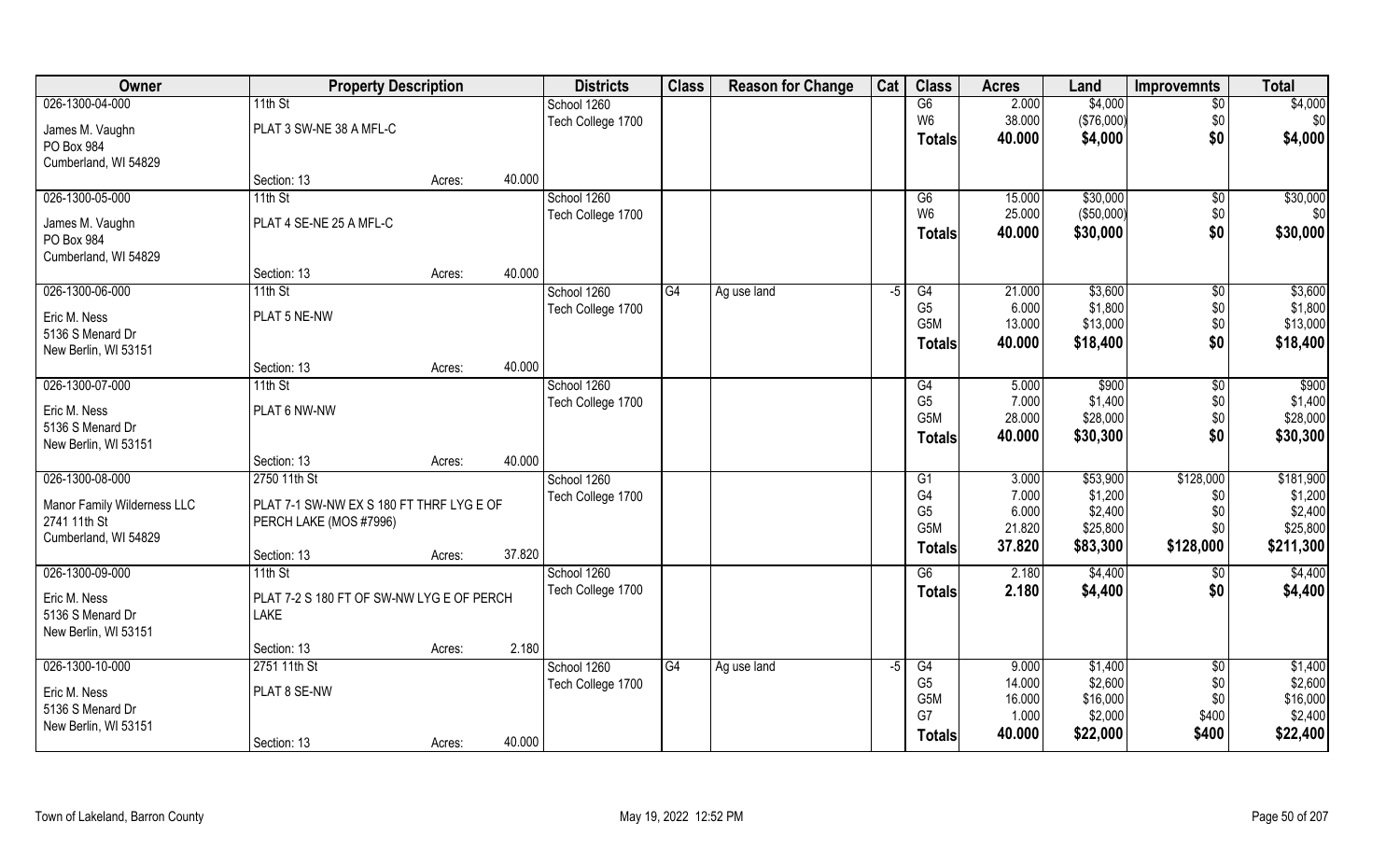| <b>Owner</b>                                                                                  | <b>Property Description</b>                                                                        |                  | <b>Districts</b>                 | <b>Class</b> | <b>Reason for Change</b> | Cat  | <b>Class</b>                          | <b>Acres</b>              | Land                             | <b>Improvemnts</b>     | <b>Total</b>              |
|-----------------------------------------------------------------------------------------------|----------------------------------------------------------------------------------------------------|------------------|----------------------------------|--------------|--------------------------|------|---------------------------------------|---------------------------|----------------------------------|------------------------|---------------------------|
| 026-1300-11-000                                                                               | 11th St                                                                                            |                  | School 1260                      | G4           | Ag use land              | $-5$ | G4                                    | 40.000                    | \$2,000                          | $\overline{50}$        | \$2,000                   |
| Maynard Mackrill et al<br>2702 11th St<br>Cumberland, WI 54829                                | NE-SW                                                                                              |                  | Tech College 1700                |              |                          |      | <b>Totals</b>                         | 40.000                    | \$2,000                          | \$0                    | \$2,000                   |
|                                                                                               | Section: 13                                                                                        | 40.000<br>Acres: |                                  |              |                          |      |                                       |                           |                                  |                        |                           |
| 026-1300-12-000                                                                               | 2739 11th St                                                                                       |                  | School 1260<br>Tech College 1700 |              |                          |      | G4<br>G <sub>5</sub>                  | 26.250<br>10.750          | \$2,300<br>\$3,300               | \$0<br>\$0             | \$2,300<br>\$3,300        |
| Maynard Mackrill et al<br>2702 11th St<br>Cumberland, WI 54829                                | PLAT 10-1 NW-SW EX VOL 320 PG 455                                                                  |                  |                                  |              |                          |      | G7<br><b>Totals</b>                   | 2.000<br>39.000           | \$8,000<br>\$13,600              | \$104,400<br>\$104,400 | \$112,400<br>\$118,000    |
|                                                                                               | Section: 13                                                                                        | 39.000<br>Acres: |                                  |              |                          |      |                                       |                           |                                  |                        |                           |
| 026-1300-13-000                                                                               | 2741 11th St                                                                                       |                  | School 1260                      |              |                          |      | G1                                    | 1.900                     | \$42,600                         | \$108,000              | \$150,600                 |
| Sheila A Manor Trust<br>2741 11th St<br>Cumberland, WI 54829                                  | PLAT 10-2 (SEC 13) & 13-2 (SEC 14) PRT NW-SW SEC<br>13 & NE-SE SEC 14 SHOWN AS PCL A CSM 3/38 #227 |                  | Tech College 1700                |              |                          |      | <b>Totals</b>                         | 1.900                     | \$42,600                         | \$108,000              | \$150,600                 |
|                                                                                               | Section: 13                                                                                        | 1.900<br>Acres:  |                                  |              |                          |      |                                       |                           |                                  |                        |                           |
| 026-1300-14-000                                                                               | 11th St                                                                                            |                  | School 1260                      | G4           | Ag use land              | -5   | G4                                    | 35.000                    | \$2,900                          | \$0                    | \$2,900                   |
| Maynard Mackrill et al<br>2702 11th St<br>Cumberland, WI 54829                                | SW-SW                                                                                              |                  | Tech College 1700                |              |                          |      | G <sub>5</sub><br><b>Totals</b>       | 5.000<br>40.000           | \$5,500<br>\$8,400               | \$0<br>\$0             | \$5,500<br>\$8,400        |
|                                                                                               | Section: 13                                                                                        | 40.000<br>Acres: |                                  |              |                          |      |                                       |                           |                                  |                        |                           |
| 026-1300-15-000                                                                               | 1160 27th Ave                                                                                      |                  | School 1260<br>Tech College 1700 |              |                          |      | G6                                    | 40.000<br>40.000          | \$80,000<br>\$80,000             | $\sqrt[6]{30}$<br>\$0  | \$80,000                  |
| Laurie K. Hanson<br>Bradley D. Hanson<br>1767 15th St                                         | SE-SW                                                                                              |                  |                                  |              |                          |      | <b>Totals</b>                         |                           |                                  |                        | \$80,000                  |
| Rice Lake, WI 54868                                                                           | Section: 13                                                                                        | 40.000<br>Acres: |                                  |              |                          |      |                                       |                           |                                  |                        |                           |
| 026-1300-16-000                                                                               | $11th$ St                                                                                          |                  | School 1260                      |              |                          |      | G5                                    | 6.000                     | \$2,400                          | $\sqrt{$0}$            | \$2,400                   |
| Lloyd Lewis Family Revoc Trust<br>30070 Norelius Dr<br>Lindstrom, MN 55045                    | PLAT 13 NE-SE 34 A MFL-C                                                                           |                  | Tech College 1700                |              |                          |      | W <sub>6</sub><br><b>Totals</b>       | 34.000<br>40.000          | (\$74,800)<br>\$2,400            | \$0<br>\$0             | \$0<br>\$2,400            |
|                                                                                               | Section: 13                                                                                        | 40.000<br>Acres: |                                  |              |                          |      |                                       |                           |                                  |                        |                           |
| 026-1300-17-000<br>Lloyd Lewis Family Revoc Trust<br>30070 Norelius Dr<br>Lindstrom, MN 55045 | $11th$ St<br>PLAT 14 NW-SE 37 A MFL-C                                                              |                  | School 1260<br>Tech College 1700 |              |                          |      | G5<br>W <sub>6</sub><br><b>Totals</b> | 3.000<br>37.000<br>40.000 | \$1,200<br>(\$74,000)<br>\$1,200 | \$0<br>\$0<br>\$0      | \$1,200<br>\$0<br>\$1,200 |
|                                                                                               | Section: 13                                                                                        | 40.000<br>Acres: |                                  |              |                          |      |                                       |                           |                                  |                        |                           |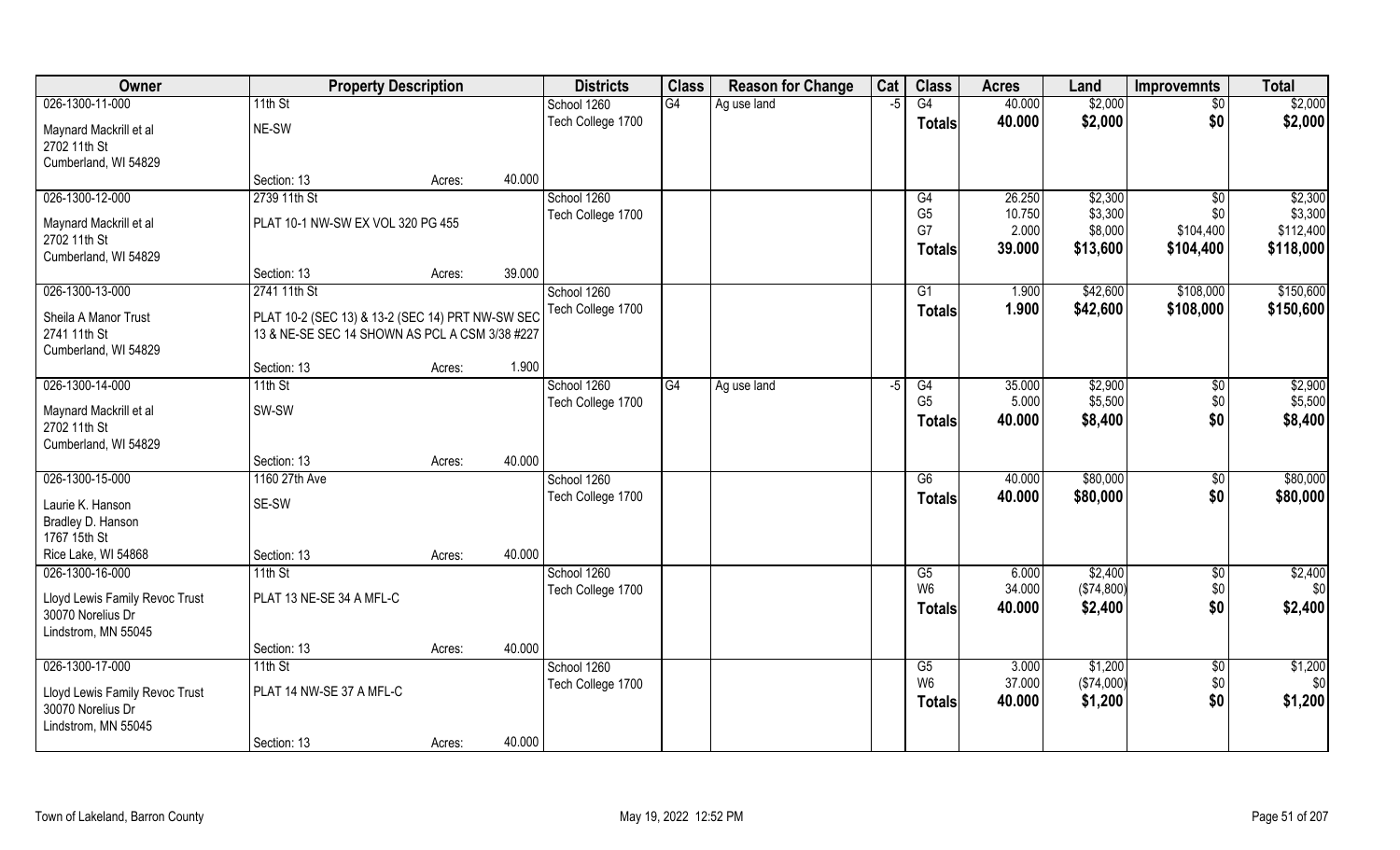| Owner                 | <b>Property Description</b>                      |        |                   | <b>Districts</b>  | <b>Class</b> | <b>Reason for Change</b> | Cat           | <b>Class</b>   | <b>Acres</b> | Land        | <b>Improvemnts</b> | <b>Total</b>  |
|-----------------------|--------------------------------------------------|--------|-------------------|-------------------|--------------|--------------------------|---------------|----------------|--------------|-------------|--------------------|---------------|
| 026-1300-18-000       | 11th St                                          |        |                   | School 1260       |              |                          |               | G6             | 20.000       | \$40,000    | $\sqrt{50}$        | \$40,000      |
| Robert C. Prytz       | PLAT 15-1 N 1/2 SW-SE                            |        |                   | Tech College 1700 |              |                          |               | <b>Totals</b>  | 20.000       | \$40,000    | \$0                | \$40,000      |
| Samantha Prytz        |                                                  |        |                   |                   |              |                          |               |                |              |             |                    |               |
| 2205 10th St          |                                                  |        |                   |                   |              |                          |               |                |              |             |                    |               |
| Cumberland, WI 54829  | Section: 13                                      | Acres: | 20.000            |                   |              |                          |               |                |              |             |                    |               |
| 026-1300-18-010       |                                                  |        |                   | School 1260       |              |                          |               | G6             | 20.000       | \$40,000    | $\overline{50}$    | \$40,000      |
| James M. Vaughn       | PLAT 15-2 S 1/2 SW-SE                            |        |                   | Tech College 1700 |              |                          |               | Totals         | 20.000       | \$40,000    | \$0                | \$40,000      |
| PO Box 984            |                                                  |        |                   |                   |              |                          |               |                |              |             |                    |               |
| Cumberland, WI 54829  |                                                  |        |                   |                   |              |                          |               |                |              |             |                    |               |
|                       | Section: 13                                      | Acres: | 20.000            |                   |              |                          |               |                |              |             |                    |               |
| 026-1300-19-000       | 11th St                                          |        |                   | School 1260       |              |                          |               | G5             | 9.000        | \$3,600     | \$0                | \$3,600       |
| Robert C. Prytz       | PLAT 16 SE-SE 31 A MFL-C                         |        |                   | Tech College 1700 |              |                          |               | W <sub>6</sub> | 31.000       | (\$62,000)  | \$0                | \$0           |
| Gladys L. Prytz       |                                                  |        |                   |                   |              |                          |               | <b>Totals</b>  | 40.000       | \$3,600     | \$0                | \$3,600       |
| 2205 10th St          |                                                  |        |                   |                   |              |                          |               |                |              |             |                    |               |
| Cumberland, WI 54829  | Section: 13                                      | Acres: | 40.000            |                   |              |                          |               |                |              |             |                    |               |
| 026-1400-02-000       |                                                  |        |                   | School 1260       |              |                          |               | G5             | 14.000       | \$2,800     | $\sqrt[6]{3}$      | \$2,800       |
| Nolan Revocable Trust | PLAT 1 NE-NE 25 A MFL-C                          |        |                   | Tech College 1700 |              |                          |               | G <sub>6</sub> | 1.000        | \$2,000     | \$0                | \$2,000       |
| PO Box 88             |                                                  |        |                   |                   |              |                          |               | W <sub>6</sub> | 25.000       | (\$50,000)  | \$0                | \$0           |
| Barronett, WI 54813   |                                                  |        |                   |                   |              |                          |               | <b>Totals</b>  | 40.000       | \$4,800     | \$0                | \$4,800       |
|                       | Section: 14                                      | Acres: | 40.000            |                   |              |                          |               |                |              |             |                    |               |
| 026-1400-03-000       | 2791 10 1/2 St                                   |        |                   | School 1260       |              |                          |               | G1             | 2.000        | \$4,000     | \$339,600          | \$343,600     |
| Nolan Revocable Trust | PLAT 2 NW-NE 38 A MFL-C                          |        |                   | Tech College 1700 |              |                          |               | W <sub>6</sub> | 38.000       | (\$76,000)  | \$0                | \$0           |
| PO Box 88             |                                                  |        |                   |                   |              |                          |               | <b>Totals</b>  | 40.000       | \$4,000     | \$339,600          | \$343,600     |
| Barronett, WI 54813   |                                                  |        |                   |                   |              |                          |               |                |              |             |                    |               |
|                       | Section: 14                                      | Acres: | 40.000            |                   |              |                          |               |                |              |             |                    |               |
| 026-1400-04-000       |                                                  |        |                   | School 1260       |              |                          |               | W6             | 40.000       | ( \$80,000) | \$0                | \$0           |
| Nolan Revocable Trust | SW-NE 40 A MFL-C                                 |        |                   | Tech College 1700 |              |                          |               | <b>Totals</b>  | 40.000       | \$0         | \$0                | \$0           |
| PO Box 88             |                                                  |        |                   |                   |              |                          |               |                |              |             |                    |               |
| Barronett, WI 54813   |                                                  |        |                   |                   |              |                          |               |                |              |             |                    |               |
|                       | Section: 14                                      | Acres: | 40.000            |                   |              |                          |               |                |              |             |                    |               |
| 026-1400-05-000       | 27 1/2 Ave                                       |        |                   | School 1260       |              |                          |               | W <sub>6</sub> | 30.180       | ( \$60,400) | $\frac{1}{6}$      | $\frac{1}{2}$ |
| Nolan Revocable Trust | PLAT 4-1 SE-NE EX CSM 10/57 #1294 & EX CSM 13/19 |        | Tech College 1700 |                   |              |                          | <b>Totals</b> | 30.180         | \$0          | \$0         | \$0                |               |
| PO Box 88             | #1768 30.18 A MFL-C                              |        |                   |                   |              |                          |               |                |              |             |                    |               |
| Barronett, WI 54813   |                                                  |        |                   |                   |              |                          |               |                |              |             |                    |               |
|                       | Section: 14                                      | Acres: | 30.180            |                   |              |                          |               |                |              |             |                    |               |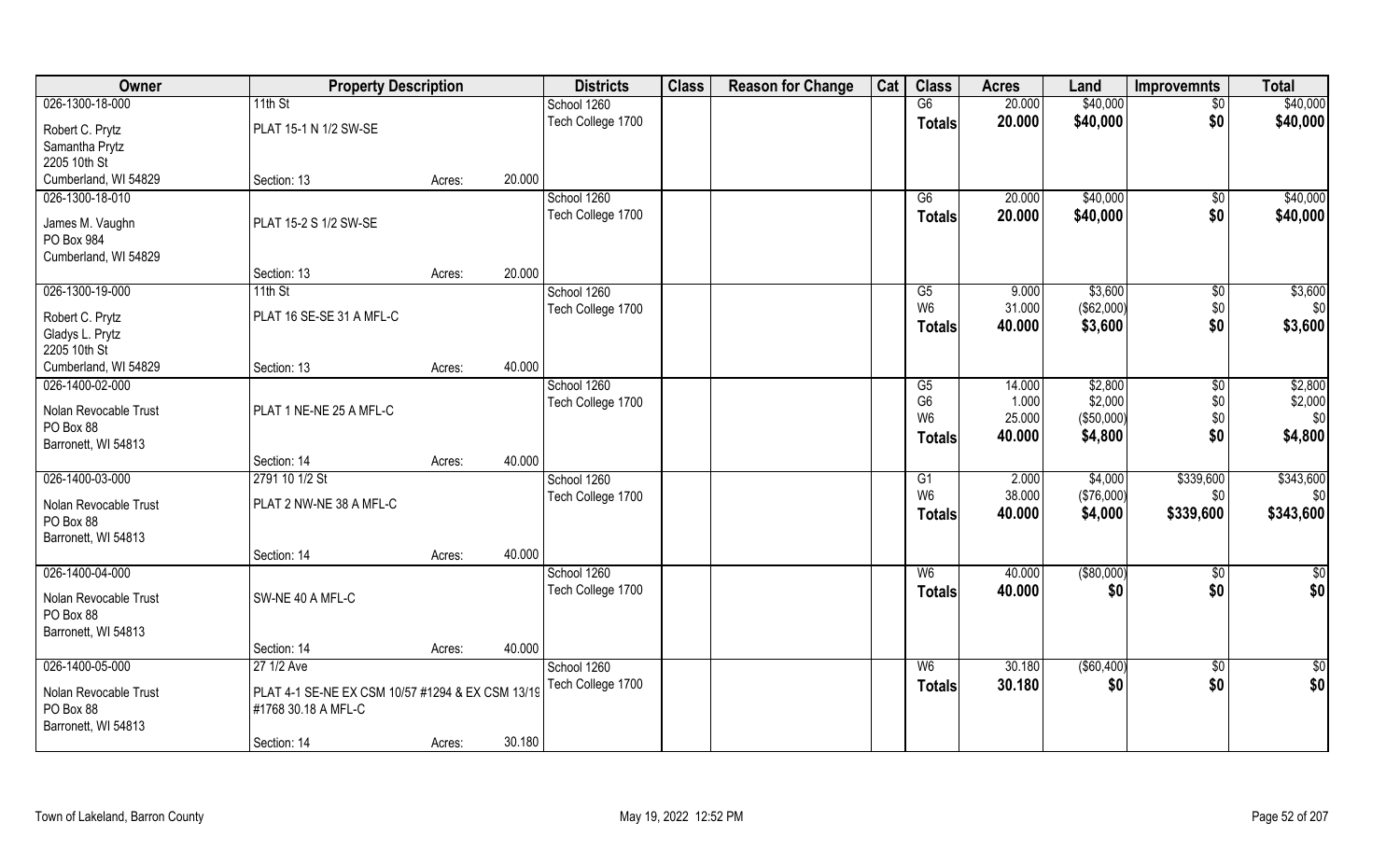| \$22,000<br>\$56,500<br>1080 27 1/2 Ave<br>G1<br>5.000<br>\$34,500<br>School 1260<br>Tech College 1700<br>5.000<br>\$22,000<br>\$34,500<br>\$56,500<br><b>Totals</b><br>PLAT 4-2 PRT SE-NE DESC IN CSM 10/57 #1294<br>Christopher L. Schnider<br>Debo Schnider<br>1080 27 1/2 Ave<br>Cumberland, WI 54829<br>5.000<br>Section: 14<br>Acres:<br>1092 27 1/2 Ave<br>\$149,000<br>026-1400-07-000<br>School 1260<br>4.820<br>\$21,600<br>\$127,400<br>G1<br>Tech College 1700<br>4.820<br>\$21,600<br>\$127,400<br>Totals<br>PLAT 4-3 PRT SE-NE SHOWN IN CSM 13/19 #1768<br>Richard A. Paulette Jr<br>1092 27 1/2 Ave<br>Cumberland, WI 54829<br>4.820<br>Section: 14<br>Acres:<br>026-1400-08-000<br>\$3,200<br>10 1/2 St<br>School 1260<br>G5<br>8.000<br>\$0<br>G <sub>6</sub><br>\$0<br>32.000<br>\$70,400<br>Tech College 1700<br>NE-NW<br>James L. Veldboom<br>\$0<br>40.000<br>\$73,600<br><b>Totals</b><br>Elaine M. Veldboom<br>N2285 Ebbers Rd<br>40.000<br>Section: 14<br>Oostburg, WI 53070<br>Acres:<br>026-1400-09-000<br>\$107,300<br>2777 10th St<br>Sylvan Lake 8260<br>\$126,200<br>G1<br>2.470<br>School 1260<br>2.470<br>\$107,300<br>\$126,200<br>Totals<br>GL 1-1 PRT GOVT LOT 1 SHOWN AS LOT 1 CSM 42/66<br>Scott Humphrey<br>Tech College 1700<br>Laura Humphrey<br>#6336<br>3225 70th St<br>2.470<br>Atkins, IA 52206<br>Section: 14<br>Acres:<br>(\$111,100)<br>026-1400-09-010<br>W6<br>55.564<br>$\overline{50}$<br>Sylvan Lake 8260<br>School 1260<br>55.564<br>\$0<br>\$0<br><b>Totals</b><br>Jason G. Leight<br>GL 1-3 GOVT LOT 1 EX CSM 42/66 #6336 & EX PRT IN<br>Tech College 1700<br>Justin W. Leight<br>405/236 & EX OUTLOT 1 CSM 41/148 #6253 (MOS<br>2130 Palmer Dr<br>#8779) 55.564 A MFL-C<br>55.564<br>New Brighton, MN 55112-2466<br>Section: 14<br>Acres:<br>\$57,500<br>026-1400-10-000<br>2775 10th St<br>\$25,800<br>Sylvan Lake 8260<br>G1<br>0.756<br>School 1260<br>\$57,500<br>0.756<br>\$25,800<br><b>Totals</b><br><b>Marty Votel</b><br>GL 1-2 PRT GOVT LOT DAF (405/236): COM NW COR<br>Tech College 1700<br>GL 1 TH S ALG SEC LN 1352 FT TO POB TH E 100 FT<br>2086 Poplar Ln<br>TH S PRL E SEC LN TO LAKE TH W ALG SHORE 100<br>Dresser, WI 54009<br>0.756<br>Section: 14<br>Acres:<br>\$14,000<br>10 1/2 St<br>School 1260<br>2.000<br>\$15,000<br>G1<br>G <sub>6</sub><br>\$39,600<br>18.000<br>\$0<br>Tech College 1700<br>PLAT 8-1 N 1/2 SE-NW (MOS #6857)<br>Thomas R. Huston<br>20.000<br>\$54,600<br>\$14,000<br><b>Totals</b><br>218 S River Blvd #1<br>Plymouth, WI 53073<br>20.000 | Owner           | <b>Property Description</b> | <b>Districts</b> | <b>Class</b> | <b>Reason for Change</b> | Cat | <b>Class</b> | <b>Acres</b> | Land | <b>Improvemnts</b> | <b>Total</b> |
|---------------------------------------------------------------------------------------------------------------------------------------------------------------------------------------------------------------------------------------------------------------------------------------------------------------------------------------------------------------------------------------------------------------------------------------------------------------------------------------------------------------------------------------------------------------------------------------------------------------------------------------------------------------------------------------------------------------------------------------------------------------------------------------------------------------------------------------------------------------------------------------------------------------------------------------------------------------------------------------------------------------------------------------------------------------------------------------------------------------------------------------------------------------------------------------------------------------------------------------------------------------------------------------------------------------------------------------------------------------------------------------------------------------------------------------------------------------------------------------------------------------------------------------------------------------------------------------------------------------------------------------------------------------------------------------------------------------------------------------------------------------------------------------------------------------------------------------------------------------------------------------------------------------------------------------------------------------------------------------------------------------------------------------------------------------------------------------------------------------------------------------------------------------------------------------------------------------------------------------------------------------------------------------------------------------------------------------------------------------------------------------------------------------------------------------------------------------------------------------------------------------------------------------------------|-----------------|-----------------------------|------------------|--------------|--------------------------|-----|--------------|--------------|------|--------------------|--------------|
|                                                                                                                                                                                                                                                                                                                                                                                                                                                                                                                                                                                                                                                                                                                                                                                                                                                                                                                                                                                                                                                                                                                                                                                                                                                                                                                                                                                                                                                                                                                                                                                                                                                                                                                                                                                                                                                                                                                                                                                                                                                                                                                                                                                                                                                                                                                                                                                                                                                                                                                                                   | 026-1400-06-000 |                             |                  |              |                          |     |              |              |      |                    |              |
|                                                                                                                                                                                                                                                                                                                                                                                                                                                                                                                                                                                                                                                                                                                                                                                                                                                                                                                                                                                                                                                                                                                                                                                                                                                                                                                                                                                                                                                                                                                                                                                                                                                                                                                                                                                                                                                                                                                                                                                                                                                                                                                                                                                                                                                                                                                                                                                                                                                                                                                                                   |                 |                             |                  |              |                          |     |              |              |      |                    |              |
|                                                                                                                                                                                                                                                                                                                                                                                                                                                                                                                                                                                                                                                                                                                                                                                                                                                                                                                                                                                                                                                                                                                                                                                                                                                                                                                                                                                                                                                                                                                                                                                                                                                                                                                                                                                                                                                                                                                                                                                                                                                                                                                                                                                                                                                                                                                                                                                                                                                                                                                                                   |                 |                             |                  |              |                          |     |              |              |      |                    |              |
|                                                                                                                                                                                                                                                                                                                                                                                                                                                                                                                                                                                                                                                                                                                                                                                                                                                                                                                                                                                                                                                                                                                                                                                                                                                                                                                                                                                                                                                                                                                                                                                                                                                                                                                                                                                                                                                                                                                                                                                                                                                                                                                                                                                                                                                                                                                                                                                                                                                                                                                                                   |                 |                             |                  |              |                          |     |              |              |      |                    |              |
|                                                                                                                                                                                                                                                                                                                                                                                                                                                                                                                                                                                                                                                                                                                                                                                                                                                                                                                                                                                                                                                                                                                                                                                                                                                                                                                                                                                                                                                                                                                                                                                                                                                                                                                                                                                                                                                                                                                                                                                                                                                                                                                                                                                                                                                                                                                                                                                                                                                                                                                                                   |                 |                             |                  |              |                          |     |              |              |      |                    |              |
| \$149,000<br>\$3,200<br>\$70,400<br>\$73,600<br>\$233,500<br>\$233,500<br>\$0<br>\$0<br>\$83,300<br>\$83,300<br>\$29,000<br>\$39,600<br>\$68,600                                                                                                                                                                                                                                                                                                                                                                                                                                                                                                                                                                                                                                                                                                                                                                                                                                                                                                                                                                                                                                                                                                                                                                                                                                                                                                                                                                                                                                                                                                                                                                                                                                                                                                                                                                                                                                                                                                                                                                                                                                                                                                                                                                                                                                                                                                                                                                                                  |                 |                             |                  |              |                          |     |              |              |      |                    |              |
|                                                                                                                                                                                                                                                                                                                                                                                                                                                                                                                                                                                                                                                                                                                                                                                                                                                                                                                                                                                                                                                                                                                                                                                                                                                                                                                                                                                                                                                                                                                                                                                                                                                                                                                                                                                                                                                                                                                                                                                                                                                                                                                                                                                                                                                                                                                                                                                                                                                                                                                                                   |                 |                             |                  |              |                          |     |              |              |      |                    |              |
|                                                                                                                                                                                                                                                                                                                                                                                                                                                                                                                                                                                                                                                                                                                                                                                                                                                                                                                                                                                                                                                                                                                                                                                                                                                                                                                                                                                                                                                                                                                                                                                                                                                                                                                                                                                                                                                                                                                                                                                                                                                                                                                                                                                                                                                                                                                                                                                                                                                                                                                                                   |                 |                             |                  |              |                          |     |              |              |      |                    |              |
|                                                                                                                                                                                                                                                                                                                                                                                                                                                                                                                                                                                                                                                                                                                                                                                                                                                                                                                                                                                                                                                                                                                                                                                                                                                                                                                                                                                                                                                                                                                                                                                                                                                                                                                                                                                                                                                                                                                                                                                                                                                                                                                                                                                                                                                                                                                                                                                                                                                                                                                                                   |                 |                             |                  |              |                          |     |              |              |      |                    |              |
|                                                                                                                                                                                                                                                                                                                                                                                                                                                                                                                                                                                                                                                                                                                                                                                                                                                                                                                                                                                                                                                                                                                                                                                                                                                                                                                                                                                                                                                                                                                                                                                                                                                                                                                                                                                                                                                                                                                                                                                                                                                                                                                                                                                                                                                                                                                                                                                                                                                                                                                                                   |                 |                             |                  |              |                          |     |              |              |      |                    |              |
|                                                                                                                                                                                                                                                                                                                                                                                                                                                                                                                                                                                                                                                                                                                                                                                                                                                                                                                                                                                                                                                                                                                                                                                                                                                                                                                                                                                                                                                                                                                                                                                                                                                                                                                                                                                                                                                                                                                                                                                                                                                                                                                                                                                                                                                                                                                                                                                                                                                                                                                                                   |                 |                             |                  |              |                          |     |              |              |      |                    |              |
|                                                                                                                                                                                                                                                                                                                                                                                                                                                                                                                                                                                                                                                                                                                                                                                                                                                                                                                                                                                                                                                                                                                                                                                                                                                                                                                                                                                                                                                                                                                                                                                                                                                                                                                                                                                                                                                                                                                                                                                                                                                                                                                                                                                                                                                                                                                                                                                                                                                                                                                                                   |                 |                             |                  |              |                          |     |              |              |      |                    |              |
|                                                                                                                                                                                                                                                                                                                                                                                                                                                                                                                                                                                                                                                                                                                                                                                                                                                                                                                                                                                                                                                                                                                                                                                                                                                                                                                                                                                                                                                                                                                                                                                                                                                                                                                                                                                                                                                                                                                                                                                                                                                                                                                                                                                                                                                                                                                                                                                                                                                                                                                                                   |                 |                             |                  |              |                          |     |              |              |      |                    |              |
|                                                                                                                                                                                                                                                                                                                                                                                                                                                                                                                                                                                                                                                                                                                                                                                                                                                                                                                                                                                                                                                                                                                                                                                                                                                                                                                                                                                                                                                                                                                                                                                                                                                                                                                                                                                                                                                                                                                                                                                                                                                                                                                                                                                                                                                                                                                                                                                                                                                                                                                                                   |                 |                             |                  |              |                          |     |              |              |      |                    |              |
|                                                                                                                                                                                                                                                                                                                                                                                                                                                                                                                                                                                                                                                                                                                                                                                                                                                                                                                                                                                                                                                                                                                                                                                                                                                                                                                                                                                                                                                                                                                                                                                                                                                                                                                                                                                                                                                                                                                                                                                                                                                                                                                                                                                                                                                                                                                                                                                                                                                                                                                                                   |                 |                             |                  |              |                          |     |              |              |      |                    |              |
|                                                                                                                                                                                                                                                                                                                                                                                                                                                                                                                                                                                                                                                                                                                                                                                                                                                                                                                                                                                                                                                                                                                                                                                                                                                                                                                                                                                                                                                                                                                                                                                                                                                                                                                                                                                                                                                                                                                                                                                                                                                                                                                                                                                                                                                                                                                                                                                                                                                                                                                                                   |                 |                             |                  |              |                          |     |              |              |      |                    |              |
|                                                                                                                                                                                                                                                                                                                                                                                                                                                                                                                                                                                                                                                                                                                                                                                                                                                                                                                                                                                                                                                                                                                                                                                                                                                                                                                                                                                                                                                                                                                                                                                                                                                                                                                                                                                                                                                                                                                                                                                                                                                                                                                                                                                                                                                                                                                                                                                                                                                                                                                                                   |                 |                             |                  |              |                          |     |              |              |      |                    |              |
|                                                                                                                                                                                                                                                                                                                                                                                                                                                                                                                                                                                                                                                                                                                                                                                                                                                                                                                                                                                                                                                                                                                                                                                                                                                                                                                                                                                                                                                                                                                                                                                                                                                                                                                                                                                                                                                                                                                                                                                                                                                                                                                                                                                                                                                                                                                                                                                                                                                                                                                                                   |                 |                             |                  |              |                          |     |              |              |      |                    |              |
|                                                                                                                                                                                                                                                                                                                                                                                                                                                                                                                                                                                                                                                                                                                                                                                                                                                                                                                                                                                                                                                                                                                                                                                                                                                                                                                                                                                                                                                                                                                                                                                                                                                                                                                                                                                                                                                                                                                                                                                                                                                                                                                                                                                                                                                                                                                                                                                                                                                                                                                                                   |                 |                             |                  |              |                          |     |              |              |      |                    |              |
|                                                                                                                                                                                                                                                                                                                                                                                                                                                                                                                                                                                                                                                                                                                                                                                                                                                                                                                                                                                                                                                                                                                                                                                                                                                                                                                                                                                                                                                                                                                                                                                                                                                                                                                                                                                                                                                                                                                                                                                                                                                                                                                                                                                                                                                                                                                                                                                                                                                                                                                                                   |                 |                             |                  |              |                          |     |              |              |      |                    |              |
|                                                                                                                                                                                                                                                                                                                                                                                                                                                                                                                                                                                                                                                                                                                                                                                                                                                                                                                                                                                                                                                                                                                                                                                                                                                                                                                                                                                                                                                                                                                                                                                                                                                                                                                                                                                                                                                                                                                                                                                                                                                                                                                                                                                                                                                                                                                                                                                                                                                                                                                                                   |                 |                             |                  |              |                          |     |              |              |      |                    |              |
|                                                                                                                                                                                                                                                                                                                                                                                                                                                                                                                                                                                                                                                                                                                                                                                                                                                                                                                                                                                                                                                                                                                                                                                                                                                                                                                                                                                                                                                                                                                                                                                                                                                                                                                                                                                                                                                                                                                                                                                                                                                                                                                                                                                                                                                                                                                                                                                                                                                                                                                                                   |                 |                             |                  |              |                          |     |              |              |      |                    |              |
|                                                                                                                                                                                                                                                                                                                                                                                                                                                                                                                                                                                                                                                                                                                                                                                                                                                                                                                                                                                                                                                                                                                                                                                                                                                                                                                                                                                                                                                                                                                                                                                                                                                                                                                                                                                                                                                                                                                                                                                                                                                                                                                                                                                                                                                                                                                                                                                                                                                                                                                                                   |                 |                             |                  |              |                          |     |              |              |      |                    |              |
|                                                                                                                                                                                                                                                                                                                                                                                                                                                                                                                                                                                                                                                                                                                                                                                                                                                                                                                                                                                                                                                                                                                                                                                                                                                                                                                                                                                                                                                                                                                                                                                                                                                                                                                                                                                                                                                                                                                                                                                                                                                                                                                                                                                                                                                                                                                                                                                                                                                                                                                                                   |                 |                             |                  |              |                          |     |              |              |      |                    |              |
|                                                                                                                                                                                                                                                                                                                                                                                                                                                                                                                                                                                                                                                                                                                                                                                                                                                                                                                                                                                                                                                                                                                                                                                                                                                                                                                                                                                                                                                                                                                                                                                                                                                                                                                                                                                                                                                                                                                                                                                                                                                                                                                                                                                                                                                                                                                                                                                                                                                                                                                                                   |                 |                             |                  |              |                          |     |              |              |      |                    |              |
|                                                                                                                                                                                                                                                                                                                                                                                                                                                                                                                                                                                                                                                                                                                                                                                                                                                                                                                                                                                                                                                                                                                                                                                                                                                                                                                                                                                                                                                                                                                                                                                                                                                                                                                                                                                                                                                                                                                                                                                                                                                                                                                                                                                                                                                                                                                                                                                                                                                                                                                                                   |                 |                             |                  |              |                          |     |              |              |      |                    |              |
|                                                                                                                                                                                                                                                                                                                                                                                                                                                                                                                                                                                                                                                                                                                                                                                                                                                                                                                                                                                                                                                                                                                                                                                                                                                                                                                                                                                                                                                                                                                                                                                                                                                                                                                                                                                                                                                                                                                                                                                                                                                                                                                                                                                                                                                                                                                                                                                                                                                                                                                                                   |                 |                             |                  |              |                          |     |              |              |      |                    |              |
|                                                                                                                                                                                                                                                                                                                                                                                                                                                                                                                                                                                                                                                                                                                                                                                                                                                                                                                                                                                                                                                                                                                                                                                                                                                                                                                                                                                                                                                                                                                                                                                                                                                                                                                                                                                                                                                                                                                                                                                                                                                                                                                                                                                                                                                                                                                                                                                                                                                                                                                                                   |                 |                             |                  |              |                          |     |              |              |      |                    |              |
|                                                                                                                                                                                                                                                                                                                                                                                                                                                                                                                                                                                                                                                                                                                                                                                                                                                                                                                                                                                                                                                                                                                                                                                                                                                                                                                                                                                                                                                                                                                                                                                                                                                                                                                                                                                                                                                                                                                                                                                                                                                                                                                                                                                                                                                                                                                                                                                                                                                                                                                                                   |                 |                             |                  |              |                          |     |              |              |      |                    |              |
|                                                                                                                                                                                                                                                                                                                                                                                                                                                                                                                                                                                                                                                                                                                                                                                                                                                                                                                                                                                                                                                                                                                                                                                                                                                                                                                                                                                                                                                                                                                                                                                                                                                                                                                                                                                                                                                                                                                                                                                                                                                                                                                                                                                                                                                                                                                                                                                                                                                                                                                                                   |                 |                             |                  |              |                          |     |              |              |      |                    |              |
|                                                                                                                                                                                                                                                                                                                                                                                                                                                                                                                                                                                                                                                                                                                                                                                                                                                                                                                                                                                                                                                                                                                                                                                                                                                                                                                                                                                                                                                                                                                                                                                                                                                                                                                                                                                                                                                                                                                                                                                                                                                                                                                                                                                                                                                                                                                                                                                                                                                                                                                                                   |                 |                             |                  |              |                          |     |              |              |      |                    |              |
|                                                                                                                                                                                                                                                                                                                                                                                                                                                                                                                                                                                                                                                                                                                                                                                                                                                                                                                                                                                                                                                                                                                                                                                                                                                                                                                                                                                                                                                                                                                                                                                                                                                                                                                                                                                                                                                                                                                                                                                                                                                                                                                                                                                                                                                                                                                                                                                                                                                                                                                                                   |                 |                             |                  |              |                          |     |              |              |      |                    |              |
|                                                                                                                                                                                                                                                                                                                                                                                                                                                                                                                                                                                                                                                                                                                                                                                                                                                                                                                                                                                                                                                                                                                                                                                                                                                                                                                                                                                                                                                                                                                                                                                                                                                                                                                                                                                                                                                                                                                                                                                                                                                                                                                                                                                                                                                                                                                                                                                                                                                                                                                                                   | 026-1400-11-000 |                             |                  |              |                          |     |              |              |      |                    |              |
|                                                                                                                                                                                                                                                                                                                                                                                                                                                                                                                                                                                                                                                                                                                                                                                                                                                                                                                                                                                                                                                                                                                                                                                                                                                                                                                                                                                                                                                                                                                                                                                                                                                                                                                                                                                                                                                                                                                                                                                                                                                                                                                                                                                                                                                                                                                                                                                                                                                                                                                                                   |                 |                             |                  |              |                          |     |              |              |      |                    |              |
|                                                                                                                                                                                                                                                                                                                                                                                                                                                                                                                                                                                                                                                                                                                                                                                                                                                                                                                                                                                                                                                                                                                                                                                                                                                                                                                                                                                                                                                                                                                                                                                                                                                                                                                                                                                                                                                                                                                                                                                                                                                                                                                                                                                                                                                                                                                                                                                                                                                                                                                                                   |                 |                             |                  |              |                          |     |              |              |      |                    |              |
|                                                                                                                                                                                                                                                                                                                                                                                                                                                                                                                                                                                                                                                                                                                                                                                                                                                                                                                                                                                                                                                                                                                                                                                                                                                                                                                                                                                                                                                                                                                                                                                                                                                                                                                                                                                                                                                                                                                                                                                                                                                                                                                                                                                                                                                                                                                                                                                                                                                                                                                                                   |                 |                             |                  |              |                          |     |              |              |      |                    |              |
|                                                                                                                                                                                                                                                                                                                                                                                                                                                                                                                                                                                                                                                                                                                                                                                                                                                                                                                                                                                                                                                                                                                                                                                                                                                                                                                                                                                                                                                                                                                                                                                                                                                                                                                                                                                                                                                                                                                                                                                                                                                                                                                                                                                                                                                                                                                                                                                                                                                                                                                                                   |                 | Section: 14<br>Acres:       |                  |              |                          |     |              |              |      |                    |              |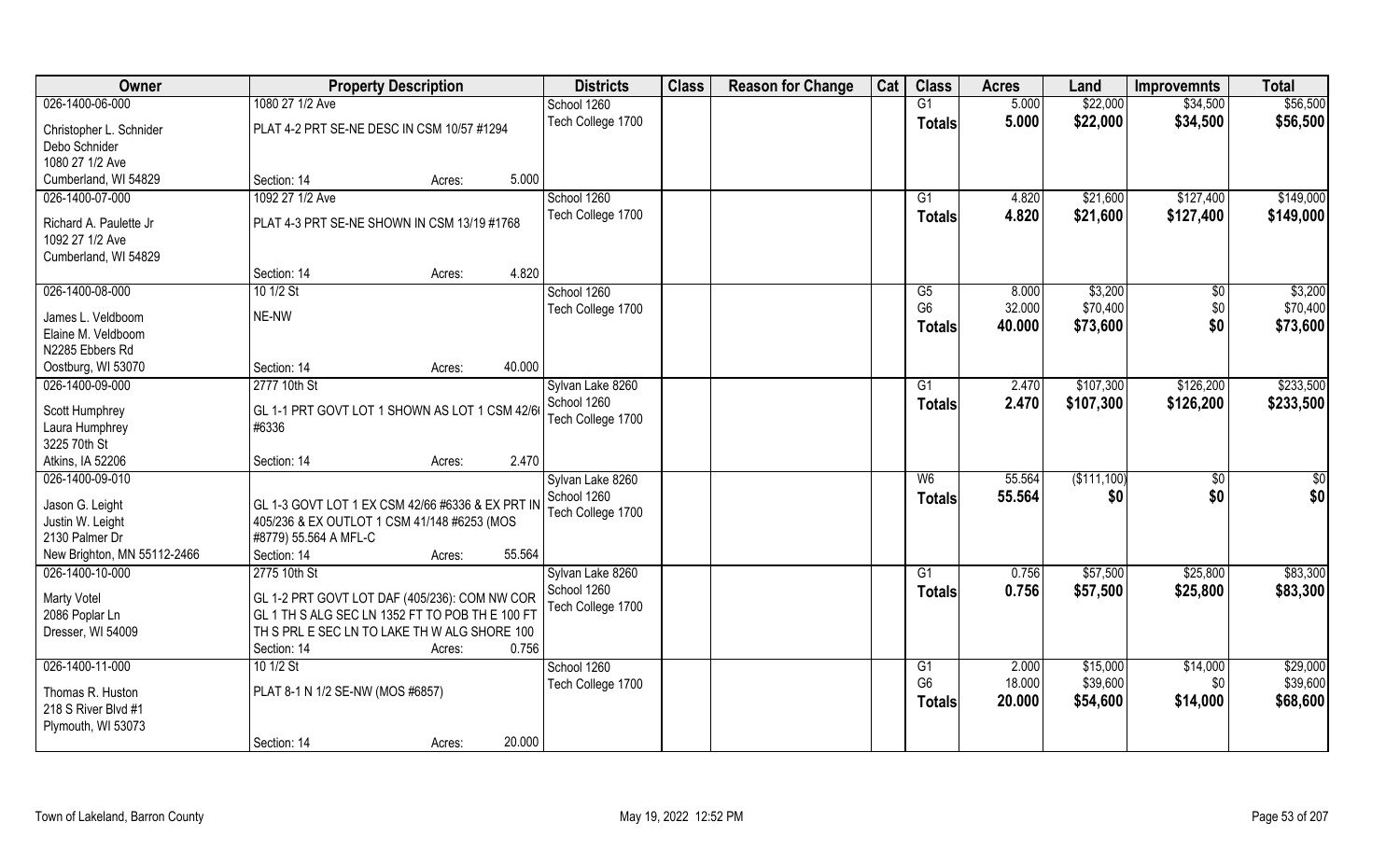| Owner                                                                      | <b>Property Description</b>                                         |        | <b>Districts</b> | <b>Class</b>                    | <b>Reason for Change</b> | Cat             | <b>Class</b> | <b>Acres</b>   | Land           | <b>Improvemnts</b> | <b>Total</b> |           |
|----------------------------------------------------------------------------|---------------------------------------------------------------------|--------|------------------|---------------------------------|--------------------------|-----------------|--------------|----------------|----------------|--------------------|--------------|-----------|
| 026-1400-12-000                                                            |                                                                     |        |                  | School 1260                     |                          |                 |              | G5             | 10.000         | \$3,000            | $\sqrt{6}$   | \$3,000   |
| Henry M & Peggy E Lueck Living Trust   PLAT 8-2 S 1/2 OF SE-NW (MOS #6856) |                                                                     |        |                  | Tech College 1700               |                          |                 |              | G <sub>6</sub> | 10.000         | \$20,000           | \$0          | \$20,000  |
| 1037 27 1/2 Ave                                                            |                                                                     |        |                  |                                 |                          |                 |              | <b>Totals</b>  | 20.000         | \$23,000           | \$0          | \$23,000  |
| Barronett, WI 54813                                                        |                                                                     |        |                  |                                 |                          |                 |              |                |                |                    |              |           |
|                                                                            | Section: 14                                                         | Acres: | 20.000           |                                 |                          |                 |              |                |                |                    |              |           |
| 026-1400-13-000                                                            | 1037 27 1/2 Ave                                                     |        |                  | School 1260                     |                          |                 |              | G1             | 4.000          | \$20,000           | \$124,800    | \$144,800 |
| Henry M & Peggy E Lueck Living Trust                                       | NE-SW (MOS #6856)                                                   |        |                  | Tech College 1700               |                          |                 |              | G <sub>5</sub> | 18.000         | \$5,400            | \$0          | \$5,400   |
| 1037 27 1/2 Ave                                                            |                                                                     |        |                  |                                 |                          |                 |              | G <sub>6</sub> | 18.000         | \$36,000           | \$0          | \$36,000  |
| Barronett, WI 54813                                                        |                                                                     |        |                  |                                 |                          |                 |              | <b>Totals</b>  | 40.000         | \$61,400           | \$124,800    | \$186,200 |
|                                                                            | Section: 14                                                         | Acres: | 40.000           |                                 |                          |                 |              |                |                |                    |              |           |
| 026-1400-14-000                                                            |                                                                     |        |                  | School 1260                     |                          |                 |              | G5             | 1.000          | \$300              | \$0          | \$300     |
| Cynthia Debrobander                                                        | GL 2-1 E 1/2 OF GL 2                                                |        |                  | Tech College 1700               |                          |                 |              | G <sub>6</sub> | 23.830         | \$47,700           | \$0          | \$47,700  |
| Darel Debrobander                                                          |                                                                     |        |                  |                                 |                          |                 |              | <b>Totals</b>  | 24.830         | \$48,000           | \$0          | \$48,000  |
| 2349 169th Ave                                                             |                                                                     |        |                  |                                 |                          |                 |              |                |                |                    |              |           |
| Ham Lake, MN 55304                                                         | Section: 14                                                         | Acres: | 24.830           |                                 |                          |                 |              |                |                |                    |              |           |
| 026-1400-15-000                                                            | 1009 27 1/2 Ave                                                     |        |                  | Sylvan Lake 8260                |                          |                 |              | G1             | 4.845          | \$63,200           | \$130,800    | \$194,000 |
|                                                                            |                                                                     |        |                  | School 1260                     |                          |                 |              | <b>Totals</b>  | 4.845          | \$63,200           | \$130,800    | \$194,000 |
| John K. Gay<br>Laura L. Gay                                                | GL 2-2 PRT GOVT LOT 2 SHOWN AS LOT 2 & OUTLOT<br>3 CSM 31/142 #4538 |        |                  | Tech College 1700               |                          |                 |              |                |                |                    |              |           |
| 3601 Plainfield Rd                                                         |                                                                     |        |                  |                                 |                          |                 |              |                |                |                    |              |           |
| Oswego, IL 60543                                                           | Section: 14                                                         | Acres: | 4.845            |                                 |                          |                 |              |                |                |                    |              |           |
| 026-1400-15-010                                                            | 2731 10th St                                                        |        |                  | Sylvan Lake 8260                |                          |                 |              | G1             | 6.760          | \$35,500           | \$5,800      | \$41,300  |
|                                                                            |                                                                     |        |                  | School 1260                     |                          |                 |              | <b>Totals</b>  | 6.760          | \$35,500           | \$5,800      | \$41,300  |
| Randy L. Johnson                                                           | GL 2-6 PRT GOVT LOT 2 SHOWN AS LOT 1 CSM                            |        |                  | Tech College 1700               |                          |                 |              |                |                |                    |              |           |
| 2731 10th St                                                               | 31/142 #4538                                                        |        |                  |                                 |                          |                 |              |                |                |                    |              |           |
| Barronett, WI 54813                                                        |                                                                     |        | 6.760            |                                 |                          |                 |              |                |                |                    |              |           |
|                                                                            | Section: 14                                                         | Acres: |                  |                                 |                          |                 |              |                |                |                    |              | \$138,500 |
| 026-1400-16-000                                                            | 2742 10th St                                                        |        |                  | Sylvan Lake 8260<br>School 1260 | G1                       | Garage complete |              | G1             | 1.800<br>1.800 | \$45,300           | \$93,200     |           |
| Lucas T. Weegman                                                           | GL 2-3 PRT GOVT LOT 2 IN 354/101 DAF: BEG W 1/4                     |        |                  | Tech College 1700               |                          |                 |              | <b>Totals</b>  |                | \$45,300           | \$93,200     | \$138,500 |
| 2742 10th St                                                               | COR TH S 478.6 FT TO N LN TN RD TH N 79D E                          |        |                  |                                 |                          |                 |              |                |                |                    |              |           |
| Barronett, WI 54813                                                        | 152.37 FT TH N 451.84 FT TO ML 70 FT +/- FR LAKE                    |        |                  |                                 |                          |                 |              |                |                |                    |              |           |
|                                                                            | Section: 14                                                         | Acres: | 1.800            |                                 |                          |                 |              |                |                |                    |              |           |
| 026-1400-17-000                                                            | 2747 10th St                                                        |        |                  | School 1260                     |                          |                 |              | G1             | 1.490          | \$36,900           | \$92,700     | \$129,600 |
| St Croix Chippewa Housing Authority<br>4456 State Rd 70                    | GL 2-4 PRT GOVT LOT 2 SHOWN AS LOT 1 CSM<br>16/101 #2310            |        |                  | Tech College 1700               |                          |                 |              | <b>Totals</b>  | 1.490          | \$36,900           | \$92,700     | \$129,600 |
| Webster, WI 54893-9251                                                     |                                                                     |        |                  |                                 |                          |                 |              |                |                |                    |              |           |
|                                                                            | Section: 14                                                         | Acres: | 1.490            |                                 |                          |                 |              |                |                |                    |              |           |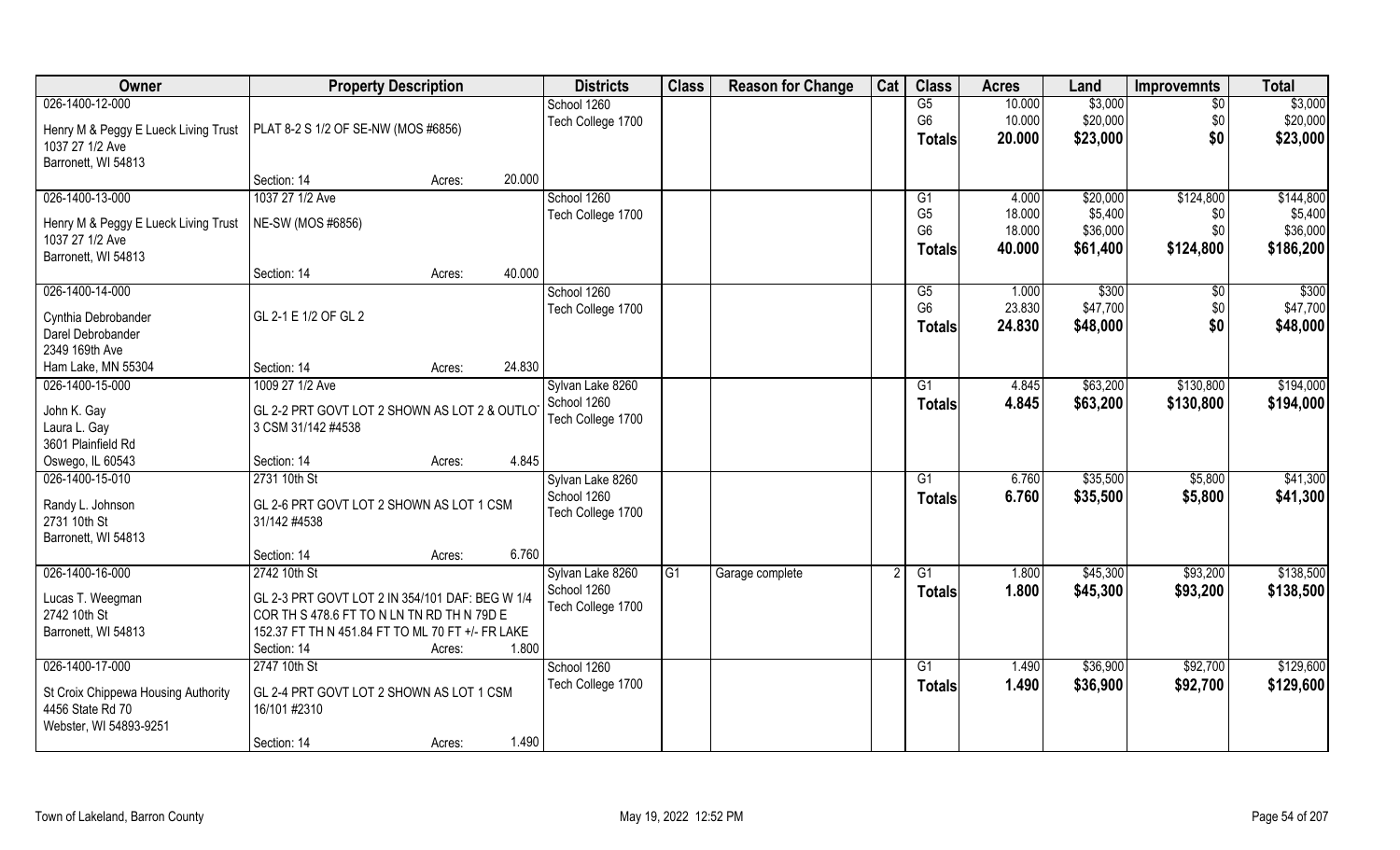| Owner                                  | <b>Property Description</b>                      |                  | <b>Districts</b>  | <b>Class</b> | <b>Reason for Change</b> | Cat  | <b>Class</b>           | <b>Acres</b> | Land          | <b>Improvemnts</b> | <b>Total</b>     |
|----------------------------------------|--------------------------------------------------|------------------|-------------------|--------------|--------------------------|------|------------------------|--------------|---------------|--------------------|------------------|
| 026-1400-18-000                        | 2748 10th St                                     |                  | Sylvan Lake 8260  |              |                          |      | G1                     | 1.500        | \$40,700      | \$142,500          | \$183,200        |
| Lenart Irons Living Trust              | GL 2-5 PRT GL 2 DAF (143/310): COM AT NW COR GL  |                  | School 1260       |              |                          |      | <b>Totals</b>          | 1.500        | \$40,700      | \$142,500          | \$183,200        |
| 511 9th St SW                          | 2 TH E ON N LN GL 2 30 RDS TH S 32 RDS PRL TO W  |                  | Tech College 1700 |              |                          |      |                        |              |               |                    |                  |
| Forest Lake, MN 55025                  | LN GL 2 TH W 30 RDS TO W LN GL 2 TH N ON SD W    |                  |                   |              |                          |      |                        |              |               |                    |                  |
|                                        | Section: 14                                      | 1.500<br>Acres:  |                   |              |                          |      |                        |              |               |                    |                  |
| 026-1400-19-000                        |                                                  |                  | School 1260       |              |                          |      | $\overline{\text{X2}}$ | 40.000       | $\sqrt[6]{}$  | $\overline{50}$    | $\overline{\$0}$ |
| State of Wisconsin                     | PLAT 11 SW-SW                                    |                  | Tech College 1700 |              |                          |      | <b>Totals</b>          | 40.000       | \$0           | \$0                | \$0              |
| 335 E Monroe Ave                       |                                                  |                  |                   |              |                          |      |                        |              |               |                    |                  |
| Barron, WI 54812                       |                                                  |                  |                   |              |                          |      |                        |              |               |                    |                  |
|                                        | Section: 14                                      | 40.000<br>Acres: |                   |              |                          |      |                        |              |               |                    |                  |
| 026-1400-20-000                        |                                                  |                  | School 1260       |              |                          |      | X <sub>2</sub>         | 40.000       | $\sqrt[6]{3}$ | \$0                | \$0              |
|                                        | PLAT 12 SE-SW                                    |                  | Tech College 1700 |              |                          |      | <b>Totals</b>          | 40.000       | \$0           | \$0                | \$0              |
| State of Wisconsin<br>335 E Monroe Ave |                                                  |                  |                   |              |                          |      |                        |              |               |                    |                  |
| Barron, WI 54812                       |                                                  |                  |                   |              |                          |      |                        |              |               |                    |                  |
|                                        | Section: 14                                      | 40.000<br>Acres: |                   |              |                          |      |                        |              |               |                    |                  |
| 026-1400-21-000                        |                                                  |                  | School 1260       |              |                          |      | G5                     | 10.000       | \$3,000       | \$0                | \$3,000          |
|                                        |                                                  |                  | Tech College 1700 |              |                          |      | G <sub>6</sub>         | 29.000       | \$58,000      | \$0                | \$58,000         |
| Maynard Mackrill et al                 | PLAT 13-1 NE-SE EX VOL 320 PG 455                |                  |                   |              |                          |      | <b>Totals</b>          | 39.000       | \$61,000      | \$0                | \$61,000         |
| 2702 11th St                           |                                                  |                  |                   |              |                          |      |                        |              |               |                    |                  |
| Cumberland, WI 54829                   |                                                  | 39.000           |                   |              |                          |      |                        |              |               |                    |                  |
| 026-1400-23-000                        | Section: 14<br>1055 27 1/2 Ave                   | Acres:           | School 1260       |              |                          |      | G1                     | 2.000        | \$44,000      | \$172,200          | \$216,200        |
|                                        |                                                  |                  | Tech College 1700 |              |                          |      | W8                     | 38.000       | (\$83,600)    | \$0                | \$0              |
| William G & Deborah Carothers          | PLAT 14 NW-SE (INCLUDES OUTLOT 1 CSM 35/7        |                  |                   |              |                          |      |                        | 40.000       | \$44,000      | \$172,200          | \$216,200        |
| Revocable Trust                        | #5035 DOC 701404) (MOS #6855 & #8020 & #7754) 38 |                  |                   |              |                          |      | Totals                 |              |               |                    |                  |
| 1055 27 1/2 Ave                        | A MFL-C                                          |                  |                   |              |                          |      |                        |              |               |                    |                  |
| Barronett, WI 54813                    | Section: 14                                      | 40.000<br>Acres: |                   |              |                          |      |                        |              |               |                    |                  |
| 026-1400-25-000                        |                                                  |                  | School 1260       |              |                          |      | G5                     | 14.500       | \$5,800       | \$0                | \$5,800          |
| Eric M. Ness                           | PLAT 15 SW-SE 25.5 A MFL-C                       |                  | Tech College 1700 |              |                          |      | W <sub>6</sub>         | 25.500       | (\$42,200)    | \$0                | \$0              |
| 5136 S Menard Dr                       |                                                  |                  |                   |              |                          |      | <b>Totals</b>          | 40.000       | \$5,800       | \$0                | \$5,800          |
| New Berlin, WI 53151                   |                                                  |                  |                   |              |                          |      |                        |              |               |                    |                  |
|                                        | Section: 14                                      | 40.000<br>Acres: |                   |              |                          |      |                        |              |               |                    |                  |
| 026-1400-26-000                        | 2702 11th St                                     |                  | School 1260       | G4           | Ag use land              | $-5$ | G1                     | 2.000        | \$24,000      | \$68,300           | \$92,300         |
| Maynard Mackrill et al                 | PLAT 16 SE-SE                                    |                  | Tech College 1700 |              |                          |      | G4                     | 22.000       | \$3,000       | \$0                | \$3,000          |
| 2702 11th St                           |                                                  |                  |                   |              |                          |      | G <sub>5</sub>         | 11.000       | \$4,400       | \$0                | \$4,400          |
| Cumberland, WI 54829                   |                                                  |                  |                   |              |                          |      | G <sub>5</sub> M       | 5.000        | \$5,000       | \$0                | \$5,000          |
|                                        | Section: 14                                      | 40.000<br>Acres: |                   |              |                          |      | <b>Totals</b>          | 40.000       | \$36,400      | \$68,300           | \$104,700        |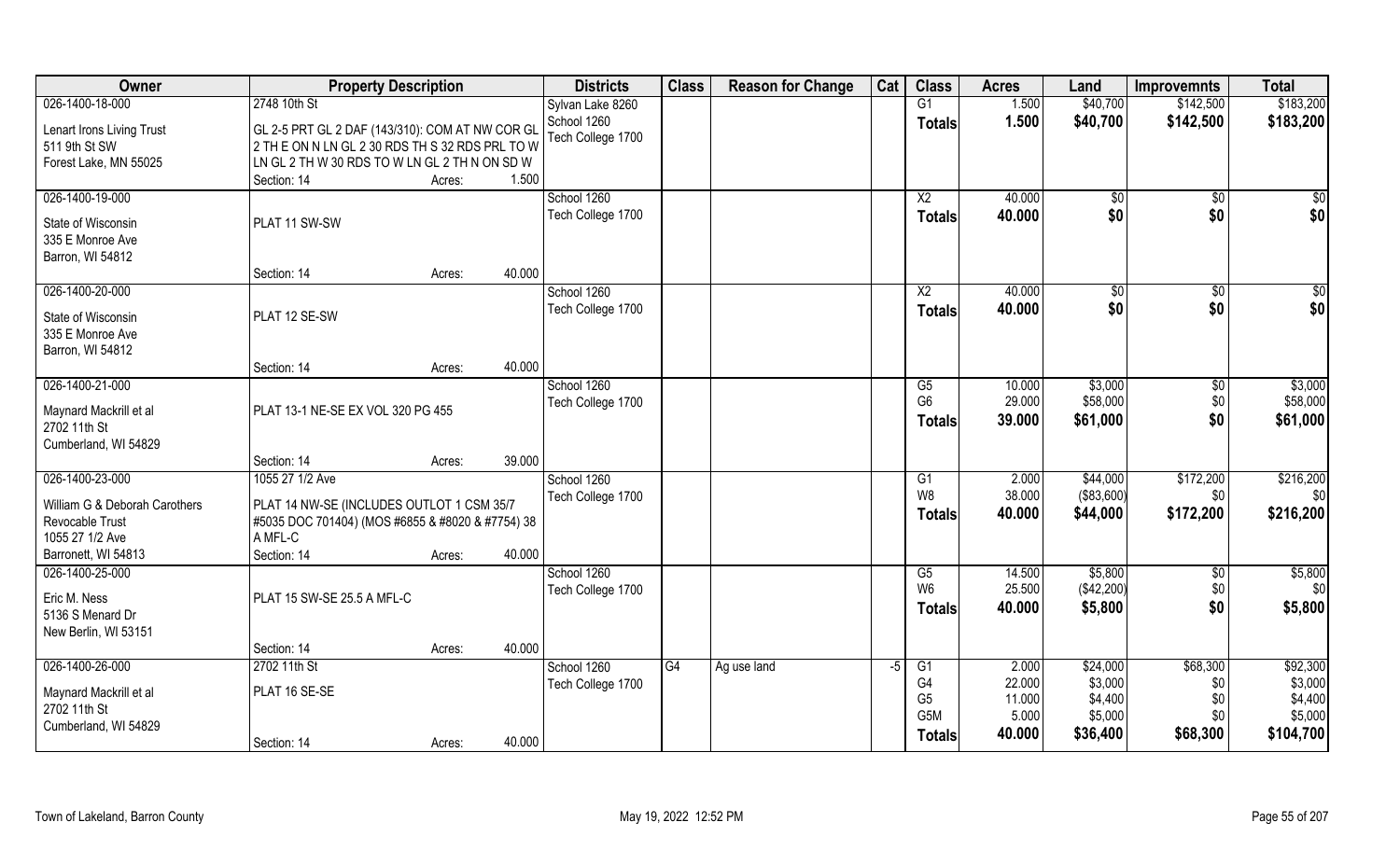| \$85,400<br>2796 10th St<br>G1<br>1.360<br>\$84,700<br>Sylvan Lake 8260<br>School 1260<br>1.360<br>\$85,400<br>\$84,700<br><b>Totals</b><br>Rita L. Votel<br>GL 1-2 PRT GL 1 DESC IN 386/279 AS FOL: FROM NE<br>Tech College 1700<br>c/o Benjamin Votel<br>COR SEC 15 RUN TH S 89D W 66 FT ALG N LN SD<br>2796 10th St<br>SEC TH S PRL TO E LN OF SD SEC 125 FT TO POB<br>Barronett, WI 54813<br>1.360<br>Section: 15<br>Acres:<br>026-1500-04-000<br>\$72,600<br>\$290,300<br>2798 10th St<br>Sylvan Lake 8260<br>$\overline{G1}$<br>$\overline{G1}$<br>1.200<br>Home complete<br>School 1260<br>1.200<br>\$72,600<br>\$290,300<br><b>Totals</b><br>Dana E. Schneider<br>GL 1-3 PRT GOVT LOT 1 DAF: BEG AT A PT ON N LN<br>Tech College 1700<br>Christine M. Schneider<br>SEC 15 S 89 DEG 08'W 66 FT FROM NE COR SEC 15<br>4924 76th Ave N<br>TH S 125 FT PRL TO E LN SEC 15 TH S 89 DEG 08' W<br>1.200<br>Brooklyn Park, MN 55443<br>Section: 15<br>Acres:<br>026-1500-05-000<br>Sylvan Lake 8260<br>\$76,200<br>2786 10th St<br>1.540<br>\$74,000<br>G1<br>School 1260<br>1.540<br>\$74,000<br>\$76,200<br>Totals<br>GL 1-4 PRT GOVT LOT 1 SHOWN AS LOT 6 CSM 13/2<br><b>Curtis James Chandler</b><br>Tech College 1700<br>Angel Marie Chandler<br>#1773 DOC 459662<br>805 Fairmount Ave<br>1.540<br>Saint Paul, MN 55105<br>Section: 15<br>Acres:<br>026-1500-06-000<br>2784 10th St<br>\$93,500<br>\$134,200<br>Sylvan Lake 8260<br>G1<br>1.540<br>School 1260<br>1.540<br>\$93,500<br>\$134,200<br><b>Totals</b><br>Billy L. Neff<br>GL 1-5 PRT GL 1 SHOWN AS LOT 7 CSM 13/24 #1773<br>Tech College 1700<br>Janet E. Neff<br>2784 10th St<br>1.540<br>Barronett, WI 54813<br>Section: 15<br>Acres:<br>026-1500-07-000<br>2780 10th St<br>\$116,000<br>\$6,400<br>G1<br>1.540<br>Sylvan Lake 8260<br>School 1260<br>1.540<br>\$116,000<br>\$6,400<br><b>Totals</b><br>Scott L. Delong<br>GL 1-6 PRT GOVT LOT SHOWN AS LOT 8 CSM 13/24<br>Tech College 1700<br>#1773<br>Jeanette A. Delong<br>26875 140th St<br>Zimmerman, MN 55398<br>1.540<br>Section: 15<br>Acres:<br>\$126,200<br>026-1500-08-000<br>2778 10th St<br>G1<br>1.550<br>\$113,500<br>Sylvan Lake 8260<br>School 1260<br>1.550<br>\$113,500<br>\$126,200<br><b>Totals</b><br>  GL 1-7 PRT GL 1 SHOWN AS LOT 9 CSM 13/24 #1773<br>Thomas M & Karen J Garley Trust<br>Tech College 1700 | Owner           | <b>Property Description</b> | <b>Districts</b> | <b>Class</b> | <b>Reason for Change</b> | Cat | <b>Class</b> | <b>Acres</b> | Land | <b>Improvemnts</b> | <b>Total</b> |
|----------------------------------------------------------------------------------------------------------------------------------------------------------------------------------------------------------------------------------------------------------------------------------------------------------------------------------------------------------------------------------------------------------------------------------------------------------------------------------------------------------------------------------------------------------------------------------------------------------------------------------------------------------------------------------------------------------------------------------------------------------------------------------------------------------------------------------------------------------------------------------------------------------------------------------------------------------------------------------------------------------------------------------------------------------------------------------------------------------------------------------------------------------------------------------------------------------------------------------------------------------------------------------------------------------------------------------------------------------------------------------------------------------------------------------------------------------------------------------------------------------------------------------------------------------------------------------------------------------------------------------------------------------------------------------------------------------------------------------------------------------------------------------------------------------------------------------------------------------------------------------------------------------------------------------------------------------------------------------------------------------------------------------------------------------------------------------------------------------------------------------------------------------------------------------------------------------------------------------------------------------------------------------------------------------------------------------------------------------|-----------------|-----------------------------|------------------|--------------|--------------------------|-----|--------------|--------------|------|--------------------|--------------|
|                                                                                                                                                                                                                                                                                                                                                                                                                                                                                                                                                                                                                                                                                                                                                                                                                                                                                                                                                                                                                                                                                                                                                                                                                                                                                                                                                                                                                                                                                                                                                                                                                                                                                                                                                                                                                                                                                                                                                                                                                                                                                                                                                                                                                                                                                                                                                          | 026-1500-03-000 |                             |                  |              |                          |     |              |              |      |                    | \$170,100    |
| \$362,900<br>\$362,900<br>\$150,200<br>\$150,200<br>\$227,700<br>\$227,700<br>\$122,400<br>\$122,400<br>\$239,700<br>\$239,700                                                                                                                                                                                                                                                                                                                                                                                                                                                                                                                                                                                                                                                                                                                                                                                                                                                                                                                                                                                                                                                                                                                                                                                                                                                                                                                                                                                                                                                                                                                                                                                                                                                                                                                                                                                                                                                                                                                                                                                                                                                                                                                                                                                                                           |                 |                             |                  |              |                          |     |              |              |      |                    | \$170,100    |
|                                                                                                                                                                                                                                                                                                                                                                                                                                                                                                                                                                                                                                                                                                                                                                                                                                                                                                                                                                                                                                                                                                                                                                                                                                                                                                                                                                                                                                                                                                                                                                                                                                                                                                                                                                                                                                                                                                                                                                                                                                                                                                                                                                                                                                                                                                                                                          |                 |                             |                  |              |                          |     |              |              |      |                    |              |
|                                                                                                                                                                                                                                                                                                                                                                                                                                                                                                                                                                                                                                                                                                                                                                                                                                                                                                                                                                                                                                                                                                                                                                                                                                                                                                                                                                                                                                                                                                                                                                                                                                                                                                                                                                                                                                                                                                                                                                                                                                                                                                                                                                                                                                                                                                                                                          |                 |                             |                  |              |                          |     |              |              |      |                    |              |
|                                                                                                                                                                                                                                                                                                                                                                                                                                                                                                                                                                                                                                                                                                                                                                                                                                                                                                                                                                                                                                                                                                                                                                                                                                                                                                                                                                                                                                                                                                                                                                                                                                                                                                                                                                                                                                                                                                                                                                                                                                                                                                                                                                                                                                                                                                                                                          |                 |                             |                  |              |                          |     |              |              |      |                    |              |
|                                                                                                                                                                                                                                                                                                                                                                                                                                                                                                                                                                                                                                                                                                                                                                                                                                                                                                                                                                                                                                                                                                                                                                                                                                                                                                                                                                                                                                                                                                                                                                                                                                                                                                                                                                                                                                                                                                                                                                                                                                                                                                                                                                                                                                                                                                                                                          |                 |                             |                  |              |                          |     |              |              |      |                    |              |
|                                                                                                                                                                                                                                                                                                                                                                                                                                                                                                                                                                                                                                                                                                                                                                                                                                                                                                                                                                                                                                                                                                                                                                                                                                                                                                                                                                                                                                                                                                                                                                                                                                                                                                                                                                                                                                                                                                                                                                                                                                                                                                                                                                                                                                                                                                                                                          |                 |                             |                  |              |                          |     |              |              |      |                    |              |
|                                                                                                                                                                                                                                                                                                                                                                                                                                                                                                                                                                                                                                                                                                                                                                                                                                                                                                                                                                                                                                                                                                                                                                                                                                                                                                                                                                                                                                                                                                                                                                                                                                                                                                                                                                                                                                                                                                                                                                                                                                                                                                                                                                                                                                                                                                                                                          |                 |                             |                  |              |                          |     |              |              |      |                    |              |
|                                                                                                                                                                                                                                                                                                                                                                                                                                                                                                                                                                                                                                                                                                                                                                                                                                                                                                                                                                                                                                                                                                                                                                                                                                                                                                                                                                                                                                                                                                                                                                                                                                                                                                                                                                                                                                                                                                                                                                                                                                                                                                                                                                                                                                                                                                                                                          |                 |                             |                  |              |                          |     |              |              |      |                    |              |
|                                                                                                                                                                                                                                                                                                                                                                                                                                                                                                                                                                                                                                                                                                                                                                                                                                                                                                                                                                                                                                                                                                                                                                                                                                                                                                                                                                                                                                                                                                                                                                                                                                                                                                                                                                                                                                                                                                                                                                                                                                                                                                                                                                                                                                                                                                                                                          |                 |                             |                  |              |                          |     |              |              |      |                    |              |
|                                                                                                                                                                                                                                                                                                                                                                                                                                                                                                                                                                                                                                                                                                                                                                                                                                                                                                                                                                                                                                                                                                                                                                                                                                                                                                                                                                                                                                                                                                                                                                                                                                                                                                                                                                                                                                                                                                                                                                                                                                                                                                                                                                                                                                                                                                                                                          |                 |                             |                  |              |                          |     |              |              |      |                    |              |
|                                                                                                                                                                                                                                                                                                                                                                                                                                                                                                                                                                                                                                                                                                                                                                                                                                                                                                                                                                                                                                                                                                                                                                                                                                                                                                                                                                                                                                                                                                                                                                                                                                                                                                                                                                                                                                                                                                                                                                                                                                                                                                                                                                                                                                                                                                                                                          |                 |                             |                  |              |                          |     |              |              |      |                    |              |
|                                                                                                                                                                                                                                                                                                                                                                                                                                                                                                                                                                                                                                                                                                                                                                                                                                                                                                                                                                                                                                                                                                                                                                                                                                                                                                                                                                                                                                                                                                                                                                                                                                                                                                                                                                                                                                                                                                                                                                                                                                                                                                                                                                                                                                                                                                                                                          |                 |                             |                  |              |                          |     |              |              |      |                    |              |
|                                                                                                                                                                                                                                                                                                                                                                                                                                                                                                                                                                                                                                                                                                                                                                                                                                                                                                                                                                                                                                                                                                                                                                                                                                                                                                                                                                                                                                                                                                                                                                                                                                                                                                                                                                                                                                                                                                                                                                                                                                                                                                                                                                                                                                                                                                                                                          |                 |                             |                  |              |                          |     |              |              |      |                    |              |
|                                                                                                                                                                                                                                                                                                                                                                                                                                                                                                                                                                                                                                                                                                                                                                                                                                                                                                                                                                                                                                                                                                                                                                                                                                                                                                                                                                                                                                                                                                                                                                                                                                                                                                                                                                                                                                                                                                                                                                                                                                                                                                                                                                                                                                                                                                                                                          |                 |                             |                  |              |                          |     |              |              |      |                    |              |
|                                                                                                                                                                                                                                                                                                                                                                                                                                                                                                                                                                                                                                                                                                                                                                                                                                                                                                                                                                                                                                                                                                                                                                                                                                                                                                                                                                                                                                                                                                                                                                                                                                                                                                                                                                                                                                                                                                                                                                                                                                                                                                                                                                                                                                                                                                                                                          |                 |                             |                  |              |                          |     |              |              |      |                    |              |
|                                                                                                                                                                                                                                                                                                                                                                                                                                                                                                                                                                                                                                                                                                                                                                                                                                                                                                                                                                                                                                                                                                                                                                                                                                                                                                                                                                                                                                                                                                                                                                                                                                                                                                                                                                                                                                                                                                                                                                                                                                                                                                                                                                                                                                                                                                                                                          |                 |                             |                  |              |                          |     |              |              |      |                    |              |
|                                                                                                                                                                                                                                                                                                                                                                                                                                                                                                                                                                                                                                                                                                                                                                                                                                                                                                                                                                                                                                                                                                                                                                                                                                                                                                                                                                                                                                                                                                                                                                                                                                                                                                                                                                                                                                                                                                                                                                                                                                                                                                                                                                                                                                                                                                                                                          |                 |                             |                  |              |                          |     |              |              |      |                    |              |
|                                                                                                                                                                                                                                                                                                                                                                                                                                                                                                                                                                                                                                                                                                                                                                                                                                                                                                                                                                                                                                                                                                                                                                                                                                                                                                                                                                                                                                                                                                                                                                                                                                                                                                                                                                                                                                                                                                                                                                                                                                                                                                                                                                                                                                                                                                                                                          |                 |                             |                  |              |                          |     |              |              |      |                    |              |
|                                                                                                                                                                                                                                                                                                                                                                                                                                                                                                                                                                                                                                                                                                                                                                                                                                                                                                                                                                                                                                                                                                                                                                                                                                                                                                                                                                                                                                                                                                                                                                                                                                                                                                                                                                                                                                                                                                                                                                                                                                                                                                                                                                                                                                                                                                                                                          |                 |                             |                  |              |                          |     |              |              |      |                    |              |
|                                                                                                                                                                                                                                                                                                                                                                                                                                                                                                                                                                                                                                                                                                                                                                                                                                                                                                                                                                                                                                                                                                                                                                                                                                                                                                                                                                                                                                                                                                                                                                                                                                                                                                                                                                                                                                                                                                                                                                                                                                                                                                                                                                                                                                                                                                                                                          |                 |                             |                  |              |                          |     |              |              |      |                    |              |
|                                                                                                                                                                                                                                                                                                                                                                                                                                                                                                                                                                                                                                                                                                                                                                                                                                                                                                                                                                                                                                                                                                                                                                                                                                                                                                                                                                                                                                                                                                                                                                                                                                                                                                                                                                                                                                                                                                                                                                                                                                                                                                                                                                                                                                                                                                                                                          |                 |                             |                  |              |                          |     |              |              |      |                    |              |
|                                                                                                                                                                                                                                                                                                                                                                                                                                                                                                                                                                                                                                                                                                                                                                                                                                                                                                                                                                                                                                                                                                                                                                                                                                                                                                                                                                                                                                                                                                                                                                                                                                                                                                                                                                                                                                                                                                                                                                                                                                                                                                                                                                                                                                                                                                                                                          |                 |                             |                  |              |                          |     |              |              |      |                    |              |
|                                                                                                                                                                                                                                                                                                                                                                                                                                                                                                                                                                                                                                                                                                                                                                                                                                                                                                                                                                                                                                                                                                                                                                                                                                                                                                                                                                                                                                                                                                                                                                                                                                                                                                                                                                                                                                                                                                                                                                                                                                                                                                                                                                                                                                                                                                                                                          |                 |                             |                  |              |                          |     |              |              |      |                    |              |
|                                                                                                                                                                                                                                                                                                                                                                                                                                                                                                                                                                                                                                                                                                                                                                                                                                                                                                                                                                                                                                                                                                                                                                                                                                                                                                                                                                                                                                                                                                                                                                                                                                                                                                                                                                                                                                                                                                                                                                                                                                                                                                                                                                                                                                                                                                                                                          |                 |                             |                  |              |                          |     |              |              |      |                    |              |
|                                                                                                                                                                                                                                                                                                                                                                                                                                                                                                                                                                                                                                                                                                                                                                                                                                                                                                                                                                                                                                                                                                                                                                                                                                                                                                                                                                                                                                                                                                                                                                                                                                                                                                                                                                                                                                                                                                                                                                                                                                                                                                                                                                                                                                                                                                                                                          |                 |                             |                  |              |                          |     |              |              |      |                    |              |
|                                                                                                                                                                                                                                                                                                                                                                                                                                                                                                                                                                                                                                                                                                                                                                                                                                                                                                                                                                                                                                                                                                                                                                                                                                                                                                                                                                                                                                                                                                                                                                                                                                                                                                                                                                                                                                                                                                                                                                                                                                                                                                                                                                                                                                                                                                                                                          |                 |                             |                  |              |                          |     |              |              |      |                    |              |
|                                                                                                                                                                                                                                                                                                                                                                                                                                                                                                                                                                                                                                                                                                                                                                                                                                                                                                                                                                                                                                                                                                                                                                                                                                                                                                                                                                                                                                                                                                                                                                                                                                                                                                                                                                                                                                                                                                                                                                                                                                                                                                                                                                                                                                                                                                                                                          |                 |                             |                  |              |                          |     |              |              |      |                    |              |
|                                                                                                                                                                                                                                                                                                                                                                                                                                                                                                                                                                                                                                                                                                                                                                                                                                                                                                                                                                                                                                                                                                                                                                                                                                                                                                                                                                                                                                                                                                                                                                                                                                                                                                                                                                                                                                                                                                                                                                                                                                                                                                                                                                                                                                                                                                                                                          |                 |                             |                  |              |                          |     |              |              |      |                    |              |
|                                                                                                                                                                                                                                                                                                                                                                                                                                                                                                                                                                                                                                                                                                                                                                                                                                                                                                                                                                                                                                                                                                                                                                                                                                                                                                                                                                                                                                                                                                                                                                                                                                                                                                                                                                                                                                                                                                                                                                                                                                                                                                                                                                                                                                                                                                                                                          |                 |                             |                  |              |                          |     |              |              |      |                    |              |
|                                                                                                                                                                                                                                                                                                                                                                                                                                                                                                                                                                                                                                                                                                                                                                                                                                                                                                                                                                                                                                                                                                                                                                                                                                                                                                                                                                                                                                                                                                                                                                                                                                                                                                                                                                                                                                                                                                                                                                                                                                                                                                                                                                                                                                                                                                                                                          | Agreement       |                             |                  |              |                          |     |              |              |      |                    |              |
| 13295 Boutwell Rd                                                                                                                                                                                                                                                                                                                                                                                                                                                                                                                                                                                                                                                                                                                                                                                                                                                                                                                                                                                                                                                                                                                                                                                                                                                                                                                                                                                                                                                                                                                                                                                                                                                                                                                                                                                                                                                                                                                                                                                                                                                                                                                                                                                                                                                                                                                                        |                 |                             |                  |              |                          |     |              |              |      |                    |              |
| 1.550<br>Stillwater, MN 55082<br>Section: 15<br>Acres:                                                                                                                                                                                                                                                                                                                                                                                                                                                                                                                                                                                                                                                                                                                                                                                                                                                                                                                                                                                                                                                                                                                                                                                                                                                                                                                                                                                                                                                                                                                                                                                                                                                                                                                                                                                                                                                                                                                                                                                                                                                                                                                                                                                                                                                                                                   |                 |                             |                  |              |                          |     |              |              |      |                    |              |
| \$122,800<br>\$84,500<br>\$207,300<br>026-1500-09-000<br>2788 10th St<br>Sylvan Lake 8260<br>G1<br>3.185                                                                                                                                                                                                                                                                                                                                                                                                                                                                                                                                                                                                                                                                                                                                                                                                                                                                                                                                                                                                                                                                                                                                                                                                                                                                                                                                                                                                                                                                                                                                                                                                                                                                                                                                                                                                                                                                                                                                                                                                                                                                                                                                                                                                                                                 |                 |                             |                  |              |                          |     |              |              |      |                    |              |
| School 1260<br>3.185<br>\$122,800<br>\$84,500<br>\$207,300<br><b>Totals</b><br>GL 1-1 & GL 1-8 PRT GOVT LOT 1 SHOWN AS LOT 1<br>Michael W. Stege                                                                                                                                                                                                                                                                                                                                                                                                                                                                                                                                                                                                                                                                                                                                                                                                                                                                                                                                                                                                                                                                                                                                                                                                                                                                                                                                                                                                                                                                                                                                                                                                                                                                                                                                                                                                                                                                                                                                                                                                                                                                                                                                                                                                         |                 |                             |                  |              |                          |     |              |              |      |                    |              |
| Tech College 1700<br>2332 Wellswood Curve<br>CSM 18/23 #2532 & PRT SD GL 1 SHOWN AS LOT 2 &                                                                                                                                                                                                                                                                                                                                                                                                                                                                                                                                                                                                                                                                                                                                                                                                                                                                                                                                                                                                                                                                                                                                                                                                                                                                                                                                                                                                                                                                                                                                                                                                                                                                                                                                                                                                                                                                                                                                                                                                                                                                                                                                                                                                                                                              |                 |                             |                  |              |                          |     |              |              |      |                    |              |
| N 1/2 LOT 3 CSM 15/62 #2132<br>Bloomington, MN 55431                                                                                                                                                                                                                                                                                                                                                                                                                                                                                                                                                                                                                                                                                                                                                                                                                                                                                                                                                                                                                                                                                                                                                                                                                                                                                                                                                                                                                                                                                                                                                                                                                                                                                                                                                                                                                                                                                                                                                                                                                                                                                                                                                                                                                                                                                                     |                 |                             |                  |              |                          |     |              |              |      |                    |              |
| 3.185<br>Section: 15<br>Acres:                                                                                                                                                                                                                                                                                                                                                                                                                                                                                                                                                                                                                                                                                                                                                                                                                                                                                                                                                                                                                                                                                                                                                                                                                                                                                                                                                                                                                                                                                                                                                                                                                                                                                                                                                                                                                                                                                                                                                                                                                                                                                                                                                                                                                                                                                                                           |                 |                             |                  |              |                          |     |              |              |      |                    |              |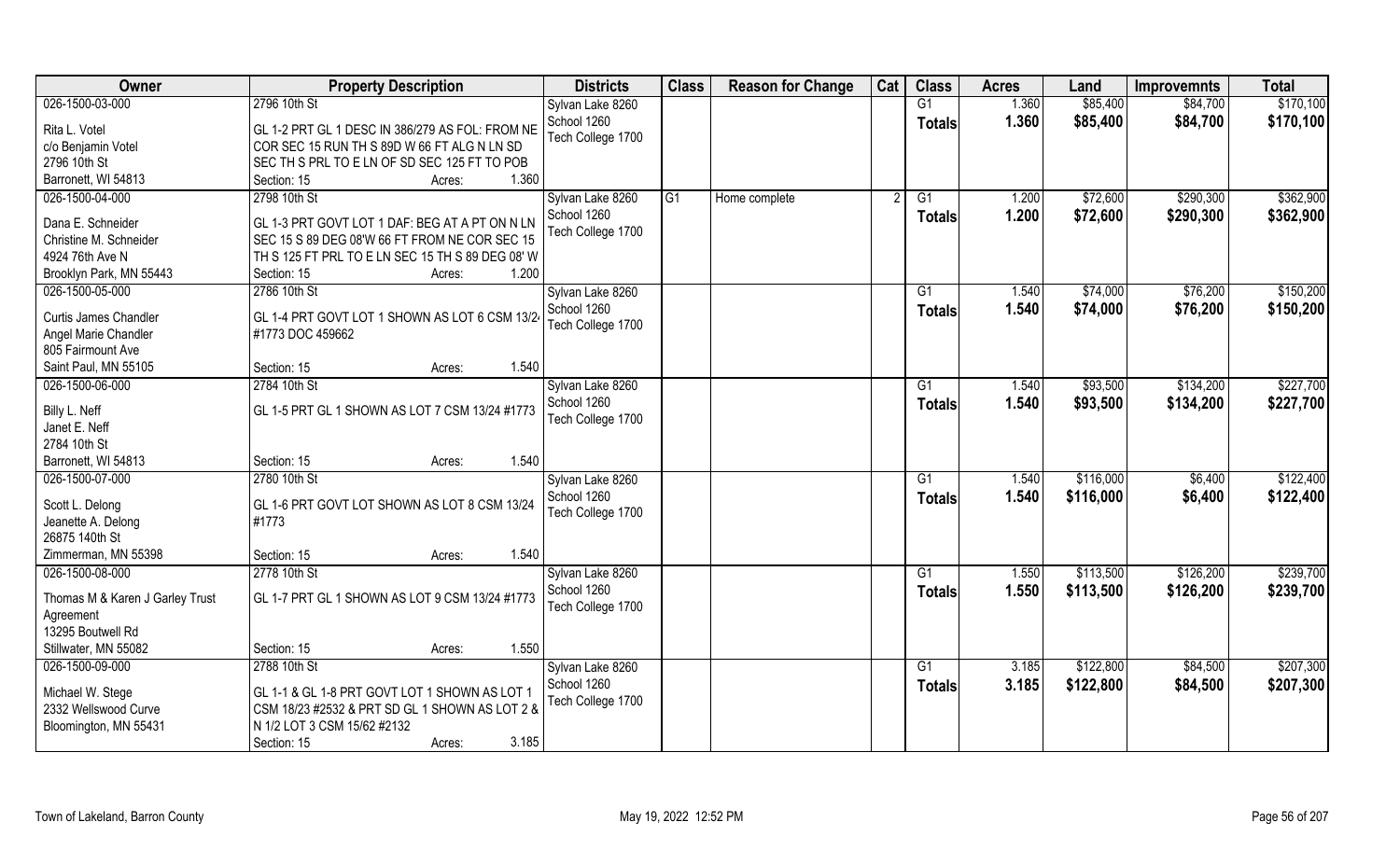| Owner                     | <b>Property Description</b>                   | <b>Districts</b>  | <b>Class</b> | <b>Reason for Change</b> | Cat | <b>Class</b>    | <b>Acres</b> | Land       | <b>Improvemnts</b> | <b>Total</b>    |
|---------------------------|-----------------------------------------------|-------------------|--------------|--------------------------|-----|-----------------|--------------|------------|--------------------|-----------------|
| 026-1500-09-022           | 2788B 10th St                                 | Sylvan Lake 8260  |              |                          |     | G1              | 1.695        | \$89,700   | \$86,400           | \$176,100       |
| James A. Mackey           | GL 1-10 PRT GOVT LOT 1 SHOWN AS S 1/2 LOT 3 & | School 1260       |              |                          |     | <b>Totals</b>   | 1.695        | \$89,700   | \$86,400           | \$176,100       |
| Patricia A. Mackey        | LOT 4 CSM 15/62 #2132                         | Tech College 1700 |              |                          |     |                 |              |            |                    |                 |
| 1723 Lafond Ave           |                                               |                   |              |                          |     |                 |              |            |                    |                 |
| St Paul, MN 55104         | Section: 15<br>Acres:                         | 1.695             |              |                          |     |                 |              |            |                    |                 |
| 026-1500-09-033           | 2786A 10th St                                 | Sylvan Lake 8260  |              |                          |     | $\overline{G1}$ | 1.090        | \$59,800   | \$4,800            | \$64,600        |
|                           |                                               | School 1260       |              |                          |     | Totals          | 1.090        | \$59,800   | \$4,800            | \$64,600        |
| Daniel Thomas Lee         | GL 1-11 PRT GOVT LOT 1 SHOWN AS LOT 5 CSM     | Tech College 1700 |              |                          |     |                 |              |            |                    |                 |
| Anna Stege Koppel         | 15/62 #2132 DOC 479583                        |                   |              |                          |     |                 |              |            |                    |                 |
| 4605 Clinton Ave          |                                               |                   |              |                          |     |                 |              |            |                    |                 |
| Minneapolis, MN 55419     | Section: 15<br>Acres:                         | 1.090             |              |                          |     |                 |              |            |                    |                 |
| 026-1500-10-000           | 2791 9 1/2 St                                 | Sylvan Lake 8260  |              |                          |     | G1              | 2.000        | \$52,800   | \$71,500           | \$124,300       |
| Michael Baumgart          | GOVT LOT 2                                    | School 1260       |              |                          |     | G4              | 13.200       | \$2,300    | \$0                | \$2,300         |
| Irene M. Baumgart         |                                               | Tech College 1700 |              |                          |     | G <sub>5</sub>  | 2.000        | \$800      | \$0                | \$800           |
| 466 Carriage Ln           |                                               |                   |              |                          |     | G <sub>6</sub>  | 22.000       | \$47,200   | \$0                | \$47,200        |
| Hudson, WI 54016          | Section: 15<br>Acres:                         | 39.200            |              |                          |     | Totals          | 39.200       | \$103,100  | \$71,500           | \$174,600       |
| 026-1500-11-000           | 971 27 3/4 Ave                                | School 1260       |              |                          |     | G1              | 4.000        | \$20,000   | \$27,300           | \$47,300        |
|                           |                                               | Tech College 1700 |              |                          |     | G <sub>5</sub>  | 22.000       | \$8,800    | \$0                | \$8,800         |
| Wesley G. Lansin          | GL 3-1 GL #3 EX SE-NE LYG W OF LAKE           |                   |              |                          |     | G <sub>6</sub>  | 14.000       | \$30,800   | \$0                | \$30,800        |
| Judith L. Lansin          |                                               |                   |              |                          |     | <b>Totals</b>   | 40.000       | \$59,600   | \$27,300           | \$86,900        |
| 971 27 3/4 Ave            |                                               |                   |              |                          |     |                 |              |            |                    |                 |
| Barronett, WI 54813       | Section: 15<br>Acres:                         | 40.000            |              |                          |     |                 |              |            |                    |                 |
| 026-1500-12-000           | 980 27 3/4 Ave                                | Sylvan Lake 8260  |              |                          |     | W8              | 24.810       | (\$54,600) | \$0                | $\overline{50}$ |
| W R. Greger               | GL 3-2 SE-NE LYG W OF LAKE & BEING PRT OF     | School 1260       |              |                          |     | Totals          | 24.810       | \$0        | \$0                | \$0             |
| Joan B. Greger            | GOVT LOT 3 24.81 A MFL-C                      | Tech College 1700 |              |                          |     |                 |              |            |                    |                 |
| 12164 Everton Ave N       |                                               |                   |              |                          |     |                 |              |            |                    |                 |
| White Bear Lake, MN 55110 | Section: 15<br>Acres:                         | 24.810            |              |                          |     |                 |              |            |                    |                 |
| 026-1500-13-000           | 945 28th Ave                                  | School 1260       |              |                          |     | G1              | 2.000        | \$15,000   | \$108,300          | \$123,300       |
|                           |                                               | Tech College 1700 |              |                          |     | G4              | 3.000        | \$500      | \$0                | \$500           |
| Michael Redix             | PLAT 5-1 PRT NE-NW SHOWN AS LOT 1 CSM 35/41   |                   |              |                          |     | <b>Totals</b>   | 5.000        | \$15,500   | \$108,300          | \$123,800       |
| Joan Redix                | #5069                                         |                   |              |                          |     |                 |              |            |                    |                 |
| PO Box 144                |                                               |                   |              |                          |     |                 |              |            |                    |                 |
| Barronett, WI 54813       | Section: 15<br>Acres:                         | 5.000             |              |                          |     |                 |              |            |                    |                 |
| 026-1500-13-010           | 28th Ave                                      | School 1260       |              |                          |     | G4              | 9.700        | \$1,400    | $\sqrt{$0}$        | \$1,400         |
| Vernon K. Nelson          | PLAT 5-2 NE-NW EX W 495 FT THRF & EX N 363 FT | Tech College 1700 |              |                          |     | G5M             | 10.300       | \$10,300   | \$0                | \$10,300        |
| Paula A. Nelson           | OF E 600 FT OF W 1095 FT THRF                 |                   |              |                          |     | <b>Totals</b>   | 20.000       | \$11,700   | \$0                | \$11,700        |
| 2490 Us Highway 63        |                                               |                   |              |                          |     |                 |              |            |                    |                 |
| Cumberland, WI 54829      | Section: 15<br>Acres:                         | 20.000            |              |                          |     |                 |              |            |                    |                 |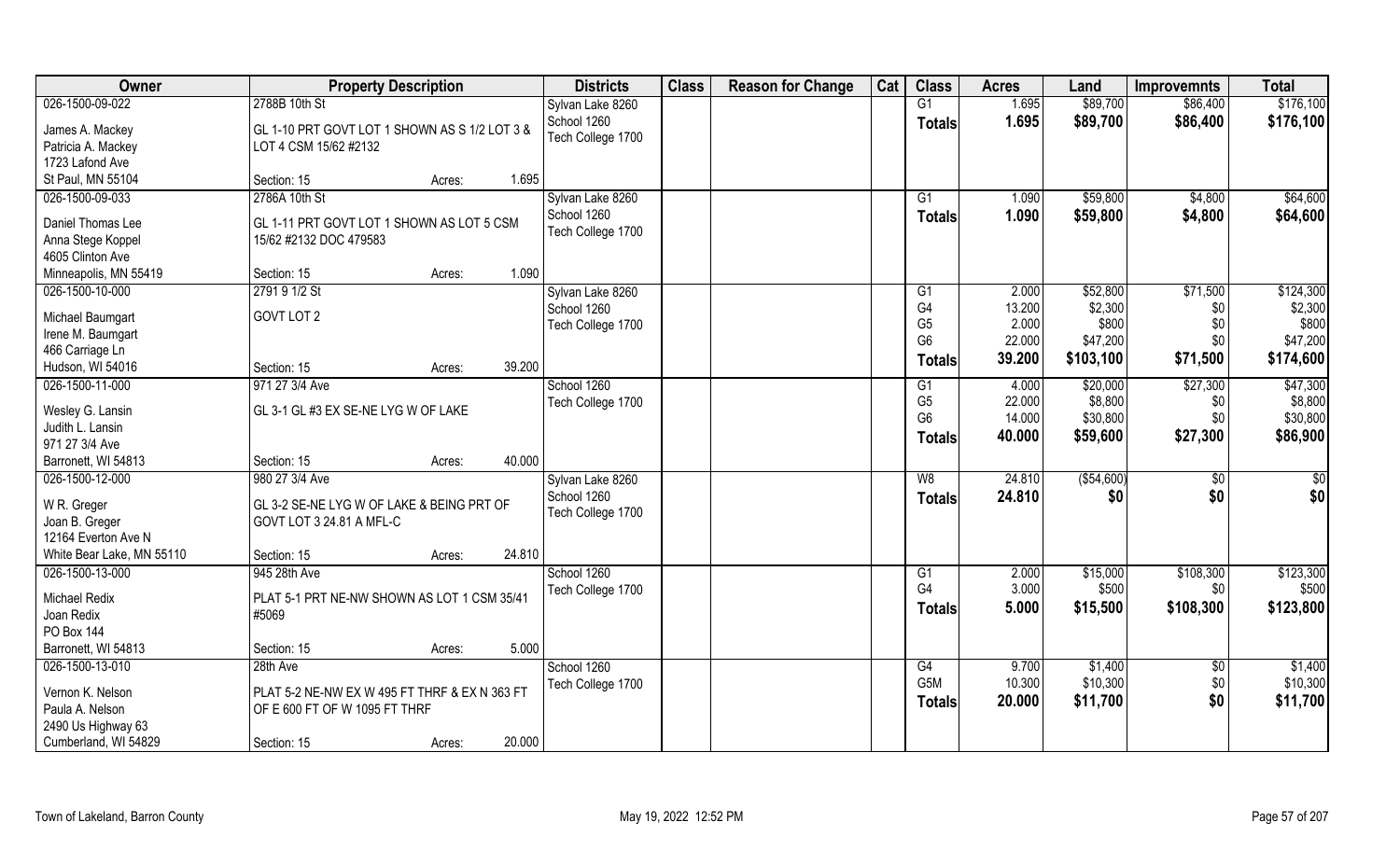| Owner                             | <b>Property Description</b>                  |        |        | <b>Districts</b>  | <b>Class</b>   | <b>Reason for Change</b> | Cat  | <b>Class</b>         | <b>Acres</b> | Land       | <b>Improvemnts</b> | <b>Total</b> |
|-----------------------------------|----------------------------------------------|--------|--------|-------------------|----------------|--------------------------|------|----------------------|--------------|------------|--------------------|--------------|
| 026-1500-13-020                   | 28th Ave                                     |        |        | School 1260       | G4             | Ag use land              | $-5$ | G4                   | 5.000        | \$700      | \$0                | \$700        |
| Vernon K. Nelson                  | PLAT 5-3 W 495 FT OF NE-NW                   |        |        | Tech College 1700 |                |                          |      | G5M                  | 10.000       | \$11,000   | \$0                | \$11,000     |
| Paula A. Nelson                   |                                              |        |        |                   |                |                          |      | <b>Totals</b>        | 15.000       | \$11,700   | \$0                | \$11,700     |
| 2490 Us Highway 63                |                                              |        |        |                   |                |                          |      |                      |              |            |                    |              |
| Cumberland, WI 54829              | Section: 15                                  | Acres: | 15.000 |                   |                |                          |      |                      |              |            |                    |              |
| 026-1500-14-000                   | 909 28th Ave                                 |        |        | School 1260       | G4             | Ag use land              | -5   | G1                   | 2.000        | \$15,000   | \$216,100          | \$231,100    |
| Dennis Free                       | NW-NW                                        |        |        | Tech College 1700 | G <sub>4</sub> | Ag use land              | -5   | G4                   | 14.000       | \$2,200    | \$0                | \$2,200      |
| 909 28th Ave                      |                                              |        |        |                   |                |                          |      | G <sub>5</sub>       | 4.000        | \$800      | \$0                | \$800        |
| Barronett, WI 54813               |                                              |        |        |                   |                |                          |      | G <sub>5</sub> M     | 20.000       | \$20,000   | \$0                | \$20,000     |
|                                   | Section: 15                                  | Acres: | 40.000 |                   |                |                          |      | <b>Totals</b>        | 40.000       | \$38,000   | \$216,100          | \$254,100    |
| 026-1500-15-000                   | 2763 8 3/4 St                                |        |        | School 1260       |                |                          |      | G1                   | 3.000        | \$18,000   | \$146,200          | \$164,200    |
|                                   |                                              |        |        | Tech College 1700 |                |                          |      | G <sub>6</sub>       | 1.000        | \$2,200    | \$0                | \$2,200      |
| Brian L. Melichar                 | SW-NW 36 A MFL-C                             |        |        |                   |                |                          |      | W <sub>6</sub>       | 36.000       | (\$79,200) | \$0                | \$0          |
| Lori A. Melichar<br>2763 8 3/4 St |                                              |        |        |                   |                |                          |      | Totals               | 40.000       | \$20,200   | \$146,200          | \$166,400    |
| Cumberland, WI 54829              | Section: 15                                  | Acres: | 40.000 |                   |                |                          |      |                      |              |            |                    |              |
| 026-1500-16-000                   | 2756 9 1/2 St                                |        |        | School 1260       |                |                          |      | G1                   | 4.000        | \$51,000   | \$140,700          | \$191,700    |
|                                   |                                              |        |        | Tech College 1700 |                |                          |      | G <sub>6</sub>       | 16.000       | \$35,200   | \$0                | \$35,200     |
| Justin Tempel                     | PLAT 8-1 PRT SE-NW LYG SELY OF LINE DAF: BEG |        |        |                   |                |                          |      | <b>Totals</b>        | 20.000       | \$86,200   | \$140,700          | \$226,900    |
| Jennifer Tempel                   | NE COR SE-NW TH SWLY TO SW COR SE-NW         |        |        |                   |                |                          |      |                      |              |            |                    |              |
| 2756 9 1/2 St                     |                                              |        |        |                   |                |                          |      |                      |              |            |                    |              |
| Barronett, WI 54813               | Section: 15                                  | Acres: | 20.000 |                   |                |                          |      |                      |              |            |                    |              |
| 026-1500-16-010                   |                                              |        |        | School 1260       |                |                          |      | G5<br>G <sub>6</sub> | 2.000        | \$800      | $\sqrt[6]{3}$      | \$800        |
| Brian Melichar et al              | PLAT 8-2 PRT SE-NW LYG NWLY OF LINE DAF: BEG |        |        | Tech College 1700 |                |                          |      |                      | 18.063       | \$39,700   | \$0                | \$39,700     |
| 2763 8 3/4 St                     | NE COR SE-NW TH SWLY TO SW COR SE-NW (MOS    |        |        |                   |                |                          |      | Totals               | 20.063       | \$40,500   | \$0                | \$40,500     |
| Cumberland, WI 54829              | #9125)                                       |        |        |                   |                |                          |      |                      |              |            |                    |              |
|                                   | Section: 15                                  | Acres: | 20.063 |                   |                |                          |      |                      |              |            |                    |              |
| 026-1500-17-000                   | 2752 9 1/2 St                                |        |        | School 1260       |                |                          |      | G1                   | 2.000        | \$15,000   | \$13,700           | \$28,700     |
| Ronald S. Weegman                 | NE-SW                                        |        |        | Tech College 1700 |                |                          |      | G <sub>5</sub>       | 8.000        | \$2,400    | \$0                | \$2,400      |
| 103 Cordelia Ln                   |                                              |        |        |                   |                |                          |      | G <sub>6</sub>       | 30.000       | \$60,000   | \$0\$              | \$60,000     |
| Youngsville, LA 70592             |                                              |        |        |                   |                |                          |      | <b>Totals</b>        | 40.000       | \$77,400   | \$13,700           | \$91,100     |
|                                   | Section: 15                                  | Acres: | 40.000 |                   |                |                          |      |                      |              |            |                    |              |
| 026-1500-18-000                   |                                              |        |        | School 1260       |                |                          |      | G5                   | 8.000        | \$2,400    | $\sqrt[6]{}$       | \$2,400      |
| Ronald S. Weegman                 | NW-SW                                        |        |        | Tech College 1700 |                |                          |      | G <sub>6</sub>       | 32.000       | \$64,000   | \$0                | \$64,000     |
| 103 Cordelia Ln                   |                                              |        |        |                   |                |                          |      | <b>Totals</b>        | 40.000       | \$66,400   | \$0                | \$66,400     |
| Youngsville, LA 70592             |                                              |        |        |                   |                |                          |      |                      |              |            |                    |              |
|                                   | Section: 15                                  | Acres: | 40.000 |                   |                |                          |      |                      |              |            |                    |              |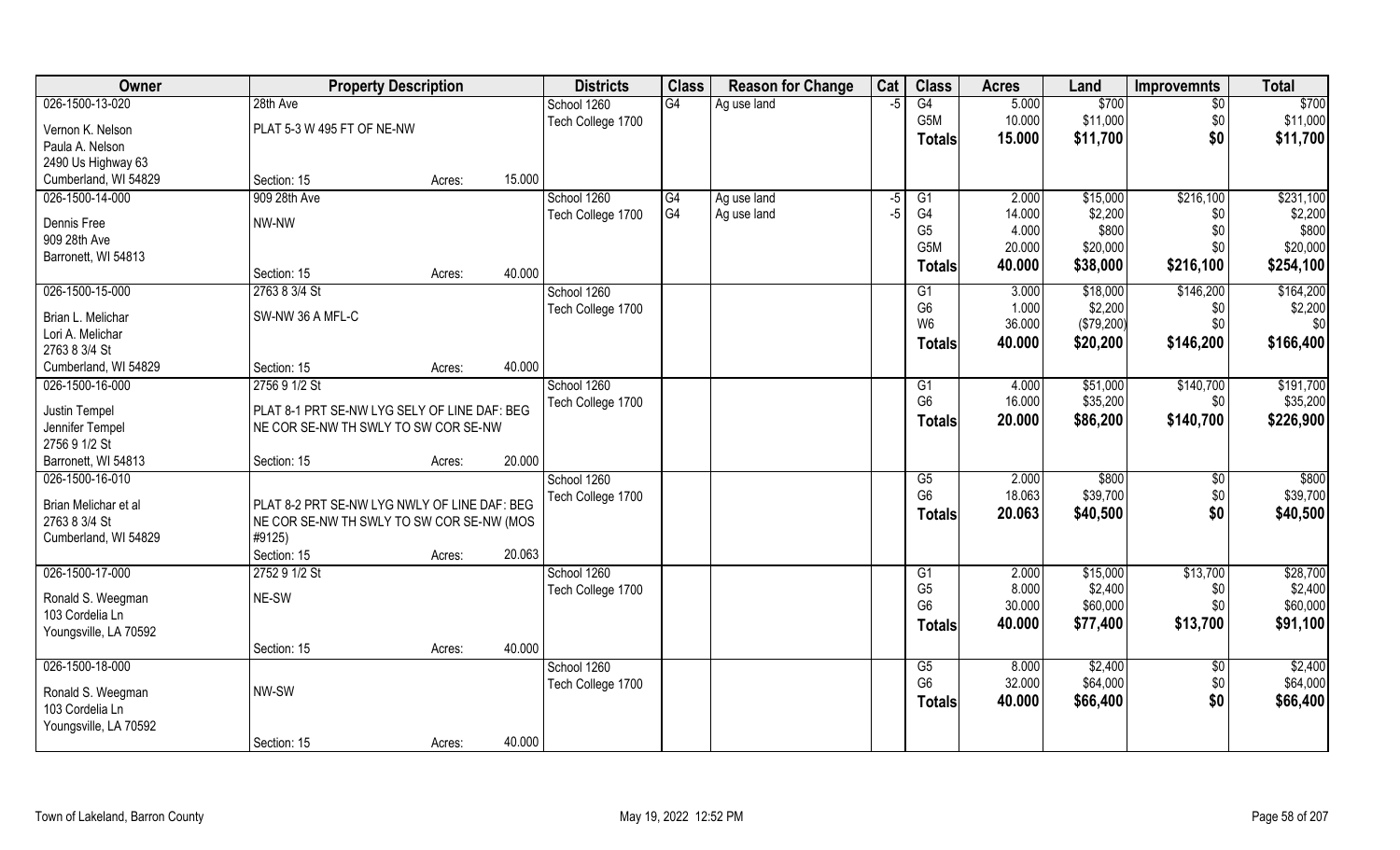| Owner                | <b>Property Description</b>                    |        |        | <b>Districts</b>  | <b>Class</b> | <b>Reason for Change</b> | Cat | <b>Class</b>   | <b>Acres</b> | Land      | <b>Improvemnts</b> | <b>Total</b> |
|----------------------|------------------------------------------------|--------|--------|-------------------|--------------|--------------------------|-----|----------------|--------------|-----------|--------------------|--------------|
| 026-1500-19-000      | 902 27th Ave                                   |        |        | School 1260       |              |                          |     | G1             | 1.000        | \$10,000  | \$9,500            | \$19,500     |
| Darren N. Dittman    | PLAT 11 SW-SW                                  |        |        | Tech College 1700 |              |                          |     | G <sub>5</sub> | 13.000       | \$5,200   | \$0                | \$5,200      |
| 1324 Kinney River Rd |                                                |        |        |                   |              |                          |     | G <sub>6</sub> | 26.000       | \$57,200  | \$0                | \$57,200     |
| Roberts, WI 54023    |                                                |        |        |                   |              |                          |     | Totals         | 40.000       | \$72,400  | \$9,500            | \$81,900     |
|                      | Section: 15                                    | Acres: | 40.000 |                   |              |                          |     |                |              |           |                    |              |
| 026-1500-20-000      | 938 27th Ave                                   |        |        | School 1260       |              |                          |     | G1             | 3.000        | \$49,000  | \$213,100          | \$262,100    |
| Thomas D. Hover      | PLAT 12 SE-SW                                  |        |        | Tech College 1700 |              |                          |     | G <sub>5</sub> | 12.000       | \$2,400   | \$0                | \$2,400      |
| Jani S. Hover        |                                                |        |        |                   |              |                          |     | G <sub>6</sub> | 25.000       | \$50,000  | \$0                | \$50,000     |
| 938 27th Ave         |                                                |        |        |                   |              |                          |     | Totals         | 40.000       | \$101,400 | \$213,100          | \$314,500    |
| Cumberland, WI 54829 | Section: 15                                    | Acres: | 40.000 |                   |              |                          |     |                |              |           |                    |              |
| 026-1500-21-000      | 2740 10th St                                   |        |        | School 1260       |              |                          |     | G1             | 2.000        | \$15,000  | \$141,000          | \$156,000    |
|                      |                                                |        |        | Tech College 1700 |              |                          |     | G <sub>5</sub> | 4.000        | \$1,600   | \$0                | \$1,600      |
| Dennis L. Wright     | PLAT 13-1 PRT NE-SE LYG N OF LN DAF: COM E 1/4 |        |        |                   |              |                          |     | G <sub>6</sub> | 14.026       | \$29,400  | \$0                | \$29,400     |
| Lois E. Wright       | COR SEC 15 TH S 00-05-00 W 591.08 FT TH S      |        |        |                   |              |                          |     | Totals         | 20.026       | \$46,000  | \$141,000          | \$187,000    |
| 2740 10th St         | 00-05-00 W 140 FT TO POB TH NWLY TO PT W LN SD |        |        |                   |              |                          |     |                |              |           |                    |              |
| Barronett, WI 54813  | Section: 15                                    | Acres: | 20.026 |                   |              |                          |     |                |              |           |                    |              |
| 026-1500-21-010      | 2734 10th St                                   |        |        | School 1260       |              |                          |     | G <sub>1</sub> | 2.469        | \$16,400  | \$250,900          | \$267,300    |
| Larry E. Brown       | PLAT 13-2 NE-SE EX CSM 35/78 #5106 & EX PRT    |        |        | Tech College 1700 |              |                          |     | G <sub>6</sub> | 17.505       | \$38,500  | \$0                | \$38,500     |
| Beth J. Brown        | NE-SE LYG N OF LN DAF: COM E 1/4 COR SEC 15 TH |        |        |                   |              |                          |     | <b>Totals</b>  | 19.974       | \$54,900  | \$250,900          | \$305,800    |
| 2734 10th St         | S 0D W ALG SEC LN 591.08 FT TH CONT S 0D W ALG |        |        |                   |              |                          |     |                |              |           |                    |              |
| Barronett, WI 54813  | Section: 15                                    | Acres: | 19.974 |                   |              |                          |     |                |              |           |                    |              |
| 026-1500-22-000      | 2751 9 1/2 St                                  |        |        | School 1260       |              |                          |     | G1             | 2.000        | \$15,000  | \$142,600          | \$157,600    |
| David M. Mazurek     | PLAT 14 NW-SE                                  |        |        | Tech College 1700 |              |                          |     | G <sub>5</sub> | 5.000        | \$2,000   | \$0                | \$2,000      |
| Cheryl E. Mazurek    |                                                |        |        |                   |              |                          |     | G <sub>6</sub> | 33.000       | \$52,800  | \$0                | \$52,800     |
| 2751 9 1/2 St        |                                                |        |        |                   |              |                          |     | <b>Totals</b>  | 40.000       | \$69,800  | \$142,600          | \$212,400    |
| Barronett, WI 54813  | Section: 15                                    | Acres: | 40.000 |                   |              |                          |     |                |              |           |                    |              |
| 026-1500-23-000      | 970 27th Ave                                   |        |        | School 1260       |              |                          |     | G1             | 2.000        | \$15,000  | \$169,000          | \$184,000    |
|                      |                                                |        |        | Tech College 1700 |              |                          |     | G <sub>5</sub> | 5.000        | \$2,000   | \$0                | \$2,000      |
| Patrick Taylor       | PLAT 15-1 E 1/2 SW-SE                          |        |        |                   |              |                          |     | G <sub>6</sub> | 13.000       | \$28,600  | \$0                | \$28,600     |
| Karen Snobl          |                                                |        |        |                   |              |                          |     | <b>Totals</b>  | 20.000       | \$45,600  | \$169,000          | \$214,600    |
| 970 27th Ave         |                                                |        |        |                   |              |                          |     |                |              |           |                    |              |
| Cumberland, WI 54829 | Section: 15                                    | Acres: | 20.000 |                   |              |                          |     |                |              |           |                    |              |
| 026-1500-23-001      |                                                |        |        | School 1260       |              |                          |     | G5             | 5.000        | \$1,500   | $\sqrt{$0}$        | \$1,500      |
| Thomas D. Hover      | PLAT 15-2 W 1/2 SW-SE                          |        |        | Tech College 1700 |              |                          |     | G <sub>6</sub> | 15.000       | \$30,000  | \$0                | \$30,000     |
| Jani S. Hover        |                                                |        |        |                   |              |                          |     | <b>Totals</b>  | 20.000       | \$31,500  | \$0                | \$31,500     |
| 938 27th Ave         |                                                |        |        |                   |              |                          |     |                |              |           |                    |              |
| Cumberland, WI 54829 | Section: 15                                    | Acres: | 20.000 |                   |              |                          |     |                |              |           |                    |              |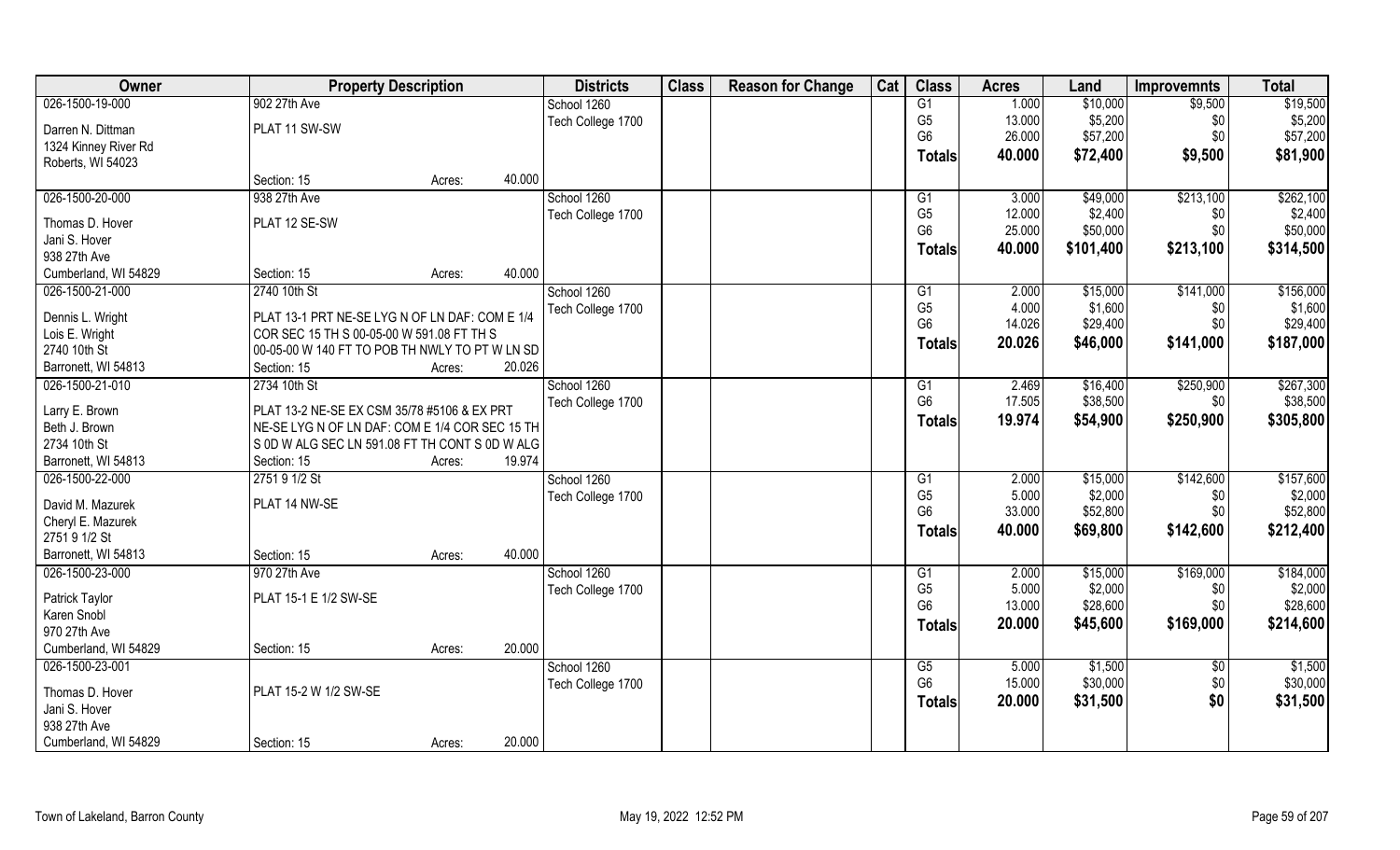| Owner                              | <b>Property Description</b> |        |        | <b>Districts</b>  | <b>Class</b>    | <b>Reason for Change</b> | Cat  | <b>Class</b>   | <b>Acres</b> | Land        | <b>Improvemnts</b> | <b>Total</b>  |
|------------------------------------|-----------------------------|--------|--------|-------------------|-----------------|--------------------------|------|----------------|--------------|-------------|--------------------|---------------|
| 026-1500-24-000                    | 996 27th Ave                |        |        | School 1260       |                 |                          |      | G1             | 2.000        | \$15,000    | \$12,700           | \$27,700      |
| Daniel J. Hopkins et al            | PLAT 16-1 E 1/2-SE-SE       |        |        | Tech College 1700 |                 |                          |      | G <sub>6</sub> | 18.000       | \$39,600    | \$0                | \$39,600      |
| 287 110th St                       |                             |        |        |                   |                 |                          |      | <b>Totals</b>  | 20.000       | \$54,600    | \$12,700           | \$67,300      |
| Amery, WI 54001                    |                             |        |        |                   |                 |                          |      |                |              |             |                    |               |
|                                    | Section: 15                 | Acres: | 20.000 |                   |                 |                          |      |                |              |             |                    |               |
| 026-1500-25-000                    |                             |        |        | School 1260       |                 |                          |      | G5             | 3.000        | \$900       | $\sqrt{$0}$        | \$900         |
| Montbriand Family Revocable Living | PLAT 16-2 W 1/2-SE-SE       |        |        | Tech College 1700 |                 |                          |      | G <sub>6</sub> | 17.000       | \$34,000    | \$0                | \$34,000      |
| Trust                              |                             |        |        |                   |                 |                          |      | <b>Totals</b>  | 20.000       | \$34,900    | \$0                | \$34,900      |
| 2327 County Line Ave E             |                             |        |        |                   |                 |                          |      |                |              |             |                    |               |
| New Richmond, WI 54017             | Section: 15                 | Acres: | 20.000 |                   |                 |                          |      |                |              |             |                    |               |
| 026-1600-02-000                    |                             |        |        | School 1260       | G4              | Ag use land              | $-5$ | G4             | 32.250       | \$5,600     | \$0                | \$5,600       |
| Marghi R. Mckeon                   | NE-NE                       |        |        | Tech College 1700 |                 |                          |      | G <sub>5</sub> | 7.750        | \$3,100     | \$0                | \$3,100       |
| 876 28th Ave                       |                             |        |        |                   |                 |                          |      | <b>Totals</b>  | 40.000       | \$8,700     | \$0                | \$8,700       |
| Barronett, WI 54813                |                             |        |        |                   |                 |                          |      |                |              |             |                    |               |
|                                    | Section: 16                 | Acres: | 40.000 |                   |                 |                          |      |                |              |             |                    |               |
| 026-1600-03-000                    | 851 28th Ave                |        |        | School 1260       | G4              | Ag use land              | $-5$ | G1             | 2.000        | \$8,000     | \$111,100          | \$119,100     |
|                                    | NW-NE                       |        |        | Tech College 1700 |                 |                          |      | G <sub>4</sub> | 36.000       | \$5,200     | \$0                | \$5,200       |
| Joel A. Kyrola<br>Sarah S. Kyrola  |                             |        |        |                   |                 |                          |      | G <sub>5</sub> | 2.000        | \$400       | \$0                | \$400         |
| 851 28th Ave                       |                             |        |        |                   |                 |                          |      | <b>Totals</b>  | 40.000       | \$13,600    | \$111,100          | \$124,700     |
| Barronett, WI 54813                | Section: 16                 | Acres: | 40.000 |                   |                 |                          |      |                |              |             |                    |               |
| 026-1600-04-000                    |                             |        |        | School 1260       | G4              | Ag use land              | $-5$ | G4             | 39.000       | \$3,200     | $\sqrt[6]{30}$     | \$3,200       |
|                                    |                             |        |        | Tech College 1700 |                 |                          |      | G <sub>5</sub> | 1.000        | \$200       | \$0                | \$200         |
| Ralph Tjelta                       | SW-NE                       |        |        |                   |                 |                          |      | <b>Totals</b>  | 40.000       | \$3,400     | \$0                | \$3,400       |
| Katha Tjelta<br>1203 4th Ave N     |                             |        |        |                   |                 |                          |      |                |              |             |                    |               |
| New Rockford, ND 58356             | Section: 16                 | Acres: | 40.000 |                   |                 |                          |      |                |              |             |                    |               |
| 026-1600-05-000                    | 2763 St                     |        |        | School 1260       |                 |                          |      | W <sub>6</sub> | 40.000       | ( \$80,000) | \$0                | $\frac{6}{3}$ |
|                                    |                             |        |        | Tech College 1700 |                 |                          |      | <b>Totals</b>  | 40.000       | \$0         | \$0                | \$0           |
| Brian L. Melichar                  | SE-NE                       |        |        |                   |                 |                          |      |                |              |             |                    |               |
| Lori A. Melichar                   |                             |        |        |                   |                 |                          |      |                |              |             |                    |               |
| 2763 8 3/4 St                      |                             |        |        |                   |                 |                          |      |                |              |             |                    |               |
| Cumberland, WI 54829               | Section: 16                 | Acres: | 40.000 |                   |                 |                          |      |                |              |             |                    |               |
| 026-1600-06-000                    |                             |        |        | School 1260       | $\overline{G4}$ | Ag use land              | $-5$ | G4             | 40.000       | \$2,000     | $\sqrt{$0}$        | \$2,000       |
| Ralph Tjelta                       | NE-NW                       |        |        | Tech College 1700 |                 |                          |      | <b>Totals</b>  | 40.000       | \$2,000     | \$0                | \$2,000       |
| Katha Tjelta                       |                             |        |        |                   |                 |                          |      |                |              |             |                    |               |
| 1203 4th Ave N                     |                             |        |        |                   |                 |                          |      |                |              |             |                    |               |
| New Rockford, ND 58356             | Section: 16                 | Acres: | 40.000 |                   |                 |                          |      |                |              |             |                    |               |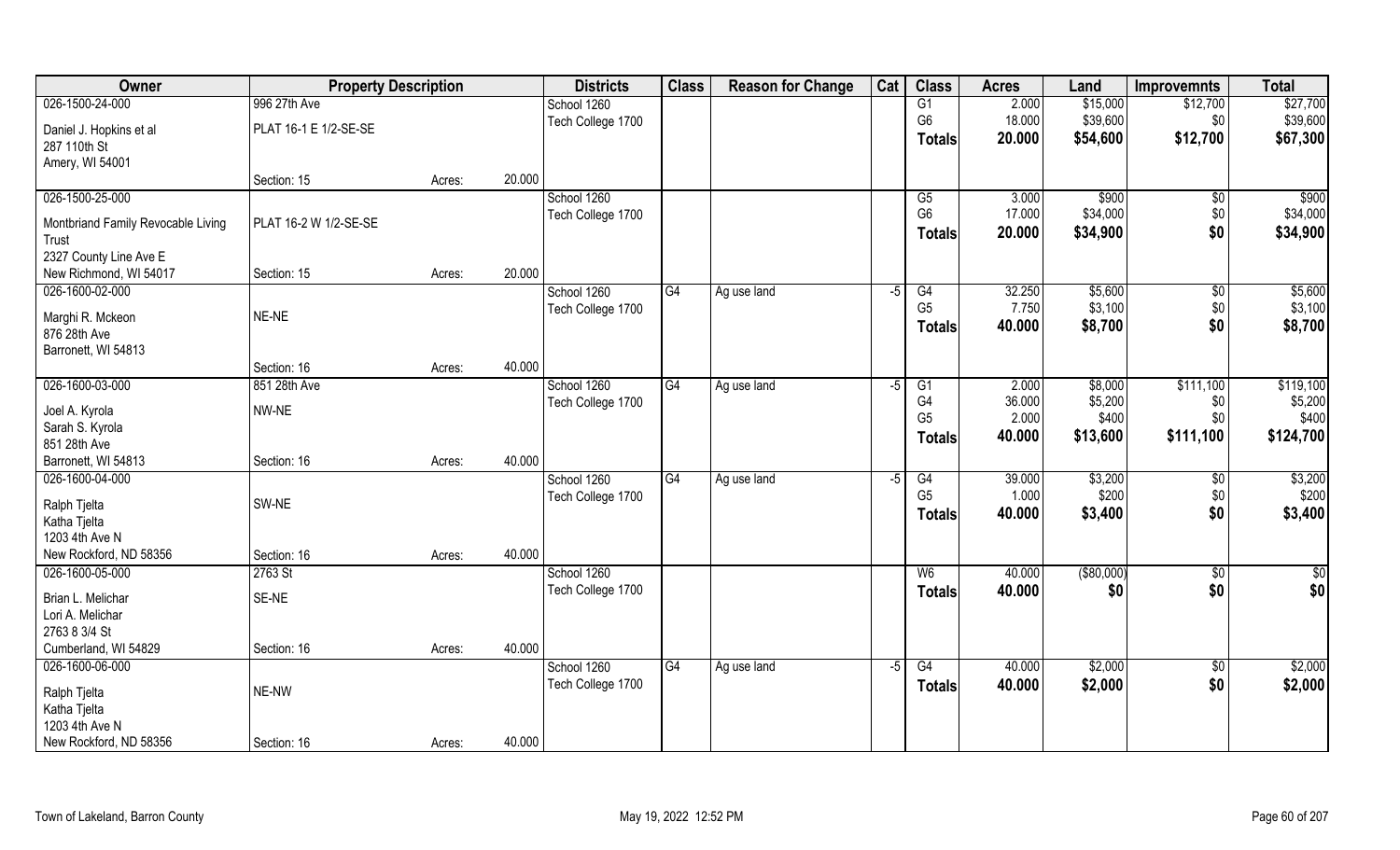| Owner                             | <b>Property Description</b>                    |        |        | <b>Districts</b>  | <b>Class</b> | <b>Reason for Change</b> | Cat | <b>Class</b>     | <b>Acres</b> | Land        | <b>Improvemnts</b> | <b>Total</b> |
|-----------------------------------|------------------------------------------------|--------|--------|-------------------|--------------|--------------------------|-----|------------------|--------------|-------------|--------------------|--------------|
| 026-1600-07-000                   | 813 28th Ave                                   |        |        | School 1260       | G4           | Ag use land              | -5  | G1               | 2.000        | \$15,000    | \$119,400          | \$134,400    |
| Jerry K. Egstad                   | PLAT 6 NW-NW                                   |        |        | Tech College 1700 |              |                          |     | G4               | 23.000       | \$3,200     | \$0                | \$3,200      |
| 813 28th Ave                      |                                                |        |        |                   |              |                          |     | G <sub>5</sub>   | 10.000       | \$3,000     | \$0                | \$3,000      |
| Barronett, WI 54813               |                                                |        |        |                   |              |                          |     | G <sub>5</sub> M | 5.000        | \$5,000     | \$0                | \$5,000      |
|                                   | Section: 16                                    | Acres: | 40.000 |                   |              |                          |     | <b>Totals</b>    | 40.000       | \$26,200    | \$119,400          | \$145,600    |
| 026-1600-08-000                   | 2767 8th St                                    |        |        | School 1260       | G4           | Ag use land              | -5  | G1               | 1.000        | \$10,000    | \$24,900           | \$34,900     |
|                                   | PLAT 7-1 SW-NW EX S 33 FT                      |        |        | Tech College 1700 |              |                          |     | G4               | 20.100       | \$2,700     | \$0                | \$2,700      |
| Justin Jerry<br>2767 8th St       |                                                |        |        |                   |              |                          |     | G <sub>5</sub>   | 0.900        | \$400       | \$0                | \$400        |
| Barronett, WI 54813               |                                                |        |        |                   |              |                          |     | G <sub>5</sub> M | 17.000       | \$17,000    | \$0                | \$17,000     |
|                                   | Section: 16                                    | Acres: | 39.000 |                   |              |                          |     | Totals           | 39.000       | \$30,100    | \$24,900           | \$55,000     |
| 026-1600-09-000                   |                                                |        |        | School 1260       | G4           | Ag use land              | -5  | G4               | 40.000       | \$2,000     | \$0                | \$2,000      |
| Ralph Tjelta                      | SE-NW                                          |        |        | Tech College 1700 |              |                          |     | <b>Totals</b>    | 40.000       | \$2,000     | \$0                | \$2,000      |
| Katha Tjelta                      |                                                |        |        |                   |              |                          |     |                  |              |             |                    |              |
| 1203 4th Ave N                    |                                                |        |        |                   |              |                          |     |                  |              |             |                    |              |
| New Rockford, ND 58356            | Section: 16                                    | Acres: | 40.000 |                   |              |                          |     |                  |              |             |                    |              |
| 026-1600-10-000                   |                                                |        |        | School 1260       |              |                          |     | G6               | 41.021       | \$82,000    | \$0                | \$82,000     |
|                                   |                                                |        |        | Tech College 1700 |              |                          |     | <b>Totals</b>    | 41.021       | \$82,000    | \$0                | \$82,000     |
| Aaron R. Lehmann                  | PLAT 9 & 7-2 NE-SW & S 33 FT SW-NW (MOS #9120) |        |        |                   |              |                          |     |                  |              |             |                    |              |
| Erin G. Lehmann<br>729 25 1/2 Ave |                                                |        |        |                   |              |                          |     |                  |              |             |                    |              |
| Cumberland, WI 54829              | Section: 16                                    | Acres: | 41.021 |                   |              |                          |     |                  |              |             |                    |              |
| 026-1600-11-000                   | 2749 8th St                                    |        |        | School 1260       |              |                          |     | $\overline{G6}$  | 40.000       | \$80,000    | $\overline{50}$    | \$80,000     |
|                                   |                                                |        |        | Tech College 1700 |              |                          |     |                  | 40.000       | \$80,000    | \$0                | \$80,000     |
| Shane Lehmann et al               | PLAT 10 NW-SW                                  |        |        |                   |              |                          |     | <b>Totals</b>    |              |             |                    |              |
| PO Box 847                        |                                                |        |        |                   |              |                          |     |                  |              |             |                    |              |
| Cumberland, WI 54829              |                                                |        |        |                   |              |                          |     |                  |              |             |                    |              |
|                                   | Section: 16                                    | Acres: | 40.000 |                   |              |                          |     |                  |              |             |                    |              |
| 026-1600-12-000                   |                                                |        |        | School 1260       |              |                          |     | G6               | 40.000       | \$80,000    | $\overline{50}$    | \$80,000     |
| Shane Lehmann et al               | PLAT 11 SW-SW                                  |        |        | Tech College 1700 |              |                          |     | <b>Totals</b>    | 40.000       | \$80,000    | \$0                | \$80,000     |
| PO Box 847                        |                                                |        |        |                   |              |                          |     |                  |              |             |                    |              |
| Cumberland, WI 54829              |                                                |        |        |                   |              |                          |     |                  |              |             |                    |              |
|                                   | Section: 16                                    | Acres: | 40.000 |                   |              |                          |     |                  |              |             |                    |              |
| 026-1600-13-000                   | 2710 8 3/4 St                                  |        |        | School 1260       |              |                          |     | W <sub>5</sub>   | 40.000       | ( \$88,000) | $\sqrt{6}$         | \$0          |
| Edward A. Barnes et al            | SE-SW 40 A MFL-O JUDITH RUZSA RETAINS LIFE     |        |        | Tech College 1700 |              |                          |     | Totals           | 40.000       | \$0         | \$0                | \$0          |
| 2726 8 3/4 St                     | <b>ESTATE</b>                                  |        |        |                   |              |                          |     |                  |              |             |                    |              |
| Cumberland, WI 54829              |                                                |        |        |                   |              |                          |     |                  |              |             |                    |              |
|                                   | Section: 16                                    | Acres: | 40.000 |                   |              |                          |     |                  |              |             |                    |              |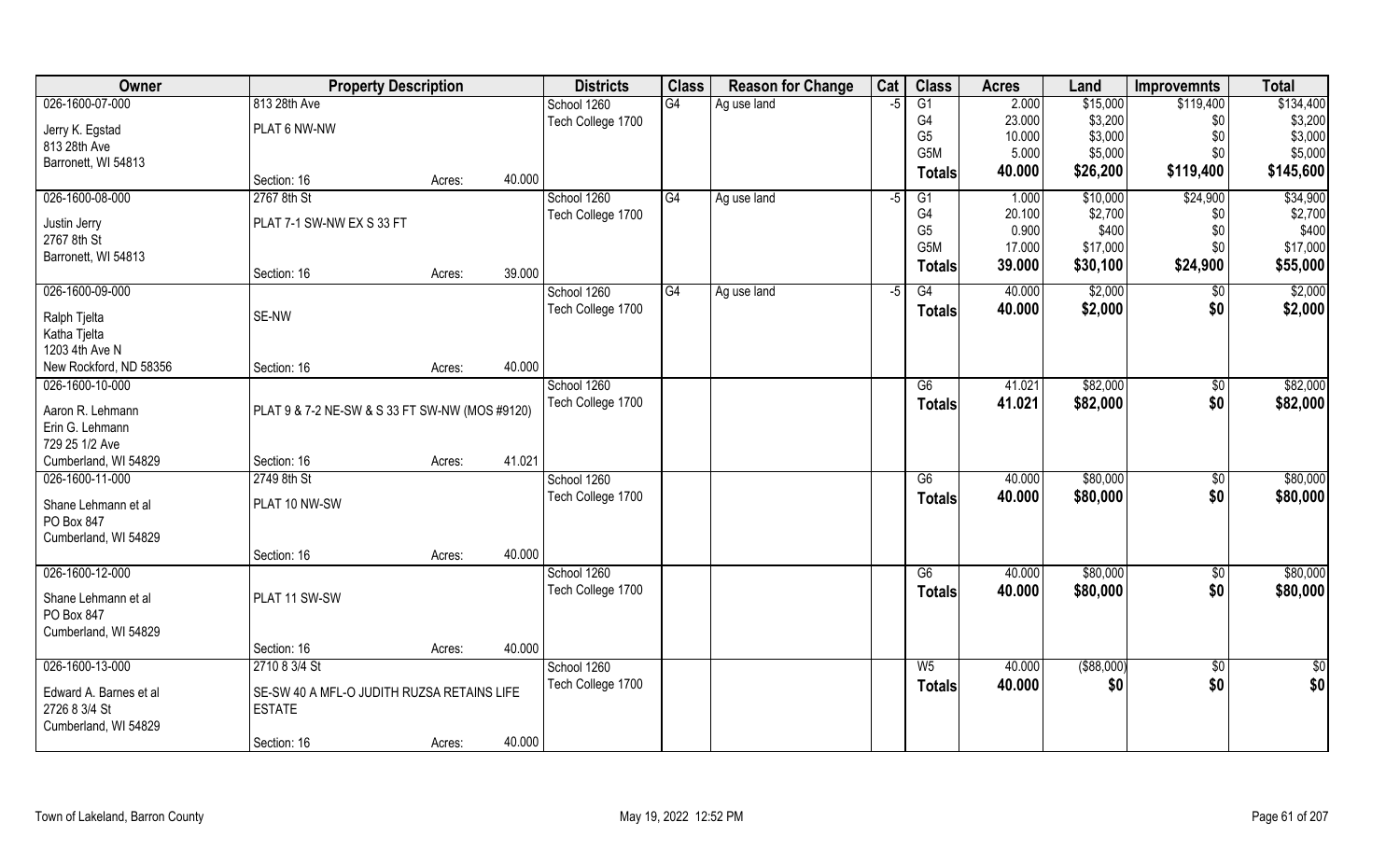| Owner                            | <b>Property Description</b>                    | <b>Districts</b>  | <b>Class</b> | <b>Reason for Change</b> | Cat  | <b>Class</b>                     | <b>Acres</b>   | Land                | <b>Improvemnts</b> | <b>Total</b>        |
|----------------------------------|------------------------------------------------|-------------------|--------------|--------------------------|------|----------------------------------|----------------|---------------------|--------------------|---------------------|
| 026-1600-14-000                  | 2735 8 3/4 St                                  | School 1260       |              |                          |      | G1                               | 2.000          | \$15,000            | \$68,900           | \$83,900            |
| Christina Slayton B. Jerry       | NE-SE                                          | Tech College 1700 |              |                          |      | G <sub>5</sub>                   | 5.000          | \$1,500             | \$0                | \$1,500             |
| 2735 8 3/4 St                    |                                                |                   |              |                          |      | G <sub>6</sub>                   | 33.000         | \$58,800            | \$0                | \$58,800            |
| Cumberland, WI 54829             |                                                |                   |              |                          |      | <b>Totals</b>                    | 40.000         | \$75,300            | \$68,900           | \$144,200           |
|                                  | 40.000<br>Section: 16<br>Acres:                |                   |              |                          |      |                                  |                |                     |                    |                     |
| 026-1600-15-000                  | 2744 8 3/4 St                                  | School 1260       |              |                          |      | G1                               | 1.000          | \$16,000            | \$19,400           | \$35,400            |
|                                  |                                                | Tech College 1700 |              |                          |      | G <sub>5</sub>                   | 15.000         | \$4,200             | \$0                | \$4,200             |
| Brian T. Anderson                | PLAT 14 NW-SE                                  |                   |              |                          |      | G <sub>6</sub>                   | 24.000         | \$52,800            | \$0                | \$52,800            |
| 1333 12th St<br>Barron, WI 54812 |                                                |                   |              |                          |      | <b>Totals</b>                    | 40.000         | \$73,000            | \$19,400           | \$92,400            |
|                                  | 40.000<br>Section: 16<br>Acres:                |                   |              |                          |      |                                  |                |                     |                    |                     |
| 026-1600-16-000                  | 2710 8 3/4 St                                  | School 1260       |              |                          |      | G1                               | 4.000          | \$20,000            | \$94,300           | \$114,300           |
|                                  |                                                | Tech College 1700 |              |                          |      | G <sub>5</sub>                   | 8.000          | \$3,200             | \$0                | \$3,200             |
| Edward A. Barnes et al           | PLAT 15-1 SW-SE EX CSM'S 13/77 #1826 & 31/23   |                   |              |                          |      | G <sub>6</sub>                   | 5.730          | \$12,600            | \$0                | \$12,600            |
| 2726 8 3/4 St                    | #4419 & EX PCL DAF: BEG SE COR SD CSM 31/23    |                   |              |                          |      | W <sub>5</sub>                   | 20.000         | (\$40,000)          | \$0                | \$0                 |
| Cumberland, WI 54829             | #4419 TH N 89D W 181.5 FT ALG S LN OF CSM TH S |                   |              |                          |      | <b>Totals</b>                    | 37.730         | \$35,800            | \$94,300           | \$130,100           |
|                                  | Section: 16<br>37.730<br>Acres:                |                   |              |                          |      |                                  |                |                     |                    |                     |
| 026-1600-16-010                  | 2720 8 3/4 St                                  | School 1260       |              |                          |      | G1                               | 1.270          | \$11,400            | \$15,300           | \$26,700            |
| Sutton Family Trust              | PLAT 15-3 PRT SW-SE SHOWN AS LOT 1 CSM 31/23   | Tech College 1700 |              |                          |      | <b>Totals</b>                    | 1.270          | \$11,400            | \$15,300           | \$26,700            |
| 2720 8 3/4 St                    | #4419 & PCL DAF: BEG SE COR SD CSM 31/23 #4419 |                   |              |                          |      |                                  |                |                     |                    |                     |
| Cumberland, WI 54829             | TH N 89D W 181.5 FT ALG S LN OF CSM TH S 1D W  |                   |              |                          |      |                                  |                |                     |                    |                     |
|                                  | 1.270<br>Section: 16<br>Acres:                 |                   |              |                          |      |                                  |                |                     |                    |                     |
| 026-1600-17-000                  | 2726 8 3/4 St                                  | School 1260       |              |                          |      | $\overline{G1}$                  | 1.000          | \$10,000            | \$134,100          | \$144,100           |
|                                  |                                                | Tech College 1700 |              |                          |      | <b>Totals</b>                    | 1.000          | \$10,000            | \$134,100          | \$144,100           |
| Edward A. Barnes et al           | PLAT 15-2 PRT SW-SE SHOWN IN CSM 13/77 #1826   |                   |              |                          |      |                                  |                |                     |                    |                     |
| 2726 8 3/4 St                    | JUDITH GAYLE RUZSA RETAINS LIFE ESTATE         |                   |              |                          |      |                                  |                |                     |                    |                     |
| Cumberland, WI 54829             |                                                |                   |              |                          |      |                                  |                |                     |                    |                     |
|                                  | 1.000<br>Section: 16<br>Acres:                 |                   |              |                          |      |                                  |                |                     |                    |                     |
| 026-1600-18-000                  | 892 27th Ave                                   | School 1260       |              |                          |      | G1                               | 1.000<br>4.000 | \$10,000<br>\$1,200 | \$173,400          | \$183,400           |
| Justin Mayberry                  | SE-SE                                          | Tech College 1700 |              |                          |      | G <sub>5</sub><br>G <sub>6</sub> | 35.000         | \$70,000            | \$0<br>\$0\$       | \$1,200<br>\$70,000 |
| Kaya Denice Marek                |                                                |                   |              |                          |      |                                  |                |                     |                    |                     |
| 892 27th Ave                     |                                                |                   |              |                          |      | <b>Totals</b>                    | 40.000         | \$81,200            | \$173,400          | \$254,600           |
| Cumberland, WI 54829             | 40.000<br>Section: 16<br>Acres:                |                   |              |                          |      |                                  |                |                     |                    |                     |
| 026-1700-02-000                  | 797 28th Ave                                   | School 1260       | G4           | Ag use land              | $-5$ | G4                               | 37.000         | \$4,700             | $\overline{60}$    | \$4,700             |
| Roy E. Riebe III                 | PLAT 1 NE-NE                                   | Tech College 1700 |              |                          |      | G <sub>5</sub>                   | 1.000          | \$400               | \$0                | \$400               |
| Mary J. Riebe                    |                                                |                   |              |                          |      | G7                               | 2.000          | \$8,000             | \$52,800           | \$60,800            |
| 797 28th Ave                     |                                                |                   |              |                          |      | <b>Totals</b>                    | 40.000         | \$13,100            | \$52,800           | \$65,900            |
| Barronett, WI 54813              | 40.000<br>Section: 17<br>Acres:                |                   |              |                          |      |                                  |                |                     |                    |                     |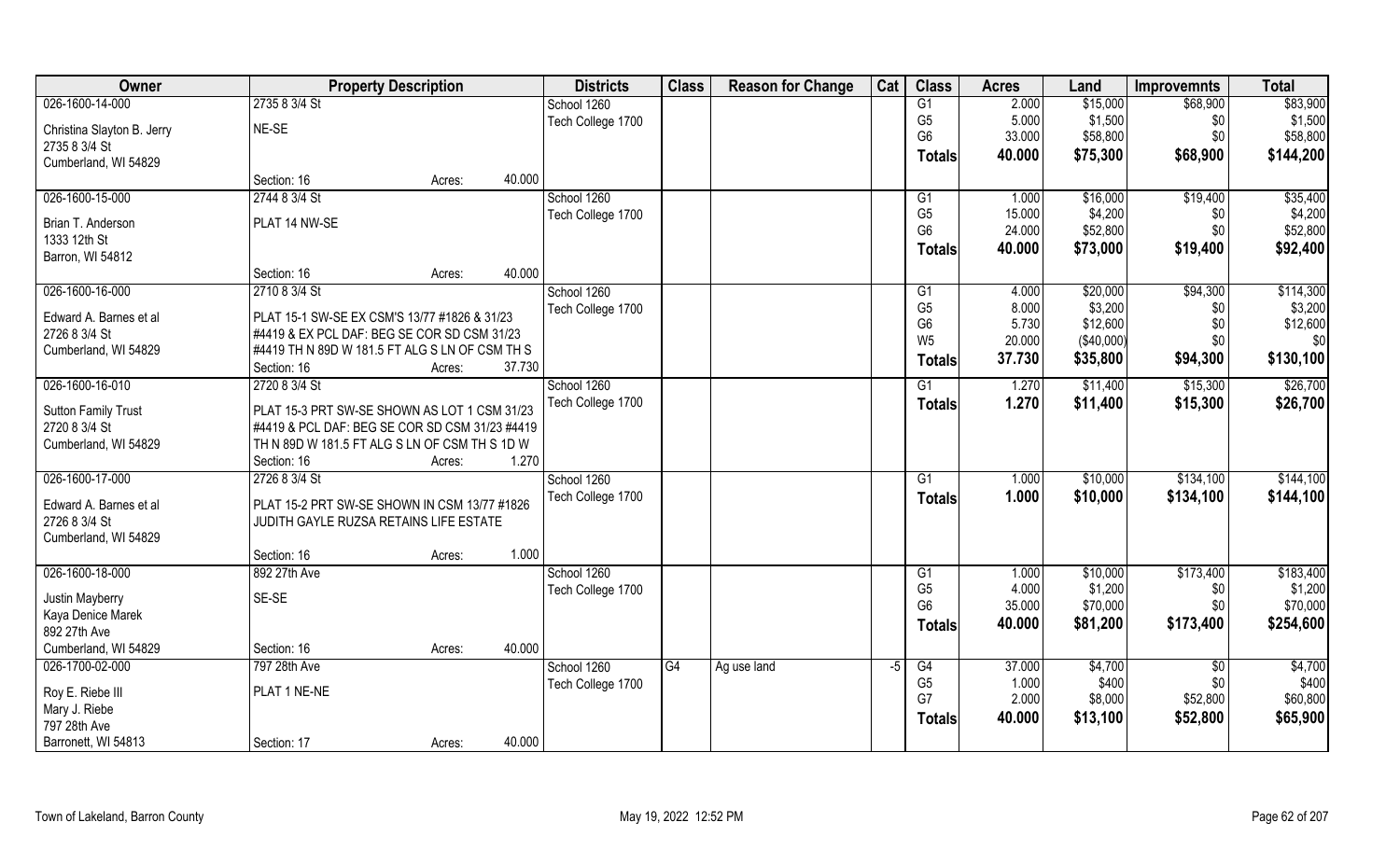| Owner                                | <b>Property Description</b>                     |        |        | <b>Districts</b>  | <b>Class</b> | <b>Reason for Change</b> | Cat  | <b>Class</b>     | <b>Acres</b> | Land     | <b>Improvemnts</b> | <b>Total</b> |
|--------------------------------------|-------------------------------------------------|--------|--------|-------------------|--------------|--------------------------|------|------------------|--------------|----------|--------------------|--------------|
| 026-1700-03-000                      |                                                 |        |        | School 1260       |              |                          |      | G4               | 5.000        | \$900    | $\overline{50}$    | \$900        |
| Joel & Arla Bormann Revocable Living | NW-NE                                           |        |        | Tech College 1700 |              |                          |      | G <sub>6</sub>   | 35.000       | \$56,000 | \$0                | \$56,000     |
| <b>Trust Agreement</b>               |                                                 |        |        |                   |              |                          |      | <b>Totals</b>    | 40.000       | \$56,900 | \$0                | \$56,900     |
| 1311 Grover Rd                       |                                                 |        |        |                   |              |                          |      |                  |              |          |                    |              |
| Eau Claire, WI 54701                 | Section: 17                                     | Acres: | 40.000 |                   |              |                          |      |                  |              |          |                    |              |
| 026-1700-04-000                      |                                                 |        |        | School 1260       |              |                          |      | G4               | 23.000       | \$3,700  | \$0                | \$3,700      |
|                                      |                                                 |        |        | Tech College 1700 |              |                          |      | G <sub>6</sub>   | 7.000        | \$11,200 | \$0                | \$11,200     |
| Joel & Arla Bormann Revocable Living | PLAT 3-1 SW-NE EX LOT 1 CSM 33/72 #4770 (INCL   |        |        |                   |              |                          |      | Totals           | 30.000       | \$14,900 | \$0                | \$14,900     |
| <b>Trust Agreement</b>               | OUTLOT 1 CSM 33/72 #4470)                       |        |        |                   |              |                          |      |                  |              |          |                    |              |
| 1311 Grover Rd                       |                                                 |        |        |                   |              |                          |      |                  |              |          |                    |              |
| Eau Claire, WI 54701                 | Section: 17                                     | Acres: | 30.000 |                   |              |                          |      |                  |              |          |                    |              |
| 026-1700-04-001                      | 762 27 1/2 Ave                                  |        |        | School 1260       |              |                          |      | G4               | 8.000        | \$1,300  | \$0                | \$1,300      |
| Richard J. Chartraw                  | PLAT 3-2 PRT SW-NE SHOWN AS LOT 1 CSM 33/72     |        |        | Tech College 1700 |              |                          |      | G7               | 2.000        | \$8,000  | \$34,300           | \$42,300     |
| C Rae Chartraw                       | #4770                                           |        |        |                   |              |                          |      | Totals           | 10.000       | \$9,300  | \$34,300           | \$43,600     |
| PO Box 644                           |                                                 |        |        |                   |              |                          |      |                  |              |          |                    |              |
| Cumberland, WI 54829                 | Section: 17                                     | Acres: | 10.000 |                   |              |                          |      |                  |              |          |                    |              |
| 026-1700-05-000                      |                                                 |        |        | School 1260       | G4           | Ag use land              | -5   | G4               | 33.000       | \$4,500  | $\sqrt[6]{3}$      | \$4,500      |
|                                      |                                                 |        |        | Tech College 1700 |              |                          |      | G <sub>5</sub>   | 2.000        | \$600    | \$0                | \$600        |
| Roy E. Riebe III                     | PLAT 4 SE-NE                                    |        |        |                   |              |                          |      | G <sub>5</sub> M | 5.000        | \$5,000  | \$0                | \$5,000      |
| Mary J. Riebe                        |                                                 |        |        |                   |              |                          |      | <b>Totals</b>    | 40.000       | \$10,100 | \$0                | \$10,100     |
| 797 28th Ave                         |                                                 |        |        |                   |              |                          |      |                  |              |          |                    |              |
| Barronett, WI 54813                  | Section: 17                                     | Acres: | 40.000 |                   |              |                          |      |                  |              |          |                    |              |
| 026-1700-06-000                      | 727 28th Ave                                    |        |        | School 1260       | G4           | Ag use land              | -5   | G4               | 29.000       | \$2,700  | $\overline{50}$    | \$2,700      |
| Thompson Trust                       | PLAT 5 NE-NW (INCLUDES CSM 20/127 #2927)        |        |        | Tech College 1700 |              |                          |      | G <sub>5</sub>   | 6.000        | \$2,400  | \$0                | \$2,400      |
| 727 28th Ave                         |                                                 |        |        |                   |              |                          |      | G7               | 5.000        | \$14,000 | \$82,600           | \$96,600     |
| Barronett, WI 54813                  |                                                 |        |        |                   |              |                          |      | <b>Totals</b>    | 40.000       | \$19,100 | \$82,600           | \$101,700    |
|                                      | Section: 17                                     | Acres: | 40.000 |                   |              |                          |      |                  |              |          |                    |              |
| 026-1700-07-000                      |                                                 |        |        | School 1260       |              |                          |      | G4               | 10.450       | \$1,800  | $\overline{50}$    | \$1,800      |
|                                      |                                                 |        |        | Tech College 1700 |              |                          |      | G <sub>5</sub>   | 2.760        | \$1,100  | \$0                | \$1,100      |
| Nick L. Jerry                        | PLAT 6-1 NW-NW LYG E OF RRRW EX E 340 FT        |        |        |                   |              |                          |      | <b>Totals</b>    | 13.210       | \$2,900  | \$0                | \$2,900      |
| Timothy C. Jerry                     |                                                 |        |        |                   |              |                          |      |                  |              |          |                    |              |
| 2762 6 1/2 St                        |                                                 |        |        |                   |              |                          |      |                  |              |          |                    |              |
| Barronett, WI 54813                  | Section: 17                                     | Acres: | 13.210 |                   |              |                          |      |                  |              |          |                    |              |
| 026-1700-07-001                      |                                                 |        |        | School 1260       | G4           | Ag use land              | $-5$ | G4               | 8.860        | \$1,400  | $\sqrt{6}$         | \$1,400      |
| <b>Thompson Trust</b>                | PLATS 6-1A & 7-4 E 340 FT OF N 1425 FT OF NW-NW |        |        | Tech College 1700 |              |                          |      | G <sub>5</sub>   | 0.250        | \$100    | \$0                | \$100        |
| 727 28th Ave                         | & SW-NW (INCLUDES CSM 20/127 #2927)             |        |        |                   |              |                          |      | G7               | 2.000        | \$4,000  | \$0                | \$4,000      |
| Barronett, WI 54813                  |                                                 |        |        |                   |              |                          |      | <b>Totals</b>    | 11.110       | \$5,500  | \$0                | \$5,500      |
|                                      | Section: 17                                     | Acres: | 11.110 |                   |              |                          |      |                  |              |          |                    |              |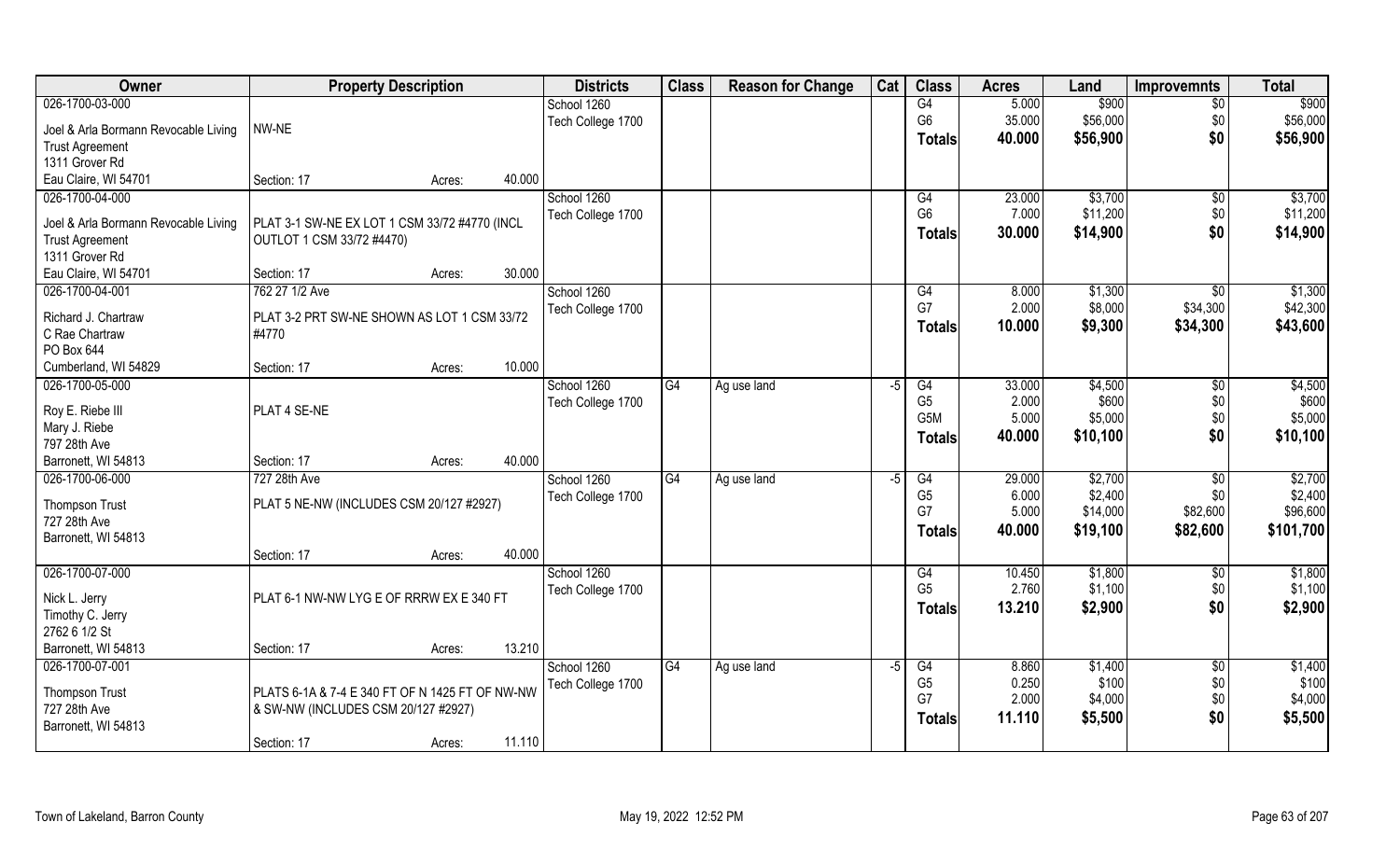| Owner                                                                    | <b>Property Description</b>                                                                                                                                                   | <b>Districts</b>                 | <b>Class</b>    | <b>Reason for Change</b> | Cat  | <b>Class</b>                                 | <b>Acres</b>                        | Land                                     | <b>Improvemnts</b>                   | <b>Total</b>                             |
|--------------------------------------------------------------------------|-------------------------------------------------------------------------------------------------------------------------------------------------------------------------------|----------------------------------|-----------------|--------------------------|------|----------------------------------------------|-------------------------------------|------------------------------------------|--------------------------------------|------------------------------------------|
| 026-1700-08-000                                                          | 2796 Ush 63                                                                                                                                                                   | School 1260                      |                 |                          |      | G1                                           | 2.240                               | \$15,700                                 | \$58,100                             | \$73,800                                 |
| Larry A. Thompson<br>695 20th Ave<br>Cumberland, WI 54829                | PLAT 6-2 PRT NW-NW LYG N & W OF USH 63 & INCL<br>FORMER HWY ROW IN NW-NW IN 511/8 DAF: COM<br>NW COR SEC 17 TH E 465.8 FT TO CL USH 63 TH S<br>2.240<br>Section: 17<br>Acres: | Tech College 1700                |                 |                          |      | <b>Totals</b>                                | 2.240                               | \$15,700                                 | \$58,100                             | \$73,800                                 |
| 026-1700-09-000                                                          |                                                                                                                                                                               | School 1260                      | G4              | Ag use land              | $-5$ | G4                                           | 9.170                               | \$1,200                                  | $\overline{50}$                      | \$1,200                                  |
| David Beecroft<br>109 310th Ave<br>Frederic, WI 54837                    | PLAT 6-3 NW-NW LYG W OF RRRW & S & E OF HWY<br>#63<br>11.090<br>Section: 17<br>Acres:                                                                                         | Tech College 1700                |                 |                          |      | G <sub>5</sub><br>G5M<br><b>Totals</b>       | 0.750<br>1.170<br>11.090            | \$100<br>\$1,000<br>\$2,300              | \$0<br>\$0<br>\$0                    | \$100<br>\$1,000<br>\$2,300              |
| 026-1700-10-000                                                          |                                                                                                                                                                               | School 1260                      |                 |                          |      | G5                                           | 6.240                               | \$2,500                                  | $\sqrt[6]{30}$                       | \$2,500                                  |
| David Beecroft<br>109 310th Ave<br>Frederic, WI 54837                    | PLAT 6-4 & 7-5 RRRW IN W 1/2-NW 1/4                                                                                                                                           | Tech College 1700                |                 |                          |      | <b>Totals</b>                                | 6.240                               | \$2,500                                  | \$0                                  | \$2,500                                  |
|                                                                          | 6.240<br>Section: 17<br>Acres:                                                                                                                                                |                                  |                 |                          |      |                                              |                                     |                                          |                                      |                                          |
| 026-1700-11-000<br>Nick L. Jerry<br>Timothy C. Jerry<br>2762 6 1/2 St    | PLAT 7-1 SW-NW LYG E OF RRRW EX CSM 12/148<br>#1730 & EX PRT INCLUDED IN E 340 FT OF N 1425<br>FT OF W 1/2 NW                                                                 | School 1260<br>Tech College 1700 | G4              | Ag use land              | -5   | G4<br>G <sub>5</sub><br><b>Totals</b>        | 21.660<br>7.750<br>29.410           | \$4,000<br>\$3,100<br>\$7,100            | \$0<br>\$0<br>\$0                    | \$4,000<br>\$3,100<br>\$7,100            |
| Barronett, WI 54813<br>026-1700-12-000                                   | 29.410<br>Section: 17<br>Acres:                                                                                                                                               | School 1260                      |                 |                          |      | $\overline{G6}$                              | 5.420                               | \$10,800                                 | $\sqrt[6]{3}$                        | \$10,800                                 |
| David Beecroft<br>109 310th Ave<br>Frederic, WI 54837                    | PLAT 7-2 SW-NW LYG W OF RRRW                                                                                                                                                  | Tech College 1700                |                 |                          |      | <b>Totals</b>                                | 5.420                               | \$10,800                                 | \$0                                  | \$10,800                                 |
|                                                                          | 5.420<br>Section: 17<br>Acres:                                                                                                                                                |                                  |                 |                          |      |                                              |                                     |                                          |                                      |                                          |
| 026-1700-13-000<br>David Farlow<br>722 Market St<br>Eau Claire, WI 54703 | 27 1/2 Ave<br>PLAT 7-3 PRT SW-NW SHOWN IN CSM 12/148 #1730                                                                                                                    | School 1260<br>Tech College 1700 |                 |                          |      | G5<br><b>Totals</b>                          | 1.280<br>1.280                      | \$900<br>\$900                           | \$0<br>\$0                           | \$900<br>\$900                           |
|                                                                          | 1.280<br>Section: 17<br>Acres:                                                                                                                                                |                                  |                 |                          |      |                                              |                                     |                                          |                                      |                                          |
| 026-1700-14-000<br>Ryan C. Lehmann<br>Susan A. Lehmann<br>759 27 1/2 Ave | SE-NW                                                                                                                                                                         | School 1260<br>Tech College 1700 | $\overline{G4}$ | Ag use land              | $-5$ | G4<br>G <sub>5</sub><br>G5M<br><b>Totals</b> | 29.000<br>1.000<br>10.000<br>40.000 | \$5,300<br>\$200<br>\$10,000<br>\$15,500 | $\overline{50}$<br>\$0<br>\$0<br>\$0 | \$5,300<br>\$200<br>\$10,000<br>\$15,500 |
| Barronett, WI 54813                                                      | 40.000<br>Section: 17<br>Acres:                                                                                                                                               |                                  |                 |                          |      |                                              |                                     |                                          |                                      |                                          |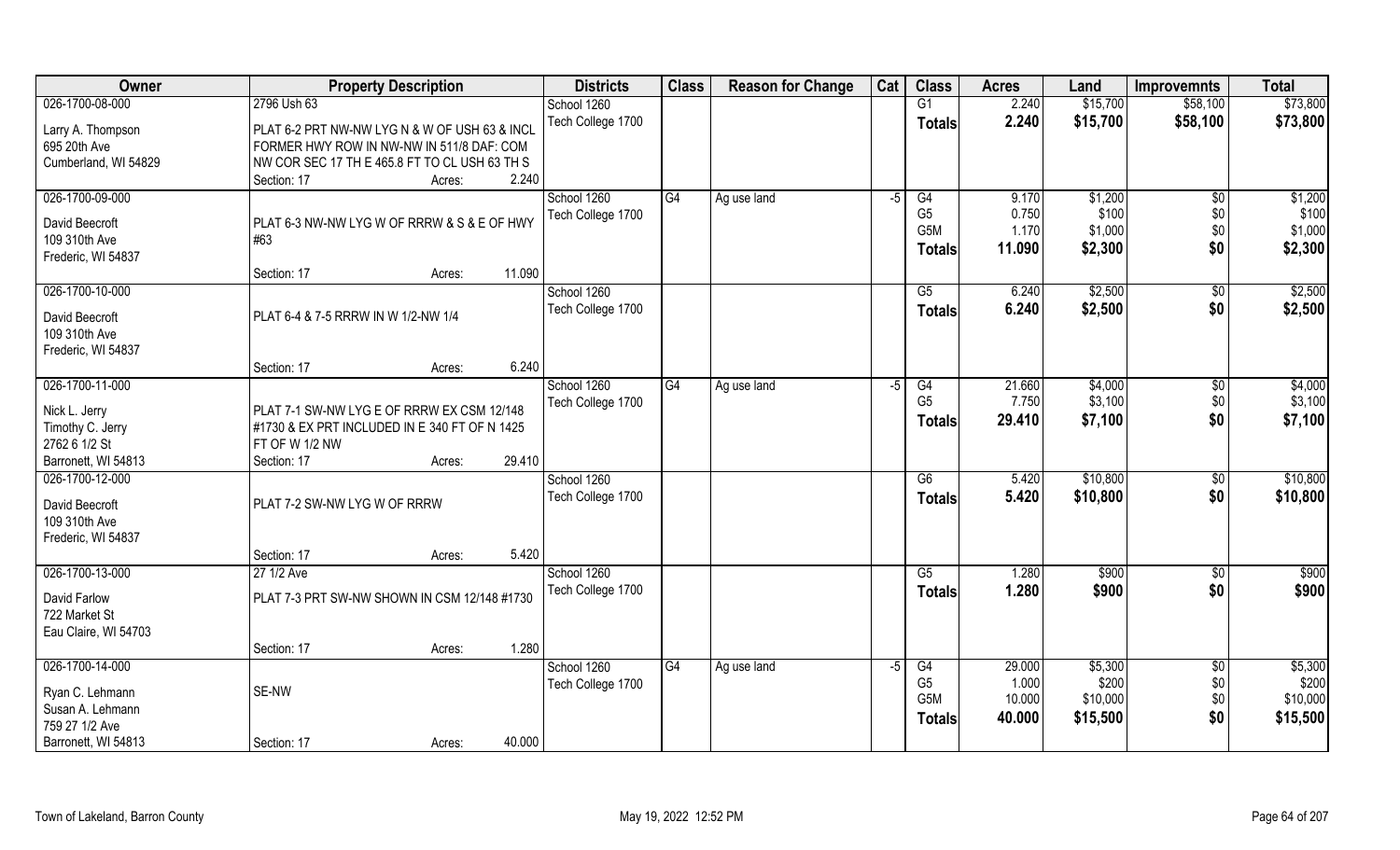| Owner                           | <b>Property Description</b>       |        | <b>Districts</b>                 | <b>Class</b> | <b>Reason for Change</b> | Cat  | <b>Class</b>   | <b>Acres</b> | Land     | <b>Improvemnts</b> | <b>Total</b> |
|---------------------------------|-----------------------------------|--------|----------------------------------|--------------|--------------------------|------|----------------|--------------|----------|--------------------|--------------|
| 026-1700-15-000                 |                                   |        | School 1260                      |              |                          |      | G4             | 39.000       | \$5,300  | $\sqrt{6}$         | \$5,300      |
| Ryan C. Lehmann                 | NE-SW                             |        | Tech College 1700                |              |                          |      | G <sub>5</sub> | 1.000        | \$200    | \$0                | \$200        |
| Susan A. Lehmann                |                                   |        |                                  |              |                          |      | <b>Totals</b>  | 40.000       | \$5,500  | \$0                | \$5,500      |
| 759 27 1/2 Ave                  |                                   |        |                                  |              |                          |      |                |              |          |                    |              |
| Barronett, WI 54813             | Section: 17                       | Acres: | 40.000                           |              |                          |      |                |              |          |                    |              |
| 026-1700-16-000                 | 705 27 1/2 Ave                    |        | School 1260                      | G4           | Ag use land              | -5   | G4             | 36.370       | \$5,000  | \$0                | \$5,000      |
|                                 |                                   |        | Tech College 1700                |              |                          |      | G <sub>5</sub> | 0.250        | \$100    | \$0                | \$100        |
| Farlow Farm LLC                 | PLAT 10-1 NW-SW EX RRRW           |        |                                  |              |                          |      | G7             | 2.000        | \$8,000  | \$157,200          | \$165,200    |
| 705 27 1/2 Ave                  |                                   |        |                                  |              |                          |      | <b>Totals</b>  | 38.620       | \$13,100 | \$157,200          | \$170,300    |
| Barronett, WI 54813             |                                   |        | 38.620                           |              |                          |      |                |              |          |                    |              |
| 026-1700-16-001                 | Section: 17                       | Acres: |                                  |              |                          |      | G5             | 3.900        |          |                    | \$1,600      |
|                                 |                                   |        | School 1260<br>Tech College 1700 |              |                          |      |                |              | \$1,600  | \$0                |              |
| Island City Snowmobile Club Inc | PLAT 10-2 & 11-2 RRRW IN W 1/2-SW |        |                                  |              |                          |      | <b>Totals</b>  | 3.900        | \$1,600  | \$0                | \$1,600      |
| PO Box 1102                     |                                   |        |                                  |              |                          |      |                |              |          |                    |              |
| Cumberland, WI 54829            |                                   |        |                                  |              |                          |      |                |              |          |                    |              |
|                                 | Section: 17                       | Acres: | 3.900                            |              |                          |      |                |              |          |                    |              |
| 026-1700-17-000                 |                                   |        | School 1260                      | G4           | Ag use land              | -5   | G4             | 37.480       | \$5,100  | $\sqrt[6]{3}$      | \$5,100      |
| Farlow Farm LLC                 | PLAT 11-1 SW-SW EX RRRW           |        | Tech College 1700                |              |                          |      | <b>Totals</b>  | 37.480       | \$5,100  | \$0                | \$5,100      |
| 705 27 1/2 Ave                  |                                   |        |                                  |              |                          |      |                |              |          |                    |              |
| Barronett, WI 54813             |                                   |        |                                  |              |                          |      |                |              |          |                    |              |
|                                 | Section: 17                       | Acres: | 37.480                           |              |                          |      |                |              |          |                    |              |
| 026-1700-18-000                 |                                   |        | School 1260                      | G4           | Ag use land              | $-5$ | G4             | 40.000       | \$3,100  | \$0                | \$3,100      |
|                                 |                                   |        | Tech College 1700                |              |                          |      | <b>Totals</b>  | 40.000       | \$3,100  | \$0                | \$3,100      |
| Farlow Farm LLC                 | SE-SW                             |        |                                  |              |                          |      |                |              |          |                    |              |
| 705 27 1/2 Ave                  |                                   |        |                                  |              |                          |      |                |              |          |                    |              |
| Barronett, WI 54813             | Section: 17                       | Acres: | 40.000                           |              |                          |      |                |              |          |                    |              |
| 026-1700-20-000                 | 773A 27 1/2 Ave                   |        | School 1260                      | G4           | Ag use land              | -5   | G1             | 2.000        | \$44,000 | \$71,100           | \$115,100    |
|                                 |                                   |        | Tech College 1700                |              |                          |      | G4             | 47.250       | \$5,800  | \$0                | \$5,800      |
| Craig C. Lehmann (Le et al      | GL 1 GOVT LOT 1 (MOS #6860)       |        |                                  |              |                          |      | G <sub>5</sub> | 6.000        | \$2,400  | \$0\$              | \$2,400      |
| PO Box 847                      |                                   |        |                                  |              |                          |      | <b>Totals</b>  | 55.250       | \$52,200 | \$71,100           | \$123,300    |
| Cumberland, WI 54829            |                                   |        |                                  |              |                          |      |                |              |          |                    |              |
|                                 | Section: 17                       | Acres: | 55.250                           |              |                          |      |                |              |          |                    |              |
| 026-1700-21-000                 | 759 27 1/2 Ave                    |        | School 1260                      | G4           | Ag use land              | $-5$ | G4             | 29.500       | \$3,500  | $\overline{50}$    | \$3,500      |
| Ryan C. Lehmann                 | GOVT LOT#2                        |        | Tech College 1700                |              |                          |      | G <sub>5</sub> | 1.000        | \$200    | \$0                | \$200        |
| Susan A. Lehmann                |                                   |        |                                  |              |                          |      | G7             | 4.000        | \$18,000 | \$254,500          | \$272,500    |
| 759 27 1/2 Ave                  |                                   |        |                                  |              |                          |      | Totals         | 34.500       | \$21,700 | \$254,500          | \$276,200    |
| Barronett, WI 54813             | Section: 17                       | Acres: | 34.500                           |              |                          |      |                |              |          |                    |              |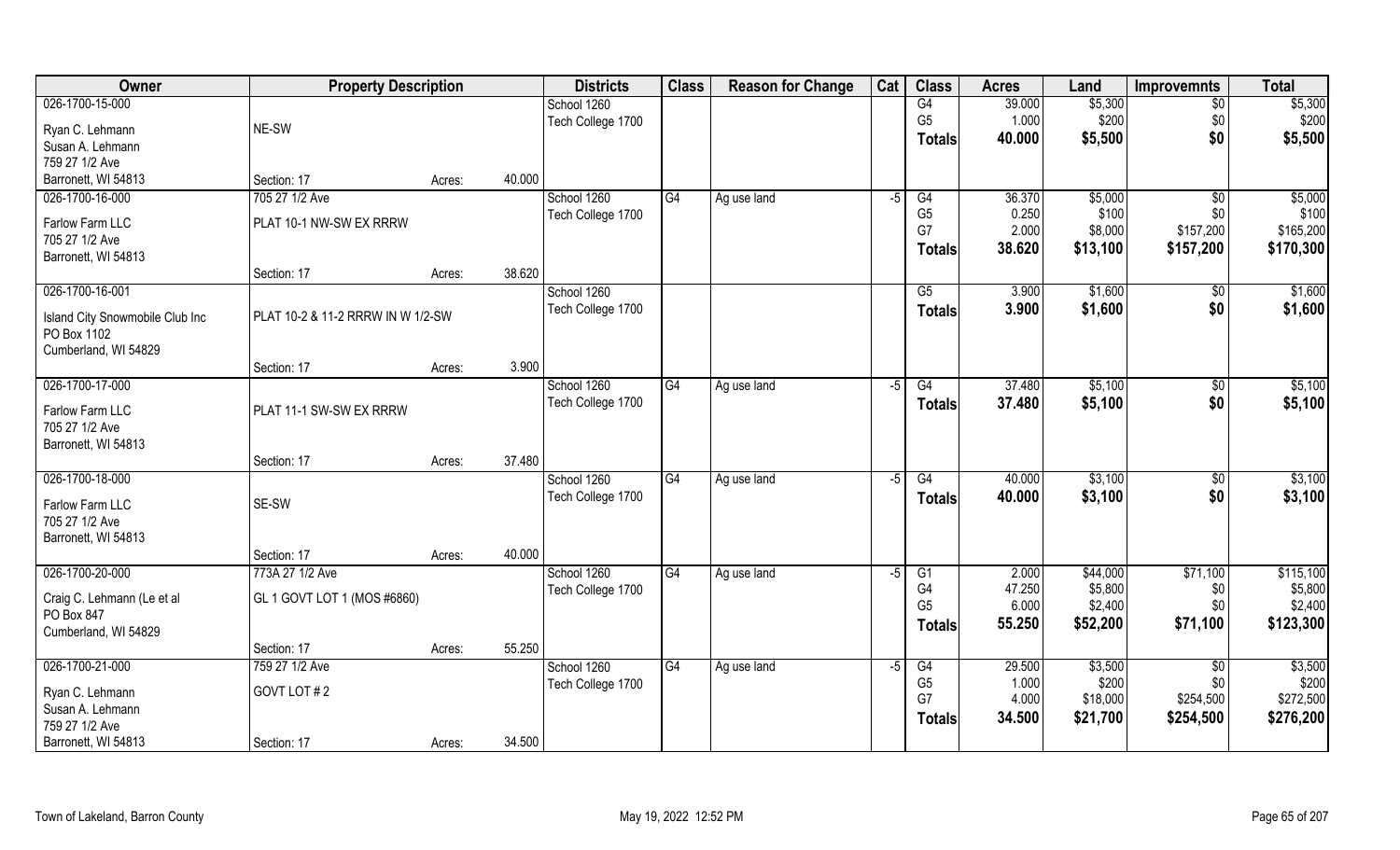| <b>Owner</b>                       | <b>Property Description</b>                                                       | <b>Districts</b>  | <b>Class</b> | <b>Reason for Change</b> | Cat  | <b>Class</b>   | <b>Acres</b> | Land     | <b>Improvemnts</b> | <b>Total</b> |
|------------------------------------|-----------------------------------------------------------------------------------|-------------------|--------------|--------------------------|------|----------------|--------------|----------|--------------------|--------------|
| 026-1700-22-000                    |                                                                                   | School 1260       | G4           | Ag use land              | $-5$ | G4             | 31.200       | \$2,900  | $\overline{50}$    | \$2,900      |
| Farlow Farm LLC                    | GOVT LOT#3                                                                        | Tech College 1700 |              |                          |      | <b>Totals</b>  | 31.200       | \$2,900  | \$0                | \$2,900      |
| 705 27 1/2 Ave                     |                                                                                   |                   |              |                          |      |                |              |          |                    |              |
| Barronett, WI 54813                |                                                                                   |                   |              |                          |      |                |              |          |                    |              |
|                                    | 31.200<br>Section: 17<br>Acres:                                                   |                   |              |                          |      |                |              |          |                    |              |
| 026-1800-02-000                    | 2784 Ush 63                                                                       | School 1260       |              |                          |      | G <sub>1</sub> | 2.000        | \$15,000 | \$202,400          | \$217,400    |
| Glen Allen Graf                    | PLAT 1-1 S 1/2 NE-NE LYG N & W OF HWY 63 EX PCI                                   | Tech College 1700 |              |                          |      | G4             | 4.000        | \$800    | \$0                | \$800        |
| Karen A. Graf                      | DAF: BEG INTER W LN USH 63 & N LN S 1/2 NE-NE                                     |                   |              |                          |      | G <sub>5</sub> | 2.000        | \$600    | \$0                | \$600        |
| PO Box 118                         | TH W ALG SD N LN 390 FT TH SELY 350 FT +/- TO PT                                  |                   |              |                          |      | G5M            | 7.670        | \$8,500  | \$0                | \$8,500      |
| Barronett, WI 54813                | 15.670<br>Section: 18<br>Acres:                                                   |                   |              |                          |      | <b>Totals</b>  | 15.670       | \$24,900 | \$202,400          | \$227,300    |
| 026-1800-03-000                    |                                                                                   | School 1260       |              |                          |      | G4             | 1.000        | \$200    | \$0                | \$200        |
| David Beecroft                     | PLAT 1-2 NE-NE LYG E OF HWY #63                                                   | Tech College 1700 |              |                          |      | G <sub>5</sub> | 3.870        | \$1,600  | \$0                | \$1,600      |
| 109 310th Ave                      |                                                                                   |                   |              |                          |      | <b>Totals</b>  | 4.870        | \$1,800  | \$0                | \$1,800      |
| Frederic, WI 54837                 |                                                                                   |                   |              |                          |      |                |              |          |                    |              |
|                                    | 4.870<br>Section: 18<br>Acres:                                                    |                   |              |                          |      |                |              |          |                    |              |
| 026-1800-04-000                    | 695 28th Ave                                                                      | School 1260       |              |                          |      | G1             | 1.500        | \$12,500 | \$59,400           | \$71,900     |
|                                    |                                                                                   | Tech College 1700 |              |                          |      | <b>Totals</b>  | 1.500        | \$12,500 | \$59,400           | \$71,900     |
| Douglas L. Brown<br>Lynda L. Brown | PLAT 1-3 TH S 247.5 FT OF TH N 280.5 FT OF TH W<br>264 FT OF TH E 464 FT OF NE-NE |                   |              |                          |      |                |              |          |                    |              |
| 695 28th Ave                       |                                                                                   |                   |              |                          |      |                |              |          |                    |              |
| Barronett, WI 54813                | 1.500<br>Section: 18<br>Acres:                                                    |                   |              |                          |      |                |              |          |                    |              |
| 026-1800-05-000                    | 699 28th Ave                                                                      | School 1260       |              |                          |      | G1             | 1.140        | \$10,700 | \$39,600           | \$50,300     |
|                                    |                                                                                   | Tech College 1700 |              |                          |      | <b>Totals</b>  | 1.140        | \$10,700 | \$39,600           | \$50,300     |
| Angela Brewer                      | PLAT 1-4 PRT NE-NE DAF: COM NE COR SEC 18 TH                                      |                   |              |                          |      |                |              |          |                    |              |
| 699 28th Ave                       | $\vert$ S 33 FT TO POB TH S 247.5 FT TH W 200 FT TH N                             |                   |              |                          |      |                |              |          |                    |              |
| Barronett, WI 54813                | 247.5 FT TH E 200 FT TO POB<br>1.140<br>Section: 18                               |                   |              |                          |      |                |              |          |                    |              |
| 026-1800-06-000                    | Acres:<br>2790 Ush 63                                                             | School 1260       |              |                          |      | G1             | 4.000        | \$20,000 | \$141,300          | \$161,300    |
|                                    |                                                                                   | Tech College 1700 |              |                          |      | G5M            | 0.650        | \$700    | \$0                | \$700        |
| Melvin Diesterhaft                 | PLAT 1-5 PRT NE-NE SHOWN AS LOT 1 CSM 26/50                                       |                   |              |                          |      | G <sub>6</sub> | 6.390        | \$14,100 | \$0                | \$14,100     |
| Joan Diesterhaft                   | #3715 & PRT SD FORTY DAF: BEG INTER W LN USH                                      |                   |              |                          |      | Totals         | 11.040       | \$34,800 | \$141,300          | \$176,100    |
| PO Box 1085                        | 63 & N LN S 1/2 NE-NE TH W ALG SD N LN 390 FT TH                                  |                   |              |                          |      |                |              |          |                    |              |
| Cumberland, WI 54829               | 11.040<br>Section: 18<br>Acres:                                                   |                   |              |                          |      |                |              |          |                    |              |
| 026-1800-07-000                    | 2792 Ush 63                                                                       | School 1260       |              |                          |      | G1             | 1.000        | \$10,000 | \$61,000           | \$71,000     |
| Jennifer L. Olson                  | PLAT 1-7 PRT NE-NE SHOWN AS LOT 2 CSM 26/50                                       | Tech College 1700 |              |                          |      | <b>Totals</b>  | 1.000        | \$10,000 | \$61,000           | \$71,000     |
| 2792 Us Highway 63                 | #3715 (MOS #6861)                                                                 |                   |              |                          |      |                |              |          |                    |              |
| Cumberland, WI 54829               |                                                                                   |                   |              |                          |      |                |              |          |                    |              |
|                                    | 1.000<br>Section: 18<br>Acres:                                                    |                   |              |                          |      |                |              |          |                    |              |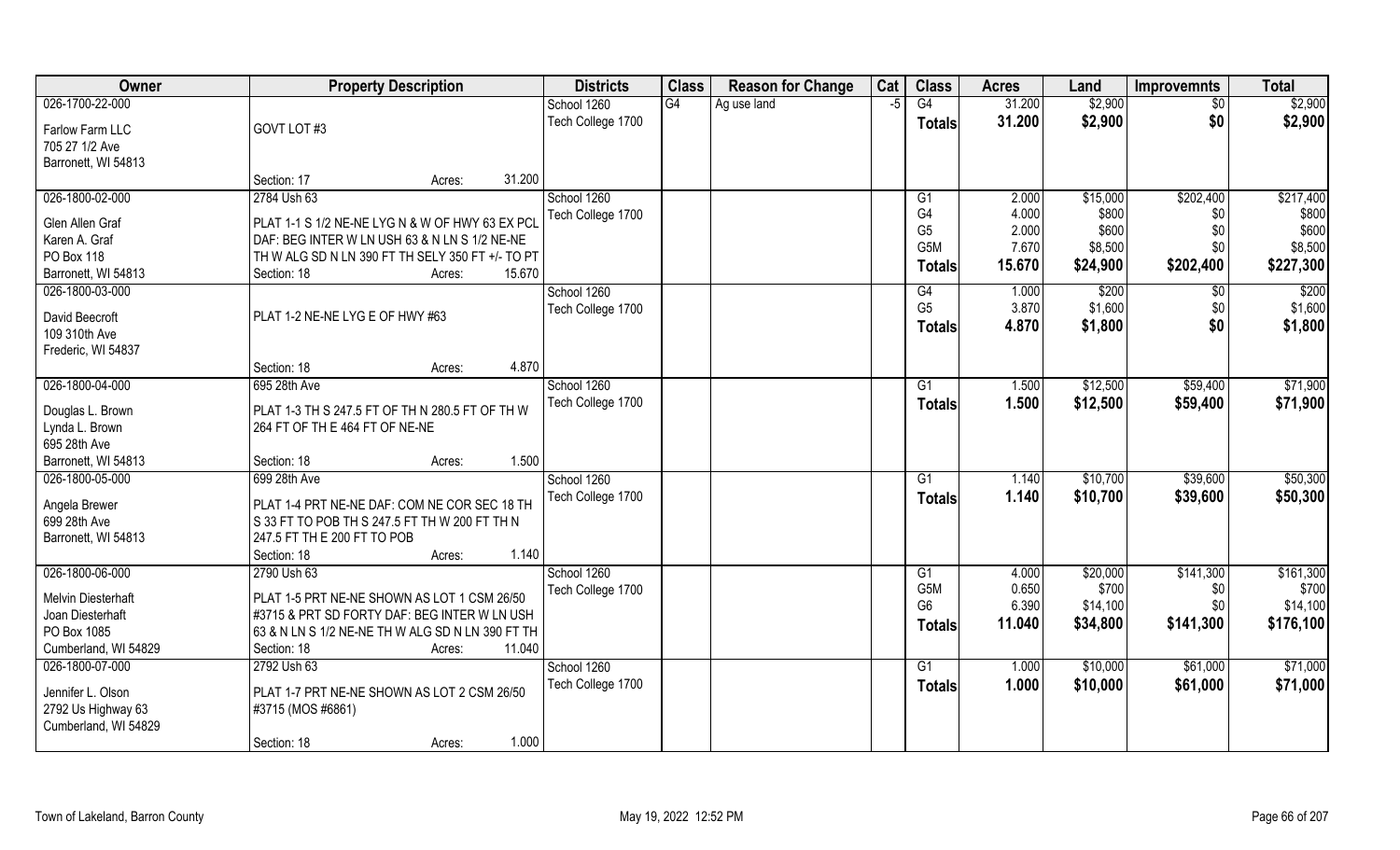| Owner                                                              | <b>Property Description</b>                                                                                                              | <b>Districts</b>  | <b>Class</b> | <b>Reason for Change</b> | Cat  | <b>Class</b>         | <b>Acres</b>    | Land               | <b>Improvemnts</b> | <b>Total</b>       |
|--------------------------------------------------------------------|------------------------------------------------------------------------------------------------------------------------------------------|-------------------|--------------|--------------------------|------|----------------------|-----------------|--------------------|--------------------|--------------------|
| 026-1800-08-000                                                    | 677 28th Ave                                                                                                                             | School 1260       |              |                          |      | G1                   | 5.510           | \$23,000           | \$33,100           | \$56,100           |
| Holly J. Path<br>677 28th Ave                                      | PLATS 1-6 1-5A THT PRT OF NE-NE DESC AS TH N<br>280.5 FT EX E 464 FT THRF                                                                | Tech College 1700 |              |                          |      | <b>Totals</b>        | 5.510           | \$23,000           | \$33,100           | \$56,100           |
| Barronett, WI 54813                                                |                                                                                                                                          |                   |              |                          |      |                      |                 |                    |                    |                    |
|                                                                    | 5.510<br>Section: 18<br>Acres:                                                                                                           |                   |              |                          |      |                      |                 |                    |                    |                    |
| 026-1800-09-000                                                    |                                                                                                                                          | School 1260       | G4           | Ag use land              | $-5$ | G4<br>G <sub>5</sub> | 34.000<br>6.000 | \$5,000<br>\$1,800 | $\sqrt{$0}$        | \$5,000<br>\$1,800 |
| Nick L. Jerry                                                      | PLAT 2 NW-NE                                                                                                                             | Tech College 1700 |              |                          |      |                      | 40.000          | \$6,800            | \$0<br>\$0         | \$6,800            |
| Timothy C. Jerry                                                   |                                                                                                                                          |                   |              |                          |      | <b>Totals</b>        |                 |                    |                    |                    |
| 2762 6 1/2 St                                                      |                                                                                                                                          |                   |              |                          |      |                      |                 |                    |                    |                    |
| Barronett, WI 54813                                                | 40.000<br>Section: 18<br>Acres:                                                                                                          |                   |              |                          |      |                      |                 |                    |                    |                    |
| 026-1800-10-000                                                    | 2762 6 1/2 St                                                                                                                            | School 1260       |              |                          |      | G4                   | 38.500          | \$6,900            | \$0                | \$6,900            |
| Nick L. Jerry                                                      | PLAT 3 SW-NE                                                                                                                             | Tech College 1700 |              |                          |      | G <sub>5</sub><br>G7 | 0.500<br>1.000  | \$200<br>\$2,000   | \$0<br>\$21,200    | \$200<br>\$23,200  |
| Timothy C. Jerry                                                   |                                                                                                                                          |                   |              |                          |      | <b>Totals</b>        | 40.000          | \$9,100            | \$21,200           | \$30,300           |
| 2762 6 1/2 St                                                      |                                                                                                                                          |                   |              |                          |      |                      |                 |                    |                    |                    |
| Barronett, WI 54813                                                | 40.000<br>Section: 18<br>Acres:                                                                                                          |                   |              |                          |      |                      |                 |                    |                    |                    |
| 026-1800-11-000                                                    |                                                                                                                                          | School 1260       | G4           | Ag use land              | -5   | G4                   | 11.000          | \$2,100            | \$0                | \$2,100            |
| David Beecroft                                                     | PLAT 4-1 SE-NE LYG E OF HWY #63                                                                                                          | Tech College 1700 |              |                          |      | G <sub>5</sub>       | 6.000           | \$2,400            | \$0                | \$2,400            |
| 109 310th Ave                                                      |                                                                                                                                          |                   |              |                          |      | G5M                  | 3.830           | \$3,900            | \$0<br>\$0         | \$3,900            |
| Frederic, WI 54837                                                 |                                                                                                                                          |                   |              |                          |      | <b>Totals</b>        | 20.830          | \$8,400            |                    | \$8,400            |
|                                                                    | 20.830<br>Section: 18<br>Acres:                                                                                                          |                   |              |                          |      |                      |                 |                    |                    |                    |
| 026-1800-12-000                                                    |                                                                                                                                          | School 1260       |              |                          |      | G4                   | 3.610           | \$700              | \$0                | \$700              |
| Glen Allen Graf                                                    | PLAT 4-2 N 1/2 SE-NE LYG N & W OF HWY #63 INCL                                                                                           | Tech College 1700 |              |                          |      | G <sub>5</sub> M     | 5.000           | \$5,000            | \$0                | \$5,000            |
| Karen A. Graf                                                      | PRT DESC VOL 521 PG 105 EX VOL 457 PG 165 (MOS                                                                                           |                   |              |                          |      | <b>Totals</b>        | 8.610           | \$5,700            | \$0                | \$5,700            |
| PO Box 118                                                         | #6861 & #6862)                                                                                                                           |                   |              |                          |      |                      |                 |                    |                    |                    |
| Barronett, WI 54813                                                | 8.610<br>Section: 18<br>Acres:                                                                                                           |                   |              |                          |      |                      |                 |                    |                    |                    |
| 026-1800-13-000                                                    | 2760 Ush 63                                                                                                                              | School 1260       |              |                          |      | G1                   | 2.480           | \$16,400           | \$38,500           | \$54,900           |
| Nicholas S. Ricci Jr<br>2760 Us Highway 63<br>Cumberland, WI 54829 | PLAT 4-2 A PRT SE-NE DESC IN VOL 457 PG<br>165(547/224) & VOL 521 PG 104 (MOS #6861, #6862 &<br>#8123)<br>2.480<br>Section: 18<br>Acres: | Tech College 1700 |              |                          |      | <b>Totals</b>        | 2.480           | \$16,400           | \$38,500           | \$54,900           |
| 026-1800-14-000                                                    |                                                                                                                                          | School 1260       |              |                          |      | G6                   | 4.080           | \$8,200            | $\sqrt{$0}$        | \$8,200            |
| Nicholas S. Ricci Jr<br>2760 Us Highway 63<br>Cumberland, WI 54829 | PLAT 4-3 S 1/2 SE-NE LYG W OF OLD HWY 63<br>INCLUDING PRT DESC VOL 514 PG 584 EX CSM 10/2<br>#1239 (MOS #8123)                           | Tech College 1700 |              |                          |      | <b>Totals</b>        | 4.080           | \$8,200            | \$0                | \$8,200            |
|                                                                    | 4.080<br>Section: 18<br>Acres:                                                                                                           |                   |              |                          |      |                      |                 |                    |                    |                    |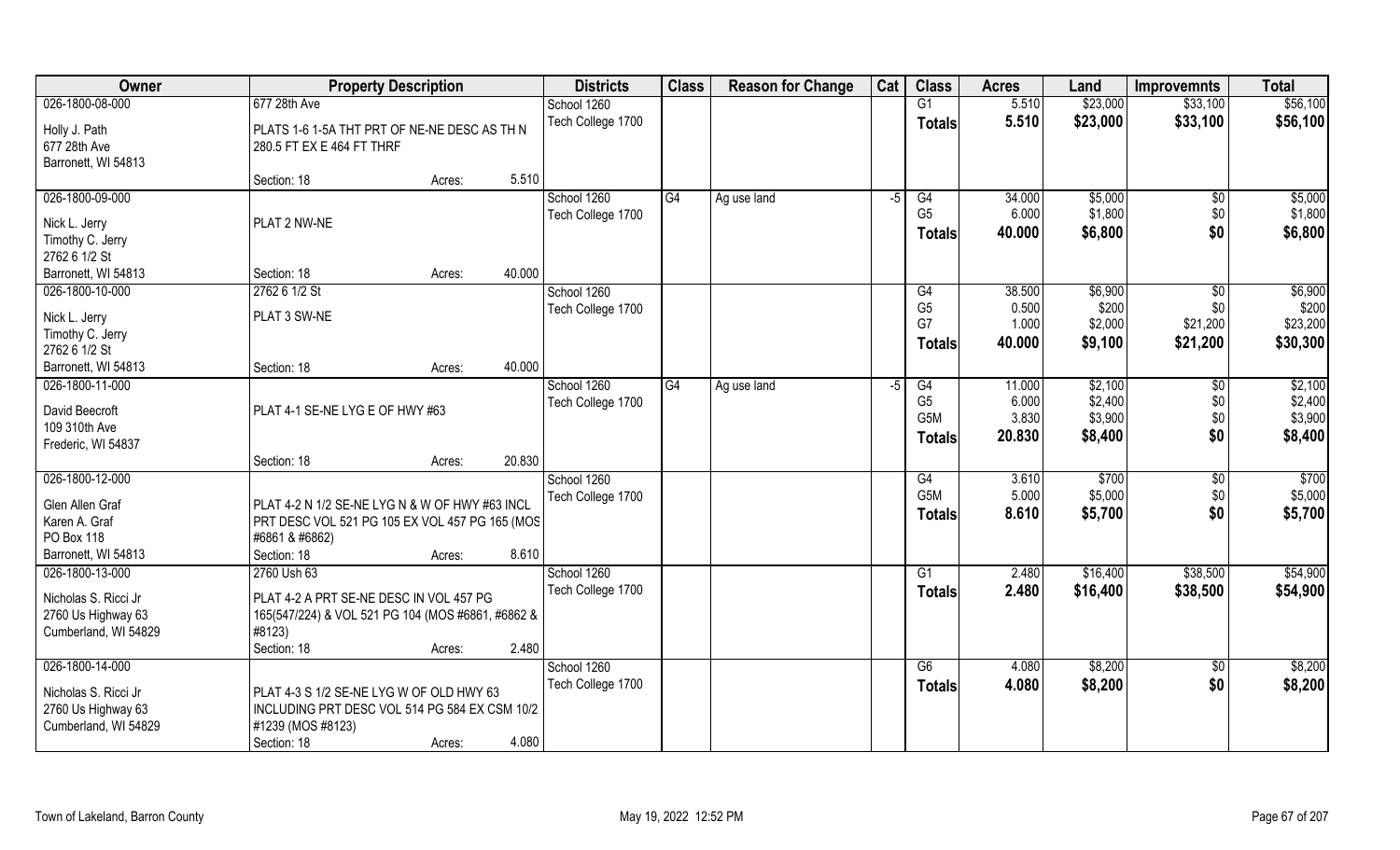| Owner                             | <b>Property Description</b>                    |        |        | <b>Districts</b>  | <b>Class</b> | <b>Reason for Change</b> | Cat  | <b>Class</b>   | <b>Acres</b> | Land     | <b>Improvemnts</b> | <b>Total</b> |
|-----------------------------------|------------------------------------------------|--------|--------|-------------------|--------------|--------------------------|------|----------------|--------------|----------|--------------------|--------------|
| 026-1800-15-000                   | Ush 63                                         |        |        | School 1260       |              |                          |      | G7             | 1.390        | \$2,800  | \$2,600            | \$5,400      |
| Nick L. Jerry                     | PLAT 4-4A PRT SE-NE SHOWN AS LOT 1 CSM 26/75   |        |        | Tech College 1700 |              |                          |      | <b>Totals</b>  | 1.390        | \$2,800  | \$2,600            | \$5,400      |
| Timothy C. Jerry                  | #3740                                          |        |        |                   |              |                          |      |                |              |          |                    |              |
| 2762 6 1/2 St                     |                                                |        |        |                   |              |                          |      |                |              |          |                    |              |
| Barronett, WI 54813               | Section: 18                                    | Acres: | 1.390  |                   |              |                          |      |                |              |          |                    |              |
| 026-1800-16-000                   | 2750 Ush 63                                    |        |        | School 1260       |              |                          |      | G1             | 1.500        | \$12,500 | \$84,300           | \$96,800     |
| Darin J. Peterson                 | PLAT 4-4 B PRT SE-NE SHOWN AS LOT 2 CSM 10/2   |        |        | Tech College 1700 |              |                          |      | <b>Totals</b>  | 1.500        | \$12,500 | \$84,300           | \$96,800     |
| Sarah R. Peterson                 | #1239 DOC 430328 EX W 175 FT THRF (SD EX AKA - |        |        |                   |              |                          |      |                |              |          |                    |              |
| PO Box 554                        | THAT PRT LYG IN LOT 1 CSM 26/75 #3740 DOC      |        |        |                   |              |                          |      |                |              |          |                    |              |
| Cumberland, WI 54829              | Section: 18                                    | Acres: | 1.500  |                   |              |                          |      |                |              |          |                    |              |
| 026-1800-17-000                   | 2792 6 1/2 St                                  |        |        | School 1260       | G4           | Ag use land              | $-5$ | G4             | 36.000       | \$6,200  | $\sqrt{6}$         | \$6,200      |
|                                   |                                                |        |        | Tech College 1700 |              |                          |      | G <sub>5</sub> | 4.000        | \$1,200  | \$0                | \$1,200      |
| Nick L. Jerry                     | NE-NW                                          |        |        |                   |              |                          |      | <b>Totals</b>  | 40.000       | \$7,400  | \$0                | \$7,400      |
| Timothy C. Jerry                  |                                                |        |        |                   |              |                          |      |                |              |          |                    |              |
| 2762 6 1/2 St                     |                                                |        |        |                   |              |                          |      |                |              |          |                    |              |
| Barronett, WI 54813               | Section: 18                                    | Acres: | 40.000 |                   |              |                          |      |                |              |          |                    |              |
| 026-1800-18-000                   |                                                |        |        | School 1260       |              |                          |      | G4             | 30.220       | \$3,300  | \$0                | \$3,300      |
| Nick L. Jerry                     | FRAC NW-NW                                     |        |        | Tech College 1700 |              |                          |      | Totals         | 30.220       | \$3,300  | \$0                | \$3,300      |
| Timothy C. Jerry                  |                                                |        |        |                   |              |                          |      |                |              |          |                    |              |
| 2762 6 1/2 St                     |                                                |        |        |                   |              |                          |      |                |              |          |                    |              |
| Barronett, WI 54813               | Section: 18                                    | Acres: | 30.220 |                   |              |                          |      |                |              |          |                    |              |
| 026-1800-19-000                   |                                                |        |        | School 1260       |              |                          |      | G4             | 28.000       | \$3,900  | \$0                | \$3,900      |
|                                   | FRAC SW-NW                                     |        |        | Tech College 1700 |              |                          |      | G <sub>5</sub> | 2.650        | \$800    | \$0                | \$800        |
| Nick L. Jerry<br>Timothy C. Jerry |                                                |        |        |                   |              |                          |      | Totals         | 30.650       | \$4,700  | \$0                | \$4,700      |
| 2762 6 1/2 St                     |                                                |        |        |                   |              |                          |      |                |              |          |                    |              |
| Barronett, WI 54813               | Section: 18                                    | Acres: | 30.650 |                   |              |                          |      |                |              |          |                    |              |
| 026-1800-20-000                   | 2762 6 1/2 St                                  |        |        | School 1260       | G4           | Ag use land              | $-5$ | G4             | 37.500       | \$2,800  | \$0                | \$2,800      |
|                                   |                                                |        |        | Tech College 1700 |              |                          |      | G <sub>5</sub> | 0.500        | \$200    | \$0                | \$200        |
| Nick L. Jerry                     | SE-NW                                          |        |        |                   |              |                          |      | G7             | 2.000        | \$8,000  | \$100,000          | \$108,000    |
| Timothy C. Jerry                  |                                                |        |        |                   |              |                          |      | <b>Totals</b>  | 40.000       | \$11,000 | \$100,000          | \$111,000    |
| 2762 6 1/2 St                     |                                                |        |        |                   |              |                          |      |                |              |          |                    |              |
| Barronett, WI 54813               | Section: 18                                    | Acres: | 40.000 |                   |              |                          |      |                |              |          |                    |              |
| 026-1800-21-000                   |                                                |        |        | School 1260       |              |                          |      | G4             | 12.000       | \$600    | $\sqrt{$0}$        | \$600        |
| Bradley D. Burling                | NE-SW                                          |        |        | Tech College 1700 |              |                          |      | G <sub>5</sub> | 20.000       | \$8,000  | \$0                | \$8,000      |
| Kristin Burling                   |                                                |        |        |                   |              |                          |      | G5M            | 8.000        | \$8,000  | \$0                | \$8,000      |
| 10456 Lakewood Dr                 |                                                |        |        |                   |              |                          |      | <b>Totals</b>  | 40.000       | \$16,600 | \$0                | \$16,600     |
| Hayward, WI 54843                 | Section: 18                                    | Acres: | 40.000 |                   |              |                          |      |                |              |          |                    |              |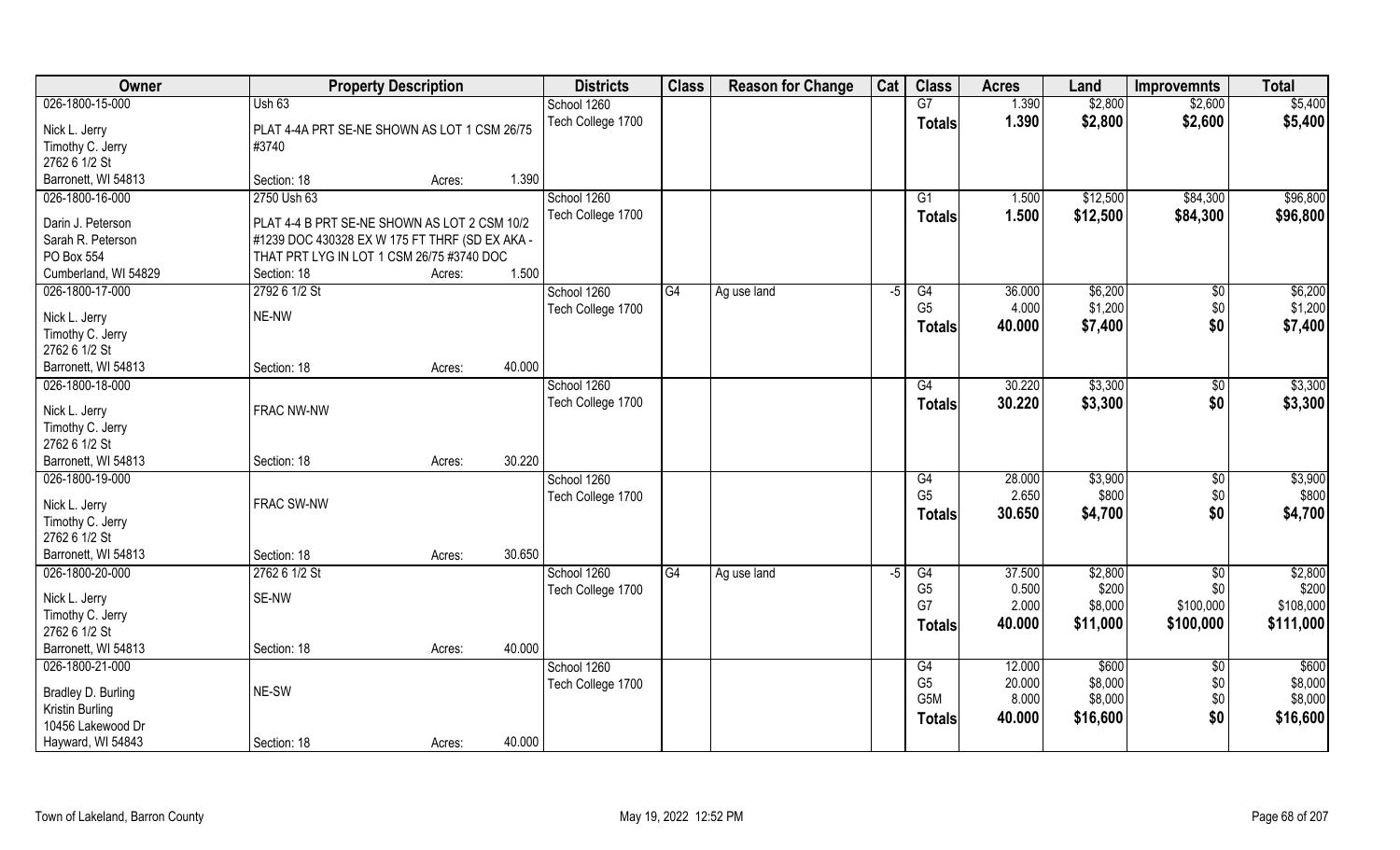| Owner                           | <b>Property Description</b>                   |        |        | <b>Districts</b>  | <b>Class</b> | <b>Reason for Change</b> | Cat | <b>Class</b>    | <b>Acres</b> | Land     | <b>Improvemnts</b> | <b>Total</b>      |
|---------------------------------|-----------------------------------------------|--------|--------|-------------------|--------------|--------------------------|-----|-----------------|--------------|----------|--------------------|-------------------|
| 026-1800-22-000                 |                                               |        |        | School 1260       |              |                          |     | G4              | 7.000        | \$400    | $\overline{50}$    | \$400             |
| Bradley D. Burling              | <b>FRAC NW-SW</b>                             |        |        | Tech College 1700 |              |                          |     | G <sub>5</sub>  | 24.080       | \$23,200 | \$0                | \$23,200          |
| Kristin Burling                 |                                               |        |        |                   |              |                          |     | <b>Totals</b>   | 31.080       | \$23,600 | \$0                | \$23,600          |
| 10456 Lakewood Dr               |                                               |        |        |                   |              |                          |     |                 |              |          |                    |                   |
| Hayward, WI 54843               | Section: 18                                   | Acres: | 31.080 |                   |              |                          |     |                 |              |          |                    |                   |
| 026-1800-23-000                 |                                               |        |        | School 1260       |              |                          |     | $\overline{G5}$ | 20.000       | \$6,000  | \$0                | \$6,000           |
|                                 |                                               |        |        | Tech College 1700 |              |                          |     | G <sub>6</sub>  | 11.510       | \$23,000 | \$0                | \$23,000          |
| Bradley D. Burling              | FRAC SW-SW                                    |        |        |                   |              |                          |     | <b>Totals</b>   | 31.510       | \$29,000 | \$0                | \$29,000          |
| Kristin Burling                 |                                               |        |        |                   |              |                          |     |                 |              |          |                    |                   |
| 10456 Lakewood Dr               |                                               |        |        |                   |              |                          |     |                 |              |          |                    |                   |
| Hayward, WI 54843               | Section: 18                                   | Acres: | 31.510 |                   |              |                          |     |                 |              |          |                    |                   |
| 026-1800-24-000                 | 642 27th Ave                                  |        |        | School 1260       |              |                          |     | G1              | 2.000        | \$15,000 | \$106,700          | \$121,700         |
| Bradley D. Burling              | SE-SW                                         |        |        | Tech College 1700 |              |                          |     | G <sub>5</sub>  | 32.000       | \$14,900 | \$0                | \$14,900          |
| Kristin Burling                 |                                               |        |        |                   |              |                          |     | G <sub>6</sub>  | 6.000        | \$12,000 | \$0                | \$12,000          |
| 10456 Lakewood Dr               |                                               |        |        |                   |              |                          |     | Totals          | 40.000       | \$41,900 | \$106,700          | \$148,600         |
| Hayward, WI 54843               | Section: 18                                   | Acres: | 40.000 |                   |              |                          |     |                 |              |          |                    |                   |
| 026-1800-25-000                 | State Rd 63                                   |        |        | School 1260       |              |                          |     | G4              | 6.000        | \$900    | $\sqrt[6]{}$       | \$900             |
|                                 |                                               |        |        | Tech College 1700 |              |                          |     | G <sub>5</sub>  | 1.000        | \$400    | \$0                | \$400             |
| Edward Ellingson Jr             | PLAT 13-1 PRT NE-SE SHOWN AS LOT 5 CSM 38/176 |        |        |                   |              |                          |     | G5M             | 4.290        | \$4,300  | \$0                | \$4,300           |
| Yvonne Ellingson                | #5728                                         |        |        |                   |              |                          |     | <b>Totals</b>   | 11.290       | \$5,600  | \$0                | \$5,600           |
| 2630 6th St                     |                                               |        |        |                   |              |                          |     |                 |              |          |                    |                   |
| Cumberland, WI 54829            | Section: 18                                   | Acres: | 11.290 |                   |              |                          |     |                 |              |          |                    |                   |
| 026-1800-25-005                 | 685 27 1/2 Ave                                |        |        | School 1260       |              |                          |     | G1              | 2.000        | \$15,000 | \$94,400           | \$109,400         |
| Alan L. Langenfeld              | PLATS 13-2 & 16-2 PRT NE-SE & SE-SE SHOWN AS  |        |        | Tech College 1700 |              |                          |     | G4              | 2.700        | \$500    | \$0                | \$500             |
| Tammy M. Langenfeld             | LOT 6 & OUTLOT 1 CSM 38/176 #5728             |        |        |                   |              |                          |     | G <sub>5</sub>  | 11.350       | \$4,600  | \$0                | \$4,600           |
| 685 27 1/2 Ave                  |                                               |        |        |                   |              |                          |     | G5M             | 1.300        | \$1,100  | \$0                | \$1,100           |
| Cumberland, WI 54829            | Section: 18                                   | Acres: | 17.350 |                   |              |                          |     | <b>Totals</b>   | 17.350       | \$21,200 | \$94,400           | \$115,600         |
| 026-1800-26-000                 |                                               |        |        | School 1260       |              |                          |     | G5              | 1.700        | \$700    | \$0                | $\overline{$700}$ |
|                                 |                                               |        |        | Tech College 1700 |              |                          |     | <b>Totals</b>   | 1.700        | \$700    | \$0                | \$700             |
| Island City Snowmobile Club Inc | PLAT 13-2 RRRW IN E 1/2 OF SE 1/4             |        |        |                   |              |                          |     |                 |              |          |                    |                   |
| PO Box 1102                     |                                               |        |        |                   |              |                          |     |                 |              |          |                    |                   |
| Cumberland, WI 54829            |                                               |        |        |                   |              |                          |     |                 |              |          |                    |                   |
|                                 | Section: 18                                   | Acres: | 1.700  |                   |              |                          |     |                 |              |          |                    |                   |
| 026-1800-27-000                 | 2748 Ush 63                                   |        |        | School 1260       |              |                          |     | G1              | 1.920        | \$14,600 | \$25,200           | \$39,800          |
| Patrick L. Glessing             | PLATS 4-5 & 13-3 PRT SE-NE & NE-SE SHOWN AS   |        |        | Tech College 1700 |              |                          |     | <b>Totals</b>   | 1.920        | \$14,600 | \$25,200           | \$39,800          |
| 2748 Us Highway 63              | LOT 1 CSM 10/2 #1239 DOC 430328 (LC VENDORS:  |        |        |                   |              |                          |     |                 |              |          |                    |                   |
| Cumberland, WI 54829            | ANGELA MAE MILES, ANTHONY JOHN SCHMIDT &      |        |        |                   |              |                          |     |                 |              |          |                    |                   |
|                                 | Section: 18                                   | Acres: | 1.920  |                   |              |                          |     |                 |              |          |                    |                   |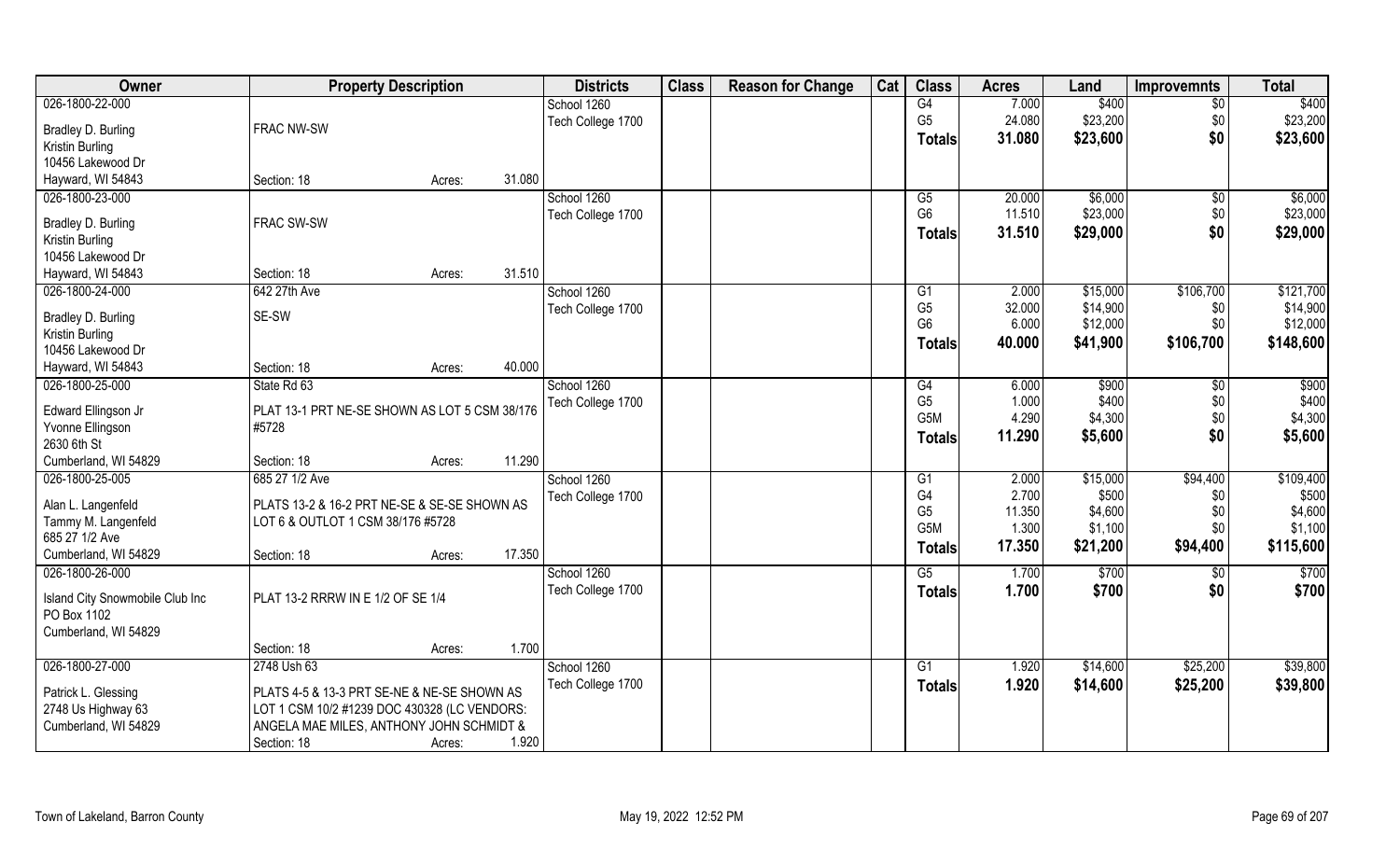| Owner                                | <b>Property Description</b>                     | <b>Districts</b>  | <b>Class</b>    | <b>Reason for Change</b> | Cat  | <b>Class</b>    | <b>Acres</b> | Land     | <b>Improvemnts</b> | <b>Total</b> |
|--------------------------------------|-------------------------------------------------|-------------------|-----------------|--------------------------|------|-----------------|--------------|----------|--------------------|--------------|
| 026-1800-28-000                      |                                                 | School 1260       | $\overline{G4}$ | Ag use land              | $-5$ | G4              | 19.200       | \$2,800  | $\overline{50}$    | \$2,800      |
| Nick L. Jerry                        | PLATS 14-1 & 13-4 NW-SE EX HWY 63 & EX CSM      | Tech College 1700 |                 |                          |      | G <sub>5</sub>  | 20.259       | \$6,100  | \$0                | \$6,100      |
| Timothy C. Jerry                     | 16/155 #2364 & THAT PRT NE-SE LYG W HWY 63 EX   |                   |                 |                          |      | <b>Totals</b>   | 39.459       | \$8,900  | \$0                | \$8,900      |
| 2762 6 1/2 St                        | CSM 10/2 #1239                                  |                   |                 |                          |      |                 |              |          |                    |              |
| Barronett, WI 54813                  | Section: 18<br>39.459<br>Acres:                 |                   |                 |                          |      |                 |              |          |                    |              |
| 026-1800-28-001                      | 2730 Ush 63                                     | School 1260       |                 |                          |      | G1              | 1.800        | \$14,000 | \$18,700           | \$32,700     |
|                                      | PLAT 14-2 PRT NW-SE SHOWN AS LOT 1 CSM 16/155   | Tech College 1700 |                 |                          |      | <b>Totals</b>   | 1.800        | \$14,000 | \$18,700           | \$32,700     |
| Christopher Brom<br>PO Box 572       | #2364 DOC 494662                                |                   |                 |                          |      |                 |              |          |                    |              |
| Cumberland, WI 54829                 |                                                 |                   |                 |                          |      |                 |              |          |                    |              |
|                                      | 1.800<br>Section: 18<br>Acres:                  |                   |                 |                          |      |                 |              |          |                    |              |
| 026-1800-29-000                      |                                                 | School 1260       |                 |                          |      | G5              | 9.000        | \$2,700  | $\sqrt[6]{30}$     | \$2,700      |
|                                      |                                                 | Tech College 1700 |                 |                          |      | G <sub>6</sub>  | 20.520       | \$41,000 | \$0                | \$41,000     |
| Michael R. Allen                     | PLAT 15-1 SW-SE EX HWY 63 RW EX S 600 FT OF W   |                   |                 |                          |      | <b>Totals</b>   | 29.520       | \$43,700 | \$0                | \$43,700     |
| 664 27th Ave<br>Cumberland, WI 54829 | 500 FT & EX S 200 FT OF REMAINDER               |                   |                 |                          |      |                 |              |          |                    |              |
|                                      | 29.520<br>Section: 18<br>Acres:                 |                   |                 |                          |      |                 |              |          |                    |              |
| 026-1800-30-000                      | 656 27th Ave                                    | School 1260       |                 |                          |      | G1              | 4.000        | \$20,000 | \$124,100          | \$144,100    |
|                                      |                                                 | Tech College 1700 |                 |                          |      | G <sub>6</sub>  | 2.880        | \$6,300  | \$0                | \$6,300      |
| Timothy J. Sindelar                  | PLAT 15-2 S 600 FT OF W 500 FT OF SW- SE        |                   |                 |                          |      | <b>Totals</b>   | 6.880        | \$26,300 | \$124,100          | \$150,400    |
| 656 27th Ave                         |                                                 |                   |                 |                          |      |                 |              |          |                    |              |
| Cumberland, WI 54829                 |                                                 |                   |                 |                          |      |                 |              |          |                    |              |
| 026-1800-31-000                      | 6.880<br>Section: 18<br>Acres:<br>668 27th Ave  | School 1260       |                 |                          |      | $\overline{G1}$ | 1.230        | \$11,200 | \$154,400          | \$165,600    |
|                                      |                                                 |                   |                 |                          |      |                 |              |          |                    |              |
| David V. Hammang                     | PLAT 15-3 E 400 FT OF S 200 FT OF SW-SE & W 50  | Tech College 1700 |                 |                          |      | <b>Totals</b>   | 1.230        | \$11,200 | \$154,400          | \$165,600    |
| Renee C. Hammang                     | FT OF E 450 FT OF S 200 FT OF SW-SE EX HWY IN   |                   |                 |                          |      |                 |              |          |                    |              |
| 668 27th Ave                         | 101/326                                         |                   |                 |                          |      |                 |              |          |                    |              |
| Cumberland, WI 54829                 | Section: 18<br>1.230<br>Acres:                  |                   |                 |                          |      |                 |              |          |                    |              |
| 026-1800-32-000                      | 664 27th Ave                                    | School 1260       |                 |                          |      | G1              | 1.520        | \$12,600 | \$141,800          | \$154,400    |
| Michael R. Allen                     | PLAT 15-4 S 200 FT SW-SE EX E 450 FT & EX W 500 | Tech College 1700 |                 |                          |      | <b>Totals</b>   | 1.520        | \$12,600 | \$141,800          | \$154,400    |
| Mary Lea Allen                       | FT THRF                                         |                   |                 |                          |      |                 |              |          |                    |              |
| 664 27th Ave                         |                                                 |                   |                 |                          |      |                 |              |          |                    |              |
| Cumberland, WI 54829                 | 1.520<br>Section: 18<br>Acres:                  |                   |                 |                          |      |                 |              |          |                    |              |
| 026-1800-33-000                      | 2697 7th St                                     | School 1260       |                 |                          |      | G1              | 2.000        | \$15,000 | \$146,400          | \$161,400    |
| Michael A. Hotchkiss                 | PLATS 16-1 & 13-5 PARTS OF SE-SE & NE-SE        | Tech College 1700 |                 |                          |      | G <sub>5</sub>  | 12.000       | \$4,800  | \$0                | \$4,800      |
| Margot C. Hotchkiss                  | SHOWN AS LOT 1 CSM 29/142 #4227                 |                   |                 |                          |      | G <sub>6</sub>  | 13.010       | \$28,600 | \$0                | \$28,600     |
| 2697 7th St                          |                                                 |                   |                 |                          |      | <b>Totals</b>   | 27.010       | \$48,400 | \$146,400          | \$194,800    |
| Cumberland, WI 54829                 | 27.010<br>Section: 18<br>Acres:                 |                   |                 |                          |      |                 |              |          |                    |              |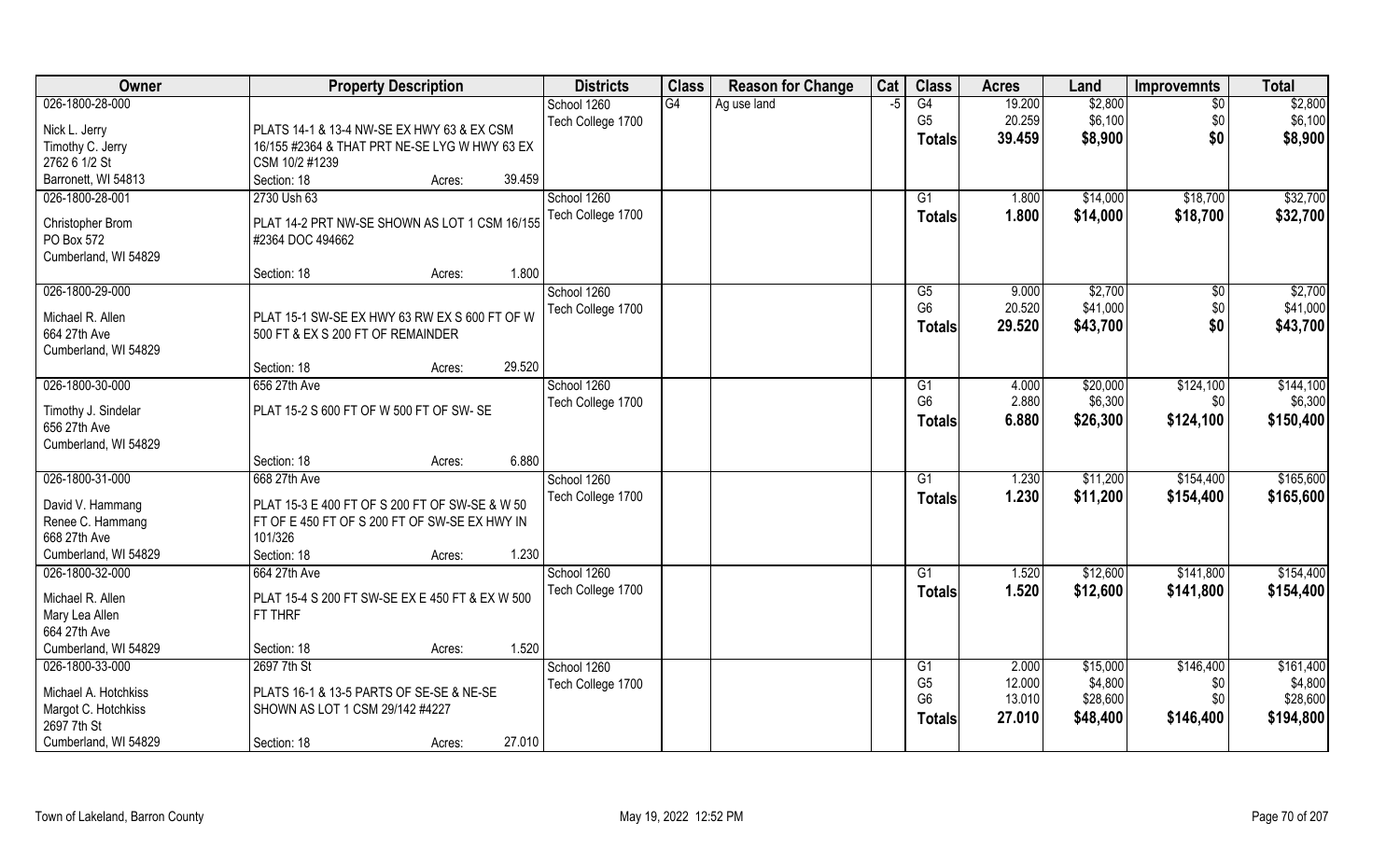| Owner                                                                                    | <b>Property Description</b>                                                                                           |       | <b>Districts</b>                 | <b>Class</b> | <b>Reason for Change</b> | Cat | <b>Class</b>        | <b>Acres</b>   | Land                 | <b>Improvemnts</b>   | <b>Total</b>         |
|------------------------------------------------------------------------------------------|-----------------------------------------------------------------------------------------------------------------------|-------|----------------------------------|--------------|--------------------------|-----|---------------------|----------------|----------------------|----------------------|----------------------|
| 026-1800-34-000                                                                          | 2697A 7th St                                                                                                          |       | School 1260                      |              |                          |     | G1                  | 5.050          | \$22,100             | \$180,000            | \$202,100            |
| Ronald Aka Ronald J. Helstern<br>2697A 7th St<br>Cumberland, WI 54829                    | PLAT 16-3 PRT SE-SE SHOWN AS LOT 21 CSM 38/37<br>#5589 DOC 747672                                                     |       | Tech College 1700                |              |                          |     | <b>Totals</b>       | 5.050          | \$22,100             | \$180,000            | \$202,100            |
|                                                                                          | Section: 18<br>Acres:                                                                                                 | 5.050 |                                  |              |                          |     |                     |                |                      |                      |                      |
| 026-1800-34-010                                                                          | 2699 7th St                                                                                                           |       | School 1260<br>Tech College 1700 |              |                          |     | G2<br>Totals        | 1.010<br>1.010 | \$11,100<br>\$11,100 | \$86,500<br>\$86,500 | \$97,600<br>\$97,600 |
| Ronald Aka Ronald J. Helstern<br>2697A 7th St<br>Cumberland, WI 54829                    | PLAT 16-6 PRT SE-SE SHOWN AS LOT 22 CSM 38/37<br>#5589 DOC 747672                                                     |       |                                  |              |                          |     |                     |                |                      |                      |                      |
|                                                                                          | Section: 18<br>Acres:                                                                                                 | 1.010 |                                  |              |                          |     |                     |                |                      |                      |                      |
| 026-1800-35-000                                                                          | Ush63                                                                                                                 |       | School 1260                      |              |                          |     | G1                  | 2.780          | \$17,300             | \$0                  | \$17,300             |
| Michael A. Hotchkiss<br>Margot C. Hotchkiss<br>2697 7th St                               | PLAT 16-3 PRT SE-SE SHOWN AS LOT 3 CSM 30/81<br>#4332                                                                 |       | Tech College 1700                |              |                          |     | <b>Totals</b>       | 2.780          | \$17,300             | \$0                  | \$17,300             |
| Cumberland, WI 54829                                                                     | Section: 18<br>Acres:                                                                                                 | 2.780 |                                  |              |                          |     |                     |                |                      |                      |                      |
| 026-1800-36-000                                                                          |                                                                                                                       |       | School 1260<br>Tech College 1700 |              |                          |     | G1                  | 3.300<br>3.300 | \$18,600<br>\$18,600 | $\sqrt[6]{3}$<br>\$0 | \$18,600<br>\$18,600 |
| Kevin M. Mc Clain<br>Elizabeth Mc Clain<br>991 Nedvidek St                               | PLATS 13-6 & 16-5 PRT NE-SE & SE-SE SHOWN AS<br>LOT 4 CSM 30/81 #4332 DOC 633288                                      |       |                                  |              |                          |     | <b>Totals</b>       |                |                      |                      |                      |
| Cumberland, WI 54829                                                                     | Section: 18<br>Acres:                                                                                                 | 3.300 |                                  |              |                          |     |                     |                |                      |                      |                      |
| 026-1900-02-000                                                                          | 2689 Ush 63                                                                                                           |       | School 1260<br>Tech College 1700 |              |                          |     | $\overline{G1}$     | 3.500<br>3.500 | \$17,100<br>\$17,100 | \$38,700<br>\$38,700 | \$55,800<br>\$55,800 |
| Wayne L. Green<br>2689 Us Highway 63<br>Cumberland, WI 54829                             | PLAT 1-1 NE-NE LYG E OF USH 63 & S OF CSM 11/61<br>#1475 DOC 444937 & W OF TN RD & N OF CSM 11/62<br>#1476 DOC 444938 |       |                                  |              |                          |     | Totals              |                |                      |                      |                      |
|                                                                                          | Section: 19<br>Acres:                                                                                                 | 3.500 |                                  |              |                          |     |                     |                |                      |                      |                      |
| 026-1900-03-000<br>Ronald Aka Ronald J. Helstern<br>2697A 7th St<br>Cumberland, WI 54829 | 2698 7th St<br>PLAT 1-2 PRT NE-NE SHOWN AS CSM 11/40 #1454<br>DOC 443402                                              |       | School 1260<br>Tech College 1700 |              |                          |     | G1<br><b>Totals</b> | 1.380<br>1.380 | \$11,900<br>\$11,900 | \$26,300<br>\$26,300 | \$38,200<br>\$38,200 |
|                                                                                          | Section: 19<br>Acres:                                                                                                 | 1.380 |                                  |              |                          |     |                     |                |                      |                      |                      |
| 026-1900-04-000                                                                          | 2694 7th St                                                                                                           |       | School 1260                      |              |                          |     | G2                  | 1.500          | \$14,000             | \$92,200             | \$106,200            |
| Bonnie J. Helstern<br>2693 7th St<br>Cumberland, WI 54829                                | PLAT 1-3 PRT NE-NE SHOWN AS CSM 11/61 #1475<br>DOC 444937                                                             |       | Tech College 1700                |              |                          |     | <b>Totals</b>       | 1.500          | \$14,000             | \$92,200             | \$106,200            |
|                                                                                          | Section: 19<br>Acres:                                                                                                 | 1.500 |                                  |              |                          |     |                     |                |                      |                      |                      |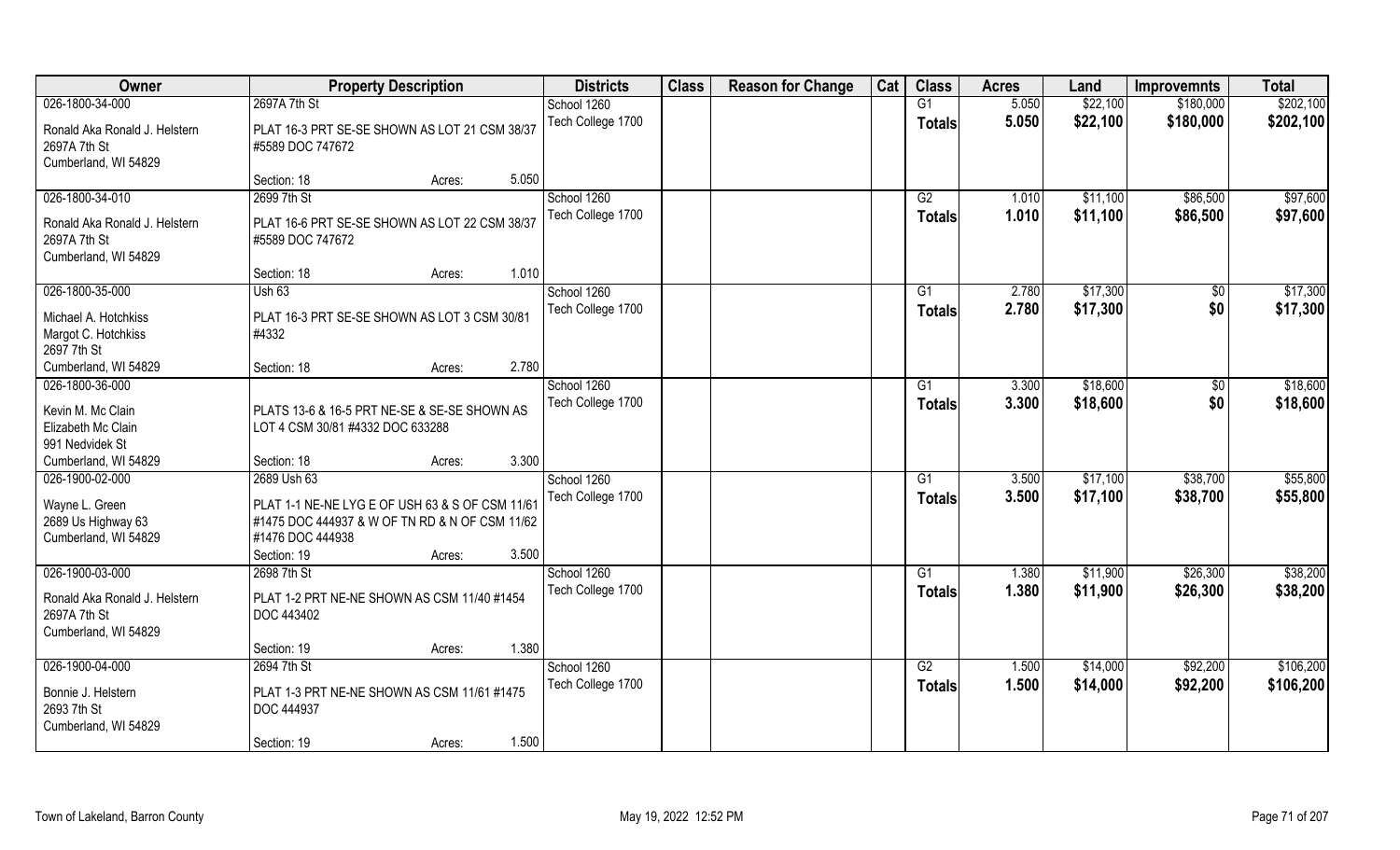| Owner                     | <b>Property Description</b>                       | <b>Districts</b>  | <b>Class</b> | <b>Reason for Change</b> | Cat | <b>Class</b>    | <b>Acres</b> | Land     | <b>Improvemnts</b> | <b>Total</b> |
|---------------------------|---------------------------------------------------|-------------------|--------------|--------------------------|-----|-----------------|--------------|----------|--------------------|--------------|
| 026-1900-05-000           | 2680 7th St                                       | School 1260       |              |                          |     | G1              | 2.600        | \$16,800 | \$10,600           | \$27,400     |
| Richard E. Thomas         | PLAT 1-4 PRT NE-NE DESC CSM 11/62 #1476           | Tech College 1700 |              |                          |     | <b>Totals</b>   | 2.600        | \$16,800 | \$10,600           | \$27,400     |
| PO Box 125                |                                                   |                   |              |                          |     |                 |              |          |                    |              |
| Cumberland, WI 54829-0125 |                                                   |                   |              |                          |     |                 |              |          |                    |              |
|                           | 2.600<br>Section: 19<br>Acres:                    |                   |              |                          |     |                 |              |          |                    |              |
| 026-1900-06-000           | 706 26 3/4 Ave                                    | School 1260       |              |                          |     | G5              | 24.670       | \$11,300 | $\frac{1}{2}$      | \$11,300     |
| Edward Ellingson Jr       | PLAT 1-5 PRT NE-NE LYG E OF TN RD AS SAID         | Tech College 1700 |              |                          |     | <b>Totals</b>   | 24.670       | \$11,300 | \$0                | \$11,300     |
| Yvonne Ellingson          | ROAD IS DESC IN CSM 11/40 #1454, CSM 11/61        |                   |              |                          |     |                 |              |          |                    |              |
| 2630 6th St               | #1475 & CSM 11/62 #1476                           |                   |              |                          |     |                 |              |          |                    |              |
| Cumberland, WI 54829      | 24.670<br>Section: 19<br>Acres:                   |                   |              |                          |     |                 |              |          |                    |              |
| 026-1900-07-000           | 663 27th Ave                                      | School 1260       |              |                          |     | G1              | 4.000        | \$34,500 | \$42,300           | \$76,800     |
|                           |                                                   | Tech College 1700 |              |                          |     | G <sub>5</sub>  | 19.490       | \$7,800  | \$0                | \$7,800      |
| <b>Gregory Wiese</b>      | PLAT 2 NW-NE EX HWY ROW IN 101/312 (5.51A)        |                   |              |                          |     | G <sub>6</sub>  | 11.000       | \$24,200 | \$0                | \$24,200     |
| Jeneene Rydberg           |                                                   |                   |              |                          |     | Totals          | 34.490       | \$66,500 | \$42,300           | \$108,800    |
| 663 27th Ave              |                                                   |                   |              |                          |     |                 |              |          |                    |              |
| Cumberland, WI 54829      | 34.490<br>Section: 19<br>Acres:                   |                   |              |                          |     |                 |              |          |                    |              |
| 026-1900-08-000           | 650 26 1/2 Ave                                    | School 1260       |              |                          |     | G <sub>1</sub>  | 2.000        | \$15,000 | \$57,900           | \$72,900     |
| Sara Rae Goss             | SW-NE EX HWY ROW IN 101/287                       | Tech College 1700 |              |                          |     | G <sub>5</sub>  | 16.000       | \$7,600  | \$0                | \$7,600      |
| 650 26 1/2 Ave            |                                                   |                   |              |                          |     | G <sub>6</sub>  | 18.000       | \$36,000 | \$0                | \$36,000     |
| Cumberland, WI 54829      |                                                   |                   |              |                          |     | <b>Totals</b>   | 36.000       | \$58,600 | \$57,900           | \$116,500    |
|                           | 36.000<br>Section: 19<br>Acres:                   |                   |              |                          |     |                 |              |          |                    |              |
| 026-1900-09-000           | 2659 Ush 63                                       | School 1260       |              |                          |     | $\overline{G1}$ | 4.000        | \$20,000 | \$173,300          | \$193,300    |
| Anthony C. Schultz        | PLAT 4-1 SE-NE LYG E OF HWY 63 ROW & EX PRT IN    | Tech College 1700 |              |                          |     | G <sub>6</sub>  | 9.000        | \$19,800 | \$0                | \$19,800     |
| Tammie J. Schultz         | 354/153 DAF: BEG PT N 33 FT & W 33 FT OF E 1/4    |                   |              |                          |     | <b>Totals</b>   | 13.000       | \$39,800 | \$173,300          | \$213,100    |
| 2659 Us Highway 63        | COR SD SEC 19 TH W 518.2 FT TH N 00-35 E 252 FT   |                   |              |                          |     |                 |              |          |                    |              |
| Cumberland, WI 54829      | Section: 19<br>13.000<br>Acres:                   |                   |              |                          |     |                 |              |          |                    |              |
| 026-1900-10-000           | 692 26 1/2 Ave                                    | School 1260       |              |                          |     | G1              | 3.000        | \$18,000 | \$103,500          | \$121,500    |
|                           |                                                   | Tech College 1700 |              |                          |     | <b>Totals</b>   | 3.000        | \$18,000 | \$103,500          | \$121,500    |
| Daniel J. Strachota       | PLAT 4-2 PRT SE-NE DESC AS: BEG AT PT N 33 FT &   |                   |              |                          |     |                 |              |          |                    |              |
| 692 26 1/2 Ave            | W 33 FT OF E 1/4 COR SD SEC 19; TH W PRL TO S LN  |                   |              |                          |     |                 |              |          |                    |              |
| Cumberland, WI 54829      | SD SE-NE 518.20 FT; TH N 0 DEG 35'E 252.00 FT; TH |                   |              |                          |     |                 |              |          |                    |              |
|                           | 3.000<br>Section: 19<br>Acres:                    |                   |              |                          |     |                 |              |          |                    |              |
| 026-1900-11-000           | 2672 7th St                                       | School 1260       |              |                          |     | G1              | 1.930        | \$14,700 | \$6,900            | \$21,600     |
| James L. Mc Lellan Jr     | PLAT 4-3 PRT SE-NE SHOWN AS LOT 1 CSM 14/29       | Tech College 1700 |              |                          |     | <b>Totals</b>   | 1.930        | \$14,700 | \$6,900            | \$21,600     |
| 2672 7th St               | #1957                                             |                   |              |                          |     |                 |              |          |                    |              |
| Cumberland, WI 54829      |                                                   |                   |              |                          |     |                 |              |          |                    |              |
|                           | 1.930<br>Section: 19<br>Acres:                    |                   |              |                          |     |                 |              |          |                    |              |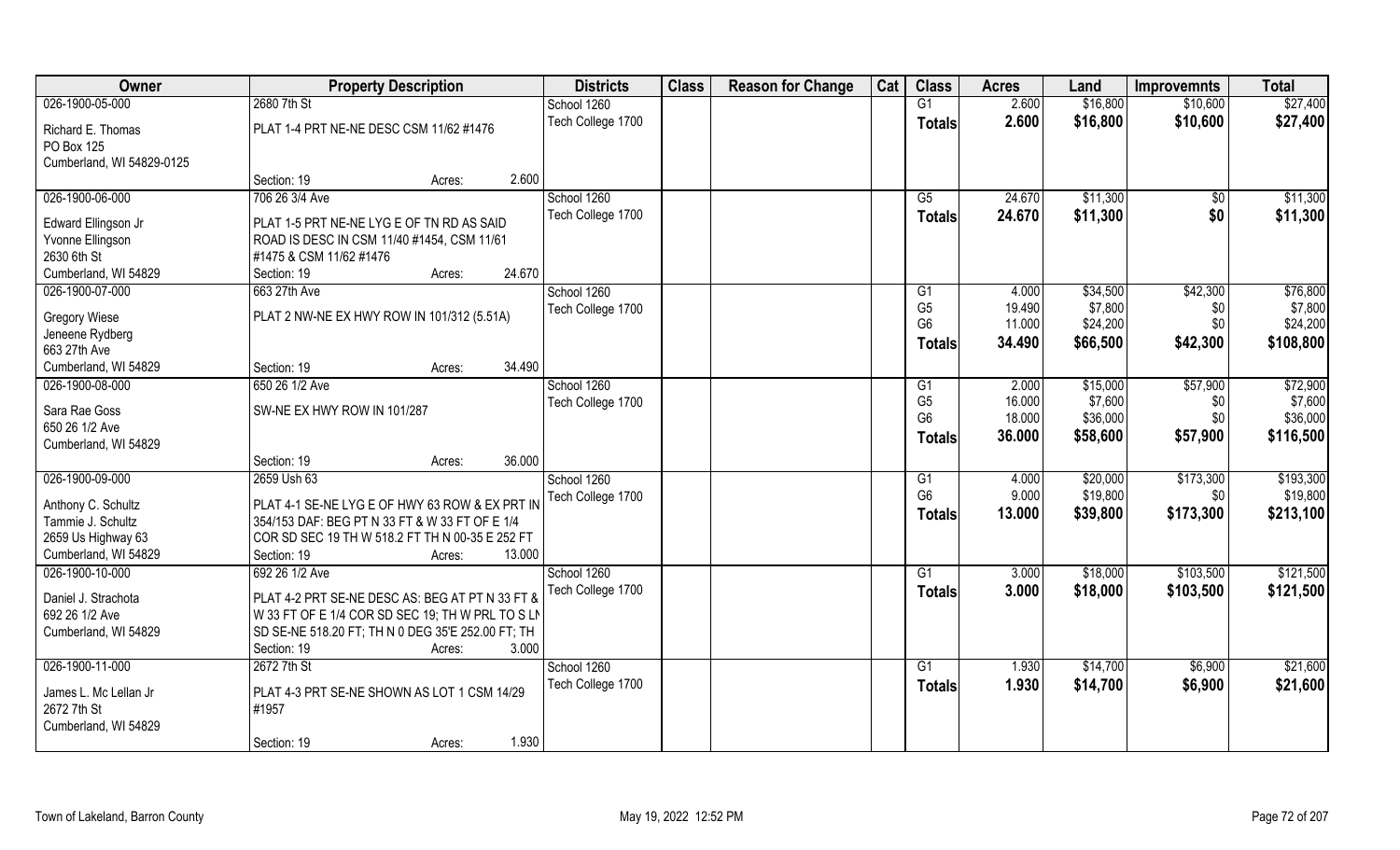| Owner                        | <b>Property Description</b>                 |        |        | <b>Districts</b>  | <b>Class</b> | <b>Reason for Change</b> | Cat | <b>Class</b>    | <b>Acres</b> | Land     | <b>Improvemnts</b> | <b>Total</b> |
|------------------------------|---------------------------------------------|--------|--------|-------------------|--------------|--------------------------|-----|-----------------|--------------|----------|--------------------|--------------|
| 026-1900-11-001              | 2670 7th St                                 |        |        | School 1260       |              |                          |     | G1              | 2.140        | \$15,400 | \$95,300           | \$110,700    |
| Allen L. Breeden             | PLAT 4-4 PRT SE-NE SHOWN AS LOT 2 CSM 14/29 |        |        | Tech College 1700 |              |                          |     | <b>Totals</b>   | 2.140        | \$15,400 | \$95,300           | \$110,700    |
| Pamela M. Breeden            | #1957                                       |        |        |                   |              |                          |     |                 |              |          |                    |              |
| 2670 7th St                  |                                             |        |        |                   |              |                          |     |                 |              |          |                    |              |
| Cumberland, WI 54829         | Section: 19                                 | Acres: | 2.140  |                   |              |                          |     |                 |              |          |                    |              |
| 026-1900-11-011              | 2664 7th St                                 |        |        | School 1260       |              |                          |     | G1              | 4.000        | \$20,000 | \$140,800          | \$160,800    |
| Noeldner Family Trust        | PLAT 4-5 PRT SE-NE SHOWN AS LOT 3 CSM 14/29 |        |        | Tech College 1700 |              |                          |     | G <sub>6</sub>  | 2.430        | \$5,300  | \$0                | \$5,300      |
| PO Box 607                   | #1957                                       |        |        |                   |              |                          |     | <b>Totals</b>   | 6.430        | \$25,300 | \$140,800          | \$166,100    |
| Cumberland, WI 54829         |                                             |        |        |                   |              |                          |     |                 |              |          |                    |              |
|                              | Section: 19                                 | Acres: | 6.430  |                   |              |                          |     |                 |              |          |                    |              |
| 026-1900-11-022              | 7th St                                      |        |        | School 1260       |              |                          |     | G5              | 4.550        | \$1,400  | \$0                | \$1,400      |
| <b>Noeldner Family Trust</b> | PLAT 4-6 PRT SE-NE SHOWN AS LOT 4 CSM 14/29 |        |        | Tech College 1700 |              |                          |     | <b>Totals</b>   | 4.550        | \$1,400  | \$0                | \$1,400      |
| PO Box 607                   | #1957                                       |        |        |                   |              |                          |     |                 |              |          |                    |              |
| Cumberland, WI 54829         |                                             |        |        |                   |              |                          |     |                 |              |          |                    |              |
|                              | Section: 19                                 | Acres: | 4.550  |                   |              |                          |     |                 |              |          |                    |              |
| 026-1900-12-000              | 639 27th Ave                                |        |        | School 1260       | G4           | Ag use land              | -5  | G1              | 2.000        | \$15,000 | \$82,100           | \$97,100     |
| James Wombill                | PLAT 5 NE-NW                                |        |        | Tech College 1700 |              |                          |     | G <sub>4</sub>  | 10.000       | \$1,300  | \$0                | \$1,300      |
| 639 27th Ave                 |                                             |        |        |                   |              |                          |     | G <sub>5</sub>  | 8.000        | \$3,200  | \$0                | \$3,200      |
| Cumberland, WI 54829         |                                             |        |        |                   |              |                          |     | G5M             | 20.000       | \$20,000 | \$0                | \$20,000     |
|                              | Section: 19                                 | Acres: | 40.000 |                   |              |                          |     | <b>Totals</b>   | 40.000       | \$39,500 | \$82,100           | \$121,600    |
| 026-1900-13-000              |                                             |        |        | School 1260       |              |                          |     | G5              | 2.820        | \$900    | \$0                | \$900        |
| Robert Hasman                | PLAT 6-1 W 1/2 FRAC NW-NW                   |        |        | Tech College 1700 |              |                          |     | G <sub>6</sub>  | 13.000       | \$26,000 | \$0                | \$26,000     |
| PO Box 325                   |                                             |        |        |                   |              |                          |     | <b>Totals</b>   | 15.820       | \$26,900 | \$0                | \$26,900     |
| Cumberland, WI 54829         |                                             |        |        |                   |              |                          |     |                 |              |          |                    |              |
|                              | Section: 19                                 | Acres: | 15.820 |                   |              |                          |     |                 |              |          |                    |              |
| 026-1900-14-000              |                                             |        |        | School 1260       |              |                          |     | G5              | 2.820        | \$600    | \$0                | \$600        |
|                              |                                             |        |        | Tech College 1700 |              |                          |     | G <sub>6</sub>  | 13.000       | \$26,000 | \$0                | \$26,000     |
| Robert Hasman<br>PO Box 325  | PLAT 6-2 E 1/2 FRAC NW-NW                   |        |        |                   |              |                          |     | <b>Totals</b>   | 15.820       | \$26,600 | \$0                | \$26,600     |
| Cumberland, WI 54829         |                                             |        |        |                   |              |                          |     |                 |              |          |                    |              |
|                              | Section: 19                                 | Acres: | 15.820 |                   |              |                          |     |                 |              |          |                    |              |
| 026-1900-15-000              | 614 26 1/2 Ave                              |        |        | School 1260       |              |                          |     | $\overline{G1}$ | 2.000        | \$15,000 | \$77,000           | \$92,000     |
|                              |                                             |        |        | Tech College 1700 |              |                          |     | G <sub>5</sub>  | 8.000        | \$1,600  | \$0                | \$1,600      |
| Robert Hasman                | PLAT 7-1 W 1/2 FRAC SW-NW                   |        |        |                   |              |                          |     | G <sub>6</sub>  | 5.750        | \$12,700 | \$0                | \$12,700     |
| PO Box 325                   |                                             |        |        |                   |              |                          |     | <b>Totals</b>   | 15.750       | \$29,300 | \$77,000           | \$106,300    |
| Cumberland, WI 54829         | Section: 19                                 |        | 15.750 |                   |              |                          |     |                 |              |          |                    |              |
|                              |                                             | Acres: |        |                   |              |                          |     |                 |              |          |                    |              |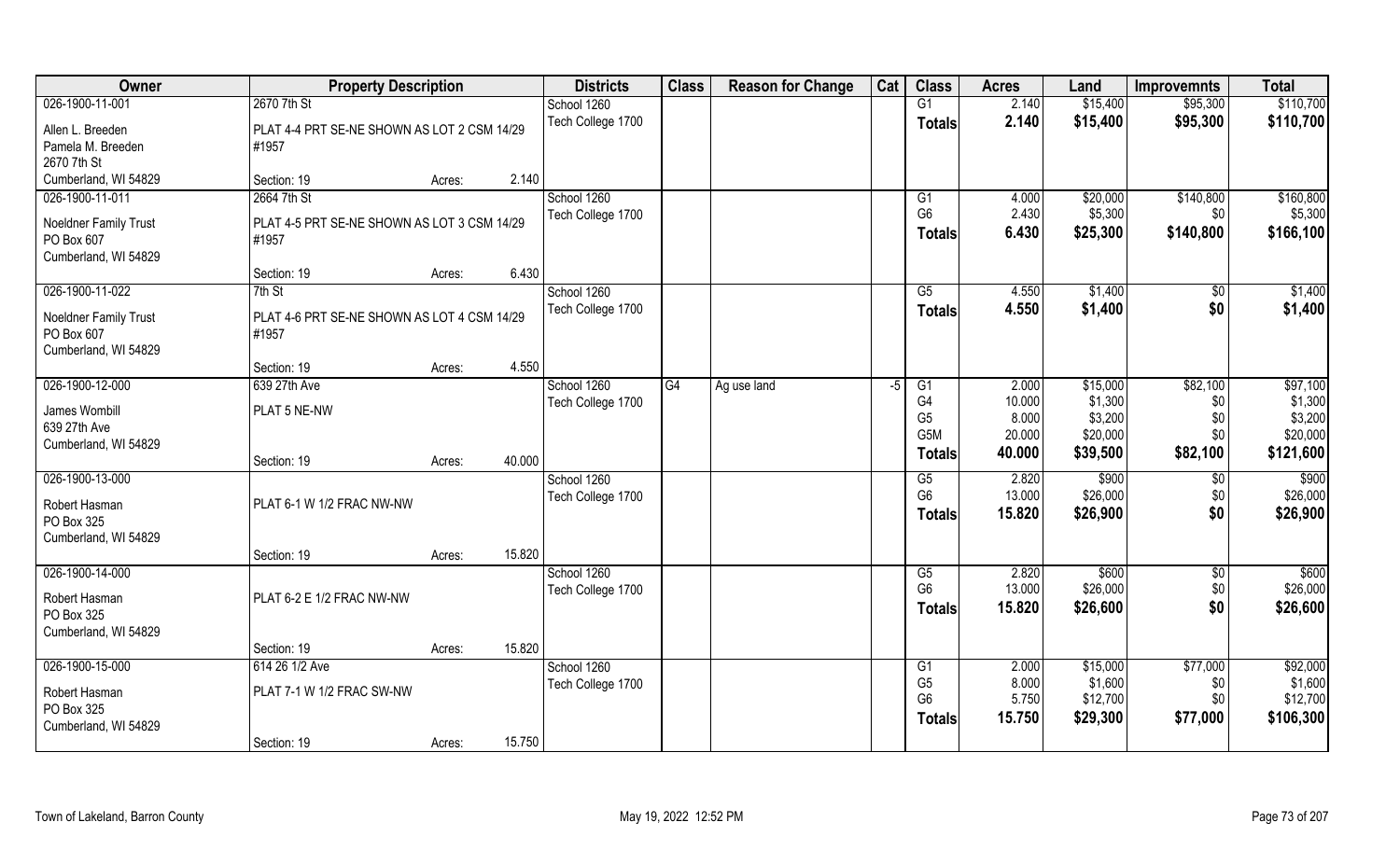| Owner                                  | <b>Property Description</b>                     |        | <b>Districts</b>  | <b>Class</b> | <b>Reason for Change</b> | Cat | <b>Class</b>     | <b>Acres</b> | Land     | <b>Improvemnts</b> | <b>Total</b> |
|----------------------------------------|-------------------------------------------------|--------|-------------------|--------------|--------------------------|-----|------------------|--------------|----------|--------------------|--------------|
| 026-1900-16-000                        | 26 1/2 Ave                                      |        | School 1260       |              |                          |     | G5               | 2.000        | \$400    | $\overline{30}$    | \$400        |
| Robert Hasman                          | PLAT 7-2 E 1/2 FRAC SW-NW 16 A WTL              |        | Tech College 1700 |              |                          |     | G <sub>6</sub>   | 14.000       | \$22,400 | \$0                | \$22,400     |
| PO Box 325                             |                                                 |        |                   |              |                          |     | <b>Totals</b>    | 16.000       | \$22,800 | \$0                | \$22,800     |
| Cumberland, WI 54829                   |                                                 |        |                   |              |                          |     |                  |              |          |                    |              |
|                                        | Section: 19<br>Acres:                           | 16.000 |                   |              |                          |     |                  |              |          |                    |              |
| 026-1900-17-000                        | 634 26 1/2 Ave                                  |        | School 1260       |              |                          |     | G1               | 1.400        | \$12,000 | \$107,500          | \$119,500    |
| Aaron T. Cook                          | PLAT 8 SE-NW SHOWN AS LOT 1 CSM 28/93 #4058     |        | Tech College 1700 |              |                          |     | G4               | 12.600       | \$2,000  | \$0                | \$2,000      |
| Jacquelyn Cook                         | DOC 614738 (MOS #8678)                          |        |                   |              |                          |     | G <sub>5</sub>   | 8.920        | \$3,600  | \$0                | \$3,600      |
| 634 26 1/2 Ave                         |                                                 |        |                   |              |                          |     | G5M              | 15.000       | \$15,000 | \$0                | \$15,000     |
| Cumberland, WI 54829                   | Section: 19<br>Acres:                           | 37.920 |                   |              |                          |     | <b>Totals</b>    | 37.920       | \$32,600 | \$107,500          | \$140,100    |
| 026-1900-19-000                        |                                                 |        | School 1260       |              |                          |     | G4               | 9.250        | \$1,600  | \$0                | \$1,600      |
| Laurie Busch                           | PLAT 9-1 ERROR ON DEEDS NE-SW EX E 12 A & EX    |        | Tech College 1700 |              |                          |     | G <sub>5</sub>   | 9.728        | \$2,900  | \$0                | \$2,900      |
| Rhonda Kay Holmes                      | PCL DAF: BEG W 1/4 COR SEC 19 (DEEDS IN CHAIN   |        |                   |              |                          |     | G <sub>5</sub> M | 6.342        | \$6,400  | \$0                | \$6,400      |
| W4978 Duck Pond Rd                     | INCOR DESC AS: BEG NW COR OF NW-SW OF           |        |                   |              |                          |     | <b>Totals</b>    | 25.320       | \$10,900 | \$0                | \$10,900     |
| Sarona, WI 54870                       | Section: 19<br>Acres:                           | 25.320 |                   |              |                          |     |                  |              |          |                    |              |
| 026-1900-19-010                        | 635 26 1/2 Ave                                  |        | School 1260       |              |                          |     | G1               | 2.000        | \$15,000 | \$190,700          | \$205,700    |
|                                        |                                                 |        | Tech College 1700 |              |                          |     | G <sub>6</sub>   | 10.000       | \$16,000 | \$0                | \$16,000     |
| Anthony A. Willmeth                    | PLAT 9-2 E 12 A OF NE-SW (MOS #6864)            |        |                   |              |                          |     | <b>Totals</b>    | 12.000       | \$31,000 | \$190,700          | \$221,700    |
| Shannon Willmeth                       |                                                 |        |                   |              |                          |     |                  |              |          |                    |              |
| 635 26 1/2 Ave<br>Cumberland, WI 54829 | Section: 19                                     | 12.000 |                   |              |                          |     |                  |              |          |                    |              |
| 026-1900-20-000                        | Acres:<br>2630 6th St                           |        | School 1260       | G4           |                          |     | $\overline{G4}$  | 17.000       | \$2,900  | \$0                | \$2,900      |
|                                        |                                                 |        | Tech College 1700 |              | Ag use land              | -5  | G <sub>5</sub>   | 9.000        | \$3,600  | \$0                | \$3,600      |
| Edward Ellingson Jr                    | PLATS 10 & 9-3 FRAC NW-SW & PRT NE-SW DAF:      |        |                   |              |                          |     | G5M              | 7.988        | \$8,100  | \$0                | \$8,100      |
| Yvonne Ellingson                       | BEG AT W ? COR SEC 19 TH N 89D E 977.23 FT TH   |        |                   |              |                          |     | G7               | 1.000        | \$2,000  | \$12,800           | \$14,800     |
| 2630 6th St                            | CONT N 89D E 40 FT TO POB TH S 89D W 40 FT TH S |        |                   |              |                          |     | <b>Totals</b>    | 34.988       | \$16,600 | \$12,800           | \$29,400     |
| Cumberland, WI 54829                   | Section: 19<br>Acres:                           | 34.988 |                   |              |                          |     |                  |              |          |                    |              |
| 026-1900-21-000                        | 6th St                                          |        | School 1260       |              |                          |     | G4               | 23.470       | \$1,200  | \$0                | \$1,200      |
| Edward Ellingson Jr                    | PLAT 11-1 FRAC SW-SW EX CSM'S 20/120 #2920 &    |        | Tech College 1700 |              |                          |     | G <sub>5</sub>   | 4.750        | \$900    | \$0                | \$900        |
| Yvonne Ellingson                       | 31/154 #4550                                    |        |                   |              |                          |     | <b>Totals</b>    | 28.220       | \$2,100  | \$0                | \$2,100      |
| 2630 6th St                            |                                                 |        |                   |              |                          |     |                  |              |          |                    |              |
| Cumberland, WI 54829                   | Section: 19<br>Acres:                           | 28.220 |                   |              |                          |     |                  |              |          |                    |              |
| 026-1900-22-000                        | 2601 6th St                                     |        | School 1260       |              |                          |     | G1               | 2.960        | \$21,500 | \$180,400          | \$201,900    |
| Samantha Jo Kuehl                      | PLAT 11-2 PRT SW-SW SHOWN ON CSM 20/120         |        | Tech College 1700 |              |                          |     | <b>Totals</b>    | 2.960        | \$21,500 | \$180,400          | \$201,900    |
| Jacob Allen Neurer                     | #2920 DOC 531514 & OUTLOT 1 CSM 31/154 #4550    |        |                   |              |                          |     |                  |              |          |                    |              |
| 2601 6th St                            | DOC 652121                                      |        |                   |              |                          |     |                  |              |          |                    |              |
| Cumberland, WI 54829                   | Section: 19<br>Acres:                           | 2.960  |                   |              |                          |     |                  |              |          |                    |              |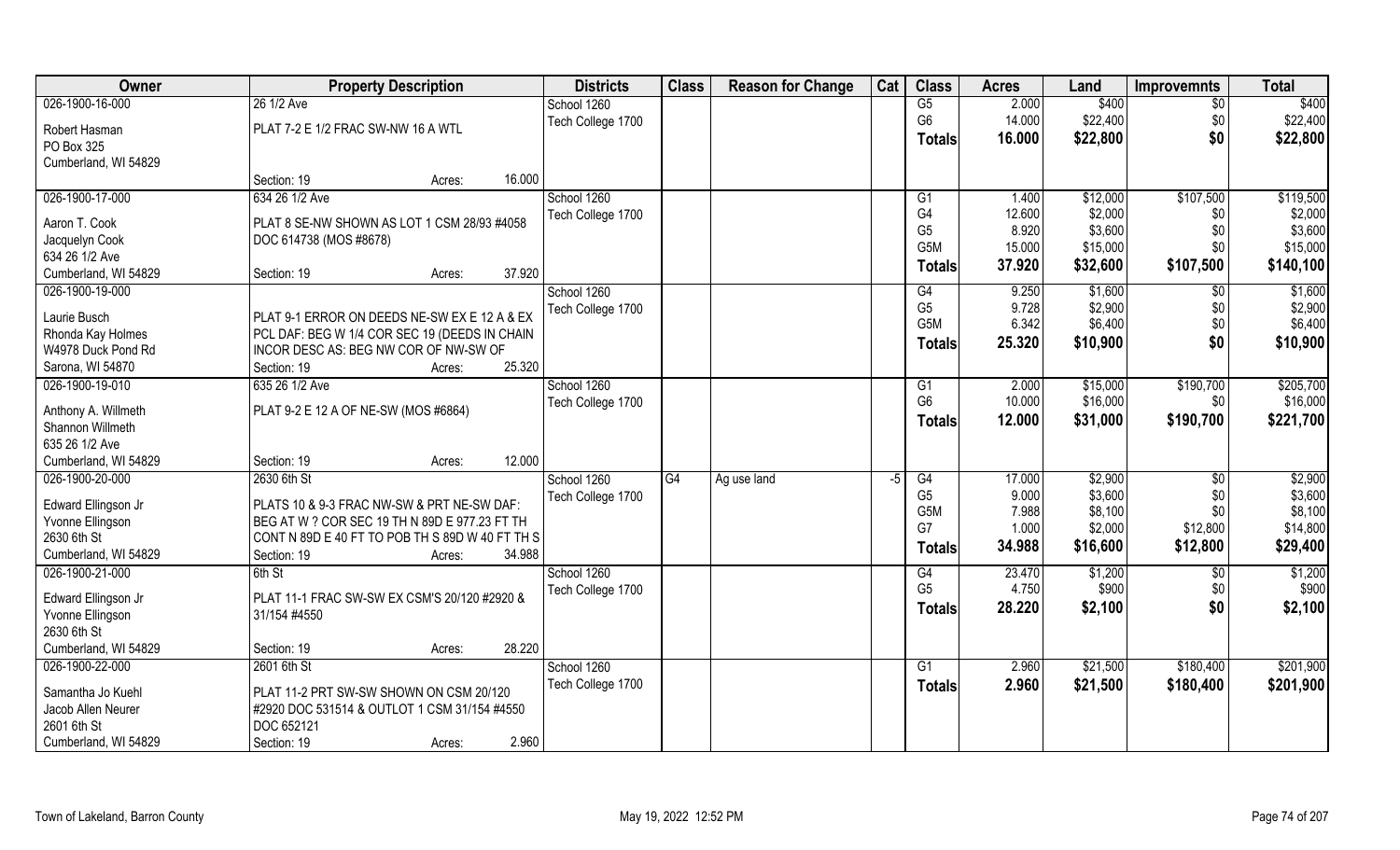| Owner                     | <b>Property Description</b>                    |        |        | <b>Districts</b>  | <b>Class</b> | <b>Reason for Change</b> | Cat | <b>Class</b>    | <b>Acres</b> | Land     | <b>Improvemnts</b> | <b>Total</b> |
|---------------------------|------------------------------------------------|--------|--------|-------------------|--------------|--------------------------|-----|-----------------|--------------|----------|--------------------|--------------|
| 026-1900-23-000           | 2602 Ush 63                                    |        |        | School 1260       |              |                          |     | G1              | 2.000        | \$15,000 | \$267,500          | \$282,500    |
| Jill D. Adams             | PLATS 12-1 & 15-2 PRT SE-SW & SW-SE SHOWN AS   |        |        | Tech College 1700 |              |                          |     | G <sub>5</sub>  | 16.111       | \$11,000 | \$0                | \$11,000     |
| 2602 Us Highway 63        | LOT 1 CSM 35/145 #5172 (MOS #7576)             |        |        |                   |              |                          |     | <b>Totals</b>   | 18.111       | \$26,000 | \$267,500          | \$293,500    |
| Cumberland, WI 54829      |                                                |        |        |                   |              |                          |     |                 |              |          |                    |              |
|                           | Section: 19                                    | Acres: | 18.111 |                   |              |                          |     |                 |              |          |                    |              |
| 026-1900-23-010           | Ush63                                          |        |        | School 1260       |              |                          |     | $\overline{G5}$ | 19.137       | \$16,300 | \$0                | \$16,300     |
| Our Life Was Good Trust   | PLAT 12-2 SE-SW EX PRT IN CSM 35/145 #5172 DOC |        |        | Tech College 1700 |              |                          |     | G <sub>6</sub>  | 7.000        | \$14,000 | \$0                | \$14,000     |
| 2622 Us Highway 63        | 712604 (MOS #7576)                             |        |        |                   |              |                          |     | <b>Totals</b>   | 26.137       | \$30,300 | \$0                | \$30,300     |
| Cumberland, WI 54829      |                                                |        |        |                   |              |                          |     |                 |              |          |                    |              |
|                           | Section: 19                                    | Acres: | 26.137 |                   |              |                          |     |                 |              |          |                    |              |
| 026-1900-24-000           |                                                |        |        | School 1260       |              |                          |     | G5              | 7.000        | \$2,100  | $\sqrt[6]{30}$     | \$2,100      |
| Andres I. Rojas Sanchez   | PLAT 13-1 NE-SE EX HWY ROW IN 101/309 & EX S   |        |        | Tech College 1700 |              |                          |     | G <sub>6</sub>  | 18.450       | \$32,900 | \$0                | \$32,900     |
| Jennifer L. Rojas Sanchez | 903.5 FT OF E 593.5 FT THRF                    |        |        |                   |              |                          |     | <b>Totals</b>   | 25.450       | \$35,000 | \$0                | \$35,000     |
| 937 189th Ave             |                                                |        |        |                   |              |                          |     |                 |              |          |                    |              |
| New Richmond, WI 54017    | Section: 19                                    | Acres: | 25.450 |                   |              |                          |     |                 |              |          |                    |              |
| 026-1900-25-000           | 2640 7th St                                    |        |        | School 1260       |              |                          |     | G1              | 2.000        | \$15,000 | \$86,300           | \$101,300    |
| Kevin J. Belisle          | PLAT 13-2 S 903.5 FT OF E 593.5 FT OF NE-SE EX |        |        | Tech College 1700 |              |                          |     | G <sub>5</sub>  | 4.000        | \$1,600  | \$0                | \$1,600      |
| Liza A. Knutson           | LOT 1 CSM 20/92 #2892 DOC 529249               |        |        |                   |              |                          |     | G <sub>6</sub>  | 5.900        | \$11,800 | \$0                | \$11,800     |
| 2640 7th St               |                                                |        |        |                   |              |                          |     | <b>Totals</b>   | 11.900       | \$28,400 | \$86,300           | \$114,700    |
| Cumberland, WI 54829      | Section: 19                                    | Acres: | 11.900 |                   |              |                          |     |                 |              |          |                    |              |
| 026-1900-25-001           |                                                |        |        | School 1260       |              |                          |     | $\overline{G6}$ | 0.410        | \$700    | \$0                | \$700        |
| Kevin J. Belisle          | PLAT 13-3 PRT NE-SE SHOWN AS LOT 1 CSM 20/92   |        |        | Tech College 1700 |              |                          |     | <b>Totals</b>   | 0.410        | \$700    | \$0                | \$700        |
| Liza A. Knutson           | #2892 DOC 529249                               |        |        |                   |              |                          |     |                 |              |          |                    |              |
| 2640 7th St               |                                                |        |        |                   |              |                          |     |                 |              |          |                    |              |
| Cumberland, WI 54829      | Section: 19                                    | Acres: | 0.410  |                   |              |                          |     |                 |              |          |                    |              |
| 026-1900-26-000           | 651 26 1/2 Ave                                 |        |        | School 1260       |              |                          |     | G1              | 2.000        | \$15,000 | \$105,900          | \$120,900    |
| Doyle A. Craine           | NW-SE EX HWY 63 RW                             |        |        | Tech College 1700 |              |                          |     | G <sub>5</sub>  | 9.000        | \$6,600  | \$0                | \$6,600      |
| Joy M. Craine             |                                                |        |        |                   |              |                          |     | G <sub>6</sub>  | 25.970       | \$51,900 | \$0                | \$51,900     |
| 651 26 1/2 Ave            |                                                |        |        |                   |              |                          |     | <b>Totals</b>   | 36.970       | \$73,500 | \$105,900          | \$179,400    |
| Cumberland, WI 54829      | Section: 19                                    | Acres: | 36.970 |                   |              |                          |     |                 |              |          |                    |              |
| 026-1900-27-000           | 2622 Ush 63                                    |        |        | School 1260       |              |                          |     | G1              | 2.000        | \$15,000 | \$144,600          | \$159,600    |
| Our Life Was Good Trust   | PLAT 15-1 SW-SE EX HWY 63 ROW & EX PRT IN CSM  |        |        | Tech College 1700 |              |                          |     | G <sub>5</sub>  | 6.500        | \$4,100  | \$0                | \$4,100      |
| 2622 Us Highway 63        | 35/145 #5172 DOC 712604 (MOS #7576)            |        |        |                   |              |                          |     | G <sub>6</sub>  | 23.218       | \$46,400 | \$0                | \$46,400     |
| Cumberland, WI 54829      |                                                |        |        |                   |              |                          |     | <b>Totals</b>   | 31.718       | \$65,500 | \$144,600          | \$210,100    |
|                           | Section: 19                                    | Acres: | 31.718 |                   |              |                          |     |                 |              |          |                    |              |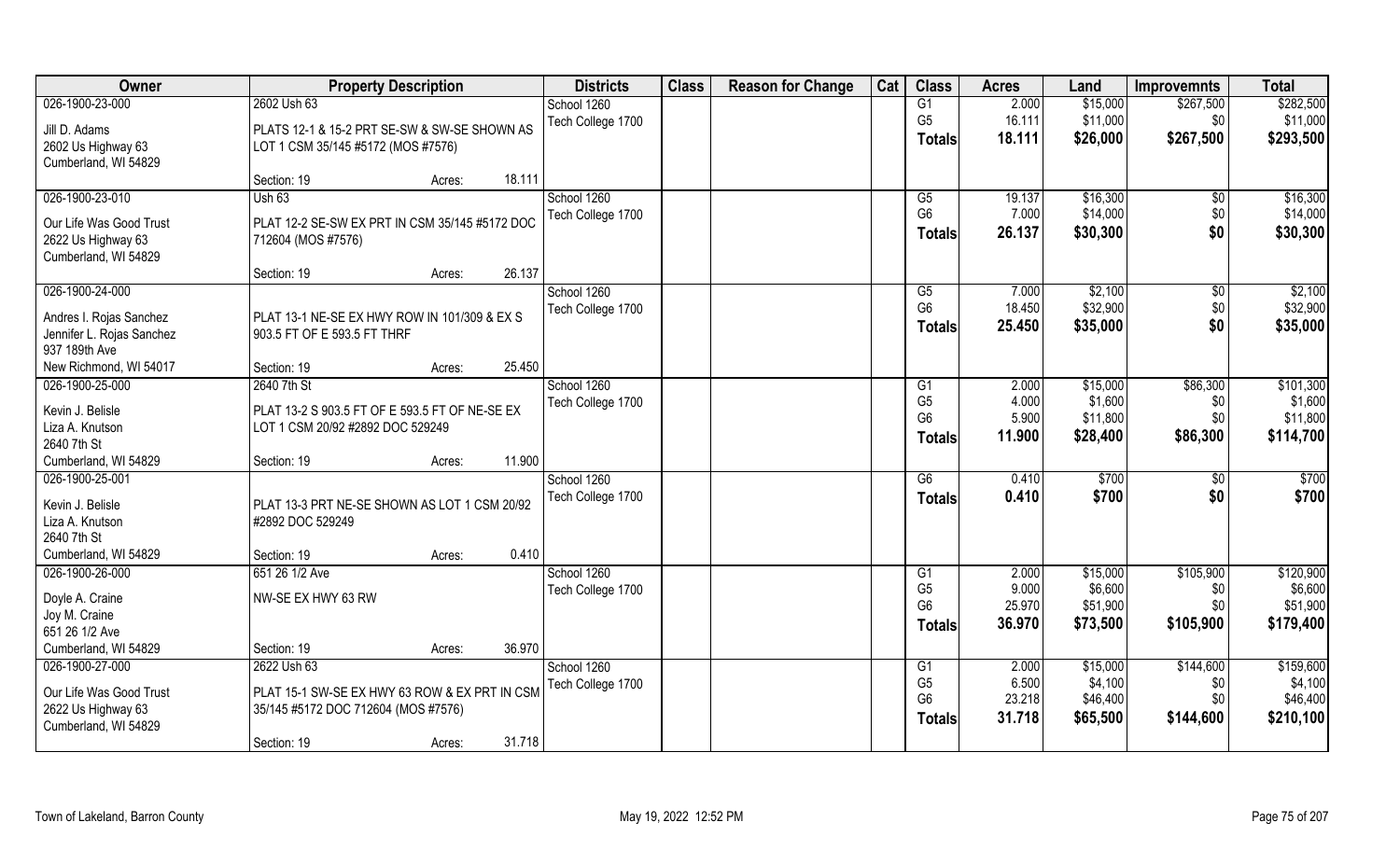| G4<br>\$2,000<br>026-1900-28-000<br>2605 7th St<br>G4<br>11.606<br>\$2,000<br>School 1260<br>Ag use land<br>$\sqrt{$0}$<br>-5<br>G <sub>5</sub><br>\$400<br>1.000<br>\$400<br>\$0<br>Tech College 1700<br>Jeffery A. Flach<br>LEGAL DESC ON HT110S NOT CURRENT PLAT 16-1<br>G7<br>2.000<br>\$67,200<br>\$75,200<br>\$8,000<br>SE-SE EX PRT NW OF CL OF TN RD (FKA USH 63) &<br>2605 7th St<br>\$67,200<br>14.606<br>\$10,400<br>\$77,600<br>Totals<br>Cumberland, WI 54829<br>EX LOT 1 CSM 26/104 #3769 DOC 593029 & EX LOT 1<br>14.606<br>Section: 19<br>Acres:<br>026-1900-28-010<br>\$134,300<br>2615 7th St<br>School 1260<br>2.150<br>\$15,500<br>G1<br>Tech College 1700<br>2.150<br>\$15,500<br>\$134,300<br>\$149,800<br>Totals<br>Todd O'Flanagan<br>PLAT 16-4 PRT SE-SE SHOWN AS LOT 1 CSM 26/104<br>Mary O'Flanagan<br>#3769 DOC 593029<br>2778 3rd St<br>2.150<br>Cumberland, WI 54829<br>Section: 19<br>Acres:<br>026-1900-28-020<br>2603 7th St<br>School 1260<br>\$15,000<br>\$79,100<br>G1<br>2.000<br>G <sub>4</sub><br>5.244<br>\$700<br>\$0<br>Tech College 1700<br>Terri A. Nevin<br>PLAT 16-5 PRT SE-SE SHOWN AS LOT 1 CSM 31/110<br>7.244<br>\$79,100<br>\$15,700<br><b>Totals</b><br>2603 7th St<br>#4506<br>Cumberland, WI 54829<br>7.244<br>Section: 19<br>Acres:<br>026-1900-29-000<br>School 1260<br>2622 7th St<br>\$44,000<br>\$194,400<br>2.000<br>G1<br>G <sub>5</sub><br>8.030<br>\$1,600<br>Tech College 1700<br>\$0<br>Terra Nosbush<br>PLAT 16-2 THAT PRT OF SE-SE LYG NW OF CL OF<br>G <sub>6</sub><br>4.500<br>\$9,000<br>\$0<br>2622 7th St<br>TN RD EX HWY ROW IN 101/365 & EX LOT 1 CSM<br>14.530<br>\$54,600<br>\$194,400<br><b>Totals</b><br>Cumberland, WI 54829<br>24/145 #3495 DOC 572828<br>14.530<br>Section: 19<br>Acres:<br>026-1900-29-010<br>2604 7th St<br>School 1260<br>$\overline{G1}$<br>0.470<br>\$6,600<br>\$1,800<br>Tech College 1700<br>0.470<br>\$6,600<br>\$1,800<br><b>Totals</b><br>the J Hyland Company<br>PLAT 16-3 THAT PRT OF SE-SE SHOWN AS LOT 1<br>2639 7th St<br>CSM 24/145 #3495<br>Cumberland, WI 54829<br>0.470<br>Section: 19<br>Acres:<br>026-2000-02-000<br>School 1260<br>0.250<br>X1<br>\$0<br>\$0<br>\$0<br>0.250<br>\$0<br>Tech College 1700<br><b>Totals</b><br>GOVT LOT 2<br>Usa<br>335 E Monroe Ave<br>Barron, WI 54812<br>0.250<br>Section: 20<br>Acres:<br>026-2000-03-000<br>School 1260<br>$\overline{X1}$<br>0.460<br>$\sqrt{6}$<br>$\sqrt{$0}$<br>0.460<br>\$0<br>\$0<br>Tech College 1700<br><b>Totals</b><br>GOVT LOT 1<br>Usa<br>335 E Monroe Ave<br>Barron, WI 54812 | Owner |             | <b>Property Description</b> |       | <b>Districts</b> | <b>Class</b> | <b>Reason for Change</b> | Cat | <b>Class</b> | <b>Acres</b> | Land | <b>Improvemnts</b> | <b>Total</b> |
|----------------------------------------------------------------------------------------------------------------------------------------------------------------------------------------------------------------------------------------------------------------------------------------------------------------------------------------------------------------------------------------------------------------------------------------------------------------------------------------------------------------------------------------------------------------------------------------------------------------------------------------------------------------------------------------------------------------------------------------------------------------------------------------------------------------------------------------------------------------------------------------------------------------------------------------------------------------------------------------------------------------------------------------------------------------------------------------------------------------------------------------------------------------------------------------------------------------------------------------------------------------------------------------------------------------------------------------------------------------------------------------------------------------------------------------------------------------------------------------------------------------------------------------------------------------------------------------------------------------------------------------------------------------------------------------------------------------------------------------------------------------------------------------------------------------------------------------------------------------------------------------------------------------------------------------------------------------------------------------------------------------------------------------------------------------------------------------------------------------------------------------------------------------------------------------------------------------------------------------------------------------------------------------------------------------------------------------------------------------------------------------------------------------------------------------------------------------------------------------------------------------------------------------------------------------------|-------|-------------|-----------------------------|-------|------------------|--------------|--------------------------|-----|--------------|--------------|------|--------------------|--------------|
|                                                                                                                                                                                                                                                                                                                                                                                                                                                                                                                                                                                                                                                                                                                                                                                                                                                                                                                                                                                                                                                                                                                                                                                                                                                                                                                                                                                                                                                                                                                                                                                                                                                                                                                                                                                                                                                                                                                                                                                                                                                                                                                                                                                                                                                                                                                                                                                                                                                                                                                                                                      |       |             |                             |       |                  |              |                          |     |              |              |      |                    |              |
| \$149,800                                                                                                                                                                                                                                                                                                                                                                                                                                                                                                                                                                                                                                                                                                                                                                                                                                                                                                                                                                                                                                                                                                                                                                                                                                                                                                                                                                                                                                                                                                                                                                                                                                                                                                                                                                                                                                                                                                                                                                                                                                                                                                                                                                                                                                                                                                                                                                                                                                                                                                                                                            |       |             |                             |       |                  |              |                          |     |              |              |      |                    |              |
|                                                                                                                                                                                                                                                                                                                                                                                                                                                                                                                                                                                                                                                                                                                                                                                                                                                                                                                                                                                                                                                                                                                                                                                                                                                                                                                                                                                                                                                                                                                                                                                                                                                                                                                                                                                                                                                                                                                                                                                                                                                                                                                                                                                                                                                                                                                                                                                                                                                                                                                                                                      |       |             |                             |       |                  |              |                          |     |              |              |      |                    |              |
|                                                                                                                                                                                                                                                                                                                                                                                                                                                                                                                                                                                                                                                                                                                                                                                                                                                                                                                                                                                                                                                                                                                                                                                                                                                                                                                                                                                                                                                                                                                                                                                                                                                                                                                                                                                                                                                                                                                                                                                                                                                                                                                                                                                                                                                                                                                                                                                                                                                                                                                                                                      |       |             |                             |       |                  |              |                          |     |              |              |      |                    |              |
|                                                                                                                                                                                                                                                                                                                                                                                                                                                                                                                                                                                                                                                                                                                                                                                                                                                                                                                                                                                                                                                                                                                                                                                                                                                                                                                                                                                                                                                                                                                                                                                                                                                                                                                                                                                                                                                                                                                                                                                                                                                                                                                                                                                                                                                                                                                                                                                                                                                                                                                                                                      |       |             |                             |       |                  |              |                          |     |              |              |      |                    |              |
|                                                                                                                                                                                                                                                                                                                                                                                                                                                                                                                                                                                                                                                                                                                                                                                                                                                                                                                                                                                                                                                                                                                                                                                                                                                                                                                                                                                                                                                                                                                                                                                                                                                                                                                                                                                                                                                                                                                                                                                                                                                                                                                                                                                                                                                                                                                                                                                                                                                                                                                                                                      |       |             |                             |       |                  |              |                          |     |              |              |      |                    |              |
|                                                                                                                                                                                                                                                                                                                                                                                                                                                                                                                                                                                                                                                                                                                                                                                                                                                                                                                                                                                                                                                                                                                                                                                                                                                                                                                                                                                                                                                                                                                                                                                                                                                                                                                                                                                                                                                                                                                                                                                                                                                                                                                                                                                                                                                                                                                                                                                                                                                                                                                                                                      |       |             |                             |       |                  |              |                          |     |              |              |      |                    |              |
| \$94,100<br>\$700<br>\$94,800<br>\$238,400<br>\$1,600<br>\$9,000<br>\$249,000<br>\$8,400<br>\$8,400<br>\$0<br>\$0 <br>$\overline{50}$<br>\$0                                                                                                                                                                                                                                                                                                                                                                                                                                                                                                                                                                                                                                                                                                                                                                                                                                                                                                                                                                                                                                                                                                                                                                                                                                                                                                                                                                                                                                                                                                                                                                                                                                                                                                                                                                                                                                                                                                                                                                                                                                                                                                                                                                                                                                                                                                                                                                                                                         |       |             |                             |       |                  |              |                          |     |              |              |      |                    |              |
|                                                                                                                                                                                                                                                                                                                                                                                                                                                                                                                                                                                                                                                                                                                                                                                                                                                                                                                                                                                                                                                                                                                                                                                                                                                                                                                                                                                                                                                                                                                                                                                                                                                                                                                                                                                                                                                                                                                                                                                                                                                                                                                                                                                                                                                                                                                                                                                                                                                                                                                                                                      |       |             |                             |       |                  |              |                          |     |              |              |      |                    |              |
|                                                                                                                                                                                                                                                                                                                                                                                                                                                                                                                                                                                                                                                                                                                                                                                                                                                                                                                                                                                                                                                                                                                                                                                                                                                                                                                                                                                                                                                                                                                                                                                                                                                                                                                                                                                                                                                                                                                                                                                                                                                                                                                                                                                                                                                                                                                                                                                                                                                                                                                                                                      |       |             |                             |       |                  |              |                          |     |              |              |      |                    |              |
|                                                                                                                                                                                                                                                                                                                                                                                                                                                                                                                                                                                                                                                                                                                                                                                                                                                                                                                                                                                                                                                                                                                                                                                                                                                                                                                                                                                                                                                                                                                                                                                                                                                                                                                                                                                                                                                                                                                                                                                                                                                                                                                                                                                                                                                                                                                                                                                                                                                                                                                                                                      |       |             |                             |       |                  |              |                          |     |              |              |      |                    |              |
|                                                                                                                                                                                                                                                                                                                                                                                                                                                                                                                                                                                                                                                                                                                                                                                                                                                                                                                                                                                                                                                                                                                                                                                                                                                                                                                                                                                                                                                                                                                                                                                                                                                                                                                                                                                                                                                                                                                                                                                                                                                                                                                                                                                                                                                                                                                                                                                                                                                                                                                                                                      |       |             |                             |       |                  |              |                          |     |              |              |      |                    |              |
|                                                                                                                                                                                                                                                                                                                                                                                                                                                                                                                                                                                                                                                                                                                                                                                                                                                                                                                                                                                                                                                                                                                                                                                                                                                                                                                                                                                                                                                                                                                                                                                                                                                                                                                                                                                                                                                                                                                                                                                                                                                                                                                                                                                                                                                                                                                                                                                                                                                                                                                                                                      |       |             |                             |       |                  |              |                          |     |              |              |      |                    |              |
|                                                                                                                                                                                                                                                                                                                                                                                                                                                                                                                                                                                                                                                                                                                                                                                                                                                                                                                                                                                                                                                                                                                                                                                                                                                                                                                                                                                                                                                                                                                                                                                                                                                                                                                                                                                                                                                                                                                                                                                                                                                                                                                                                                                                                                                                                                                                                                                                                                                                                                                                                                      |       |             |                             |       |                  |              |                          |     |              |              |      |                    |              |
|                                                                                                                                                                                                                                                                                                                                                                                                                                                                                                                                                                                                                                                                                                                                                                                                                                                                                                                                                                                                                                                                                                                                                                                                                                                                                                                                                                                                                                                                                                                                                                                                                                                                                                                                                                                                                                                                                                                                                                                                                                                                                                                                                                                                                                                                                                                                                                                                                                                                                                                                                                      |       |             |                             |       |                  |              |                          |     |              |              |      |                    |              |
|                                                                                                                                                                                                                                                                                                                                                                                                                                                                                                                                                                                                                                                                                                                                                                                                                                                                                                                                                                                                                                                                                                                                                                                                                                                                                                                                                                                                                                                                                                                                                                                                                                                                                                                                                                                                                                                                                                                                                                                                                                                                                                                                                                                                                                                                                                                                                                                                                                                                                                                                                                      |       |             |                             |       |                  |              |                          |     |              |              |      |                    |              |
|                                                                                                                                                                                                                                                                                                                                                                                                                                                                                                                                                                                                                                                                                                                                                                                                                                                                                                                                                                                                                                                                                                                                                                                                                                                                                                                                                                                                                                                                                                                                                                                                                                                                                                                                                                                                                                                                                                                                                                                                                                                                                                                                                                                                                                                                                                                                                                                                                                                                                                                                                                      |       |             |                             |       |                  |              |                          |     |              |              |      |                    |              |
|                                                                                                                                                                                                                                                                                                                                                                                                                                                                                                                                                                                                                                                                                                                                                                                                                                                                                                                                                                                                                                                                                                                                                                                                                                                                                                                                                                                                                                                                                                                                                                                                                                                                                                                                                                                                                                                                                                                                                                                                                                                                                                                                                                                                                                                                                                                                                                                                                                                                                                                                                                      |       |             |                             |       |                  |              |                          |     |              |              |      |                    |              |
|                                                                                                                                                                                                                                                                                                                                                                                                                                                                                                                                                                                                                                                                                                                                                                                                                                                                                                                                                                                                                                                                                                                                                                                                                                                                                                                                                                                                                                                                                                                                                                                                                                                                                                                                                                                                                                                                                                                                                                                                                                                                                                                                                                                                                                                                                                                                                                                                                                                                                                                                                                      |       |             |                             |       |                  |              |                          |     |              |              |      |                    |              |
|                                                                                                                                                                                                                                                                                                                                                                                                                                                                                                                                                                                                                                                                                                                                                                                                                                                                                                                                                                                                                                                                                                                                                                                                                                                                                                                                                                                                                                                                                                                                                                                                                                                                                                                                                                                                                                                                                                                                                                                                                                                                                                                                                                                                                                                                                                                                                                                                                                                                                                                                                                      |       |             |                             |       |                  |              |                          |     |              |              |      |                    |              |
|                                                                                                                                                                                                                                                                                                                                                                                                                                                                                                                                                                                                                                                                                                                                                                                                                                                                                                                                                                                                                                                                                                                                                                                                                                                                                                                                                                                                                                                                                                                                                                                                                                                                                                                                                                                                                                                                                                                                                                                                                                                                                                                                                                                                                                                                                                                                                                                                                                                                                                                                                                      |       |             |                             |       |                  |              |                          |     |              |              |      |                    |              |
|                                                                                                                                                                                                                                                                                                                                                                                                                                                                                                                                                                                                                                                                                                                                                                                                                                                                                                                                                                                                                                                                                                                                                                                                                                                                                                                                                                                                                                                                                                                                                                                                                                                                                                                                                                                                                                                                                                                                                                                                                                                                                                                                                                                                                                                                                                                                                                                                                                                                                                                                                                      |       |             |                             |       |                  |              |                          |     |              |              |      |                    |              |
|                                                                                                                                                                                                                                                                                                                                                                                                                                                                                                                                                                                                                                                                                                                                                                                                                                                                                                                                                                                                                                                                                                                                                                                                                                                                                                                                                                                                                                                                                                                                                                                                                                                                                                                                                                                                                                                                                                                                                                                                                                                                                                                                                                                                                                                                                                                                                                                                                                                                                                                                                                      |       |             |                             |       |                  |              |                          |     |              |              |      |                    |              |
|                                                                                                                                                                                                                                                                                                                                                                                                                                                                                                                                                                                                                                                                                                                                                                                                                                                                                                                                                                                                                                                                                                                                                                                                                                                                                                                                                                                                                                                                                                                                                                                                                                                                                                                                                                                                                                                                                                                                                                                                                                                                                                                                                                                                                                                                                                                                                                                                                                                                                                                                                                      |       |             |                             |       |                  |              |                          |     |              |              |      |                    |              |
|                                                                                                                                                                                                                                                                                                                                                                                                                                                                                                                                                                                                                                                                                                                                                                                                                                                                                                                                                                                                                                                                                                                                                                                                                                                                                                                                                                                                                                                                                                                                                                                                                                                                                                                                                                                                                                                                                                                                                                                                                                                                                                                                                                                                                                                                                                                                                                                                                                                                                                                                                                      |       |             |                             |       |                  |              |                          |     |              |              |      |                    |              |
|                                                                                                                                                                                                                                                                                                                                                                                                                                                                                                                                                                                                                                                                                                                                                                                                                                                                                                                                                                                                                                                                                                                                                                                                                                                                                                                                                                                                                                                                                                                                                                                                                                                                                                                                                                                                                                                                                                                                                                                                                                                                                                                                                                                                                                                                                                                                                                                                                                                                                                                                                                      |       |             |                             |       |                  |              |                          |     |              |              |      |                    |              |
|                                                                                                                                                                                                                                                                                                                                                                                                                                                                                                                                                                                                                                                                                                                                                                                                                                                                                                                                                                                                                                                                                                                                                                                                                                                                                                                                                                                                                                                                                                                                                                                                                                                                                                                                                                                                                                                                                                                                                                                                                                                                                                                                                                                                                                                                                                                                                                                                                                                                                                                                                                      |       |             |                             |       |                  |              |                          |     |              |              |      |                    |              |
|                                                                                                                                                                                                                                                                                                                                                                                                                                                                                                                                                                                                                                                                                                                                                                                                                                                                                                                                                                                                                                                                                                                                                                                                                                                                                                                                                                                                                                                                                                                                                                                                                                                                                                                                                                                                                                                                                                                                                                                                                                                                                                                                                                                                                                                                                                                                                                                                                                                                                                                                                                      |       |             |                             |       |                  |              |                          |     |              |              |      |                    |              |
|                                                                                                                                                                                                                                                                                                                                                                                                                                                                                                                                                                                                                                                                                                                                                                                                                                                                                                                                                                                                                                                                                                                                                                                                                                                                                                                                                                                                                                                                                                                                                                                                                                                                                                                                                                                                                                                                                                                                                                                                                                                                                                                                                                                                                                                                                                                                                                                                                                                                                                                                                                      |       |             |                             |       |                  |              |                          |     |              |              |      |                    |              |
|                                                                                                                                                                                                                                                                                                                                                                                                                                                                                                                                                                                                                                                                                                                                                                                                                                                                                                                                                                                                                                                                                                                                                                                                                                                                                                                                                                                                                                                                                                                                                                                                                                                                                                                                                                                                                                                                                                                                                                                                                                                                                                                                                                                                                                                                                                                                                                                                                                                                                                                                                                      |       |             |                             |       |                  |              |                          |     |              |              |      |                    |              |
|                                                                                                                                                                                                                                                                                                                                                                                                                                                                                                                                                                                                                                                                                                                                                                                                                                                                                                                                                                                                                                                                                                                                                                                                                                                                                                                                                                                                                                                                                                                                                                                                                                                                                                                                                                                                                                                                                                                                                                                                                                                                                                                                                                                                                                                                                                                                                                                                                                                                                                                                                                      |       |             |                             |       |                  |              |                          |     |              |              |      |                    |              |
|                                                                                                                                                                                                                                                                                                                                                                                                                                                                                                                                                                                                                                                                                                                                                                                                                                                                                                                                                                                                                                                                                                                                                                                                                                                                                                                                                                                                                                                                                                                                                                                                                                                                                                                                                                                                                                                                                                                                                                                                                                                                                                                                                                                                                                                                                                                                                                                                                                                                                                                                                                      |       |             |                             |       |                  |              |                          |     |              |              |      |                    |              |
|                                                                                                                                                                                                                                                                                                                                                                                                                                                                                                                                                                                                                                                                                                                                                                                                                                                                                                                                                                                                                                                                                                                                                                                                                                                                                                                                                                                                                                                                                                                                                                                                                                                                                                                                                                                                                                                                                                                                                                                                                                                                                                                                                                                                                                                                                                                                                                                                                                                                                                                                                                      |       |             |                             |       |                  |              |                          |     |              |              |      |                    |              |
|                                                                                                                                                                                                                                                                                                                                                                                                                                                                                                                                                                                                                                                                                                                                                                                                                                                                                                                                                                                                                                                                                                                                                                                                                                                                                                                                                                                                                                                                                                                                                                                                                                                                                                                                                                                                                                                                                                                                                                                                                                                                                                                                                                                                                                                                                                                                                                                                                                                                                                                                                                      |       |             |                             |       |                  |              |                          |     |              |              |      |                    |              |
|                                                                                                                                                                                                                                                                                                                                                                                                                                                                                                                                                                                                                                                                                                                                                                                                                                                                                                                                                                                                                                                                                                                                                                                                                                                                                                                                                                                                                                                                                                                                                                                                                                                                                                                                                                                                                                                                                                                                                                                                                                                                                                                                                                                                                                                                                                                                                                                                                                                                                                                                                                      |       |             |                             |       |                  |              |                          |     |              |              |      |                    |              |
|                                                                                                                                                                                                                                                                                                                                                                                                                                                                                                                                                                                                                                                                                                                                                                                                                                                                                                                                                                                                                                                                                                                                                                                                                                                                                                                                                                                                                                                                                                                                                                                                                                                                                                                                                                                                                                                                                                                                                                                                                                                                                                                                                                                                                                                                                                                                                                                                                                                                                                                                                                      |       | Section: 20 | Acres:                      | 0.460 |                  |              |                          |     |              |              |      |                    |              |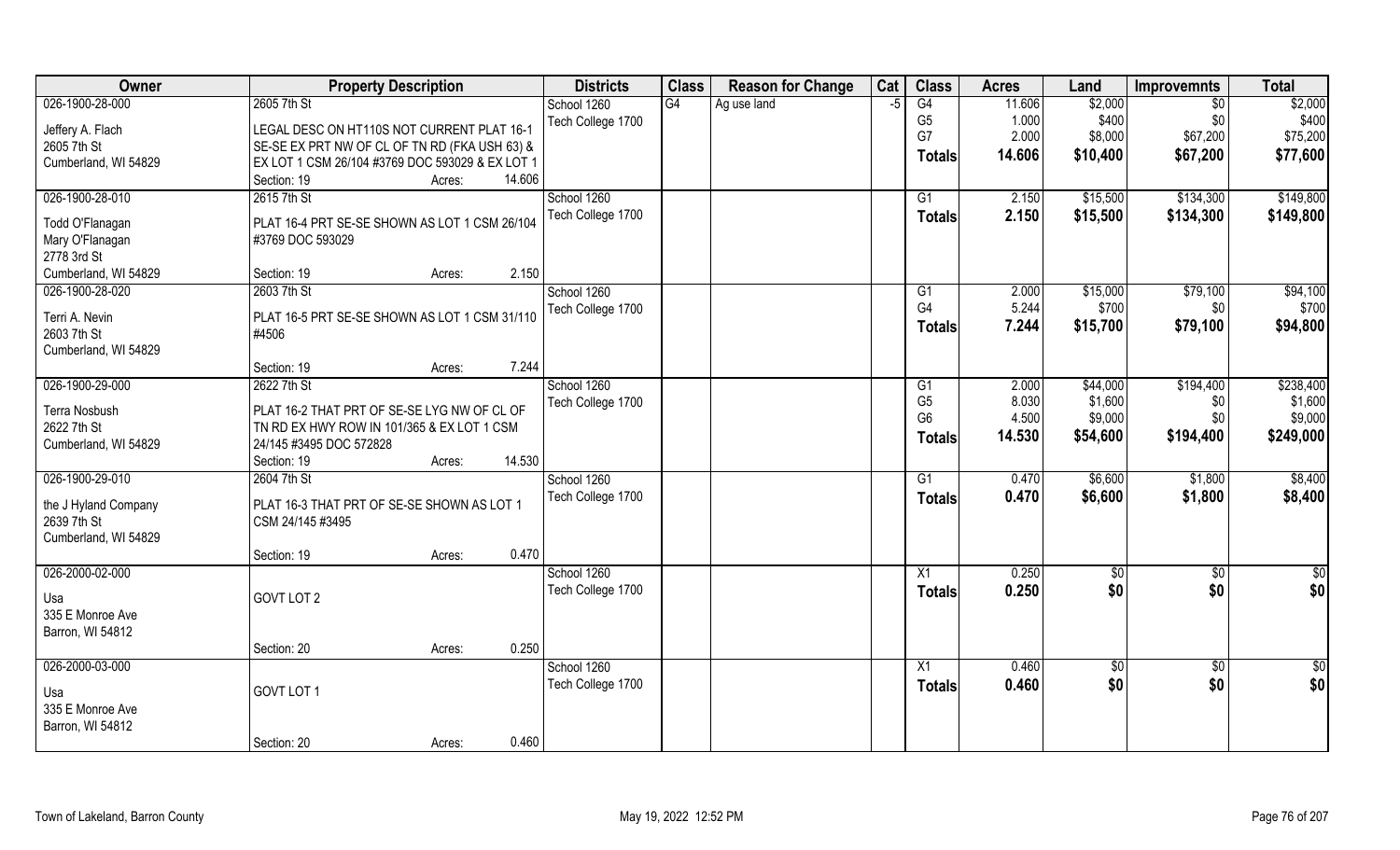| Owner                | <b>Property Description</b>              |        |        | <b>Districts</b>  | <b>Class</b> | <b>Reason for Change</b> | Cat  | <b>Class</b>   | <b>Acres</b> | Land      | <b>Improvemnts</b> | <b>Total</b> |
|----------------------|------------------------------------------|--------|--------|-------------------|--------------|--------------------------|------|----------------|--------------|-----------|--------------------|--------------|
| 026-2000-05-000      | 2677 8th St                              |        |        | School 1260       | G1           | House adition            |      | G1             | 2.000        | \$44,000  | \$354,600          | \$398,600    |
| Gary E. Johnson      | GOVT LOT 3                               |        |        | Tech College 1700 |              |                          |      | G <sub>6</sub> | 59.400       | \$113,900 | \$0                | \$113,900    |
| 2677 8th St          |                                          |        |        |                   |              |                          |      | <b>Totals</b>  | 61.400       | \$157,900 | \$354,600          | \$512,500    |
| Cumberland, WI 54829 |                                          |        |        |                   |              |                          |      |                |              |           |                    |              |
|                      | Section: 20                              | Acres: | 61.400 |                   |              |                          |      |                |              |           |                    |              |
| 026-2000-07-000      |                                          |        |        | School 1260       | G4           | Ag use land              | $-5$ | G4             | 40.000       | \$5,300   | \$0                | \$5,300      |
| Farlow Farm LLC      | NW-NE                                    |        |        | Tech College 1700 |              |                          |      | Totals         | 40.000       | \$5,300   | \$0                | \$5,300      |
| 705 27 1/2 Ave       |                                          |        |        |                   |              |                          |      |                |              |           |                    |              |
| Barronett, WI 54813  |                                          |        |        |                   |              |                          |      |                |              |           |                    |              |
|                      | Section: 20                              | Acres: | 40.000 |                   |              |                          |      |                |              |           |                    |              |
| 026-2000-08-000      | 2677 8th St                              |        |        | School 1260       |              |                          |      | G6             | 40.000       | \$64,000  | \$0                | \$64,000     |
| Gary E. Johnson      | PLAT 3 SW-NE (MOS #6863)                 |        |        | Tech College 1700 |              |                          |      | <b>Totals</b>  | 40.000       | \$64,000  | \$0                | \$64,000     |
| 2677 8th St          |                                          |        |        |                   |              |                          |      |                |              |           |                    |              |
| Cumberland, WI 54829 |                                          |        |        |                   |              |                          |      |                |              |           |                    |              |
|                      | Section: 20                              | Acres: | 40.000 |                   |              |                          |      |                |              |           |                    |              |
| 026-2000-09-000      |                                          |        |        | School 1260       |              |                          |      | G4             | 8.000        | \$400     | \$0                | \$400        |
| Farlow Farm LLC      | NE-NW                                    |        |        | Tech College 1700 |              |                          |      | G <sub>5</sub> | 32.000       | \$9,600   | \$0                | \$9,600      |
| 705 27 1/2 Ave       |                                          |        |        |                   |              |                          |      | Totals         | 40.000       | \$10,000  | \$0                | \$10,000     |
| Barronett, WI 54813  |                                          |        |        |                   |              |                          |      |                |              |           |                    |              |
|                      | Section: 20                              | Acres: | 40.000 |                   |              |                          |      |                |              |           |                    |              |
| 026-2000-10-000      |                                          |        |        | School 1260       |              |                          |      | G4             | 11.000       | \$1,100   | $\overline{50}$    | \$1,100      |
| Farlow Farm LLC      | PLAT 6-1 PRT NW-NW LYG E OF RRRW         |        |        | Tech College 1700 |              |                          |      | G <sub>5</sub> | 20.640       | \$4,200   | \$0                | \$4,200      |
| 705 27 1/2 Ave       |                                          |        |        |                   |              |                          |      | <b>Totals</b>  | 31.640       | \$5,300   | \$0                | \$5,300      |
| Barronett, WI 54813  |                                          |        |        |                   |              |                          |      |                |              |           |                    |              |
|                      | Section: 20                              | Acres: | 31.640 |                   |              |                          |      |                |              |           |                    |              |
| 026-2000-11-000      | 26 3/4 Ave                               |        |        | School 1260       |              |                          |      | G5             | 5.330        | \$2,200   | \$0                | \$2,200      |
| Edward Ellingson Jr  | PLAT 6-2 THAT PRT OF NW-NW LYG W OF RRRW |        |        | Tech College 1700 |              |                          |      | <b>Totals</b>  | 5.330        | \$2,200   | \$0                | \$2,200      |
| Yvonne Ellingson     |                                          |        |        |                   |              |                          |      |                |              |           |                    |              |
| 2630 6th St          |                                          |        |        |                   |              |                          |      |                |              |           |                    |              |
| Cumberland, WI 54829 | Section: 20                              | Acres: | 5.330  |                   |              |                          |      |                |              |           |                    |              |
| 026-2000-12-000      |                                          |        |        | School 1260       |              |                          |      | G5             | 3.000        | \$1,200   | $\sqrt{$0}$        | \$1,200      |
| James J. Baker       | PLAT 6-3 RRRW IN NW-NW                   |        |        | Tech College 1700 |              |                          |      | <b>Totals</b>  | 3.000        | \$1,200   | \$0                | \$1,200      |
| Pamela J. Baker      |                                          |        |        |                   |              |                          |      |                |              |           |                    |              |
| 721 26 3/4 Ave       |                                          |        |        |                   |              |                          |      |                |              |           |                    |              |
| Cumberland, WI 54829 | Section: 20                              | Acres: | 3.000  |                   |              |                          |      |                |              |           |                    |              |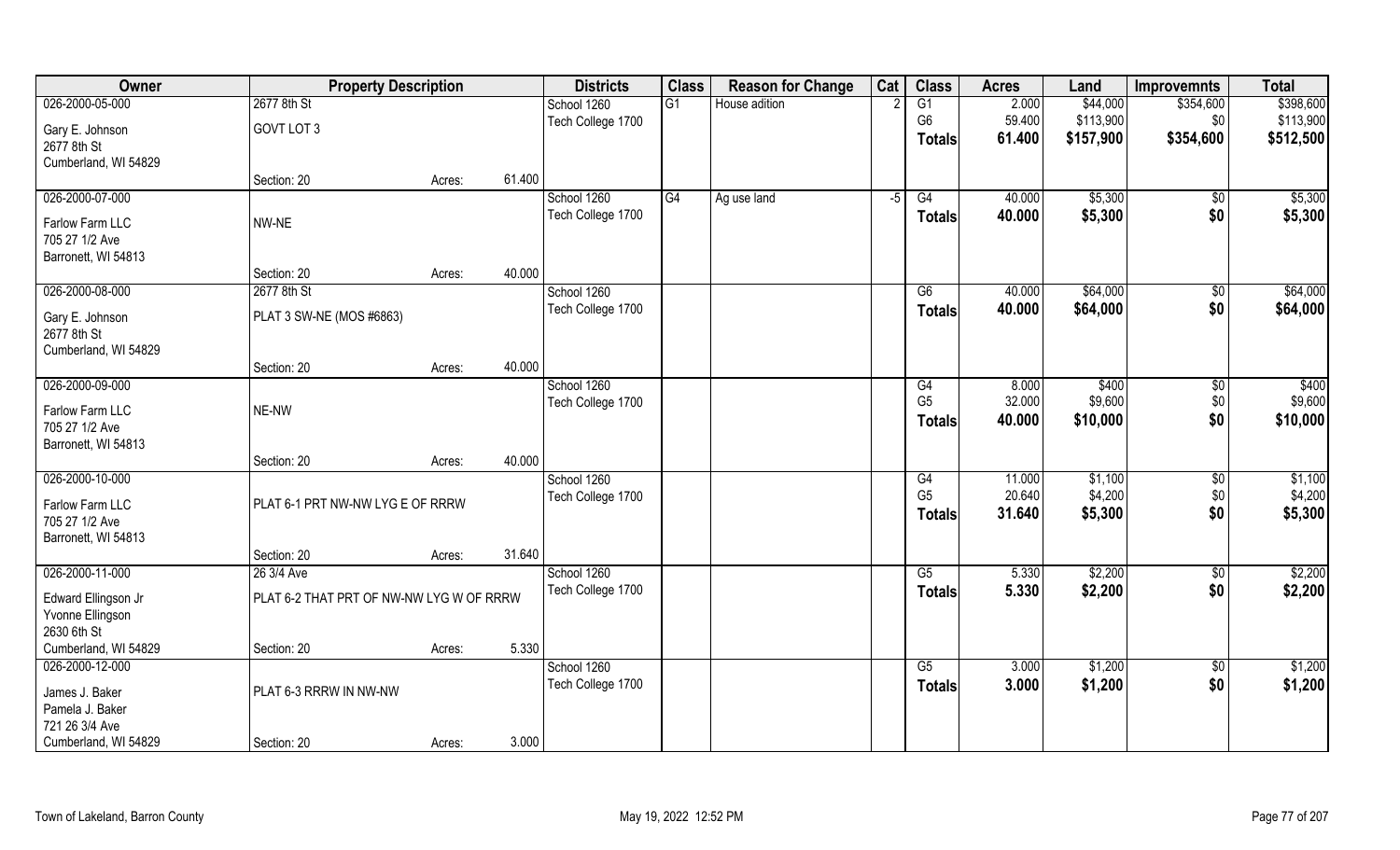| Owner                                  | <b>Property Description</b>                     | <b>Districts</b>  | <b>Class</b> | <b>Reason for Change</b> | Cat | <b>Class</b>   | <b>Acres</b> | Land     | <b>Improvemnts</b> | <b>Total</b> |
|----------------------------------------|-------------------------------------------------|-------------------|--------------|--------------------------|-----|----------------|--------------|----------|--------------------|--------------|
| 026-2000-13-000                        | 7 1/4 St                                        | School 1260       |              |                          |     | G1             | 1.000        | \$10,000 | \$17,900           | \$27,900     |
| Marilynn J Mc Nurlin Revocable Trust   | GL 7-1 GOVT LOT 7 EX LOTS 1, 2, 3 & 4 CSM 5/42  | Tech College 1700 |              |                          |     | G <sub>5</sub> | 15.000       | \$6,000  | \$0                | \$6,000      |
| PO Box 1623                            | #433 DOC 376269 & EX LOT 1 CSM 44/48 #6638 DOC  |                   |              |                          |     | G <sub>6</sub> | 16.963       | \$27,100 | \$0\$              | \$27,100     |
| Bracketville, TX 78832-1623            | 862692 & EX ROAD ROW IN 368/637 & EX PRT IN     |                   |              |                          |     | <b>Totals</b>  | 32.963       | \$43,100 | \$17,900           | \$61,000     |
|                                        | Section: 20<br>32.963<br>Acres:                 |                   |              |                          |     |                |              |          |                    |              |
| 026-2000-14-000                        | 2660 7 1/4 St                                   | Granite Lake 8165 |              |                          |     | G1             | 0.750        | \$72,000 | \$169,800          | \$241,800    |
|                                        |                                                 | School 1260       |              |                          |     | G <sub>6</sub> | 0.827        | \$1,300  |                    | \$1,300      |
| Marilynn J Mc Nurlin Revocable Trust   | GL 7-2 PRT GOVT LOT 7 SHOWN AS LOT 1 CSM 44/4   |                   |              |                          |     |                |              |          | \$0                |              |
| PO Box 1623                            | #6638 DOC 862692                                | Tech College 1700 |              |                          |     | <b>Totals</b>  | 1.577        | \$73,300 | \$169,800          | \$243,100    |
| Bracketville, TX 78832-1623            |                                                 |                   |              |                          |     |                |              |          |                    |              |
|                                        | Section: 20<br>1.577<br>Acres:                  |                   |              |                          |     |                |              |          |                    |              |
| 026-2000-15-000                        | 2654 7 1/4 St                                   | Granite Lake 8165 |              |                          |     | G1             | 0.640        | \$80,000 | \$88,200           | \$168,200    |
|                                        |                                                 | School 1260       |              |                          |     | <b>Totals</b>  | 0.640        | \$80,000 | \$88,200           | \$168,200    |
| Scott & Bernice Hosking Trust Agreemer | GL 7-3 PRT GOVT LOT 7 DESC AS PCL 2 CSM 5/42    | Tech College 1700 |              |                          |     |                |              |          |                    |              |
| 19035 Echo Ln                          | #433 DOC 376269                                 |                   |              |                          |     |                |              |          |                    |              |
| Farmington, MN 55024                   | 0.640                                           |                   |              |                          |     |                |              |          |                    |              |
|                                        | Section: 20<br>Acres:                           |                   |              |                          |     |                |              |          |                    |              |
| 026-2000-16-000                        | 2652 7 1/4 St                                   | Granite Lake 8165 |              |                          |     | G1             | 0.750        | \$80,000 | \$120,400          | \$200,400    |
| Hayles Hacienda LLC                    | GL 7-4 PRT GOVT LOT 7 DESC AS PCL 3 CSM 5/42    | School 1260       |              |                          |     | <b>Totals</b>  | 0.750        | \$80,000 | \$120,400          | \$200,400    |
| 8760 240th St W                        | #433 DOC 376269                                 | Tech College 1700 |              |                          |     |                |              |          |                    |              |
| Lakeville, MN 55044                    |                                                 |                   |              |                          |     |                |              |          |                    |              |
|                                        | 0.750<br>Section: 20<br>Acres:                  |                   |              |                          |     |                |              |          |                    |              |
| 026-2000-17-000                        | 2650 7 1/4 St                                   | Granite Lake 8165 |              |                          |     | G1             | 0.760        | \$87,500 | \$24,700           | \$112,200    |
|                                        |                                                 | School 1260       |              |                          |     | <b>Totals</b>  | 0.760        | \$87,500 | \$24,700           | \$112,200    |
| Dan K. Jorgenson                       | GL 7-5 PRT GOVT LOT 7 DESC AS PCL 4 CSM 5/42    | Tech College 1700 |              |                          |     |                |              |          |                    |              |
| Cheryl S. Jorgenson                    | #433                                            |                   |              |                          |     |                |              |          |                    |              |
| 12931 277th Ave                        |                                                 |                   |              |                          |     |                |              |          |                    |              |
| Zimmerman, MN 55398                    | 0.760<br>Section: 20<br>Acres:                  |                   |              |                          |     |                |              |          |                    |              |
| 026-2000-18-000                        | 2673 7 1/4 St                                   | School 1260       |              |                          |     | G1             | 1.380        | \$27,800 | \$167,600          | \$195,400    |
| Catherine A. Hatzenbeller              | GL 7-6 PRT GOVT LOT 7 IN 386/487 DAF: COM NW    | Tech College 1700 |              |                          |     | <b>Totals</b>  | 1.380        | \$27,800 | \$167,600          | \$195,400    |
| 2673 7 1/4 St                          | COR SD GL 7 TH S 200 FT TH E 330 FT TH N 200 FT |                   |              |                          |     |                |              |          |                    |              |
| Cumberland, WI 54829                   | TH W 330 FT TO POB (AKA N 200 FT OF W 330 FT OF |                   |              |                          |     |                |              |          |                    |              |
|                                        | 1.380<br>Section: 20<br>Acres:                  |                   |              |                          |     |                |              |          |                    |              |
| 026-2000-19-000                        | 721 26 3/4 Ave                                  | Granite Lake 8165 |              |                          |     | G1             | 12,600       | \$44,900 | \$453,000          | \$497,900    |
|                                        |                                                 | School 1260       |              |                          |     | Totals         | 12.600       | \$44,900 | \$453,000          | \$497,900    |
| Jill A. Patel                          | GL 6-1 PRT GOVT LOT 6 SHOWN AS LOT 1 & OUTLOT   | Tech College 1700 |              |                          |     |                |              |          |                    |              |
| Sureshchand Patel                      | 1 CSM 45/99 #6860 DOC 883207                    |                   |              |                          |     |                |              |          |                    |              |
| 8390 Lyon Valley Rd                    |                                                 |                   |              |                          |     |                |              |          |                    |              |
| New Tripoli, PA 18066                  | 12.600<br>Section: 20<br>Acres:                 |                   |              |                          |     |                |              |          |                    |              |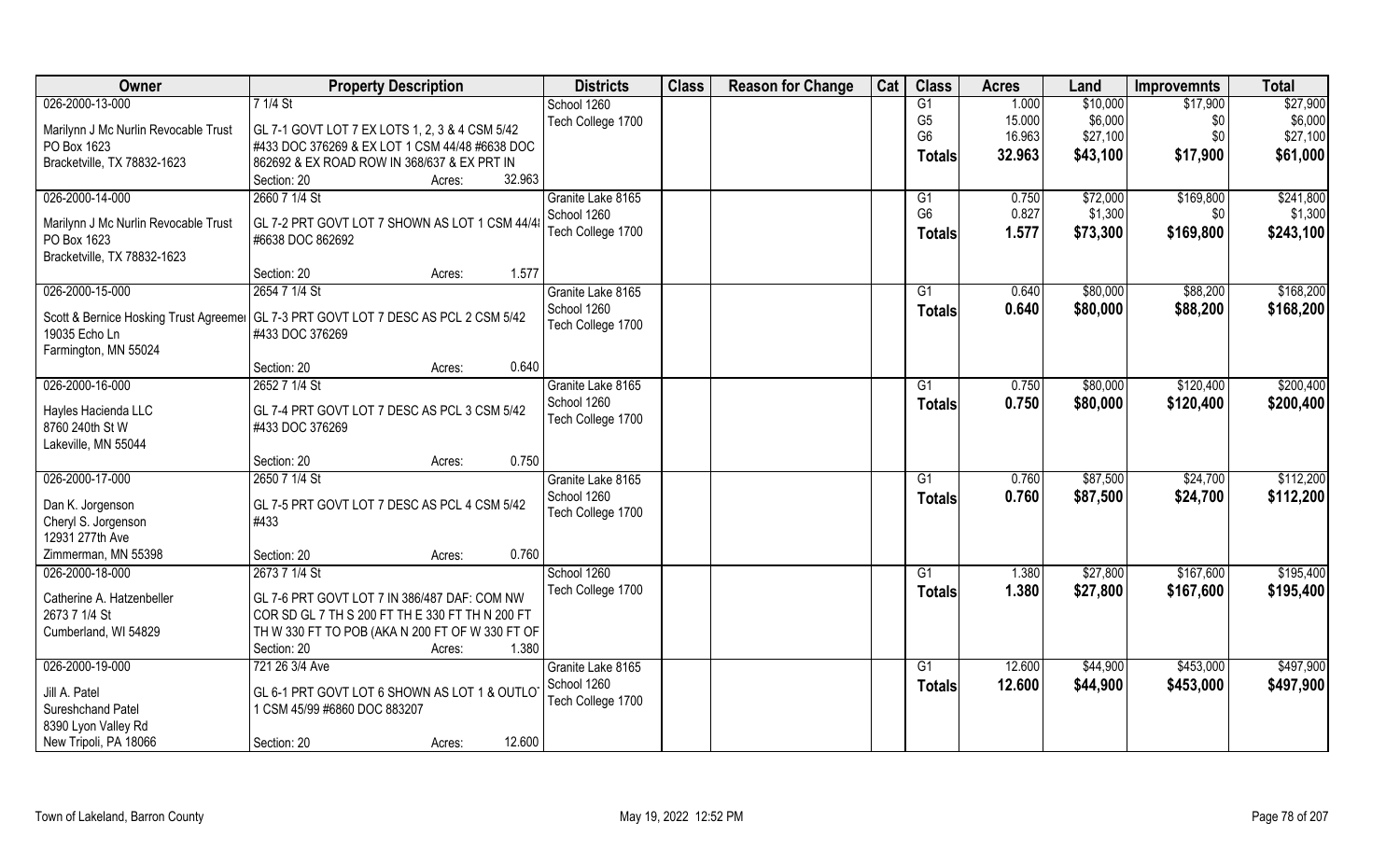| Owner                          | <b>Property Description</b>                       | <b>Districts</b>  | <b>Class</b> | <b>Reason for Change</b> | Cat | <b>Class</b>  | <b>Acres</b> | Land      | <b>Improvemnts</b> | <b>Total</b> |
|--------------------------------|---------------------------------------------------|-------------------|--------------|--------------------------|-----|---------------|--------------|-----------|--------------------|--------------|
| 026-2000-19-010                | 2653 7th St                                       | Granite Lake 8165 |              |                          |     | G1            | 20.950       | \$74,600  | $\sqrt{6}$         | \$74,600     |
| James J. Baker                 | GL 6-2 GOVT LOT 6 INCL RRRW EX LOT 1 & OUTLOT     | School 1260       |              |                          |     | <b>Totals</b> | 20.950       | \$74,600  | \$0                | \$74,600     |
| Pamela J. Baker                | 1 CSM 45/99 #6860 DOC 883207                      | Tech College 1700 |              |                          |     |               |              |           |                    |              |
| 721 26 3/4 Ave                 |                                                   |                   |              |                          |     |               |              |           |                    |              |
| Cumberland, WI 54829           | 20.950<br>Section: 20<br>Acres:                   |                   |              |                          |     |               |              |           |                    |              |
| 026-2000-20-000                | 2628 7 1/4 St                                     | Granite Lake 8165 |              |                          |     | G1            | 2.000        | \$137,500 | \$189,300          | \$326,800    |
|                                |                                                   | School 1260       |              |                          |     | Totals        | 2.000        | \$137,500 | \$189,300          | \$326,800    |
| Richard P King Revocable Trust | GL 8-1 PRT GOVT LOT 8 LYG S OF VOL 361-216 & W    | Tech College 1700 |              |                          |     |               |              |           |                    |              |
| 2628 7 1/4 St                  | OF E LN OF TOWN-SHIP RD DESC IN VOL 368-637       |                   |              |                          |     |               |              |           |                    |              |
| Cumberland, WI 54829           | EXTENDED TO SLN<br>2.000<br>Section: 20<br>Acres: |                   |              |                          |     |               |              |           |                    |              |
| 026-2000-21-000                | 2638 7 1/4 St                                     | Granite Lake 8165 | G1           | Correct acreage per RPL  |     | G1            | 1.000        | \$105,000 | \$100,500          | \$205,500    |
|                                |                                                   | School 1260       |              |                          |     |               |              |           |                    |              |
| William C. Hurtley             | GL 8-2 PRT GOVT LOT 8 IN 361/314 DAF: COM W 1/4   | Tech College 1700 |              |                          |     | <b>Totals</b> | 1.000        | \$105,000 | \$100,500          | \$205,500    |
| Karen L. Hurtley               | COR SEC 20 TH N 00-35 E 491.66 FT TH N 87-41 E    |                   |              |                          |     |               |              |           |                    |              |
| 41 S 5th St                    | 1411.37 FT TH S 32-50 E 473.85 FT TH S 02-05 W    |                   |              |                          |     |               |              |           |                    |              |
| Evansville, WI 53536           | 1.000<br>Section: 20<br>Acres:                    |                   |              |                          |     |               |              |           |                    |              |
| 026-2000-22-000                | 2634 7 1/4 St                                     | Granite Lake 8165 |              |                          |     | G1            | 0.530        | \$80,000  | \$111,100          | \$191,100    |
| James M. Rohr                  | GL 8-3 THAT PRT GL 8 AS DESC & CONV BY VOL 361    | School 1260       |              |                          |     | <b>Totals</b> | 0.530        | \$80,000  | \$111,100          | \$191,100    |
| Shelly D. Rohr                 | PG 215                                            | Tech College 1700 |              |                          |     |               |              |           |                    |              |
| 2420 Southview Ct              |                                                   |                   |              |                          |     |               |              |           |                    |              |
| Hastings, MN 55033             | 0.530<br>Section: 20<br>Acres:                    |                   |              |                          |     |               |              |           |                    |              |
| 026-2000-23-000                | 2628A 7 1/4 St                                    | Granite Lake 8165 |              |                          |     | G1            | 0.470        | \$80,000  | \$44,400           | \$124,400    |
|                                |                                                   | School 1260       |              |                          |     | <b>Totals</b> | 0.470        | \$80,000  | \$44,400           | \$124,400    |
| Richard P King Revocable Trust | GL 8-4 THAT PRT GL 8 AS DESC AND CONV BY VOL      | Tech College 1700 |              |                          |     |               |              |           |                    |              |
| 2628 7 1/4 St                  | 361 PG 216                                        |                   |              |                          |     |               |              |           |                    |              |
| Cumberland, WI 54829           |                                                   |                   |              |                          |     |               |              |           |                    |              |
|                                | 0.470<br>Section: 20<br>Acres:                    |                   |              |                          |     |               |              |           |                    |              |
| 026-2000-24-000                | 2630 7 1/4 St                                     | Granite Lake 8165 |              |                          |     | G1            | 0.470        | \$80,000  | \$235,100          | \$315,100    |
| W Bruce Willer                 | GL 8-5 PRT GOVT LOT 8 DAF COM AT W 1/4 COR        | School 1260       |              |                          |     | <b>Totals</b> | 0.470        | \$80,000  | \$235,100          | \$315,100    |
| Phyllis L. Willer              | SEC 20 TH PRL E LN 354/153 N 0D E 491.66'N 87D E  | Tech College 1700 |              |                          |     |               |              |           |                    |              |
| 2630 7 1/4 St                  | 1411.37'TH S 32D E 473.85' TH S 2D W 303.36'TH S  |                   |              |                          |     |               |              |           |                    |              |
| Cumberland, WI 54829           | 0.470<br>Section: 20<br>Acres:                    |                   |              |                          |     |               |              |           |                    |              |
| 026-2000-25-000                |                                                   | School 1260       |              |                          |     | X4            | 3.420        | \$0       | $\sqrt[6]{}$       | \$0          |
|                                |                                                   | Tech College 1700 |              |                          |     | <b>Totals</b> | 3.420        | \$0       | \$0                | \$0          |
| Town of Lakeland               | GL 8-6 PRT OF GL 7 & 8 DESC & CONV BY VOL 368     |                   |              |                          |     |               |              |           |                    |              |
| PO Box 28                      | PG 637                                            |                   |              |                          |     |               |              |           |                    |              |
| Barronett, WI 54813            | 3.420                                             |                   |              |                          |     |               |              |           |                    |              |
|                                | Section: 20<br>Acres:                             |                   |              |                          |     |               |              |           |                    |              |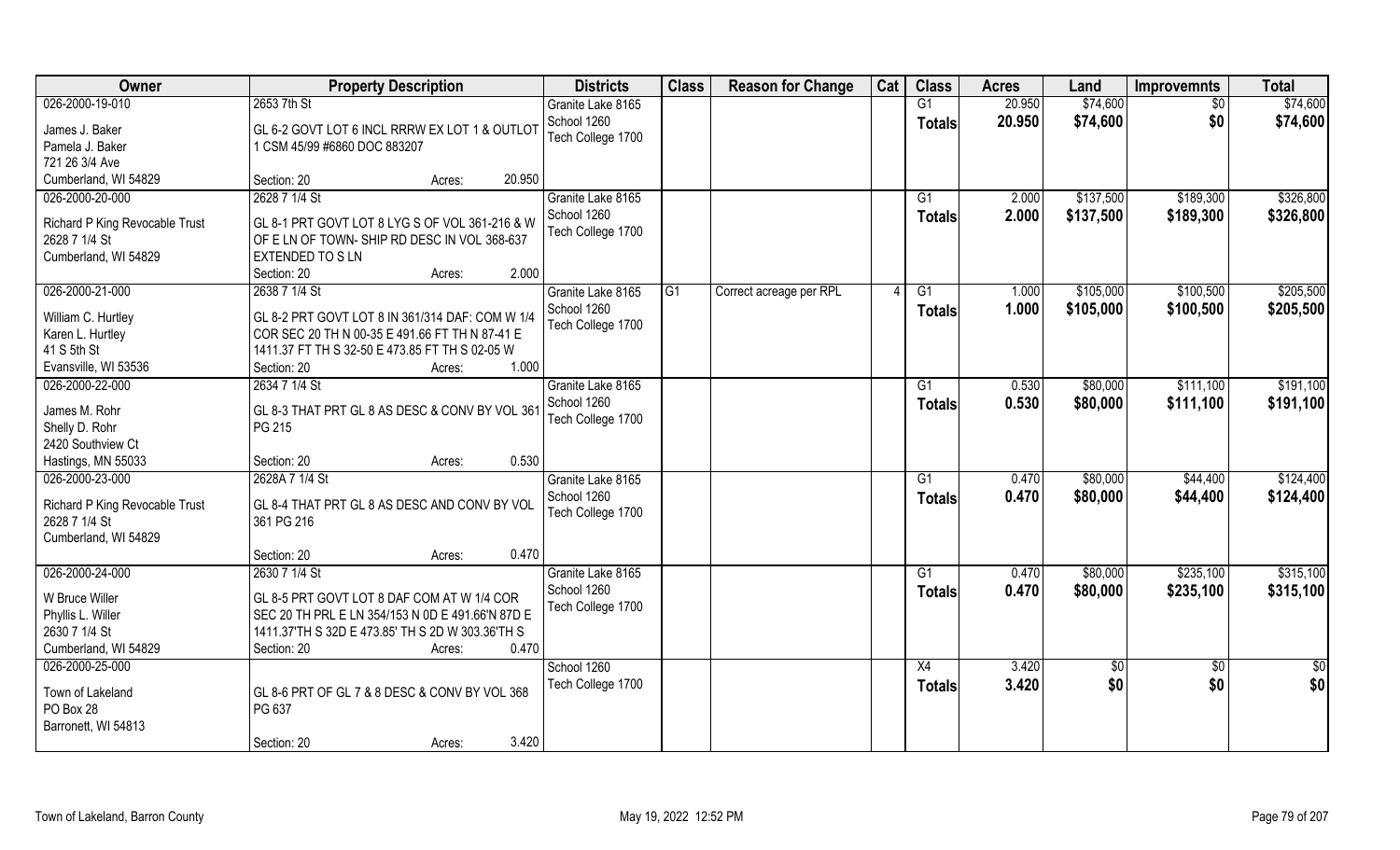| Owner                                 | <b>Property Description</b>                    | <b>Districts</b>  | <b>Class</b> | <b>Reason for Change</b> | Cat  | <b>Class</b>  | <b>Acres</b>   | Land      | <b>Improvemnts</b> | <b>Total</b> |
|---------------------------------------|------------------------------------------------|-------------------|--------------|--------------------------|------|---------------|----------------|-----------|--------------------|--------------|
| 026-2000-26-000                       |                                                | School 1260       | G4           | Ag use land              | $-5$ | G4            | 2.000          | \$300     | $\sqrt{$0}$        | \$300        |
| Marilynn J Mc Nurlin Revocable Trust  | GL 8-7 PRT GL 8 LYG E OF TN RD DESC IN VOL 368 | Tech College 1700 |              |                          |      | G5M           | 16.000         | \$16,000  | \$0                | \$16,000     |
| PO Box 1623                           | PG 637 & SD RD EXTENDED TO S LN GL 8           |                   |              |                          |      | <b>Totals</b> | 18.000         | \$16,300  | \$0                | \$16,300     |
| Bracketville, TX 78832-1623           |                                                |                   |              |                          |      |               |                |           |                    |              |
|                                       | 18.000<br>Section: 20<br>Acres:                |                   |              |                          |      |               |                |           |                    |              |
| 026-2000-27-000                       | 2646 7 1/4 St                                  | Granite Lake 8165 |              |                          |      | G1            | 0.610          | \$81,500  | \$114,200          | \$195,700    |
| Dean Ersfeld                          | GL 8-8 THAT PRT OF GOVT LOT 8 SHOWN AS PCL 1   | School 1260       |              |                          |      | <b>Totals</b> | 0.610          | \$81,500  | \$114,200          | \$195,700    |
| Diana Ersfeld                         | ON CSM 6/112 #688                              | Tech College 1700 |              |                          |      |               |                |           |                    |              |
| 7235 Manning Ave N                    |                                                |                   |              |                          |      |               |                |           |                    |              |
| Stillwater, MN 55082                  | 0.610<br>Section: 20<br>Acres:                 |                   |              |                          |      |               |                |           |                    |              |
| 026-2000-28-000                       | 2644 7 1/4 St                                  | Granite Lake 8165 |              |                          |      | G1            | 0.760          | \$80,500  | \$6,200            | \$86,700     |
|                                       |                                                | School 1260       |              |                          |      | <b>Totals</b> | 0.760          | \$80,500  | \$6,200            | \$86,700     |
| Brian R Hanson Revocable Living Trust | GL 8-9 PRT GOVT LOT 8 SHOWN AS LOT 2 ON CSM    | Tech College 1700 |              |                          |      |               |                |           |                    |              |
| Colleen M Hanson Revocable Living     | 6/112 #688 DOC 396266                          |                   |              |                          |      |               |                |           |                    |              |
| Trust                                 |                                                |                   |              |                          |      |               |                |           |                    |              |
| 19320 Lamb Ave                        | 0.760<br>Section: 20<br>Acres:                 |                   |              |                          |      |               |                |           |                    |              |
| Nerstrand, MN 55053                   |                                                |                   |              |                          |      |               |                |           |                    |              |
| 026-2000-29-000                       | 2642 7 1/4 St                                  | Granite Lake 8165 |              |                          |      | G1            | 0.770          | \$88,000  | \$143,600          | \$231,600    |
| Brian R Hanson Revocable Living Trust | GL 8-10 THAT PRT OF GOVT LOT 8 SHOWN AS PCL    | School 1260       |              |                          |      | <b>Totals</b> | 0.770          | \$88,000  | \$143,600          | \$231,600    |
| Colleen M Hanson Revocable Living     | ON CSM 6/112 #688 & AS DESC & CONV BY VOL 403  | Tech College 1700 |              |                          |      |               |                |           |                    |              |
| Trust                                 | PG60                                           |                   |              |                          |      |               |                |           |                    |              |
| 19320 Lamb Ave                        | 0.770<br>Section: 20<br>Acres:                 |                   |              |                          |      |               |                |           |                    |              |
| Nerstrand, MN 55053                   |                                                |                   |              |                          |      |               |                |           |                    |              |
| 026-2000-30-000                       | 2640 7 1/4 St                                  | Granite Lake 8165 |              |                          |      | G1            | 0.870          | \$93,000  | \$113,300          | \$206,300    |
| Thomas G. Bruder                      | GL 8-11 THAT PRT OF GOVT LOT 8 SHOWN AS PCL    | School 1260       |              |                          |      | <b>Totals</b> | 0.870          | \$93,000  | \$113,300          | \$206,300    |
| Patricia Bruder                       | ON CSM 6/112 #688 (MOS #6865)                  | Tech College 1700 |              |                          |      |               |                |           |                    |              |
| 2640 7 1/4 St                         |                                                |                   |              |                          |      |               |                |           |                    |              |
| Cumberland, WI 54829                  | 0.870<br>Section: 20<br>Acres:                 |                   |              |                          |      |               |                |           |                    |              |
| 026-2000-31-000                       | 2632 7 1/4 St                                  | Granite Lake 8165 |              |                          |      | G1            | 1.531          | \$130,300 | \$185,500          | \$315,800    |
|                                       |                                                | School 1260       |              |                          |      | Totals        | 1.531          | \$130,300 | \$185,500          | \$315,800    |
| Thomas E. Nelson                      | GL 8-12 THAT PRT OF GOVT LOT 8 DESC & CONV     | Tech College 1700 |              |                          |      |               |                |           |                    |              |
| Audrey E. Nelson<br>2632 7 1/4 St     | VOL 412 PG 776 (MOS #8433)                     |                   |              |                          |      |               |                |           |                    |              |
| Cumberland, WI 54829                  | 1.531<br>Section: 20                           |                   |              |                          |      |               |                |           |                    |              |
| 026-2000-32-000                       | Acres:<br>706 26 1/4 Ave                       | Granite Lake 8165 |              |                          |      | G1            |                |           |                    | \$50,600     |
|                                       |                                                | School 1260       |              |                          |      |               | 1.440<br>1.440 | \$50,600  | $\overline{30}$    |              |
| Stephen Philip Matth Swanson          | GL 5-1 PRT GOVT LOT 5 SHOWN AS LOT 1 CSM 36/20 | Tech College 1700 |              |                          |      | <b>Totals</b> |                | \$50,600  | \$0                | \$50,600     |
| 2241 7th St                           | #5197 DOC 714585                               |                   |              |                          |      |               |                |           |                    |              |
| White Bear Lake, MN 55110-2813        |                                                |                   |              |                          |      |               |                |           |                    |              |
|                                       | 1.440<br>Section: 20<br>Acres:                 |                   |              |                          |      |               |                |           |                    |              |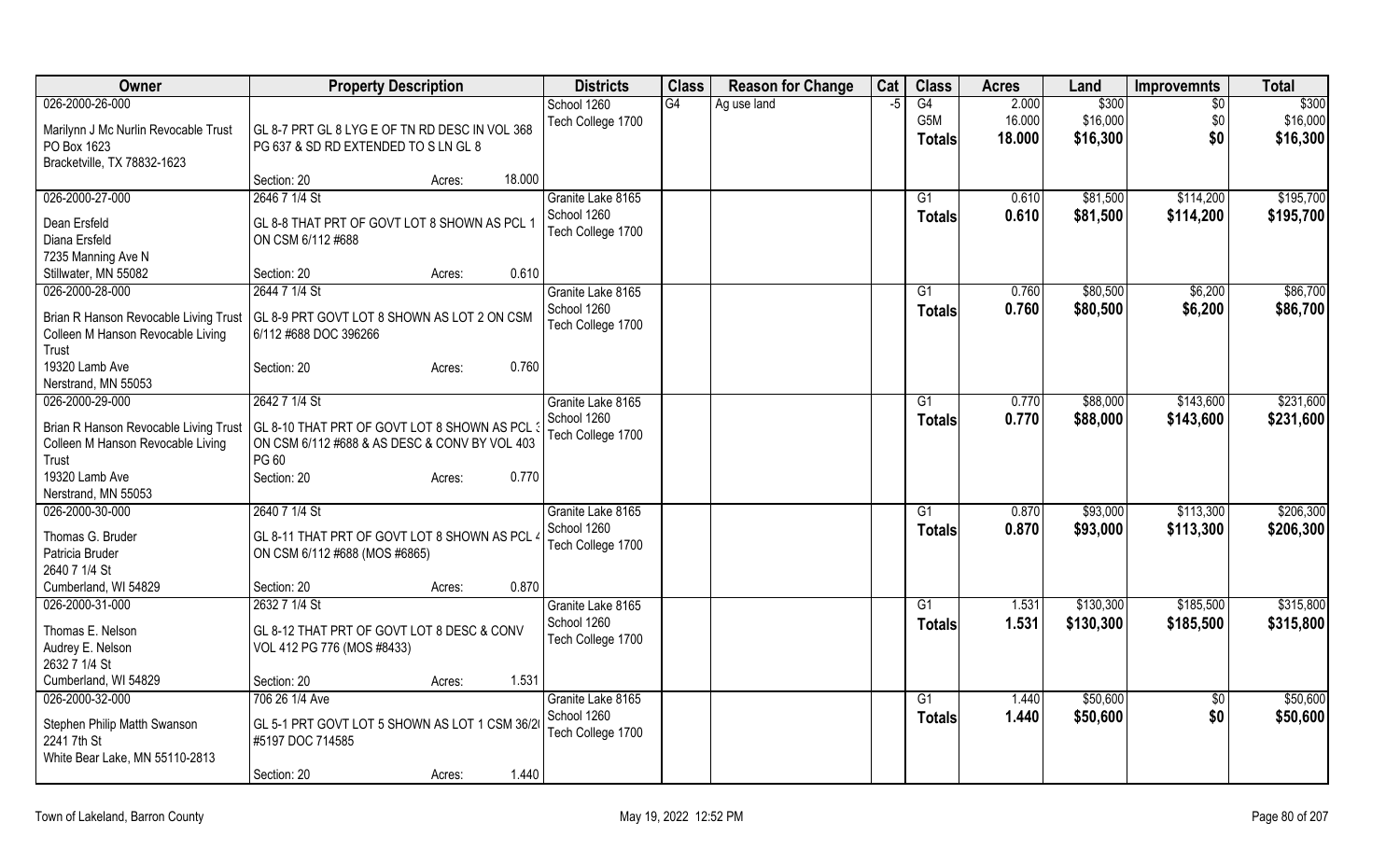| Owner                                                                                       | <b>Property Description</b>                                                                     | <b>Districts</b>                 | <b>Class</b> | <b>Reason for Change</b> | Cat | <b>Class</b>        | <b>Acres</b>   | Land               | <b>Improvemnts</b>    | <b>Total</b>       |
|---------------------------------------------------------------------------------------------|-------------------------------------------------------------------------------------------------|----------------------------------|--------------|--------------------------|-----|---------------------|----------------|--------------------|-----------------------|--------------------|
| 026-2000-32-001                                                                             | 2639 7th St                                                                                     | Granite Lake 8165                |              |                          |     | G2                  | 4.902          | \$146,100          | \$255,000             | \$401,100          |
| the J Hyland Company<br>2639 7th St                                                         | GL 5-2 PRT GOVT LOT 5 SHOWN AS LOT 1 CSM 20/1<br>#2818 & OL 1 CSM 35/25 #5053 EX OL 2 CSM 35/25 | School 1260<br>Tech College 1700 |              |                          |     | <b>Totals</b>       | 4.902          | \$146,100          | \$255,000             | \$401,100          |
| Cumberland, WI 54829                                                                        | #5053                                                                                           |                                  |              |                          |     |                     |                |                    |                       |                    |
|                                                                                             | 4.902<br>Section: 20<br>Acres:                                                                  |                                  |              |                          |     |                     |                |                    |                       |                    |
| 026-2000-32-020                                                                             | 2641 7th St                                                                                     | Granite Lake 8165<br>School 1260 |              |                          |     | G1                  | 1.560          | \$109,700          | \$7,300               | \$117,000          |
| Kevin P. Bassett                                                                            | GL 5-3 PRT GOVT LOT 5 SHOWN AS LOT 1 CSM 29/29                                                  |                                  |              |                          |     | <b>Totals</b>       | 1.560          | \$109,700          | \$7,300               | \$117,000          |
| Susanne M. Bassett                                                                          | #4114                                                                                           | Tech College 1700                |              |                          |     |                     |                |                    |                       |                    |
| 19433 Elsmere Ct                                                                            |                                                                                                 |                                  |              |                          |     |                     |                |                    |                       |                    |
| Farmington, MN 55024                                                                        | 1.560<br>Section: 20<br>Acres:                                                                  |                                  |              |                          |     |                     |                |                    |                       |                    |
| 026-2000-32-030                                                                             |                                                                                                 | Granite Lake 8165                |              |                          |     | G1                  | 1.450          | \$89,700           | \$0                   | \$89,700           |
| Steven Anderson                                                                             | GL 5-4 PRT GOVT LOT 5 SHOWN AS LOT 2 CSM 29/29                                                  | School 1260                      |              |                          |     | <b>Totals</b>       | 1.450          | \$89,700           | \$0                   | \$89,700           |
| Michelle Anderson                                                                           | #4114 DOC 619131                                                                                | Tech College 1700                |              |                          |     |                     |                |                    |                       |                    |
| 1768 Shorewood Curv                                                                         |                                                                                                 |                                  |              |                          |     |                     |                |                    |                       |                    |
| Roseville, MN 55113                                                                         | 1.450<br>Section: 20<br>Acres:                                                                  |                                  |              |                          |     |                     |                |                    |                       |                    |
| 026-2000-32-040                                                                             |                                                                                                 | Granite Lake 8165                |              |                          |     | G1                  | 1.920          | \$53,300           | $\sqrt[6]{3}$         | \$53,300           |
| James J. Baker<br>Pamela J. Baker<br>721 26 3/4 Ave                                         | GL 5-5 PRT GOVT LOT 5 SHOWN AS LOT 3 CSM 29/29<br>#4114                                         | School 1260<br>Tech College 1700 |              |                          |     | <b>Totals</b>       | 1.920          | \$53,300           | \$0                   | \$53,300           |
| Cumberland, WI 54829                                                                        | 1.920<br>Section: 20                                                                            |                                  |              |                          |     |                     |                |                    |                       |                    |
| 026-2000-32-050                                                                             | Acres:                                                                                          | Granite Lake 8165                |              |                          |     | G <sub>1</sub>      | 1.030          | \$116,600          |                       | \$116,600          |
| Ben A. Jerry<br>Andrea L. Jerry<br>2559 10th St                                             | GL 5-6 PRT GOVT LOT 5 SHOWN AS LOT 2 CSM 36/20<br>#5197 DOC 714585                              | School 1260<br>Tech College 1700 |              |                          |     | Totals              | 1.030          | \$116,600          | $\sqrt[6]{30}$<br>\$0 | \$116,600          |
| Cumberland, WI 54829                                                                        | 1.030<br>Section: 20<br>Acres:                                                                  |                                  |              |                          |     |                     |                |                    |                       |                    |
| 026-2000-32-060                                                                             | 710 26 1/4 Ave                                                                                  | Granite Lake 8165                |              |                          |     | G1                  | 1.200          | \$53,500           | \$20,000              | \$73,500           |
| Kevin & Sandra Schiprett Trust<br>15223 310th St<br>New Prague, MN 56071                    | GL 5-7 & 4-2 PRT GOVT LOTS 4 & 5 SHOWN AS LOT<br>CSM 36/20 #5197 DOC 714585                     | School 1260<br>Tech College 1700 |              |                          |     | <b>Totals</b>       | 1.200          | \$53,500           | \$20,000              | \$73,500           |
|                                                                                             | 1.200<br>Section: 20<br>Acres:                                                                  |                                  |              |                          |     |                     |                |                    |                       |                    |
| 026-2000-32-070<br>Kevin & Sandra Schiprett Trust<br>15223 310th St<br>New Prague, MN 56071 | GL 5-9 PRT GOVT LOT 5 SHOWN AS LOT 7 CSM 36/8<br>#5185 DOC 713513                               | School 1260<br>Tech College 1700 |              |                          |     | G1<br><b>Totals</b> | 1.723<br>1.723 | \$8,900<br>\$8,900 | $\sqrt{$0}$<br>\$0    | \$8,900<br>\$8,900 |
|                                                                                             | 1.723<br>Section: 20<br>Acres:                                                                  |                                  |              |                          |     |                     |                |                    |                       |                    |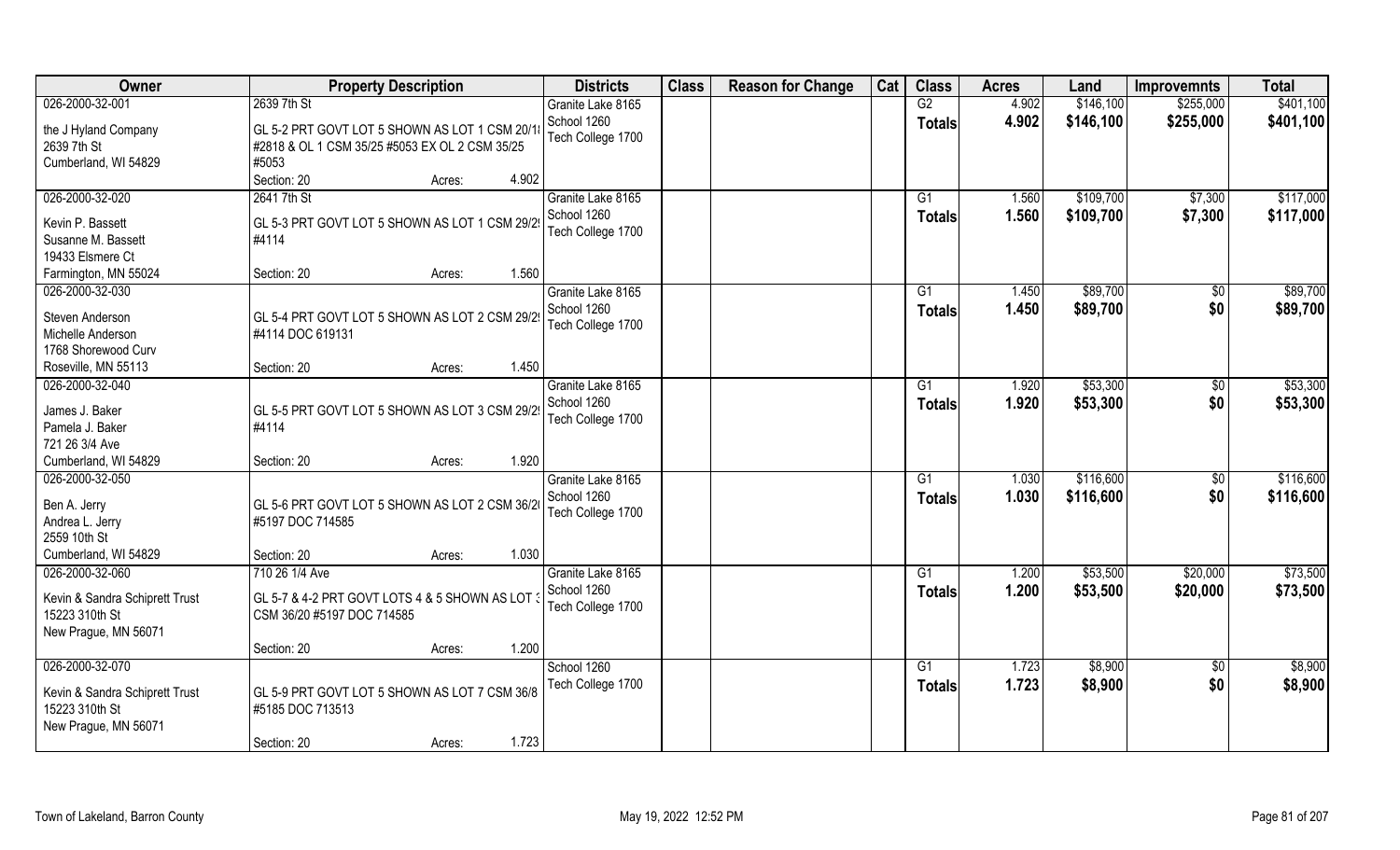| G4<br>\$2,200<br>026-2000-33-000<br>$\overline{G4}$<br>13.000<br>School 1260<br>Ag use land<br>$-5$<br>$\overline{50}$                 |           |
|----------------------------------------------------------------------------------------------------------------------------------------|-----------|
|                                                                                                                                        | \$2,200   |
| G <sub>5</sub><br>0.123<br>\$100<br>\$0<br>Tech College 1700<br>Jeffery A. Flach<br>LEGAL DESC ON HT110S NOT CURRENT GL 4-1            | \$100     |
| \$0<br>13.123<br>\$2,300<br><b>Totals</b><br>2605 7th St<br>GOVT LOT 4 LYG W OF RRRW EX LOT 1 CSM 36/138                               | \$2,300   |
| Cumberland, WI 54829<br>#5315 DOC 723233                                                                                               |           |
| 13.123<br>Section: 20<br>Acres:                                                                                                        |           |
| 026-2000-33-010<br>715 26 1/4 Ave<br>School 1260<br>\$17,600<br>\$128,400<br>$\overline{G1}$<br>2.877                                  | \$146,000 |
| Tech College 1700<br>2.877<br>\$17,600<br>\$128,400<br><b>Totals</b>                                                                   | \$146,000 |
| GL 4-6 PRT GOVT LOT 4 SHOWN AS LOT 1 CSM<br>Nancy Lyons                                                                                |           |
| Laura Niewald<br>36/138 #5315 DOC 723233                                                                                               |           |
| 4501 Merribee Dr                                                                                                                       |           |
| Section: 20<br>2.877<br>Golden Valley, MN 55422<br>Acres:                                                                              |           |
| 026-2000-34-000<br>712 26 1/4 Ave<br>\$135,400<br>\$240,500<br>Granite Lake 8165<br>3.170<br>G <sub>1</sub>                            | \$375,900 |
| School 1260<br>3.170<br>\$240,500<br>\$135,400<br><b>Totals</b><br>GL 4-3 & 5-8 PRT GOVT LOTS 4&5 SHOWN AS LOT 4<br>Steven S. Greenway | \$375,900 |
| Tech College 1700<br>Susan M. Greenway<br>CSM 36/20 #5197                                                                              |           |
| 712 26 1/4 Ave                                                                                                                         |           |
| 3.170<br>Cumberland. WI 54829<br>Section: 20<br>Acres:                                                                                 |           |
| 026-2000-34-010<br>722 26 1/4 Ave<br>Granite Lake 8165<br>\$84,200<br>G1<br>1.630<br>\$0                                               | \$84,200  |
| School 1260<br>\$0<br>1.630<br>\$84,200<br><b>Totals</b>                                                                               | \$84,200  |
| Duane Anderson<br>GL 4-4 PRT GOVT LOT 4 & 5 SHOWN AS LOT 5 CSM<br>Tech College 1700                                                    |           |
| PO Box 357<br>36/19 #5196 DOC 714584                                                                                                   |           |
| Loretto, MN 55357                                                                                                                      |           |
| 1.630<br>Section: 20<br>Acres:                                                                                                         |           |
| 026-2000-34-020<br>\$79,500<br>G1<br>2.830<br>\$0<br>Granite Lake 8165                                                                 | \$79,500  |
| School 1260<br>2.830<br>\$79,500<br>\$0<br><b>Totals</b><br><b>Robert Ness</b><br>GL 4-5 PRT GOVT LOT 4 SHOWN AS LOT 6 CSM 36/19       | \$79,500  |
| Tech College 1700<br>Kristyn L. Ness<br>#5196 DOC 714584                                                                               |           |
| S108 State Rd 37                                                                                                                       |           |
| 2.830<br>Mondovi, WI 54755<br>Section: 20<br>Acres:                                                                                    |           |
| \$190,000<br>\$156,800<br>026-2000-35-000<br>2600 8th St<br>Granite Lake 8165<br>G1<br>3.440                                           | \$346,800 |
| G <sub>5</sub><br>14.000<br>\$3,400<br>School 1260<br>\$0                                                                              | \$3,400   |
| GOVT LOT #9<br>Jeanette Rydberg<br>G <sub>6</sub><br>40.180<br>\$95,600<br>\$0<br>Tech College 1700                                    | \$95,600  |
| Jeneene Rydberg<br>\$156,800<br>57.620<br>\$289,000<br><b>Totals</b>                                                                   | \$445,800 |
| 2600 8th St                                                                                                                            |           |
| Cumberland, WI 54829<br>57.620<br>Section: 20<br>Acres:                                                                                |           |
| \$25,100<br>026-2000-36-000<br>2626 8th St<br>School 1260<br>G4<br>\$15,000<br>G1<br>2.000<br>Ag use land<br>-5                        | \$40,100  |
| \$2,900<br>G4<br>17.000<br>\$0<br>Tech College 1700<br>Melody A. Meyer<br>PLAT 13 NE-SE 9 A MFL-C (LC VENDORS: GARY                    | \$2,900   |
| \$3,600<br>G <sub>5</sub><br>12.000<br>\$0<br>2626 8th St<br>THEDE & PATRICIA SEIFFERT- 1/2 EACH TIC)                                  | \$3,600   |
| W <sub>8</sub><br>9.000<br>\$0<br>(\$14,400)<br>Cumberland, WI 54829                                                                   | \$0       |
| 40.000<br>\$21,500<br>\$25,100<br><b>Totals</b><br>40.000<br>Section: 20<br>Acres:                                                     | \$46,600  |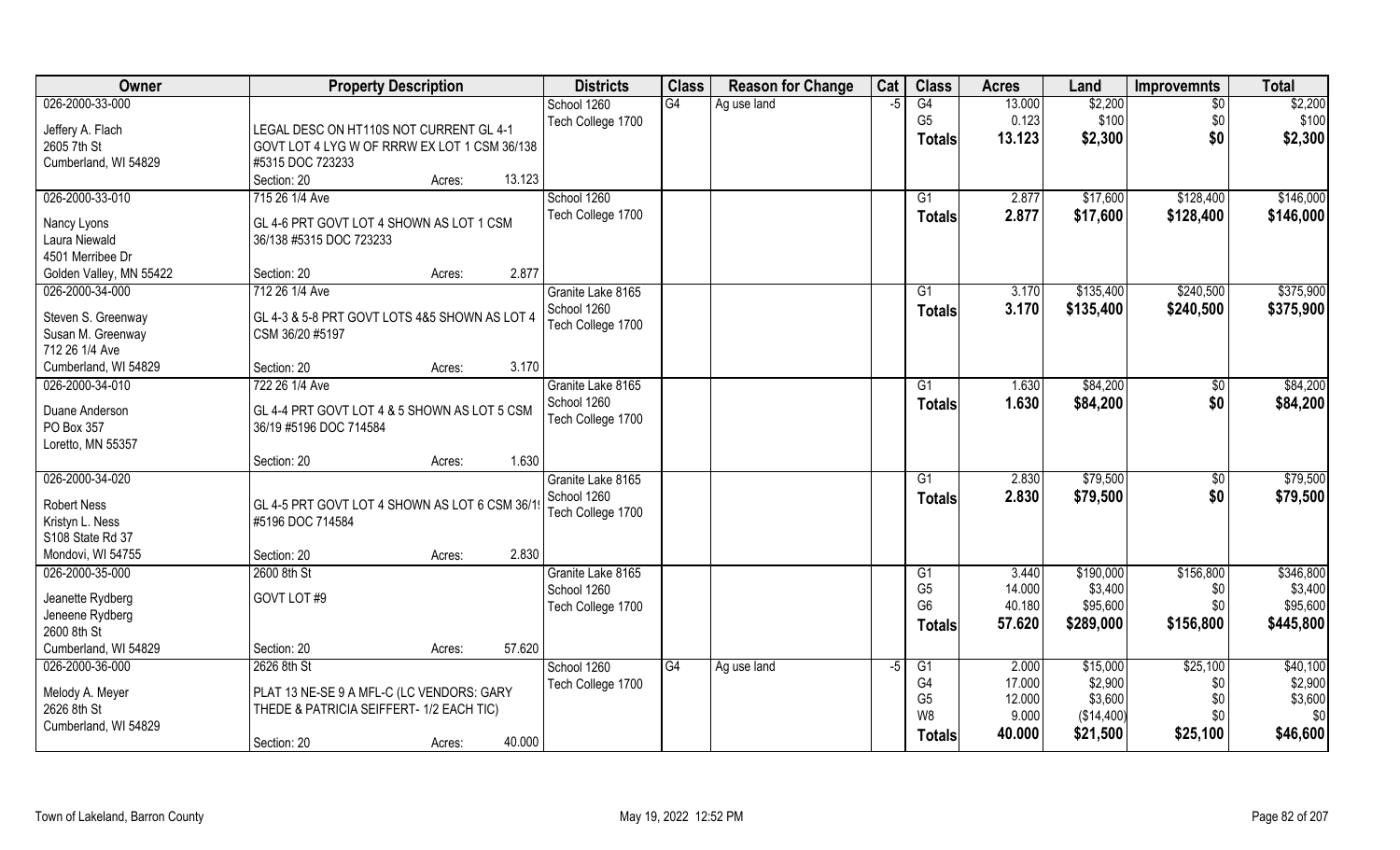| Owner                                               | <b>Property Description</b>                 |        |        | <b>Districts</b>  | <b>Class</b> | <b>Reason for Change</b> | Cat | <b>Class</b>         | <b>Acres</b>   | Land                | <b>Improvemnts</b> | <b>Total</b>        |
|-----------------------------------------------------|---------------------------------------------|--------|--------|-------------------|--------------|--------------------------|-----|----------------------|----------------|---------------------|--------------------|---------------------|
| 026-2000-37-000                                     |                                             |        |        | School 1260       |              |                          |     | G5                   | 4.000          | \$800               | $\overline{50}$    | \$800               |
| Melody A. Meyer                                     | PLAT 14-1 E 10 ACRES OF NW-SE 6 A MFL-C (LC |        |        | Tech College 1700 |              |                          |     | W8                   | 6.000          | (\$12,000)          | \$0                | \$0                 |
| 2626 8th St                                         | VENDORS: GARY THEDE & PATRICIA SEIFFERT-1/2 |        |        |                   |              |                          |     | <b>Totals</b>        | 10.000         | \$800               | \$0                | \$800               |
| Cumberland, WI 54829                                | EACH TIC)                                   |        |        |                   |              |                          |     |                      |                |                     |                    |                     |
|                                                     | Section: 20                                 | Acres: | 10.000 |                   |              |                          |     |                      |                |                     |                    |                     |
| 026-2000-38-000                                     |                                             |        |        | School 1260       |              |                          |     | G5                   | 10.000         | \$2,000             | $\sqrt{6}$         | \$2,000             |
|                                                     | PLAT 14-2 NW-SE EX E 10 ACRES THRF          |        |        | Tech College 1700 |              |                          |     | G <sub>6</sub>       | 20.000         | \$40,000            | \$0                | \$40,000            |
| Marilynn J Mc Nurlin Revocable Trust<br>PO Box 1623 |                                             |        |        |                   |              |                          |     | <b>Totals</b>        | 30.000         | \$42,000            | \$0                | \$42,000            |
| Bracketville, TX 78832-1623                         |                                             |        |        |                   |              |                          |     |                      |                |                     |                    |                     |
|                                                     | Section: 20                                 | Acres: | 30.000 |                   |              |                          |     |                      |                |                     |                    |                     |
| 026-2000-39-000                                     | 2604 8th St                                 |        |        | School 1260       |              |                          |     | G <sub>1</sub>       | 2.000          | \$15,000            | \$12,600           | \$27,600            |
|                                                     |                                             |        |        | Tech College 1700 |              |                          |     | G <sub>5</sub>       | 10.000         | \$2,000             | \$0                | \$2,000             |
| Jeanette Rydberg                                    | SE-SE                                       |        |        |                   |              |                          |     | G <sub>6</sub>       | 28.000         | \$49,600            | \$0                | \$49,600            |
| Jeneene Rydberg<br>2600 8th St                      |                                             |        |        |                   |              |                          |     | <b>Totals</b>        | 40.000         | \$66,600            | \$12,600           | \$79,200            |
| Cumberland, WI 54829                                | Section: 20                                 | Acres: | 40.000 |                   |              |                          |     |                      |                |                     |                    |                     |
| 026-2100-02-000                                     |                                             |        |        | School 1260       |              |                          |     | G5                   | 5.000          | \$2,000             | $\sqrt[6]{3}$      | \$2,000             |
|                                                     |                                             |        |        | Tech College 1700 |              |                          |     | W <sub>6</sub>       | 35.000         | (\$56,000)          | \$0                | \$0                 |
| Randall W. Palan                                    | NE-NE 35 A MFL-C                            |        |        |                   |              |                          |     | <b>Totals</b>        | 40.000         | \$2,000             | \$0                | \$2,000             |
| Linda L. Palan                                      |                                             |        |        |                   |              |                          |     |                      |                |                     |                    |                     |
| 854 28th Ave                                        |                                             |        |        |                   |              |                          |     |                      |                |                     |                    |                     |
| Barronett, WI 54813<br>026-2100-04-000              | Section: 21                                 | Acres: | 40.000 |                   |              |                          |     |                      |                |                     |                    |                     |
|                                                     | 2698 8 3/4 St                               |        |        | School 1260       |              |                          |     | G1<br>G <sub>5</sub> | 4.970<br>6.030 | \$52,900<br>\$2,400 | \$8,400<br>\$0     | \$61,300<br>\$2,400 |
| Daniel E & Patricia Palan Revocable                 | PLAT 2 NW-NE 24 A MFL-C                     |        |        | Tech College 1700 |              |                          |     | G <sub>6</sub>       | 5.000          | \$20,000            | \$0                | \$20,000            |
| Trust                                               |                                             |        |        |                   |              |                          |     | W <sub>6</sub>       | 24.000         | (\$48,000)          | \$0                | \$0                 |
| 5908 W Fenrick Rd                                   |                                             |        |        |                   |              |                          |     | <b>Totals</b>        | 40.000         | \$75,300            | \$8,400            | \$83,700            |
| Janesville, WI 53548                                | Section: 21                                 | Acres: | 40.000 |                   |              |                          |     |                      |                |                     |                    |                     |
| 026-2100-05-000                                     | 2674 8 3/4 St                               |        |        | School 1260       |              |                          |     | G1                   | 2.000          | \$15,000            | \$250,500          | \$265,500           |
| Ryan D. Bohn                                        | SW-NE                                       |        |        | Tech College 1700 |              |                          |     | G <sub>6</sub>       | 38.000         | \$68,800            | \$0                | \$68,800            |
| Janell E. Bohn                                      |                                             |        |        |                   |              |                          |     | <b>Totals</b>        | 40.000         | \$83,800            | \$250,500          | \$334,300           |
| 2674 8 3/4 St                                       |                                             |        |        |                   |              |                          |     |                      |                |                     |                    |                     |
| Cumberland, WI 54829                                | Section: 21                                 | Acres: | 40.000 |                   |              |                          |     |                      |                |                     |                    |                     |
| 026-2100-06-000                                     | 8 3/4 St                                    |        |        | School 1260       |              |                          |     | G1                   | 5.000          | \$11,000            | $\sqrt{$0}$        | \$11,000            |
| Frank R. Rich                                       | PLAT 4-1 N 166 FT OF SE-NE                  |        |        | Tech College 1700 |              |                          |     | <b>Totals</b>        | 5.000          | \$11,000            | \$0                | \$11,000            |
| Louise A. Rich                                      |                                             |        |        |                   |              |                          |     |                      |                |                     |                    |                     |
| W6742 County Highway A                              |                                             |        |        |                   |              |                          |     |                      |                |                     |                    |                     |
| Spooner, WI 54801-8408                              | Section: 21                                 | Acres: | 5.000  |                   |              |                          |     |                      |                |                     |                    |                     |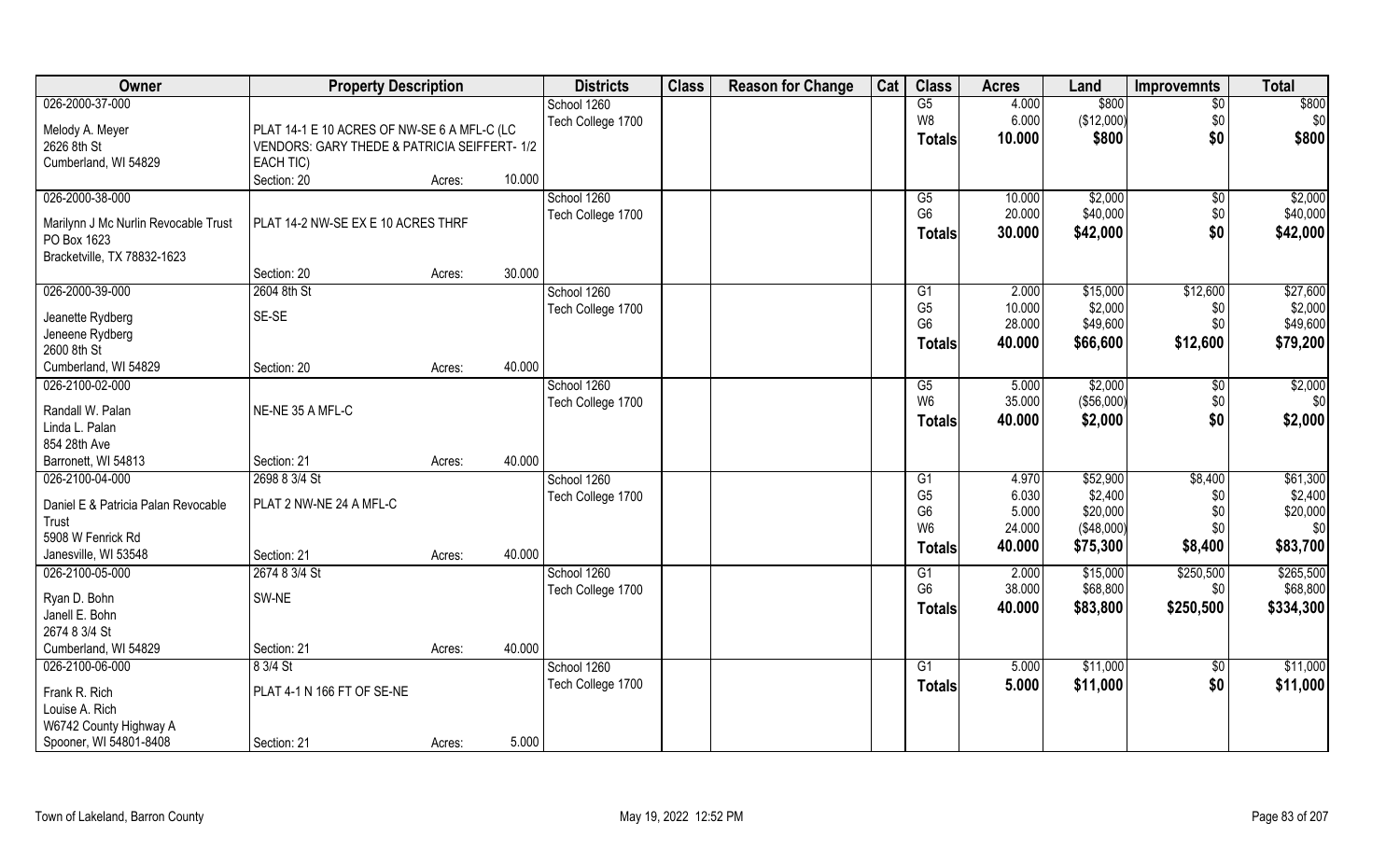| Owner                                                                 |                                        | <b>Property Description</b>              |       | <b>Districts</b>  | <b>Class</b> | <b>Reason for Change</b> | Cat | <b>Class</b>    | <b>Acres</b> | Land     | <b>Improvemnts</b> | <b>Total</b> |
|-----------------------------------------------------------------------|----------------------------------------|------------------------------------------|-------|-------------------|--------------|--------------------------|-----|-----------------|--------------|----------|--------------------|--------------|
| 026-2100-07-000                                                       | 2673 8 3/4 St                          |                                          |       | School 1260       |              |                          |     | G1              | 5.000        | \$11,000 | \$18,400           | \$29,400     |
| Frank R. Rich                                                         | PLAT 4-2 S 166 FT OF N 332 FT OF SE-NE |                                          |       | Tech College 1700 |              |                          |     | <b>Totals</b>   | 5.000        | \$11,000 | \$18,400           | \$29,400     |
| Louise A. Rich<br>W6742 County Highway A                              |                                        |                                          |       |                   |              |                          |     |                 |              |          |                    |              |
| Spooner, WI 54801-8408                                                | Section: 21                            | Acres:                                   | 5.000 |                   |              |                          |     |                 |              |          |                    |              |
| 026-2100-08-000                                                       | 8 3/4 St                               |                                          |       | School 1260       |              |                          |     | G1              | 5.000        | \$11,000 | $\overline{50}$    | \$11,000     |
|                                                                       |                                        |                                          |       |                   |              |                          |     |                 |              |          |                    |              |
| Melissa Harkenrider                                                   | PLAT 4-3 S 166 FT OF N 498 FT OF SE-NE |                                          |       | Tech College 1700 |              |                          |     | Totals          | 5.000        | \$11,000 | \$0                | \$11,000     |
| 7024 Woodlawn Ave                                                     |                                        |                                          |       |                   |              |                          |     |                 |              |          |                    |              |
| Hammond, IN 46324                                                     |                                        |                                          |       |                   |              |                          |     |                 |              |          |                    |              |
|                                                                       | Section: 21                            | Acres:                                   | 5.000 |                   |              |                          |     |                 |              |          |                    |              |
| 026-2100-09-000                                                       | 8 3/4 St                               |                                          |       | School 1260       |              |                          |     | G1              | 5.000        | \$11,000 | \$0                | \$11,000     |
| Jordan Walker                                                         | PLAT 4-4 S 166 FT OF N 664 FT OF SE-NE |                                          |       | Tech College 1700 |              |                          |     | <b>Totals</b>   | 5.000        | \$11,000 | \$0                | \$11,000     |
| 3450 Mulberry Cir                                                     |                                        |                                          |       |                   |              |                          |     |                 |              |          |                    |              |
| Saint Paul, MN 55129                                                  |                                        |                                          |       |                   |              |                          |     |                 |              |          |                    |              |
|                                                                       | Section: 21                            | Acres:                                   | 5.000 |                   |              |                          |     |                 |              |          |                    |              |
| 026-2100-10-000                                                       | 8 3/4 St                               |                                          |       | School 1260       |              |                          |     | G1              | 5.000        | \$11,000 | $\sqrt{50}$        | \$11,000     |
|                                                                       |                                        |                                          |       | Tech College 1700 |              |                          |     |                 | 5.000        | \$11,000 | \$0                | \$11,000     |
| Christine M. Linder<br>W253 S4365 Meadowview Dr<br>Waukesha, WI 53189 | PLAT 4-5 S 166 FT OF N 830 FT OF SE-NE |                                          |       |                   |              |                          |     | <b>Totals</b>   |              |          |                    |              |
|                                                                       | Section: 21                            | Acres:                                   | 5.000 |                   |              |                          |     |                 |              |          |                    |              |
| 026-2100-11-000                                                       | 2657 8 3/4 St                          |                                          |       | School 1260       |              |                          |     | $\overline{G1}$ | 5.000        | \$11,000 | \$117,000          | \$128,000    |
|                                                                       |                                        |                                          |       | Tech College 1700 |              |                          |     | Totals          | 5.000        | \$11,000 | \$117,000          | \$128,000    |
| Cory W. Jerry                                                         | PLAT 4-6 S 166 FT OF N 996 FT OF SE-NE |                                          |       |                   |              |                          |     |                 |              |          |                    |              |
| Audrey Jerry                                                          |                                        |                                          |       |                   |              |                          |     |                 |              |          |                    |              |
| 2657 8 3/4 St                                                         |                                        |                                          |       |                   |              |                          |     |                 |              |          |                    |              |
| Cumberland, WI 54829                                                  | Section: 21                            | Acres:                                   | 5.000 |                   |              |                          |     |                 |              |          |                    |              |
| 026-2100-12-000                                                       | 8 3/4 St                               |                                          |       | School 1260       |              |                          |     | G1              | 5.030        | \$11,000 | $\overline{50}$    | \$11,000     |
| Charles A. Jerry                                                      |                                        | PLATS 4-7 S 166 FT OF N 1162 FT OF SE-NE |       | Tech College 1700 |              |                          |     | <b>Totals</b>   | 5.030        | \$11,000 | \$0                | \$11,000     |
| 2645 8 3/4 St                                                         |                                        |                                          |       |                   |              |                          |     |                 |              |          |                    |              |
| Cumberland, WI 54829                                                  |                                        |                                          |       |                   |              |                          |     |                 |              |          |                    |              |
|                                                                       | Section: 21                            | Acres:                                   | 5.030 |                   |              |                          |     |                 |              |          |                    |              |
| 026-2100-13-000                                                       | 2645 8 3/4 St                          |                                          |       | School 1260       |              |                          |     | $\overline{G1}$ | 4.788        | \$10,800 | \$9,600            | \$20,400     |
|                                                                       |                                        |                                          |       | Tech College 1700 |              |                          |     | Totals          | 4.788        | \$10,800 | \$9,600            | \$20,400     |
| Melissa J. Jerry                                                      | PLAT 4-8 SE-NE EX N 1162 FT THRF       |                                          |       |                   |              |                          |     |                 |              |          |                    |              |
| 2645 8 3/4 St                                                         |                                        |                                          |       |                   |              |                          |     |                 |              |          |                    |              |
| Cumberland, WI 54829                                                  |                                        |                                          |       |                   |              |                          |     |                 |              |          |                    |              |
|                                                                       | Section: 21                            | Acres:                                   | 4.788 |                   |              |                          |     |                 |              |          |                    |              |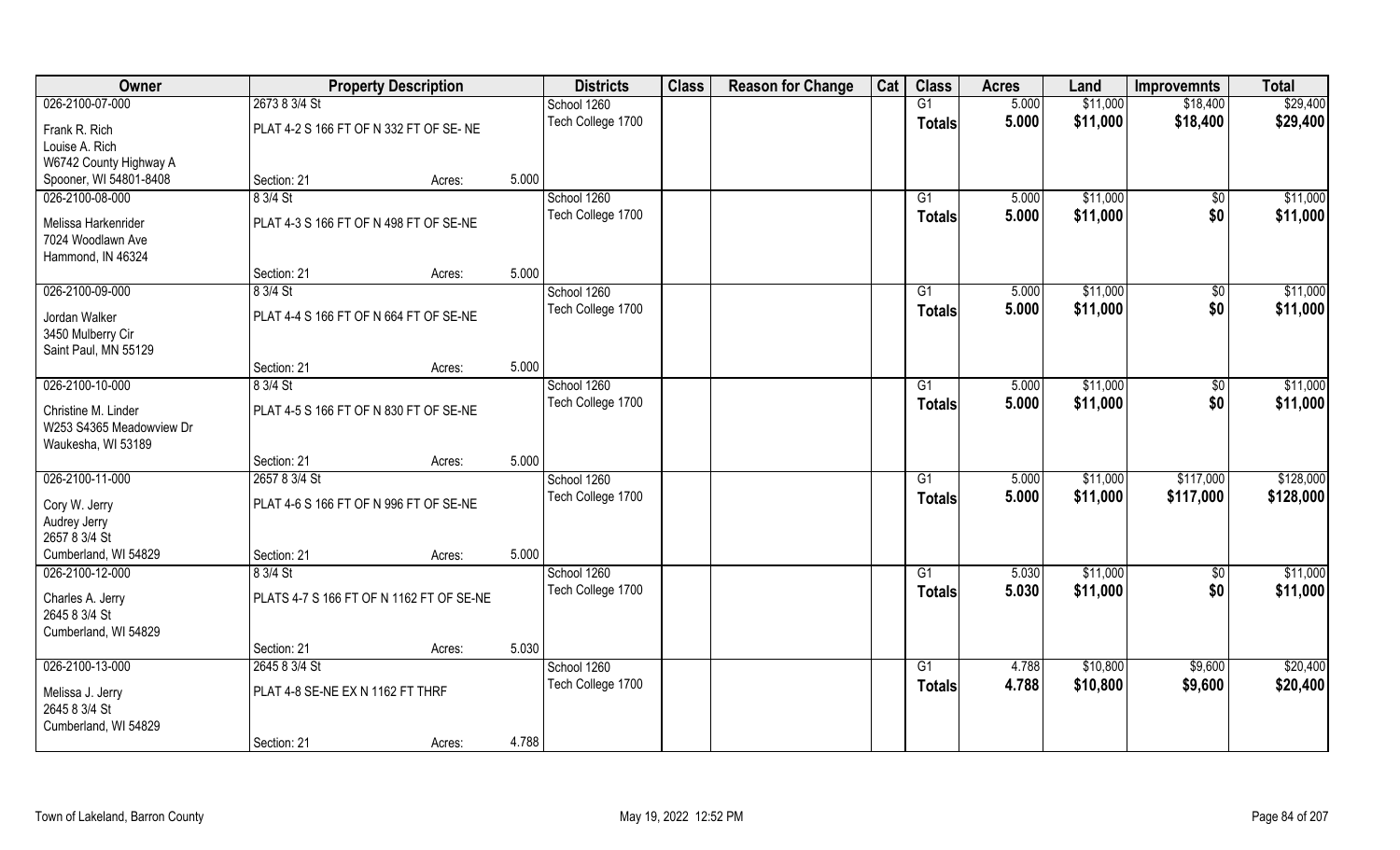| Owner                                 | <b>Property Description</b>                  |        |        | <b>Districts</b>  | <b>Class</b> | <b>Reason for Change</b> | Cat | <b>Class</b>   | <b>Acres</b> | Land         | <b>Improvemnts</b> | <b>Total</b>    |
|---------------------------------------|----------------------------------------------|--------|--------|-------------------|--------------|--------------------------|-----|----------------|--------------|--------------|--------------------|-----------------|
| 026-2100-14-000                       | 8th St                                       |        |        | School 1260       |              |                          |     | G1             | 1.000        | \$30,000     | \$12,400           | \$42,400        |
| Gregory K. Flesch                     | NE-NW                                        |        |        | Tech College 1700 |              |                          |     | G <sub>5</sub> | 8.000        | \$3,200      | \$0                | \$3,200         |
| PO Box 1214                           |                                              |        |        |                   |              |                          |     | G <sub>6</sub> | 31.000       | \$68,200     | \$0                | \$68,200        |
| Cumberland, WI 54829                  |                                              |        |        |                   |              |                          |     | Totals         | 40.000       | \$101,400    | \$12,400           | \$113,800       |
|                                       | Section: 21                                  | Acres: | 40.000 |                   |              |                          |     |                |              |              |                    |                 |
| 026-2100-15-000                       | 8th St                                       |        |        | School 1260       |              |                          |     | G6             | 36.300       | \$58,100     | \$0                | \$58,100        |
|                                       |                                              |        |        | Tech College 1700 |              |                          |     | Totals         | 36.300       | \$58,100     | \$0                | \$58,100        |
| Gary E. Johnson                       | GOVT LOT 1 (MOS #6863)                       |        |        |                   |              |                          |     |                |              |              |                    |                 |
| 2677 8th St                           |                                              |        |        |                   |              |                          |     |                |              |              |                    |                 |
| Cumberland, WI 54829                  |                                              |        | 36.300 |                   |              |                          |     |                |              |              |                    |                 |
| 026-2100-16-000                       | Section: 21                                  | Acres: |        |                   |              |                          |     |                |              |              |                    | \$64,000        |
|                                       |                                              |        |        | School 1260       |              |                          |     | G6             | 40.000       | \$64,000     | \$0                |                 |
| Gary E. Johnson                       | PLAT 7 SW-NW (MOS #6863)                     |        |        | Tech College 1700 |              |                          |     | <b>Totals</b>  | 40.000       | \$64,000     | \$0                | \$64,000        |
| 2677 8th St                           |                                              |        |        |                   |              |                          |     |                |              |              |                    |                 |
| Cumberland, WI 54829                  |                                              |        |        |                   |              |                          |     |                |              |              |                    |                 |
|                                       | Section: 21                                  | Acres: | 40.000 |                   |              |                          |     |                |              |              |                    |                 |
| 026-2100-17-000                       |                                              |        |        | School 1260       |              |                          |     | G5             | 8.000        | \$1,900      | \$0                | \$1,900         |
| Steven R. Thompson                    | PLAT 8 SE-NW (MOS #6866)                     |        |        | Tech College 1700 |              |                          |     | G <sub>6</sub> | 32.000       | \$64,000     | \$0                | \$64,000        |
| Norman Thompson                       |                                              |        |        |                   |              |                          |     | <b>Totals</b>  | 40.000       | \$65,900     | \$0                | \$65,900        |
| N3546 Hubin Rd                        |                                              |        |        |                   |              |                          |     |                |              |              |                    |                 |
| Shell Lake, WI 54871                  | Section: 21                                  | Acres: | 40.000 |                   |              |                          |     |                |              |              |                    |                 |
| 026-2100-18-000                       | 26th Ave                                     |        |        | School 1260       |              |                          |     | G5             | 12.500       | \$2,900      | \$0                | \$2,900         |
|                                       |                                              |        |        | Tech College 1700 |              |                          |     | G <sub>6</sub> | 27.500       | \$44,000     | \$0                | \$44,000        |
| Norman C. Thompson                    | NE-SW (MOS #6866)                            |        |        |                   |              |                          |     | <b>Totals</b>  | 40.000       | \$46,900     | \$0                | \$46,900        |
| 402 S Market St                       |                                              |        |        |                   |              |                          |     |                |              |              |                    |                 |
| Carmichaels, PA 15320                 |                                              |        |        |                   |              |                          |     |                |              |              |                    |                 |
|                                       | Section: 21                                  | Acres: | 40.000 |                   |              |                          |     |                |              |              |                    |                 |
| 026-2100-19-000                       |                                              |        |        | School 1260       |              |                          |     | W8             | 40.000       | ( \$64,000)  | $\overline{60}$    | $\overline{50}$ |
| Gary E. Johnson                       | PLAT 10 NW-SW (MOS #6863) 40 A MFL-C         |        |        | Tech College 1700 |              |                          |     | <b>Totals</b>  | 40.000       | \$0          | \$0                | \$0             |
| 2677 8th St                           |                                              |        |        |                   |              |                          |     |                |              |              |                    |                 |
| Cumberland, WI 54829                  |                                              |        |        |                   |              |                          |     |                |              |              |                    |                 |
|                                       | Section: 21                                  | Acres: | 40.000 |                   |              |                          |     |                |              |              |                    |                 |
| 026-2100-20-000                       |                                              |        |        | School 1260       |              |                          |     | W8             | 20.141       | ( \$40, 300) | $\sqrt{$0}$        | \$0             |
|                                       |                                              |        |        | Tech College 1700 |              |                          |     | <b>Totals</b>  | 20.141       | \$0          | \$0                | \$0             |
| Florence Family Revocable Declaration | PLAT 11-1 E 1/2-SW-SW EX PRT DAF: COM SW COR |        |        |                   |              |                          |     |                |              |              |                    |                 |
| of Trust                              | SEC 21 TH N 89-04-24 E 659.28 FT TO POB TH N |        |        |                   |              |                          |     |                |              |              |                    |                 |
| 586 Florian Dr                        | 01-38-07 E 232 FT TH N 89-04-24 E 20 FT TH S |        |        |                   |              |                          |     |                |              |              |                    |                 |
| Des Plaines, IL 60016                 | Section: 21                                  | Acres: | 20.141 |                   |              |                          |     |                |              |              |                    |                 |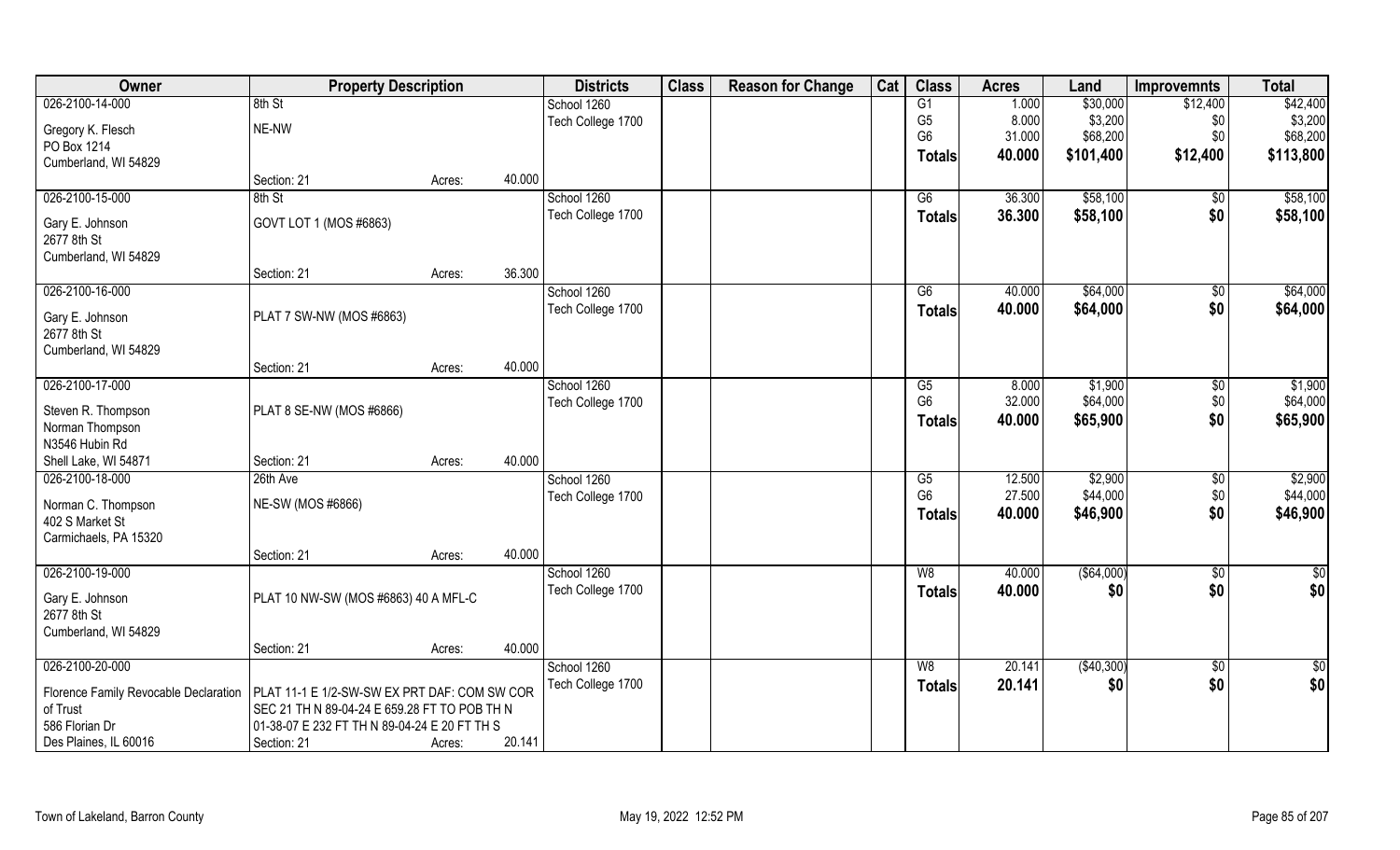| 026-2100-21-000<br>812 26th Ave<br>G1<br>2.000<br>\$15,000<br>\$5,000<br>\$20,000<br>School 1260<br>G <sub>5</sub><br>6.000<br>\$1,200<br>\$1,200<br>\$0<br>Tech College 1700<br>PLAT 11-2 W 1/2-SW-SW EX VOL 322-247<br>Nellie Ransom Bouzek<br>G <sub>6</sub><br>11.390<br>\$0<br>\$25,100<br>\$25,100<br>1505 S Beaumont Rd<br>\$41,300<br>\$5,000<br>\$46,300<br>19.390<br><b>Totals</b><br>Prairie Du Chien, WI 53821<br>19.390<br>Section: 21<br>Acres:<br>026-2100-22-000<br>812 26th Ave<br>School 1260<br>0.600<br>\$7,600<br>\$20,600<br>\$28,200<br>G1<br>G <sub>6</sub><br>\$200<br>0.106<br>\$200<br>Tech College 1700<br>\$0<br>Angela L. Henderson<br>PLAT 11-3 PRT W 1/2-SW-SW IN 322/247 DAF: COM<br>\$28,400<br>0.706<br>\$7,800<br>\$20,600<br><b>Totals</b><br>AT PT WHERE E LN W 1/2 SW-SW INTERSECTS N<br>Troy A. Smrcina<br>38705 Troy Dr<br>ROW TOWN RD TH N 310 FT TH W 85 FT TH S 310 FT<br>0.706<br>Prairie Du Chien, WI 53821<br>Section: 21<br>Acres:<br>\$79,500<br>026-2100-23-000<br>830 26th Ave<br>School 1260<br>\$64,500<br>G4<br>Ag use land<br>G1<br>2.000<br>\$15,000<br>-5<br>G4<br>G <sub>4</sub><br>38.000<br>\$2,600<br>\$2,600<br>Tech College 1700<br>Ag use land<br>$-5$<br>\$0<br>PLAT 12 SE-SW (MOS #6866)<br>Norman C. Thompson<br>\$64,500<br>40.000<br>\$17,600<br>\$82,100<br><b>Totals</b><br>402 S Market St<br>Carmichaels, PA 15320<br>40.000<br>Section: 21<br>Acres:<br>026-2100-24-000<br>\$45,600<br>2645 8 3/4 St<br>School 1260<br>\$30,600<br>2.000<br>\$15,000<br>G1<br>G4<br>8.500<br>\$1,500<br>\$1,500<br>Tech College 1700<br>\$0<br>PLAT 13-1 N 1/2 NE-SE<br>Robert D. Jerry<br>\$7,600<br>\$0<br>\$7,600<br>G <sub>5</sub> M<br>9.500 | Owner         | <b>Property Description</b> | <b>Districts</b> | <b>Class</b> | <b>Reason for Change</b> | Cat | <b>Class</b> | <b>Acres</b> | Land | <b>Improvemnts</b> | <b>Total</b> |
|-------------------------------------------------------------------------------------------------------------------------------------------------------------------------------------------------------------------------------------------------------------------------------------------------------------------------------------------------------------------------------------------------------------------------------------------------------------------------------------------------------------------------------------------------------------------------------------------------------------------------------------------------------------------------------------------------------------------------------------------------------------------------------------------------------------------------------------------------------------------------------------------------------------------------------------------------------------------------------------------------------------------------------------------------------------------------------------------------------------------------------------------------------------------------------------------------------------------------------------------------------------------------------------------------------------------------------------------------------------------------------------------------------------------------------------------------------------------------------------------------------------------------------------------------------------------------------------------------------------------------------------------------------------------------------------------------------------|---------------|-----------------------------|------------------|--------------|--------------------------|-----|--------------|--------------|------|--------------------|--------------|
|                                                                                                                                                                                                                                                                                                                                                                                                                                                                                                                                                                                                                                                                                                                                                                                                                                                                                                                                                                                                                                                                                                                                                                                                                                                                                                                                                                                                                                                                                                                                                                                                                                                                                                             |               |                             |                  |              |                          |     |              |              |      |                    |              |
|                                                                                                                                                                                                                                                                                                                                                                                                                                                                                                                                                                                                                                                                                                                                                                                                                                                                                                                                                                                                                                                                                                                                                                                                                                                                                                                                                                                                                                                                                                                                                                                                                                                                                                             |               |                             |                  |              |                          |     |              |              |      |                    |              |
|                                                                                                                                                                                                                                                                                                                                                                                                                                                                                                                                                                                                                                                                                                                                                                                                                                                                                                                                                                                                                                                                                                                                                                                                                                                                                                                                                                                                                                                                                                                                                                                                                                                                                                             |               |                             |                  |              |                          |     |              |              |      |                    |              |
|                                                                                                                                                                                                                                                                                                                                                                                                                                                                                                                                                                                                                                                                                                                                                                                                                                                                                                                                                                                                                                                                                                                                                                                                                                                                                                                                                                                                                                                                                                                                                                                                                                                                                                             |               |                             |                  |              |                          |     |              |              |      |                    |              |
|                                                                                                                                                                                                                                                                                                                                                                                                                                                                                                                                                                                                                                                                                                                                                                                                                                                                                                                                                                                                                                                                                                                                                                                                                                                                                                                                                                                                                                                                                                                                                                                                                                                                                                             |               |                             |                  |              |                          |     |              |              |      |                    |              |
|                                                                                                                                                                                                                                                                                                                                                                                                                                                                                                                                                                                                                                                                                                                                                                                                                                                                                                                                                                                                                                                                                                                                                                                                                                                                                                                                                                                                                                                                                                                                                                                                                                                                                                             |               |                             |                  |              |                          |     |              |              |      |                    |              |
|                                                                                                                                                                                                                                                                                                                                                                                                                                                                                                                                                                                                                                                                                                                                                                                                                                                                                                                                                                                                                                                                                                                                                                                                                                                                                                                                                                                                                                                                                                                                                                                                                                                                                                             |               |                             |                  |              |                          |     |              |              |      |                    |              |
|                                                                                                                                                                                                                                                                                                                                                                                                                                                                                                                                                                                                                                                                                                                                                                                                                                                                                                                                                                                                                                                                                                                                                                                                                                                                                                                                                                                                                                                                                                                                                                                                                                                                                                             |               |                             |                  |              |                          |     |              |              |      |                    |              |
|                                                                                                                                                                                                                                                                                                                                                                                                                                                                                                                                                                                                                                                                                                                                                                                                                                                                                                                                                                                                                                                                                                                                                                                                                                                                                                                                                                                                                                                                                                                                                                                                                                                                                                             |               |                             |                  |              |                          |     |              |              |      |                    |              |
|                                                                                                                                                                                                                                                                                                                                                                                                                                                                                                                                                                                                                                                                                                                                                                                                                                                                                                                                                                                                                                                                                                                                                                                                                                                                                                                                                                                                                                                                                                                                                                                                                                                                                                             |               |                             |                  |              |                          |     |              |              |      |                    |              |
|                                                                                                                                                                                                                                                                                                                                                                                                                                                                                                                                                                                                                                                                                                                                                                                                                                                                                                                                                                                                                                                                                                                                                                                                                                                                                                                                                                                                                                                                                                                                                                                                                                                                                                             |               |                             |                  |              |                          |     |              |              |      |                    |              |
|                                                                                                                                                                                                                                                                                                                                                                                                                                                                                                                                                                                                                                                                                                                                                                                                                                                                                                                                                                                                                                                                                                                                                                                                                                                                                                                                                                                                                                                                                                                                                                                                                                                                                                             |               |                             |                  |              |                          |     |              |              |      |                    |              |
|                                                                                                                                                                                                                                                                                                                                                                                                                                                                                                                                                                                                                                                                                                                                                                                                                                                                                                                                                                                                                                                                                                                                                                                                                                                                                                                                                                                                                                                                                                                                                                                                                                                                                                             |               |                             |                  |              |                          |     |              |              |      |                    |              |
|                                                                                                                                                                                                                                                                                                                                                                                                                                                                                                                                                                                                                                                                                                                                                                                                                                                                                                                                                                                                                                                                                                                                                                                                                                                                                                                                                                                                                                                                                                                                                                                                                                                                                                             |               |                             |                  |              |                          |     |              |              |      |                    |              |
|                                                                                                                                                                                                                                                                                                                                                                                                                                                                                                                                                                                                                                                                                                                                                                                                                                                                                                                                                                                                                                                                                                                                                                                                                                                                                                                                                                                                                                                                                                                                                                                                                                                                                                             |               |                             |                  |              |                          |     |              |              |      |                    |              |
|                                                                                                                                                                                                                                                                                                                                                                                                                                                                                                                                                                                                                                                                                                                                                                                                                                                                                                                                                                                                                                                                                                                                                                                                                                                                                                                                                                                                                                                                                                                                                                                                                                                                                                             |               |                             |                  |              |                          |     |              |              |      |                    |              |
|                                                                                                                                                                                                                                                                                                                                                                                                                                                                                                                                                                                                                                                                                                                                                                                                                                                                                                                                                                                                                                                                                                                                                                                                                                                                                                                                                                                                                                                                                                                                                                                                                                                                                                             |               |                             |                  |              |                          |     |              |              |      |                    |              |
|                                                                                                                                                                                                                                                                                                                                                                                                                                                                                                                                                                                                                                                                                                                                                                                                                                                                                                                                                                                                                                                                                                                                                                                                                                                                                                                                                                                                                                                                                                                                                                                                                                                                                                             |               |                             |                  |              |                          |     |              |              |      |                    |              |
| \$24,100<br>\$30,600<br>\$54,700<br>20.000<br><b>Totals</b>                                                                                                                                                                                                                                                                                                                                                                                                                                                                                                                                                                                                                                                                                                                                                                                                                                                                                                                                                                                                                                                                                                                                                                                                                                                                                                                                                                                                                                                                                                                                                                                                                                                 | 2645 8 3/4 St |                             |                  |              |                          |     |              |              |      |                    |              |
| Cumberland, WI 54829                                                                                                                                                                                                                                                                                                                                                                                                                                                                                                                                                                                                                                                                                                                                                                                                                                                                                                                                                                                                                                                                                                                                                                                                                                                                                                                                                                                                                                                                                                                                                                                                                                                                                        |               |                             |                  |              |                          |     |              |              |      |                    |              |
| 20.000<br>Section: 21<br>Acres:                                                                                                                                                                                                                                                                                                                                                                                                                                                                                                                                                                                                                                                                                                                                                                                                                                                                                                                                                                                                                                                                                                                                                                                                                                                                                                                                                                                                                                                                                                                                                                                                                                                                             |               |                             |                  |              |                          |     |              |              |      |                    |              |
| 026-2100-24-010<br>\$23,000<br>2635 8 3/4 St<br>School 1260<br>2.000<br>\$15,000<br>\$8,000<br>G1                                                                                                                                                                                                                                                                                                                                                                                                                                                                                                                                                                                                                                                                                                                                                                                                                                                                                                                                                                                                                                                                                                                                                                                                                                                                                                                                                                                                                                                                                                                                                                                                           |               |                             |                  |              |                          |     |              |              |      |                    |              |
| G <sub>5</sub><br>18.000<br>\$7,200<br>\$7,200<br>\$0<br>Tech College 1700<br>PLAT 13-2 S 1/2 NE-SE<br>Ruthanna Lawrence                                                                                                                                                                                                                                                                                                                                                                                                                                                                                                                                                                                                                                                                                                                                                                                                                                                                                                                                                                                                                                                                                                                                                                                                                                                                                                                                                                                                                                                                                                                                                                                    |               |                             |                  |              |                          |     |              |              |      |                    |              |
| \$8,000<br>20.000<br>\$22,200<br>\$30,200<br><b>Totals</b><br>PO Box 1146                                                                                                                                                                                                                                                                                                                                                                                                                                                                                                                                                                                                                                                                                                                                                                                                                                                                                                                                                                                                                                                                                                                                                                                                                                                                                                                                                                                                                                                                                                                                                                                                                                   |               |                             |                  |              |                          |     |              |              |      |                    |              |
| Cumberland, WI 54829                                                                                                                                                                                                                                                                                                                                                                                                                                                                                                                                                                                                                                                                                                                                                                                                                                                                                                                                                                                                                                                                                                                                                                                                                                                                                                                                                                                                                                                                                                                                                                                                                                                                                        |               |                             |                  |              |                          |     |              |              |      |                    |              |
| 20.000<br>Section: 21<br>Acres:                                                                                                                                                                                                                                                                                                                                                                                                                                                                                                                                                                                                                                                                                                                                                                                                                                                                                                                                                                                                                                                                                                                                                                                                                                                                                                                                                                                                                                                                                                                                                                                                                                                                             |               |                             |                  |              |                          |     |              |              |      |                    |              |
| 026-2100-25-000<br>G4<br>\$4,000<br>\$100<br>2640 8 3/4 St<br>School 1260<br>G1<br>2.000<br>\$4,100<br>$-5$<br>Ag use land                                                                                                                                                                                                                                                                                                                                                                                                                                                                                                                                                                                                                                                                                                                                                                                                                                                                                                                                                                                                                                                                                                                                                                                                                                                                                                                                                                                                                                                                                                                                                                                  |               |                             |                  |              |                          |     |              |              |      |                    |              |
| \$2,100<br>\$2,100<br>G <sub>4</sub><br>13.000<br>\$0<br>Tech College 1700<br>Norman C. Thompson<br>PLAT 14-1 NW-SE EX N 260 FT OF E 400 FT THRF &                                                                                                                                                                                                                                                                                                                                                                                                                                                                                                                                                                                                                                                                                                                                                                                                                                                                                                                                                                                                                                                                                                                                                                                                                                                                                                                                                                                                                                                                                                                                                          |               |                             |                  |              |                          |     |              |              |      |                    |              |
| \$8,400<br>G <sub>5</sub><br>\$0<br>17.610<br>\$8,400<br>402 S Market St<br>EX S 70 FT OF N 330 FT OF E 400 FT OF SD NW-SE                                                                                                                                                                                                                                                                                                                                                                                                                                                                                                                                                                                                                                                                                                                                                                                                                                                                                                                                                                                                                                                                                                                                                                                                                                                                                                                                                                                                                                                                                                                                                                                  |               |                             |                  |              |                          |     |              |              |      |                    |              |
| G <sub>5</sub> M<br>4.360<br>\$0<br>\$4,400<br>\$4,400<br>Carmichaels, PA 15320                                                                                                                                                                                                                                                                                                                                                                                                                                                                                                                                                                                                                                                                                                                                                                                                                                                                                                                                                                                                                                                                                                                                                                                                                                                                                                                                                                                                                                                                                                                                                                                                                             |               |                             |                  |              |                          |     |              |              |      |                    |              |
| \$100<br>36.970<br>\$18,900<br>\$19,000<br><b>Totals</b><br>36.970<br>Section: 21<br>Acres:                                                                                                                                                                                                                                                                                                                                                                                                                                                                                                                                                                                                                                                                                                                                                                                                                                                                                                                                                                                                                                                                                                                                                                                                                                                                                                                                                                                                                                                                                                                                                                                                                 |               |                             |                  |              |                          |     |              |              |      |                    |              |
| \$77,200<br>026-2100-26-000<br>2646 8 3/4 St<br>\$18,100<br>\$59,100<br>School 1260<br>G1<br>3.030                                                                                                                                                                                                                                                                                                                                                                                                                                                                                                                                                                                                                                                                                                                                                                                                                                                                                                                                                                                                                                                                                                                                                                                                                                                                                                                                                                                                                                                                                                                                                                                                          |               |                             |                  |              |                          |     |              |              |      |                    |              |
| Tech College 1700<br>3.030<br>\$18,100<br>\$59,100<br>\$77,200<br><b>Totals</b>                                                                                                                                                                                                                                                                                                                                                                                                                                                                                                                                                                                                                                                                                                                                                                                                                                                                                                                                                                                                                                                                                                                                                                                                                                                                                                                                                                                                                                                                                                                                                                                                                             |               |                             |                  |              |                          |     |              |              |      |                    |              |
| Matthew R. Hauser<br>PLAT 14-2 N 260 FT OF E 400 FT OF NW-SE & S 70<br>Krista L. Borrman<br>FT OF N 330 FT OF E 400 FT OF SD NW-SE                                                                                                                                                                                                                                                                                                                                                                                                                                                                                                                                                                                                                                                                                                                                                                                                                                                                                                                                                                                                                                                                                                                                                                                                                                                                                                                                                                                                                                                                                                                                                                          |               |                             |                  |              |                          |     |              |              |      |                    |              |
| 2646 8 3/4 St                                                                                                                                                                                                                                                                                                                                                                                                                                                                                                                                                                                                                                                                                                                                                                                                                                                                                                                                                                                                                                                                                                                                                                                                                                                                                                                                                                                                                                                                                                                                                                                                                                                                                               |               |                             |                  |              |                          |     |              |              |      |                    |              |
| 3.030<br>Cumberland, WI 54829<br>Section: 21<br>Acres:                                                                                                                                                                                                                                                                                                                                                                                                                                                                                                                                                                                                                                                                                                                                                                                                                                                                                                                                                                                                                                                                                                                                                                                                                                                                                                                                                                                                                                                                                                                                                                                                                                                      |               |                             |                  |              |                          |     |              |              |      |                    |              |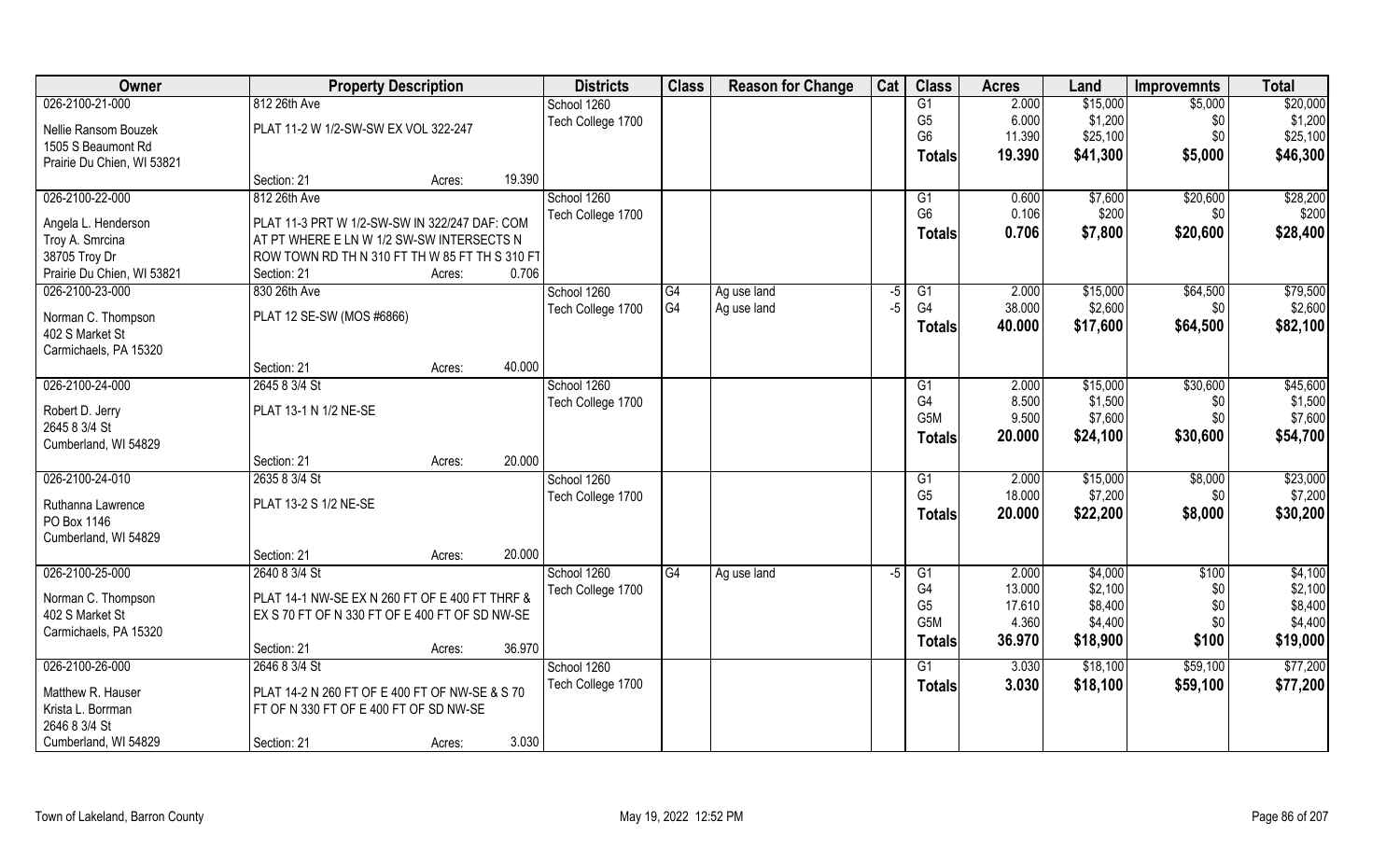| <b>Owner</b>                     | <b>Property Description</b>                    |        |        | <b>Districts</b>  | <b>Class</b> | <b>Reason for Change</b> | Cat  | <b>Class</b>     | <b>Acres</b>   | Land                | <b>Improvemnts</b> | <b>Total</b>        |
|----------------------------------|------------------------------------------------|--------|--------|-------------------|--------------|--------------------------|------|------------------|----------------|---------------------|--------------------|---------------------|
| 026-2100-27-000                  | 2604 8 3/4 St                                  |        |        | School 1260       |              |                          |      | G1               | 2.000          | \$15,000            | \$94,300           | \$109,300           |
| Joe Feidt                        | PLAT 15 SW-SE                                  |        |        | Tech College 1700 |              |                          |      | G4               | 7.250          | \$1,100             | \$0                | \$1,100             |
| Rhonda Feidt                     |                                                |        |        |                   |              |                          |      | G <sub>5</sub>   | 10.750         | \$4,300             | \$0                | \$4,300             |
| 2604 8 3/4 St                    |                                                |        |        |                   |              |                          |      | G <sub>5</sub> M | 20.000         | \$20,000            | \$0                | \$20,000            |
| Cumberland, WI 54829-9262        | Section: 21                                    | Acres: | 40.000 |                   |              |                          |      | Totals           | 40.000         | \$40,400            | \$94,300           | \$134,700           |
| 026-2100-28-000                  | 876 26th Ave                                   |        |        | School 1260       |              |                          |      | G1               | 1.000          | \$10,000            | \$44,700           | \$54,700            |
| Flesch Family Living Trust et al | PLAT 16 SE-SE                                  |        |        | Tech College 1700 |              |                          |      | G <sub>5</sub>   | 10.000         | \$4,000             | \$0                | \$4,000             |
| 2620 11th St                     |                                                |        |        |                   |              |                          |      | G <sub>6</sub>   | 29.000         | \$63,800            | \$0                | \$63,800            |
| Cumberland, WI 54829             |                                                |        |        |                   |              |                          |      | <b>Totals</b>    | 40.000         | \$77,800            | \$44,700           | \$122,500           |
|                                  | Section: 21                                    | Acres: | 40.000 |                   |              |                          |      |                  |                |                     |                    |                     |
| 026-2200-02-000                  |                                                |        |        | School 1260       |              |                          |      | G5               | 10.000         | \$3,000             | $\sqrt[6]{}$       | \$3,000             |
| William M. Flood                 | NE-NE                                          |        |        | Tech College 1700 |              |                          |      | G <sub>6</sub>   | 30.000         | \$60,000            | \$0                | \$60,000            |
| 2668 10th St                     |                                                |        |        |                   |              |                          |      | Totals           | 40.000         | \$63,000            | \$0                | \$63,000            |
| Cumberland, WI 54829             |                                                |        |        |                   |              |                          |      |                  |                |                     |                    |                     |
|                                  | Section: 22                                    | Acres: | 40.000 |                   |              |                          |      |                  |                |                     |                    |                     |
| 026-2200-03-000                  | 965 27th Ave                                   |        |        | School 1260       |              |                          |      | G5               | 3.000          | \$1,200             | $\sqrt[6]{3}$      | \$1,200             |
| Daniel R. Hoffmann               | PLAT 2-1 E 1/2 NW-NE EX E 165 FT THRF & ALSO E |        |        | Tech College 1700 |              |                          |      | G <sub>6</sub>   | 17.000         | \$37,400            | \$0                | \$37,400            |
| 965 27th Ave                     | 165 FT OF W 1/2 NW-NE                          |        |        |                   |              |                          |      | <b>Totals</b>    | 20.000         | \$38,600            | \$0                | \$38,600            |
| Cumberland, WI 54829             |                                                |        |        |                   |              |                          |      |                  |                |                     |                    |                     |
|                                  | Section: 22                                    | Acres: | 20.000 |                   |              |                          |      |                  |                |                     |                    |                     |
| 026-2200-04-000                  | 971 27th Ave                                   |        |        | School 1260       |              |                          |      | G1               | 2.000          | \$15,000            | \$86,800           | \$101,800           |
| Norbert T. Ball Jr               | PLAT 2-2 E 165 FT OF NW-NE                     |        |        | Tech College 1700 |              |                          |      | G <sub>5</sub>   | 3.000          | \$1,200             | \$0                | \$1,200             |
| Mary L. Sykora                   |                                                |        |        |                   |              |                          |      | Totals           | 5.000          | \$16,200            | \$86,800           | \$103,000           |
| 971 27th Ave                     |                                                |        |        |                   |              |                          |      |                  |                |                     |                    |                     |
| Cumberland, WI 54829             | Section: 22                                    | Acres: | 5.000  |                   |              |                          |      |                  |                |                     |                    |                     |
| 026-2200-05-000                  | 965 27th Ave                                   |        |        | School 1260       |              |                          |      | G1               | 4.000          | \$51,000            | \$157,600          | \$208,600           |
|                                  |                                                |        |        | Tech College 1700 |              |                          |      | G <sub>5</sub>   | 10.000         | \$2,000             | \$0                | \$2,000             |
| Daniel R. Hoffmann               | PLATS 2-3 & 3 W 1/2 NW-NE EX E 165 FT & SW-NE  |        |        |                   |              |                          |      | G <sub>6</sub>   | 41.000         | \$82,000            | \$0                | \$82,000            |
| Wendy C. Hoffmann                |                                                |        |        |                   |              |                          |      | <b>Totals</b>    | 55.000         | \$135,000           | \$157,600          | \$292,600           |
| 965 27th Ave                     |                                                |        |        |                   |              |                          |      |                  |                |                     |                    |                     |
| Cumberland, WI 54829             | Section: 22                                    | Acres: | 55.000 |                   |              |                          |      |                  |                |                     |                    |                     |
| 026-2200-06-000                  | 2668 10th St                                   |        |        | School 1260       | G4           | Ag use land              | $-5$ | G1<br>G4         | 2.000<br>8.000 | \$15,000<br>\$1,300 | \$49,000           | \$64,000<br>\$1,300 |
| William M. Flood                 | SE-NE                                          |        |        | Tech College 1700 |              |                          |      | G <sub>5</sub>   | 15.000         | \$4,500             | \$0<br>\$0         | \$4,500             |
| 2668 10th St                     |                                                |        |        |                   |              |                          |      | G <sub>5</sub> M | 15.000         | \$15,000            | \$0\$              | \$15,000            |
| Cumberland, WI 54829             |                                                |        |        |                   |              |                          |      | Totals           | 40.000         | \$35,800            | \$49,000           | \$84,800            |
|                                  | Section: 22                                    | Acres: | 40.000 |                   |              |                          |      |                  |                |                     |                    |                     |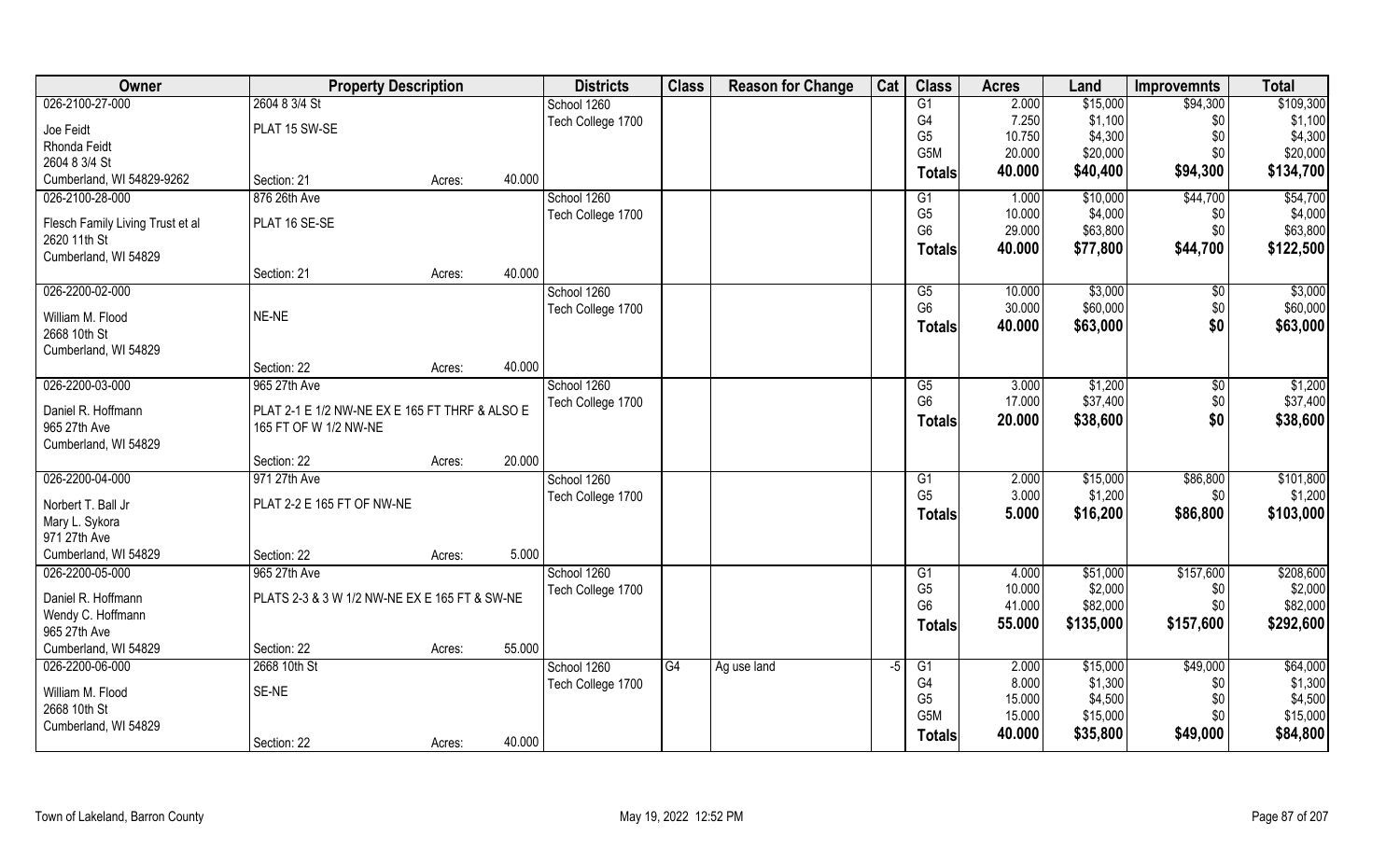| Owner                 | <b>Property Description</b>                    | <b>Districts</b>  | <b>Class</b>   | <b>Reason for Change</b> | Cat  | <b>Class</b>    | <b>Acres</b> | Land        | <b>Improvemnts</b> | <b>Total</b> |
|-----------------------|------------------------------------------------|-------------------|----------------|--------------------------|------|-----------------|--------------|-------------|--------------------|--------------|
| 026-2200-07-000       | 939 27th Ave                                   | School 1260       |                |                          |      | G1              | 2.000        | \$15,000    | \$162,400          | \$177,400    |
| Zachariah Edwin Burke | PLAT 5-1 N 1/2 NE-NW EX E 66 FT & EX PRT DAF:  | Tech College 1700 |                |                          |      | G <sub>5</sub>  | 26.000       | \$7,800     | \$0                | \$7,800      |
| Laura Margaret Burke  | COM NE COR NE-NW TH W 66 FT TO POB TH W 234    |                   |                |                          |      | G <sub>6</sub>  | 2.000        | \$3,200     | \$0                | \$3,200      |
| 939 27th Ave          | FT TH SELY TO PT 234 FT S OF POB TH N TO POB & |                   |                |                          |      | <b>Totals</b>   | 30.000       | \$26,000    | \$162,400          | \$188,400    |
| Cumberland, WI 54829  | 30.000<br>Section: 22<br>Acres:                |                   |                |                          |      |                 |              |             |                    |              |
| 026-2200-08-000       |                                                | School 1260       |                |                          |      | G6              | 5.000        | \$10,000    | $\overline{50}$    | \$10,000     |
|                       |                                                | Tech College 1700 |                |                          |      | W <sub>6</sub>  | 35.000       | (\$77,000)  | \$0                | \$0          |
| Randall W. Palan      | PLAT 6 NW-NW 35 A MFL-C                        |                   |                |                          |      | <b>Totals</b>   | 40.000       | \$10,000    | \$0                | \$10,000     |
| Linda L. Palan        |                                                |                   |                |                          |      |                 |              |             |                    |              |
| 854 28th Ave          |                                                |                   |                |                          |      |                 |              |             |                    |              |
| Barronett, WI 54813   | 40.000<br>Section: 22<br>Acres:                |                   |                |                          |      |                 |              |             |                    |              |
| 026-2200-09-000       |                                                | School 1260       |                |                          |      | W <sub>6</sub>  | 40.000       | ( \$88,000) | \$0                | \$0          |
| Randall W. Palan      | PLAT 7 SW-NW 40 A MFL-C                        | Tech College 1700 |                |                          |      | <b>Totals</b>   | 40.000       | \$0         | \$0                | \$0          |
| Linda L. Palan        |                                                |                   |                |                          |      |                 |              |             |                    |              |
| 854 28th Ave          |                                                |                   |                |                          |      |                 |              |             |                    |              |
| Barronett, WI 54813   | 40.000<br>Section: 22<br>Acres:                |                   |                |                          |      |                 |              |             |                    |              |
| 026-2200-10-000       | 27th Ave                                       | School 1260       |                |                          |      | G5              | 21.020       | \$6,300     | $\sqrt[6]{3}$      | \$6,300      |
|                       |                                                | Tech College 1700 |                |                          |      | G <sub>6</sub>  | 30.000       | \$54,000    | \$0                | \$54,000     |
| Larry A. Dietrich     | PLATS 5-2 & 8 PRT NE-NW DAF: COM AT NE COR     |                   |                |                          |      | <b>Totals</b>   | 51.020       | \$60,300    | \$0                | \$60,300     |
| Gail M. Dietrich      | NE-NW TH W ALG N LN SD NE-NW 66 FT TO POB TH   |                   |                |                          |      |                 |              |             |                    |              |
| W305 S5072 Hwy 83     | CONT W ALG N LN 234 FT TO PT TH SELY TO PT 234 |                   |                |                          |      |                 |              |             |                    |              |
| Mukwonago, WI 53149   | 51.020<br>Section: 22<br>Acres:                |                   |                |                          |      |                 |              |             |                    |              |
| 026-2200-11-000       |                                                | School 1260       | G5M            | Revalue                  | $-5$ | $\overline{G5}$ | 11.500       | \$2,300     | \$0                | \$2,300      |
| Edwin C. Burke        | PLATS 9 & 12-2 NE-SW & W 3 RDS OF SE-SW        | Tech College 1700 | G5M            | Shift from forest        |      | G5M             | 15.000       | \$15,000    | \$0                | \$15,000     |
| Roxanne R. Burke      |                                                |                   | G <sub>6</sub> | Shift to ag use forest   |      | G <sub>6</sub>  | 15.000       | \$30,000    | \$0                | \$30,000     |
| 930 26th Ave          |                                                |                   |                |                          |      | Totals          | 41.500       | \$47,300    | \$0                | \$47,300     |
| Cumberland, WI 54829  | 41.500<br>Section: 22<br>Acres:                |                   |                |                          |      |                 |              |             |                    |              |
| 026-2200-12-000       |                                                | School 1260       |                |                          |      | G6              | 40.000       | \$80,000    | \$0                | \$80,000     |
|                       |                                                | Tech College 1700 |                |                          |      | <b>Totals</b>   | 40.000       | \$80,000    | \$0                | \$80,000     |
| David P. Flesch et al | PLAT 10 NW-SW                                  |                   |                |                          |      |                 |              |             |                    |              |
| 2620 11th St          |                                                |                   |                |                          |      |                 |              |             |                    |              |
| Cumberland, WI 54829  |                                                |                   |                |                          |      |                 |              |             |                    |              |
|                       | 40.000<br>Section: 22<br>Acres:                |                   |                |                          |      |                 |              |             |                    |              |
| 026-2200-13-000       | 910 26th Ave                                   | School 1260       | G4             | Ag use land              | $-5$ | G1              | 1.000        | \$10,000    | \$38,900           | \$48,900     |
| George Raab           | PLAT 11 SW-SW                                  | Tech College 1700 |                |                          |      | G <sub>4</sub>  | 10.500       | \$1,800     | \$0                | \$1,800      |
| Rachel M. Raab        |                                                |                   |                |                          |      | G <sub>5</sub>  | 0.500        | \$200       | \$0                | \$200        |
| 19945 Cedar Lake Trl  |                                                |                   |                |                          |      | G5M             | 28.000       | \$28,000    | \$0                | \$28,000     |
| Morristown, MN 55052  | 40.000<br>Section: 22<br>Acres:                |                   |                |                          |      | <b>Totals</b>   | 40.000       | \$40,000    | \$38,900           | \$78,900     |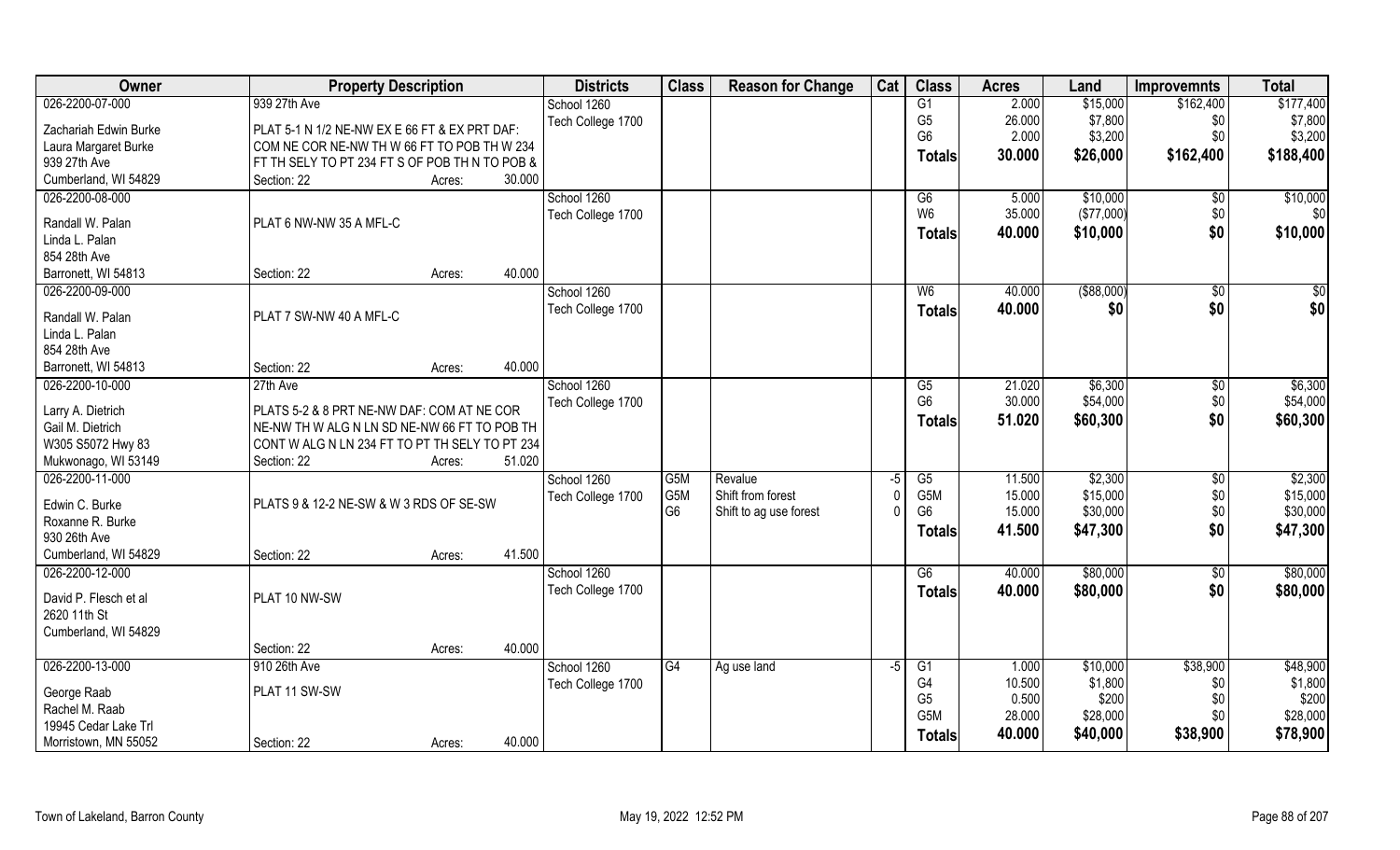| Owner<br><b>Class</b><br><b>Class</b><br><b>Districts</b><br><b>Reason for Change</b><br>Cat<br><b>Property Description</b><br><b>Acres</b><br>Land<br><b>Improvemnts</b> | <b>Total</b>             |
|---------------------------------------------------------------------------------------------------------------------------------------------------------------------------|--------------------------|
| 026-2200-14-000<br>930 26th Ave<br>G1<br>2.000<br>\$121,500<br>School 1260<br>\$15,000                                                                                    | \$136,500                |
| G <sub>5</sub><br>6.000<br>\$2,400<br>Tech College 1700<br>PLAT 12-1 SE-SW EX W 3 RDS<br>Edwin C. Burke                                                                   | \$2,400<br>\$0           |
| G <sub>6</sub><br>30.500<br>\$67,100<br>Roxanne R. Burke                                                                                                                  | \$0<br>\$67,100          |
| \$84,500<br>38.500<br>\$121,500<br>Totals<br>930 26th Ave                                                                                                                 | \$206,000                |
| Cumberland, WI 54829<br>38.500<br>Section: 22<br>Acres:                                                                                                                   |                          |
| 026-2200-15-000<br>\$3,000<br>School 1260<br>12.000<br>G5                                                                                                                 | \$3,000<br>\$0           |
| G <sub>6</sub><br>28.000<br>\$56,000<br>Tech College 1700<br>NE-SE<br>Raymond E & Sharon Dietrich Real                                                                    | \$56,000<br>\$0          |
| 40.000<br>\$59,000<br>Totals<br><b>Estate Living Trust</b>                                                                                                                | \$0<br>\$59,000          |
| 1476 19th Ave NW                                                                                                                                                          |                          |
| 40.000<br>New Brighton, MN 55112<br>Section: 22<br>Acres:                                                                                                                 |                          |
| 026-2200-16-000<br>School 1260<br>\$1,800<br>G5<br>6.000                                                                                                                  | \$1,800<br>$\sqrt[6]{3}$ |
| G <sub>6</sub><br>34.000<br>\$68,000<br>Tech College 1700                                                                                                                 | \$68,000<br>\$0          |
| NW-SE<br>Raymond E & Sharon Dietrich Real<br>\$0<br>40.000<br>\$69,800<br>Totals                                                                                          | \$69,800                 |
| <b>Estate Living Trust</b>                                                                                                                                                |                          |
| 1476 19th Ave NW                                                                                                                                                          |                          |
| 40.000<br>New Brighton, MN 55112<br>Section: 22<br>Acres:<br>026-2200-17-000                                                                                              |                          |
| ( \$80,000)<br>School 1260<br>W6<br>40.000                                                                                                                                | \$0<br>$\overline{50}$   |
| Tech College 1700<br>40.000<br>\$0<br><b>Totals</b><br>SW-SE 40 A MFL-C<br>Red Cedar Logging Inc                                                                          | \$0<br>\$0               |
| 517 Rudolph Rd                                                                                                                                                            |                          |
| Cameron, WI 54822                                                                                                                                                         |                          |
| 40.000<br>Section: 22<br>Acres:                                                                                                                                           |                          |
| 026-2200-18-000<br>\$112,800<br>2610 10th St<br>\$10,000<br>School 1260<br>G1<br>1.000                                                                                    | \$122,800                |
| G <sub>5</sub><br>5.000<br>\$2,000<br>Tech College 1700<br>Victor R. Trejo-Aguilar<br>PLAT 16 SE-SE                                                                       | \$2,000<br>\$0           |
| G <sub>6</sub><br>34.000<br>\$68,000<br>Tracy R. Trejo                                                                                                                    | \$68,000<br>\$0          |
| \$112,800<br>40.000<br>\$80,000<br><b>Totals</b><br>2610 10th St                                                                                                          | \$192,800                |
| 40.000<br>Cumberland, WI 54829<br>Section: 22<br>Acres:                                                                                                                   |                          |
| 026-2300-02-000<br>2680 11th St<br>Silver Lake 8240<br>3.360<br>\$64,600<br>\$174,600<br>G1                                                                               | \$239,200                |
| School 1260<br>3.360<br>\$64,600<br>\$174,600<br>Totals<br>GL 1-1 PRT GOVT LOT 1 SHOWN AS LOT 2, OUTLOT<br>Scott A. Kupferschmidt                                         | \$239,200                |
| Tech College 1700<br>Brenda L. Kupferschmidt<br>1 & OUTLOT 2 CSM 35/117 #5144                                                                                             |                          |
| 2680 11th St                                                                                                                                                              |                          |
| 3.360<br>Cumberland, WI 54829<br>Section: 23<br>Acres:                                                                                                                    |                          |
| 026-2300-02-001<br>Silver Lake 8240<br>\$162,000<br>\$120,500<br>2671 11th St<br>G1<br>1.310                                                                              | \$282,500                |
| School 1260<br>1.310<br>\$162,000<br>\$120,500<br><b>Totals</b>                                                                                                           | \$282,500                |
| Roger P. Kuerbs<br>GL 1-2 PRT GOVT LOT 1 SHOWN AS LOT 1 CSM 17/8<br>Tech College 1700                                                                                     |                          |
| Roberta J. Kuerbs<br>#2452                                                                                                                                                |                          |
| PO Box 864<br>2671 11th St<br>1.310<br>Section: 23                                                                                                                        |                          |
| Acres:<br>Cumberland, WI 54829                                                                                                                                            |                          |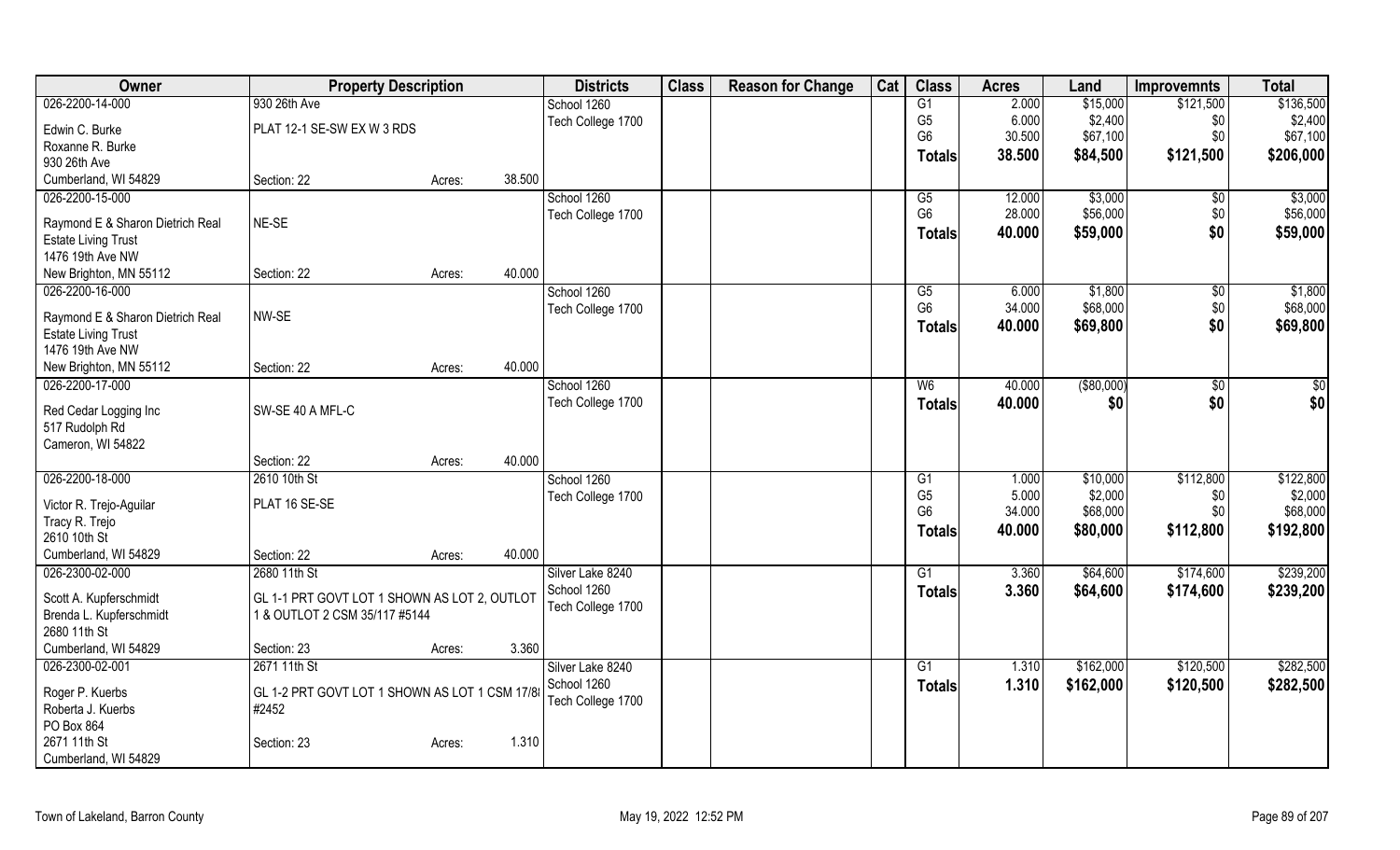| Owner                | <b>Property Description</b>                         |                  | <b>Districts</b>  | <b>Class</b> | <b>Reason for Change</b> | Cat | <b>Class</b>           | <b>Acres</b> | Land        | <b>Improvemnts</b> | <b>Total</b> |
|----------------------|-----------------------------------------------------|------------------|-------------------|--------------|--------------------------|-----|------------------------|--------------|-------------|--------------------|--------------|
| 026-2300-02-011      | 2689 11th St                                        |                  | Silver Lake 8240  |              |                          |     | G1                     | 1.000        | \$51,800    | \$161,700          | \$213,500    |
| Susan Lee Barott     | GL 1-3 PRT GOVT LOT 1 SHOWN AS LOT 2 CSM 17/89      |                  | School 1260       |              |                          |     | <b>Totals</b>          | 1.000        | \$51,800    | \$161,700          | \$213,500    |
| Roger C. Gantner     | #2453                                               |                  | Tech College 1700 |              |                          |     |                        |              |             |                    |              |
| 2689 11th St         |                                                     |                  |                   |              |                          |     |                        |              |             |                    |              |
| Cumberland, WI 54829 | Section: 23                                         | 1.000<br>Acres:  |                   |              |                          |     |                        |              |             |                    |              |
| 026-2300-02-020      | 2692 11th St                                        |                  | School 1260       |              |                          |     | $\overline{G1}$        | 1.700        | \$39,800    | \$300              | \$40,100     |
|                      |                                                     |                  | Tech College 1700 |              |                          |     | Totals                 | 1.700        | \$39,800    | \$300              | \$40,100     |
| Dennis D. Peabody    | GL 1-4 PRT GOVT LOT 1 SHOWN AS LOT 1 CSM 26/9       |                  |                   |              |                          |     |                        |              |             |                    |              |
| Debra L. Peabody     | #3760 DOC 592472 & ALSO LD LYG BETW SWLY LN         |                  |                   |              |                          |     |                        |              |             |                    |              |
| 338 Railroad Ave     | SD LOT 1 & OHWM LAKE 14-15D BY EXT OF SIDE          |                  |                   |              |                          |     |                        |              |             |                    |              |
| Boyceville, WI 54725 | Section: 23                                         | 1.700<br>Acres:  |                   |              |                          |     |                        |              |             |                    |              |
| 026-2300-02-030      | 11th St                                             |                  | School 1260       |              |                          |     | W <sub>6</sub>         | 11.570       | ( \$56,200) | \$0                | $\sqrt{50}$  |
| Eric M. Ness         | GL 1-5 PRT GOVT LOT 1 SHOWN AS LOT 1 CSM            |                  | Tech College 1700 |              |                          |     | <b>Totals</b>          | 11.570       | \$0         | \$0                | \$0          |
| 5136 S Menard Dr     | 35/118 #5145 DOC 709951 11.57 A MFL-C               |                  |                   |              |                          |     |                        |              |             |                    |              |
| New Berlin, WI 53151 |                                                     |                  |                   |              |                          |     |                        |              |             |                    |              |
|                      | Section: 23                                         | 11.570<br>Acres: |                   |              |                          |     |                        |              |             |                    |              |
| 026-2300-02-040      | $11th$ St                                           |                  | School 1260       |              |                          |     | G1                     | 8.100        | \$35,500    | \$0                | \$35,500     |
|                      |                                                     |                  | Tech College 1700 |              |                          |     | <b>Totals</b>          | 8.100        | \$35,500    | \$0                | \$35,500     |
| Gregory J. Carlson   | GL 1-6 PRT GOVT LOT 1 SHOWN AS LOT 3 CSM            |                  |                   |              |                          |     |                        |              |             |                    |              |
| 700 Kellogg Ave      | 35/119 #5146 DOC 709952                             |                  |                   |              |                          |     |                        |              |             |                    |              |
| Ames, IA 50010       |                                                     |                  |                   |              |                          |     |                        |              |             |                    |              |
|                      | Section: 23                                         | 8.100<br>Acres:  |                   |              |                          |     |                        |              |             |                    |              |
| 026-2300-03-000      | $11th$ St                                           |                  | School 1260       |              |                          |     | $\overline{\text{G5}}$ | 8.000        | \$3,200     | $\overline{50}$    | \$3,200      |
| Eric M. Ness         | PLAT 2 NW-NE 32 A MFL-C                             |                  | Tech College 1700 |              |                          |     | W <sub>6</sub>         | 32.000       | (\$53,600)  | \$0                | \$0          |
| 5136 S Menard Dr     |                                                     |                  |                   |              |                          |     | <b>Totals</b>          | 40.000       | \$3,200     | \$0                | \$3,200      |
| New Berlin, WI 53151 |                                                     |                  |                   |              |                          |     |                        |              |             |                    |              |
|                      | Section: 23                                         | 40.000<br>Acres: |                   |              |                          |     |                        |              |             |                    |              |
| 026-2300-04-000      | 11th St                                             |                  | School 1260       |              |                          |     | $\overline{X2}$        | 40.000       | \$0         | $\sqrt{6}$         | \$0          |
|                      |                                                     |                  | Tech College 1700 |              |                          |     | <b>Totals</b>          | 40.000       | \$0         | \$0                | \$0          |
| State of Wisconsin   | SW-NE (MOS #7966)                                   |                  |                   |              |                          |     |                        |              |             |                    |              |
| 335 E Monroe Ave     |                                                     |                  |                   |              |                          |     |                        |              |             |                    |              |
| Barron, WI 54812     |                                                     |                  |                   |              |                          |     |                        |              |             |                    |              |
|                      | Section: 23                                         | 40.000<br>Acres: |                   |              |                          |     |                        |              |             |                    |              |
| 026-2300-05-000      | $11th$ St                                           |                  | School 1260       |              |                          |     | G1                     | 7.400        | \$26,800    | \$16,700           | \$43,500     |
| Terrance M. Thornton | GL 2-1 (23) & GL 2-4 (24) PRT GOVT LOT 2 (SEC 23) & |                  | Tech College 1700 |              |                          |     | <b>Totals</b>          | 7.400        | \$26,800    | \$16,700           | \$43,500     |
| Margare Thornton     | PRT GOVT LOT 2 (SEC 24) SHOWN AS LOT 6 CSM          |                  |                   |              |                          |     |                        |              |             |                    |              |
| 16633 Mandileigh Ln  | 32/140 #4697                                        |                  |                   |              |                          |     |                        |              |             |                    |              |
| Hamilton, VA 20158   | Section: 23                                         | 7.400<br>Acres:  |                   |              |                          |     |                        |              |             |                    |              |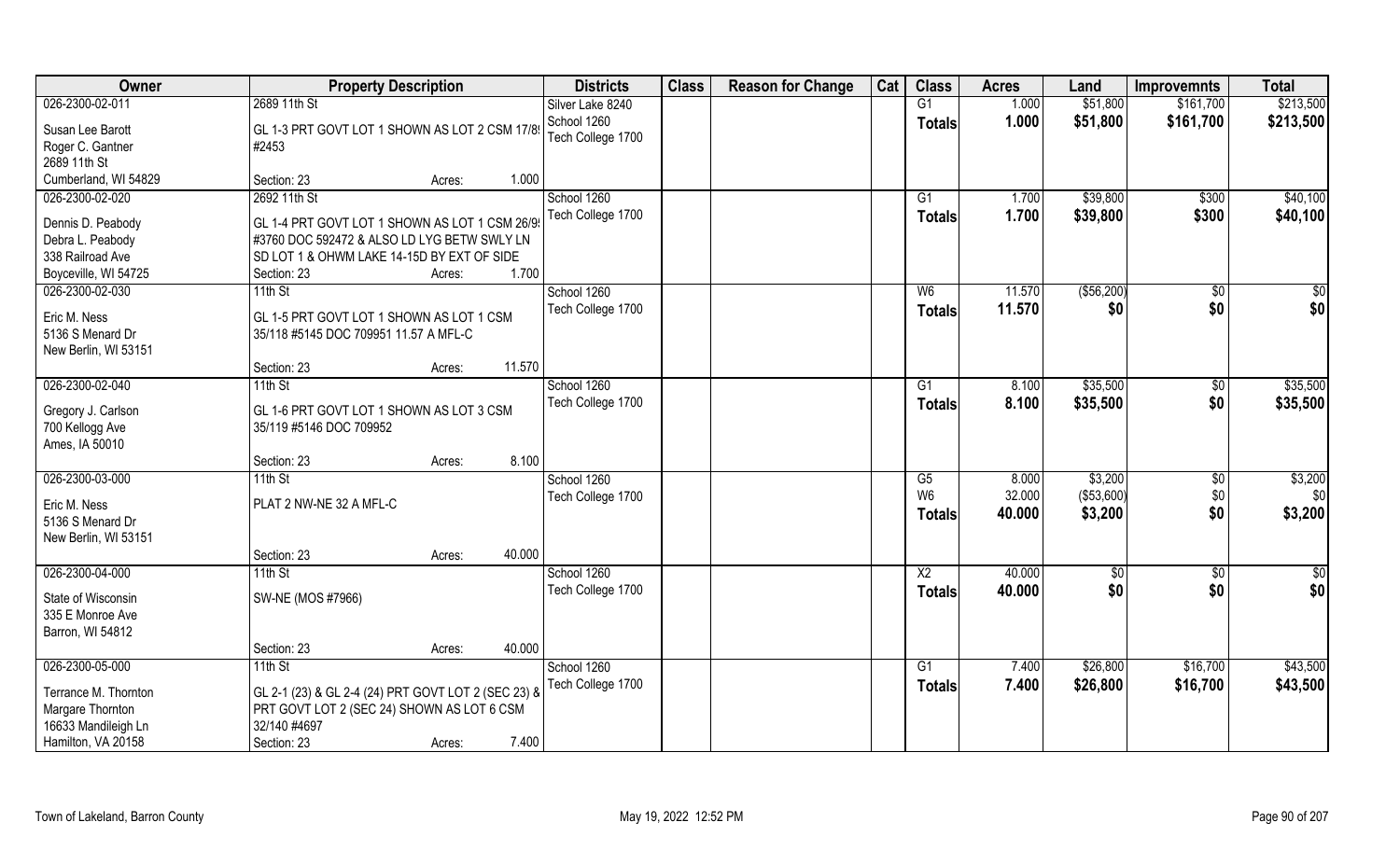| Owner                                               | <b>Property Description</b>                                                                       |        |        | <b>Districts</b>  | <b>Class</b>    | <b>Reason for Change</b> | Cat | <b>Class</b>           | <b>Acres</b> | Land       | <b>Improvemnts</b> | <b>Total</b>  |
|-----------------------------------------------------|---------------------------------------------------------------------------------------------------|--------|--------|-------------------|-----------------|--------------------------|-----|------------------------|--------------|------------|--------------------|---------------|
| 026-2300-05-001                                     | $11th$ St                                                                                         |        |        | School 1260       |                 |                          |     | $\overline{X2}$        | 20.000       | \$0        | \$0                | \$0           |
| State of Wisconsin Dnr                              | GL 2-2 PRT GOVT LOT 2 LYG W OF W R/W LN TN RD                                                     |        |        | Tech College 1700 |                 |                          |     | <b>Totals</b>          | 20.000       | \$0        | \$0                | \$0           |
| PO Box 7921                                         | & N OF E-W 1/4 LN (MOS #6879 & #7966)                                                             |        |        |                   |                 |                          |     |                        |              |            |                    |               |
| Madison, WI 53707-7921                              |                                                                                                   |        |        |                   |                 |                          |     |                        |              |            |                    |               |
|                                                     | Section: 23                                                                                       | Acres: | 20.000 |                   |                 |                          |     |                        |              |            |                    |               |
| 026-2300-05-010                                     | 1102 26 1/2 Ave                                                                                   |        |        | Silver Lake 8240  |                 |                          |     | G1                     | 3.350        | \$161,000  | \$160,700          | \$321,700     |
| Leslie A Johnson Trust Agreement                    | GL 2-5 (23) & GL 2-17 (24) PRT GOVT LOT 2 SEC 23 &                                                |        |        | School 1260       |                 |                          |     | <b>Totals</b>          | 3.350        | \$161,000  | \$160,700          | \$321,700     |
| 14830 42nd St S                                     | PRT GOVT LOT 2 SEC 24 SHOWN AS LOT 15 CSM                                                         |        |        | Tech College 1700 |                 |                          |     |                        |              |            |                    |               |
| Afton, MN 55001                                     | 24/140 #3490 DOC 572362                                                                           |        |        |                   |                 |                          |     |                        |              |            |                    |               |
|                                                     | Section: 23                                                                                       | Acres: | 3.350  |                   |                 |                          |     |                        |              |            |                    |               |
| 026-2300-05-015                                     | 1102A 26 1/2 Ave                                                                                  |        |        | Silver Lake 8240  |                 |                          |     | G1                     | 2.390        | \$212,100  | \$124,900          | \$337,000     |
|                                                     |                                                                                                   |        |        | School 1260       |                 |                          |     | <b>Totals</b>          | 2.390        | \$212,100  | \$124,900          | \$337,000     |
| Terrance M. Thornton                                | GL 2-6(23) & GL 2-16(24) PRT GOVT LOT 2 (SEC 23) &<br>PRT GOVT LOT 2 (SEC 24) SHOWN AS LOT 14 CSM |        |        | Tech College 1700 |                 |                          |     |                        |              |            |                    |               |
| Margare Thornton<br>16633 Mandileigh Ln             | 25/136 #3646                                                                                      |        |        |                   |                 |                          |     |                        |              |            |                    |               |
| Hamilton, VA 20158                                  | Section: 24                                                                                       | Acres: | 2.390  |                   |                 |                          |     |                        |              |            |                    |               |
| 026-2300-05-020                                     | 2667 11th St                                                                                      |        |        | Silver Lake 8240  | $\overline{G1}$ | Garage at v50%           |     | G1                     | 3.620        | \$108,000  | \$7,100            | \$115,100     |
|                                                     |                                                                                                   |        |        | School 1260       |                 |                          |     |                        |              |            |                    |               |
| Luke P. Albers                                      | GL 2-3 PRT GOVT LOT 2 SHOWN AS LOT 16 CSM                                                         |        |        | Tech College 1700 |                 |                          |     | <b>Totals</b>          | 3.620        | \$108,000  | \$7,100            | \$115,100     |
| Katie L. Albers                                     | 24/152 #3502 DOC 573409                                                                           |        |        |                   |                 |                          |     |                        |              |            |                    |               |
| 9218 Jergen Ct S                                    |                                                                                                   |        |        |                   |                 |                          |     |                        |              |            |                    |               |
| Cottage Grove, MN 55016                             | Section: 23                                                                                       | Acres: | 3.620  |                   |                 |                          |     |                        |              |            |                    |               |
| 026-2300-06-000                                     | $11th$ St                                                                                         |        |        | School 1260       |                 |                          |     | $\overline{\text{X2}}$ | 40.000       | \$0        | \$0                | \$0           |
| State of Wisconsin Conservation Comm   PLAT 5 NE-NW |                                                                                                   |        |        | Tech College 1700 |                 |                          |     | <b>Totals</b>          | 40.000       | \$0        | \$0                | \$0           |
| PO Box 7921                                         |                                                                                                   |        |        |                   |                 |                          |     |                        |              |            |                    |               |
| Madison, WI 53707-7921                              |                                                                                                   |        |        |                   |                 |                          |     |                        |              |            |                    |               |
|                                                     | Section: 23                                                                                       | Acres: | 40.000 |                   |                 |                          |     |                        |              |            |                    |               |
| 026-2300-07-000                                     | $11th$ St                                                                                         |        |        | School 1260       |                 |                          |     | $\overline{X2}$        | 40.000       | \$0        | \$0                | $\frac{1}{2}$ |
|                                                     |                                                                                                   |        |        | Tech College 1700 |                 |                          |     | <b>Totals</b>          | 40.000       | \$0        | \$0                | \$0           |
| State of Wisconsin                                  | NW-NW                                                                                             |        |        |                   |                 |                          |     |                        |              |            |                    |               |
| 335 E Monroe Ave                                    |                                                                                                   |        |        |                   |                 |                          |     |                        |              |            |                    |               |
| Barron, WI 54812                                    |                                                                                                   |        |        |                   |                 |                          |     |                        |              |            |                    |               |
|                                                     | Section: 23                                                                                       | Acres: | 40.000 |                   |                 |                          |     |                        |              |            |                    |               |
| 026-2300-08-000                                     | 11th St                                                                                           |        |        | School 1260       |                 |                          |     | $\overline{X2}$        | 40.000       | $\sqrt{6}$ | $\overline{50}$    | $rac{1}{2}$   |
| State of Wisconsin                                  | SW-NW                                                                                             |        |        | Tech College 1700 |                 |                          |     | <b>Totals</b>          | 40.000       | \$0        | \$0                | \$0           |
| 335 E Monroe Ave                                    |                                                                                                   |        |        |                   |                 |                          |     |                        |              |            |                    |               |
| Barron, WI 54812                                    |                                                                                                   |        |        |                   |                 |                          |     |                        |              |            |                    |               |
|                                                     | Section: 23                                                                                       | Acres: | 40.000 |                   |                 |                          |     |                        |              |            |                    |               |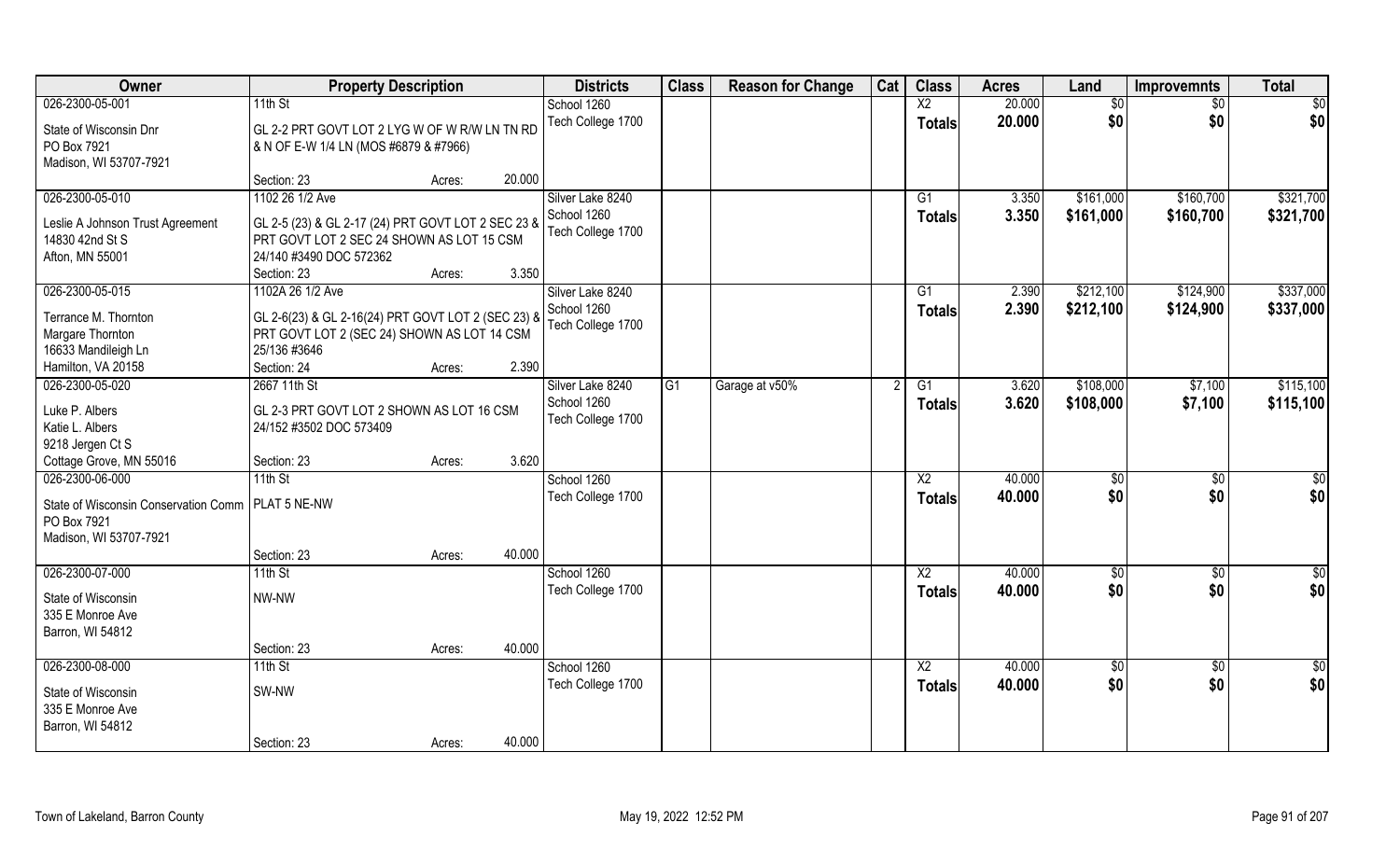| <b>Owner</b>                                         | <b>Property Description</b>                                    |                  | <b>Districts</b>  | <b>Class</b> | <b>Reason for Change</b> | Cat | <b>Class</b>    | <b>Acres</b> | Land           | <b>Improvemnts</b> | <b>Total</b>    |
|------------------------------------------------------|----------------------------------------------------------------|------------------|-------------------|--------------|--------------------------|-----|-----------------|--------------|----------------|--------------------|-----------------|
| 026-2300-09-000                                      | 11th St                                                        |                  | School 1260       |              |                          |     | $\overline{X2}$ | 40.000       | \$0            | $\overline{50}$    | $\overline{50}$ |
| State of Wisconsin<br>335 E Monroe Ave               | SE-NW (MOS #7966)                                              |                  | Tech College 1700 |              |                          |     | <b>Totals</b>   | 40.000       | \$0            | \$0                | \$0             |
| Barron, WI 54812                                     |                                                                |                  |                   |              |                          |     |                 |              |                |                    |                 |
|                                                      | Section: 23                                                    | 40.000<br>Acres: |                   |              |                          |     |                 |              |                |                    |                 |
| 026-2300-10-000                                      | 10th St                                                        |                  | School 1260       |              |                          |     | G1              | 0.500        | \$8,000        | \$0                | \$8,000         |
| Dennis R. Leverenz                                   | PLAT 9-1 W 480 FT OF NE-SW                                     |                  | Tech College 1700 |              |                          |     | G <sub>5</sub>  | 2.000        | \$800          | \$0                | \$800           |
| Kathryn M. Leverenz                                  |                                                                |                  |                   |              |                          |     | G <sub>6</sub>  | 8.600        | \$24,300       | \$0                | \$24,300        |
| W1205 W River Rd                                     |                                                                |                  |                   |              |                          |     | <b>Totals</b>   | 11.100       | \$33,100       | \$0                | \$33,100        |
| Oconomowoc, WI 53066                                 | Section: 23                                                    | 11.100<br>Acres: |                   |              |                          |     |                 |              |                |                    |                 |
| 026-2300-10-050                                      | 2610C 11th St                                                  |                  | School 1260       |              |                          |     | G1              | 2.000        | \$24,000       | \$126,400          | \$150,400       |
|                                                      |                                                                |                  | Tech College 1700 |              |                          |     | G <sub>5</sub>  | 4.000        | \$1,600        | \$0                | \$1,600         |
| Dennis R. Leverenz                                   | PLATS 9-3 & 12-2 S 660 FT NE-SW EX W 480 FT & E                |                  |                   |              |                          |     | G <sub>6</sub>  | 5.100        | \$15,700       | \$0                | \$15,700        |
| Kathryn M. Leverenz<br>W1205 W River Rd              | 360 FT THRF & N 660 FT OF SE-SW EX W 480 FT & E<br>360 FT THRF |                  |                   |              |                          |     | <b>Totals</b>   | 11.100       | \$41,300       | \$126,400          | \$167,700       |
| Oconomowoc, WI 53066                                 | Section: 23                                                    | 11.100<br>Acres: |                   |              |                          |     |                 |              |                |                    |                 |
| 026-2300-11-000                                      |                                                                |                  | School 1260       |              |                          |     | X <sub>2</sub>  | 40.000       | $\sqrt[6]{30}$ |                    | \$              |
|                                                      |                                                                |                  | Tech College 1700 |              |                          |     |                 | 40.000       | \$0            | \$0<br>\$0         | \$0             |
| State of Wisconsin                                   | NW-SW (MOS #7966)                                              |                  |                   |              |                          |     | <b>Totals</b>   |              |                |                    |                 |
| 335 E Monroe Ave                                     |                                                                |                  |                   |              |                          |     |                 |              |                |                    |                 |
| Barron, WI 54812                                     |                                                                |                  |                   |              |                          |     |                 |              |                |                    |                 |
|                                                      | Section: 23                                                    | 40.000<br>Acres: |                   |              |                          |     |                 |              |                |                    |                 |
| 026-2300-12-000                                      |                                                                |                  | School 1260       |              |                          |     | X2              | 40.000       | $\sqrt[6]{3}$  | \$0                | \$0             |
| State of Wisconsin Conservation Comm   PLAT 11 SW-SW |                                                                |                  | Tech College 1700 |              |                          |     | <b>Totals</b>   | 40.000       | \$0            | \$0                | \$0             |
| PO Box 7921                                          |                                                                |                  |                   |              |                          |     |                 |              |                |                    |                 |
| Madison, WI 53707-7921                               |                                                                |                  |                   |              |                          |     |                 |              |                |                    |                 |
|                                                      | Section: 23                                                    | 40.000<br>Acres: |                   |              |                          |     |                 |              |                |                    |                 |
| 026-2300-13-000                                      | $11th$ St                                                      |                  | School 1260       |              |                          |     | G <sub>1</sub>  | 2.000        | \$24,000       | $\overline{50}$    | \$24,000        |
| Dennis R. Leverenz                                   | PLAT 12-1 W 480 FT OF SE-SW                                    |                  | Tech College 1700 |              |                          |     | G <sub>5</sub>  | 3.000        | \$600          | \$0                | \$600           |
| Kathryn M. Leverenz                                  |                                                                |                  |                   |              |                          |     | G <sub>6</sub>  | 8.000        | \$18,000       | \$0                | \$18,000        |
| W1205 W River Rd                                     |                                                                |                  |                   |              |                          |     | <b>Totals</b>   | 13.000       | \$42,600       | \$0                | \$42,600        |
| Oconomowoc, WI 53066                                 | Section: 23                                                    | 13.000<br>Acres: |                   |              |                          |     |                 |              |                |                    |                 |
| 026-2300-13-050                                      |                                                                |                  | School 1260       |              |                          |     | G6              | 12.700       | \$27,900       | $\overline{50}$    | \$27,900        |
|                                                      |                                                                |                  | Tech College 1700 |              |                          |     | <b>Totals</b>   | 12.700       | \$27,900       | \$0                | \$27,900        |
| Douglas Gaedtke<br>Paula Gaedtke                     | PLAT 12-3 SE-SW EX N 660 FT & W 480 FT THRF                    |                  |                   |              |                          |     |                 |              |                |                    |                 |
| 3889 Kennet Cir                                      | (MOS #7902)                                                    |                  |                   |              |                          |     |                 |              |                |                    |                 |
|                                                      |                                                                | 12.700           |                   |              |                          |     |                 |              |                |                    |                 |
| Eagan, MN 55123                                      | Section: 23                                                    | Acres:           |                   |              |                          |     |                 |              |                |                    |                 |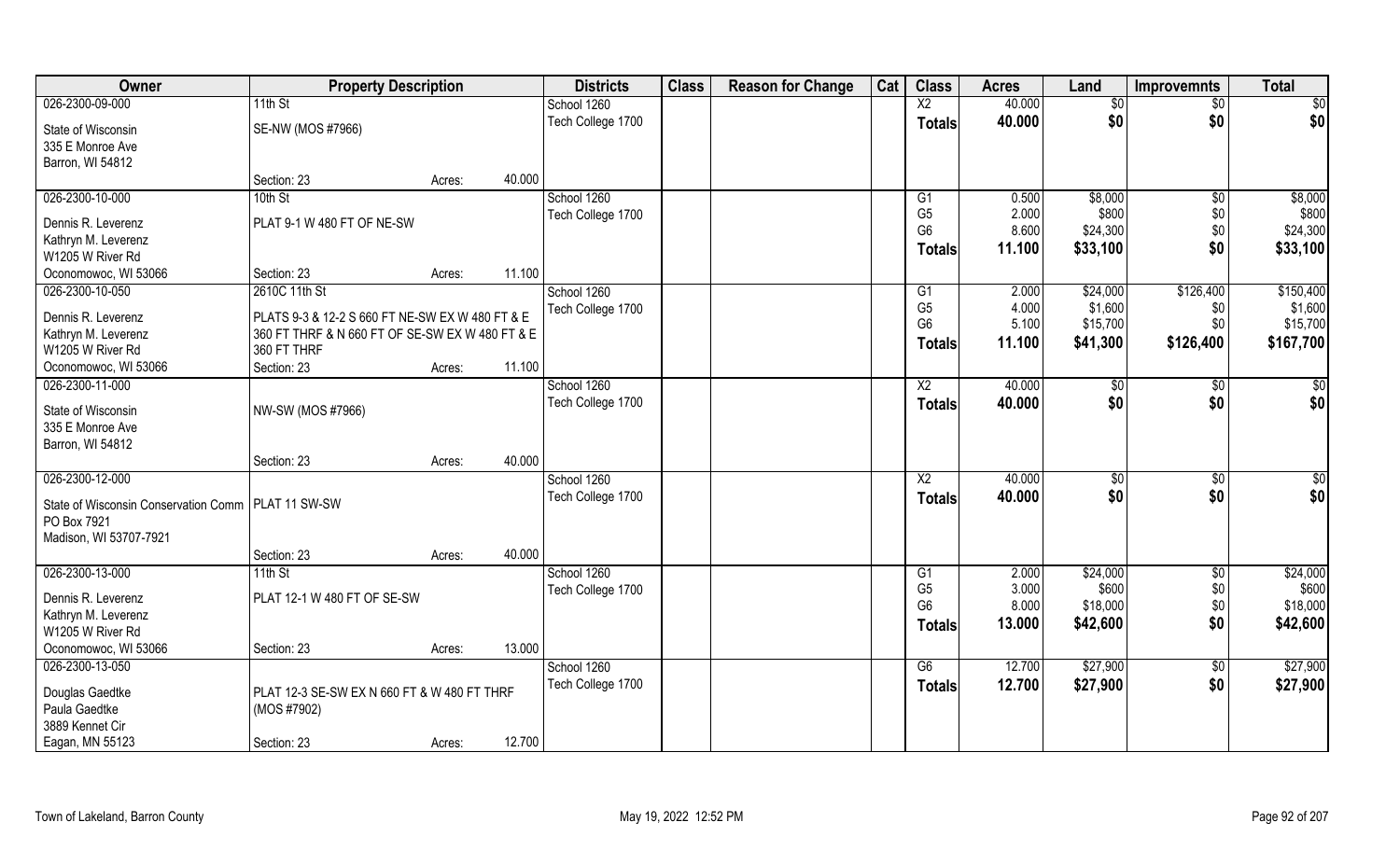| Owner                    | <b>Property Description</b>                         | <b>Districts</b>  | <b>Class</b> | <b>Reason for Change</b> | Cat | <b>Class</b>    | <b>Acres</b> | Land     | <b>Improvemnts</b> | <b>Total</b> |
|--------------------------|-----------------------------------------------------|-------------------|--------------|--------------------------|-----|-----------------|--------------|----------|--------------------|--------------|
| 026-2300-14-000          | 2610 11th St                                        | School 1260       |              |                          |     | G1              | 2.000        | \$44,000 | \$5,300            | \$49,300     |
| Stephen G. Finch         | GL 3-1 GOVT LOT 3 EX PRT LYG W OF LN DESC IN        | Tech College 1700 |              |                          |     | G <sub>6</sub>  | 5.300        | \$17,100 | \$0                | \$17,100     |
| Sherry J. Finch          | CSM 4/89 #380 EX PRT PCL B CSM 6/62 #638            |                   |              |                          |     | <b>Totals</b>   | 7.300        | \$61,100 | \$5,300            | \$66,400     |
| 110944 Von Hertzen Ct    |                                                     |                   |              |                          |     |                 |              |          |                    |              |
| Chaska, MN 55318         | 7.300<br>Section: 23<br>Acres:                      |                   |              |                          |     |                 |              |          |                    |              |
| 026-2300-15-000          | $11th$ St                                           | School 1260       |              |                          |     | G1              | 2.000        | \$28,800 | $\overline{50}$    | \$28,800     |
|                          |                                                     | Tech College 1700 |              |                          |     | G <sub>6</sub>  | 9.100        | \$25,400 | \$0                | \$25,400     |
| Jessica S. Gravesen-Seis | GL 3-2 PRT GOVT LOT 3 DAF: COM SW COR GL 4 TH       |                   |              |                          |     | <b>Totals</b>   | 11.100       | \$54,200 | \$0                | \$54,200     |
| David J. Seis            | N 320 FT TH N 09-26-30 E 692.14 FT (PT A SHOWN      |                   |              |                          |     |                 |              |          |                    |              |
| 1136 22 7/16 St          | ON CSM 4/89 #380 DOC 371122) TH N 02-39 E 243.5     |                   |              |                          |     |                 |              |          |                    |              |
| Chetek, WI 54728         | 11.100<br>Section: 23<br>Acres:                     |                   |              |                          |     |                 |              |          |                    |              |
| 026-2300-15-050          | $11th$ St                                           | School 1260       |              |                          |     | G <sub>1</sub>  | 2.000        | \$36,000 | \$0                | \$36,000     |
| Jessica S. Gravesen-Seis | GL 3-4 & PLAT 9-2 NE-SW EX W 480 FT THRF & EX S     | Tech College 1700 |              |                          |     | G <sub>6</sub>  | 10.000       | \$27,400 | \$0                | \$27,400     |
| David J. Seis            | 660 FT THRF & INCL PRT GOVT LOT 3 DAF: COM SW       |                   |              |                          |     | <b>Totals</b>   | 12.000       | \$63,400 | \$0                | \$63,400     |
| 1136 22 7/16 St          | COR GL 4 TH N 320 FT TH N 09-26-30 E 692.14 FT      |                   |              |                          |     |                 |              |          |                    |              |
| Chetek, WI 54728         | 12.000<br>Section: 23<br>Acres:                     |                   |              |                          |     |                 |              |          |                    |              |
| 026-2300-16-000          | N8133 Cth E                                         | School 1260       |              |                          |     | G <sub>1</sub>  | 2.000        | \$24,000 | \$4,800            | \$28,800     |
|                          |                                                     | Tech College 1700 |              |                          |     | G <sub>5</sub>  | 4.000        | \$1,200  | \$0                | \$1,200      |
| Jeff Hayes               | GL 5-1 GOVT LOT 5 EX E 300 FT & W 330 FT & S 580    |                   |              |                          |     | G <sub>6</sub>  | 5.000        | \$14,600 | \$0                | \$14,600     |
| Wendy S. Hayes           | FT THRF & THAT PRT GOVT LOT 3 (IF ANY) LYG          |                   |              |                          |     | <b>Totals</b>   | 11.000       | \$39,800 | \$4,800            | \$44,600     |
| E8133 N County Rd E      | WITHIN W 1320 FT EX N 660 FT & W 330 FT & E 300     |                   |              |                          |     |                 |              |          |                    |              |
| Elk Mound, WI 54739      | 11.000<br>Section: 23<br>Acres:                     |                   |              |                          |     |                 |              |          |                    |              |
| 026-2300-16-050          | 2610E 11th St                                       | School 1260       |              |                          |     | G1              | 2.000        | \$24,000 | \$0                | \$24,000     |
| Douglas Gaedtke          | PLATS 12-4 9-4 GL 3-5 & GL 5-2 E 360 FT EX S 660 FT | Tech College 1700 |              |                          |     | G <sub>5</sub>  | 5.000        | \$2,000  | \$0                | \$2,000      |
| Paula Gaedtke            | THRF OF SE-SW & E 360 FT OF S 660 FT OF NE-SW       |                   |              |                          |     | G <sub>6</sub>  | 12.500       | \$32,900 | \$0                | \$32,900     |
| 3889 Kennet Cir          | & W 330 FT OF S 540 FT GOVT LOT 3 & W 330 FT OF     |                   |              |                          |     | <b>Totals</b>   | 19.500       | \$58,900 | \$0                | \$58,900     |
| Eagan, MN 55123          | 19.500<br>Section: 23<br>Acres:                     |                   |              |                          |     |                 |              |          |                    |              |
| 026-2300-17-000          | $11th$ St                                           | School 1260       |              |                          |     | $\overline{G1}$ | 2.000        | \$44,000 | $\sqrt{$0}$        | \$44,000     |
|                          |                                                     | Tech College 1700 |              |                          |     | G <sub>5</sub>  | 5.870        | \$2,400  | \$0                | \$2,400      |
| Stephen G. Finch         | GL 4-1 GOVT LOT 4 EX PRT W OF LN DESC IN CSM        |                   |              |                          |     | G <sub>6</sub>  | 4.130        | \$12,700 | \$0                | \$12,700     |
| Sherry J. Finch          | 4/89 #380 EX PRT PCL B & PCL A CSM 6/62 #638 &      |                   |              |                          |     | <b>Totals</b>   | 12.000       | \$59,100 | \$0                | \$59,100     |
| 110944 Von Hertzen Ct    | EX LOT 3 CSM 7/85 #847 & EX LOT 1 CSM 20/95         |                   |              |                          |     |                 |              |          |                    |              |
| Chaska, MN 55318         | 12.000<br>Section: 23<br>Acres:                     |                   |              |                          |     |                 |              |          |                    |              |
| 026-2300-18-000          | $11th$ St                                           | School 1260       |              |                          |     | G <sub>1</sub>  | 2.000        | \$26,400 | $\overline{50}$    | \$26,400     |
| Richard T. Onderisin     | GL 4-2 GL 5-3 GL 3-6 THAT PRT GOVT LOT 4 LYG W      | Tech College 1700 |              |                          |     | G <sub>5</sub>  | 4.100        | \$1,300  | \$0                | \$1,300      |
| Susan Onderisin          | OF LN DESC IN CSM 4/89 #380 & THOSE PRTS GOVT       |                   |              |                          |     | G <sub>6</sub>  | 8.000        | \$18,000 | $$0$$              | \$18,000     |
| 2598 11th St             | LOT 5 DESC AS S 580 FT EX W 330 FT THRF & INCL      |                   |              |                          |     | <b>Totals</b>   | 14.100       | \$45,700 | \$0                | \$45,700     |
| Cumberland, WI 54829     | 14.100<br>Section: 23<br>Acres:                     |                   |              |                          |     |                 |              |          |                    |              |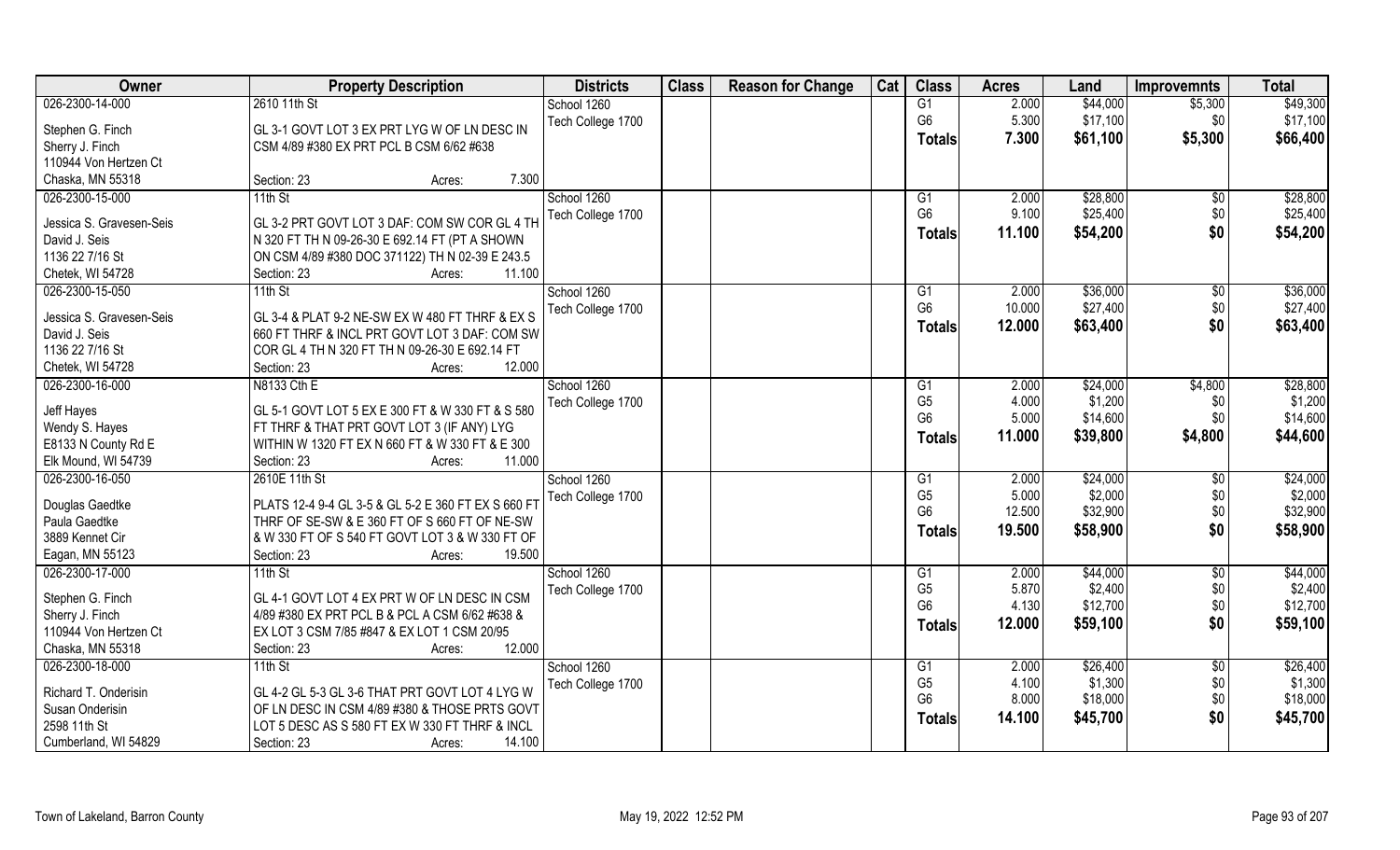| Owner                                      | <b>Property Description</b>                    |        | <b>Districts</b>  | <b>Class</b> | <b>Reason for Change</b> | Cat | <b>Class</b>    | <b>Acres</b> | Land      | <b>Improvemnts</b> | <b>Total</b> |
|--------------------------------------------|------------------------------------------------|--------|-------------------|--------------|--------------------------|-----|-----------------|--------------|-----------|--------------------|--------------|
| 026-2300-19-000                            | 2620 11th St                                   |        | School 1260       |              |                          |     | G1              | 2.000        | \$44,000  | \$109,200          | \$153,200    |
| David P. Flesch                            | GL 4-3 PRT GOVT LOT 4 DESC AS PCL A CSM 6/62   |        | Tech College 1700 |              |                          |     | <b>Totals</b>   | 2.000        | \$44,000  | \$109,200          | \$153,200    |
| 2620 11th St                               | #638 EX PRT IN CSM 12/146 #1728                |        |                   |              |                          |     |                 |              |           |                    |              |
| Cumberland, WI 54829                       |                                                |        |                   |              |                          |     |                 |              |           |                    |              |
|                                            | Section: 23<br>Acres:                          | 2.000  |                   |              |                          |     |                 |              |           |                    |              |
| 026-2300-20-000                            | 2622 11th St                                   |        | School 1260       |              |                          |     | $\overline{G1}$ | 1.800        | \$41,200  | \$66,500           | \$107,700    |
| Jason E. Schuh-Dodge                       | GL 4-4 PRT GOVT LOT 4 DESC AS PCL B CSM 6/62   |        | Tech College 1700 |              |                          |     | <b>Totals</b>   | 1.800        | \$41,200  | \$66,500           | \$107,700    |
| Rosemary M. Schuh-Dodge                    | #638                                           |        |                   |              |                          |     |                 |              |           |                    |              |
| 1022 Canterbury Ln NW                      |                                                |        |                   |              |                          |     |                 |              |           |                    |              |
| Rochester, MN 55901                        | Section: 23<br>Acres:                          | 1.800  |                   |              |                          |     |                 |              |           |                    |              |
| 026-2300-21-000                            | 11th St                                        |        | School 1260       |              |                          |     | G1              | 0.760        | \$6,400   | \$0                | \$6,400      |
| Stephen G. Finch                           | GL 4-5 PRT GOVT LOT 4 DESC & SHOWN AS LOT 3    |        | Tech College 1700 |              |                          |     | <b>Totals</b>   | 0.760        | \$6,400   | \$0                | \$6,400      |
| Sherry J. Finch                            | CSM 7/85 #847                                  |        |                   |              |                          |     |                 |              |           |                    |              |
| 110944 Von Hertzen Ct                      |                                                |        |                   |              |                          |     |                 |              |           |                    |              |
| Chaska, MN 55318                           | Section: 23<br>Acres:                          | 0.760  |                   |              |                          |     |                 |              |           |                    |              |
| 026-2300-22-000                            | 2608 11th St                                   |        | School 1260       |              |                          |     | G1              | 3.800        | \$43,000  | \$97,200           | \$140,200    |
|                                            |                                                |        | Tech College 1700 |              |                          |     | <b>Totals</b>   | 3.800        | \$43,000  | \$97,200           | \$140,200    |
| Daniel G. Berry                            | GL 4-6 PRT GOVT LOT 4 SHOWN AS CSM 12/146      |        |                   |              |                          |     |                 |              |           |                    |              |
| Cathy Jo Berry                             | #1728 DOC 457481                               |        |                   |              |                          |     |                 |              |           |                    |              |
| N5317 Highway 80<br>New Lisbon, WI 53950   | Section: 23                                    | 3.800  |                   |              |                          |     |                 |              |           |                    |              |
| 026-2300-22-001                            | Acres:<br>2602 11th St                         |        | School 1260       |              |                          |     | G <sub>1</sub>  | 8.200        | \$30,700  | \$11,700           | \$42,400     |
|                                            |                                                |        | Tech College 1700 |              |                          |     |                 | 8.200        | \$30,700  | \$11,700           | \$42,400     |
| <b>Biros Family Living Trust Agreement</b> | GL 4-7 PRT GOVT LOT 4 SHOWN AS LOT 1 CSM 20/9  |        |                   |              |                          |     | Totals          |              |           |                    |              |
| 9619 Flat Rock Rd                          | #2895                                          |        |                   |              |                          |     |                 |              |           |                    |              |
| Plato, MO 65552                            |                                                |        |                   |              |                          |     |                 |              |           |                    |              |
|                                            | Section: 23<br>Acres:                          | 8.200  |                   |              |                          |     |                 |              |           |                    |              |
| 026-2400-02-000                            | $11th$ St                                      |        | School 1260       |              |                          |     | G6              | 40.000       | \$80,000  | $\sqrt{6}$         | \$80,000     |
| Scott R. Ward                              | NE-NE                                          |        | Tech College 1700 |              |                          |     | <b>Totals</b>   | 40.000       | \$80,000  | \$0                | \$80,000     |
| Kathleen A. Ward                           |                                                |        |                   |              |                          |     |                 |              |           |                    |              |
| 6410 Ballantine Ct                         |                                                |        |                   |              |                          |     |                 |              |           |                    |              |
| Inver Grove Hts, MN 55077                  | Section: 24<br>Acres:                          | 40.000 |                   |              |                          |     |                 |              |           |                    |              |
| 026-2400-03-000                            | 1149 27th Ave                                  |        | Silver Lake 8240  |              |                          |     | G1              | 2.260        | \$241,500 | \$121,300          | \$362,800    |
| <b>Cattau Trust</b>                        | GL 5-1 PRT GOVT LOT 5 SHOWN AS LOT 1 CSM 29/6! |        | School 1260       |              |                          |     | <b>Totals</b>   | 2.260        | \$241,500 | \$121,300          | \$362,800    |
| 3668 Tamarack Ln                           | #4154 DOC 622744                               |        | Tech College 1700 |              |                          |     |                 |              |           |                    |              |
| Eau Claire, WI 54701                       |                                                |        |                   |              |                          |     |                 |              |           |                    |              |
|                                            | Section: 24<br>Acres:                          | 2.260  |                   |              |                          |     |                 |              |           |                    |              |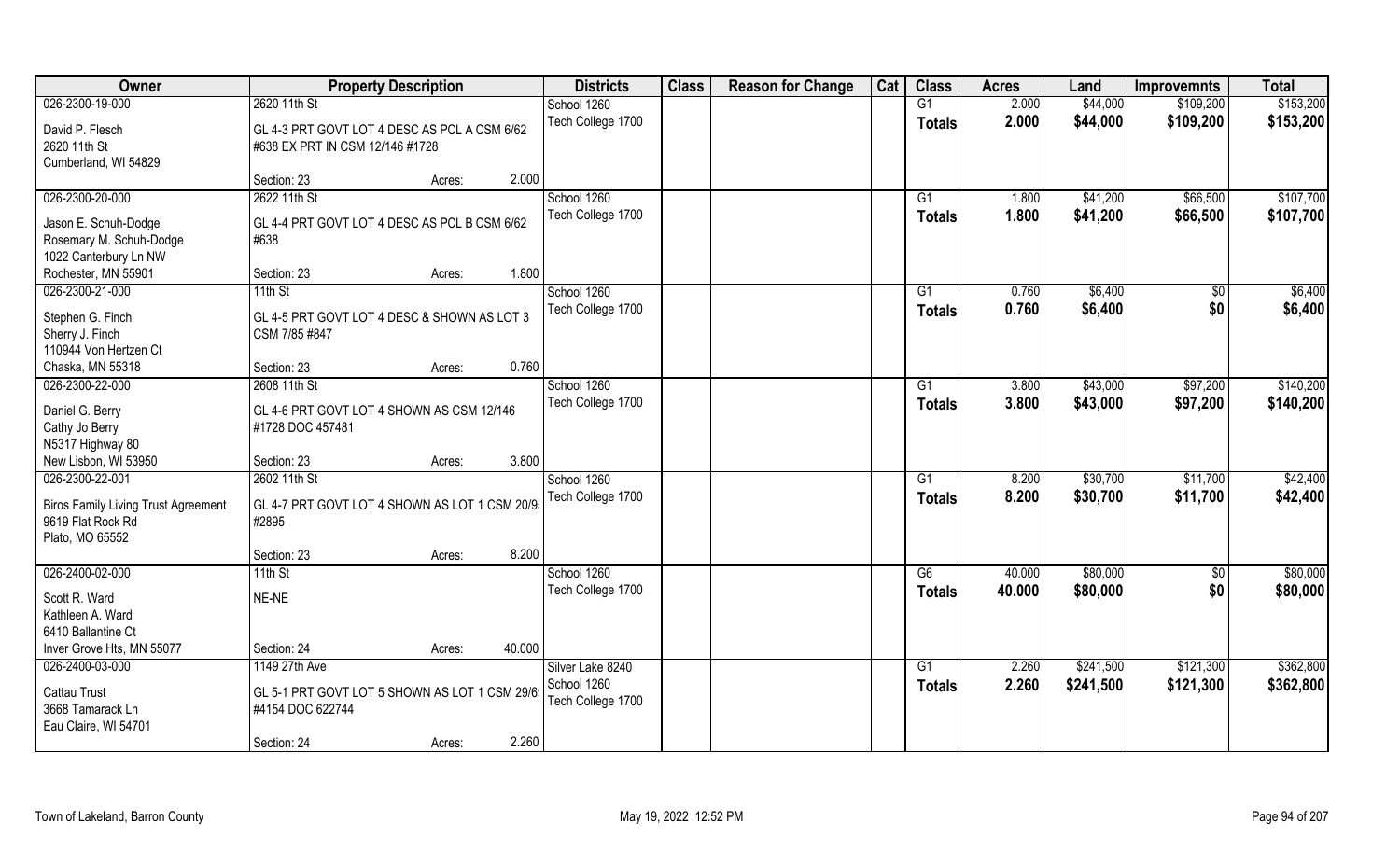| Owner                           | <b>Property Description</b>                             | <b>Districts</b>  | <b>Class</b> | <b>Reason for Change</b>     | Cat | <b>Class</b>   | <b>Acres</b> | Land      | <b>Improvemnts</b> | <b>Total</b> |
|---------------------------------|---------------------------------------------------------|-------------------|--------------|------------------------------|-----|----------------|--------------|-----------|--------------------|--------------|
| 026-2400-03-010                 | 1151 27th Ave                                           | Silver Lake 8240  |              |                              |     | G1             | 6.540        | \$367,200 | \$6,200            | \$373,400    |
| Scott R. Ward                   | GL 5-4 THAT PRT GOVT LOT 5 SHOWN AS LOT 2               | School 1260       |              |                              |     | G <sub>6</sub> | 18.860       | \$41,100  | \$0                | \$41,100     |
| Kathleen A. Ward                | CSM 29/121 #4206 DOC 626911                             | Tech College 1700 |              |                              |     | <b>Totals</b>  | 25.400       | \$408,300 | \$6,200            | \$414,500    |
| 6410 Ballantine Ct              |                                                         |                   |              |                              |     |                |              |           |                    |              |
| Inver Grove Hts, MN 55077       | Section: 24<br>25.400<br>Acres:                         |                   |              |                              |     |                |              |           |                    |              |
| 026-2400-04-000                 | 27th Ave                                                | Silver Lake 8240  |              |                              |     | G <sub>1</sub> | 4.960        | \$167,600 | \$5,700            | \$173,300    |
|                                 |                                                         | School 1260       |              |                              |     | Totals         | 4.960        | \$167,600 | \$5,700            | \$173,300    |
| Raymond P. Nesseth              | GL 5-2 PRT GOVT LOT 5 SHOWN AS LOT 1 CSM 18/8           | Tech College 1700 |              |                              |     |                |              |           |                    |              |
| <b>Beverly Nesseth</b>          | #2589                                                   |                   |              |                              |     |                |              |           |                    |              |
| 1632 14 1/2 Ave                 |                                                         |                   |              |                              |     |                |              |           |                    |              |
| Barron, WI 54812                | 4.960<br>Section: 24<br>Acres:                          |                   |              |                              |     |                |              |           |                    |              |
| 026-2400-04-001                 | 1147 27th Ave                                           | School 1260       |              |                              |     | G1             | 1.320        | \$34,500  | \$128,800          | \$163,300    |
| <b>Scott Nickell</b>            | GL 5-3 PRT GOVT LOT 5 SHOWN AS LOT 2 CSM 18/8           | Tech College 1700 |              |                              |     | <b>Totals</b>  | 1.320        | \$34,500  | \$128,800          | \$163,300    |
| <b>Alison Nickell</b>           | #2589                                                   |                   |              |                              |     |                |              |           |                    |              |
| 1147 27th Ave                   |                                                         |                   |              |                              |     |                |              |           |                    |              |
| Cumberland, WI 54829            | 1.320<br>Section: 24<br>Acres:                          |                   |              |                              |     |                |              |           |                    |              |
| 026-2400-05-000                 | 2650 12th St                                            | Silver Lake 8240  | G1           | Home complete, well and sept | 2   | G1             | 3.000        | \$154,000 | \$202,300          | \$356,300    |
| Steven D. Walker                | GL 6-1 PRT GL 6 SHOWN AS LOT 1 CSM 13/148 #1897         | School 1260       |              |                              |     | G <sub>6</sub> | 10.130       | \$22,300  | \$0                | \$22,300     |
| Joy A. Walker                   |                                                         | Tech College 1700 |              |                              |     | <b>Totals</b>  | 13.130       | \$176,300 | \$202,300          | \$378,600    |
| 112 Crestview Ln                |                                                         |                   |              |                              |     |                |              |           |                    |              |
| Bluffton, SC 29910              | 13.130<br>Section: 24<br>Acres:                         |                   |              |                              |     |                |              |           |                    |              |
| 026-2400-06-000                 | 2654 12th St                                            | Silver Lake 8240  |              |                              |     | G1             | 1.340        | \$175,000 | \$180,900          | \$355,900    |
|                                 |                                                         | School 1260       |              |                              |     | <b>Totals</b>  | 1.340        | \$175,000 | \$180,900          | \$355,900    |
| Janet R Thome Revocable Trust   | GL 6-2 PRT GL 6 SHOWN AS LOT 2 CSM 13/160 #1900         | Tech College 1700 |              |                              |     |                |              |           |                    |              |
| Agreement                       | (MOS #179)                                              |                   |              |                              |     |                |              |           |                    |              |
| 2008 Blackberry Ln              |                                                         |                   |              |                              |     |                |              |           |                    |              |
| Wayzata, MN 55391               | 1.340<br>Section: 24<br>Acres:                          |                   |              |                              |     |                |              |           |                    |              |
| 026-2400-07-000                 | $12th$ St                                               | Silver Lake 8240  |              |                              |     | G1             | 10.620       | \$76,400  | \$0                | \$76,400     |
| Janet R Thome Revocable Trust   | $\vert$ GL 6-3 PRT GL 6 SHOWN AS LOT 3 CSM 13/160 #1900 | School 1260       |              |                              |     | <b>Totals</b>  | 10.620       | \$76,400  | \$0                | \$76,400     |
| Agreement                       |                                                         | Tech College 1700 |              |                              |     |                |              |           |                    |              |
| 2008 Blackberry Ln              |                                                         |                   |              |                              |     |                |              |           |                    |              |
| Wayzata, MN 55391               | 10.620<br>Section: 24<br>Acres:                         |                   |              |                              |     |                |              |           |                    |              |
| 026-2400-08-000                 | $12th$ St                                               | Silver Lake 8240  |              |                              |     | G <sub>1</sub> | 10.680       | \$174,700 | \$0                | \$174,700    |
|                                 |                                                         | School 1260       |              |                              |     | <b>Totals</b>  | 10.680       | \$174,700 | \$0                | \$174,700    |
| Robert J Wenzel Trust Agreement | GL 6-4 PRT GL 6 SHOWN AS LOT 4 CSM 13/149 #1898         | Tech College 1700 |              |                              |     |                |              |           |                    |              |
| 5500 Morgan Ave S               | EX N 130' OF W 560'                                     |                   |              |                              |     |                |              |           |                    |              |
| Minneapolis, MN 55419           | 10.680<br>Section: 24                                   |                   |              |                              |     |                |              |           |                    |              |
|                                 | Acres:                                                  |                   |              |                              |     |                |              |           |                    |              |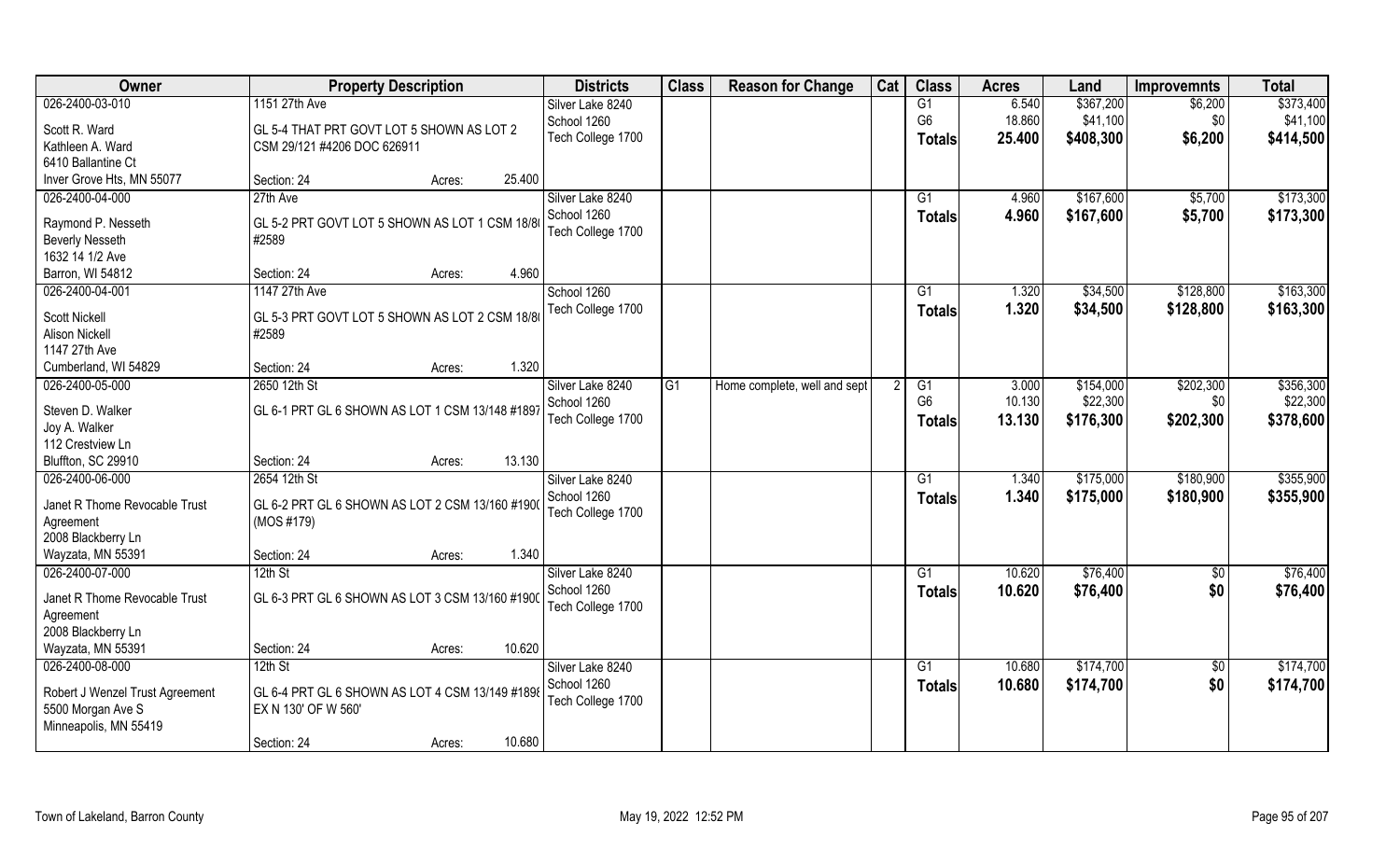| Owner                              | <b>Property Description</b>                     | <b>Districts</b>  | <b>Class</b> | <b>Reason for Change</b> | Cat | <b>Class</b>   | <b>Acres</b> | Land      | <b>Improvemnts</b> | <b>Total</b> |
|------------------------------------|-------------------------------------------------|-------------------|--------------|--------------------------|-----|----------------|--------------|-----------|--------------------|--------------|
| 026-2400-08-001                    | 2656 12th St                                    | Silver Lake 8240  |              |                          |     | G1             | 1.680        | \$175,600 | \$200,200          | \$375,800    |
| Kathleen A Wenzel Trust Agreement  | GL 6-4 A PRT GL 6 SHOWN AS N 130' OF W 560' OF  | School 1260       |              |                          |     | <b>Totals</b>  | 1.680        | \$175,600 | \$200,200          | \$375,800    |
| 5500 Morgan Ave S                  | LOT 4 CSM 13/149 #1898                          | Tech College 1700 |              |                          |     |                |              |           |                    |              |
| Minneapolis, MN 55419              |                                                 |                   |              |                          |     |                |              |           |                    |              |
|                                    | 1.680<br>Section: 24<br>Acres:                  |                   |              |                          |     |                |              |           |                    |              |
| 026-2400-09-000                    | $12th$ St                                       | Silver Lake 8240  |              |                          |     | G1             | 12.830       | \$121,100 | $\overline{50}$    | \$121,100    |
| Kathleen A Wenzel Trust Agreement  | GL 6-5 PRT GL 6 SHOWN AS LOT 5 CSM 13/149 #1898 | School 1260       |              |                          |     | Totals         | 12.830       | \$121,100 | \$0                | \$121,100    |
| 5500 Morgan Ave S                  |                                                 | Tech College 1700 |              |                          |     |                |              |           |                    |              |
| Minneapolis, MN 55419              |                                                 |                   |              |                          |     |                |              |           |                    |              |
|                                    | 12.830<br>Section: 24<br>Acres:                 |                   |              |                          |     |                |              |           |                    |              |
| 026-2400-10-000                    | 2658 12th St                                    | Silver Lake 8240  |              |                          |     | G1             | 12.210       | \$302,400 | \$195,100          | \$497,500    |
| Mark W & Martha L Hofer Revocable  | GL 6-6 PRT GOVT LOT 6 SHOWN AS LOT 6 CSM        | School 1260       |              |                          |     | <b>Totals</b>  | 12.210       | \$302,400 | \$195,100          | \$497,500    |
| <b>Living Trust</b>                | 13/149 #1898 DOC 465785                         | Tech College 1700 |              |                          |     |                |              |           |                    |              |
| 3621 Nimitz St                     |                                                 |                   |              |                          |     |                |              |           |                    |              |
| Eau Claire, WI 54701               | 12.210<br>Section: 24<br>Acres:                 |                   |              |                          |     |                |              |           |                    |              |
| 026-2400-11-000                    | 1135 26 3/4 Ave                                 | Silver Lake 8240  |              |                          |     | G1             | 1.463        | \$219,200 | \$208,200          | \$427,400    |
| Virginia F Berglund Trust          | GL 4-1 PRT GOVT LOT 4 SHOWN AS LOT 8 CSM 36/5!  | School 1260       |              |                          |     | <b>Totals</b>  | 1.463        | \$219,200 | \$208,200          | \$427,400    |
| 12725 43rd Ave N                   | #5232 DOC 716259 & OUTLOT 3 CSM 36/160 #5337    | Tech College 1700 |              |                          |     |                |              |           |                    |              |
| Plymouth, MN 55442                 | DOC 725143                                      |                   |              |                          |     |                |              |           |                    |              |
|                                    | 1.463<br>Section: 24<br>Acres:                  |                   |              |                          |     |                |              |           |                    |              |
| 026-2400-11-010                    | 1127 27th Ave                                   | School 1260       |              |                          |     | G1             | 2.542        | \$16,600  | \$148,500          | \$165,100    |
| Benjamin M. Fauske                 | GL 4-11 PRT GOVT LOT 4 SHOWN AS LOT 1 CSM       | Tech College 1700 |              |                          |     | <b>Totals</b>  | 2.542        | \$16,600  | \$148,500          | \$165,100    |
| Heidi M. Fauske                    | 36/53 #5230                                     |                   |              |                          |     |                |              |           |                    |              |
| 1127 27th Ave                      |                                                 |                   |              |                          |     |                |              |           |                    |              |
| Cumberland, WI 54829               | 2.542<br>Section: 24<br>Acres:                  |                   |              |                          |     |                |              |           |                    |              |
| 026-2400-11-020                    | 27th Ave                                        | School 1260       |              |                          |     | G1             | 1.560        | \$12,800  | \$0                | \$12,800     |
| Craig J & Barbara E Santolin Joint | GL 4-12 PRT GOVT LOT 4 SHOWN AS LOT 2 CSM       | Tech College 1700 |              |                          |     | <b>Totals</b>  | 1.560        | \$12,800  | \$0                | \$12,800     |
| Revocable Trust                    | 36/53 #5230 DOC 716257                          |                   |              |                          |     |                |              |           |                    |              |
| 1140 26 3/4 Ave                    |                                                 |                   |              |                          |     |                |              |           |                    |              |
| Cumberland, WI 54829               | 1.560<br>Section: 24<br>Acres:                  |                   |              |                          |     |                |              |           |                    |              |
| 026-2400-11-030                    | 27th Ave                                        | School 1260       |              |                          |     | G <sub>1</sub> | 2.869        | \$12,000  | $\sqrt{$0}$        | \$12,000     |
| Virginia F Berglund Trust          | GL 4-13 PRT GOVT LOT 4 SHOWN AS LOT 3 CSM       | Tech College 1700 |              |                          |     | <b>Totals</b>  | 2.869        | \$12,000  | \$0                | \$12,000     |
| 12725 43rd Ave N                   | 36/53 #5230 DOC 716257                          |                   |              |                          |     |                |              |           |                    |              |
| Plymouth, MN 55442                 |                                                 |                   |              |                          |     |                |              |           |                    |              |
|                                    | 2.869<br>Section: 24<br>Acres:                  |                   |              |                          |     |                |              |           |                    |              |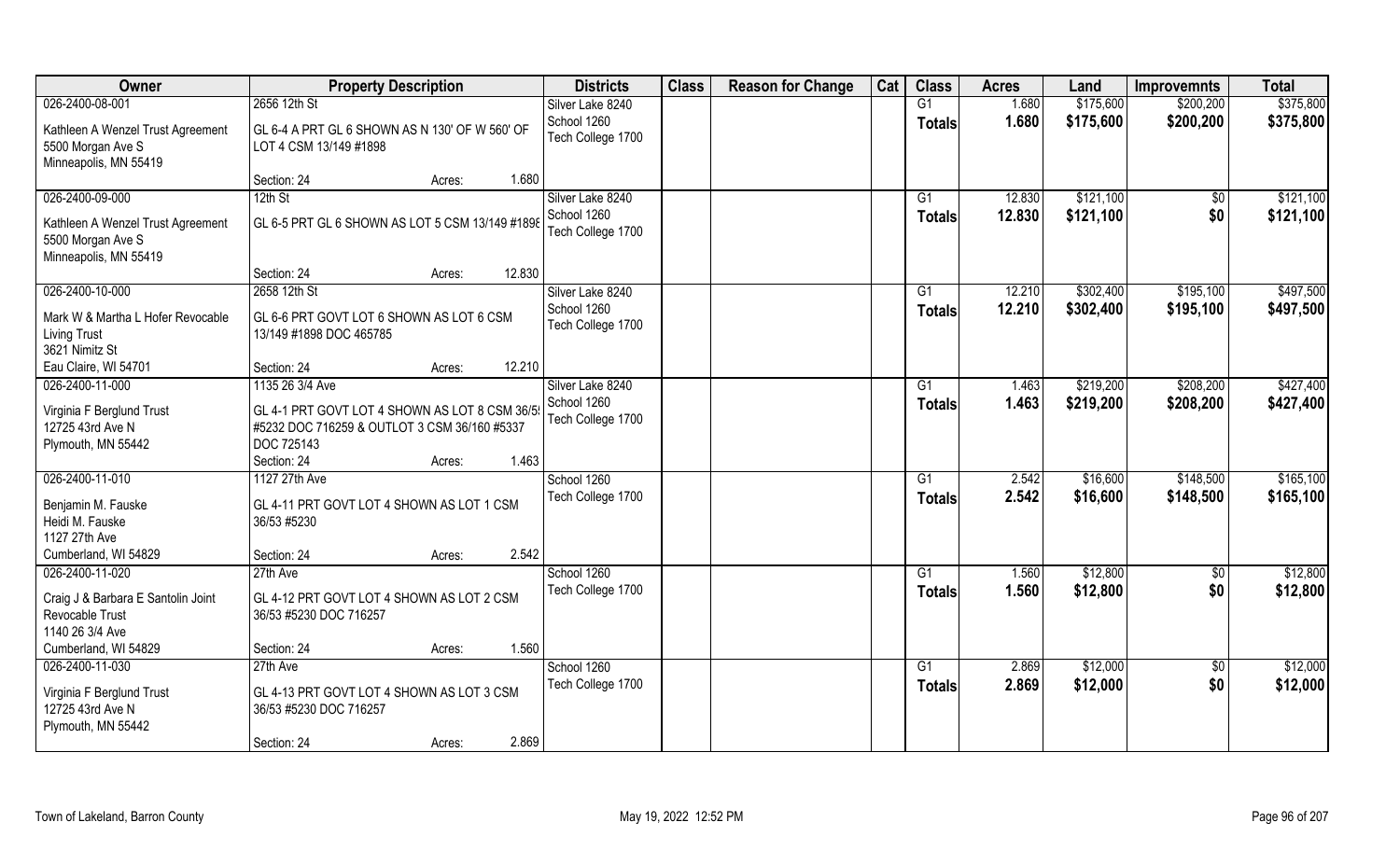| <b>Owner</b>                                                             | <b>Property Description</b>                                                                                                                          | <b>Districts</b>                 | <b>Class</b>   | <b>Reason for Change</b> | Cat  | <b>Class</b>    | <b>Acres</b> | Land      | <b>Improvemnts</b> | <b>Total</b> |
|--------------------------------------------------------------------------|------------------------------------------------------------------------------------------------------------------------------------------------------|----------------------------------|----------------|--------------------------|------|-----------------|--------------|-----------|--------------------|--------------|
| 026-2400-11-040                                                          | 1129 27th Ave                                                                                                                                        | Silver Lake 8240                 | G1             | Correct acreage per RPL  |      | G1              | 1.519        | \$199,500 | \$252,200          | \$451,700    |
| Vang Family Trust<br>1004 Calle Carrillo<br>San Dimas, CA 91773          | GL 4-14 PRT GOVT LOT 4 SHOWN AS LOT 4 CSM<br>36/54 #5231 #716258 (MOS #9167)                                                                         | School 1260<br>Tech College 1700 |                |                          |      | <b>Totals</b>   | 1.519        | \$199,500 | \$252,200          | \$451,700    |
|                                                                          | Section: 24<br>1.519<br>Acres:                                                                                                                       |                                  |                |                          |      |                 |              |           |                    |              |
| 026-2400-11-050                                                          | 1140 26 3/4 Ave                                                                                                                                      | Silver Lake 8240                 | G1             | NSF@ 25%                 |      | G1              | 1.008        | \$196,200 | \$69,300           | \$265,500    |
| Craig J & Barbara E Santolin Joint<br>Revocable Trust<br>1140 26 3/4 Ave | GL 4-15 PRT GOVT LOT 4 SHOWN AS LOT 5 CSM<br>36/54 #5231 DOC 716258 (MOS #9199)                                                                      | School 1260<br>Tech College 1700 | G <sub>1</sub> | Correct acreage per RPL  | $-4$ | <b>Totals</b>   | 1.008        | \$196,200 | \$69,300           | \$265,500    |
| Cumberland, WI 54829                                                     | Section: 24<br>1.008<br>Acres:                                                                                                                       |                                  |                |                          |      |                 |              |           |                    |              |
| 026-2400-11-060                                                          | 1139 26 3/4 Ave                                                                                                                                      | Silver Lake 8240                 |                |                          |      | G1              | 1.050        | \$202,900 | \$0                | \$202,900    |
| Virginia F Berglund Trust<br>12725 43rd Ave N<br>Plymouth, MN 55442      | GL 4-16 PRT GOVT LOT 4 SHOWN AS LOT 6 CSM<br>36/54 #5231 DOC 716258                                                                                  | School 1260<br>Tech College 1700 |                |                          |      | <b>Totals</b>   | 1.050        | \$202,900 | \$0                | \$202,900    |
|                                                                          | 1.050<br>Section: 24<br>Acres:                                                                                                                       |                                  |                |                          |      |                 |              |           |                    |              |
| 026-2400-11-070                                                          | 1137 26 3/4 Ave                                                                                                                                      | Silver Lake 8240                 |                |                          |      | G1              | 1.427        | \$220,200 | \$9,700            | \$229,900    |
| Virginia F Berglund Trust<br>12725 43rd Ave N<br>Plymouth, MN 55442      | GL 4-17 PRT GOVT LOT 4 SHOWN AS LOT 7 CSM<br>36/55 #5232 DOC 716259 EX OUTLOT 3 CSM 36/160<br>#5337 DOC 725143                                       | School 1260<br>Tech College 1700 |                |                          |      | <b>Totals</b>   | 1.427        | \$220,200 | \$9,700            | \$229,900    |
|                                                                          | 1.427<br>Section: 24<br>Acres:                                                                                                                       |                                  |                |                          |      |                 |              |           |                    |              |
| 026-2400-12-000                                                          | 1129 26 3/4 Ave                                                                                                                                      | Silver Lake 8240                 |                |                          |      | $\overline{G1}$ | 0.590        | \$148,200 | \$203,500          | \$351,700    |
| Craig R. Engle<br>Gina A. Engle<br>5141 14th Ave S                       | GL 4-4 PRT GOVT LOT 4 SHOWN AS LOT 1 CSM 12/3<br>#1621 DOC 452194                                                                                    | School 1260<br>Tech College 1700 |                |                          |      | <b>Totals</b>   | 0.590        | \$148,200 | \$203,500          | \$351,700    |
| Minneapolis, MN 55417                                                    | 0.590<br>Section: 24<br>Acres:                                                                                                                       |                                  |                |                          |      |                 |              |           |                    |              |
| 026-2400-13-000                                                          | 1133 26 3/4 Ave                                                                                                                                      | Silver Lake 8240                 |                |                          |      | G1              | 0.744        | \$148,200 | \$125,600          | \$273,800    |
| Paul W. Nolan<br>75 Viking Dr W Ste 104<br>Little Canada, MN 55117       | GL 4-5 PRT GL 4 SHOWN AS LOT 2 CSM 12/38 #1621<br>& ALSO OUTLOT 2 CSM 35/115 #5142 EX OUTLOT 1<br>CSM 35/115 #5142<br>0.744<br>Section: 24<br>Acres: | School 1260<br>Tech College 1700 |                |                          |      | <b>Totals</b>   | 0.744        | \$148,200 | \$125,600          | \$273,800    |
| 026-2400-14-000                                                          | 1133 27th Ave                                                                                                                                        | Silver Lake 8240                 |                |                          |      | $\overline{G1}$ | 2.510        | \$210,000 | \$302,500          | \$512,500    |
| Marvin L. Olson<br>Kathy R. Olson<br>12765 Florida Ln                    | GL 4-6 PRT GOVT LOT 4 SHOWN AS LOT 2 CSM<br>42/145 #6415 DOC 840708 (MOS #6869)                                                                      | School 1260<br>Tech College 1700 |                |                          |      | <b>Totals</b>   | 2.510        | \$210,000 | \$302,500          | \$512,500    |
| Apple Valley, MN 55124                                                   | 2.510<br>Section: 24<br>Acres:                                                                                                                       |                                  |                |                          |      |                 |              |           |                    |              |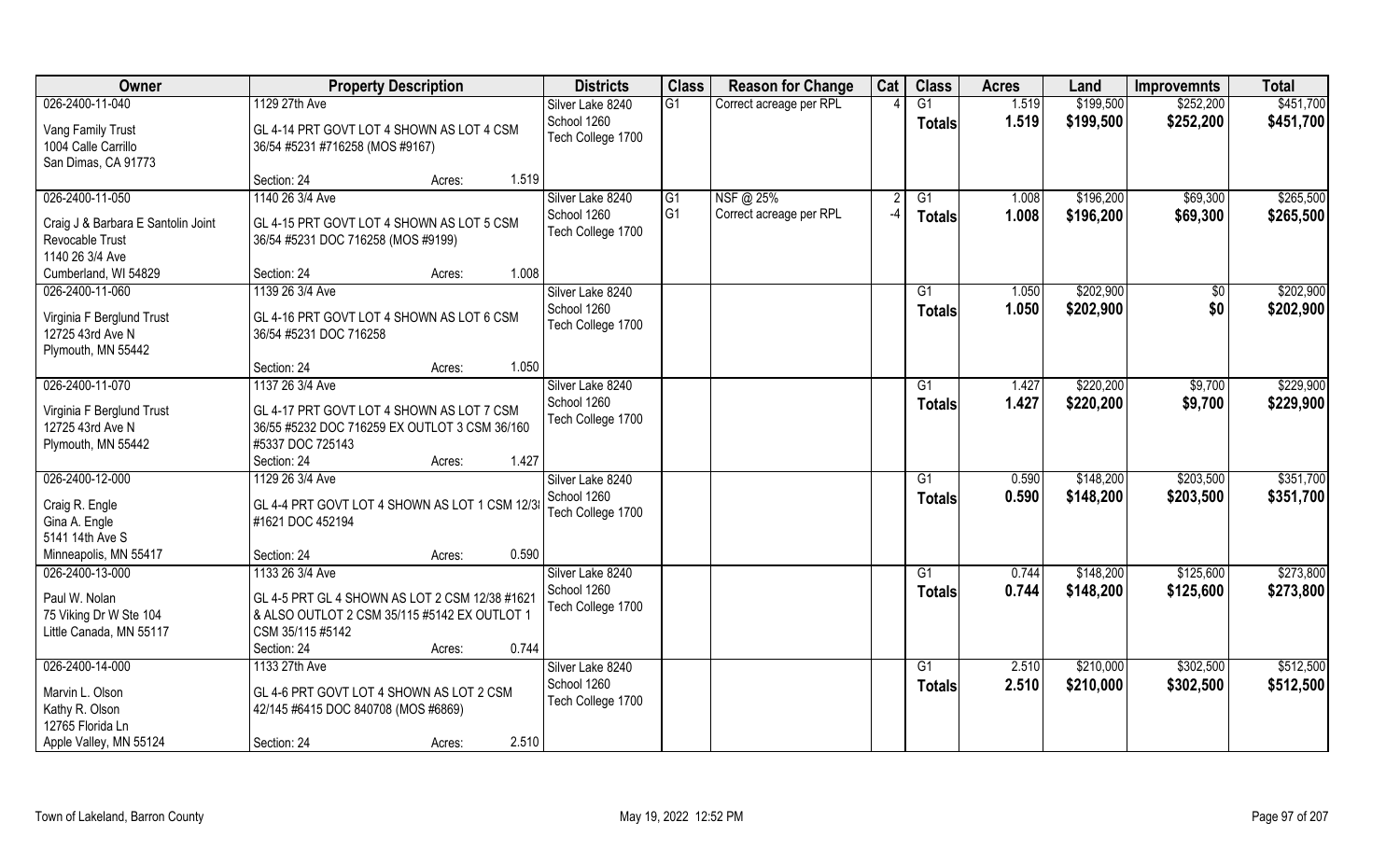| <b>Owner</b>                              | <b>Property Description</b>                                                                    | <b>Districts</b>  | <b>Class</b> | <b>Reason for Change</b> | Cat | <b>Class</b>   | <b>Acres</b> | Land      | <b>Improvemnts</b> | <b>Total</b> |
|-------------------------------------------|------------------------------------------------------------------------------------------------|-------------------|--------------|--------------------------|-----|----------------|--------------|-----------|--------------------|--------------|
| 026-2400-14-005                           |                                                                                                | Silver Lake 8240  |              |                          |     | G1             | 1.708        | \$150,100 | $\overline{30}$    | \$150, 100   |
| Robin G Kriedeman Revocable Trust         | GL 4-9 PRT GOVT LOT 4 SHOWN AS LOT 3 CSM                                                       | School 1260       |              |                          |     | <b>Totals</b>  | 1.708        | \$150,100 | \$0                | \$150,100    |
| 922 4th St                                | 42/145 #6415 DOC 840708                                                                        | Tech College 1700 |              |                          |     |                |              |           |                    |              |
| Hudson, WI 54016                          |                                                                                                |                   |              |                          |     |                |              |           |                    |              |
|                                           | 1.708<br>Section: 24<br>Acres:                                                                 |                   |              |                          |     |                |              |           |                    |              |
| 026-2400-14-011                           | 1135 27th Ave                                                                                  | Silver Lake 8240  |              |                          |     | G <sub>1</sub> | 1.513        | \$176,700 | \$214,700          | \$391,400    |
| Thomas D. Casey                           | GL 4-8 PRT GOVT LOT 4 SHOWN AS LOT 3 CSM 17/1                                                  | School 1260       |              |                          |     | <b>Totals</b>  | 1.513        | \$176,700 | \$214,700          | \$391,400    |
| Shelley J. Casey                          | #2382 & OUTLOT 1 CSM 42/145 #6415                                                              | Tech College 1700 |              |                          |     |                |              |           |                    |              |
| 1135 27th Ave                             |                                                                                                |                   |              |                          |     |                |              |           |                    |              |
| Cumberland, WI 54829                      | 1.513<br>Section: 24<br>Acres:                                                                 |                   |              |                          |     |                |              |           |                    |              |
| 026-2400-14-020                           |                                                                                                | Silver Lake 8240  |              |                          |     | G1             | 1.960        | \$16,800  | $\sqrt[6]{30}$     | \$16,800     |
| David T. Harens                           | GL 4-7 PRT GOVT LOT 4 SHOWN AS LOT 1 CSM 35/24                                                 | School 1260       |              |                          |     | <b>Totals</b>  | 1.960        | \$16,800  | \$0                | \$16,800     |
| Marlys J. Harens                          | #5052                                                                                          | Tech College 1700 |              |                          |     |                |              |           |                    |              |
| 1201 Yale PI Unit 710                     |                                                                                                |                   |              |                          |     |                |              |           |                    |              |
| Minneapolis, MN 55403                     | 1.960<br>Section: 24<br>Acres:                                                                 |                   |              |                          |     |                |              |           |                    |              |
| 026-2400-14-030                           |                                                                                                | Silver Lake 8240  |              |                          |     | G1             | 1.396        | \$12,000  | \$0                | \$12,000     |
| Marvin L. Olson                           | GL 4-6A PRT GOVT LOT 4 SHOWN AS LOT 1 CSM                                                      | School 1260       |              |                          |     | <b>Totals</b>  | 1.396        | \$12,000  | \$0                | \$12,000     |
| Kathy R. Olson                            | 42/145 #6415 DOC 840708                                                                        | Tech College 1700 |              |                          |     |                |              |           |                    |              |
| 12765 Florida Ln                          |                                                                                                |                   |              |                          |     |                |              |           |                    |              |
| Apple Valley, MN 55124                    | 1.396<br>Section: 24<br>Acres:                                                                 |                   |              |                          |     |                |              |           |                    |              |
| 026-2400-15-000                           | 1145 27th Ave                                                                                  | Silver Lake 8240  | G1           | Garage complete          |     | G1             | 3.440        | \$352,500 | \$62,500           | \$415,000    |
| Claudia M. Behne                          | GL 4-2 PRT GOVT LOT 4 IN 96/490 DAF: BEG AT PT                                                 | School 1260       |              |                          |     | <b>Totals</b>  | 3.440        | \$352,500 | \$62,500           | \$415,000    |
| Katherine M Mundahl Living Trust          | ON ELY LN SD GL 4 329 FT S OF NE COR GL4 TH W                                                  | Tech College 1700 |              |                          |     |                |              |           |                    |              |
| 429 Random Dr                             | 425 FT TH S TO SILVER LK SHORE LINE TH ELY ALG                                                 |                   |              |                          |     |                |              |           |                    |              |
| Amery, WI 54001                           | 3.440<br>Section: 24<br>Acres:                                                                 |                   |              |                          |     |                |              |           |                    |              |
| 026-2400-15-050                           | $27th$ St                                                                                      | School 1260       |              |                          |     | G1             | 3.210        | \$18,400  | \$0                | \$18,400     |
| Claudia M. Behne                          | GL 4-10 E 425 FT GOVT LOT 4 LYG N OF PCL IN                                                    | Tech College 1700 |              |                          |     | <b>Totals</b>  | 3.210        | \$18,400  | \$0                | \$18,400     |
| Katherine M Mundahl Living Trust          | 96/490 (AKA IN 341/455) DAF: BEG AT PT ON ELY LN                                               |                   |              |                          |     |                |              |           |                    |              |
| 429 Random Dr                             | SD GL 4 329 FT S OF NE COR GL4 TH W 425 FT TH S                                                |                   |              |                          |     |                |              |           |                    |              |
| Amery, WI 54001                           | Section: 24<br>3.210<br>Acres:                                                                 |                   |              |                          |     |                |              |           |                    |              |
| 026-2400-16-000                           | 1137 27th Ave                                                                                  | Silver Lake 8240  |              |                          |     | G1             | 2.570        | \$227,500 | \$196,100          | \$423,600    |
|                                           |                                                                                                | School 1260       |              |                          |     | <b>Totals</b>  | 2.570        | \$227,500 | \$196,100          | \$423,600    |
| David T. Harens                           | GL 4-3 PRT GOVT LOT 4 COM AT PT ON NLY SHRE                                                    | Tech College 1700 |              |                          |     |                |              |           |                    |              |
| Marlys J. Harens<br>1201 Yale PI Unit 710 | LN SILVER LK 425 FT W OF E BDY GL 4 TH NLY ON<br>LN PAR W/ E BDY GL 4 TO PT 329 FT S OF NE COR |                   |              |                          |     |                |              |           |                    |              |
| Minneapolis, MN 55403                     | 2.570<br>Section: 24<br>Acres:                                                                 |                   |              |                          |     |                |              |           |                    |              |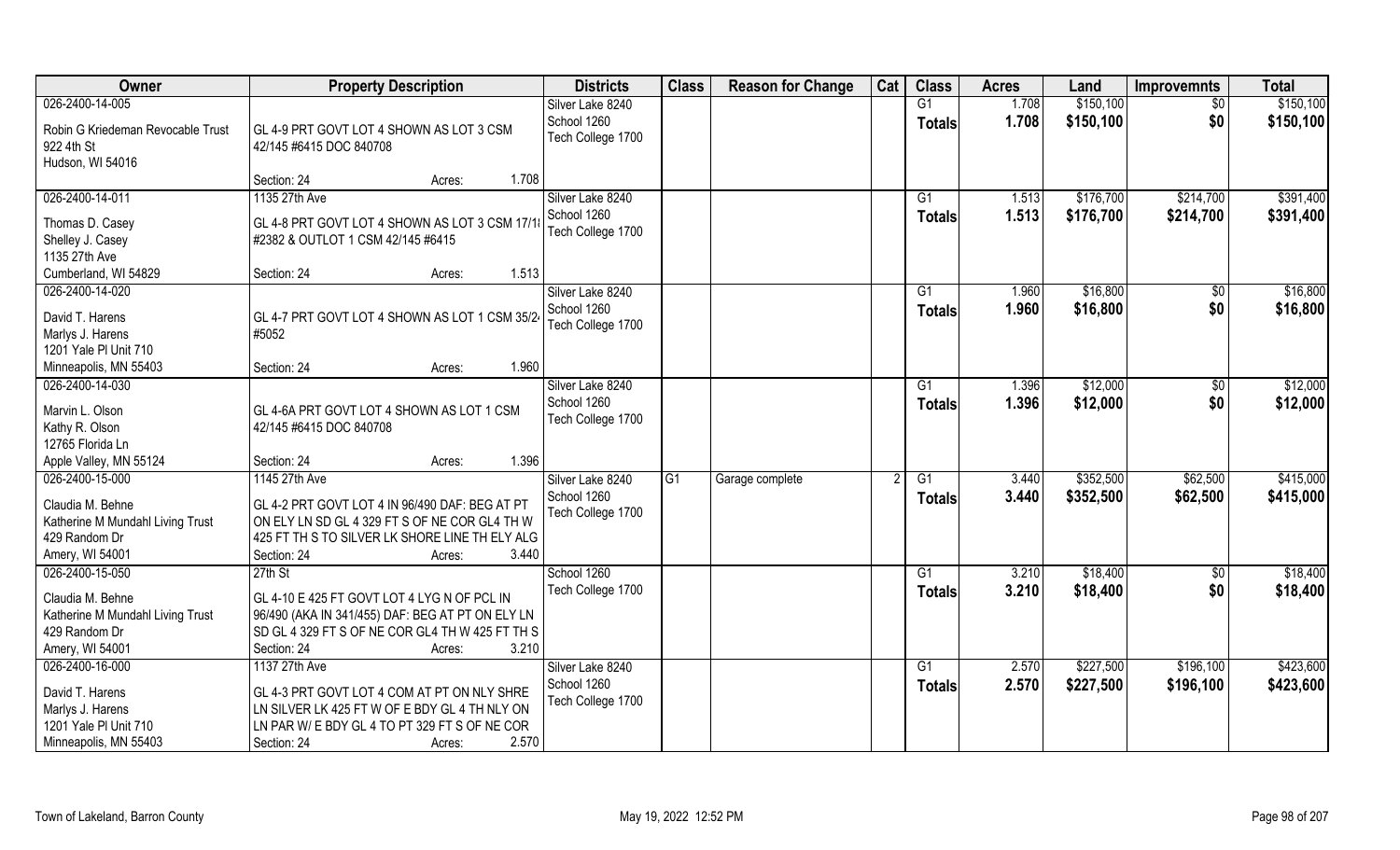| Owner                                   | <b>Property Description</b>                  | <b>Districts</b>  | <b>Class</b> | <b>Reason for Change</b> | Cat | <b>Class</b>    | <b>Acres</b> | Land      | <b>Improvemnts</b> | <b>Total</b> |
|-----------------------------------------|----------------------------------------------|-------------------|--------------|--------------------------|-----|-----------------|--------------|-----------|--------------------|--------------|
| 026-2400-17-000                         | 26 3/4 Ave                                   | School 1260       |              |                          |     | G5              | 5.000        | \$2,000   | $\sqrt{6}$         | \$2,000      |
| Kariann Marie Shannon-Anderson          | GL 3-1 PRT GOVT LOT 3 LYG NLY OF LAND CONV & | Tech College 1700 |              |                          |     | G <sub>6</sub>  | 15.000       | \$30,000  | \$0                | \$30,000     |
| 117 Portland Ave Unit 608               | DESC IN CSM 12/18 #1601                      |                   |              |                          |     | Totals          | 20.000       | \$32,000  | \$0                | \$32,000     |
| Minneapolis, MN 55401                   |                                              |                   |              |                          |     |                 |              |           |                    |              |
|                                         | 20.000<br>Section: 24<br>Acres:              |                   |              |                          |     |                 |              |           |                    |              |
| 026-2400-18-000                         | 1101 26 3/4 Ave                              | Silver Lake 8240  |              |                          |     | $\overline{G1}$ | 1.720        | \$175,300 | \$122,500          | \$297,800    |
| James J. Randall                        | GL 3-2 A PRT GOVT LOT 3 SHOWN AS LOT 1 CSM   | School 1260       |              |                          |     | Totals          | 1.720        | \$175,300 | \$122,500          | \$297,800    |
| Kimberly N. Randall                     | 12/35 #1618 DOC 452191                       | Tech College 1700 |              |                          |     |                 |              |           |                    |              |
| 2326 County Rd SS                       |                                              |                   |              |                          |     |                 |              |           |                    |              |
| Rice Lake, WI 54868                     | Section: 24<br>1.720<br>Acres:               |                   |              |                          |     |                 |              |           |                    |              |
| 026-2400-19-000                         | 1105 26 3/4 Ave                              | Silver Lake 8240  |              |                          |     | G1              | 2.340        | \$212,100 | \$171,700          | \$383,800    |
|                                         |                                              | School 1260       |              |                          |     | <b>Totals</b>   | 2.340        | \$212,100 | \$171,700          | \$383,800    |
| Walter A. King                          | GL 3-2 B PRT GOVT LOT 3 SHOWN AS LOT 2 CSM   | Tech College 1700 |              |                          |     |                 |              |           |                    |              |
| 1105 26 3/4 Ave                         | 12/35 #1618                                  |                   |              |                          |     |                 |              |           |                    |              |
| Cumberland, WI 54829                    |                                              |                   |              |                          |     |                 |              |           |                    |              |
|                                         | 2.340<br>Section: 24<br>Acres:               |                   |              |                          |     |                 |              |           |                    |              |
| 026-2400-20-000                         | 1111 26 3/4 Ave                              | Silver Lake 8240  |              |                          |     | G1              | 0.930        | \$147,000 | \$223,700          | \$370,700    |
| Margaret M. Schmidt                     | GL 3-3 A PRT GOVT LOT 3 SHOWN AS LOT 1 CSM   | School 1260       |              |                          |     | <b>Totals</b>   | 0.930        | \$147,000 | \$223,700          | \$370,700    |
| 1690 Atwater Path                       | 12/36 #1619                                  | Tech College 1700 |              |                          |     |                 |              |           |                    |              |
| Inver Grove Heights, MN 55077           |                                              |                   |              |                          |     |                 |              |           |                    |              |
|                                         | 0.930<br>Section: 24<br>Acres:               |                   |              |                          |     |                 |              |           |                    |              |
| 026-2400-21-000                         | 1115 26 3/4 Ave                              | Silver Lake 8240  |              |                          |     | G1              | 1.710        | \$273,000 | \$139,000          | \$412,000    |
| Brian T. Chase                          | GL 3-3 B PRT GOVT LOT 3 SHOWN AS LOT 2 CSM   | School 1260       |              |                          |     | <b>Totals</b>   | 1.710        | \$273,000 | \$139,000          | \$412,000    |
| Kari A. Chase                           | 12/36 #1619 DOC 452192                       | Tech College 1700 |              |                          |     |                 |              |           |                    |              |
| 2161 Highland Pkwy                      |                                              |                   |              |                          |     |                 |              |           |                    |              |
| Saint Paul, MN 55116                    | 1.710<br>Section: 24<br>Acres:               |                   |              |                          |     |                 |              |           |                    |              |
| 026-2400-22-000                         | 1117 26 3/4 Ave                              | Silver Lake 8240  |              |                          |     | G1              | 1.200        | \$135,500 | \$181,900          | \$317,400    |
|                                         |                                              | School 1260       |              |                          |     | <b>Totals</b>   | 1.200        | \$135,500 | \$181,900          | \$317,400    |
| Billie L & Geraldine Hanson Family Trus | GL 3-3 C PRT GOVT LOT 3 SHOWN AS LOT 3 CSM   | Tech College 1700 |              |                          |     |                 |              |           |                    |              |
| 15310 W Sentinel Dr                     | 12/36 #1619 DOC 452192                       |                   |              |                          |     |                 |              |           |                    |              |
| Sun City West, AZ 85375                 |                                              |                   |              |                          |     |                 |              |           |                    |              |
|                                         | 1.200<br>Section: 24<br>Acres:               |                   |              |                          |     |                 |              |           |                    |              |
| 026-2400-23-000                         | 1119 26 3/4 Ave                              | Silver Lake 8240  |              |                          |     | G1              | 0.860        | \$214,200 | \$205,800          | \$420,000    |
| Ronald H & Patricia Lange Revocable     | GL 3-3 D PRT GOVT LOT 3 SHOWN AS LOT 4 CSM   | School 1260       |              |                          |     | <b>Totals</b>   | 0.860        | \$214,200 | \$205,800          | \$420,000    |
| Trust                                   | 12/36 #1619                                  | Tech College 1700 |              |                          |     |                 |              |           |                    |              |
| 1023 Cummings Ave                       |                                              |                   |              |                          |     |                 |              |           |                    |              |
| Eau Claire, WI 54701                    | 0.860<br>Section: 24<br>Acres:               |                   |              |                          |     |                 |              |           |                    |              |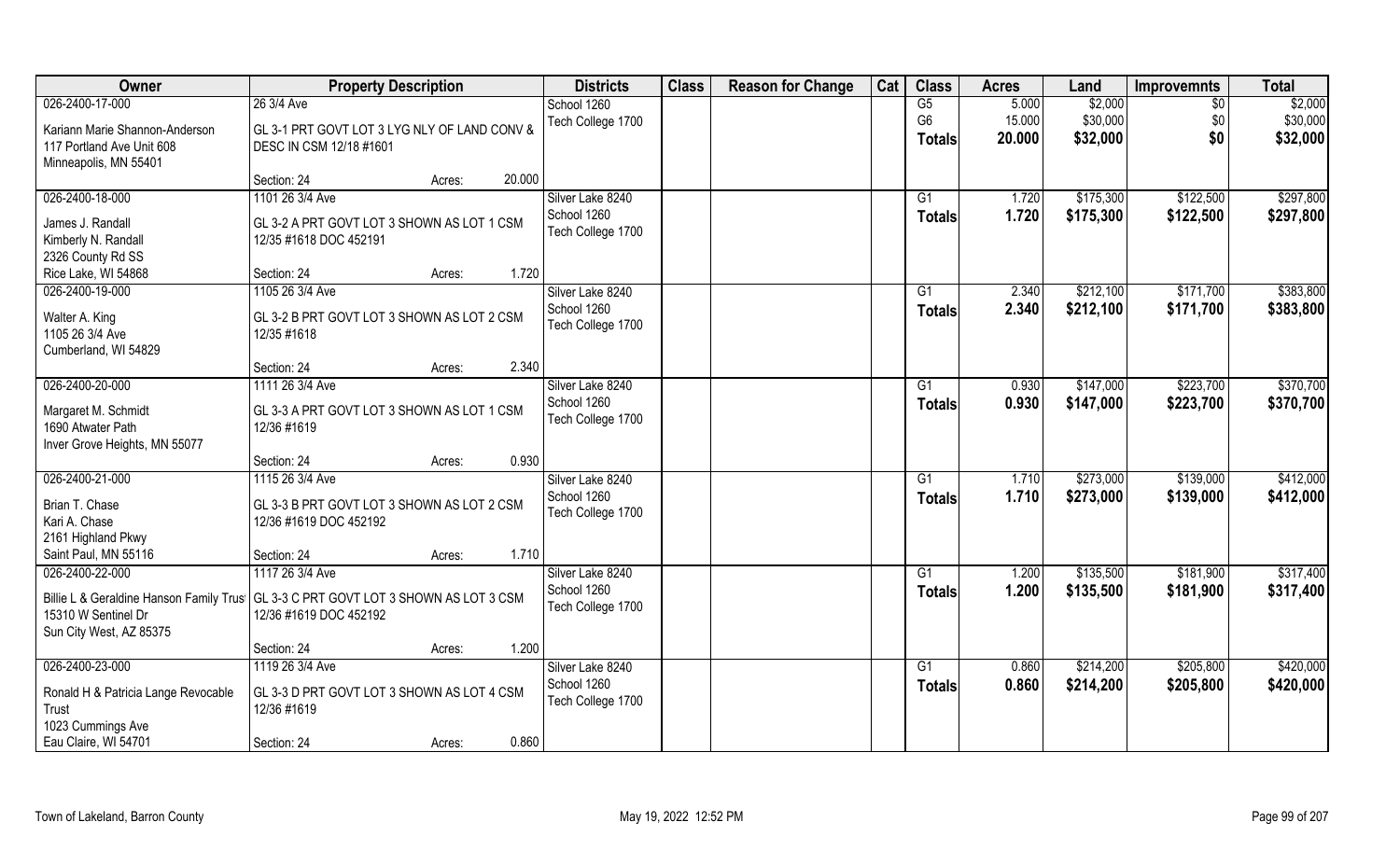| 026-2400-24-000<br>0.940<br>\$151,200<br>\$151,200<br>26 3/4 Ave<br>Silver Lake 8240<br>G1<br>$\overline{30}$<br>School 1260<br>\$151,200<br>\$0<br>0.940<br>\$151,200<br><b>Totals</b><br>Kariann Marie Shannon-Anderson<br>GL 3-4 A PRT GOVT LOT 3 SHOWN AS LOT 1 CSM<br>Tech College 1700<br>117 Portland Ave Unit 608<br>12/37 #1620<br>Minneapolis, MN 55401<br>0.940<br>Section: 24<br>Acres:<br>026-2400-25-000<br>1121 26 3/4 Ave<br>\$154,000<br>\$333,400<br>Silver Lake 8240<br>0.900<br>\$179,400<br>G1<br>School 1260<br>0.900<br>\$154,000<br>\$179,400<br>\$333,400<br><b>Totals</b><br>Kariann Marie Shannon-Anderson<br>GL 3-4 B PRT GOVT LOT 3 SHOWN AS LOT 2 CSM<br>Tech College 1700<br>117 Portland Ave Unit 608<br>12/37 #1620<br>Minneapolis, MN 55401<br>0.900<br>Section: 24<br>Acres:<br>\$237,700<br>026-2400-26-000<br>1125 26 3/4 Ave<br>\$147,000<br>Silver Lake 8240<br>G1<br>0.910<br>\$90,700<br>School 1260<br>0.910<br>\$147,000<br>\$90,700<br>\$237,700<br><b>Totals</b><br>GL 3-4 C PRT GOVT LOT 3 SHOWN AS LOT 3 CSM<br>Timothy J. Dwyer<br>Tech College 1700<br>Michelle Dwyer<br>12/37 #1620 DOC 452193<br>8644 Irving Cir N<br>0.910<br>Lake Elmo, MN 55042<br>Section: 24<br>Acres:<br>026-2400-27-000<br>\$153,700<br>\$138,100<br>1127 26 3/4 Ave<br>Silver Lake 8240<br>0.660<br>G1<br>School 1260<br>0.660<br>\$153,700<br>\$138,100<br>\$291,800<br><b>Totals</b><br>Timothy P. Little<br>GL 3-4 D PRT GOVT LOT 3 SHOWN AS LOT 4 CSM<br>Tech College 1700<br>Kim J. Little<br>12/37 #1620<br>16153 Finland Ave<br>0.660<br>Rosemount, MN 55068<br>Section: 24<br>Acres:<br>026-2400-28-000<br>2.610<br>26 3/4 Ave<br>School 1260<br>X4<br>$\sqrt[6]{3}$<br>\$0<br>\$0<br>\$0<br>2.610<br>Tech College 1700<br>\$0<br>\$0<br><b>Totals</b><br>Town of Lakeland<br>GL 3-5 PRT GOVT LOT 3 SHOWN IN CSM 12/18 #160<br>PO Box 28<br>FOR RDWY<br>Barronett, WI 54813<br>2.610<br>Section: 24<br>Acres:<br>026-2400-29-000<br>School 1260<br>\$39,400<br>\$51,500<br>26 1/2 Ave<br>G1<br>13.694<br>\$12,100<br>Tech College 1700<br>13.694<br>\$39,400<br>\$12,100<br>\$51,500<br><b>Totals</b><br>James & Mary Mccracken 2021<br>GL 2-1 & GL 2-20 (SEC 24) & GL 2-10 (SEC 23) PRT<br>Revocable Trust<br>GOVT LOT 2 (SEC 23 & 24) SHOWN AS LOT 7 CSM<br>1154 26 1/2 Ave<br>39/133 #5873 DOC 784797<br>13.694<br>Cumberland, WI 54829<br>Section: 24<br>Acres:<br>026-2400-29-001<br>\$207,200<br>\$411,600<br>1108 26 1/2 Ave<br>Silver Lake 8240<br>G1<br>1.120<br>\$204,400<br>School 1260<br>1.120<br>\$207,200<br>\$411,600<br>\$204,400<br><b>Totals</b><br>GL 2-2 PRT GOVT LOT 2 SHOWN AS LOT 11 CSM | Owner           | <b>Property Description</b> | <b>Districts</b> | <b>Class</b> | <b>Reason for Change</b> | Cat | <b>Class</b> | <b>Acres</b> | Land | <b>Improvemnts</b> | <b>Total</b> |
|-----------------------------------------------------------------------------------------------------------------------------------------------------------------------------------------------------------------------------------------------------------------------------------------------------------------------------------------------------------------------------------------------------------------------------------------------------------------------------------------------------------------------------------------------------------------------------------------------------------------------------------------------------------------------------------------------------------------------------------------------------------------------------------------------------------------------------------------------------------------------------------------------------------------------------------------------------------------------------------------------------------------------------------------------------------------------------------------------------------------------------------------------------------------------------------------------------------------------------------------------------------------------------------------------------------------------------------------------------------------------------------------------------------------------------------------------------------------------------------------------------------------------------------------------------------------------------------------------------------------------------------------------------------------------------------------------------------------------------------------------------------------------------------------------------------------------------------------------------------------------------------------------------------------------------------------------------------------------------------------------------------------------------------------------------------------------------------------------------------------------------------------------------------------------------------------------------------------------------------------------------------------------------------------------------------------------------------------------------------------------------------------------------------------------------------------------------------------------------------------------------------------------------------------------------------------------------------------------------------------------------------------------------|-----------------|-----------------------------|------------------|--------------|--------------------------|-----|--------------|--------------|------|--------------------|--------------|
|                                                                                                                                                                                                                                                                                                                                                                                                                                                                                                                                                                                                                                                                                                                                                                                                                                                                                                                                                                                                                                                                                                                                                                                                                                                                                                                                                                                                                                                                                                                                                                                                                                                                                                                                                                                                                                                                                                                                                                                                                                                                                                                                                                                                                                                                                                                                                                                                                                                                                                                                                                                                                                                     |                 |                             |                  |              |                          |     |              |              |      |                    |              |
|                                                                                                                                                                                                                                                                                                                                                                                                                                                                                                                                                                                                                                                                                                                                                                                                                                                                                                                                                                                                                                                                                                                                                                                                                                                                                                                                                                                                                                                                                                                                                                                                                                                                                                                                                                                                                                                                                                                                                                                                                                                                                                                                                                                                                                                                                                                                                                                                                                                                                                                                                                                                                                                     |                 |                             |                  |              |                          |     |              |              |      |                    |              |
|                                                                                                                                                                                                                                                                                                                                                                                                                                                                                                                                                                                                                                                                                                                                                                                                                                                                                                                                                                                                                                                                                                                                                                                                                                                                                                                                                                                                                                                                                                                                                                                                                                                                                                                                                                                                                                                                                                                                                                                                                                                                                                                                                                                                                                                                                                                                                                                                                                                                                                                                                                                                                                                     |                 |                             |                  |              |                          |     |              |              |      |                    |              |
| \$291,800                                                                                                                                                                                                                                                                                                                                                                                                                                                                                                                                                                                                                                                                                                                                                                                                                                                                                                                                                                                                                                                                                                                                                                                                                                                                                                                                                                                                                                                                                                                                                                                                                                                                                                                                                                                                                                                                                                                                                                                                                                                                                                                                                                                                                                                                                                                                                                                                                                                                                                                                                                                                                                           |                 |                             |                  |              |                          |     |              |              |      |                    |              |
|                                                                                                                                                                                                                                                                                                                                                                                                                                                                                                                                                                                                                                                                                                                                                                                                                                                                                                                                                                                                                                                                                                                                                                                                                                                                                                                                                                                                                                                                                                                                                                                                                                                                                                                                                                                                                                                                                                                                                                                                                                                                                                                                                                                                                                                                                                                                                                                                                                                                                                                                                                                                                                                     |                 |                             |                  |              |                          |     |              |              |      |                    |              |
|                                                                                                                                                                                                                                                                                                                                                                                                                                                                                                                                                                                                                                                                                                                                                                                                                                                                                                                                                                                                                                                                                                                                                                                                                                                                                                                                                                                                                                                                                                                                                                                                                                                                                                                                                                                                                                                                                                                                                                                                                                                                                                                                                                                                                                                                                                                                                                                                                                                                                                                                                                                                                                                     |                 |                             |                  |              |                          |     |              |              |      |                    |              |
|                                                                                                                                                                                                                                                                                                                                                                                                                                                                                                                                                                                                                                                                                                                                                                                                                                                                                                                                                                                                                                                                                                                                                                                                                                                                                                                                                                                                                                                                                                                                                                                                                                                                                                                                                                                                                                                                                                                                                                                                                                                                                                                                                                                                                                                                                                                                                                                                                                                                                                                                                                                                                                                     |                 |                             |                  |              |                          |     |              |              |      |                    |              |
|                                                                                                                                                                                                                                                                                                                                                                                                                                                                                                                                                                                                                                                                                                                                                                                                                                                                                                                                                                                                                                                                                                                                                                                                                                                                                                                                                                                                                                                                                                                                                                                                                                                                                                                                                                                                                                                                                                                                                                                                                                                                                                                                                                                                                                                                                                                                                                                                                                                                                                                                                                                                                                                     |                 |                             |                  |              |                          |     |              |              |      |                    |              |
|                                                                                                                                                                                                                                                                                                                                                                                                                                                                                                                                                                                                                                                                                                                                                                                                                                                                                                                                                                                                                                                                                                                                                                                                                                                                                                                                                                                                                                                                                                                                                                                                                                                                                                                                                                                                                                                                                                                                                                                                                                                                                                                                                                                                                                                                                                                                                                                                                                                                                                                                                                                                                                                     |                 |                             |                  |              |                          |     |              |              |      |                    |              |
|                                                                                                                                                                                                                                                                                                                                                                                                                                                                                                                                                                                                                                                                                                                                                                                                                                                                                                                                                                                                                                                                                                                                                                                                                                                                                                                                                                                                                                                                                                                                                                                                                                                                                                                                                                                                                                                                                                                                                                                                                                                                                                                                                                                                                                                                                                                                                                                                                                                                                                                                                                                                                                                     |                 |                             |                  |              |                          |     |              |              |      |                    |              |
|                                                                                                                                                                                                                                                                                                                                                                                                                                                                                                                                                                                                                                                                                                                                                                                                                                                                                                                                                                                                                                                                                                                                                                                                                                                                                                                                                                                                                                                                                                                                                                                                                                                                                                                                                                                                                                                                                                                                                                                                                                                                                                                                                                                                                                                                                                                                                                                                                                                                                                                                                                                                                                                     |                 |                             |                  |              |                          |     |              |              |      |                    |              |
|                                                                                                                                                                                                                                                                                                                                                                                                                                                                                                                                                                                                                                                                                                                                                                                                                                                                                                                                                                                                                                                                                                                                                                                                                                                                                                                                                                                                                                                                                                                                                                                                                                                                                                                                                                                                                                                                                                                                                                                                                                                                                                                                                                                                                                                                                                                                                                                                                                                                                                                                                                                                                                                     |                 |                             |                  |              |                          |     |              |              |      |                    |              |
|                                                                                                                                                                                                                                                                                                                                                                                                                                                                                                                                                                                                                                                                                                                                                                                                                                                                                                                                                                                                                                                                                                                                                                                                                                                                                                                                                                                                                                                                                                                                                                                                                                                                                                                                                                                                                                                                                                                                                                                                                                                                                                                                                                                                                                                                                                                                                                                                                                                                                                                                                                                                                                                     |                 |                             |                  |              |                          |     |              |              |      |                    |              |
|                                                                                                                                                                                                                                                                                                                                                                                                                                                                                                                                                                                                                                                                                                                                                                                                                                                                                                                                                                                                                                                                                                                                                                                                                                                                                                                                                                                                                                                                                                                                                                                                                                                                                                                                                                                                                                                                                                                                                                                                                                                                                                                                                                                                                                                                                                                                                                                                                                                                                                                                                                                                                                                     |                 |                             |                  |              |                          |     |              |              |      |                    |              |
|                                                                                                                                                                                                                                                                                                                                                                                                                                                                                                                                                                                                                                                                                                                                                                                                                                                                                                                                                                                                                                                                                                                                                                                                                                                                                                                                                                                                                                                                                                                                                                                                                                                                                                                                                                                                                                                                                                                                                                                                                                                                                                                                                                                                                                                                                                                                                                                                                                                                                                                                                                                                                                                     |                 |                             |                  |              |                          |     |              |              |      |                    |              |
|                                                                                                                                                                                                                                                                                                                                                                                                                                                                                                                                                                                                                                                                                                                                                                                                                                                                                                                                                                                                                                                                                                                                                                                                                                                                                                                                                                                                                                                                                                                                                                                                                                                                                                                                                                                                                                                                                                                                                                                                                                                                                                                                                                                                                                                                                                                                                                                                                                                                                                                                                                                                                                                     |                 |                             |                  |              |                          |     |              |              |      |                    |              |
|                                                                                                                                                                                                                                                                                                                                                                                                                                                                                                                                                                                                                                                                                                                                                                                                                                                                                                                                                                                                                                                                                                                                                                                                                                                                                                                                                                                                                                                                                                                                                                                                                                                                                                                                                                                                                                                                                                                                                                                                                                                                                                                                                                                                                                                                                                                                                                                                                                                                                                                                                                                                                                                     |                 |                             |                  |              |                          |     |              |              |      |                    |              |
|                                                                                                                                                                                                                                                                                                                                                                                                                                                                                                                                                                                                                                                                                                                                                                                                                                                                                                                                                                                                                                                                                                                                                                                                                                                                                                                                                                                                                                                                                                                                                                                                                                                                                                                                                                                                                                                                                                                                                                                                                                                                                                                                                                                                                                                                                                                                                                                                                                                                                                                                                                                                                                                     |                 |                             |                  |              |                          |     |              |              |      |                    |              |
|                                                                                                                                                                                                                                                                                                                                                                                                                                                                                                                                                                                                                                                                                                                                                                                                                                                                                                                                                                                                                                                                                                                                                                                                                                                                                                                                                                                                                                                                                                                                                                                                                                                                                                                                                                                                                                                                                                                                                                                                                                                                                                                                                                                                                                                                                                                                                                                                                                                                                                                                                                                                                                                     |                 |                             |                  |              |                          |     |              |              |      |                    |              |
|                                                                                                                                                                                                                                                                                                                                                                                                                                                                                                                                                                                                                                                                                                                                                                                                                                                                                                                                                                                                                                                                                                                                                                                                                                                                                                                                                                                                                                                                                                                                                                                                                                                                                                                                                                                                                                                                                                                                                                                                                                                                                                                                                                                                                                                                                                                                                                                                                                                                                                                                                                                                                                                     |                 |                             |                  |              |                          |     |              |              |      |                    |              |
|                                                                                                                                                                                                                                                                                                                                                                                                                                                                                                                                                                                                                                                                                                                                                                                                                                                                                                                                                                                                                                                                                                                                                                                                                                                                                                                                                                                                                                                                                                                                                                                                                                                                                                                                                                                                                                                                                                                                                                                                                                                                                                                                                                                                                                                                                                                                                                                                                                                                                                                                                                                                                                                     |                 |                             |                  |              |                          |     |              |              |      |                    |              |
|                                                                                                                                                                                                                                                                                                                                                                                                                                                                                                                                                                                                                                                                                                                                                                                                                                                                                                                                                                                                                                                                                                                                                                                                                                                                                                                                                                                                                                                                                                                                                                                                                                                                                                                                                                                                                                                                                                                                                                                                                                                                                                                                                                                                                                                                                                                                                                                                                                                                                                                                                                                                                                                     |                 |                             |                  |              |                          |     |              |              |      |                    |              |
|                                                                                                                                                                                                                                                                                                                                                                                                                                                                                                                                                                                                                                                                                                                                                                                                                                                                                                                                                                                                                                                                                                                                                                                                                                                                                                                                                                                                                                                                                                                                                                                                                                                                                                                                                                                                                                                                                                                                                                                                                                                                                                                                                                                                                                                                                                                                                                                                                                                                                                                                                                                                                                                     |                 |                             |                  |              |                          |     |              |              |      |                    |              |
|                                                                                                                                                                                                                                                                                                                                                                                                                                                                                                                                                                                                                                                                                                                                                                                                                                                                                                                                                                                                                                                                                                                                                                                                                                                                                                                                                                                                                                                                                                                                                                                                                                                                                                                                                                                                                                                                                                                                                                                                                                                                                                                                                                                                                                                                                                                                                                                                                                                                                                                                                                                                                                                     |                 |                             |                  |              |                          |     |              |              |      |                    |              |
|                                                                                                                                                                                                                                                                                                                                                                                                                                                                                                                                                                                                                                                                                                                                                                                                                                                                                                                                                                                                                                                                                                                                                                                                                                                                                                                                                                                                                                                                                                                                                                                                                                                                                                                                                                                                                                                                                                                                                                                                                                                                                                                                                                                                                                                                                                                                                                                                                                                                                                                                                                                                                                                     |                 |                             |                  |              |                          |     |              |              |      |                    |              |
|                                                                                                                                                                                                                                                                                                                                                                                                                                                                                                                                                                                                                                                                                                                                                                                                                                                                                                                                                                                                                                                                                                                                                                                                                                                                                                                                                                                                                                                                                                                                                                                                                                                                                                                                                                                                                                                                                                                                                                                                                                                                                                                                                                                                                                                                                                                                                                                                                                                                                                                                                                                                                                                     |                 |                             |                  |              |                          |     |              |              |      |                    |              |
|                                                                                                                                                                                                                                                                                                                                                                                                                                                                                                                                                                                                                                                                                                                                                                                                                                                                                                                                                                                                                                                                                                                                                                                                                                                                                                                                                                                                                                                                                                                                                                                                                                                                                                                                                                                                                                                                                                                                                                                                                                                                                                                                                                                                                                                                                                                                                                                                                                                                                                                                                                                                                                                     |                 |                             |                  |              |                          |     |              |              |      |                    |              |
|                                                                                                                                                                                                                                                                                                                                                                                                                                                                                                                                                                                                                                                                                                                                                                                                                                                                                                                                                                                                                                                                                                                                                                                                                                                                                                                                                                                                                                                                                                                                                                                                                                                                                                                                                                                                                                                                                                                                                                                                                                                                                                                                                                                                                                                                                                                                                                                                                                                                                                                                                                                                                                                     |                 |                             |                  |              |                          |     |              |              |      |                    |              |
|                                                                                                                                                                                                                                                                                                                                                                                                                                                                                                                                                                                                                                                                                                                                                                                                                                                                                                                                                                                                                                                                                                                                                                                                                                                                                                                                                                                                                                                                                                                                                                                                                                                                                                                                                                                                                                                                                                                                                                                                                                                                                                                                                                                                                                                                                                                                                                                                                                                                                                                                                                                                                                                     |                 |                             |                  |              |                          |     |              |              |      |                    |              |
|                                                                                                                                                                                                                                                                                                                                                                                                                                                                                                                                                                                                                                                                                                                                                                                                                                                                                                                                                                                                                                                                                                                                                                                                                                                                                                                                                                                                                                                                                                                                                                                                                                                                                                                                                                                                                                                                                                                                                                                                                                                                                                                                                                                                                                                                                                                                                                                                                                                                                                                                                                                                                                                     |                 |                             |                  |              |                          |     |              |              |      |                    |              |
|                                                                                                                                                                                                                                                                                                                                                                                                                                                                                                                                                                                                                                                                                                                                                                                                                                                                                                                                                                                                                                                                                                                                                                                                                                                                                                                                                                                                                                                                                                                                                                                                                                                                                                                                                                                                                                                                                                                                                                                                                                                                                                                                                                                                                                                                                                                                                                                                                                                                                                                                                                                                                                                     |                 |                             |                  |              |                          |     |              |              |      |                    |              |
|                                                                                                                                                                                                                                                                                                                                                                                                                                                                                                                                                                                                                                                                                                                                                                                                                                                                                                                                                                                                                                                                                                                                                                                                                                                                                                                                                                                                                                                                                                                                                                                                                                                                                                                                                                                                                                                                                                                                                                                                                                                                                                                                                                                                                                                                                                                                                                                                                                                                                                                                                                                                                                                     |                 |                             |                  |              |                          |     |              |              |      |                    |              |
| Tech College 1700                                                                                                                                                                                                                                                                                                                                                                                                                                                                                                                                                                                                                                                                                                                                                                                                                                                                                                                                                                                                                                                                                                                                                                                                                                                                                                                                                                                                                                                                                                                                                                                                                                                                                                                                                                                                                                                                                                                                                                                                                                                                                                                                                                                                                                                                                                                                                                                                                                                                                                                                                                                                                                   | Stephen D. Jans |                             |                  |              |                          |     |              |              |      |                    |              |
| Lisa L. Jans<br>25/109 #3619 EX OUTLOT 1 CSM 34/1 #4880                                                                                                                                                                                                                                                                                                                                                                                                                                                                                                                                                                                                                                                                                                                                                                                                                                                                                                                                                                                                                                                                                                                                                                                                                                                                                                                                                                                                                                                                                                                                                                                                                                                                                                                                                                                                                                                                                                                                                                                                                                                                                                                                                                                                                                                                                                                                                                                                                                                                                                                                                                                             |                 |                             |                  |              |                          |     |              |              |      |                    |              |
| 13783 46th Ln NE<br>1.120<br>St Michael, MN 55376<br>Section: 24<br>Acres:                                                                                                                                                                                                                                                                                                                                                                                                                                                                                                                                                                                                                                                                                                                                                                                                                                                                                                                                                                                                                                                                                                                                                                                                                                                                                                                                                                                                                                                                                                                                                                                                                                                                                                                                                                                                                                                                                                                                                                                                                                                                                                                                                                                                                                                                                                                                                                                                                                                                                                                                                                          |                 |                             |                  |              |                          |     |              |              |      |                    |              |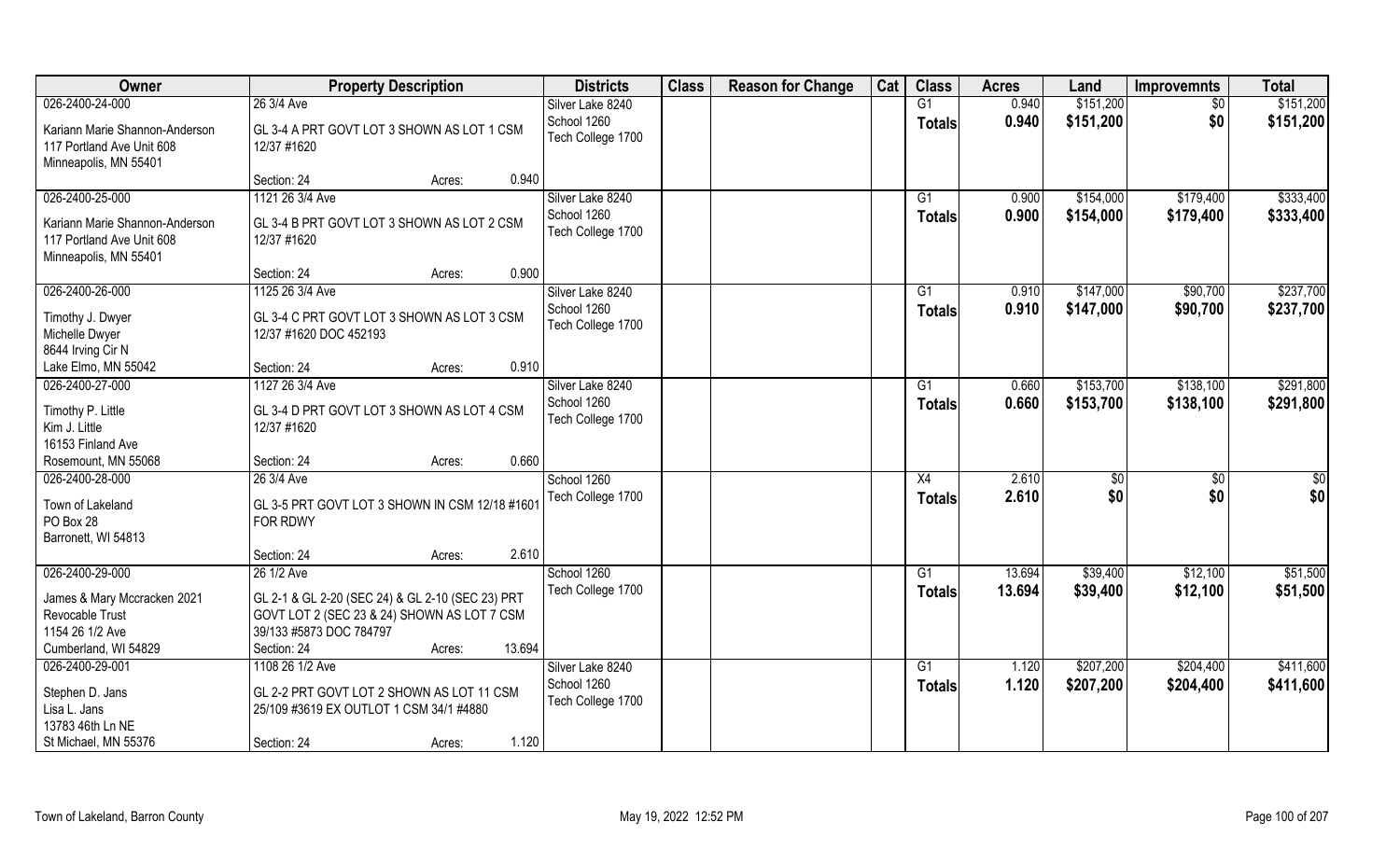| Owner                                | <b>Property Description</b>                                     | <b>Districts</b>  | <b>Class</b> | <b>Reason for Change</b> | Cat | <b>Class</b>  | <b>Acres</b> | Land      | <b>Improvemnts</b> | <b>Total</b>  |
|--------------------------------------|-----------------------------------------------------------------|-------------------|--------------|--------------------------|-----|---------------|--------------|-----------|--------------------|---------------|
| 026-2400-29-002                      | 1110 26 1/2 Ave                                                 | Silver Lake 8240  |              |                          |     | G1            | 1.480        | \$245,000 | \$265,400          | \$510,400     |
| <b>Laurel Frances Dietrich Trust</b> | GL 2-13 PRT GOVT LOT 2 SHOWN AS LOT 10 CSM                      | School 1260       |              |                          |     | <b>Totals</b> | 1.480        | \$245,000 | \$265,400          | \$510,400     |
| 3701 100th St                        | 23/104 #3323 DOC 561196                                         | Tech College 1700 |              |                          |     |               |              |           |                    |               |
| Pleasant Prairie, WI 53158           |                                                                 |                   |              |                          |     |               |              |           |                    |               |
|                                      | 1.480<br>Section: 24<br>Acres:                                  |                   |              |                          |     |               |              |           |                    |               |
| 026-2400-29-003                      | 1106 26 1/2 Ave                                                 | Silver Lake 8240  |              |                          |     | G1            | 1.450        | \$225,400 | \$187,800          | \$413,200     |
|                                      |                                                                 | School 1260       |              |                          |     | Totals        | 1.450        | \$225,400 | \$187,800          | \$413,200     |
| Daniel L. Sweeney                    | GL 2-18 PRT GOVT LOT 2 SHOWN AS LOT 12 CSM                      | Tech College 1700 |              |                          |     |               |              |           |                    |               |
| Annette Maggi<br>1018 Maple Hill Rd  | 25/110 #3620 DOC 581084 & OUTLOT 1 CSM 34/1<br>#4880 DOC 688358 |                   |              |                          |     |               |              |           |                    |               |
| Newport, MN 55055                    | Section: 24<br>1.450<br>Acres:                                  |                   |              |                          |     |               |              |           |                    |               |
| 026-2400-29-005                      | 1104 26 1/2 Ave                                                 | Silver Lake 8240  |              |                          |     | G1            | 1.590        | \$203,000 | \$270,300          | \$473,300     |
|                                      |                                                                 | School 1260       |              |                          |     |               |              |           |                    |               |
| Dale J. Goergen                      | GL 2-4 (23) & GL 2-14 (24) PRT GOVT LOT 2 (SEC 23)              | Tech College 1700 |              |                          |     | <b>Totals</b> | 1.590        | \$203,000 | \$270,300          | \$473,300     |
| Linda A. Goergen                     | & PRT GOVT LOT 2 (SEC 24) SHOWN AS LOT 13 CSM                   |                   |              |                          |     |               |              |           |                    |               |
| 1104 26 1/2 Ave                      | 23/77 #3297                                                     |                   |              |                          |     |               |              |           |                    |               |
| Cumberland, WI 54829                 | 1.590<br>Section: 24<br>Acres:                                  |                   |              |                          |     |               |              |           |                    |               |
| 026-2400-29-011                      | 26 1/2 Ave                                                      | School 1260       |              |                          |     | X4            | 5.550        | \$0       | \$                 | $\frac{6}{3}$ |
| Town of Lakeland                     | GL 2-3A (23) GL 2-2A & GL 1-4 (24) PRT GOVT LOT 2               | Tech College 1700 |              |                          |     | <b>Totals</b> | 5.550        | \$0       | \$0                | \$0           |
| PO Box 28                            | (SEC 23) & PRT GOVT LOTS 1 & 2 (SEC 24) CONV                    |                   |              |                          |     |               |              |           |                    |               |
| Barronett, WI 54813                  | VOL 656 PG 528 FOR RDWY                                         |                   |              |                          |     |               |              |           |                    |               |
|                                      | 5.550<br>Section: 24<br>Acres:                                  |                   |              |                          |     |               |              |           |                    |               |
| 026-2400-29-015                      | 1124 26 1/2 Ave                                                 | Silver Lake 8240  |              |                          |     | G1            | 1.600        | \$232,400 | \$361,900          | \$594,300     |
|                                      |                                                                 | School 1260       |              |                          |     | <b>Totals</b> | 1.600        | \$232,400 | \$361,900          | \$594,300     |
| Jean Davidson                        | GL 2-15 PRT GOVT LOT 2 SHOWN AS LOT 9 CSM                       | Tech College 1700 |              |                          |     |               |              |           |                    |               |
| Richard J. Ertel                     | 22/21 #3116 DOC 545704                                          |                   |              |                          |     |               |              |           |                    |               |
| 1124 26 1/2 Ave                      |                                                                 |                   |              |                          |     |               |              |           |                    |               |
| Cumberland, WI 54829                 | 1.600<br>Section: 24<br>Acres:                                  |                   |              |                          |     |               |              |           |                    |               |
| 026-2400-29-016                      | 1126 26 1/2 Ave                                                 | Silver Lake 8240  |              |                          |     | G1            | 1.580        | \$231,700 | \$297,700          | \$529,400     |
| Wayne A. Kostroski                   | GL 2-3 PRT GOVT LOT 2 SHOWN AS LOT 8 CSM                        | School 1260       |              |                          |     | <b>Totals</b> | 1.580        | \$231,700 | \$297,700          | \$529,400     |
| Eda M. Kostroski                     | 21/119 #3069 (MISC #178)                                        | Tech College 1700 |              |                          |     |               |              |           |                    |               |
| 4815 Maple Rd                        |                                                                 |                   |              |                          |     |               |              |           |                    |               |
| Edina, MN 55424                      | 1.580<br>Section: 24<br>Acres:                                  |                   |              |                          |     |               |              |           |                    |               |
| 026-2400-29-022                      | 1136 26 1/2 Ave                                                 | Silver Lake 8240  |              |                          |     | G1            | 1.310        | \$224,000 | \$261,200          | \$485,200     |
|                                      |                                                                 | School 1260       |              |                          |     | Totals        | 1.310        | \$224,000 | \$261,200          | \$485,200     |
| Shane T. Grivna                      | GL 2-4 PRT GOVT LOT 2 SHOWN AS LOT 1 CSM 21/7                   | Tech College 1700 |              |                          |     |               |              |           |                    |               |
| Suzanne R. Grivna                    | #3022 DOC 538858                                                |                   |              |                          |     |               |              |           |                    |               |
| 2592 Saint Peter Ln                  |                                                                 |                   |              |                          |     |               |              |           |                    |               |
| Rochester, MN 55902                  | 1.310<br>Section: 24<br>Acres:                                  |                   |              |                          |     |               |              |           |                    |               |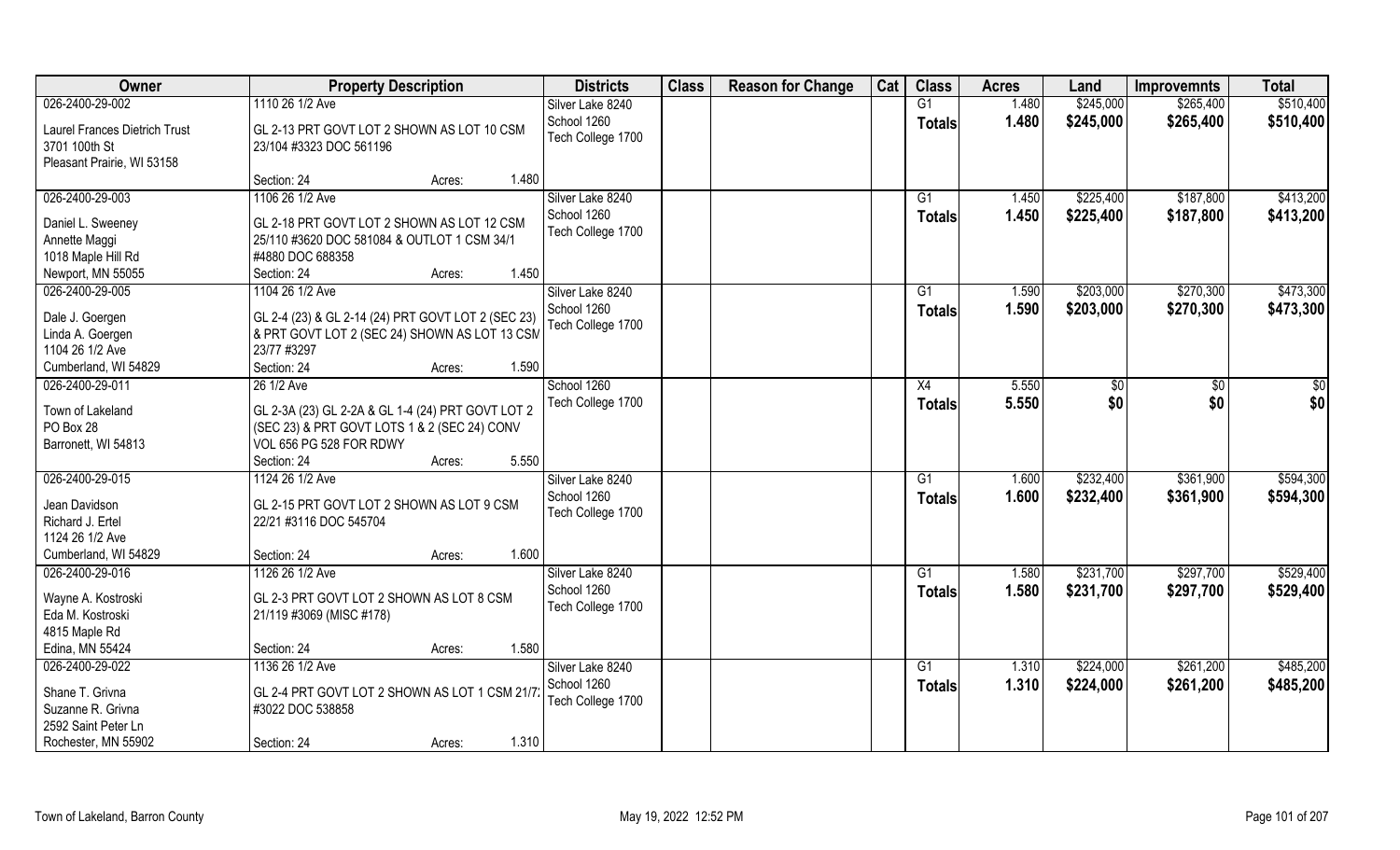| <b>Owner</b>                                                                            | <b>Property Description</b>                                                                                                                                                      | <b>Districts</b>                 | <b>Class</b> | <b>Reason for Change</b> | Cat | <b>Class</b>              | <b>Acres</b>   | Land                   | <b>Improvemnts</b>     | <b>Total</b>           |
|-----------------------------------------------------------------------------------------|----------------------------------------------------------------------------------------------------------------------------------------------------------------------------------|----------------------------------|--------------|--------------------------|-----|---------------------------|----------------|------------------------|------------------------|------------------------|
| 026-2400-29-027                                                                         | 1138 26 1/2 Ave                                                                                                                                                                  | Silver Lake 8240                 |              |                          |     | G1                        | 1.580          | \$233,100              | \$299,800              | \$532,900              |
| Daniel J Tich Trust<br>7 Lost Rock Ln<br>North Oaks, MN 55127                           | GL 2-5 PRT GOVT LOT 2 SHOWN AS LOT 2-1 CSM<br>21/94 #3044                                                                                                                        | School 1260<br>Tech College 1700 |              |                          |     | <b>Totals</b>             | 1.580          | \$233,100              | \$299,800              | \$532,900              |
|                                                                                         | 1.580<br>Section: 24<br>Acres:                                                                                                                                                   |                                  |              |                          |     |                           |                |                        |                        |                        |
| 026-2400-29-033                                                                         | 1140 26 1/2 Ave                                                                                                                                                                  | Silver Lake 8240                 |              |                          |     | $\overline{G1}$           | 1.650          | \$229,800              | \$255,400              | \$485,200              |
| Scott R. Ward<br>Kathleen A. Ward<br>6410 Ballantine Ct                                 | GL 2-6 PRT GOVT LOT 2 SHOWN AS LOT 2-2 CSM<br>21/139 #3089 (MOS #8626)                                                                                                           | School 1260<br>Tech College 1700 |              |                          |     | Totals                    | 1.650          | \$229,800              | \$255,400              | \$485,200              |
| Inver Grove Hts, MN 55077                                                               | 1.650<br>Section: 24<br>Acres:                                                                                                                                                   |                                  |              |                          |     |                           |                |                        |                        |                        |
| 026-2400-29-044                                                                         | 1142 26 1/2 Ave                                                                                                                                                                  | Silver Lake 8240                 |              |                          |     | G1                        | 3.510          | \$321,300              | \$501,000              | \$822,300              |
| Richard C. Jansen<br>Debra Ka Jansen<br>3851 Mossy Oak Dr                               | GL 2-7 PRT GOVT LOT 2 SHOWN AS LOT 3 CSM 21/7<br>#3023                                                                                                                           | School 1260<br>Tech College 1700 |              |                          |     | <b>Totals</b>             | 3.510          | \$321,300              | \$501,000              | \$822,300              |
| Fort Meyers, FL 33905                                                                   | 3.510<br>Section: 24<br>Acres:                                                                                                                                                   |                                  |              |                          |     |                           |                |                        |                        |                        |
| 026-2400-29-055                                                                         | 26 1/2 Ave                                                                                                                                                                       | Silver Lake 8240                 |              |                          |     | G1                        | 3.850          | \$324,500              | $\sqrt[6]{3}$          | \$324,500              |
| Roy C. Erspamer<br>1140 Blue Heron Ct<br>Eagan, MN 55123                                | GL 2-8 PRT GOVT LOT 2 SHOWN AS LOT 4 CSM 21/74<br>#3024                                                                                                                          | School 1260<br>Tech College 1700 |              |                          |     | <b>Totals</b>             | 3.850          | \$324,500              | \$0                    | \$324,500              |
|                                                                                         | 3.850<br>Section: 24<br>Acres:                                                                                                                                                   |                                  |              |                          |     |                           |                |                        |                        |                        |
| 026-2400-29-062<br>James & Mary Mccracken 2021                                          | 1154 26 1/2 Ave<br>GL 2-9 PRT GOVT LOT 2 SHOWN AS LOT 8 CSM                                                                                                                      | Silver Lake 8240<br>School 1260  |              |                          |     | $\overline{G1}$<br>Totals | 5.609<br>5.609 | \$410,000<br>\$410,000 | \$295,400<br>\$295,400 | \$705,400<br>\$705,400 |
| Revocable Trust<br>1154 26 1/2 Ave                                                      | 43/165 #6585 DOC 856998                                                                                                                                                          | Tech College 1700                |              |                          |     |                           |                |                        |                        |                        |
| Cumberland, WI 54829                                                                    | 5.609<br>Section: 24<br>Acres:                                                                                                                                                   |                                  |              |                          |     |                           |                |                        |                        |                        |
| 026-2400-29-066                                                                         | 1158 26 1/2 Ave                                                                                                                                                                  | Silver Lake 8240                 |              |                          |     | G1                        | 1.679          | \$136,200              | $\overline{30}$        | \$136,200              |
| <b>Bruce Wayne Trimble</b><br>N7901 410th St<br>Menomonie, WI 54751                     | GL 1-5 & GL 2-11 PRT GOVT LOTS 1 & 2 SHOWN AS<br>LOT 7 CSM 43/165 #6585 DOC #856998                                                                                              | School 1260<br>Tech College 1700 |              |                          |     | <b>Totals</b>             | 1.679          | \$136,200              | \$0                    | \$136,200              |
|                                                                                         | 1.679<br>Section: 24<br>Acres:                                                                                                                                                   |                                  |              |                          |     |                           |                |                        |                        |                        |
| 026-2400-29-077                                                                         | 1162 26 1/2 Ave                                                                                                                                                                  | Silver Lake 8240                 |              |                          |     | G1                        | 5.160          | \$345,800              | \$317,500              | \$663,300              |
| Susan Hollister Branch Revocable Trust<br>6566 France Ave S Apt 1211<br>Edina, MN 55435 | GL 1-6 PRT GOVT LOTS 1 & 2 SHOWN AS LOT 6 CSM<br>21/95 #3045 & PRT DAF BEG AT SW COR LOT 6 TH S<br>8D W 50 FT TH E PRL W/ S LN LOT 6 TO WATERS<br>5.160<br>Section: 24<br>Acres: | School 1260<br>Tech College 1700 |              |                          |     | <b>Totals</b>             | 5.160          | \$345,800              | \$317,500              | \$663,300              |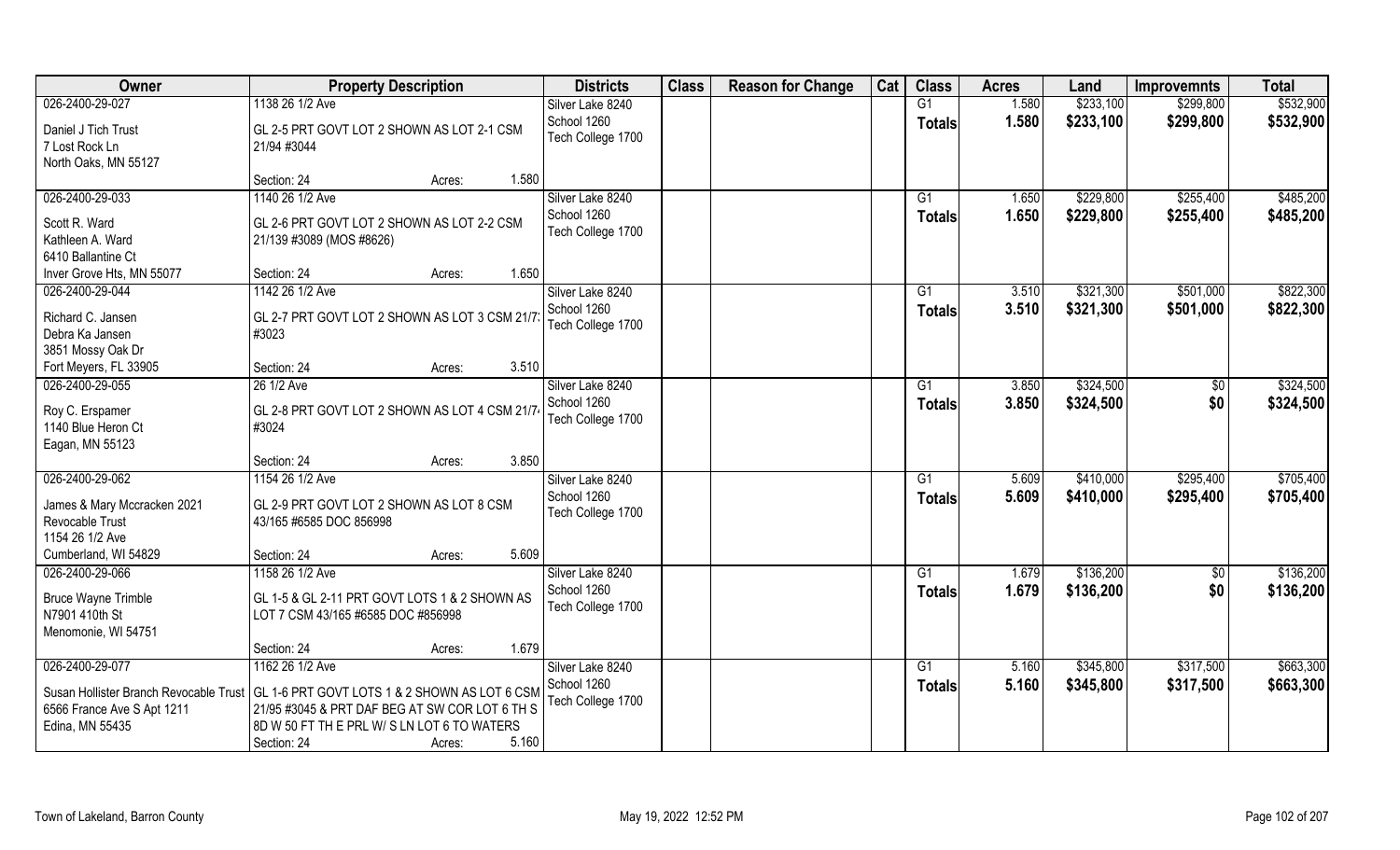| <b>Owner</b>                                                                                | <b>Property Description</b>                                                                                                                      | <b>Districts</b>                 | <b>Class</b> | <b>Reason for Change</b> | Cat | <b>Class</b>                     | <b>Acres</b>   | Land                 | <b>Improvemnts</b>     | <b>Total</b>         |
|---------------------------------------------------------------------------------------------|--------------------------------------------------------------------------------------------------------------------------------------------------|----------------------------------|--------------|--------------------------|-----|----------------------------------|----------------|----------------------|------------------------|----------------------|
| 026-2400-29-087                                                                             | 1168 26 1/2 Ave                                                                                                                                  | Silver Lake 8240                 |              |                          |     | G1                               | 2.240          | \$232,100            | \$371,700              | \$603,800            |
| John L. Berthiaume<br>625 Newman Trl<br>Stillwater, MN 55082                                | GL 1-9 PART GOVT LOT 1 SHOWN AS LOT 7-1 CSM<br>23/112 #3331 (MOS #7852)                                                                          | School 1260<br>Tech College 1700 |              |                          |     | <b>Totals</b>                    | 2.240          | \$232,100            | \$371,700              | \$603,800            |
|                                                                                             | 2.240<br>Section: 24<br>Acres:                                                                                                                   |                                  |              |                          |     |                                  |                |                      |                        |                      |
| 026-2400-29-088                                                                             | 1170 26 1/2 Ave                                                                                                                                  | Silver Lake 8240<br>School 1260  |              |                          |     | G1                               | 2.620          | \$252,700            | \$352,500              | \$605,200            |
| <b>Grandview Square LLC</b><br>3531 Basswood Rd                                             | GL 1-10 PRT OF GOVT LOT 1 SHOWN AS LOT 7-2<br>CSM 23/112 #3331                                                                                   | Tech College 1700                |              |                          |     | Totals                           | 2.620          | \$252,700            | \$352,500              | \$605,200            |
| Minneapolis, MN 55416                                                                       | 2.620<br>Section: 24<br>Acres:                                                                                                                   |                                  |              |                          |     |                                  |                |                      |                        |                      |
| 026-2400-29-090                                                                             | 26 1/2 Ave                                                                                                                                       | School 1260                      |              |                          |     | G1                               | 4.950          | \$19,700             | \$0                    | \$19,700             |
| Thomas J. Kirchner<br>Jodeen S. Kirchner<br>W9161 370th Ave                                 | GL 2-8 & GL 2-10 (23) & GL 2-18 (24) PRT GOVT LOT 2<br>(SEC 23) & PRT GOVT LOT 2 (SEC 24) SHOWN AS<br>LOT 7 CSM 34/8 #4887 & PRT GOVT LOT 2 (23) | Tech College 1700                |              |                          |     | <b>Totals</b>                    | 4.950          | \$19,700             | \$0                    | \$19,700             |
| Hager City, WI 54014                                                                        | 4.950<br>Section: 24<br>Acres:                                                                                                                   |                                  |              |                          |     |                                  |                |                      |                        |                      |
| 026-2400-29-092<br>Scott R. Ward<br>Kathleen A. Ward<br>6410 Ballantine Ct                  | 1139 26 1/2 Ave<br>GL 2-9 (23) & GL 2-19 (24) PRT GOVT LOT 2 (SEC 23)<br>& PRT GOVT LOT 2 (SEC 24) SHOWN AS LOT 8 CSM<br>34/8 #4887              | School 1260<br>Tech College 1700 |              |                          |     | G1<br><b>Totals</b>              | 7.789<br>7.789 | \$19,900<br>\$19,900 | \$72,300<br>\$72,300   | \$92,200<br>\$92,200 |
| Inver Grove Hts, MN 55077                                                                   | 7.789<br>Section: 24<br>Acres:                                                                                                                   |                                  |              |                          |     |                                  |                |                      |                        |                      |
| 026-2400-30-000<br><b>Grandview Square LLC</b><br>3531 Basswood Rd<br>Minneapolis, MN 55416 | 26 1/2 Ave<br>GL 1-1 PRT GOVT LOT 1 SHOWN AS LOT 1 CSM<br>32/139 #4696                                                                           | School 1260<br>Tech College 1700 |              |                          |     | $\overline{G1}$<br><b>Totals</b> | 9.470<br>9.470 | \$30,900<br>\$30,900 | $\overline{50}$<br>\$0 | \$30,900<br>\$30,900 |
|                                                                                             | 9.470<br>Section: 24<br>Acres:                                                                                                                   |                                  |              |                          |     |                                  |                |                      |                        |                      |
| 026-2400-30-010                                                                             | 26 1/2 Ave                                                                                                                                       | Silver Lake 8240                 |              |                          |     | G1                               | 1.427          | \$31,500             | $\overline{60}$        | \$31,500             |
| <b>Grandview Square LLC</b><br>3531 Basswood Rd<br>Minneapolis, MN 55416                    | GL 1-7 PRT GOVT LOT 1 SHOWN AS LOT 1 CSM 25/30<br>#3540 (MOS #7513)                                                                              | School 1260<br>Tech College 1700 |              |                          |     | <b>Totals</b>                    | 1.427          | \$31,500             | \$0                    | \$31,500             |
|                                                                                             | 1.427<br>Section: 24<br>Acres:                                                                                                                   |                                  |              |                          |     |                                  |                |                      |                        |                      |
| 026-2400-30-020                                                                             | 26 1/2 Ave                                                                                                                                       | School 1260                      |              |                          |     | G1                               | 4.700          | \$21,400             | $\sqrt{6}$             | \$21,400             |
| <b>Grandview Square LLC</b><br>3531 Basswood Rd<br>Minneapolis, MN 55416                    | GL 1-8 PRT GOVT LOT 1 SHOWN AS LOT 2 CSM<br>32/139 #4696                                                                                         | Tech College 1700                |              |                          |     | Totals                           | 4.700          | \$21,400             | \$0                    | \$21,400             |
|                                                                                             | 4.700<br>Section: 24<br>Acres:                                                                                                                   |                                  |              |                          |     |                                  |                |                      |                        |                      |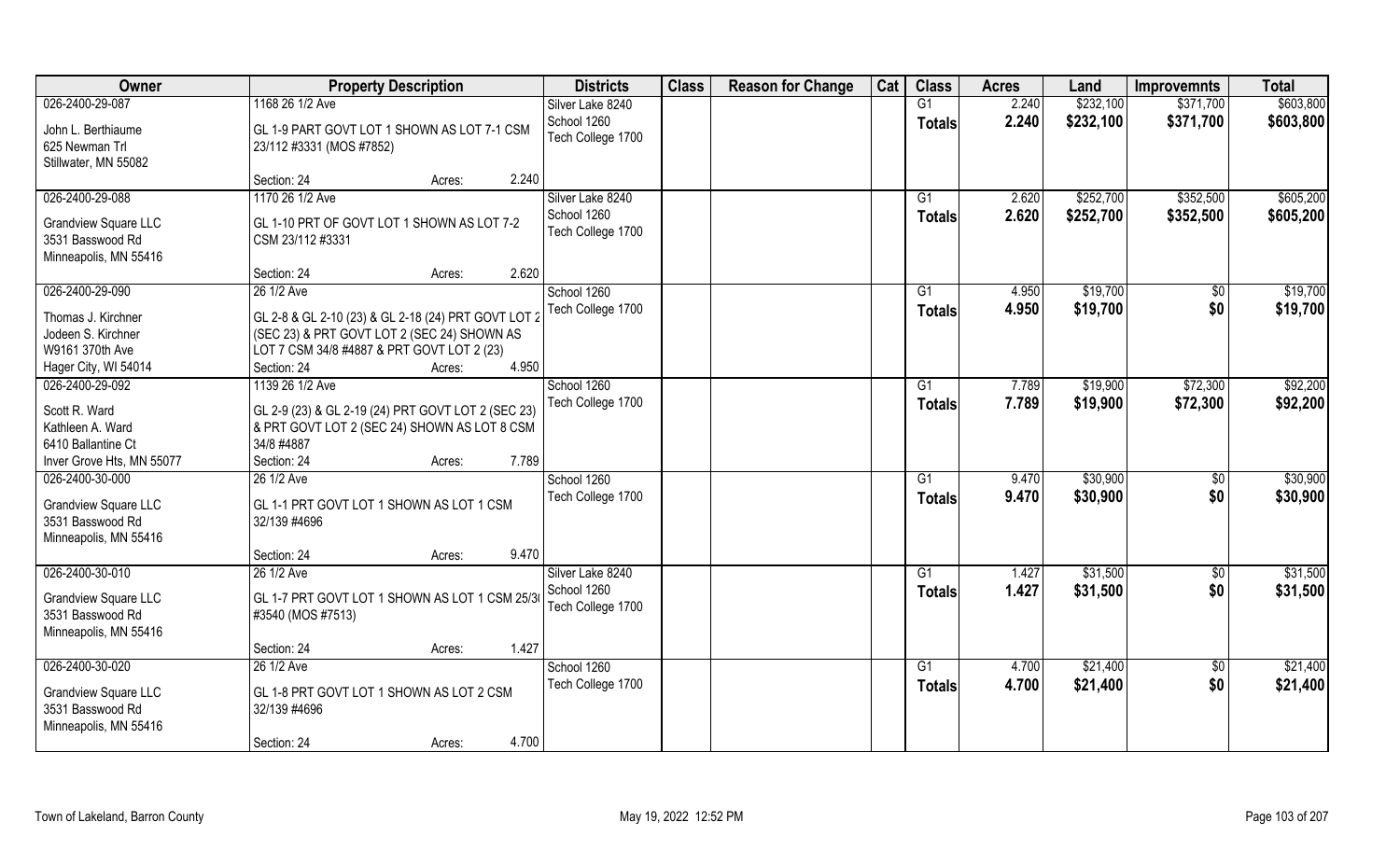| Owner                           | <b>Property Description</b>                    | <b>Districts</b>  | <b>Class</b> | <b>Reason for Change</b> | Cat | <b>Class</b>   | <b>Acres</b> | Land      | <b>Improvemnts</b> | <b>Total</b> |
|---------------------------------|------------------------------------------------|-------------------|--------------|--------------------------|-----|----------------|--------------|-----------|--------------------|--------------|
| 026-2400-31-000                 | 2601 11th St                                   | Silver Lake 8240  |              |                          |     | G1             | 2.060        | \$137,200 | \$3,000            | \$140,200    |
| Joan Helen Gold Trust Agreement | GL 1-2 PRT GOVT LOT 1 SHOWN IN CSM 12/144      | School 1260       |              |                          |     | Totals         | 2.060        | \$137,200 | \$3,000            | \$140,200    |
| 27005 Noble Rd                  | #1726                                          | Tech College 1700 |              |                          |     |                |              |           |                    |              |
| Shorewood, MN 55331             |                                                |                   |              |                          |     |                |              |           |                    |              |
|                                 | 2.060<br>Section: 24<br>Acres:                 |                   |              |                          |     |                |              |           |                    |              |
| 026-2400-32-001                 | $11th$ St                                      | School 1260       |              |                          |     | G1             | 1.890        | \$14,500  | $\sqrt{$0}$        | \$14,500     |
|                                 |                                                | Tech College 1700 |              |                          |     | <b>Totals</b>  | 1.890        | \$14,500  | \$0                | \$14,500     |
| David J. Hedlund                | GL 1-11 PRT GOVT LOT 1 SHOWN AS LOT 1 CSM      |                   |              |                          |     |                |              |           |                    |              |
| Lorri D. Hedlund                | 19/129 #2758                                   |                   |              |                          |     |                |              |           |                    |              |
| 4660 Mc Allister Ave NE         |                                                |                   |              |                          |     |                |              |           |                    |              |
| St Michael, MN 55376            | 1.890<br>Section: 24<br>Acres:                 |                   |              |                          |     |                |              |           |                    |              |
| 026-2400-32-011                 | 2605 11th St                                   | Silver Lake 8240  |              |                          |     | G1             | 1.360        | \$85,400  | \$118,400          | \$203,800    |
| Eric L. Hurtley                 | GL 1-12 PRT GOVT LOT 1 SHOWN AS LOT 2 CSM      | School 1260       |              |                          |     | Totals         | 1.360        | \$85,400  | \$118,400          | \$203,800    |
| Michele Hurtley                 | 19/129 #2758 DOC 519999 (MISC #090)            | Tech College 1700 |              |                          |     |                |              |           |                    |              |
| 111 Liberty Ln                  |                                                |                   |              |                          |     |                |              |           |                    |              |
| Evansville, WI 53536            | 1.360<br>Section: 24<br>Acres:                 |                   |              |                          |     |                |              |           |                    |              |
| 026-2400-32-022                 | 2603 11th St                                   | Silver Lake 8240  |              |                          |     | G1             | 1.350        | \$85,400  | \$140,100          | \$225,500    |
|                                 |                                                | School 1260       |              |                          |     | <b>Totals</b>  | 1.350        | \$85,400  | \$140,100          | \$225,500    |
| David J. Hedlund                | GL 1-13 PRT GOVT LOT 1 SHOWN AS LOT 3 CSM      | Tech College 1700 |              |                          |     |                |              |           |                    |              |
| Lorri D. Hedlund                | 19/129 #2758 (MISC #090 & MOS #8566)           |                   |              |                          |     |                |              |           |                    |              |
| 4660 Mc Allister Ave NE         |                                                |                   |              |                          |     |                |              |           |                    |              |
| St Michael, MN 55376            | 1.350<br>Section: 24<br>Acres:                 |                   |              |                          |     |                |              |           |                    |              |
| 026-2400-33-000                 | 1186 26 1/4 Ave                                | School 1260       |              |                          |     | G1             | 2.000        | \$15,000  | \$146,500          | \$161,500    |
| Richard J. Rieper               | PLAT 13-1 PRT NE-SE SHOWN AS LOT 1 CSM 35/92   | Tech College 1700 |              |                          |     | G <sub>5</sub> | 6.000        | \$1,800   | \$0                | \$1,800      |
| 2081 7th St                     | #5120                                          |                   |              |                          |     | G <sub>6</sub> | 8.180        | \$16,400  | \$0                | \$16,400     |
| Cumberland, WI 54829            |                                                |                   |              |                          |     | <b>Totals</b>  | 16.180       | \$33,200  | \$146,500          | \$179,700    |
|                                 | 16.180<br>Section: 24<br>Acres:                |                   |              |                          |     |                |              |           |                    |              |
| 026-2400-33-010                 | 2628 12th St                                   | School 1260       |              |                          |     | G1             | 2.580        | \$36,900  | \$140,900          | \$177,800    |
|                                 |                                                |                   |              |                          |     |                |              |           |                    |              |
| Kevin Larson                    | PLAT 13-3 THAT PRT OF NE-SE DESC AS S 427 FT   | Tech College 1700 |              |                          |     | <b>Totals</b>  | 2.580        | \$36,900  | \$140,900          | \$177,800    |
| Karen Larson                    | OF E 263 FT OF CSM 12/32 #1615 (INCL LOT 1 CSM |                   |              |                          |     |                |              |           |                    |              |
| 2628 12th St                    | 29/110 #4195)                                  |                   |              |                          |     |                |              |           |                    |              |
| Cumberland, WI 54829            | 2.580<br>Section: 24<br>Acres:                 |                   |              |                          |     |                |              |           |                    |              |
| 026-2400-33-020                 | 2648 12th St                                   | School 1260       |              |                          |     | G1             | 5.000        | \$22,000  | \$284,600          | \$306,600    |
|                                 |                                                | Tech College 1700 |              |                          |     | <b>Totals</b>  | 5.000        | \$22,000  | \$284,600          | \$306,600    |
| Jayne L. Rieper                 | PLAT 13-4 PRT NE-SE SHOWN AS LOT 4 CSM 39/58   |                   |              |                          |     |                |              |           |                    |              |
| 2648 12th St                    | #5798                                          |                   |              |                          |     |                |              |           |                    |              |
| Cumberland, WI 54829            |                                                |                   |              |                          |     |                |              |           |                    |              |
|                                 | 5.000<br>Section: 24<br>Acres:                 |                   |              |                          |     |                |              |           |                    |              |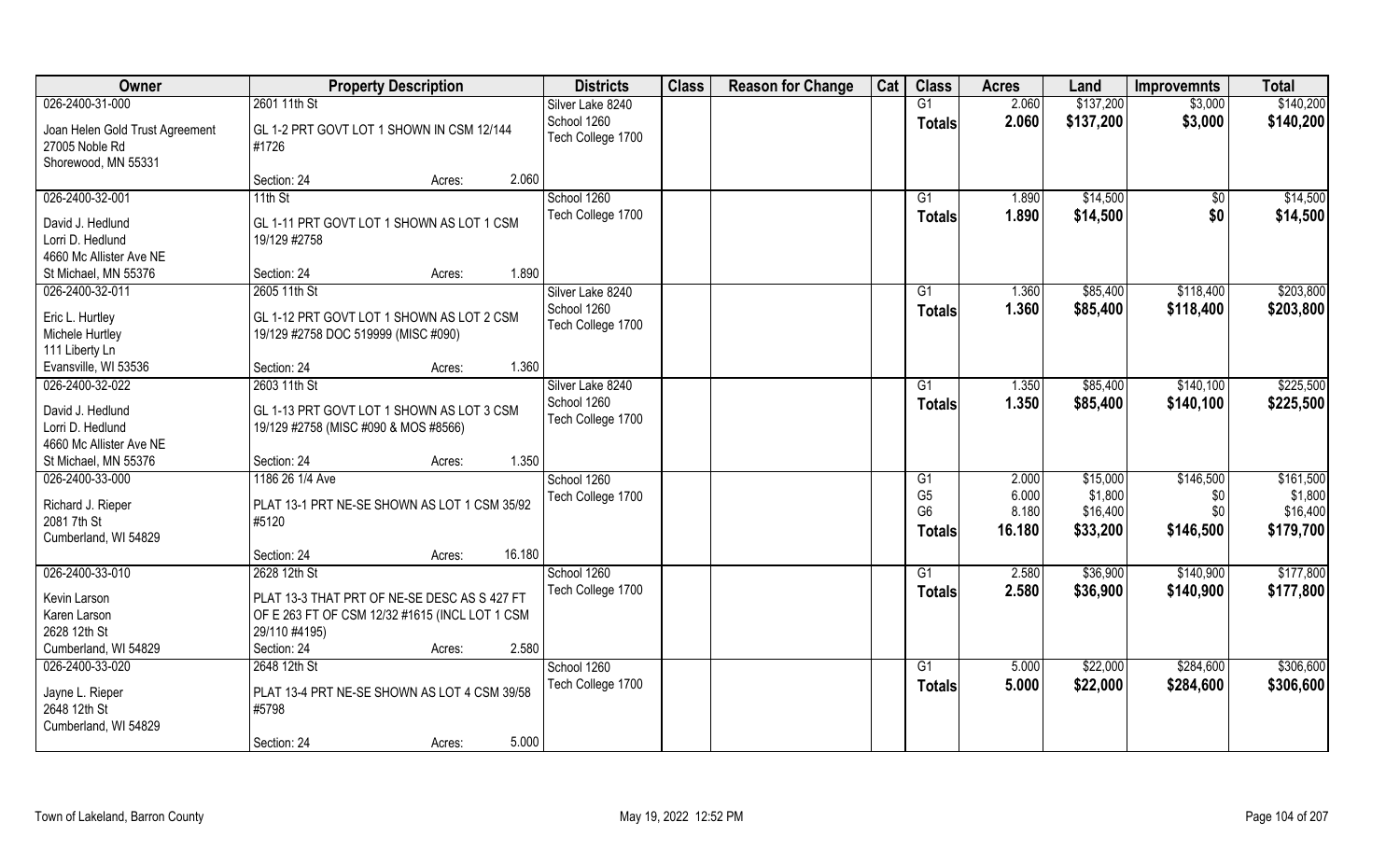| Owner                           | <b>Property Description</b>                       |        | <b>Districts</b>  | <b>Class</b> | <b>Reason for Change</b> | Cat | <b>Class</b>  | <b>Acres</b> | Land            | <b>Improvemnts</b> | <b>Total</b> |
|---------------------------------|---------------------------------------------------|--------|-------------------|--------------|--------------------------|-----|---------------|--------------|-----------------|--------------------|--------------|
| 026-2400-33-030                 |                                                   |        | School 1260       |              |                          |     | G6            | 14.000       | \$30,800        | $\overline{50}$    | \$30,800     |
| Jeffrey S. Rieper               | PLAT 13-5 PRT NE-SE SHOWN AS LOT 3 CSM 39/58      |        | Tech College 1700 |              |                          |     | <b>Totals</b> | 14.000       | \$30,800        | \$0                | \$30,800     |
| Jayne L. Rieper                 | #5798                                             |        |                   |              |                          |     |               |              |                 |                    |              |
| 705 20 1/2 Ave                  |                                                   |        |                   |              |                          |     |               |              |                 |                    |              |
| Cumberland, WI 54829            | Section: 24<br>Acres:                             | 14.000 |                   |              |                          |     |               |              |                 |                    |              |
| 026-2400-34-000                 | 26 1/4 Ave                                        |        | School 1260       |              |                          |     | X4            | 1.510        | $\overline{50}$ | \$0                | \$0          |
| Town of Lakeland                | PLAT 13-2 THE S 50 FT OF NE-SE                    |        | Tech College 1700 |              |                          |     | Totals        | 1.510        | \$0             | \$0                | \$0          |
| PO Box 28                       |                                                   |        |                   |              |                          |     |               |              |                 |                    |              |
| Barronett, WI 54813             |                                                   |        |                   |              |                          |     |               |              |                 |                    |              |
|                                 | Section: 24<br>Acres:                             | 1.510  |                   |              |                          |     |               |              |                 |                    |              |
| 026-2400-35-000                 | 1156 26 1/4 Ave                                   |        | Silver Lake 8240  |              |                          |     | G1            | 5.800        | \$342,500       | \$147,600          | \$490,100    |
|                                 |                                                   |        | School 1260       |              |                          |     | <b>Totals</b> | 5.800        | \$342,500       | \$147,600          | \$490,100    |
| Paul Helgeson                   | GL 7-1 A PRT GOVT LOT 7 SHOWN AS LOT 1 CSM        |        | Tech College 1700 |              |                          |     |               |              |                 |                    |              |
| Julia Olmstead<br>11 Crocus HI  | 13/2 #1751 DOC 458920                             |        |                   |              |                          |     |               |              |                 |                    |              |
| Saint Paul, MN 55102            | Section: 24                                       | 5.800  |                   |              |                          |     |               |              |                 |                    |              |
| 026-2400-36-000                 | Acres:<br>1158 26 1/4 Ave                         |        | Silver Lake 8240  |              |                          |     |               | 6.400        | \$346,400       |                    | \$400,500    |
|                                 |                                                   |        | School 1260       |              |                          |     | G1            |              |                 | \$54,100           |              |
| Ronald E Ostrem Revocable Trust | PLAT 7-1 B PRT GOVT LOT 7 SHOWN AS LOT 2 CSM      |        |                   |              |                          |     | <b>Totals</b> | 6.400        | \$346,400       | \$54,100           | \$400,500    |
| 100 Clydesdale Trl Apt 110      | 13/2 #1751                                        |        | Tech College 1700 |              |                          |     |               |              |                 |                    |              |
| Hamel, MN 55340-4560            |                                                   |        |                   |              |                          |     |               |              |                 |                    |              |
|                                 | Section: 24<br>Acres:                             | 6.400  |                   |              |                          |     |               |              |                 |                    |              |
| 026-2400-37-000                 | 1154 26 1/4 Ave                                   |        | Silver Lake 8240  |              |                          |     | G1            | 11.480       | \$421,200       | \$29,800           | \$451,000    |
| Arline & Bob's Cabin, LLC       | GL 7-2 N 1/2 OF GOVT LOT 7 EX S 50 FT (MOS #6878) |        | School 1260       |              |                          |     | <b>Totals</b> | 11.480       | \$421,200       | \$29,800           | \$451,000    |
| 4650 Morris Cir                 |                                                   |        | Tech College 1700 |              |                          |     |               |              |                 |                    |              |
| Bloomington, MN 55437           |                                                   |        |                   |              |                          |     |               |              |                 |                    |              |
|                                 | Section: 24<br>Acres:                             | 11.480 |                   |              |                          |     |               |              |                 |                    |              |
| 026-2400-38-000                 | 1168 26 1/4 Ave                                   |        | School 1260       |              |                          |     | G1            | 1.250        | \$11,300        | \$25,800           | \$37,100     |
|                                 |                                                   |        | Tech College 1700 |              |                          |     | <b>Totals</b> | 1.250        | \$11,300        | \$25,800           | \$37,100     |
| Arline & Bob's Cabin, LLC       | GL 7-3 & GL 8-9 PRTS OF GOVT LOT 7 & 8 SHOWN AS   |        |                   |              |                          |     |               |              |                 |                    |              |
| 4650 Morris Cir                 | LOT 1 CSM 40/136 #6056 DOC 808263 (MOS #8198)     |        |                   |              |                          |     |               |              |                 |                    |              |
| Bloomington, MN 55437           |                                                   |        |                   |              |                          |     |               |              |                 |                    |              |
|                                 | Section: 24<br>Acres:                             | 1.250  |                   |              |                          |     |               |              |                 |                    |              |
| 026-2400-39-000                 | 1160 26 1/4 Ave                                   |        | Silver Lake 8240  |              |                          |     | G1            | 1.484        | \$193,200       | \$187,600          | \$380,800    |
| Randy L. Harris                 | GL 7-4 & GL 8-7 PRT OF GOVT LOTS 7 & 8 SHOWN AS   |        | School 1260       |              |                          |     | <b>Totals</b> | 1.484        | \$193,200       | \$187,600          | \$380,800    |
| Margaret A. Harris              | LOT 4 CSM 31/89 #4485 & OUTLOT 2 CSM 40/136       |        | Tech College 1700 |              |                          |     |               |              |                 |                    |              |
| 7017 Mark Terrace Dr            | #6056 (MOS #8198 & #6877)                         |        |                   |              |                          |     |               |              |                 |                    |              |
| Edina, MN 55439                 | Section: 24<br>Acres:                             | 1.484  |                   |              |                          |     |               |              |                 |                    |              |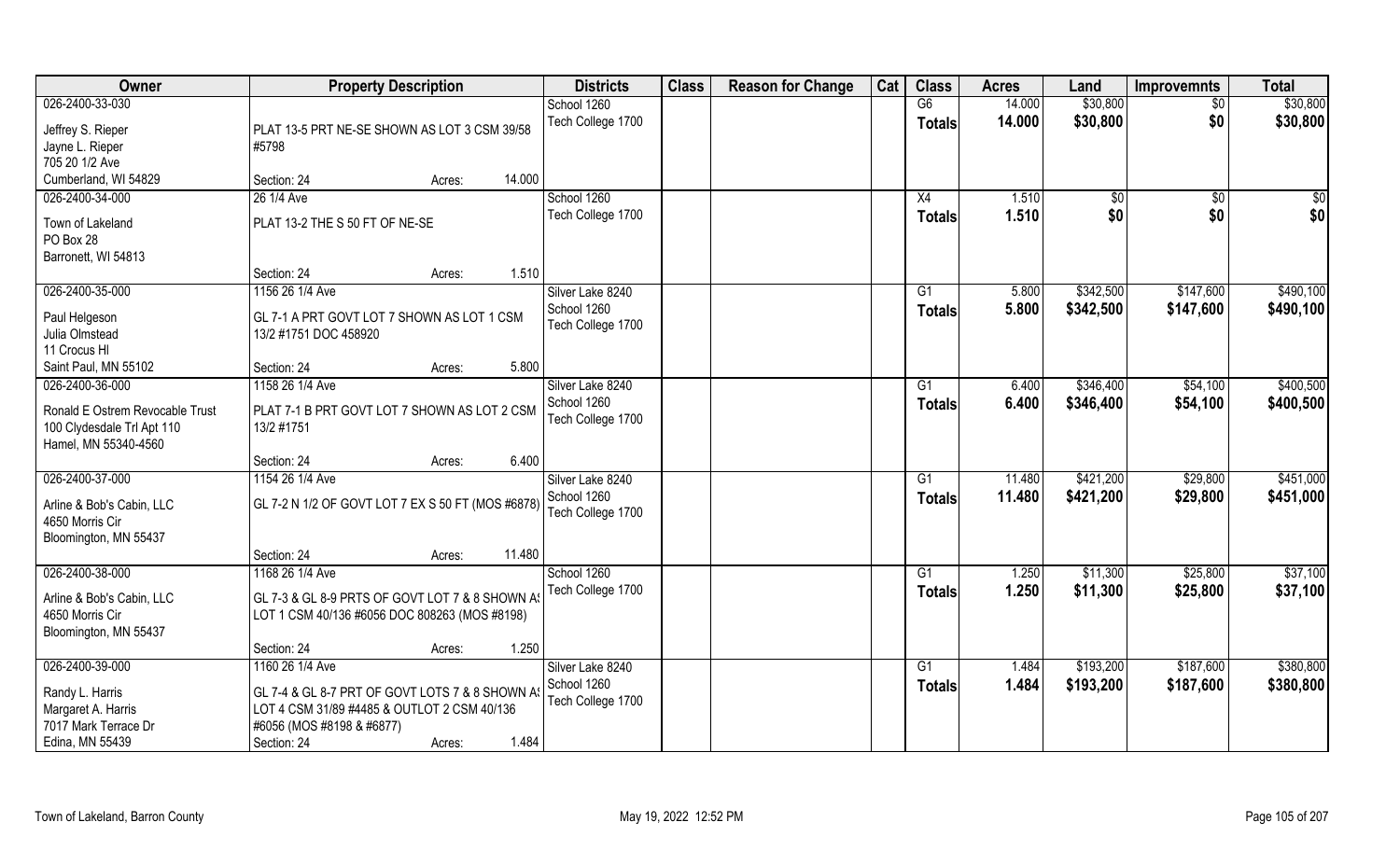| Owner                   | <b>Property Description</b>                    | <b>Districts</b>  | <b>Class</b> | <b>Reason for Change</b> | Cat | <b>Class</b>  | <b>Acres</b> | Land      | <b>Improvemnts</b> | <b>Total</b> |
|-------------------------|------------------------------------------------|-------------------|--------------|--------------------------|-----|---------------|--------------|-----------|--------------------|--------------|
| 026-2400-40-000         | 1153 26 1/4 Ave                                | Silver Lake 8240  |              |                          |     | G1            | 2.940        | \$252,400 | \$178,200          | \$430,600    |
| Paul F. Mc Gough        | GL 8-1 PRT GOVT LOT 8 SHOWN AS LOT 1 CSM 16/2. | School 1260       |              |                          |     | <b>Totals</b> | 2.940        | \$252,400 | \$178,200          | \$430,600    |
| Kathlynn Mc Gough       | #2235                                          | Tech College 1700 |              |                          |     |               |              |           |                    |              |
| 1121 Greenbriar Rd SW   |                                                |                   |              |                          |     |               |              |           |                    |              |
| Rochester, MN 55902     | 2.940<br>Section: 24<br>Acres:                 |                   |              |                          |     |               |              |           |                    |              |
| 026-2400-40-011         | 1159 26 1/4 Ave                                | Silver Lake 8240  |              |                          |     | G1            | 2.978        | \$259,600 | \$53,100           | \$312,700    |
|                         |                                                | School 1260       |              |                          |     | <b>Totals</b> | 2.978        | \$259,600 | \$53,100           | \$312,700    |
| Steven D. Josephson     | GL 8-2 PRT GOVT LOT 8 SHOWN AS LOT 5 CSM 31/89 | Tech College 1700 |              |                          |     |               |              |           |                    |              |
| Anne M. Josephson       | #4485 DOC 645269 EX OUTLOT 1 CSM 40/47 #5967   |                   |              |                          |     |               |              |           |                    |              |
| 4328 Crest Ct           | <b>DOC 798347</b>                              |                   |              |                          |     |               |              |           |                    |              |
| Eau Claire, WI 54701    | Section: 24<br>2.978<br>Acres:                 |                   |              |                          |     |               |              |           |                    |              |
| 026-2400-41-000         | 2602 12th St                                   | Silver Lake 8240  |              |                          |     | G1            | 11.090       | \$315,800 | \$271,100          | \$586,900    |
| Kevin E. Jacobson       | GL 8-3 & PLAT 16-2 PRT GOVT LOT 8 & SE-SE      | School 1260       |              |                          |     | <b>Totals</b> | 11.090       | \$315,800 | \$271,100          | \$586,900    |
| 2602 12th St            | SHOWN AS LOT 1 CSM 34/150 #5028 DOC 701141     | Tech College 1700 |              |                          |     |               |              |           |                    |              |
| Cumberland, WI 54829    | (MOS #7518)                                    |                   |              |                          |     |               |              |           |                    |              |
|                         | 11.090<br>Section: 24<br>Acres:                |                   |              |                          |     |               |              |           |                    |              |
| 026-2400-41-010         | 2600 12th St                                   | Silver Lake 8240  |              |                          |     | G1            | 8.190        | \$255,400 | \$197,500          | \$452,900    |
| Kurt M. Jacobson        | GL 8-4 & PLAT 16-3 PRT GOVT LOT 8 & SE-SE      | School 1260       |              |                          |     | <b>Totals</b> | 8.190        | \$255,400 | \$197,500          | \$452,900    |
| 2600 12th St            | SHOWN AS LOT 2 CSM 34/150 #5028                | Tech College 1700 |              |                          |     |               |              |           |                    |              |
| Cumberland, WI 54829    |                                                |                   |              |                          |     |               |              |           |                    |              |
|                         | 8.190<br>Section: 24<br>Acres:                 |                   |              |                          |     |               |              |           |                    |              |
| 026-2400-41-020         | 2598 12th St                                   | Silver Lake 8240  |              |                          |     | G1            | 8.220        | \$252,000 | \$500              | \$252,500    |
|                         |                                                | School 1260       |              |                          |     | <b>Totals</b> | 8.220        | \$252,000 | \$500              | \$252,500    |
| Eugene Keller           | GL 8-5 & PLAT 16-4 PRT GOVT LOT 8 & SE-SE      | Tech College 1700 |              |                          |     |               |              |           |                    |              |
| Ronda J. Keller         | SHOWN AS LOT 3 CSM 34/150 #5028                |                   |              |                          |     |               |              |           |                    |              |
| 7735 61st St S          |                                                |                   |              |                          |     |               |              |           |                    |              |
| Cottage Grove, MN 55016 | 8.220<br>Section: 24<br>Acres:                 |                   |              |                          |     |               |              |           |                    |              |
| 026-2400-41-030         | 2596 12th St                                   | School 1260       |              |                          |     | G1            | 4.490        | \$18,900  | \$0                | \$18,900     |
| Eugene Keller           | PLAT 16-5 PRT SE-SE SHOWN AS LOT 4-2 CSM 35/64 | Tech College 1700 |              |                          |     | <b>Totals</b> | 4.490        | \$18,900  | \$0                | \$18,900     |
| Ronda J. Keller         | #5092 (MOS #7518)                              |                   |              |                          |     |               |              |           |                    |              |
| 7735 61st St S          |                                                |                   |              |                          |     |               |              |           |                    |              |
| Cottage Grove, MN 55016 | 4.490<br>Section: 24<br>Acres:                 |                   |              |                          |     |               |              |           |                    |              |
| 026-2400-42-000         | 1171 26 1/4 Ave                                | Silver Lake 8240  |              |                          |     | G1            | 6.300        | \$267,100 | \$185,700          | \$452,800    |
|                         |                                                | School 1260       |              |                          |     | <b>Totals</b> | 6.300        | \$267,100 | \$185,700          | \$452,800    |
| Gary J. Schettle        | GL 8-6 PRT OF GOVT LOT 8 SHOWN AS LOT 1 CSM    | Tech College 1700 |              |                          |     |               |              |           |                    |              |
| Susan M. Schettle       | 11/143 #1556 DOC 448796                        |                   |              |                          |     |               |              |           |                    |              |
| W6566 Woodland pass     |                                                |                   |              |                          |     |               |              |           |                    |              |
| Onalaska, WI 54650-9338 | 6.300<br>Section: 24<br>Acres:                 |                   |              |                          |     |               |              |           |                    |              |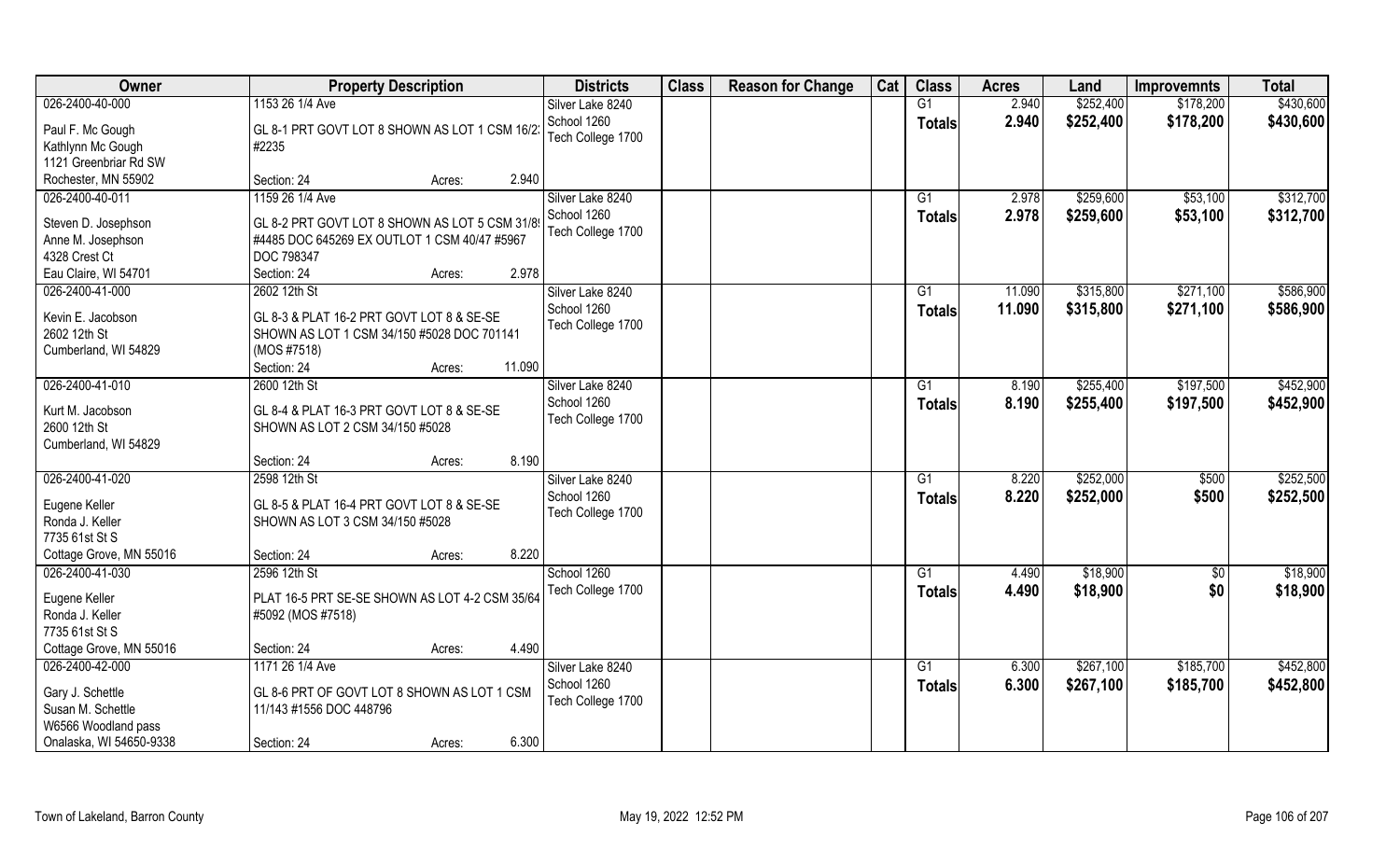| Owner                                                                         | <b>Property Description</b>                     | <b>Districts</b>                 | <b>Class</b> | <b>Reason for Change</b> | Cat | <b>Class</b>   | <b>Acres</b> | Land        | <b>Improvemnts</b> | <b>Total</b>  |
|-------------------------------------------------------------------------------|-------------------------------------------------|----------------------------------|--------------|--------------------------|-----|----------------|--------------|-------------|--------------------|---------------|
| 026-2400-43-000                                                               | 12th St                                         | School 1260                      |              |                          |     | G5             | 3.000        | \$900       | $\overline{50}$    | \$900         |
| Gary J. Schettle                                                              | PLAT 16-1 N 1/2 OF SE-SE (DEEDS BACK TO 1977    | Tech College 1700                |              |                          |     | G <sub>6</sub> | 17.000       | \$34,000    | \$0                | \$34,000      |
| Susan M. Schettle                                                             | INCLUDE QUESTIONALE METES/BOUNDS DESC)          |                                  |              |                          |     | <b>Totals</b>  | 20.000       | \$34,900    | \$0                | \$34,900      |
| W6566 Woodland pass                                                           |                                                 |                                  |              |                          |     |                |              |             |                    |               |
| Onalaska, WI 54650-9338                                                       | Section: 24<br>20.000<br>Acres:                 |                                  |              |                          |     |                |              |             |                    |               |
| 026-2500-02-000                                                               | 12th St                                         | Silver Lake 8240                 |              |                          |     | W <sub>6</sub> | 25.000       | ( \$50,000) | $\overline{50}$    | $\frac{1}{6}$ |
| Julie M & William C Brown Joint Trust<br>2588 12th St<br>Cumberland, WI 54829 | PLAT 1-1 NE-NE EX N 500 FT 25 A MFL-C           | School 1260<br>Tech College 1700 |              |                          |     | <b>Totals</b>  | 25.000       | \$0         | \$0                | \$0           |
|                                                                               | 25.000<br>Section: 25<br>Acres:                 |                                  |              |                          |     |                |              |             |                    |               |
| 026-2500-03-000                                                               | $12th$ St                                       | School 1260                      |              |                          |     | G6             | 15.000       | \$24,000    | \$0                | \$24,000      |
| William C Brown Qualified Personal<br><b>Residence Trust</b>                  | PLAT 1-2 N 500 FT OF NE-NE (MOS #6883)          | Tech College 1700                |              |                          |     | <b>Totals</b>  | 15.000       | \$24,000    | \$0                | \$24,000      |
| Julie M Brown Qualified Personal                                              |                                                 |                                  |              |                          |     |                |              |             |                    |               |
| Residence Trust                                                               | 15.000<br>Section: 25<br>Acres:                 |                                  |              |                          |     |                |              |             |                    |               |
| 2588 12th St<br>Cumberland, WI 54829                                          |                                                 |                                  |              |                          |     |                |              |             |                    |               |
| 026-2500-04-000                                                               | 2588 12th St                                    | Silver Lake 8240                 |              |                          |     | G1             | 15.180       | \$431,300   | \$438,200          | \$869,500     |
|                                                                               |                                                 | School 1260                      |              |                          |     | <b>Totals</b>  | 15.180       | \$431,300   | \$438,200          | \$869,500     |
| William C Brown Qualified Personal                                            | PLAT GL 8-8 (SEC 24) & GL 1-2 (SEC 25) N 500 FT | Tech College 1700                |              |                          |     |                |              |             |                    |               |
| <b>Residence Trust</b>                                                        | GOVT LOT 1 (SEC 25) & PRT GOVT LOT 8 SHOWN AS   |                                  |              |                          |     |                |              |             |                    |               |
| Julie M Brown Qualified Personal                                              | LOT 4-1 CSM 35/64 #5092 (PRT IN GL 8 SEC 24 IS  |                                  |              |                          |     |                |              |             |                    |               |
| <b>Residence Trust</b><br>2588 12th St                                        | 15.180<br>Section: 24<br>Acres:                 |                                  |              |                          |     |                |              |             |                    |               |
| Cumberland, WI 54829                                                          |                                                 |                                  |              |                          |     |                |              |             |                    |               |
| 026-2500-05-000                                                               | 11 3/4 St                                       | Silver Lake 8240                 |              |                          |     | G6             | 6.360        | \$15,300    | \$0                | \$15,300      |
|                                                                               |                                                 | School 1260                      |              |                          |     | <b>Totals</b>  | 6.360        | \$15,300    | \$0                | \$15,300      |
| Steve L. Knudson                                                              | GL 1-1 GOVT LOT 1 EX N 500 FT & EX LOT 1 CSM    | Tech College 1700                |              |                          |     |                |              |             |                    |               |
| Teresa A. Knudson                                                             | 18/43 #2552 DOC 506072 & EX LOTS 2, 3 & 4 CSM   |                                  |              |                          |     |                |              |             |                    |               |
| PO Box 693                                                                    | 18/93 #2602 DOC 509912 (MOS #9076)              |                                  |              |                          |     |                |              |             |                    |               |
| Cumberland, WI 54829                                                          | 6.360<br>Section: 25<br>Acres:                  |                                  |              |                          |     |                |              |             |                    |               |
| 026-2500-05-001                                                               | 2572 11 3/4-12th St                             | Silver Lake 8240                 |              |                          |     | G <sub>1</sub> | 4.350        | \$269,700   | \$84,500           | \$354,200     |
| Robert J. Wellhoefer                                                          | GL 1-3 PRT GOVT LOT 1 SHOWN AS LOT 1 CSM 18/4   | School 1260                      |              |                          |     | <b>Totals</b>  | 4.350        | \$269,700   | \$84,500           | \$354,200     |
| <b>Bridget Wellhoefer</b>                                                     | #2552                                           | Tech College 1700                |              |                          |     |                |              |             |                    |               |
| 12908 Grandview Ct                                                            |                                                 |                                  |              |                          |     |                |              |             |                    |               |
| Burnsville, MN 55337                                                          | 4.350<br>Section: 25<br>Acres:                  |                                  |              |                          |     |                |              |             |                    |               |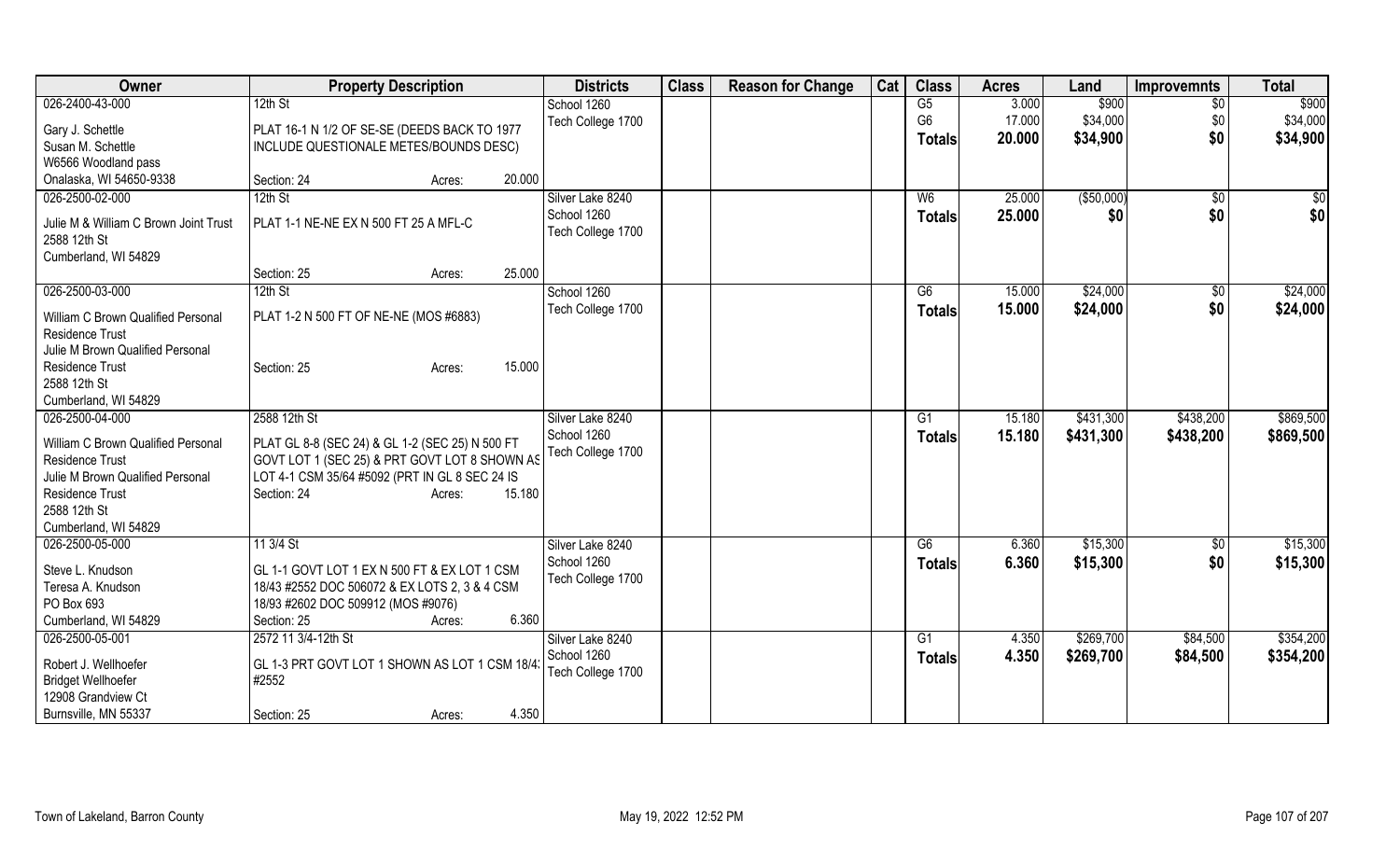| Owner                                 | <b>Property Description</b>                        | <b>Districts</b>  | <b>Class</b> | <b>Reason for Change</b> | Cat | <b>Class</b>    | <b>Acres</b> | Land       | <b>Improvemnts</b> | <b>Total</b> |
|---------------------------------------|----------------------------------------------------|-------------------|--------------|--------------------------|-----|-----------------|--------------|------------|--------------------|--------------|
| 026-2500-05-011                       | 2572A 11 3/4-12th St                               | Silver Lake 8240  |              |                          |     | G1              | 1.620        | \$227,500  | \$373,000          | \$600,500    |
| Steve L. Knudson                      | GL 1-4 PRT GOVT LOT 1 SHOWN AS LOT 2 CSM 18/9:     | School 1260       |              |                          |     | <b>Totals</b>   | 1.620        | \$227,500  | \$373,000          | \$600,500    |
| Teresa A. Knudson                     | #2602 & PRT DAF: COM SE COR SD LOT 2 TH S          | Tech College 1700 |              |                          |     |                 |              |            |                    |              |
| PO Box 693                            | 79-33-17 W 246.83 FT TO POB TH N 04-14-30 W 40.99  |                   |              |                          |     |                 |              |            |                    |              |
| Cumberland, WI 54829                  | 1.620<br>Section: 25<br>Acres:                     |                   |              |                          |     |                 |              |            |                    |              |
| 026-2500-05-022                       | 2572B 11 3/4-12th St                               | Silver Lake 8240  |              |                          |     | $\overline{G1}$ | 2.340        | \$237,300  | \$177,700          | \$415,000    |
|                                       |                                                    | School 1260       |              |                          |     | Totals          | 2.340        | \$237,300  | \$177,700          | \$415,000    |
| George T. Welisevich                  | GL 1-5 PRT GOVT LOT 1 SHOWN AS LOT 3 CSM 18/9      | Tech College 1700 |              |                          |     |                 |              |            |                    |              |
| Mary A. Ward-Welisevich               | #2602 EX COMMENCING AT SE COR LOT 2 CSM VOL        |                   |              |                          |     |                 |              |            |                    |              |
| PO Box 451                            | 18 PG 93; TH S 79 DEG 33' 17" W 246.83 FT ALG S LN |                   |              |                          |     |                 |              |            |                    |              |
| Cumberland, WI 54829                  | 2.340<br>Section: 25<br>Acres:                     |                   |              |                          |     |                 |              |            |                    |              |
| 026-2500-05-033                       | 2572C 11 3/4-12th St                               | Silver Lake 8240  |              |                          |     | G1              | 3.030        | \$315,100  | \$202,000          | \$517,100    |
| Jonathan C. Hoistad                   | GL 1-6 PRT GOVT LOT 1 SHOWN AS LOT 4 CSM 18/9      | School 1260       |              |                          |     | <b>Totals</b>   | 3.030        | \$315,100  | \$202,000          | \$517,100    |
| Kathlee Hoistad                       | #2602 DOC 509912                                   | Tech College 1700 |              |                          |     |                 |              |            |                    |              |
| 21 Raven Rd                           |                                                    |                   |              |                          |     |                 |              |            |                    |              |
| North Oaks, MN 55127                  | 3.030<br>Section: 25<br>Acres:                     |                   |              |                          |     |                 |              |            |                    |              |
| 026-2500-06-000                       | 2568 11 3/4-12th St                                | Silver Lake 8240  |              |                          |     | G1              | 9.820        | \$66,700   | \$8,100            | \$74,800     |
|                                       |                                                    | School 1260       |              |                          |     | W <sub>6</sub>  | 19.000       | (\$41,800) | \$0                | \$0          |
| Julie M & William C Brown Joint Trust | GL 2-1 N 1/2 OF GOVT LOT #2 (MOS #6880) 19 A       | Tech College 1700 |              |                          |     | Totals          | 28.820       | \$66,700   | \$8,100            | \$74,800     |
| 2588 12th St                          | MFL-C                                              |                   |              |                          |     |                 |              |            |                    |              |
| Cumberland, WI 54829                  |                                                    |                   |              |                          |     |                 |              |            |                    |              |
|                                       | 28.820<br>Section: 25<br>Acres:                    |                   |              |                          |     |                 |              |            |                    |              |
| 026-2500-07-000                       | 2552 11 3/4-12th St                                | Silver Lake 8240  |              |                          |     | $\overline{G1}$ | 13.000       | \$200,000  | \$84,700           | \$284,700    |
| Cyril P. Lepak (Le et al              | GL 2-2 PRT S 1/2 OF GOVT LOT 2 DESC AS COM ON      | School 1260       |              |                          |     | Totals          | 13.000       | \$200,000  | \$84,700           | \$284,700    |
| 2552A 11 3/4 12th St                  | S LN GOVT LOT 2 1238 FT W OF E 1/4 COR SEC 25      | Tech College 1700 |              |                          |     |                 |              |            |                    |              |
| Cumberland, WI 54829                  | TH N 0D 300 FT TH E 90D 400 FT TH N 0D 353         |                   |              |                          |     |                 |              |            |                    |              |
|                                       | 13.000<br>Section: 25<br>Acres:                    |                   |              |                          |     |                 |              |            |                    |              |
| 026-2500-07-010                       | 11th St                                            | Silver Lake 8240  |              |                          |     | G5              | 6.430        | \$2,600    | \$0                | \$2,600      |
|                                       |                                                    | School 1260       |              |                          |     | G <sub>6</sub>  | 6.000        | \$12,000   | \$0                | \$12,000     |
| Cyril P. Lepak (Le et al              | GL 2-3 PRT S 1/2 OF GOVT LOT 2 DESC AS COM AT      | Tech College 1700 |              |                          |     | <b>Totals</b>   | 12.430       | \$14,600   | \$0                | \$14,600     |
| 2552A 11 3/4 12th St                  | E 1/4 COR SEC 25 TH W ALG S LN OF S 1/2 GOVT       |                   |              |                          |     |                 |              |            |                    |              |
| Cumberland, WI 54829                  | LOT 2 1238 FT TH N 0D 300 FT TH E 90D 400 FT TH    |                   |              |                          |     |                 |              |            |                    |              |
|                                       | 12.430<br>Section: 25<br>Acres:                    |                   |              |                          |     |                 |              |            |                    |              |
| 026-2500-08-000                       | 2601 11th St                                       | Silver Lake 8240  |              |                          |     | G1              | 5.000        | \$280,600  | \$234,400          | \$515,000    |
| Joan Helen Gold Trust Agreement       | GL 7-1 N 5 A OF GOVT LOT 7 NOW SHOWN AS LOT 1      | School 1260       |              |                          |     | <b>Totals</b>   | 5.000        | \$280,600  | \$234,400          | \$515,000    |
| 27005 Noble Rd                        | CSM 12/116 #1698                                   | Tech College 1700 |              |                          |     |                 |              |            |                    |              |
| Shorewood, MN 55331                   |                                                    |                   |              |                          |     |                 |              |            |                    |              |
|                                       | 5.000<br>Section: 25<br>Acres:                     |                   |              |                          |     |                 |              |            |                    |              |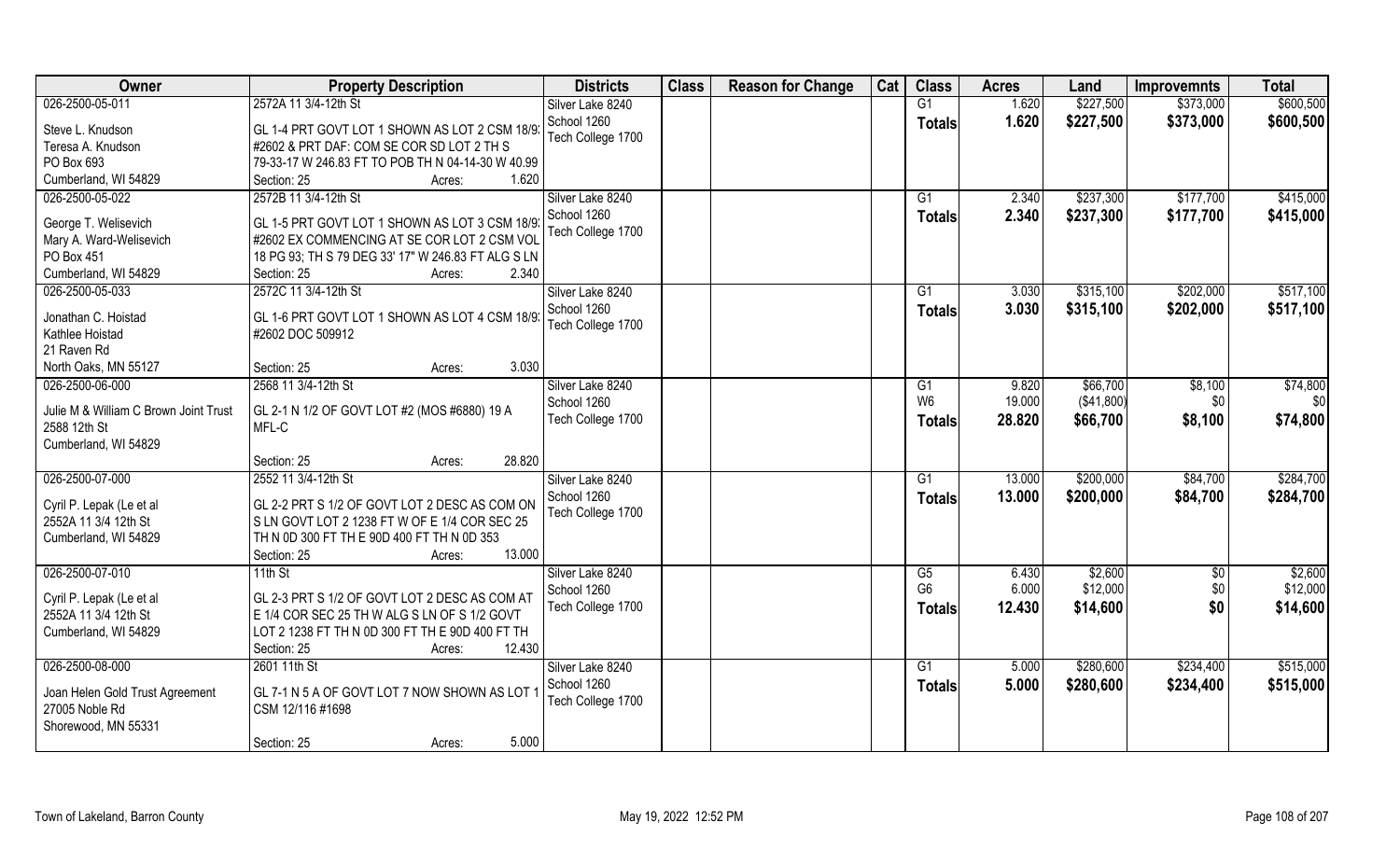| Owner                                 | <b>Property Description</b>                               | <b>Districts</b>  | <b>Class</b>   | <b>Reason for Change</b> | Cat | <b>Class</b>    | <b>Acres</b> | Land     | <b>Improvemnts</b> | <b>Total</b> |
|---------------------------------------|-----------------------------------------------------------|-------------------|----------------|--------------------------|-----|-----------------|--------------|----------|--------------------|--------------|
| 026-2500-09-000                       | 11 1/4 St                                                 | School 1260       |                |                          |     | G1              | 0.670        | \$8,000  | \$11,500           | \$19,500     |
| David Huehn (Le et al                 | GL 7-2 A-1 PRT GL 7 SHOWN AS LOT 1 CSM 16/36              | Tech College 1700 |                |                          |     | <b>Totals</b>   | 0.670        | \$8,000  | \$11,500           | \$19,500     |
| 433 Glover Rd                         | #2248 EX CSM 7/72 #834 DAVID HUEHN RETAINS                |                   |                |                          |     |                 |              |          |                    |              |
| Hudson, WI 54016                      | <b>LIFE ESTATE</b>                                        |                   |                |                          |     |                 |              |          |                    |              |
|                                       | 0.670<br>Section: 25<br>Acres:                            |                   |                |                          |     |                 |              |          |                    |              |
| 026-2500-10-000                       | 2589 11th St                                              | School 1260       |                |                          |     | G1              | 0.330        | \$4,600  | \$16,200           | \$20,800     |
| Paige M. Sirek-Emerson                | GL 7-2 B PRT GL 7 DESC AS PRT OF PCL C CSM                | Tech College 1700 |                |                          |     | <b>Totals</b>   | 0.330        | \$4,600  | \$16,200           | \$20,800     |
| 2589 11th St                          | 6/139 #715 SHOWN IN CSM 7/72 #834                         |                   |                |                          |     |                 |              |          |                    |              |
| Cumberland, WI 54829                  |                                                           |                   |                |                          |     |                 |              |          |                    |              |
|                                       | 0.330<br>Section: 25<br>Acres:                            |                   |                |                          |     |                 |              |          |                    |              |
| 026-2500-11-000                       | 2585 11th St                                              | School 1260       |                |                          |     | G1              | 1.352        | \$11,800 | \$153,400          | \$165,200    |
| Michael R. Gutsch                     | GL 7-3 PRT GL 7 SHOWN AS LOT 1 CSM 34/73 #4952            | Tech College 1700 |                |                          |     | <b>Totals</b>   | 1.352        | \$11,800 | \$153,400          | \$165,200    |
| Holly C. Gutsch                       | DOC 696592                                                |                   |                |                          |     |                 |              |          |                    |              |
| 2581 11th St                          |                                                           |                   |                |                          |     |                 |              |          |                    |              |
| Cumberland, WI 54829                  | 1.352<br>Section: 25<br>Acres:                            |                   |                |                          |     |                 |              |          |                    |              |
| 026-2500-11-010                       | 11 1/4 St                                                 | School 1260       |                |                          |     | G4              | 1.665        | \$300    | \$0                | \$300        |
|                                       |                                                           | Tech College 1700 |                |                          |     | <b>Totals</b>   | 1.665        | \$300    | \$0                | \$300        |
| Pajak Trust<br>1144 25th Ave          | GL 7-5 PRT GOVT LOT 7 SHOWN AS LOT 12 CSM<br>38/180 #5732 |                   |                |                          |     |                 |              |          |                    |              |
| Cumberland, WI 54829                  |                                                           |                   |                |                          |     |                 |              |          |                    |              |
|                                       | 1.665<br>Section: 25<br>Acres:                            |                   |                |                          |     |                 |              |          |                    |              |
| 026-2500-11-020                       | 2581 11th St                                              | School 1260       | G <sub>1</sub> | Shed complete            |     | $\overline{G1}$ | 1.352        | \$11,800 | \$160,300          | \$172,100    |
|                                       |                                                           | Tech College 1700 |                |                          |     | <b>Totals</b>   | 1.352        | \$11,800 | \$160,300          | \$172,100    |
| Michael R. Gutsch<br>Holly C. Gutsch  | GL 7-6 PRT GL 7 SHOWN AS LOT 2 CSM 34/73 #4952            |                   |                |                          |     |                 |              |          |                    |              |
| 2581 11th St                          |                                                           |                   |                |                          |     |                 |              |          |                    |              |
| Cumberland, WI 54829                  | 1.352<br>Section: 25<br>Acres:                            |                   |                |                          |     |                 |              |          |                    |              |
| 026-2500-11-030                       | 2579 11th St                                              | School 1260       |                |                          |     | G4              | 1.352        | \$200    | \$0                | \$200        |
|                                       |                                                           | Tech College 1700 |                |                          |     | <b>Totals</b>   | 1.352        | \$200    | \$0                | \$200        |
| Bruce D. Ribnick<br>Sharon C. Ribnick | GL 7-7 PRT GL 7 SHOWN AS LOT 3 CSM 34/73 #4952            |                   |                |                          |     |                 |              |          |                    |              |
| 9333 Sheridan Ave S                   |                                                           |                   |                |                          |     |                 |              |          |                    |              |
| Bloomington, MN 55431                 | 1.352<br>Section: 25<br>Acres:                            |                   |                |                          |     |                 |              |          |                    |              |
| 026-2500-11-040                       | 2575 11th St                                              | School 1260       |                |                          |     | G4              | 1.504        | \$200    | $\overline{50}$    | \$200        |
|                                       |                                                           | Tech College 1700 |                |                          |     | <b>Totals</b>   | 1.504        | \$200    | \$0                | \$200        |
| Bruce D. Ribnick                      | GL 7-8 PRT GL 7 SHOWN AS LOT 4 CSM 34/74 #4953            |                   |                |                          |     |                 |              |          |                    |              |
| Sharon C. Ribnick                     |                                                           |                   |                |                          |     |                 |              |          |                    |              |
| 9333 Sheridan Ave S                   | 1.504                                                     |                   |                |                          |     |                 |              |          |                    |              |
| Bloomington, MN 55431                 | Section: 25<br>Acres:                                     |                   |                |                          |     |                 |              |          |                    |              |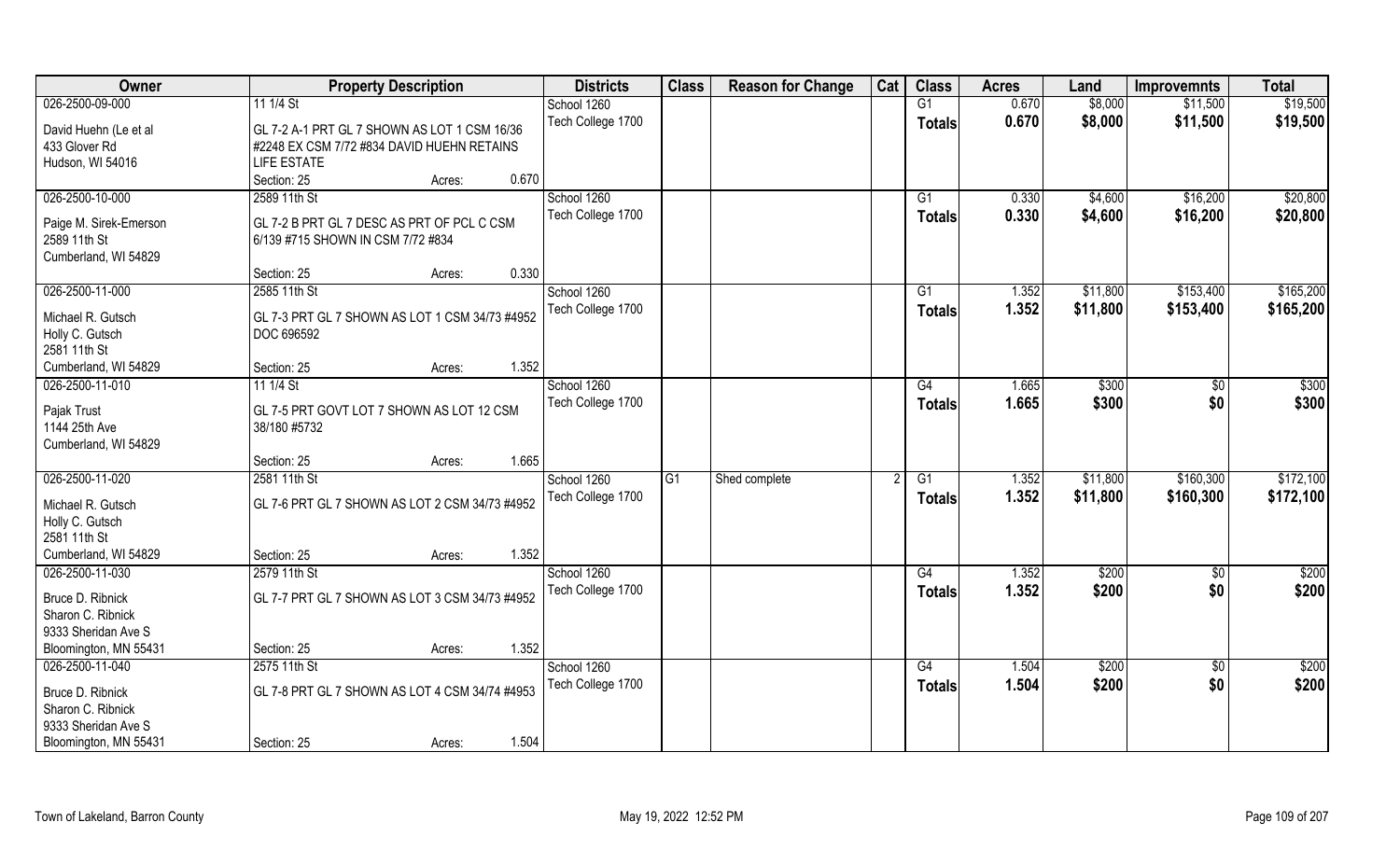| Owner                                 | <b>Property Description</b>                                                        | <b>Districts</b>  | <b>Class</b> | <b>Reason for Change</b> | Cat | <b>Class</b>   | <b>Acres</b> | Land     | <b>Improvemnts</b> | <b>Total</b> |
|---------------------------------------|------------------------------------------------------------------------------------|-------------------|--------------|--------------------------|-----|----------------|--------------|----------|--------------------|--------------|
| 026-2500-11-050                       | 11 1/4 St                                                                          | School 1260       |              |                          |     | G4             | 2.208        | \$400    | $\overline{30}$    | \$400        |
| Bruce D. Ribnick<br>Sharon C. Ribnick | GL 7-5A PRT GOVT LOT 7 SHOWN AS LOT 11 CSM<br>38/180 #5732                         | Tech College 1700 |              |                          |     | <b>Totals</b>  | 2.208        | \$400    | \$0                | \$400        |
| 9333 Sheridan Ave S                   |                                                                                    |                   |              |                          |     |                |              |          |                    |              |
| Bloomington, MN 55431                 | 2.208<br>Section: 25<br>Acres:                                                     |                   |              |                          |     |                |              |          |                    |              |
| 026-2500-12-000                       | 11 1/4 St                                                                          | Silver Lake 8240  |              |                          |     | G4             | 6.630        | \$1,300  | \$0                | \$1,300      |
|                                       |                                                                                    | School 1260       |              |                          |     | <b>Totals</b>  | 6.630        | \$1,300  | \$0                | \$1,300      |
| Pajak Trust<br>1144 25th Ave          | GL 7-2 A & GL 7-4 PRT GL 7 DESC AS PCL B CSM<br>6/139 #715 & LOT 2 CSM 16/36 #2248 | Tech College 1700 |              |                          |     |                |              |          |                    |              |
| Cumberland, WI 54829                  |                                                                                    |                   |              |                          |     |                |              |          |                    |              |
|                                       | 6.630<br>Section: 25<br>Acres:                                                     |                   |              |                          |     |                |              |          |                    |              |
| 026-2500-13-000                       | 11 1/4 St                                                                          | School 1260       | G4           | Ag use land              | -5  | G4             | 23.330       | \$4,600  | $\sqrt[6]{30}$     | \$4,600      |
|                                       |                                                                                    | Tech College 1700 |              |                          |     | G <sub>5</sub> | 7.030        | \$2,100  | \$0                | \$2,100      |
| Walter C. Organ                       | $\mid$ GL 6-1 & GL 5-5 GOVT LOT 5 & 6 EX PLATTED AREA                              |                   |              |                          |     | <b>Totals</b>  | 30.360       | \$6,700  | \$0                | \$6,700      |
| Beverly J. Organ                      | & EX CSM 31/95 #4491 DOC 645846 & EX CSM 31/96                                     |                   |              |                          |     |                |              |          |                    |              |
| 1177 25 25 1/4 Ave                    | #4492 DOC 645847 & EX CSM 43/116 #6536 DOC                                         |                   |              |                          |     |                |              |          |                    |              |
| Cumberland, WI 54829                  | 30.360<br>Section: 25<br>Acres:                                                    |                   |              |                          |     |                |              |          |                    |              |
| 026-2500-13-010                       | 2558 11 1/4 St                                                                     | School 1260       |              |                          |     | G <sub>1</sub> | 2.251        | \$15,800 | \$9,700            | \$25,500     |
| Thomas G. Prohovnik                   | GL 6-4 PRT GOVT LOT 6 SHOWN AS LOT 3 CSM 31/9                                      | Tech College 1700 |              |                          |     | <b>Totals</b>  | 2.251        | \$15,800 | \$9,700            | \$25,500     |
| Vicki L. Prohovnik                    | #4491 DOC 645846                                                                   |                   |              |                          |     |                |              |          |                    |              |
| 2561 11 1/4 St                        |                                                                                    |                   |              |                          |     |                |              |          |                    |              |
| Cumberland, WI 54822                  | 2.251<br>Section: 25<br>Acres:                                                     |                   |              |                          |     |                |              |          |                    |              |
| 026-2500-13-020                       | 2555 11 1/4 St                                                                     | School 1260       | G1           | Outbuilding complete     |     | G1             | 1.682        | \$13,400 | \$26,100           | \$39,500     |
| James J. O'Brien                      | GL 6-5 PRT GOVT LOT 6 SHOWN AS LOT 4 CSM 31/9                                      | Tech College 1700 |              |                          |     | <b>Totals</b>  | 1.682        | \$13,400 | \$26,100           | \$39,500     |
| Roxanne S. O'Brien                    | #4492                                                                              |                   |              |                          |     |                |              |          |                    |              |
| 2555 11 1/4 St                        |                                                                                    |                   |              |                          |     |                |              |          |                    |              |
| Cumberland, WI 54829                  | 1.682<br>Section: 25<br>Acres:                                                     |                   |              |                          |     |                |              |          |                    |              |
| 026-2500-13-030                       | 2549 11 1/4 St                                                                     | School 1260       | G1           | Garage                   | 2   | G1             | 1.376        | \$11,900 | \$22,700           | \$34,600     |
| Sam Hintzman                          | GL 5-2 & GL 6-6 PRT GOVT LOTS 5 & 6 SHOWN AS                                       | Tech College 1700 |              |                          |     | <b>Totals</b>  | 1.376        | \$11,900 | \$22,700           | \$34,600     |
| Stacy Hintzman                        | LOT 5 CSM 31/96 #4492 DOC 645847                                                   |                   |              |                          |     |                |              |          |                    |              |
| N6839 579th St                        |                                                                                    |                   |              |                          |     |                |              |          |                    |              |
| Menomonie, WI 54751                   | 1.376<br>Section: 25<br>Acres:                                                     |                   |              |                          |     |                |              |          |                    |              |
| 026-2500-13-040                       | 2571 11th St                                                                       | School 1260       |              |                          |     | G1             | 1.504        | \$12,500 | \$209,300          | \$221,800    |
|                                       |                                                                                    | Tech College 1700 |              |                          |     | <b>Totals</b>  | 1.504        | \$12,500 | \$209,300          | \$221,800    |
| Clayton J and Tonya Steines           | GL 6-2 & GL 7-9 PRT GOVT LOTS 6 & 7 SHOWN AS                                       |                   |              |                          |     |                |              |          |                    |              |
| 2571 11th St                          | LOT 5 CSM 34/74 #4953 DOC 696593                                                   |                   |              |                          |     |                |              |          |                    |              |
| Cumberland, WI 54829                  | 1.504                                                                              |                   |              |                          |     |                |              |          |                    |              |
|                                       | Section: 25<br>Acres:                                                              |                   |              |                          |     |                |              |          |                    |              |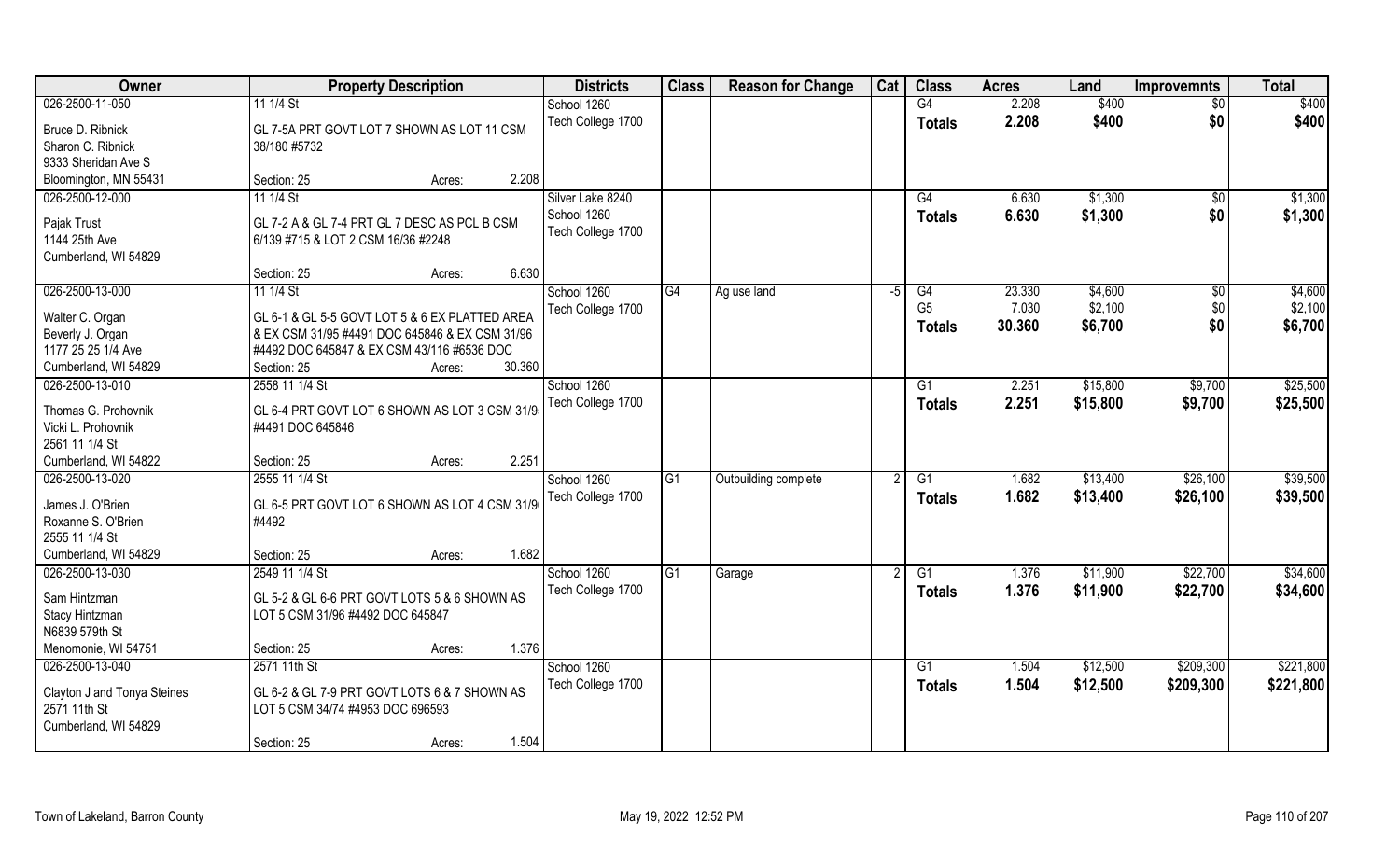| Owner                                                                |                                                                                    | <b>Property Description</b> |        | <b>Districts</b>                 | <b>Class</b> | <b>Reason for Change</b> | Cat  | <b>Class</b>                          | <b>Acres</b>             | Land                         | <b>Improvemnts</b>      | <b>Total</b>                  |
|----------------------------------------------------------------------|------------------------------------------------------------------------------------|-----------------------------|--------|----------------------------------|--------------|--------------------------|------|---------------------------------------|--------------------------|------------------------------|-------------------------|-------------------------------|
| 026-2500-13-050                                                      | 2569 11th St                                                                       |                             |        | School 1260                      |              |                          |      | G1                                    | 1.504                    | \$12,500                     | $\sqrt{50}$             | \$12,500                      |
| Clayton J. Steines<br>W8579 County Highway B<br>Shell Lake, WI 54871 | GL 6-7 PRT GL 6 SHOWN AS LOT 6 CSM 34/74 #4953                                     |                             |        | Tech College 1700                |              |                          |      | <b>Totals</b>                         | 1.504                    | \$12,500                     | \$0                     | \$12,500                      |
|                                                                      | Section: 25                                                                        | Acres:                      | 1.504  |                                  |              |                          |      |                                       |                          |                              |                         |                               |
| 026-2500-13-060                                                      | 2565 11th St                                                                       |                             |        | School 1260<br>Tech College 1700 |              |                          |      | G1<br>Totals                          | 1.504<br>1.504           | \$12,500<br>\$12,500         | \$27,600<br>\$27,600    | \$40,100<br>\$40,100          |
| Lak Irrevocable Trust<br>2112 13 1/4 St<br>Cumberland, WI 54829      | GL 6-8 PRT GOVT LOT 6 SHOWN AS LOT 7 CSM 34/74<br>#4953 DOC 696593                 |                             |        |                                  |              |                          |      |                                       |                          |                              |                         |                               |
|                                                                      | Section: 25                                                                        | Acres:                      | 1.504  |                                  |              |                          |      |                                       |                          |                              |                         |                               |
| 026-2500-13-070                                                      | 2570 11 1/4 St                                                                     |                             |        | School 1260                      |              |                          |      | G1                                    | 1.125                    | \$8,000                      | \$165,500               | \$173,500                     |
| <b>Robert Grinage</b><br>Jaclyn Grinage<br>2570 11 1/4 St            | GL 6-3 PRT GOVT LOT 6 SHOWN AS LOT 1 CSM 43/3:<br>#6452                            |                             |        | Tech College 1700                |              |                          |      | <b>Totals</b>                         | 1.125                    | \$8,000                      | \$165,500               | \$173,500                     |
| Cumberland, WI 54829                                                 | Section: 25                                                                        | Acres:                      | 1.125  |                                  |              |                          |      |                                       |                          |                              |                         |                               |
| 026-2500-13-080                                                      | 2750 11 1/4 St                                                                     |                             |        | School 1260                      |              |                          |      | G1                                    | 1.042                    | \$7,500                      | \$12,400                | \$19,900                      |
| Robert Grinage<br>Jaclyn Grinage<br>2570 11 1/4 St                   | GL 6-9 & GL 7-5B PRT GOVT LOTS 6 & 7 SHOWN AS<br>LOT 2 CSM 43/32 #6452             |                             |        | Tech College 1700                |              |                          |      | G <sub>4</sub><br><b>Totals</b>       | 3.958<br>5.000           | \$800<br>\$8,300             | \$0<br>\$12,400         | \$800<br>\$20,700             |
| Cumberland, WI 54829                                                 | Section: 25                                                                        | Acres:                      | 5.000  |                                  |              |                          |      |                                       |                          |                              |                         |                               |
| 026-2500-14-000                                                      | 2535 11th St                                                                       |                             |        | School 1260                      |              |                          |      | G2                                    | 20.000                   | \$64,000                     | \$374,200               | \$438,200                     |
| Austin J. Poehls<br>Paige M. Poehls<br>2535 11th St                  | GL 5-1 & GL 6-10 PRT GOVT LOTS 5 & 6 SHOWN AS<br>LOT 1 CSM 43/116 #6536 DOC 851156 |                             |        | Tech College 1700                |              |                          |      | G4<br>G <sub>5</sub><br><b>Totals</b> | 0.471<br>3.227<br>23.698 | \$100<br>\$1,000<br>\$65,100 | \$0<br>\$0<br>\$374,200 | \$100<br>\$1,000<br>\$439,300 |
| Cumberland, WI 54829                                                 | Section: 25                                                                        | Acres:                      | 23.698 |                                  |              |                          |      |                                       |                          |                              |                         |                               |
| 026-2500-14-010                                                      | 11 1/4 St                                                                          |                             |        | School 1260                      | G4           | Ag use land              | $-5$ | G1                                    | 0.345                    | \$4,800                      | \$27,400                | \$32,200                      |
| Ronald J. Wickboldt<br>Janette M. Wickboldt<br>2545 11 1/4 St        | GL 5-3 PRT GOVT LOT 5 SHOWN AS LOT 6 CSM 31/96<br>#4492                            |                             |        | Tech College 1700                |              |                          |      | G4<br><b>Totals</b>                   | 2.000<br>2.345           | \$300<br>\$5,100             | \$0<br>\$27,400         | \$300<br>\$32,500             |
| Cumberland, WI 54829                                                 | Section: 25                                                                        | Acres:                      | 2.345  |                                  |              |                          |      |                                       |                          |                              |                         |                               |
| 026-2500-14-015                                                      | 11 1/4 St                                                                          |                             |        | School 1260                      |              |                          |      | G4                                    | 2.345                    | \$400                        | $\overline{50}$         | \$400                         |
| Larry & Linda Anderson Trust<br>Agreement<br>2276 8th St             | GL 5-4 PRT GOVT LOT 5 SHOWN AS LOT 7 CSM 31/9<br>#4492                             |                             |        | Tech College 1700                |              |                          |      | Totals                                | 2.345                    | \$400                        | \$0                     | \$400                         |
| Cumberland, WI 54829                                                 | Section: 25                                                                        | Acres:                      | 2.345  |                                  |              |                          |      |                                       |                          |                              |                         |                               |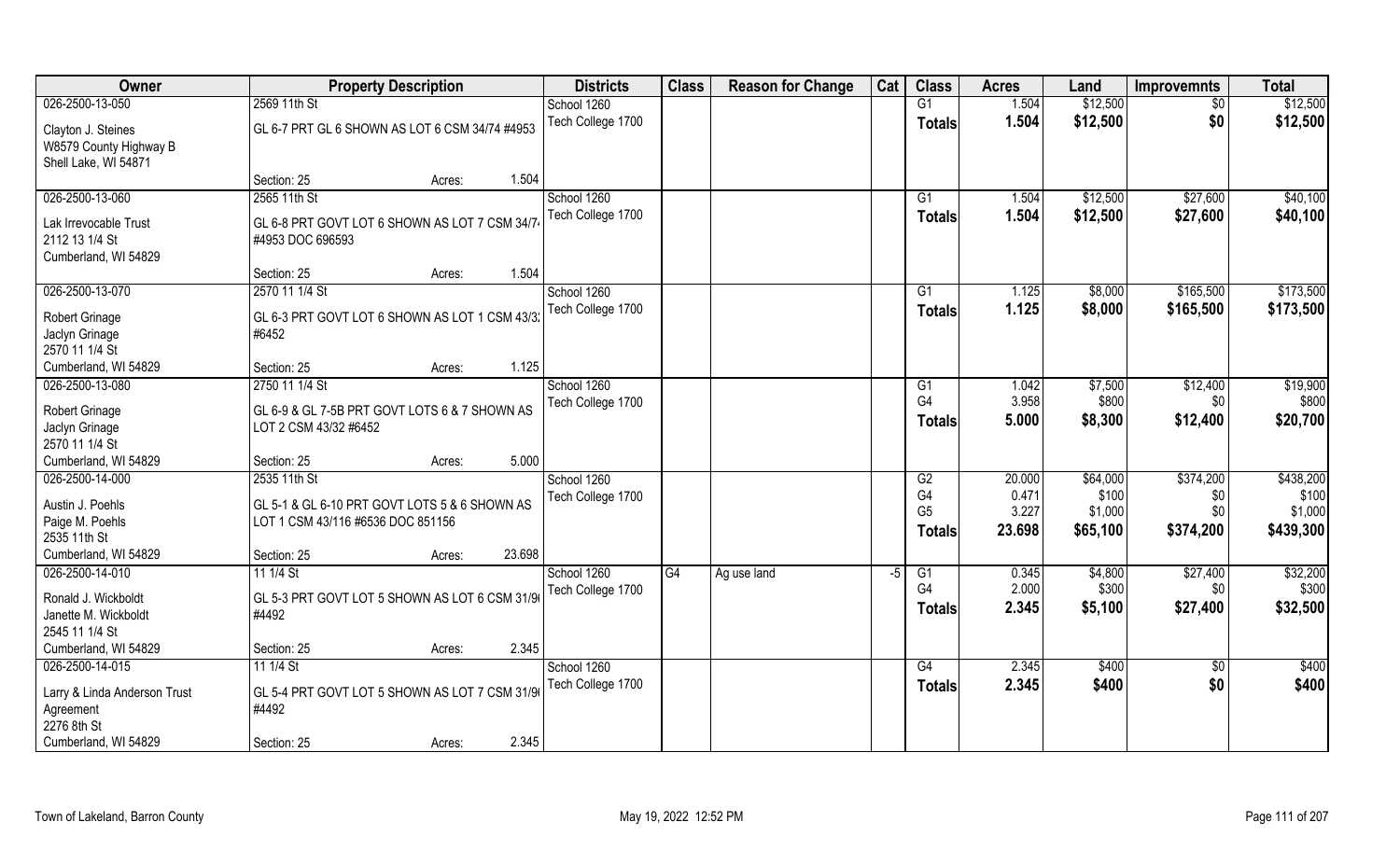| Owner                                                                    | <b>Property Description</b>                                                                                                                                                      | <b>Districts</b>                 | <b>Class</b> | <b>Reason for Change</b> | Cat | <b>Class</b>  | <b>Acres</b> | Land      | <b>Improvemnts</b> | <b>Total</b> |
|--------------------------------------------------------------------------|----------------------------------------------------------------------------------------------------------------------------------------------------------------------------------|----------------------------------|--------------|--------------------------|-----|---------------|--------------|-----------|--------------------|--------------|
| 026-2500-15-000                                                          | 1148 25-25 1/4 Ave                                                                                                                                                               | Silver Lake 8240                 |              |                          |     | X4            | 6.653        | \$0       | \$0                | \$0          |
| <b>Barron County County Park</b><br>335 E Monroe Ave<br>Barron, WI 54812 | GL 4-1 E 462 FT OF THAT PRT OF GOVT LOT 4 LYG<br>N OF CL CTH B AS NOW LOCATED EX VOL 301 PG<br>497 & INCL PCL D CSM 2/63 #111 & EX S 50 FT FOR<br>6.653<br>Section: 25<br>Acres: | School 1260<br>Tech College 1700 |              |                          |     | Totals        | 6.653        | \$0       | \$0                | \$0          |
| 026-2500-16-000                                                          | 1136 25-25 1/4 Ave                                                                                                                                                               | Silver Lake 8240                 |              |                          |     | G1            | 0.690        | \$110,100 | \$81,700           | \$191,800    |
| <b>Randall Cook</b><br>Deeann Cook<br>1632 21 1/2 St                     | GL 4-3 W 121.5 FT OF PCL A CSM 2/63 #111 (MOS<br>#6881)                                                                                                                          | School 1260<br>Tech College 1700 |              |                          |     | Totals        | 0.690        | \$110,100 | \$81,700           | \$191,800    |
| Cameron, WI 54822                                                        | 0.690<br>Section: 25<br>Acres:                                                                                                                                                   |                                  |              |                          |     |               |              |           |                    |              |
| 026-2500-17-000                                                          | 2547 11 1/4 St                                                                                                                                                                   | Silver Lake 8240                 |              |                          |     | G1            | 0.770        | \$140,000 | \$78,400           | \$218,400    |
| Dewey O. Smith<br>Debra J. Smith<br>1088 William Ct                      | GL 4-4 A PRT GOVT LOT 4 SHOWN AS LOT 1 CSM<br>13/187 #1927                                                                                                                       | School 1260<br>Tech College 1700 |              |                          |     | <b>Totals</b> | 0.770        | \$140,000 | \$78,400           | \$218,400    |
| Mendota Heights, MN 55120                                                | 0.770<br>Section: 25<br>Acres:                                                                                                                                                   |                                  |              |                          |     |               |              |           |                    |              |
| 026-2500-18-000                                                          | 2545 11 1/4 St                                                                                                                                                                   | Silver Lake 8240                 |              |                          |     | G1            | 0.760        | \$140,000 | \$200,000          | \$340,000    |
| Ronald J. Wickboldt<br>2545 11 1/4 St<br>Cumberland, WI 54829            | GL 4-4 B PRT GOVT LOT 4 SHOWN AS LOT 2 CSM<br>13/187 #1927                                                                                                                       | School 1260<br>Tech College 1700 |              |                          |     | <b>Totals</b> | 0.760        | \$140,000 | \$200,000          | \$340,000    |
|                                                                          | 0.760<br>Section: 25<br>Acres:                                                                                                                                                   |                                  |              |                          |     |               |              |           |                    |              |
| 026-2500-19-000                                                          | 2531 11 1/4 St                                                                                                                                                                   | Silver Lake 8240                 |              |                          |     | G1            | 1.910        | \$302,400 | \$200,400          | \$502,800    |
| Don M. Kohler<br>Lolita A. Kohler<br>2531 11 1/4 St                      | GL 4-4 C PRT GOVT LOT 4 SHOWN AS LOT 3 CSM<br>13/187 #1927 (MOS #6882)                                                                                                           | School 1260<br>Tech College 1700 |              |                          |     | <b>Totals</b> | 1.910        | \$302,400 | \$200,400          | \$502,800    |
| Cumberland, WI 54829                                                     | Section: 25<br>1.910<br>Acres:                                                                                                                                                   |                                  |              |                          |     |               |              |           |                    |              |
| 026-2500-20-000                                                          | 2527 11 1/4 St                                                                                                                                                                   | Silver Lake 8240                 |              |                          |     | G1            | 0.910        | \$105,000 | $\overline{50}$    | \$105,000    |
| Scott Emery<br>Holly M. Emery<br>2807 30th Ave                           | GL 4-4 D PRT GOVT LOT 4 SHOWN AS LOT 4 CSM<br>13/188 #1928                                                                                                                       | School 1260<br>Tech College 1700 |              |                          |     | <b>Totals</b> | 0.910        | \$105,000 | \$0                | \$105,000    |
| Elk Mound, WI 54739                                                      | 0.910<br>Section: 25<br>Acres:                                                                                                                                                   |                                  |              |                          |     |               |              |           |                    |              |
| 026-2500-21-000                                                          | 2525 11 1/4 St                                                                                                                                                                   | Silver Lake 8240                 |              |                          |     | G1            | 0.910        | \$105,000 | \$400              | \$105,400    |
| Larry & Linda Anderson Trust<br>Agreement<br>2276 8th St                 | GL 4-4 E PRT GOVT LOT 4 SHOWN AS LOT 5 CSM<br>13/188 #1928                                                                                                                       | School 1260<br>Tech College 1700 |              |                          |     | Totals        | 0.910        | \$105,000 | \$400              | \$105,400    |
| Cumberland, WI 54829                                                     | 0.910<br>Section: 25<br>Acres:                                                                                                                                                   |                                  |              |                          |     |               |              |           |                    |              |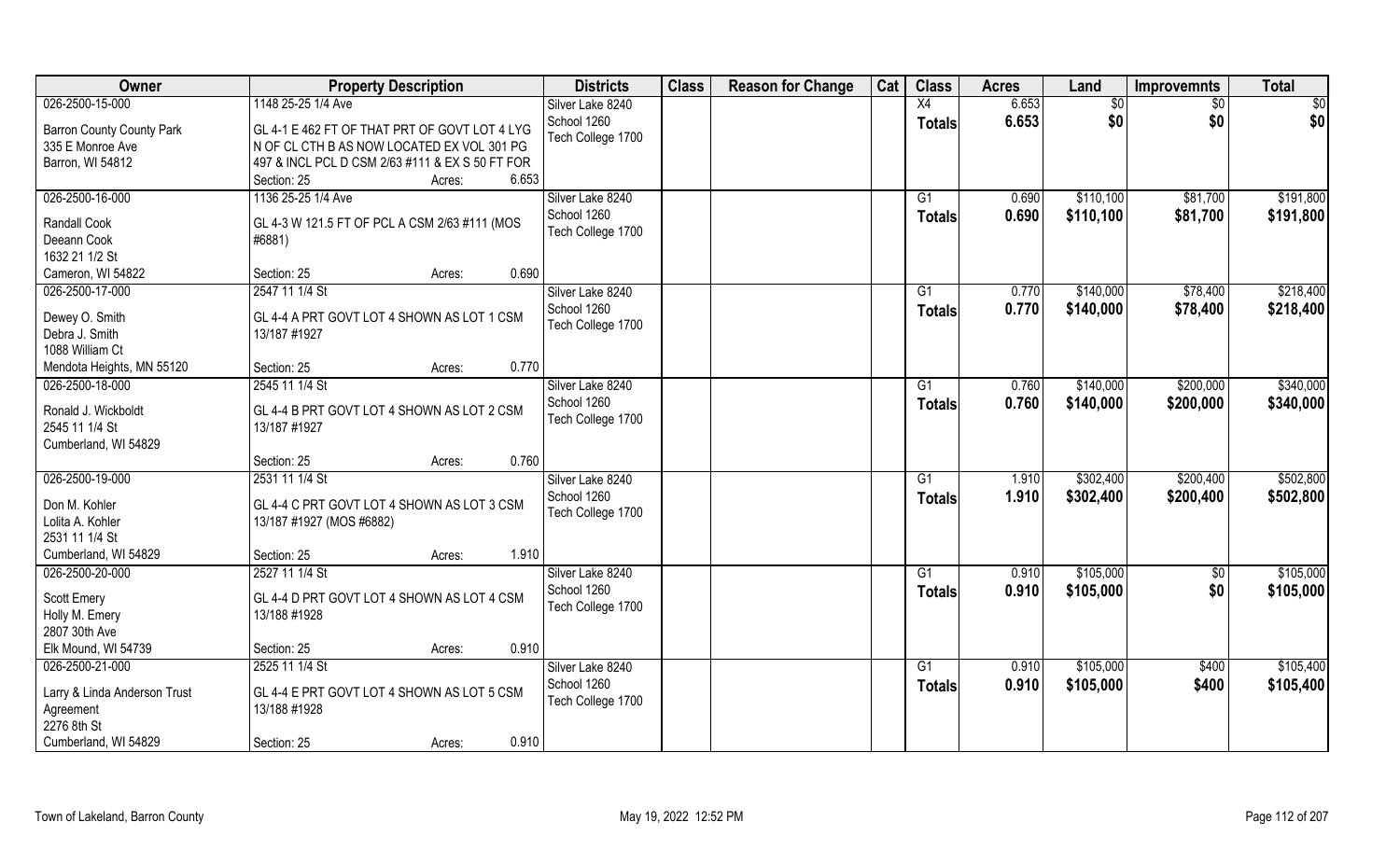| Owner                              | <b>Property Description</b>                            | <b>Districts</b>                | <b>Class</b> | <b>Reason for Change</b> | Cat | <b>Class</b>    | <b>Acres</b> | Land      | <b>Improvemnts</b> | <b>Total</b> |
|------------------------------------|--------------------------------------------------------|---------------------------------|--------------|--------------------------|-----|-----------------|--------------|-----------|--------------------|--------------|
| 026-2500-22-000                    | 11 1/4 St                                              | Silver Lake 8240                |              |                          |     | G4              | 3.190        | \$600     | $\sqrt{$0}$        | \$600        |
| Pajak Trust                        | GL 4-4 F PRT GOVT LOT 4 SHOWN AS LOT 6 CSM             | School 1260                     |              |                          |     | <b>Totals</b>   | 3.190        | \$600     | \$0                | \$600        |
| 1144 25th Ave                      | 13/188 #1928                                           | Tech College 1700               |              |                          |     |                 |              |           |                    |              |
| Cumberland, WI 54829               |                                                        |                                 |              |                          |     |                 |              |           |                    |              |
|                                    | 3.190<br>Section: 25<br>Acres:                         |                                 |              |                          |     |                 |              |           |                    |              |
| 026-2500-23-000                    | $111/4$ St                                             | School 1260                     |              |                          |     | G4              | 13.810       | \$2,600   | \$0                | \$2,600      |
| David H & Amy E Anderson Revocable | GL 4-5 PRT GOVT LOT 4 IN 355/468 DAF: BEG PT S         | Tech College 1700               |              |                          |     | G <sub>5</sub>  | 0.350        | \$0       | \$0                | \$0          |
| Trust                              | 1/8 LN 28 RDS E OF W LN SEC 25 TH E 80 RDS TH S        |                                 |              |                          |     | <b>Totals</b>   | 14.160       | \$2,600   | \$0                | \$2,600      |
| 1123 25 25 1/4 Ave                 | 80 RDS TO S LN SEC 25 TH W 108 RDS TO SW COR           |                                 |              |                          |     |                 |              |           |                    |              |
| Cumberland, WI 54829               | 14.160<br>Section: 25<br>Acres:                        |                                 |              |                          |     |                 |              |           |                    |              |
| 026-2500-24-000                    | 11 1/4 St                                              | School 1260                     |              |                          |     | G2              | 5.060        | \$9,100   | $\sqrt[6]{3}$      | \$9,100      |
| Pajak Trust                        | GL 4-6 E 52 RDS OF S 15 5/13 RDS OF GL #4              | Tech College 1700               |              |                          |     | <b>Totals</b>   | 5.060        | \$9,100   | \$0                | \$9,100      |
| 1144 25th Ave                      |                                                        |                                 |              |                          |     |                 |              |           |                    |              |
| Cumberland, WI 54829               |                                                        |                                 |              |                          |     |                 |              |           |                    |              |
|                                    | 5.060<br>Section: 25<br>Acres:                         |                                 |              |                          |     |                 |              |           |                    |              |
| 026-2500-25-000                    | 25 1/4 Ave                                             | Silver Lake 8240                |              |                          |     | G1              | 1.000        | \$134,400 | \$0                | \$134,400    |
|                                    |                                                        | School 1260                     |              |                          |     | <b>Totals</b>   | 1.000        | \$134,400 | \$0                | \$134,400    |
| Pajak Trust<br>1144 25th Ave       | GL 4-7 E 120 FT OF W 31 RDS OF GL 4 LYG N OF 1/8<br>LN | Tech College 1700               |              |                          |     |                 |              |           |                    |              |
| Cumberland, WI 54829               |                                                        |                                 |              |                          |     |                 |              |           |                    |              |
|                                    | 1.000<br>Section: 25<br>Acres:                         |                                 |              |                          |     |                 |              |           |                    |              |
| 026-2500-26-000                    | 1139 25-25 1/4 Ave                                     | School 1260                     |              |                          |     | $\overline{G1}$ | 1.000        | \$10,000  | \$45,100           | \$55,100     |
|                                    |                                                        | Tech College 1700               |              |                          |     | G <sub>2</sub>  | 19.000       | \$52,500  | \$95,200           | \$147,700    |
| Pajak Trust                        | GL 4-8 PRT GOVT LOT 4 BEG ON E LN GL 4 15 5/13         |                                 |              |                          |     | Totals          | 20.000       | \$62,500  | \$140,300          | \$202,800    |
| 1144 25th Ave                      | RDS N OF SE COR THRF TH W 52 RDS TH N 64 2/3           |                                 |              |                          |     |                 |              |           |                    |              |
| Cumberland, WI 54829               | RDS TO CEN OF HWY THE TO ELN GL 4 TH S TO              |                                 |              |                          |     |                 |              |           |                    |              |
| 026-2500-27-000                    | 20.000<br>Section: 25<br>Acres:                        |                                 |              |                          |     |                 |              |           |                    |              |
|                                    | 1140 25-25 1/4 Ave                                     | Silver Lake 8240<br>School 1260 |              |                          |     | G1              | 1.000        | \$72,800  | \$73,700           | \$146,500    |
| Leonard E. Pirard (Le et al        | GL 4-9 PRT GL 4 SHOWN AS PCL B CSM 2/63 #111           | Tech College 1700               |              |                          |     | <b>Totals</b>   | 1.000        | \$72,800  | \$73,700           | \$146,500    |
| 1393 Valayna Dr                    | LEONARD E PIRARD RETAINS LIFE ESTATE                   |                                 |              |                          |     |                 |              |           |                    |              |
| Aurora, IL 60504                   |                                                        |                                 |              |                          |     |                 |              |           |                    |              |
|                                    | 1.000<br>Section: 25<br>Acres:                         |                                 |              |                          |     |                 |              |           |                    |              |
| 026-2500-28-000                    | 1138 25-25 1/4 Ave                                     | Silver Lake 8240                |              |                          |     | $\overline{G1}$ | 0.440        | \$72,800  | $\sqrt{$0}$        | \$72,800     |
| Andrea J. Lenerville               | GL 4-10 E 80 FT OF PCL A CSM 2/63 #111                 | School 1260                     |              |                          |     | <b>Totals</b>   | 0.440        | \$72,800  | \$0                | \$72,800     |
| Marcia A. Waibel                   |                                                        | Tech College 1700               |              |                          |     |                 |              |           |                    |              |
| 1393 Valayna Dr                    |                                                        |                                 |              |                          |     |                 |              |           |                    |              |
| Aurora, IL 60504                   | 0.440<br>Section: 25<br>Acres:                         |                                 |              |                          |     |                 |              |           |                    |              |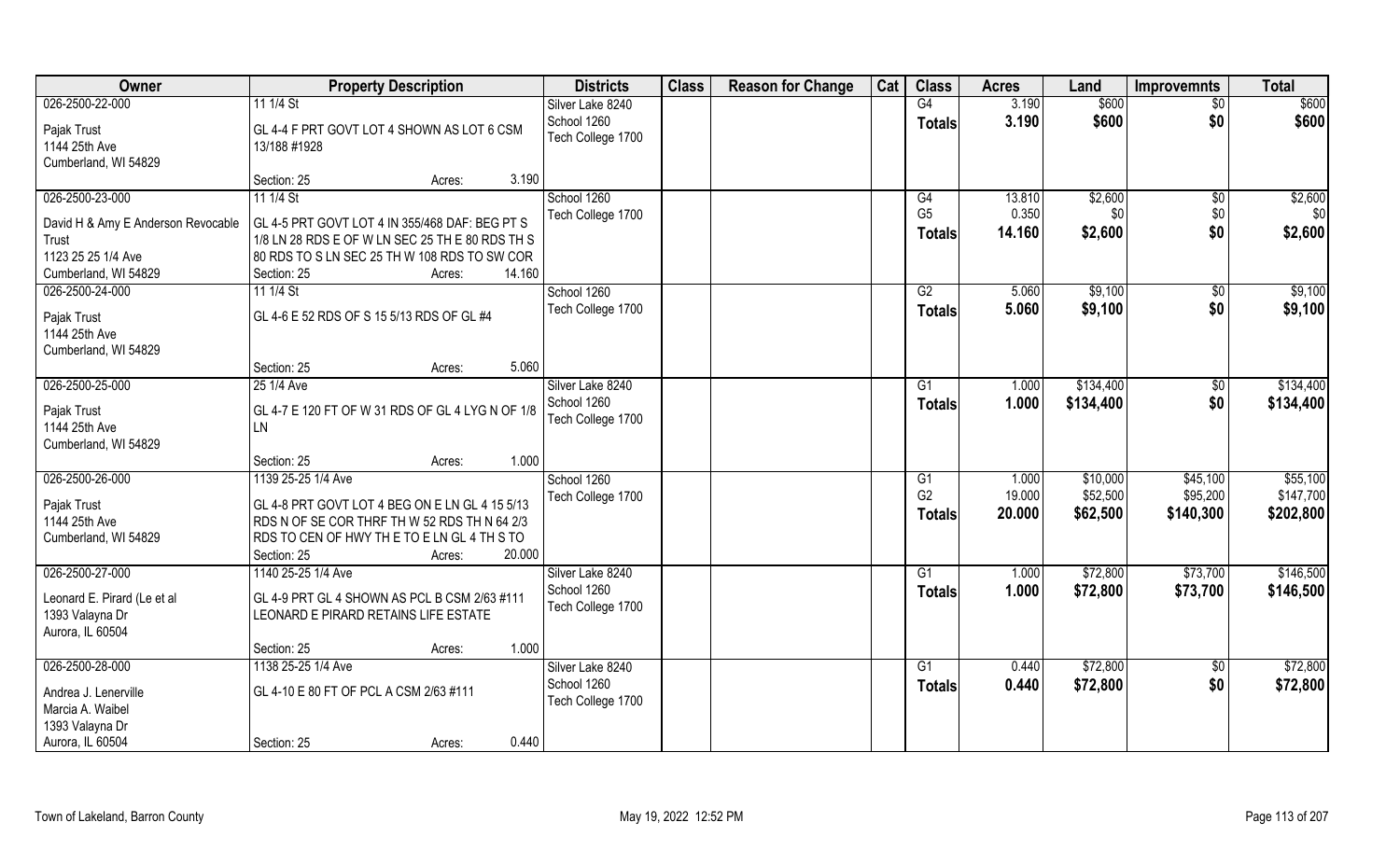| Owner                                                             | <b>Property Description</b>                                                                            | <b>Districts</b>                 | <b>Class</b>                     | <b>Reason for Change</b>                  | Cat  | <b>Class</b>                                       | <b>Acres</b>              | Land                            | <b>Improvemnts</b>      | <b>Total</b>                    |
|-------------------------------------------------------------------|--------------------------------------------------------------------------------------------------------|----------------------------------|----------------------------------|-------------------------------------------|------|----------------------------------------------------|---------------------------|---------------------------------|-------------------------|---------------------------------|
| 026-2500-29-000                                                   | 1144 25-25 1/4 Ave                                                                                     | Silver Lake 8240                 |                                  |                                           |      | $\overline{G1}$                                    | 1.010                     | \$87,200                        | \$187,100               | \$274,300                       |
| Pajak Trust<br>1144 25th Ave<br>Cumberland, WI 54829              | GL 4-11 PRT GOVT LOT 4 AS DESC IN VOL 301 PG<br>497                                                    | School 1260<br>Tech College 1700 |                                  |                                           |      | <b>Totals</b>                                      | 1.010                     | \$87,200                        | \$187,100               | \$274,300                       |
|                                                                   | 1.010<br>Section: 25<br>Acres:                                                                         |                                  |                                  |                                           |      |                                                    |                           |                                 |                         |                                 |
| 026-2500-31-000                                                   | 25 1/4 Ave                                                                                             | Silver Lake 8240                 |                                  |                                           |      | G1                                                 | 1.000                     | \$55,500                        | \$0                     | \$55,500                        |
| Pajak Trust<br>1144 25th Ave<br>Cumberland, WI 54829              | GL 4-13 PRT GOVT LOT 4 SHOWN AS PCL C CSM<br>2/63 #111                                                 | School 1260<br>Tech College 1700 |                                  |                                           |      | <b>Totals</b>                                      | 1.000                     | \$55,500                        | \$0                     | \$55,500                        |
|                                                                   | 1.000<br>Section: 25<br>Acres:                                                                         |                                  |                                  |                                           |      |                                                    |                           |                                 |                         |                                 |
| 026-2500-32-000                                                   | 1109 25-25 1/4 Ave                                                                                     | School 1260                      | G4                               | Ag use land                               | $-5$ | G1                                                 | 2.000                     | \$15,000                        | \$211,900               | \$226,900                       |
| David H & Amy E Anderson Revocable<br>Trust                       | PLAT 11-1 PRT SW-SW IN 355/468 DAF: BEG PT S 1/8<br>LN 28 RDS E OF W LN SEC 25 TH E 80 RDS TH S 80     | Tech College 1700                |                                  |                                           |      | G <sub>2</sub><br>G <sub>4</sub><br>G <sub>5</sub> | 1.000<br>23.260<br>0.640  | \$11,000<br>\$4,300<br>\$300    | \$168,400<br>\$0<br>\$0 | \$179,400<br>\$4,300<br>\$300   |
| 1123 25 25 1/4 Ave                                                | RDS TO S LN SEC 25 TH W 108 RDS TO SW COR SEC                                                          |                                  |                                  |                                           |      | G <sub>5</sub> M                                   | 5.000                     | \$5,000                         | \$0                     | \$5,000                         |
| Cumberland, WI 54829                                              | 31.900<br>Section: 25<br>Acres:                                                                        |                                  |                                  |                                           |      | <b>Totals</b>                                      | 31.900                    | \$35,600                        | \$380,300               | \$415,900                       |
| 026-2500-33-000                                                   | 1101 25-25 1/4 Ave                                                                                     | School 1260                      | G4                               | Ag use land                               | -5   | G1                                                 | 1.000                     | \$10,000                        | \$55,500                | \$65,500                        |
| Eric M. Ness<br>5136 S Menard Dr<br>New Berlin, WI 53151          | PLAT 11-2 PRT SW-SW DAF: BEG NW COR SW-SW TI<br>E 28 RDS TH S 47 RDS TH W 28 RDS TH N 47 RDS<br>TO POB | Tech College 1700                |                                  |                                           |      | G4<br>G <sub>5</sub><br><b>Totals</b>              | 6.750<br>0.350<br>8.100   | \$1,300<br>\$200<br>\$11,500    | \$0<br>\$0<br>\$55,500  | \$1,300<br>\$200<br>\$67,000    |
|                                                                   | Section: 25<br>8.100<br>Acres:                                                                         |                                  |                                  |                                           |      |                                                    |                           |                                 |                         |                                 |
| 026-2500-34-000                                                   | 2541 11 3/4-12th St                                                                                    | School 1260                      |                                  |                                           |      | G1                                                 | 4.000                     | \$20,000                        | \$108,700               | \$128,700                       |
| Cory M. Anderson<br>2541 11 3/4 12th St<br>Cumberland, WI 54829   | PLAT 13-1 PRT NE-SE SHOWN AS LOT 2 CSM 34/61<br>#4940                                                  | Tech College 1700                |                                  |                                           |      | G <sub>5</sub><br>G <sub>6</sub><br><b>Totals</b>  | 10.200<br>4.000<br>18.200 | \$4,100<br>\$6,400<br>\$30,500  | \$0<br>\$0<br>\$108,700 | \$4,100<br>\$6,400<br>\$139,200 |
|                                                                   | 18.200<br>Section: 25<br>Acres:                                                                        |                                  |                                  |                                           |      |                                                    |                           |                                 |                         |                                 |
| 026-2500-34-010                                                   | 2527 11 3/4-12th St                                                                                    | School 1260                      |                                  |                                           |      | G1                                                 | 3.440                     | \$18,900                        | \$93,400                | \$112,300                       |
| Michael R. Miller<br>Isobel E. Miller<br>2527 11 3/4 12th St      | PLAT 13-2 PRT NE-SE SHOWN AS LOT 1 CSM 25/24<br>#3534                                                  | Tech College 1700                |                                  |                                           |      | <b>Totals</b>                                      | 3.440                     | \$18,900                        | \$93,400                | \$112,300                       |
| Cumberland, WI 54829                                              | 3.440<br>Section: 25<br>Acres:                                                                         |                                  |                                  |                                           |      |                                                    |                           |                                 |                         |                                 |
| 026-2500-34-020                                                   | 2553 11 3/4-12th St                                                                                    | School 1260                      | G <sub>1</sub>                   | Revalue                                   |      | G1                                                 | 0.500                     | \$11,100                        | \$50,400                | \$61,500                        |
| Ray C & Katherine M Paulson<br>Revocable Trust<br>2701 Dorman Ave | PLAT 13-3 PRT NE-SE SHOWN AS LOT 1 CSM 34/61<br>#4940 DOC 695324                                       | Tech College 1700                | G <sub>1</sub><br>G <sub>6</sub> | Shift from forest<br>Shift to residential |      | G <sub>5</sub><br>G <sub>6</sub><br><b>Totals</b>  | 12.870<br>3.500<br>16.870 | \$3,900<br>\$11,300<br>\$26,300 | \$0<br>\$0<br>\$50,400  | \$3,900<br>\$11,300<br>\$76,700 |
| Minneapolis, MN 55406-1833                                        | 16.870<br>Section: 25<br>Acres:                                                                        |                                  |                                  |                                           |      |                                                    |                           |                                 |                         |                                 |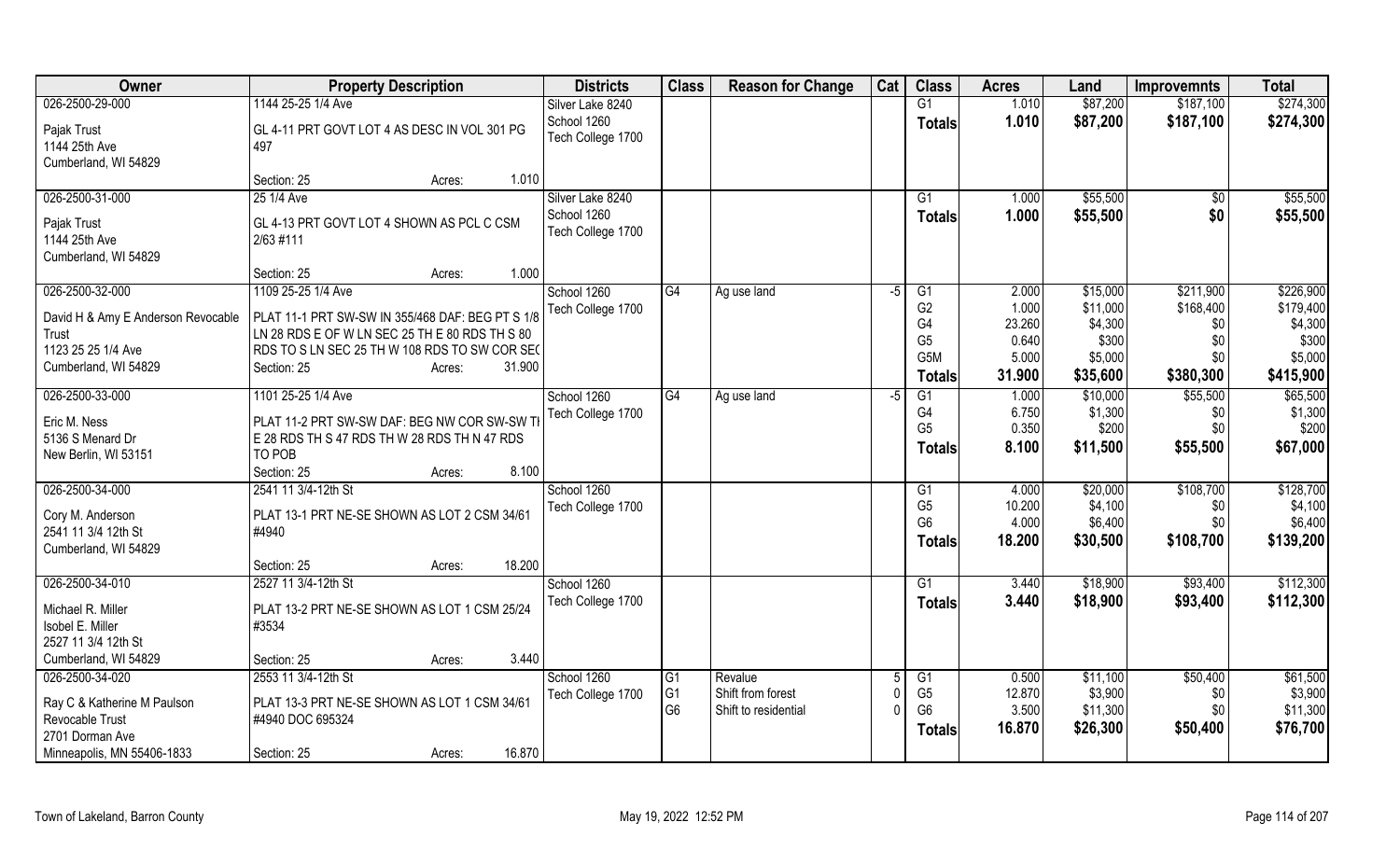| Owner                 | <b>Property Description</b>                                                          | <b>Districts</b>  | <b>Class</b> | <b>Reason for Change</b> | Cat | <b>Class</b>   | <b>Acres</b> | Land      | <b>Improvemnts</b> | <b>Total</b> |
|-----------------------|--------------------------------------------------------------------------------------|-------------------|--------------|--------------------------|-----|----------------|--------------|-----------|--------------------|--------------|
| 026-2500-35-000       | 2534H 11 3/4-12th St                                                                 | Silver Lake 8240  |              |                          |     | G1             | 0.770        | \$119,700 | \$53,000           | \$172,700    |
| Craig T. Wooldridge   | GL 3-1 PRT GOVT LOT 3 SHOWN AS LOT 1 CSM                                             | School 1260       |              |                          |     | <b>Totals</b>  | 0.770        | \$119,700 | \$53,000           | \$172,700    |
| Joan M. Wooldridge    | 19/140 #2769                                                                         | Tech College 1700 |              |                          |     |                |              |           |                    |              |
| 612 E Sawyer St       |                                                                                      |                   |              |                          |     |                |              |           |                    |              |
| Rice Lake, WI 54868   | 0.770<br>Section: 25<br>Acres:                                                       |                   |              |                          |     |                |              |           |                    |              |
| 026-2500-36-000       | 1148 25 25 1/4 Ave                                                                   | School 1260       |              |                          |     | G1             | 0.100        | \$1,000   | \$1,400            | \$2,400      |
|                       |                                                                                      | Tech College 1700 |              |                          |     | Totals         | 0.100        | \$1,000   | \$1,400            | \$2,400      |
| Pajak Trust           | GL 3-2 W 66 FT OF S 66 FT OF GOVT LOT 3                                              |                   |              |                          |     |                |              |           |                    |              |
| 1144 25th Ave         |                                                                                      |                   |              |                          |     |                |              |           |                    |              |
| Cumberland, WI 54829  | 0.100                                                                                |                   |              |                          |     |                |              |           |                    |              |
|                       | Section: 25<br>Acres:                                                                |                   |              |                          |     |                |              |           |                    |              |
| 026-2500-37-000       | Cth B                                                                                | School 1260       |              |                          |     | G1             | 2.658        | \$17,000  | $\sqrt[6]{3}$      | \$17,000     |
| Luann J. Rockman      | GL 3-3 PRT OF GL 3 SHOWN AS LOT 1 CSM 37/163                                         | Tech College 1700 |              |                          |     | <b>Totals</b>  | 2.658        | \$17,000  | \$0                | \$17,000     |
| 4342 Abbott Ave S     | #5515                                                                                |                   |              |                          |     |                |              |           |                    |              |
| Minneapolis, MN 55410 |                                                                                      |                   |              |                          |     |                |              |           |                    |              |
|                       | 2.658<br>Section: 25<br>Acres:                                                       |                   |              |                          |     |                |              |           |                    |              |
| 026-2500-37-010       | 11 3/4 12th St                                                                       | School 1260       |              |                          |     | G <sub>1</sub> | 9.807        | \$31,600  | \$0                | \$31,600     |
| Carl Whaley           | GL 3-16 PRT OF GL 3 SHOWN AS LOT 2 CSM 37/163                                        | Tech College 1700 |              |                          |     | <b>Totals</b>  | 9.807        | \$31,600  | \$0                | \$31,600     |
| Kay Rafner            | #5515 DOC 739681                                                                     |                   |              |                          |     |                |              |           |                    |              |
| 1713 Taylor St NE     |                                                                                      |                   |              |                          |     |                |              |           |                    |              |
| Minneapolis, MN 55413 | 9.807<br>Section: 25<br>Acres:                                                       |                   |              |                          |     |                |              |           |                    |              |
| 026-2500-38-000       | 2534D 11 3/4-12th St                                                                 | Silver Lake 8240  |              |                          |     | G1             | 1.000        | \$133,000 | \$52,200           | \$185,200    |
|                       |                                                                                      | School 1260       |              |                          |     | <b>Totals</b>  | 1.000        | \$133,000 | \$52,200           | \$185,200    |
|                       | Gary R & Jane M Degerman Revocable   GL 3-4 PRT GOVT LOT 3 AS DESC IN D'S 144 PG 605 | Tech College 1700 |              |                          |     |                |              |           |                    |              |
| Trust                 |                                                                                      |                   |              |                          |     |                |              |           |                    |              |
| 2253 12th St          |                                                                                      |                   |              |                          |     |                |              |           |                    |              |
| Rice Lake, WI 54868   | 1.000<br>Section: 25<br>Acres:                                                       |                   |              |                          |     |                |              |           |                    |              |
| 026-2500-39-000       | 2534E 11 3/4-12th St                                                                 | Silver Lake 8240  |              |                          |     | G1             | 0.810        | \$133,000 | \$64,000           | \$197,000    |
| Carl Whaley           | GL 3-5 PRT GOVT LOT 3 SHOWN AS LOT 1 CSM                                             | School 1260       |              |                          |     | <b>Totals</b>  | 0.810        | \$133,000 | \$64,000           | \$197,000    |
| Kay Rafner            | 38/156 #5708 DOC 762671                                                              | Tech College 1700 |              |                          |     |                |              |           |                    |              |
| 1713 Taylor St NE     |                                                                                      |                   |              |                          |     |                |              |           |                    |              |
| Minneapolis, MN 55413 | 0.810<br>Section: 25<br>Acres:                                                       |                   |              |                          |     |                |              |           |                    |              |
| 026-2500-40-000       | 2534C 11 3/4-12th St                                                                 | Silver Lake 8240  | G1           | Additiion complete       |     | G1             | 1.190        | \$161,000 | \$340,100          | \$501,100    |
| James M. Priebe       | GL 3-6 E 115 FT OF W 570 FT OF GOVT LOT 3 EX S                                       | School 1260       |              |                          |     | <b>Totals</b>  | 1.190        | \$161,000 | \$340,100          | \$501,100    |
| Holly A. Priebe       | 481 FT THRF                                                                          | Tech College 1700 |              |                          |     |                |              |           |                    |              |
| 16612 E Lake Dr       |                                                                                      |                   |              |                          |     |                |              |           |                    |              |
| Lakeville, MN 55044   | 1.190<br>Section: 25<br>Acres:                                                       |                   |              |                          |     |                |              |           |                    |              |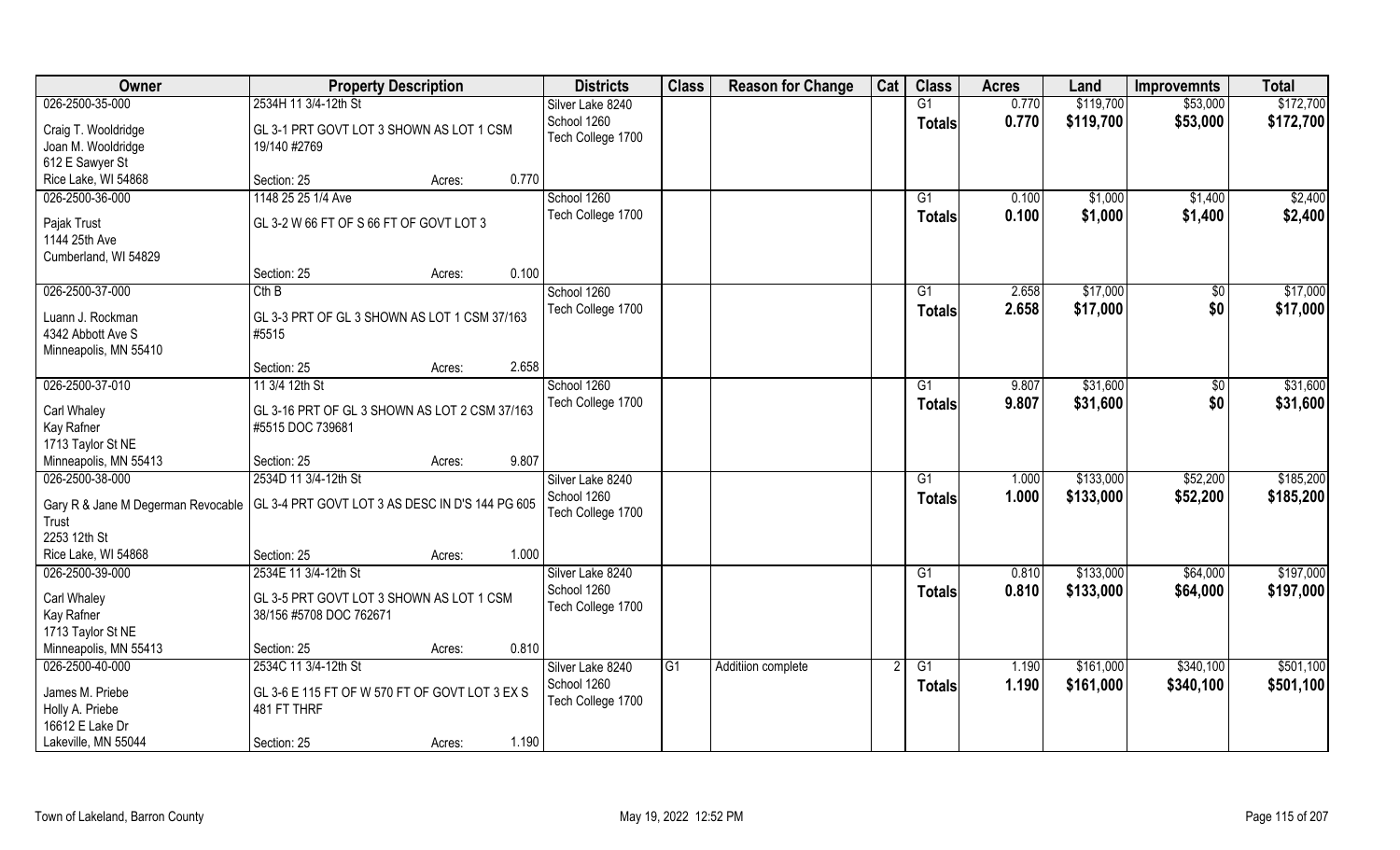| Owner                         | <b>Property Description</b>                       | <b>Districts</b>  | <b>Class</b> | <b>Reason for Change</b> | Cat | <b>Class</b>    | <b>Acres</b> | Land      | <b>Improvemnts</b> | <b>Total</b> |
|-------------------------------|---------------------------------------------------|-------------------|--------------|--------------------------|-----|-----------------|--------------|-----------|--------------------|--------------|
| 026-2500-41-000               | 2534 11 3/4-12th St                               | Silver Lake 8240  |              |                          |     | G1              | 3.000        | \$144,200 | \$39,000           | \$183,200    |
| Knutson Revocable Trust       | GL 3-7 PRT GOVT LOT 3 DAF COM AT SE COR PCL       | School 1260       |              |                          |     | <b>Totals</b>   | 3.000        | \$144,200 | \$39,000           | \$183,200    |
| W7117 Beaverbrook Ave         | DESC IN D'S 131/547 TH E PRL/S LN GL 3 TO E LN GL | Tech College 1700 |              |                          |     |                 |              |           |                    |              |
| Spooner, WI 54801             | 3 TH N ON SD E LN TO PT ON SD E LN WH IS 300'S    |                   |              |                          |     |                 |              |           |                    |              |
|                               | 3.000<br>Section: 25<br>Acres:                    |                   |              |                          |     |                 |              |           |                    |              |
| 026-2500-42-000               | 2534A 11 3/4-12th St                              | Silver Lake 8240  |              |                          |     | G1              | 2.000        | \$156,900 | \$38,900           | \$195,800    |
|                               |                                                   | School 1260       |              |                          |     |                 | 2.000        | \$156,900 | \$38,900           | \$195,800    |
| Lee Vandeberg                 | GL 3-8 & GL 3-12 PRTS GOVT LOT 3 AS DESC IN 134   | Tech College 1700 |              |                          |     | Totals          |              |           |                    |              |
| 6997 Applewood Dr             | PG 12 & 131 PG 547                                |                   |              |                          |     |                 |              |           |                    |              |
| Madison, WI 53719             |                                                   |                   |              |                          |     |                 |              |           |                    |              |
|                               | 2.000<br>Section: 25<br>Acres:                    |                   |              |                          |     |                 |              |           |                    |              |
| 026-2500-43-000               | 2550 11 3/4-12th St                               | Silver Lake 8240  |              |                          |     | G1              | 1.550        | \$166,300 | \$134,600          | \$300,900    |
| James P. Brochman             | GL 3-10 & GL 2-3 PRT GOVT LOT 3 SHOWN AS LOT      | School 1260       |              |                          |     | <b>Totals</b>   | 1.550        | \$166,300 | \$134,600          | \$300,900    |
|                               | CSM 25/69 #3579 & PRT GOVT LOT 2 SHOWN AS         | Tech College 1700 |              |                          |     |                 |              |           |                    |              |
| Deborah L. Brochman           | OUTLOT 2 CSM 25/69 #3579                          |                   |              |                          |     |                 |              |           |                    |              |
| 2266 Wallingford Ln           | 1.550<br>Section: 25                              |                   |              |                          |     |                 |              |           |                    |              |
| Woodbury, MN 56125            | Acres:                                            |                   |              |                          |     |                 |              |           |                    | \$172,900    |
| 026-2500-44-000               | 2534B 11 3/4-12th St                              | Silver Lake 8240  |              |                          |     | G1              | 1.290        | \$128,100 | \$44,800           |              |
| Dennis D & Sharon M Halverson | GL 3-11 PRT GL 3 COM 570 FT E OF W LN GL 3 & PT   | School 1260       |              |                          |     | <b>Totals</b>   | 1.290        | \$128,100 | \$44,800           | \$172,900    |
| Revocable Trust               | 10 FT S OF S ROW OF 2 ROWS TREES EXTEND- ING      | Tech College 1700 |              |                          |     |                 |              |           |                    |              |
| PO Box 32                     | E & W ACROSS GL 3; RUN TH E PRL WITH S LN OF      |                   |              |                          |     |                 |              |           |                    |              |
| Dallas, WI 54733              | 1.290<br>Section: 25<br>Acres:                    |                   |              |                          |     |                 |              |           |                    |              |
| 026-2500-46-000               | 2534G 11 3/4-12th St                              | Silver Lake 8240  |              |                          |     | $\overline{G1}$ | 0.616        | \$126,000 | \$54,000           | \$180,000    |
|                               |                                                   | School 1260       |              |                          |     | Totals          | 0.616        | \$126,000 | \$54,000           | \$180,000    |
| Kathleen A. Rausch            | GL 3-13 PRT GL 3 SHOWN AS LOT 1 CSM 38/148        | Tech College 1700 |              |                          |     |                 |              |           |                    |              |
| James R. Rausch               | #5700                                             |                   |              |                          |     |                 |              |           |                    |              |
| 126 W Euclid Ave              |                                                   |                   |              |                          |     |                 |              |           |                    |              |
| Barron, WI 54812              | 0.616<br>Section: 25<br>Acres:                    |                   |              |                          |     |                 |              |           |                    |              |
| 026-2500-47-000               | 2550A 11 3/4 12th St                              | Silver Lake 8240  |              |                          |     | G1              | 1.070        | \$226,800 | \$47,900           | \$274,700    |
| Craig M. Anderson             | GL 3-14 PRT GOVT LOT 3 AS DESC IN D'S 151/22 &    | School 1260       |              |                          |     | <b>Totals</b>   | 1.070        | \$226,800 | \$47,900           | \$274,700    |
| Kari Van Natta                | PRT SHOWN AS OUTLOT 1 CSM 25/69 #3579             | Tech College 1700 |              |                          |     |                 |              |           |                    |              |
| 231357 Shenandoah Rd          |                                                   |                   |              |                          |     |                 |              |           |                    |              |
| Wausau, WI 54403              | 1.070<br>Section: 25<br>Acres:                    |                   |              |                          |     |                 |              |           |                    |              |
| 026-2500-48-000               | 2534F 11 3/4-12th St                              | Silver Lake 8240  |              |                          |     | $\overline{G1}$ | 0.677        | \$119,000 | \$152,900          | \$271,900    |
|                               |                                                   | School 1260       |              |                          |     | Totals          | 0.677        | \$119,000 | \$152,900          | \$271,900    |
| Roselyn Claire Rockman        | GL 3-15 PRT GL 3 SHOWN AS LOT 1 CSM 38/151        | Tech College 1700 |              |                          |     |                 |              |           |                    |              |
| 4350 Brookside Ct Ste 317     | #5703                                             |                   |              |                          |     |                 |              |           |                    |              |
| Minneapolis, MN 55436         |                                                   |                   |              |                          |     |                 |              |           |                    |              |
|                               | 0.677<br>Section: 25<br>Acres:                    |                   |              |                          |     |                 |              |           |                    |              |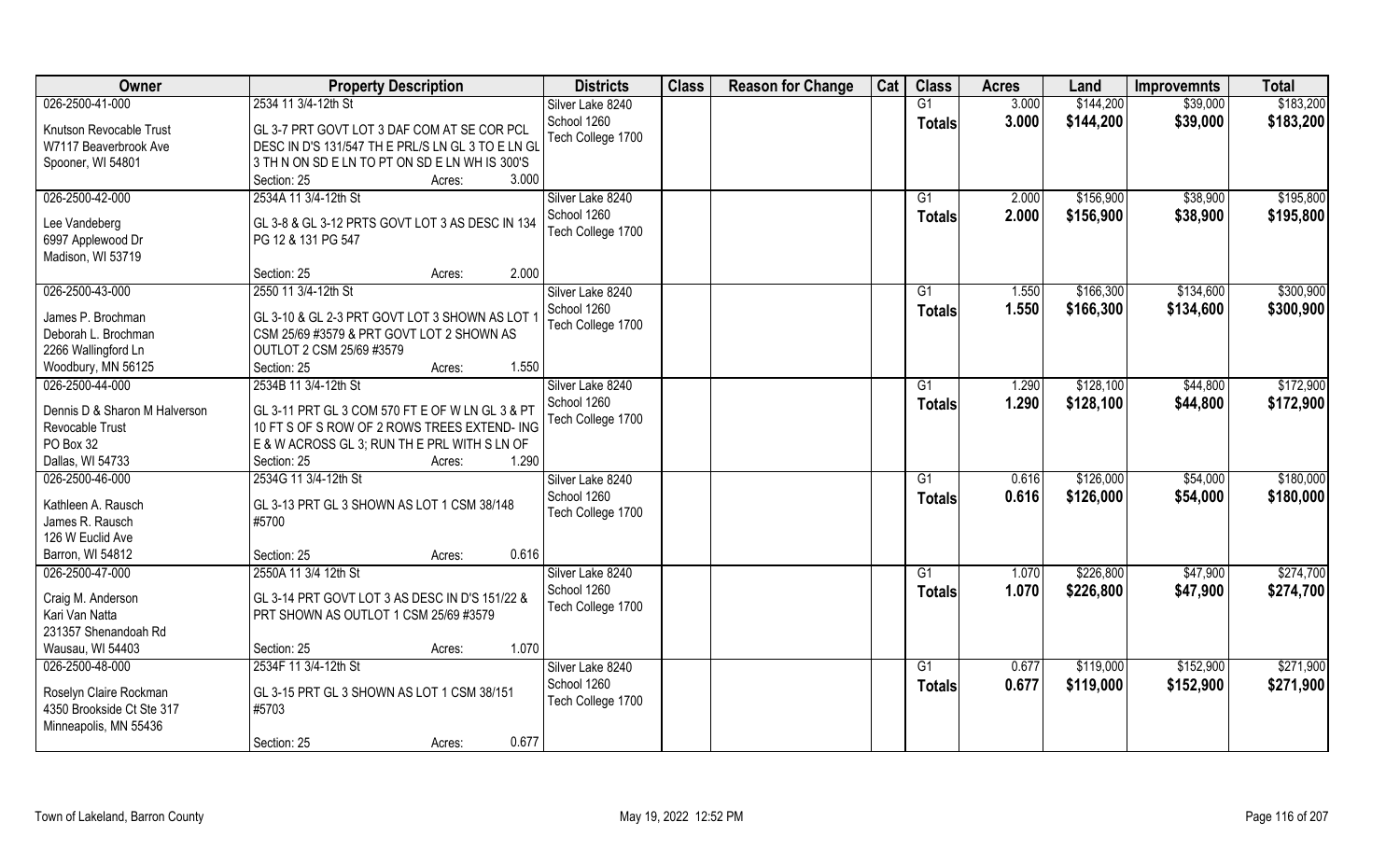| 026-2500-49-000<br>G4<br>\$3,700<br>25th Ave<br>G4<br>20.310<br>$\sqrt{6}$<br>\$3,700<br>School 1260<br>Ag use land<br>-5<br>G <sub>4</sub><br>\$800<br>\$800<br>Ag use land<br>$-5$<br>G <sub>5</sub><br>2.690<br>\$0<br>Tech College 1700<br>PLAT 15-1 SW-SE EX W 24 RDS THRF<br><b>Organ Family Trust</b><br>G <sub>5</sub> M<br>5.000<br>\$5,000<br>\$0<br>\$5,000<br>1177 25 25 1/4 Ave<br>\$0<br>28.000<br>\$9,500<br>\$9,500<br><b>Totals</b><br>Cumberland, WI 54829<br>28.000<br>Section: 25<br>Acres:<br>026-2500-50-000<br>1155 25-25 1/4 Ave<br>G4<br>\$87,400<br>School 1260<br>4.000<br>\$20,000<br>Ag use land<br>$-5$<br>G1<br>G <sub>4</sub><br>4.000<br>\$700<br>Tech College 1700<br>\$0<br>PLAT 15-2 W 24 RDS OF SW-SE<br>Ronald W. Malchow<br>G <sub>5</sub> M<br>4.000<br>\$4,000<br>\$0<br>1155 25th Ave<br>12.000<br>\$24,700<br>\$87,400<br><b>Totals</b><br>Cumberland, WI 54829<br>12.000<br>Section: 25<br>Acres:<br>026-2500-51-000<br>1189 Cth B<br>School 1260<br>\$20,000<br>\$99,700<br>G1<br>4.000<br>Tech College 1700<br>\$20,000<br>4.000<br>\$99,700<br><b>Totals</b><br>PLAT 16-1 PRT SE-SE SHOWN AS LOT 1 CSM 33/163<br>Ernest F. Huppert<br>#4861<br>Colleen M. Huppert<br>1189 25 25 1/4 Ave<br>4.000<br>Cumberland, WI 54829<br>Section: 25<br>Acres:<br>026-2500-53-000<br>1177 25-25 1/4 Ave<br>School 1260<br>15.500<br>\$3,100<br>G4<br>\$0<br>2.850<br>\$1,900<br>G <sub>5</sub><br>\$0<br>Tech College 1700<br>PLAT 16-2 SE-SE EX HWY CONV 618/465 & EX CSM<br>Organ Family Trust<br>15.000<br>\$15,000<br>\$0<br>G <sub>5</sub> M<br>1177 25 25 1/4 Ave<br>33/163 #4861 WALTER & BEVERLY ORGAN RETAIN<br>G7<br>2.000<br>\$8,000<br>\$126,900<br><b>LIFE ESTATE</b><br>Cumberland, WI 54829<br>\$126,900<br>35.350<br>\$28,000<br><b>Totals</b><br>35.350<br>Section: 25<br>Acres:<br>\$314,300<br>026-2600-02-000<br>2576 11th St<br>G4<br>2.000<br>\$15,000<br>School 1260<br>G1<br>Ag use land<br>-5<br>G4<br>14.320<br>\$2,800<br>\$0<br>Tech College 1700<br>Jason L. Stuntz<br>GL 1-2 GOVT LOT 1 EX PRT SHOWN AS PRT LOT 1<br>G <sub>5</sub><br>0.370<br>\$0<br>\$0<br>Rachael A. Stuntz<br>CSM 23/97 #3316<br>16.690<br>\$314,300<br>\$17,800<br><b>Totals</b><br>2576 11th St<br>Cumberland, WI 54829<br>16.690<br>Section: 26<br>Acres:<br>026-2600-02-010<br>School 1260<br>\$44,000<br>\$204,700<br>2598 11th St<br>G1<br>2.000<br>G4<br>4.680<br>\$900<br>Tech College 1700<br>\$0<br>GL 1-1 PRT GOVT LOT 1 SHOWN AS PRT LOT 1 CSM<br>Susan Onderisin<br>G <sub>5</sub><br>9.620<br>\$3,900<br>\$0<br>23/97 #3316<br>Richard T. Onderisin<br>16.300<br>\$48,800<br>\$204,700<br>Totals<br>2598 11th St<br>16.300 | Owner                | <b>Property Description</b> | <b>Districts</b> | <b>Class</b> | <b>Reason for Change</b> | Cat | <b>Class</b> | <b>Acres</b> | Land | <b>Improvemnts</b> | <b>Total</b> |
|-------------------------------------------------------------------------------------------------------------------------------------------------------------------------------------------------------------------------------------------------------------------------------------------------------------------------------------------------------------------------------------------------------------------------------------------------------------------------------------------------------------------------------------------------------------------------------------------------------------------------------------------------------------------------------------------------------------------------------------------------------------------------------------------------------------------------------------------------------------------------------------------------------------------------------------------------------------------------------------------------------------------------------------------------------------------------------------------------------------------------------------------------------------------------------------------------------------------------------------------------------------------------------------------------------------------------------------------------------------------------------------------------------------------------------------------------------------------------------------------------------------------------------------------------------------------------------------------------------------------------------------------------------------------------------------------------------------------------------------------------------------------------------------------------------------------------------------------------------------------------------------------------------------------------------------------------------------------------------------------------------------------------------------------------------------------------------------------------------------------------------------------------------------------------------------------------------------------------------------------------------------------------------------------------------------------------------------------------------------------------------------------------------------------------------------------------------------------------------------------------------------------------------------------------------------------------------------------------------------------------------------------------------------------------------|----------------------|-----------------------------|------------------|--------------|--------------------------|-----|--------------|--------------|------|--------------------|--------------|
|                                                                                                                                                                                                                                                                                                                                                                                                                                                                                                                                                                                                                                                                                                                                                                                                                                                                                                                                                                                                                                                                                                                                                                                                                                                                                                                                                                                                                                                                                                                                                                                                                                                                                                                                                                                                                                                                                                                                                                                                                                                                                                                                                                                                                                                                                                                                                                                                                                                                                                                                                                                                                                                                               |                      |                             |                  |              |                          |     |              |              |      |                    |              |
|                                                                                                                                                                                                                                                                                                                                                                                                                                                                                                                                                                                                                                                                                                                                                                                                                                                                                                                                                                                                                                                                                                                                                                                                                                                                                                                                                                                                                                                                                                                                                                                                                                                                                                                                                                                                                                                                                                                                                                                                                                                                                                                                                                                                                                                                                                                                                                                                                                                                                                                                                                                                                                                                               |                      |                             |                  |              |                          |     |              |              |      |                    |              |
|                                                                                                                                                                                                                                                                                                                                                                                                                                                                                                                                                                                                                                                                                                                                                                                                                                                                                                                                                                                                                                                                                                                                                                                                                                                                                                                                                                                                                                                                                                                                                                                                                                                                                                                                                                                                                                                                                                                                                                                                                                                                                                                                                                                                                                                                                                                                                                                                                                                                                                                                                                                                                                                                               |                      |                             |                  |              |                          |     |              |              |      |                    |              |
| \$107,400<br>\$700<br>\$4,000<br>\$112,100<br>\$119,700<br>\$119,700<br>\$3,100<br>\$1,900<br>\$15,000<br>\$134,900<br>\$154,900<br>\$329,300<br>\$2,800<br>\$0<br>\$332,100<br>\$248,700<br>\$900<br>\$3,900<br>\$253,500                                                                                                                                                                                                                                                                                                                                                                                                                                                                                                                                                                                                                                                                                                                                                                                                                                                                                                                                                                                                                                                                                                                                                                                                                                                                                                                                                                                                                                                                                                                                                                                                                                                                                                                                                                                                                                                                                                                                                                                                                                                                                                                                                                                                                                                                                                                                                                                                                                                    |                      |                             |                  |              |                          |     |              |              |      |                    |              |
|                                                                                                                                                                                                                                                                                                                                                                                                                                                                                                                                                                                                                                                                                                                                                                                                                                                                                                                                                                                                                                                                                                                                                                                                                                                                                                                                                                                                                                                                                                                                                                                                                                                                                                                                                                                                                                                                                                                                                                                                                                                                                                                                                                                                                                                                                                                                                                                                                                                                                                                                                                                                                                                                               |                      |                             |                  |              |                          |     |              |              |      |                    |              |
|                                                                                                                                                                                                                                                                                                                                                                                                                                                                                                                                                                                                                                                                                                                                                                                                                                                                                                                                                                                                                                                                                                                                                                                                                                                                                                                                                                                                                                                                                                                                                                                                                                                                                                                                                                                                                                                                                                                                                                                                                                                                                                                                                                                                                                                                                                                                                                                                                                                                                                                                                                                                                                                                               |                      |                             |                  |              |                          |     |              |              |      |                    |              |
|                                                                                                                                                                                                                                                                                                                                                                                                                                                                                                                                                                                                                                                                                                                                                                                                                                                                                                                                                                                                                                                                                                                                                                                                                                                                                                                                                                                                                                                                                                                                                                                                                                                                                                                                                                                                                                                                                                                                                                                                                                                                                                                                                                                                                                                                                                                                                                                                                                                                                                                                                                                                                                                                               |                      |                             |                  |              |                          |     |              |              |      |                    |              |
|                                                                                                                                                                                                                                                                                                                                                                                                                                                                                                                                                                                                                                                                                                                                                                                                                                                                                                                                                                                                                                                                                                                                                                                                                                                                                                                                                                                                                                                                                                                                                                                                                                                                                                                                                                                                                                                                                                                                                                                                                                                                                                                                                                                                                                                                                                                                                                                                                                                                                                                                                                                                                                                                               |                      |                             |                  |              |                          |     |              |              |      |                    |              |
|                                                                                                                                                                                                                                                                                                                                                                                                                                                                                                                                                                                                                                                                                                                                                                                                                                                                                                                                                                                                                                                                                                                                                                                                                                                                                                                                                                                                                                                                                                                                                                                                                                                                                                                                                                                                                                                                                                                                                                                                                                                                                                                                                                                                                                                                                                                                                                                                                                                                                                                                                                                                                                                                               |                      |                             |                  |              |                          |     |              |              |      |                    |              |
|                                                                                                                                                                                                                                                                                                                                                                                                                                                                                                                                                                                                                                                                                                                                                                                                                                                                                                                                                                                                                                                                                                                                                                                                                                                                                                                                                                                                                                                                                                                                                                                                                                                                                                                                                                                                                                                                                                                                                                                                                                                                                                                                                                                                                                                                                                                                                                                                                                                                                                                                                                                                                                                                               |                      |                             |                  |              |                          |     |              |              |      |                    |              |
|                                                                                                                                                                                                                                                                                                                                                                                                                                                                                                                                                                                                                                                                                                                                                                                                                                                                                                                                                                                                                                                                                                                                                                                                                                                                                                                                                                                                                                                                                                                                                                                                                                                                                                                                                                                                                                                                                                                                                                                                                                                                                                                                                                                                                                                                                                                                                                                                                                                                                                                                                                                                                                                                               |                      |                             |                  |              |                          |     |              |              |      |                    |              |
|                                                                                                                                                                                                                                                                                                                                                                                                                                                                                                                                                                                                                                                                                                                                                                                                                                                                                                                                                                                                                                                                                                                                                                                                                                                                                                                                                                                                                                                                                                                                                                                                                                                                                                                                                                                                                                                                                                                                                                                                                                                                                                                                                                                                                                                                                                                                                                                                                                                                                                                                                                                                                                                                               |                      |                             |                  |              |                          |     |              |              |      |                    |              |
|                                                                                                                                                                                                                                                                                                                                                                                                                                                                                                                                                                                                                                                                                                                                                                                                                                                                                                                                                                                                                                                                                                                                                                                                                                                                                                                                                                                                                                                                                                                                                                                                                                                                                                                                                                                                                                                                                                                                                                                                                                                                                                                                                                                                                                                                                                                                                                                                                                                                                                                                                                                                                                                                               |                      |                             |                  |              |                          |     |              |              |      |                    |              |
|                                                                                                                                                                                                                                                                                                                                                                                                                                                                                                                                                                                                                                                                                                                                                                                                                                                                                                                                                                                                                                                                                                                                                                                                                                                                                                                                                                                                                                                                                                                                                                                                                                                                                                                                                                                                                                                                                                                                                                                                                                                                                                                                                                                                                                                                                                                                                                                                                                                                                                                                                                                                                                                                               |                      |                             |                  |              |                          |     |              |              |      |                    |              |
|                                                                                                                                                                                                                                                                                                                                                                                                                                                                                                                                                                                                                                                                                                                                                                                                                                                                                                                                                                                                                                                                                                                                                                                                                                                                                                                                                                                                                                                                                                                                                                                                                                                                                                                                                                                                                                                                                                                                                                                                                                                                                                                                                                                                                                                                                                                                                                                                                                                                                                                                                                                                                                                                               |                      |                             |                  |              |                          |     |              |              |      |                    |              |
|                                                                                                                                                                                                                                                                                                                                                                                                                                                                                                                                                                                                                                                                                                                                                                                                                                                                                                                                                                                                                                                                                                                                                                                                                                                                                                                                                                                                                                                                                                                                                                                                                                                                                                                                                                                                                                                                                                                                                                                                                                                                                                                                                                                                                                                                                                                                                                                                                                                                                                                                                                                                                                                                               |                      |                             |                  |              |                          |     |              |              |      |                    |              |
|                                                                                                                                                                                                                                                                                                                                                                                                                                                                                                                                                                                                                                                                                                                                                                                                                                                                                                                                                                                                                                                                                                                                                                                                                                                                                                                                                                                                                                                                                                                                                                                                                                                                                                                                                                                                                                                                                                                                                                                                                                                                                                                                                                                                                                                                                                                                                                                                                                                                                                                                                                                                                                                                               |                      |                             |                  |              |                          |     |              |              |      |                    |              |
|                                                                                                                                                                                                                                                                                                                                                                                                                                                                                                                                                                                                                                                                                                                                                                                                                                                                                                                                                                                                                                                                                                                                                                                                                                                                                                                                                                                                                                                                                                                                                                                                                                                                                                                                                                                                                                                                                                                                                                                                                                                                                                                                                                                                                                                                                                                                                                                                                                                                                                                                                                                                                                                                               |                      |                             |                  |              |                          |     |              |              |      |                    |              |
|                                                                                                                                                                                                                                                                                                                                                                                                                                                                                                                                                                                                                                                                                                                                                                                                                                                                                                                                                                                                                                                                                                                                                                                                                                                                                                                                                                                                                                                                                                                                                                                                                                                                                                                                                                                                                                                                                                                                                                                                                                                                                                                                                                                                                                                                                                                                                                                                                                                                                                                                                                                                                                                                               |                      |                             |                  |              |                          |     |              |              |      |                    |              |
|                                                                                                                                                                                                                                                                                                                                                                                                                                                                                                                                                                                                                                                                                                                                                                                                                                                                                                                                                                                                                                                                                                                                                                                                                                                                                                                                                                                                                                                                                                                                                                                                                                                                                                                                                                                                                                                                                                                                                                                                                                                                                                                                                                                                                                                                                                                                                                                                                                                                                                                                                                                                                                                                               |                      |                             |                  |              |                          |     |              |              |      |                    |              |
|                                                                                                                                                                                                                                                                                                                                                                                                                                                                                                                                                                                                                                                                                                                                                                                                                                                                                                                                                                                                                                                                                                                                                                                                                                                                                                                                                                                                                                                                                                                                                                                                                                                                                                                                                                                                                                                                                                                                                                                                                                                                                                                                                                                                                                                                                                                                                                                                                                                                                                                                                                                                                                                                               |                      |                             |                  |              |                          |     |              |              |      |                    |              |
|                                                                                                                                                                                                                                                                                                                                                                                                                                                                                                                                                                                                                                                                                                                                                                                                                                                                                                                                                                                                                                                                                                                                                                                                                                                                                                                                                                                                                                                                                                                                                                                                                                                                                                                                                                                                                                                                                                                                                                                                                                                                                                                                                                                                                                                                                                                                                                                                                                                                                                                                                                                                                                                                               |                      |                             |                  |              |                          |     |              |              |      |                    |              |
|                                                                                                                                                                                                                                                                                                                                                                                                                                                                                                                                                                                                                                                                                                                                                                                                                                                                                                                                                                                                                                                                                                                                                                                                                                                                                                                                                                                                                                                                                                                                                                                                                                                                                                                                                                                                                                                                                                                                                                                                                                                                                                                                                                                                                                                                                                                                                                                                                                                                                                                                                                                                                                                                               |                      |                             |                  |              |                          |     |              |              |      |                    |              |
|                                                                                                                                                                                                                                                                                                                                                                                                                                                                                                                                                                                                                                                                                                                                                                                                                                                                                                                                                                                                                                                                                                                                                                                                                                                                                                                                                                                                                                                                                                                                                                                                                                                                                                                                                                                                                                                                                                                                                                                                                                                                                                                                                                                                                                                                                                                                                                                                                                                                                                                                                                                                                                                                               |                      |                             |                  |              |                          |     |              |              |      |                    |              |
|                                                                                                                                                                                                                                                                                                                                                                                                                                                                                                                                                                                                                                                                                                                                                                                                                                                                                                                                                                                                                                                                                                                                                                                                                                                                                                                                                                                                                                                                                                                                                                                                                                                                                                                                                                                                                                                                                                                                                                                                                                                                                                                                                                                                                                                                                                                                                                                                                                                                                                                                                                                                                                                                               |                      |                             |                  |              |                          |     |              |              |      |                    |              |
|                                                                                                                                                                                                                                                                                                                                                                                                                                                                                                                                                                                                                                                                                                                                                                                                                                                                                                                                                                                                                                                                                                                                                                                                                                                                                                                                                                                                                                                                                                                                                                                                                                                                                                                                                                                                                                                                                                                                                                                                                                                                                                                                                                                                                                                                                                                                                                                                                                                                                                                                                                                                                                                                               |                      |                             |                  |              |                          |     |              |              |      |                    |              |
|                                                                                                                                                                                                                                                                                                                                                                                                                                                                                                                                                                                                                                                                                                                                                                                                                                                                                                                                                                                                                                                                                                                                                                                                                                                                                                                                                                                                                                                                                                                                                                                                                                                                                                                                                                                                                                                                                                                                                                                                                                                                                                                                                                                                                                                                                                                                                                                                                                                                                                                                                                                                                                                                               |                      |                             |                  |              |                          |     |              |              |      |                    |              |
|                                                                                                                                                                                                                                                                                                                                                                                                                                                                                                                                                                                                                                                                                                                                                                                                                                                                                                                                                                                                                                                                                                                                                                                                                                                                                                                                                                                                                                                                                                                                                                                                                                                                                                                                                                                                                                                                                                                                                                                                                                                                                                                                                                                                                                                                                                                                                                                                                                                                                                                                                                                                                                                                               |                      |                             |                  |              |                          |     |              |              |      |                    |              |
|                                                                                                                                                                                                                                                                                                                                                                                                                                                                                                                                                                                                                                                                                                                                                                                                                                                                                                                                                                                                                                                                                                                                                                                                                                                                                                                                                                                                                                                                                                                                                                                                                                                                                                                                                                                                                                                                                                                                                                                                                                                                                                                                                                                                                                                                                                                                                                                                                                                                                                                                                                                                                                                                               |                      |                             |                  |              |                          |     |              |              |      |                    |              |
|                                                                                                                                                                                                                                                                                                                                                                                                                                                                                                                                                                                                                                                                                                                                                                                                                                                                                                                                                                                                                                                                                                                                                                                                                                                                                                                                                                                                                                                                                                                                                                                                                                                                                                                                                                                                                                                                                                                                                                                                                                                                                                                                                                                                                                                                                                                                                                                                                                                                                                                                                                                                                                                                               |                      |                             |                  |              |                          |     |              |              |      |                    |              |
|                                                                                                                                                                                                                                                                                                                                                                                                                                                                                                                                                                                                                                                                                                                                                                                                                                                                                                                                                                                                                                                                                                                                                                                                                                                                                                                                                                                                                                                                                                                                                                                                                                                                                                                                                                                                                                                                                                                                                                                                                                                                                                                                                                                                                                                                                                                                                                                                                                                                                                                                                                                                                                                                               | Cumberland, WI 54829 | Section: 26<br>Acres:       |                  |              |                          |     |              |              |      |                    |              |
| 026-2600-03-000<br>2574 11th St<br>(\$29,300)<br>School 1260<br>W8<br>13.310<br>$\sqrt[6]{}$<br>$\frac{1}{2}$                                                                                                                                                                                                                                                                                                                                                                                                                                                                                                                                                                                                                                                                                                                                                                                                                                                                                                                                                                                                                                                                                                                                                                                                                                                                                                                                                                                                                                                                                                                                                                                                                                                                                                                                                                                                                                                                                                                                                                                                                                                                                                                                                                                                                                                                                                                                                                                                                                                                                                                                                                 |                      |                             |                  |              |                          |     |              |              |      |                    |              |
| \$0<br>\$0<br>Tech College 1700<br>13.310<br>\$0<br><b>Totals</b>                                                                                                                                                                                                                                                                                                                                                                                                                                                                                                                                                                                                                                                                                                                                                                                                                                                                                                                                                                                                                                                                                                                                                                                                                                                                                                                                                                                                                                                                                                                                                                                                                                                                                                                                                                                                                                                                                                                                                                                                                                                                                                                                                                                                                                                                                                                                                                                                                                                                                                                                                                                                             |                      |                             |                  |              |                          |     |              |              |      |                    |              |
| Jason L. Stuntz<br>GL 2-2 GOVT LOT 2 EX PRT SHOWN AS PRT LOT 1                                                                                                                                                                                                                                                                                                                                                                                                                                                                                                                                                                                                                                                                                                                                                                                                                                                                                                                                                                                                                                                                                                                                                                                                                                                                                                                                                                                                                                                                                                                                                                                                                                                                                                                                                                                                                                                                                                                                                                                                                                                                                                                                                                                                                                                                                                                                                                                                                                                                                                                                                                                                                |                      |                             |                  |              |                          |     |              |              |      |                    |              |
| Rachael A. Stuntz<br>CSM 23/97 #3316 13.31 A MFL-C<br>2576 11th St                                                                                                                                                                                                                                                                                                                                                                                                                                                                                                                                                                                                                                                                                                                                                                                                                                                                                                                                                                                                                                                                                                                                                                                                                                                                                                                                                                                                                                                                                                                                                                                                                                                                                                                                                                                                                                                                                                                                                                                                                                                                                                                                                                                                                                                                                                                                                                                                                                                                                                                                                                                                            |                      |                             |                  |              |                          |     |              |              |      |                    |              |
| Cumberland, WI 54829<br>13.310<br>Section: 26<br>Acres:                                                                                                                                                                                                                                                                                                                                                                                                                                                                                                                                                                                                                                                                                                                                                                                                                                                                                                                                                                                                                                                                                                                                                                                                                                                                                                                                                                                                                                                                                                                                                                                                                                                                                                                                                                                                                                                                                                                                                                                                                                                                                                                                                                                                                                                                                                                                                                                                                                                                                                                                                                                                                       |                      |                             |                  |              |                          |     |              |              |      |                    |              |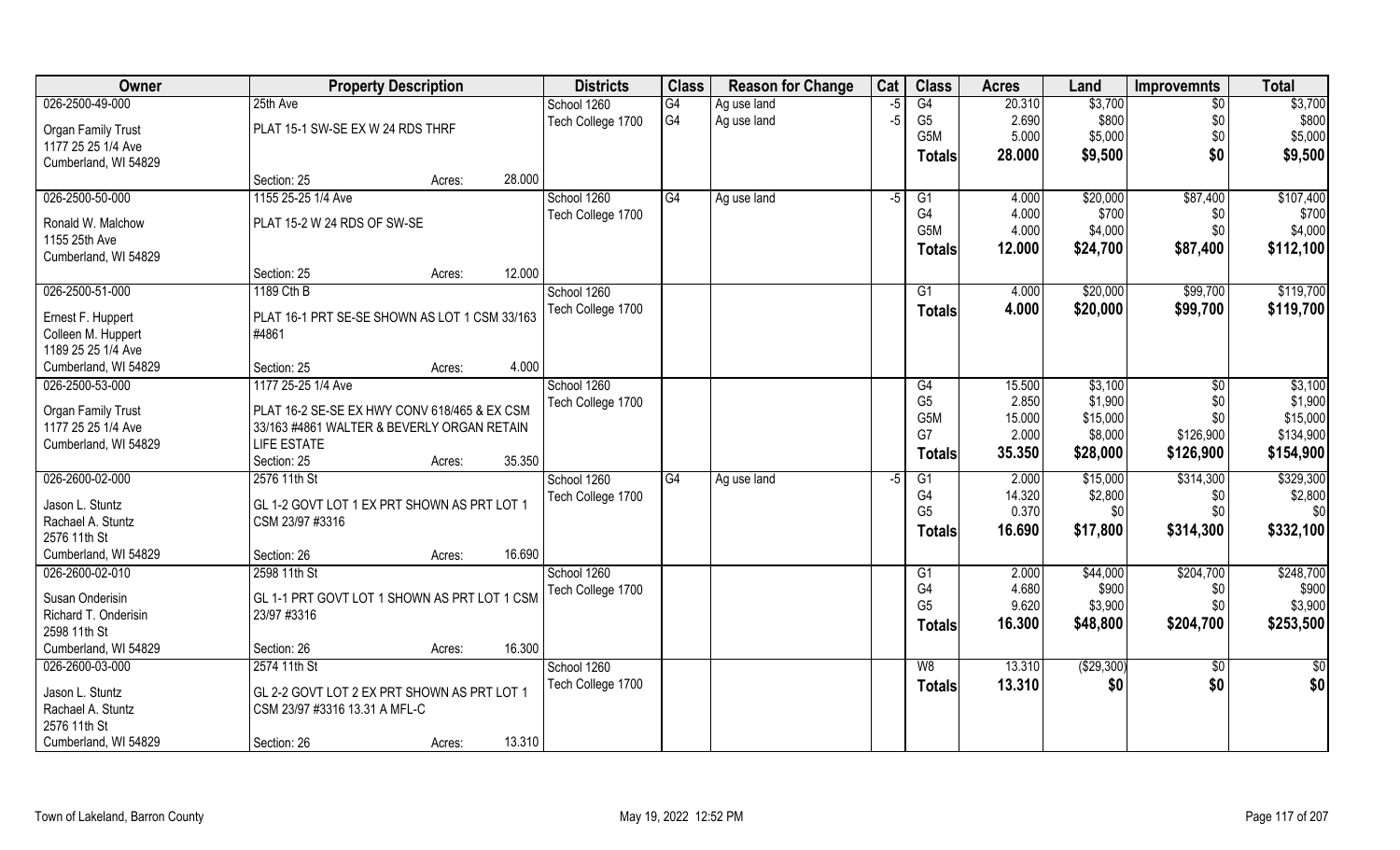| Owner                     | <b>Property Description</b>                  |        |        | <b>Districts</b>  | <b>Class</b> | <b>Reason for Change</b> | Cat  | <b>Class</b>     | <b>Acres</b> | Land     | Improvemnts     | <b>Total</b> |
|---------------------------|----------------------------------------------|--------|--------|-------------------|--------------|--------------------------|------|------------------|--------------|----------|-----------------|--------------|
| 026-2600-03-010           | 10th St                                      |        |        | School 1260       | G4           | Ag use land              | $-5$ | G4               | 15.770       | \$3,000  | $\overline{50}$ | \$3,000      |
| Susan Onderisin           | GL 2-1 PRT GOVT LOT 2 SHOWN AS PRT LOT 1 CSM |        |        | Tech College 1700 |              |                          |      | G <sub>5</sub>   | 9.230        | \$3,700  | \$0             | \$3,700      |
| Richard T. Onderisin      | 23/97 #3316                                  |        |        |                   |              |                          |      | <b>Totals</b>    | 25.000       | \$6,700  | \$0             | \$6,700      |
| 2598 11th St              |                                              |        |        |                   |              |                          |      |                  |              |          |                 |              |
| Cumberland, WI 54829      | Section: 26                                  | Acres: | 25.000 |                   |              |                          |      |                  |              |          |                 |              |
| 026-2600-04-000           |                                              |        |        | School 1260       |              |                          |      | G4               | 20.000       | \$3,900  | $\sqrt{$0}$     | \$3,900      |
| Eric M. Ness              | PLAT 3 SW-NE                                 |        |        | Tech College 1700 |              |                          |      | G5M              | 20.000       | \$20,000 | \$0             | \$20,000     |
| 5136 S Menard Dr          |                                              |        |        |                   |              |                          |      | <b>Totals</b>    | 40.000       | \$23,900 | \$0             | \$23,900     |
| New Berlin, WI 53151      |                                              |        |        |                   |              |                          |      |                  |              |          |                 |              |
|                           | Section: 26                                  | Acres: | 40.000 |                   |              |                          |      |                  |              |          |                 |              |
| 026-2600-05-000           |                                              |        |        | School 1260       | G4           | Ag use land              | $-5$ | G4               | 35.000       | \$6,300  | $\sqrt[6]{30}$  | \$6,300      |
| Eric M. Ness              | PLAT 4 SE-NE                                 |        |        | Tech College 1700 | G4           | Ag use land              | $-5$ | G <sub>5</sub>   | 5.000        | \$1,500  | \$0             | \$1,500      |
| 5136 S Menard Dr          |                                              |        |        |                   | G4           | Ag use land              | $-5$ | <b>Totals</b>    | 40.000       | \$7,800  | \$0             | \$7,800      |
| New Berlin, WI 53151      |                                              |        |        |                   |              |                          |      |                  |              |          |                 |              |
|                           | Section: 26                                  | Acres: | 40.000 |                   |              |                          |      |                  |              |          |                 |              |
| 026-2600-06-000           |                                              |        |        | School 1260       |              |                          |      | G6               | 20.000       | \$40,000 | \$0             | \$40,000     |
| Darrin R. Soderberg et al | PLAT 5-1 N 1/2 NE-NW                         |        |        | Tech College 1700 |              |                          |      | <b>Totals</b>    | 20.000       | \$40,000 | \$0             | \$40,000     |
| 2080 130th Ave            |                                              |        |        |                   |              |                          |      |                  |              |          |                 |              |
| Baldwin, WI 54002         |                                              |        |        |                   |              |                          |      |                  |              |          |                 |              |
|                           | Section: 26                                  | Acres: | 20.000 |                   |              |                          |      |                  |              |          |                 |              |
| 026-2600-06-010           |                                              |        |        | School 1260       |              |                          |      | G4               | 3.000        | \$500    | $\sqrt[6]{30}$  | \$500        |
| Diane M. Tiffany          | PLAT 5-2 S 1/2 OF NE-NW                      |        |        | Tech College 1700 |              |                          |      | G <sub>5</sub> M | 17.000       | \$17,000 | \$0             | \$17,000     |
| 2581 10th St              |                                              |        |        |                   |              |                          |      | Totals           | 20.000       | \$17,500 | \$0             | \$17,500     |
| Cumberland, WI 54829      |                                              |        |        |                   |              |                          |      |                  |              |          |                 |              |
|                           | Section: 26                                  | Acres: | 20.000 |                   |              |                          |      |                  |              |          |                 |              |
| 026-2600-07-000           | 2595 10th St                                 |        |        | School 1260       |              |                          |      | G6               | 20.000       | \$32,000 | \$0             | \$32,000     |
| Darrin R. Soderberg et al | PLAT 6-1 N 1/2 NW-NW                         |        |        | Tech College 1700 |              |                          |      | <b>Totals</b>    | 20.000       | \$32,000 | \$0             | \$32,000     |
| 2080 130th Ave            |                                              |        |        |                   |              |                          |      |                  |              |          |                 |              |
| Baldwin, WI 54002         |                                              |        |        |                   |              |                          |      |                  |              |          |                 |              |
|                           | Section: 26                                  | Acres: | 20.000 |                   |              |                          |      |                  |              |          |                 |              |
| 026-2600-08-000           | 2581 10th St                                 |        |        | School 1260       |              |                          |      | $\overline{G1}$  | 2.000        | \$15,000 | \$172,600       | \$187,600    |
| Diane M. Tiffany          | PLAT 6-2 S 1/2 NW-NW INCL CSM 9/112 #1184    |        |        | Tech College 1700 |              |                          |      | G <sub>6</sub>   | 18.000       | \$28,800 | \$0             | \$28,800     |
| 2581 10th St              |                                              |        |        |                   |              |                          |      | <b>Totals</b>    | 20.000       | \$43,800 | \$172,600       | \$216,400    |
| Cumberland, WI 54829      |                                              |        |        |                   |              |                          |      |                  |              |          |                 |              |
|                           | Section: 26                                  | Acres: | 20.000 |                   |              |                          |      |                  |              |          |                 |              |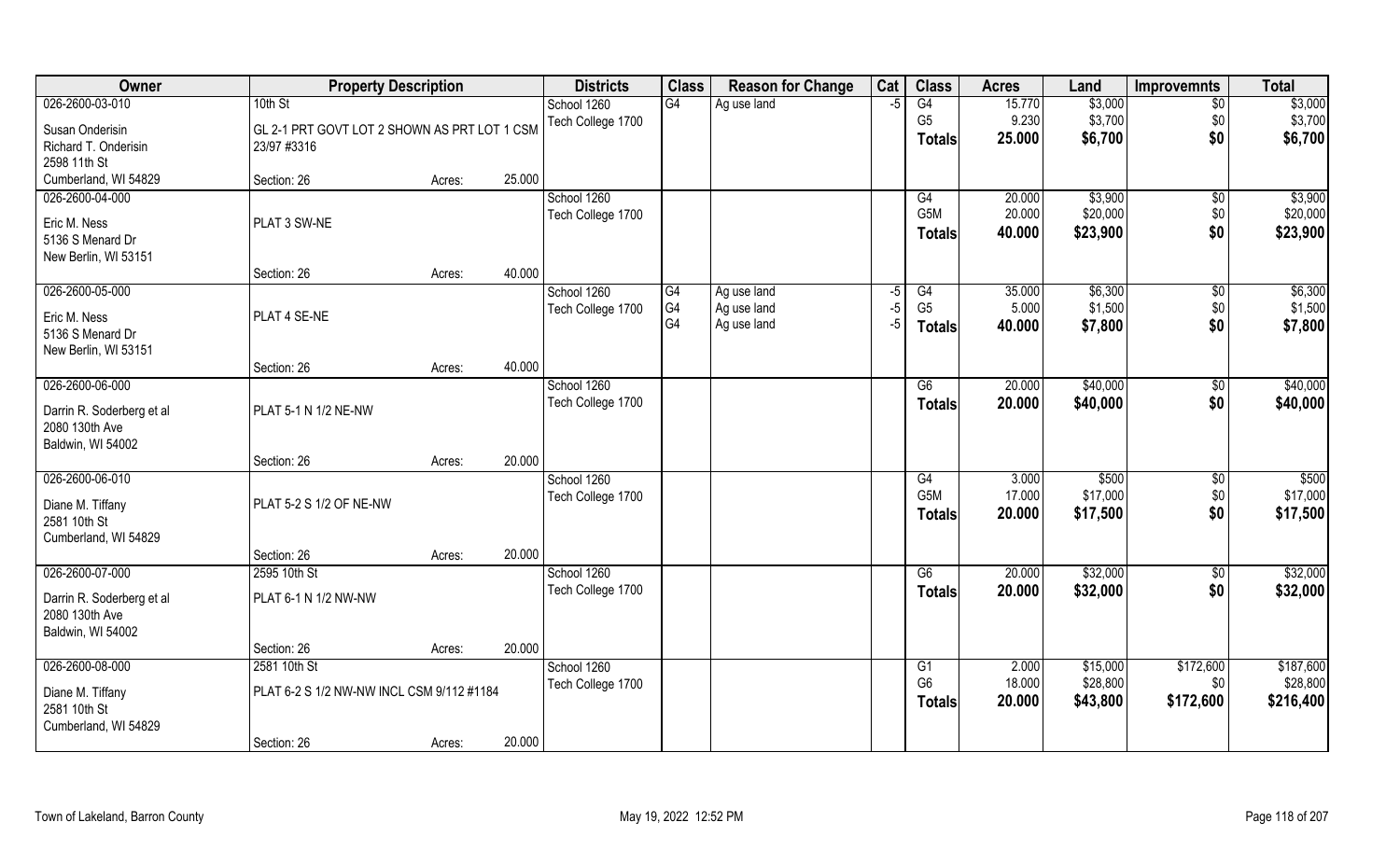| Owner                                   | <b>Property Description</b>                      |        |        | <b>Districts</b>  | <b>Class</b> | <b>Reason for Change</b> | Cat | <b>Class</b>                       | <b>Acres</b>    | Land               | Improvemnts     | <b>Total</b> |
|-----------------------------------------|--------------------------------------------------|--------|--------|-------------------|--------------|--------------------------|-----|------------------------------------|-----------------|--------------------|-----------------|--------------|
| 026-2600-09-000                         | 2559 10th St                                     |        |        | School 1260       |              |                          |     | G4                                 | 18.204          | \$3,500            | $\overline{50}$ | \$3,500      |
| Ben A. Jerry                            | PLAT 7-1 SW-NW EX W 575 FT THRF & ALSO N 150     |        |        | Tech College 1700 |              |                          |     | G <sub>5</sub>                     | 2.340           | \$700              | \$0             | \$700        |
| Andrea L. Jerry                         | FT OF S 282 FT OF W 575 FT SW-NW                 |        |        |                   |              |                          |     | G5M                                | 4.010           | \$4,000            | \$0             | \$4,000      |
| 2559 10th St                            |                                                  |        |        |                   |              |                          |     | <b>Totals</b>                      | 24.554          | \$8,200            | \$0             | \$8,200      |
| Cumberland, WI 54829                    | Section: 26                                      | Acres: | 24.554 |                   |              |                          |     |                                    |                 |                    |                 |              |
| 026-2600-10-000                         | 2559 10th St                                     |        |        | School 1260       |              |                          |     | G1                                 | 4.000           | \$20,000           | \$189,700       | \$209,700    |
|                                         |                                                  |        |        | Tech College 1700 |              |                          |     | G <sub>5</sub>                     | 1.292           | \$500              | \$0             | \$500        |
| Ben A. Jerry                            | PLAT 7-2 W 575 FT OF SW-NW EX S 282 FT THRF      |        |        |                   |              |                          |     | G <sub>6</sub>                     | 8.410           | \$18,500           | \$0             | \$18,500     |
| Andrea L. Jerry                         |                                                  |        |        |                   |              |                          |     | <b>Totals</b>                      | 13.702          | \$39,000           | \$189,700       | \$228,700    |
| 2559 10th St                            |                                                  |        | 13.702 |                   |              |                          |     |                                    |                 |                    |                 |              |
| Cumberland, WI 54829<br>026-2600-11-000 | Section: 26                                      | Acres: |        | School 1260       |              |                          |     |                                    | 20.000          | \$3,800            |                 | \$3,800      |
|                                         |                                                  |        |        |                   |              |                          |     | G4                                 |                 |                    | $\sqrt[6]{30}$  |              |
| Eric M. Ness                            | PLAT 8-1 E 1/2 SE-NW                             |        |        | Tech College 1700 |              |                          |     | <b>Totals</b>                      | 20.000          | \$3,800            | \$0             | \$3,800      |
| 5136 S Menard Dr                        |                                                  |        |        |                   |              |                          |     |                                    |                 |                    |                 |              |
| New Berlin, WI 53151                    |                                                  |        |        |                   |              |                          |     |                                    |                 |                    |                 |              |
|                                         | Section: 26                                      | Acres: | 20.000 |                   |              |                          |     |                                    |                 |                    |                 |              |
| 026-2600-12-000                         |                                                  |        |        | School 1260       |              |                          |     | G4                                 | 16.000          | \$3,200            | $\sqrt[6]{3}$   | \$3,200      |
| Ben A. Jerry                            | PLAT 8-2 W 1/2-SE-NW                             |        |        | Tech College 1700 |              |                          |     | G5M                                | 4.000           | \$4,000            | \$0             | \$4,000      |
| Andrea L. Jerry                         |                                                  |        |        |                   |              |                          |     | <b>Totals</b>                      | 20.000          | \$7,200            | \$0             | \$7,200      |
| 2559 10th St                            |                                                  |        |        |                   |              |                          |     |                                    |                 |                    |                 |              |
| Cumberland, WI 54829                    | Section: 26                                      | Acres: | 20.000 |                   |              |                          |     |                                    |                 |                    |                 |              |
| 026-2600-13-000                         |                                                  |        |        | School 1260       |              |                          |     | G4                                 | 4.000           | \$700              | \$0             | \$700        |
|                                         |                                                  |        |        | Tech College 1700 |              |                          |     | G <sub>5</sub>                     | 3.000           | \$900              | \$0             | \$900        |
| Eric M. Ness                            | <b>PLAT 9-1 E 1/2 NE-SW</b>                      |        |        |                   |              |                          |     | G5M                                | 13.000          | \$13,000           | \$0             | \$13,000     |
| 5136 S Menard Dr                        |                                                  |        |        |                   |              |                          |     | <b>Totals</b>                      | 20.000          | \$14,600           | \$0             | \$14,600     |
| New Berlin, WI 53151                    |                                                  |        |        |                   |              |                          |     |                                    |                 |                    |                 |              |
|                                         | Section: 26                                      | Acres: | 20.000 |                   |              |                          |     |                                    |                 |                    |                 |              |
| 026-2600-14-000                         |                                                  |        |        | School 1260       |              |                          |     | G4                                 | 5.000           | \$1,000            | $\overline{50}$ | \$1,000      |
| Richard A. Paulette Jr                  | PLAT 9-2 W 1/2-NE-SW                             |        |        | Tech College 1700 |              |                          |     | G <sub>5</sub><br>G <sub>5</sub> M | 10.000<br>5.000 | \$3,000<br>\$5,000 | \$0             | \$3,000      |
| 1092 27 1/2 Ave                         |                                                  |        |        |                   |              |                          |     |                                    |                 |                    | \$0             | \$5,000      |
| Cumberland, WI 54829                    |                                                  |        |        |                   |              |                          |     | <b>Totals</b>                      | 20.000          | \$9,000            | \$0             | \$9,000      |
|                                         | Section: 26                                      | Acres: | 20.000 |                   |              |                          |     |                                    |                 |                    |                 |              |
| 026-2600-15-000                         | 2553 10th St                                     |        |        | School 1260       |              |                          |     | G1                                 | 2.000           | \$34,000           | \$178,300       | \$212,300    |
| Scott R. Johnson                        | PLATS 7-3 & 10-1 S 132 FT OF W 575 FT OF SW-NW 8 |        |        | Tech College 1700 |              |                          |     | G4                                 | 14.492          | \$2,900            | \$0             | \$2,900      |
| Colleen M. Johnson                      | N 1/2 OF NW-SW                                   |        |        |                   |              |                          |     | G <sub>5</sub>                     | 3.750           | \$1,200            | \$0             | \$1,200      |
| 2553 10th St                            |                                                  |        |        |                   |              |                          |     | G5M                                | 1.500           | \$1,500            | \$0             | \$1,500      |
| Cumberland, WI 54829-9659               | Section: 26                                      | Acres: | 21.742 |                   |              |                          |     | <b>Totals</b>                      | 21.742          | \$39,600           | \$178,300       | \$217,900    |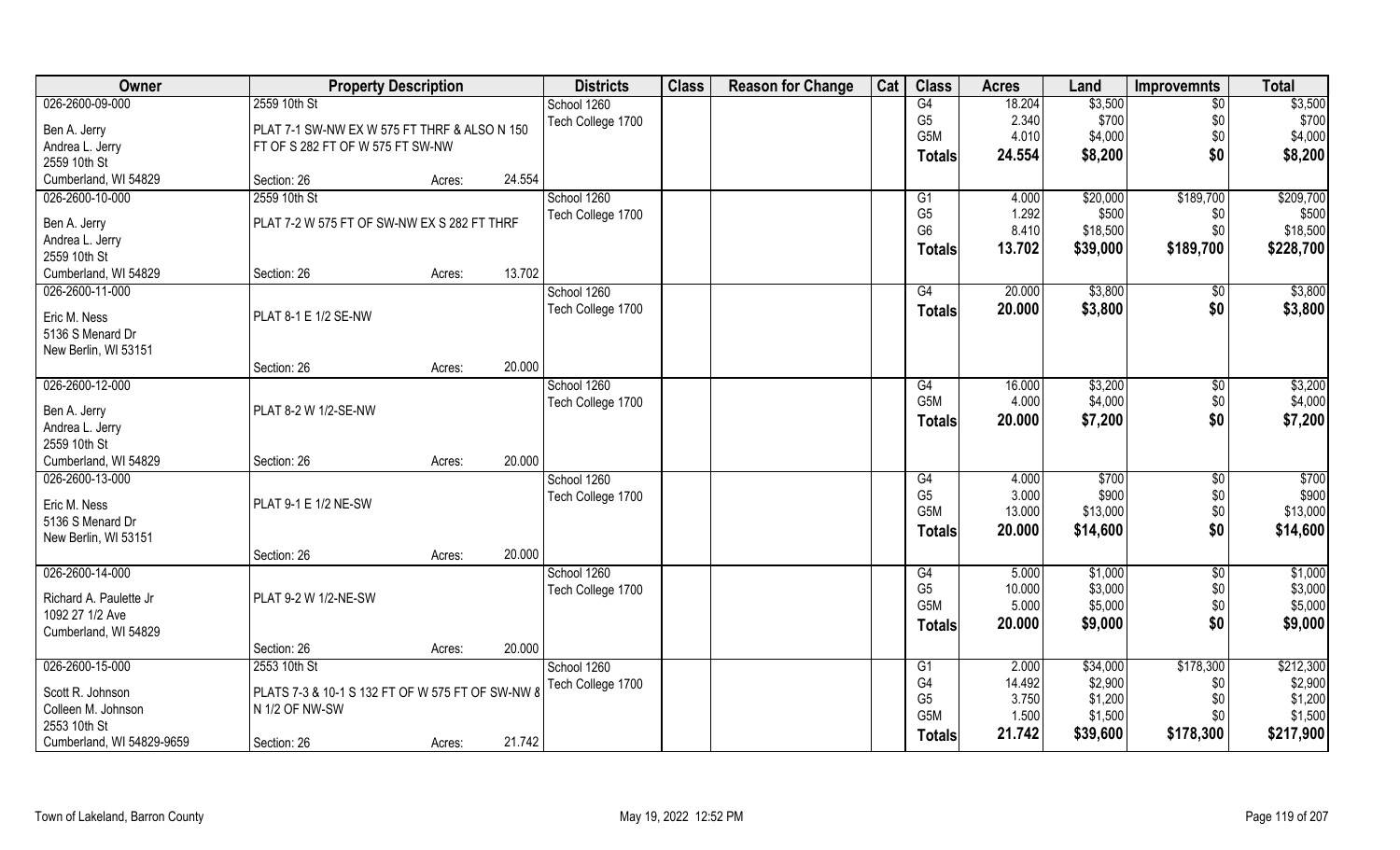| Owner                  |                                               | <b>Property Description</b> |        | <b>Districts</b>  | <b>Class</b>   | <b>Reason for Change</b> | Cat  | <b>Class</b>    | <b>Acres</b>   | Land     | <b>Improvemnts</b> | <b>Total</b> |
|------------------------|-----------------------------------------------|-----------------------------|--------|-------------------|----------------|--------------------------|------|-----------------|----------------|----------|--------------------|--------------|
| 026-2600-15-010        |                                               |                             |        | School 1260       | G4             | Ag use land              | -5   | G4              | 2.000          | \$300    | $\overline{50}$    | \$300        |
| Richard A. Paulette Jr | PLAT 10-2 S1/2 NW-SW                          |                             |        | Tech College 1700 |                |                          |      | G <sub>5</sub>  | 14.500         | \$4,400  | \$0                | \$4,400      |
| 1092 27 1/2 Ave        |                                               |                             |        |                   |                |                          |      | G5M             | 3.500          | \$3,500  | \$0                | \$3,500      |
| Cumberland, WI 54829   |                                               |                             |        |                   |                |                          |      | <b>Totals</b>   | 20.000         | \$8,200  | \$0                | \$8,200      |
|                        | Section: 26                                   | Acres:                      | 20.000 |                   |                |                          |      |                 |                |          |                    |              |
| 026-2600-16-000        | 1012 25th Ave                                 |                             |        | School 1260       | G4             | Ag use land              | $-5$ | G4              | 28.000         | \$5,500  | \$0                | \$5,500      |
| <b>Brian Bertelsen</b> | SW-SW                                         |                             |        | Tech College 1700 |                |                          |      | G <sub>5</sub>  | 2.000          | \$600    | \$0                | \$600        |
| Sandra Bertelsen       |                                               |                             |        |                   |                |                          |      | G5M             | 8.000          | \$8,000  | \$0                | \$8,000      |
| 1012 25th Ave          |                                               |                             |        |                   |                |                          |      | G7              | 2.000          | \$8,000  | \$90,900           | \$98,900     |
| Cumberland, WI 54829   | Section: 26                                   | Acres:                      | 40.000 |                   |                |                          |      | Totals          | 40.000         | \$22,100 | \$90,900           | \$113,000    |
| 026-2600-17-000        | 2520 10 1/2 St                                |                             |        | School 1260       |                |                          |      | G1              | 2.000          | \$15,000 | \$95,200           | \$110,200    |
| William J. Crooks      | PLAT 12-1 SE-SW EX HWY DESC IN VOL 337 PG 493 |                             |        | Tech College 1700 |                |                          |      | G <sub>5</sub>  | 11.000         | \$3,300  | \$0                | \$3,300      |
| Nancy K. Crooks        | EX VOL 393 PG 375                             |                             |        |                   |                |                          |      | G <sub>6</sub>  | 2.900          | \$4,600  | \$0                | \$4,600      |
| 2520 10 1/2 St         |                                               |                             |        |                   |                |                          |      | Totals          | 15.900         | \$22,900 | \$95,200           | \$118,100    |
| Cumberland, WI 54829   | Section: 26                                   | Acres:                      | 15.900 |                   |                |                          |      |                 |                |          |                    |              |
| 026-2600-18-000        | 1048 25-25 1/4 Ave                            |                             |        | School 1260       |                |                          |      | G1              | 2.000          | \$18,000 | \$160,400          | \$178,400    |
|                        |                                               |                             |        | Tech College 1700 |                |                          |      | G <sub>5</sub>  | 7.700          | \$2,300  | \$0                | \$2,300      |
| Lori Ficocello         | PLAT 12-2 PRT SE-SW DESC IN VOL 393 PG 375    |                             |        |                   |                |                          |      | G <sub>6</sub>  | 5.000          | \$11,000 | \$0                | \$11,000     |
| PO Box 1032            |                                               |                             |        |                   |                |                          |      | Totals          | 14.700         | \$31,300 | \$160,400          | \$191,700    |
| Cumberland, WI 54829   |                                               |                             |        |                   |                |                          |      |                 |                |          |                    |              |
|                        | Section: 26                                   | Acres:                      | 14.700 |                   |                |                          |      |                 |                |          |                    |              |
| 026-2600-20-000        | 1094 25-25 1/4 Ave                            |                             |        | School 1260       | G4             | Ag use land              | -5   | G4              | 36.000         | \$6,700  | $\overline{60}$    | \$6,700      |
| Eric M. Ness           | PLAT 13 NE-SE                                 |                             |        | Tech College 1700 |                |                          |      | G <sub>5</sub>  | 2.000<br>2.000 | \$100    | \$0                | \$100        |
| 5136 S Menard Dr       |                                               |                             |        |                   |                |                          |      | G7              |                | \$8,000  | \$97,500           | \$105,500    |
| New Berlin, WI 53151   |                                               |                             |        |                   |                |                          |      | <b>Totals</b>   | 40.000         | \$14,800 | \$97,500           | \$112,300    |
|                        | Section: 26                                   | Acres:                      | 40.000 |                   |                |                          |      |                 |                |          |                    |              |
| 026-2600-21-000        | 1062 25-25 1/4 Ave                            |                             |        | School 1260       | G4             | Ag use land              | -5   | G1              | 2.000          | \$15,000 | \$67,100           | \$82,100     |
| Eric M. Ness           | PLAT 14-1 NW-SE EX E 16 RDS OF S 215 FT       |                             |        | Tech College 1700 | G <sub>4</sub> | Ag use land              | $-5$ | G4              | 36.700         | \$6,800  | \$0                | \$6,800      |
| 5136 S Menard Dr       |                                               |                             |        |                   |                |                          |      | <b>Totals</b>   | 38.700         | \$21,800 | \$67,100           | \$88,900     |
| New Berlin, WI 53151   |                                               |                             |        |                   |                |                          |      |                 |                |          |                    |              |
|                        | Section: 26                                   | Acres:                      | 38.700 |                   |                |                          |      |                 |                |          |                    |              |
| 026-2600-22-000        | 1070 25-25 1/4 Ave                            |                             |        | School 1260       |                |                          |      | $\overline{G1}$ | 1.300          | \$11,500 | \$1,000            | \$12,500     |
| Eric M. Ness           | PLAT 14-2 E 264 FT OF S 215 FT OF NW-SE       |                             |        | Tech College 1700 |                |                          |      | <b>Totals</b>   | 1.300          | \$11,500 | \$1,000            | \$12,500     |
| 5136 S Menard Dr       |                                               |                             |        |                   |                |                          |      |                 |                |          |                    |              |
| New Berlin, WI 53151   |                                               |                             |        |                   |                |                          |      |                 |                |          |                    |              |
|                        | Section: 26                                   | Acres:                      | 1.300  |                   |                |                          |      |                 |                |          |                    |              |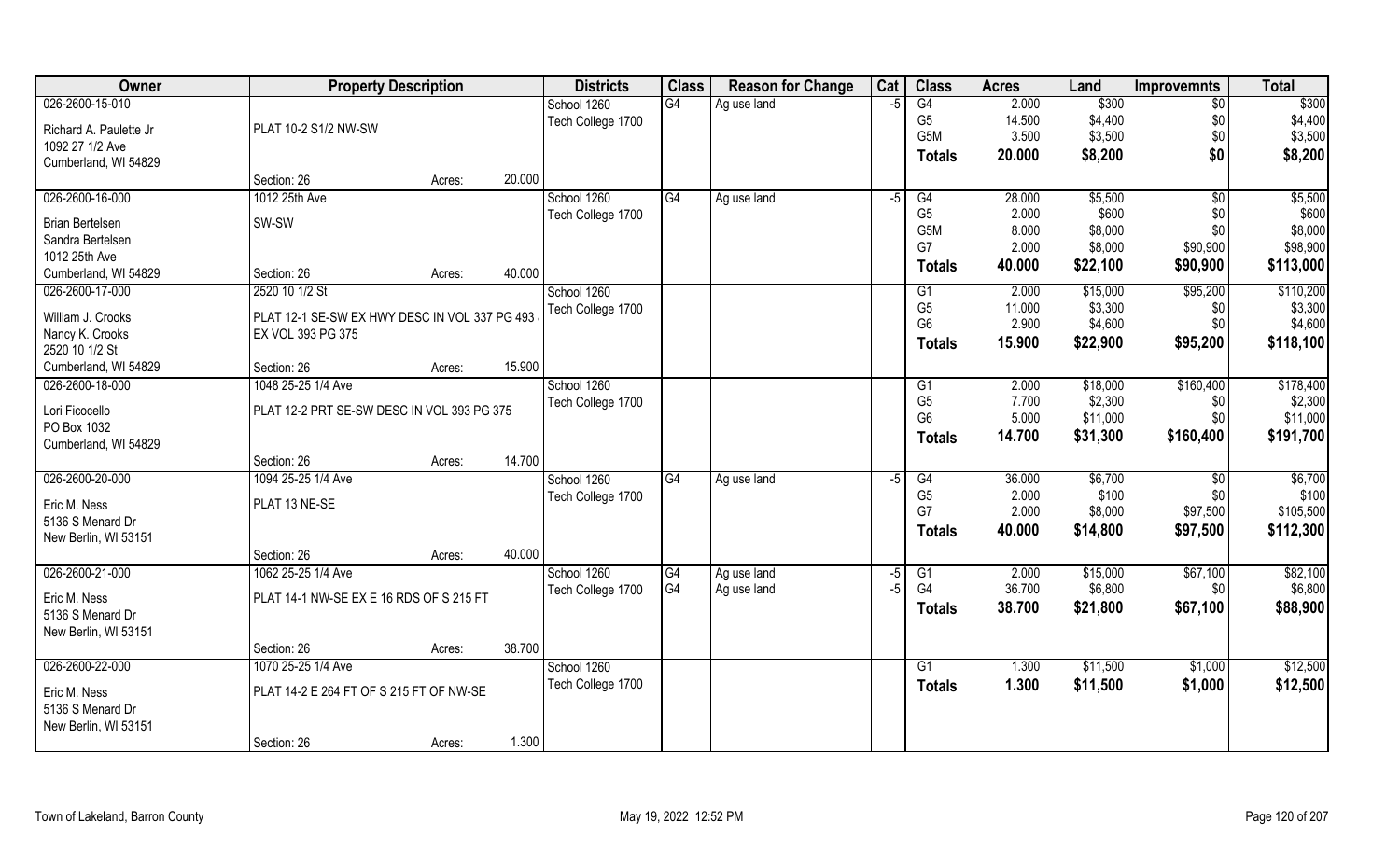| Owner                 | <b>Property Description</b>                      |                  | <b>Districts</b>  | <b>Class</b> | <b>Reason for Change</b> | Cat  | <b>Class</b>     | <b>Acres</b> | Land          | <b>Improvemnts</b> | <b>Total</b>     |
|-----------------------|--------------------------------------------------|------------------|-------------------|--------------|--------------------------|------|------------------|--------------|---------------|--------------------|------------------|
| 026-2600-23-000       |                                                  |                  | School 1260       |              |                          |      | G4               | 18.000       | \$3,600       | $\overline{50}$    | \$3,600          |
| Jamie D. Anderson     | PLAT 15-1 SW-SE EX COM AT INT OF W LN SD 40 &    |                  | Tech College 1700 |              |                          |      | G <sub>5</sub>   | 10.000       | \$3,000       | \$0                | \$3,000          |
| Tamala Anderson       | CL CTH B TH ELY 100 FT TH SLY 280 FT TH E 420 FT |                  |                   |              |                          |      | G5M              | 7.000        | \$7,000       | \$0                | \$7,000          |
| 1073 25 - 25 1/4 Ave  | TH SLY 396 FT TH W 520 FT TH NLY 676 FT TO POB   |                  |                   |              |                          |      | <b>Totals</b>    | 35.000       | \$13,600      | \$0                | \$13,600         |
| Cumberland, WI 54829  | Section: 26                                      | 35.000<br>Acres: |                   |              |                          |      |                  |              |               |                    |                  |
| 026-2600-24-000       | 1053 25-25 1/4 Ave                               |                  | School 1260       |              |                          |      | G1               | 4.000        | \$20,000      | \$124,100          | \$144,100        |
|                       |                                                  |                  | Tech College 1700 |              |                          |      | G <sub>6</sub>   | 1.000        | \$2,200       | \$0                | \$2,200          |
| Daniel D. Pittman     | PLAT 15-2 PRT SW-SE DESC AS COM AT INTR/W W      |                  |                   |              |                          |      | <b>Totals</b>    | 5.000        | \$22,200      | \$124,100          | \$146,300        |
| Jessica J. Pittman    | LN OF SD 40 WITH CEN HWY B; TH ELY 100 FT ALG    |                  |                   |              |                          |      |                  |              |               |                    |                  |
| 1053 25 25 1/4 Ave    | CEN LN; TH SLY 280 FT; TH E 420 FT; TH SLY 396   |                  |                   |              |                          |      |                  |              |               |                    |                  |
| Cumberland, WI 54829  | Section: 26                                      | 5.000<br>Acres:  |                   |              |                          |      |                  |              |               |                    |                  |
| 026-2600-25-000       | 1073 25-25 1/4 Ave                               |                  | School 1260       | G4           | Ag use land              | $-5$ | G4               | 26.250       | \$4,700       | $\sqrt{6}$         | \$4,700          |
| Jamie D. Anderson     | SE-SE                                            |                  | Tech College 1700 | G4           | Ag use land              | $-5$ | G <sub>5</sub>   | 8.750        | \$3,500       | \$0                | \$3,500          |
| Tamala Anderson       |                                                  |                  |                   |              |                          |      | G <sub>5</sub> M | 1.000        | \$1,000       | \$0                | \$1,000          |
| 1073 25 - 25 1/4 Ave  |                                                  |                  |                   |              |                          |      | G7               | 4.000        | \$12,000      | \$196,200          | \$208,200        |
| Cumberland, WI 54829  | Section: 26                                      | 40.000<br>Acres: |                   |              |                          |      | <b>Totals</b>    | 40.000       | \$21,200      | \$196,200          | \$217,400        |
| 026-2700-02-000       |                                                  |                  | School 1260       |              |                          |      | W <sub>6</sub>   | 40.000       | ( \$80,000)   | \$0                | $\overline{\$0}$ |
|                       |                                                  |                  | Tech College 1700 |              |                          |      | <b>Totals</b>    | 40.000       | \$0           | \$0                | \$0              |
| Lee A. Millerman      | NE-NE 40 A MFL-C                                 |                  |                   |              |                          |      |                  |              |               |                    |                  |
| Rhonda R. Millerman   |                                                  |                  |                   |              |                          |      |                  |              |               |                    |                  |
| 1324B 19th St         |                                                  |                  |                   |              |                          |      |                  |              |               |                    |                  |
| Cameron, WI 54822     | Section: 27                                      | 40.000<br>Acres: |                   |              |                          |      |                  |              |               |                    |                  |
| 026-2700-03-000       |                                                  |                  | School 1260       |              |                          |      | $W_6$            | 40.000       | $($ \$80,000) | \$0                | $\overline{50}$  |
| Red Cedar Logging Inc | NW-NE 40 A MFL-C                                 |                  | Tech College 1700 |              |                          |      | <b>Totals</b>    | 40.000       | \$0           | \$0                | \$0              |
| 517 Rudolph Rd        |                                                  |                  |                   |              |                          |      |                  |              |               |                    |                  |
| Cameron, WI 54822     |                                                  |                  |                   |              |                          |      |                  |              |               |                    |                  |
|                       | Section: 27                                      | 40.000<br>Acres: |                   |              |                          |      |                  |              |               |                    |                  |
| 026-2700-04-000       |                                                  |                  | School 1260       |              |                          |      | W6               | 40.000       | (\$80,000)    | \$0                | $\frac{6}{3}$    |
|                       |                                                  |                  | Tech College 1700 |              |                          |      | <b>Totals</b>    | 40.000       | \$0           | \$0                | \$0              |
| Red Cedar Logging Inc | SW-NE 40 A MFL-C                                 |                  |                   |              |                          |      |                  |              |               |                    |                  |
| 517 Rudolph Rd        |                                                  |                  |                   |              |                          |      |                  |              |               |                    |                  |
| Cameron, WI 54822     |                                                  |                  |                   |              |                          |      |                  |              |               |                    |                  |
|                       | Section: 27                                      | 40.000<br>Acres: |                   |              |                          |      |                  |              |               |                    |                  |
| 026-2700-05-000       | 2554 10th St                                     |                  | School 1260       | G4           | Ag use land              | $-5$ | G1               | 2.000        | \$15,000      | \$90,300           | \$105,300        |
| William A. Emerson    | SE-NE                                            |                  | Tech College 1700 |              |                          |      | G4               | 9.750        | \$1,800       | \$0                | \$1,800          |
| Jennifer M. Emerson   |                                                  |                  |                   |              |                          |      | G <sub>5</sub>   | 12.250       | \$4,900       | \$0                | \$4,900          |
| 2554 10th St          |                                                  |                  |                   |              |                          |      | G5M              | 16.000       | \$16,000      | \$0                | \$16,000         |
| Cumberland, WI 54829  | Section: 27                                      | 40.000<br>Acres: |                   |              |                          |      | <b>Totals</b>    | 40.000       | \$37,700      | \$90,300           | \$128,000        |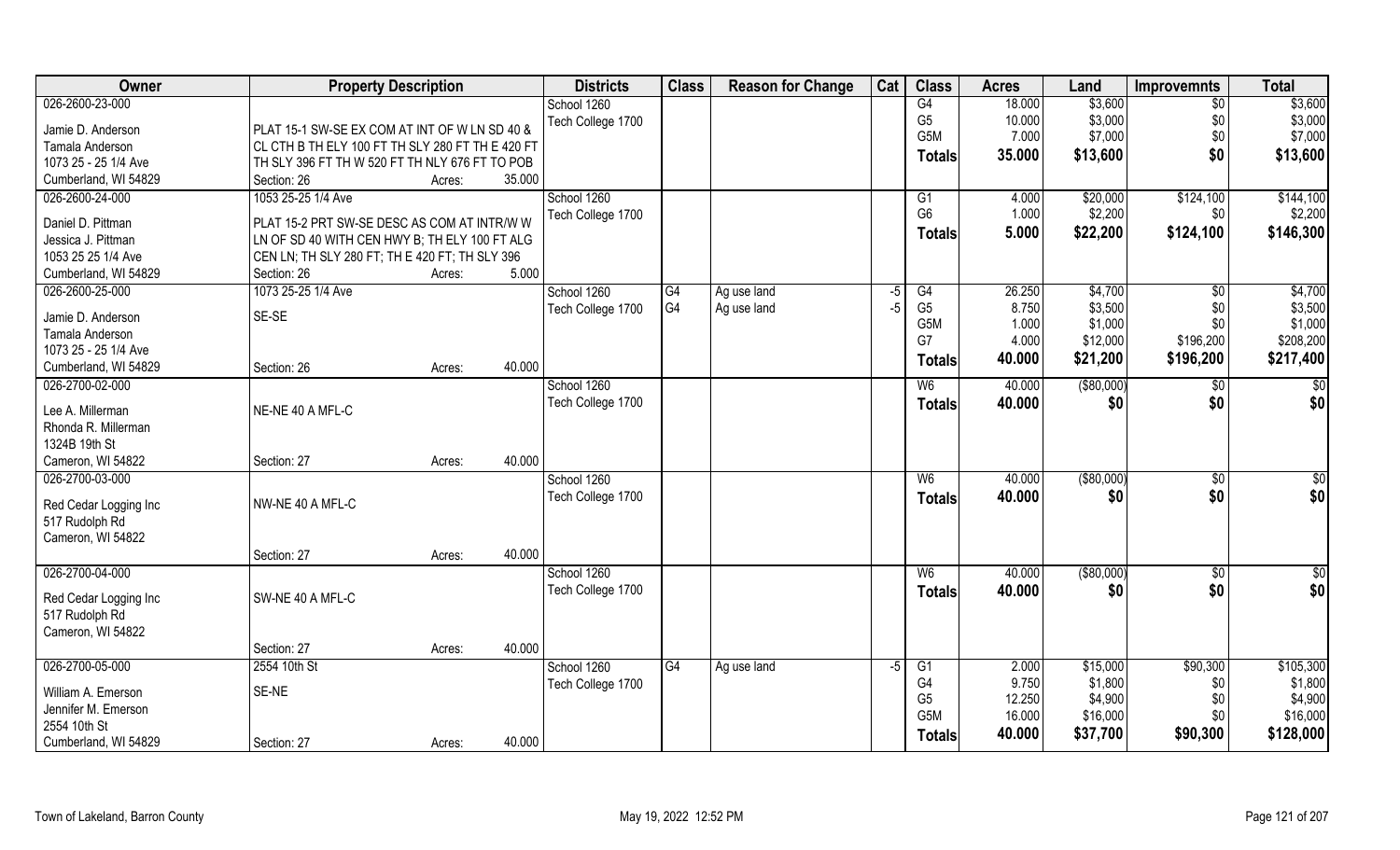| Owner                  | <b>Property Description</b>                   |        |        | <b>Districts</b>  | <b>Class</b> | <b>Reason for Change</b> | Cat  | <b>Class</b>     | <b>Acres</b> | Land     | <b>Improvemnts</b> | <b>Total</b> |
|------------------------|-----------------------------------------------|--------|--------|-------------------|--------------|--------------------------|------|------------------|--------------|----------|--------------------|--------------|
| 026-2700-06-001        | 931 26th Ave                                  |        |        | School 1260       |              |                          |      | G5               | 7.000        | \$2,100  | \$0                | \$2,100      |
| John H. Paulson et al  | PLAT 5-1 E 528 FT OF NE-NW                    |        |        | Tech College 1700 |              |                          |      | G <sub>6</sub>   | 9.000        | \$14,400 | \$0                | \$14,400     |
| 931 26th Ave           |                                               |        |        |                   |              |                          |      | Totals           | 16.000       | \$16,500 | \$0                | \$16,500     |
| Cumberland, WI 54829   |                                               |        |        |                   |              |                          |      |                  |              |          |                    |              |
|                        | Section: 27                                   | Acres: | 16.000 |                   |              |                          |      |                  |              |          |                    |              |
| 026-2700-06-011        | 931 26th Ave                                  |        |        | School 1260       |              |                          |      | G1               | 2.000        | \$15,000 | \$81,100           | \$96,100     |
| John H. Paulson        | PLAT 5-2 E 528 FT OF W 792 FT OF NE-NW        |        |        | Tech College 1700 |              |                          |      | G <sub>6</sub>   | 14.000       | \$30,800 | \$0                | \$30,800     |
| Patti Paulson          |                                               |        |        |                   |              |                          |      | <b>Totals</b>    | 16.000       | \$45,800 | \$81,100           | \$126,900    |
| 931 26th Ave           |                                               |        |        |                   |              |                          |      |                  |              |          |                    |              |
| Cumberland, WI 54829   | Section: 27                                   | Acres: | 16.000 |                   |              |                          |      |                  |              |          |                    |              |
| 026-2700-06-022        |                                               |        |        | School 1260       |              |                          |      | G6               | 8.000        | \$16,000 | \$0                | \$16,000     |
| <b>Todd Roeschlein</b> | PLAT 5-3 W 264 FT OF NE-NW                    |        |        | Tech College 1700 |              |                          |      | <b>Totals</b>    | 8.000        | \$16,000 | \$0                | \$16,000     |
| Amy Wurm               |                                               |        |        |                   |              |                          |      |                  |              |          |                    |              |
| 921 26th Ave           |                                               |        |        |                   |              |                          |      |                  |              |          |                    |              |
| Cumberland, WI 54829   | Section: 27                                   | Acres: | 8.000  |                   |              |                          |      |                  |              |          |                    |              |
| 026-2700-07-001        |                                               |        |        | School 1260       |              |                          |      | G6               | 7.000        | \$14,000 | \$                 | \$14,000     |
| <b>Todd Roeschlein</b> | PLAT 6-1 E 264 FT OF NW-NW EX CSM 14/14 #1942 |        |        | Tech College 1700 |              |                          |      | <b>Totals</b>    | 7.000        | \$14,000 | \$0                | \$14,000     |
| Amy Wurm               |                                               |        |        |                   |              |                          |      |                  |              |          |                    |              |
| 921 26th Ave           |                                               |        |        |                   |              |                          |      |                  |              |          |                    |              |
| Cumberland, WI 54829   | Section: 27                                   | Acres: | 7.000  |                   |              |                          |      |                  |              |          |                    |              |
| 026-2700-08-000        | 921 26th Ave                                  |        |        | School 1260       |              |                          |      | $\overline{G1}$  | 1.000        | \$10,000 | \$254,200          | \$264,200    |
| <b>Todd Roeschlein</b> | PLAT 6-2 PRT NW-NW SHOWN & DESC IN CSM 14/14  |        |        | Tech College 1700 |              |                          |      | <b>Totals</b>    | 1.000        | \$10,000 | \$254,200          | \$264,200    |
| Amy Wurm               | #1942                                         |        |        |                   |              |                          |      |                  |              |          |                    |              |
| 921 26th Ave           |                                               |        |        |                   |              |                          |      |                  |              |          |                    |              |
| Cumberland, WI 54829   | Section: 27                                   | Acres: | 1.000  |                   |              |                          |      |                  |              |          |                    |              |
| 026-2700-08-001        | 911 26th Ave                                  |        |        | School 1260       | G4           | Ag use land              | $-5$ | G1               | 1.000        | \$10,000 | \$115,000          | \$125,000    |
| Jason H. Paulson       | PLAT 6-3 E 528 FT OF W 1056 FT OF NW-NW       |        |        | Tech College 1700 |              |                          |      | G4               | 4.000        | \$500    | \$0                | \$500        |
| Mitzie M. Feidt        |                                               |        |        |                   |              |                          |      | G <sub>5</sub> M | 11.000       | \$11,000 | \$0                | \$11,000     |
| 911 26th Ave           |                                               |        |        |                   |              |                          |      | <b>Totals</b>    | 16.000       | \$21,500 | \$115,000          | \$136,500    |
| Cumberland, WI 54829   | Section: 27                                   | Acres: | 16.000 |                   |              |                          |      |                  |              |          |                    |              |
| 026-2700-08-011        |                                               |        |        | School 1260       |              |                          |      | G4               | 2.600        | \$500    | $\overline{60}$    | \$500        |
| Jerry Paulson          | PLAT 6-4 W 528 FT OF NW-NW                    |        |        | Tech College 1700 |              |                          |      | G <sub>5</sub>   | 10.400       | \$3,100  | \$0                | \$3,100      |
| 1911 8th St            |                                               |        |        |                   |              |                          |      | G <sub>5</sub> M | 3.000        | \$3,000  | \$0                | \$3,000      |
| Cumberland, WI 54829   |                                               |        |        |                   |              |                          |      | <b>Totals</b>    | 16.000       | \$6,600  | \$0                | \$6,600      |
|                        | Section: 27                                   | Acres: | 16.000 |                   |              |                          |      |                  |              |          |                    |              |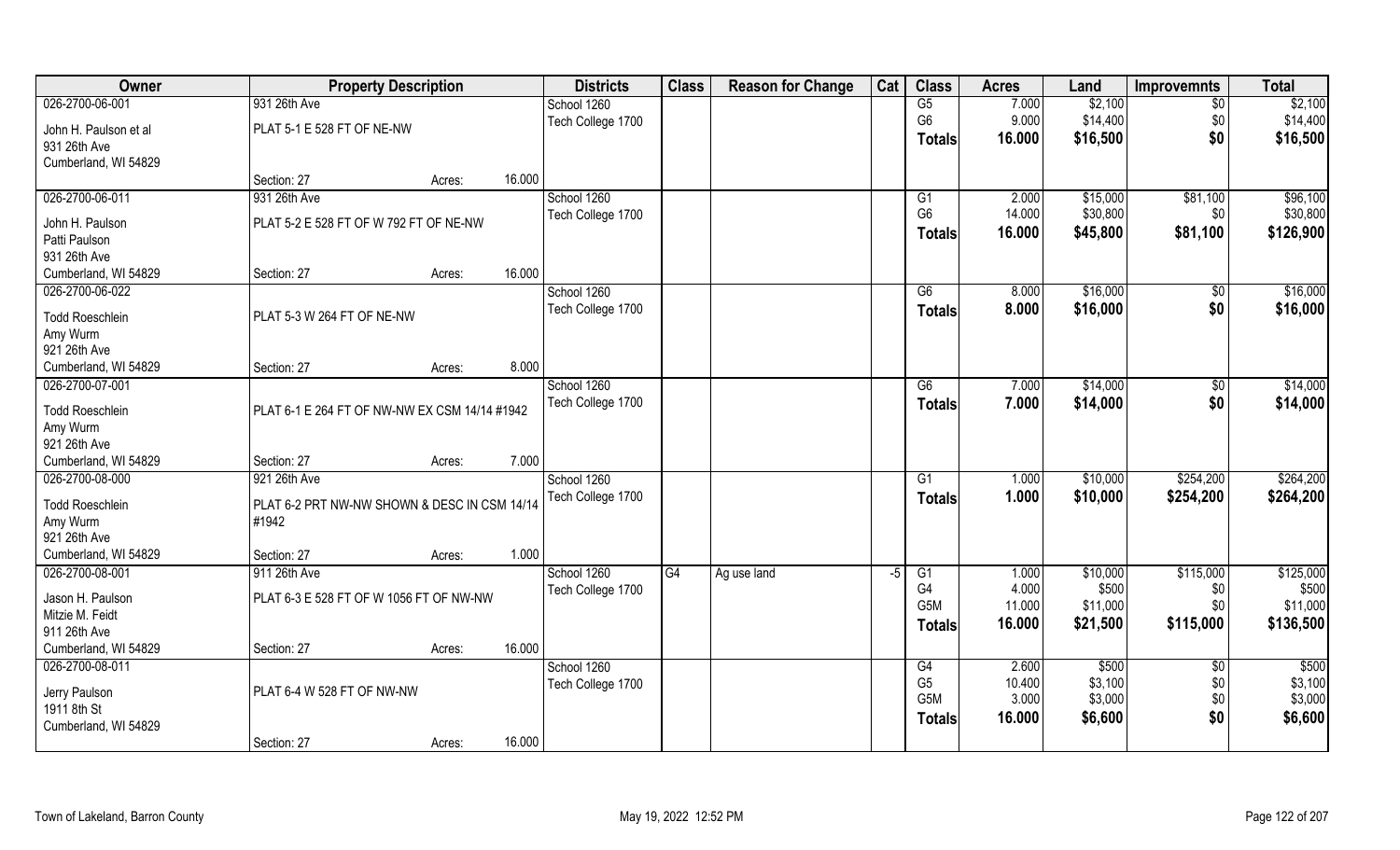| Owner                                | <b>Property Description</b>             |        |        | <b>Districts</b>  | <b>Class</b> | <b>Reason for Change</b> | Cat | <b>Class</b>         | <b>Acres</b>     | Land                | <b>Improvemnts</b> | <b>Total</b>        |
|--------------------------------------|-----------------------------------------|--------|--------|-------------------|--------------|--------------------------|-----|----------------------|------------------|---------------------|--------------------|---------------------|
| 026-2700-09-001                      |                                         |        |        | School 1260       |              |                          |     | G6                   | 8.000            | \$16,000            | $\sqrt{$0}$        | \$16,000            |
| <b>Todd Roeschlein</b>               | PLAT 7-1 E 264 FT OF SW-NW              |        |        | Tech College 1700 |              |                          |     | <b>Totals</b>        | 8.000            | \$16,000            | \$0                | \$16,000            |
| Amy Wurm                             |                                         |        |        |                   |              |                          |     |                      |                  |                     |                    |                     |
| 921 26th Ave                         |                                         |        |        |                   |              |                          |     |                      |                  |                     |                    |                     |
| Cumberland, WI 54829                 | Section: 27                             | Acres: | 8.000  |                   |              |                          |     |                      |                  |                     |                    |                     |
| 026-2700-09-011                      |                                         |        |        | School 1260       |              |                          |     | G6                   | 16.000           | \$32,000            | $\sqrt{$0}$        | \$32,000            |
| Jason H. Paulson                     | PLAT 7-2 E 528 FT OF W 1056 FT OF SW-NW |        |        | Tech College 1700 |              |                          |     | <b>Totals</b>        | 16.000           | \$32,000            | \$0                | \$32,000            |
| Mitzie M. Feidt                      |                                         |        |        |                   |              |                          |     |                      |                  |                     |                    |                     |
| 911 26th Ave                         |                                         |        |        |                   |              |                          |     |                      |                  |                     |                    |                     |
| Cumberland, WI 54829                 | Section: 27                             | Acres: | 16.000 |                   |              |                          |     |                      |                  |                     |                    |                     |
| 026-2700-09-022                      |                                         |        |        | School 1260       |              |                          |     | G5                   | 11.000           | \$3,300             | \$0                | \$3,300             |
|                                      | PLAT 7-3 W 528 FT OF SW-NW              |        |        | Tech College 1700 |              |                          |     | G <sub>6</sub>       | 5.000            | \$8,000             | \$0                | \$8,000             |
| Jerry Paulson<br>1911 8th St         |                                         |        |        |                   |              |                          |     | <b>Totals</b>        | 16.000           | \$11,300            | \$0                | \$11,300            |
| Cumberland, WI 54829                 |                                         |        |        |                   |              |                          |     |                      |                  |                     |                    |                     |
|                                      | Section: 27                             | Acres: | 16.000 |                   |              |                          |     |                      |                  |                     |                    |                     |
| 026-2700-10-001                      |                                         |        |        | School 1260       |              |                          |     | G6                   | 16.000           | \$32,000            | $\sqrt[6]{3}$      | \$32,000            |
|                                      |                                         |        |        | Tech College 1700 |              |                          |     | <b>Totals</b>        | 16.000           | \$32,000            | \$0                | \$32,000            |
| John H. Paulson et al                | PLAT 8-1 E 528 FT OF SE-NW              |        |        |                   |              |                          |     |                      |                  |                     |                    |                     |
| 931 26th Ave                         |                                         |        |        |                   |              |                          |     |                      |                  |                     |                    |                     |
| Cumberland, WI 54829                 |                                         |        |        |                   |              |                          |     |                      |                  |                     |                    |                     |
|                                      | Section: 27                             | Acres: | 16.000 |                   |              |                          |     |                      |                  |                     |                    |                     |
| 026-2700-10-011                      |                                         |        |        | School 1260       |              |                          |     | G1                   | 1.000            | \$10,000            | \$1,000            | \$11,000            |
| Paul J. Paulson                      | PLAT 8-2 E 528 FT OF W 792 FT OF SE-NW  |        |        | Tech College 1700 |              |                          |     | G <sub>6</sub>       | 15.000           | \$24,000            | \$0                | \$24,000            |
| 899 25th Ave                         |                                         |        |        |                   |              |                          |     | Totals               | 16.000           | \$34,000            | \$1,000            | \$35,000            |
| Cumberland, WI 54829                 |                                         |        |        |                   |              |                          |     |                      |                  |                     |                    |                     |
|                                      | Section: 27                             | Acres: | 16.000 |                   |              |                          |     |                      |                  |                     |                    |                     |
| 026-2700-10-022                      |                                         |        |        | School 1260       |              |                          |     | G6                   | 8.000            | \$16,000            | $\overline{60}$    | \$16,000            |
|                                      |                                         |        |        | Tech College 1700 |              |                          |     | <b>Totals</b>        | 8.000            | \$16,000            | \$0                | \$16,000            |
| <b>Todd Roeschlein</b>               | PLAT 8-3 W 264 FT OF SE-NW              |        |        |                   |              |                          |     |                      |                  |                     |                    |                     |
| Amy Wurm                             |                                         |        |        |                   |              |                          |     |                      |                  |                     |                    |                     |
| 921 26th Ave<br>Cumberland, WI 54829 |                                         |        | 8.000  |                   |              |                          |     |                      |                  |                     |                    |                     |
|                                      | Section: 27                             | Acres: |        |                   |              |                          |     |                      |                  |                     |                    |                     |
| 026-2700-11-000                      |                                         |        |        | School 1260       |              |                          |     | G5<br>G <sub>6</sub> | 15.000<br>25.000 | \$6,000<br>\$50,000 | $\sqrt{$0}$<br>\$0 | \$6,000<br>\$50,000 |
| Gary M. Jerry                        | PLAT 9 NE-SW                            |        |        | Tech College 1700 |              |                          |     |                      |                  |                     |                    |                     |
| 2504 10th St                         |                                         |        |        |                   |              |                          |     | <b>Totals</b>        | 40.000           | \$56,000            | \$0                | \$56,000            |
| Cumberland, WI 54829                 |                                         |        |        |                   |              |                          |     |                      |                  |                     |                    |                     |
|                                      | Section: 27                             | Acres: | 40.000 |                   |              |                          |     |                      |                  |                     |                    |                     |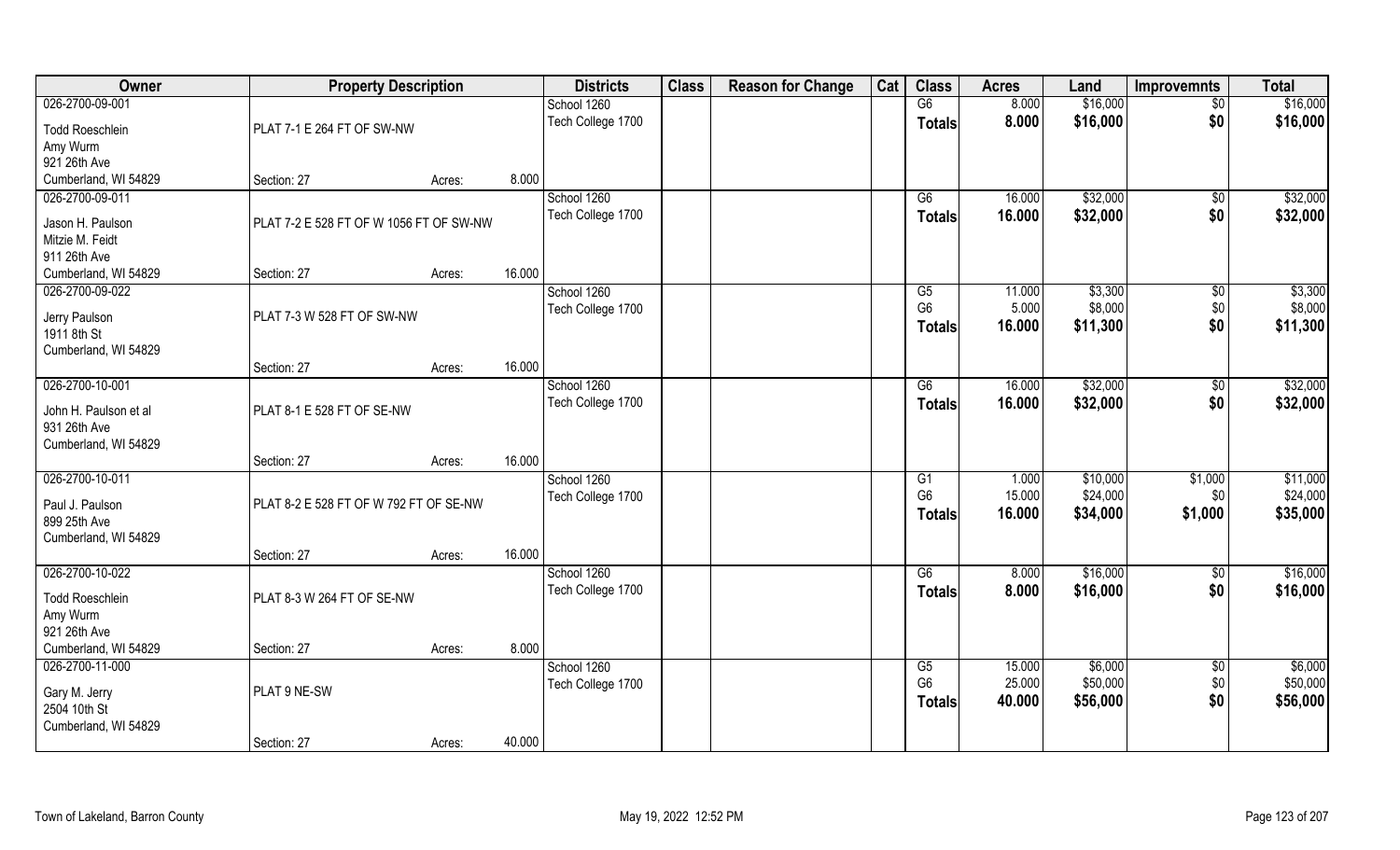| 026-2700-12-000<br>G4<br>G4<br>\$300<br>\$300<br>School 1260<br>2.000<br>$\sqrt{6}$<br>Ag use land<br>$-5$<br>G <sub>5</sub><br>\$1,200<br>\$1,200<br>4.000<br>\$0<br>Tech College 1700<br>Jason H. Paulson<br>PLAT 10-1 N 1/2 NW-SW<br>G5M<br>14.000<br>\$14,000<br>\$0<br>\$14,000<br>Mitzie M. Feidt<br>\$15,500<br>\$0<br>\$15,500<br>20.000<br><b>Totals</b><br>911 26th Ave<br>Cumberland, WI 54829<br>20.000<br>Section: 27<br>Acres:<br>026-2700-12-010<br>School 1260<br>\$2,100<br>\$2,100<br>G4<br>12.000<br>$\sqrt{$0}$<br>G5M<br>\$8,000<br>\$8,000<br>8.000<br>\$0<br>Tech College 1700<br>PLAT 10-2 NW-SW EX N 1/2<br><b>Brian Bertelsen</b><br>\$0<br>20.000<br>\$10,100<br>\$10,100<br><b>Totals</b><br>Sandra Bertelsen<br>1012 25th Ave<br>20.000<br>Cumberland, WI 54829<br>Section: 27<br>Acres:<br>School 1260<br>\$5,600<br>\$5,600<br>026-2700-13-000<br>25th Ave<br>G4<br>32.210<br>$\sqrt[6]{30}$<br>Ag use land<br>-5<br>G4<br>G <sub>5</sub><br>\$2,600<br>\$2,600<br>6.340<br>\$0<br>Tech College 1700<br><b>Brian Bertelsen</b><br>PLAT 11-1 SW-SW EX PRT DESC IN CSM 6/145 #721<br>38.550<br>\$8,200<br>\$0<br>\$8,200<br><b>Totals</b><br>& EX CSM 24/154 #3504<br>Sandra Bertelsen<br>1012 25th Ave<br>38.550<br>Cumberland, WI 54829<br>Section: 27<br>Acres:<br>\$140,300<br>026-2700-14-000<br>904 25th Ave<br>\$12,300<br>\$128,000<br>School 1260<br>1.450<br>G1<br>Tech College 1700<br>1.450<br>\$12,300<br>\$128,000<br>\$140,300<br><b>Totals</b><br>PLAT 11-2 PRT SW-SW DESC IN CSM 6/145 #721 & IN<br>Barry J. Zappa<br>904 25th Ave<br>CSM 24/154 #3504<br>Cumberland, WI 54829<br>1.450<br>Section: 27<br>Acres:<br>026-2700-15-000<br>928 25th Ave<br>4.000<br>\$8,000<br>\$500<br>\$8,500<br>School 1260<br>G1<br>G <sub>4</sub><br>\$1,200<br>7.000<br>\$1,200<br>\$0<br>Tech College 1700<br><b>Timm Twait</b><br>PLAT 12-1 SE-SW EX THE N 16 FT OF THE E 16 FT<br>G <sub>5</sub><br>7.490<br>\$2,500<br>\$0<br>\$2,500<br><b>Teresa Twait</b><br>THRF EX HWY IN 337/491 (MOS #8385)<br>G <sub>5</sub> M<br>\$18,300<br>18.318<br>\$18,300<br>\$0<br>890 25th Ave<br>\$30,000<br>\$500<br>\$30,500<br>36.808<br>Totals<br>Cumberland, WI 54829<br>36.808<br>Section: 27<br>Acres:<br>\$100 | <b>Owner</b>    | <b>Property Description</b> | <b>Districts</b> | <b>Class</b> | <b>Reason for Change</b> | Cat | <b>Class</b> | <b>Acres</b> | Land  | <b>Improvemnts</b> | <b>Total</b> |
|----------------------------------------------------------------------------------------------------------------------------------------------------------------------------------------------------------------------------------------------------------------------------------------------------------------------------------------------------------------------------------------------------------------------------------------------------------------------------------------------------------------------------------------------------------------------------------------------------------------------------------------------------------------------------------------------------------------------------------------------------------------------------------------------------------------------------------------------------------------------------------------------------------------------------------------------------------------------------------------------------------------------------------------------------------------------------------------------------------------------------------------------------------------------------------------------------------------------------------------------------------------------------------------------------------------------------------------------------------------------------------------------------------------------------------------------------------------------------------------------------------------------------------------------------------------------------------------------------------------------------------------------------------------------------------------------------------------------------------------------------------------------------------------------------------------------------------------------------------------------------------------------------------------------------------------------------------------------------------------------------------------------------------------------------------------------------------------------------------------------------------------------------------------------------------------------------------------------------------------------|-----------------|-----------------------------|------------------|--------------|--------------------------|-----|--------------|--------------|-------|--------------------|--------------|
|                                                                                                                                                                                                                                                                                                                                                                                                                                                                                                                                                                                                                                                                                                                                                                                                                                                                                                                                                                                                                                                                                                                                                                                                                                                                                                                                                                                                                                                                                                                                                                                                                                                                                                                                                                                                                                                                                                                                                                                                                                                                                                                                                                                                                                              |                 |                             |                  |              |                          |     |              |              |       |                    |              |
|                                                                                                                                                                                                                                                                                                                                                                                                                                                                                                                                                                                                                                                                                                                                                                                                                                                                                                                                                                                                                                                                                                                                                                                                                                                                                                                                                                                                                                                                                                                                                                                                                                                                                                                                                                                                                                                                                                                                                                                                                                                                                                                                                                                                                                              |                 |                             |                  |              |                          |     |              |              |       |                    |              |
|                                                                                                                                                                                                                                                                                                                                                                                                                                                                                                                                                                                                                                                                                                                                                                                                                                                                                                                                                                                                                                                                                                                                                                                                                                                                                                                                                                                                                                                                                                                                                                                                                                                                                                                                                                                                                                                                                                                                                                                                                                                                                                                                                                                                                                              |                 |                             |                  |              |                          |     |              |              |       |                    |              |
|                                                                                                                                                                                                                                                                                                                                                                                                                                                                                                                                                                                                                                                                                                                                                                                                                                                                                                                                                                                                                                                                                                                                                                                                                                                                                                                                                                                                                                                                                                                                                                                                                                                                                                                                                                                                                                                                                                                                                                                                                                                                                                                                                                                                                                              |                 |                             |                  |              |                          |     |              |              |       |                    |              |
|                                                                                                                                                                                                                                                                                                                                                                                                                                                                                                                                                                                                                                                                                                                                                                                                                                                                                                                                                                                                                                                                                                                                                                                                                                                                                                                                                                                                                                                                                                                                                                                                                                                                                                                                                                                                                                                                                                                                                                                                                                                                                                                                                                                                                                              |                 |                             |                  |              |                          |     |              |              |       |                    |              |
|                                                                                                                                                                                                                                                                                                                                                                                                                                                                                                                                                                                                                                                                                                                                                                                                                                                                                                                                                                                                                                                                                                                                                                                                                                                                                                                                                                                                                                                                                                                                                                                                                                                                                                                                                                                                                                                                                                                                                                                                                                                                                                                                                                                                                                              |                 |                             |                  |              |                          |     |              |              |       |                    |              |
|                                                                                                                                                                                                                                                                                                                                                                                                                                                                                                                                                                                                                                                                                                                                                                                                                                                                                                                                                                                                                                                                                                                                                                                                                                                                                                                                                                                                                                                                                                                                                                                                                                                                                                                                                                                                                                                                                                                                                                                                                                                                                                                                                                                                                                              |                 |                             |                  |              |                          |     |              |              |       |                    |              |
|                                                                                                                                                                                                                                                                                                                                                                                                                                                                                                                                                                                                                                                                                                                                                                                                                                                                                                                                                                                                                                                                                                                                                                                                                                                                                                                                                                                                                                                                                                                                                                                                                                                                                                                                                                                                                                                                                                                                                                                                                                                                                                                                                                                                                                              |                 |                             |                  |              |                          |     |              |              |       |                    |              |
|                                                                                                                                                                                                                                                                                                                                                                                                                                                                                                                                                                                                                                                                                                                                                                                                                                                                                                                                                                                                                                                                                                                                                                                                                                                                                                                                                                                                                                                                                                                                                                                                                                                                                                                                                                                                                                                                                                                                                                                                                                                                                                                                                                                                                                              |                 |                             |                  |              |                          |     |              |              |       |                    |              |
|                                                                                                                                                                                                                                                                                                                                                                                                                                                                                                                                                                                                                                                                                                                                                                                                                                                                                                                                                                                                                                                                                                                                                                                                                                                                                                                                                                                                                                                                                                                                                                                                                                                                                                                                                                                                                                                                                                                                                                                                                                                                                                                                                                                                                                              |                 |                             |                  |              |                          |     |              |              |       |                    |              |
|                                                                                                                                                                                                                                                                                                                                                                                                                                                                                                                                                                                                                                                                                                                                                                                                                                                                                                                                                                                                                                                                                                                                                                                                                                                                                                                                                                                                                                                                                                                                                                                                                                                                                                                                                                                                                                                                                                                                                                                                                                                                                                                                                                                                                                              |                 |                             |                  |              |                          |     |              |              |       |                    |              |
|                                                                                                                                                                                                                                                                                                                                                                                                                                                                                                                                                                                                                                                                                                                                                                                                                                                                                                                                                                                                                                                                                                                                                                                                                                                                                                                                                                                                                                                                                                                                                                                                                                                                                                                                                                                                                                                                                                                                                                                                                                                                                                                                                                                                                                              |                 |                             |                  |              |                          |     |              |              |       |                    |              |
|                                                                                                                                                                                                                                                                                                                                                                                                                                                                                                                                                                                                                                                                                                                                                                                                                                                                                                                                                                                                                                                                                                                                                                                                                                                                                                                                                                                                                                                                                                                                                                                                                                                                                                                                                                                                                                                                                                                                                                                                                                                                                                                                                                                                                                              |                 |                             |                  |              |                          |     |              |              |       |                    |              |
|                                                                                                                                                                                                                                                                                                                                                                                                                                                                                                                                                                                                                                                                                                                                                                                                                                                                                                                                                                                                                                                                                                                                                                                                                                                                                                                                                                                                                                                                                                                                                                                                                                                                                                                                                                                                                                                                                                                                                                                                                                                                                                                                                                                                                                              |                 |                             |                  |              |                          |     |              |              |       |                    |              |
|                                                                                                                                                                                                                                                                                                                                                                                                                                                                                                                                                                                                                                                                                                                                                                                                                                                                                                                                                                                                                                                                                                                                                                                                                                                                                                                                                                                                                                                                                                                                                                                                                                                                                                                                                                                                                                                                                                                                                                                                                                                                                                                                                                                                                                              |                 |                             |                  |              |                          |     |              |              |       |                    |              |
|                                                                                                                                                                                                                                                                                                                                                                                                                                                                                                                                                                                                                                                                                                                                                                                                                                                                                                                                                                                                                                                                                                                                                                                                                                                                                                                                                                                                                                                                                                                                                                                                                                                                                                                                                                                                                                                                                                                                                                                                                                                                                                                                                                                                                                              |                 |                             |                  |              |                          |     |              |              |       |                    |              |
|                                                                                                                                                                                                                                                                                                                                                                                                                                                                                                                                                                                                                                                                                                                                                                                                                                                                                                                                                                                                                                                                                                                                                                                                                                                                                                                                                                                                                                                                                                                                                                                                                                                                                                                                                                                                                                                                                                                                                                                                                                                                                                                                                                                                                                              |                 |                             |                  |              |                          |     |              |              |       |                    |              |
|                                                                                                                                                                                                                                                                                                                                                                                                                                                                                                                                                                                                                                                                                                                                                                                                                                                                                                                                                                                                                                                                                                                                                                                                                                                                                                                                                                                                                                                                                                                                                                                                                                                                                                                                                                                                                                                                                                                                                                                                                                                                                                                                                                                                                                              |                 |                             |                  |              |                          |     |              |              |       |                    |              |
|                                                                                                                                                                                                                                                                                                                                                                                                                                                                                                                                                                                                                                                                                                                                                                                                                                                                                                                                                                                                                                                                                                                                                                                                                                                                                                                                                                                                                                                                                                                                                                                                                                                                                                                                                                                                                                                                                                                                                                                                                                                                                                                                                                                                                                              |                 |                             |                  |              |                          |     |              |              |       |                    |              |
|                                                                                                                                                                                                                                                                                                                                                                                                                                                                                                                                                                                                                                                                                                                                                                                                                                                                                                                                                                                                                                                                                                                                                                                                                                                                                                                                                                                                                                                                                                                                                                                                                                                                                                                                                                                                                                                                                                                                                                                                                                                                                                                                                                                                                                              |                 |                             |                  |              |                          |     |              |              |       |                    |              |
|                                                                                                                                                                                                                                                                                                                                                                                                                                                                                                                                                                                                                                                                                                                                                                                                                                                                                                                                                                                                                                                                                                                                                                                                                                                                                                                                                                                                                                                                                                                                                                                                                                                                                                                                                                                                                                                                                                                                                                                                                                                                                                                                                                                                                                              |                 |                             |                  |              |                          |     |              |              |       |                    |              |
|                                                                                                                                                                                                                                                                                                                                                                                                                                                                                                                                                                                                                                                                                                                                                                                                                                                                                                                                                                                                                                                                                                                                                                                                                                                                                                                                                                                                                                                                                                                                                                                                                                                                                                                                                                                                                                                                                                                                                                                                                                                                                                                                                                                                                                              |                 |                             |                  |              |                          |     |              |              |       |                    |              |
|                                                                                                                                                                                                                                                                                                                                                                                                                                                                                                                                                                                                                                                                                                                                                                                                                                                                                                                                                                                                                                                                                                                                                                                                                                                                                                                                                                                                                                                                                                                                                                                                                                                                                                                                                                                                                                                                                                                                                                                                                                                                                                                                                                                                                                              |                 |                             |                  |              |                          |     |              |              |       |                    |              |
|                                                                                                                                                                                                                                                                                                                                                                                                                                                                                                                                                                                                                                                                                                                                                                                                                                                                                                                                                                                                                                                                                                                                                                                                                                                                                                                                                                                                                                                                                                                                                                                                                                                                                                                                                                                                                                                                                                                                                                                                                                                                                                                                                                                                                                              |                 |                             |                  |              |                          |     |              |              |       |                    |              |
|                                                                                                                                                                                                                                                                                                                                                                                                                                                                                                                                                                                                                                                                                                                                                                                                                                                                                                                                                                                                                                                                                                                                                                                                                                                                                                                                                                                                                                                                                                                                                                                                                                                                                                                                                                                                                                                                                                                                                                                                                                                                                                                                                                                                                                              |                 |                             |                  |              |                          |     |              |              |       |                    |              |
|                                                                                                                                                                                                                                                                                                                                                                                                                                                                                                                                                                                                                                                                                                                                                                                                                                                                                                                                                                                                                                                                                                                                                                                                                                                                                                                                                                                                                                                                                                                                                                                                                                                                                                                                                                                                                                                                                                                                                                                                                                                                                                                                                                                                                                              |                 |                             |                  |              |                          |     |              |              |       |                    |              |
|                                                                                                                                                                                                                                                                                                                                                                                                                                                                                                                                                                                                                                                                                                                                                                                                                                                                                                                                                                                                                                                                                                                                                                                                                                                                                                                                                                                                                                                                                                                                                                                                                                                                                                                                                                                                                                                                                                                                                                                                                                                                                                                                                                                                                                              |                 |                             |                  |              |                          |     |              |              |       |                    |              |
|                                                                                                                                                                                                                                                                                                                                                                                                                                                                                                                                                                                                                                                                                                                                                                                                                                                                                                                                                                                                                                                                                                                                                                                                                                                                                                                                                                                                                                                                                                                                                                                                                                                                                                                                                                                                                                                                                                                                                                                                                                                                                                                                                                                                                                              | 026-2700-16-000 | 25th Ave                    | School 1260      |              |                          |     | G1           | 0.010        | \$100 | $\overline{60}$    |              |
| \$100<br>Tech College 1700<br>0.010<br>\$100<br>\$0<br><b>Totals</b><br>Gary M. Jerry<br>PLAT 12-2 SE-SW TH N 16 FT OF THE E 16 FT THRF                                                                                                                                                                                                                                                                                                                                                                                                                                                                                                                                                                                                                                                                                                                                                                                                                                                                                                                                                                                                                                                                                                                                                                                                                                                                                                                                                                                                                                                                                                                                                                                                                                                                                                                                                                                                                                                                                                                                                                                                                                                                                                      |                 |                             |                  |              |                          |     |              |              |       |                    |              |
| 2504 10th St                                                                                                                                                                                                                                                                                                                                                                                                                                                                                                                                                                                                                                                                                                                                                                                                                                                                                                                                                                                                                                                                                                                                                                                                                                                                                                                                                                                                                                                                                                                                                                                                                                                                                                                                                                                                                                                                                                                                                                                                                                                                                                                                                                                                                                 |                 |                             |                  |              |                          |     |              |              |       |                    |              |
| Cumberland, WI 54829                                                                                                                                                                                                                                                                                                                                                                                                                                                                                                                                                                                                                                                                                                                                                                                                                                                                                                                                                                                                                                                                                                                                                                                                                                                                                                                                                                                                                                                                                                                                                                                                                                                                                                                                                                                                                                                                                                                                                                                                                                                                                                                                                                                                                         |                 |                             |                  |              |                          |     |              |              |       |                    |              |
| 0.010<br>Section: 27<br>Acres:                                                                                                                                                                                                                                                                                                                                                                                                                                                                                                                                                                                                                                                                                                                                                                                                                                                                                                                                                                                                                                                                                                                                                                                                                                                                                                                                                                                                                                                                                                                                                                                                                                                                                                                                                                                                                                                                                                                                                                                                                                                                                                                                                                                                               |                 |                             |                  |              |                          |     |              |              |       |                    |              |
| 026-2700-17-000<br>2538 10th St<br>School 1260<br>$\overline{G5}$<br>\$15,000<br>\$143,700<br>\$158,700<br>Ag Use Value<br>G1<br>2.000                                                                                                                                                                                                                                                                                                                                                                                                                                                                                                                                                                                                                                                                                                                                                                                                                                                                                                                                                                                                                                                                                                                                                                                                                                                                                                                                                                                                                                                                                                                                                                                                                                                                                                                                                                                                                                                                                                                                                                                                                                                                                                       |                 |                             |                  |              |                          |     |              |              |       |                    |              |
| G <sub>5</sub><br>1.133<br>\$400<br>\$400<br>\$0<br>Tech College 1700<br>PLAT 13-1 PRT NE-SE SHOWN AS LOT 1 CSM 45/52<br>Franklin C. Hayton                                                                                                                                                                                                                                                                                                                                                                                                                                                                                                                                                                                                                                                                                                                                                                                                                                                                                                                                                                                                                                                                                                                                                                                                                                                                                                                                                                                                                                                                                                                                                                                                                                                                                                                                                                                                                                                                                                                                                                                                                                                                                                  |                 |                             |                  |              |                          |     |              |              |       |                    |              |
| G5M<br>4.000<br>\$4,000<br>\$4,000<br>\$0<br>Theresa Hayton<br>#6813 DOC 879235                                                                                                                                                                                                                                                                                                                                                                                                                                                                                                                                                                                                                                                                                                                                                                                                                                                                                                                                                                                                                                                                                                                                                                                                                                                                                                                                                                                                                                                                                                                                                                                                                                                                                                                                                                                                                                                                                                                                                                                                                                                                                                                                                              |                 |                             |                  |              |                          |     |              |              |       |                    |              |
| 7.133<br>\$143,700<br>\$163,100<br>\$19,400<br>Totals<br>2538 10th St                                                                                                                                                                                                                                                                                                                                                                                                                                                                                                                                                                                                                                                                                                                                                                                                                                                                                                                                                                                                                                                                                                                                                                                                                                                                                                                                                                                                                                                                                                                                                                                                                                                                                                                                                                                                                                                                                                                                                                                                                                                                                                                                                                        |                 |                             |                  |              |                          |     |              |              |       |                    |              |
| 7.133<br>Cumberland, WI 54829<br>Section: 27<br>Acres:                                                                                                                                                                                                                                                                                                                                                                                                                                                                                                                                                                                                                                                                                                                                                                                                                                                                                                                                                                                                                                                                                                                                                                                                                                                                                                                                                                                                                                                                                                                                                                                                                                                                                                                                                                                                                                                                                                                                                                                                                                                                                                                                                                                       |                 |                             |                  |              |                          |     |              |              |       |                    |              |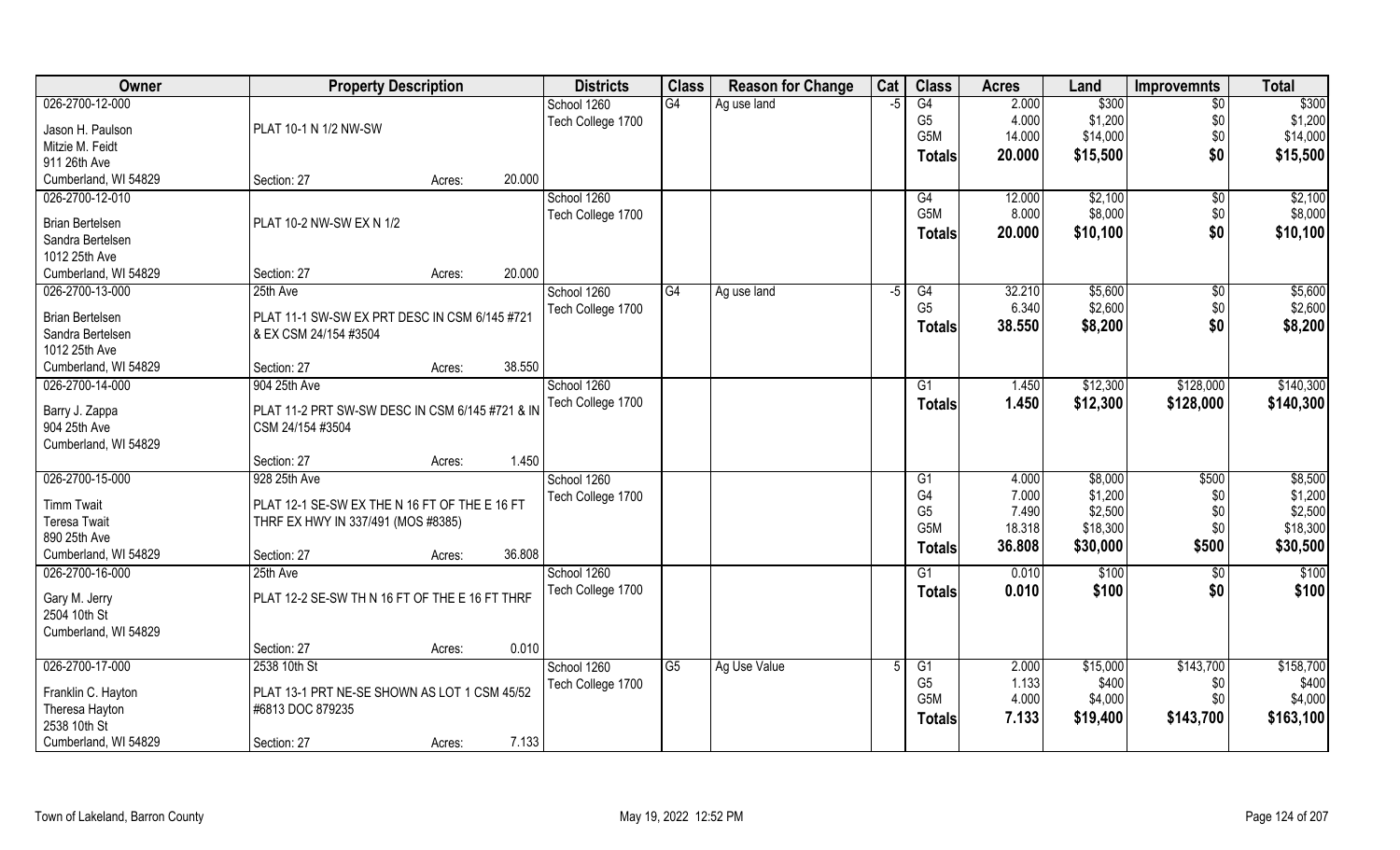| Owner                              | <b>Property Description</b>                    |        | <b>Districts</b>  | <b>Class</b>    | <b>Reason for Change</b> | Cat  | <b>Class</b>    | <b>Acres</b> | Land     | <b>Improvemnts</b> | <b>Total</b> |
|------------------------------------|------------------------------------------------|--------|-------------------|-----------------|--------------------------|------|-----------------|--------------|----------|--------------------|--------------|
| 026-2700-17-010                    |                                                |        | School 1260       | G4              | Ag use land              | $-5$ | G4              | 19.000       | \$3,300  | \$0                | \$3,300      |
| Marc F. Hayton                     | PLAT 13-2 NE-SE EX LOT 1 CSM 45/52 #6813 DOC   |        | Tech College 1700 |                 |                          |      | G <sub>5</sub>  | 8.867        | \$2,700  | \$0                | \$2,700      |
| 419 Babes Ln                       | 879235                                         |        |                   |                 |                          |      | G5M             | 5.000        | \$5,000  | \$0                | \$5,000      |
| Cameron, WI 54822                  |                                                |        |                   |                 |                          |      | <b>Totals</b>   | 32.867       | \$11,000 | \$0                | \$11,000     |
|                                    | Section: 27                                    | Acres: | 32.867            |                 |                          |      |                 |              |          |                    |              |
| 026-2700-18-000                    |                                                |        | School 1260       | $\overline{G4}$ | Ag use land              | $-5$ | G4              | 12.000       | \$1,600  | $\sqrt{$0}$        | \$1,600      |
| Marc F. Hayton                     | PLAT 14 NW-SE                                  |        | Tech College 1700 | G4              | Ag use land              | $-5$ | G <sub>5</sub>  | 8.000        | \$2,400  | \$0                | \$2,400      |
| 419 Babes Ln                       |                                                |        |                   |                 |                          |      | G5M             | 20.000       | \$20,000 | \$0                | \$20,000     |
| Cameron, WI 54822                  |                                                |        |                   |                 |                          |      | <b>Totals</b>   | 40.000       | \$24,000 | \$0                | \$24,000     |
|                                    | Section: 27                                    | Acres: | 40.000            |                 |                          |      |                 |              |          |                    |              |
| 026-2700-19-000                    | Cth B                                          |        | School 1260       | G4              | Ag use land              | -5   | G4              | 23.000       | \$2,500  | $\sqrt[6]{3}$      | \$2,500      |
|                                    | SW-SE EX HWY                                   |        | Tech College 1700 |                 |                          |      | G <sub>5</sub>  | 13.000       | \$3,900  | \$0                | \$3,900      |
| Gary M. Jerry<br>2504 10th St      |                                                |        |                   |                 |                          |      | G5M             | 4.000        | \$4,000  | \$0                | \$4,000      |
| Cumberland, WI 54829               |                                                |        |                   |                 |                          |      | <b>Totals</b>   | 40.000       | \$10,400 | \$0                | \$10,400     |
|                                    | Section: 27                                    | Acres: | 40.000            |                 |                          |      |                 |              |          |                    |              |
| 026-2700-20-000                    | 2504 10th St                                   |        | School 1260       | G4              | Ag use land              | -5   | G4              | 36.000       | \$6,200  | \$0                | \$6,200      |
|                                    |                                                |        | Tech College 1700 |                 |                          |      | G <sub>5</sub>  | 2.000        | \$800    | \$0                | \$800        |
| Gary M. Jerry<br>2504 10th St      | SE-SE EX HWY                                   |        |                   |                 |                          |      | G7              | 2.000        | \$8,000  | \$45,900           | \$53,900     |
| Cumberland, WI 54829               |                                                |        |                   |                 |                          |      | <b>Totals</b>   | 40.000       | \$15,000 | \$45,900           | \$60,900     |
|                                    | Section: 27                                    | Acres: | 40.000            |                 |                          |      |                 |              |          |                    |              |
| 026-2800-02-000                    | 2579 8 3/4 St                                  |        | School 1260       | G4              | Ag use land              | $-5$ | $\overline{G4}$ | 36.000       | \$3,600  | $\sqrt{50}$        | \$3,600      |
|                                    |                                                |        | Tech College 1700 | G4              | Ag use land              | $-5$ | G <sub>5</sub>  | 2.000        | \$400    | \$0                | \$400        |
| Allen Fuglsang<br>2579 8 3/4 St    | NE-NE VERNON F & MARGARET A SUTTON 638/697     |        |                   | G4              | Ag use land              | $-5$ | G7              | 2.000        | \$8,000  | \$54,000           | \$62,000     |
| Cumberland, WI 54829               |                                                |        |                   |                 |                          |      | <b>Totals</b>   | 40.000       | \$12,000 | \$54,000           | \$66,000     |
|                                    | Section: 28                                    | Acres: | 40.000            |                 |                          |      |                 |              |          |                    |              |
| 026-2800-03-010                    | 2580 8 3/4 St                                  |        | Dummy Lake Mgmt   |                 |                          |      | G1              | 1.000        | \$5,000  | \$21,400           | \$26,400     |
|                                    |                                                |        | <b>Dist 8040</b>  |                 |                          |      | G4              | 16.730       | \$3,100  | \$0                | \$3,100      |
| Tracy A. Thompson<br>2580 8 3/4 St | PLAT 2-2 S 750 FT OF NW-NE                     |        | School 1260       |                 |                          |      | G <sub>5</sub>  | 5.000        | \$1,500  | \$0                | \$1,500      |
| Cumberland, WI 54829               |                                                |        | Tech College 1700 |                 |                          |      | <b>Totals</b>   | 22.730       | \$9,600  | \$21,400           | \$31,000     |
|                                    | Section: 28                                    | Acres: | 22.730            |                 |                          |      |                 |              |          |                    |              |
| 026-2800-04-000                    |                                                |        | Dummy Lake Mgmt   | G4              | Ag use land              | $-5$ | G4              | 14.500       | \$1,900  | $\overline{50}$    | \$1,900      |
|                                    |                                                |        | Dist 8040         |                 |                          |      | G <sub>5</sub>  | 5.500        | \$1,700  | \$0                | \$1,700      |
| Marvin W. Straw                    | GL 7-1 THAT PRT GOVT LOT 7 LYG N OF CSM 34/102 |        | School 1260       |                 |                          |      | <b>Totals</b>   | 20.000       | \$3,600  | \$0                | \$3,600      |
| Mandy R. Straw<br>558 29 1/2 Ave   | #4981 & N OF N LN SD CSM EXT WLY TO W LN SD GL |        | Tech College 1700 |                 |                          |      |                 |              |          |                    |              |
| Barronett, WI 54813                | Section: 28                                    |        | 20.000            |                 |                          |      |                 |              |          |                    |              |
|                                    |                                                | Acres: |                   |                 |                          |      |                 |              |          |                    |              |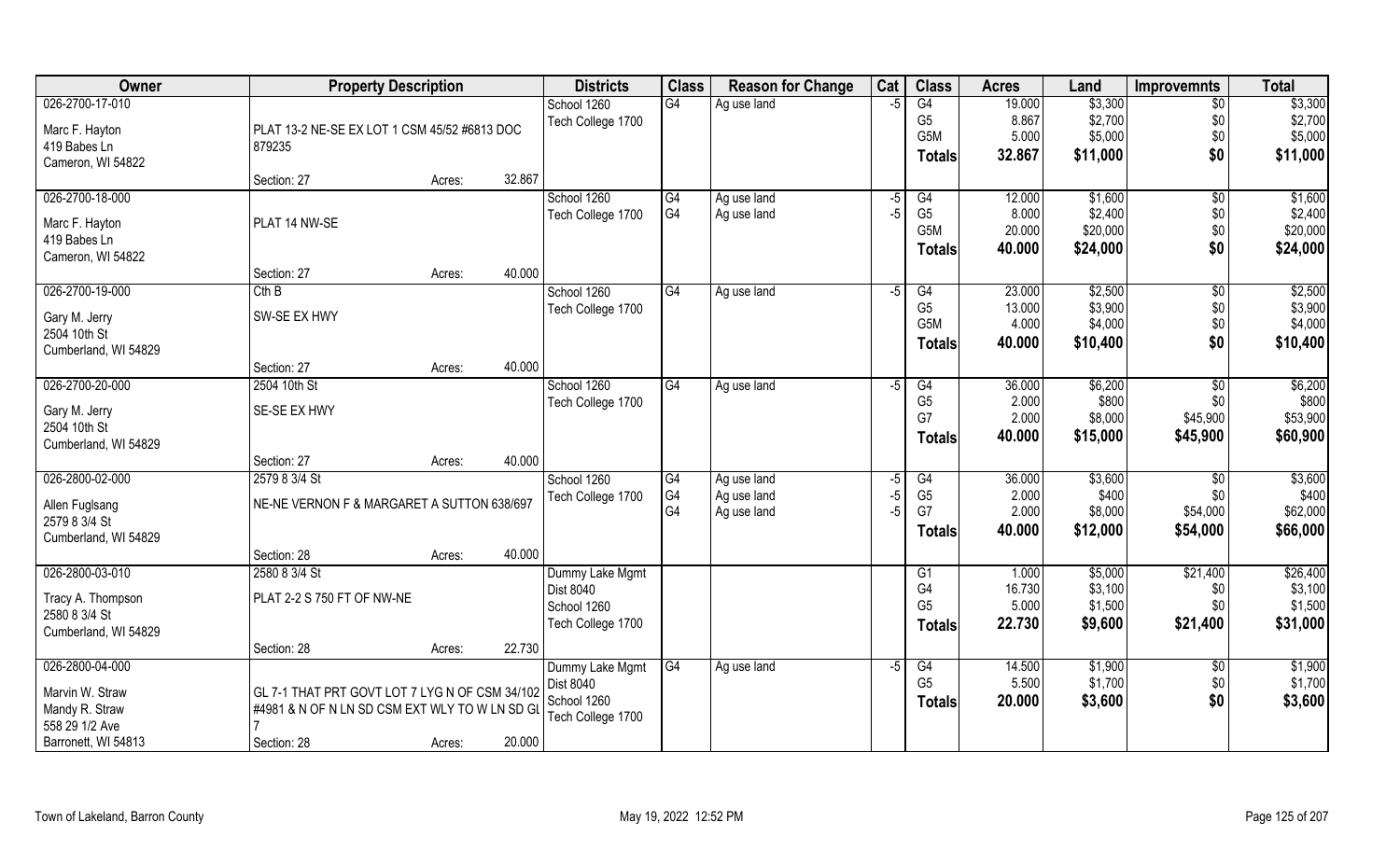| Owner                            | <b>Property Description</b>                            | <b>Districts</b>  | <b>Class</b> | <b>Reason for Change</b> | Cat  | <b>Class</b>     | <b>Acres</b> | Land     | <b>Improvemnts</b> | <b>Total</b> |
|----------------------------------|--------------------------------------------------------|-------------------|--------------|--------------------------|------|------------------|--------------|----------|--------------------|--------------|
| 026-2800-06-000                  | 2560 8 3/4 St                                          | Dummy Lake Mgmt   |              |                          |      | G1               | 3.454        | \$18,900 | \$70,500           | \$89,400     |
| Jordan T. Peichel                | GL 7-3 PRT GOVT LOT 7 SHOWN AS LOT 1 CSM               | Dist 8040         |              |                          |      | <b>Totals</b>    | 3.454        | \$18,900 | \$70,500           | \$89,400     |
| 2560 8 3/4 St                    | 34/102 #4981 DOC 698139                                | School 1260       |              |                          |      |                  |              |          |                    |              |
| Cumberland, WI 54829             |                                                        | Tech College 1700 |              |                          |      |                  |              |          |                    |              |
|                                  | 3.454<br>Section: 28<br>Acres:                         |                   |              |                          |      |                  |              |          |                    |              |
| 026-2800-06-010                  | 2558 8 3/4 St                                          | Dummy Lake Mgmt   |              |                          |      | G1               | 1.859        | \$14,300 | \$255,500          | \$269,800    |
| Michael J. Andries               | GL 7-5 PRT GOVT LOT 7 SHOWN AS LOT 2 CSM               | Dist 8040         |              |                          |      | <b>Totals</b>    | 1.859        | \$14,300 | \$255,500          | \$269,800    |
| Debra A. Andries                 | 34/102 #4981                                           | School 1260       |              |                          |      |                  |              |          |                    |              |
| 2558 8 3/4 St                    |                                                        | Tech College 1700 |              |                          |      |                  |              |          |                    |              |
| Cumberland, WI 54829             | 1.859<br>Section: 28<br>Acres:                         |                   |              |                          |      |                  |              |          |                    |              |
| 026-2800-07-000                  | 850 25 1/2 Ave                                         | Dummy Lake Mgmt   |              |                          |      | G1               | 1.740        | \$12,200 | \$194,700          | \$206,900    |
|                                  |                                                        | Dist 8040         |              |                          |      | <b>Totals</b>    | 1.740        | \$12,200 | \$194,700          | \$206,900    |
| Shane Lehmann                    | GL 7-4 PRT GOVT LOT 7 LYG N OF RIDGEVIEW RD            | School 1260       |              |                          |      |                  |              |          |                    |              |
| Danielle Neurer                  | (NKA 25 1/2 AVE) & S OF N LN LOT 1 OF CSM 34/102       | Tech College 1700 |              |                          |      |                  |              |          |                    |              |
| 850 25 1/2 Ave                   | #4981 DOC 698139 EXT W TO W LN SD GL 7 & W OF          |                   |              |                          |      |                  |              |          |                    |              |
| Cumberland, WI 54829             | Section: 28<br>1.740<br>Acres:                         |                   |              |                          |      |                  |              |          |                    |              |
| 026-2800-08-000                  |                                                        | School 1260       |              |                          |      | G4               | 19.000       | \$2,400  | $\sqrt[6]{3}$      | \$2,400      |
| Allen Fuglsang                   | SE-NE VERNON F & MARGARET A SUTTON 638/697             | Tech College 1700 |              |                          |      | G <sub>5</sub>   | 1.000        | \$100    | \$0                | \$100        |
| 2579 8 3/4 St                    |                                                        |                   |              |                          |      | G <sub>5</sub> M | 20.000       | \$20,000 | \$0                | \$20,000     |
| Cumberland, WI 54829             |                                                        |                   |              |                          |      | Totals           | 40.000       | \$22,500 | \$0                | \$22,500     |
|                                  | 40.000<br>Section: 28<br>Acres:                        |                   |              |                          |      |                  |              |          |                    |              |
| 026-2800-09-000                  | 835 26th Ave                                           | Little Dummy Lake |              |                          |      | G1               | 1.000        | \$46,000 | \$14,300           | \$60,300     |
| <b>Thompson Trust</b>            | GL 5-1 GOVT LOT 5 EX N 429 FT                          | 8155              |              |                          |      | G4               | 25.100       | \$1,800  | \$0                | \$1,800      |
| 727 28th Ave                     |                                                        | Dummy Lake Mgmt   |              |                          |      | <b>Totals</b>    | 26.100       | \$47,800 | \$14,300           | \$62,100     |
| Barronett, WI 54813              |                                                        | <b>Dist 8040</b>  |              |                          |      |                  |              |          |                    |              |
|                                  | 26.100<br>Section: 28<br>Acres:                        | School 1260       |              |                          |      |                  |              |          |                    |              |
|                                  |                                                        | Tech College 1700 |              |                          |      |                  |              |          |                    |              |
| 026-2800-09-001                  | 835 26th Ave                                           | Dummy Lake Mgmt   | G4           | Ag use land              | $-5$ | $\overline{G1}$  | 2.000        | \$15,000 | \$106,200          | \$121,200    |
| Rob & Kathryn Thompson Revocable | GL 5-2 & PLAT 2-1 N 429 FT OF GOVT LOT 5 & NW-NE       | <b>Dist 8040</b>  |              |                          |      | G4               | 19.770       | \$3,300  | \$0                | \$3,300      |
| <b>Living Trust</b>              | EX S 750 FT THRF                                       | School 1260       |              |                          |      | G <sub>5</sub>   | 5.500        | \$1,600  | \$0                | \$1,600      |
| 835 26th Ave                     |                                                        | Tech College 1700 |              |                          |      | G <sub>5</sub> M | 3.000        | \$2,400  | \$0                | \$2,400      |
| Cumberland, WI 54829             | 30.270<br>Section: 28<br>Acres:                        |                   |              |                          |      | <b>Totals</b>    | 30.270       | \$22,300 | \$106,200          | \$128,500    |
| 026-2800-10-000                  | 2579 8th St                                            | Little Dummy Lake |              |                          |      | G1               | 1.600        | \$81,300 | \$175,800          | \$257,100    |
|                                  |                                                        | 8155              |              |                          |      | <b>Totals</b>    | 1.600        | \$81,300 | \$175,800          | \$257,100    |
| Gerald B. Holt                   | GL 4-1 PRT GOVT LOT 4 FROM NW COR SEC 28 TH 3          | Dummy Lake Mgmt   |              |                          |      |                  |              |          |                    |              |
| Jayne M. Holt                    | 1 DEG 22'E 802.75 FT TH N 88 DEG 38'E 33 FT TO         | Dist 8040         |              |                          |      |                  |              |          |                    |              |
| 2579 8th St                      | POB TH S 1 DEG 22'E 470.6 FT TH N 88 DEG 53'E<br>1.600 | School 1260       |              |                          |      |                  |              |          |                    |              |
| Cumberland, WI 54829             | Section: 28<br>Acres:                                  | Tech College 1700 |              |                          |      |                  |              |          |                    |              |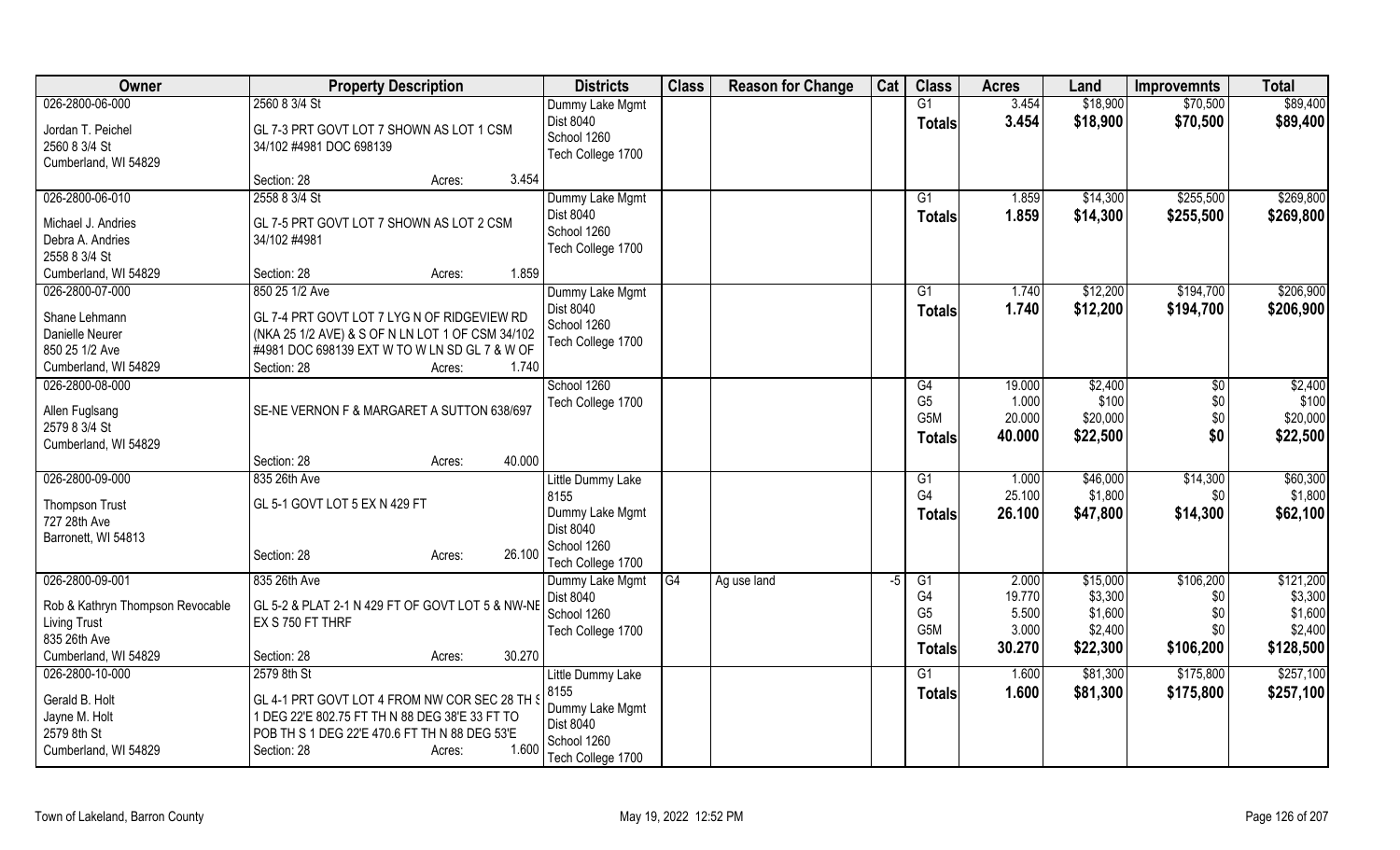| Owner                                                                                                  | <b>Property Description</b>                                                                                                                                                                           | <b>Districts</b>                                                                                     | <b>Class</b> | <b>Reason for Change</b> | Cat | <b>Class</b>                    | <b>Acres</b>   | Land                 | <b>Improvemnts</b>     | <b>Total</b>           |
|--------------------------------------------------------------------------------------------------------|-------------------------------------------------------------------------------------------------------------------------------------------------------------------------------------------------------|------------------------------------------------------------------------------------------------------|--------------|--------------------------|-----|---------------------------------|----------------|----------------------|------------------------|------------------------|
| 026-2800-11-000                                                                                        | 823 26th Ave                                                                                                                                                                                          | Little Dummy Lake                                                                                    |              |                          |     | G <sub>1</sub>                  | 1.690          | \$46,600             | \$70,300               | \$116,900              |
| Florence Family Revocable Declaration<br>of Trust<br>586 Florian Dr<br>Des Plaines, IL 60016           | GL 4-2 PRT GOVT LOT 4 DAF: COM NW COR SEC 28<br>TH S 1D E 33 FT TH N 88D E 1205 FT PRL TO N LN<br>SD SEC 28 TO POB TH N 88D E 104.9 FT TH S OD E<br>Section: 28<br>1.690<br>Acres:                    | 8155<br>Dummy Lake Mgmt<br>Dist 8040<br>School 1260<br>Tech College 1700                             |              |                          |     | <b>Totals</b>                   | 1.690          | \$46,600             | \$70,300               | \$116,900              |
| 026-2800-12-000<br>Robert J. Colburn et al<br>W10002 State Rd 29<br>River Falls, WI 54022              | 2591 8th St<br>GL 4-3 PRT GOVT LOT 4 IN 319/348 DAF: COM NW<br>COR SEC 28 TH S 01-22 E 33 FT TH N 88-50 E 33 FT<br>TO POB TH N 88-50 E 137 FT TH S 01-19 E 471.8 FT<br>Section: 28<br>1.480<br>Acres: | Little Dummy Lake<br>8155<br>Dummy Lake Mgmt<br>Dist 8040<br>School 1260<br>Tech College 1700        |              |                          |     | G <sub>1</sub><br><b>Totals</b> | 1.480<br>1.480 | \$60,800<br>\$60,800 | \$148,100<br>\$148,100 | \$208,900<br>\$208,900 |
| 026-2800-13-000<br>Lee A & Bonnie L Peterson Living Trust<br>819 26th Ave<br>Cumberland, WI 54829-9153 | 819 26th Ave<br>GL 4-4 PRT GOVT LOT 4 DESC IN 322/215 AS FOL:<br>FROM NW COR SEC 28 RUN TH S 1D E 33 FT TH N<br>88D E 1065 FT TO POB TH N 88D E 140 FT PRL TO N<br>1.610<br>Section: 28<br>Acres:     | Little Dummy Lake<br>8155<br>Dummy Lake Mgmt<br>Dist 8040<br>School 1260<br>Tech College 1700        |              |                          |     | G <sub>1</sub><br><b>Totals</b> | 1.610<br>1.610 | \$56,700<br>\$56,700 | \$159,700<br>\$159,700 | \$216,400<br>\$216,400 |
| 026-2800-14-000<br>Mark W. Leverty<br>Stephen C. James<br>1512 73rd Ave<br>Roberts, WI 54023           | 815 26th Ave<br>GL 4-5 PRT GOVT LOT 4 DESC IN 365/511 AS FOL:<br>FROM NW COR SEC 28 RUN TH S 1D E 33 FT TH N<br>88D E 730 FT TO POB TH N 88D E 175 FT TH S 0D E<br>1.460<br>Section: 28<br>Acres:     | Little Dummy Lake<br>8155<br>Dummy Lake Mgmt<br>Dist 8040<br>School 1260<br>Tech College 1700        |              |                          |     | G <sub>1</sub><br><b>Totals</b> | 1.460<br>1.460 | \$69,600<br>\$69,600 | \$46,800<br>\$46,800   | \$116,400<br>\$116,400 |
| 026-2800-15-000<br>Lee A & Bonnie L Peterson Living Trust<br>819 26th Ave<br>Cumberland, WI 54829-9153 | 26th Ave<br>GL 4-6 PRT GL 4 DESC IN 371/328 AS FOL: FROM NW<br>COR SEC 28 RUN TH S 1D E 33 FT TH N 88D E 905<br>FT TO POB TH N 88D E 160 FT TH S 0D W 499.86<br>1.470<br>Section: 28<br>Acres:        | Little Dummy Lake<br>8155<br>Dummy Lake Mgmt<br><b>Dist 8040</b><br>School 1260<br>Tech College 1700 |              |                          |     | G1<br><b>Totals</b>             | 1.470<br>1.470 | \$66,900<br>\$66,900 | \$0<br>\$0             | \$66,900<br>\$66,900   |
| 026-2800-16-000<br>Tracy A. Thompson<br>2580 8 3/4 St<br>Cumberland, WI 54829                          | 807 26th Ave<br>GL 4-7 PRT GL 4 DAF (370/247) COM NW COR SEC 28<br>TH S 1D E 33 FT TH N 88D E 355 FT TO POB TH N<br>88D E 190 FT TH S 0D E 388.17 FT +- TO HWM TH<br>1.320<br>Section: 28<br>Acres:   | Little Dummy Lake<br>8155<br>Dummy Lake Mgmt<br>Dist 8040<br>School 1260<br>Tech College 1700        |              |                          |     | G1<br><b>Totals</b>             | 1.320<br>1.320 | \$72,800<br>\$72,800 | \$83,000<br>\$83,000   | \$155,800<br>\$155,800 |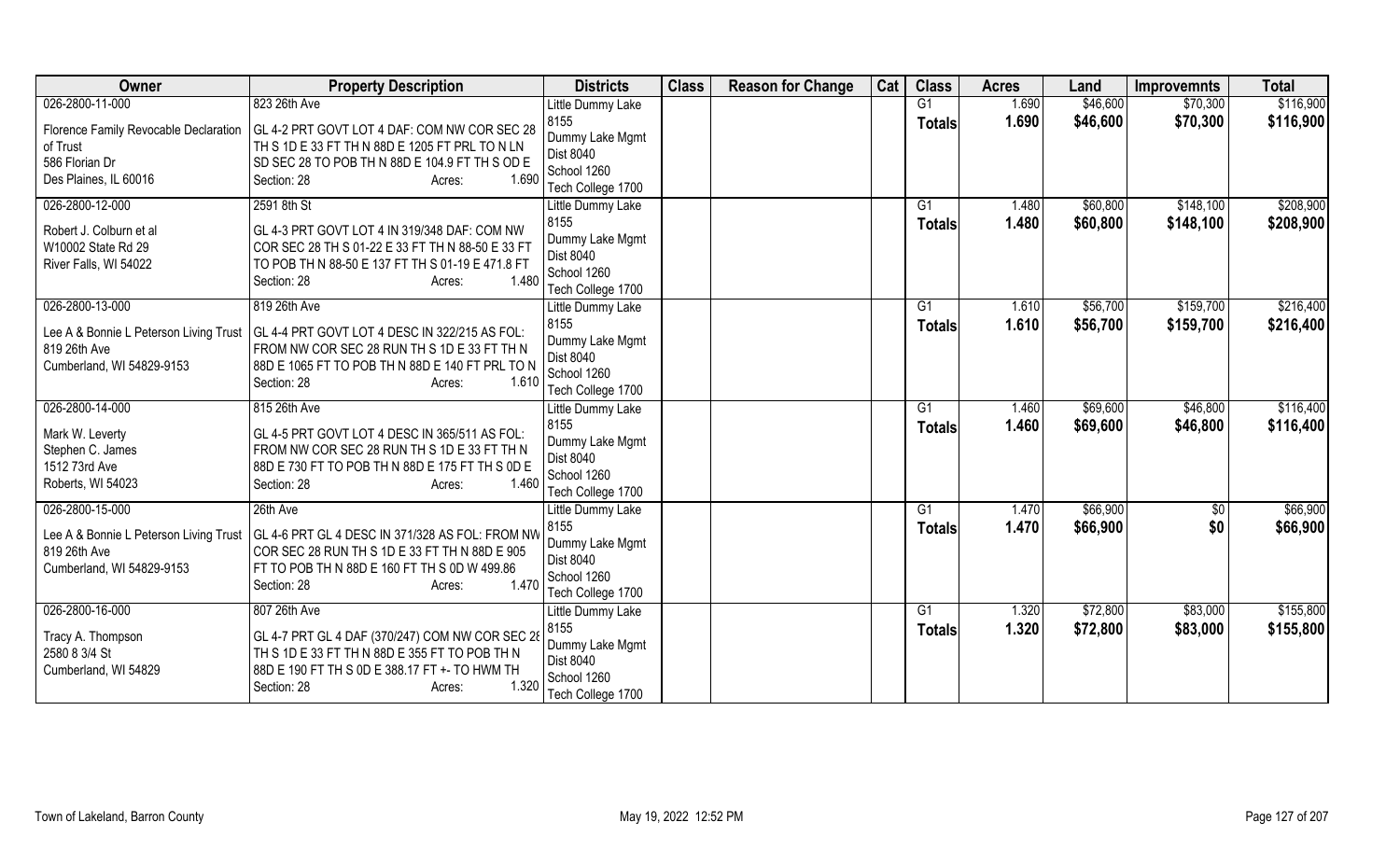| Owner                                                                                                   | <b>Property Description</b>                                                                                                                                                                            | <b>Districts</b>                                                                                     | <b>Class</b> | <b>Reason for Change</b> | Cat | <b>Class</b>                            | <b>Acres</b>     | Land                 | <b>Improvemnts</b>     | <b>Total</b>         |
|---------------------------------------------------------------------------------------------------------|--------------------------------------------------------------------------------------------------------------------------------------------------------------------------------------------------------|------------------------------------------------------------------------------------------------------|--------------|--------------------------|-----|-----------------------------------------|------------------|----------------------|------------------------|----------------------|
| 026-2800-17-000                                                                                         | 26th Ave                                                                                                                                                                                               | Little Dummy Lake                                                                                    |              |                          |     | G1                                      | 1.400            | \$71,500             | \$0                    | \$71,500             |
| Ronald J & Linda J Smrcina Irrevocable<br>Trust                                                         | GL 4-8 PRT GL 4 DESC IN FIRST DESCRIPTION VOL<br>353 PG 262                                                                                                                                            | 8155<br>Dummy Lake Mgmt<br><b>Dist 8040</b>                                                          |              |                          |     | <b>Totals</b>                           | 1.400            | \$71,500             | \$0                    | \$71,500             |
| 38626 Troy Dr<br>Prairie Du Chien, WI 53821-8447                                                        | 1.400<br>Section: 28<br>Acres:                                                                                                                                                                         | School 1260<br>Tech College 1700                                                                     |              |                          |     |                                         |                  |                      |                        |                      |
| 026-2800-18-000<br>Tracy A. Thompson<br>2580 8 3/4 St<br>Cumberland, WI 54829                           | 807 26th Ave<br>GL 4-9 PRT GOVT LOT 4 DAF (396/686) COM NW COF<br>SEC 28 TH S 1D E 33 FT TH N 88D E 170 FT TO POB<br>TH N 88D E 185 FT TH S 0D E 394.28 FT +- TO HWM<br>1.250<br>Section: 28<br>Acres: | Little Dummy Lake<br>8155<br>Dummy Lake Mgmt<br>Dist 8040<br>School 1260<br>Tech College 1700        |              |                          |     | G1<br><b>Totals</b>                     | 1.250<br>1.250   | \$29,600<br>\$29,600 | \$0<br>\$0             | \$29,600<br>\$29,600 |
| 026-2800-19-000<br>Jeffrey D. Vangsness<br><b>Teresa Crockett</b><br>1506 73rd Ave<br>Roberts, WI 54023 | 8th St<br>GL 3-1 & GL 4-10 PRT GL 3 & GL 4 AS DAF (468/207):<br>COM NW COR SEC 28 TH S 1DG E 1273.35 FT ALG W<br>SEC LN TH N 88DG E 33 FT TO POB TH S 1DG E 160<br>1.500<br>Section: 28<br>Acres:      | Little Dummy Lake<br>8155<br>Dummy Lake Mgmt<br>Dist 8040<br>School 1260<br>Tech College 1700        |              |                          |     | G1<br><b>Totals</b>                     | 1.500<br>1.500   | \$32,500<br>\$32,500 | \$0<br>\$0             | \$32,500<br>\$32,500 |
| 026-2800-20-000<br>Dean A. Griffith<br>PO Box 1343<br>Cumberland, WI 54829                              | GL 3-2 PRT GOVT LOT 3 EX PRT DESC IN D'S 135 PG<br>553 & EX D'S 149 PG 254<br>3.000                                                                                                                    | Dummy Lake Mgmt<br><b>Dist 8040</b><br>School 1260<br>Tech College 1700                              |              |                          |     | $\overline{G5}$<br><b>Totals</b>        | 3.000<br>3.000   | \$900<br>\$900       | $\overline{50}$<br>\$0 | \$900<br>\$900       |
| 026-2800-21-000<br>PO Box 7921<br>Madison, WI 53707-7921                                                | Section: 28<br>Acres:<br>State of Wisconsin Conservation Comm   GL 3-3 PRT GOVT LOT 3 AS DESC IN D'S 141 PG 505<br>30.000<br>Section: 28<br>Acres:                                                     | Little Dummy Lake<br>8155<br>Dummy Lake Mgmt<br><b>Dist 8040</b><br>School 1260<br>Tech College 1700 |              |                          |     | $\overline{\text{X2}}$<br><b>Totals</b> | 30.000<br>30.000 | \$0<br>\$0           | $\sqrt{6}$<br>\$0      | \$0<br>\$0           |
| 026-2800-22-000<br>Raymond E. Pettman et al<br>11333 Vera Cruz Ave N<br>Champlin, MN 55316              | 2573 8th St<br>GL 3-4 PRT GOVT LOT 3 AS DESC IN 364/219 AS FOL<br>FROM NW COR SEC 28 RUN TH S 1D E 1563.35 FT<br>ALG W LN SD SEC TH N 88D E 33 FT TO POB TH S<br>1.540<br>Section: 28<br>Acres:        | Little Dummy Lake<br>8155<br>Dummy Lake Mgmt<br>Dist 8040<br>School 1260<br>Tech College 1700        |              |                          |     | G1<br><b>Totals</b>                     | 1.540<br>1.540   | \$44,800<br>\$44,800 | \$44,000<br>\$44,000   | \$88,800<br>\$88,800 |
| 026-2800-23-000<br>Scott Maslowski et al<br>217 14th Ave Sw Apt 1321<br>Rochester, MN 55902-1972        | 2571 8th St<br>GL 3-5 PRT GOVT LOT 3 IN 364/218 DAF: COM NW<br>SEC COR SEC 28 TH S 01-22 E 1663.35 FT TH N<br>88-38 E 33 FT TO POB TH S 01-22 E 95 FT TH N 88-36<br>Section: 28<br>1.510<br>Acres:     | Little Dummy Lake<br>8155<br>Dummy Lake Mgmt<br>Dist 8040<br>School 1260<br>Tech College 1700        |              |                          |     | G1<br><b>Totals</b>                     | 1.510<br>1.510   | \$42,900<br>\$42,900 | \$37,400<br>\$37,400   | \$80,300<br>\$80,300 |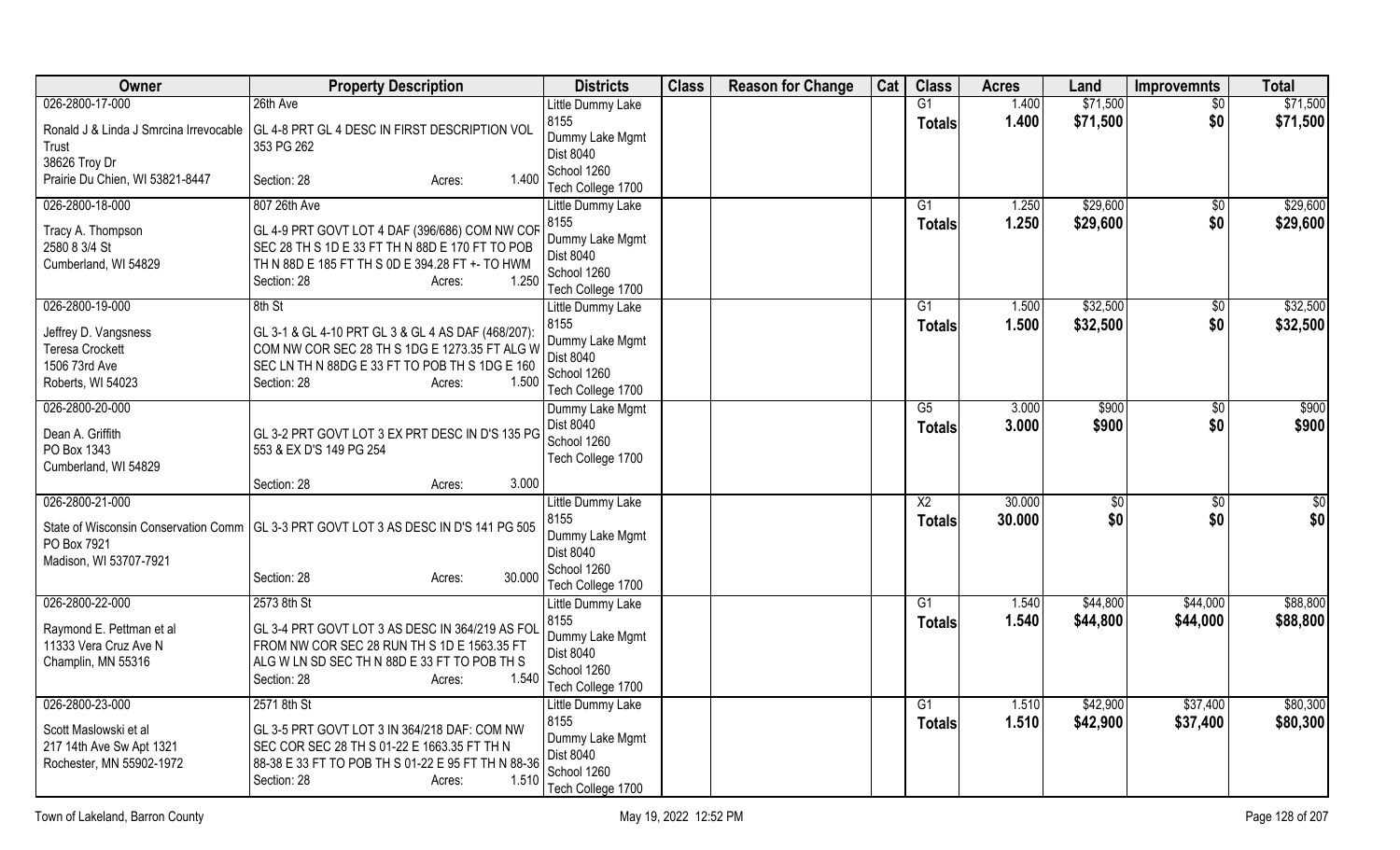| Owner                                     | <b>Property Description</b>                                                                  | <b>Districts</b>  | <b>Class</b> | <b>Reason for Change</b> | Cat | <b>Class</b>  | <b>Acres</b> | Land     | <b>Improvemnts</b> | <b>Total</b> |
|-------------------------------------------|----------------------------------------------------------------------------------------------|-------------------|--------------|--------------------------|-----|---------------|--------------|----------|--------------------|--------------|
| 026-2800-24-000                           | 2569 8th St                                                                                  | Little Dummy Lake |              |                          |     | G1            | 1.420        | \$42,900 | \$29,100           | \$72,000     |
| Arlette Larson et al                      | GL 3-6 PRT GOVT LOT 3 DESC IN 364/217 DAF:                                                   | 8155              |              |                          |     | <b>Totals</b> | 1.420        | \$42,900 | \$29,100           | \$72,000     |
| 2218 Oakview Ln N                         | FROM NW COR SEC 28 RUN S 1-22 E 1758.35 FT ALC                                               | Dummy Lake Mgmt   |              |                          |     |               |              |          |                    |              |
| Plymouth, MN 55441                        | WLN OF SD SEC TH N 88-38 E 33 FT TO POB TH S                                                 | Dist 8040         |              |                          |     |               |              |          |                    |              |
|                                           | 1.420<br>Section: 28<br>Acres:                                                               | School 1260       |              |                          |     |               |              |          |                    |              |
|                                           |                                                                                              | Tech College 1700 |              |                          |     |               |              |          |                    |              |
| 026-2800-25-000                           | 2575 8th St                                                                                  | Little Dummy Lake |              |                          |     | G1            | 1.600        | \$57,200 | \$236,700          | \$293,900    |
| Jeffrey D. Vangsness                      | GL 3-7 PRT GL 3 DESC IN 395/68 AS FOL: FROM NW                                               | 8155              |              |                          |     | <b>Totals</b> | 1.600        | \$57,200 | \$236,700          | \$293,900    |
| <b>Teresa Crockett</b>                    | COR SEC 28 RUN TH S 1D E 1433.35 FT ALG W LN                                                 | Dummy Lake Mgmt   |              |                          |     |               |              |          |                    |              |
| 1506 73rd Ave                             | SEC 28 TH N 88D E 33 FT TO POB TH S 1D E 130 FT                                              | Dist 8040         |              |                          |     |               |              |          |                    |              |
| Roberts, WI 54023                         | 1.600<br>Section: 28<br>Acres:                                                               | School 1260       |              |                          |     |               |              |          |                    |              |
|                                           |                                                                                              | Tech College 1700 |              |                          |     |               |              |          |                    |              |
| 026-2800-26-000                           | 842 25 1/2 Ave                                                                               | Dummy Lake Mgmt   |              |                          |     | G1            | 1.160        | \$10,800 | \$138,000          | \$148,800    |
| Heidi L. Poulson                          | GL 6-1 PRT GOVT LOT 6 DAF: BEG INT LN LOT 38                                                 | <b>Dist 8040</b>  |              |                          |     | <b>Totals</b> | 1.160        | \$10,800 | \$138,000          | \$148,800    |
| 842 25 1/2 Ave                            | WICKRES SUGAR SAND BEACH EXT N & N ROW LN                                                    | School 1260       |              |                          |     |               |              |          |                    |              |
| Cumberland, WI 54829                      | OF RIDGEVIEW RD TH N 200 FT TH W TO E ROW                                                    | Tech College 1700 |              |                          |     |               |              |          |                    |              |
|                                           | 1.160<br>Section: 28<br>Acres:                                                               |                   |              |                          |     |               |              |          |                    |              |
| 026-2800-27-000                           | 844 25 1/2 Ave                                                                               | Dummy Lake Mgmt   |              |                          |     | G1            | 0.730        | \$8,400  | \$23,000           | \$31,400     |
|                                           |                                                                                              | <b>Dist 8040</b>  |              |                          |     | <b>Totals</b> | 0.730        | \$8,400  | \$23,000           | \$31,400     |
| Heidi L. Morneau<br>842 25 1/2 25 3/4 Ave | GL 6-2 PRT GOVT LOT 6 DESC AS BEG AT PT WH W<br>LN LOT 38 OF WICKRE'S SUGAR SAND BEACH EXT N | School 1260       |              |                          |     |               |              |          |                    |              |
| Cumberland, WI 54829                      | INT N LN RIDGEVIEW RD TH N 200 FT TH E 160 FT                                                | Tech College 1700 |              |                          |     |               |              |          |                    |              |
|                                           | Section: 28<br>0.730<br>Acres:                                                               |                   |              |                          |     |               |              |          |                    |              |
| 026-2800-28-000                           | 2574 8 1/2 St                                                                                | Dummy Lake Mgmt   |              |                          |     | G1            | 7.521        | \$27,000 | \$0                | \$27,000     |
|                                           |                                                                                              | Dist 8040         |              |                          |     |               |              |          |                    |              |
| Timothy D Smith Revocable Trust           | GL 6-3 PRT GOVT LOT 6 DESC AS THAT PRT LYG E                                                 | School 1260       |              |                          |     | <b>Totals</b> | 7.521        | \$27,000 | \$0                | \$27,000     |
| Karen E Miller Revocable Trust            | OF RIDGEVIEW RD & E LOT 63 WICKRE'S SUGAR                                                    | Tech College 1700 |              |                          |     |               |              |          |                    |              |
| 823 25 1/2 Ave                            | SAND BEACH & N OF N LN OF FOL DESC PCL                                                       |                   |              |                          |     |               |              |          |                    |              |
| Cumberland, WI 54829                      | Section: 28<br>7.521<br>Acres:                                                               |                   |              |                          |     |               |              |          |                    |              |
| 026-2800-29-000                           | 2568 8 1/2 St                                                                                | Dummy Lake Mgmt   |              |                          |     | G1            | 1.479        | \$12,400 | \$200,000          | \$212,400    |
| Chad Anderson                             | GL 6-4 PRT GOVT LOT 6 DESC AS COM AT NE COR                                                  | Dist 8040         |              |                          |     | <b>Totals</b> | 1.479        | \$12,400 | \$200,000          | \$212,400    |
| Kimberly Anderson                         | OF ROW RIDGEVIEW RD TH S 3D E 235.52 FT TO                                                   | School 1260       |              |                          |     |               |              |          |                    |              |
| 2568 8 1/2 St                             | POB TH S 3D E 308.71 FT TH E 208.71 FT TH N 3D W                                             | Tech College 1700 |              |                          |     |               |              |          |                    |              |
| Cumberland, WI 54829                      | 1.479<br>Section: 28<br>Acres:                                                               |                   |              |                          |     |               |              |          |                    |              |
| 026-2800-30-000                           | 846 25 1/2 Ave                                                                               | Dummy Lake Mgmt   |              |                          |     | G1            | 1.010        | \$10,600 | \$101,100          | \$111,700    |
|                                           |                                                                                              | Dist 8040         |              |                          |     | <b>Totals</b> | 1.010        | \$10,600 | \$101,100          | \$111,700    |
| Judy M. Effertz                           | GL 6-5 & GL 7-6 PRT GL 6 DAF: COM PT INT OF W LN                                             | School 1260       |              |                          |     |               |              |          |                    |              |
| 846 25 1/2 Ave                            | LOT 38 WICKRE'S SUGAR SAND BEACH EXT N & N                                                   | Tech College 1700 |              |                          |     |               |              |          |                    |              |
| Cumberland, WI 54829                      | LN RIDGEVIEW RD (NKA 25 1/2 AVE) TH N 200 FT TH                                              |                   |              |                          |     |               |              |          |                    |              |
|                                           | 1.010<br>Section: 28<br>Acres:                                                               |                   |              |                          |     |               |              |          |                    |              |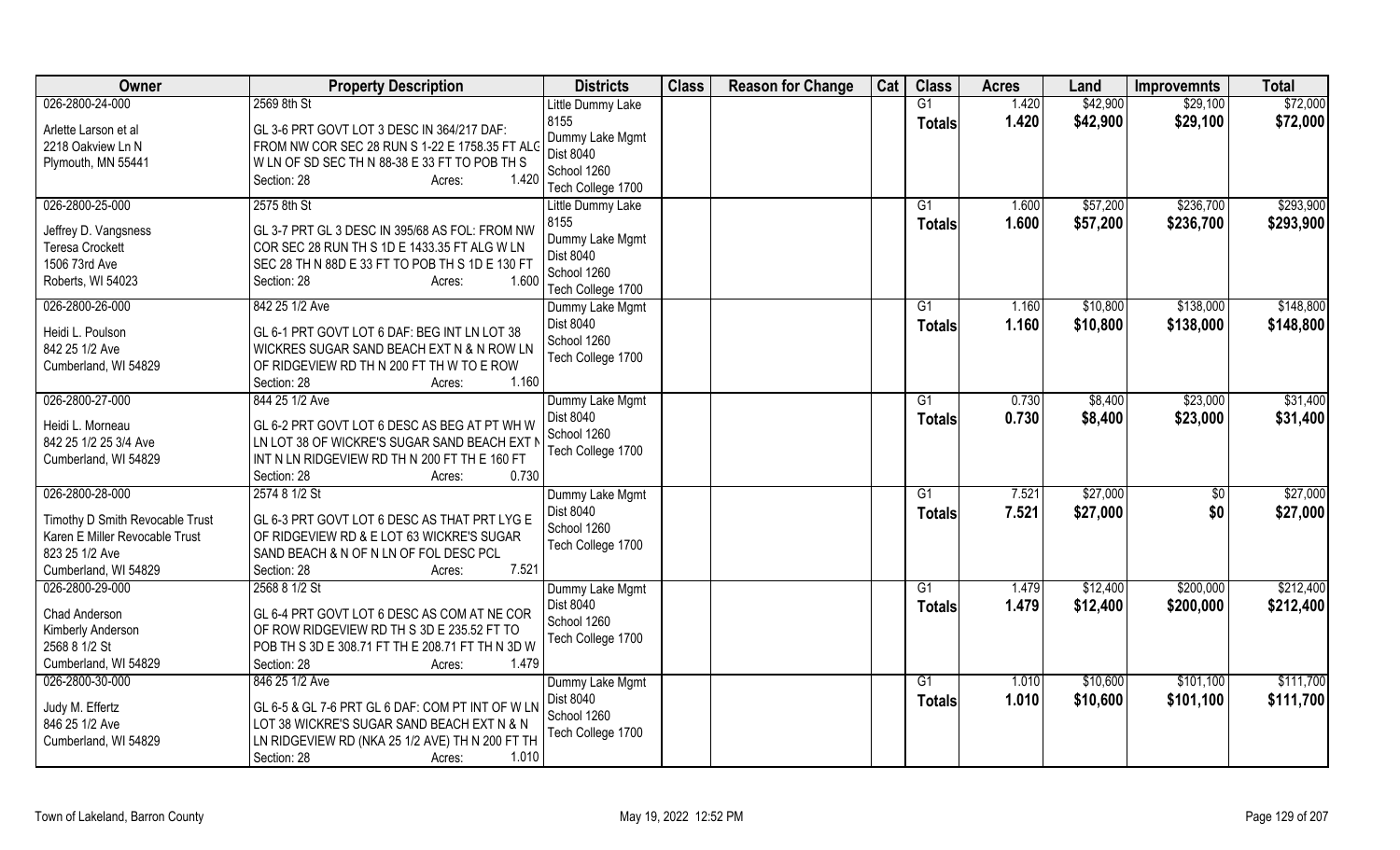| Owner                |                                                | <b>Property Description</b> | <b>Districts</b>  | <b>Class</b>   | <b>Reason for Change</b> | Cat | <b>Class</b>                       | <b>Acres</b>    | Land               | <b>Improvemnts</b> | <b>Total</b>       |
|----------------------|------------------------------------------------|-----------------------------|-------------------|----------------|--------------------------|-----|------------------------------------|-----------------|--------------------|--------------------|--------------------|
| 026-2800-31-000      | 2545 8th St                                    |                             | Dummy Lake Mgmt   |                |                          |     | G1                                 | 10.000          | \$108,900          | \$144,400          | \$253,300          |
| Dean A. Griffith     | GL 2-1 THAT PRT GOVT LOT 2 LYG N OF N LN CSM   |                             | Dist 8040         |                |                          |     | <b>Totals</b>                      | 10.000          | \$108,900          | \$144,400          | \$253,300          |
| PO Box 1343          | 11/57 #1471                                    |                             | School 1260       |                |                          |     |                                    |                 |                    |                    |                    |
| Cumberland, WI 54829 |                                                |                             | Tech College 1700 |                |                          |     |                                    |                 |                    |                    |                    |
|                      | Section: 28                                    | Acres:                      | 10.000            |                |                          |     |                                    |                 |                    |                    |                    |
| 026-2800-31-010      | 8th St                                         |                             | Dummy Lake Mgmt   |                |                          |     | G5                                 | 6.500           | \$1,300            | $\sqrt{6}$         | \$1,300            |
| Frank L. Park        | GL 2-4 S 387 FT GOVT LOT 2                     |                             | Dist 8040         |                |                          |     | <b>Totals</b>                      | 6.500           | \$1,300            | \$0                | \$1,300            |
| PO Box 702           |                                                |                             | School 1260       |                |                          |     |                                    |                 |                    |                    |                    |
| Cumberland, WI 54829 |                                                |                             | Tech College 1700 |                |                          |     |                                    |                 |                    |                    |                    |
|                      | Section: 28                                    | Acres:                      | 6.500             |                |                          |     |                                    |                 |                    |                    |                    |
| 026-2800-32-000      | 2535 8th St                                    |                             | Dummy Lake Mgmt   |                |                          |     | G1                                 | 4.450           | \$87,000           | \$78,000           | \$165,000          |
| Frank L. Park        | GL 2-2 PRT GOVT LOT 2 DAF: BEG PT ON W LN OF   |                             | <b>Dist 8040</b>  |                |                          |     | <b>Totals</b>                      | 4.450           | \$87,000           | \$78,000           | \$165,000          |
| PO Box 702           | GOVT LOT 2 387 FT N OF SW COR THRF TH N 325.00 |                             | School 1260       |                |                          |     |                                    |                 |                    |                    |                    |
| Cumberland, WI 54829 | FT TH E HWM OF DUMMY LAKE TH SLY ALG HWM       |                             | Tech College 1700 |                |                          |     |                                    |                 |                    |                    |                    |
|                      | Section: 28                                    | Acres:                      | 4.450             |                |                          |     |                                    |                 |                    |                    |                    |
| 026-2800-33-000      | 2541 8th St                                    |                             | Dummy Lake Mgmt   |                |                          |     | G1                                 | 2.500           | \$50,700           | \$87,700           | \$138,400          |
| Karen S. Coil        | GL 2-3 PRT GOVT LOT 2 SHOWN & DESC CSM 11/57   |                             | Dist 8040         |                |                          |     | <b>Totals</b>                      | 2.500           | \$50,700           | \$87,700           | \$138,400          |
| 2541 8th St          | #1471                                          |                             | School 1260       |                |                          |     |                                    |                 |                    |                    |                    |
| Cumberland, WI 54829 |                                                |                             | Tech College 1700 |                |                          |     |                                    |                 |                    |                    |                    |
|                      | Section: 28                                    | Acres:                      | 2.500             |                |                          |     |                                    |                 |                    |                    |                    |
| 026-2800-34-000      | 2511 8th St                                    |                             | School 1260       |                |                          |     | G1                                 | 4.000           | \$81,300           | \$78,700           | \$160,000          |
| Joseph G. Vennie     | GOVT LOT #1                                    |                             | Tech College 1700 |                |                          |     | G <sub>5</sub>                     | 21.560          | \$6,500            | \$0                | \$6,500            |
| PO Box 314           |                                                |                             |                   |                |                          |     | <b>Totals</b>                      | 25.560          | \$87,800           | \$78,700           | \$166,500          |
| Cumberland, WI 54829 |                                                |                             |                   |                |                          |     |                                    |                 |                    |                    |                    |
|                      | Section: 28                                    | Acres:                      | 25.560            |                |                          |     |                                    |                 |                    |                    |                    |
| 026-2800-35-000      | 2547 8 3/4 St                                  |                             | School 1260       |                |                          |     | G1                                 | 2.000           | \$15,000           | \$170,600          | \$185,600          |
| Corey A. Ritchie     | GL 8-1 PRT GOVT LOT 8 LYG E OF TN RD           |                             | Tech College 1700 |                |                          |     | G4                                 | 17.000          | \$3,300            | \$0                | \$3,300            |
| Carrie L. Ritchie    |                                                |                             |                   |                |                          |     | G <sub>5</sub><br>G <sub>5</sub> M | 16.000<br>4.000 | \$6,400<br>\$4,000 | \$0                | \$6,400<br>\$4,000 |
| 2547 8 3/4 St        |                                                |                             |                   |                |                          |     |                                    |                 |                    | \$0                |                    |
| Cumberland, WI 54829 | Section: 28                                    | Acres:                      | 39.000            |                |                          |     | <b>Totals</b>                      | 39.000          | \$28,700           | \$170,600          | \$199,300          |
| 026-2800-36-000      | 2556 8 3/4 St                                  |                             | Dummy Lake Mgmt   | G <sub>1</sub> | Garage                   |     | G1                                 | 1.310           | \$11,600           | \$134,500          | \$146,100          |
| Patrick H. Krohn     | GL 7-2 & 8-2 PRT GOVT LOTS 7 & 8 SHOWN AS LOT  |                             | Dist 8040         |                |                          |     | <b>Totals</b>                      | 1.310           | \$11,600           | \$134,500          | \$146,100          |
| Shelley Krohn        | CSM 17/19 #2383 DOC 495471                     |                             | School 1260       |                |                          |     |                                    |                 |                    |                    |                    |
| 2556 8 3/4 St        |                                                |                             | Tech College 1700 |                |                          |     |                                    |                 |                    |                    |                    |
| Cumberland, WI 54829 | Section: 28                                    | Acres:                      | 1.310             |                |                          |     |                                    |                 |                    |                    |                    |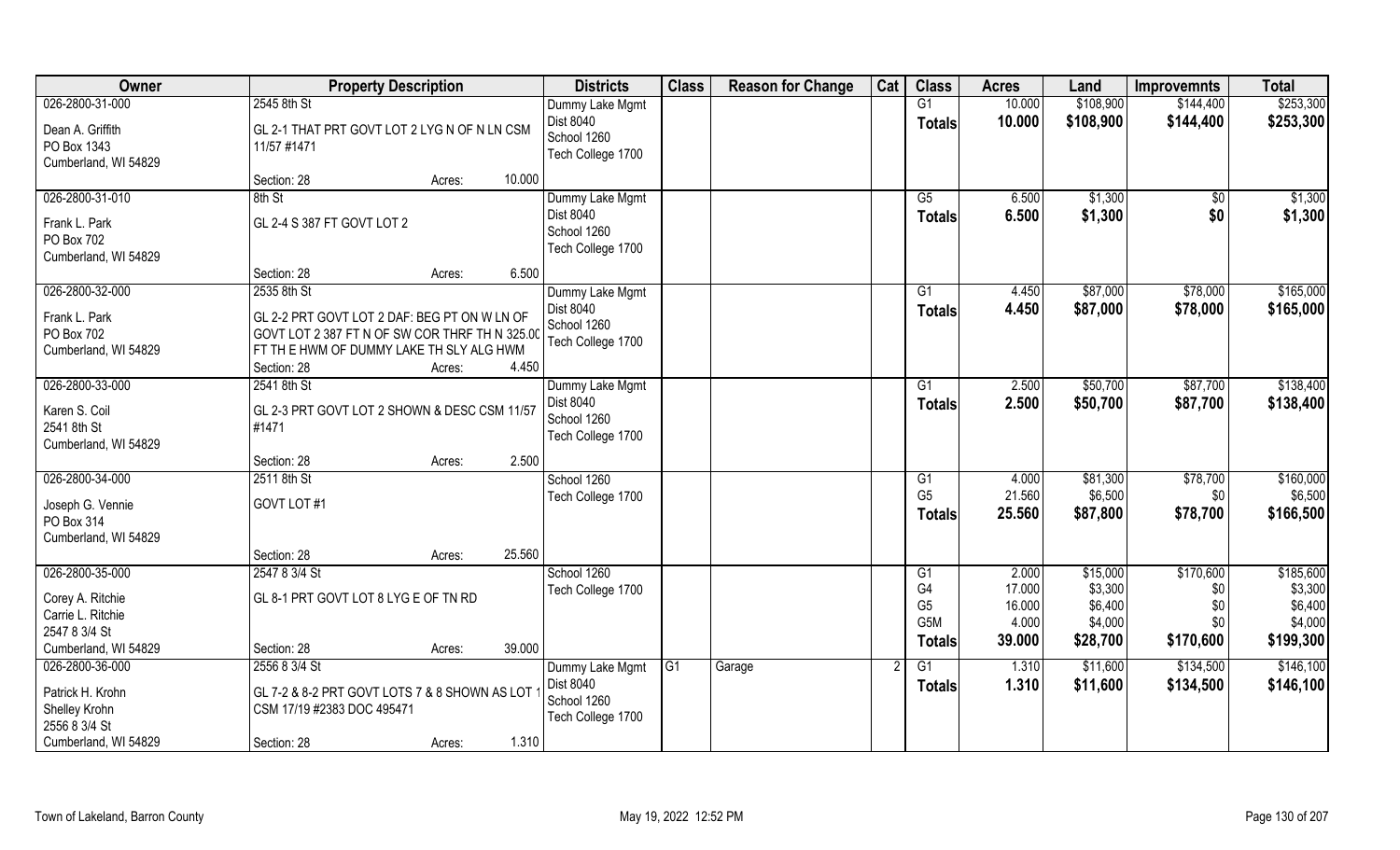| Owner                                 | <b>Property Description</b>                  | <b>Districts</b>  | <b>Class</b>    | <b>Reason for Change</b> | Cat | <b>Class</b>   | <b>Acres</b> | Land     | <b>Improvemnts</b> | <b>Total</b> |
|---------------------------------------|----------------------------------------------|-------------------|-----------------|--------------------------|-----|----------------|--------------|----------|--------------------|--------------|
| 026-2800-36-001                       | 866 25 1/2 Ave                               | Dummy Lake Mgmt   |                 |                          |     | G1             | 1.070        | \$10,400 | \$135,100          | \$145,500    |
| William Joseph Fournier Living Trust  | GL 8-2A PRT GOVT LOT 8 SHOWN AS LOT 2 CSM    | Dist 8040         |                 |                          |     | <b>Totals</b>  | 1.070        | \$10,400 | \$135,100          | \$145,500    |
| 12431 W Lariat Dr                     | 17/19 #2383 DOC 495471                       | School 1260       |                 |                          |     |                |              |          |                    |              |
| Sun City West, AZ 85375               |                                              | Tech College 1700 |                 |                          |     |                |              |          |                    |              |
|                                       | 1.070<br>Section: 28<br>Acres:               |                   |                 |                          |     |                |              |          |                    |              |
| 026-2800-36-011                       | 8 3/4 St                                     | Dummy Lake Mgmt   |                 |                          |     | G1             | 0.770        | \$8,600  | $\sqrt{$0}$        | \$8,600      |
| Ann Marie Valle Trust                 | GL 8-2B PRT GOVT LOT 8 SHOWN AS LOT 3 CSM    | Dist 8040         |                 |                          |     | <b>Totals</b>  | 0.770        | \$8,600  | \$0                | \$8,600      |
| 955 Watson Ave                        | 17/19 #2383 DOC 495471 (MOS #6888)           | School 1260       |                 |                          |     |                |              |          |                    |              |
| Saint Paul, MN 55102                  |                                              | Tech College 1700 |                 |                          |     |                |              |          |                    |              |
|                                       | Section: 28<br>0.770<br>Acres:               |                   |                 |                          |     |                |              |          |                    |              |
| 026-2800-36-022                       | 2550 8 3/4 St                                | Dummy Lake Mgmt   |                 |                          |     | G <sub>1</sub> | 1.100        | \$10,500 | \$190,000          | \$200,500    |
| <b>Christine Armstrong Hines</b>      | GL 8-2C PRT GOVT LOT 8 SHOWN AS LOT 4 CSM    | Dist 8040         |                 |                          |     | <b>Totals</b>  | 1.100        | \$10,500 | \$190,000          | \$200,500    |
| 2550 8 3/4 St                         | 17/19 #2383 DOC 495471 (MOS #6886)           | School 1260       |                 |                          |     |                |              |          |                    |              |
| Cumberland, WI 54829                  |                                              | Tech College 1700 |                 |                          |     |                |              |          |                    |              |
|                                       | 1.100<br>Section: 28<br>Acres:               |                   |                 |                          |     |                |              |          |                    |              |
| 026-2800-37-000                       | 866 25 1/2 Ave                               | Dummy Lake Mgmt   |                 |                          |     | G1             | 1.150        | \$10,800 | \$0                | \$10,800     |
| Eric A. Corton                        | GL 8-3 PRT GOVT LOT 8 BEG AT PT N 0 DEG 03'E | Dist 8040         |                 |                          |     | <b>Totals</b>  | 1.150        | \$10,800 | \$0                | \$10,800     |
| Nicola L. Corton                      | 66.06 FT FROM NE COR LOT 2 OF PLAT OF        | School 1260       |                 |                          |     |                |              |          |                    |              |
| 883 25 1/2 Ave                        | WICKRES SUGAR SAND BEACH TH S 87 DEG 13'W    | Tech College 1700 |                 |                          |     |                |              |          |                    |              |
| Cumberland, WI 54829                  | Section: 28<br>1.150<br>Acres:               |                   |                 |                          |     |                |              |          |                    |              |
| 026-2800-38-000                       | 852 25th Ave                                 | School 1260       | $\overline{G4}$ | Ag use land              | -5  | G1             | 2.000        | \$15,000 | \$33,200           | \$48,200     |
|                                       |                                              | Tech College 1700 |                 |                          |     | G <sub>4</sub> | 17.000       | \$2,900  | \$0                | \$2,900      |
| M Eleanor Wols                        | GL 9-1 GOVT LOT 9 EX E 500 FT THRF & EX CSM  |                   |                 |                          |     | G <sub>5</sub> | 21.140       | \$8,500  | \$0                | \$8,500      |
| c/o Kathy Moss<br>1325 E Woodland Ave | 19/128 #2757                                 |                   |                 |                          |     | <b>Totals</b>  | 40.140       | \$26,400 | \$33,200           | \$59,600     |
| Barron, WI 54812                      | 40.140<br>Section: 28                        |                   |                 |                          |     |                |              |          |                    |              |
| 026-2800-38-022                       | Acres:<br>8 3/4 St                           | Dummy Lake Mgmt   |                 |                          |     | G1             | 0.230        | \$24,500 | \$0                | \$24,500     |
|                                       |                                              | Dist 8040         |                 |                          |     | <b>Totals</b>  | 0.230        | \$24,500 | \$0                | \$24,500     |
| Dennis Steiner                        | GL 9-2 & PLAT 16-6 PRT GOVT LOT 9 & SE-SE    | School 1260       |                 |                          |     |                |              |          |                    |              |
| Deborah Steiner                       | SHOWN AS LOT 1 CSM 19/128 #2757 DOC 519872   | Tech College 1700 |                 |                          |     |                |              |          |                    |              |
| 2522 8 3/4 St                         |                                              |                   |                 |                          |     |                |              |          |                    |              |
| Cumberland, WI 54829                  | 0.230<br>Section: 28<br>Acres:               |                   |                 |                          |     |                |              |          |                    |              |
| 026-2800-38-033                       | 2518 8 3/4 St                                | Dummy Lake Mgmt   |                 |                          |     | G1             | 0.860        | \$81,100 | \$136,200          | \$217,300    |
| Theron M. Flom                        | GL 9-3 & PLAT 16-5 PRT GOVT LOT 9 & SE-SE    | Dist 8040         |                 |                          |     | <b>Totals</b>  | 0.860        | \$81,100 | \$136,200          | \$217,300    |
| Christopher S. Flom                   | SHOWN AS LOT 2 CSM 19/128 #2757 DOC 519872   | School 1260       |                 |                          |     |                |              |          |                    |              |
| 545 W Crest Ln                        |                                              | Tech College 1700 |                 |                          |     |                |              |          |                    |              |
| Ellsworth, WI 54011                   | 0.860<br>Section: 28<br>Acres:               |                   |                 |                          |     |                |              |          |                    |              |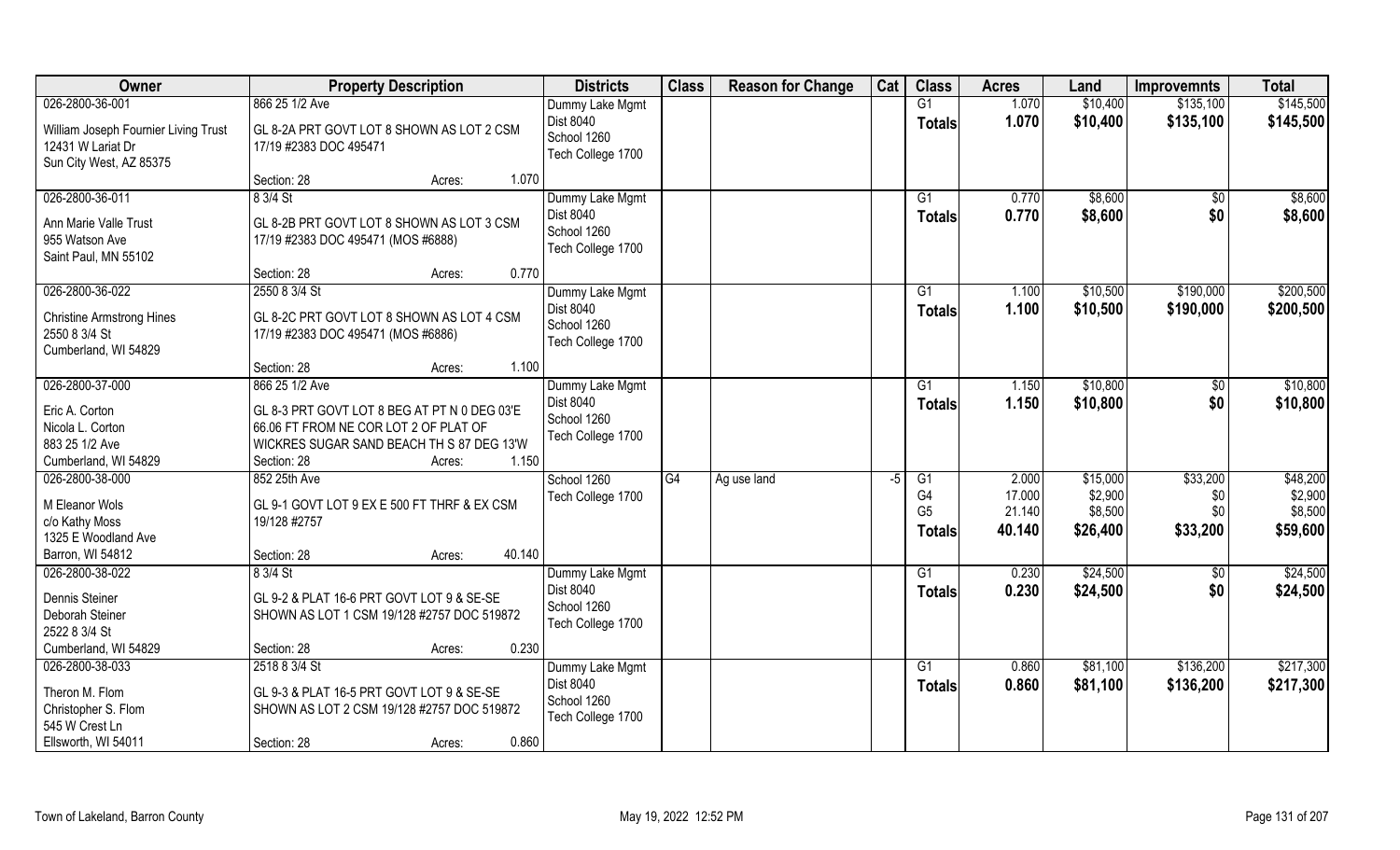| Owner                               | <b>Property Description</b>                      | <b>Districts</b>  | <b>Class</b> | <b>Reason for Change</b> | Cat | <b>Class</b>    | <b>Acres</b> | Land      | <b>Improvemnts</b> | <b>Total</b> |
|-------------------------------------|--------------------------------------------------|-------------------|--------------|--------------------------|-----|-----------------|--------------|-----------|--------------------|--------------|
| 026-2800-38-044                     | 2516 8 3/4 St                                    | Dummy Lake Mgmt   |              |                          |     | G1              | 2.270        | \$124,600 | \$125,000          | \$249,600    |
| Richard J. Olson                    | GL 9-4 & PLAT 16-4 PRT GOVT LOT 9 & SE-SE        | Dist 8040         |              |                          |     | <b>Totals</b>   | 2.270        | \$124,600 | \$125,000          | \$249,600    |
| Kathryn Olson                       | SHOWN AS LOT 3 CSM 19/128 #2757                  | School 1260       |              |                          |     |                 |              |           |                    |              |
| 602 Aqua Cir                        |                                                  | Tech College 1700 |              |                          |     |                 |              |           |                    |              |
| Lino Lakes, MN 55014                | 2.270<br>Section: 28<br>Acres:                   |                   |              |                          |     |                 |              |           |                    |              |
| 026-2800-38-055                     | 2502 8 3/4 St                                    | School 1260       |              |                          |     | $\overline{G1}$ | 10.800       | \$33,600  | \$116,900          | \$150,500    |
|                                     |                                                  | Tech College 1700 |              |                          |     |                 | 10.800       | \$33,600  | \$116,900          | \$150,500    |
| Lee R. Geldernick                   | GL 9-5 & PLAT 16-3 PRT GOVT LOT 9 & SE-SE DAF:   |                   |              |                          |     | Totals          |              |           |                    |              |
| Teresa L. Geldernick                | THAT PART OF E 500 FT GOVT LOT 9 LYG S OF S LN   |                   |              |                          |     |                 |              |           |                    |              |
| 2502 8 3/4 St                       | & S LN EXT OF LOT 3 CSM 19/128 #2757 EX HWY      |                   |              |                          |     |                 |              |           |                    |              |
| Cumberland, WI 54829                | 10.800<br>Section: 28<br>Acres:                  |                   |              |                          |     |                 |              |           |                    |              |
| 026-2800-39-000                     | 890 25th Ave                                     | School 1260       |              |                          |     | G1              | 2.000        | \$15,000  | \$166,900          | \$181,900    |
|                                     |                                                  | Tech College 1700 |              |                          |     | G <sub>2</sub>  | 2.000        | \$17,000  | \$178,900          | \$195,900    |
| <b>Timm Twait</b>                   | PLAT 16-1 SE-SE (INCL CSM 10/122 #1358) EX PRT   |                   |              |                          |     | G <sub>5</sub>  | 13.800       | \$5,500   | \$0                | \$5,500      |
| <b>Teresa Twait</b><br>890 25th Ave | CSM 10/122 #1358 LYG W OF E LN 8 3/4 ST & EX CSM |                   |              |                          |     | G <sub>6</sub>  | 16.960       | \$33,900  | \$0                | \$33,900     |
|                                     | 36/168 #5345 (MOS #7673)<br>34.760               |                   |              |                          |     | <b>Totals</b>   | 34.760       | \$71,400  | \$345,800          | \$417,200    |
| Cumberland, WI 54829                | Section: 28<br>Acres:                            |                   |              |                          |     |                 |              |           |                    |              |
| 026-2800-40-000                     | 2513 8 3/4 St                                    | School 1260       |              |                          |     | $\overline{G1}$ | 3.700        | \$23,300  | \$54,600           | \$77,900     |
| Derin Rouzer                        | PLAT 16-2 PRT SE-SE SHOWN AS LOT 1 CSM 36/168    | Tech College 1700 |              |                          |     | <b>Totals</b>   | 3.700        | \$23,300  | \$54,600           | \$77,900     |
| 2513 8 3/4 St                       | #5345                                            |                   |              |                          |     |                 |              |           |                    |              |
| Cumberland, WI 54829                |                                                  |                   |              |                          |     |                 |              |           |                    |              |
|                                     | 3.700<br>Section: 28<br>Acres:                   |                   |              |                          |     |                 |              |           |                    |              |
| 026-2900-02-000                     | 2598 8th St                                      | School 1260       |              |                          |     | G1              | 0.500        | \$7,000   | \$23,400           | \$30,400     |
|                                     |                                                  | Tech College 1700 |              |                          |     | G <sub>5</sub>  | 12.000       | \$3,600   | \$0                | \$3,600      |
| Jeffrey D. Vangsness                | NE-NE                                            |                   |              |                          |     | G <sub>6</sub>  | 27.500       | \$55,000  | \$0                | \$55,000     |
| Teresa K. Crockett                  |                                                  |                   |              |                          |     | Totals          | 40.000       | \$65,600  | \$23,400           | \$89,000     |
| 1506 73rd Ave                       |                                                  |                   |              |                          |     |                 |              |           |                    |              |
| Roberts, WI 54023                   | 40.000<br>Section: 29<br>Acres:                  |                   |              |                          |     |                 |              |           |                    |              |
| 026-2900-03-000                     | 713 25 1/2 Ave                                   | School 1260       |              |                          |     | G6              | 30.600       | \$61,200  | \$0                | \$61,200     |
| Adam M. Hines                       | GL 8-1 GOVT LOT 8 EX W 22.4 ACRES (ASSUMED TO    | Tech College 1700 |              |                          |     | <b>Totals</b>   | 30.600       | \$61,200  | \$0                | \$61,200     |
| Joseph Vennie                       | BE THAT PRT OF GL 8 LYG W OF N-S 1/4 LN) & EX W  |                   |              |                          |     |                 |              |           |                    |              |
| 1326 5th St                         | 310 FT OF THAT PRT LYG IN NW-NE (AKA THAT PRT    |                   |              |                          |     |                 |              |           |                    |              |
| Almena, WI 54805                    | 30.600<br>Section: 29<br>Acres:                  |                   |              |                          |     |                 |              |           |                    |              |
| 026-2900-04-000                     | 713 25 1/2 Ave                                   | School 1260       |              |                          |     | G1              | 1.766        | \$13,800  | $\sqrt{6}$         | \$13,800     |
|                                     |                                                  | Tech College 1700 |              |                          |     | <b>Totals</b>   | 1.766        | \$13,800  | \$0                | \$13,800     |
| Adam M. Hines                       | GL 8-2 PRT GOVT LOT 8 SHOWN AS LOT 7 CSM 35/94   |                   |              |                          |     |                 |              |           |                    |              |
| Joseph Vennie                       | #5122 DOC 708942                                 |                   |              |                          |     |                 |              |           |                    |              |
| 1326 5th St                         |                                                  |                   |              |                          |     |                 |              |           |                    |              |
| Almena, WI 54805                    | 1.766<br>Section: 29<br>Acres:                   |                   |              |                          |     |                 |              |           |                    |              |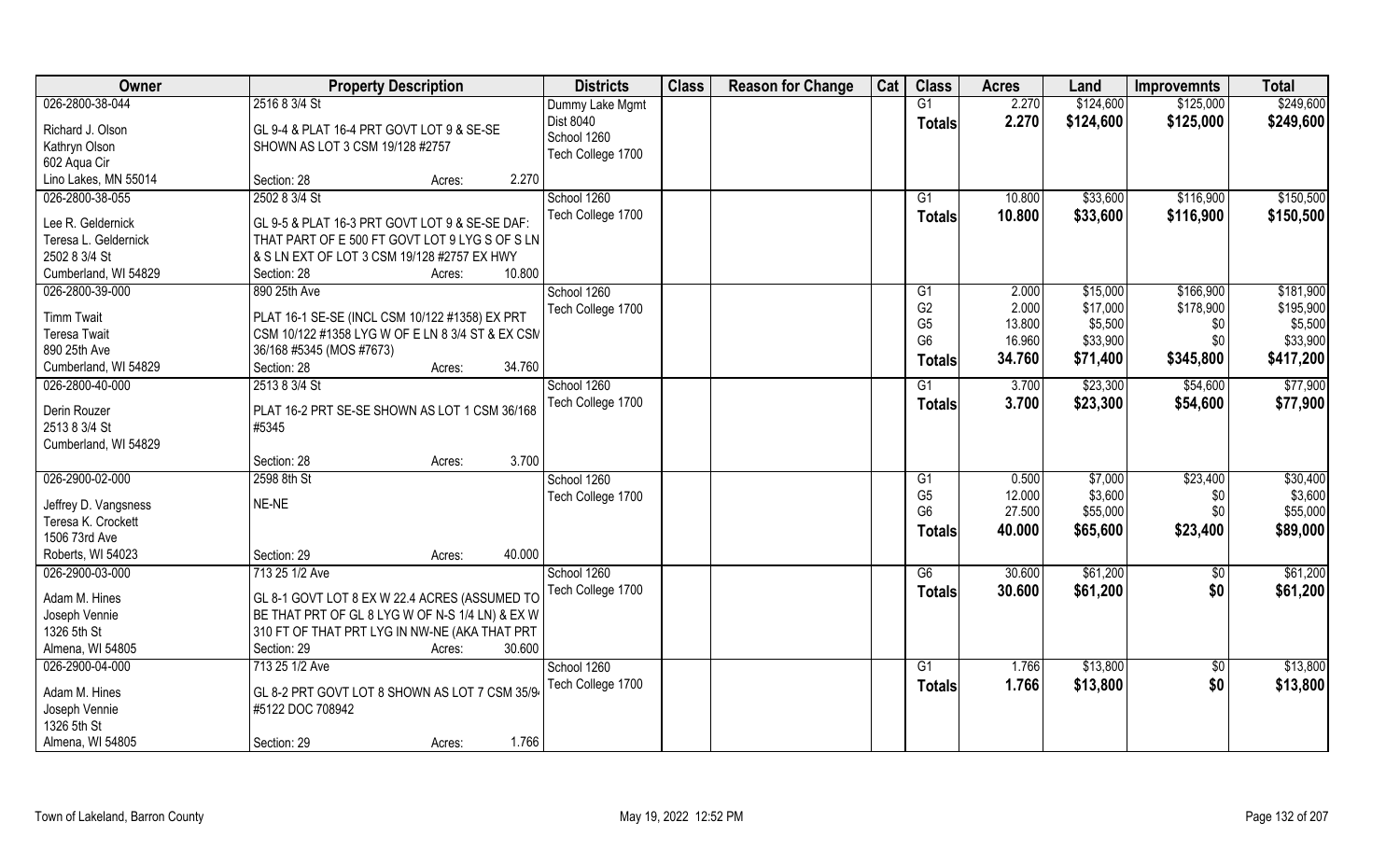| \$151,000<br>026-2900-05-000<br>713 25 1/2 Ave<br>G1<br>1.490<br>\$217,100<br>Granite Lake 8165<br>School 1260<br>1.490<br>\$151,000<br>\$217,100<br><b>Totals</b><br><b>Myer Family Trust</b><br>GL 8-3 PRT GOVT LOT 8 SHOWN AS LOT 8 CSM 35/9<br>Tech College 1700<br>713 25 1/2 Ave<br>#5123 DOC 708943<br>Cumberland, WI 54829<br>1.490<br>Section: 29<br>Acres:<br>026-2900-06-000<br>701 25 1/2 Ave<br>\$233,100<br>$\overline{G1}$<br>1.240<br>\$98,000<br>Granite Lake 8165<br>School 1260<br>\$98,000<br>1.240<br>\$233,100<br><b>Totals</b><br>Michael S. Knutson<br>GL 8-4 PRT GOVT LOT 8 SHOWN AS LOT 4 CSM 35/1<br>Tech College 1700<br>Ashley R. Knutson<br>#5041<br>701 25 1/2 Ave<br>1.240<br>Cumberland, WI 54829<br>Section: 29<br>Acres: | Owner           | <b>Property Description</b> | <b>Districts</b> | <b>Class</b> | <b>Reason for Change</b> | Cat | <b>Class</b> | <b>Acres</b> | Land     | <b>Improvemnts</b> | <b>Total</b>           |
|-------------------------------------------------------------------------------------------------------------------------------------------------------------------------------------------------------------------------------------------------------------------------------------------------------------------------------------------------------------------------------------------------------------------------------------------------------------------------------------------------------------------------------------------------------------------------------------------------------------------------------------------------------------------------------------------------------------------------------------------------------------|-----------------|-----------------------------|------------------|--------------|--------------------------|-----|--------------|--------------|----------|--------------------|------------------------|
|                                                                                                                                                                                                                                                                                                                                                                                                                                                                                                                                                                                                                                                                                                                                                             |                 |                             |                  |              |                          |     |              |              |          |                    | \$368,100              |
|                                                                                                                                                                                                                                                                                                                                                                                                                                                                                                                                                                                                                                                                                                                                                             |                 |                             |                  |              |                          |     |              |              |          |                    | \$368,100              |
|                                                                                                                                                                                                                                                                                                                                                                                                                                                                                                                                                                                                                                                                                                                                                             |                 |                             |                  |              |                          |     |              |              |          |                    |                        |
|                                                                                                                                                                                                                                                                                                                                                                                                                                                                                                                                                                                                                                                                                                                                                             |                 |                             |                  |              |                          |     |              |              |          |                    | \$331,100              |
|                                                                                                                                                                                                                                                                                                                                                                                                                                                                                                                                                                                                                                                                                                                                                             |                 |                             |                  |              |                          |     |              |              |          |                    | \$331,100              |
|                                                                                                                                                                                                                                                                                                                                                                                                                                                                                                                                                                                                                                                                                                                                                             |                 |                             |                  |              |                          |     |              |              |          |                    |                        |
|                                                                                                                                                                                                                                                                                                                                                                                                                                                                                                                                                                                                                                                                                                                                                             | 026-2900-06-010 | 710 25 1/2 Ave              | School 1260      |              |                          |     | G1           | 1.278        | \$11,400 | \$11,800           | \$23,200               |
| Tech College 1700<br>1.278<br>\$11,400<br>\$11,800<br>Totals<br>Steven B. Goff<br>GL 8-11 PRT GOVT LOT 8 SHOWN AS LOT 6 CSM<br>Elizabeth Goff<br>35/93 #5121<br>1639 River Ridge Rd                                                                                                                                                                                                                                                                                                                                                                                                                                                                                                                                                                         |                 |                             |                  |              |                          |     |              |              |          |                    | \$23,200               |
| 1.278<br>River Falls, WI 54022<br>Section: 29<br>Acres:                                                                                                                                                                                                                                                                                                                                                                                                                                                                                                                                                                                                                                                                                                     |                 |                             |                  |              |                          |     |              |              |          |                    |                        |
| 026-2900-06-020<br>\$107,100<br>703 25 1/2 Ave<br>Granite Lake 8165<br>\$124,600<br>G1<br>1.530                                                                                                                                                                                                                                                                                                                                                                                                                                                                                                                                                                                                                                                             |                 |                             |                  |              |                          |     |              |              |          |                    | \$231,700              |
| School 1260<br>1.530<br>\$124,600<br>\$107,100<br><b>Totals</b><br>Gina Cordoba L. Martinez<br>GL 8-13 PRT GOVT LOT 8 SHOWN AS LOT 2 CSM<br>Tech College 1700<br>Carlos Cordoba I. Martinez<br>33/86 #4784<br>703 25 1/2 Ave                                                                                                                                                                                                                                                                                                                                                                                                                                                                                                                                |                 |                             |                  |              |                          |     |              |              |          |                    | \$231,700              |
| 1.530<br>Cumberland, WI 54829<br>Section: 29<br>Acres:                                                                                                                                                                                                                                                                                                                                                                                                                                                                                                                                                                                                                                                                                                      |                 |                             |                  |              |                          |     |              |              |          |                    |                        |
| 026-2900-06-030<br>699 25 1/2 Ave<br>0.830<br>\$90,000<br>\$186,200<br>$\overline{G1}$<br>Granite Lake 8165<br>\$90,000<br>School 1260<br>0.830<br>\$186,200<br>Totals<br>Steven B. Goff<br>GL 8-14 PRT GOVT LOT 8 SHOWN AS LOT 3 CSM<br>Tech College 1700<br>Elizabeth Goff<br>35/13 #5041<br>1639 River Ridge Rd                                                                                                                                                                                                                                                                                                                                                                                                                                          |                 |                             |                  |              |                          |     |              |              |          |                    | \$276,200<br>\$276,200 |
| 0.830<br>River Falls, WI 54022<br>Section: 29<br>Acres:                                                                                                                                                                                                                                                                                                                                                                                                                                                                                                                                                                                                                                                                                                     |                 |                             |                  |              |                          |     |              |              |          |                    |                        |
| 026-2900-06-040<br>School 1260<br>\$23,300<br>\$0<br>25 1/2 Ave<br>G1<br>5.645                                                                                                                                                                                                                                                                                                                                                                                                                                                                                                                                                                                                                                                                              |                 |                             |                  |              |                          |     |              |              |          |                    | \$23,300               |
| \$0<br>Tech College 1700<br>5.645<br>\$23,300<br><b>Totals</b><br>Steven B. Goff<br>GL 8-15 PRT GOVT LOT 8 SHOWN AS LOT 5 CSM<br>Elizabeth Goff<br>35/93 #5121<br>1639 River Ridge Rd                                                                                                                                                                                                                                                                                                                                                                                                                                                                                                                                                                       |                 |                             |                  |              |                          |     |              |              |          |                    | \$23,300               |
| River Falls, WI 54022<br>5.645<br>Section: 29<br>Acres:                                                                                                                                                                                                                                                                                                                                                                                                                                                                                                                                                                                                                                                                                                     |                 |                             |                  |              |                          |     |              |              |          |                    |                        |
| 026-2900-07-000<br>713 25 1/2 Ave<br>\$18,800<br>School 1260<br>G6<br>9.400<br>$\sqrt{6}$<br>\$0<br>Tech College 1700<br>9.400<br>\$18,800<br>Totals<br>Adam M. Hines<br>GL 8-5 THAT PRT GOVT LOT 8 DESC AS W 310 FT OF                                                                                                                                                                                                                                                                                                                                                                                                                                                                                                                                     |                 |                             |                  |              |                          |     |              |              |          |                    | \$18,800<br>\$18,800   |
| Joseph Vennie<br>THE PRT OF SD GOVT LOT 8 LYG IN NW-NE                                                                                                                                                                                                                                                                                                                                                                                                                                                                                                                                                                                                                                                                                                      |                 |                             |                  |              |                          |     |              |              |          |                    |                        |
| 1326 5th St<br>9.400<br>Almena, WI 54805<br>Section: 29<br>Acres:                                                                                                                                                                                                                                                                                                                                                                                                                                                                                                                                                                                                                                                                                           |                 |                             |                  |              |                          |     |              |              |          |                    |                        |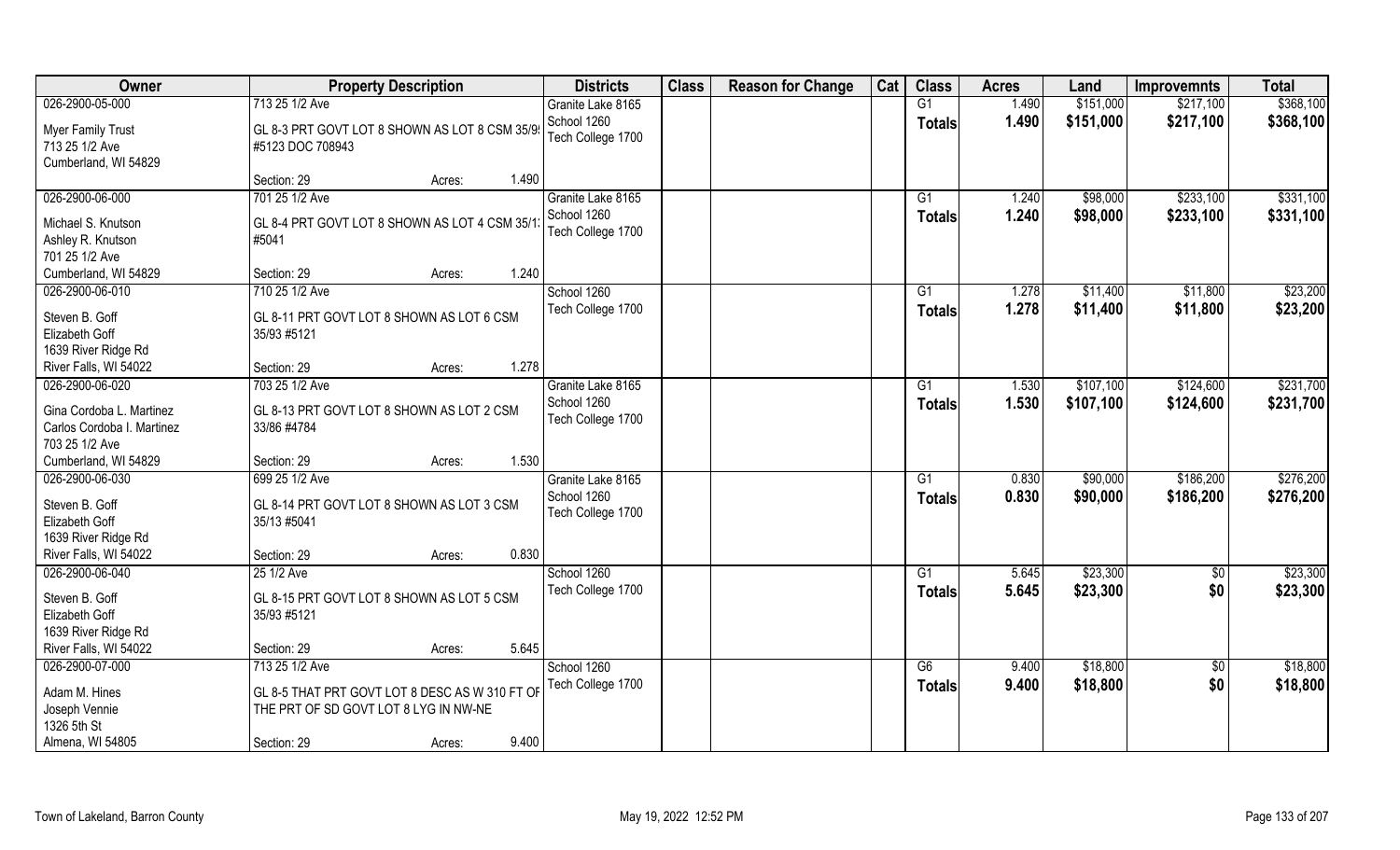| Owner                               | <b>Property Description</b>                                         | <b>Districts</b>                 | <b>Class</b> | <b>Reason for Change</b> | Cat | <b>Class</b>    | <b>Acres</b>    | Land                | <b>Improvemnts</b> | <b>Total</b>         |
|-------------------------------------|---------------------------------------------------------------------|----------------------------------|--------------|--------------------------|-----|-----------------|-----------------|---------------------|--------------------|----------------------|
| 026-2900-08-000                     | 721 25 1/2 Ave                                                      | Granite Lake 8165                |              |                          |     | G1              | 1.890           | \$113,400           | \$179,400          | \$292,800            |
| Richard A. Crabtree                 | GL 8-6 S 150 FT OF THAT PRT GOVT LOT 8 LYG W                        | School 1260<br>Tech College 1700 |              |                          |     | <b>Totals</b>   | 1.890           | \$113,400           | \$179,400          | \$292,800            |
| Karen S. Crabtree<br>721 25 1/2 Ave | OF N-S 1/4 LN EX PRT IN CSM 12/76 #1659 DOC<br>453439               |                                  |              |                          |     |                 |                 |                     |                    |                      |
| Cumberland, WI 54829                | 1.890<br>Section: 29                                                |                                  |              |                          |     |                 |                 |                     |                    |                      |
|                                     | Acres:                                                              |                                  |              |                          |     |                 |                 |                     |                    |                      |
| 026-2900-09-000                     | 717 25 1/2 Ave                                                      | Granite Lake 8165<br>School 1260 |              |                          |     | G1              | 2.530           | \$140,400           | \$197,100          | \$337,500            |
| Joan A. Palm                        | GL 8-7 N 200 FT OF S 350 FT OF GOVT LOT 8 LYG W                     | Tech College 1700                |              |                          |     | <b>Totals</b>   | 2.530           | \$140,400           | \$197,100          | \$337,500            |
| 764 Gherty Ln<br>Hudson, WI 54016   | OF 1/4 LN EX PRT IN CSM 12/76 #1659 (MOS #6891)                     |                                  |              |                          |     |                 |                 |                     |                    |                      |
|                                     | 2.530<br>Section: 29<br>Acres:                                      |                                  |              |                          |     |                 |                 |                     |                    |                      |
| 026-2900-11-000                     | 711 25 1/2 Ave                                                      | Granite Lake 8165                |              |                          |     | G1              | 0.980           | \$85,900            | \$180,900          | \$266,800            |
| Elissa C. Skinner<br>PO Box 983     | GL 8-9 PRT GOVT LOT 8 SHOWN AS LOT 1 CSM<br>13/163 #1903 DOC 465985 | School 1260<br>Tech College 1700 |              |                          |     | <b>Totals</b>   | 0.980           | \$85,900            | \$180,900          | \$266,800            |
| Cumberland, WI 54829                |                                                                     |                                  |              |                          |     |                 |                 |                     |                    |                      |
|                                     | 0.980<br>Section: 29<br>Acres:                                      |                                  |              |                          |     |                 |                 |                     |                    |                      |
| 026-2900-12-000                     | 711A 25 1/2 Ave                                                     | Granite Lake 8165                |              |                          |     | G1              | 0.860           | \$85,000            | \$111,400          | \$196,400            |
| <b>Christopher Mccoy</b>            | GL 8-12 PRT GOVT LOT 8 SHOWN AS LOT 2 CSM                           | School 1260<br>Tech College 1700 |              |                          |     | <b>Totals</b>   | 0.860           | \$85,000            | \$111,400          | \$196,400            |
| Dawn Mccoy                          | 13/163 #1903                                                        |                                  |              |                          |     |                 |                 |                     |                    |                      |
| 16167 Crane St NW                   |                                                                     |                                  |              |                          |     |                 |                 |                     |                    |                      |
| Andover, MN 55304                   | 0.860<br>Section: 29<br>Acres:                                      |                                  |              |                          |     |                 |                 |                     |                    |                      |
| 026-2900-13-000                     | 709 25 1/2 Ave                                                      | Granite Lake 8165                |              |                          |     | $\overline{G1}$ | 0.900           | \$87,600            | \$177,100          | \$264,700            |
| Tracy A. Engstrand                  | GL 8-10 PRT GOVT LOT 8 SHOWN AS LOT 2 CSM                           | School 1260                      |              |                          |     | Totals          | 0.900           | \$87,600            | \$177,100          | \$264,700            |
| Joan B. Engstrand                   | 12/91 #1674                                                         | Tech College 1700                |              |                          |     |                 |                 |                     |                    |                      |
| 620 Wesley Commons Dr Ste 23        |                                                                     |                                  |              |                          |     |                 |                 |                     |                    |                      |
| Golden Valley, MN 55427             | 0.900<br>Section: 29<br>Acres:                                      |                                  |              |                          |     |                 |                 |                     |                    |                      |
| 026-2900-14-000                     | 8th St                                                              | School 1260                      |              |                          |     | G6              | 20.520          | \$45,100            | $\sqrt{6}$         | \$45,100             |
| Susan W. Greer<br>781 25 1/2 Ave    | PLATS 4-1 & 13-2 SE-NE & NE-SE LYG N OF HWY EX<br>PLATTED AREA      | Tech College 1700                |              |                          |     | <b>Totals</b>   | 20.520          | \$45,100            | \$0                | \$45,100             |
| Cumberland, WI 54829                |                                                                     |                                  |              |                          |     |                 |                 |                     |                    |                      |
|                                     | 20.520<br>Section: 29<br>Acres:                                     |                                  |              |                          |     |                 |                 |                     |                    |                      |
| 026-2900-15-000                     | 2540 8th St                                                         | School 1260                      |              |                          |     | G1<br>G4        | 4.000<br>23.000 | \$20,000<br>\$1,200 | \$134,200          | \$154,200<br>\$1,200 |
| Krueger Family Irrevocable Trust    | PLATS 4-2 & 13-1 NE-SE LYG E OF PLAT OF LAKE                        | Tech College 1700                |              |                          |     | G <sub>6</sub>  | 5.300           | \$8,500             | \$0<br>\$0         | \$8,500              |
| 2540 8th St                         | FOREST PARK & PRT SE-NE LYG E OF PLAT OF                            |                                  |              |                          |     |                 | 32.300          | \$29,700            | \$134,200          | \$163,900            |
| Cumberland, WI 54829                | LAKE FOREST PARK & LYG S OF E-W TOWN ROAD                           |                                  |              |                          |     | Totals          |                 |                     |                    |                      |
|                                     | 32.300<br>Section: 29<br>Acres:                                     |                                  |              |                          |     |                 |                 |                     |                    |                      |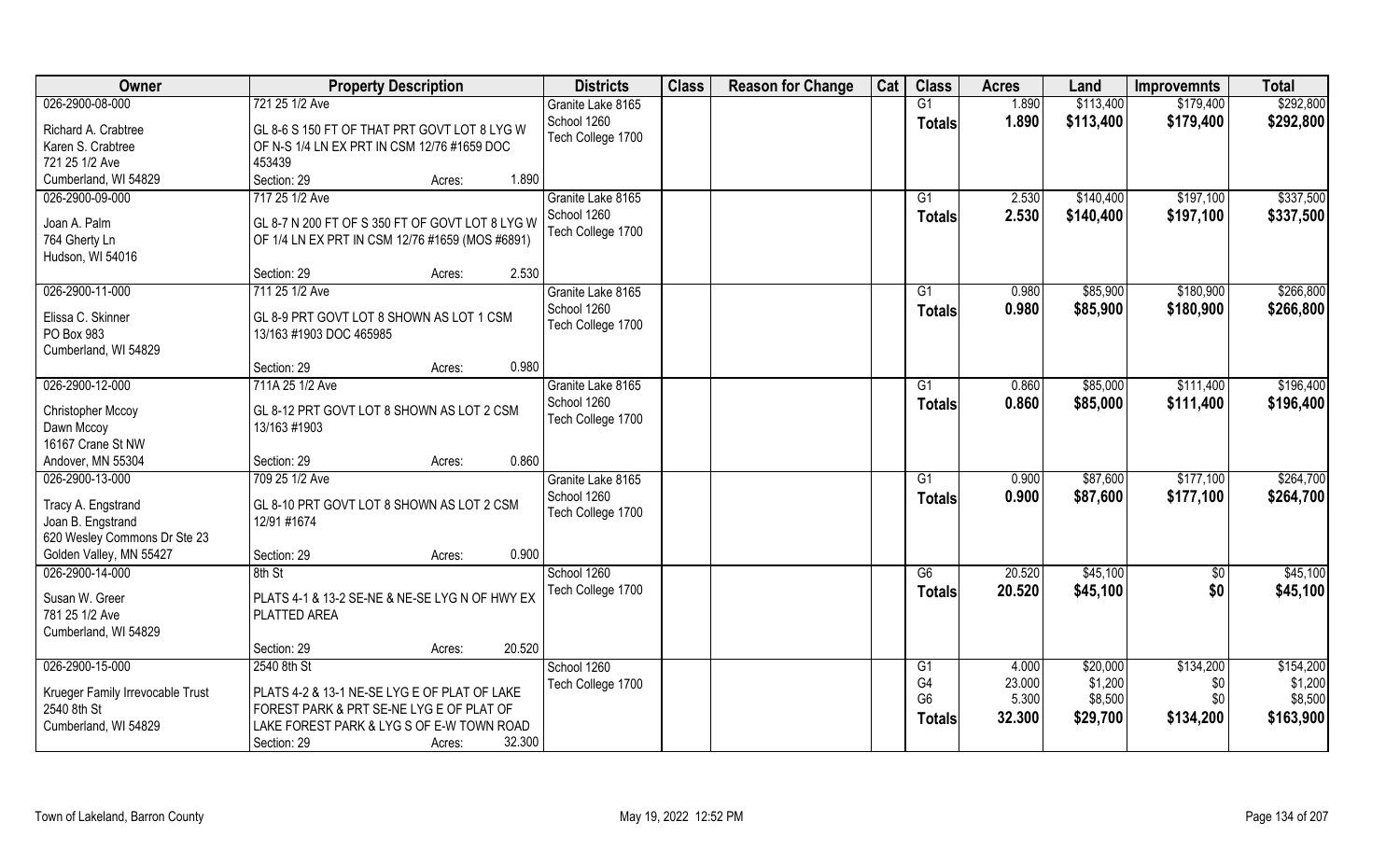| Owner                                   | <b>Property Description</b>                        | <b>Districts</b>                 | <b>Class</b> | <b>Reason for Change</b> | Cat | <b>Class</b>   | <b>Acres</b> | Land      | <b>Improvemnts</b> | <b>Total</b> |
|-----------------------------------------|----------------------------------------------------|----------------------------------|--------------|--------------------------|-----|----------------|--------------|-----------|--------------------|--------------|
| 026-2900-16-000                         | 702 25 3/4 Ave                                     | School 1260                      |              |                          |     | G1             | 4.000        | \$20,000  | \$184,000          | \$204,000    |
| John L & Nancy L Garibaldi Living Trust | GL 1-1 (SEC 29) & 1-3 (SEC 30) PRT GOVT LOT 1      | Tech College 1700                |              |                          |     | G <sub>4</sub> | 6.000        | \$800     | \$0                | \$800        |
| 702 25 3/4 Ave                          | (SEC 29) LYG W OF RR & N OF TN RD & W 1/2 ABAN     |                                  |              |                          |     | G5M            | 20.000       | \$20,000  | \$0                | \$20,000     |
| Cumberland, WI 54829                    | RRRW LYG S OF S LN EXT W OF PCL DESC VOL 107       |                                  |              |                          |     | <b>Totals</b>  | 30.000       | \$40,800  | \$184,000          | \$224,800    |
|                                         | 30.000<br>Section: 29<br>Acres:                    |                                  |              |                          |     |                |              |           |                    |              |
| 026-2900-17-000                         | 707 25 3/4 Ave                                     | School 1260                      |              |                          |     | G1             | 1.200        | \$11,000  | \$179,900          | \$190,900    |
|                                         |                                                    | Tech College 1700                |              |                          |     | Totals         | 1.200        | \$11,000  | \$179,900          | \$190,900    |
| William F. Broten                       | GL 1-1 A PRT GOVT LOT 1 LYG S & W OF TN RD         |                                  |              |                          |     |                |              |           |                    |              |
| Vivian J. Broten                        |                                                    |                                  |              |                          |     |                |              |           |                    |              |
| 707 25 3/4 Ave                          |                                                    |                                  |              |                          |     |                |              |           |                    |              |
| Cumberland, WI 54829                    | 1.200<br>Section: 29<br>Acres:                     |                                  |              |                          |     |                |              |           |                    |              |
| 026-2900-18-000                         | 709 25 3/4 Ave                                     | School 1260                      |              |                          |     | G1             | 5.490        | \$23,000  | \$14,000           | \$37,000     |
| Krystal Lynn Glinski                    | GL 1-2 B RRRW IN GOVT LOTS 2 & 3 EX PRT DESC       | Tech College 1700                |              |                          |     | <b>Totals</b>  | 5.490        | \$23,000  | \$14,000           | \$37,000     |
| 335 Thornwood Way Unit e                | <b>VOL 514 PG 4</b>                                |                                  |              |                          |     |                |              |           |                    |              |
| South Elgin, IL 60177                   |                                                    |                                  |              |                          |     |                |              |           |                    |              |
|                                         | 5.490<br>Section: 29<br>Acres:                     |                                  |              |                          |     |                |              |           |                    |              |
| 026-2900-19-000                         | 2579 7 1/4 St                                      | Granite Lake 8165                |              |                          |     | G1             | 0.650        | \$112,500 | \$106,300          | \$218,800    |
|                                         |                                                    | School 1260                      |              |                          |     |                | 0.650        | \$112,500 | \$106,300          | \$218,800    |
| Robert Joseph Ness                      | GL 1-3 PRT GOVT LOT 1 IN 107/178 DAF: COM W 1/4    | Tech College 1700                |              |                          |     | <b>Totals</b>  |              |           |                    |              |
| Kristyn L. Ness                         | COR SEC 29 TH N 89-37 E 197.95 FT TO CL RR TH N    |                                  |              |                          |     |                |              |           |                    |              |
| S108 State Rd 37                        | 11-37 E 1343 FT TO S LN GL 1 TH E 81.78 FT TH N    |                                  |              |                          |     |                |              |           |                    |              |
| Mondovi, WI 54755                       | 0.650<br>Section: 29<br>Acres:                     |                                  |              |                          |     |                |              |           |                    |              |
| 026-2900-20-000                         | 2583 7 1/4 St                                      | Granite Lake 8165                |              |                          |     | G1             | 0.280        | \$58,400  | \$54,200           | \$112,600    |
| Lyle J. Zappa                           | GL 1-4 PRT GOVT LOT 1 DAF: COM AT W 1/4 COR        | School 1260                      |              |                          |     | Totals         | 0.280        | \$58,400  | \$54,200           | \$112,600    |
| Michelle K. Zappa                       | SEC 29 TH N 89-37 E 197.95 FT TH N 11-37 E 1343 FT | Tech College 1700                |              |                          |     |                |              |           |                    |              |
| 3649 Windtree Ct                        | TH E 81.78 FT TH N 11-37 E 593.16 FT TO POB TH N   |                                  |              |                          |     |                |              |           |                    |              |
| Eagan, MN 55123                         | Section: 29<br>0.280<br>Acres:                     |                                  |              |                          |     |                |              |           |                    |              |
| 026-2900-21-000                         | 2587 7 1/4 St                                      |                                  |              |                          |     | G1             | 2.120        | \$194,500 | \$60,900           | \$255,400    |
|                                         |                                                    | Granite Lake 8165<br>School 1260 |              |                          |     |                |              |           |                    |              |
| Jon R. Skyberg                          | GL 1-5 PRT GOVT LOT 1 IN 326/401 DAF: COM W 1/4    |                                  |              |                          |     | <b>Totals</b>  | 2.120        | \$194,500 | \$60,900           | \$255,400    |
| Jodie T. Skyberg                        | SEC 29 TH N 89-37 E 197.95 FT TO CL RRRW TH N      | Tech College 1700                |              |                          |     |                |              |           |                    |              |
| 16275 Webster Ct                        | 11-37 E 1343 FT TO S LN GL 1 TH E 51.11 FT TH N    |                                  |              |                          |     |                |              |           |                    |              |
| Prior Lake, MN 55372                    | 2.120<br>Section: 29<br>Acres:                     |                                  |              |                          |     |                |              |           |                    |              |
| 026-2900-22-000                         | 2585 7 1/4 St                                      | Granite Lake 8165                |              |                          |     | G1             | 0.540        | \$99,000  | \$73,600           | \$172,600    |
|                                         |                                                    | School 1260                      |              |                          |     | <b>Totals</b>  | 0.540        | \$99,000  | \$73,600           | \$172,600    |
| Jill Willi                              | GL 1-6 PRT GOVT LOT 1 AS DESC VOL 326 PG 403 &     | Tech College 1700                |              |                          |     |                |              |           |                    |              |
| Anthony D. Willi                        | PRT ABAN RRRW DESC VOL 520 PG 213                  |                                  |              |                          |     |                |              |           |                    |              |
| 1301 Pinto Ct NW                        |                                                    |                                  |              |                          |     |                |              |           |                    |              |
| Isanti, MN 55040                        | 0.540<br>Section: 29<br>Acres:                     |                                  |              |                          |     |                |              |           |                    |              |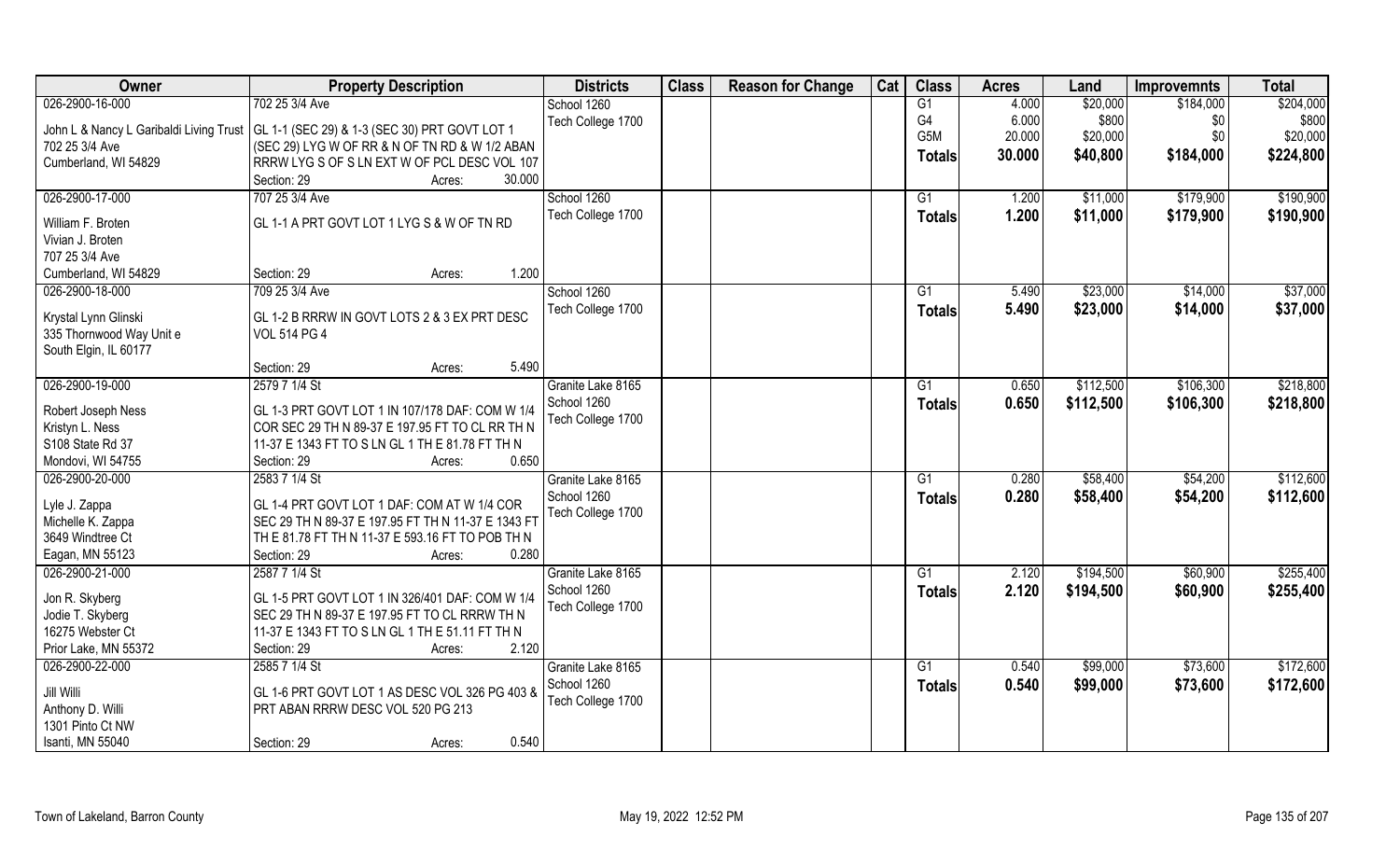| Owner                                | <b>Property Description</b>                               | <b>Districts</b>  | <b>Class</b> | <b>Reason for Change</b> | Cat | <b>Class</b>    | <b>Acres</b> | Land       | <b>Improvemnts</b> | <b>Total</b>  |
|--------------------------------------|-----------------------------------------------------------|-------------------|--------------|--------------------------|-----|-----------------|--------------|------------|--------------------|---------------|
| 026-2900-23-000                      | 2581 7 1/4 St                                             | Granite Lake 8165 |              |                          |     | G1              | 0.280        | \$59,600   | \$48,300           | \$107,900     |
| Ashley N Nelson Revocable Intervivos | GL 1-7 PRT GOVT LOT 1 IN 326/404 DAF: COM W 1/4           | School 1260       |              |                          |     | <b>Totals</b>   | 0.280        | \$59,600   | \$48,300           | \$107,900     |
| Trust                                | COR SEC 29 TH N 89-37 E 197.95 FT TO CL ABAN              | Tech College 1700 |              |                          |     |                 |              |            |                    |               |
| 1485 Mills Dr                        | RRRW TH N 11-37 E 1343 FT TO S LN GOVT LOT 1              |                   |              |                          |     |                 |              |            |                    |               |
| Chanhassen, MN 55317                 | 0.280<br>Section: 29<br>Acres:                            |                   |              |                          |     |                 |              |            |                    |               |
| 026-2900-24-000                      | 714 25 3/4 Ave                                            | Granite Lake 8165 |              |                          |     | G1              | 1.050        | \$91,700   | \$172,000          | \$263,700     |
|                                      |                                                           | School 1260       |              |                          |     |                 | 1.050        | \$91,700   | \$172,000          | \$263,700     |
| Darlene K. Wold                      | GL 1-8 PRT GOVT LOT 1 DAF (327/42): COM W 1/4             | Tech College 1700 |              |                          |     | Totals          |              |            |                    |               |
| 15226 Greenhaven Way                 | COR TH N 89D E 197.95 FT TO CEN LN RR TH N 11D            |                   |              |                          |     |                 |              |            |                    |               |
| Burnsville, MN 55306                 | E 1343 FT TO S LN GL 1 TH E 81.78 FT TO POB TH N          |                   |              |                          |     |                 |              |            |                    |               |
|                                      | 1.050<br>Section: 29<br>Acres:                            |                   |              |                          |     |                 |              |            |                    |               |
| 026-2900-25-000                      | 2575 7 1/4 St                                             | Granite Lake 8165 |              |                          |     | G1              | 0.650        | \$93,000   | \$165,800          | \$258,800     |
|                                      | GL 1-9 PRT GOVT LOT 1 IN 331/74 DAF: COM W 1/4            | School 1260       |              |                          |     | <b>Totals</b>   | 0.650        | \$93,000   | \$165,800          | \$258,800     |
| Wendi Kaisershot                     |                                                           | Tech College 1700 |              |                          |     |                 |              |            |                    |               |
| 11251 Kanabec Trl                    | COR SEC 29 TH N 89-37 E 197.95 FT TO CL RRRW              |                   |              |                          |     |                 |              |            |                    |               |
| Montgomery, MN 56069                 | TH N 11-37 E 1343 FT ALG SD CL TO S LN GL 1 TH E<br>0.650 |                   |              |                          |     |                 |              |            |                    |               |
|                                      | Section: 29<br>Acres:                                     |                   |              |                          |     |                 |              |            |                    |               |
| 026-2900-26-000                      | 2573 7 1/4 St                                             | Granite Lake 8165 |              |                          |     | G1              | 0.610        | \$75,200   | \$162,700          | \$237,900     |
| Richard T. Franek Jr                 | GL 1-10 PRT GOVT LOT 1 AS DESC VOL 343 PG 391             | School 1260       |              |                          |     | <b>Totals</b>   | 0.610        | \$75,200   | \$162,700          | \$237,900     |
| Linda Franek                         | PRT ABAN RRRW DESC VOL 520 PG 215                         | Tech College 1700 |              |                          |     |                 |              |            |                    |               |
| 19407 320th St                       |                                                           |                   |              |                          |     |                 |              |            |                    |               |
| New Prague, MN 56071                 | 0.610<br>Section: 29<br>Acres:                            |                   |              |                          |     |                 |              |            |                    |               |
| 026-2900-27-000                      | 707A 25 3/4 Ave                                           | School 1260       |              |                          |     | $\overline{G6}$ | 6.420        | \$12,800   | \$0                | \$12,800      |
|                                      |                                                           | Tech College 1700 |              |                          |     | <b>Totals</b>   | 6.420        | \$12,800   | \$0                | \$12,800      |
| Ryan B. Olson                        | GL 2-2 GOVT LOT 2 LYG W OF RRRW EX PRT IN CSM             |                   |              |                          |     |                 |              |            |                    |               |
| 707A 25 3/4 Ave                      | 35/81 #5109 (MOS #6892)                                   |                   |              |                          |     |                 |              |            |                    |               |
| Cumberland, WI 54829                 |                                                           |                   |              |                          |     |                 |              |            |                    |               |
|                                      | 6.420<br>Section: 29<br>Acres:                            |                   |              |                          |     |                 |              |            |                    |               |
| 026-2900-28-000                      | 7 1/4 St                                                  | School 1260       |              |                          |     | G1              | 2.570        | \$16,700   | \$0                | \$16,700      |
| Roger H. Anderson                    | GL 2-1 PRT GOVT LOT 2 SHOWN AS LOT 18 CSM                 | Tech College 1700 |              |                          |     | <b>Totals</b>   | 2.570        | \$16,700   | \$0                | \$16,700      |
| Janet E. Anderson                    | 25/87 #3597 DOC 579613                                    |                   |              |                          |     |                 |              |            |                    |               |
| 2559 7 1/4 St                        |                                                           |                   |              |                          |     |                 |              |            |                    |               |
| Cumberland, WI 54829                 | 2.570<br>Section: 29<br>Acres:                            |                   |              |                          |     |                 |              |            |                    |               |
| 026-2900-28-001                      |                                                           | School 1260       |              |                          |     | X4              | 5.070        | $\sqrt{6}$ | $\overline{50}$    | $\frac{1}{2}$ |
|                                      |                                                           | Tech College 1700 |              |                          |     | <b>Totals</b>   | 5.070        | \$0        | \$0                | \$0           |
| Town of Lakeland                     | GL 2-12 GL 3-16 GL 4-6 PART OF GOVT LOTS 2 3 & 4          |                   |              |                          |     |                 |              |            |                    |               |
| PO Box 28                            | DED AS TN RD IN CSM 23/80 #3300                           |                   |              |                          |     |                 |              |            |                    |               |
| Barronett, WI 54813                  |                                                           |                   |              |                          |     |                 |              |            |                    |               |
|                                      | 5.070<br>Section: 29<br>Acres:                            |                   |              |                          |     |                 |              |            |                    |               |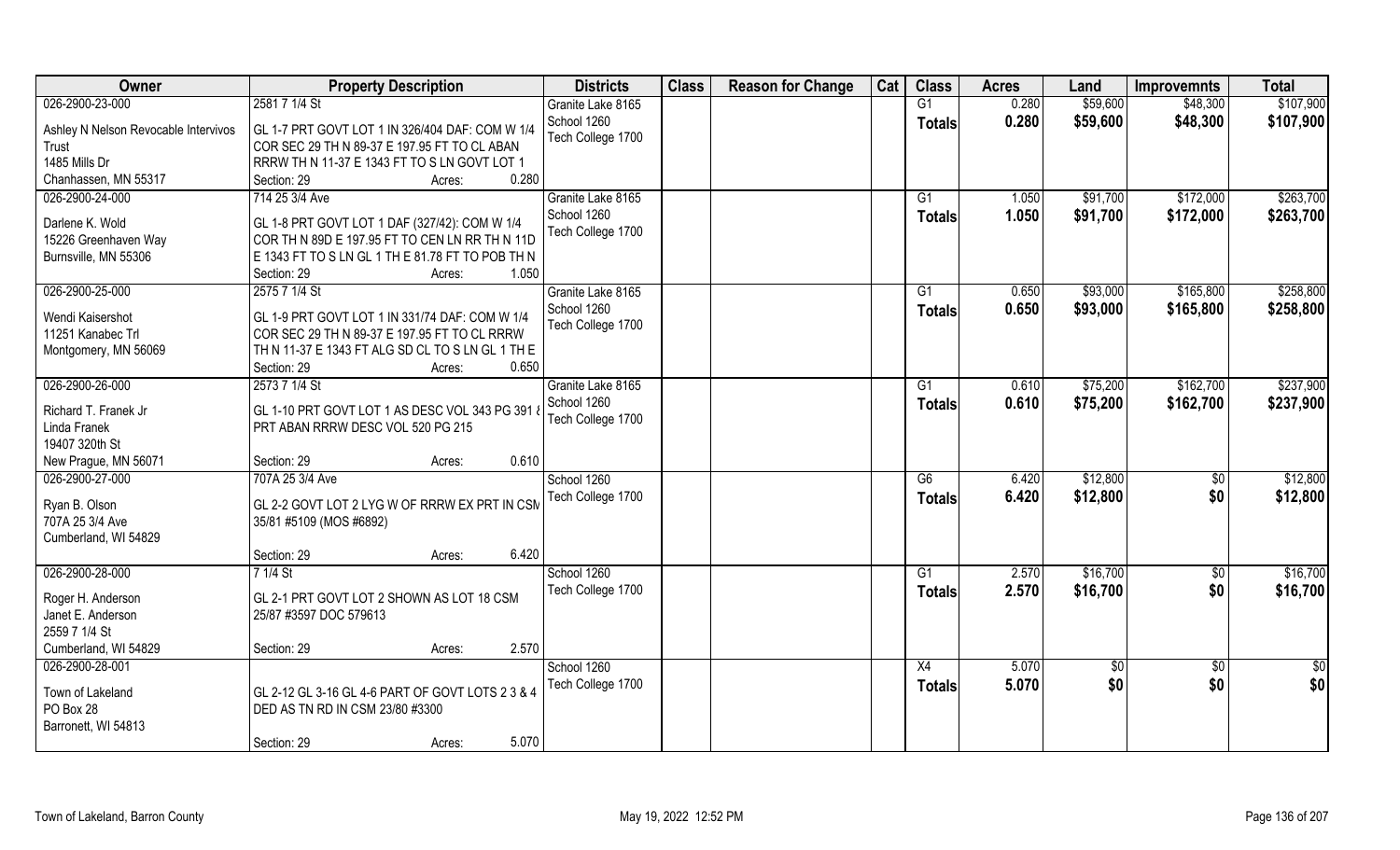| Owner                     | <b>Property Description</b>                 | <b>Districts</b>  | <b>Class</b> | <b>Reason for Change</b> | Cat | <b>Class</b>    | <b>Acres</b> | Land      | <b>Improvemnts</b> | <b>Total</b> |
|---------------------------|---------------------------------------------|-------------------|--------------|--------------------------|-----|-----------------|--------------|-----------|--------------------|--------------|
| 026-2900-28-005           | 7 1/4 St                                    | School 1260       |              |                          |     | G1              | 6.070        | \$24,100  | $\sqrt{6}$         | \$24,100     |
| Louis S. Rada             | GL 2-11 & 3-12 PRT GOVT LOTS 2 & 3 SHOWN AS | Tech College 1700 |              |                          |     | <b>Totals</b>   | 6.070        | \$24,100  | \$0                | \$24,100     |
| 806 Turnberry Dr          | LOT 19 CSM 25/87 #3597                      |                   |              |                          |     |                 |              |           |                    |              |
| Waunakee, WI 53597        |                                             |                   |              |                          |     |                 |              |           |                    |              |
|                           | 6.070<br>Section: 29<br>Acres:              |                   |              |                          |     |                 |              |           |                    |              |
| 026-2900-28-010           | 711 25 3/4 Ave                              | Granite Lake 8165 |              |                          |     | G1              | 2.750        | \$102,400 | \$97,500           | \$199,900    |
| Thomas W. Kottraba        | GL 2-3 PRT GOVT LOT 2 SHOWN AS LOT 17 CSM   | School 1260       |              |                          |     | Totals          | 2.750        | \$102,400 | \$97,500           | \$199,900    |
| Nancy L. Kottraba         | 23/66 #3286                                 | Tech College 1700 |              |                          |     |                 |              |           |                    |              |
| 100 Wisconsin Ave # 503   |                                             |                   |              |                          |     |                 |              |           |                    |              |
| Madison, WI 53703         | Section: 29<br>2.750<br>Acres:              |                   |              |                          |     |                 |              |           |                    |              |
| 026-2900-28-015           | 2559 7 1/4 St                               | Granite Lake 8165 |              |                          |     | G1              | 1.580        | \$110,700 | \$247,300          | \$358,000    |
| Roger H. Anderson         | GL 2-4 PRT GOVT LOT 2 SHOWN AS LOT 16 CSM   | School 1260       |              |                          |     | <b>Totals</b>   | 1.580        | \$110,700 | \$247,300          | \$358,000    |
| Janet E. Anderson         | 23/84 #3304 DOC 560169                      | Tech College 1700 |              |                          |     |                 |              |           |                    |              |
| 2559 7 1/4 St             |                                             |                   |              |                          |     |                 |              |           |                    |              |
| Cumberland, WI 54829      | 1.580<br>Section: 29<br>Acres:              |                   |              |                          |     |                 |              |           |                    |              |
| 026-2900-28-020           | 2555 7 1/4 St                               | Granite Lake 8165 |              |                          |     | G1              | 1.570        | \$138,900 | \$117,400          | \$256,300    |
| Craig M. Brannon          | GL 2-5 PRT GOVT LOT 2 SHOWN AS LOT 15 CSM   | School 1260       |              |                          |     | <b>Totals</b>   | 1.570        | \$138,900 | \$117,400          | \$256,300    |
| Jeanine A. Brannon        | 23/84 #3304                                 | Tech College 1700 |              |                          |     |                 |              |           |                    |              |
| 2927 Walter St            |                                             |                   |              |                          |     |                 |              |           |                    |              |
| Maplewood, MN 55109       | 1.570<br>Section: 29<br>Acres:              |                   |              |                          |     |                 |              |           |                    |              |
| 026-2900-28-025           | $71/4$ St                                   | Granite Lake 8165 |              |                          |     | $\overline{G1}$ | 0.610        | \$98,000  | $\overline{50}$    | \$98,000     |
| Advantage Enterprises Inc | GL 2-6 PRT GOVT LOT 2 SHOWN AS LOT 14 CSM   | School 1260       |              |                          |     | <b>Totals</b>   | 0.610        | \$98,000  | \$0                | \$98,000     |
| 2927 Walter St            | 23/84 #3304                                 | Tech College 1700 |              |                          |     |                 |              |           |                    |              |
| St Paul, MN 55109-5512    |                                             |                   |              |                          |     |                 |              |           |                    |              |
|                           | 0.610<br>Section: 29<br>Acres:              |                   |              |                          |     |                 |              |           |                    |              |
| 026-2900-28-030           | 7 1/4 St                                    | Granite Lake 8165 |              |                          |     | G1              | 0.540        | \$90,500  | \$0                | \$90,500     |
| Jeffrey A. Latterell      | GL 2-7 PRT GOVT LOT 2 SHOWN AS LOT 13 CSM   | School 1260       |              |                          |     | <b>Totals</b>   | 0.540        | \$90,500  | \$0                | \$90,500     |
| Kymberly Latterell        | 23/83 #3303 DOC 560168                      | Tech College 1700 |              |                          |     |                 |              |           |                    |              |
| 443 Coyote Trl            |                                             |                   |              |                          |     |                 |              |           |                    |              |
| Lino Lakes, MN 55014      | 0.540<br>Section: 29<br>Acres:              |                   |              |                          |     |                 |              |           |                    |              |
| 026-2900-28-035           | 2551 7 1/4 St                               | Granite Lake 8165 |              |                          |     | $\overline{G1}$ | 0.570        | \$81,500  | \$10,500           | \$92,000     |
| Jeffrey A. Latterell      | GL 2-8 PRT GOVT LOT 2 SHOWN AS LOT 12 CSM   | School 1260       |              |                          |     | Totals          | 0.570        | \$81,500  | \$10,500           | \$92,000     |
| <b>Kymberly Latterell</b> | 23/83 #3303                                 | Tech College 1700 |              |                          |     |                 |              |           |                    |              |
| 443 Coyote Trl            |                                             |                   |              |                          |     |                 |              |           |                    |              |
| Lino Lakes, MN 55014      | 0.570<br>Section: 29<br>Acres:              |                   |              |                          |     |                 |              |           |                    |              |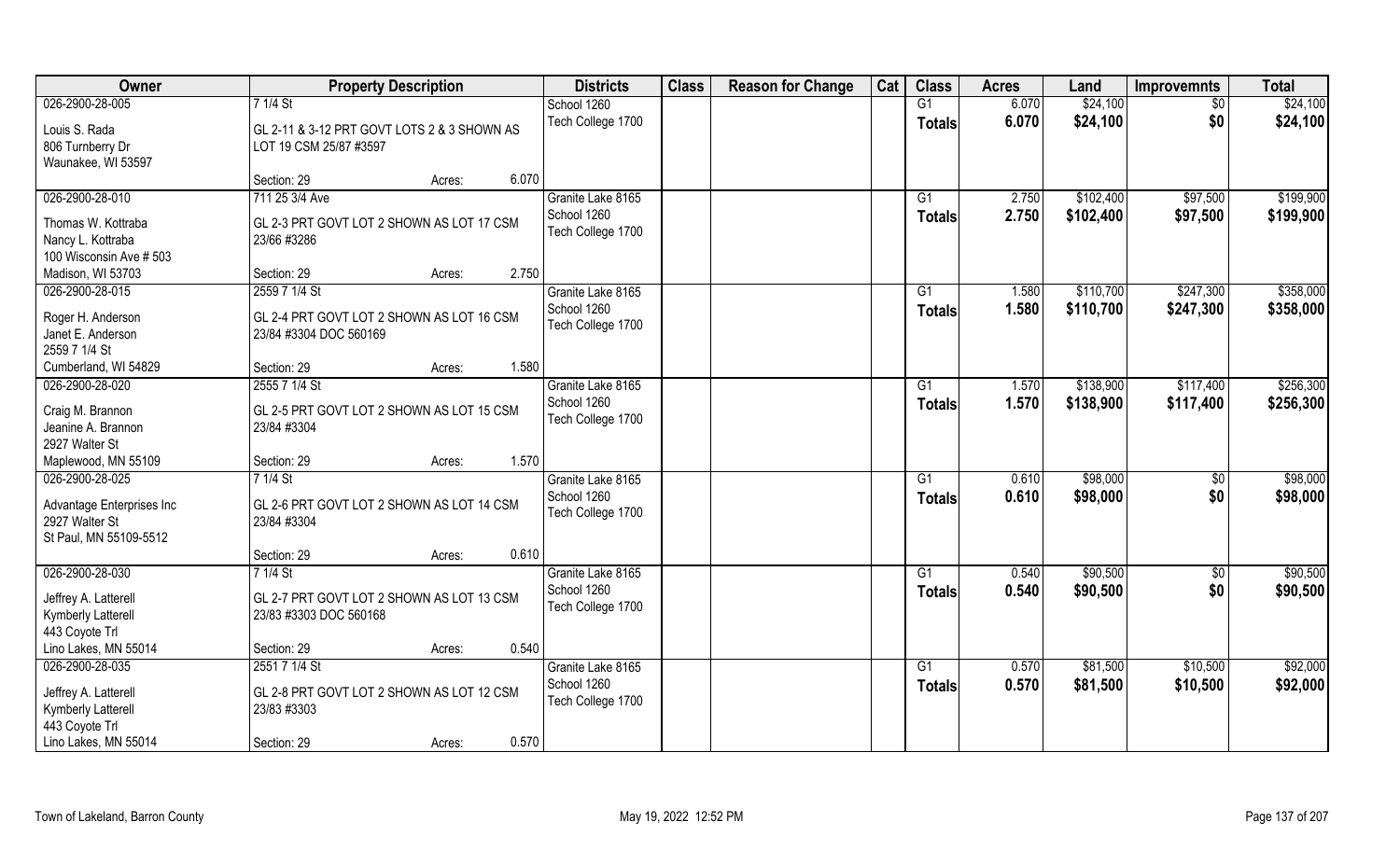| Owner                                                                          | <b>Property Description</b>                                                         | <b>Districts</b>                 | <b>Class</b> | <b>Reason for Change</b> | Cat | <b>Class</b>        | <b>Acres</b>   | Land                   | <b>Improvemnts</b>     | <b>Total</b>           |
|--------------------------------------------------------------------------------|-------------------------------------------------------------------------------------|----------------------------------|--------------|--------------------------|-----|---------------------|----------------|------------------------|------------------------|------------------------|
| 026-2900-28-040                                                                | 7 1/4 St                                                                            | Granite Lake 8165                |              |                          |     | G1                  | 0.680          | \$80,000               | $\overline{50}$        | \$80,000               |
| <b>Getty Family Trust</b><br>1399 Alexandra Blvd<br>Crystal Lake, IL 60014     | GL 2-9 PRT GOVT LOT 2 SHOWN AS LOT 11 CSM<br>23/88 #3308 DOC 560301                 | School 1260<br>Tech College 1700 |              |                          |     | <b>Totals</b>       | 0.680          | \$80,000               | \$0                    | \$80,000               |
|                                                                                | 0.680<br>Section: 29<br>Acres:                                                      |                                  |              |                          |     |                     |                |                        |                        |                        |
| 026-2900-28-045                                                                | 2547 7 1/4 St                                                                       | Granite Lake 8165<br>School 1260 |              |                          |     | G1<br><b>Totals</b> | 2.090<br>2.090 | \$132,400<br>\$132,400 | \$15,200<br>\$15,200   | \$147,600<br>\$147,600 |
| Loralei Getty et al<br>1200 Hemingway PI Apt 202<br>Celebration, FL 34747-5394 | GL 2-10 & GL 3-2 PRT GOVT LOT 2 & PRT GOVT LOT<br>3 SHOWN AS LOT 10 CSM 23/88 #3308 | Tech College 1700                |              |                          |     |                     |                |                        |                        |                        |
|                                                                                | 2.090<br>Section: 29<br>Acres:                                                      |                                  |              |                          |     |                     |                |                        |                        |                        |
| 026-2900-29-000<br>Shawn Glinski                                               | GL 3-1 PRT GOVT LOT 3 LYG W RRRW                                                    | School 1260<br>Tech College 1700 |              |                          |     | G6<br><b>Totals</b> | 2.000<br>2.000 | \$1,600<br>\$1,600     | \$0<br>\$0             | \$1,600<br>\$1,600     |
| Krystal Glinski<br>335 Thornwood Way Unit e                                    |                                                                                     |                                  |              |                          |     |                     |                |                        |                        |                        |
| South Elgin, IL 60177                                                          | 2.000<br>Section: 29<br>Acres:                                                      |                                  |              |                          |     |                     |                |                        |                        |                        |
| 026-2900-29-003<br>Steven J. Anderson<br>Ladell R. Anderson<br>2546 7 1/4 St   | 2546 7 1/4 St<br>GL 3-13 PRT GOVT LOT 3 SHOWN AS LOT 20 CSM<br>25/87 #3597          | School 1260<br>Tech College 1700 |              |                          |     | G1<br>Totals        | 5.290<br>5.290 | \$22,600<br>\$22,600   | \$184,500<br>\$184,500 | \$207,100<br>\$207,100 |
| Cumberland, WI 54829                                                           | 5.290<br>Section: 29<br>Acres:                                                      |                                  |              |                          |     |                     |                |                        |                        |                        |
| 026-2900-29-006<br>Bryan W. Cunningham<br>Beth A. Cunningham<br>2530 7 1/4 St  | 2530 7 1/4 St<br>GL 3-14 PRT GOVT LOT 3 SHOWN AS LOT 21 CSM<br>25/88 #3598          | School 1260<br>Tech College 1700 |              |                          |     | G1<br><b>Totals</b> | 6.810<br>6.810 | \$25,600<br>\$25,600   | \$184,200<br>\$184,200 | \$209,800<br>\$209,800 |
| Cumberland, WI 54829                                                           | 6.810<br>Section: 29<br>Acres:                                                      |                                  |              |                          |     |                     |                |                        |                        |                        |
| 026-2900-29-010                                                                | 2545 7 1/4 St                                                                       | Granite Lake 8165                | G1           | Shed                     |     | G1                  | 2.050          | \$105,100              | \$366,300              | \$471,400              |
| Joseph L. Monnens<br>Sarah R. Monnens<br>2545 7 1/4 St                         | GL 3-3 PRT GOVT LOT 3 SHOWN AS LOT 9 CSM 23/82<br>#3302 DOC 560167                  | School 1260<br>Tech College 1700 |              |                          |     | <b>Totals</b>       | 2.050          | \$105,100              | \$366,300              | \$471,400              |
| Cumberland, WI 54829                                                           | 2.050<br>Section: 29<br>Acres:                                                      |                                  |              |                          |     |                     |                |                        |                        |                        |
| 026-2900-29-020                                                                | 2541 7 1/4 St                                                                       | Granite Lake 8165                | G1           | Shed                     |     | $\overline{G1}$     | 1.474          | \$107,000              | \$19,600               | \$126,600              |
| Michael E. Poppy<br>1578 200th Ave<br>New Richmond, WI 54017                   | GL 3-5 PRT GOVT LOT 3 SHOWN AS LOT 7 CSM 23/82<br>#3302 DOC 560167 (MOS #9082)      | School 1260<br>Tech College 1700 |              |                          |     | <b>Totals</b>       | 1.474          | \$107,000              | \$19,600               | \$126,600              |
|                                                                                | 1.474<br>Section: 29<br>Acres:                                                      |                                  |              |                          |     |                     |                |                        |                        |                        |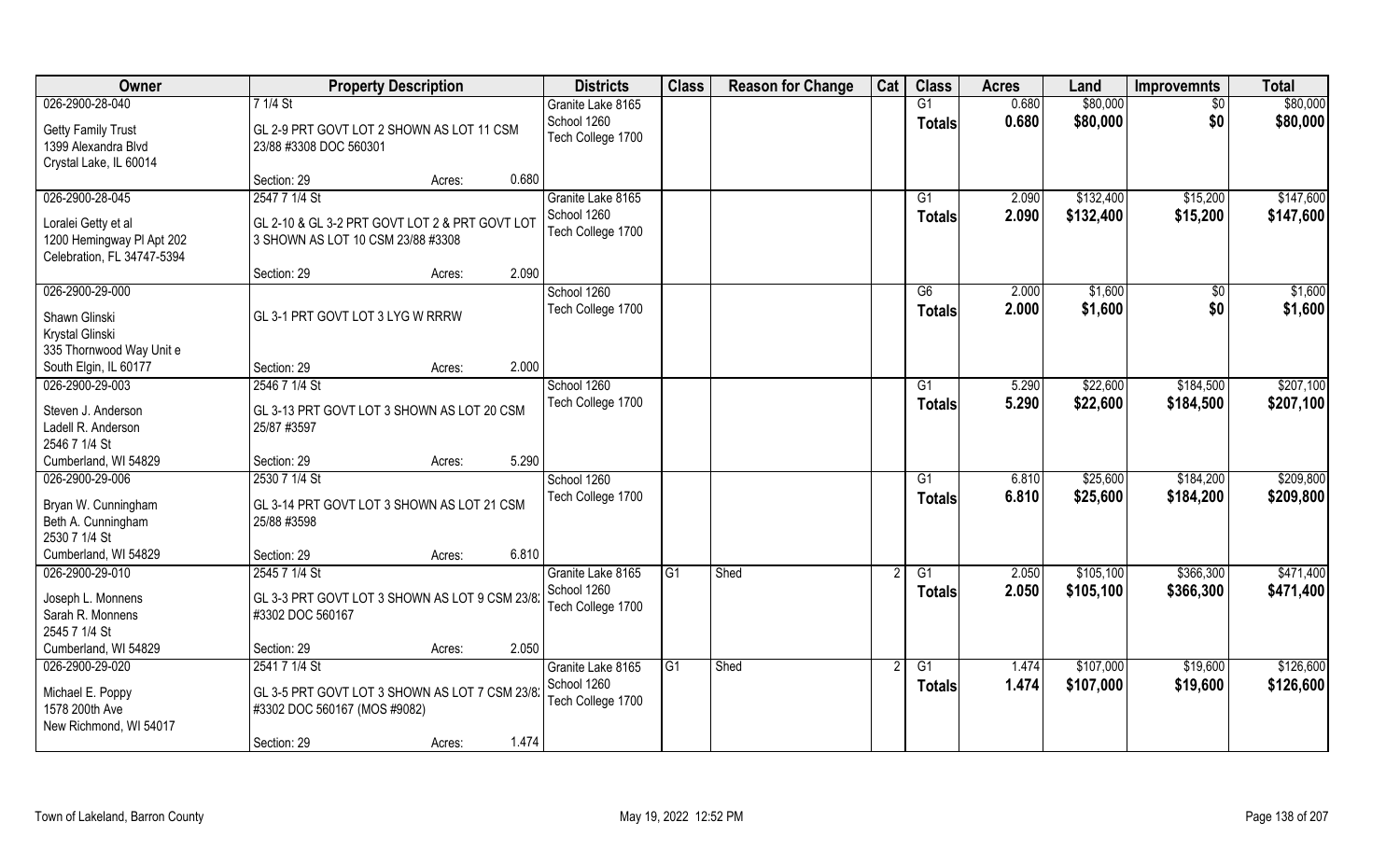| Owner                                                      | <b>Property Description</b>                                                               | <b>Districts</b>                 | <b>Class</b>    | <b>Reason for Change</b> | Cat | <b>Class</b>    | <b>Acres</b> | Land      | <b>Improvemnts</b> | <b>Total</b> |
|------------------------------------------------------------|-------------------------------------------------------------------------------------------|----------------------------------|-----------------|--------------------------|-----|-----------------|--------------|-----------|--------------------|--------------|
| 026-2900-29-025                                            | 2539 7 1/4 St                                                                             | Granite Lake 8165                | $\overline{G1}$ | Shed                     |     | $\overline{G1}$ | 1.510        | \$103,400 | \$135,100          | \$238,500    |
| Douglas A. Stromley<br>Denise A. Stromley<br>2539 7 1/4 St | GL 3-6 PRT GOVT LOT 3 SHOWN AS LOT 6 CSM 23/81<br>#3307 DOC 560300 (MOS #9070)            | School 1260<br>Tech College 1700 |                 |                          |     | <b>Totals</b>   | 1.510        | \$103,400 | \$135,100          | \$238,500    |
| Cumberland, WI 54829                                       | 1.510<br>Section: 29<br>Acres:                                                            |                                  |                 |                          |     |                 |              |           |                    |              |
| 026-2900-29-030                                            | $71/4$ St                                                                                 | Granite Lake 8165                |                 |                          |     | G1              | 1.580        | \$105,500 | \$0                | \$105,500    |
|                                                            |                                                                                           | School 1260                      |                 |                          |     |                 | 1.580        | \$105,500 | \$0                | \$105,500    |
| Jeffrey A. Tyvoll                                          | GL 3-7 PRT GOVT LOT 3 SHOWN AS LOT 5 CSM 23/81                                            | Tech College 1700                |                 |                          |     | <b>Totals</b>   |              |           |                    |              |
| Gloria J. Tyvoll                                           | #3307 DOC 560300                                                                          |                                  |                 |                          |     |                 |              |           |                    |              |
| N104 W16269 Donges Bay Rd                                  |                                                                                           |                                  |                 |                          |     |                 |              |           |                    |              |
| Germantown, WI 53022                                       | Section: 29<br>1.580<br>Acres:                                                            |                                  |                 |                          |     |                 |              |           |                    |              |
| 026-2900-29-035                                            | 7 1/4 St                                                                                  | Granite Lake 8165                |                 |                          |     | G1              | 1.610        | \$110,700 | \$0                | \$110,700    |
| David A. Hill                                              | GL 3-8 PRT GOVT LOT 3 SHOWN AS LOT 4 CSM 23/8                                             | School 1260                      |                 |                          |     | <b>Totals</b>   | 1.610        | \$110,700 | \$0                | \$110,700    |
| Jeanne E. Hill                                             | #3307 DOC 560300                                                                          | Tech College 1700                |                 |                          |     |                 |              |           |                    |              |
| 2529 7 1/4 St                                              |                                                                                           |                                  |                 |                          |     |                 |              |           |                    |              |
| Cumberland, WI 54829                                       | 1.610<br>Section: 29<br>Acres:                                                            |                                  |                 |                          |     |                 |              |           |                    |              |
| 026-2900-29-040                                            | 2531 7 1/4 St                                                                             | Granite Lake 8165                |                 |                          |     | G <sub>1</sub>  | 1.850        | \$106,400 | \$0                | \$106,400    |
|                                                            |                                                                                           | School 1260                      |                 |                          |     | <b>Totals</b>   | 1.850        | \$106,400 | \$0                | \$106,400    |
| David A. Hill                                              | GL 3-9 PRT GOVT LOT 3 SHOWN AS LOT 3 CSM 23/8                                             | Tech College 1700                |                 |                          |     |                 |              |           |                    |              |
| Jeanne E. Hill<br>2529 7 1/4 St                            | #3301 DOC 560166                                                                          |                                  |                 |                          |     |                 |              |           |                    |              |
| Cumberland, WI 54829                                       | 1.850<br>Section: 29                                                                      |                                  |                 |                          |     |                 |              |           |                    |              |
| 026-2900-29-045                                            | Acres:<br>2529 7 1/4 St                                                                   | Granite Lake 8165                |                 |                          |     | G1              | 1.510        | \$116,100 | \$201,800          | \$317,900    |
|                                                            |                                                                                           | School 1260                      |                 |                          |     |                 |              |           |                    |              |
| David A. Hill                                              | GL 3-10 PRT GOVT LOT 3 SHOWN AS LOT 2 CSM                                                 | Tech College 1700                |                 |                          |     | <b>Totals</b>   | 1.510        | \$116,100 | \$201,800          | \$317,900    |
| Jeanne E. Hill                                             | 23/81 #3301 DOC 560166                                                                    |                                  |                 |                          |     |                 |              |           |                    |              |
| 2529 7 1/4 St                                              |                                                                                           |                                  |                 |                          |     |                 |              |           |                    |              |
| Cumberland, WI 54829                                       | 1.510<br>Section: 29<br>Acres:                                                            |                                  |                 |                          |     |                 |              |           |                    |              |
| 026-2900-29-050                                            | 2527 7 1/4 St                                                                             | Granite Lake 8165                | G1              | Septic and decks         | 2   | G1              | 1.580        | \$99,900  | \$12,800           | \$112,700    |
| Lucas B. Olson                                             | GL 3-11 & GL 4-2 PRT GOVT LOTS 3 & 4 SHOWN AS                                             | School 1260                      |                 |                          |     | <b>Totals</b>   | 1.580        | \$99,900  | \$12,800           | \$112,700    |
| Katie J. Olson                                             | LOT 1 CSM 23/81 #3301 DOC 560166                                                          | Tech College 1700                |                 |                          |     |                 |              |           |                    |              |
| 2504 19 1/8 St                                             |                                                                                           |                                  |                 |                          |     |                 |              |           |                    |              |
| Rice Lake, WI 54868                                        | 1.580<br>Section: 29<br>Acres:                                                            |                                  |                 |                          |     |                 |              |           |                    |              |
| 026-2900-30-000                                            |                                                                                           | School 1260                      |                 |                          |     | G5              | 3.000        | \$900     | \$0                | \$900        |
|                                                            |                                                                                           | Tech College 1700                |                 |                          |     | G <sub>6</sub>  | 9.680        | \$21,300  | \$0                | \$21,300     |
| June A. Guldan Revocable Trust et al                       | GL 4-1 THAT PRT OF GOVT LOT 4 INCL FOL DESC<br>THAT PRT BNG PCL B OF UNREC SURVEY DESC AS |                                  |                 |                          |     | <b>Totals</b>   | 12.680       | \$22,200  | \$0                | \$22,200     |
| 7555 Bailey Rd Apt 410<br>Woodbury, MN 55129               | COM AT SW COR SD SEC 29 TH S 88D E ALG SEC LN                                             |                                  |                 |                          |     |                 |              |           |                    |              |
|                                                            | 12.680<br>Section: 29                                                                     |                                  |                 |                          |     |                 |              |           |                    |              |
|                                                            | Acres:                                                                                    |                                  |                 |                          |     |                 |              |           |                    |              |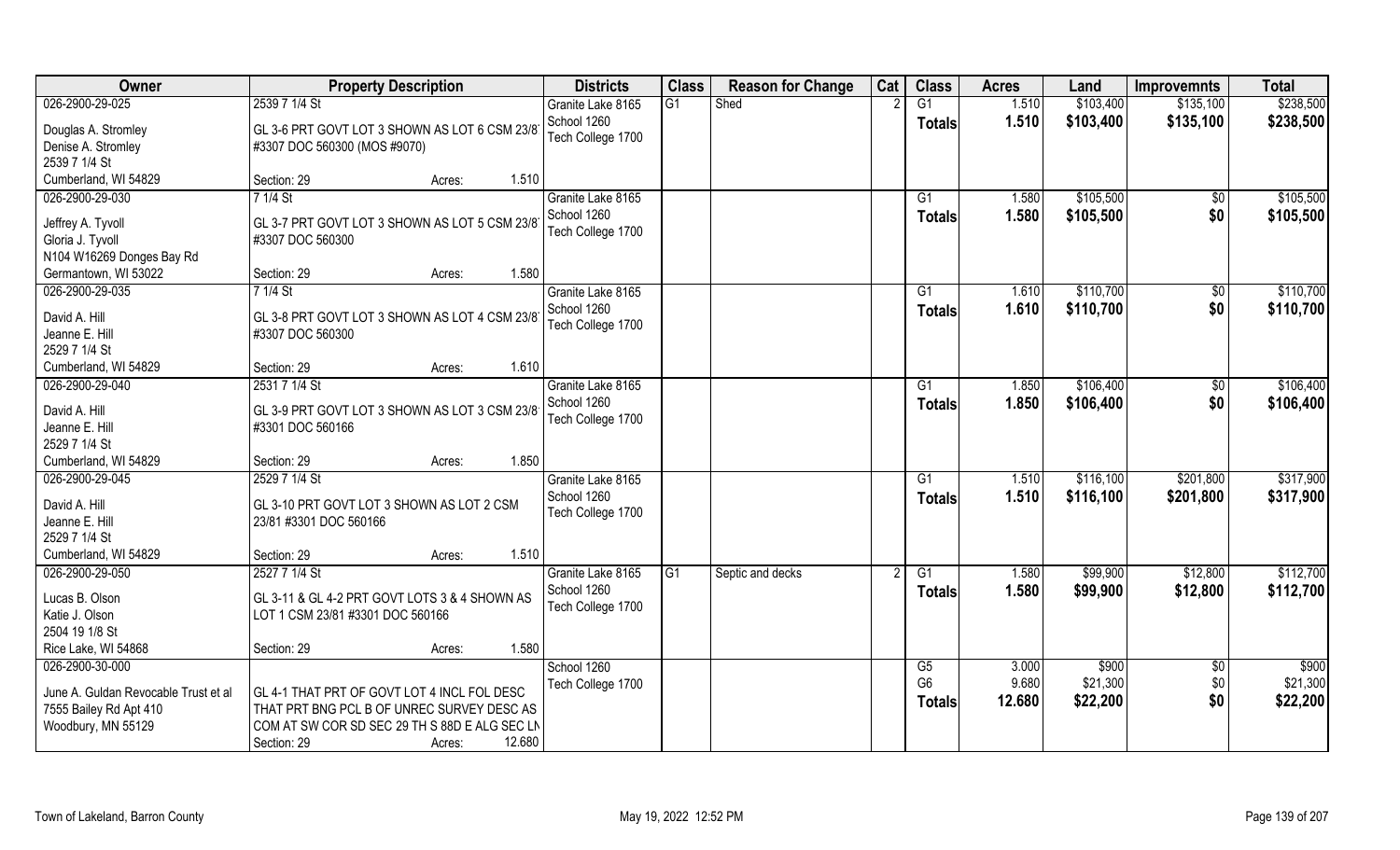| Owner                                | <b>Property Description</b>                      | <b>Districts</b>  | <b>Class</b> | <b>Reason for Change</b> | Cat  | <b>Class</b>           | <b>Acres</b>    | Land      | <b>Improvemnts</b> | <b>Total</b> |
|--------------------------------------|--------------------------------------------------|-------------------|--------------|--------------------------|------|------------------------|-----------------|-----------|--------------------|--------------|
| 026-2900-30-005                      | 2528 7 1/4 St                                    | School 1260       |              |                          |      | G1                     | 5.820           | \$23,600  | \$89,900           | \$113,500    |
| James A. Reidy                       | GL 4-3 & GL 3-15 PRT GOVT LOTS 3 & 4 SHOWN AS    | Tech College 1700 |              |                          |      | <b>Totals</b>          | 5.820           | \$23,600  | \$89,900           | \$113,500    |
| 2528 7 1/4 St                        | LOT 22 CSM 25/88 #3598                           |                   |              |                          |      |                        |                 |           |                    |              |
| Cumberland, WI 54829                 |                                                  |                   |              |                          |      |                        |                 |           |                    |              |
|                                      | 5.820<br>Section: 29<br>Acres:                   |                   |              |                          |      |                        |                 |           |                    |              |
| 026-2900-30-010                      | $71/4$ St                                        | Granite Lake 8165 |              |                          |      | G1                     | 2.920           | \$134,600 | $\overline{50}$    | \$134,600    |
|                                      |                                                  | School 1260       |              |                          |      | <b>Totals</b>          | 2.920           | \$134,600 | \$0                | \$134,600    |
| June A. Guldan Revocable Trust et al | GL 4-4 & GL 5-3 PRT GOVT LOTS 4 & 5 SHOWN AS     | Tech College 1700 |              |                          |      |                        |                 |           |                    |              |
| 7555 Bailey Rd Apt 410               | LOT 23 CSM 25/90 #3600 (MOS #6889)               |                   |              |                          |      |                        |                 |           |                    |              |
| Woodbury, MN 55129                   | 2.920<br>Section: 29<br>Acres:                   |                   |              |                          |      |                        |                 |           |                    |              |
| 026-2900-30-015                      | 2524 7 1/4 St                                    | Granite Lake 8165 |              |                          |      | G1                     | 3.150           | \$143,700 | \$237,400          | \$381,100    |
|                                      |                                                  | School 1260       |              |                          |      |                        | 3.150           | \$143,700 | \$237,400          | \$381,100    |
| June A. Guldan Revocable Trust et al | GL 4-5 & GL 5-4 PRT GOVT LOTS 4 & 5 SHOWN AS     | Tech College 1700 |              |                          |      | <b>Totals</b>          |                 |           |                    |              |
| 7555 Bailey Rd Apt 410               | LOT 24 CSM 25/90 #3600 (MOS #6889)               |                   |              |                          |      |                        |                 |           |                    |              |
| Woodbury, MN 55129                   |                                                  |                   |              |                          |      |                        |                 |           |                    |              |
|                                      | 3.150<br>Section: 29<br>Acres:                   |                   |              |                          |      |                        |                 |           |                    |              |
| 026-2900-30-020                      | 2526 7 1/4 St                                    | School 1260       |              |                          |      | G1                     | 2.000           | \$44,000  | \$155,600          | \$199,600    |
| James S. Anderson                    | GL 4-7 PRT GOVT LOT 4 DESC AS BEG AT SW COR      | Tech College 1700 |              |                          |      | G <sub>6</sub>         | 15.630          | \$34,400  | \$0                | \$34,400     |
| Phyllis A. Anderson                  | SEC 29 TH ALG W LN SD SEC N 1D E 1028.15 FT TH   |                   |              |                          |      | <b>Totals</b>          | 17.630          | \$78,400  | \$155,600          | \$234,000    |
| 2526 7 1/4 St                        | S 88D E 510.07 FT TH N 29D E 317.72 FT TO SLY LN |                   |              |                          |      |                        |                 |           |                    |              |
| Cumberland, WI 54829                 | 17.630<br>Section: 29<br>Acres:                  |                   |              |                          |      |                        |                 |           |                    |              |
| 026-2900-31-000                      |                                                  | School 1260       |              |                          |      | $\overline{\text{G5}}$ | 6.000           | \$1,400   | $\overline{60}$    | \$1,400      |
|                                      | GL 5-1 THAT PRT GOVT LOT 5 LYG E OF PLATTED      | Tech College 1700 |              |                          |      | G <sub>6</sub>         | 14.000          | \$32,000  | \$0                | \$32,000     |
| Peggy Riebe<br>1250 Saint Anthony St | <b>AREA</b>                                      |                   |              |                          |      | Totals                 | 20.000          | \$33,400  | \$0                | \$33,400     |
| Cumberland, WI 54829                 |                                                  |                   |              |                          |      |                        |                 |           |                    |              |
|                                      | 20.000<br>Section: 29<br>Acres:                  |                   |              |                          |      |                        |                 |           |                    |              |
| 026-2900-32-000                      | 7 1/4 St                                         | Granite Lake 8165 |              |                          |      | G1                     | 12.000          | \$131,300 | \$0                | \$131,300    |
|                                      |                                                  | School 1260       |              |                          |      | <b>Totals</b>          | 12.000          | \$131,300 | \$0                | \$131,300    |
| June A. Guldan Revocable Trust et al | GL 5-2 THAT PRT OF GOVT LOT 5 INCL FOL DESC      | Tech College 1700 |              |                          |      |                        |                 |           |                    |              |
| 7555 Bailey Rd Apt 410               | THAT PRT BNG PCL B OF UNREC SURVEY DESC AS       |                   |              |                          |      |                        |                 |           |                    |              |
| Woodbury, MN 55129                   | COM AT SW COR SD SEC 29 TH S 88D E ALG SEC LN    |                   |              |                          |      |                        |                 |           |                    |              |
|                                      | 12.000<br>Section: 29<br>Acres:                  |                   |              |                          |      |                        |                 |           |                    |              |
| 026-2900-33-000                      | 2510 8th St                                      | School 1260       | G4           | Ag use land              | $-5$ | G4<br>G7               | 39.000<br>1.000 | \$3,100   | \$0                | \$3,100      |
| Peggy Riebe                          | SE-SE                                            | Tech College 1700 |              |                          |      |                        |                 | \$5,000   | \$10,900           | \$15,900     |
| 1250 Saint Anthony St                |                                                  |                   |              |                          |      | Totals                 | 40.000          | \$8,100   | \$10,900           | \$19,000     |
| Cumberland, WI 54829                 |                                                  |                   |              |                          |      |                        |                 |           |                    |              |
|                                      | 40.000<br>Section: 29<br>Acres:                  |                   |              |                          |      |                        |                 |           |                    |              |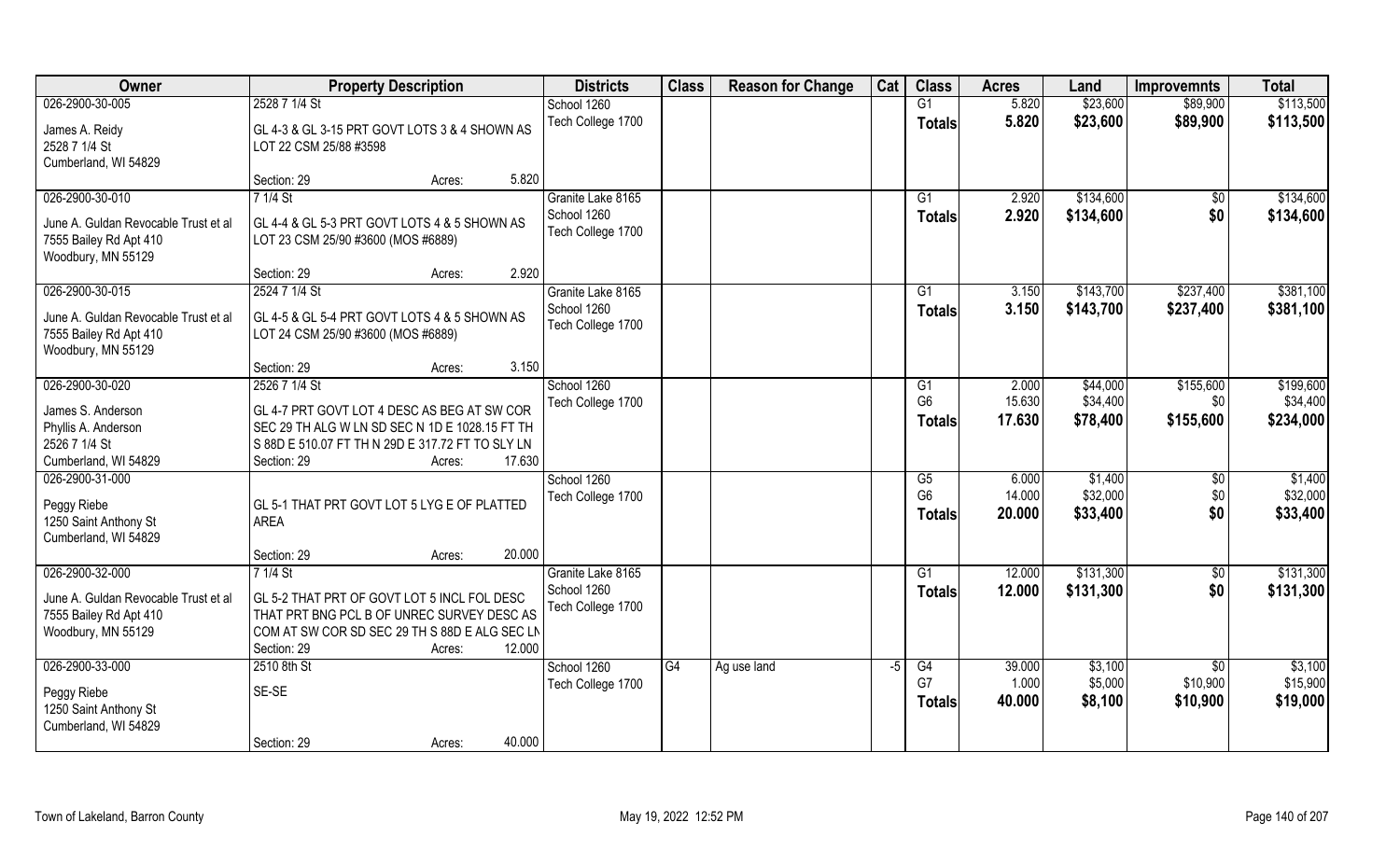| <b>Owner</b>                      | <b>Property Description</b>                   | <b>Districts</b>  | <b>Class</b> | <b>Reason for Change</b> | Cat | <b>Class</b>          | <b>Acres</b>   | Land     | <b>Improvemnts</b> | <b>Total</b> |
|-----------------------------------|-----------------------------------------------|-------------------|--------------|--------------------------|-----|-----------------------|----------------|----------|--------------------|--------------|
| 026-2900-99-999                   |                                               | School 1260       |              |                          |     | G1                    | 0.505          | \$7,000  | $\overline{50}$    | \$7,000      |
| Adam M. Hines                     | GL 8-16 PRT GOVT LOT 8 SHOWN AS OUTLOT 1 CSM  | Tech College 1700 |              |                          |     | <b>Totals</b>         | 0.505          | \$7,000  | \$0                | \$7,000      |
| Joseph Vennie                     | 35/94 #5122 DOC 708942                        |                   |              |                          |     |                       |                |          |                    |              |
| 1326 5th St                       |                                               |                   |              |                          |     |                       |                |          |                    |              |
| Almena, WI 54805                  | 0.505<br>Section: 29<br>Acres:                |                   |              |                          |     |                       |                |          |                    |              |
| 026-3000-02-000                   | Ush63                                         | School 1260       |              |                          |     | $\overline{G5}$       | 10.245         | \$4,100  | \$0                | \$4,100      |
|                                   |                                               | Tech College 1700 |              |                          |     | Totals                | 10.245         | \$4,100  | \$0                | \$4,100      |
| William F. Broten                 | PLAT 1-1 PRT NE-NE LYG S OF 25 3/4 AVE EX HWY |                   |              |                          |     |                       |                |          |                    |              |
| Vivian J. Broten                  | ROW IN 101/285 & EX OTHER EXIST HWYS          |                   |              |                          |     |                       |                |          |                    |              |
| 707 25 3/4 Ave                    |                                               |                   |              |                          |     |                       |                |          |                    |              |
| Cumberland, WI 54829              | 10.245<br>Section: 30<br>Acres:               |                   |              |                          |     |                       |                |          |                    |              |
| 026-3000-02-001                   | 2587 Ush 63                                   | School 1260       |              |                          |     | G1                    | 2.640          | \$22,800 | \$42,700           | \$65,500     |
| Lyle J. Zappa                     | PLAT 1-2 PRT NE-NE SHOWN AS LOT 1 CSM 40/157  | Tech College 1700 |              |                          |     | G <sub>4</sub>        | 1.500          | \$300    | \$0                | \$300        |
| Michelle K. Zappa                 | #6077 DOC 810073                              |                   |              |                          |     | G <sub>5</sub><br>G5M | 1.605<br>3.340 | \$700    | \$0<br>\$0         | \$700        |
| 3649 Windtree Ct                  |                                               |                   |              |                          |     |                       |                | \$3,400  |                    | \$3,400      |
| Eagan, MN 55123                   | 9.085<br>Section: 30<br>Acres:                |                   |              |                          |     | Totals                | 9.085          | \$27,200 | \$42,700           | \$69,900     |
| 026-3000-03-000                   | 2590 Ush 63                                   | School 1260       |              |                          |     | G1                    | 2.000          | \$15,000 | \$9,400            | \$24,400     |
|                                   | NW-NE EX HWY #63 RW                           | Tech College 1700 |              |                          |     | G4                    | 5.600          | \$800    | \$0                | \$800        |
| Monte Strickland<br>2405 E 8th St |                                               |                   |              |                          |     | G <sub>5</sub>        | 12.000         | \$3,600  | \$0                | \$3,600      |
| Superior, WI 54880                |                                               |                   |              |                          |     | G <sub>5</sub> M      | 17.900         | \$17,900 | \$0                | \$17,900     |
|                                   | 37.500<br>Section: 30<br>Acres:               |                   |              |                          |     | <b>Totals</b>         | 37.500         | \$37,300 | \$9,400            | \$46,700     |
| 026-3000-04-000                   | 2560 Ush 63                                   | School 1260       |              |                          |     | $\overline{G1}$       | 4.000          | \$20,000 | \$48,000           | \$68,000     |
|                                   |                                               | Tech College 1700 |              |                          |     | G4                    | 2.000          | \$300    | \$0                | \$300        |
| Louis A. Herman                   | PLAT 3-1 S 1/2 SW-NE EX HWY # 63 RW           |                   |              |                          |     | G5M                   | 13.500         | \$13,500 | \$0                | \$13,500     |
| 2560 Us Highway 63                |                                               |                   |              |                          |     | <b>Totals</b>         | 19.500         | \$33,800 | \$48,000           | \$81,800     |
| Cumberland, WI 54829              |                                               |                   |              |                          |     |                       |                |          |                    |              |
|                                   | 19.500<br>Section: 30<br>Acres:               |                   |              |                          |     |                       |                |          |                    |              |
| 026-3000-04-010                   | 2572 Ush 63                                   | School 1260       |              |                          |     | G1                    | 2.000          | \$15,000 | \$112,400          | \$127,400    |
| Jerry L. Diesterhaft              | PLAT 3-2 N 1/2 SW-NE EX HWY # 63 RW           | Tech College 1700 |              |                          |     | G <sub>5</sub>        | 11.500         | \$4,600  | \$0                | \$4,600      |
| Sandra L. Berg                    |                                               |                   |              |                          |     | G <sub>6</sub>        | 5.500          | \$12,100 | \$0                | \$12,100     |
| 2572 Us Highway 63                |                                               |                   |              |                          |     | <b>Totals</b>         | 19.000         | \$31,700 | \$112,400          | \$144,100    |
| Cumberland, WI 54829              | 19.000<br>Section: 30<br>Acres:               |                   |              |                          |     |                       |                |          |                    |              |
| 026-3000-05-000                   | Ush63                                         | School 1260       |              |                          |     | G1                    | 4.000          | \$20,000 | \$22,100           | \$42,100     |
|                                   |                                               | Tech College 1700 |              |                          |     | G <sub>5</sub>        | 8.000          | \$1,600  | \$0                | \$1,600      |
| Ryan B. Olson                     | PLAT 4-1 SE-NE EX HWY #63 EX PRT IN CSM 35/81 |                   |              |                          |     | G <sub>6</sub>        | 4.500          | \$9,900  | \$0                | \$9,900      |
| 707A 25 3/4 Ave                   | #5109                                         |                   |              |                          |     | <b>Totals</b>         | 16.500         | \$31,500 | \$22,100           | \$53,600     |
| Cumberland, WI 54829              | 16.500                                        |                   |              |                          |     |                       |                |          |                    |              |
|                                   | Section: 30<br>Acres:                         |                   |              |                          |     |                       |                |          |                    |              |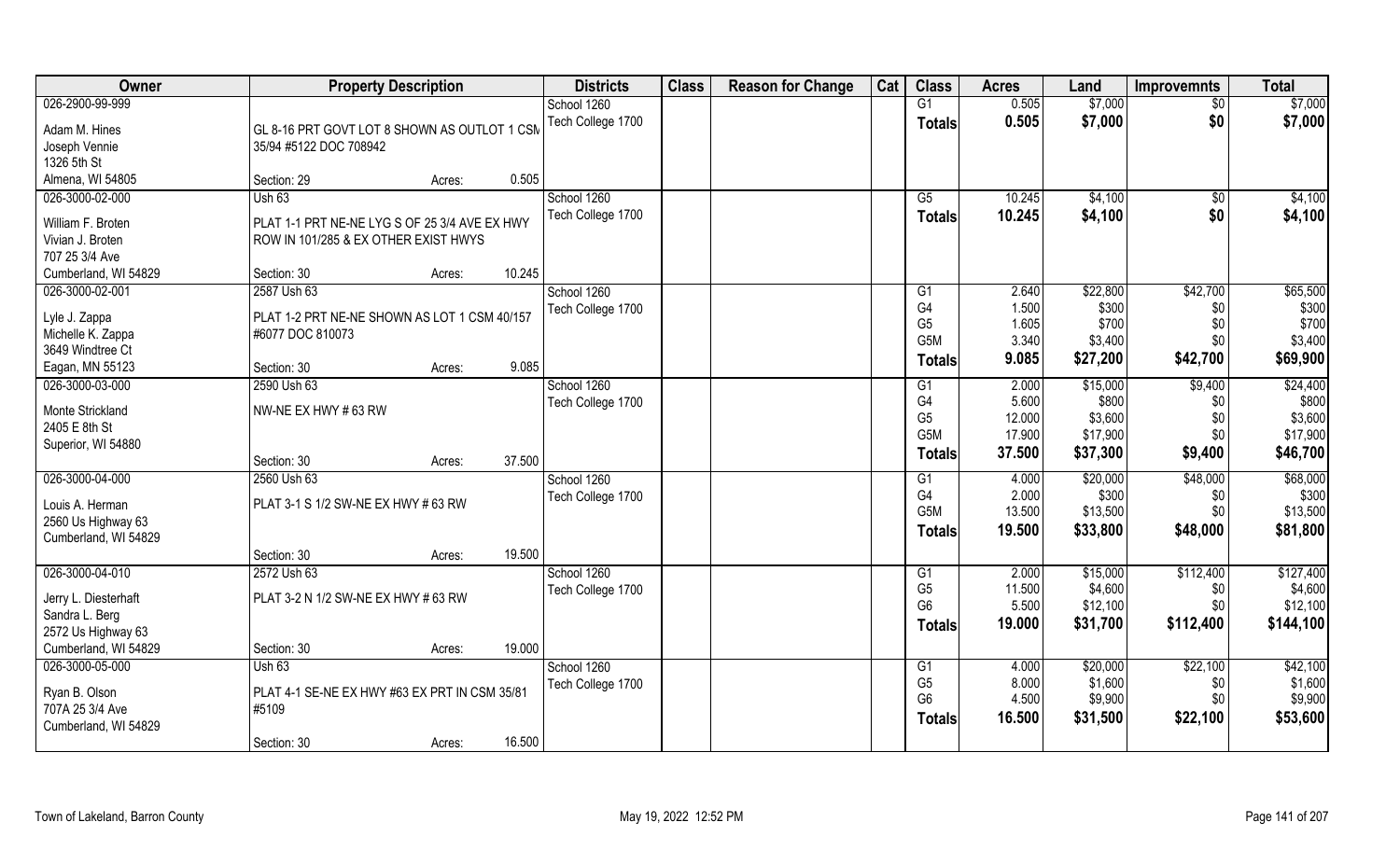| <b>Owner</b>              | <b>Property Description</b>                      | <b>Districts</b>  | <b>Class</b> | <b>Reason for Change</b> | Cat  | <b>Class</b>     | <b>Acres</b> | Land     | <b>Improvemnts</b> | <b>Total</b>      |
|---------------------------|--------------------------------------------------|-------------------|--------------|--------------------------|------|------------------|--------------|----------|--------------------|-------------------|
| 026-3000-05-010           |                                                  | School 1260       |              |                          |      | G5               | 6.000        | \$1,800  | $\overline{50}$    | \$1,800           |
| William F. Broten         | PLAT 4-2 (SEC 30) & GL 2-13 (SEC 29) PRT SE-NE   | Tech College 1700 |              |                          |      | G <sub>6</sub>   | 6.080        | \$13,400 | \$0                | \$13,400          |
| Vivian J. Broten          | SEC 30 & PRT GOVT LOT 2 SEC 29 SHOWN AS LOT 1    |                   |              |                          |      | <b>Totals</b>    | 12.080       | \$15,200 | \$0                | \$15,200          |
| 707 25 3/4 Ave            | CSM 35/81 #5109 (MOS #6892)                      |                   |              |                          |      |                  |              |          |                    |                   |
| Cumberland, WI 54829      | 12.080<br>Section: 30<br>Acres:                  |                   |              |                          |      |                  |              |          |                    |                   |
| 026-3000-05-020           | 2559 Ush 63                                      | School 1260       |              |                          |      | G5               | 7.000        | \$2,100  | \$0                | \$2,100           |
| Seth J. Olson             | PLATS 4-3 & 13-7 PRT SE-NE & NE-SE SHOWN AS      | Tech College 1700 |              |                          |      | G <sub>6</sub>   | 6.200        | \$13,600 | \$0                | \$13,600          |
| Sharena D. Olson          | LOT 2 CSM 35/81 #5109                            |                   |              |                          |      | <b>Totals</b>    | 13.200       | \$15,700 | \$0                | \$15,700          |
| 2549 Us Highway 63        |                                                  |                   |              |                          |      |                  |              |          |                    |                   |
| Cumberland, WI 54829      | 13.200<br>Section: 30<br>Acres:                  |                   |              |                          |      |                  |              |          |                    |                   |
| 026-3000-06-000           | 2579 6th St                                      | School 1260       | G4           | Ag use land              | $-5$ | G1               | 2.000        | \$15,000 | \$6,000            | \$21,000          |
|                           |                                                  | Tech College 1700 |              |                          |      | G <sub>4</sub>   | 15.000       | \$2,000  | \$0                | \$2,000           |
| Bradley D. Burling        | NE-NW                                            |                   |              |                          |      | G <sub>5</sub>   | 3.000        | \$900    | \$0                | \$900             |
| 10456 Lakewood Dr         |                                                  |                   |              |                          |      | G5M              | 20.000       | \$20,000 | \$0                | \$20,000          |
| Hayward, WI 54843         | 40.000<br>Section: 30<br>Acres:                  |                   |              |                          |      | <b>Totals</b>    | 40.000       | \$37,900 | \$6,000            | \$43,900          |
| 026-3000-07-000           |                                                  | School 1260       | G4           | Ag use land              | -5   | G4               | 10.000       | \$1,300  | \$0                | \$1,300           |
|                           |                                                  | Tech College 1700 |              |                          |      | G <sub>5</sub>   | 1.000        | \$100    | \$0                | \$100             |
| Bradley D. Burling        | <b>NW-NW FRAC</b>                                |                   |              |                          |      | G5M              | 20.160       | \$18,200 | \$0                | \$18,200          |
| 10456 Lakewood Dr         |                                                  |                   |              |                          |      | <b>Totals</b>    | 31.160       | \$19,600 | \$0                | \$19,600          |
| Hayward, WI 54843         | 31.160                                           |                   |              |                          |      |                  |              |          |                    |                   |
| 026-3000-08-000           | Section: 30<br>Acres:                            | School 1260       |              |                          |      | G4               | 3.000        | \$500    | $\overline{60}$    | \$500             |
|                           |                                                  | Tech College 1700 |              |                          |      | G <sub>5</sub>   | 9.240        | \$3,700  | \$0                | \$3,700           |
| Bradley D. Burling        | PLAT 7-1 S 1/2 NW EX S 40 ACRE & EX PRT IN SE-NW |                   |              |                          |      | G5M              | 1.000        | \$1,000  | \$0                | \$1,000           |
| 10456 Lakewood Dr         |                                                  |                   |              |                          |      | <b>Totals</b>    | 13.240       | \$5,200  | \$0                | \$5,200           |
| Hayward, WI 54843         |                                                  |                   |              |                          |      |                  |              |          |                    |                   |
|                           | 13.240<br>Section: 30<br>Acres:                  |                   |              |                          |      |                  |              |          |                    |                   |
| 026-3000-09-000           |                                                  | School 1260       |              |                          |      | G4               | 5.000        | \$700    | $\overline{50}$    | $\overline{$700}$ |
| Rendezvous Campground LLC | PLAT 7-2 S 40 ACRES S 1/2 NW 1/4 EX PRT IN SE-NW | Tech College 1700 |              |                          |      | G <sub>5</sub>   | 4.482        | \$1,400  | \$0                | \$1,400           |
| c/o Edward Bleifus        |                                                  |                   |              |                          |      | G <sub>5</sub> M | 8.000        | \$6,400  | \$0                | \$6,400           |
| 204 4th Ave NW            |                                                  |                   |              |                          |      | <b>Totals</b>    | 17.482       | \$8,500  | \$0                | \$8,500           |
| Grand Meadow, MN 55936    | 17.482<br>Section: 30<br>Acres:                  |                   |              |                          |      |                  |              |          |                    |                   |
| 026-3000-09-010           | 642 25 1/2 Ave                                   | School 1260       | G4           | Ag use land              | $-5$ | G1               | 1.000        | \$10,000 | \$43,200           | \$53,200          |
| David F. Lloyd            | PLAT 8-2 S 40 ACRES S 1/2 NW 1/4 EX PRT IN SW-NV | Tech College 1700 |              |                          |      | G <sub>4</sub>   | 4.000        | \$600    | \$0                | \$600             |
| 642 25 1/2 Ave            | (MOS #8764)                                      |                   |              |                          |      | G <sub>5</sub>   | 15.518       | \$6,200  | \$0                | \$6,200           |
| Cumberland, WI 54829      |                                                  |                   |              |                          |      | G5M              | 2.000        | \$1,600  | \$0                | \$1,600           |
|                           | 22.518<br>Section: 30<br>Acres:                  |                   |              |                          |      | <b>Totals</b>    | 22.518       | \$18,400 | \$43,200           | \$61,600          |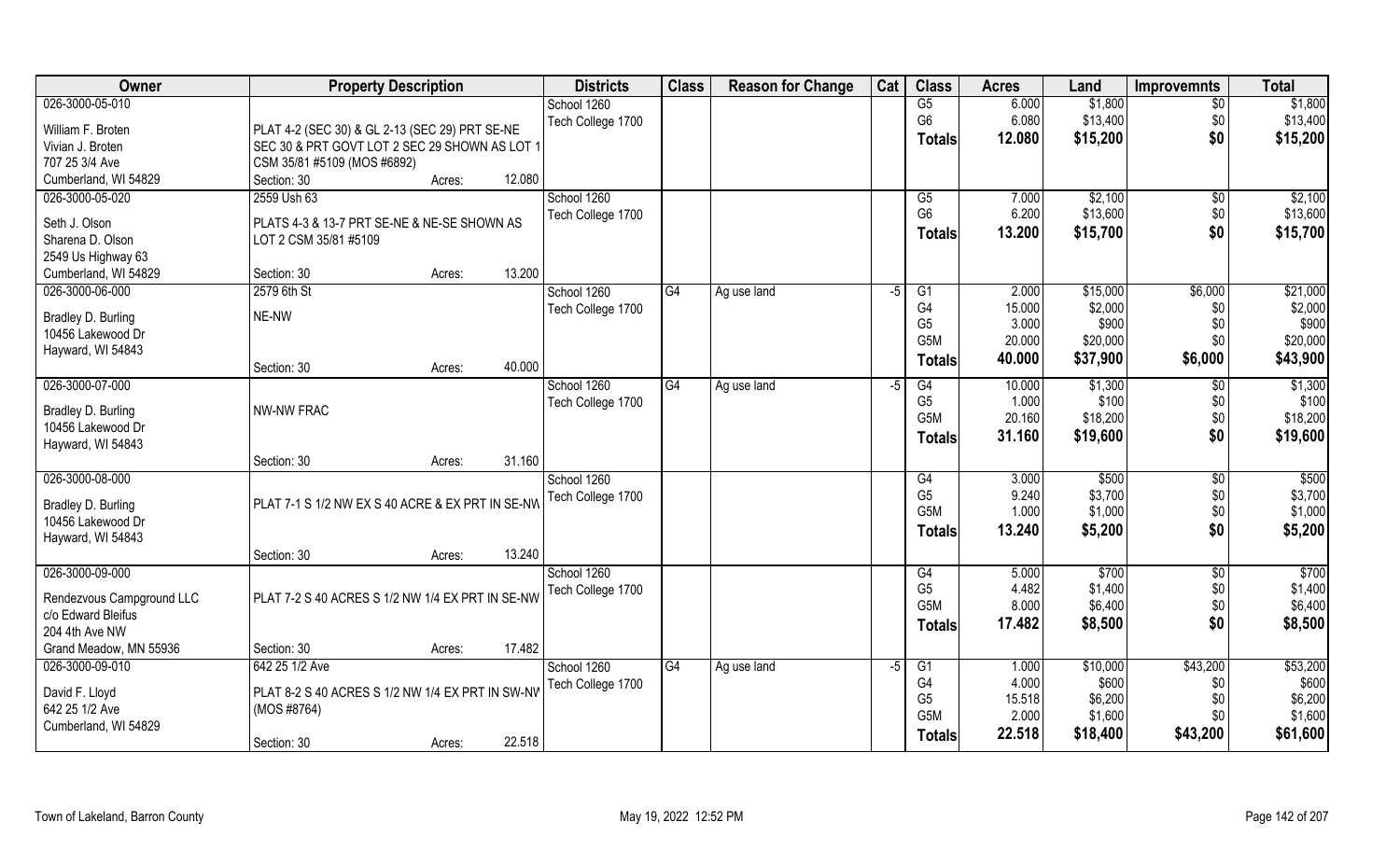| Owner                               | <b>Property Description</b>                     |                  | <b>Districts</b>  | <b>Class</b> | <b>Reason for Change</b> | Cat | <b>Class</b>   | <b>Acres</b> | Land     | <b>Improvemnts</b> | <b>Total</b> |
|-------------------------------------|-------------------------------------------------|------------------|-------------------|--------------|--------------------------|-----|----------------|--------------|----------|--------------------|--------------|
| 026-3000-10-000                     |                                                 |                  | School 1260       | G4           | Ag use land              | -5  | G4             | 4.000        | \$500    | $\sqrt{$0}$        | \$500        |
| Bradley D. Burling                  | PLAT 8-1 S 1/2 NW 1/4 EX S 40 ACRES & EX PRT IN |                  | Tech College 1700 |              |                          |     | G <sub>5</sub> | 6.000        | \$2,400  | \$0                | \$2,400      |
| 10456 Lakewood Dr                   | SW-NW                                           |                  |                   |              |                          |     | G5M            | 6.250        | \$6,300  | \$0                | \$6,300      |
| Hayward, WI 54843                   |                                                 |                  |                   |              |                          |     | <b>Totals</b>  | 16.250       | \$9,200  | \$0                | \$9,200      |
|                                     | Section: 30                                     | 16.250<br>Acres: |                   |              |                          |     |                |              |          |                    |              |
| 026-3000-12-000                     | 2518 Ush 63                                     |                  | School 1260       | G4           | Ag use land              | -5  | G4             | 38.000       | \$6,400  | $\overline{50}$    | \$6,400      |
| Kevin Saffert                       | NE-SW                                           |                  | Tech College 1700 |              |                          |     | G7             | 2.000        | \$8,000  | \$185,200          | \$193,200    |
| Clara Saffert                       |                                                 |                  |                   |              |                          |     | <b>Totals</b>  | 40.000       | \$14,400 | \$185,200          | \$199,600    |
| 2518 Us Highway 63                  |                                                 |                  |                   |              |                          |     |                |              |          |                    |              |
| Cumberland, WI 54829                | Section: 30                                     | 40.000<br>Acres: |                   |              |                          |     |                |              |          |                    |              |
| 026-3000-13-000                     | 643 25 1/2 Ave                                  |                  | School 1260       |              |                          |     | G1             | 4.000        | \$20,000 | \$17,700           | \$37,700     |
| Rendezvous Campground LLC           | PLAT 10-1 N 20 ACRES OF FRAC NW-SW              |                  | Tech College 1700 |              |                          |     | G <sub>5</sub> | 5.000        | \$2,000  | \$0                | \$2,000      |
| c/o Edward Bleifus                  |                                                 |                  |                   |              |                          |     | G <sub>6</sub> | 11.000       | \$24,200 | \$0                | \$24,200     |
| 204 4th Ave NW                      |                                                 |                  |                   |              |                          |     | Totals         | 20.000       | \$46,200 | \$17,700           | \$63,900     |
| Grand Meadow, MN 55936              | Section: 30                                     | 20.000<br>Acres: |                   |              |                          |     |                |              |          |                    |              |
| 026-3000-14-000                     | 25th Ave                                        |                  | School 1260       |              |                          |     | G5             | 19.010       | \$6,800  | \$0                | \$6,800      |
| Ernst Family Revocable Living Trust | PLATS 10-2 & 11-4 FRAC NW-SW EX N 20 A THRF &   |                  | Tech College 1700 |              |                          |     | G <sub>6</sub> | 13.485       | \$28,300 | \$0                | \$28,300     |
| 2262 John St                        | FRAC SW-SW EX CSM 34/32 #4911 & EX CSM 34/51    |                  |                   |              |                          |     | Totals         | 32.495       | \$35,100 | \$0                | \$35,100     |
| Cumberland, WI 54829                | #4930 & EX CSM 39/142 #5882                     |                  |                   |              |                          |     |                |              |          |                    |              |
|                                     | Section: 30                                     | 32.495<br>Acres: |                   |              |                          |     |                |              |          |                    |              |
| 026-3000-15-000                     | 616 25th Ave                                    |                  | School 1260       |              |                          |     | G1             | 2.000        | \$15,000 | \$75,000           | \$90,000     |
|                                     |                                                 |                  | Tech College 1700 |              |                          |     | G <sub>6</sub> | 3.555        | \$7,800  | \$0                | \$7,800      |
| Jackson K. Liedl                    | PLAT 11-1 PRT FRAC SW-SW SHOWN AS LOT 2 CSM     |                  |                   |              |                          |     | <b>Totals</b>  | 5.555        | \$22,800 | \$75,000           | \$97,800     |
| Lindy M. Liedl                      | 39/142 #5882 DOC 785717                         |                  |                   |              |                          |     |                |              |          |                    |              |
| 616 25th Ave                        |                                                 |                  |                   |              |                          |     |                |              |          |                    |              |
| Cumberland, WI 54829                | Section: 30                                     | 5.555<br>Acres:  |                   |              |                          |     |                |              |          |                    |              |
| 026-3000-15-001                     | 2501 6th St                                     |                  | School 1260       |              |                          |     | G1             | 1.000        | \$10,000 | \$0                | \$10,000     |
| Sheri Licalsi                       | PLAT 11-2 PRT OF FRAC SW-SW SHOWN AS LOT 1      |                  | Tech College 1700 |              |                          |     | <b>Totals</b>  | 1.000        | \$10,000 | \$0                | \$10,000     |
| <b>Bobbie Boyd</b>                  | CSM 34/32 #4911                                 |                  |                   |              |                          |     |                |              |          |                    |              |
| 9407 Bent Pine Cir W                |                                                 |                  |                   |              |                          |     |                |              |          |                    |              |
| Lake Worth, FL 33467                | Section: 30                                     | 1.000<br>Acres:  |                   |              |                          |     |                |              |          |                    |              |
| 026-3000-15-020                     | 612 25th Ave                                    |                  | School 1260       |              |                          |     | G1             | 3.000        | \$18,000 | $\sqrt{$0}$        | \$18,000     |
| Ernst Family Revocable Living Trust | PLAT 11-3 PRT FRAC SW-SW SHOWN AS LOT 1 CSM     |                  | Tech College 1700 |              |                          |     | <b>Totals</b>  | 3.000        | \$18,000 | \$0                | \$18,000     |
| 2262 John St                        | 34/51 #4930                                     |                  |                   |              |                          |     |                |              |          |                    |              |
| Cumberland, WI 54829                |                                                 |                  |                   |              |                          |     |                |              |          |                    |              |
|                                     | Section: 30                                     | 3.000<br>Acres:  |                   |              |                          |     |                |              |          |                    |              |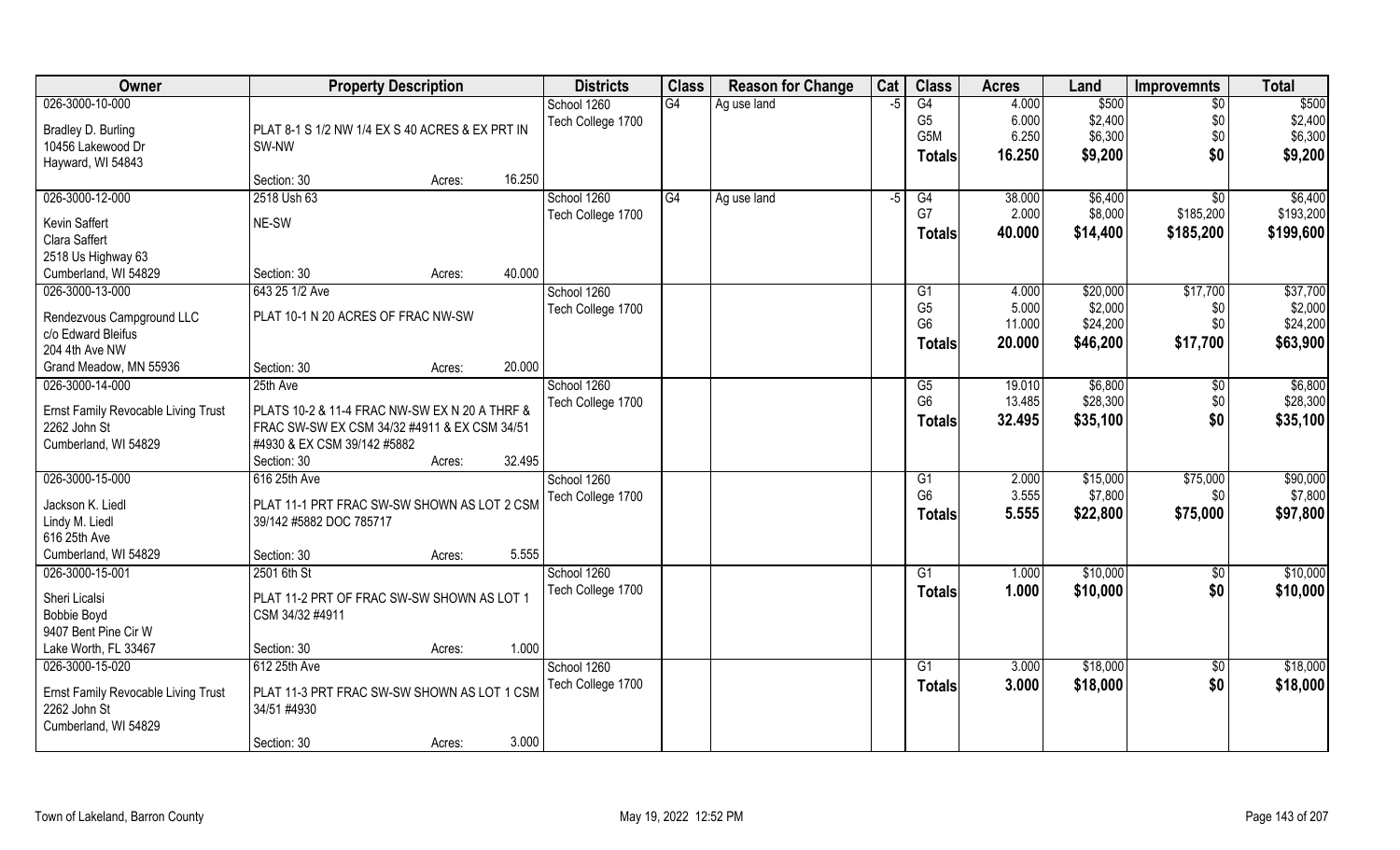| Owner                | <b>Property Description</b>                  | <b>Districts</b>  | <b>Class</b> | <b>Reason for Change</b> | Cat | <b>Class</b>                     | <b>Acres</b> | Land     | <b>Improvemnts</b> | <b>Total</b>      |
|----------------------|----------------------------------------------|-------------------|--------------|--------------------------|-----|----------------------------------|--------------|----------|--------------------|-------------------|
| 026-3000-16-000      |                                              | School 1260       |              |                          |     | G4                               | 8.000        | \$1,100  | $\overline{50}$    | \$1,100           |
| Kevin Saffert        | PLAT 12-1 N 1/2 SE-SW                        | Tech College 1700 |              |                          |     | G <sub>5</sub>                   | 12.000       | \$4,800  | \$0                | \$4,800           |
| Clara Saffert        |                                              |                   |              |                          |     | <b>Totals</b>                    | 20.000       | \$5,900  | \$0                | \$5,900           |
| 2518 Us Highway 63   |                                              |                   |              |                          |     |                                  |              |          |                    |                   |
| Cumberland, WI 54829 | 20.000<br>Section: 30<br>Acres:              |                   |              |                          |     |                                  |              |          |                    |                   |
| 026-3000-17-000      | 626 25th Ave                                 | School 1260       |              |                          |     | G <sub>1</sub>                   | 4.000        | \$20,000 | \$131,300          | \$151,300         |
|                      |                                              | Tech College 1700 |              |                          |     | G <sub>5</sub>                   | 4.000        | \$1,600  | \$0                | \$1,600           |
| Howard A. Dearborn   | PLAT 12-2 PRT SE-SW SHOWN AS PCL A CSM 3/67  |                   |              |                          |     | G <sub>6</sub>                   | 2.000        | \$4,400  | \$0                | \$4,400           |
| 626 25th Ave         | #256 DOC 358330                              |                   |              |                          |     | <b>Totals</b>                    | 10.000       | \$26,000 | \$131,300          | \$157,300         |
| Cumberland, WI 54829 |                                              |                   |              |                          |     |                                  |              |          |                    |                   |
|                      | 10.000<br>Section: 30<br>Acres:              |                   |              |                          |     |                                  |              |          |                    |                   |
| 026-3000-17-001      | 640 25th Ave                                 | School 1260       |              |                          |     | G <sub>1</sub><br>G <sub>5</sub> | 2.000        | \$15,000 | \$70,800           | \$85,800          |
| Pamela J. Froehlich  | PLAT 12-3 S 1/2 SE-SW EX PCL A CSM 3/67 #256 | Tech College 1700 |              |                          |     |                                  | 8.000        | \$3,200  | \$0                | \$3,200           |
| 640 25th Ave         |                                              |                   |              |                          |     | <b>Totals</b>                    | 10.000       | \$18,200 | \$70,800           | \$89,000          |
| Cumberland, WI 54829 |                                              |                   |              |                          |     |                                  |              |          |                    |                   |
|                      | 10.000<br>Section: 30<br>Acres:              |                   |              |                          |     |                                  |              |          |                    |                   |
| 026-3000-18-000      |                                              | School 1260       |              |                          |     | G5                               | 14.000       | \$4,200  | \$0                | \$4,200           |
| Ryan B. Olson        | PLAT 13-1 NE-SE EX HWY #63 ALSO EX RRRW ALSO | Tech College 1700 |              |                          |     | G <sub>6</sub>                   | 9.030        | \$18,100 | \$0                | \$18,100          |
| 707A 25 3/4 Ave      | EX W 10 ACRES THRF EX PRT IN CSM 35/81 #5109 |                   |              |                          |     | <b>Totals</b>                    | 23.030       | \$22,300 | \$0                | \$22,300          |
| Cumberland, WI 54829 |                                              |                   |              |                          |     |                                  |              |          |                    |                   |
|                      | 23.030<br>Section: 30<br>Acres:              |                   |              |                          |     |                                  |              |          |                    |                   |
| 026-3000-19-000      | 2533 Ush 63                                  | School 1260       |              |                          |     | G1                               | 3.220        | \$18,400 | \$101,100          | \$119,500         |
|                      |                                              | Tech College 1700 |              |                          |     | <b>Totals</b>                    | 3.220        | \$18,400 | \$101,100          | \$119,500         |
| Kenneth D. Grover    | PLAT 13-3 S 425 FT OF W 10 A OF NE-SE        |                   |              |                          |     |                                  |              |          |                    |                   |
| Rebecca Grover       |                                              |                   |              |                          |     |                                  |              |          |                    |                   |
| 2533 Us Highway 63   |                                              |                   |              |                          |     |                                  |              |          |                    |                   |
| Cumberland, WI 54829 | 3.220<br>Section: 30<br>Acres:               |                   |              |                          |     |                                  |              |          |                    |                   |
| 026-3000-20-000      |                                              | School 1260       |              |                          |     | G5                               | 1.607        | \$700    | \$0                | $\overline{$700}$ |
| Gene R. Huset        | PLAT 13-2 RRRW IN NE-SE                      | Tech College 1700 |              |                          |     | <b>Totals</b>                    | 1.607        | \$700    | \$0                | \$700             |
| Cheryl Huset         |                                              |                   |              |                          |     |                                  |              |          |                    |                   |
| 2507 Us Highway 63   |                                              |                   |              |                          |     |                                  |              |          |                    |                   |
| Cumberland, WI 54829 | 1.607<br>Section: 30<br>Acres:               |                   |              |                          |     |                                  |              |          |                    |                   |
| 026-3000-21-010      | 2549 Ush 63                                  | School 1260       |              |                          |     | G1                               | 1.180        | \$10,900 | \$106,100          | \$117,000         |
| Seth J. Olson        | PLAT 13-6 PRT NE-SE SHOWN AS LOT 3 CSM 23/73 | Tech College 1700 |              |                          |     | <b>Totals</b>                    | 1.180        | \$10,900 | \$106,100          | \$117,000         |
| Sharena D. Olson     | #3293                                        |                   |              |                          |     |                                  |              |          |                    |                   |
| 2549 Us Highway 63   |                                              |                   |              |                          |     |                                  |              |          |                    |                   |
| Cumberland, WI 54829 | 1.180<br>Section: 30<br>Acres:               |                   |              |                          |     |                                  |              |          |                    |                   |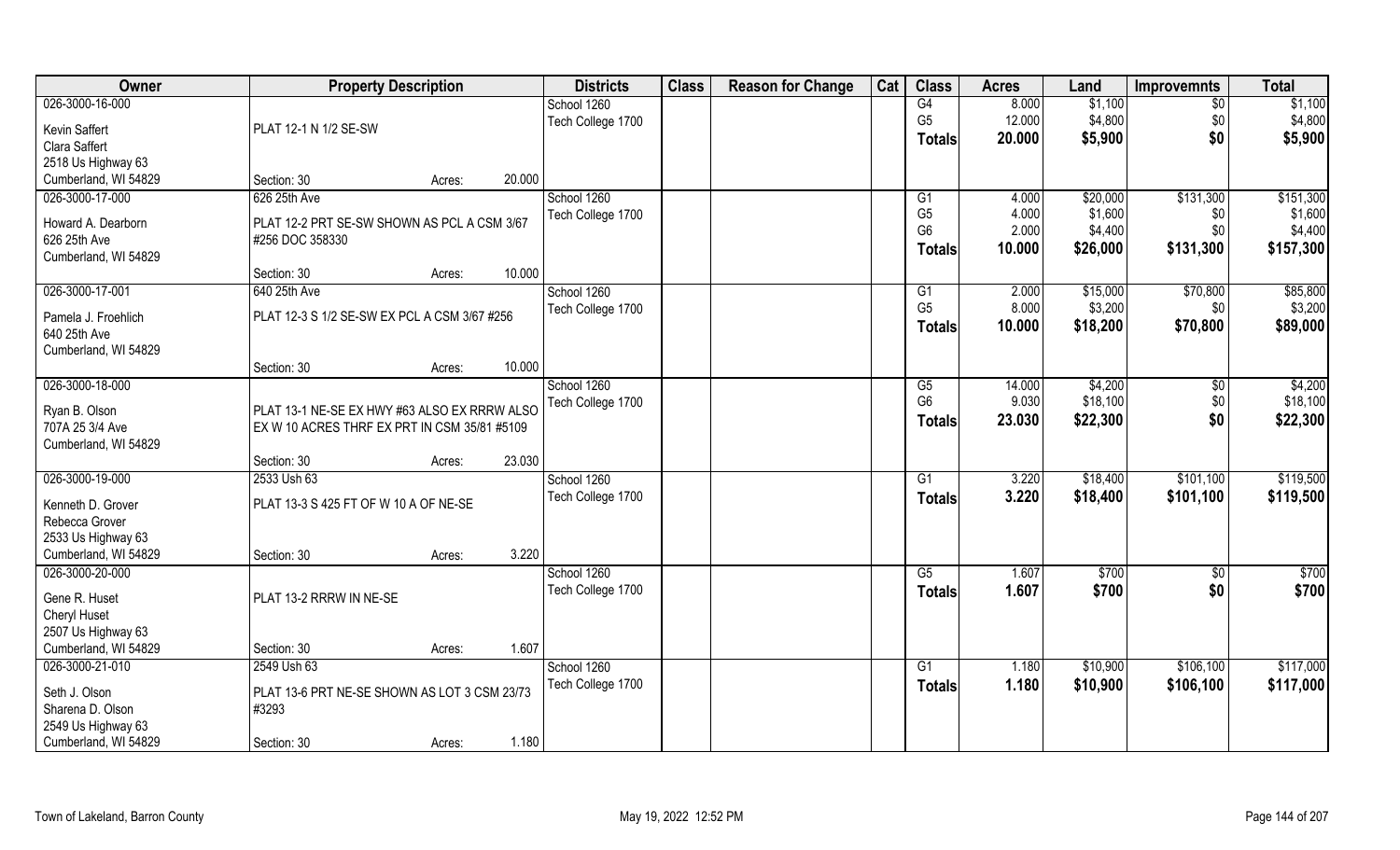| Owner                                                                                | <b>Property Description</b>                   |        | <b>Districts</b>   | <b>Class</b> | <b>Reason for Change</b> | Cat  | <b>Class</b>    | <b>Acres</b> | Land     | <b>Improvemnts</b> | <b>Total</b>  |
|--------------------------------------------------------------------------------------|-----------------------------------------------|--------|--------------------|--------------|--------------------------|------|-----------------|--------------|----------|--------------------|---------------|
| 026-3000-22-000                                                                      | 2537 Ush 63                                   |        | Manufacturing 9085 |              |                          |      | $\overline{G3}$ | 3.270        | \$0      | $\overline{50}$    | \$0           |
| Lakeland Company of Barron County Inc   PLAT 13-5 PRT NE-SE SHOWN AS LOT 1 CSM 17/58 |                                               |        | School 1260        |              |                          |      | <b>Totals</b>   | 3.270        | \$0      | \$0                | \$0           |
| PO Box 578                                                                           | #2422 & LOT 2 CSM 23/73 #3293 (MOS #9028)     |        | Tech College 1700  |              |                          |      |                 |              |          |                    |               |
| Cumberland, WI 54829                                                                 |                                               |        |                    |              |                          |      |                 |              |          |                    |               |
|                                                                                      | Section: 30                                   | Acres: | 3.270              |              |                          |      |                 |              |          |                    |               |
| 026-3000-23-000                                                                      | 2522 Ush 63                                   |        | School 1260        | G4           | Ag use land              | $-5$ | G4              | 8.760        | \$900    | $\sqrt[6]{}$       | \$900         |
| Cory J. Snowbank                                                                     | PLAT 14-1 PRT NW-SE SHOWN AS LOT 2 CSM 21/83  |        | Tech College 1700  |              |                          |      | G <sub>5</sub>  | 11.510       | \$4,600  | \$0                | \$4,600       |
| PO Box 381                                                                           | #3033 DOC 539389 EX OL 1 CSM 25/135 #3645 DOC |        |                    |              |                          |      | G7              | 1.000        | \$2,000  | \$8,100            | \$10,100      |
| Rice Lake, WI 54868                                                                  | 583129 & EX PCLS A & B CSM 25/139 #3649 DOC   |        |                    |              |                          |      | <b>Totals</b>   | 21.270       | \$7,500  | \$8,100            | \$15,600      |
|                                                                                      | Section: 30                                   | Acres: | 21.270             |              |                          |      |                 |              |          |                    |               |
| 026-3000-23-010                                                                      | 2526 Ush 63                                   |        | School 1260        |              |                          |      | G1              | 1.000        | \$10,000 | \$54,200           | \$64,200      |
| John A. Bassoni                                                                      | PLAT 14-7 PRT NW-SE SHOWN AS PCL A CSM 25/139 |        | Tech College 1700  |              |                          |      | <b>Totals</b>   | 1.000        | \$10,000 | \$54,200           | \$64,200      |
| PO Box 1031                                                                          | #3649                                         |        |                    |              |                          |      |                 |              |          |                    |               |
| Cumberland, WI 54829                                                                 |                                               |        |                    |              |                          |      |                 |              |          |                    |               |
|                                                                                      | Section: 30                                   | Acres: | 1.000              |              |                          |      |                 |              |          |                    |               |
| 026-3000-23-015                                                                      | 2528 Ush 63                                   |        | School 1260        |              |                          |      | G1              | 1.000        | \$10,000 | \$8,500            | \$18,500      |
| Cory J. Snowbank                                                                     | PLAT 14-8 PRT NW-SE SHOWN AS PCL B CSM 25/139 |        | Tech College 1700  |              |                          |      | <b>Totals</b>   | 1.000        | \$10,000 | \$8,500            | \$18,500      |
| PO Box 381                                                                           | #3649 DOC 583505                              |        |                    |              |                          |      |                 |              |          |                    |               |
| Rice Lake, WI 54868                                                                  |                                               |        |                    |              |                          |      |                 |              |          |                    |               |
|                                                                                      | Section: 30                                   | Acres: | 1.000              |              |                          |      |                 |              |          |                    |               |
| 026-3000-23-020                                                                      | 657 25 1/2 Ave                                |        | School 1260        |              |                          |      | G1              | 1.000        | \$10,000 | \$4,800            | \$14,800      |
| Kathleen Allen                                                                       | PLAT 14-9 PRT NW-SE SHOWN AS PCL C CSM 25/140 |        | Tech College 1700  |              |                          |      | <b>Totals</b>   | 1.000        | \$10,000 | \$4,800            | \$14,800      |
| Thomas Allen                                                                         | #3650 DOC 583506                              |        |                    |              |                          |      |                 |              |          |                    |               |
| 1868 Us Highway 63 Lot 6                                                             |                                               |        |                    |              |                          |      |                 |              |          |                    |               |
| Comstock, WI 54826                                                                   | Section: 30                                   | Acres: | 1.000              |              |                          |      |                 |              |          |                    |               |
| 026-3000-23-025                                                                      | 2318A Ush 63                                  |        | School 1260        |              |                          |      | X4              | 4.316        | \$0      | $\overline{50}$    | $\frac{6}{3}$ |
| Wisconsin Rsa 1 Limited Partnership                                                  | PLAT 14-10 PRT NW-SE SHOWN AS LOT 1 CSM 27/54 |        | Tech College 1700  |              |                          |      | <b>Totals</b>   | 4.316        | \$0      | \$0                | \$0           |
| 100 Century Park Dr                                                                  | #3869 (MOS #6897 & #6898)                     |        |                    |              |                          |      |                 |              |          |                    |               |
| Monroe, LA 71203                                                                     |                                               |        |                    |              |                          |      |                 |              |          |                    |               |
|                                                                                      | Section: 30                                   | Acres: | 4.316              |              |                          |      |                 |              |          |                    |               |
| 026-3000-23-030                                                                      | 669 25 1/2 Ave                                |        | School 1260        |              |                          |      | G1              | 1.500        | \$12,500 | \$66,100           | \$78,600      |
| Rebecca Williams                                                                     | PLAT 14-11 PRT NW-SE SHOWN AS PCL D CSM 29/64 |        | Tech College 1700  |              |                          |      | <b>Totals</b>   | 1.500        | \$12,500 | \$66,100           | \$78,600      |
| 669 25 1/2 Ave                                                                       | #4149 DOC 622243                              |        |                    |              |                          |      |                 |              |          |                    |               |
| Cumberland, WI 54829                                                                 |                                               |        |                    |              |                          |      |                 |              |          |                    |               |
|                                                                                      | Section: 30                                   | Acres: | 1.500              |              |                          |      |                 |              |          |                    |               |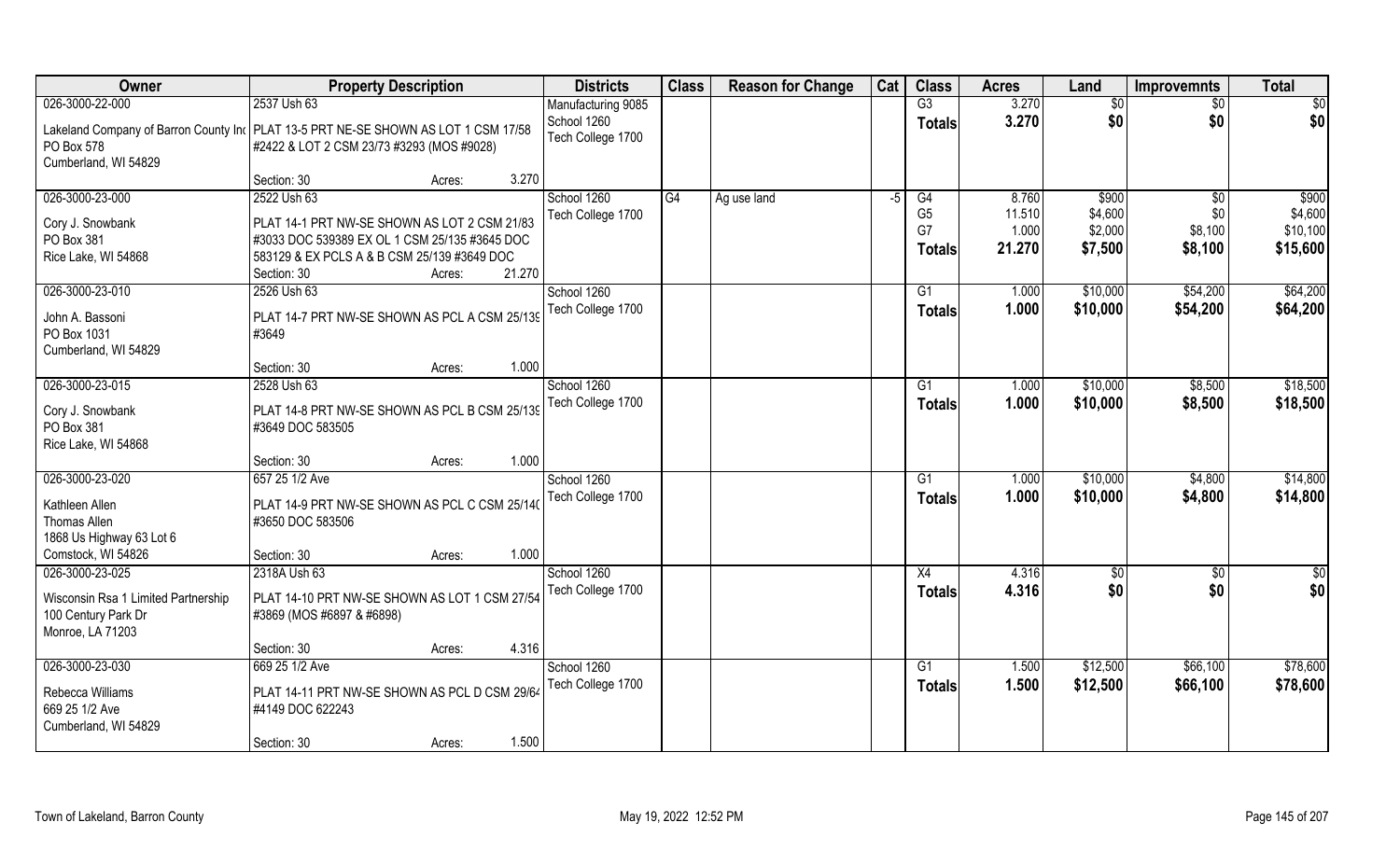| Owner                      | <b>Property Description</b>                     | <b>Districts</b>  | <b>Class</b> | <b>Reason for Change</b> | Cat | <b>Class</b>  | <b>Acres</b> | Land         | <b>Improvemnts</b> | <b>Total</b>    |
|----------------------------|-------------------------------------------------|-------------------|--------------|--------------------------|-----|---------------|--------------|--------------|--------------------|-----------------|
| 026-3000-24-000            | 673 25 1/2 Ave                                  | School 1260       |              |                          |     | G1            | 4.000        | \$20,000     | \$79,900           | \$99,900        |
| David E. Hare              | PLAT 14-2 E 264 FT OF N 660 FT OF NW- SE LYG W  | Tech College 1700 |              |                          |     | <b>Totals</b> | 4.000        | \$20,000     | \$79,900           | \$99,900        |
| 2040 1st St                | OF HWY 63 BETTY A STRENKE RETAINS LIFE          |                   |              |                          |     |               |              |              |                    |                 |
| Comstock, WI 54826         | <b>ESTATE</b>                                   |                   |              |                          |     |               |              |              |                    |                 |
|                            | 4.000<br>Section: 30<br>Acres:                  |                   |              |                          |     |               |              |              |                    |                 |
| 026-3000-24-001            | 647 25 1/2 Ave                                  | School 1260       |              |                          |     | G1            | 1.000        | \$10,000     | \$29,700           | \$39,700        |
|                            |                                                 | Tech College 1700 |              |                          |     | <b>Totals</b> | 1.000        | \$10,000     | \$29,700           | \$39,700        |
| Thomas Allen (Le et al     | PLAT 14-3 PRT NW-SE SHOWN AS LOT 1 CSM 17/49    |                   |              |                          |     |               |              |              |                    |                 |
| 649 25 1/2 Ave             | #2413                                           |                   |              |                          |     |               |              |              |                    |                 |
| Cumberland, WI 54829       |                                                 |                   |              |                          |     |               |              |              |                    |                 |
|                            | Section: 30<br>1.000<br>Acres:                  |                   |              |                          |     |               |              |              |                    |                 |
| 026-3000-24-011            | 649 25 1/2 Ave                                  | School 1260       |              |                          |     | G5            | 3.000        | \$1,200      | \$0                | \$1,200         |
| Thomas Allen (Le et al     | PLAT 14-4 PRT NW-SE SHOWN AS LOT 3 CSM 21/83    | Tech College 1700 |              |                          |     | <b>Totals</b> | 3.000        | \$1,200      | \$0                | \$1,200         |
| 649 25 1/2 Ave             | #3033                                           |                   |              |                          |     |               |              |              |                    |                 |
| Cumberland, WI 54829       |                                                 |                   |              |                          |     |               |              |              |                    |                 |
|                            | 3.000<br>Section: 30<br>Acres:                  |                   |              |                          |     |               |              |              |                    |                 |
| 026-3000-25-000            |                                                 | School 1260       | G4           | Ag use land              | -5  | G4            | 9.800        | \$1,300      | \$0                | \$1,300         |
| Kevin Saffert              | PLATS 14-5 14-6 & 15-1 PRT NW-SE SHOWN AS       | Tech College 1700 |              |                          |     | <b>Totals</b> | 9.800        | \$1,300      | \$0                | \$1,300         |
| Clara Saffert              | OUTLOT 1 CSM 25/135 #3645 & PRT LYG S OF S LN   |                   |              |                          |     |               |              |              |                    |                 |
| 2518 Us Highway 63         | SD OL (DEEDED TO KEVIN SAFFART) & NW 1/4 OF     |                   |              |                          |     |               |              |              |                    |                 |
| Cumberland, WI 54829       | 9.800<br>Section: 30<br>Acres:                  |                   |              |                          |     |               |              |              |                    |                 |
| 026-3000-25-050            | 25th Ave                                        | School 1260       |              |                          |     | X3            | 1.700        | $\sqrt[6]{}$ | \$0                | $\overline{50}$ |
|                            |                                                 | Tech College 1700 |              |                          |     | <b>Totals</b> | 1.700        | \$0          | \$0                | \$0             |
| <b>Barron County</b>       | PLAT 15-8 SW-SE LYG W OF USH 63 EX E 660 FT     |                   |              |                          |     |               |              |              |                    |                 |
| 335 E Monroe Ave           | THRF & EX NW 1/4 SW-SE & EX CSM 21/83 #3033 &   |                   |              |                          |     |               |              |              |                    |                 |
| Barron, WI 54812           | EX COM SE SEC COR TH W 2066 FT TO POB TH W      |                   |              |                          |     |               |              |              |                    |                 |
|                            | Section: 30<br>1.700<br>Acres:                  |                   |              |                          |     |               |              |              |                    |                 |
| 026-3000-26-000            | 664 25th Ave                                    | School 1260       |              |                          |     | G1            | 5.000        | \$22,000     | \$186,100          | \$208,100       |
| Austin L. Jobe             | PLAT 15-2 PRT SW-SE IN 352/91 DAF: COM SE COR   | Tech College 1700 |              |                          |     | <b>Totals</b> | 5.000        | \$22,000     | \$186,100          | \$208,100       |
| Mary L. Jobe               | SEC 30 TH W 1406 FT TO INT W LN USH 63 & POB TH |                   |              |                          |     |               |              |              |                    |                 |
| 664 25th Ave               | W 660 FT TH N 330 FT TH E 660 FT TO W LN USH 63 |                   |              |                          |     |               |              |              |                    |                 |
| Cumberland, WI 54829       | 5.000<br>Section: 30<br>Acres:                  |                   |              |                          |     |               |              |              |                    |                 |
| 026-3000-27-000            | 2510 Ush 63                                     | School 1260       |              |                          |     | G1            | 5.000        | \$22,000     | \$181,600          | \$203,600       |
|                            |                                                 | Tech College 1700 |              |                          |     | <b>Totals</b> | 5.000        | \$22,000     | \$181,600          | \$203,600       |
| Derek Olson<br>Karin Olson | PLAT 15-3 N 330 FT OF S 660 FT OF E 660 FT OF   |                   |              |                          |     |               |              |              |                    |                 |
|                            | SW-SE LYG W OF THE W LN OF HWY #63              |                   |              |                          |     |               |              |              |                    |                 |
| 2510 Us Highway 63         | 5.000                                           |                   |              |                          |     |               |              |              |                    |                 |
| Cumberland, WI 54829       | Section: 30<br>Acres:                           |                   |              |                          |     |               |              |              |                    |                 |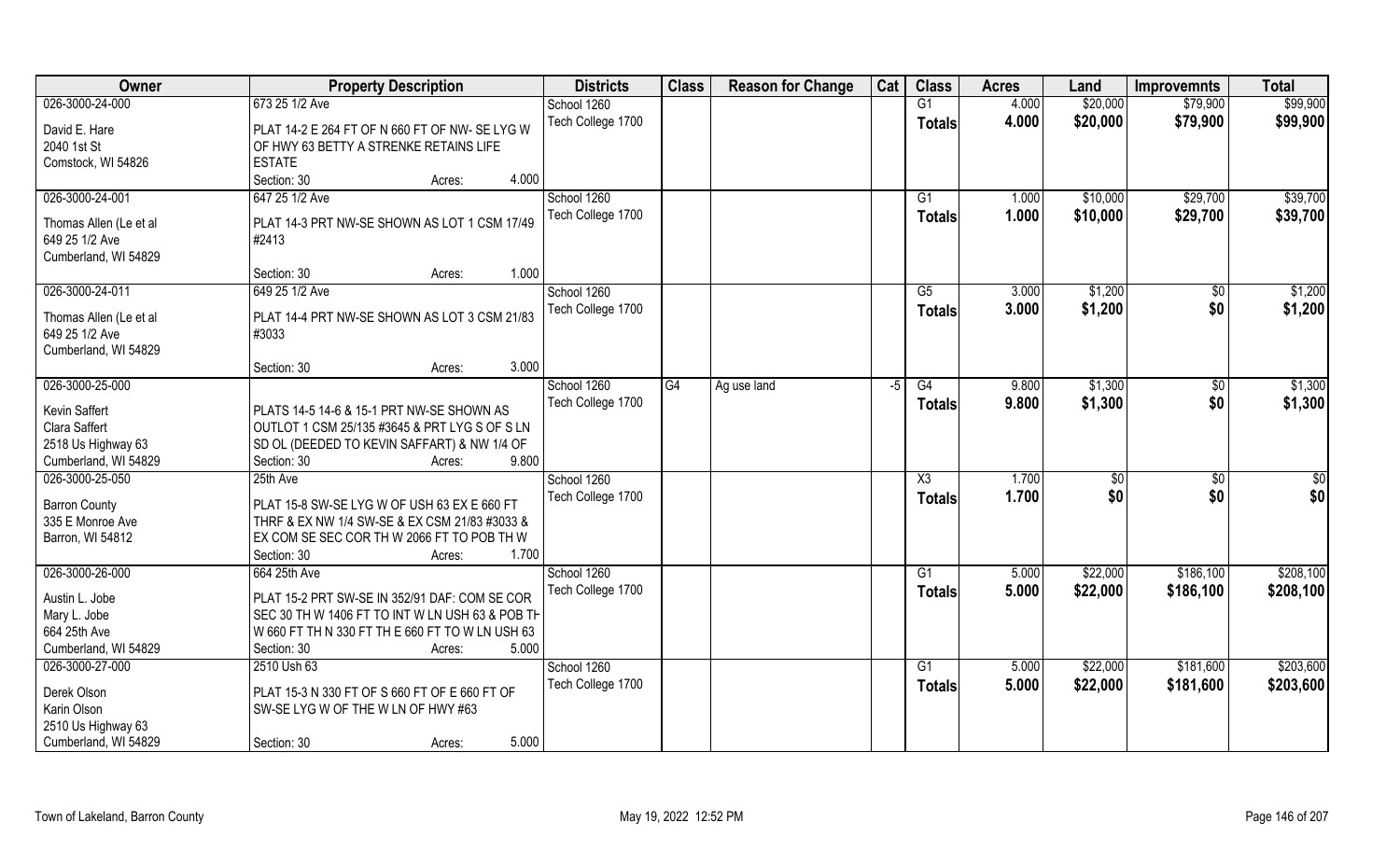| Owner                 | <b>Property Description</b>                     | <b>Districts</b>  | <b>Class</b> | <b>Reason for Change</b> | Cat | <b>Class</b>   | <b>Acres</b> | Land     | <b>Improvemnts</b> | <b>Total</b> |
|-----------------------|-------------------------------------------------|-------------------|--------------|--------------------------|-----|----------------|--------------|----------|--------------------|--------------|
| 026-3000-28-000       | Ush 63                                          | School 1260       |              |                          |     | G1             | 6.070        | \$16,900 | $\overline{50}$    | \$16,900     |
| Myrtle A. Herbst      | PLAT 15-4 PRT SW-SE DESC AS BEG AT NW COR OF    | Tech College 1700 |              |                          |     | <b>Totals</b>  | 6.070        | \$16,900 | \$0                | \$16,900     |
| 1506 Black Oak Dr     | 484/546 TH N TO S LN CSM 21/83 #3033 TH SELY    |                   |              |                          |     |                |              |          |                    |              |
| Rockland, WI 54653    | ALG SD S LN TO WLY ROW STH 63 TH SLY ALG SD     |                   |              |                          |     |                |              |          |                    |              |
|                       | 6.070<br>Section: 30<br>Acres:                  |                   |              |                          |     |                |              |          |                    |              |
| 026-3000-29-000       | 652 25th Ave                                    | School 1260       |              |                          |     | G1             | 2.000        | \$15,000 | \$102,100          | \$117,100    |
|                       |                                                 | Tech College 1700 |              |                          |     | <b>Totals</b>  | 2.000        | \$15,000 | \$102,100          | \$117,100    |
| Julie Allen A. Neurer | PLAT 15-5 PRT SW-SE DESC 487/456 AS FOL: COM    |                   |              |                          |     |                |              |          |                    |              |
| 652 25th Ave          | SE COR SEC 30 TH W ON S SEC LN 2396 FT TO POB   |                   |              |                          |     |                |              |          |                    |              |
| Cumberland, WI 54829  | TH CONT W ON SD SEC LN 132 FT TH N PRLTO C/L    |                   |              |                          |     |                |              |          |                    |              |
|                       | 2.000<br>Section: 30<br>Acres:                  |                   |              |                          |     |                |              |          |                    |              |
| 026-3000-30-000       |                                                 | School 1260       |              |                          |     | G1             | 5.000        | \$15,400 | \$0                | \$15,400     |
| Derek Olson           | PLAT 15-6 PRT SW-SE IN 487/587 DAF:: COM SE COR | Tech College 1700 |              |                          |     | <b>Totals</b>  | 5.000        | \$15,400 | \$0                | \$15,400     |
| Karin Olson           | SEC 30 TH W 2066 FT TO POB TH W 330 FT TH N 660 |                   |              |                          |     |                |              |          |                    |              |
| 2510 Us Highway 63    | FT TH E 330 FT TH S 660 FT TO POB               |                   |              |                          |     |                |              |          |                    |              |
| Cumberland, WI 54829  | 5.000<br>Section: 30<br>Acres:                  |                   |              |                          |     |                |              |          |                    |              |
| 026-3000-30-001       | 2520 Ush 63                                     | School 1260       |              |                          |     | G <sub>1</sub> | 5.880        | \$23,800 | \$88,000           | \$111,800    |
|                       |                                                 | Tech College 1700 |              |                          |     | Totals         | 5.880        | \$23,800 | \$88,000           | \$111,800    |
| Benjamin John Sheils  | PLAT 15-7 PRT SW-SE SHOWN AS LOT 1 CSM 21/83    |                   |              |                          |     |                |              |          |                    |              |
| Krys Sheils           | #3033 DOC 539389                                |                   |              |                          |     |                |              |          |                    |              |
| 2520 Us Highway 63    |                                                 |                   |              |                          |     |                |              |          |                    |              |
| Cumberland, WI 54829  | 5.880<br>Section: 30<br>Acres:                  |                   |              |                          |     |                |              |          |                    |              |
| 026-3000-31-000       | 2519 Ush 63                                     | School 1260       |              |                          |     | G1             | 4.000        | \$20,000 | \$30,400           | \$50,400     |
| David Rahaim          | PLAT 16-1 SE-SE LYG W OF RRRW EX HWY ROW IN     | Tech College 1700 |              |                          |     | G <sub>5</sub> | 15.520       | \$6,200  | \$0                | \$6,200      |
| 2519 Us Highway 63    | 101/283 & EX LOT 1 CSM 34/87 #4966 DOC 697318 & |                   |              |                          |     | Totals         | 19.520       | \$26,200 | \$30,400           | \$56,600     |
| Cumberland, WI 54829  | EX LOT 2 CSM 36/66 #5243 DOC 716584             |                   |              |                          |     |                |              |          |                    |              |
|                       | 19.520<br>Section: 30<br>Acres:                 |                   |              |                          |     |                |              |          |                    |              |
| 026-3000-31-010       | 2507 Ush 63                                     | School 1260       |              |                          |     | G1             | 2.000        | \$15,000 | \$98,200           | \$113,200    |
|                       |                                                 | Tech College 1700 |              |                          |     | G <sub>5</sub> | 4.500        | \$1,800  | \$0                | \$1,800      |
| Gene R. Huset         | PLAT 16-4 PRT SE-SE SHOWN AS LOT 1 CSM 42/124   |                   |              |                          |     | G <sub>6</sub> | 4.020        | \$8,800  | \$0                | \$8,800      |
| Cheryl A. Huset       | #6394                                           |                   |              |                          |     | <b>Totals</b>  | 10.520       | \$25,600 | \$98,200           | \$123,800    |
| 2507 Us Highway 63    |                                                 |                   |              |                          |     |                |              |          |                    |              |
| Cumberland, WI 54829  | 10.520<br>Section: 30<br>Acres:                 |                   |              |                          |     |                |              |          |                    |              |
| 026-3000-32-000       |                                                 | School 1260       |              |                          |     | G5             | 8.622        | \$3,500  | $\overline{50}$    | \$3,500      |
| Gene R. Huset         | PLAT 16-2 & 16-3 THAT PRT SE-SE LYG E OF W LN   | Tech College 1700 |              |                          |     | <b>Totals</b>  | 8.622        | \$3,500  | \$0                | \$3,500      |
| Cheryl Huset          | RRRW (INCL RRRW)                                |                   |              |                          |     |                |              |          |                    |              |
| 2507 Us Highway 63    |                                                 |                   |              |                          |     |                |              |          |                    |              |
| Cumberland, WI 54829  | 8.622<br>Section: 30<br>Acres:                  |                   |              |                          |     |                |              |          |                    |              |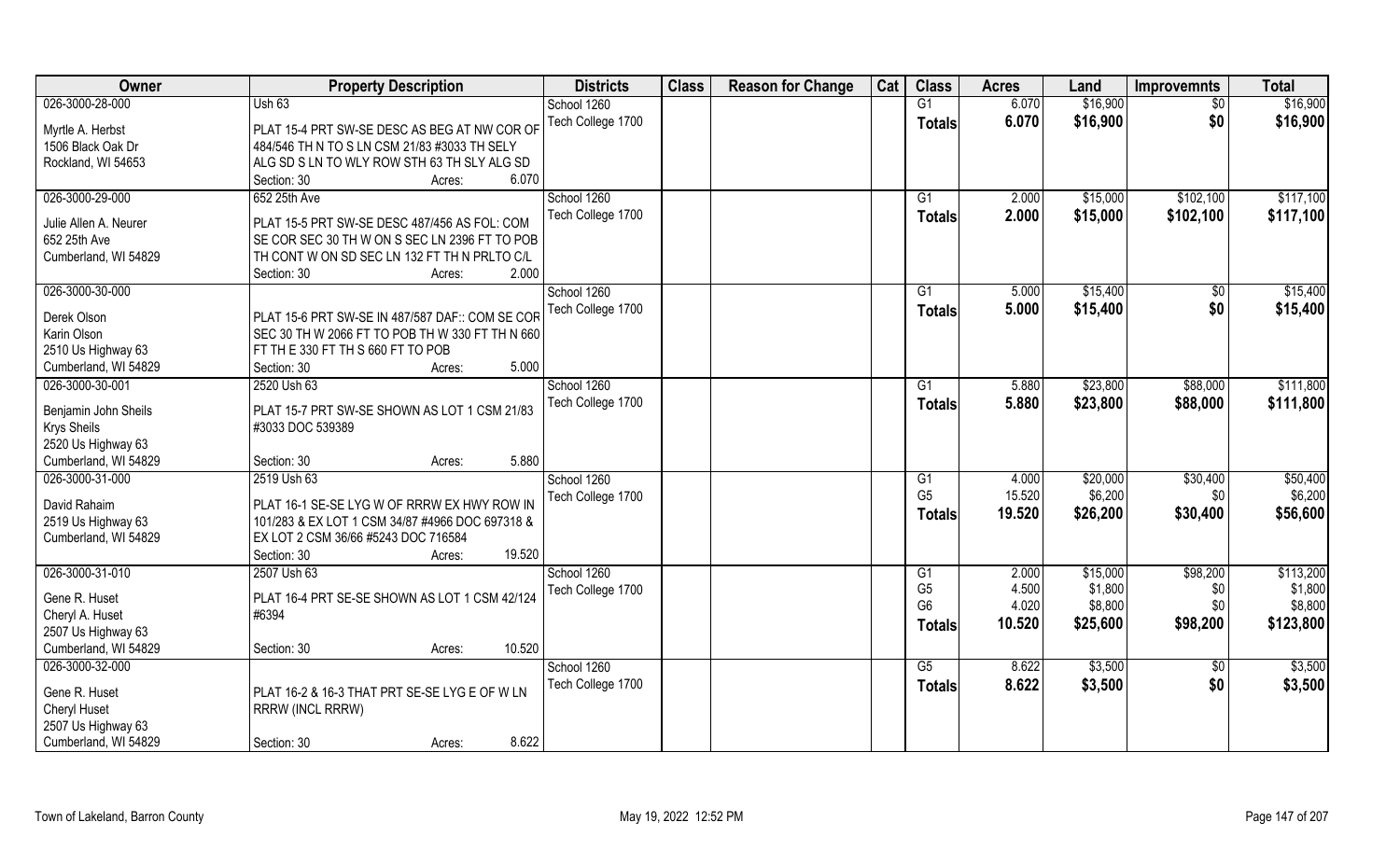| Owner                                | <b>Property Description</b>                      | <b>Districts</b>  | <b>Class</b> | <b>Reason for Change</b> | Cat | <b>Class</b>         | <b>Acres</b>    | Land                 | <b>Improvemnts</b> | <b>Total</b>          |
|--------------------------------------|--------------------------------------------------|-------------------|--------------|--------------------------|-----|----------------------|-----------------|----------------------|--------------------|-----------------------|
| 026-3100-02-000                      | 2483 Ush 63                                      | School 1260       |              |                          |     | G1                   | 2.000           | \$15,000             | \$152,600          | \$167,600             |
| Jeffrey L. Strickland                | PLAT 1-1 NE-NE EX HWY 63 & EX COM AT INT N LN    | Tech College 1700 |              |                          |     | G <sub>5</sub>       | 15.530          | \$6,200              | \$0                | \$6,200               |
| Donna L. Strickland                  | SEC 31 & E LN ROW HWY 63 TH E ON SD N LN TO      |                   |              |                          |     | G <sub>6</sub>       | 13.520          | \$27,000             | \$0                | \$27,000              |
| 2483 Us Highway 63                   | RRRW TH SLY ALG SD RRRW TO PT E SE COR           |                   |              |                          |     | <b>Totals</b>        | 31.050          | \$48,200             | \$152,600          | \$200,800             |
| Cumberland, WI 54829                 | 31.050<br>Section: 31<br>Acres:                  |                   |              |                          |     |                      |                 |                      |                    |                       |
| 026-3100-04-000                      | 2497 Ush 63                                      | School 1260       |              |                          |     | G1                   | 5.750           | \$23,500             | \$124,900          | \$148,400             |
|                                      |                                                  | Tech College 1700 |              |                          |     | <b>Totals</b>        | 5.750           | \$23,500             | \$124,900          | \$148,400             |
| Jacobson Trust                       | PLAT 1-3 PRT NE-NE IN 142/317 DAF: BEG INT N 1/4 |                   |              |                          |     |                      |                 |                      |                    |                       |
| 2497 Us Highway 63                   | LN & E LN USH 63 TH E 18 RDS TH S 19 RDS TH W    |                   |              |                          |     |                      |                 |                      |                    |                       |
| Cumberland, WI 54829                 | 18 RDS TH N 19 RDS TO POB & PRT DAF: COM INT N   |                   |              |                          |     |                      |                 |                      |                    |                       |
|                                      | 5.750<br>Section: 31<br>Acres:                   |                   |              |                          |     |                      |                 |                      |                    |                       |
| 026-3100-06-000                      | 2490 Ush 63                                      | School 1260       |              |                          |     | G1                   | 4.000           | \$20,000             | \$99,500           | \$119,500             |
| Vernon K. Nelson                     | PLAT 2-1 & 2-5 THAT PRT OF NW-NE LYG N OF N LN   | Tech College 1700 |              |                          |     | G <sub>6</sub>       | 19.620          | \$39,200             | \$0                | \$39,200              |
| Paula A. Nelson                      | CSM 28/23 #3988 EX HWY 63 & EX CSM'S 5/12 #403 & |                   |              |                          |     | Totals               | 23.620          | \$59,200             | \$99,500           | \$158,700             |
| 2490 Us Highway 63                   | 14/8 #1936 & INCL LOT 1 CSM 28/23 #3988 EX OL 1  |                   |              |                          |     |                      |                 |                      |                    |                       |
| Cumberland, WI 54829                 | 23.620<br>Section: 31<br>Acres:                  |                   |              |                          |     |                      |                 |                      |                    |                       |
| 026-3100-07-000                      | 2478 Ush 63                                      | School 1260       |              |                          |     | G5                   | 2.640           | \$800                | \$0                | \$800                 |
|                                      |                                                  | Tech College 1700 |              |                          |     | <b>Totals</b>        | 2.640           | \$800                | \$0                | \$800                 |
| <b>Richard Rydberg</b>               | PLAT 2-2 PRT NW-NE SHOWN AS LOT 2 CSM 28/23      |                   |              |                          |     |                      |                 |                      |                    |                       |
| Rosemary Rydberg                     | #3988 DOC 608609                                 |                   |              |                          |     |                      |                 |                      |                    |                       |
| 985 1st Ave                          |                                                  |                   |              |                          |     |                      |                 |                      |                    |                       |
| Cumberland, WI 54829                 | 2.640<br>Section: 31<br>Acres:                   |                   |              |                          |     |                      |                 |                      |                    |                       |
| 026-3100-08-000                      | 663 25th Ave                                     | School 1260       |              |                          |     | G1                   | 2.380           | \$16,100             | \$108,700          | \$124,800             |
| Lavonne M. Nelson                    | PLAT 2-3 PRT NW-NE SHOWN AS PCL A CSM 5/12       | Tech College 1700 |              |                          |     | <b>Totals</b>        | 2.380           | \$16,100             | \$108,700          | \$124,800             |
| 663 25th Ave                         | #403 & ALSO OL 1 CSM 36/72 #5249                 |                   |              |                          |     |                      |                 |                      |                    |                       |
| Cumberland, WI 54829                 |                                                  |                   |              |                          |     |                      |                 |                      |                    |                       |
|                                      | 2.380<br>Section: 31<br>Acres:                   |                   |              |                          |     |                      |                 |                      |                    |                       |
| 026-3100-09-000                      | 667 25th Ave                                     | School 1260       |              |                          |     | G1                   | 5.140           | \$22,300             | \$283,800          | \$306,100             |
|                                      |                                                  | Tech College 1700 |              |                          |     | <b>Totals</b>        | 5.140           | \$22,300             | \$283,800          | \$306,100             |
| Gerald W. Curtis                     | PLATS 2-4 PRT NW-NE SHOWN IN CSM 14/8 #1936      |                   |              |                          |     |                      |                 |                      |                    |                       |
| Kelly J. Curtis                      |                                                  |                   |              |                          |     |                      |                 |                      |                    |                       |
| 667 25th Ave<br>Cumberland, WI 54829 | 5.140                                            |                   |              |                          |     |                      |                 |                      |                    |                       |
|                                      | Section: 31<br>Acres:                            |                   |              |                          |     |                      |                 |                      |                    |                       |
| 026-3100-10-000                      | 2458 Ush 63                                      | School 1260       |              |                          |     | G1<br>G <sub>6</sub> | 4.000<br>15.000 | \$20,000<br>\$30,000 | \$131,900          | \$151,900<br>\$30,000 |
| Lowell R. Holmes                     | PLAT 3-1 S 1/2 OF SW-NE EX HWY # 63 RW           | Tech College 1700 |              |                          |     |                      |                 |                      | \$0                |                       |
| PO Box 91                            |                                                  |                   |              |                          |     | <b>Totals</b>        | 19.000          | \$50,000             | \$131,900          | \$181,900             |
| Cumberland, WI 54829                 |                                                  |                   |              |                          |     |                      |                 |                      |                    |                       |
|                                      | 19.000<br>Section: 31<br>Acres:                  |                   |              |                          |     |                      |                 |                      |                    |                       |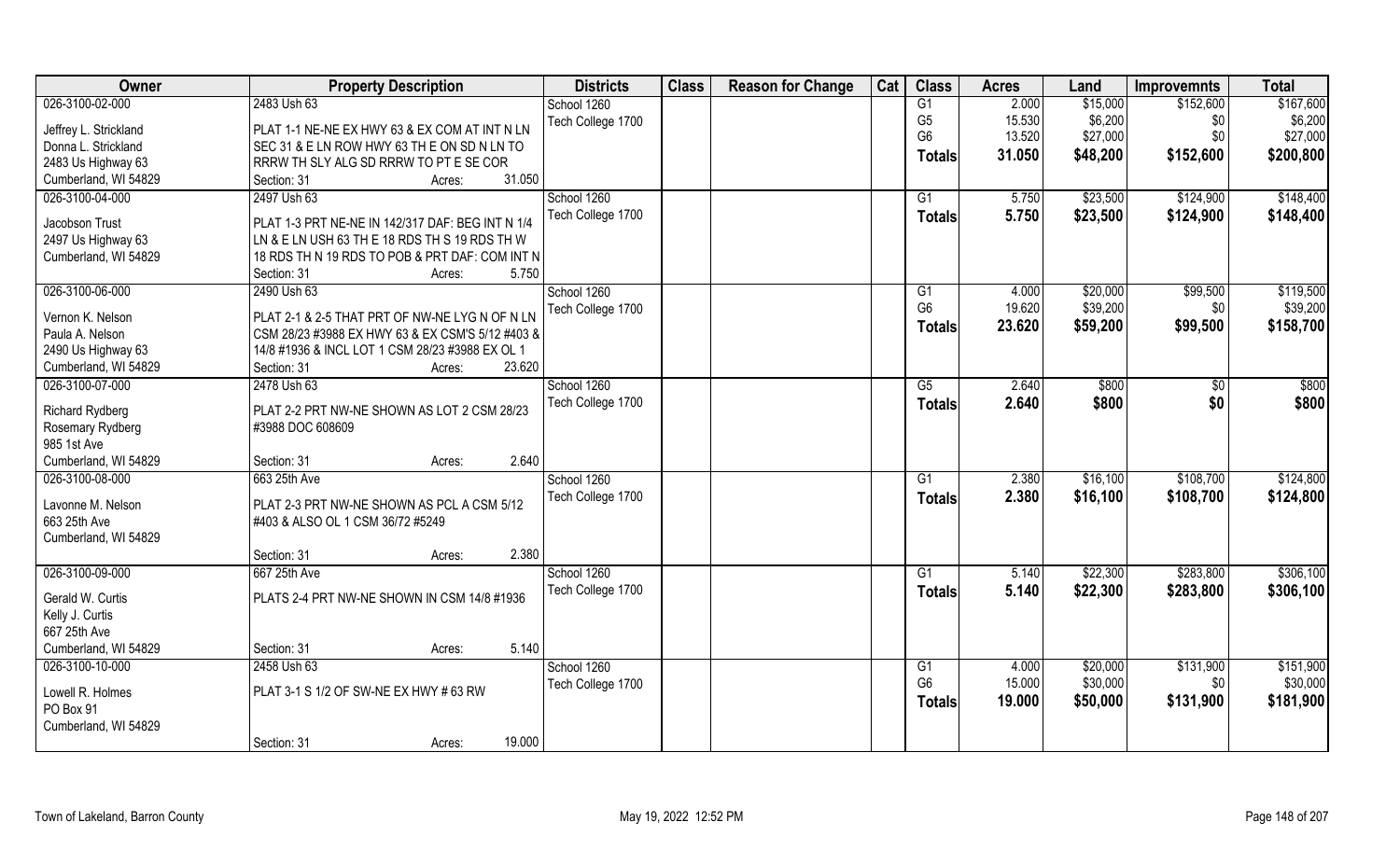| Owner                       |                                                | <b>Property Description</b> |        | <b>Districts</b>  | <b>Class</b> | <b>Reason for Change</b> | Cat | <b>Class</b>           | <b>Acres</b> | Land     | <b>Improvemnts</b> | <b>Total</b> |
|-----------------------------|------------------------------------------------|-----------------------------|--------|-------------------|--------------|--------------------------|-----|------------------------|--------------|----------|--------------------|--------------|
| 026-3100-11-000             | 2472 Ush 63                                    |                             |        | School 1260       |              |                          |     | G1                     | 4.000        | \$20,000 | \$119,800          | \$139,800    |
| <b>Elaine King Gorrence</b> | PLAT 3-2 N 1/2 OF SW-NE                        |                             |        | Tech College 1700 |              |                          |     | G <sub>6</sub>         | 14.840       | \$29,700 | \$0                | \$29,700     |
| 2472 Us Highway 63          |                                                |                             |        |                   |              |                          |     | <b>Totals</b>          | 18.840       | \$49,700 | \$119,800          | \$169,500    |
| Cumberland, WI 54829        |                                                |                             |        |                   |              |                          |     |                        |              |          |                    |              |
|                             | Section: 31                                    | Acres:                      | 18.840 |                   |              |                          |     |                        |              |          |                    |              |
| 026-3100-12-000             | 2465 Ush 63                                    |                             |        | School 1260       |              |                          |     | G1                     | 4.000        | \$20,000 | \$113,200          | \$133,200    |
| Jerry Dalphonso             | PLAT 4-1 PRT SE-NE DAF: BEG NW COR PCL B CSM   |                             |        | Tech College 1700 |              |                          |     | G <sub>6</sub>         | 3.000        | \$6,000  | \$0                | \$6,000      |
| 2465 Us Highway 63          | 2/14 #61 DOC 329858 TH N ALG USH 63 ROW 592.18 |                             |        |                   |              |                          |     | Totals                 | 7.000        | \$26,000 | \$113,200          | \$139,200    |
| Cumberland, WI 54829        | FT TH N 89-44 E TO RRRW TH SWLY ALG SD RRRW    |                             |        |                   |              |                          |     |                        |              |          |                    |              |
|                             | Section: 31                                    | Acres:                      | 7.000  |                   |              |                          |     |                        |              |          |                    |              |
| 026-3100-13-000             | 2455 Ush 63                                    |                             |        | School 1260       |              |                          |     | G1                     | 2.050        | \$15,200 | \$114,600          | \$129,800    |
| Joshua R. Anderson          | PLAT 4-2 PRT SE-NE SHOWN AS PCL A CSM 2/14 #61 |                             |        | Tech College 1700 |              |                          |     | <b>Totals</b>          | 2.050        | \$15,200 | \$114,600          | \$129,800    |
| 2455 Us Highway 63          | & AS PCL C IN CSM 2/55 #103 (INCORRECTLY       |                             |        |                   |              |                          |     |                        |              |          |                    |              |
| Cumberland, WI 54829        | SHOWN IN NE-SE)                                |                             |        |                   |              |                          |     |                        |              |          |                    |              |
|                             | Section: 31                                    | Acres:                      | 2.050  |                   |              |                          |     |                        |              |          |                    |              |
| 026-3100-14-000             | 2457 Ush 63                                    |                             |        | School 1260       |              |                          |     | G1                     | 1.420        | \$12,100 | \$170,700          | \$182,800    |
| Sonja G. Ritchie            | PLAT 4-3 PRT SE-NE SHOWN AS PCL B CSM 2/14 #61 |                             |        | Tech College 1700 |              |                          |     | <b>Totals</b>          | 1.420        | \$12,100 | \$170,700          | \$182,800    |
| 2457 Us Highway 63          | DOC 329858                                     |                             |        |                   |              |                          |     |                        |              |          |                    |              |
| Cumberland, WI 54829        |                                                |                             |        |                   |              |                          |     |                        |              |          |                    |              |
|                             | Section: 31                                    | Acres:                      | 1.420  |                   |              |                          |     |                        |              |          |                    |              |
| 026-3100-15-000             |                                                |                             |        | School 1260       |              |                          |     | $\overline{\text{G5}}$ | 10.000       | \$3,000  | $\sqrt[6]{}$       | \$3,000      |
| Jeffrey L. Strickland       | PLAT 4-4 PRT SE-NE LYG E OF RRRW               |                             |        | Tech College 1700 |              |                          |     | G <sub>6</sub>         | 10.000       | \$20,000 | \$0                | \$20,000     |
| Donna L. Strickland         |                                                |                             |        |                   |              |                          |     | Totals                 | 20.000       | \$23,000 | \$0                | \$23,000     |
| 2483 Us Highway 63          |                                                |                             |        |                   |              |                          |     |                        |              |          |                    |              |
| Cumberland, WI 54829        | Section: 31                                    | Acres:                      | 20.000 |                   |              |                          |     |                        |              |          |                    |              |
| 026-3100-16-000             | 2475 Ush 63                                    |                             |        | School 1260       |              |                          |     | G1                     | 4.450        | \$20,900 | \$89,000           | \$109,900    |
| Sandra L. Maxwell           | PLATS 4-5 & 1-2 PRT SE-NE & NE-NE DESC IN VOL  |                             |        | Tech College 1700 |              |                          |     | <b>Totals</b>          | 4.450        | \$20,900 | \$89,000           | \$109,900    |
| 2475 Us Highway 63          | 459 PG 106                                     |                             |        |                   |              |                          |     |                        |              |          |                    |              |
| Cumberland, WI 54829        |                                                |                             |        |                   |              |                          |     |                        |              |          |                    |              |
|                             | Section: 31                                    | Acres:                      | 4.450  |                   |              |                          |     |                        |              |          |                    |              |
| 026-3100-17-010             |                                                |                             |        | School 1260       |              |                          |     | G6                     | 4.500        | \$9,000  | $\sqrt{6}$         | \$9,000      |
| Pajak Trust                 | PLATS 4-7 & 13-6 RRRW IN SE-NE & NE-SE LYG NLY |                             |        | Tech College 1700 |              |                          |     | Totals                 | 4.500        | \$9,000  | \$0                | \$9,000      |
| 1144 25th Ave               | OF CL OF CTH B                                 |                             |        |                   |              |                          |     |                        |              |          |                    |              |
| Cumberland, WI 54829        |                                                |                             |        |                   |              |                          |     |                        |              |          |                    |              |
|                             | Section: 31                                    | Acres:                      | 4.500  |                   |              |                          |     |                        |              |          |                    |              |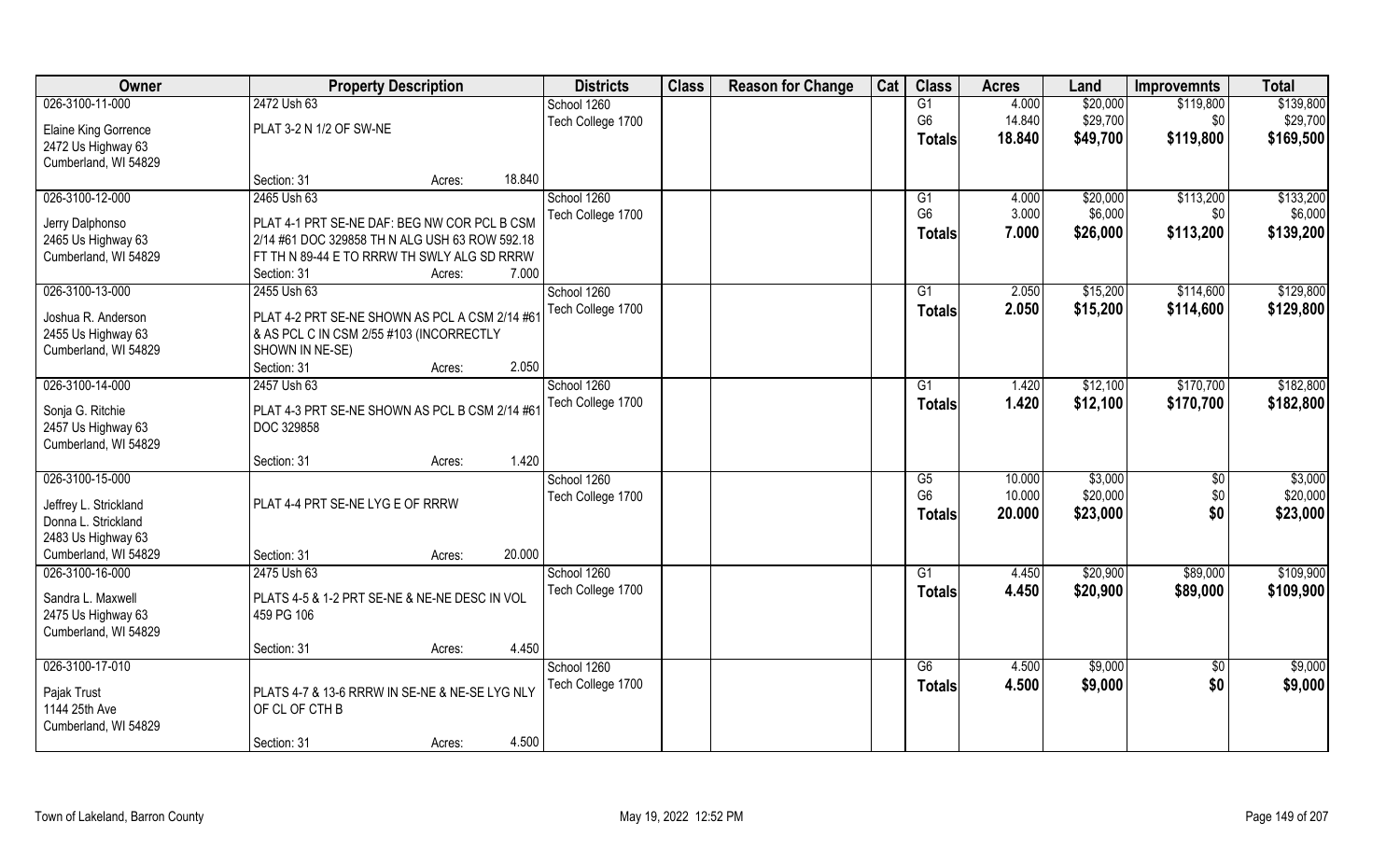| <b>Owner</b>                          | <b>Property Description</b>                     | <b>Districts</b>  | <b>Class</b> | <b>Reason for Change</b> | Cat | <b>Class</b>     | <b>Acres</b> | Land     | <b>Improvemnts</b> | <b>Total</b>      |
|---------------------------------------|-------------------------------------------------|-------------------|--------------|--------------------------|-----|------------------|--------------|----------|--------------------|-------------------|
| 026-3100-18-000                       |                                                 | School 1260       |              |                          |     | $\overline{G5}$  | 2.750        | \$900    | $\sqrt{$0}$        | \$900             |
| Terry M. Goodrich                     | PLAT 5-1 NE-NW EX N 525 FT OF W 270 FT THRF     | Tech College 1700 |              |                          |     | G <sub>6</sub>   | 34.000       | \$68,000 | \$0                | \$68,000          |
| 639 25th Ave                          |                                                 |                   |              |                          |     | <b>Totals</b>    | 36.750       | \$68,900 | \$0                | \$68,900          |
| Cumberland, WI 54829                  |                                                 |                   |              |                          |     |                  |              |          |                    |                   |
|                                       | 36.750<br>Section: 31<br>Acres:                 |                   |              |                          |     |                  |              |          |                    |                   |
| 026-3100-19-000                       | 627 25th Ave                                    | School 1260       |              |                          |     | G1               | 3.250        | \$18,500 | \$209,600          | \$228,100         |
| Sandra K. Neidermann                  | PLAT 5-2 THE N 525 FT OF THE W 270 FT OF NE-NW  | Tech College 1700 |              |                          |     | <b>Totals</b>    | 3.250        | \$18,500 | \$209,600          | \$228,100         |
| 627 25th Ave                          | (A/K/A CSM 3/3 #192)                            |                   |              |                          |     |                  |              |          |                    |                   |
| Cumberland, WI 54829                  |                                                 |                   |              |                          |     |                  |              |          |                    |                   |
|                                       | Section: 31<br>3.250<br>Acres:                  |                   |              |                          |     |                  |              |          |                    |                   |
| 026-3100-20-000                       |                                                 | School 1260       | G4           | Ag use land              | -5  | G4               | 16.000       | \$2,800  | $\sqrt[6]{30}$     | \$2,800           |
| Vernon K. Nelson                      | PLAT 6-1 FRAC NW-NW EX PRT DESC IN 322/68 AS    | Tech College 1700 |              |                          |     | G <sub>5</sub>   | 5.350        | \$2,200  | \$0                | \$2,200           |
| Paula A. Nelson                       | FOL: PRT W 1/2 NW 1/4 COM NW SEC COR SEC 31     |                   |              |                          |     | G <sub>5</sub> M | 10.000       | \$10,000 | \$0                | \$10,000          |
| 2490 Us Highway 63                    | TH S 4D E ALG W SEC LN 1287.65 FT TO HUB/POB    |                   |              |                          |     | <b>Totals</b>    | 31.350       | \$15,000 | \$0                | \$15,000          |
| Cumberland, WI 54829                  | 31.350<br>Section: 31<br>Acres:                 |                   |              |                          |     |                  |              |          |                    |                   |
| 026-3100-21-000                       | 2469 6th St                                     | School 1260       |              |                          |     | G1               | 4.000        | \$20,000 | \$57,500           | \$77,500          |
|                                       |                                                 | Tech College 1700 |              |                          |     | G <sub>5</sub>   | 5.430        | \$1,700  | \$0                | \$1,700           |
| Verne R. Henning                      | PLATS 6-2 & 7-4 PRT W 1/2 - NW 1/4 SHOWN AS PCL |                   |              |                          |     | <b>Totals</b>    | 9.430        | \$21,700 | \$57,500           | \$79,200          |
| Denise V. Henning                     | A CSM 3/68 #257 DOC 358402                      |                   |              |                          |     |                  |              |          |                    |                   |
| 959 Orchard Ln<br>Roseville, MN 55113 | 9.430<br>Section: 31                            |                   |              |                          |     |                  |              |          |                    |                   |
| 026-3100-22-000                       | Acres:                                          | School 1260       |              |                          |     | G4               | 5.000        | \$900    | $\sqrt[6]{30}$     | $\overline{$900}$ |
|                                       |                                                 | Tech College 1700 |              |                          |     | G <sub>5</sub> M | 1.000        | \$1,000  | \$0                | \$1,000           |
| Vernon Kelly Nelson                   | PLAT 7-1 THAT PRT SW-NW LYG E & NLY OF CSM      |                   |              |                          |     | Totals           | 6.000        | \$1,900  | \$0                | \$1,900           |
| Paula A. Nelson                       | 3/68 #257 & N OF S LN SD CSM EXT TO E LN SD     |                   |              |                          |     |                  |              |          |                    |                   |
| 2490 Us Highway 63                    | SW-NW                                           |                   |              |                          |     |                  |              |          |                    |                   |
| Cumberland, WI 54829                  | 6.000<br>Section: 31<br>Acres:                  |                   |              |                          |     |                  |              |          |                    |                   |
| 026-3100-23-000                       |                                                 | School 1260       |              |                          |     | G1               | 1.000        | \$10,000 | $\sqrt{$0}$        | \$10,000          |
| Frederick K. Schiller                 | PLAT 7-2 THAT PRT OF SW-NW LYG S OF S LN CSM    | Tech College 1700 |              |                          |     | G <sub>6</sub>   | 12.511       | \$25,000 | \$0                | \$25,000          |
| Lana R. Schiller                      | 3/68 #257 & SD S LN EXT TO E LN SD SW-NW EX W   |                   |              |                          |     | <b>Totals</b>    | 13.511       | \$35,000 | \$0                | \$35,000          |
| 8072 Enclave Cir                      | 376 FT OF N 290 FT THRF (THIS HAS BEEN DEEDED   |                   |              |                          |     |                  |              |          |                    |                   |
| Woodbury, MN 55125                    | 13.511<br>Section: 31<br>Acres:                 |                   |              |                          |     |                  |              |          |                    |                   |
| 026-3100-24-000                       | 2463 6th St                                     | School 1260       |              |                          |     | G1               | 1.430        | \$12,200 | \$25,300           | \$37,500          |
| <b>Boyd Aarestad</b>                  | PLAT 7-3 PRT SW-NW SHOWN AS PCL B CSM 3/68      | Tech College 1700 |              |                          |     | Totals           | 1.430        | \$12,200 | \$25,300           | \$37,500          |
| 553 24 1/2 Ave                        | #257 DOC 358402 EX W 33 FT THRF (MOS #9122)     |                   |              |                          |     |                  |              |          |                    |                   |
| Cumberland, WI 54829                  |                                                 |                   |              |                          |     |                  |              |          |                    |                   |
|                                       | 1.430<br>Section: 31<br>Acres:                  |                   |              |                          |     |                  |              |          |                    |                   |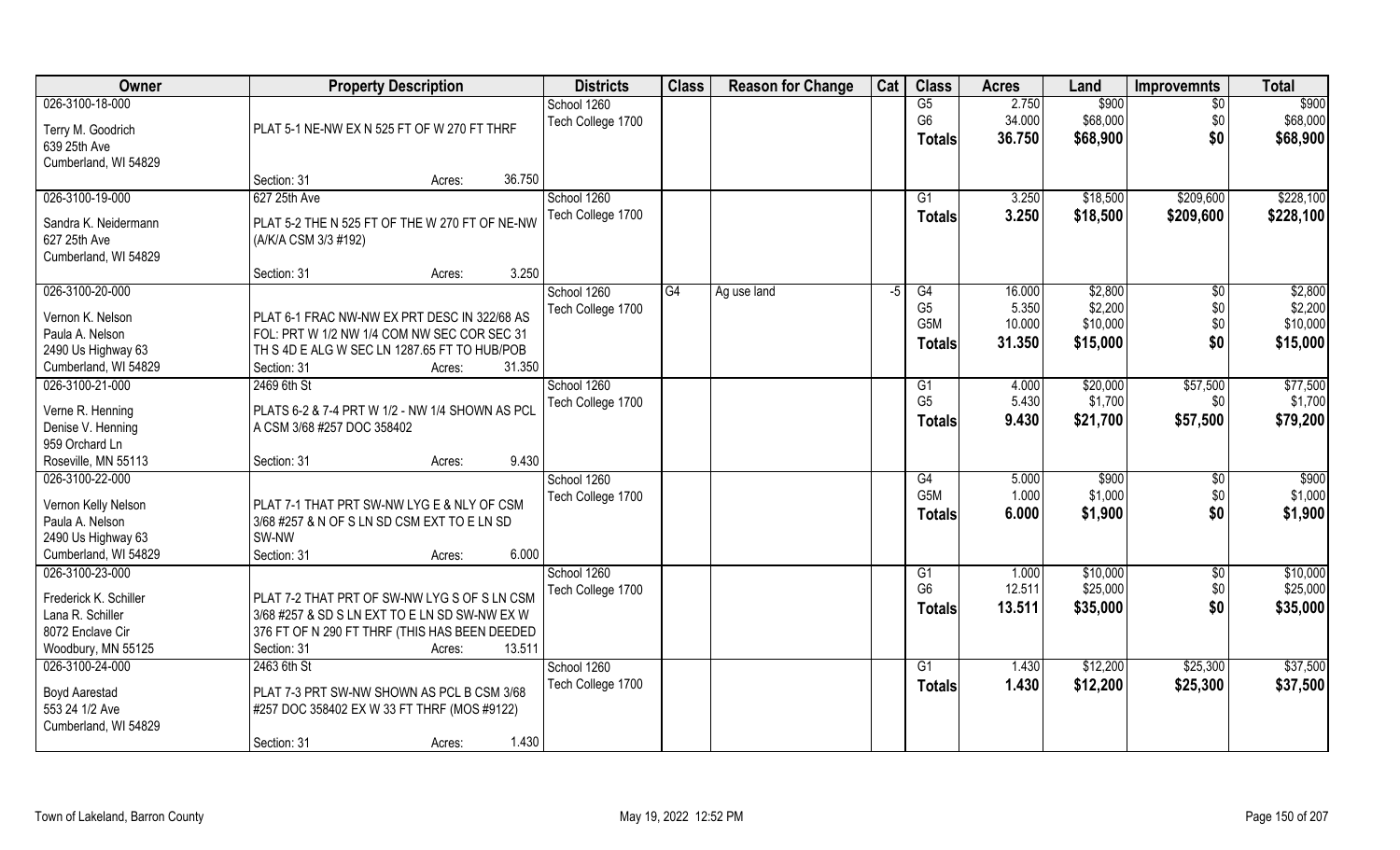| Owner                                   | <b>Property Description</b>                                                               |        | <b>Districts</b>                | <b>Class</b> | <b>Reason for Change</b> | Cat | <b>Class</b>                             | <b>Acres</b>     | Land                | <b>Improvemnts</b> | <b>Total</b>        |
|-----------------------------------------|-------------------------------------------------------------------------------------------|--------|---------------------------------|--------------|--------------------------|-----|------------------------------------------|------------------|---------------------|--------------------|---------------------|
| 026-3100-25-000                         | 2461 6th St                                                                               |        | School 1260                     |              |                          |     | G1                                       | 2.500            | \$16,500            | \$97,200           | \$113,700           |
| Rochelle K. Minder                      | PLAT 7-5 W 376 FT OF N 290 FT OF S 1/2 SW-NW                                              |        | Tech College 1700               |              |                          |     | <b>Totals</b>                            | 2.500            | \$16,500            | \$97,200           | \$113,700           |
| 2461 6th St                             |                                                                                           |        |                                 |              |                          |     |                                          |                  |                     |                    |                     |
| Cumberland, WI 54829                    |                                                                                           | 2.500  |                                 |              |                          |     |                                          |                  |                     |                    |                     |
|                                         | Section: 31<br>Acres:                                                                     |        |                                 |              |                          |     |                                          |                  |                     |                    |                     |
| 026-3100-26-000                         | 639 25th Ave                                                                              |        | School 1260                     |              |                          |     | G1                                       | 2.000            | \$15,000            | \$111,100          | \$126,100           |
| Terry M. Goodrich                       | SE-NW                                                                                     |        | Tech College 1700               |              |                          |     | G <sub>5</sub><br>G <sub>6</sub>         | 16.000<br>22.000 | \$6,400<br>\$44,000 | \$0<br>\$0         | \$6,400<br>\$44,000 |
| 639 25th Ave                            |                                                                                           |        |                                 |              |                          |     |                                          | 40.000           |                     |                    |                     |
| Cumberland, WI 54829                    |                                                                                           |        |                                 |              |                          |     | <b>Totals</b>                            |                  | \$65,400            | \$111,100          | \$176,500           |
|                                         | Section: 31<br>Acres:                                                                     | 40.000 |                                 |              |                          |     |                                          |                  |                     |                    |                     |
| 026-3100-27-000                         | 629 24 1/2 Ave                                                                            |        | Beaver Dam Lake                 |              |                          |     | G1                                       | 2.000            | \$15,000            | \$115,800          | \$130,800           |
| Gary F & Lynn C Wickenhouser Trust      | PLAT 9-1 PRT NE-SW SHOWN AS LOT 1 CSM 22/110                                              |        | <b>Mgmt 8050</b>                |              |                          |     | G <sub>6</sub>                           | 7.180            | \$14,400            | \$0                | \$14,400            |
| 1301 Jefferson St                       | #3205 DOC 552539                                                                          |        | School 1260                     |              |                          |     | <b>Totals</b>                            | 9.180            | \$29,400            | \$115,800          | \$145,200           |
| Hastngs, MN 55033                       |                                                                                           |        | Tech College 1700               |              |                          |     |                                          |                  |                     |                    |                     |
|                                         | Section: 31<br>Acres:                                                                     | 9.180  |                                 |              |                          |     |                                          |                  |                     |                    |                     |
| 026-3100-27-001                         | 644 24 1/2 Ave                                                                            |        | Beaver Dam Lake                 |              |                          |     | G1                                       | 2.000            | \$15,000            | \$84,800           | \$99,800            |
|                                         |                                                                                           |        | <b>Mgmt 8050</b>                |              |                          |     | G <sub>6</sub>                           | 10.500           | \$23,100            | \$0                | \$23,100            |
| James H. Dreyer                         | PLAT 9-2 PRT NE-SW LYG N OF CTH "H"                                                       |        | School 1260                     |              |                          |     | <b>Totals</b>                            | 12.500           | \$38,100            | \$84,800           | \$122,900           |
| Heidi Jo Dreyer                         |                                                                                           |        | Tech College 1700               |              |                          |     |                                          |                  |                     |                    |                     |
| 644 24 1/2 Ave                          |                                                                                           |        |                                 |              |                          |     |                                          |                  |                     |                    |                     |
| Cumberland, WI 54829<br>026-3100-27-011 | Section: 31<br>Acres:                                                                     | 12.500 |                                 |              |                          |     |                                          | 4.000            |                     |                    | \$1,200             |
|                                         | County Rd H                                                                               |        | Beaver Dam Lake                 |              |                          |     | $\overline{\text{G5}}$<br>G <sub>6</sub> | 7.260            | \$1,200<br>\$16,000 | \$0                | \$16,000            |
|                                         | Daniel Beecroft Alexandra Till Joint Livin   PLAT 9-3 PRT NE-SW SHOWN AS LOT 2 CSM 22/110 |        | <b>Mgmt 8050</b><br>School 1260 |              |                          |     |                                          |                  |                     | \$0                |                     |
| Trust                                   | #3205                                                                                     |        | Tech College 1700               |              |                          |     | <b>Totals</b>                            | 11.260           | \$17,200            | \$0                | \$17,200            |
| 175 305th Ave                           |                                                                                           |        |                                 |              |                          |     |                                          |                  |                     |                    |                     |
| Frederic, WI 54837                      | Section: 31<br>Acres:                                                                     | 11.260 |                                 |              |                          |     |                                          |                  |                     |                    |                     |
| 026-3100-28-000                         | 2443 6th St                                                                               |        | <b>Beaver Dam Lake</b>          |              |                          |     | G2                                       | 4.000            | \$22,500            | \$147,000          | \$169,500           |
| Jennifer Jacobson L. Turcott            | PLAT 10-1 FRAC NW-SW LYG N OF NEW HWY                                                     |        | <b>Mgmt 8050</b>                |              |                          |     | G <sub>6</sub>                           | 10.000           | \$22,000            | \$0                | \$22,000            |
| Craig M. Turcott                        | (NW-SW IS PT OF GL 1)                                                                     |        | School 1260                     |              |                          |     | <b>Totals</b>                            | 14.000           | \$44,500            | \$147,000          | \$191,500           |
| PO Box 207                              |                                                                                           |        | Tech College 1700               |              |                          |     |                                          |                  |                     |                    |                     |
| Cumberland, WI 54829                    | Section: 31<br>Acres:                                                                     | 14.000 |                                 |              |                          |     |                                          |                  |                     |                    |                     |
| 026-3100-29-000                         |                                                                                           |        | <b>Beaver Dam Lake</b>          |              |                          |     | G6                                       | 10.000           | \$20,000            | $\sqrt{$0}$        | \$20,000            |
|                                         |                                                                                           |        | <b>Mgmt 8050</b>                |              |                          |     | <b>Totals</b>                            | 10.000           | \$20,000            | \$0                | \$20,000            |
| David Nickell                           | PLATS 10-2 & 11-1 PRT OF W 1/2 SW DAF (313/351):                                          |        | School 1260                     |              |                          |     |                                          |                  |                     |                    |                     |
| Jane Nickell<br>605 24 1/2 Ave          | COM INTERS W SEC LN & NELY LN JEFFERY BLVD<br>(CTH H BEFORE RELOC) TH SELY ALG NE ROW 475 |        | Tech College 1700               |              |                          |     |                                          |                  |                     |                    |                     |
| Cumberland, WI 54829                    | Section: 31<br>Acres:                                                                     | 10.000 |                                 |              |                          |     |                                          |                  |                     |                    |                     |
|                                         |                                                                                           |        |                                 |              |                          |     |                                          |                  |                     |                    |                     |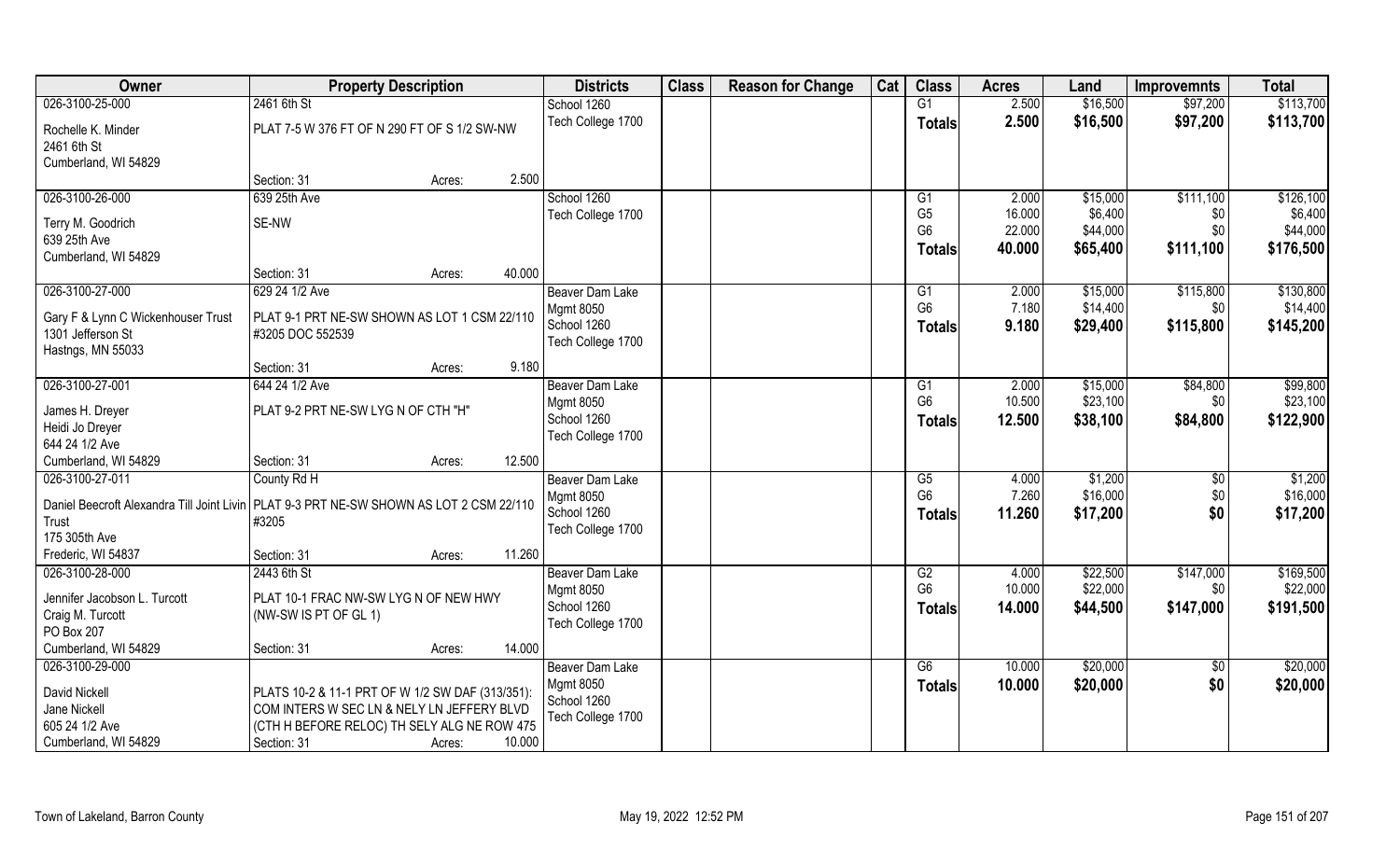| Owner                                   | <b>Property Description</b>                    | <b>Districts</b>                 | <b>Class</b> | <b>Reason for Change</b> | Cat | <b>Class</b>         | <b>Acres</b>   | Land             | <b>Improvemnts</b> | <b>Total</b>     |
|-----------------------------------------|------------------------------------------------|----------------------------------|--------------|--------------------------|-----|----------------------|----------------|------------------|--------------------|------------------|
| 026-3100-31-000                         |                                                | <b>Beaver Dam Lake</b>           |              |                          |     | G1                   | 1.000          | \$10,000         | $\overline{50}$    | \$10,000         |
| David L. Nickell                        | PLAT 10-5 PRT OF NW-SW SHOWN AS PCL A CSM      | <b>Mgmt 8050</b>                 |              |                          |     | <b>Totals</b>        | 1.000          | \$10,000         | \$0                | \$10,000         |
| Jane M. Nickell                         | 6/174 #750 (NW-SW IS PT OF GL 1) (MOS #6901)   | School 1260                      |              |                          |     |                      |                |                  |                    |                  |
| 605 24 1/2 Ave                          |                                                | Tech College 1700                |              |                          |     |                      |                |                  |                    |                  |
| Cumberland, WI 54829                    | Section: 31<br>1.000<br>Acres:                 |                                  |              |                          |     |                      |                |                  |                    |                  |
| 026-3100-32-000                         | 605 24 1/2 Ave                                 | <b>Beaver Dam Lake</b>           |              |                          |     | G1                   | 2.180          | \$15,500         | \$134,900          | \$150,400        |
| David L. Nickell                        | PLAT 10-6 PRT OF NW-SW SHOWN AS PCL B CSM      | <b>Mgmt 8050</b>                 |              |                          |     | <b>Totals</b>        | 2.180          | \$15,500         | \$134,900          | \$150,400        |
| Jane M. Nickell                         | 6/174 #750 (NW-SW IS PT OF GL 1) (MOS #6901)   | School 1260                      |              |                          |     |                      |                |                  |                    |                  |
| 605 24 1/2 Ave                          |                                                | Tech College 1700                |              |                          |     |                      |                |                  |                    |                  |
| Cumberland, WI 54829                    | 2.180<br>Section: 31<br>Acres:                 |                                  |              |                          |     |                      |                |                  |                    |                  |
| 026-3100-33-000                         | 610 Jeffery Blvd                               | Beaver Dam Lake                  |              |                          |     | G1                   | 4.000          | \$41,000         | \$95,000           | \$136,000        |
| Edwin A. Helmke                         | PLATS 10-3 & 11-2 THAT PT W1/2 SW DAF: COM INT | <b>Mgmt 8050</b>                 |              |                          |     | G <sub>6</sub>       | 6.000          | \$13,200         | \$0                | \$13,200         |
| Cindy L. Helmke                         | W SEC LN & NE LN JEFFERY BLVD TH SELY ALG      | School 1260                      |              |                          |     | <b>Totals</b>        | 10.000         | \$54,200         | \$95,000           | \$149,200        |
| 610 Jeffery Blvd                        | ROW 475 FT TO POB TH N 300 FT TH E PRL N LN SW | Tech College 1700                |              |                          |     |                      |                |                  |                    |                  |
| Cumberland, WI 54829                    | Section: 31<br>10.000<br>Acres:                |                                  |              |                          |     |                      |                |                  |                    |                  |
| 026-3100-34-000                         |                                                | <b>Beaver Dam Lake</b>           |              |                          |     | G6                   | 28.000         | \$57,100         | \$0                | \$57,100         |
|                                         |                                                | <b>Mgmt 8050</b>                 |              |                          |     | Totals               | 28.000         | \$57,100         | \$0                | \$57,100         |
| Rita M. Niebuhr                         | PLAT 12-1 SE-SW EX PLATTED AREA & EX LOT 1     | School 1260                      |              |                          |     |                      |                |                  |                    |                  |
| David B. Niebuhr Jr<br>625 Jeffery Blvd | CSM 17/122 #2486 EX HWY ROW                    | Tech College 1700                |              |                          |     |                      |                |                  |                    |                  |
| Cumberland, WI 54829                    | 28.000<br>Section: 31<br>Acres:                |                                  |              |                          |     |                      |                |                  |                    |                  |
| 026-3100-34-001                         | 625 Jeffery Blvd                               | Beaver Dam Lake                  |              |                          |     | G1                   | 2.000          | \$34,000         | \$196,800          | \$230,800        |
|                                         |                                                | <b>Mgmt 8050</b>                 |              |                          |     | G <sub>6</sub>       | 8.000          | \$12,800         | \$0                | \$12,800         |
| David B. Niebuhr Jr                     | PLAT 12-2 PRT SE-SW SHOWN AS LOT 1 CSM 17/122  | School 1260                      |              |                          |     | <b>Totals</b>        | 10.000         | \$46,800         | \$196,800          | \$243,600        |
| Rita M. Niebuhr                         | #2486                                          | Tech College 1700                |              |                          |     |                      |                |                  |                    |                  |
| 625 Jeffery Blvd                        |                                                |                                  |              |                          |     |                      |                |                  |                    |                  |
| Cumberland, WI 54829                    | 10.000<br>Section: 31<br>Acres:                |                                  |              |                          |     |                      |                |                  |                    |                  |
| 026-3100-35-000                         |                                                | School 1260<br>Tech College 1700 |              |                          |     | G1<br>G <sub>5</sub> | 0.450<br>0.630 | \$1,600<br>\$300 | \$0<br>\$0         | \$1,600<br>\$300 |
| Cumberland Area Friends of Scouting,    | PLATS 13-2 & 16-2 NE-SE LYG W OF RRRW EX HWY   |                                  |              |                          |     |                      | 1.080          | \$1,900          | \$0                | \$1,900          |
| Inc                                     | 63 & EX N 1044 FT & INCLTHAT PRT SE-SE LYG WLY |                                  |              |                          |     | <b>Totals</b>        |                |                  |                    |                  |
| PO Box 971                              | OF RRRW EX HWY 63                              |                                  |              |                          |     |                      |                |                  |                    |                  |
| Cumberland, WI 54829                    | 1.080<br>Section: 31<br>Acres:                 |                                  |              |                          |     |                      |                |                  |                    |                  |
| 026-3100-36-000                         | 2449 Ush 63                                    | School 1260                      |              |                          |     | $\overline{G1}$      | 1.180          | \$10,900         | $\overline{60}$    | \$10,900         |
| Pajak Trust                             | PLAT 13-2 PRT OF NE-SE SHOWN AS LOT 1 CSM      | Tech College 1700                |              |                          |     | <b>Totals</b>        | 1.180          | \$10,900         | \$0                | \$10,900         |
| 1144 25th Ave                           | 6/169 #745                                     |                                  |              |                          |     |                      |                |                  |                    |                  |
| Cumberland, WI 54829                    |                                                |                                  |              |                          |     |                      |                |                  |                    |                  |
|                                         | 1.180<br>Section: 31<br>Acres:                 |                                  |              |                          |     |                      |                |                  |                    |                  |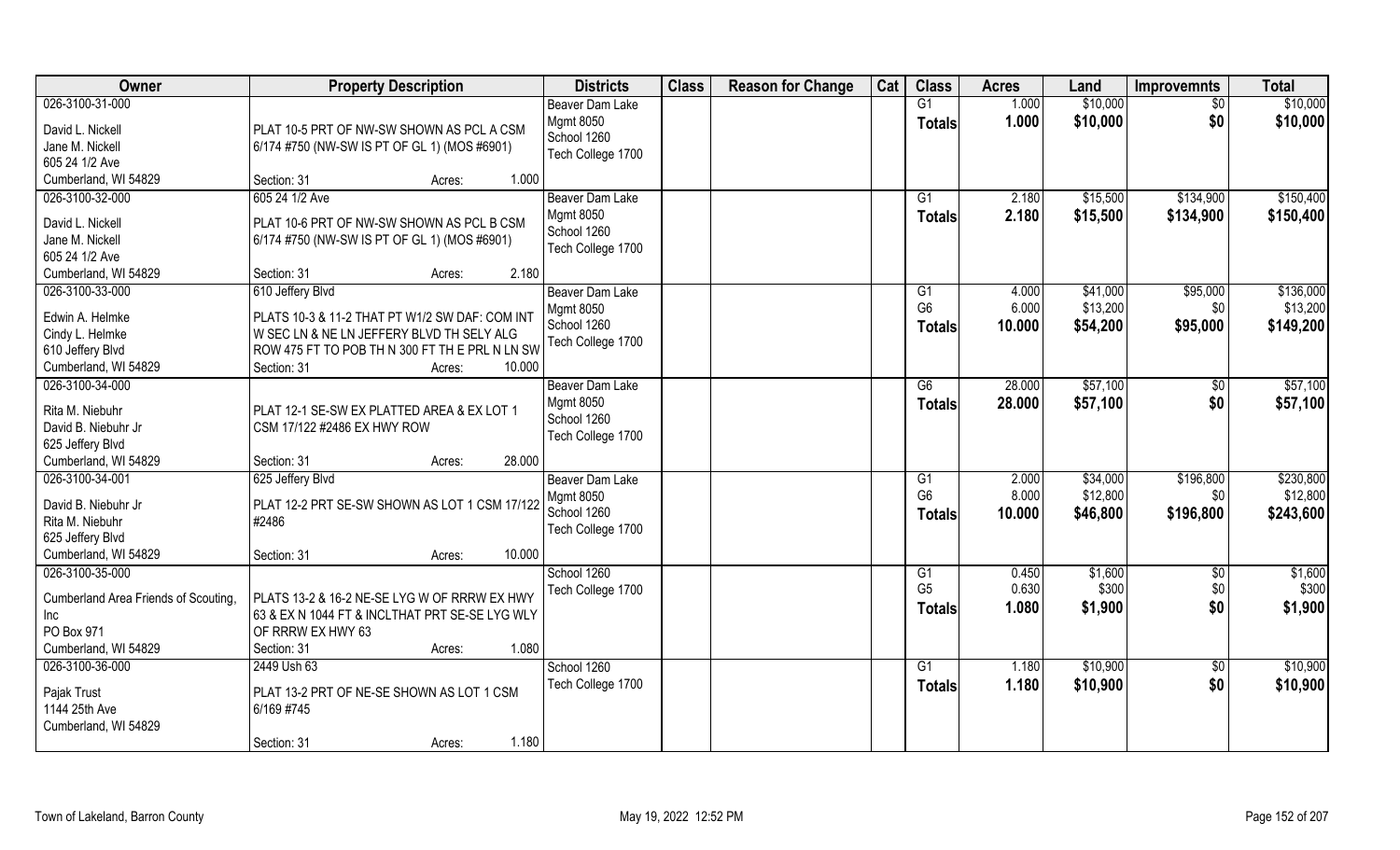| Owner                                                       | <b>Property Description</b>                                                                                                                                                                                                  | <b>Districts</b>  | <b>Class</b>   | <b>Reason for Change</b> | Cat | <b>Class</b>    | <b>Acres</b> | Land     | <b>Improvemnts</b> | <b>Total</b> |
|-------------------------------------------------------------|------------------------------------------------------------------------------------------------------------------------------------------------------------------------------------------------------------------------------|-------------------|----------------|--------------------------|-----|-----------------|--------------|----------|--------------------|--------------|
| 026-3100-37-000                                             | 678 24 1/2 Ave                                                                                                                                                                                                               | School 1260       |                |                          |     | G2              | 1.320        | \$12,900 | \$30,600           | \$43,500     |
| Pajak Trust<br>1144 25th Ave<br>Cumberland, WI 54829        | PLATS 13-3 PRT NE-SE SHOWN AS LOT 2 CSM 17/33<br>#2397                                                                                                                                                                       | Tech College 1700 |                |                          |     | <b>Totals</b>   | 1.320        | \$12,900 | \$30,600           | \$43,500     |
|                                                             | 1.320<br>Section: 31<br>Acres:                                                                                                                                                                                               |                   |                |                          |     |                 |              |          |                    |              |
| 026-3100-37-010                                             | 2449 Ush 63                                                                                                                                                                                                                  | School 1260       | G1             | Shift from commercial    |     | G1              | 0.480        | \$5,300  | \$77,200           | \$82,500     |
| Pajak Trust<br>1144 25th Ave<br>Cumberland, WI 54829        | PLATS 13-3A PRT NE-SE SHOWN AS LOT 1 CSM<br>17/33 #2397                                                                                                                                                                      | Tech College 1700 | G <sub>2</sub> | Shift to residential     |     | <b>Totals</b>   | 0.480        | \$5,300  | \$77,200           | \$82,500     |
|                                                             | 0.480<br>Section: 31<br>Acres:                                                                                                                                                                                               |                   |                |                          |     |                 |              |          |                    |              |
| 026-3100-38-000                                             |                                                                                                                                                                                                                              | School 1260       |                |                          |     | G2              | 0.450        | \$7,200  | \$0                | \$7,200      |
| Pajak Trust<br>1144 25th Ave<br>Cumberland, WI 54829        | PLAT 13-4 PRT OF NE-SE SHOWN AS LOT 3 CSM<br>6/169 #745                                                                                                                                                                      | Tech College 1700 |                |                          |     | <b>Totals</b>   | 0.450        | \$7,200  | \$0                | \$7,200      |
|                                                             | 0.450<br>Section: 31<br>Acres:                                                                                                                                                                                               |                   |                |                          |     |                 |              |          |                    |              |
| 026-3100-41-000                                             | <b>688 Ave</b>                                                                                                                                                                                                               | School 1260       |                |                          |     | X4              | 13.230       | \$0      | \$0                | \$0          |
| Cumberland Area Friends of Scouting,<br>Inc<br>PO Box 971   | PLAT 13-5 PRT NE-SE AS DESC IN VOL 320 PG 528                                                                                                                                                                                | Tech College 1700 |                |                          |     | <b>Totals</b>   | 13.230       | \$0      | \$0                | \$0          |
| Cumberland, WI 54829                                        | 13.230<br>Section: 31<br>Acres:                                                                                                                                                                                              |                   |                |                          |     |                 |              |          |                    |              |
| 026-3100-42-001                                             | 658 24 1/2 Ave                                                                                                                                                                                                               | School 1260       |                |                          |     | $\overline{G1}$ | 3.312        | \$18,600 | \$148,800          | \$167,400    |
| Ronald L. Lauritsen<br>Nancy K. Lauritsen<br>658 24 1/2 Ave | PLAT 14-1 THAT PRT OF NW-SE SHOWN AS LOT 3<br>CSM 39/130 #5870                                                                                                                                                               | Tech College 1700 |                |                          |     | Totals          | 3.312        | \$18,600 | \$148,800          | \$167,400    |
| Cumberland, WI 54829                                        | 3.312<br>Section: 31<br>Acres:                                                                                                                                                                                               |                   |                |                          |     |                 |              |          |                    |              |
| 026-3100-43-000                                             | 676 24 1/2 Ave                                                                                                                                                                                                               | School 1260       |                |                          |     | G2              | 1.830        | \$32,000 | \$202,700          | \$234,700    |
| 668 24 1/2 Ave<br>Cumberland, WI 54829                      | Beaver Dam Property Investments LLC   PLAT 14-3 PRT NW-SE IN 373/425 DAF: COM AT S ?<br>COR SEC 31 TH E 1223 FT ALG S LN SEC 31 TH N 0D<br>W 2116.5 FT PRL TO USH 63 C/L TH S 89D W 140 FT<br>1.830<br>Section: 31<br>Acres: | Tech College 1700 |                |                          |     | <b>Totals</b>   | 1.830        | \$32,000 | \$202,700          | \$234,700    |
| 026-3100-43-001                                             | 668 24 1/2 Ave                                                                                                                                                                                                               | School 1260       |                |                          |     | $\overline{G1}$ | 8.351        | \$28,700 | \$264,700          | \$293,400    |
| Mark W. Erickson<br>668 24 1/2 Ave<br>Cumberland, WI 54829  | PLAT 14-4 THAT PRT OF NW-SE SHOWN AS LOT 2<br>CSM 15/115 #2184 & OL 1 CSM 39/130 #5870                                                                                                                                       | Tech College 1700 |                |                          |     | Totals          | 8.351        | \$28,700 | \$264,700          | \$293,400    |
|                                                             | 8.351<br>Section: 31<br>Acres:                                                                                                                                                                                               |                   |                |                          |     |                 |              |          |                    |              |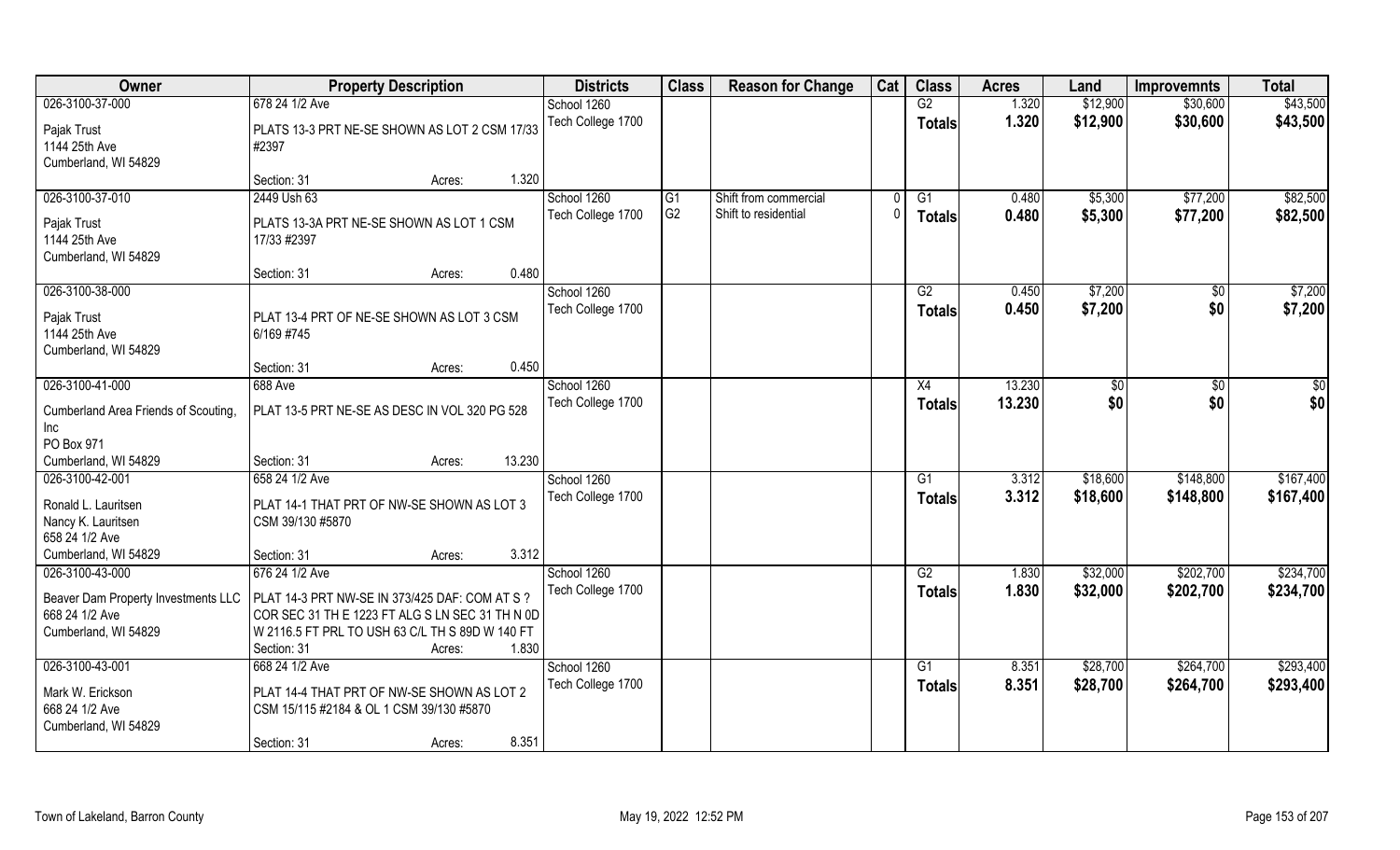| Owner<br><b>Property Description</b>                                                                                                      | <b>Class</b><br><b>Districts</b> | <b>Reason for Change</b><br>Cat | <b>Class</b>           | <b>Acres</b> | Land     | <b>Improvemnts</b> | <b>Total</b> |
|-------------------------------------------------------------------------------------------------------------------------------------------|----------------------------------|---------------------------------|------------------------|--------------|----------|--------------------|--------------|
| 026-3100-44-000<br>2418 Ush 63                                                                                                            | School 1260                      |                                 | G1                     | 1.750        | \$13,800 | \$103,700          | \$117,500    |
| PLAT 15-3 PRT SW-SE AS DESC IN VOL 342 PG 545<br>Richard W. Dayton                                                                        | Tech College 1700                |                                 | <b>Totals</b>          | 1.750        | \$13,800 | \$103,700          | \$117,500    |
| Bonnie L. Dayton                                                                                                                          |                                  |                                 |                        |              |          |                    |              |
| 2418 Us Highway 63                                                                                                                        |                                  |                                 |                        |              |          |                    |              |
| Cumberland, WI 54829<br>1.750<br>Section: 31<br>Acres:                                                                                    |                                  |                                 |                        |              |          |                    |              |
| 026-3100-46-000<br>School 1260                                                                                                            |                                  |                                 | $\overline{G1}$        | 4.408        | \$5,200  | $\overline{50}$    | \$5,200      |
| PLATS 13-1 & 16-1 PRT ABAN RRRW IN E 1/2 SE<br>Cumberland Area Friends of Scouting,                                                       | Tech College 1700                |                                 | <b>Totals</b>          | 4.408        | \$5,200  | \$0                | \$5,200      |
| DESC AS A STRIP OF LAND 100 FT IN WIDTH LYG<br>Inc                                                                                        |                                  |                                 |                        |              |          |                    |              |
| PO Box 971<br>SLY OF CL CTH B SD STRIP BEING 50 FT WIDE ON                                                                                |                                  |                                 |                        |              |          |                    |              |
| Cumberland, WI 54829<br>4.408<br>Section: 31<br>Acres:                                                                                    |                                  |                                 |                        |              |          |                    |              |
| 026-3100-47-000                                                                                                                           | Beaver Dam Lake                  |                                 | G5                     | 0.500        | \$200    | $\overline{50}$    | \$200        |
| <b>Mgmt 8050</b><br>Aaron R. Lehmann                                                                                                      |                                  |                                 | G <sub>6</sub>         | 3.824        | \$15,800 | \$0                | \$15,800     |
| PLAT 13-1 PRT NE-SE SHOWN AS LOT 1 CSM 36/41<br>School 1260<br>Erin Ganno Lehmann                                                         |                                  |                                 | <b>Totals</b>          | 4.324        | \$16,000 | \$0                | \$16,000     |
| #5218 DOC 715551 (MOS 7514)<br>729 25 1/2 Ave                                                                                             | Tech College 1700                |                                 |                        |              |          |                    |              |
| 4.324<br>Cumberland, WI 54829<br>Section: 31<br>Acres:                                                                                    |                                  |                                 |                        |              |          |                    |              |
| 026-3100-48-000                                                                                                                           | Beaver Dam Lake                  |                                 | $\overline{G6}$        | 5.117        | \$17,100 | $\sqrt[6]{30}$     | \$17,100     |
| <b>Mgmt 8050</b>                                                                                                                          |                                  |                                 | <b>Totals</b>          | 5.117        | \$17,100 | \$0                | \$17,100     |
| Aaron R. Lehmann<br>PLAT 13-7 PRT NE-SE SHOWN AS LOT 2 CSM 36/41<br>School 1260                                                           |                                  |                                 |                        |              |          |                    |              |
| Erin Ganno Lehmann<br>#5218 DOC 715551 (MOS 7514)                                                                                         | Tech College 1700                |                                 |                        |              |          |                    |              |
| 729 25 1/2 Ave                                                                                                                            |                                  |                                 |                        |              |          |                    |              |
| Cumberland, WI 54829<br>5.117<br>Section: 31<br>Acres:                                                                                    |                                  |                                 |                        |              |          |                    |              |
| 026-3100-49-000                                                                                                                           | Beaver Dam Lake                  |                                 | $\overline{\text{G5}}$ | 0.500        | \$200    | $\sqrt[6]{30}$     | \$200        |
| <b>Mgmt 8050</b><br>Frederick Derek Johnson<br>PLATS 13-8 & 16-5 PRT NE-SE & SE-SE SHOWN AS                                               |                                  |                                 | G <sub>6</sub>         | 4.322        | \$16,600 | \$0                | \$16,600     |
| School 1260<br>Stephanie Ann Johnson<br>LOT 3 CSM 36/41 #5218 DOC 715551 (MOS 7514)                                                       |                                  |                                 | Totals                 | 4.822        | \$16,800 | \$0                | \$16,800     |
| 4721 11th Ave S                                                                                                                           | Tech College 1700                |                                 |                        |              |          |                    |              |
| Minneapolis, MN 55407<br>4.822<br>Section: 31<br>Acres:                                                                                   |                                  |                                 |                        |              |          |                    |              |
| 026-3100-50-000<br>693 24 1/2 Ave                                                                                                         | <b>Beaver Dam Lake</b>           |                                 | G1                     | 5.192        | \$24,800 | \$172,000          | \$196,800    |
| <b>Mgmt 8050</b><br>Stanton C. Knutson<br>PLATS 13-9 & 16-6 PRT NE-SE & SE-SE SHOWN AS                                                    |                                  |                                 | <b>Totals</b>          | 5.192        | \$24,800 | \$172,000          | \$196,800    |
| School 1260<br>Christin Knutson<br>LOT 4 CSM 36/41 #5218 DOC 715551 (MOS 7514)                                                            |                                  |                                 |                        |              |          |                    |              |
| 693 24 1/2 Ave                                                                                                                            | Tech College 1700                |                                 |                        |              |          |                    |              |
| Cumberland, WI 54829<br>5.192<br>Section: 31<br>Acres:                                                                                    |                                  |                                 |                        |              |          |                    |              |
| 026-3200-02-000                                                                                                                           | School 1260                      |                                 | G5                     | 3.903        | \$1,200  | \$0                | \$1,200      |
|                                                                                                                                           | Tech College 1700                |                                 | G <sub>6</sub>         | 15.613       | \$31,200 | \$0                | \$31,200     |
| PLATS 1-1 & 2-2 PRT N 1/2 NE 1/4 DAF: COM N 1/4<br>Donald M. Thompson<br>Virginia Thompson<br>COR TH S 88D E 1231.68 FT TO POB TH S 88D E |                                  |                                 | <b>Totals</b>          | 19.516       | \$32,400 | \$0                | \$32,400     |
| PO Box 787<br>1386.30 FT TO NE COR SEC 32 TH S 02D W ALG E                                                                                |                                  |                                 |                        |              |          |                    |              |
| Cumberland, WI 54829<br>19.516<br>Section: 32<br>Acres:                                                                                   |                                  |                                 |                        |              |          |                    |              |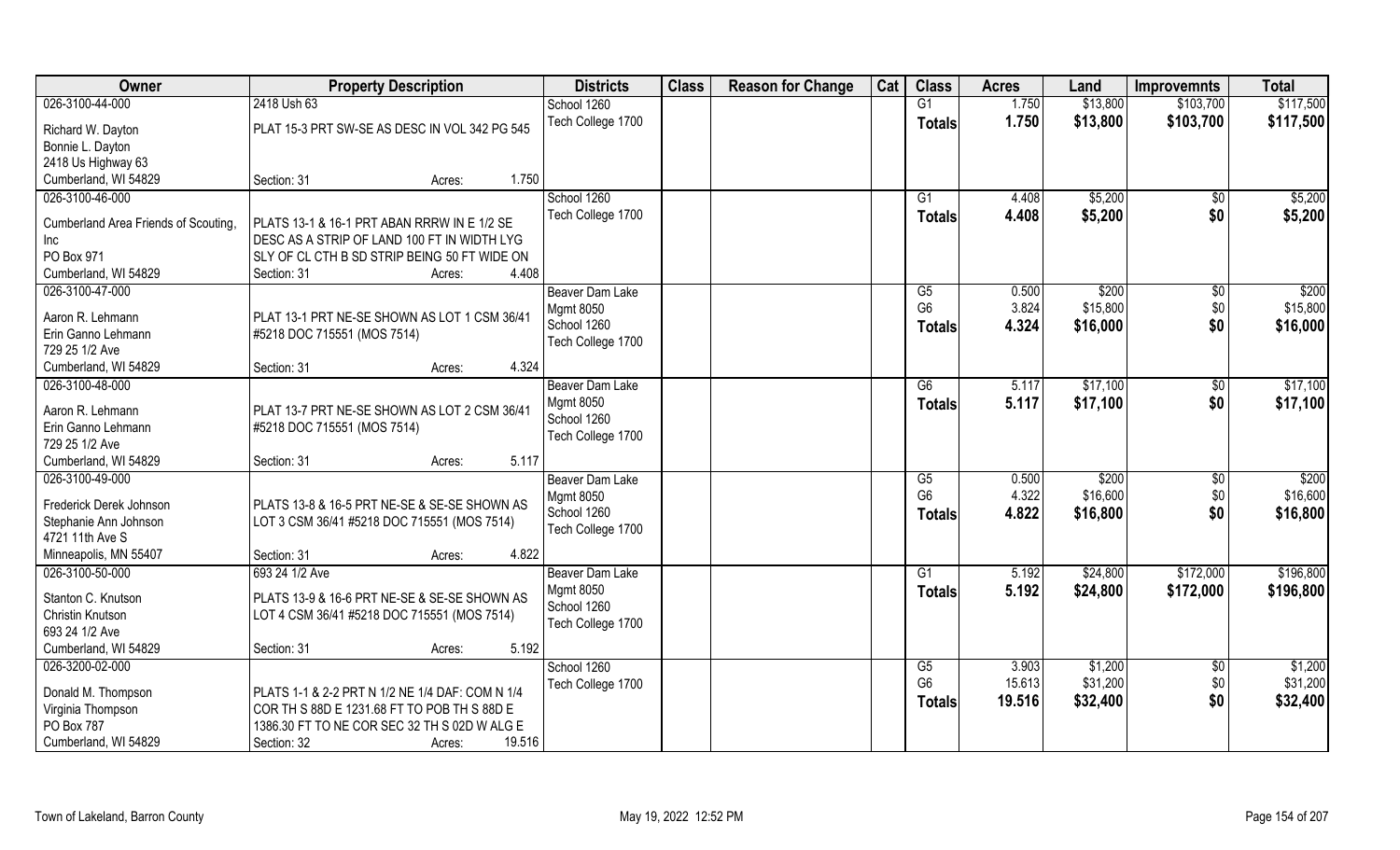| Owner                                   | <b>Property Description</b>                       | <b>Districts</b>  | <b>Class</b> | <b>Reason for Change</b> | Cat | <b>Class</b>   | <b>Acres</b> | Land      | <b>Improvemnts</b> | <b>Total</b> |
|-----------------------------------------|---------------------------------------------------|-------------------|--------------|--------------------------|-----|----------------|--------------|-----------|--------------------|--------------|
| 026-3200-02-010                         |                                                   | School 1260       |              |                          |     | G5             | 3.903        | \$1,200   | $\overline{50}$    | \$1,200      |
| Ronald J. Wickboldt et al               | PLATS 1-2, 2-3 & GL 1-1 PRT N 1/2 NE 1/4 & GOVT   | Tech College 1700 |              |                          |     | G <sub>6</sub> | 15.698       | \$31,400  | \$0                | \$31,400     |
| 2545 11 1/4 St                          | LOT 1 DAF: COM N 1/4 COR SEC 32 TH S 88-05-55 E   |                   |              |                          |     | <b>Totals</b>  | 19.601       | \$32,600  | \$0                | \$32,600     |
| Cumberland, WI 54829                    | 1231.68 FT TH S 02-40-54 E 642.69 FT TO POB TH S  |                   |              |                          |     |                |              |           |                    |              |
|                                         | 19.601<br>Section: 32<br>Acres:                   |                   |              |                          |     |                |              |           |                    |              |
| 026-3200-03-000                         | 7 1/2 St                                          | School 1260       |              |                          |     | G5             | 9.500        | \$3,800   | $\overline{50}$    | \$3,800      |
|                                         | PLATS 1-3 & 2-1 & 3-8 & GL 1-15 PRT NE 1/4 DAF:   | Tech College 1700 |              |                          |     | G <sub>6</sub> | 25.530       | \$42,000  | \$0                | \$42,000     |
| Donald M. Thompson<br>Virginia Thompson | COM N 1/4 COR SEC 32 TH S 88D E ALG N LN NE 1/4   |                   |              |                          |     | <b>Totals</b>  | 35.030       | \$45,800  | \$0                | \$45,800     |
| PO Box 787                              | SD SEC 32 485 FT TO POB TH CONT ALG N LN S 88D    |                   |              |                          |     |                |              |           |                    |              |
| Cumberland, WI 54829                    | 35.030<br>Section: 32<br>Acres:                   |                   |              |                          |     |                |              |           |                    |              |
| 026-3200-03-010                         | 2498 7 1/2 St                                     | School 1260       |              |                          |     | G1             | 1.000        | \$36,000  | \$56,500           | \$92,500     |
|                                         |                                                   | Tech College 1700 |              |                          |     | G <sub>5</sub> | 10.542       | \$4,000   | \$0                | \$4,000      |
| Steven B. Goff                          | PLATS 2-4 3-9 & 5-3 PRT W 1/2 NE 1/4 & NE-NW DAF: |                   |              |                          |     | G <sub>6</sub> | 13.458       | \$28,800  | \$0                | \$28,800     |
| Elizabeth Goff                          | BEG N 1/4 COR TH S 88D E 485 FT TH S 04D W        |                   |              |                          |     | <b>Totals</b>  | 25,000       | \$68,800  | \$56,500           | \$125,300    |
| 1639 River Ridge Rd                     | 2117.52 FT TO NWLY ROW LN CTH B TH ALG SD         |                   |              |                          |     |                |              |           |                    |              |
| River Falls, WI 54022                   | 25.000<br>Section: 32<br>Acres:                   |                   |              |                          |     |                |              |           |                    |              |
| 026-3200-04-000                         | County Rd B                                       | School 1260       |              |                          |     | G5             | 11.630       | \$3,500   | $\sqrt[6]{3}$      | \$3,500      |
| Steven B. Goff                          | PLATS 3-1 & 8-4 PRT SW-NE LYG W & S CSM 5/160     | Tech College 1700 |              |                          |     | <b>Totals</b>  | 11.630       | \$3,500   | \$0                | \$3,500      |
| Elizabeth Goff                          | #551 & CSM 3/48 #237 & S CTH B & PRT SE-NW LYG    |                   |              |                          |     |                |              |           |                    |              |
| 1639 River Ridge Rd                     | <b>SCTHB</b>                                      |                   |              |                          |     |                |              |           |                    |              |
| River Falls, WI 54022                   | 11.630<br>Section: 32<br>Acres:                   |                   |              |                          |     |                |              |           |                    |              |
| 026-3200-05-000                         | 775 24 1/2 Ave                                    | Duck Lake 8150    |              |                          |     | G1             | 1.500        | \$56,900  | \$123,800          | \$180,700    |
| Kevin L. De Nucci                       | PLAT 3-2 PRT SW-NE DESC CSM 5/160 #551            | School 1260       |              |                          |     | <b>Totals</b>  | 1.500        | \$56,900  | \$123,800          | \$180,700    |
| 775 24 1/2 Ave                          |                                                   | Tech College 1700 |              |                          |     |                |              |           |                    |              |
| Cumberland, WI 54829                    |                                                   |                   |              |                          |     |                |              |           |                    |              |
|                                         | 1.500<br>Section: 32<br>Acres:                    |                   |              |                          |     |                |              |           |                    |              |
| 026-3200-06-000                         | 756 24 1/2 Ave                                    | School 1260       |              |                          |     | G1             | 6.190        | \$24,400  | \$126,200          | \$150,600    |
|                                         |                                                   | Tech College 1700 |              |                          |     | <b>Totals</b>  | 6.190        | \$24,400  | \$126,200          | \$150,600    |
| Alan P. Denucci                         | PLATS 3-3 & 8-2 THAT PRT OF SW-NE & SE-NW         |                   |              |                          |     |                |              |           |                    |              |
| Phyllis M. Denucci<br>756 24 1/2 Ave    | SHOWN IN CSM 5/161 #552 DOC 386746                |                   |              |                          |     |                |              |           |                    |              |
| Cumberland, WI 54829                    | 6.190<br>Section: 32                              |                   |              |                          |     |                |              |           |                    |              |
| 026-3200-09-000                         | Acres:<br>777 24 1/2 Ave                          | Duck Lake 8150    |              |                          |     | G1             | 1.905        | \$149,800 | \$277,500          | \$427,300    |
|                                         |                                                   | School 1260       |              |                          |     |                | 1.905        | \$149,800 | \$277,500          | \$427,300    |
| Jeanne L Warner Revocable Trust         | PLAT 3-5 & GL 1-2 PRT GOVT LOT 1 & PRT SW-NE      | Tech College 1700 |              |                          |     | <b>Totals</b>  |              |           |                    |              |
| 1804 Taft Ave                           | SHOWN AS LOT 1 CSM 43/61 #6481 DOC 846899         |                   |              |                          |     |                |              |           |                    |              |
| Eau Claire, WI 54701                    |                                                   |                   |              |                          |     |                |              |           |                    |              |
|                                         | 1.905<br>Section: 32<br>Acres:                    |                   |              |                          |     |                |              |           |                    |              |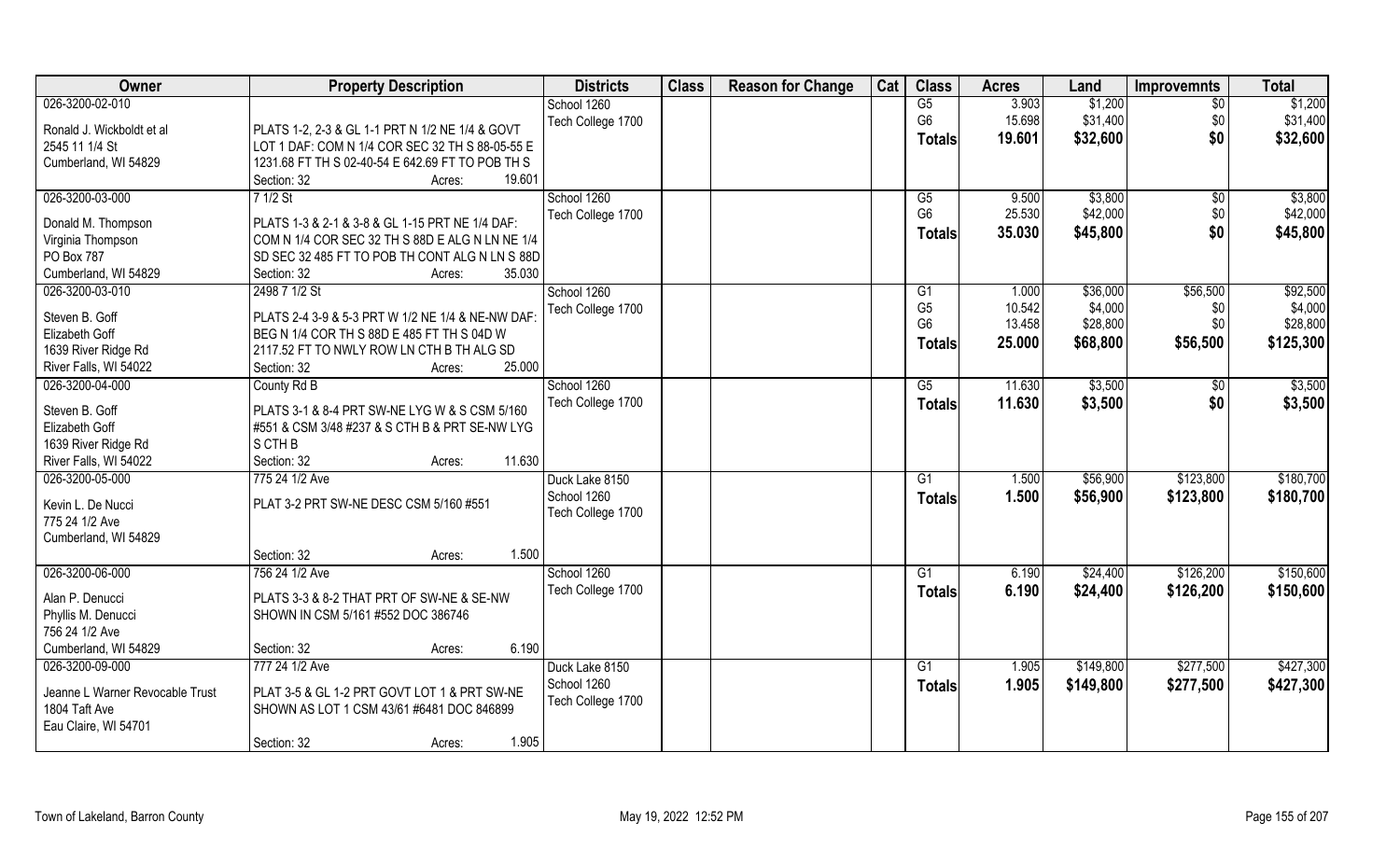| Owner                      | <b>Property Description</b>                    | <b>Districts</b>  | <b>Class</b> | <b>Reason for Change</b> | Cat | <b>Class</b>  | <b>Acres</b> | Land      | <b>Improvemnts</b> | <b>Total</b> |
|----------------------------|------------------------------------------------|-------------------|--------------|--------------------------|-----|---------------|--------------|-----------|--------------------|--------------|
| 026-3200-10-000            | 779 24 1/2 Ave                                 | Duck Lake 8150    |              |                          |     | G1            | 0.940        | \$74,900  | \$145,900          | \$220,800    |
| James M. Buchan            | PLAT 3-6 & GL 1-3 PRT SW-NE & GOVT LOT 1 SHOWI | School 1260       |              |                          |     | <b>Totals</b> | 0.940        | \$74,900  | \$145,900          | \$220,800    |
| 779 24 1/2 Ave             | AS LOT 3 CSM 3/48 #237 DOC 356468 & PRT IN     | Tech College 1700 |              |                          |     |               |              |           |                    |              |
| Cumberland, WI 54829       | 377/490 DAF: COM NE COR SEC 32 TH S 00-24 E    |                   |              |                          |     |               |              |           |                    |              |
|                            | 0.940<br>Section: 32<br>Acres:                 |                   |              |                          |     |               |              |           |                    |              |
| 026-3200-11-000            | 781 24 1/2 Ave                                 | Duck Lake 8150    |              |                          |     | G1            | 1.580        | \$146,900 | \$14,900           | \$161,800    |
|                            |                                                | School 1260       |              |                          |     | Totals        | 1.580        | \$146,900 | \$14,900           | \$161,800    |
| Alan V. Palodichuk         | PLAT 3-7 & GL 1-4 PRT GOVT LOT 1 & PT SW-NE    | Tech College 1700 |              |                          |     |               |              |           |                    |              |
| Patricia L. Palodichuk     | SHOWN AS LOT 4 CSM 3/100 #289 DOC 362446 &     |                   |              |                          |     |               |              |           |                    |              |
| 8655 Ironwood Ave S        | PRT LOT 5 CSM 3/100 #289 DOC 362446 IN 421/92  |                   |              |                          |     |               |              |           |                    |              |
| Cottage Grove, MN 55016    | 1.580<br>Section: 32<br>Acres:                 |                   |              |                          |     |               |              |           |                    |              |
| 026-3200-12-000            |                                                | Duck Lake 8150    |              |                          |     | G1            | 1.450        | \$90,300  | \$0                | \$90,300     |
| Alan P. Denucci            | GL 1-5 PRT GOVT LOT 1 SHOWN AS LOT 5 CSM 3/10  | School 1260       |              |                          |     | <b>Totals</b> | 1.450        | \$90,300  | \$0                | \$90,300     |
| Phyllis M. Denucci         | #289 EX W 10 FT OF S 173 FT THRF               | Tech College 1700 |              |                          |     |               |              |           |                    |              |
| 756 24 1/2 Ave             |                                                |                   |              |                          |     |               |              |           |                    |              |
| Cumberland, WI 54829       | 1.450<br>Section: 32<br>Acres:                 |                   |              |                          |     |               |              |           |                    |              |
| 026-3200-13-000            | 785 24 1/2 Ave                                 | Duck Lake 8150    |              |                          |     | G1            | 1.450        | \$94,500  | \$110,300          | \$204,800    |
|                            |                                                | School 1260       |              |                          |     | <b>Totals</b> | 1.450        | \$94,500  | \$110,300          | \$204,800    |
| Wilmer L. Schuettpelz      | GL 1-6 PRT GOVT LOT 1 SHOWN AS LOT 6 CSM 3/10  | Tech College 1700 |              |                          |     |               |              |           |                    |              |
| Kathleen Schuettpelz       | #289                                           |                   |              |                          |     |               |              |           |                    |              |
| 1406 14th Ave              |                                                |                   |              |                          |     |               |              |           |                    |              |
| Barron, WI 54812           | 1.450<br>Section: 32<br>Acres:                 |                   |              |                          |     |               |              |           |                    |              |
| 026-3200-14-000            | 787 24 1/2 Ave                                 | Duck Lake 8150    |              |                          |     | G1            | 1.460        | \$95,400  | \$87,000           | \$182,400    |
| Aaron F. Schiebel          | GL 1-7 PRT GOVT LOT 1 SHOWN AS LOT 7 CSM 3/10  | School 1260       |              |                          |     | <b>Totals</b> | 1.460        | \$95,400  | \$87,000           | \$182,400    |
| Theresa A. Schiebel        | #290                                           | Tech College 1700 |              |                          |     |               |              |           |                    |              |
| 787 24 1/2 Ave             |                                                |                   |              |                          |     |               |              |           |                    |              |
| Cumberland, WI 54829       | 1.460<br>Section: 32<br>Acres:                 |                   |              |                          |     |               |              |           |                    |              |
| 026-3200-15-000            | 789 Cth B                                      | Duck Lake 8150    |              |                          |     | G1            | 1.460        | \$97,300  | \$68,600           | \$165,900    |
| Frederick Warren Showalter | GL 1-8 PRT GOVT LOT 1 SHOWN AS LOT 8 CSM 3/10  | School 1260       |              |                          |     | <b>Totals</b> | 1.460        | \$97,300  | \$68,600           | \$165,900    |
| 843 Howard St N            | #290                                           | Tech College 1700 |              |                          |     |               |              |           |                    |              |
| St Paul, MN 55119          |                                                |                   |              |                          |     |               |              |           |                    |              |
|                            | 1.460<br>Section: 32                           |                   |              |                          |     |               |              |           |                    |              |
| 026-3200-16-000            | Acres:<br>789A 24 1/2 Ave                      | Duck Lake 8150    |              |                          |     | G1            | 1.470        | \$108,900 | \$84,700           | \$193,600    |
|                            |                                                | School 1260       |              |                          |     |               |              |           |                    |              |
| Robert J. Showalter et al  | GL 1-9 PRT GOVT LOT 1 SHOWN AS LOT 9 CSM 3/10  | Tech College 1700 |              |                          |     | Totals        | 1.470        | \$108,900 | \$84,700           | \$193,600    |
| 1997 Hyacinth Ave E        | #290                                           |                   |              |                          |     |               |              |           |                    |              |
| St Paul, MN 55119-3250     |                                                |                   |              |                          |     |               |              |           |                    |              |
|                            | 1.470<br>Section: 32<br>Acres:                 |                   |              |                          |     |               |              |           |                    |              |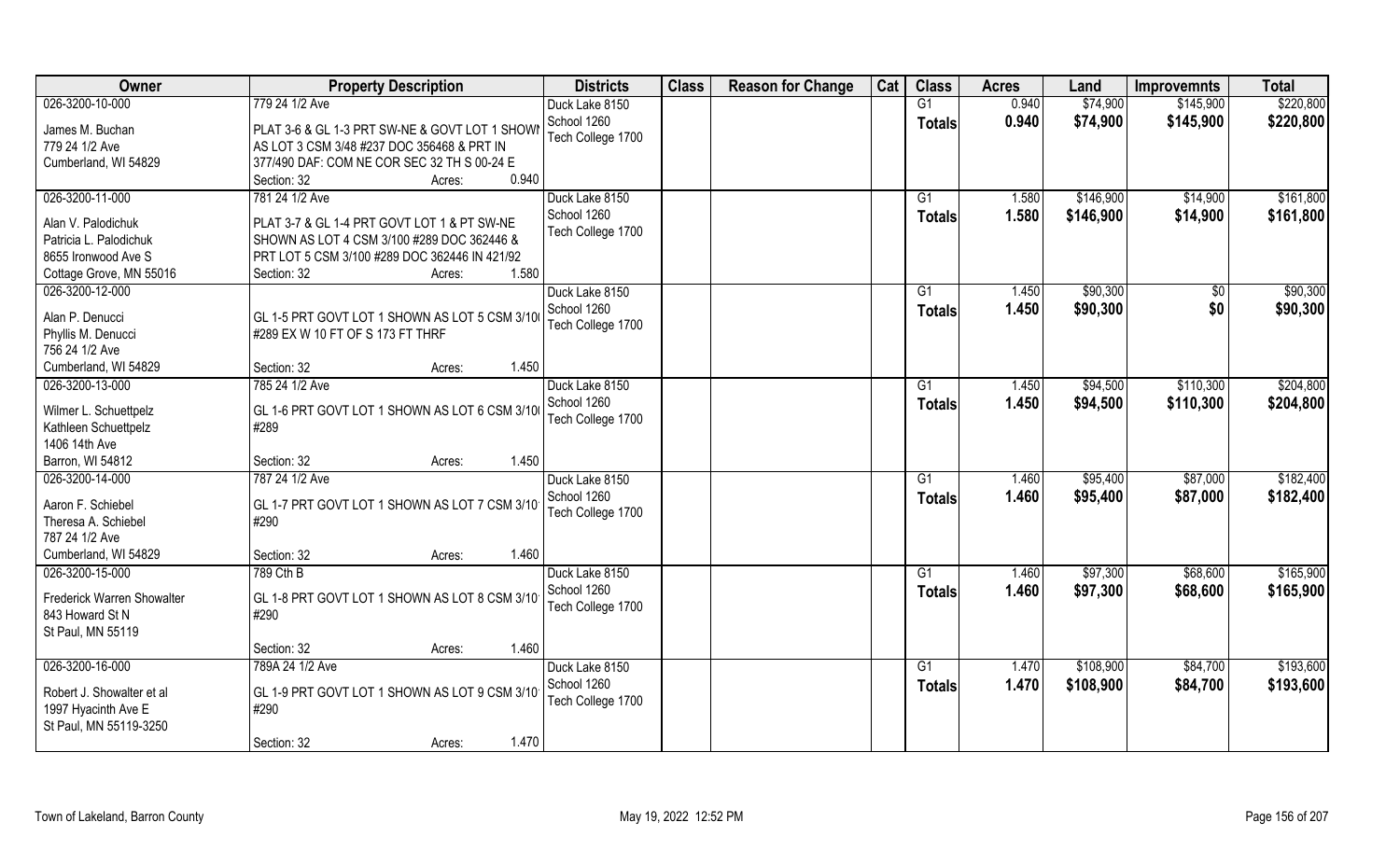| Owner                                | <b>Property Description</b>                      | <b>Districts</b>  | <b>Class</b>   | <b>Reason for Change</b> | Cat | <b>Class</b>    | <b>Acres</b> | Land      | <b>Improvemnts</b> | <b>Total</b>  |
|--------------------------------------|--------------------------------------------------|-------------------|----------------|--------------------------|-----|-----------------|--------------|-----------|--------------------|---------------|
| 026-3200-17-000                      | 791 24 1/2 Ave                                   | Duck Lake 8150    |                |                          |     | G1              | 1.490        | \$104,000 | \$67,900           | \$171,900     |
| Lucille M. Gouette                   | GL 1-10 PRT GOVT LOT 1 SHOWN AS LOT 10 CSM       | School 1260       |                |                          |     | <b>Totals</b>   | 1.490        | \$104,000 | \$67,900           | \$171,900     |
| 3 E Wyoming St                       | 3/101#290                                        | Tech College 1700 |                |                          |     |                 |              |           |                    |               |
| St Paul, MN 55107                    |                                                  |                   |                |                          |     |                 |              |           |                    |               |
|                                      | 1.490<br>Section: 32<br>Acres:                   |                   |                |                          |     |                 |              |           |                    |               |
| 026-3200-18-000                      |                                                  | Duck Lake 8150    |                |                          |     | G1              | 1.520        | \$103,000 | \$1,000            | \$104,000     |
| Lucille M. Gouette                   | GL 1-11 PRT GOVT LOT 1 SHOWN AS LOT 11 CSM       | School 1260       |                |                          |     | Totals          | 1.520        | \$103,000 | \$1,000            | \$104,000     |
| 3 E Wyoming St                       | 3/102 #291                                       | Tech College 1700 |                |                          |     |                 |              |           |                    |               |
| St Paul, MN 55107                    |                                                  |                   |                |                          |     |                 |              |           |                    |               |
|                                      | 1.520<br>Section: 32<br>Acres:                   |                   |                |                          |     |                 |              |           |                    |               |
| 026-3200-19-000                      | 793 24 1/2 Ave                                   | Duck Lake 8150    | G <sub>1</sub> | NSF@ 25%                 |     | G1              | 1.480        | \$102,000 | \$38,900           | \$140,900     |
| Roger D. Bloom                       | GL 1-12 PRT GOVT LOT 1 SHOWN AS LOT 12 CSM       | School 1260       |                |                          |     | <b>Totals</b>   | 1.480        | \$102,000 | \$38,900           | \$140,900     |
| Kathy L. Bloom                       | 3/102 #291 DOC 362448 (MOS #7515 & #9116)        | Tech College 1700 |                |                          |     |                 |              |           |                    |               |
| 795 24 1/2 Ave                       |                                                  |                   |                |                          |     |                 |              |           |                    |               |
| Cumberland, WI 54829                 | 1.480<br>Section: 32<br>Acres:                   |                   |                |                          |     |                 |              |           |                    |               |
| 026-3200-20-000                      | 795 24 1/2 Ave                                   | Duck Lake 8150    |                |                          |     | G1              | 1.430        | \$105,000 | \$31,600           | \$136,600     |
| Roger D. Bloom                       | GL 1-13 PRT GOVT LOT 1 SHOWN AS LOT 13 CSM       | School 1260       |                |                          |     | <b>Totals</b>   | 1.430        | \$105,000 | \$31,600           | \$136,600     |
| Kathy L. Bloom                       | 3/102 #291 (MOS #7515)                           | Tech College 1700 |                |                          |     |                 |              |           |                    |               |
| 795 24 1/2 Ave                       |                                                  |                   |                |                          |     |                 |              |           |                    |               |
| Cumberland, WI 54829                 | 1.430<br>Section: 32<br>Acres:                   |                   |                |                          |     |                 |              |           |                    |               |
| 026-3200-21-000                      | 2468 8th St                                      | Duck Lake 8150    |                |                          |     | $\overline{G1}$ | 1.440        | \$104,000 | \$247,100          | \$351,100     |
| Charles E. Mortel                    | GL 1-14 PRT GOVT LOT 1 SHOWN AS LOT 14 CSM       | School 1260       |                |                          |     | Totals          | 1.440        | \$104,000 | \$247,100          | \$351,100     |
| Marsha R. Mortel                     | 3/102 #291                                       | Tech College 1700 |                |                          |     |                 |              |           |                    |               |
| 8300 Foothill Rd S                   |                                                  |                   |                |                          |     |                 |              |           |                    |               |
| Cottage Grove, MN 55016              | 1.440<br>Section: 32<br>Acres:                   |                   |                |                          |     |                 |              |           |                    |               |
| 026-3200-22-000                      | Ush 63                                           | School 1260       |                |                          |     | G5              | 9.000        | \$2,700   | $\frac{6}{5}$      | \$2,700       |
| Steven B. Goff                       | PLAT 5-1 THAT PRT NE-NW DAF: BEG N 1/4 COR       | Tech College 1700 |                |                          |     | G <sub>6</sub>  | 10.010       | \$20,000  | \$0                | \$20,000      |
| Elizabeth Goff                       | SEC 32 TH N 88D W 528.5 FT TO POB TH S 35DE      |                   |                |                          |     | <b>Totals</b>   | 19.010       | \$22,700  | \$0                | \$22,700      |
| 1639 River Ridge Rd                  | 519.11 FT TH S 12D E 166 FT TH S 68D W 207.77 FT |                   |                |                          |     |                 |              |           |                    |               |
| River Falls, WI 54022                | 19.010<br>Section: 32<br>Acres:                  |                   |                |                          |     |                 |              |           |                    |               |
| 026-3200-23-000                      |                                                  | School 1260       |                |                          |     | X4              | 40.970       | \$0       | \$0                | $\frac{1}{6}$ |
| Cumberland Area Friends of Scouting, | PLATS 5-2 & 6 NW-NW ALSO THAT PRT NE-NW DAF      | Tech College 1700 |                |                          |     | <b>Totals</b>   | 40.970       | \$0       | \$0                | \$0           |
| Inc                                  | COM N 1/4 COR TH S 58D W 1146.78 FT TO POB TH    |                   |                |                          |     |                 |              |           |                    |               |
| PO Box 971                           | N 46D W 498.85 FT TO W LN NE-NW TH N 2D E ALG    |                   |                |                          |     |                 |              |           |                    |               |
| Cumberland, WI 54829                 | 40.970<br>Section: 32<br>Acres:                  |                   |                |                          |     |                 |              |           |                    |               |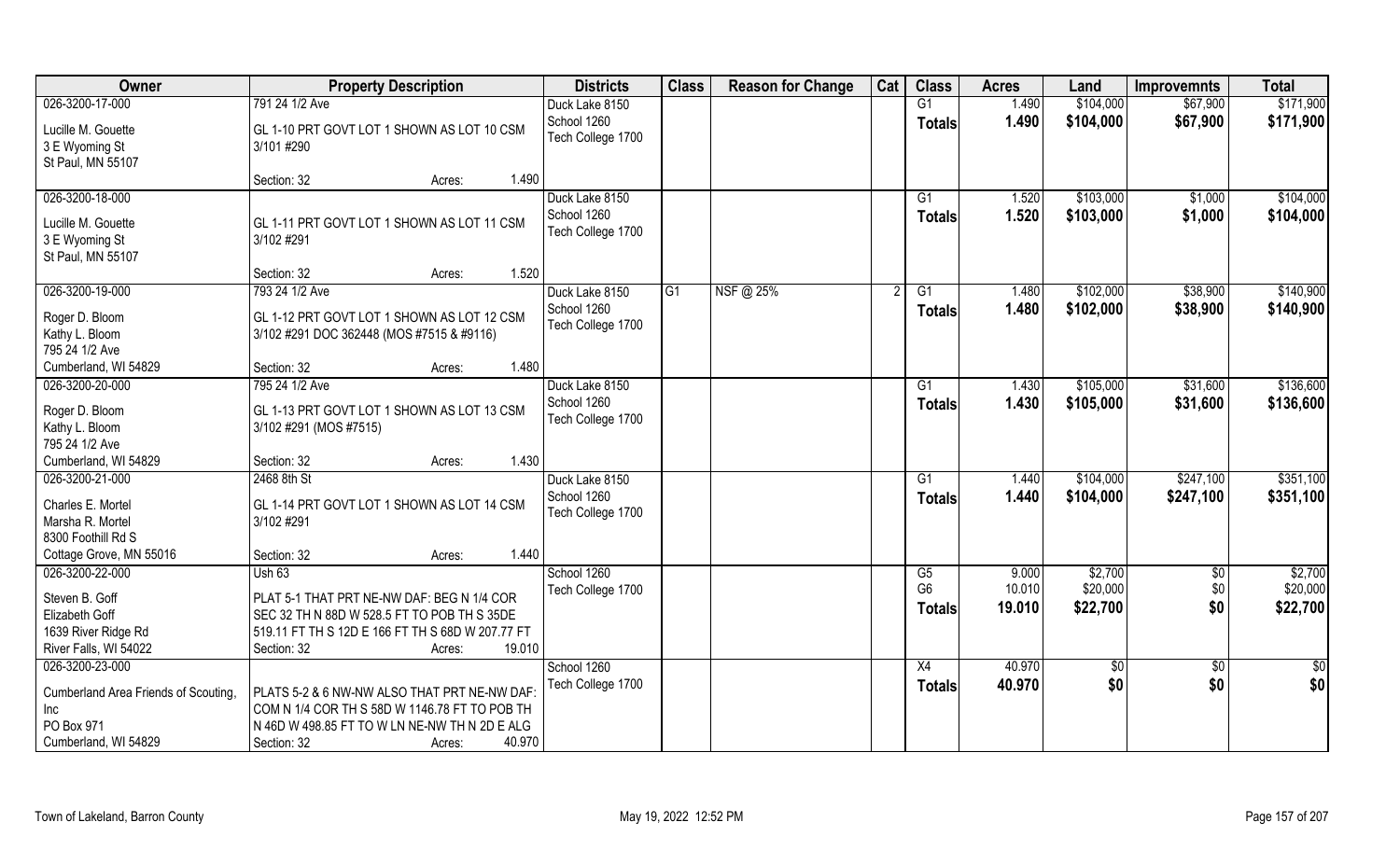| Owner                                   | <b>Property Description</b>                                                                   | <b>Districts</b>  | <b>Class</b> | <b>Reason for Change</b> | Cat | <b>Class</b>         | <b>Acres</b>    | Land                 | <b>Improvemnts</b> | <b>Total</b>         |
|-----------------------------------------|-----------------------------------------------------------------------------------------------|-------------------|--------------|--------------------------|-----|----------------------|-----------------|----------------------|--------------------|----------------------|
| 026-3200-24-000                         | 688 24 1/2 Ave                                                                                | School 1260       |              |                          |     | X4                   | 40.000          | \$0                  | $\sqrt{6}$         | $\sqrt{50}$          |
| Cumberland Area Friends of Scouting,    | PLAT 7 SW-NW                                                                                  | Tech College 1700 |              |                          |     | <b>Totals</b>        | 40.000          | \$0                  | \$0                | \$0                  |
| Inc                                     |                                                                                               |                   |              |                          |     |                      |                 |                      |                    |                      |
| PO Box 971                              |                                                                                               |                   |              |                          |     |                      |                 |                      |                    |                      |
| Cumberland, WI 54829                    | 40.000<br>Section: 32<br>Acres:                                                               |                   |              |                          |     |                      |                 |                      |                    |                      |
| 026-3200-25-000                         |                                                                                               | School 1260       |              |                          |     | G5                   | 24.314          | \$7,300              | \$0                | \$7,300              |
| Steven B. Goff                          | PLATS 2-5 3-10 5-4 & 8-1 PRT W 1/2 NE 1/4 & PRT E                                             | Tech College 1700 |              |                          |     | G <sub>6</sub>       | 16.096          | \$25,800             | \$0                | \$25,800             |
| Elizabeth Goff                          | 1/2 NW 1/4 DAF: COM N 1/4 COR SEC 32 TH N 88D W                                               |                   |              |                          |     | <b>Totals</b>        | 40.410          | \$33,100             | \$0                | \$33,100             |
| 1639 River Ridge Rd                     | 528.5 FT TH S 35D E 519.11 FT TH S 12D E 166 FT                                               |                   |              |                          |     |                      |                 |                      |                    |                      |
| River Falls, WI 54022                   | 40.410<br>Section: 32<br>Acres:                                                               |                   |              |                          |     |                      |                 |                      |                    |                      |
| 026-3200-26-000                         | 746 24 1/2 Ave                                                                                | School 1260       |              |                          |     | G1                   | 4.000           | \$20,000             | \$10,900           | \$30,900             |
|                                         |                                                                                               | Tech College 1700 |              |                          |     | G <sub>5</sub>       | 6.000           | \$1,800              | \$0                | \$1,800              |
| Melissa J. Anderson<br>11548 Ilex St NW | PLAT 8-3 PRT SE-NW DAF IN 397/409: COM NE COR<br>SEC 32 TH S 00-24 E 1241 FT TO CL CTH B TH S |                   |              |                          |     | <b>Totals</b>        | 10.000          | \$21,800             | \$10,900           | \$32,700             |
| Coon Rapids, MN 55448                   | 77-24 W 1336.3 FT TH S 54-28 W 1578.78 FT TH N                                                |                   |              |                          |     |                      |                 |                      |                    |                      |
|                                         | 10.000<br>Section: 32<br>Acres:                                                               |                   |              |                          |     |                      |                 |                      |                    |                      |
| 026-3200-28-000                         |                                                                                               | School 1260       |              |                          |     | G5                   | 9.700           | \$3,900              | \$0                | \$3,900              |
|                                         |                                                                                               | Tech College 1700 |              |                          |     | G <sub>6</sub>       | 1.000           | \$2,200              | \$0                | \$2,200              |
| Suzette Jo Vanasse                      | PLAT 9-1 THAT PRT OF NE-SW LYG S OF HWY EX                                                    |                   |              |                          |     | <b>Totals</b>        | 10.700          | \$6,100              | \$0                | \$6,100              |
| 2014 60th St                            | PRT RESERVED BY GRANTOR & DESC 335/144 (MOS                                                   |                   |              |                          |     |                      |                 |                      |                    |                      |
| Somerset, WI 54025                      | #7732)<br>10.700<br>Section: 32                                                               |                   |              |                          |     |                      |                 |                      |                    |                      |
| 026-3200-29-000                         | Acres:                                                                                        | School 1260       |              |                          |     | $\overline{G5}$      | 5.370           | \$1,600              | \$0                | \$1,600              |
|                                         |                                                                                               | Tech College 1700 |              |                          |     | <b>Totals</b>        | 5.370           | \$1,600              | \$0                | \$1,600              |
| Ronnie L. Ecklund                       | PLAT 9-2 THAT PRT OF NE-SW LYG N OF NEW HWY                                                   |                   |              |                          |     |                      |                 |                      |                    |                      |
| 93794 Runestone Ln                      | B                                                                                             |                   |              |                          |     |                      |                 |                      |                    |                      |
| Sturgeon Lake, MN 55783                 |                                                                                               |                   |              |                          |     |                      |                 |                      |                    |                      |
|                                         | 5.370<br>Section: 32<br>Acres:                                                                |                   |              |                          |     |                      |                 |                      |                    |                      |
| 026-3200-30-000                         | 724 24 1/2 Ave                                                                                | School 1260       |              |                          |     | G1<br>G <sub>6</sub> | 4.000<br>16.000 | \$20,000<br>\$32,000 | \$32,000<br>\$0    | \$52,000<br>\$32,000 |
| Ronnie L. Ecklund                       | PLAT 10-1 THAT PRT OF NW-SW LYG NLY CTH B                                                     | Tech College 1700 |              |                          |     |                      | 20,000          |                      | \$32,000           |                      |
| 93794 Runestone Ln                      |                                                                                               |                   |              |                          |     | <b>Totals</b>        |                 | \$52,000             |                    | \$84,000             |
| Sturgeon Lake, MN 55783                 |                                                                                               |                   |              |                          |     |                      |                 |                      |                    |                      |
|                                         | 20.000<br>Section: 32<br>Acres:                                                               |                   |              |                          |     |                      |                 |                      |                    |                      |
| 026-3200-31-000                         | 713 24 1/2 Ave                                                                                | School 1260       |              |                          |     | G1                   | 4.310           | \$41,600             | \$151,600          | \$193,200            |
| Colin Green                             | PLATS 10-2 & 11-4 THAT PRT NW-SW & SW-SW                                                      | Tech College 1700 |              |                          |     | Totals               | 4.310           | \$41,600             | \$151,600          | \$193,200            |
| Kala Green                              | SHOWN AS LOT 4 CSM 29/85 #4170                                                                |                   |              |                          |     |                      |                 |                      |                    |                      |
| 713 24 1/2 Ave                          |                                                                                               |                   |              |                          |     |                      |                 |                      |                    |                      |
| Cumberland, WI 54829                    | 4.310<br>Section: 32<br>Acres:                                                                |                   |              |                          |     |                      |                 |                      |                    |                      |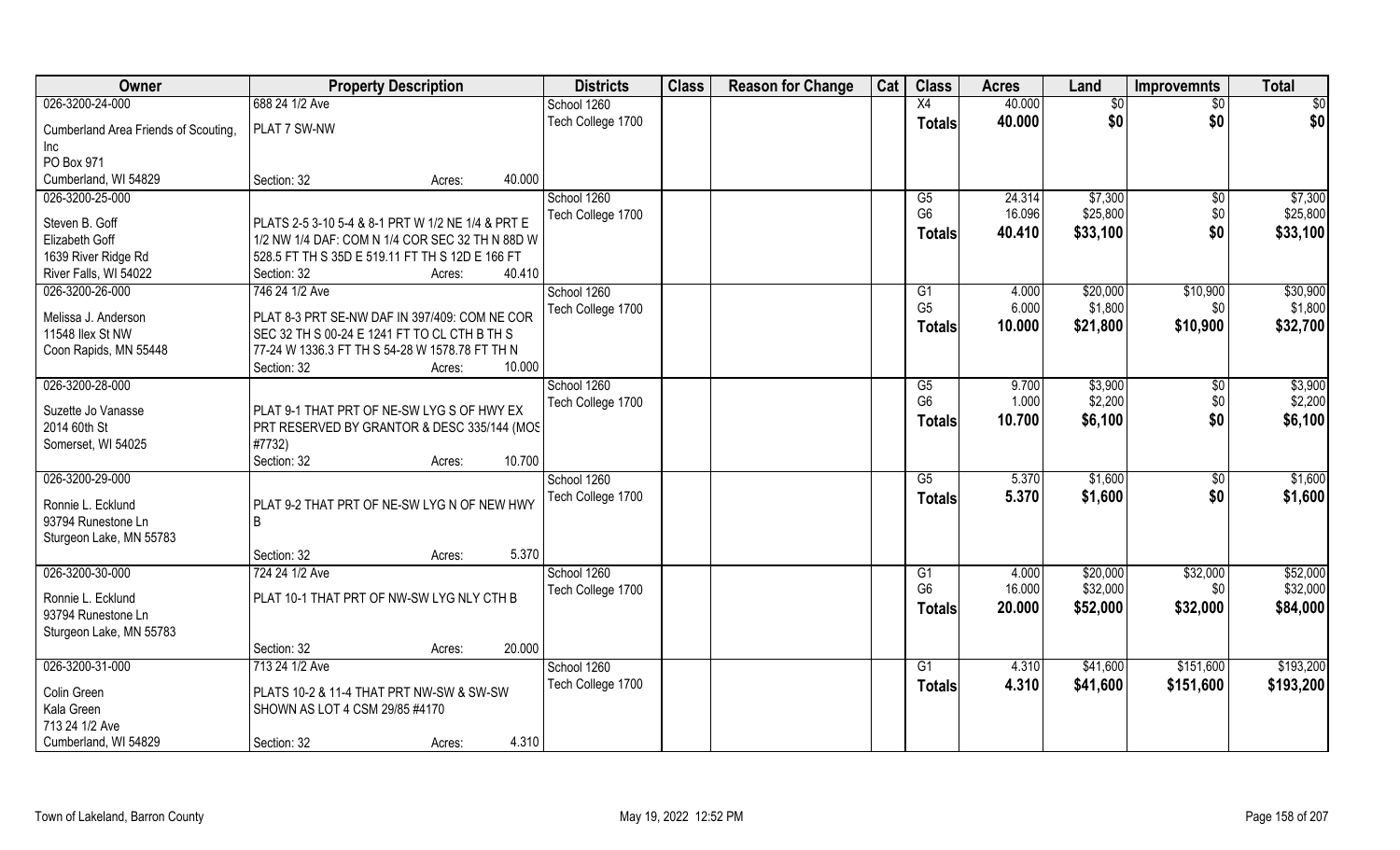| Owner                              | <b>Property Description</b>                   |        |        | <b>Districts</b>              | <b>Class</b> | <b>Reason for Change</b> | Cat | <b>Class</b>         | <b>Acres</b>    | Land                  | <b>Improvemnts</b> | <b>Total</b>    |
|------------------------------------|-----------------------------------------------|--------|--------|-------------------------------|--------------|--------------------------|-----|----------------------|-----------------|-----------------------|--------------------|-----------------|
| 026-3200-31-010                    | 715 Cth B                                     |        |        | School 1260                   |              |                          |     | G1                   | 4.580           | \$42,200              | \$162,500          | \$204,700       |
| Michael L. Molls                   | PLATS 10-3 & 11-5 THAT PRT NW-SW & SW-SW      |        |        | Tech College 1700             |              |                          |     | <b>Totals</b>        | 4.580           | \$42,200              | \$162,500          | \$204,700       |
| Sarah E. Bielmeier                 | SHOWN AS LOT 5 CSM 29/85 #4170                |        |        |                               |              |                          |     |                      |                 |                       |                    |                 |
| 715 24 1/2 Ave                     |                                               |        |        |                               |              |                          |     |                      |                 |                       |                    |                 |
| Cumberland, WI 54829               | Section: 32                                   | Acres: | 4.580  |                               |              |                          |     |                      |                 |                       |                    |                 |
| 026-3200-32-000                    | 2418 7th St                                   |        |        | School 1260                   |              |                          |     | $\overline{G1}$      | 1.970           | \$33,700              | \$176,100          | \$209,800       |
| Jennifer Blume                     | PLAT 11-1 PRT SW-SW SHOWN AS LOT 2 CSM 29/84  |        |        | Tech College 1700             |              |                          |     | Totals               | 1.970           | \$33,700              | \$176,100          | \$209,800       |
| 2418 7th St                        | #4169 DOC 624139                              |        |        |                               |              |                          |     |                      |                 |                       |                    |                 |
| Cumberland, WI 54829               |                                               |        |        |                               |              |                          |     |                      |                 |                       |                    |                 |
|                                    | Section: 32                                   | Acres: | 1.970  |                               |              |                          |     |                      |                 |                       |                    |                 |
| 026-3200-32-010                    | 2412 7th St                                   |        |        | School 1260                   |              |                          |     | G1                   | 2.090           | \$34,500              | \$117,600          | \$152,100       |
| Michael S. Elrod                   | PLAT 11-2 PRT SW-SW SHOWN AS LOT 1 CSM 29/84  |        |        | Tech College 1700             |              |                          |     | <b>Totals</b>        | 2.090           | \$34,500              | \$117,600          | \$152,100       |
| Jessica L. Burke                   | #4169 DOC 624139                              |        |        |                               |              |                          |     |                      |                 |                       |                    |                 |
| 2412 7th St                        |                                               |        |        |                               |              |                          |     |                      |                 |                       |                    |                 |
| Cumberland, WI 54829               | Section: 32                                   | Acres: | 2.090  |                               |              |                          |     |                      |                 |                       |                    |                 |
| 026-3200-32-020                    | 2420 7th St                                   |        |        | School 1260                   |              |                          |     | G1                   | 1.210           | \$26,100              | \$291,500          | \$317,600       |
| William J. Capra                   | PLAT 11-3 THAT PRT SW-SW SHOWN AS LOT 3 CSM   |        |        | Tech College 1700             |              |                          |     | <b>Totals</b>        | 1.210           | \$26,100              | \$291,500          | \$317,600       |
| Lynn Joy Capra                     | 29/84 #4169                                   |        |        |                               |              |                          |     |                      |                 |                       |                    |                 |
| 2420 7th St                        |                                               |        |        |                               |              |                          |     |                      |                 |                       |                    |                 |
| Cumberland, WI 54829               | Section: 32                                   | Acres: | 1.210  |                               |              |                          |     |                      |                 |                       |                    |                 |
| 026-3200-33-000                    |                                               |        |        | School 1260                   |              |                          |     | W6                   | 32.000          | ( \$64,000)           | \$0                | $\overline{50}$ |
|                                    |                                               |        |        | Tech College 1700             |              |                          |     | <b>Totals</b>        | 32.000          | \$0                   | \$0                | \$0             |
| Suzette Jo Vanasse                 | PLAT 12-1 SE-SW EX PCL IN VOL 335 PG 144 (MOS |        |        |                               |              |                          |     |                      |                 |                       |                    |                 |
| 2014 60th St<br>Somerset, WI 54025 | #7732) 32 A MFL-C                             |        |        |                               |              |                          |     |                      |                 |                       |                    |                 |
|                                    | Section: 32                                   | Acres: | 32.000 |                               |              |                          |     |                      |                 |                       |                    |                 |
| 026-3200-34-000                    |                                               |        |        | School 1260                   |              |                          |     | G5                   | 47.470          | \$19,000              | $\sqrt{$0}$        | \$19,000        |
|                                    |                                               |        |        | Tech College 1700             |              |                          |     | <b>Totals</b>        | 47.470          | \$19,000              | \$0                | \$19,000        |
| Suzette Jo Vanasse                 | GOVT LOT 2 (MOS #7732)                        |        |        |                               |              |                          |     |                      |                 |                       |                    |                 |
| 2014 60th St                       |                                               |        |        |                               |              |                          |     |                      |                 |                       |                    |                 |
| Somerset, WI 54025                 |                                               |        |        |                               |              |                          |     |                      |                 |                       |                    |                 |
|                                    | Section: 32                                   | Acres: | 47.470 |                               |              |                          |     |                      |                 |                       |                    |                 |
| 026-3200-35-000                    |                                               |        |        | Duck Lake 8150<br>School 1260 |              |                          |     | G5<br>W <sub>6</sub> | 7.000<br>33.000 | \$2,800<br>(\$66,000) | $\sqrt{$0}$<br>\$0 | \$2,800<br>\$0  |
| Suzette Jo Vanasse                 | PLAT 15 SW-SE (MOS #7732) 33 A MFL-C          |        |        | Tech College 1700             |              |                          |     |                      | 40.000          | \$2,800               | \$0                | \$2,800         |
| 2014 60th St                       |                                               |        |        |                               |              |                          |     | <b>Totals</b>        |                 |                       |                    |                 |
| Somerset, WI 54025                 |                                               |        |        |                               |              |                          |     |                      |                 |                       |                    |                 |
|                                    | Section: 32                                   | Acres: | 40.000 |                               |              |                          |     |                      |                 |                       |                    |                 |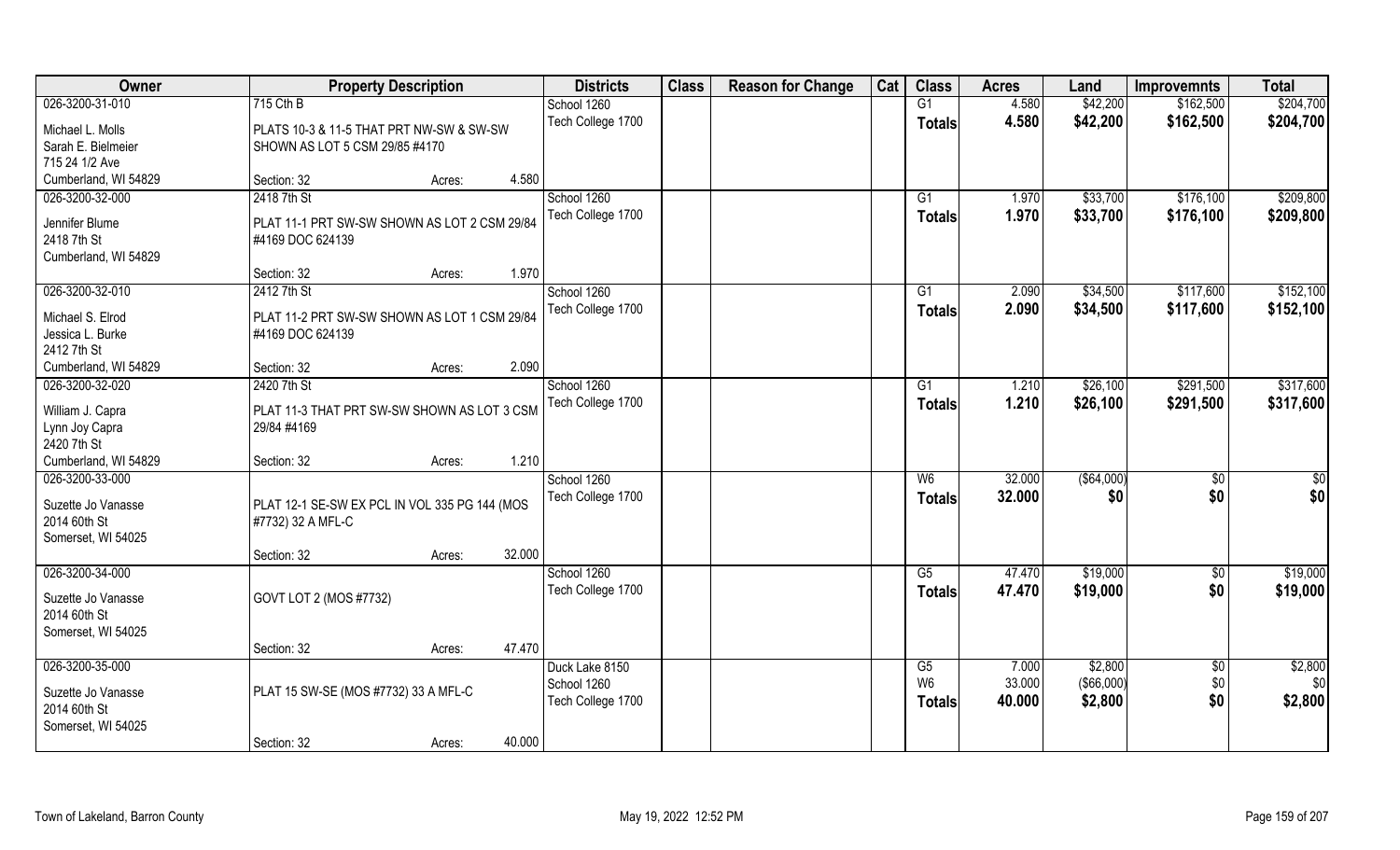| <b>Owner</b>                                         | <b>Property Description</b>                                                           |        | <b>Districts</b>  | <b>Class</b> | <b>Reason for Change</b> | Cat  | <b>Class</b>                     | <b>Acres</b>   | Land             | <b>Improvemnts</b> | <b>Total</b>   |
|------------------------------------------------------|---------------------------------------------------------------------------------------|--------|-------------------|--------------|--------------------------|------|----------------------------------|----------------|------------------|--------------------|----------------|
| 026-3200-36-000                                      | 23 1/2 Ave                                                                            |        | Duck Lake 8150    | G4           | Ag use land              | $-5$ | G4                               | 12.000         | \$800            | \$0                | \$800          |
| Roger Riebe                                          | GOVT LOT 3                                                                            |        | School 1260       |              |                          |      | G <sub>5</sub>                   | 14.160         | \$4,300          | \$0                | \$4,300        |
| Darice Riebe                                         |                                                                                       |        | Tech College 1700 |              |                          |      | <b>Totals</b>                    | 26.160         | \$5,100          | \$0                | \$5,100        |
| 818 23 1/2 Ave                                       |                                                                                       |        |                   |              |                          |      |                                  |                |                  |                    |                |
| Cumberland, WI 54829                                 | Section: 32<br>Acres:                                                                 | 26.160 |                   |              |                          |      |                                  |                |                  |                    |                |
| 026-3300-02-000                                      | 875 25th Ave                                                                          |        | School 1260       |              |                          |      | G <sub>1</sub>                   | 2.000          | \$15,000         | \$127,400          | \$142,400      |
|                                                      |                                                                                       |        | Tech College 1700 |              |                          |      | G <sub>5</sub>                   | 2.000          | \$600            | \$0                | \$600          |
|                                                      | Wayne C Mishler Revocable Living Trus   GL 2-1 PRT GOVT LOT 2 SHOWN AS LOT 1 CSM 38/5 |        |                   |              |                          |      | G <sub>6</sub>                   | 2.760          | \$5,500          | \$0                | \$5,500        |
| 875 25th Ave                                         | #5609                                                                                 |        |                   |              |                          |      | <b>Totals</b>                    | 6.760          | \$21,100         | \$127,400          | \$148,500      |
| Cumberland, WI 54829                                 |                                                                                       |        |                   |              |                          |      |                                  |                |                  |                    |                |
|                                                      | Section: 33<br>Acres:                                                                 | 6.760  |                   |              |                          |      |                                  |                |                  |                    |                |
| 026-3300-02-010                                      | 895 25th Ave                                                                          |        | School 1260       |              |                          |      | G1                               | 2.000          | \$15,000         | \$229,600          | \$244,600      |
| James A. Lombard                                     | GL 2-3 PRT GOVT LOT 2 SHOWN AS LOT 2 CSM 32/3                                         |        | Tech College 1700 |              |                          |      | G <sub>4</sub><br>G <sub>5</sub> | 3.500<br>2.500 | \$600            | \$0<br>\$0         | \$600<br>\$800 |
| Barbara A. Lombard                                   | #4591                                                                                 |        |                   |              |                          |      | G <sub>5</sub> M                 | 3.039          | \$800<br>\$3,100 | \$0                | \$3,100        |
| 895 25th Ave                                         |                                                                                       |        |                   |              |                          |      |                                  | 11.039         |                  |                    |                |
| Cumberland, WI 54829                                 | Section: 33<br>Acres:                                                                 | 11.039 |                   |              |                          |      | <b>Totals</b>                    |                | \$19,500         | \$229,600          | \$249,100      |
| 026-3300-02-020                                      |                                                                                       |        | School 1260       |              |                          |      | G <sub>1</sub>                   | 2.000          | \$15,000         | \$0                | \$15,000       |
|                                                      | Wayne C Mishler Revocable Living Trus   GL 2-4 PRT GOVT LOT 2 SHOWN AS LOT 2 CSM 38/5 |        | Tech College 1700 |              |                          |      | G <sub>5</sub>                   | 3.520          | \$1,100          | \$0                | \$1,100        |
| 875 25th Ave                                         | #5609 DOC 750240                                                                      |        |                   |              |                          |      | <b>Totals</b>                    | 5.520          | \$16,100         | \$0                | \$16,100       |
| Cumberland, WI 54829                                 |                                                                                       |        |                   |              |                          |      |                                  |                |                  |                    |                |
|                                                      | Section: 33<br>Acres:                                                                 | 5.520  |                   |              |                          |      |                                  |                |                  |                    |                |
| 026-3300-02-030                                      |                                                                                       |        | School 1260       |              |                          |      | G5                               | 9.980          | \$3,000          | $\sqrt[6]{30}$     | \$3,000        |
|                                                      |                                                                                       |        | Tech College 1700 |              |                          |      | G <sub>6</sub>                   | 18.201         | \$46,400         | \$0                | \$46,400       |
| Raymond D Marble Family Trust                        | GL 2-5 PRT GOVT LOT 2 LYG S OF CSM 32/34 #4591                                        |        |                   |              |                          |      | <b>Totals</b>                    | 28.181         | \$49,400         | \$0                | \$49,400       |
| c/o Mike O'Rourke                                    | & S OF CSM 38/57 #5609                                                                |        |                   |              |                          |      |                                  |                |                  |                    |                |
| PO Box 64142                                         |                                                                                       |        |                   |              |                          |      |                                  |                |                  |                    |                |
| St Paul, MN 55164                                    | Section: 33<br>Acres:                                                                 | 28.181 |                   |              |                          |      |                                  |                |                  |                    |                |
| 026-3300-03-000                                      | 899 25th Ave                                                                          |        | School 1260       |              |                          |      | G <sub>1</sub>                   | 1.500          | \$12,500         | \$88,200           | \$100,700      |
| Paul J. Paulson                                      | GL 2-2 PRT GOVT LOT 2 DESC IN VOL 394 PG 533 AS                                       |        | Tech College 1700 |              |                          |      | <b>Totals</b>                    | 1.500          | \$12,500         | \$88,200           | \$100,700      |
| 899 25th Ave                                         | COM AT NE COR SEC 33 TH S OD W 130 FT ALG E                                           |        |                   |              |                          |      |                                  |                |                  |                    |                |
| Cumberland, WI 54829                                 | LN SD SEC TO S ROW CTH B THE POB TH S OD W                                            |        |                   |              |                          |      |                                  |                |                  |                    |                |
|                                                      | Section: 33<br>Acres:                                                                 | 1.500  |                   |              |                          |      |                                  |                |                  |                    |                |
| 026-3300-04-000                                      | 845 24 1/2 Ave                                                                        |        | School 1260       | G4           | Ag use land              | $-5$ | G1                               | 2.000          | \$15,000         | \$58,700           | \$73,700       |
|                                                      |                                                                                       |        | Tech College 1700 |              |                          |      | G4                               | 31.000         | \$5,400          | \$0                | \$5,400        |
| Jeffrey & Susan Roberts Trust<br>1085 Nelson Farm Rd | PLAT 2 NW-NE EX HWY                                                                   |        |                   |              |                          |      | G <sub>5</sub>                   | 7.000          | \$2,800          | \$0                | \$2,800        |
| Hudson, WI 54016                                     |                                                                                       |        |                   |              |                          |      | <b>Totals</b>                    | 40.000         | \$23,200         | \$58,700           | \$81,900       |
|                                                      | Section: 33                                                                           | 40.000 |                   |              |                          |      |                                  |                |                  |                    |                |
|                                                      | Acres:                                                                                |        |                   |              |                          |      |                                  |                |                  |                    |                |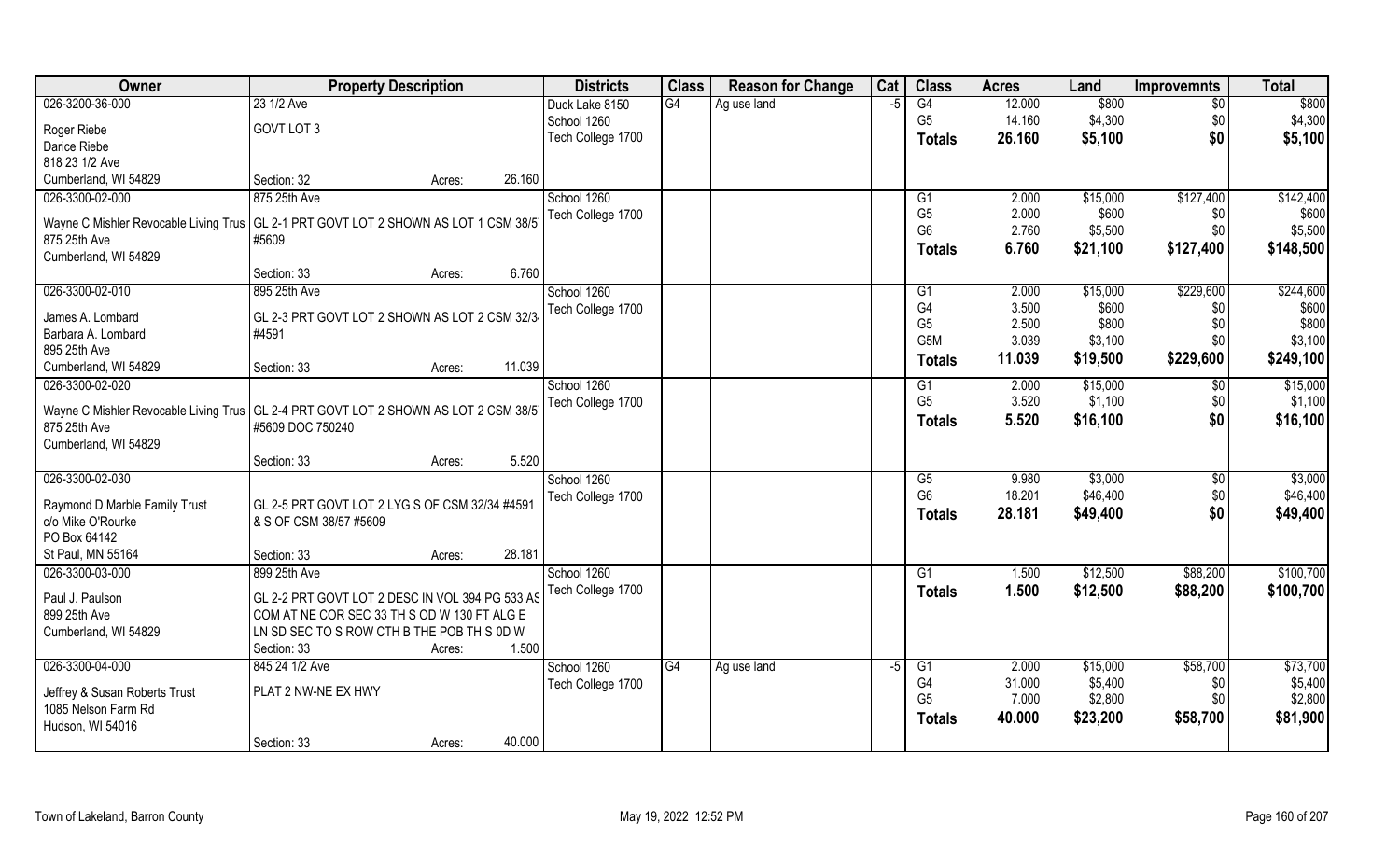| Owner                         | <b>Property Description</b>                     | <b>Districts</b>  | <b>Class</b> | <b>Reason for Change</b> | Cat | <b>Class</b>                     | <b>Acres</b> | Land     | <b>Improvemnts</b> | <b>Total</b>      |
|-------------------------------|-------------------------------------------------|-------------------|--------------|--------------------------|-----|----------------------------------|--------------|----------|--------------------|-------------------|
| 026-3300-05-000               |                                                 | School 1260       |              |                          |     | G5                               | 7.000        | \$2,100  | $\overline{50}$    | \$2,100           |
| Jeffrey & Susan Roberts Trust | PLAT 3 SW-NE                                    | Tech College 1700 |              |                          |     | G <sub>6</sub>                   | 33.000       | \$52,800 | \$0                | \$52,800          |
| 1085 Nelson Farm Rd           |                                                 |                   |              |                          |     | <b>Totals</b>                    | 40.000       | \$54,900 | \$0                | \$54,900          |
| Hudson, WI 54016              |                                                 |                   |              |                          |     |                                  |              |          |                    |                   |
|                               | Section: 33<br>Acres:                           | 40.000            |              |                          |     |                                  |              |          |                    |                   |
| 026-3300-06-000               |                                                 | School 1260       |              |                          |     | $\overline{G5}$                  | 5.880        | \$1,800  | $\overline{50}$    | \$1,800           |
| M Eleanor Wols                | GL 3-1 THAT PRT GOVT LOT 3 LYG NLY CTH B        | Tech College 1700 |              |                          |     | G <sub>6</sub>                   | 3.000        | \$6,000  | \$0                | \$6,000           |
| c/o Kathy Moss                |                                                 |                   |              |                          |     | Totals                           | 8.880        | \$7,800  | \$0                | \$7,800           |
| 1325 E Woodland Ave           |                                                 |                   |              |                          |     |                                  |              |          |                    |                   |
| Barron, WI 54812              | Section: 33<br>Acres:                           | 8.880             |              |                          |     |                                  |              |          |                    |                   |
| 026-3300-07-000               | 848 24 1/2 Ave                                  | School 1260       |              |                          |     | G1                               | 1.120        | \$10,600 | \$11,800           | \$22,400          |
|                               |                                                 | Tech College 1700 |              |                          |     | <b>Totals</b>                    | 1.120        | \$10,600 | \$11,800           | \$22,400          |
| Kevin J. Avery                | GL 3-2 PRT GOVT LOT 3 AS DESC IN D'S 135 PG 274 |                   |              |                          |     |                                  |              |          |                    |                   |
| Terese A. Avery               |                                                 |                   |              |                          |     |                                  |              |          |                    |                   |
| 344 23rd Ave                  |                                                 |                   |              |                          |     |                                  |              |          |                    |                   |
| Cumberland, WI 54829          | Section: 33<br>Acres:                           | 1.120             |              |                          |     |                                  |              |          |                    |                   |
| 026-3300-07-001               |                                                 | School 1260       |              |                          |     | G5                               | 14.000       | \$4,200  | $\sqrt[6]{}$       | \$4,200           |
| David R. Olson                | GL 3-3 THAT PRT GOVT LOT 3 LYG SLY CTH B EX     | Tech College 1700 |              |                          |     | G <sub>6</sub>                   | 16.000       | \$25,600 | \$0                | \$25,600          |
| 1361 Berdan St                | D'S 135/274                                     |                   |              |                          |     | <b>Totals</b>                    | 30.000       | \$29,800 | \$0                | \$29,800          |
| Cumberland, WI 54829          |                                                 |                   |              |                          |     |                                  |              |          |                    |                   |
|                               | Section: 33<br>Acres:                           | 30.000            |              |                          |     |                                  |              |          |                    |                   |
| 026-3300-08-000               |                                                 | School 1260       |              |                          |     | $\overline{G4}$                  | 1.500        | \$300    | \$0                | $\overline{$300}$ |
| David R. Olson                | GL 4-1 THAT PRT OF GOVT LOT 4 LYG S OF CTH B    | Tech College 1700 |              |                          |     | G <sub>5</sub> M                 | 1.780        | \$2,000  | \$0                | \$2,000           |
| 1361 Berdan St                | AS CREATED BY VOL 318 PG 692 EX PRT IN PCL A    |                   |              |                          |     | <b>Totals</b>                    | 3.280        | \$2,300  | \$0                | \$2,300           |
| Cumberland, WI 54829          | CSM 5/147 #538                                  |                   |              |                          |     |                                  |              |          |                    |                   |
|                               | Section: 33<br>Acres:                           | 3.280             |              |                          |     |                                  |              |          |                    |                   |
| 026-3300-09-000               | 2485 8th St                                     | Dummy Lake Mgmt   |              |                          |     | G1                               | 5.000        | \$22,000 | \$71,000           | \$93,000          |
|                               |                                                 | Dist 8040         |              |                          |     | G <sub>5</sub>                   | 12.000       | \$3,600  | \$0                | \$3,600           |
| Steven A. Wood Jr             | GL 4-2 THAT PRT OF GOVT LOT 4 LYG NLY OF CTH    | School 1260       |              |                          |     | G <sub>6</sub>                   | 16.000       | \$32,000 | \$0                | \$32,000          |
| Stacy A. Wood                 | B AS CREATED BY VOL 318 PG 692                  | Tech College 1700 |              |                          |     | Totals                           | 33.000       | \$57,600 | \$71,000           | \$128,600         |
| 1812 W 6th St                 |                                                 |                   |              |                          |     |                                  |              |          |                    |                   |
| Red Wing, MN 55066            | Section: 33<br>Acres:                           | 33.000            |              |                          |     |                                  |              |          |                    |                   |
| 026-3300-10-000               | 805 24 1/2-25th Ave                             | School 1260       |              |                          |     | G <sub>1</sub>                   | 4.000        | \$20,000 | \$148,400          | \$168,400         |
| David T W. Olson              | GL 4-3 & 5-8 PRT GOVT LOTS 4 & 5 SHOWN AS PCL.  | Tech College 1700 |              |                          |     | G <sub>4</sub><br>G <sub>5</sub> | 9.000        | \$1,600  | \$0<br>\$0         | \$1,600<br>\$800  |
| Jessica Olson                 | CSM 5/147 #538 DOC 385839                       |                   |              |                          |     |                                  | 2.000        | \$800    |                    |                   |
| 805 24 1/2 Ave                |                                                 |                   |              |                          |     | <b>Totals</b>                    | 15.000       | \$22,400 | \$148,400          | \$170,800         |
| Cumberland, WI 54829          | Section: 33<br>Acres:                           | 15.000            |              |                          |     |                                  |              |          |                    |                   |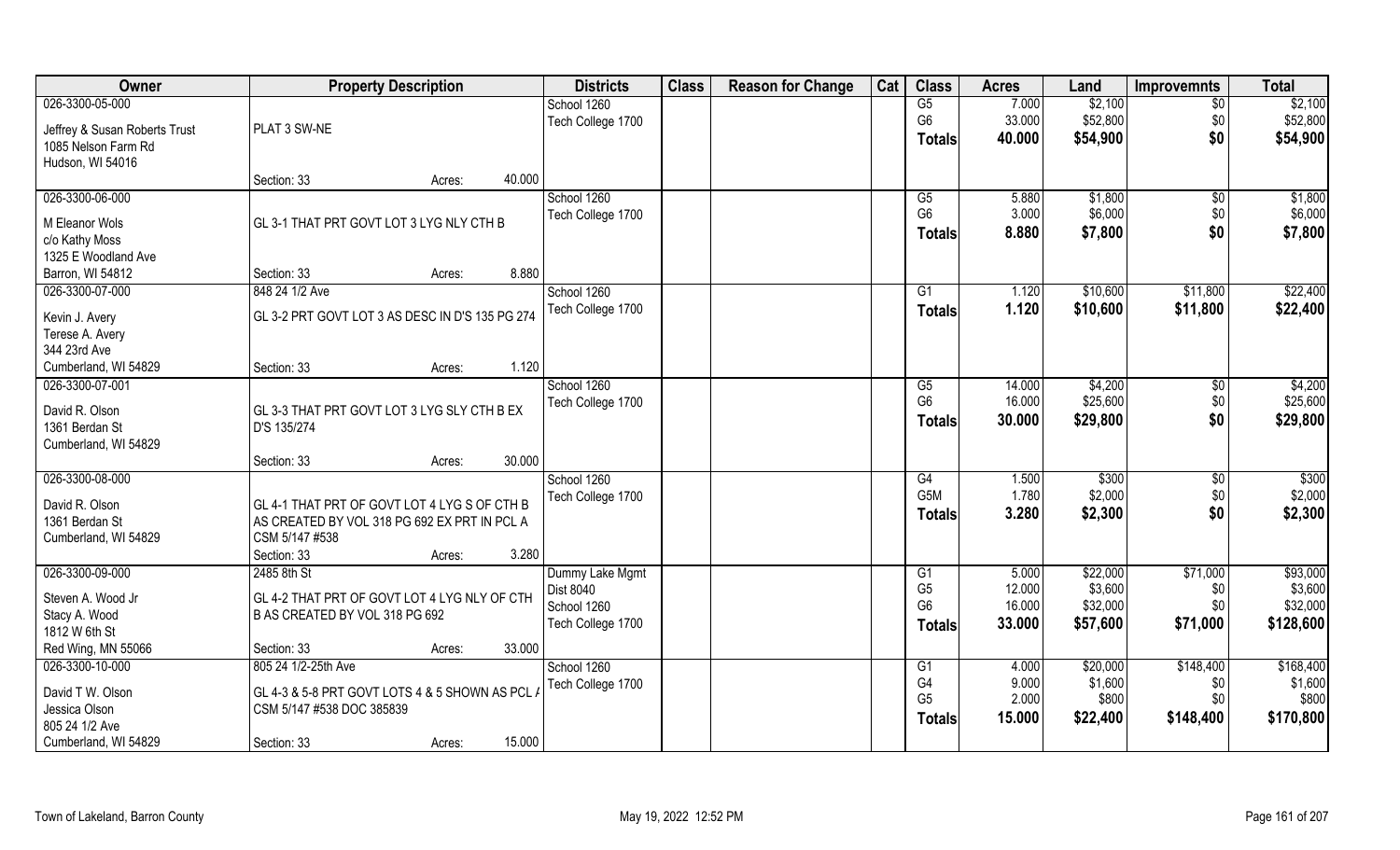| Owner                            | <b>Property Description</b>                           | <b>Districts</b>  | <b>Class</b> | <b>Reason for Change</b> | Cat | <b>Class</b>     | <b>Acres</b> | Land     | <b>Improvemnts</b> | <b>Total</b> |
|----------------------------------|-------------------------------------------------------|-------------------|--------------|--------------------------|-----|------------------|--------------|----------|--------------------|--------------|
| 026-3300-11-000                  |                                                       | Duck Lake 8150    | G4           | Ag use land              | -5  | G4               | 10.658       | \$1,800  | $\overline{50}$    | \$1,800      |
| David R. Olson                   | GL 5-1 GOVT LOT 5 EX DEEDS 112/184, 138/250,          | School 1260       |              |                          |     | G <sub>5</sub> M | 2.000        | \$2,200  | \$0                | \$2,200      |
| 1361 Berdan St                   | 145/523, 135/623M, 149/260, 304/543, 335/457, 367/669 | Tech College 1700 |              |                          |     | <b>Totals</b>    | 12.658       | \$4,000  | \$0                | \$4,000      |
| Cumberland, WI 54829             | & EX CSM 5/147 #538 & EX CSM 33/100 #4798             |                   |              |                          |     |                  |              |          |                    |              |
|                                  | 12.658<br>Section: 33<br>Acres:                       |                   |              |                          |     |                  |              |          |                    |              |
| 026-3300-11-010                  | 818 24 1/2 Ave                                        | School 1260       |              |                          |     | $\overline{G1}$  | 1.533        | \$12,700 | \$250,900          | \$263,600    |
|                                  |                                                       | Tech College 1700 |              |                          |     | Totals           | 1.533        | \$12,700 | \$250,900          | \$263,600    |
| Kirk D. Hyatt                    | GL 5-10 PRT GOVT LOT 5 SHOWN AS LOT 1 CSM             |                   |              |                          |     |                  |              |          |                    |              |
| Jennifer O. Hyatt                | 33/100 #4798                                          |                   |              |                          |     |                  |              |          |                    |              |
| 818 24 1/2 Ave                   |                                                       |                   |              |                          |     |                  |              |          |                    |              |
| Cumberland, WI 54829             | 1.533<br>Section: 33<br>Acres:                        |                   |              |                          |     |                  |              |          |                    |              |
| 026-3300-12-000                  | 2462 8th St                                           | Duck Lake 8150    |              |                          |     | G1               | 0.280        | \$54,000 | \$66,000           | \$120,000    |
| Dean D. Kern Jr                  | GL 5-2 PRT GOVT LOT 5 DESC AS: BEG NE COR LOT         | School 1260       |              |                          |     | <b>Totals</b>    | 0.280        | \$54,000 | \$66,000           | \$120,000    |
| Carin E. Kern                    | 1 WICKRE'S DUCK LAKE BEACH; TH NLY ON W LN            | Tech College 1700 |              |                          |     |                  |              |          |                    |              |
| 875 Jane Cir                     | TN RD TO A PT; TH WLY ON LN PRL TO N LN SD LOT        |                   |              |                          |     |                  |              |          |                    |              |
| Hudson, WI 54016                 | 0.280<br>Section: 33<br>Acres:                        |                   |              |                          |     |                  |              |          |                    |              |
| 026-3300-13-000                  | 803 24 1/2 Ave                                        | Duck Lake 8150    |              |                          |     | X3               | 0.280        | \$0      | $\sqrt[6]{3}$      | $\sqrt{50}$  |
| <b>Barron County</b>             | GL 5-3 PRT GOVT LOT 5 DESC IN D'S 145-523             | School 1260       |              |                          |     | <b>Totals</b>    | 0.280        | \$0      | \$0                | \$0          |
| 335 E Monroe Ave                 |                                                       | Tech College 1700 |              |                          |     |                  |              |          |                    |              |
| Barron, WI 54812                 |                                                       |                   |              |                          |     |                  |              |          |                    |              |
|                                  | 0.280<br>Section: 33<br>Acres:                        |                   |              |                          |     |                  |              |          |                    |              |
| 026-3300-14-000                  | 802 24 1/2 Ave                                        | Duck Lake 8150    |              |                          |     | $\overline{G1}$  | 1.080        | \$62,900 | \$123,000          | \$185,900    |
|                                  |                                                       | School 1260       |              |                          |     | Totals           | 1.080        | \$62,900 | \$123,000          | \$185,900    |
| Glenn A. Scanlan                 | GL 5-4 PRT GOVT LOT 5 AS DESC IN D'S 135 PG 623       | Tech College 1700 |              |                          |     |                  |              |          |                    |              |
| Denise Scanlan                   |                                                       |                   |              |                          |     |                  |              |          |                    |              |
| PO Box 22                        |                                                       |                   |              |                          |     |                  |              |          |                    |              |
| Cumberland, WI 54829             | 1.080<br>Section: 33<br>Acres:                        |                   |              |                          |     |                  |              |          |                    |              |
| 026-3300-15-000                  | 8th St                                                | School 1260       |              |                          |     | G1               | 0.940        | \$6,700  | \$9,400            | \$16,100     |
| Patricia A Dicke Revocable Trust | GL 5-5 PRT GOVT LOT 5 DESC AS: BEG SE COR             | Tech College 1700 |              |                          |     | <b>Totals</b>    | 0.940        | \$6,700  | \$9,400            | \$16,100     |
| 32993 County 1 Blvd              | SW-NW; TH W ALG S LN THRF 296 FT M/L TO E R/W         |                   |              |                          |     |                  |              |          |                    |              |
| Red Wing, MN 55066               | LN TN RD LYG ALG E LN WICKRE'S DUCK LAKE              |                   |              |                          |     |                  |              |          |                    |              |
|                                  | 0.940<br>Section: 33<br>Acres:                        |                   |              |                          |     |                  |              |          |                    |              |
| 026-3300-17-000                  | 2464 8th St                                           | Duck Lake 8150    |              |                          |     | G1               | 0.580        | \$82,800 | \$72,300           | \$155,100    |
|                                  |                                                       | School 1260       |              |                          |     | <b>Totals</b>    | 0.580        | \$82,800 | \$72,300           | \$155,100    |
| Patricia A Dicke Revocable Trust | GL 5-6 N 60 FT OF S 120 FT OF THAT PRT OF GOVT        | Tech College 1700 |              |                          |     |                  |              |          |                    |              |
| 32993 County 1 Blvd              | LOT 5 LYG S OF CTH B (NKA 24 1/2 AVE) & W OF N-S      |                   |              |                          |     |                  |              |          |                    |              |
| Red Wing, MN 55066               | TN RD (8TH ST) & N 80 FT OF S 200 FT OF THAT          |                   |              |                          |     |                  |              |          |                    |              |
|                                  | 0.580<br>Section: 33<br>Acres:                        |                   |              |                          |     |                  |              |          |                    |              |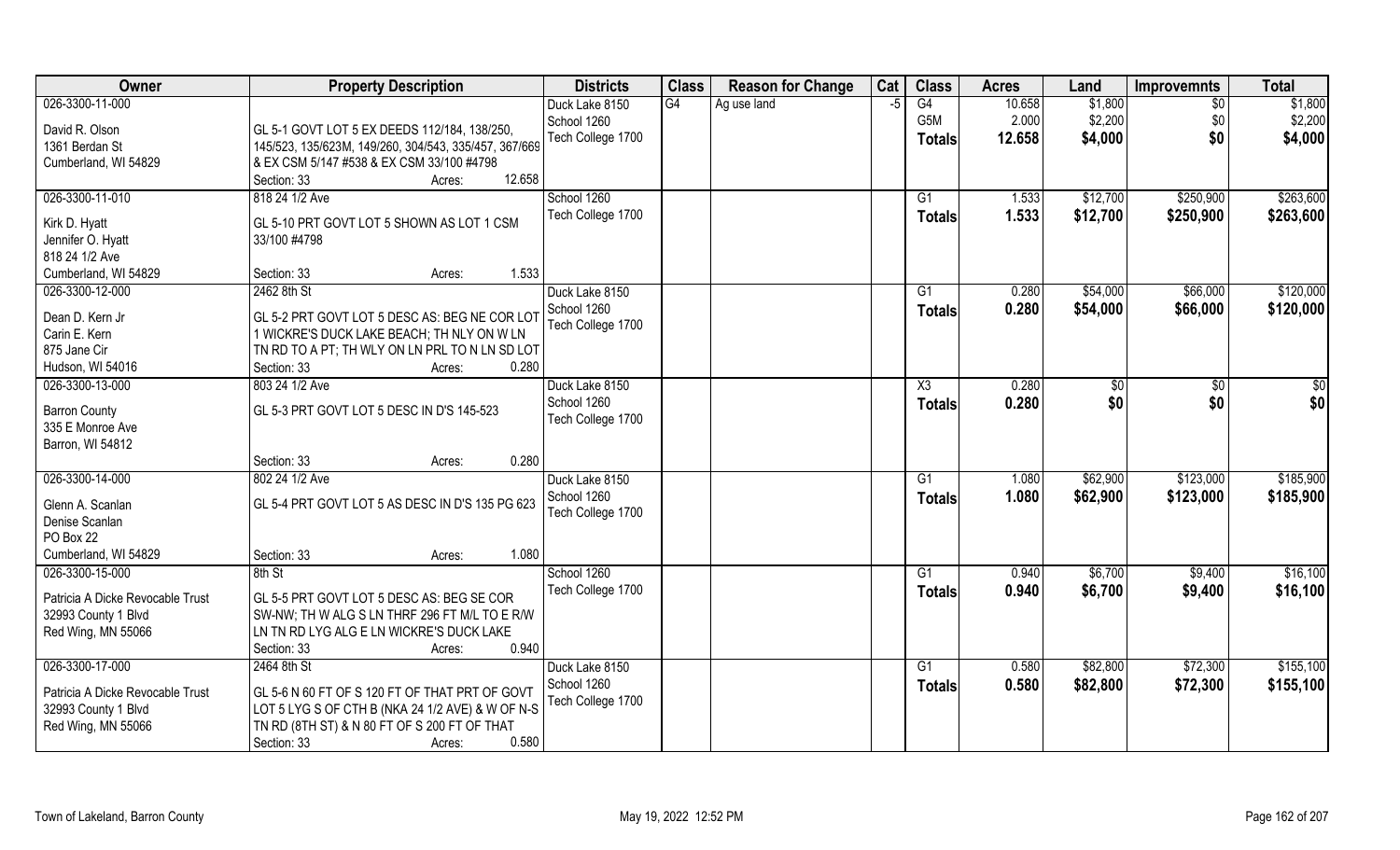| Owner                               | <b>Property Description</b>                                                                  | <b>Districts</b>  | <b>Class</b> | <b>Reason for Change</b> | Cat | <b>Class</b>   | <b>Acres</b> | Land     | <b>Improvemnts</b> | <b>Total</b> |
|-------------------------------------|----------------------------------------------------------------------------------------------|-------------------|--------------|--------------------------|-----|----------------|--------------|----------|--------------------|--------------|
| 026-3300-18-000                     | 8th St                                                                                       | School 1260       |              |                          |     | G1             | 0.500        | \$7,000  | $\overline{30}$    | \$7,000      |
| David R. Olson                      | GL 5-9 PRT GOVT LOT 5 SHOWN AS PCL B CSM                                                     | Tech College 1700 |              |                          |     | <b>Totals</b>  | 0.500        | \$7,000  | \$0                | \$7,000      |
| 1361 Berdan St                      | 5/147 #538                                                                                   |                   |              |                          |     |                |              |          |                    |              |
| Cumberland, WI 54829                |                                                                                              |                   |              |                          |     |                |              |          |                    |              |
|                                     | 0.500<br>Section: 33<br>Acres:                                                               |                   |              |                          |     |                |              |          |                    |              |
| 026-3300-19-000                     |                                                                                              | School 1260       |              |                          |     | G4             | 4.000        | \$700    | $\overline{50}$    | \$700        |
| David R. Olson                      | PLAT 8-1 SE-NW EX W 13 RDS OF E 38 RDS OF S 13                                               | Tech College 1700 |              |                          |     | G <sub>5</sub> | 6.950        | \$2,800  | \$0                | \$2,800      |
| 1361 Berdan St                      | RDS & EX TRI PCL DESC VOL 495 PG 722                                                         |                   |              |                          |     | G5M            | 23.000       | \$23,000 | \$0                | \$23,000     |
| Cumberland, WI 54829                |                                                                                              |                   |              |                          |     | <b>Totals</b>  | 33.950       | \$26,500 | \$0                | \$26,500     |
|                                     | 33.950<br>Section: 33<br>Acres:                                                              |                   |              |                          |     |                |              |          |                    |              |
| 026-3300-20-000                     | 2462 8 1/2 St                                                                                | School 1260       |              |                          |     | G1             | 1.050        | \$10,300 | \$3,500            | \$13,800     |
| <b>Billie Jo Metnik</b>             | PLAT 8-2 PRT SE-NW DAF: BEG PT ON 1/4 LN 25 RDS                                              | Tech College 1700 |              |                          |     | <b>Totals</b>  | 1.050        | \$10,300 | \$3,500            | \$13,800     |
| 2458 8 1/2 8 3/4 St                 | W OF SE COR SE-NW TH N 13 RDS TH W 13 RDS TH                                                 |                   |              |                          |     |                |              |          |                    |              |
| Cumberland, WI 54829                | S 13 RDS THE 13 RDS TO POB                                                                   |                   |              |                          |     |                |              |          |                    |              |
|                                     | 1.050<br>Section: 33<br>Acres:                                                               |                   |              |                          |     |                |              |          |                    |              |
| 026-3300-21-000                     | 8/12 8 3/4 St                                                                                | School 1260       |              |                          |     | G1             | 5.000        | \$14,100 | $\sqrt[6]{3}$      | \$14,100     |
| <b>Billie Jo Metnik</b>             | PLAT 8-3 TRIANGULAR PCL LYG IN E 1/2 NW 1/4                                                  | Tech College 1700 |              |                          |     | <b>Totals</b>  | 5.000        | \$14,100 | \$0                | \$14,100     |
| 2458 8 1/2 8 3/4 St                 | DAF: COM N LN SEC 33 AT INT CTH B & CEN LN TN                                                |                   |              |                          |     |                |              |          |                    |              |
| Cumberland, WI 54829                | RD (RUNNING NELY-SWLY) TH SWLY ALG SD TN RD                                                  |                   |              |                          |     |                |              |          |                    |              |
|                                     | Section: 33<br>5.000<br>Acres:                                                               |                   |              |                          |     |                |              |          |                    |              |
| 026-3300-22-000                     | 2458 8 1/2-8 3/4 St                                                                          | Duck Lake 8150    |              |                          |     | G1             | 3.000        | \$18,000 | \$145,800          | \$163,800    |
|                                     |                                                                                              | School 1260       |              |                          |     | G <sub>5</sub> | 6.500        | \$2,000  | \$0                | \$2,000      |
| William C. Metnik                   | GL 6-1 PRT GOVT LOT 6 EX PRT DESC IN D'S 145 PG                                              | Tech College 1700 |              |                          |     | G <sub>6</sub> | 37.528       | \$60,000 | \$0                | \$60,000     |
| Tonja Metnik<br>2458 8 1/2 8 3/4 St | 607; EX PRT LYG E OF ROW OF EXISTING TN RD &<br>EX PLATTED AREA & EX PRT IN CSM 38/171 #5723 |                   |              |                          |     | <b>Totals</b>  | 47.028       | \$80,000 | \$145,800          | \$225,800    |
| Cumberland, WI 54829                | 47.028<br>Section: 33<br>Acres:                                                              |                   |              |                          |     |                |              |          |                    |              |
| 026-3300-22-010                     | 2451 8th St                                                                                  | Duck Lake 8150    |              |                          |     | G <sub>1</sub> | 1.472        | \$12,400 | \$0                | \$12,400     |
|                                     |                                                                                              | School 1260       |              |                          |     | <b>Totals</b>  | 1.472        | \$12,400 | \$0                | \$12,400     |
| Nathan Jerome                       | GL 6-4 PRT GOVT LOT 6 SHOWN AS LOT 1 CSM                                                     | Tech College 1700 |              |                          |     |                |              |          |                    |              |
| Dominique Jerome                    | 38/171 #5723 DOC 764019                                                                      |                   |              |                          |     |                |              |          |                    |              |
| 803 17th Ave                        |                                                                                              |                   |              |                          |     |                |              |          |                    |              |
| Bloomer, WI 54724                   | 1.472<br>Section: 33<br>Acres:                                                               |                   |              |                          |     |                |              |          |                    |              |
| 026-3300-23-000                     | 2451 8 1/2-8 3/4 St                                                                          | School 1260       |              |                          |     | G <sub>1</sub> | 5.000        | \$22,000 | \$74,800           | \$96,800     |
| Jessica A. Knutson                  | GL 6-2 PRT GOVT LOT 6 LYG E OF ROW OF                                                        | Tech College 1700 |              |                          |     | <b>Totals</b>  | 5.000        | \$22,000 | \$74,800           | \$96,800     |
| James E. De Montigny                | <b>EXISTING TN RD</b>                                                                        |                   |              |                          |     |                |              |          |                    |              |
| 2451 8 1/2 8 3/4 St                 |                                                                                              |                   |              |                          |     |                |              |          |                    |              |
| Cumberland, WI 54829                | 5.000<br>Section: 33<br>Acres:                                                               |                   |              |                          |     |                |              |          |                    |              |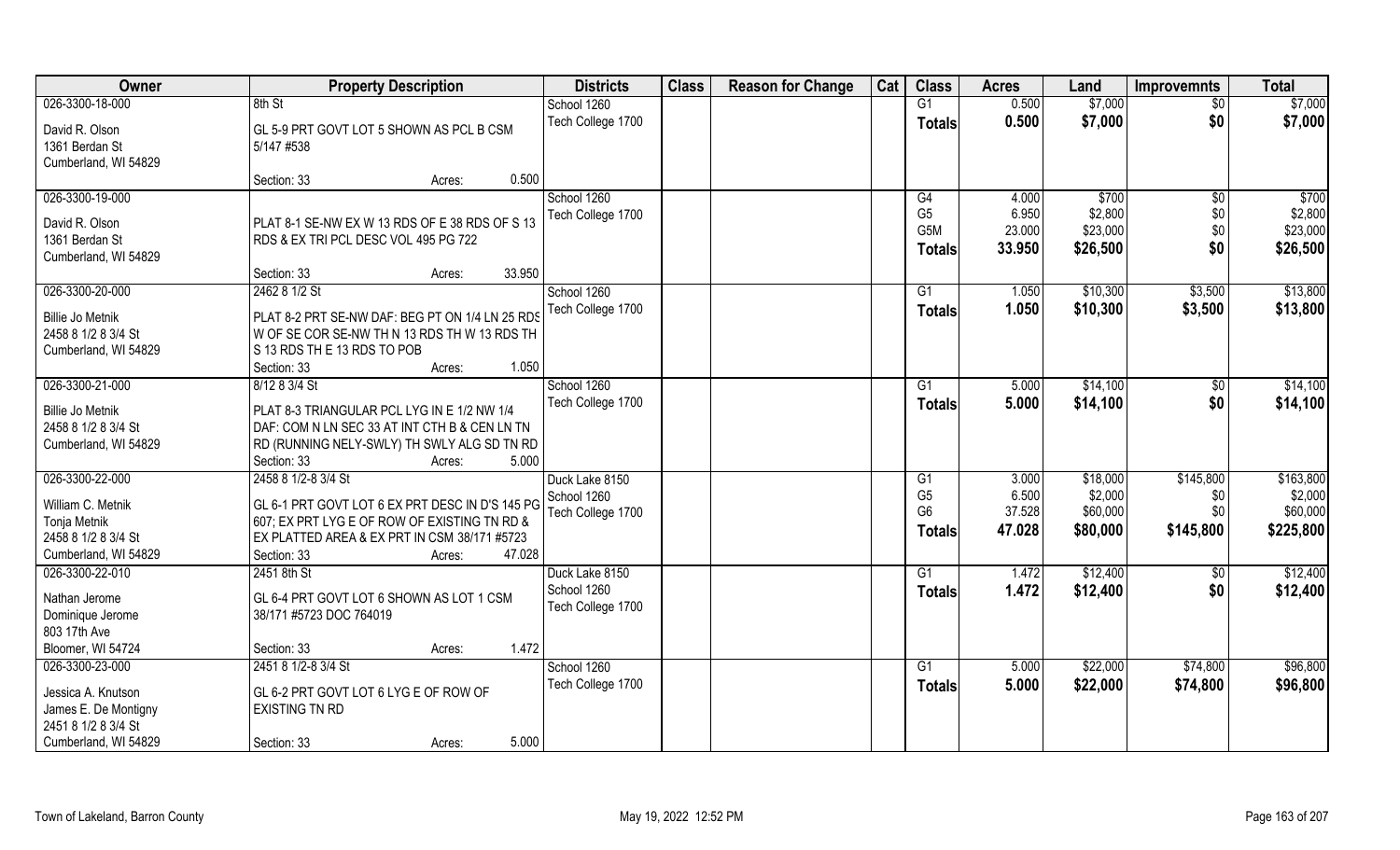| <b>Owner</b>                                                                        | <b>Property Description</b>                   |                  | <b>Districts</b>  | <b>Class</b> | <b>Reason for Change</b> | Cat | <b>Class</b>    | <b>Acres</b> | Land            | <b>Improvemnts</b> | <b>Total</b> |
|-------------------------------------------------------------------------------------|-----------------------------------------------|------------------|-------------------|--------------|--------------------------|-----|-----------------|--------------|-----------------|--------------------|--------------|
| 026-3300-25-000                                                                     |                                               |                  | Duck Lake 8150    |              |                          |     | $\overline{X2}$ | 41.100       | $\overline{50}$ | $\overline{30}$    | \$0          |
| State of Wisconsin Conservation Comm   GL 7-1 GOVT LOT 7 EX E 20 A; ALSO EX PLAT OF |                                               |                  | School 1260       |              |                          |     | <b>Totals</b>   | 41.100       | \$0             | \$0                | \$0          |
| PO Box 7921                                                                         | WICKRE'S DUCK LAKE BEACH                      |                  | Tech College 1700 |              |                          |     |                 |              |                 |                    |              |
| Madison, WI 53707-7921                                                              |                                               |                  |                   |              |                          |     |                 |              |                 |                    |              |
|                                                                                     | Section: 33                                   | 41.100<br>Acres: |                   |              |                          |     |                 |              |                 |                    |              |
| 026-3300-26-000                                                                     | 2430 8 1/2-8 3/4 St                           |                  | School 1260       |              |                          |     | G <sub>1</sub>  | 4.000        | \$20,000        | \$66,100           | \$86,100     |
| Robyn M. Jones                                                                      | GL 7-2 & GL 6-3 THAT PRT GOVT LOTS 6 & 7 DESC |                  | Tech College 1700 |              |                          |     | G4              | 7.600        | \$1,200         | \$0                | \$1,200      |
| Allen W. Jones                                                                      | BEG AT SE COR SD GOVT LOT 6 TH N ON 1/4 LN 65 |                  |                   |              |                          |     | G <sub>5</sub>  | 10.000       | \$3,000         | \$0                | \$3,000      |
| 2430 8 1/2 8 3/4 St                                                                 | FT TH N 83D W 669 FT TH S 145 FT TO S LN GOVT |                  |                   |              |                          |     | <b>Totals</b>   | 21.600       | \$24,200        | \$66,100           | \$90,300     |
| Cumberland, WI 54829                                                                | Section: 33                                   | 21.600<br>Acres: |                   |              |                          |     |                 |              |                 |                    |              |
| 026-3300-27-000                                                                     |                                               |                  | School 1260       |              |                          |     | G5              | 3.300        | \$1,000         | \$0                | \$1,000      |
| Alan P. De Nucci et al                                                              | GOVT LOT #1                                   |                  | Tech College 1700 |              |                          |     | G <sub>6</sub>  | 30.000       | \$60,000        | \$0                | \$60,000     |
| c/o James C. De Nucci                                                               |                                               |                  |                   |              |                          |     | <b>Totals</b>   | 33.300       | \$61,000        | \$0                | \$61,000     |
| 728 28 3/4 23 1/2 Ave                                                               |                                               |                  |                   |              |                          |     |                 |              |                 |                    |              |
| Cumberland, WI 54829                                                                | Section: 33                                   | 33.300<br>Acres: |                   |              |                          |     |                 |              |                 |                    |              |
| 026-3300-28-000                                                                     | 8 1/2 8 3/4                                   |                  | School 1260       |              |                          |     | G5              | 4.400        | \$2,900         | \$0                | \$2,900      |
|                                                                                     |                                               |                  | Tech College 1700 |              |                          |     | <b>Totals</b>   | 4.400        | \$2,900         | \$0                | \$2,900      |
| Robyn M. Jones<br>Allen W. Jones                                                    | PLAT 14-1 NW-SE EX PRT LYG NELY OF TN RD      |                  |                   |              |                          |     |                 |              |                 |                    |              |
| 2430 8 1/2 8 3/4 St                                                                 |                                               |                  |                   |              |                          |     |                 |              |                 |                    |              |
| Cumberland, WI 54829                                                                | Section: 33                                   | 4.400<br>Acres:  |                   |              |                          |     |                 |              |                 |                    |              |
| 026-3300-29-000                                                                     |                                               |                  | School 1260       |              |                          |     | G <sub>1</sub>  | 1.000        | \$10,000        | \$18,900           | \$28,900     |
|                                                                                     |                                               |                  | Tech College 1700 |              |                          |     | G <sub>5</sub>  | 34.600       | \$13,900        | \$0                | \$13,900     |
| Alan P. De Nucci et al                                                              | PLAT 14-2 PRT NW-SE LYG NELY OF TN RD         |                  |                   |              |                          |     | <b>Totals</b>   | 35.600       | \$23,900        | \$18,900           | \$42,800     |
| c/o James C. De Nucci                                                               |                                               |                  |                   |              |                          |     |                 |              |                 |                    |              |
| 728 28 3/4 23 1/2 Ave                                                               |                                               | 35.600           |                   |              |                          |     |                 |              |                 |                    |              |
| Cumberland, WI 54829<br>026-3300-30-000                                             | Section: 33                                   | Acres:           | School 1260       |              |                          |     | G5              | 24.000       | \$14,400        |                    | \$14,400     |
|                                                                                     |                                               |                  | Tech College 1700 |              |                          |     |                 | 24.000       | \$14,400        | \$0<br>\$0         | \$14,400     |
| Robyn M. Jones                                                                      | PLAT 15-1 SW-SE EX PRT LYG NELY OF TN RD      |                  |                   |              |                          |     | <b>Totals</b>   |              |                 |                    |              |
| Allen W. Jones                                                                      |                                               |                  |                   |              |                          |     |                 |              |                 |                    |              |
| 2430 8 1/2 8 3/4 St                                                                 |                                               |                  |                   |              |                          |     |                 |              |                 |                    |              |
| Cumberland, WI 54829                                                                | Section: 33                                   | 24.000<br>Acres: |                   |              |                          |     |                 |              |                 |                    |              |
| 026-3300-31-000                                                                     |                                               |                  | School 1260       |              |                          |     | G4              | 3.000        | \$500           | $\overline{50}$    | \$500        |
| Alan P. De Nucci et al                                                              | PLAT 15-2 PRT SW-SE LYG NELY OF TN RD         |                  | Tech College 1700 |              |                          |     | G <sub>5</sub>  | 13.000       | \$5,200         | \$0                | \$5,200      |
| c/o James C. De Nucci                                                               |                                               |                  |                   |              |                          |     | <b>Totals</b>   | 16.000       | \$5,700         | \$0                | \$5,700      |
| 728 28 3/4 23 1/2 Ave                                                               |                                               |                  |                   |              |                          |     |                 |              |                 |                    |              |
| Cumberland, WI 54829                                                                | Section: 33                                   | 16.000<br>Acres: |                   |              |                          |     |                 |              |                 |                    |              |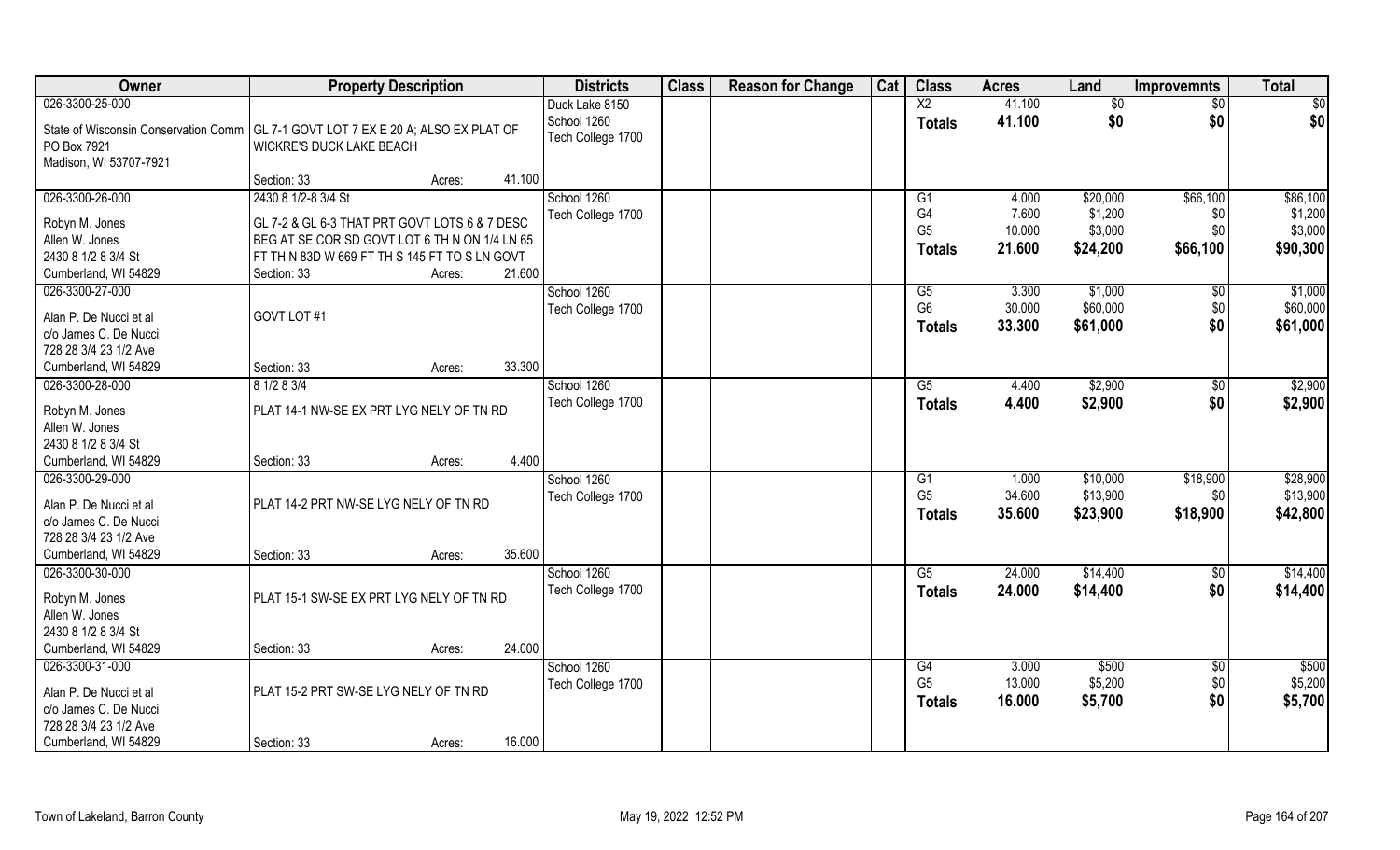| Owner                                              | <b>Property Description</b>                       | <b>Districts</b>  | <b>Class</b> | <b>Reason for Change</b> | Cat  | <b>Class</b>           | <b>Acres</b> | Land     | <b>Improvemnts</b> | <b>Total</b> |
|----------------------------------------------------|---------------------------------------------------|-------------------|--------------|--------------------------|------|------------------------|--------------|----------|--------------------|--------------|
| 026-3300-32-000                                    |                                                   | School 1260       | G4           | Ag use land              | $-5$ | G4                     | 30.000       | \$2,500  | $\sqrt{6}$         | \$2,500      |
| Roger Riebe                                        | SE-SE                                             | Tech College 1700 |              |                          |      | G <sub>5</sub>         | 5.000        | \$1,000  | \$0                | \$1,000      |
| Darice Riebe                                       |                                                   |                   |              |                          |      | G <sub>5</sub> M       | 5.000        | \$5,000  | \$0                | \$5,000      |
| 818 23 1/2 Ave                                     |                                                   |                   |              |                          |      | <b>Totals</b>          | 40.000       | \$8,500  | \$0                | \$8,500      |
| Cumberland, WI 54829                               | 40.000<br>Section: 33<br>Acres:                   |                   |              |                          |      |                        |              |          |                    |              |
| 026-3400-02-000                                    |                                                   | School 1260       | G4           | Ag use land              | -5   | G4                     | 28.600       | \$4,400  | $\sqrt[6]{}$       | \$4,400      |
|                                                    |                                                   | Tech College 1700 | G4           | Ag use land              | -5   | G <sub>5</sub>         | 4.000        | \$1,600  | \$0                | \$1,600      |
| Kevin K. Kruizenga                                 | PLAT 1 NE-NE EX HWY ROW IN 119/536 (IF ANY) & E)  |                   | G4           | Correct acreage per RPL  | -4   | G5M                    | 7.000        | \$7,000  | \$0                | \$7,000      |
| Cheryl A. Kruizenga                                | HWY ROW IN 337/492 (MOS #9210)                    |                   |              |                          |      |                        | 39.600       | \$13,000 | \$0                | \$13,000     |
| 2452 10th St                                       |                                                   |                   |              |                          |      | Totals                 |              |          |                    |              |
| Cumberland, WI 54829                               | Section: 34<br>39.600<br>Acres:                   |                   |              |                          |      |                        |              |          |                    |              |
| 026-3400-03-000                                    |                                                   | School 1260       |              |                          |      | G5                     | 5.000        | \$1,500  | \$0                | \$1,500      |
|                                                    | NW-NE                                             | Tech College 1700 |              |                          |      | G <sub>6</sub>         | 35.000       | \$70,000 | \$0                | \$70,000     |
| Raymond D Marble Family Trust<br>c/o Mike O'Rourke |                                                   |                   |              |                          |      | <b>Totals</b>          | 40.000       | \$71,500 | \$0                | \$71,500     |
| PO Box 64142                                       |                                                   |                   |              |                          |      |                        |              |          |                    |              |
| St Paul, MN 55164                                  | 40.000<br>Section: 34                             |                   |              |                          |      |                        |              |          |                    |              |
| 026-3400-04-000                                    | Acres:                                            |                   |              |                          |      |                        |              |          |                    |              |
|                                                    |                                                   | School 1260       |              |                          |      | G6                     | 10.000       | \$20,000 | \$0                | \$20,000     |
| Larry L. Paulson                                   | PLAT 3-1 N 330 FT OF SW-NE                        | Tech College 1700 |              |                          |      | <b>Totals</b>          | 10.000       | \$20,000 | \$0                | \$20,000     |
| Doris M. Paulson                                   |                                                   |                   |              |                          |      |                        |              |          |                    |              |
| 2453 10th St                                       |                                                   |                   |              |                          |      |                        |              |          |                    |              |
| Cumberland, WI 54829                               | 10.000<br>Section: 34<br>Acres:                   |                   |              |                          |      |                        |              |          |                    |              |
| 026-3400-05-000                                    |                                                   | School 1260       |              |                          |      | G4                     | 2.750        | \$400    | \$0                | \$400        |
|                                                    |                                                   | Tech College 1700 |              |                          |      | G <sub>5</sub>         | 0.250        | \$100    | \$0                | \$100        |
| Larry L. Paulson                                   | PLAT 4-1 N 330 FT OF SE-NE                        |                   |              |                          |      | G <sub>5</sub> M       | 7.000        | \$7,000  | \$0                | \$7,000      |
| Doris M. Paulson                                   |                                                   |                   |              |                          |      | <b>Totals</b>          | 10.000       | \$7,500  | \$0                | \$7,500      |
| 2453 10th St                                       |                                                   |                   |              |                          |      |                        |              |          |                    |              |
| Cumberland, WI 54829                               | 10.000<br>Section: 34<br>Acres:                   |                   |              |                          |      |                        |              |          |                    |              |
| 026-3400-05-001                                    | 2452 10th St                                      | School 1260       | G4           | Ag use land              | -5   | G4                     | 21.250       | \$2,700  | $\sqrt{6}$         | \$2,700      |
| Kevin K. Kruizenga                                 | PLATS 4-2, 3-2, GL 3-2, GL 4-2 & 14-2 PRTS SE-NE, | Tech College 1700 |              |                          |      | G <sub>5</sub>         | 0.750        | \$300    | \$0                | \$300        |
| Cheryl A. Kruizenga                                | SW-NE, GOVT LOTS 3 & 4 & NW-SE SHOWN AS LOT       |                   |              |                          |      | G <sub>5</sub> M<br>G7 | 29.210       | \$29,200 | \$0                | \$29,200     |
| 2452 10th St                                       | CSM 45/78 #6839 DOC 881445                        |                   |              |                          |      |                        | 2.000        | \$8,000  | \$233,400          | \$241,400    |
| Cumberland, WI 54829                               | 53.210<br>Section: 34<br>Acres:                   |                   |              |                          |      | <b>Totals</b>          | 53.210       | \$40,200 | \$233,400          | \$273,600    |
| 026-3400-06-001                                    | 939 25th Ave                                      | School 1260       |              |                          |      | G1                     | 1.500        | \$12,500 | \$87,900           | \$100,400    |
|                                                    |                                                   | Tech College 1700 |              |                          |      | G <sub>5</sub>         | 0.500        | \$200    | \$0                | \$200        |
| Roger M. Dutilly                                   | GL 2-2 PRT GOVT LOT 2 SHOWN AS LOT 1 CSM 22/8:    |                   |              |                          |      | <b>Totals</b>          | 2.000        | \$12,700 | \$87,900           | \$100,600    |
| 939 25th Ave                                       | #3177                                             |                   |              |                          |      |                        |              |          |                    |              |
| Cumberland, WI 54829                               |                                                   |                   |              |                          |      |                        |              |          |                    |              |
|                                                    | 2.000<br>Section: 34<br>Acres:                    |                   |              |                          |      |                        |              |          |                    |              |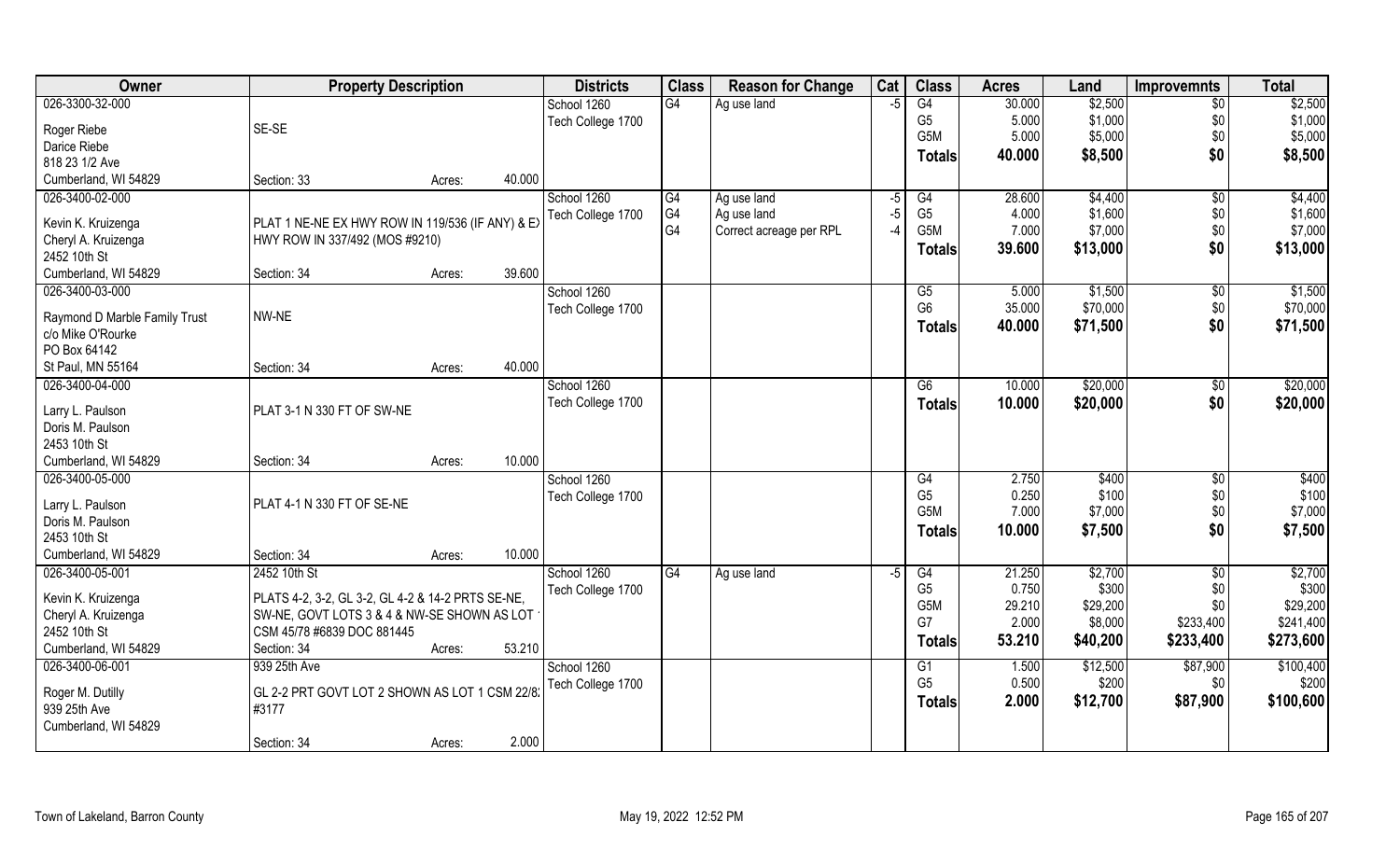| Owner                                                  | <b>Property Description</b>                      |        | <b>Districts</b>  | <b>Class</b> | <b>Reason for Change</b> | Cat | <b>Class</b>         | <b>Acres</b>   | Land             | <b>Improvemnts</b> | <b>Total</b> |
|--------------------------------------------------------|--------------------------------------------------|--------|-------------------|--------------|--------------------------|-----|----------------------|----------------|------------------|--------------------|--------------|
| 026-3400-07-000                                        | 915 25th Ave                                     |        | School 1260       |              |                          |     | G1                   | 4.000          | \$61,200         | \$176,200          | \$237,400    |
| Raymond D Marble Family Trust                          | GL 1-1 & GL 2-1 PRT GOVT LOT 1 LYG ELY LN DAF:   |        | Tech College 1700 |              |                          |     | G <sub>5</sub>       | 14.875         | \$4,500          | \$0                | \$4,500      |
| PO Box 64142                                           | COM NW COR SEC 34 TH N 90D E ON N LN SD GL 1     |        |                   |              |                          |     | G <sub>6</sub>       | 26.125         | \$57,500         | \$0                | \$57,500     |
| St Paul, MN 55164                                      | 450 FT TO POB TH S 30D E TO N SHORE BUCK LAKE    |        |                   |              |                          |     | <b>Totals</b>        | 45.000         | \$123,200        | \$176,200          | \$299,400    |
|                                                        | Section: 34<br>Acres:                            | 45.000 |                   |              |                          |     |                      |                |                  |                    |              |
| 026-3400-08-000                                        |                                                  |        | School 1260       |              |                          |     | G1                   | 1.000          | \$30,000         | $\overline{50}$    | \$30,000     |
|                                                        |                                                  |        | Tech College 1700 |              |                          |     | G <sub>5</sub>       | 8.000          | \$2,400          | \$0                | \$2,400      |
| Raymond D Marble Family Trust                          | GL 1-2 GOVT LOT 1 (INCL PCL A CSM 2/132 #179) EX |        |                   |              |                          |     | G <sub>6</sub>       | 12.000         | \$26,400         | \$0                | \$26,400     |
| c/o Mike O'Rourke                                      | THAT PRT LYG ELY LN DAF: COM NW COR SEC 34       |        |                   |              |                          |     | <b>Totals</b>        | 21.000         | \$58,800         | \$0                | \$58,800     |
| PO Box 64142                                           | TH N 90D E ON N LN SD GL 1 450 FT TO POB TH S    |        |                   |              |                          |     |                      |                |                  |                    |              |
| St Paul, MN 55164                                      | Section: 34<br>Acres:                            | 21.000 |                   |              |                          |     |                      |                |                  |                    |              |
| 026-3400-09-000                                        | 901 25th Ave                                     |        | School 1260       |              |                          |     | G1                   | 1.055          | \$10,300         | \$104,900          | \$115,200    |
| Wesley J. Sindelar                                     | GL 1-3 PRT GL 1 SHOWN AS LOT 1 CSM 39/2 #5742    |        | Tech College 1700 |              |                          |     | <b>Totals</b>        | 1.055          | \$10,300         | \$104,900          | \$115,200    |
| Mary Ann Sindelar                                      |                                                  |        |                   |              |                          |     |                      |                |                  |                    |              |
| 901 25th Ave                                           |                                                  |        |                   |              |                          |     |                      |                |                  |                    |              |
| Cumberland, WI 54822                                   | Section: 34<br>Acres:                            | 1.055  |                   |              |                          |     |                      |                |                  |                    |              |
| 026-3400-10-000                                        |                                                  |        | School 1260       |              |                          |     | G6                   | 32.680         | \$80,900         | $\sqrt[6]{3}$      | \$80,900     |
|                                                        |                                                  |        | Tech College 1700 |              |                          |     |                      | 32.680         | \$80,900         | \$0                | \$80,900     |
| Larry L. Paulson                                       | GL 3-1 GOVT LOT 3 EX E 1/2 OF THAT PRT WHICH     |        |                   |              |                          |     | <b>Totals</b>        |                |                  |                    |              |
| Doris M. Paulson                                       | LIES WITHIN SE-NW EX N 330 FT                    |        |                   |              |                          |     |                      |                |                  |                    |              |
| 2453 10th St                                           |                                                  |        |                   |              |                          |     |                      |                |                  |                    |              |
| Cumberland, WI 54829                                   | Section: 34<br>Acres:                            | 32.680 |                   |              |                          |     |                      |                |                  |                    |              |
| 026-3400-11-000                                        |                                                  |        | School 1260       |              |                          |     | G5                   | 10.000         | \$3,000          | \$0                | \$3,000      |
| Larry L. Paulson                                       | GL 4-1 GOVT LOT 4 EX E 1/2 OF THAT PRT WHICH     |        | Tech College 1700 |              |                          |     | G <sub>6</sub>       | 27.720         | \$66,400         | \$0                | \$66,400     |
| Doris M. Paulson                                       | LIES WITHIN NE-SW                                |        |                   |              |                          |     | <b>Totals</b>        | 37.720         | \$69,400         | \$0                | \$69,400     |
| 2453 10th St                                           |                                                  |        |                   |              |                          |     |                      |                |                  |                    |              |
| Cumberland, WI 54829                                   | Section: 34                                      | 37.720 |                   |              |                          |     |                      |                |                  |                    |              |
|                                                        | Acres:                                           |        |                   |              |                          |     |                      |                |                  |                    | \$900        |
| 026-3400-12-000                                        |                                                  |        | School 1260       |              |                          |     | G4<br>G <sub>5</sub> | 5.000<br>6.000 | \$900<br>\$2,400 | \$0<br>\$0         | \$2,400      |
| William & Sharon Ekenstedt Irrevocable   GOVT LOT 5    |                                                  |        | Tech College 1700 |              |                          |     | G <sub>5</sub> M     | 30.300         | \$30,300         | \$0                | \$30,300     |
| Trust                                                  |                                                  |        |                   |              |                          |     |                      |                |                  |                    |              |
| 785 21 1/2 Ave                                         |                                                  |        |                   |              |                          |     | <b>Totals</b>        | 41.300         | \$33,600         | \$0                | \$33,600     |
| Cumberland, WI 54829                                   | Section: 34<br>Acres:                            | 41.300 |                   |              |                          |     |                      |                |                  |                    |              |
| 026-3400-13-000                                        |                                                  |        | School 1260       |              |                          |     | G5                   | 8.000          | \$2,400          | $\sqrt{$0}$        | \$2,400      |
|                                                        |                                                  |        | Tech College 1700 |              |                          |     | G <sub>6</sub>       | 32.000         | \$64,000         | \$0                | \$64,000     |
| William & Sharon Ekenstedt Irrevocable   PLAT 12 SE-SW |                                                  |        |                   |              |                          |     | <b>Totals</b>        | 40.000         | \$66,400         | \$0                | \$66,400     |
| Trust                                                  |                                                  |        |                   |              |                          |     |                      |                |                  |                    |              |
| 785 21 1/2 Ave                                         |                                                  |        |                   |              |                          |     |                      |                |                  |                    |              |
| Cumberland, WI 54829                                   | Section: 34<br>Acres:                            | 40.000 |                   |              |                          |     |                      |                |                  |                    |              |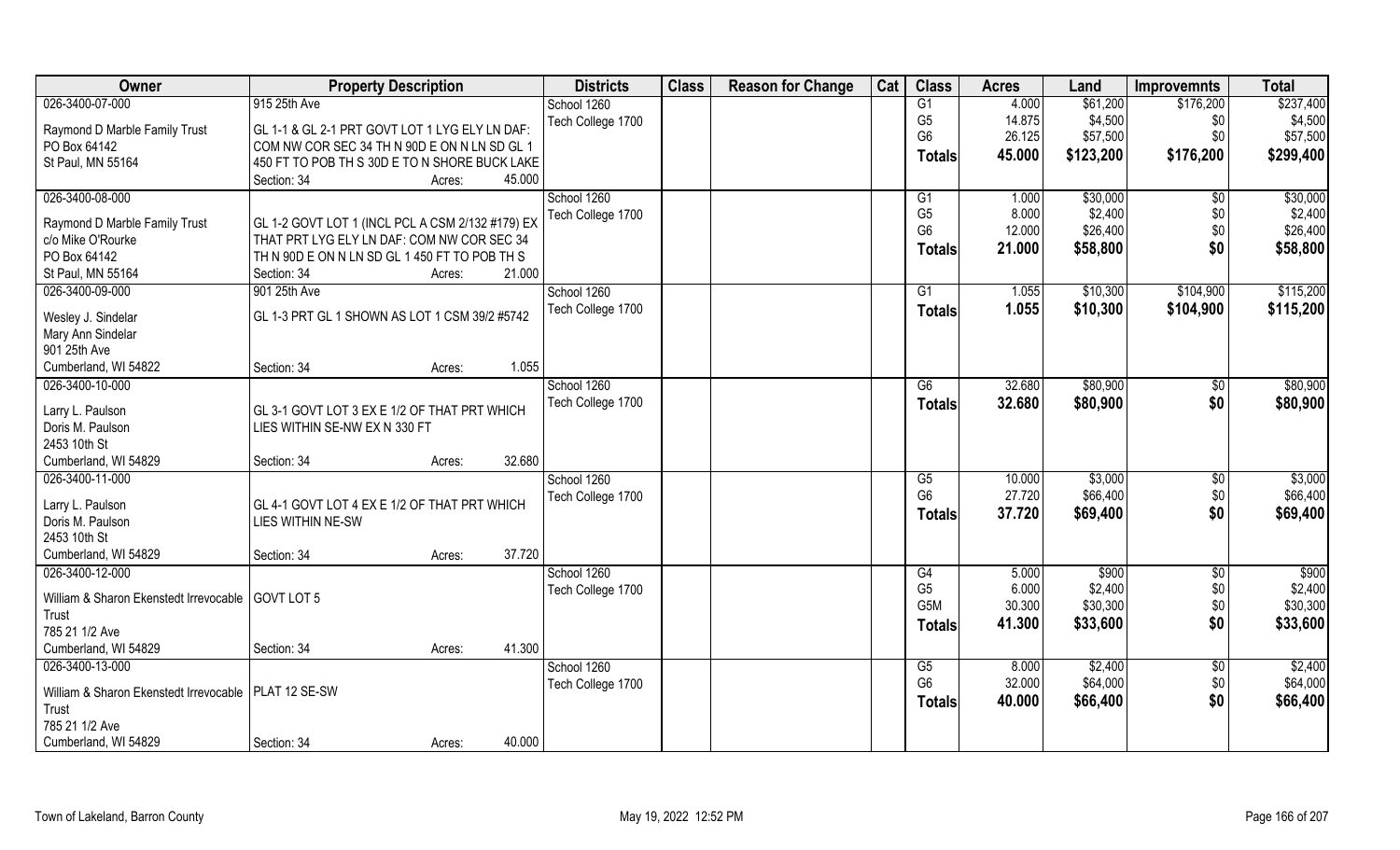| Owner                                                  | <b>Property Description</b>                           |        |         | <b>Districts</b>  | <b>Class</b>   | <b>Reason for Change</b>    | Cat  | <b>Class</b>   | <b>Acres</b> | Land     | <b>Improvemnts</b> | <b>Total</b> |
|--------------------------------------------------------|-------------------------------------------------------|--------|---------|-------------------|----------------|-----------------------------|------|----------------|--------------|----------|--------------------|--------------|
| 026-3400-14-000                                        |                                                       |        |         | School 1260       | G4             | Ag use land                 | $-5$ | G4             | 102.680      | \$18,300 | $\overline{30}$    | \$18,300     |
| Legacy Re, LLC                                         | PLATS 13, 4-3, 3-3, GL 3-3, GL 4-3 & 14-1 ALL NE-SE 8 |        |         | Tech College 1700 | G4             | Ag use land                 | $-5$ | G <sub>5</sub> | 6.860        | \$2,100  | \$0                | \$2,100      |
| W8659 Woodyard Rd                                      | PRTS SE-NE, SW-NE, GOVT LOTS 3 & 4 & NW-SE            |        |         |                   | G4             | Ag use land                 | $-5$ | G5M            | 14.110       | \$14,100 | \$0                | \$14,100     |
| Shell Lake, WI 54871                                   | SHOWN AS LOT 2 CSM 45/78 #6839 DOC 881445             |        |         |                   | G <sub>5</sub> | Correct acreage after split | 4    | <b>Totals</b>  | 123.650      | \$34,500 | \$0                | \$34,500     |
|                                                        | Section: 34                                           | Acres: | 123.650 |                   |                |                             |      |                |              |          |                    |              |
| 026-3400-16-000                                        |                                                       |        |         | School 1260       | G4             | Ag use land                 | $-5$ | G4             | 32.000       | \$5,600  | \$0                | \$5,600      |
|                                                        |                                                       |        |         | Tech College 1700 |                |                             |      | G <sub>5</sub> | 8.000        | \$3,200  | \$0                | \$3,200      |
| William & Sharon Ekenstedt Irrevocable   PLAT 15 SW-SE |                                                       |        |         |                   |                |                             |      | <b>Totals</b>  | 40.000       | \$8,800  | \$0                | \$8,800      |
| Trust<br>785 21 1/2 Ave                                |                                                       |        |         |                   |                |                             |      |                |              |          |                    |              |
| Cumberland, WI 54829                                   | Section: 34                                           | Acres: | 40.000  |                   |                |                             |      |                |              |          |                    |              |
| 026-3400-17-000                                        | 2404 10th St                                          |        |         | School 1260       |                |                             |      | G1             | 2.000        | \$15,000 | \$8,900            | \$23,900     |
|                                                        |                                                       |        |         | Tech College 1700 |                |                             |      | G4             | 18.000       | \$2,900  | \$0                | \$2,900      |
| William & Sharon Ekenstedt Irrevocable   PLAT 16 SE-SE |                                                       |        |         |                   |                |                             |      | G <sub>5</sub> | 20.000       | \$8,000  | \$0                | \$8,000      |
| Trust                                                  |                                                       |        |         |                   |                |                             |      | <b>Totals</b>  | 40.000       | \$25,900 | \$8,900            | \$34,800     |
| 785 21 1/2 Ave                                         |                                                       |        |         |                   |                |                             |      |                |              |          |                    |              |
| Cumberland, WI 54829                                   | Section: 34                                           | Acres: | 40.000  |                   |                |                             |      |                |              |          |                    |              |
| 026-3500-02-000                                        | 1091 25th Ave                                         |        |         | School 1260       | G <sub>4</sub> | Ag use land                 | -5   | G1             | 2.000        | \$15,000 | \$118,100          | \$133,100    |
| James R. Froehlich                                     | NE-NE                                                 |        |         | Tech College 1700 |                |                             |      | G <sub>4</sub> | 18.000       | \$3,000  | \$0                | \$3,000      |
| 1091 25th Ave                                          |                                                       |        |         |                   |                |                             |      | G <sub>5</sub> | 20.000       | \$6,000  | \$0                | \$6,000      |
| Cumberland, WI 54829                                   |                                                       |        |         |                   |                |                             |      | <b>Totals</b>  | 40.000       | \$24,000 | \$118,100          | \$142,100    |
|                                                        | Section: 35                                           | Acres: | 40.000  |                   |                |                             |      |                |              |          |                    |              |
| 026-3500-03-000                                        | 2495 10 1/2 St                                        |        |         | School 1260       |                |                             |      | G1             | 2.000        | \$15,000 | \$14,900           | \$29,900     |
|                                                        |                                                       |        |         | Tech College 1700 |                |                             |      | G <sub>5</sub> | 13.620       | \$4,100  | \$0                | \$4,100      |
| William J. Willcox                                     | PLAT 2-1 PRT NW-NE SHOWN AS LOT 1 CSM 25/120          |        |         |                   |                |                             |      | <b>Totals</b>  | 15.620       | \$19,100 | \$14,900           | \$34,000     |
| Melinda Willcox                                        | #3630                                                 |        |         |                   |                |                             |      |                |              |          |                    |              |
| W12965 Us Highway 8                                    |                                                       |        |         |                   |                |                             |      |                |              |          |                    |              |
| Bruce, WI 54819                                        | Section: 35                                           | Acres: | 15.620  |                   |                |                             |      |                |              |          |                    |              |
| 026-3500-04-000                                        |                                                       |        |         | School 1260       | G4             | Ag use land                 | $-5$ | G4             | 15.750       | \$2,700  | \$0                | \$2,700      |
| Kevin L. Thompson                                      | PLAT 2-2 NW-NE EX LOT 1 CSM 25/120 #3630              |        |         | Tech College 1700 |                |                             |      | G <sub>5</sub> | 8.630        | \$3,500  | \$0                | \$3,500      |
| 2399 10 1/2 St                                         |                                                       |        |         |                   |                |                             |      | <b>Totals</b>  | 24.380       | \$6,200  | \$0                | \$6,200      |
| Cumberland, WI 54829                                   |                                                       |        |         |                   |                |                             |      |                |              |          |                    |              |
|                                                        | Section: 35                                           | Acres: | 24.380  |                   |                |                             |      |                |              |          |                    |              |
| 026-3500-05-000                                        |                                                       |        |         | School 1260       | G4             | Ag use land                 | $-5$ | G4             | 39.000       | \$4,500  | $\sqrt{$0}$        | \$4,500      |
|                                                        |                                                       |        |         | Tech College 1700 |                |                             |      | G <sub>5</sub> | 1.000        | \$200    | \$0                | \$200        |
| Kevin L. Thompson                                      | PLAT 3 SW-NE                                          |        |         |                   |                |                             |      | <b>Totals</b>  | 40.000       | \$4,700  | \$0                | \$4,700      |
| 2399 10 1/2 St                                         |                                                       |        |         |                   |                |                             |      |                |              |          |                    |              |
| Cumberland, WI 54829                                   |                                                       |        | 40.000  |                   |                |                             |      |                |              |          |                    |              |
|                                                        | Section: 35                                           | Acres: |         |                   |                |                             |      |                |              |          |                    |              |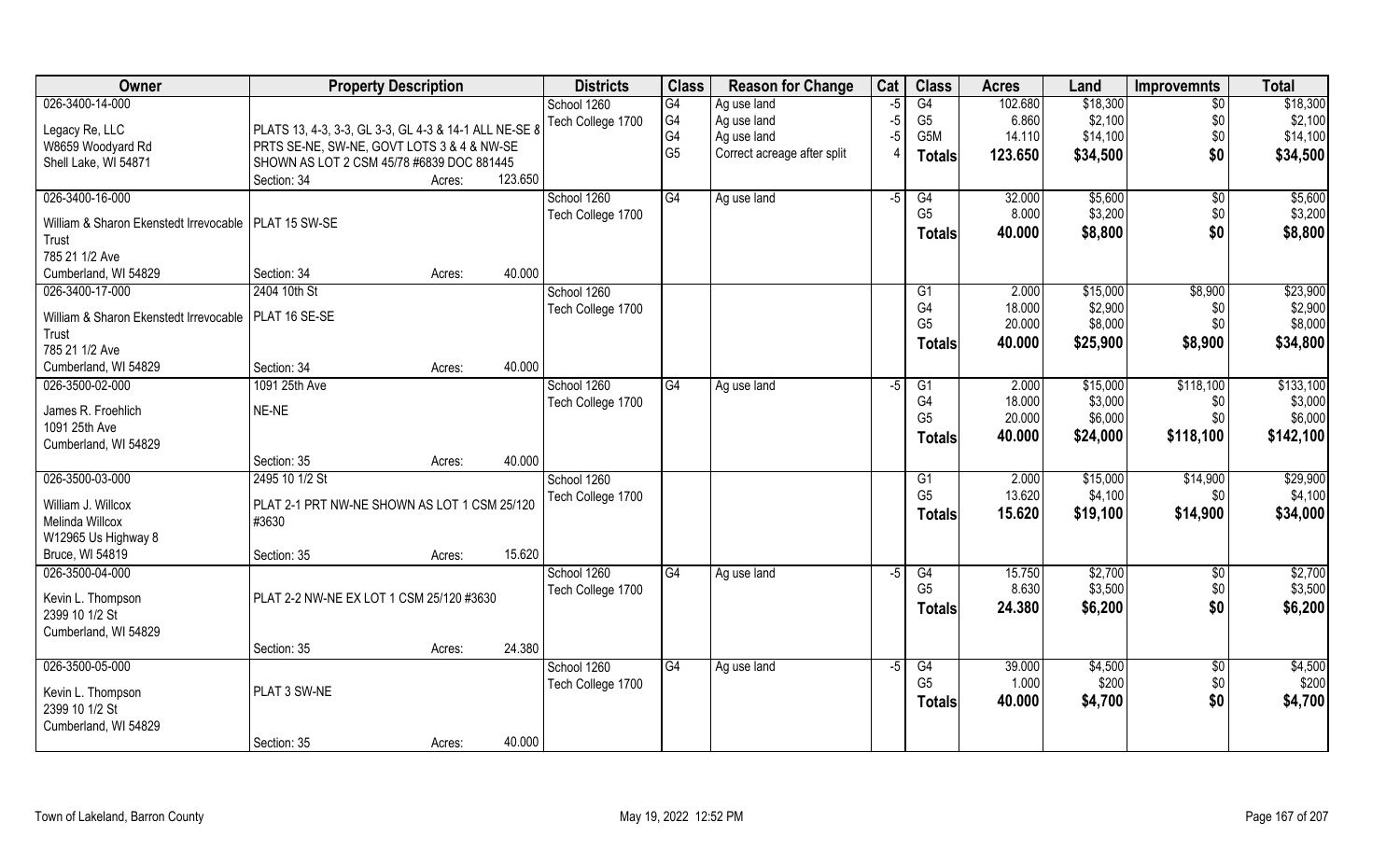| Owner                               | <b>Property Description</b>                  |        | <b>Districts</b>  | <b>Class</b> | <b>Reason for Change</b> | Cat  | <b>Class</b>     | <b>Acres</b> | Land     | <b>Improvemnts</b> | <b>Total</b> |
|-------------------------------------|----------------------------------------------|--------|-------------------|--------------|--------------------------|------|------------------|--------------|----------|--------------------|--------------|
| 026-3500-06-000                     |                                              |        | School 1260       | G4           | Ag use land              | $-5$ | G4               | 2.000        | \$300    | $\overline{30}$    | \$300        |
| Kevin L. Thompson                   | SE-NE                                        |        | Tech College 1700 |              |                          |      | G5M              | 38.000       | \$38,000 | \$0                | \$38,000     |
| 2399 10 1/2 St                      |                                              |        |                   |              |                          |      | <b>Totals</b>    | 40.000       | \$38,300 | \$0                | \$38,300     |
| Cumberland, WI 54829                |                                              |        |                   |              |                          |      |                  |              |          |                    |              |
|                                     | Section: 35<br>Acres:                        | 40.000 |                   |              |                          |      |                  |              |          |                    |              |
| 026-3500-07-000                     | 1033 25th Ave                                |        | School 1260       | G4           | Correct acreage          | $-4$ | G4               | 1.120        | \$200    | \$0                | \$200        |
| Kevin K. Kruizenga                  | PLAT 5-1 PRT NE-NW SHOWN AS LOT 1 CSM 45/79  |        | Tech College 1700 |              |                          |      | G <sub>5</sub>   | 2.000        | \$800    | \$0                | \$800        |
| Cheryl A. Kruizenga                 | #6840 DOC 881690                             |        |                   |              |                          |      | G5M              | 2.000        | \$2,000  | \$0                | \$2,000      |
| 2452 10th St                        |                                              |        |                   |              |                          |      | <b>Totals</b>    | 5.120        | \$3,000  | \$0                | \$3,000      |
| Cumberland, WI 54829                | Section: 35<br>Acres:                        | 5.120  |                   |              |                          |      |                  |              |          |                    |              |
| 026-3500-07-010                     |                                              |        | School 1260       |              |                          |      | G4               | 1.570        | \$300    | $\sqrt{6}$         | \$300        |
| Kevin K. Kruizenga                  | PLAT 5-2 PRT NE-NW SHOWN AS LOT 2 CSM 45/79  |        | Tech College 1700 |              |                          |      | G <sub>5</sub>   | 2.000        | \$800    | \$0                | \$800        |
| Cheryl A. Kruizenga                 | #6840 DOC 881690                             |        |                   |              |                          |      | G <sub>5</sub> M | 2.000        | \$2,000  | \$0                | \$2,000      |
| 2452 10th St                        |                                              |        |                   |              |                          |      | Totals           | 5.570        | \$3,100  | \$0                | \$3,100      |
| Cumberland, WI 54829                | Section: 35<br>Acres:                        | 5.570  |                   |              |                          |      |                  |              |          |                    |              |
| 026-3500-07-020                     |                                              |        | School 1260       |              |                          |      | G4               | 20.610       | \$3,900  | \$0                | \$3,900      |
|                                     | PLAT 5-3 NE-NW EX LOTS 1 & 2 CSM 45/79 #6840 |        | Tech College 1700 |              |                          |      | G <sub>5</sub>   | 8.000        | \$3,200  | \$0                | \$3,200      |
| Legacy Re, LLC<br>W8659 Woodyard Rd | DOC 881690 & EX HWY ROW IN 119/539           |        |                   |              |                          |      | <b>Totals</b>    | 28.610       | \$7,100  | \$0                | \$7,100      |
| Shell Lake, WI 54871                |                                              |        |                   |              |                          |      |                  |              |          |                    |              |
|                                     | Section: 35<br>Acres:                        | 28.610 |                   |              |                          |      |                  |              |          |                    |              |
| 026-3500-08-000                     |                                              |        | School 1260       | G4           | Ag use land              | -5   | G4               | 31.600       | \$5,100  | $\overline{60}$    | \$5,100      |
|                                     | PLAT 6 NW-NW EX HWY ROW IN 119/539 & 339/61  |        | Tech College 1700 | G4           | Ag use land              | $-5$ | G <sub>5</sub>   | 7.000        | \$2,800  | \$0                | \$2,800      |
| Legacy Re, LLC<br>W8659 Woodyard Rd |                                              |        |                   | G4           | Correct acreage per RPL  | -4   | Totals           | 38.600       | \$7,900  | \$0                | \$7,900      |
| Shell Lake, WI 54871                |                                              |        |                   |              |                          |      |                  |              |          |                    |              |
|                                     | Section: 35<br>Acres:                        | 38.600 |                   |              |                          |      |                  |              |          |                    |              |
| 026-3500-09-000                     | 2453 10th St                                 |        | School 1260       |              |                          |      | G1               | 2.000        | \$15,000 | \$139,700          | \$154,700    |
| Larry L. Paulson                    | PLAT 7-1 SW-NW EX N 1/2-N 1/2                |        | Tech College 1700 |              |                          |      | G <sub>6</sub>   | 28.000       | \$56,000 | \$0                | \$56,000     |
| Doris M. Paulson                    |                                              |        |                   |              |                          |      | <b>Totals</b>    | 30.000       | \$71,000 | \$139,700          | \$210,700    |
| 2453 10th St                        |                                              |        |                   |              |                          |      |                  |              |          |                    |              |
| Cumberland, WI 54829                | Section: 35<br>Acres:                        | 30.000 |                   |              |                          |      |                  |              |          |                    |              |
| 026-3500-09-001                     |                                              |        | School 1260       |              |                          |      | G4               | 9.750        | \$1,700  | $\overline{50}$    | \$1,700      |
|                                     | PLAT 7-2 N 1/2-N 1/2 SW-NW                   |        | Tech College 1700 |              |                          |      | G <sub>5</sub>   | 0.250        | \$100    | \$0                | \$100        |
| Legacy Re, LLC<br>W8659 Woodyard Rd |                                              |        |                   |              |                          |      | Totals           | 10.000       | \$1,800  | \$0                | \$1,800      |
| Shell Lake, WI 54871                |                                              |        |                   |              |                          |      |                  |              |          |                    |              |
|                                     | Section: 35<br>Acres:                        | 10.000 |                   |              |                          |      |                  |              |          |                    |              |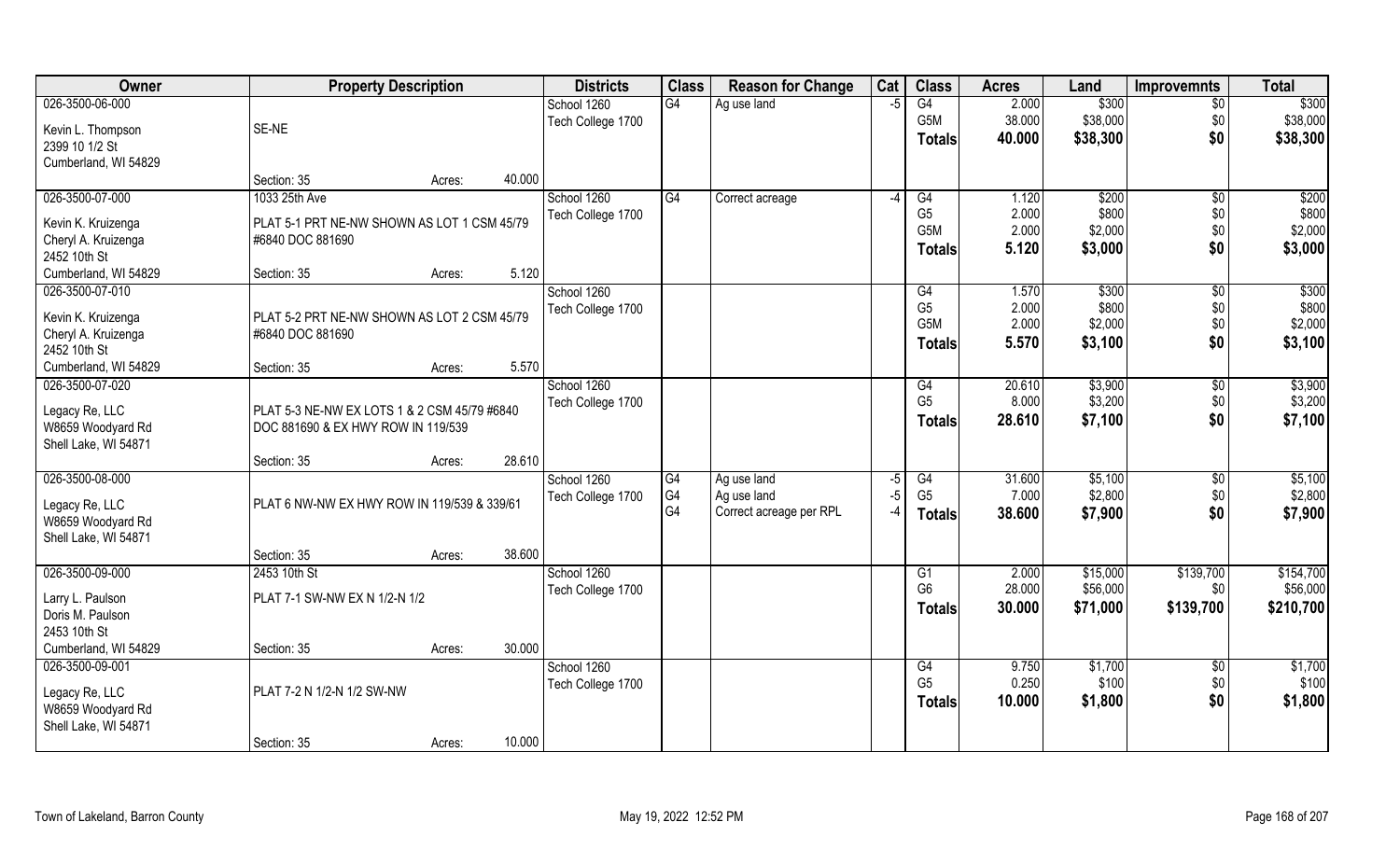| Owner                                   | <b>Property Description</b>              |        |        | <b>Districts</b>  | <b>Class</b> | <b>Reason for Change</b> | Cat  | <b>Class</b>         | <b>Acres</b>   | Land     | <b>Improvemnts</b>   | <b>Total</b> |
|-----------------------------------------|------------------------------------------|--------|--------|-------------------|--------------|--------------------------|------|----------------------|----------------|----------|----------------------|--------------|
| 026-3500-10-000                         | 2464 10 1/2 St                           |        |        | School 1260       |              |                          |      | G1                   | 2.000          | \$15,000 | \$123,500            | \$138,500    |
| Jeffrey M. Belden                       | PLAT 8-1 SE-NW EX N 1/2-N 1/2            |        |        | Tech College 1700 |              |                          |      | G4                   | 7.000          | \$1,200  | \$0                  | \$1,200      |
| Anita K. Dekan                          |                                          |        |        |                   |              |                          |      | G5M                  | 21.000         | \$16,800 | \$0                  | \$16,800     |
| 2464 10 1/2 St                          |                                          |        |        |                   |              |                          |      | Totals               | 30.000         | \$33,000 | \$123,500            | \$156,500    |
| Cumberland, WI 54829                    | Section: 35                              | Acres: | 30.000 |                   |              |                          |      |                      |                |          |                      |              |
| 026-3500-10-001                         |                                          |        |        | School 1260       |              |                          |      | G4                   | 9.750          | \$1,700  | $\sqrt{$0}$          | \$1,700      |
|                                         |                                          |        |        | Tech College 1700 |              |                          |      | G <sub>5</sub>       | 0.250          | \$100    | \$0                  | \$100        |
| Legacy Re, LLC                          | PLAT 8-2 N 1/2-N 1/2 SE-NW               |        |        |                   |              |                          |      | <b>Totals</b>        | 10.000         | \$1,800  | \$0                  | \$1,800      |
| W8659 Woodyard Rd                       |                                          |        |        |                   |              |                          |      |                      |                |          |                      |              |
| Shell Lake, WI 54871                    |                                          |        | 10.000 |                   |              |                          |      |                      |                |          |                      |              |
| 026-3500-11-000                         | Section: 35                              | Acres: |        | School 1260       | G4           |                          |      |                      |                | \$300    |                      | \$300        |
|                                         |                                          |        |        |                   |              | Ag use land              | $-5$ | G4<br>G <sub>5</sub> | 2.000<br>4.000 | \$1,200  | $\sqrt[6]{3}$<br>\$0 | \$1,200      |
| Renee A. Steines                        | PLAT 9 NE-SW                             |        |        | Tech College 1700 |              |                          |      | G <sub>5</sub> M     | 34.000         | \$34,000 | \$0                  | \$34,000     |
| 1100 7th Ave Apt 208                    |                                          |        |        |                   |              |                          |      |                      | 40.000         | \$35,500 | \$0                  | \$35,500     |
| Cumberland, WI 54829                    |                                          |        |        |                   |              |                          |      | Totals               |                |          |                      |              |
|                                         | Section: 35                              | Acres: | 40.000 |                   |              |                          |      |                      |                |          |                      |              |
| 026-3500-12-000                         |                                          |        |        | School 1260       |              |                          |      | G6                   | 40.000         | \$80,000 | \$0                  | \$80,000     |
| Gregory J. Debner                       | NW-SW                                    |        |        | Tech College 1700 |              |                          |      | <b>Totals</b>        | 40.000         | \$80,000 | \$0                  | \$80,000     |
| Linda Debner                            |                                          |        |        |                   |              |                          |      |                      |                |          |                      |              |
| 135 Liberty Ct                          |                                          |        |        |                   |              |                          |      |                      |                |          |                      |              |
| Oak Ridge, TN 37830                     | Section: 35                              | Acres: | 40.000 |                   |              |                          |      |                      |                |          |                      |              |
| 026-3500-13-000                         |                                          |        |        | School 1260       | G4           | Ag use land              | -5   | G4                   | 10.000         | \$1,700  | \$0                  | \$1,700      |
|                                         |                                          |        |        | Tech College 1700 |              |                          |      | G <sub>5</sub>       | 15.000         | \$4,500  | \$0                  | \$4,500      |
| Kenneth A. Hagen (Le et al              | SW-SW KENNETH A & MARILYN D HAGEN RETAIN |        |        |                   |              |                          |      | G5M                  | 15.000         | \$15,000 | \$0                  | \$15,000     |
| 3025 Long Rd<br>Junction City, WI 54443 | <b>LIFE ESTATE</b>                       |        |        |                   |              |                          |      | <b>Totals</b>        | 40.000         | \$21,200 | \$0                  | \$21,200     |
|                                         | Section: 35                              | Acres: | 40.000 |                   |              |                          |      |                      |                |          |                      |              |
| 026-3500-14-000                         |                                          |        |        | School 1260       | G4           | Ag use land              | $-5$ | G4                   | 39.000         | \$2,600  | $\sqrt{$0}$          | \$2,600      |
|                                         |                                          |        |        | Tech College 1700 |              |                          |      | G <sub>5</sub>       | 1.000          | \$200    | \$0                  | \$200        |
| Michael F. Thompson                     | SE-SW                                    |        |        |                   |              |                          |      | <b>Totals</b>        | 40.000         | \$2,800  | \$0                  | \$2,800      |
| 1062 23 1/2 Ave                         |                                          |        |        |                   |              |                          |      |                      |                |          |                      |              |
| Cumberland, WI 54829                    |                                          |        |        |                   |              |                          |      |                      |                |          |                      |              |
|                                         | Section: 35                              | Acres: | 40.000 |                   |              |                          |      |                      |                |          |                      |              |
| 026-3500-15-000                         |                                          |        |        | School 1260       | G4           | Ag use land              | $-5$ | G4                   | 4.000          | \$500    | $\sqrt{$0}$          | \$500        |
| Steven C. Schneider                     | PLATS 13 & 14-3 NE-SE & N 66 FT NW-SE    |        |        | Tech College 1700 |              |                          |      | G <sub>5</sub> M     | 38.000         | \$38,000 | \$0                  | \$38,000     |
| Laura Schneider                         |                                          |        |        |                   |              |                          |      | <b>Totals</b>        | 42.000         | \$38,500 | \$0                  | \$38,500     |
| PO Box 374                              |                                          |        |        |                   |              |                          |      |                      |                |          |                      |              |
| Cumberland, WI 54829                    | Section: 35                              | Acres: | 42.000 |                   |              |                          |      |                      |                |          |                      |              |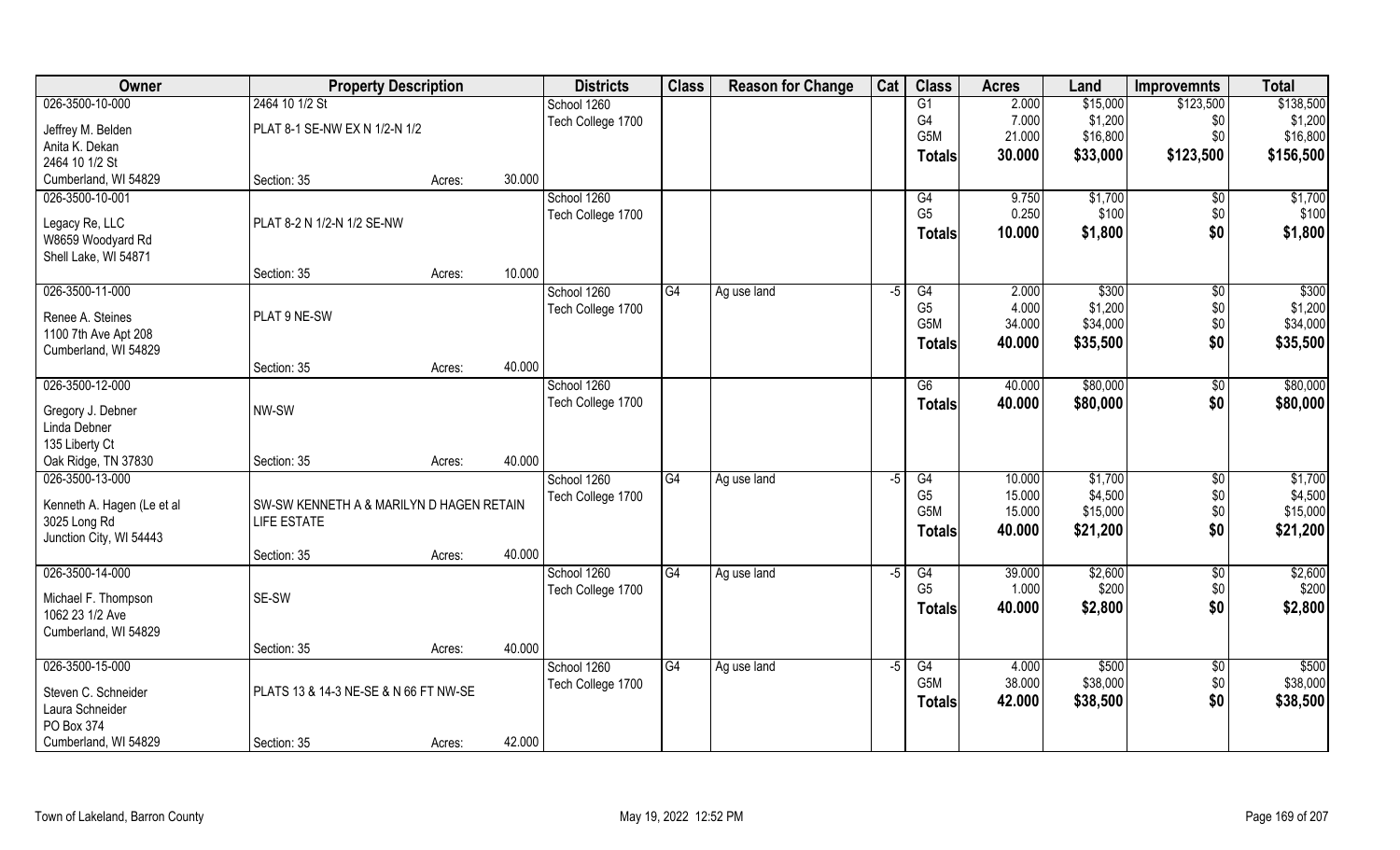| Owner                          | <b>Property Description</b>                                  | <b>Districts</b>  | <b>Class</b> | <b>Reason for Change</b> | Cat  | <b>Class</b>                       | <b>Acres</b>    | Land     | <b>Improvemnts</b>  | <b>Total</b> |
|--------------------------------|--------------------------------------------------------------|-------------------|--------------|--------------------------|------|------------------------------------|-----------------|----------|---------------------|--------------|
| 026-3500-17-000                | 2431 10 1/2 St                                               | School 1260       | G1           | Shift from agri homesite |      | $\overline{G1}$                    | 4.000           | \$12,000 | \$146,100           | \$158,100    |
| Roman J. Steines               | PLAT 14-1 NW-SE EX N 66 FT                                   | Tech College 1700 | G7           | Shift to residential     |      | G4                                 | 29.250          | \$3,400  | \$0                 | \$3,400      |
| 2431 10 1/2 St                 |                                                              |                   |              |                          |      | G <sub>5</sub>                     | 0.750           | \$200    | \$0                 | \$200        |
| Cumberland, WI 54829           |                                                              |                   |              |                          |      | G <sub>5</sub> M                   | 4.000           | \$4,000  | \$0                 | \$4,000      |
|                                | 38.000<br>Section: 35<br>Acres:                              |                   |              |                          |      | <b>Totals</b>                      | 38.000          | \$19,600 | \$146,100           | \$165,700    |
| 026-3500-18-000                | 2401 10 1/2 St                                               | School 1260       | G4           | Ag use land              | $-5$ | G4                                 | 17.019          | \$2,900  | $\overline{50}$     | \$2,900      |
| Thomas N. Montain              | PLAT 15-1 & 16-2 PRT OF S 1/2 SE 1/4 DAF: COM S              | Tech College 1700 |              |                          |      | G7                                 | 2.000           | \$8,000  | \$68,300            | \$76,300     |
| Beverly J. Montain             | 1/4 COR OF SEC 35 TH N OD E ALG N/S 1/4 LN 43 FT             |                   |              |                          |      | <b>Totals</b>                      | 19.019          | \$10,900 | \$68,300            | \$79,200     |
| 1850 Holton St                 | TO POB TH N OD E ALG N/S 1/4 LN 620.64 FT TH N               |                   |              |                          |      |                                    |                 |          |                     |              |
| Falcon Hieghts, MN 55113       | 19.019<br>Section: 35<br>Acres:                              |                   |              |                          |      |                                    |                 |          |                     |              |
| 026-3500-18-010                |                                                              | School 1260       | G4           |                          | $-5$ | G4                                 | 18.886          | \$3,300  |                     | \$3,300      |
|                                |                                                              |                   |              | Ag use land              |      | G <sub>5</sub>                     | 1.000           | \$100    | $\sqrt[6]{}$<br>\$0 | \$100        |
| Fnthompson Family, LLC         | PLAT 15-2 SW-SE EX PRT OF S 1/2 SE 1/4 DAF: COM              | Tech College 1700 |              |                          |      |                                    |                 |          |                     |              |
| 1062 23 1/2 Ave                | S 1/4 COR OF SEC 35 TH N 00-15-23 E ALG N/S 1/4              |                   |              |                          |      | <b>Totals</b>                      | 19.886          | \$3,400  | \$0                 | \$3,400      |
| Cumberland, WI 54829           | LN 43 FT TO POB TH N 00-15-23 E ALG N/S 1/4 LN               |                   |              |                          |      |                                    |                 |          |                     |              |
|                                | 19.886<br>Section: 35<br>Acres:                              |                   |              |                          |      |                                    |                 |          |                     |              |
| 026-3500-19-000                |                                                              | School 1260       | G4           | Ag use land              | -5   | G4                                 | 23.748          | \$3,400  | $\sqrt[6]{3}$       | \$3,400      |
|                                |                                                              | Tech College 1700 |              |                          |      | G <sub>5</sub>                     | 11.000          | \$12,100 | \$0                 | \$12,100     |
| Cemstone Ready Mix Inc         | PLATS 16-1 & 15-3 PRT SE-SE & SW-SE DAF: BEG SE              |                   |              |                          |      | G <sub>5</sub> M                   | 6.000           | \$6,000  | \$0                 | \$6,000      |
| 2025 Centre Pointe Blvd Ste 30 | COR SEC 35 TH N 00-01-14 W 1310.6 FT TH N                    |                   |              |                          |      | <b>Totals</b>                      | 40.748          | \$21,500 | \$0                 | \$21,500     |
| Mendota Heights, MN 55120      | 89-56-51 W 1312.88 FT TH S 00-07-09 W 651.21 FT TH<br>40.748 |                   |              |                          |      |                                    |                 |          |                     |              |
|                                | Section: 35<br>Acres:                                        |                   |              |                          |      |                                    |                 |          |                     |              |
| 026-3600-02-000                |                                                              | School 1260       |              |                          |      | G4                                 | 14.000          | \$2,800  | $\overline{50}$     | \$2,800      |
| Organ Family Trust             | NE-NE                                                        | Tech College 1700 |              |                          |      | G <sub>5</sub>                     | 4.000<br>22.000 | \$1,600  | \$0                 | \$1,600      |
| 1177 25 25 1/4 Ave             |                                                              |                   |              |                          |      | G <sub>5</sub> M                   |                 | \$22,000 | \$0                 | \$22,000     |
| Cumberland, WI 54829           |                                                              |                   |              |                          |      | <b>Totals</b>                      | 40.000          | \$26,400 | \$0                 | \$26,400     |
|                                | 40.000<br>Section: 36<br>Acres:                              |                   |              |                          |      |                                    |                 |          |                     |              |
| 026-3600-03-000                |                                                              | School 1260       | G4           | Ag use land              | $-5$ | G4                                 | 35.000          | \$6,900  | $\overline{50}$     | \$6,900      |
|                                |                                                              | Tech College 1700 |              |                          |      | G <sub>5</sub>                     | 5.000           | \$2,000  | \$0                 | \$2,000      |
| Organ Family Trust             | NW-NE                                                        |                   |              |                          |      | <b>Totals</b>                      | 40.000          | \$8,900  | \$0                 | \$8,900      |
| 1177 25 25 1/4 Ave             |                                                              |                   |              |                          |      |                                    |                 |          |                     |              |
| Cumberland, WI 54829           |                                                              |                   |              |                          |      |                                    |                 |          |                     |              |
|                                | 40.000<br>Section: 36<br>Acres:                              |                   |              |                          |      |                                    |                 |          |                     |              |
| 026-3600-04-000                | 24 1/2 Ave                                                   | School 1260       |              |                          |      | G1                                 | 1.000           | \$5,000  | \$13,700            | \$18,700     |
| Organ Family Trust             | SW-NE                                                        | Tech College 1700 |              |                          |      | G <sub>4</sub>                     | 15.000          | \$3,000  | \$0                 | \$3,000      |
| 1177 25 25 1/4 Ave             |                                                              |                   |              |                          |      | G <sub>5</sub><br>G <sub>5</sub> M | 20.000          | \$17,100 | \$0                 | \$17,100     |
| Cumberland, WI 54829           |                                                              |                   |              |                          |      |                                    | 4.000           | \$3,200  | \$0                 | \$3,200      |
|                                | 40.000<br>Section: 36<br>Acres:                              |                   |              |                          |      | <b>Totals</b>                      | 40.000          | \$28,300 | \$13,700            | \$42,000     |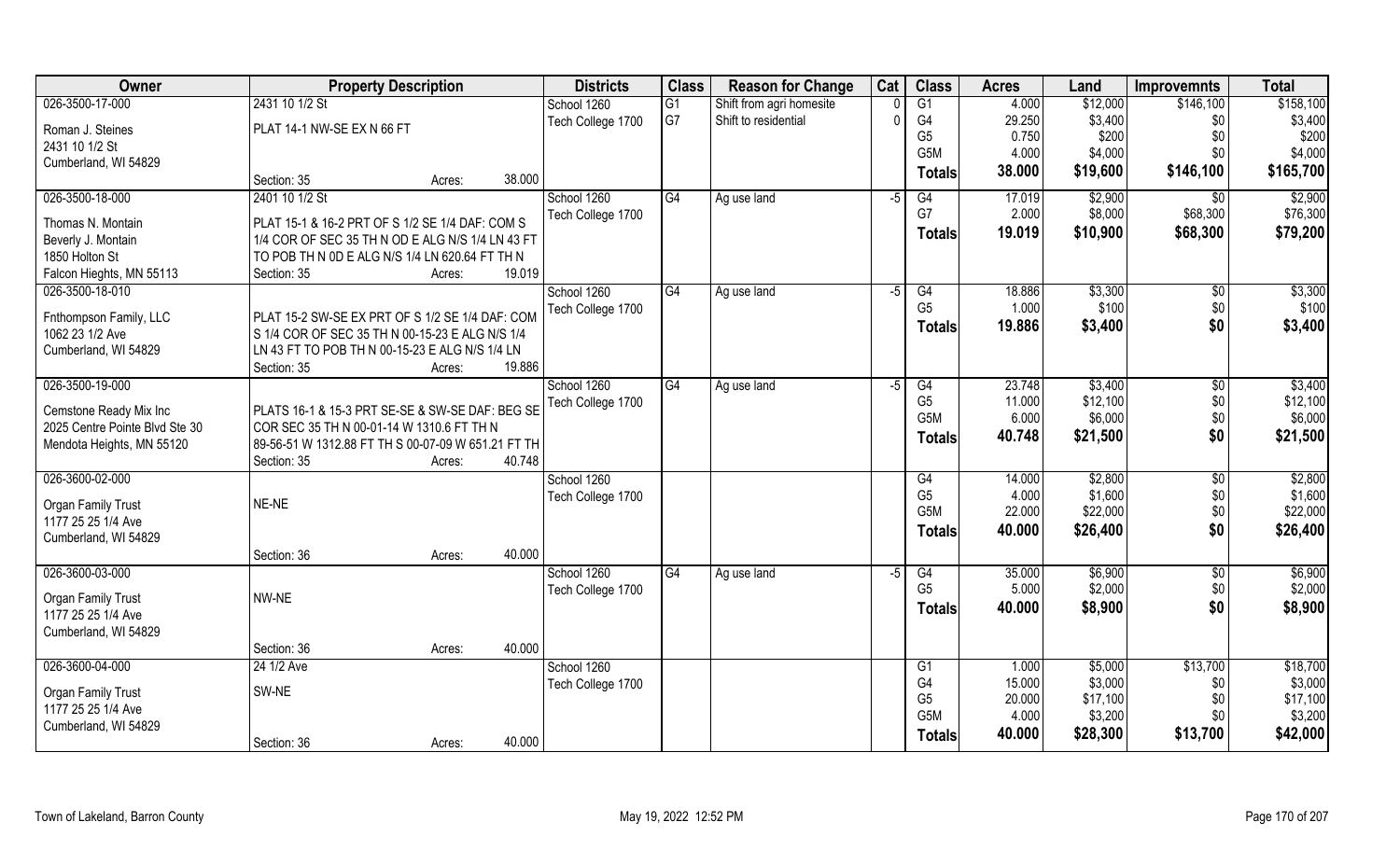| Owner                                       | <b>Property Description</b> |        |        | <b>Districts</b>  | <b>Class</b> | <b>Reason for Change</b> | Cat  | <b>Class</b>    | <b>Acres</b> | Land        | <b>Improvemnts</b> | <b>Total</b> |
|---------------------------------------------|-----------------------------|--------|--------|-------------------|--------------|--------------------------|------|-----------------|--------------|-------------|--------------------|--------------|
| 026-3600-05-000                             |                             |        |        | School 1260       |              |                          |      | $\overline{G5}$ | 2.000        | \$600       | \$0                | \$600        |
| Organ Family Trust                          | SE-NE                       |        |        | Tech College 1700 |              |                          |      | G <sub>6</sub>  | 38.000       | \$76,000    | \$0                | \$76,000     |
| 1177 25 25 1/4 Ave                          |                             |        |        |                   |              |                          |      | <b>Totals</b>   | 40.000       | \$76,600    | \$0                | \$76,600     |
| Cumberland, WI 54829                        |                             |        |        |                   |              |                          |      |                 |              |             |                    |              |
|                                             | Section: 36                 | Acres: | 40.000 |                   |              |                          |      |                 |              |             |                    |              |
| 026-3600-06-000                             |                             |        |        | School 1260       | G4           | Ag use land              | $-5$ | G4              | 26.000       | \$4,600     | $\overline{50}$    | \$4,600      |
|                                             | NE-NW                       |        |        | Tech College 1700 |              |                          |      | G <sub>5</sub>  | 4.000        | \$1,600     | \$0                | \$1,600      |
| David H & Amy E Anderson Revocable<br>Trust |                             |        |        |                   |              |                          |      | G5M             | 10.000       | \$10,000    | \$0                | \$10,000     |
| 1123 25 25 1/4 Ave                          |                             |        |        |                   |              |                          |      | <b>Totals</b>   | 40.000       | \$16,200    | \$0                | \$16,200     |
| Cumberland, WI 54829                        | Section: 36                 | Acres: | 40.000 |                   |              |                          |      |                 |              |             |                    |              |
| 026-3600-08-000                             | 2484 11 1/4 St              |        |        | School 1260       |              |                          |      | G1              | 2.000        | \$15,000    | \$154,800          | \$169,800    |
|                                             |                             |        |        | Tech College 1700 |              |                          |      | G <sub>5</sub>  | 31.000       | \$12,400    | \$0                | \$12,400     |
| Edward Forrester Family Irrevocable         | PLAT 6 NW-NW                |        |        |                   |              |                          |      | G <sub>6</sub>  | 7.000        | \$14,000    | \$0                | \$14,000     |
| Trust                                       |                             |        |        |                   |              |                          |      | <b>Totals</b>   | 40.000       | \$41,400    | \$154,800          | \$196,200    |
| 2484 11 1/4 St                              |                             |        |        |                   |              |                          |      |                 |              |             |                    |              |
| Cumberland, WI 54829                        | Section: 36                 | Acres: | 40.000 |                   |              |                          |      |                 |              |             |                    |              |
| 026-3600-09-000                             |                             |        |        | School 1260       |              |                          |      | G5              | 8.000        | \$2,400     | \$0                | \$2,400      |
| Edward Forrester Family Irrevocable         | PLAT 7 SW-NW                |        |        | Tech College 1700 |              |                          |      | G <sub>6</sub>  | 32.000       | \$64,000    | \$0                | \$64,000     |
| Trust                                       |                             |        |        |                   |              |                          |      | <b>Totals</b>   | 40.000       | \$66,400    | \$0                | \$66,400     |
| 2484 11 1/4 St                              |                             |        |        |                   |              |                          |      |                 |              |             |                    |              |
| Cumberland, WI 54829                        | Section: 36                 | Acres: | 40.000 |                   |              |                          |      |                 |              |             |                    |              |
| 026-3600-10-000                             |                             |        |        | School 1260       |              |                          |      | G4              | 3.000        | \$500       | $\sqrt[6]{30}$     | \$500        |
|                                             |                             |        |        | Tech College 1700 |              |                          |      | G <sub>5</sub>  | 2.000        | \$600       | \$0                | \$600        |
| Pajak Trust                                 | SE-NW                       |        |        |                   |              |                          |      | G5M             | 35.000       | \$35,000    | \$0                | \$35,000     |
| 1144 25th Ave<br>Cumberland, WI 54829       |                             |        |        |                   |              |                          |      | <b>Totals</b>   | 40.000       | \$36,100    | \$0                | \$36,100     |
|                                             | Section: 36                 |        | 40.000 |                   |              |                          |      |                 |              |             |                    |              |
| 026-3600-11-000                             |                             | Acres: |        |                   |              |                          |      |                 |              | ( \$88,000) |                    |              |
|                                             |                             |        |        | School 1260       |              |                          |      | W <sub>6</sub>  | 40.000       |             | \$0                | \$0          |
| Hayton Family, LLC                          | PLAT 9 NE-SW 40 A MFL-C     |        |        | Tech College 1700 |              |                          |      | <b>Totals</b>   | 40.000       | \$0         | \$0                | \$0          |
| 2538 10th St                                |                             |        |        |                   |              |                          |      |                 |              |             |                    |              |
| Cumberland, WI 54829                        |                             |        |        |                   |              |                          |      |                 |              |             |                    |              |
|                                             | Section: 36                 | Acres: | 40.000 |                   |              |                          |      |                 |              |             |                    |              |
| 026-3600-12-000                             |                             |        |        | School 1260       | G4           | Ag use land              | $-5$ | G4              | 27.000       | \$3,600     | $\overline{50}$    | \$3,600      |
| Steven C. Schneider                         | NW-SW                       |        |        | Tech College 1700 |              |                          |      | G <sub>5</sub>  | 13.000       | \$5,200     | \$0                | \$5,200      |
| Laura Schneider                             |                             |        |        |                   |              |                          |      | <b>Totals</b>   | 40.000       | \$8,800     | \$0                | \$8,800      |
| PO Box 374                                  |                             |        |        |                   |              |                          |      |                 |              |             |                    |              |
| Cumberland, WI 54829                        | Section: 36                 | Acres: | 40.000 |                   |              |                          |      |                 |              |             |                    |              |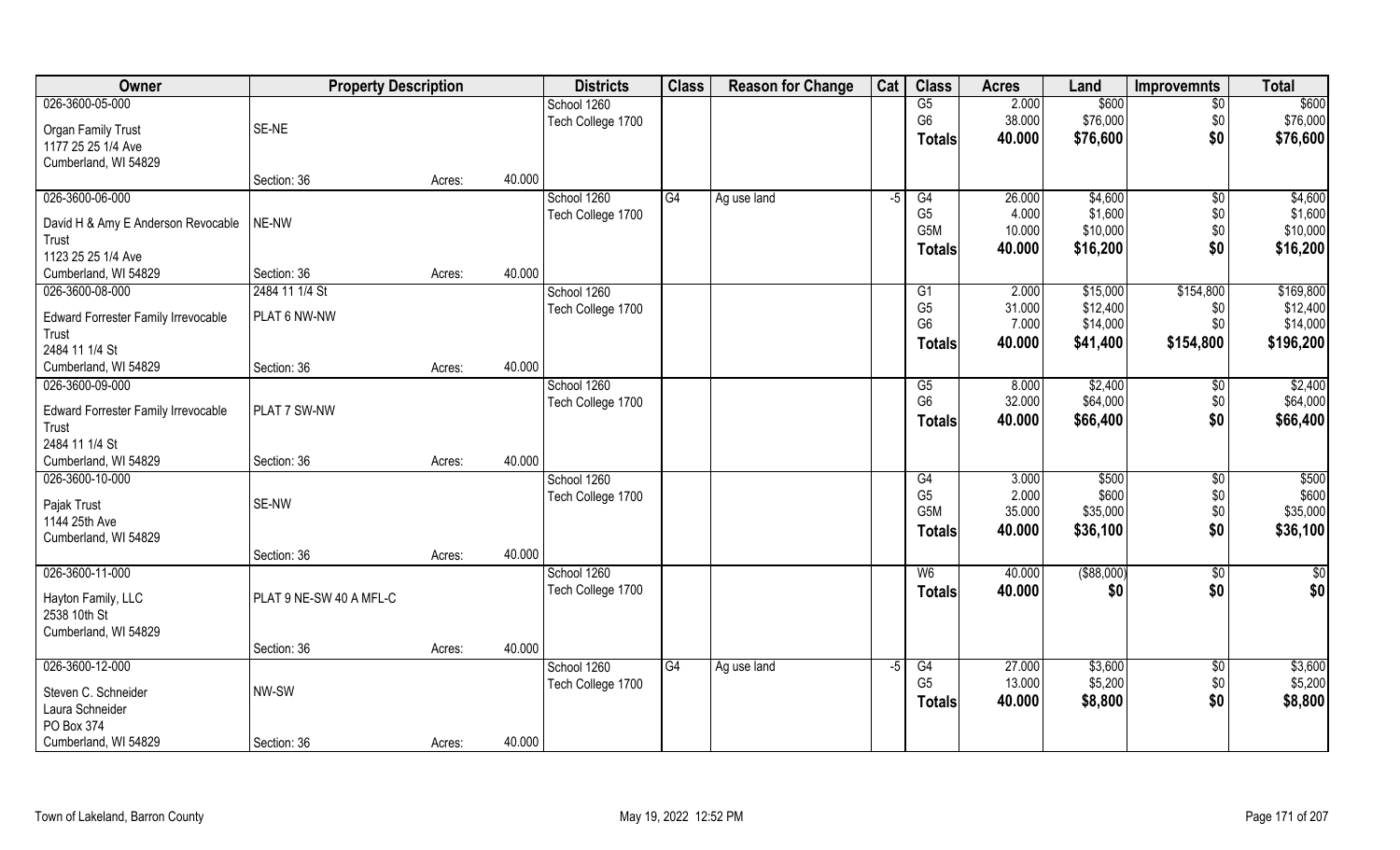| Owner                      | <b>Property Description</b>      |        |        | <b>Districts</b>  | <b>Class</b> | <b>Reason for Change</b> | Cat  | <b>Class</b>     | <b>Acres</b> | Land        | <b>Improvemnts</b>   | <b>Total</b> |
|----------------------------|----------------------------------|--------|--------|-------------------|--------------|--------------------------|------|------------------|--------------|-------------|----------------------|--------------|
| 026-3600-13-000            |                                  |        |        | School 1260       |              |                          |      | G4               | 17.000       | \$2,800     | $\overline{50}$      | \$2,800      |
| Steven C. Schneider        | SW-SW                            |        |        | Tech College 1700 |              |                          |      | G <sub>5</sub>   | 23.000       | \$9,200     | \$0                  | \$9,200      |
| Laura Schneider            |                                  |        |        |                   |              |                          |      | <b>Totals</b>    | 40.000       | \$12,000    | \$0                  | \$12,000     |
| PO Box 374                 |                                  |        |        |                   |              |                          |      |                  |              |             |                      |              |
| Cumberland, WI 54829       | Section: 36                      | Acres: | 40.000 |                   |              |                          |      |                  |              |             |                      |              |
| 026-3600-14-000            |                                  |        |        | School 1260       |              |                          |      | W6               | 40.000       | ( \$88,000) | \$0                  | \$0          |
|                            |                                  |        |        | Tech College 1700 |              |                          |      | Totals           | 40.000       | \$0         | \$0                  | \$0          |
| Hayton Family, LLC         | PLAT 12 SE-SW 40 A MFL-C         |        |        |                   |              |                          |      |                  |              |             |                      |              |
| 2538 10th St               |                                  |        |        |                   |              |                          |      |                  |              |             |                      |              |
| Cumberland, WI 54829       |                                  |        | 40.000 |                   |              |                          |      |                  |              |             |                      |              |
| 026-3600-15-000            | Section: 36                      | Acres: |        | School 1260       | G4           |                          | $-5$ | G4               | 10.500       | \$1,800     |                      | \$1,800      |
|                            |                                  |        |        | Tech College 1700 |              | Ag use land              |      | G <sub>5</sub>   | 15.500       | \$4,700     | $\sqrt[6]{3}$<br>\$0 | \$4,700      |
| Michelle R. Gargulak et al | NE-SE                            |        |        |                   |              |                          |      | G <sub>5</sub> M | 14.000       | \$14,000    | \$0                  | \$14,000     |
| 2257 2 1/4 St              |                                  |        |        |                   |              |                          |      | <b>Totals</b>    | 40.000       | \$20,500    | \$0                  | \$20,500     |
| Comstock, WI 54826         |                                  |        |        |                   |              |                          |      |                  |              |             |                      |              |
|                            | Section: 36                      | Acres: | 40.000 |                   |              |                          |      |                  |              |             |                      |              |
| 026-3600-16-000            | 1171 24 1/2 Ave                  |        |        | School 1260       |              |                          |      | G1               | 2.000        | \$15,000    | \$9,100              | \$24,100     |
| Hayton Family, LLC         | PLAT 14 NW-SE 35 A MFL-C         |        |        | Tech College 1700 |              |                          |      | G <sub>5</sub>   | 3.000        | \$1,200     | \$0                  | \$1,200      |
| 2538 10th St               |                                  |        |        |                   |              |                          |      | W <sub>6</sub>   | 35.000       | (\$73,400)  | \$0                  | \$0          |
| Cumberland, WI 54829       |                                  |        |        |                   |              |                          |      | <b>Totals</b>    | 40.000       | \$16,200    | \$9,100              | \$25,300     |
|                            | Section: 36                      | Acres: | 40.000 |                   |              |                          |      |                  |              |             |                      |              |
| 026-3600-17-000            |                                  |        |        | School 1260       | G4           | Ag use land              | $-5$ | $\overline{G4}$  | 40.000       | \$2,000     | \$0                  | \$2,000      |
| Kevin Hanson               | SW-SE                            |        |        | Tech College 1700 |              |                          |      | <b>Totals</b>    | 40.000       | \$2,000     | \$0                  | \$2,000      |
| 2384 12th St               |                                  |        |        |                   |              |                          |      |                  |              |             |                      |              |
| Cumberland, WI 54829       |                                  |        |        |                   |              |                          |      |                  |              |             |                      |              |
|                            | Section: 36                      | Acres: | 40.000 |                   |              |                          |      |                  |              |             |                      |              |
| 026-3600-18-000            |                                  |        |        | School 1260       | G4           | Ag use land              | $-5$ | G4               | 38.000       | \$5,300     | \$0                  | \$5,300      |
|                            |                                  |        |        | Tech College 1700 |              |                          |      | G <sub>5</sub>   | 1.000        | \$200       | \$0                  | \$200        |
| Michelle R. Gargulak et al | SE-SE                            |        |        |                   |              |                          |      | G7               | 1.000        | \$2,000     | \$100                | \$2,100      |
| 2257 2 1/4 St              |                                  |        |        |                   |              |                          |      | <b>Totals</b>    | 40.000       | \$7,500     | \$100                | \$7,600      |
| Comstock, WI 54826         |                                  |        | 40.000 |                   |              |                          |      |                  |              |             |                      |              |
| 026-4000-03-000            | Section: 36                      | Acres: |        | Granite Lake 8165 |              |                          |      | $\overline{G1}$  | 0.680        | \$56,800    | $\sqrt{$0}$          | \$56,800     |
|                            |                                  |        |        | School 1260       |              |                          |      |                  |              |             |                      |              |
| Carla A Kohlnhofer Trust   | LOT 1 BLK A ASSESSOR'S PLAT NO 8 |        |        | Tech College 1700 |              |                          |      | <b>Totals</b>    | 0.680        | \$56,800    | \$0                  | \$56,800     |
| 37112 280th Avenue Way     |                                  |        |        |                   |              |                          |      |                  |              |             |                      |              |
| Goodhue, MN 55027          |                                  |        |        |                   |              |                          |      |                  |              |             |                      |              |
|                            | Section: 29                      | Acres: | 0.680  |                   |              |                          |      |                  |              |             |                      |              |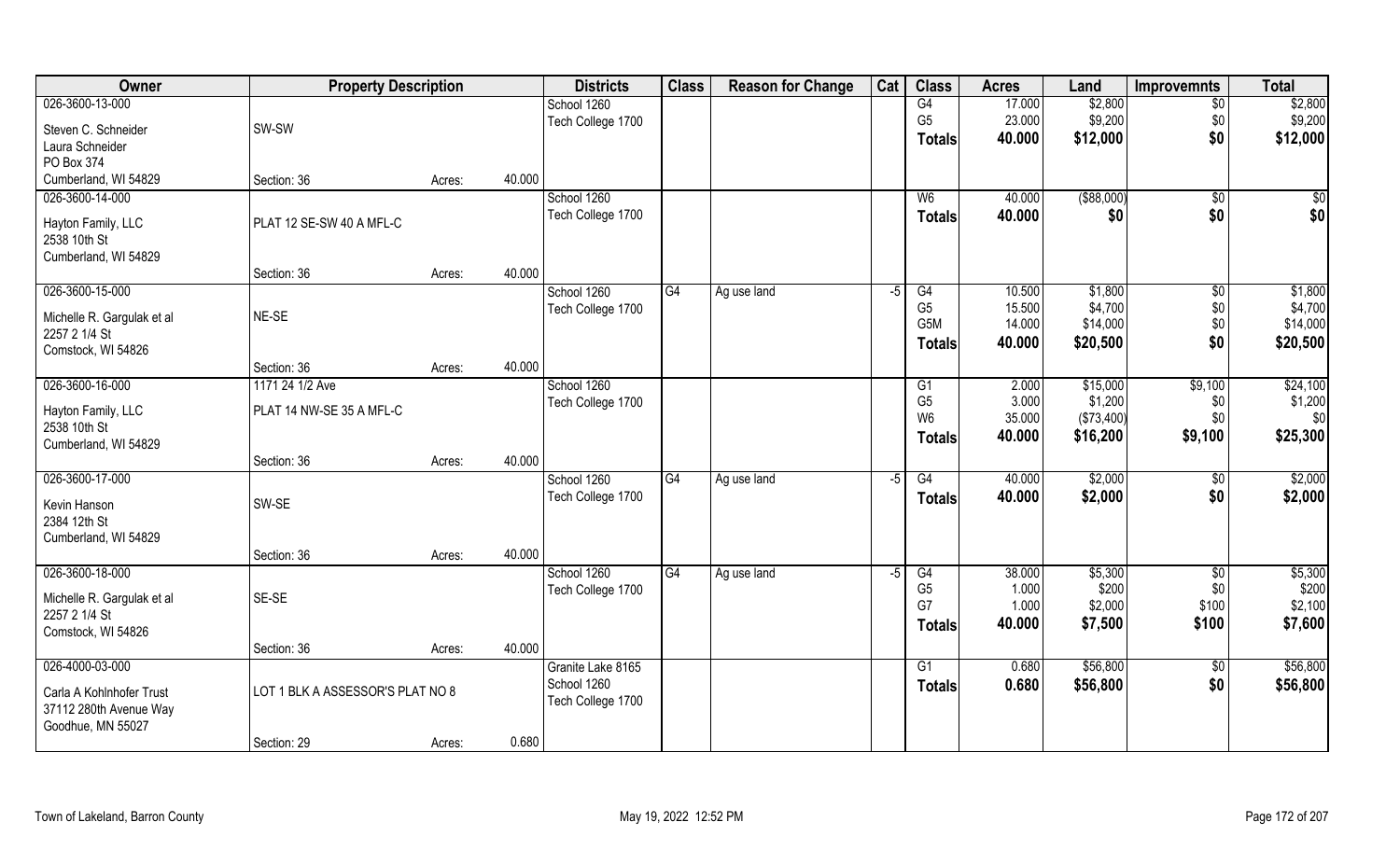| Owner                           | <b>Property Description</b>                    |        |       | <b>Districts</b>  | <b>Class</b> | <b>Reason for Change</b> | Cat | <b>Class</b>    | <b>Acres</b> | Land      | <b>Improvemnts</b> | <b>Total</b> |
|---------------------------------|------------------------------------------------|--------|-------|-------------------|--------------|--------------------------|-----|-----------------|--------------|-----------|--------------------|--------------|
| 026-4000-04-000                 | 2526 7 1/2 St                                  |        |       | Granite Lake 8165 |              |                          |     | G1              | 1.240        | \$82,300  | \$84,200           | \$166,500    |
| Patricia B. Evachenko           | LOT 2 BLK A ASSESSOR'S PLAT NO 8               |        |       | School 1260       |              |                          |     | <b>Totals</b>   | 1.240        | \$82,300  | \$84,200           | \$166,500    |
| John G. Evachenko               |                                                |        |       | Tech College 1700 |              |                          |     |                 |              |           |                    |              |
| 2327 E Dayton St                |                                                |        |       |                   |              |                          |     |                 |              |           |                    |              |
| Madison, WI 53704               | Section: 29                                    | Acres: | 1.240 |                   |              |                          |     |                 |              |           |                    |              |
| 026-4000-05-000                 | 2524 7 1/2 St                                  |        |       | Granite Lake 8165 |              |                          |     | G1              | 2.050        | \$131,300 | \$33,000           | \$164,300    |
|                                 |                                                |        |       | School 1260       |              |                          |     |                 |              |           |                    |              |
| Jeffrey J. Rossini              | LOT 3 BLK A ASSESSOR'S PLAT NO 8               |        |       |                   |              |                          |     | <b>Totals</b>   | 2.050        | \$131,300 | \$33,000           | \$164,300    |
| Lori L. Rossini                 |                                                |        |       | Tech College 1700 |              |                          |     |                 |              |           |                    |              |
| 1150 Helen St N                 |                                                |        |       |                   |              |                          |     |                 |              |           |                    |              |
| Hudson, WI 54016                | Section: 29                                    | Acres: | 2.050 |                   |              |                          |     |                 |              |           |                    |              |
| 026-4000-06-000                 | 2520 7 1/2 St                                  |        |       | Granite Lake 8165 |              |                          |     | G1              | 0.820        | \$71,000  | \$26,400           | \$97,400     |
|                                 |                                                |        |       | School 1260       |              |                          |     | <b>Totals</b>   | 0.820        | \$71,000  | \$26,400           | \$97,400     |
| Doris H Rydberg Trust Agreement | LOT 4 BLK A ASSESSOR'S PLAT NO 8               |        |       | Tech College 1700 |              |                          |     |                 |              |           |                    |              |
| 3 3rd St                        |                                                |        |       |                   |              |                          |     |                 |              |           |                    |              |
| Shell Lake, WI 54871            |                                                |        |       |                   |              |                          |     |                 |              |           |                    |              |
|                                 | Section: 29                                    | Acres: | 0.820 |                   |              |                          |     |                 |              |           |                    |              |
| 026-4000-07-000                 | 2518 7 1/2 St                                  |        |       | Granite Lake 8165 |              |                          |     | G1              | 0.740        | \$60,000  | \$129,700          | \$189,700    |
| Timothy H. Brehmer              | PLATS 5 & 6-2 LOT 5 BLK 5 & PRT LOT 6 SHOWN AS |        |       | School 1260       |              |                          |     | <b>Totals</b>   | 0.740        | \$60,000  | \$129,700          | \$189,700    |
| Julie A. Brehmer                | OUTLOT 1 CSM 34/19 #4898 DOC 690294            |        |       | Tech College 1700 |              |                          |     |                 |              |           |                    |              |
| 2518 7 1/2 St                   | ASSESSOR'S PLAT NO 8                           |        |       |                   |              |                          |     |                 |              |           |                    |              |
| Cumberland, WI 54829            | Section: 29                                    | Acres: | 0.740 |                   |              |                          |     |                 |              |           |                    |              |
| 026-4000-08-000                 | 2516 7 1/2 St                                  |        |       | Granite Lake 8165 |              |                          |     | G1              | 2.126        | \$121,500 | \$175,800          | \$297,300    |
|                                 |                                                |        |       | School 1260       |              |                          |     | <b>Totals</b>   | 2.126        | \$121,500 | \$175,800          | \$297,300    |
| Joseph F Wedren Family Trust    | PLAT 6-1 & LOT 7 BLK A LOT 6 BLK A EX OUTLOT 1 |        |       | Tech College 1700 |              |                          |     |                 |              |           |                    |              |
| 4408 Hamilton Dr                | CSM 34/19 #4898 & LOT 7 BLK A ASSESSOR'S PLAT  |        |       |                   |              |                          |     |                 |              |           |                    |              |
| Eagan, MN 55123                 | NO 8 (MOS #6890)                               |        |       |                   |              |                          |     |                 |              |           |                    |              |
|                                 | Section: 29                                    | Acres: | 2.126 |                   |              |                          |     |                 |              |           |                    |              |
| 026-4000-10-000                 | 2514 7 1/2 St                                  |        |       | Granite Lake 8165 |              |                          |     | G1              | 2.720        | \$168,400 | \$65,300           | \$233,700    |
| Janice Dahlstrom                | LOTS 8 & 9 BLK A ASSESSOR'S PLAT NO 8 (MOS     |        |       | School 1260       |              |                          |     | <b>Totals</b>   | 2.720        | \$168,400 | \$65,300           | \$233,700    |
| Cory Dahlstrom                  | #6890)                                         |        |       | Tech College 1700 |              |                          |     |                 |              |           |                    |              |
| 10962 Fox Hollow Cir N          |                                                |        |       |                   |              |                          |     |                 |              |           |                    |              |
| Champlin, MN 55316              | Section: 29                                    | Acres: | 2.720 |                   |              |                          |     |                 |              |           |                    |              |
| 026-4000-12-000                 | 2512 7 1/2 St                                  |        |       | Granite Lake 8165 |              |                          |     | $\overline{G1}$ | 1.200        | \$86,400  | \$64,200           | \$150,600    |
|                                 |                                                |        |       | School 1260       |              |                          |     |                 |              |           |                    |              |
| Earl C. Arneson                 | LOT 10 BLK A ASSESSOR'S PLAT NO 8 (MOS #6895)  |        |       | Tech College 1700 |              |                          |     | <b>Totals</b>   | 1.200        | \$86,400  | \$64,200           | \$150,600    |
| Patricia C. Arneson             |                                                |        |       |                   |              |                          |     |                 |              |           |                    |              |
| 7803 Drake Rd                   |                                                |        |       |                   |              |                          |     |                 |              |           |                    |              |
| Woodbury, MN 55125              | Section: 29                                    | Acres: | 1.200 |                   |              |                          |     |                 |              |           |                    |              |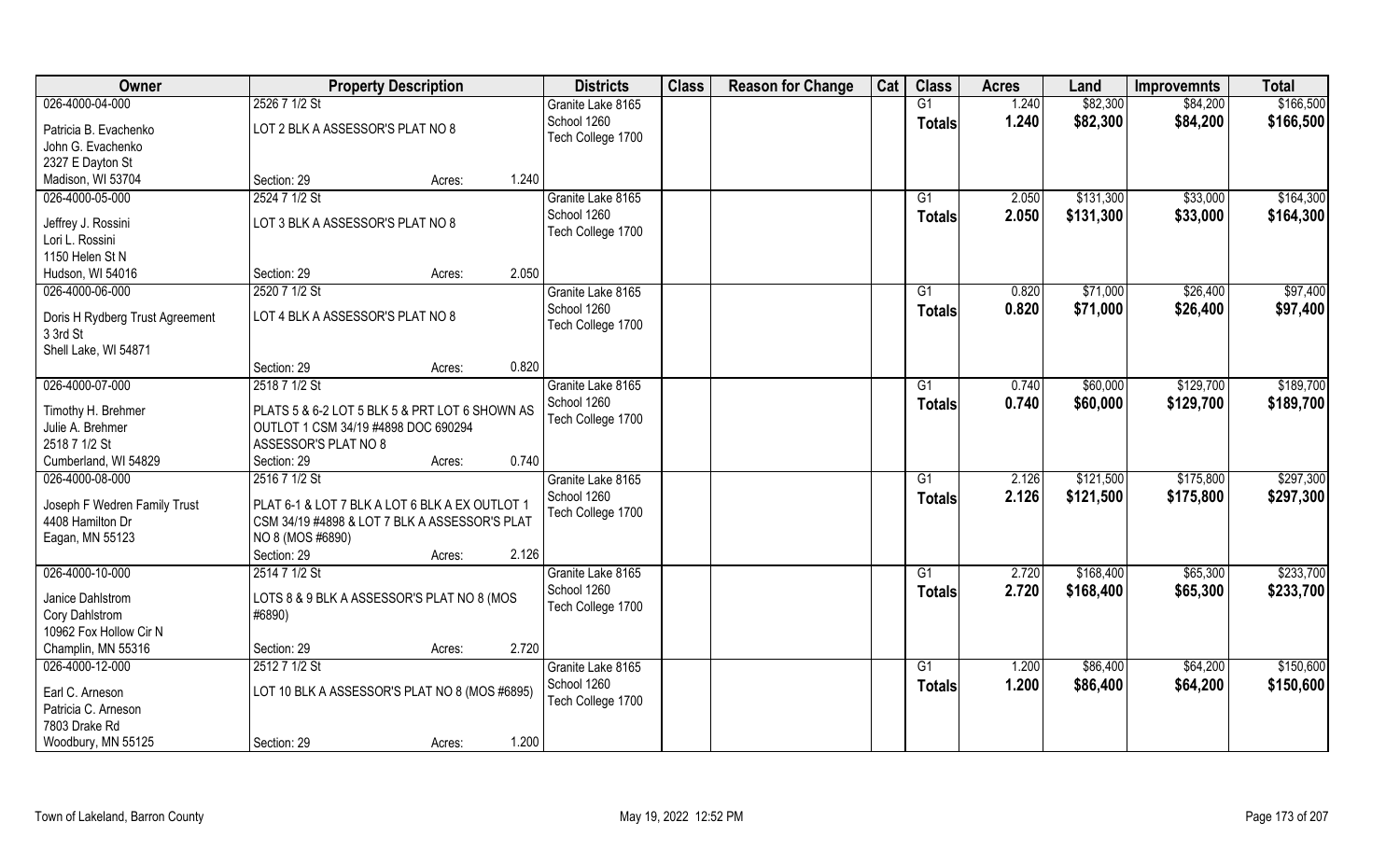| 026-4000-13-000<br>2510 7 1/2 St<br>G1<br>\$75,600<br>\$162,100<br>1.170<br>Granite Lake 8165<br>School 1260<br>1.170<br>\$75,600<br>\$162,100<br><b>Totals</b><br>LOT 11 BLK A ASSESSOR'S PLAT NO 8<br>Gregory L. Nilson<br>Tech College 1700<br>Debra A. Nilson<br>2510 7 1/2 St<br>1.170<br>Cumberland, WI 54829<br>Section: 29<br>Acres:<br>026-4000-14-000<br>2508 7 1/2 St<br>\$73,100<br>\$258,900<br>Granite Lake 8165<br>G1<br>1.480<br>School 1260<br>1.480<br>\$73,100<br>\$258,900<br>\$332,000<br><b>Totals</b><br>LOT 12 BLK A ASSESSOR'S PLAT NO 8<br>Brian H. Huser<br>Tech College 1700<br>Sylvia M. Strom<br>2508 7 1/2 St | Owner | <b>Property Description</b> | <b>Districts</b> | <b>Class</b> | <b>Reason for Change</b> | Cat | <b>Class</b> | <b>Acres</b> | Land | <b>Improvemnts</b> | <b>Total</b> |
|----------------------------------------------------------------------------------------------------------------------------------------------------------------------------------------------------------------------------------------------------------------------------------------------------------------------------------------------------------------------------------------------------------------------------------------------------------------------------------------------------------------------------------------------------------------------------------------------------------------------------------------------|-------|-----------------------------|------------------|--------------|--------------------------|-----|--------------|--------------|------|--------------------|--------------|
|                                                                                                                                                                                                                                                                                                                                                                                                                                                                                                                                                                                                                                              |       |                             |                  |              |                          |     |              |              |      |                    | \$237,700    |
|                                                                                                                                                                                                                                                                                                                                                                                                                                                                                                                                                                                                                                              |       |                             |                  |              |                          |     |              |              |      |                    | \$237,700    |
|                                                                                                                                                                                                                                                                                                                                                                                                                                                                                                                                                                                                                                              |       |                             |                  |              |                          |     |              |              |      |                    |              |
|                                                                                                                                                                                                                                                                                                                                                                                                                                                                                                                                                                                                                                              |       |                             |                  |              |                          |     |              |              |      |                    |              |
|                                                                                                                                                                                                                                                                                                                                                                                                                                                                                                                                                                                                                                              |       |                             |                  |              |                          |     |              |              |      |                    |              |
|                                                                                                                                                                                                                                                                                                                                                                                                                                                                                                                                                                                                                                              |       |                             |                  |              |                          |     |              |              |      |                    | \$332,000    |
|                                                                                                                                                                                                                                                                                                                                                                                                                                                                                                                                                                                                                                              |       |                             |                  |              |                          |     |              |              |      |                    |              |
|                                                                                                                                                                                                                                                                                                                                                                                                                                                                                                                                                                                                                                              |       |                             |                  |              |                          |     |              |              |      |                    |              |
|                                                                                                                                                                                                                                                                                                                                                                                                                                                                                                                                                                                                                                              |       |                             |                  |              |                          |     |              |              |      |                    |              |
|                                                                                                                                                                                                                                                                                                                                                                                                                                                                                                                                                                                                                                              |       |                             |                  |              |                          |     |              |              |      |                    |              |
| 1.480<br>Cumberland, WI 54829<br>Section: 29<br>Acres:                                                                                                                                                                                                                                                                                                                                                                                                                                                                                                                                                                                       |       |                             |                  |              |                          |     |              |              |      |                    |              |
| 026-4000-15-000<br>2504 7 1/2 St<br>Granite Lake 8165<br>0.908<br>\$83,600<br>\$194,300<br>G1                                                                                                                                                                                                                                                                                                                                                                                                                                                                                                                                                |       |                             |                  |              |                          |     |              |              |      |                    | \$277,900    |
| School 1260<br>0.908<br>\$83,600<br>\$194,300<br><b>Totals</b><br>Daniel M. Hakala<br>LOTS 13 & 14 BLK A SHOWN AS LOT 3 CSM 39/18 #                                                                                                                                                                                                                                                                                                                                                                                                                                                                                                          |       |                             |                  |              |                          |     |              |              |      |                    | \$277,900    |
| Tech College 1700<br>Deborah K. Hakala<br>5758 DOC 769041 ASSESSOR'S PLAT NO 8                                                                                                                                                                                                                                                                                                                                                                                                                                                                                                                                                               |       |                             |                  |              |                          |     |              |              |      |                    |              |
| 2666 Hawthorne Ln                                                                                                                                                                                                                                                                                                                                                                                                                                                                                                                                                                                                                            |       |                             |                  |              |                          |     |              |              |      |                    |              |
| 0.908<br>Stillwater, MN 55082<br>Section: 29<br>Acres:                                                                                                                                                                                                                                                                                                                                                                                                                                                                                                                                                                                       |       |                             |                  |              |                          |     |              |              |      |                    |              |
| 026-4000-17-000<br>\$40,000<br>Granite Lake 8165<br>0.840<br>\$0<br>G1                                                                                                                                                                                                                                                                                                                                                                                                                                                                                                                                                                       |       |                             |                  |              |                          |     |              |              |      |                    | \$40,000     |
| School 1260<br>\$0<br>0.840<br>\$40,000<br><b>Totals</b><br>LOT 15 BLK A ASSESSOR'S PLAT NO 8<br>Chris Buergi                                                                                                                                                                                                                                                                                                                                                                                                                                                                                                                                |       |                             |                  |              |                          |     |              |              |      |                    | \$40,000     |
| Tech College 1700<br>Julia Buergi                                                                                                                                                                                                                                                                                                                                                                                                                                                                                                                                                                                                            |       |                             |                  |              |                          |     |              |              |      |                    |              |
| 337 Gerland Rd                                                                                                                                                                                                                                                                                                                                                                                                                                                                                                                                                                                                                               |       |                             |                  |              |                          |     |              |              |      |                    |              |
| 0.840<br>Rice Lake, WI 54868<br>Section: 29<br>Acres:                                                                                                                                                                                                                                                                                                                                                                                                                                                                                                                                                                                        |       |                             |                  |              |                          |     |              |              |      |                    |              |
| 026-4000-18-000<br>\$28,500<br>G1<br>1.260<br>\$0<br>Granite Lake 8165                                                                                                                                                                                                                                                                                                                                                                                                                                                                                                                                                                       |       |                             |                  |              |                          |     |              |              |      |                    | \$28,500     |
| \$28,500<br>School 1260<br>1.260<br>\$0<br><b>Totals</b>                                                                                                                                                                                                                                                                                                                                                                                                                                                                                                                                                                                     |       |                             |                  |              |                          |     |              |              |      |                    | \$28,500     |
| Chris Buergi<br>LOT 16 BLK A ASSESSOR'S PLAT NO 8<br>Tech College 1700                                                                                                                                                                                                                                                                                                                                                                                                                                                                                                                                                                       |       |                             |                  |              |                          |     |              |              |      |                    |              |
| Julia Buergi                                                                                                                                                                                                                                                                                                                                                                                                                                                                                                                                                                                                                                 |       |                             |                  |              |                          |     |              |              |      |                    |              |
| 337 Gerland Rd                                                                                                                                                                                                                                                                                                                                                                                                                                                                                                                                                                                                                               |       |                             |                  |              |                          |     |              |              |      |                    |              |
| Rice Lake, WI 54868<br>1.260<br>Section: 29<br>Acres:                                                                                                                                                                                                                                                                                                                                                                                                                                                                                                                                                                                        |       |                             |                  |              |                          |     |              |              |      |                    |              |
| \$66,000<br>\$249,100<br>026-4000-20-000<br>2525 7 1/2 St<br>School 1260<br>G1<br>2.480                                                                                                                                                                                                                                                                                                                                                                                                                                                                                                                                                      |       |                             |                  |              |                          |     |              |              |      |                    | \$315,100    |
| Tech College 1700<br>2.480<br>\$66,000<br>\$249,100<br><b>Totals</b><br>Randy R. Pedersen<br>LOT 1 BLK B ASSESSOR'S PLAT NO 8                                                                                                                                                                                                                                                                                                                                                                                                                                                                                                                |       |                             |                  |              |                          |     |              |              |      |                    | \$315,100    |
| Tracy L. Pedersen                                                                                                                                                                                                                                                                                                                                                                                                                                                                                                                                                                                                                            |       |                             |                  |              |                          |     |              |              |      |                    |              |
| 2525 7 1/2 St                                                                                                                                                                                                                                                                                                                                                                                                                                                                                                                                                                                                                                |       |                             |                  |              |                          |     |              |              |      |                    |              |
| 2.480<br>Cumberland, WI 54829<br>Section: 29<br>Acres:                                                                                                                                                                                                                                                                                                                                                                                                                                                                                                                                                                                       |       |                             |                  |              |                          |     |              |              |      |                    |              |
| 026-4000-21-000<br>School 1260<br>$\overline{G1}$<br>0.419<br>\$5,800<br>\$0                                                                                                                                                                                                                                                                                                                                                                                                                                                                                                                                                                 |       |                             |                  |              |                          |     |              |              |      |                    | \$5,800      |
| \$0<br>Tech College 1700<br>0.419<br>\$5,800<br>Totals<br>LOT 2 BLK B ASSESSOR'S PLAT NO 8<br>Patricia B. Evachenko                                                                                                                                                                                                                                                                                                                                                                                                                                                                                                                          |       |                             |                  |              |                          |     |              |              |      |                    | \$5,800      |
| John G. Evachenko                                                                                                                                                                                                                                                                                                                                                                                                                                                                                                                                                                                                                            |       |                             |                  |              |                          |     |              |              |      |                    |              |
| 2327 E Dayton St                                                                                                                                                                                                                                                                                                                                                                                                                                                                                                                                                                                                                             |       |                             |                  |              |                          |     |              |              |      |                    |              |
| 0.419<br>Madison, WI 53704<br>Section: 29<br>Acres:                                                                                                                                                                                                                                                                                                                                                                                                                                                                                                                                                                                          |       |                             |                  |              |                          |     |              |              |      |                    |              |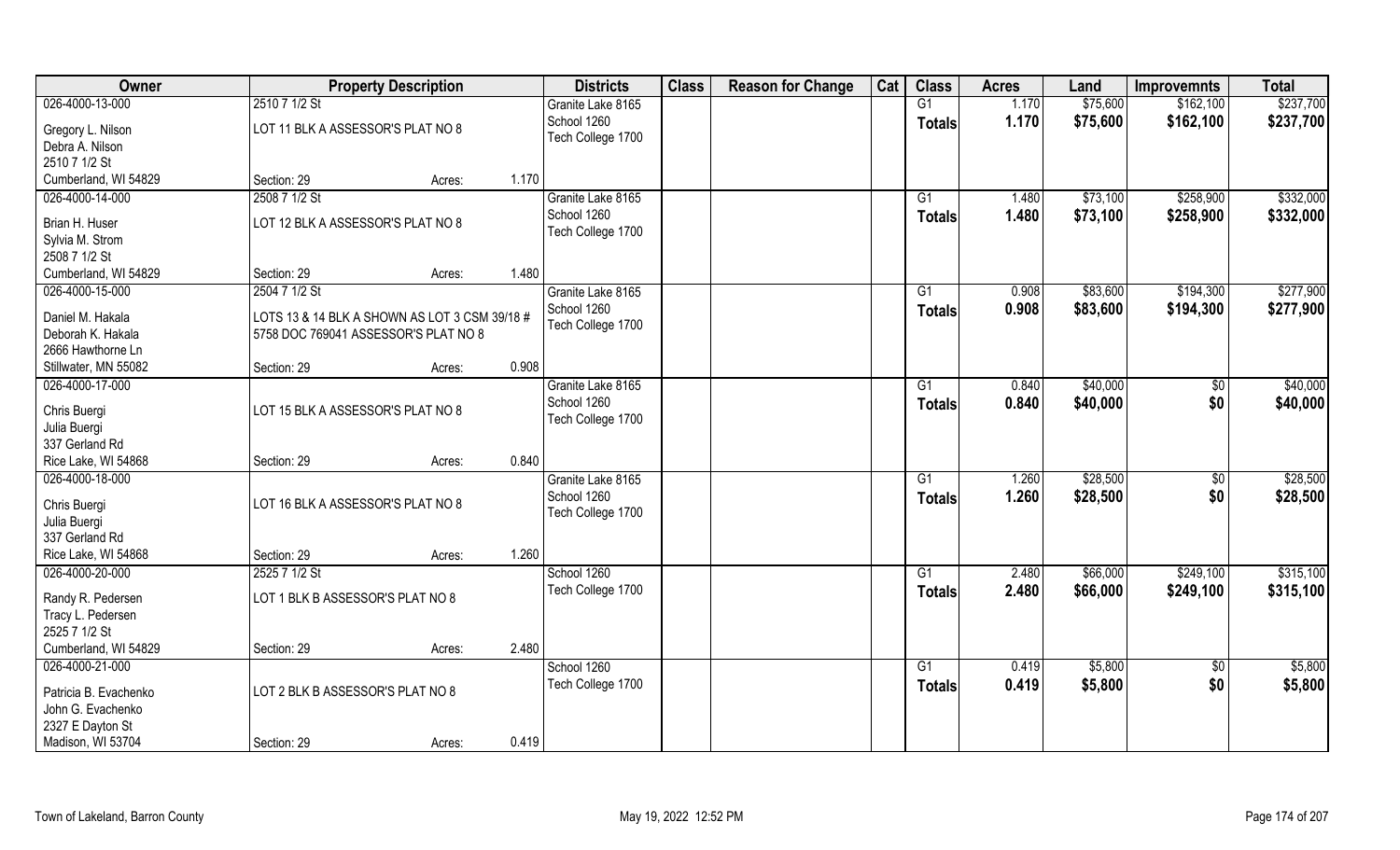| Owner                                                  | <b>Property Description</b>                  |        |       | <b>Districts</b>                 | <b>Class</b> | <b>Reason for Change</b> | Cat | <b>Class</b>    | <b>Acres</b> | Land      | <b>Improvemnts</b> | <b>Total</b> |
|--------------------------------------------------------|----------------------------------------------|--------|-------|----------------------------------|--------------|--------------------------|-----|-----------------|--------------|-----------|--------------------|--------------|
| 026-4000-22-000                                        |                                              |        |       | School 1260                      |              |                          |     | G1              | 1.700        | \$61,400  | $\sqrt{$0}$        | \$61,400     |
| Cory W. Hussey                                         | LOT 3 BLK B ASSESSOR'S PLAT NO 8             |        |       | Tech College 1700                |              |                          |     | <b>Totals</b>   | 1.700        | \$61,400  | \$0                | \$61,400     |
| Barbara J. Hussey                                      |                                              |        |       |                                  |              |                          |     |                 |              |           |                    |              |
| 114 Hidden Ridges Cir                                  |                                              |        |       |                                  |              |                          |     |                 |              |           |                    |              |
| Combined Locks, WI 54113                               | Section: 29                                  | Acres: | 1.700 |                                  |              |                          |     |                 |              |           |                    |              |
| 026-4000-23-000                                        |                                              |        |       | School 1260                      |              |                          |     | G1              | 1.970        | \$46,400  | \$0                | \$46,400     |
| Mary Ann Loufek Johnson                                | LOT 4 BLK B ASSESSOR'S PLAT NO 8             |        |       | Tech College 1700                |              |                          |     | Totals          | 1.970        | \$46,400  | \$0                | \$46,400     |
| Gregory Guy Johnson                                    |                                              |        |       |                                  |              |                          |     |                 |              |           |                    |              |
| 6214 Washburn Ave S                                    |                                              |        |       |                                  |              |                          |     |                 |              |           |                    |              |
| Richfield, MN 55423                                    | Section: 29                                  | Acres: | 1.970 |                                  |              |                          |     |                 |              |           |                    |              |
| 026-4000-24-000                                        |                                              |        |       | School 1260                      |              |                          |     | G1              | 1.630        | \$32,100  | $\sqrt[6]{3}$      | \$32,100     |
| Mary Ann Loufek Johnson                                | LOT 5 BLK B ASSESSOR'S PLAT NO 8             |        |       | Tech College 1700                |              |                          |     | <b>Totals</b>   | 1.630        | \$32,100  | \$0                | \$32,100     |
| Gregory Guy Johnson                                    |                                              |        |       |                                  |              |                          |     |                 |              |           |                    |              |
| 6214 Washburn Ave S                                    |                                              |        |       |                                  |              |                          |     |                 |              |           |                    |              |
| Richfield, MN 55423                                    | Section: 29                                  | Acres: | 1.630 |                                  |              |                          |     |                 |              |           |                    |              |
| 026-4011-01-000                                        | 2543 7 1/4 St                                |        |       | Granite Lake 8165                |              |                          |     | G1              | 0.000        | \$61,900  | \$203,600          | \$265,500    |
|                                                        |                                              |        |       | School 1260                      |              |                          |     | <b>Totals</b>   | 0.000        | \$61,900  | \$203,600          | \$265,500    |
| Tse Development LLC                                    | UNIT 1 GRANITE LAKE CONDOMINIUM & 1/2 INT IN |        |       | Tech College 1700                |              |                          |     |                 |              |           |                    |              |
| 4424 Tonkawood Rd                                      | <b>COMMON ELEMENT</b>                        |        |       |                                  |              |                          |     |                 |              |           |                    |              |
| Minnetonka, MN 55435                                   | Section: 29                                  |        | 0.000 |                                  |              |                          |     |                 |              |           |                    |              |
| 026-4011-02-000                                        | 2543A 7 1/4 St                               | Acres: |       | Granite Lake 8165                |              |                          |     | $\overline{G1}$ | 0.000        | \$61,900  | \$201,400          | \$263,300    |
|                                                        |                                              |        |       | School 1260                      |              |                          |     |                 |              |           |                    |              |
| David B & Jeanne M Marynowski Trust                    | UNIT 2 GRANITE LAKE CONDOMINIUM & 1/2 INT IN |        |       |                                  |              |                          |     | <b>Totals</b>   | 0.000        | \$61,900  | \$201,400          | \$263,300    |
| 20121 N 76th St Unit 1037                              | <b>COMMON ELEMENT</b>                        |        |       | Tech College 1700                |              |                          |     |                 |              |           |                    |              |
| Scottsdale, AZ 85255                                   |                                              |        |       |                                  |              |                          |     |                 |              |           |                    |              |
|                                                        | Section: 29                                  | Acres: | 0.000 |                                  |              |                          |     |                 |              |           |                    |              |
| 026-4022-03-000                                        | 725 25 1/2 Ave                               |        |       | Granite Lake 8165                |              |                          |     | G1              | 1.710        | \$135,100 | \$144,600          | \$279,700    |
| Scott A & Brenda K Schoenborn Joint<br>Revocable Trust | LOTS 1 & 2 LAKE FOREST PARK (MOS #8169)      |        |       | School 1260<br>Tech College 1700 |              |                          |     | <b>Totals</b>   | 1.710        | \$135,100 | \$144,600          | \$279,700    |
| 725 25 1/2 Ave                                         |                                              |        |       |                                  |              |                          |     |                 |              |           |                    |              |
| Cumberland, WI 54829                                   | Section: 29                                  | Acres: | 1.710 |                                  |              |                          |     |                 |              |           |                    |              |
| 026-4022-04-000                                        | 727 25 1/2 Ave                               |        |       | Granite Lake 8165                |              |                          |     | $\overline{G1}$ | 0.890        | \$30,200  | \$14,800           | \$45,000     |
| Scott A & Brenda K Schoenborn Joint                    | LOT 3 LAKE FOREST PARK (MOS #8169)           |        |       | School 1260                      |              |                          |     | <b>Totals</b>   | 0.890        | \$30,200  | \$14,800           | \$45,000     |
| Revocable Trust                                        |                                              |        |       | Tech College 1700                |              |                          |     |                 |              |           |                    |              |
| 725 25 1/2 Ave                                         |                                              |        |       |                                  |              |                          |     |                 |              |           |                    |              |
| Cumberland, WI 54829                                   | Section: 29                                  | Acres: | 0.890 |                                  |              |                          |     |                 |              |           |                    |              |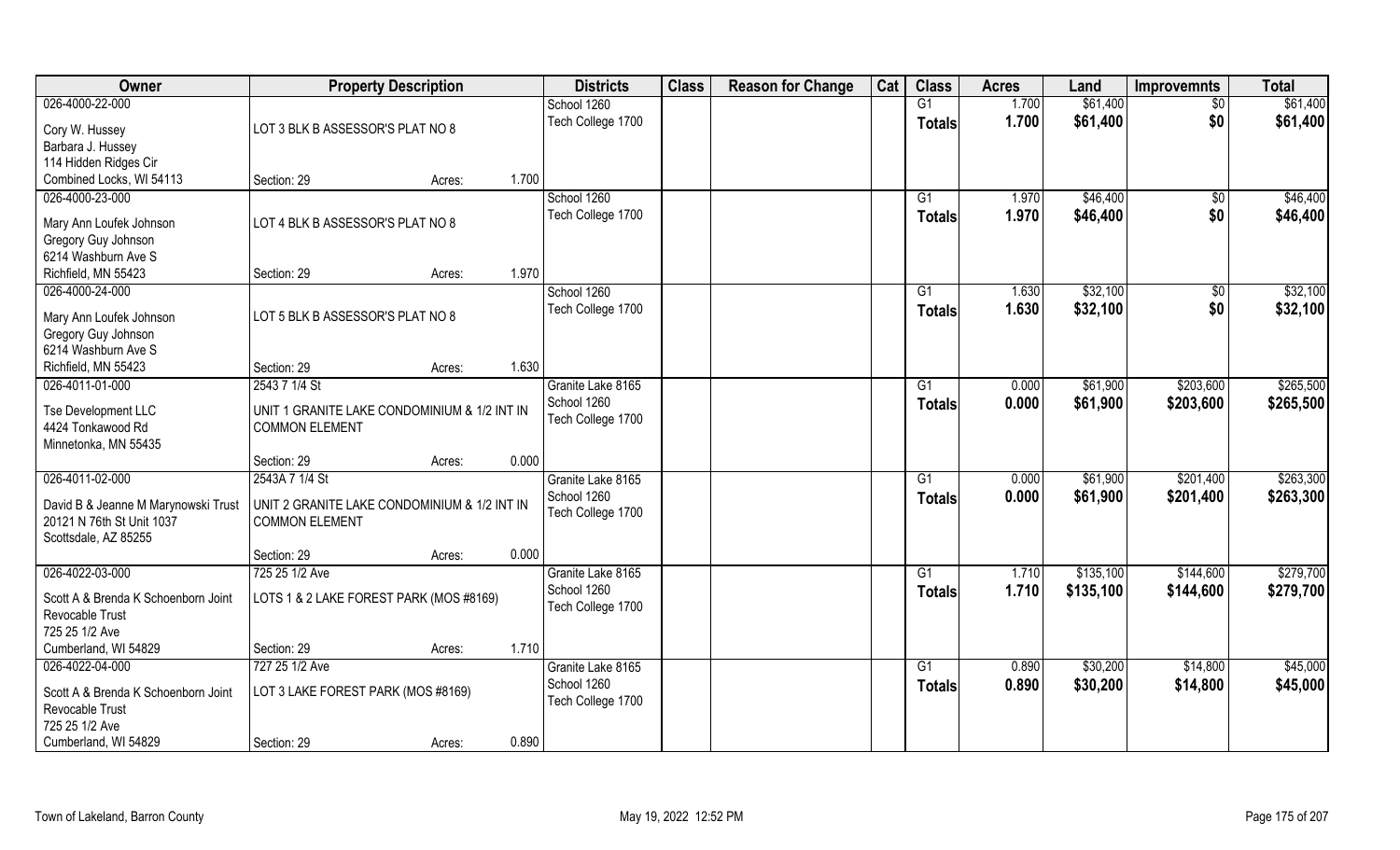| Owner                        | <b>Property Description</b>                     | <b>Districts</b>  | <b>Class</b> | <b>Reason for Change</b> | Cat | <b>Class</b>  | <b>Acres</b> | Land     | <b>Improvemnts</b> | <b>Total</b> |
|------------------------------|-------------------------------------------------|-------------------|--------------|--------------------------|-----|---------------|--------------|----------|--------------------|--------------|
| 026-4022-05-000              | 729 25 1/2 Ave                                  | Granite Lake 8165 |              |                          |     | G1            | 0.895        | \$90,000 | \$333,700          | \$423,700    |
| Aaron R. Lehmann             | LOT 4 LAKE FOREST PARK (MOS #8688)              | School 1260       |              |                          |     | <b>Totals</b> | 0.895        | \$90,000 | \$333,700          | \$423,700    |
| Erin G. Lehmann              |                                                 | Tech College 1700 |              |                          |     |               |              |          |                    |              |
| 729 25 1/2 Ave               |                                                 |                   |              |                          |     |               |              |          |                    |              |
| Cumberland, WI 54829         | Section: 29<br>Acres:                           | 0.895             |              |                          |     |               |              |          |                    |              |
| 026-4022-05-001              | 731 25 1/2 Ave                                  | Granite Lake 8165 |              |                          |     | G1            | 0.940        | \$90,000 | \$206,100          | \$296,100    |
|                              |                                                 | School 1260       |              |                          |     | <b>Totals</b> | 0.940        | \$90,000 | \$206,100          | \$296,100    |
| Ritchie L. Narges            | LOT 5 LAKE FOREST PARK NOW SHOWN AS LOT 5       | Tech College 1700 |              |                          |     |               |              |          |                    |              |
| <b>Elizabet Narges</b>       | CSM 20/101 #2901 DOC 529696                     |                   |              |                          |     |               |              |          |                    |              |
| PO Box 1213                  |                                                 |                   |              |                          |     |               |              |          |                    |              |
| Cumberland, WI 54829         | Section: 29<br>Acres:                           | 0.940             |              |                          |     |               |              |          |                    |              |
| 026-4022-05-011              | 25 1/2 Ave                                      | Granite Lake 8165 |              |                          |     | G1            | 0.810        | \$90,000 | $\sqrt[6]{3}$      | \$90,000     |
| Thomas Wolf                  | LOT 6 LAKE FOREST PARK                          | School 1260       |              |                          |     | <b>Totals</b> | 0.810        | \$90,000 | \$0                | \$90,000     |
| Kellie Wolf                  |                                                 | Tech College 1700 |              |                          |     |               |              |          |                    |              |
| 19225 Foxfield Dr            |                                                 |                   |              |                          |     |               |              |          |                    |              |
| Prior Lake, MN 55372         | Section: 29<br>Acres:                           | 0.810             |              |                          |     |               |              |          |                    |              |
| 026-4022-05-022              | 735 25 1/2 Ave                                  | Granite Lake 8165 |              |                          |     | G1            | 0.670        | \$90,000 | \$117,000          | \$207,000    |
|                              |                                                 | School 1260       |              |                          |     | <b>Totals</b> | 0.670        | \$90,000 | \$117,000          | \$207,000    |
| Thomas Wolf                  | LOT 7 LAKE FOREST PARK                          | Tech College 1700 |              |                          |     |               |              |          |                    |              |
| Kellie Wolf                  |                                                 |                   |              |                          |     |               |              |          |                    |              |
| 19225 Foxfield Dr            |                                                 |                   |              |                          |     |               |              |          |                    |              |
| Prior Lake, MN 55372         | Section: 29<br>Acres:                           | 0.670             |              |                          |     |               |              |          |                    |              |
| 026-4022-05-033              | 737 25 1/2 Ave                                  | Granite Lake 8165 |              |                          |     | G1            | 0.490        | \$43,200 | \$21,700           | \$64,900     |
| O'Connell Family Cabin Trust | LOT 8 LAKE FOREST PARK                          | School 1260       |              |                          |     | Totals        | 0.490        | \$43,200 | \$21,700           | \$64,900     |
| 888 Ivy Ave W                |                                                 | Tech College 1700 |              |                          |     |               |              |          |                    |              |
| St Paul, MN 55117            |                                                 |                   |              |                          |     |               |              |          |                    |              |
|                              | Section: 29<br>Acres:                           | 0.490             |              |                          |     |               |              |          |                    |              |
| 026-4022-05-044              | 737 25 1/2 Ave                                  | Granite Lake 8165 |              |                          |     | G1            | 1.010        | \$92,000 | \$158,400          | \$250,400    |
|                              |                                                 | School 1260       |              |                          |     | <b>Totals</b> | 1.010        | \$92,000 | \$158,400          | \$250,400    |
| O'Connell Family Cabin Trust | PLAT 9-1 PRT LOT 9 SHOWN AS LOT 1 CSM 15/116    | Tech College 1700 |              |                          |     |               |              |          |                    |              |
| 888 Ivy Ave W                | #2185 LAKE FOREST PARK                          |                   |              |                          |     |               |              |          |                    |              |
| St Paul, MN 55117            |                                                 | 1.010             |              |                          |     |               |              |          |                    |              |
| 026-4022-05-055              | Section: 29<br>Acres:                           | School 1260       |              |                          |     |               | 3.160        | \$74,300 |                    | \$74,300     |
|                              |                                                 |                   |              |                          |     | G1            |              |          | $\sqrt{$0}$        |              |
| Jeffrey G. Zais              | PLAT 9-2 LOT 9 INCL LOT 2 CSM 15/116 #2185 & EX | Tech College 1700 |              |                          |     | <b>Totals</b> | 3.160        | \$74,300 | \$0                | \$74,300     |
| Patricia Zais                | LOT 1 CSM 15/116 #2185 LAKE FOREST PARK (MOS    |                   |              |                          |     |               |              |          |                    |              |
| 1735 3rd Ave                 | #7751)                                          |                   |              |                          |     |               |              |          |                    |              |
| Cumberland, WI 54829         | Section: 29<br>Acres:                           | 3.160             |              |                          |     |               |              |          |                    |              |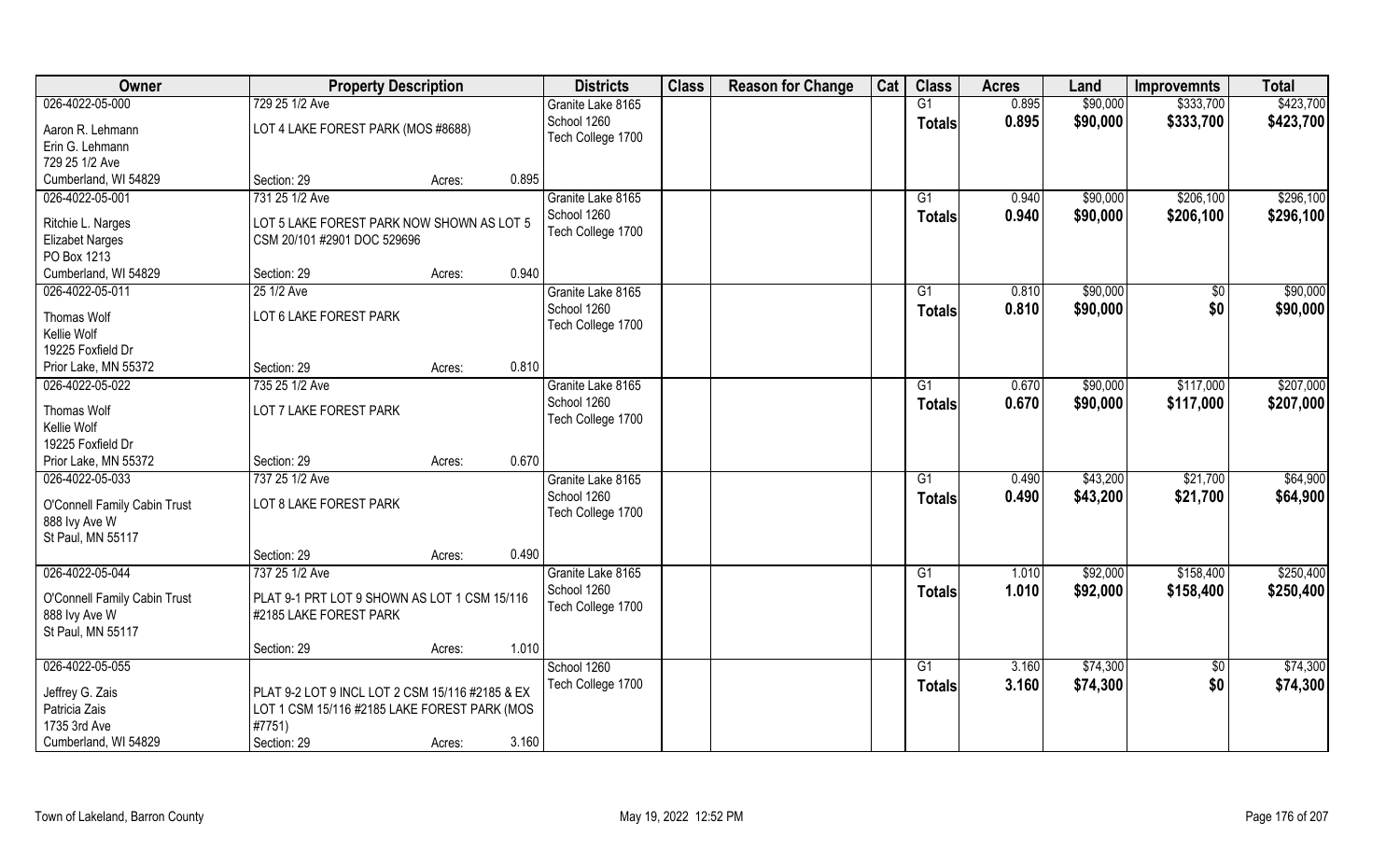| Owner                   | <b>Property Description</b>                    | <b>Districts</b>  | <b>Class</b> | <b>Reason for Change</b> | Cat | <b>Class</b>    | <b>Acres</b> | Land      | <b>Improvemnts</b> | <b>Total</b> |
|-------------------------|------------------------------------------------|-------------------|--------------|--------------------------|-----|-----------------|--------------|-----------|--------------------|--------------|
| 026-4022-06-000         | 739 25 1/2 Ave                                 | Granite Lake 8165 |              |                          |     | G1              | 4.730        | \$113,400 | \$39,600           | \$153,000    |
| William M. Greer        | LOT 10 LAKE FOREST PARK                        | School 1260       |              |                          |     | <b>Totals</b>   | 4.730        | \$113,400 | \$39,600           | \$153,000    |
| c/o Susan Greer         |                                                | Tech College 1700 |              |                          |     |                 |              |           |                    |              |
| 781 25 1/2 Ave          |                                                |                   |              |                          |     |                 |              |           |                    |              |
| Cumberland, WI 54829    | 4.730<br>Section: 29<br>Acres:                 |                   |              |                          |     |                 |              |           |                    |              |
| 026-4022-07-000         | 2549A 7 1/2 St                                 | School 1260       |              |                          |     | $\overline{G1}$ | 2.000        | \$63,600  | \$0                | \$63,600     |
|                         |                                                | Tech College 1700 |              |                          |     | Totals          | 2.000        | \$63,600  | \$0                | \$63,600     |
| Benjamin R. Frick       | PLAT 11-1 PRT LOT 11 SHOWN AS LOT 11 CSM 17/1  |                   |              |                          |     |                 |              |           |                    |              |
| Jessica Frick           | #2365 DOC 494663 LAKE FOREST PARK (MOS         |                   |              |                          |     |                 |              |           |                    |              |
| 9404 Hillingdon Rd      | #7805)                                         |                   |              |                          |     |                 |              |           |                    |              |
| Woodbury, MN 55125      | 2.000<br>Section: 29<br>Acres:                 |                   |              |                          |     |                 |              |           |                    |              |
| 026-4022-07-001         | 2548 7 1/2 St                                  | Granite Lake 8165 |              |                          |     | G1              | 3.590        | \$132,800 | \$49,200           | \$182,000    |
| Brian S. Otto           | PLATS 11-2 & 12-3 PRT LOT 11 SHOWN AS LOT 11-A | School 1260       |              |                          |     | <b>Totals</b>   | 3.590        | \$132,800 | \$49,200           | \$182,000    |
| Julie A. Otto           | CSM 17/2 #2366 DOC 494664 & NLY 52.07 FT LOT   | Tech College 1700 |              |                          |     |                 |              |           |                    |              |
| 2924 N Plum Tree Cir    | 12-A CSM 17/2 #2366 DOC 494664 LAKE FOREST     |                   |              |                          |     |                 |              |           |                    |              |
| Menomonie, WI 54741     | 3.590<br>Section: 29<br>Acres:                 |                   |              |                          |     |                 |              |           |                    |              |
| 026-4022-08-000         |                                                | School 1260       |              |                          |     | G1              | 2.180        | \$64,800  | $\sqrt[6]{3}$      | \$64,800     |
|                         |                                                | Tech College 1700 |              |                          |     | <b>Totals</b>   | 2.180        | \$64,800  | \$0                | \$64,800     |
| Elizabeth Ann Bastian   | PLAT 12-1 PRT LOT 12 SHOWN AS LOT 12 CSM 17/1  |                   |              |                          |     |                 |              |           |                    |              |
| 4820 Killarney Dr       | #2365 DOC 494663 LAKE FOREST PARK              |                   |              |                          |     |                 |              |           |                    |              |
| Golden Valley, MN 55422 |                                                |                   |              |                          |     |                 |              |           |                    |              |
|                         | 2.180<br>Section: 29<br>Acres:                 |                   |              |                          |     |                 |              |           |                    |              |
| 026-4022-09-000         |                                                | School 1260       |              |                          |     | $\overline{G1}$ | 2.900        | \$66,000  | $\sqrt[6]{30}$     | \$66,000     |
| Elizabeth Ann Bastian   | PLAT 13-1 PRT LOT 13 SHOWN AS LOT 13 CSM 17/1  | Tech College 1700 |              |                          |     | Totals          | 2.900        | \$66,000  | \$0                | \$66,000     |
| 4820 Killarney Dr       | #2365 DOC 494663 LAKE FOREST PARK              |                   |              |                          |     |                 |              |           |                    |              |
| Golden Valley, MN 55422 |                                                |                   |              |                          |     |                 |              |           |                    |              |
|                         | 2.900<br>Section: 29<br>Acres:                 |                   |              |                          |     |                 |              |           |                    |              |
| 026-4022-09-001         | 2546 7 1/2 St                                  | Granite Lake 8165 |              |                          |     | G1              | 2.220        | \$129,900 | \$194,000          | \$323,900    |
|                         |                                                | School 1260       |              |                          |     | <b>Totals</b>   | 2.220        | \$129,900 | \$194,000          | \$323,900    |
| Charles J. O'Brien      | PLATS 12-2 & 13-2 PRT LOT 13 SHOWN AS LOT 13-A | Tech College 1700 |              |                          |     |                 |              |           |                    |              |
| Sonia S. O'Brien        | CSM 17/2 #2366 DOC 494664 & LOT 12-A CSM 17/2  |                   |              |                          |     |                 |              |           |                    |              |
| 2546 7 1/2 St           | #2366 DOC 494664 EX NLY 52.07 FT LAKE FOREST   |                   |              |                          |     |                 |              |           |                    |              |
| Cumberland, WI 54829    | Section: 29<br>Acres:                          | 2.220             |              |                          |     |                 |              |           |                    |              |
| 026-4022-10-000         | 2544 7 1/2 St                                  | Granite Lake 8165 |              |                          |     | G1              | 0.720        | \$64,000  | \$84,300           | \$148,300    |
| Randolph L. Shimizu     | PLAT 14-1 PRT LOT 14 LYG W & S OF EXISTING TN  | School 1260       |              |                          |     | <b>Totals</b>   | 0.720        | \$64,000  | \$84,300           | \$148,300    |
| Theresa Shimizu         | RD LAKE FOREST PARK                            | Tech College 1700 |              |                          |     |                 |              |           |                    |              |
| 921 Southview Dr        |                                                |                   |              |                          |     |                 |              |           |                    |              |
| Hastings, MN 55033      | 0.720<br>Section: 29<br>Acres:                 |                   |              |                          |     |                 |              |           |                    |              |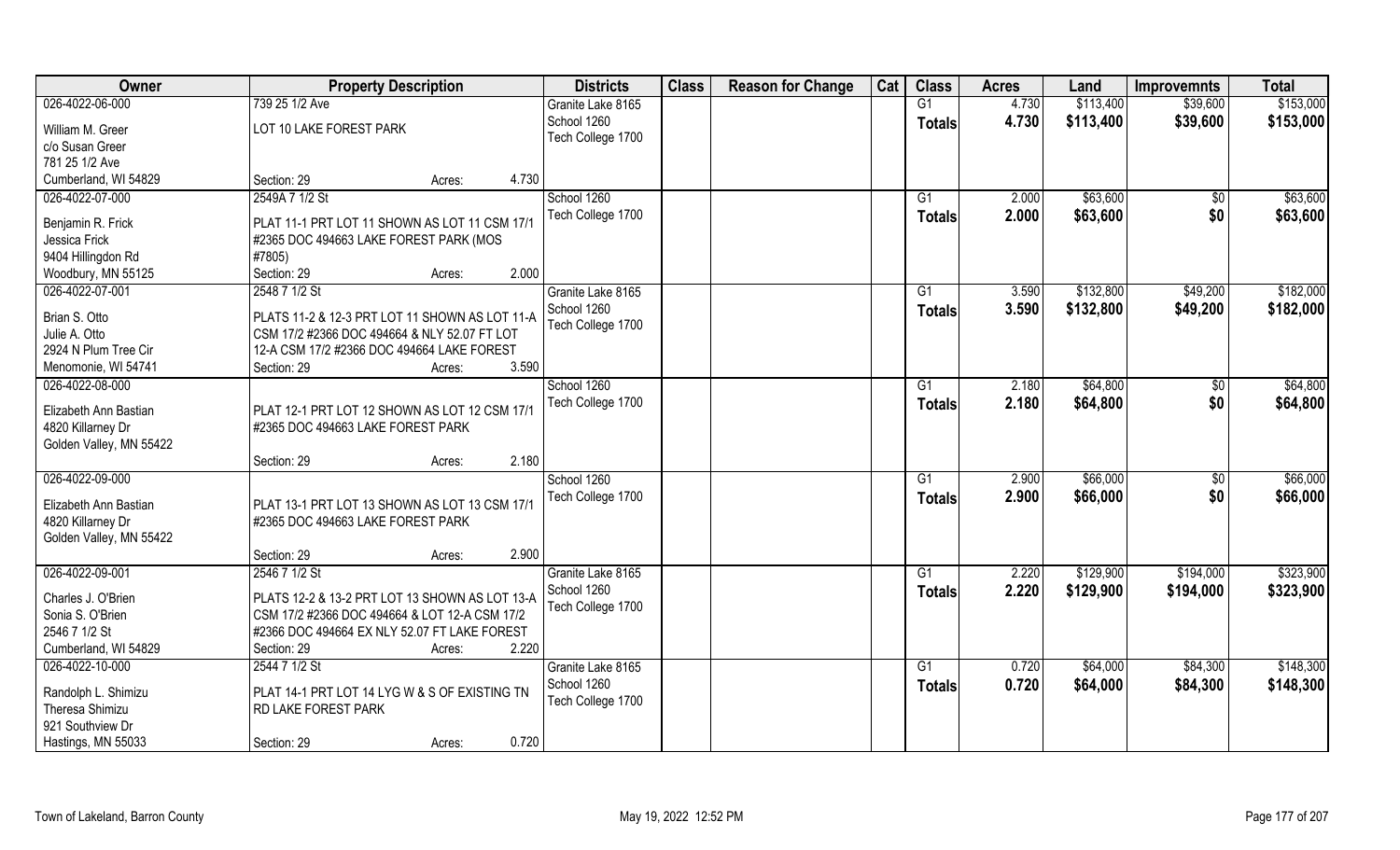| Owner                                  |                                                                      | <b>Property Description</b> |       | <b>Districts</b>                 | <b>Class</b> | <b>Reason for Change</b> | Cat  | <b>Class</b>    | <b>Acres</b> | Land      | <b>Improvemnts</b> | <b>Total</b> |
|----------------------------------------|----------------------------------------------------------------------|-----------------------------|-------|----------------------------------|--------------|--------------------------|------|-----------------|--------------|-----------|--------------------|--------------|
| 026-4022-12-000                        |                                                                      |                             |       | Granite Lake 8165                |              |                          |      | G1              | 1.170        | \$90,000  | $\sqrt{6}$         | \$90,000     |
| Randolph L. Shimizu<br>Theresa Shimizu | PLAT 15-1 PRT LOT 15 LYG W & S OF EXISTING<br>ROADS LAKE FOREST PARK |                             |       | School 1260<br>Tech College 1700 |              |                          |      | <b>Totals</b>   | 1.170        | \$90,000  | \$0                | \$90,000     |
| 921 Southview Dr                       |                                                                      |                             | 1.170 |                                  |              |                          |      |                 |              |           |                    |              |
| Hastings, MN 55033                     | Section: 29                                                          | Acres:                      |       |                                  |              |                          |      |                 |              |           |                    |              |
| 026-4022-13-000                        | 2547 7 1/2 St                                                        |                             |       | School 1260                      |              |                          |      | G1              | 6.630        | \$136,800 | \$55,500           | \$192,300    |
| Elizabeth Ann Bastian                  | PLAT 14-2 & 15-2 PRT LOTS 14 & 15 LYG E OF                           |                             |       | Tech College 1700                |              |                          |      | Totals          | 6.630        | \$136,800 | \$55,500           | \$192,300    |
| 4820 Killarney Dr                      | EXISTING TN RD LAKE FOREST PARK                                      |                             |       |                                  |              |                          |      |                 |              |           |                    |              |
| Golden Valley, MN 55422                |                                                                      |                             |       |                                  |              |                          |      |                 |              |           |                    |              |
|                                        | Section: 29                                                          | Acres:                      | 6.630 |                                  |              |                          |      |                 |              |           |                    |              |
| 026-4022-14-000                        |                                                                      |                             |       | School 1260                      |              |                          |      | G1              | 4.200        | \$70,200  | \$0                | \$70,200     |
| Elizabeth Ann Bastian                  | PLAT 16-2 PRT LOT 16 LYG E OF SYLVAN-DALE DR                         |                             |       | Tech College 1700                |              |                          |      | <b>Totals</b>   | 4.200        | \$70,200  | \$0                | \$70,200     |
| 4820 Killarney Dr                      | AS SHOWN CSM 25/60 #3570 LAKE FOREST PARK                            |                             |       |                                  |              |                          |      |                 |              |           |                    |              |
| Golden Valley, MN 55422                |                                                                      |                             |       |                                  |              |                          |      |                 |              |           |                    |              |
|                                        | Section: 29                                                          | Acres:                      | 4.200 |                                  |              |                          |      |                 |              |           |                    |              |
| 026-4022-14-001                        | 2536 7 1/2 St                                                        |                             |       | Granite Lake 8165                | G1           | <b>NSF 100%</b>          |      | G1              | 1.398        | \$90,900  | \$96,400           | \$187,300    |
|                                        |                                                                      |                             |       | School 1260                      |              |                          |      | Totals          | 1.398        | \$90,900  | \$96,400           | \$187,300    |
| Kevin Lindquist                        | PLAT 16-1 PRT LOT 16 LYG W OF ROW SYLVANDALE                         |                             |       | Tech College 1700                |              |                          |      |                 |              |           |                    |              |
| <b>Tyler Dreyer</b>                    | DR (NKA 7 1/2 ST) LAKE FOREST PARK (MOS #6896                        |                             |       |                                  |              |                          |      |                 |              |           |                    |              |
| 7238 121st St W                        | & #8912)                                                             |                             |       |                                  |              |                          |      |                 |              |           |                    |              |
| Apple Valley, MN 55124                 | Section: 29                                                          | Acres:                      | 1.398 |                                  |              |                          |      |                 |              |           |                    |              |
| 026-4022-15-000                        | 2532 7 1/2 St                                                        |                             |       | Granite Lake 8165                |              |                          |      | $\overline{G1}$ | 1.200        | \$43,800  | \$62,200           | \$106,000    |
| Dague Family Irrevocable Trust         | PLAT 17-1 PRT LOT 17 SHOWN AS LOT 17 CSM 16/34                       |                             |       | School 1260                      |              |                          |      | <b>Totals</b>   | 1.200        | \$43,800  | \$62,200           | \$106,000    |
| 1295 Wickre Dr                         | #2246 DOC 487091 LAKE FOREST PARK                                    |                             |       | Tech College 1700                |              |                          |      |                 |              |           |                    |              |
| Cumberland, WI 54829                   |                                                                      |                             |       |                                  |              |                          |      |                 |              |           |                    |              |
|                                        | Section: 29                                                          | Acres:                      | 1.200 |                                  |              |                          |      |                 |              |           |                    |              |
| 026-4022-15-010                        |                                                                      |                             |       | School 1260                      | G1           | Correct acreage per RPL  | $-4$ | G1              | 3.061        | \$69,600  | $\overline{50}$    | \$69,600     |
| Greyton I. Becker Jr                   | PLAT 17-3 PRT LOT 17 SHOWN AS LOT 17 CSM 25/60                       |                             |       | Tech College 1700                |              |                          |      | <b>Totals</b>   | 3.061        | \$69,600  | \$0                | \$69,600     |
| Pamel Becker                           | #3570 DOC 577704 LAKE FOREST PARK (MOS                               |                             |       |                                  |              |                          |      |                 |              |           |                    |              |
| 1905 Albert St N                       | #9189)                                                               |                             |       |                                  |              |                          |      |                 |              |           |                    |              |
| Falcon Heights, MN 55113               | Section: 29                                                          | Acres:                      | 3.061 |                                  |              |                          |      |                 |              |           |                    |              |
| 026-4022-16-000                        |                                                                      |                             |       | School 1260                      |              |                          |      | $\overline{G1}$ | 2.840        | \$67,200  | $\overline{50}$    | \$67,200     |
|                                        |                                                                      |                             |       | Tech College 1700                |              |                          |      | <b>Totals</b>   | 2.840        | \$67,200  | \$0                | \$67,200     |
| Salvatore C. Rudolph                   | PLAT 18-1 SHOWN AS LOT 18 CSM 25/60 #3570 LAKE                       |                             |       |                                  |              |                          |      |                 |              |           |                    |              |
| Linda Rudolph                          | <b>FOREST PARK</b>                                                   |                             |       |                                  |              |                          |      |                 |              |           |                    |              |
| 1200 Hemingway PI Apt 202              |                                                                      |                             |       |                                  |              |                          |      |                 |              |           |                    |              |
| Celebration, FL 34747-5394             | Section: 29                                                          | Acres:                      | 2.840 |                                  |              |                          |      |                 |              |           |                    |              |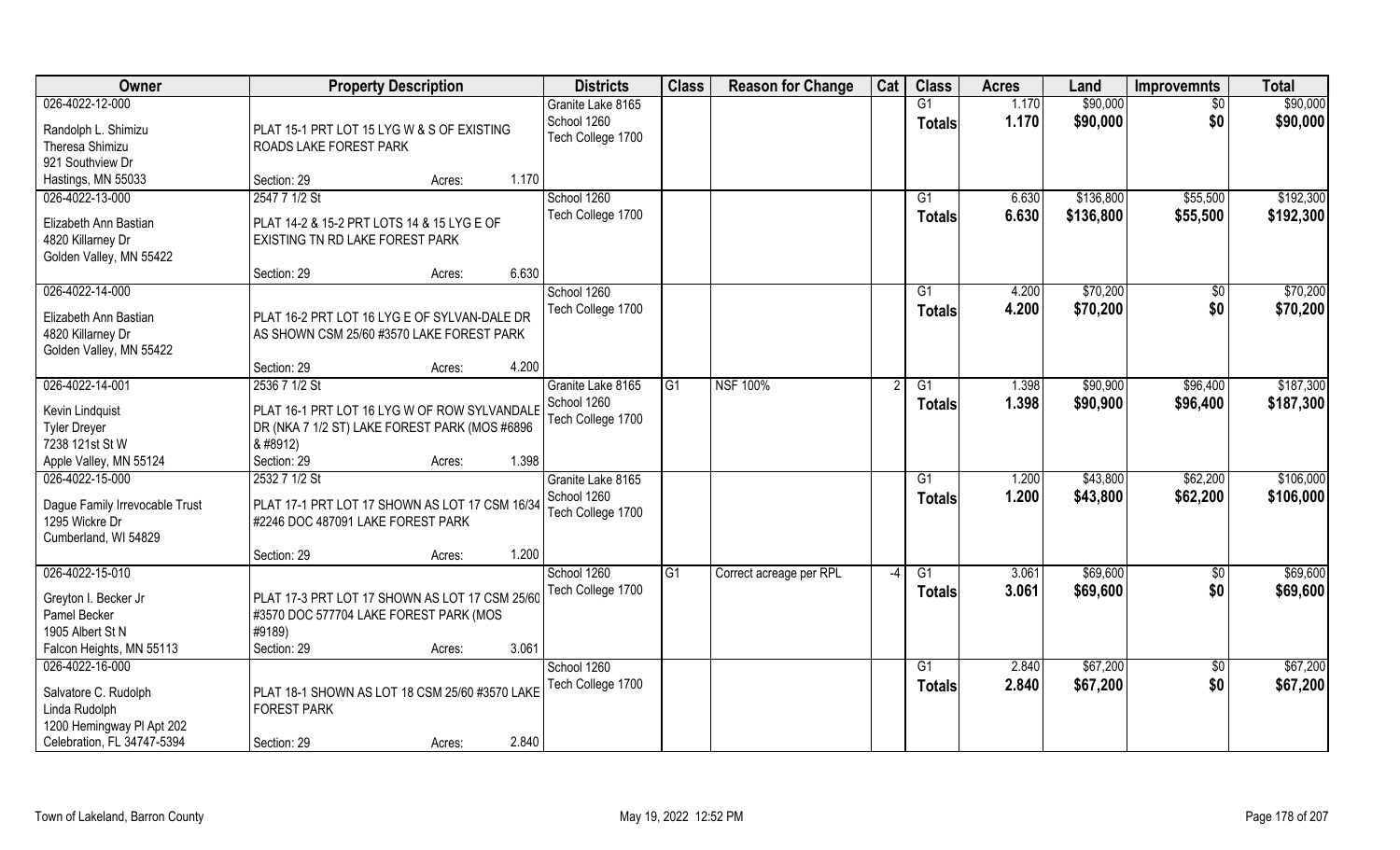| 026-4022-16-001<br>2530 7 1/2 St<br>\$116,400<br>\$30,000<br>\$146,400<br>G1<br>1.460<br>Granite Lake 8165<br>School 1260<br>1.460<br>\$30,000<br>\$116,400<br>\$146,400<br><b>Totals</b><br>James S. Peterson (Le et al<br>PLAT 17-2 & 18-2 JAMES S & JANICE A PETERSON<br>Tech College 1700<br>RETAIN LIFE ESTATE PRT LOTS 17 & 18 SHOWN AS<br>2401 108th Ln Ne Apt 308<br>LOT 18 CSM 16/34 #2246 LAKE FOREST PARK<br><b>Blaine, MN 55449</b><br>1.460<br>Section: 29<br>Acres:<br>026-4022-17-000<br>2527 7 1/2 St<br>School 1260<br>\$73,200<br>\$196,100<br>\$269,300<br>G1<br>2.590<br>Tech College 1700<br>\$73,200<br>2.590<br>\$196,100<br>\$269,300<br><b>Totals</b><br>Robert N. Salzman<br>PLAT 19-1 SHOWN AS LOT 19 CSM 25/60 #3570 LAKE<br>Jan E. Salzman<br><b>FOREST PARK</b><br>2527 7 1/2 St<br>2.590<br>Cumberland, WI 54829<br>Section: 29<br>Acres:<br>\$360,000<br>026-4022-17-001<br>2528 7 1/2 St<br>\$93,600<br>\$266,400<br>Granite Lake 8165<br>G1<br>1.330<br>School 1260<br>1.330<br>\$93,600<br>\$266,400<br>\$360,000<br><b>Totals</b><br>Carla A Kohlnhofer Trust<br>PLAT 19-2 PRT LOT 19 SHOWN AS LOT 19 CSM 16/34<br>Tech College 1700<br>37112 280th Avenue Way<br>#2246 DOC 487091 LAKE FOREST PARK<br>Goodhue, MN 55027<br>1.330<br>Section: 29<br>Acres:<br>\$182,300<br>026-4022-18-000<br>School 1260<br>\$120,000<br>\$62,300<br>781 25 1/2 Ave<br>2.340<br>G1<br>Tech College 1700<br>2.340<br>\$120,000<br>\$62,300<br>\$182,300<br><b>Totals</b><br>LOT 35 LAKE FOREST PARK<br>Susan W. Greer<br>781 25 1/2 Ave<br>Cumberland, WI 54829<br>2.340<br>Section: 29<br>Acres:<br>026-4022-19-000<br>0.990<br>\$70,000<br>\$70,000<br>School 1260<br>G1<br>\$0<br>\$70,000<br>0.990<br>\$0<br>\$70,000<br>Tech College 1700<br>Totals<br>Susan W. Greer<br>LOT 36 LAKE FOREST PARK<br>781 25 1/2 Ave<br>Cumberland, WI 54829<br>0.990<br>Section: 29<br>Acres:<br>026-4022-20-000<br>\$43,000<br>\$43,000<br>School 1260<br>$\overline{50}$<br>G1<br>0.510<br>\$0<br>Tech College 1700<br>\$43,000<br>\$43,000<br>0.510<br><b>Totals</b><br>Susan W. Greer<br>LOT 37 LAKE FOREST PARK<br>781 25 1/2 Ave<br>Cumberland, WI 54829<br>0.510<br>Section: 29<br>Acres:<br>026-4022-21-000<br>2538 7 3/4 St<br>School 1260<br>\$155,200<br>G1<br>1.000<br>\$86,400<br>\$68,800<br>Tech College 1700<br>1.000<br>\$68,800<br>\$155,200<br>\$86,400<br><b>Totals</b><br>LOT 38 LAKE FOREST PARK<br>Schwarze Notebaart Living Trust<br>1463 Mary St N<br>Maplewood, MN 55119 | Owner | <b>Property Description</b> |        |       | <b>Districts</b> | <b>Class</b> | <b>Reason for Change</b> | Cat | <b>Class</b> | <b>Acres</b> | Land | <b>Improvemnts</b> | <b>Total</b> |
|------------------------------------------------------------------------------------------------------------------------------------------------------------------------------------------------------------------------------------------------------------------------------------------------------------------------------------------------------------------------------------------------------------------------------------------------------------------------------------------------------------------------------------------------------------------------------------------------------------------------------------------------------------------------------------------------------------------------------------------------------------------------------------------------------------------------------------------------------------------------------------------------------------------------------------------------------------------------------------------------------------------------------------------------------------------------------------------------------------------------------------------------------------------------------------------------------------------------------------------------------------------------------------------------------------------------------------------------------------------------------------------------------------------------------------------------------------------------------------------------------------------------------------------------------------------------------------------------------------------------------------------------------------------------------------------------------------------------------------------------------------------------------------------------------------------------------------------------------------------------------------------------------------------------------------------------------------------------------------------------------------------------------------------------------------------------------------------------------------------------------------------------------------------------------------------------------------------------------------------------------------------------------------------------------------------------------------------------------------------------------------------------------------------------------------------------------------------------------------------------------------|-------|-----------------------------|--------|-------|------------------|--------------|--------------------------|-----|--------------|--------------|------|--------------------|--------------|
|                                                                                                                                                                                                                                                                                                                                                                                                                                                                                                                                                                                                                                                                                                                                                                                                                                                                                                                                                                                                                                                                                                                                                                                                                                                                                                                                                                                                                                                                                                                                                                                                                                                                                                                                                                                                                                                                                                                                                                                                                                                                                                                                                                                                                                                                                                                                                                                                                                                                                                            |       |                             |        |       |                  |              |                          |     |              |              |      |                    |              |
|                                                                                                                                                                                                                                                                                                                                                                                                                                                                                                                                                                                                                                                                                                                                                                                                                                                                                                                                                                                                                                                                                                                                                                                                                                                                                                                                                                                                                                                                                                                                                                                                                                                                                                                                                                                                                                                                                                                                                                                                                                                                                                                                                                                                                                                                                                                                                                                                                                                                                                            |       |                             |        |       |                  |              |                          |     |              |              |      |                    |              |
|                                                                                                                                                                                                                                                                                                                                                                                                                                                                                                                                                                                                                                                                                                                                                                                                                                                                                                                                                                                                                                                                                                                                                                                                                                                                                                                                                                                                                                                                                                                                                                                                                                                                                                                                                                                                                                                                                                                                                                                                                                                                                                                                                                                                                                                                                                                                                                                                                                                                                                            |       |                             |        |       |                  |              |                          |     |              |              |      |                    |              |
|                                                                                                                                                                                                                                                                                                                                                                                                                                                                                                                                                                                                                                                                                                                                                                                                                                                                                                                                                                                                                                                                                                                                                                                                                                                                                                                                                                                                                                                                                                                                                                                                                                                                                                                                                                                                                                                                                                                                                                                                                                                                                                                                                                                                                                                                                                                                                                                                                                                                                                            |       |                             |        |       |                  |              |                          |     |              |              |      |                    |              |
|                                                                                                                                                                                                                                                                                                                                                                                                                                                                                                                                                                                                                                                                                                                                                                                                                                                                                                                                                                                                                                                                                                                                                                                                                                                                                                                                                                                                                                                                                                                                                                                                                                                                                                                                                                                                                                                                                                                                                                                                                                                                                                                                                                                                                                                                                                                                                                                                                                                                                                            |       |                             |        |       |                  |              |                          |     |              |              |      |                    |              |
|                                                                                                                                                                                                                                                                                                                                                                                                                                                                                                                                                                                                                                                                                                                                                                                                                                                                                                                                                                                                                                                                                                                                                                                                                                                                                                                                                                                                                                                                                                                                                                                                                                                                                                                                                                                                                                                                                                                                                                                                                                                                                                                                                                                                                                                                                                                                                                                                                                                                                                            |       |                             |        |       |                  |              |                          |     |              |              |      |                    |              |
|                                                                                                                                                                                                                                                                                                                                                                                                                                                                                                                                                                                                                                                                                                                                                                                                                                                                                                                                                                                                                                                                                                                                                                                                                                                                                                                                                                                                                                                                                                                                                                                                                                                                                                                                                                                                                                                                                                                                                                                                                                                                                                                                                                                                                                                                                                                                                                                                                                                                                                            |       |                             |        |       |                  |              |                          |     |              |              |      |                    |              |
|                                                                                                                                                                                                                                                                                                                                                                                                                                                                                                                                                                                                                                                                                                                                                                                                                                                                                                                                                                                                                                                                                                                                                                                                                                                                                                                                                                                                                                                                                                                                                                                                                                                                                                                                                                                                                                                                                                                                                                                                                                                                                                                                                                                                                                                                                                                                                                                                                                                                                                            |       |                             |        |       |                  |              |                          |     |              |              |      |                    |              |
|                                                                                                                                                                                                                                                                                                                                                                                                                                                                                                                                                                                                                                                                                                                                                                                                                                                                                                                                                                                                                                                                                                                                                                                                                                                                                                                                                                                                                                                                                                                                                                                                                                                                                                                                                                                                                                                                                                                                                                                                                                                                                                                                                                                                                                                                                                                                                                                                                                                                                                            |       |                             |        |       |                  |              |                          |     |              |              |      |                    |              |
|                                                                                                                                                                                                                                                                                                                                                                                                                                                                                                                                                                                                                                                                                                                                                                                                                                                                                                                                                                                                                                                                                                                                                                                                                                                                                                                                                                                                                                                                                                                                                                                                                                                                                                                                                                                                                                                                                                                                                                                                                                                                                                                                                                                                                                                                                                                                                                                                                                                                                                            |       |                             |        |       |                  |              |                          |     |              |              |      |                    |              |
|                                                                                                                                                                                                                                                                                                                                                                                                                                                                                                                                                                                                                                                                                                                                                                                                                                                                                                                                                                                                                                                                                                                                                                                                                                                                                                                                                                                                                                                                                                                                                                                                                                                                                                                                                                                                                                                                                                                                                                                                                                                                                                                                                                                                                                                                                                                                                                                                                                                                                                            |       |                             |        |       |                  |              |                          |     |              |              |      |                    |              |
|                                                                                                                                                                                                                                                                                                                                                                                                                                                                                                                                                                                                                                                                                                                                                                                                                                                                                                                                                                                                                                                                                                                                                                                                                                                                                                                                                                                                                                                                                                                                                                                                                                                                                                                                                                                                                                                                                                                                                                                                                                                                                                                                                                                                                                                                                                                                                                                                                                                                                                            |       |                             |        |       |                  |              |                          |     |              |              |      |                    |              |
|                                                                                                                                                                                                                                                                                                                                                                                                                                                                                                                                                                                                                                                                                                                                                                                                                                                                                                                                                                                                                                                                                                                                                                                                                                                                                                                                                                                                                                                                                                                                                                                                                                                                                                                                                                                                                                                                                                                                                                                                                                                                                                                                                                                                                                                                                                                                                                                                                                                                                                            |       |                             |        |       |                  |              |                          |     |              |              |      |                    |              |
|                                                                                                                                                                                                                                                                                                                                                                                                                                                                                                                                                                                                                                                                                                                                                                                                                                                                                                                                                                                                                                                                                                                                                                                                                                                                                                                                                                                                                                                                                                                                                                                                                                                                                                                                                                                                                                                                                                                                                                                                                                                                                                                                                                                                                                                                                                                                                                                                                                                                                                            |       |                             |        |       |                  |              |                          |     |              |              |      |                    |              |
|                                                                                                                                                                                                                                                                                                                                                                                                                                                                                                                                                                                                                                                                                                                                                                                                                                                                                                                                                                                                                                                                                                                                                                                                                                                                                                                                                                                                                                                                                                                                                                                                                                                                                                                                                                                                                                                                                                                                                                                                                                                                                                                                                                                                                                                                                                                                                                                                                                                                                                            |       |                             |        |       |                  |              |                          |     |              |              |      |                    |              |
|                                                                                                                                                                                                                                                                                                                                                                                                                                                                                                                                                                                                                                                                                                                                                                                                                                                                                                                                                                                                                                                                                                                                                                                                                                                                                                                                                                                                                                                                                                                                                                                                                                                                                                                                                                                                                                                                                                                                                                                                                                                                                                                                                                                                                                                                                                                                                                                                                                                                                                            |       |                             |        |       |                  |              |                          |     |              |              |      |                    |              |
|                                                                                                                                                                                                                                                                                                                                                                                                                                                                                                                                                                                                                                                                                                                                                                                                                                                                                                                                                                                                                                                                                                                                                                                                                                                                                                                                                                                                                                                                                                                                                                                                                                                                                                                                                                                                                                                                                                                                                                                                                                                                                                                                                                                                                                                                                                                                                                                                                                                                                                            |       |                             |        |       |                  |              |                          |     |              |              |      |                    |              |
|                                                                                                                                                                                                                                                                                                                                                                                                                                                                                                                                                                                                                                                                                                                                                                                                                                                                                                                                                                                                                                                                                                                                                                                                                                                                                                                                                                                                                                                                                                                                                                                                                                                                                                                                                                                                                                                                                                                                                                                                                                                                                                                                                                                                                                                                                                                                                                                                                                                                                                            |       |                             |        |       |                  |              |                          |     |              |              |      |                    |              |
|                                                                                                                                                                                                                                                                                                                                                                                                                                                                                                                                                                                                                                                                                                                                                                                                                                                                                                                                                                                                                                                                                                                                                                                                                                                                                                                                                                                                                                                                                                                                                                                                                                                                                                                                                                                                                                                                                                                                                                                                                                                                                                                                                                                                                                                                                                                                                                                                                                                                                                            |       |                             |        |       |                  |              |                          |     |              |              |      |                    |              |
|                                                                                                                                                                                                                                                                                                                                                                                                                                                                                                                                                                                                                                                                                                                                                                                                                                                                                                                                                                                                                                                                                                                                                                                                                                                                                                                                                                                                                                                                                                                                                                                                                                                                                                                                                                                                                                                                                                                                                                                                                                                                                                                                                                                                                                                                                                                                                                                                                                                                                                            |       |                             |        |       |                  |              |                          |     |              |              |      |                    |              |
|                                                                                                                                                                                                                                                                                                                                                                                                                                                                                                                                                                                                                                                                                                                                                                                                                                                                                                                                                                                                                                                                                                                                                                                                                                                                                                                                                                                                                                                                                                                                                                                                                                                                                                                                                                                                                                                                                                                                                                                                                                                                                                                                                                                                                                                                                                                                                                                                                                                                                                            |       |                             |        |       |                  |              |                          |     |              |              |      |                    |              |
|                                                                                                                                                                                                                                                                                                                                                                                                                                                                                                                                                                                                                                                                                                                                                                                                                                                                                                                                                                                                                                                                                                                                                                                                                                                                                                                                                                                                                                                                                                                                                                                                                                                                                                                                                                                                                                                                                                                                                                                                                                                                                                                                                                                                                                                                                                                                                                                                                                                                                                            |       |                             |        |       |                  |              |                          |     |              |              |      |                    |              |
|                                                                                                                                                                                                                                                                                                                                                                                                                                                                                                                                                                                                                                                                                                                                                                                                                                                                                                                                                                                                                                                                                                                                                                                                                                                                                                                                                                                                                                                                                                                                                                                                                                                                                                                                                                                                                                                                                                                                                                                                                                                                                                                                                                                                                                                                                                                                                                                                                                                                                                            |       |                             |        |       |                  |              |                          |     |              |              |      |                    |              |
|                                                                                                                                                                                                                                                                                                                                                                                                                                                                                                                                                                                                                                                                                                                                                                                                                                                                                                                                                                                                                                                                                                                                                                                                                                                                                                                                                                                                                                                                                                                                                                                                                                                                                                                                                                                                                                                                                                                                                                                                                                                                                                                                                                                                                                                                                                                                                                                                                                                                                                            |       |                             |        |       |                  |              |                          |     |              |              |      |                    |              |
|                                                                                                                                                                                                                                                                                                                                                                                                                                                                                                                                                                                                                                                                                                                                                                                                                                                                                                                                                                                                                                                                                                                                                                                                                                                                                                                                                                                                                                                                                                                                                                                                                                                                                                                                                                                                                                                                                                                                                                                                                                                                                                                                                                                                                                                                                                                                                                                                                                                                                                            |       |                             |        |       |                  |              |                          |     |              |              |      |                    |              |
|                                                                                                                                                                                                                                                                                                                                                                                                                                                                                                                                                                                                                                                                                                                                                                                                                                                                                                                                                                                                                                                                                                                                                                                                                                                                                                                                                                                                                                                                                                                                                                                                                                                                                                                                                                                                                                                                                                                                                                                                                                                                                                                                                                                                                                                                                                                                                                                                                                                                                                            |       |                             |        |       |                  |              |                          |     |              |              |      |                    |              |
|                                                                                                                                                                                                                                                                                                                                                                                                                                                                                                                                                                                                                                                                                                                                                                                                                                                                                                                                                                                                                                                                                                                                                                                                                                                                                                                                                                                                                                                                                                                                                                                                                                                                                                                                                                                                                                                                                                                                                                                                                                                                                                                                                                                                                                                                                                                                                                                                                                                                                                            |       |                             |        |       |                  |              |                          |     |              |              |      |                    |              |
|                                                                                                                                                                                                                                                                                                                                                                                                                                                                                                                                                                                                                                                                                                                                                                                                                                                                                                                                                                                                                                                                                                                                                                                                                                                                                                                                                                                                                                                                                                                                                                                                                                                                                                                                                                                                                                                                                                                                                                                                                                                                                                                                                                                                                                                                                                                                                                                                                                                                                                            |       |                             |        |       |                  |              |                          |     |              |              |      |                    |              |
|                                                                                                                                                                                                                                                                                                                                                                                                                                                                                                                                                                                                                                                                                                                                                                                                                                                                                                                                                                                                                                                                                                                                                                                                                                                                                                                                                                                                                                                                                                                                                                                                                                                                                                                                                                                                                                                                                                                                                                                                                                                                                                                                                                                                                                                                                                                                                                                                                                                                                                            |       |                             |        |       |                  |              |                          |     |              |              |      |                    |              |
|                                                                                                                                                                                                                                                                                                                                                                                                                                                                                                                                                                                                                                                                                                                                                                                                                                                                                                                                                                                                                                                                                                                                                                                                                                                                                                                                                                                                                                                                                                                                                                                                                                                                                                                                                                                                                                                                                                                                                                                                                                                                                                                                                                                                                                                                                                                                                                                                                                                                                                            |       |                             |        |       |                  |              |                          |     |              |              |      |                    |              |
|                                                                                                                                                                                                                                                                                                                                                                                                                                                                                                                                                                                                                                                                                                                                                                                                                                                                                                                                                                                                                                                                                                                                                                                                                                                                                                                                                                                                                                                                                                                                                                                                                                                                                                                                                                                                                                                                                                                                                                                                                                                                                                                                                                                                                                                                                                                                                                                                                                                                                                            |       |                             |        |       |                  |              |                          |     |              |              |      |                    |              |
|                                                                                                                                                                                                                                                                                                                                                                                                                                                                                                                                                                                                                                                                                                                                                                                                                                                                                                                                                                                                                                                                                                                                                                                                                                                                                                                                                                                                                                                                                                                                                                                                                                                                                                                                                                                                                                                                                                                                                                                                                                                                                                                                                                                                                                                                                                                                                                                                                                                                                                            |       |                             |        |       |                  |              |                          |     |              |              |      |                    |              |
|                                                                                                                                                                                                                                                                                                                                                                                                                                                                                                                                                                                                                                                                                                                                                                                                                                                                                                                                                                                                                                                                                                                                                                                                                                                                                                                                                                                                                                                                                                                                                                                                                                                                                                                                                                                                                                                                                                                                                                                                                                                                                                                                                                                                                                                                                                                                                                                                                                                                                                            |       |                             |        |       |                  |              |                          |     |              |              |      |                    |              |
|                                                                                                                                                                                                                                                                                                                                                                                                                                                                                                                                                                                                                                                                                                                                                                                                                                                                                                                                                                                                                                                                                                                                                                                                                                                                                                                                                                                                                                                                                                                                                                                                                                                                                                                                                                                                                                                                                                                                                                                                                                                                                                                                                                                                                                                                                                                                                                                                                                                                                                            |       |                             |        |       |                  |              |                          |     |              |              |      |                    |              |
|                                                                                                                                                                                                                                                                                                                                                                                                                                                                                                                                                                                                                                                                                                                                                                                                                                                                                                                                                                                                                                                                                                                                                                                                                                                                                                                                                                                                                                                                                                                                                                                                                                                                                                                                                                                                                                                                                                                                                                                                                                                                                                                                                                                                                                                                                                                                                                                                                                                                                                            |       |                             |        |       |                  |              |                          |     |              |              |      |                    |              |
|                                                                                                                                                                                                                                                                                                                                                                                                                                                                                                                                                                                                                                                                                                                                                                                                                                                                                                                                                                                                                                                                                                                                                                                                                                                                                                                                                                                                                                                                                                                                                                                                                                                                                                                                                                                                                                                                                                                                                                                                                                                                                                                                                                                                                                                                                                                                                                                                                                                                                                            |       |                             |        |       |                  |              |                          |     |              |              |      |                    |              |
|                                                                                                                                                                                                                                                                                                                                                                                                                                                                                                                                                                                                                                                                                                                                                                                                                                                                                                                                                                                                                                                                                                                                                                                                                                                                                                                                                                                                                                                                                                                                                                                                                                                                                                                                                                                                                                                                                                                                                                                                                                                                                                                                                                                                                                                                                                                                                                                                                                                                                                            |       | Section: 29                 | Acres: | 1.000 |                  |              |                          |     |              |              |      |                    |              |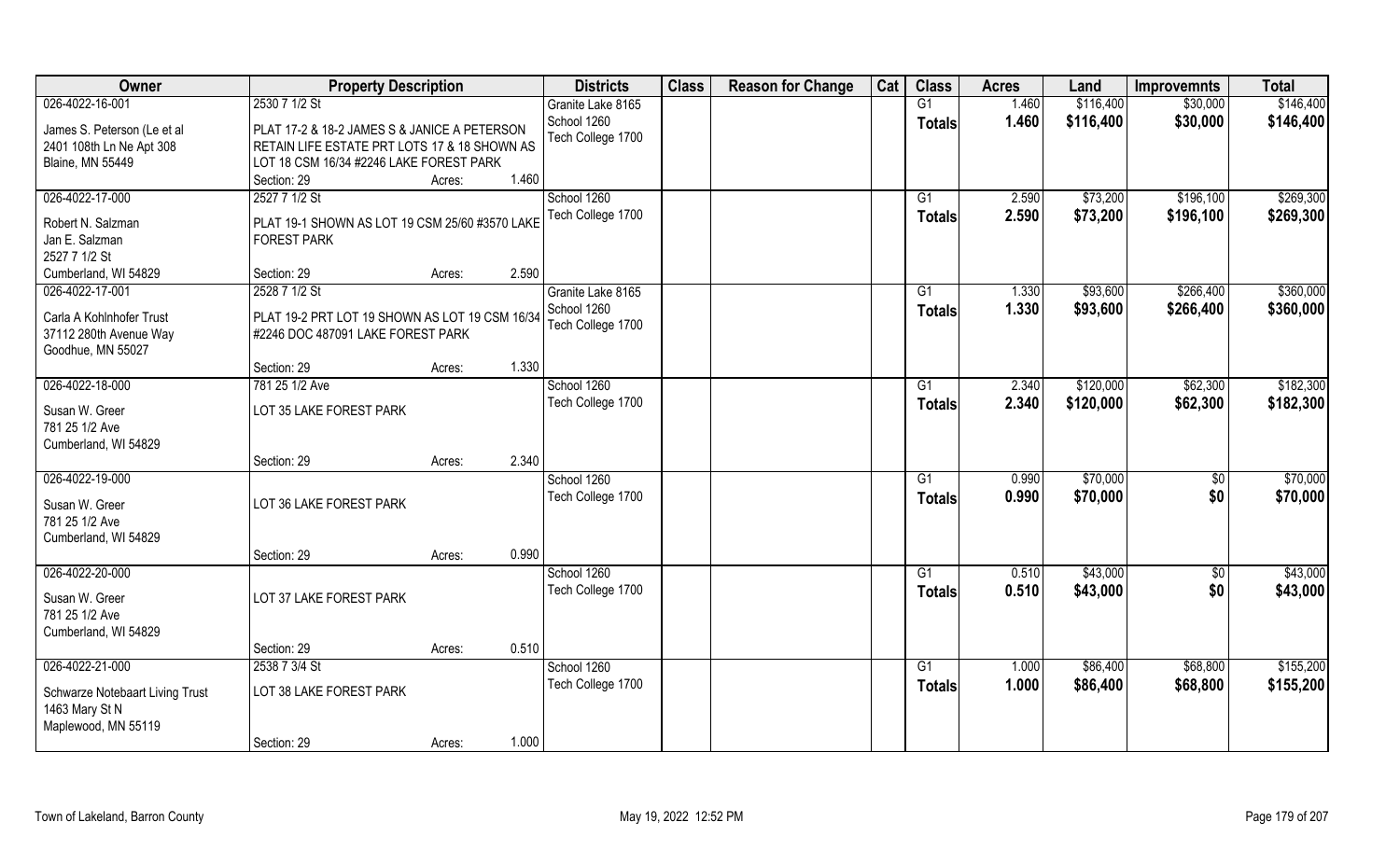| Owner                                                                                                                         | <b>Property Description</b>                                                                                              |        |        | <b>Districts</b>  | <b>Class</b> | <b>Reason for Change</b> | Cat | <b>Class</b>                    | <b>Acres</b>     | Land                 | <b>Improvemnts</b> | <b>Total</b>         |
|-------------------------------------------------------------------------------------------------------------------------------|--------------------------------------------------------------------------------------------------------------------------|--------|--------|-------------------|--------------|--------------------------|-----|---------------------------------|------------------|----------------------|--------------------|----------------------|
| 026-4022-22-000                                                                                                               |                                                                                                                          |        |        | School 1260       |              |                          |     | G1                              | 0.930            | \$76,300             | \$0                | \$76,300             |
| Donald M. Thompson<br>Virginia Thompson<br>PO Box 787                                                                         | LOT 39 LAKE FOREST PARK                                                                                                  |        |        | Tech College 1700 |              |                          |     | <b>Totals</b>                   | 0.930            | \$76,300             | \$0                | \$76,300             |
| Cumberland, WI 54829                                                                                                          | Section: 29                                                                                                              | Acres: | 0.930  |                   |              |                          |     |                                 |                  |                      |                    |                      |
| 026-4022-25-000                                                                                                               | 2536 7 3/4 St                                                                                                            |        |        | School 1260       |              |                          |     | G1                              | 0.996            | \$73,200             | \$127,300          | \$200,500            |
|                                                                                                                               |                                                                                                                          |        |        | Tech College 1700 |              |                          |     |                                 | 0.996            | \$73,200             | \$127,300          | \$200,500            |
| Donald M. Thompson<br>Virginia Thompson<br>PO Box 787                                                                         | LOTS 40 & 41 LOTS 40 & 41 (INCL LOT 1 CSM 20/46<br>#2846) LAKE FOREST PARK                                               |        |        |                   |              |                          |     | <b>Totals</b>                   |                  |                      |                    |                      |
| Cumberland, WI 54829                                                                                                          | Section: 29                                                                                                              | Acres: | 0.996  |                   |              |                          |     |                                 |                  |                      |                    |                      |
| 026-4022-26-000                                                                                                               |                                                                                                                          |        |        | School 1260       |              |                          |     | X3                              | 2.590            | \$0                  | \$0                | \$0                  |
| <b>Barron County</b><br>335 E Monroe Ave<br>Barron, WI 54812                                                                  | LOT 42 LAKE FOREST PARK                                                                                                  |        |        | Tech College 1700 |              |                          |     | <b>Totals</b>                   | 2.590            | \$0                  | \$0                | \$0                  |
|                                                                                                                               | Section: 29                                                                                                              | Acres: | 2.590  |                   |              |                          |     |                                 |                  |                      |                    |                      |
| 026-4022-27-000                                                                                                               | 2513 7 1/2 St                                                                                                            |        |        | School 1260       |              |                          |     | G1                              | 4.759            | \$65,800             | \$142,000          | \$207,800            |
| Mary Ann Loufek Johnson<br>6214 Washburn Ave S<br>Richfield, MN 55423                                                         | OUTLOT A-1 PRT OUTLOT A SHOWN AS LOT 1 CSM<br>37/54 #5406 DOC 730260 LAKE FOREST PARK                                    |        |        | Tech College 1700 |              |                          |     | <b>Totals</b>                   | 4.759            | \$65,800             | \$142,000          | \$207,800            |
|                                                                                                                               | Section: 29                                                                                                              | Acres: | 4.759  |                   |              |                          |     |                                 |                  |                      |                    |                      |
| 026-4022-27-010                                                                                                               | $71/2$ St                                                                                                                |        |        | School 1260       |              |                          |     | $\overline{G6}$                 | 7.798            | \$17,200             | \$0                | \$17,200             |
| Mark M. Vanhorne<br>2122 Willow Ave N<br>Minneapolis, MN 55411                                                                | OUTLOT A-2 PRT OL A SHOWN AS LOT 2 CSM 37/54<br>#5406 DOC 730260 LAKE FOREST PARK                                        |        |        | Tech College 1700 |              |                          |     | <b>Totals</b>                   | 7.798            | \$17,200             | \$0                | \$17,200             |
|                                                                                                                               | Section: 29                                                                                                              | Acres: | 7.798  |                   |              |                          |     |                                 |                  |                      |                    |                      |
| 026-4022-28-000                                                                                                               | 781 25 1/2 Ave                                                                                                           |        |        | School 1260       |              |                          |     | G5                              | 28.000           | \$8,400              | \$0                | \$8,400              |
| Susan W. Greer<br>781 25 1/2 Ave<br>Cumberland, WI 54829                                                                      | OL B-1 OUTLOT B EX THAT PRT LYG S OF HWY & N<br>OF LAKE ALSO EX VOL 128 PG 199 LAKE FOREST<br><b>PARK</b><br>Section: 29 | Acres: | 59.280 | Tech College 1700 |              |                          |     | G <sub>6</sub><br><b>Totals</b> | 31.280<br>59.280 | \$68,800<br>\$77,200 | \$0<br>\$0         | \$68,800<br>\$77,200 |
| 026-4022-29-000                                                                                                               |                                                                                                                          |        |        | School 1260       |              |                          |     | $\overline{X2}$                 | 3.160            | $\sqrt{6}$           | $\overline{50}$    | $\frac{1}{2}$        |
| State of Wisconsin Conservation Comm   OL B-2 OUTLOT B LYG S OF HWY & N OF LAKE LAKE<br>PO Box 7921<br>Madison, WI 53707-7921 | <b>FOREST PARK</b>                                                                                                       |        |        | Tech College 1700 |              |                          |     | <b>Totals</b>                   | 3.160            | \$0                  | \$0                | \$0                  |
|                                                                                                                               | Section: 29                                                                                                              | Acres: | 3.160  |                   |              |                          |     |                                 |                  |                      |                    |                      |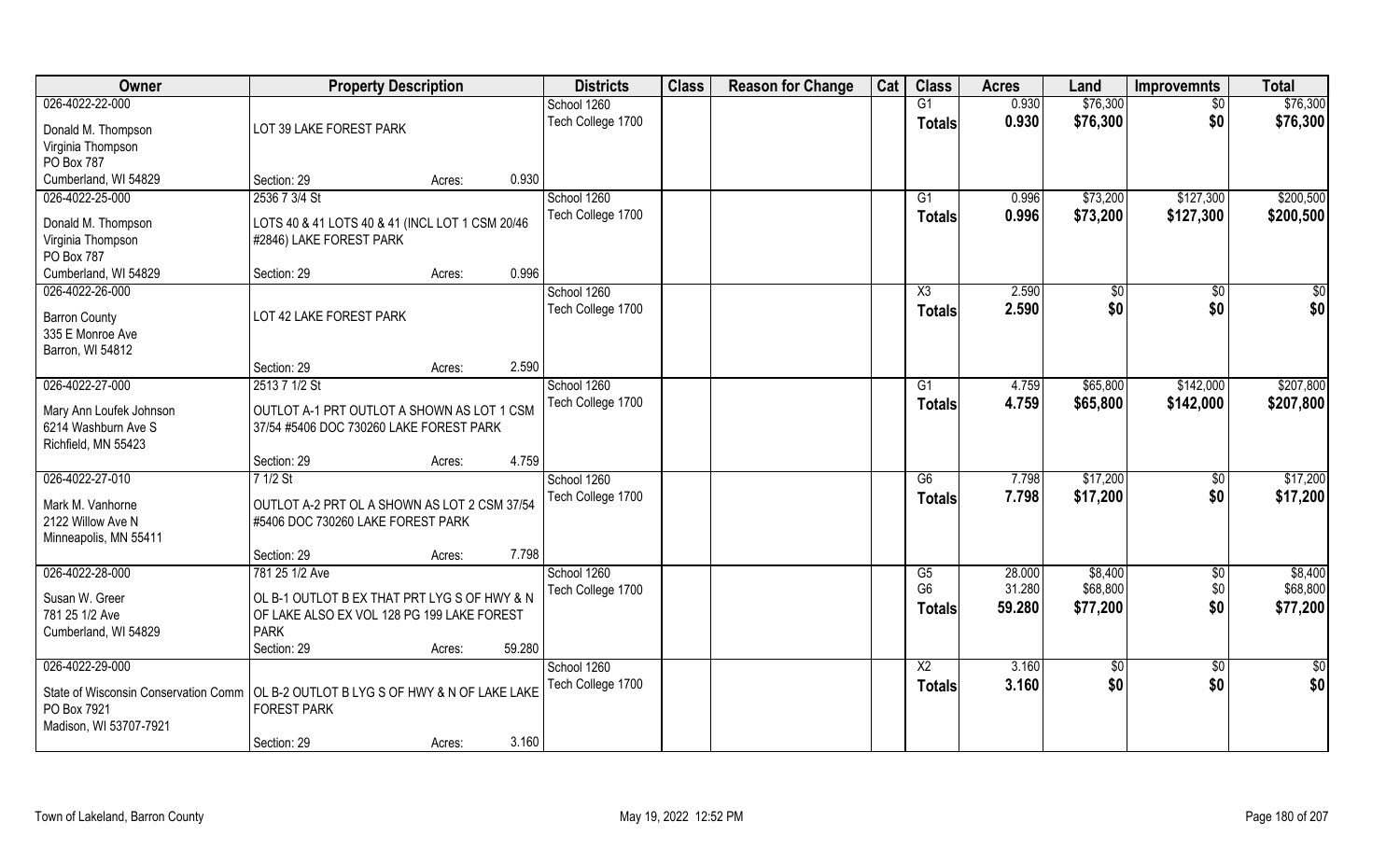| Owner                                | <b>Property Description</b>                                       |                  | <b>Districts</b>  | <b>Class</b>   | <b>Reason for Change</b> | Cat | <b>Class</b>   | <b>Acres</b> | Land      | <b>Improvemnts</b> | <b>Total</b> |
|--------------------------------------|-------------------------------------------------------------------|------------------|-------------------|----------------|--------------------------|-----|----------------|--------------|-----------|--------------------|--------------|
| 026-4022-30-000                      |                                                                   |                  | School 1260       |                |                          |     | G6             | 10.000       | \$22,000  | $\overline{50}$    | \$22,000     |
| Thomas Wolf                          | OL B-3 PRT OUTLOT B DAF: BEG NW COR OF OL B                       |                  | Tech College 1700 |                |                          |     | <b>Totals</b>  | 10.000       | \$22,000  | \$0                | \$22,000     |
| Kellie Wolf                          | THE 31 RDS THIS TO SILN OF OLIBITH WITO SW                        |                  |                   |                |                          |     |                |              |           |                    |              |
| 19225 Foxfield Dr                    | COR TH NLY ALG W LN TO POB LAKE FOREST PARK                       |                  |                   |                |                          |     |                |              |           |                    |              |
| Prior Lake, MN 55372                 | Section: 29                                                       | 10.000<br>Acres: |                   |                |                          |     |                |              |           |                    |              |
| 026-4044-02-000                      |                                                                   |                  | Silver Lake 8240  |                |                          |     | G1             | 1.080        | \$151,200 | \$0                | \$151,200    |
|                                      |                                                                   |                  | School 1260       |                |                          |     | Totals         | 1.080        | \$151,200 | \$0                | \$151,200    |
| James R. Rausch                      | LOT 1 SILVER LAKE SHORES                                          |                  | Tech College 1700 |                |                          |     |                |              |           |                    |              |
| Kathleen A. Rausch                   |                                                                   |                  |                   |                |                          |     |                |              |           |                    |              |
| 126 W Euclid Ave                     |                                                                   |                  |                   |                |                          |     |                |              |           |                    |              |
| Barron, WI 54812                     | Section: 25                                                       | 1.080<br>Acres:  |                   |                |                          |     |                |              |           |                    |              |
| 026-4044-03-000                      | 2583 11 1/4 St                                                    |                  | Silver Lake 8240  |                |                          |     | G1             | 1.080        | \$151,200 | \$146,800          | \$298,000    |
| Charles & Luann Roth Revocable Trust | LOT 2 SILVER LAKE SHORES                                          |                  | School 1260       |                |                          |     | <b>Totals</b>  | 1.080        | \$151,200 | \$146,800          | \$298,000    |
| 517 E Larkspur Ln                    |                                                                   |                  | Tech College 1700 |                |                          |     |                |              |           |                    |              |
| Onalaska, WI 54650                   |                                                                   |                  |                   |                |                          |     |                |              |           |                    |              |
|                                      | Section: 25                                                       | 1.080<br>Acres:  |                   |                |                          |     |                |              |           |                    |              |
| 026-4044-05-000                      | 2581 11 1/4 St                                                    |                  | Silver Lake 8240  |                |                          |     | G1             | 1.220        | \$210,000 | \$155,800          | \$365,800    |
|                                      |                                                                   |                  | School 1260       |                |                          |     | <b>Totals</b>  | 1.220        | \$210,000 | \$155,800          | \$365,800    |
| Patrick C. Gast<br>2581 11 1/4 St    | LOT 3 & PLAT 4-1 LOT 3 & N 1/2 LOT 4 SILVER LAKE<br><b>SHORES</b> |                  | Tech College 1700 |                |                          |     |                |              |           |                    |              |
| Cumberland, WI 54829                 |                                                                   |                  |                   |                |                          |     |                |              |           |                    |              |
|                                      | Section: 25                                                       | 1.220<br>Acres:  |                   |                |                          |     |                |              |           |                    |              |
| 026-4044-07-000                      | 2579A 11 1/4 St                                                   |                  | Silver Lake 8240  | G <sub>1</sub> | Porch                    | 2   | G1             | 1.160        | \$210,000 | \$406,100          | \$616,100    |
|                                      |                                                                   |                  | School 1260       |                |                          |     |                | 1.160        | \$210,000 | \$406,100          | \$616,100    |
| Bruce D. Ribnick                     | PLAT 4-2 & LOT 5 S 1/2 LOT 4 & ALL LOT 5 SILVER                   |                  | Tech College 1700 |                |                          |     | <b>Totals</b>  |              |           |                    |              |
| Sharon C. Ribnick                    | LAKE SHORES (MOS #6884)                                           |                  |                   |                |                          |     |                |              |           |                    |              |
| 9333 Sheridan Ave S                  |                                                                   |                  |                   |                |                          |     |                |              |           |                    |              |
| Bloomington, MN 55431                | Section: 25                                                       | 1.160<br>Acres:  |                   |                |                          |     |                |              |           |                    |              |
| 026-4044-08-000                      | 2579 11 1/4 St                                                    |                  | Silver Lake 8240  |                |                          |     | G1             | 1.050        | \$156,800 | \$66,300           | \$223,100    |
| John G. Porter et al                 | LOT 6 SILVER LAKE SHORES                                          |                  | School 1260       |                |                          |     | <b>Totals</b>  | 1.050        | \$156,800 | \$66,300           | \$223,100    |
| 1849 23rd Ave                        |                                                                   |                  | Tech College 1700 |                |                          |     |                |              |           |                    |              |
| Rice Lake, WI 54868                  |                                                                   |                  |                   |                |                          |     |                |              |           |                    |              |
|                                      | Section: 25                                                       | 1.050<br>Acres:  |                   |                |                          |     |                |              |           |                    |              |
| 026-4044-09-000                      | 2577 11 1/4 St                                                    |                  | Silver Lake 8240  |                |                          |     | G <sub>1</sub> | 1.050        | \$147,000 | \$130,700          | \$277,700    |
|                                      |                                                                   |                  | School 1260       |                |                          |     | <b>Totals</b>  | 1.050        | \$147,000 | \$130,700          | \$277,700    |
| Marty Lorentz et al                  | LOT 7 SILVER LAKE SHORES DENNIS & EMMA                            |                  | Tech College 1700 |                |                          |     |                |              |           |                    |              |
| 2577 11 1/4 St                       | <b>LORENTZ RETAIN LIFE ESTATE</b>                                 |                  |                   |                |                          |     |                |              |           |                    |              |
| Cumberland, WI 54829                 |                                                                   |                  |                   |                |                          |     |                |              |           |                    |              |
|                                      | Section: 25                                                       | 1.050<br>Acres:  |                   |                |                          |     |                |              |           |                    |              |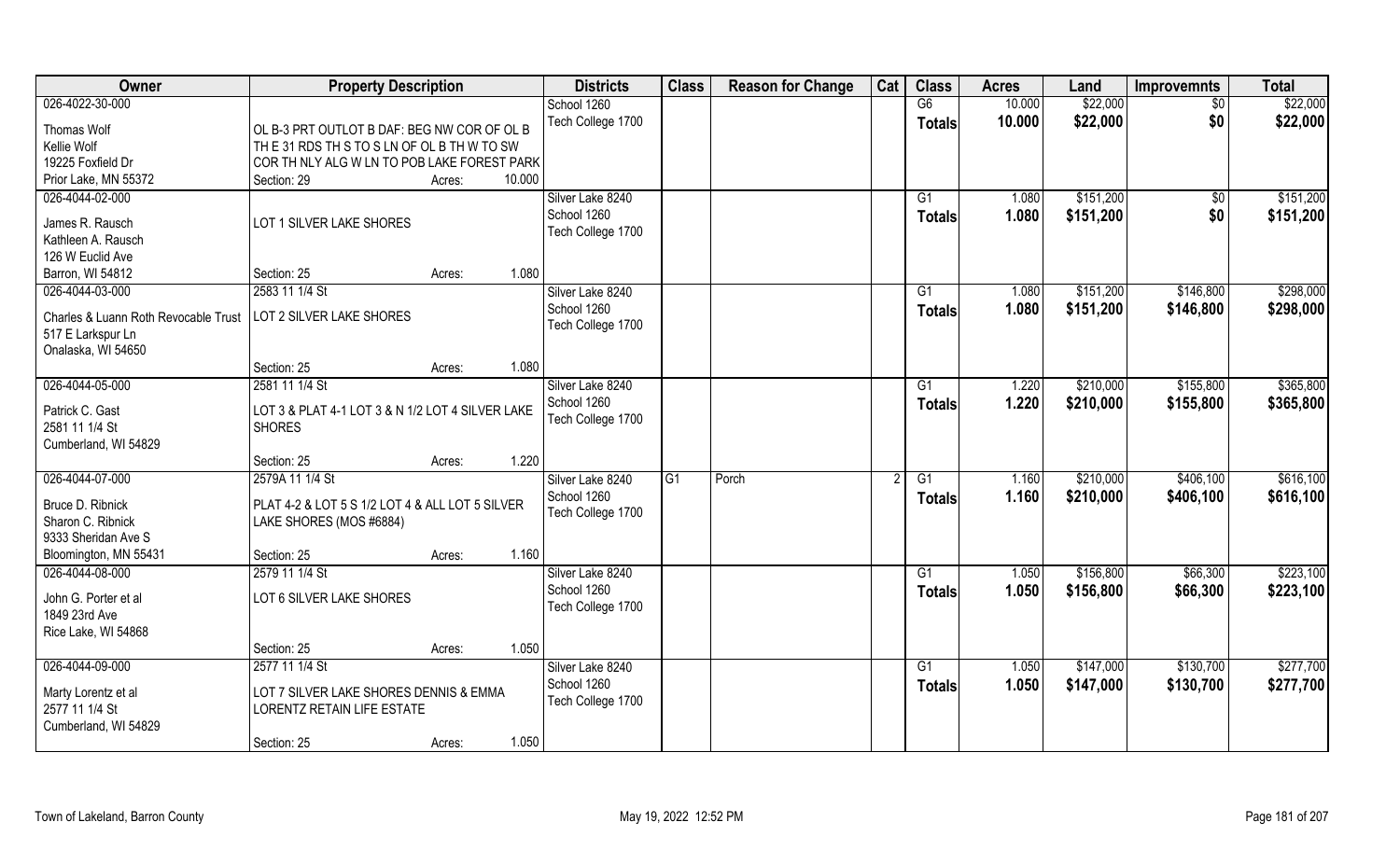| \$147,000<br>026-4044-10-000<br>2573 11 1/4 St<br>G1<br>1.040<br>\$81,200<br>Silver Lake 8240<br>School 1260<br>1.040<br>\$147,000<br>\$81,200<br><b>Totals</b><br>LOT 8 SILVER LAKE SHORES<br>Marjorie R. Matson<br>Tech College 1700<br>233 S 5th St<br>Barron, WI 54812<br>1.040<br>Section: 25<br>Acres:<br>026-4044-11-000<br>2569 11 1/4 St<br>\$156,800<br>\$136,600<br>Silver Lake 8240<br>$\overline{G1}$<br>1.030<br>School 1260<br>1.030<br>\$156,800<br>\$136,600<br>Totals<br>LOT 9 SILVER LAKE SHORES<br>Mark E. Lindstrom<br>Tech College 1700<br>Laura J. Lindstrom<br>4501 S Atlantic Ave Apt 224<br>1.030<br>Section: 25<br>New Smyrna Beach, FL 32169<br>Acres: | Owner           | <b>Property Description</b> | <b>Districts</b> | <b>Class</b> | <b>Reason for Change</b> | Cat | <b>Class</b> | <b>Acres</b> | Land      | <b>Improvemnts</b> | <b>Total</b> |
|------------------------------------------------------------------------------------------------------------------------------------------------------------------------------------------------------------------------------------------------------------------------------------------------------------------------------------------------------------------------------------------------------------------------------------------------------------------------------------------------------------------------------------------------------------------------------------------------------------------------------------------------------------------------------------|-----------------|-----------------------------|------------------|--------------|--------------------------|-----|--------------|--------------|-----------|--------------------|--------------|
|                                                                                                                                                                                                                                                                                                                                                                                                                                                                                                                                                                                                                                                                                    |                 |                             |                  |              |                          |     |              |              |           |                    | \$228,200    |
|                                                                                                                                                                                                                                                                                                                                                                                                                                                                                                                                                                                                                                                                                    |                 |                             |                  |              |                          |     |              |              |           |                    | \$228,200    |
|                                                                                                                                                                                                                                                                                                                                                                                                                                                                                                                                                                                                                                                                                    |                 |                             |                  |              |                          |     |              |              |           |                    |              |
|                                                                                                                                                                                                                                                                                                                                                                                                                                                                                                                                                                                                                                                                                    |                 |                             |                  |              |                          |     |              |              |           |                    |              |
|                                                                                                                                                                                                                                                                                                                                                                                                                                                                                                                                                                                                                                                                                    |                 |                             |                  |              |                          |     |              |              |           |                    |              |
|                                                                                                                                                                                                                                                                                                                                                                                                                                                                                                                                                                                                                                                                                    |                 |                             |                  |              |                          |     |              |              |           |                    | \$293,400    |
|                                                                                                                                                                                                                                                                                                                                                                                                                                                                                                                                                                                                                                                                                    |                 |                             |                  |              |                          |     |              |              |           |                    | \$293,400    |
|                                                                                                                                                                                                                                                                                                                                                                                                                                                                                                                                                                                                                                                                                    |                 |                             |                  |              |                          |     |              |              |           |                    |              |
|                                                                                                                                                                                                                                                                                                                                                                                                                                                                                                                                                                                                                                                                                    |                 |                             |                  |              |                          |     |              |              |           |                    |              |
|                                                                                                                                                                                                                                                                                                                                                                                                                                                                                                                                                                                                                                                                                    |                 |                             |                  |              |                          |     |              |              |           |                    |              |
|                                                                                                                                                                                                                                                                                                                                                                                                                                                                                                                                                                                                                                                                                    | 026-4044-12-000 | 2567 11 1/4 St              | Silver Lake 8240 |              |                          |     | G1           | 0.780        | \$140,000 | \$0                | \$140,000    |
| School 1260<br>\$0<br>0.780<br>\$140,000<br>Totals                                                                                                                                                                                                                                                                                                                                                                                                                                                                                                                                                                                                                                 |                 |                             |                  |              |                          |     |              |              |           |                    | \$140,000    |
| LOT 10 SILVER LAKE SHORES<br>Christopher A. Geason<br>Tech College 1700                                                                                                                                                                                                                                                                                                                                                                                                                                                                                                                                                                                                            |                 |                             |                  |              |                          |     |              |              |           |                    |              |
| Juli Geason<br>4092 Quantico Ln N                                                                                                                                                                                                                                                                                                                                                                                                                                                                                                                                                                                                                                                  |                 |                             |                  |              |                          |     |              |              |           |                    |              |
| 0.780<br>Section: 25<br>Plymouth, MN 55446<br>Acres:                                                                                                                                                                                                                                                                                                                                                                                                                                                                                                                                                                                                                               |                 |                             |                  |              |                          |     |              |              |           |                    |              |
| 026-4044-13-000<br>2565 11 1/4 St<br>Silver Lake 8240<br>\$140,000<br>\$46,700<br>G1<br>0.810                                                                                                                                                                                                                                                                                                                                                                                                                                                                                                                                                                                      |                 |                             |                  |              |                          |     |              |              |           |                    | \$186,700    |
| School 1260<br>0.810<br>\$140,000<br>\$46,700<br><b>Totals</b>                                                                                                                                                                                                                                                                                                                                                                                                                                                                                                                                                                                                                     |                 |                             |                  |              |                          |     |              |              |           |                    | \$186,700    |
| LOT 11 SILVER LAKE SHORES<br>Kevin L. Marlett<br>Tech College 1700                                                                                                                                                                                                                                                                                                                                                                                                                                                                                                                                                                                                                 |                 |                             |                  |              |                          |     |              |              |           |                    |              |
| Jacqueline A. Marlett                                                                                                                                                                                                                                                                                                                                                                                                                                                                                                                                                                                                                                                              |                 |                             |                  |              |                          |     |              |              |           |                    |              |
| 753 55th St                                                                                                                                                                                                                                                                                                                                                                                                                                                                                                                                                                                                                                                                        |                 |                             |                  |              |                          |     |              |              |           |                    |              |
| 0.810<br>Clayton, WI 54004<br>Section: 25<br>Acres:                                                                                                                                                                                                                                                                                                                                                                                                                                                                                                                                                                                                                                |                 |                             |                  |              |                          |     |              |              |           |                    |              |
| 026-4044-14-000<br>0.860<br>\$165,200<br>\$6,300<br>2563 11 1/4 St<br>Silver Lake 8240<br>G1                                                                                                                                                                                                                                                                                                                                                                                                                                                                                                                                                                                       |                 |                             |                  |              |                          |     |              |              |           |                    | \$171,500    |
| School 1260<br>\$165,200<br>0.860<br>\$6,300<br><b>Totals</b><br>LOT 12 SILVER LAKE SHORES<br>Jeffrey T. Rabe                                                                                                                                                                                                                                                                                                                                                                                                                                                                                                                                                                      |                 |                             |                  |              |                          |     |              |              |           |                    | \$171,500    |
| Tech College 1700<br>Laurel P. Rabe                                                                                                                                                                                                                                                                                                                                                                                                                                                                                                                                                                                                                                                |                 |                             |                  |              |                          |     |              |              |           |                    |              |
| 16226 Woodland Ln                                                                                                                                                                                                                                                                                                                                                                                                                                                                                                                                                                                                                                                                  |                 |                             |                  |              |                          |     |              |              |           |                    |              |
| 0.860<br>Minnetonka, MN 55345<br>Section: 25<br>Acres:                                                                                                                                                                                                                                                                                                                                                                                                                                                                                                                                                                                                                             |                 |                             |                  |              |                          |     |              |              |           |                    |              |
| 026-4044-15-000<br>2561A 11 1/4 St<br>Silver Lake 8240<br>G1<br>0.890<br>\$151,200<br>\$10,600                                                                                                                                                                                                                                                                                                                                                                                                                                                                                                                                                                                     |                 |                             |                  |              |                          |     |              |              |           |                    | \$161,800    |
| School 1260<br>0.890<br>\$151,200<br>\$10,600<br><b>Totals</b><br>PLAT 13-1 LOT 13 EX COM AT MP AT NW COR LOT<br>Jeffrey T. Rabe                                                                                                                                                                                                                                                                                                                                                                                                                                                                                                                                                   |                 |                             |                  |              |                          |     |              |              |           |                    | \$161,800    |
| Tech College 1700<br>Laurel P. Rabe<br>14 TH WLY ALG N LN LOT 14 60 FT TO POB TH NLY 8                                                                                                                                                                                                                                                                                                                                                                                                                                                                                                                                                                                             |                 |                             |                  |              |                          |     |              |              |           |                    |              |
| 16226 Woodland Ln<br>WLY AT RA SD N LN 10 FT TH SLY & WLY PRL SD N                                                                                                                                                                                                                                                                                                                                                                                                                                                                                                                                                                                                                 |                 |                             |                  |              |                          |     |              |              |           |                    |              |
| 0.890<br>Minnetonka, MN 55345<br>Section: 25<br>Acres:                                                                                                                                                                                                                                                                                                                                                                                                                                                                                                                                                                                                                             |                 |                             |                  |              |                          |     |              |              |           |                    |              |
| \$169,400<br>\$233,200<br>026-4044-16-000<br>2561 11 1/4 St<br>Silver Lake 8240<br>0.900<br>G1                                                                                                                                                                                                                                                                                                                                                                                                                                                                                                                                                                                     |                 |                             |                  |              |                          |     |              |              |           |                    | \$402,600    |
| School 1260<br>\$233,200<br>0.900<br>\$169,400<br><b>Totals</b><br>PLAT 13-2 & LOT 14 LOT 14 & PRT LOT 13 DAF: COM<br>Thomas G. Prohovnik                                                                                                                                                                                                                                                                                                                                                                                                                                                                                                                                          |                 |                             |                  |              |                          |     |              |              |           |                    | \$402,600    |
| Tech College 1700<br>Vicki L. Prohovnik<br>MP AT NW COR LOT 14 TH SLY & WLY ALG N LN LOT                                                                                                                                                                                                                                                                                                                                                                                                                                                                                                                                                                                           |                 |                             |                  |              |                          |     |              |              |           |                    |              |
| 2561 11 1/4 St<br>14 60 FT TO POB TH NLY & WLY AT RA SD N LOT LN                                                                                                                                                                                                                                                                                                                                                                                                                                                                                                                                                                                                                   |                 |                             |                  |              |                          |     |              |              |           |                    |              |
| 0.900<br>Cumberland, WI 54822<br>Section: 25<br>Acres:                                                                                                                                                                                                                                                                                                                                                                                                                                                                                                                                                                                                                             |                 |                             |                  |              |                          |     |              |              |           |                    |              |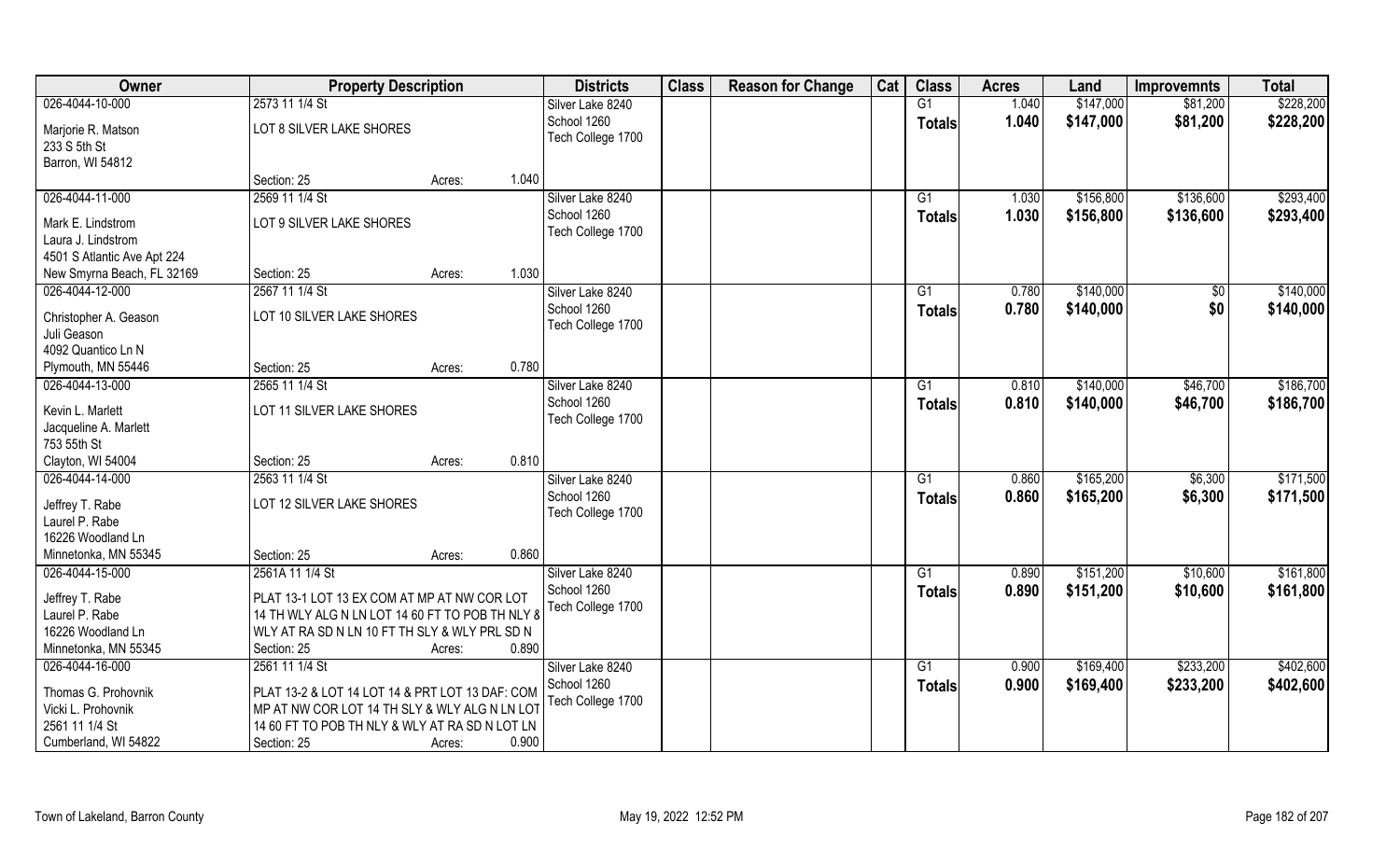| Owner                                                               | <b>Property Description</b>                              |        |       | <b>Districts</b>                                     | <b>Class</b> | <b>Reason for Change</b> | Cat | <b>Class</b>        | <b>Acres</b>   | Land                   | <b>Improvemnts</b> | <b>Total</b>           |
|---------------------------------------------------------------------|----------------------------------------------------------|--------|-------|------------------------------------------------------|--------------|--------------------------|-----|---------------------|----------------|------------------------|--------------------|------------------------|
| 026-4044-17-000<br>Richard A. Gonitzke<br>711 Marian St             | LOT 15 SILVER LAKE SHORES                                |        |       | Silver Lake 8240<br>School 1260<br>Tech College 1700 |              |                          |     | G1<br><b>Totals</b> | 0.880<br>0.880 | \$166,600<br>\$166,600 | $\sqrt{6}$<br>\$0  | \$166,600<br>\$166,600 |
| Rice Lake, WI 54868                                                 | Section: 25                                              | Acres: | 0.880 |                                                      |              |                          |     |                     |                |                        |                    |                        |
| 026-4044-18-000                                                     | 2557 11 1/4 St                                           |        |       | Silver Lake 8240                                     |              |                          |     | G1                  | 0.870          | \$169,400              | \$152,800          | \$322,200              |
| <b>Edward Barnes</b><br>Ann Barnes<br>2557 11 1/4 St                | LOT 16 SILVER LAKE SHORES                                |        |       | School 1260<br>Tech College 1700                     |              |                          |     | Totals              | 0.870          | \$169,400              | \$152,800          | \$322,200              |
| Cumberland, WI 54829                                                | Section: 25                                              | Acres: | 0.870 |                                                      |              |                          |     |                     |                |                        |                    |                        |
| 026-4044-19-000                                                     | 2555 11 1/4 St                                           |        |       | Silver Lake 8240                                     |              |                          |     | G1                  | 0.990          | \$189,000              | \$167,800          | \$356,800              |
| James O'Brien (Le et al<br>6730 Featherstone Dr<br>Savage, MN 55378 | LOT 17 SILVER LAKE SHORES                                |        |       | School 1260<br>Tech College 1700                     |              |                          |     | <b>Totals</b>       | 0.990          | \$189,000              | \$167,800          | \$356,800              |
|                                                                     | Section: 25                                              | Acres: | 0.990 |                                                      |              |                          |     |                     |                |                        |                    |                        |
| 026-4044-20-000                                                     | 2553 11 1/4 St                                           |        |       | Silver Lake 8240                                     |              |                          |     | G1                  | 0.720          | \$147,000              | \$97,800           | \$244,800              |
| Christopher A. Geason<br>Juli Geason                                | LOT 18 SILVER LAKE SHORES                                |        |       | School 1260<br>Tech College 1700                     |              |                          |     | <b>Totals</b>       | 0.720          | \$147,000              | \$97,800           | \$244,800              |
| 4092 Quantico Ln N<br>Plymouth, MN 55446                            | Section: 25                                              | Acres: | 0.720 |                                                      |              |                          |     |                     |                |                        |                    |                        |
| 026-4044-21-000                                                     |                                                          |        |       | Silver Lake 8240                                     |              |                          |     | $\overline{G1}$     | 0.680          | \$140,000              | \$700              | \$140,700              |
| Roland C. Amundson<br>Karen K. Amundson<br>903 Lakeshore Dr         | LOT 19 SILVER LAKE SHORES                                |        |       | School 1260<br>Tech College 1700                     |              |                          |     | <b>Totals</b>       | 0.680          | \$140,000              | \$700              | \$140,700              |
| Rice Lake, WI 54868                                                 | Section: 25                                              | Acres: | 0.680 |                                                      |              |                          |     |                     |                |                        |                    |                        |
| 026-4044-22-000                                                     | 2549 11 1/4 St                                           |        |       | Silver Lake 8240                                     |              |                          |     | G1                  | 0.670          | \$140,000              | \$91,200           | \$231,200              |
| Sam Hintzman<br>Stacy Hintzman<br>N6839 579th St                    | LOT 20 SILVER LAKE SHORES                                |        |       | School 1260<br>Tech College 1700                     |              |                          |     | <b>Totals</b>       | 0.670          | \$140,000              | \$91,200           | \$231,200              |
| Menomonie, WI 54751                                                 | Section: 25                                              | Acres: | 0.670 |                                                      |              |                          |     |                     |                |                        |                    |                        |
| 026-4066-03-000                                                     | Noyes Ave                                                |        |       | Sanitary 7020                                        |              |                          |     | G2                  | 0.285          | \$5,200                | $\overline{50}$    | \$5,200                |
| Barronett CIVIC Club<br>PO Box 27<br>Barronett, WI 54813            | LOT 1 BLK 1 JENSEN'S ADDITION VIL OF<br><b>BARRONETT</b> |        |       | School 1260<br>Tech College 1700                     |              |                          |     | Totals              | 0.285          | \$5,200                | \$0                | \$5,200                |
|                                                                     | Section: 4                                               | Acres: | 0.285 |                                                      |              |                          |     |                     |                |                        |                    |                        |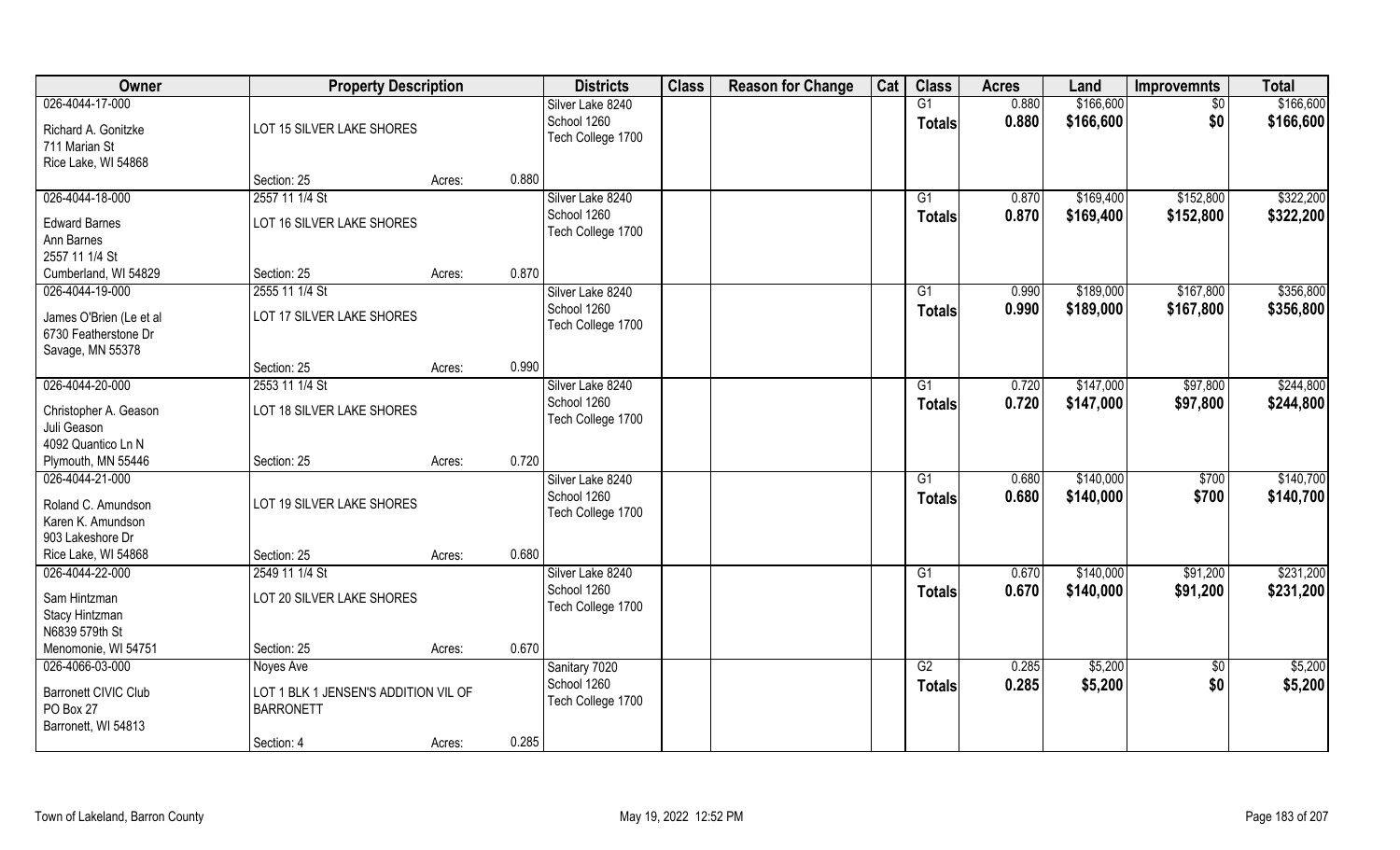| Owner                                   | <b>Property Description</b>               |                 | <b>Districts</b>  | <b>Class</b> | <b>Reason for Change</b> | Cat | <b>Class</b>    | <b>Acres</b> | Land    | <b>Improvemnts</b> | <b>Total</b> |
|-----------------------------------------|-------------------------------------------|-----------------|-------------------|--------------|--------------------------|-----|-----------------|--------------|---------|--------------------|--------------|
| 026-4066-04-000                         |                                           |                 | Sanitary 7020     |              |                          |     | G1              | 0.578        | \$2,000 | $\overline{50}$    | \$2,000      |
| Lena Arnes                              | LOT 2 BLK 1 JENSENS ADDITION VILLAGE OF   |                 | School 1260       |              |                          |     | <b>Totals</b>   | 0.578        | \$2,000 | \$0                | \$2,000      |
| c/o Dean M. Arnes                       | BARRONETT (MOS #6844)                     |                 | Tech College 1700 |              |                          |     |                 |              |         |                    |              |
| N525 Leach Lake Rd                      |                                           |                 |                   |              |                          |     |                 |              |         |                    |              |
| Barronett, WI 54813                     | Section: 4                                | 0.578<br>Acres: |                   |              |                          |     |                 |              |         |                    |              |
| 026-4066-05-000                         |                                           |                 | Sanitary 7020     |              |                          |     | $\overline{G1}$ | 0.418        | \$1,700 | \$0                | \$1,700      |
|                                         |                                           |                 | School 1260       |              |                          |     | <b>Totals</b>   | 0.418        | \$1,700 | \$0                | \$1,700      |
| Lena Arnes                              | LOT 3 BLK 1 JENSENS ADDITION (MOS #6844)  |                 | Tech College 1700 |              |                          |     |                 |              |         |                    |              |
| c/o Dean M. Arnes                       |                                           |                 |                   |              |                          |     |                 |              |         |                    |              |
| N525 Leach Lake Rd                      |                                           |                 |                   |              |                          |     |                 |              |         |                    |              |
| Barronett, WI 54813                     | Section: 4                                | 0.418<br>Acres: |                   |              |                          |     |                 |              |         |                    |              |
| 026-4066-06-000                         |                                           |                 | Sanitary 7020     |              |                          |     | G1              | 0.400        | \$1,700 | $\sqrt[6]{3}$      | \$1,700      |
| Lena Arnes                              | LOT 4 BLK 1 JENSEN'S ADDITION (MOS #6844) |                 | School 1260       |              |                          |     | <b>Totals</b>   | 0.400        | \$1,700 | \$0                | \$1,700      |
| c/o Dean M. Arnes                       |                                           |                 | Tech College 1700 |              |                          |     |                 |              |         |                    |              |
| N525 Leach Lake Rd                      |                                           |                 |                   |              |                          |     |                 |              |         |                    |              |
| Barronett, WI 54813                     | Section: 4                                | 0.400<br>Acres: |                   |              |                          |     |                 |              |         |                    |              |
| 026-4066-07-000                         |                                           |                 | Sanitary 7020     |              |                          |     | G1              | 0.383        | \$1,700 | \$0                | \$1,700      |
|                                         |                                           |                 | School 1260       |              |                          |     | <b>Totals</b>   | 0.383        | \$1,700 | \$0                | \$1,700      |
| Lena Arnes                              | LOT 5 BLK 1 JENSEN'S ADDITION (MOS #6844) |                 | Tech College 1700 |              |                          |     |                 |              |         |                    |              |
| c/o Dean M. Arnes<br>N525 Leach Lake Rd |                                           |                 |                   |              |                          |     |                 |              |         |                    |              |
| Barronett, WI 54813                     |                                           | 0.383           |                   |              |                          |     |                 |              |         |                    |              |
| 026-4066-08-000                         | Section: 4<br>2957 8th St                 | Acres:          |                   |              |                          |     | $\overline{G1}$ | 0.376        | \$5,500 |                    | \$5,500      |
|                                         |                                           |                 | Sanitary 7020     |              |                          |     |                 |              |         | \$0                |              |
| Richard C. Theese                       | LOT 6 BLK 1 JENSEN'S ADDITION             |                 | School 1260       |              |                          |     | <b>Totals</b>   | 0.376        | \$5,500 | \$0                | \$5,500      |
| 2957 8th St                             |                                           |                 | Tech College 1700 |              |                          |     |                 |              |         |                    |              |
| Barronett, WI 54813                     |                                           |                 |                   |              |                          |     |                 |              |         |                    |              |
|                                         | Section: 4                                | 0.376<br>Acres: |                   |              |                          |     |                 |              |         |                    |              |
| 026-4066-09-000                         | 8th St                                    |                 | Sanitary 7020     |              |                          |     | G1              | 0.358        | \$5,300 | \$0                | \$5,300      |
| Richard C. Theese                       | LOT 7 BLK 1 JENSEN'S ADDITION             |                 | School 1260       |              |                          |     | <b>Totals</b>   | 0.358        | \$5,300 | \$0                | \$5,300      |
| 2957 8th St                             |                                           |                 | Tech College 1700 |              |                          |     |                 |              |         |                    |              |
| Barronett, WI 54813                     |                                           |                 |                   |              |                          |     |                 |              |         |                    |              |
|                                         | Section: 4                                | 0.358<br>Acres: |                   |              |                          |     |                 |              |         |                    |              |
| 026-4066-10-000                         | 2957 8th St                               |                 | Sanitary 7020     |              |                          |     | G1              | 0.341        | \$5,200 | \$87,600           | \$92,800     |
|                                         |                                           |                 | School 1260       |              |                          |     | <b>Totals</b>   | 0.341        | \$5,200 | \$87,600           | \$92,800     |
| Richard C. Theese                       | LOT 8 BLK 1 JENSEN'S ADDITION             |                 | Tech College 1700 |              |                          |     |                 |              |         |                    |              |
| 2957 8th St                             |                                           |                 |                   |              |                          |     |                 |              |         |                    |              |
| Barronett, WI 54813                     |                                           |                 |                   |              |                          |     |                 |              |         |                    |              |
|                                         | Section: 4                                | 0.341<br>Acres: |                   |              |                          |     |                 |              |         |                    |              |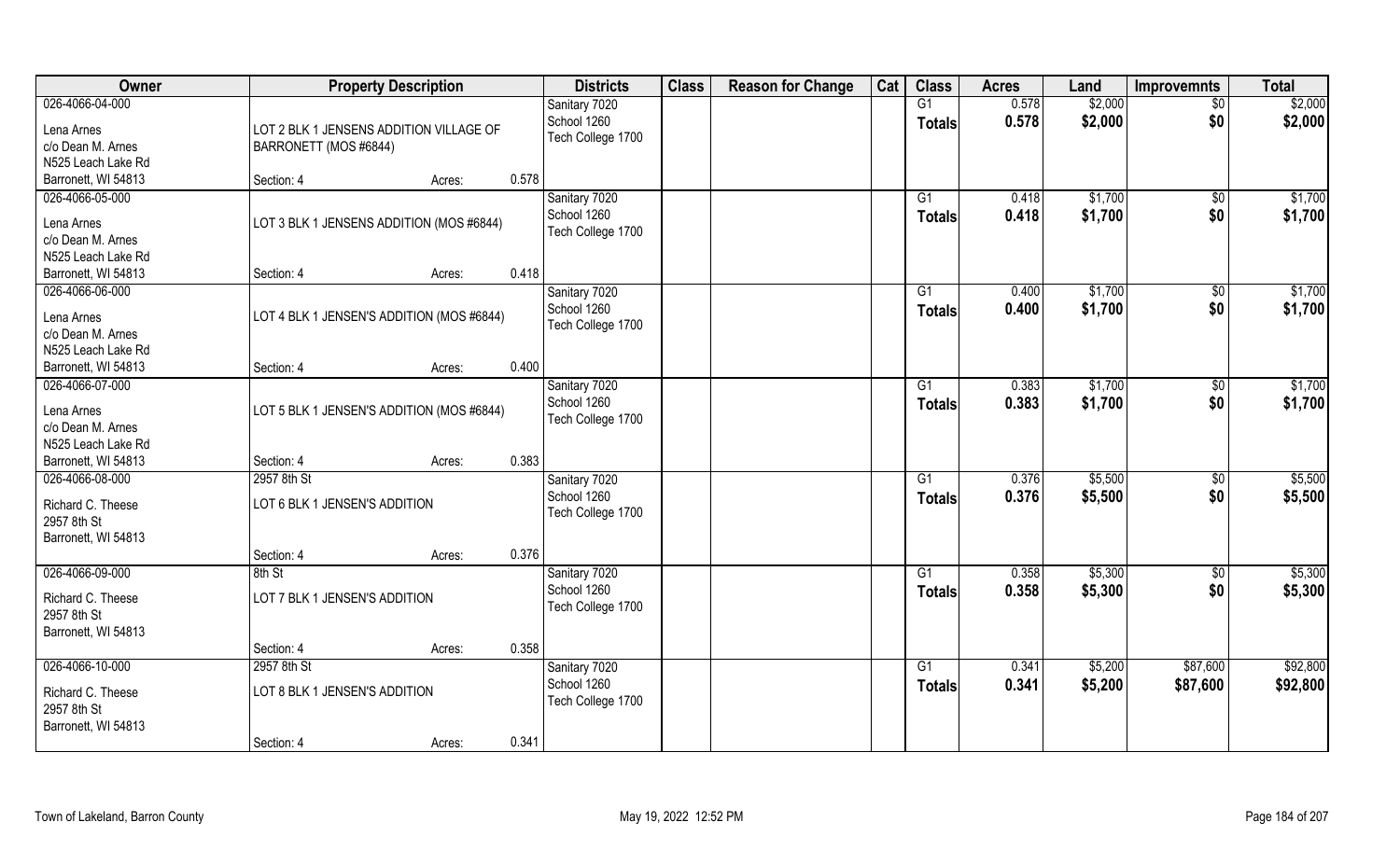| 0.325<br>\$22,000<br>8th St<br>G1<br>\$5,000<br>\$17,000<br>Sanitary 7020<br>0.325<br>\$17,000<br>School 1260<br>\$5,000<br>\$22,000<br><b>Totals</b><br>LOT 9 BLK 1 JENSEN'S ADDITION<br>Tech College 1700<br>Barronett, WI 54813<br>0.325<br>Section: 4<br>Acres:<br>026-4066-12-000<br>2971 8th St<br>Sanitary 7020<br>G2<br>0.830<br>\$12,300<br>\$94,400<br>School 1260<br>0.830<br>\$12,300<br>\$94,400<br>Totals<br>PRT SEC 4 & 5 DAF: COM 41 FT N OF NE COR SE-NE<br>Tech College 1700<br>SEC 5 TH W 80 FT TH S 250 FT TH E 146 FT TH N<br>250 FT TH W 66 FT TO POC A/K/A OUTLOT A<br>0.830<br>Section: 4<br>Acres:<br>026-4066-13-000<br>2957 8th St<br>Sanitary 7020<br>0.308<br>\$4,900<br>\$6,400<br>G1<br>School 1260<br>\$4,900<br>\$6,400<br>0.308<br><b>Totals</b><br>LOT 10 BLK 1 JENSEN'S ADDITION<br>Richard C. Theese<br>Tech College 1700<br>2957 8th St<br>Barronett, WI 54813<br>0.308<br>Section: 4<br>Acres:<br>026-4066-14-000<br>Sanitary 7020<br>0.329<br>\$5,100<br>8th St<br>G1<br>$\sqrt[6]{}$<br>School 1260<br>\$0<br>0.329<br>\$5,100<br><b>Totals</b><br>LOT 11 BLK 1 JENSEN'S ADDITION<br>Richard C. Theese<br>Tech College 1700<br>2957 8th St<br>Barronett, WI 54813<br>0.329<br>Section: 4<br>Acres:<br>026-4066-19-000<br>0.355<br>\$2,900<br>8th St<br>$\overline{G1}$<br>$\sqrt[6]{}$<br>Sanitary 7020<br>School 1260<br>0.355<br>\$2,900<br>\$0<br><b>Totals</b><br>Richard C. Theese<br>LOT 4 & PLAT 4-7 LOT 4 BLK 2 JENSEN'S ADDITION 8<br>Tech College 1700<br>Robyn L. Theese<br>ABAND RRRW ADJ SD LOT IN SE-NE DAF: COM SW<br>2957 8th St<br>COR LOT 11 BLK 2 JENSEN'S ADD TH N ALG W LN<br>Barronett, WI 54813<br>0.355<br>Section: 5<br>Acres:<br>026-4066-20-000<br>0.780<br>\$6,200<br>$\overline{50}$<br>Sanitary 7020<br>G1<br>8th St<br>\$0<br>School 1260<br>0.780<br>\$6,200<br><b>Totals</b><br>Kirk L. Jerry<br>PLAT 5 & 4-9 LOT 5 BLK 2 JENSEN'S ADDITION & PRT<br>Tech College 1700<br>SE-NE SHOWN AS LOT 1 CSM 37/130 #5482 DOC<br>2961 Us Highway 63<br>737249 (MOS #6844 & #6905)<br>0.780<br>Section: 5<br>Acres:<br>2958 8th St<br>\$7,700<br>\$27,200<br>Sanitary 7020<br>G2<br>0.504<br>School 1260<br>0.504<br>\$7,700<br>\$27,200<br><b>Totals</b><br>Peter R. Geisness<br>PLATS 6 7 8-1 & 4-12 LOTS 6 & 7 & PRT LOT 8 BLK 2<br>Tech College 1700<br>2958 8th St<br>JENSEN'S ADDITION & PRT SE-NE SHOWN AS LOT 3<br>Barronett, WI 54813<br>CSM 41/113 #6218 VILLAGE OF BARRONETT (MOS | Owner                            |            | <b>Property Description</b> |       | <b>Districts</b> | <b>Class</b> | <b>Reason for Change</b> | Cat | <b>Class</b> | <b>Acres</b> | Land | <b>Improvemnts</b> | <b>Total</b> |
|-------------------------------------------------------------------------------------------------------------------------------------------------------------------------------------------------------------------------------------------------------------------------------------------------------------------------------------------------------------------------------------------------------------------------------------------------------------------------------------------------------------------------------------------------------------------------------------------------------------------------------------------------------------------------------------------------------------------------------------------------------------------------------------------------------------------------------------------------------------------------------------------------------------------------------------------------------------------------------------------------------------------------------------------------------------------------------------------------------------------------------------------------------------------------------------------------------------------------------------------------------------------------------------------------------------------------------------------------------------------------------------------------------------------------------------------------------------------------------------------------------------------------------------------------------------------------------------------------------------------------------------------------------------------------------------------------------------------------------------------------------------------------------------------------------------------------------------------------------------------------------------------------------------------------------------------------------------------------------------------------------------------------------------------------------------------------------------------------------------------------------------------------------------------------------------------------------------------------------------------------------------------------------------------------------------------------------------------------------------------------------------------------------------------------------------------------------------|----------------------------------|------------|-----------------------------|-------|------------------|--------------|--------------------------|-----|--------------|--------------|------|--------------------|--------------|
|                                                                                                                                                                                                                                                                                                                                                                                                                                                                                                                                                                                                                                                                                                                                                                                                                                                                                                                                                                                                                                                                                                                                                                                                                                                                                                                                                                                                                                                                                                                                                                                                                                                                                                                                                                                                                                                                                                                                                                                                                                                                                                                                                                                                                                                                                                                                                                                                                                                             | 026-4066-11-000                  |            |                             |       |                  |              |                          |     |              |              |      |                    |              |
|                                                                                                                                                                                                                                                                                                                                                                                                                                                                                                                                                                                                                                                                                                                                                                                                                                                                                                                                                                                                                                                                                                                                                                                                                                                                                                                                                                                                                                                                                                                                                                                                                                                                                                                                                                                                                                                                                                                                                                                                                                                                                                                                                                                                                                                                                                                                                                                                                                                             | Richard C. Theese<br>2957 8th St |            |                             |       |                  |              |                          |     |              |              |      |                    |              |
| \$106,700<br>\$106,700                                                                                                                                                                                                                                                                                                                                                                                                                                                                                                                                                                                                                                                                                                                                                                                                                                                                                                                                                                                                                                                                                                                                                                                                                                                                                                                                                                                                                                                                                                                                                                                                                                                                                                                                                                                                                                                                                                                                                                                                                                                                                                                                                                                                                                                                                                                                                                                                                                      |                                  |            |                             |       |                  |              |                          |     |              |              |      |                    |              |
|                                                                                                                                                                                                                                                                                                                                                                                                                                                                                                                                                                                                                                                                                                                                                                                                                                                                                                                                                                                                                                                                                                                                                                                                                                                                                                                                                                                                                                                                                                                                                                                                                                                                                                                                                                                                                                                                                                                                                                                                                                                                                                                                                                                                                                                                                                                                                                                                                                                             |                                  |            |                             |       |                  |              |                          |     |              |              |      |                    |              |
| \$11,300<br>\$11,300<br>\$5,100<br>\$5,100<br>\$2,900<br>\$2,900<br>\$6,200<br>\$6,200<br>\$34,900<br>\$34,900                                                                                                                                                                                                                                                                                                                                                                                                                                                                                                                                                                                                                                                                                                                                                                                                                                                                                                                                                                                                                                                                                                                                                                                                                                                                                                                                                                                                                                                                                                                                                                                                                                                                                                                                                                                                                                                                                                                                                                                                                                                                                                                                                                                                                                                                                                                                              |                                  |            |                             |       |                  |              |                          |     |              |              |      |                    |              |
|                                                                                                                                                                                                                                                                                                                                                                                                                                                                                                                                                                                                                                                                                                                                                                                                                                                                                                                                                                                                                                                                                                                                                                                                                                                                                                                                                                                                                                                                                                                                                                                                                                                                                                                                                                                                                                                                                                                                                                                                                                                                                                                                                                                                                                                                                                                                                                                                                                                             | the Barronett CIVIC Club         |            |                             |       |                  |              |                          |     |              |              |      |                    |              |
|                                                                                                                                                                                                                                                                                                                                                                                                                                                                                                                                                                                                                                                                                                                                                                                                                                                                                                                                                                                                                                                                                                                                                                                                                                                                                                                                                                                                                                                                                                                                                                                                                                                                                                                                                                                                                                                                                                                                                                                                                                                                                                                                                                                                                                                                                                                                                                                                                                                             | PO Box 27                        |            |                             |       |                  |              |                          |     |              |              |      |                    |              |
|                                                                                                                                                                                                                                                                                                                                                                                                                                                                                                                                                                                                                                                                                                                                                                                                                                                                                                                                                                                                                                                                                                                                                                                                                                                                                                                                                                                                                                                                                                                                                                                                                                                                                                                                                                                                                                                                                                                                                                                                                                                                                                                                                                                                                                                                                                                                                                                                                                                             | Barronett, WI 54813              |            |                             |       |                  |              |                          |     |              |              |      |                    |              |
|                                                                                                                                                                                                                                                                                                                                                                                                                                                                                                                                                                                                                                                                                                                                                                                                                                                                                                                                                                                                                                                                                                                                                                                                                                                                                                                                                                                                                                                                                                                                                                                                                                                                                                                                                                                                                                                                                                                                                                                                                                                                                                                                                                                                                                                                                                                                                                                                                                                             |                                  |            |                             |       |                  |              |                          |     |              |              |      |                    |              |
|                                                                                                                                                                                                                                                                                                                                                                                                                                                                                                                                                                                                                                                                                                                                                                                                                                                                                                                                                                                                                                                                                                                                                                                                                                                                                                                                                                                                                                                                                                                                                                                                                                                                                                                                                                                                                                                                                                                                                                                                                                                                                                                                                                                                                                                                                                                                                                                                                                                             |                                  |            |                             |       |                  |              |                          |     |              |              |      |                    |              |
|                                                                                                                                                                                                                                                                                                                                                                                                                                                                                                                                                                                                                                                                                                                                                                                                                                                                                                                                                                                                                                                                                                                                                                                                                                                                                                                                                                                                                                                                                                                                                                                                                                                                                                                                                                                                                                                                                                                                                                                                                                                                                                                                                                                                                                                                                                                                                                                                                                                             |                                  |            |                             |       |                  |              |                          |     |              |              |      |                    |              |
|                                                                                                                                                                                                                                                                                                                                                                                                                                                                                                                                                                                                                                                                                                                                                                                                                                                                                                                                                                                                                                                                                                                                                                                                                                                                                                                                                                                                                                                                                                                                                                                                                                                                                                                                                                                                                                                                                                                                                                                                                                                                                                                                                                                                                                                                                                                                                                                                                                                             |                                  |            |                             |       |                  |              |                          |     |              |              |      |                    |              |
|                                                                                                                                                                                                                                                                                                                                                                                                                                                                                                                                                                                                                                                                                                                                                                                                                                                                                                                                                                                                                                                                                                                                                                                                                                                                                                                                                                                                                                                                                                                                                                                                                                                                                                                                                                                                                                                                                                                                                                                                                                                                                                                                                                                                                                                                                                                                                                                                                                                             |                                  |            |                             |       |                  |              |                          |     |              |              |      |                    |              |
|                                                                                                                                                                                                                                                                                                                                                                                                                                                                                                                                                                                                                                                                                                                                                                                                                                                                                                                                                                                                                                                                                                                                                                                                                                                                                                                                                                                                                                                                                                                                                                                                                                                                                                                                                                                                                                                                                                                                                                                                                                                                                                                                                                                                                                                                                                                                                                                                                                                             |                                  |            |                             |       |                  |              |                          |     |              |              |      |                    |              |
|                                                                                                                                                                                                                                                                                                                                                                                                                                                                                                                                                                                                                                                                                                                                                                                                                                                                                                                                                                                                                                                                                                                                                                                                                                                                                                                                                                                                                                                                                                                                                                                                                                                                                                                                                                                                                                                                                                                                                                                                                                                                                                                                                                                                                                                                                                                                                                                                                                                             |                                  |            |                             |       |                  |              |                          |     |              |              |      |                    |              |
|                                                                                                                                                                                                                                                                                                                                                                                                                                                                                                                                                                                                                                                                                                                                                                                                                                                                                                                                                                                                                                                                                                                                                                                                                                                                                                                                                                                                                                                                                                                                                                                                                                                                                                                                                                                                                                                                                                                                                                                                                                                                                                                                                                                                                                                                                                                                                                                                                                                             |                                  |            |                             |       |                  |              |                          |     |              |              |      |                    |              |
|                                                                                                                                                                                                                                                                                                                                                                                                                                                                                                                                                                                                                                                                                                                                                                                                                                                                                                                                                                                                                                                                                                                                                                                                                                                                                                                                                                                                                                                                                                                                                                                                                                                                                                                                                                                                                                                                                                                                                                                                                                                                                                                                                                                                                                                                                                                                                                                                                                                             |                                  |            |                             |       |                  |              |                          |     |              |              |      |                    |              |
|                                                                                                                                                                                                                                                                                                                                                                                                                                                                                                                                                                                                                                                                                                                                                                                                                                                                                                                                                                                                                                                                                                                                                                                                                                                                                                                                                                                                                                                                                                                                                                                                                                                                                                                                                                                                                                                                                                                                                                                                                                                                                                                                                                                                                                                                                                                                                                                                                                                             |                                  |            |                             |       |                  |              |                          |     |              |              |      |                    |              |
|                                                                                                                                                                                                                                                                                                                                                                                                                                                                                                                                                                                                                                                                                                                                                                                                                                                                                                                                                                                                                                                                                                                                                                                                                                                                                                                                                                                                                                                                                                                                                                                                                                                                                                                                                                                                                                                                                                                                                                                                                                                                                                                                                                                                                                                                                                                                                                                                                                                             |                                  |            |                             |       |                  |              |                          |     |              |              |      |                    |              |
|                                                                                                                                                                                                                                                                                                                                                                                                                                                                                                                                                                                                                                                                                                                                                                                                                                                                                                                                                                                                                                                                                                                                                                                                                                                                                                                                                                                                                                                                                                                                                                                                                                                                                                                                                                                                                                                                                                                                                                                                                                                                                                                                                                                                                                                                                                                                                                                                                                                             |                                  |            |                             |       |                  |              |                          |     |              |              |      |                    |              |
|                                                                                                                                                                                                                                                                                                                                                                                                                                                                                                                                                                                                                                                                                                                                                                                                                                                                                                                                                                                                                                                                                                                                                                                                                                                                                                                                                                                                                                                                                                                                                                                                                                                                                                                                                                                                                                                                                                                                                                                                                                                                                                                                                                                                                                                                                                                                                                                                                                                             |                                  |            |                             |       |                  |              |                          |     |              |              |      |                    |              |
|                                                                                                                                                                                                                                                                                                                                                                                                                                                                                                                                                                                                                                                                                                                                                                                                                                                                                                                                                                                                                                                                                                                                                                                                                                                                                                                                                                                                                                                                                                                                                                                                                                                                                                                                                                                                                                                                                                                                                                                                                                                                                                                                                                                                                                                                                                                                                                                                                                                             |                                  |            |                             |       |                  |              |                          |     |              |              |      |                    |              |
|                                                                                                                                                                                                                                                                                                                                                                                                                                                                                                                                                                                                                                                                                                                                                                                                                                                                                                                                                                                                                                                                                                                                                                                                                                                                                                                                                                                                                                                                                                                                                                                                                                                                                                                                                                                                                                                                                                                                                                                                                                                                                                                                                                                                                                                                                                                                                                                                                                                             |                                  |            |                             |       |                  |              |                          |     |              |              |      |                    |              |
|                                                                                                                                                                                                                                                                                                                                                                                                                                                                                                                                                                                                                                                                                                                                                                                                                                                                                                                                                                                                                                                                                                                                                                                                                                                                                                                                                                                                                                                                                                                                                                                                                                                                                                                                                                                                                                                                                                                                                                                                                                                                                                                                                                                                                                                                                                                                                                                                                                                             |                                  |            |                             |       |                  |              |                          |     |              |              |      |                    |              |
|                                                                                                                                                                                                                                                                                                                                                                                                                                                                                                                                                                                                                                                                                                                                                                                                                                                                                                                                                                                                                                                                                                                                                                                                                                                                                                                                                                                                                                                                                                                                                                                                                                                                                                                                                                                                                                                                                                                                                                                                                                                                                                                                                                                                                                                                                                                                                                                                                                                             |                                  |            |                             |       |                  |              |                          |     |              |              |      |                    |              |
|                                                                                                                                                                                                                                                                                                                                                                                                                                                                                                                                                                                                                                                                                                                                                                                                                                                                                                                                                                                                                                                                                                                                                                                                                                                                                                                                                                                                                                                                                                                                                                                                                                                                                                                                                                                                                                                                                                                                                                                                                                                                                                                                                                                                                                                                                                                                                                                                                                                             |                                  |            |                             |       |                  |              |                          |     |              |              |      |                    |              |
|                                                                                                                                                                                                                                                                                                                                                                                                                                                                                                                                                                                                                                                                                                                                                                                                                                                                                                                                                                                                                                                                                                                                                                                                                                                                                                                                                                                                                                                                                                                                                                                                                                                                                                                                                                                                                                                                                                                                                                                                                                                                                                                                                                                                                                                                                                                                                                                                                                                             |                                  |            |                             |       |                  |              |                          |     |              |              |      |                    |              |
|                                                                                                                                                                                                                                                                                                                                                                                                                                                                                                                                                                                                                                                                                                                                                                                                                                                                                                                                                                                                                                                                                                                                                                                                                                                                                                                                                                                                                                                                                                                                                                                                                                                                                                                                                                                                                                                                                                                                                                                                                                                                                                                                                                                                                                                                                                                                                                                                                                                             |                                  |            |                             |       |                  |              |                          |     |              |              |      |                    |              |
|                                                                                                                                                                                                                                                                                                                                                                                                                                                                                                                                                                                                                                                                                                                                                                                                                                                                                                                                                                                                                                                                                                                                                                                                                                                                                                                                                                                                                                                                                                                                                                                                                                                                                                                                                                                                                                                                                                                                                                                                                                                                                                                                                                                                                                                                                                                                                                                                                                                             | Barronett, WI 54813              |            |                             |       |                  |              |                          |     |              |              |      |                    |              |
|                                                                                                                                                                                                                                                                                                                                                                                                                                                                                                                                                                                                                                                                                                                                                                                                                                                                                                                                                                                                                                                                                                                                                                                                                                                                                                                                                                                                                                                                                                                                                                                                                                                                                                                                                                                                                                                                                                                                                                                                                                                                                                                                                                                                                                                                                                                                                                                                                                                             |                                  |            |                             |       |                  |              |                          |     |              |              |      |                    |              |
|                                                                                                                                                                                                                                                                                                                                                                                                                                                                                                                                                                                                                                                                                                                                                                                                                                                                                                                                                                                                                                                                                                                                                                                                                                                                                                                                                                                                                                                                                                                                                                                                                                                                                                                                                                                                                                                                                                                                                                                                                                                                                                                                                                                                                                                                                                                                                                                                                                                             | 026-4066-21-000                  |            |                             |       |                  |              |                          |     |              |              |      |                    |              |
|                                                                                                                                                                                                                                                                                                                                                                                                                                                                                                                                                                                                                                                                                                                                                                                                                                                                                                                                                                                                                                                                                                                                                                                                                                                                                                                                                                                                                                                                                                                                                                                                                                                                                                                                                                                                                                                                                                                                                                                                                                                                                                                                                                                                                                                                                                                                                                                                                                                             |                                  |            |                             |       |                  |              |                          |     |              |              |      |                    |              |
|                                                                                                                                                                                                                                                                                                                                                                                                                                                                                                                                                                                                                                                                                                                                                                                                                                                                                                                                                                                                                                                                                                                                                                                                                                                                                                                                                                                                                                                                                                                                                                                                                                                                                                                                                                                                                                                                                                                                                                                                                                                                                                                                                                                                                                                                                                                                                                                                                                                             |                                  |            |                             |       |                  |              |                          |     |              |              |      |                    |              |
|                                                                                                                                                                                                                                                                                                                                                                                                                                                                                                                                                                                                                                                                                                                                                                                                                                                                                                                                                                                                                                                                                                                                                                                                                                                                                                                                                                                                                                                                                                                                                                                                                                                                                                                                                                                                                                                                                                                                                                                                                                                                                                                                                                                                                                                                                                                                                                                                                                                             |                                  |            |                             |       |                  |              |                          |     |              |              |      |                    |              |
|                                                                                                                                                                                                                                                                                                                                                                                                                                                                                                                                                                                                                                                                                                                                                                                                                                                                                                                                                                                                                                                                                                                                                                                                                                                                                                                                                                                                                                                                                                                                                                                                                                                                                                                                                                                                                                                                                                                                                                                                                                                                                                                                                                                                                                                                                                                                                                                                                                                             |                                  | Section: 5 | Acres:                      | 0.504 |                  |              |                          |     |              |              |      |                    |              |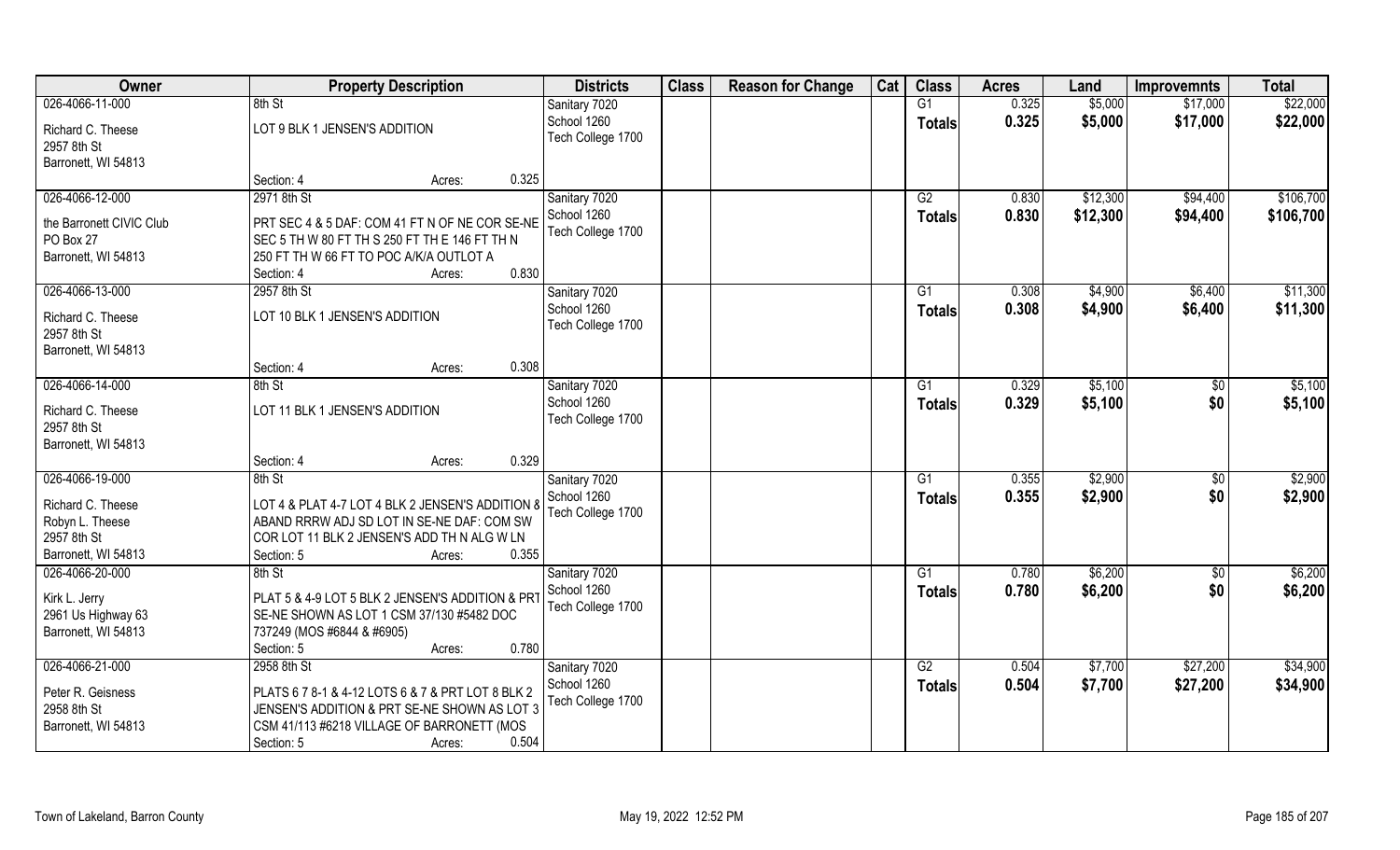| Owner                            | <b>Property Description</b>                                                        | <b>Districts</b>             | <b>Class</b> | <b>Reason for Change</b> | Cat | <b>Class</b>    | <b>Acres</b> | Land    | <b>Improvemnts</b> | <b>Total</b> |
|----------------------------------|------------------------------------------------------------------------------------|------------------------------|--------------|--------------------------|-----|-----------------|--------------|---------|--------------------|--------------|
| 026-4066-21-010                  | 2958 8th St                                                                        | Sanitary 7020                |              |                          |     | G2              | 0.352        | \$6,100 | \$18,200           | \$24,300     |
| Daniel P. Jaastad                | PLATS 8-2 9-1 4-13 PRT LOT 8 & PRT LOT 9 BLK 2                                     | School 1260                  |              |                          |     | <b>Totals</b>   | 0.352        | \$6,100 | \$18,200           | \$24,300     |
| PO Box 57                        | JENSEN'S ADDITION & PRT SE-NE SHOWN AS LOT 4                                       | Tech College 1700            |              |                          |     |                 |              |         |                    |              |
| Barronett, WI 54813              | CSM 41/113 #6218 VILLAGE OF BARRONETT (MOS                                         |                              |              |                          |     |                 |              |         |                    |              |
|                                  | 0.352<br>Section: 5<br>Acres:                                                      |                              |              |                          |     |                 |              |         |                    |              |
| 026-4066-25-000                  | 2956 8th St                                                                        | Sanitary 7020                |              |                          |     | G1              | 0.470        | \$6,100 | \$12,500           | \$18,600     |
|                                  |                                                                                    | School 1260                  |              |                          |     | <b>Totals</b>   | 0.470        | \$6,100 | \$12,500           | \$18,600     |
| Ralph R. Jerry                   | PLAT 9-2 & 10-1 & 4-10 PRT LOTS 9&10 BLK 2                                         | Tech College 1700            |              |                          |     |                 |              |         |                    |              |
| Ionne A. Jerry                   | JENSENS ADD & SE-NE SHOWN AS LOT 1 CSM                                             |                              |              |                          |     |                 |              |         |                    |              |
| PO Box 43                        | 36/165 #5342 VILLAGE OF BARRONETT (MOS #6844                                       |                              |              |                          |     |                 |              |         |                    |              |
| Barronett, WI 54813-0043         | Section: 5<br>0.470<br>Acres:                                                      |                              |              |                          |     |                 |              |         |                    |              |
| 026-4066-26-000                  | 798A 29 1/2 Ave                                                                    | Sanitary 7020                |              |                          |     | G1              | 0.470        | \$6,100 | \$16,300           | \$22,400     |
| Barbara Hansen                   | PLAT 10-2, 11 & 4-11 LOT 11 & PRT LOT 10 BLK 2                                     | School 1260                  |              |                          |     | <b>Totals</b>   | 0.470        | \$6,100 | \$16,300           | \$22,400     |
| 1320 Babcock Ave                 | JENSENS ADD & SE-NE SHOWN AS LOT 2 CSM                                             | Tech College 1700            |              |                          |     |                 |              |         |                    |              |
| Cumberland, WI 54829             | 36/165 #5342 VILLAGE OF BARRONETT (MOS #6844                                       |                              |              |                          |     |                 |              |         |                    |              |
|                                  | 0.470<br>Section: 5<br>Acres:                                                      |                              |              |                          |     |                 |              |         |                    |              |
| 026-4066-28-000                  |                                                                                    | Sanitary 7020                |              |                          |     | X4              | 0.170        | \$0     | \$0                | \$0          |
|                                  |                                                                                    | School 1260                  |              |                          |     |                 | 0.170        | \$0     | \$0                |              |
|                                  | Sanitary District No 1 Town of Lakeland   LOT 1 BLK 3 JENSEN'S ADDITION VILLAGE OF | Tech College 1700            |              |                          |     | <b>Totals</b>   |              |         |                    | \$0          |
| PO Box 54                        | <b>BARRONETT</b>                                                                   |                              |              |                          |     |                 |              |         |                    |              |
| Barronett, WI 54813              |                                                                                    |                              |              |                          |     |                 |              |         |                    |              |
|                                  | 0.170<br>Section: 5<br>Acres:                                                      |                              |              |                          |     |                 |              |         |                    |              |
| 026-4088-03-000                  | Ush 63                                                                             | Sanitary 7020                |              |                          |     | $\overline{G2}$ | 0.026        | \$100   | \$0                | \$100        |
| Marghi R. Mckeon                 | LOT 1 BLK 1 ORIGINAL PLAT OF BARRONETT (MOS                                        | School 1260                  |              |                          |     | <b>Totals</b>   | 0.026        | \$100   | \$0                | \$100        |
| 876 28th Ave                     | #6833)                                                                             | Tech College 1700            |              |                          |     |                 |              |         |                    |              |
| Barronett, WI 54813              |                                                                                    |                              |              |                          |     |                 |              |         |                    |              |
|                                  | 0.026<br>Section: 5<br>Acres:                                                      |                              |              |                          |     |                 |              |         |                    |              |
| 026-4088-04-000                  | Ush $63$                                                                           |                              |              |                          |     | G2              |              | \$100   |                    | \$100        |
|                                  |                                                                                    | Sanitary 7020<br>School 1260 |              |                          |     |                 | 0.033        |         | \$0                |              |
| Marghi R. Mckeon                 | LOT 2 BLK 1 ORIGINAL PLAT OF BARRONETT (MOS                                        |                              |              |                          |     | <b>Totals</b>   | 0.033        | \$100   | \$0                | \$100        |
| 876 28th Ave                     | #6833)                                                                             | Tech College 1700            |              |                          |     |                 |              |         |                    |              |
| Barronett, WI 54813              |                                                                                    |                              |              |                          |     |                 |              |         |                    |              |
|                                  | 0.033<br>Section: 5<br>Acres:                                                      |                              |              |                          |     |                 |              |         |                    |              |
| 026-4088-05-000                  | Ush 63                                                                             | Sanitary 7020                |              |                          |     | G2              | 0.038        | \$1,500 | $\sqrt{6}$         | \$1,500      |
|                                  |                                                                                    | School 1260                  |              |                          |     | <b>Totals</b>   | 0.038        | \$1,500 | \$0                | \$1,500      |
| Marghi R. Mckeon<br>876 28th Ave | LOT 3 BLK 1 ORIGINAL PLAT OF BARRONETT (MOS                                        | Tech College 1700            |              |                          |     |                 |              |         |                    |              |
|                                  | #6833)                                                                             |                              |              |                          |     |                 |              |         |                    |              |
| Barronett, WI 54813              |                                                                                    |                              |              |                          |     |                 |              |         |                    |              |
|                                  | 0.038<br>Section: 5<br>Acres:                                                      |                              |              |                          |     |                 |              |         |                    |              |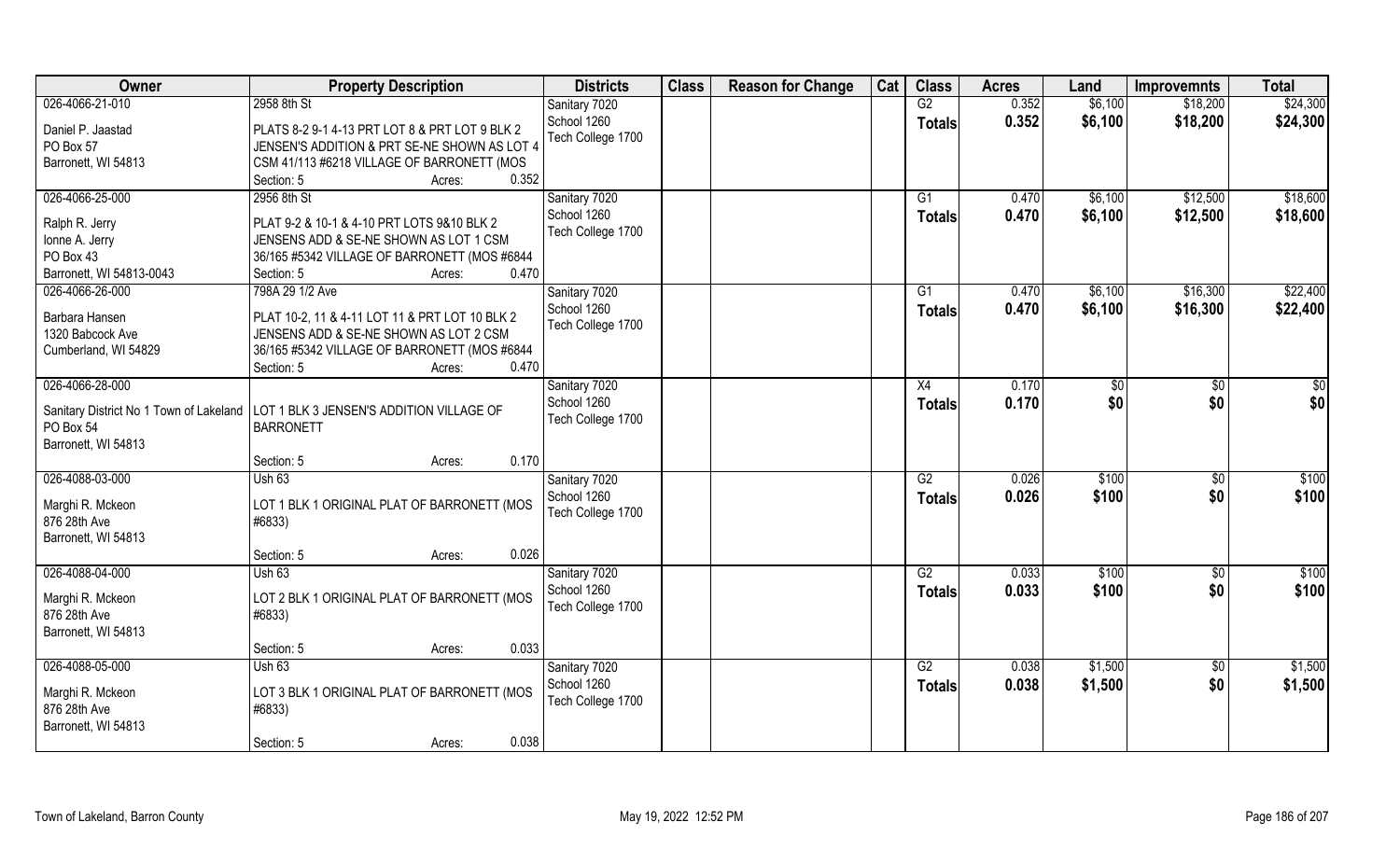| Owner                                                                                      | <b>Property Description</b>                                                                                | <b>Districts</b>                                  | <b>Class</b> | <b>Reason for Change</b> | Cat | <b>Class</b>        | <b>Acres</b>   | Land                 | <b>Improvemnts</b>     | <b>Total</b>           |
|--------------------------------------------------------------------------------------------|------------------------------------------------------------------------------------------------------------|---------------------------------------------------|--------------|--------------------------|-----|---------------------|----------------|----------------------|------------------------|------------------------|
| 026-4088-06-000<br>Marghi R. Mckeon<br>876 28th Ave<br>Barronett, WI 54813                 | LOT 4 BLK 1 ORIGINAL PLAT OF BARRONETT (MOS<br>#6833)                                                      | Sanitary 7020<br>School 1260<br>Tech College 1700 |              |                          |     | G2<br><b>Totals</b> | 0.043<br>0.043 | \$1,700<br>\$1,700   | $\sqrt{$0}$<br>\$0     | \$1,700<br>\$1,700     |
|                                                                                            | 0.043<br>Section: 5<br>Acres:                                                                              |                                                   |              |                          |     |                     |                |                      |                        |                        |
| 026-4088-09-000<br><b>Cumberland Land Trust</b><br>2272 7th St<br>Cumberland, WI 54829     | 796 29 3/4 Ave<br>LOTS 5 & 6 BLK 1 ORIGINAL PLAT OF BARRONETT                                              | Sanitary 7020<br>School 1260<br>Tech College 1700 |              |                          |     | G2<br>Totals        | 0.100<br>0.100 | \$2,200<br>\$2,200   | \$63,100<br>\$63,100   | \$65,300<br>\$65,300   |
|                                                                                            | 0.100<br>Section: 5<br>Acres:                                                                              |                                                   |              |                          |     |                     |                |                      |                        |                        |
| 026-4088-12-000<br>Thomas A. Schaffer<br>Amanda A. Schaffer<br>794 30th Ave                | 30th Ave<br>LOT 1 BLK 2 ORIGINAL PLAT VILLAGE OF<br><b>BARRONETT</b>                                       | Sanitary 7020<br>School 1260<br>Tech College 1700 |              |                          |     | G1<br><b>Totals</b> | 0.121<br>0.121 | \$2,400<br>\$2,400   | \$2,200<br>\$2,200     | \$4,600<br>\$4,600     |
| Barronett, WI 54813                                                                        | 0.121<br>Section: 5<br>Acres:                                                                              |                                                   |              |                          |     |                     |                |                      |                        |                        |
| 026-4088-13-000<br>Thomas A. Schaffer<br>Amanda A. Schaffer<br>794 30th Ave                | 794 30th Ave<br>LOT 2 BLK 2 ORIGINAL PLAT VILLAGE OF<br><b>BARRONETT</b>                                   | Sanitary 7020<br>School 1260<br>Tech College 1700 |              |                          |     | G1<br><b>Totals</b> | 0.121<br>0.121 | \$2,400<br>\$2,400   | \$83,800<br>\$83,800   | \$86,200<br>\$86,200   |
| Barronett, WI 54813                                                                        | 0.121<br>Section: 5<br>Acres:                                                                              |                                                   |              |                          |     |                     |                |                      |                        |                        |
| 026-4088-14-000<br>Duane J. Pieper<br>Judith E. Pieper<br>PO Box 44<br>Barronett, WI 54813 | 2984 Ush 63<br>LOT 3 BLK 2 ORIGINAL PLAT VILLAGE OF<br><b>BARRONETT</b><br>0.121<br>Section: 5<br>Acres:   | Sanitary 7020<br>School 1260<br>Tech College 1700 |              |                          |     | G1<br><b>Totals</b> | 0.121<br>0.121 | \$2,400<br>\$2,400   | \$83,800<br>\$83,800   | \$86,200<br>\$86,200   |
| 026-4088-15-000                                                                            | Ush $63$                                                                                                   | Sanitary 7020                                     |              |                          |     | G1                  | 0.121          | \$2,400              | \$8,800                | \$11,200               |
| Duane J. Pieper<br>Judith E. Pieper<br>PO Box 44                                           | LOT 4 BLK 2 ORIGINAL PLAT VILLAGE OF<br><b>BARRONETT</b>                                                   | School 1260<br>Tech College 1700                  |              |                          |     | <b>Totals</b>       | 0.121          | \$2,400              | \$8,800                | \$11,200               |
| Barronett, WI 54813                                                                        | 0.121<br>Section: 5<br>Acres:                                                                              |                                                   |              |                          |     |                     |                |                      |                        |                        |
| 026-4088-16-000<br>Herman & Herman<br>2565 Jeffery Blvd<br>Cumberland, WI 54829            | 2982 Ush 63<br>LOTS 5 & 6 BLK 2 ORIGINAL PLAT OF BARRONETT<br>(MOS #6831)<br>0.241<br>Section: 5<br>Acres: | Sanitary 7020<br>School 1260<br>Tech College 1700 |              |                          |     | G2<br><b>Totals</b> | 0.241<br>0.241 | \$12,600<br>\$12,600 | \$110,600<br>\$110,600 | \$123,200<br>\$123,200 |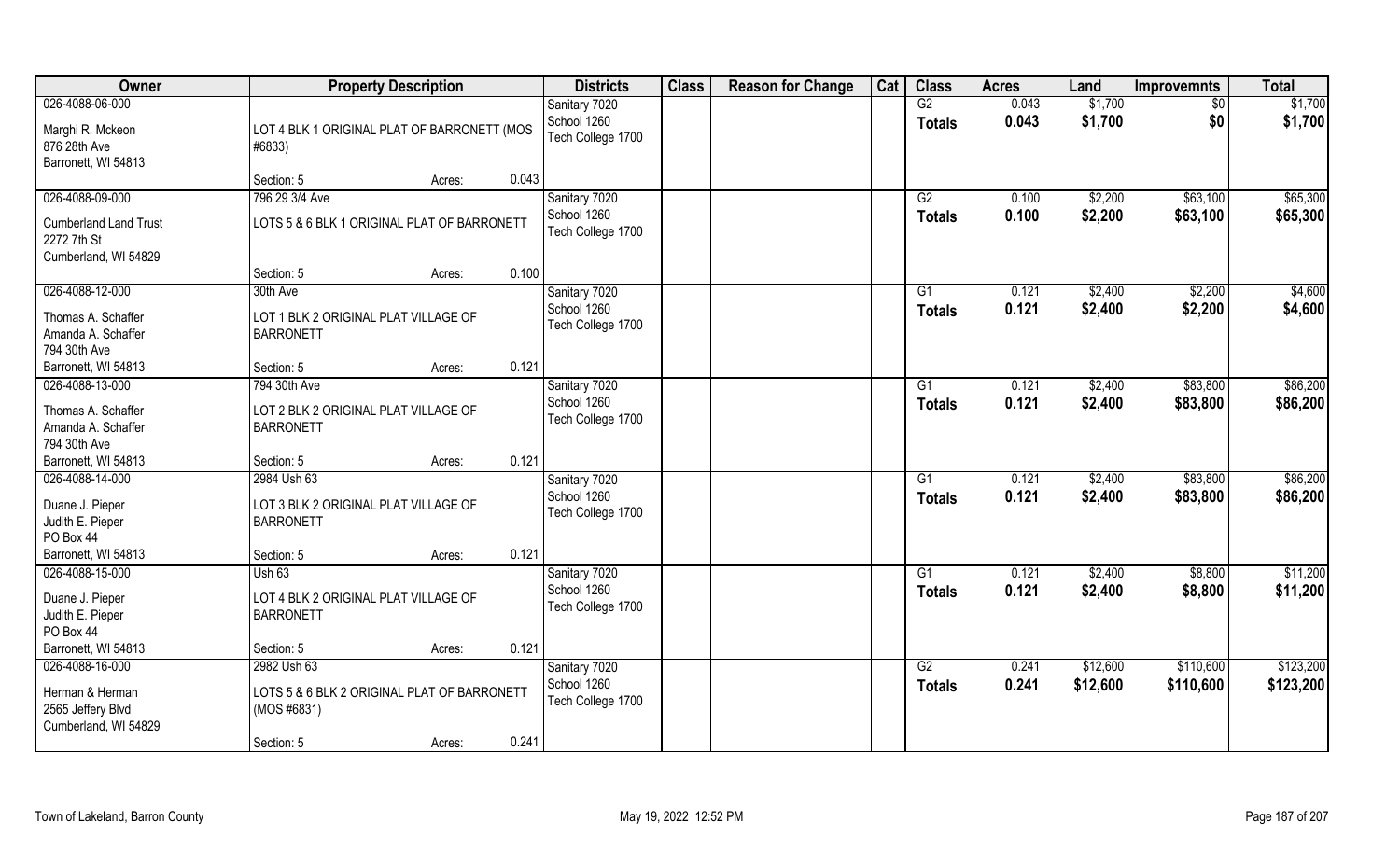| Owner                                                        | <b>Property Description</b>                                                                   | <b>Districts</b>                 | <b>Class</b> | <b>Reason for Change</b> | Cat | <b>Class</b>   | <b>Acres</b>   | Land           | <b>Improvemnts</b> | <b>Total</b>   |
|--------------------------------------------------------------|-----------------------------------------------------------------------------------------------|----------------------------------|--------------|--------------------------|-----|----------------|----------------|----------------|--------------------|----------------|
| 026-4088-18-000                                              | 29 3/4 Ave                                                                                    | Sanitary 7020                    |              |                          |     | G2             | 0.115          | \$2,500        | $\overline{50}$    | \$2,500        |
| Herman & Herman<br>2565 Jeffery Blvd<br>Cumberland, WI 54829 | PLAT 7-1 LOT 7 BLK 2 EX THE S 50 FT THRF<br>ORIGINAL PLAT VILLAGE OF BARRONETT (MOS<br>#6831) | School 1260<br>Tech College 1700 |              |                          |     | <b>Totals</b>  | 0.115          | \$2,500        | \$0                | \$2,500        |
|                                                              | 0.115<br>Section: 5<br>Acres:                                                                 |                                  |              |                          |     |                |                |                |                    |                |
| 026-4088-19-000                                              |                                                                                               | Sanitary 7020<br>School 1260     |              |                          |     | G1<br>Totals   | 0.060<br>0.060 | \$100<br>\$100 | \$0<br>\$0         | \$100<br>\$100 |
| <b>Tanner Rohde</b><br>790 29 3/4 Ave<br>Barronett, WI 54813 | PLAT 7-2 S 50 FT OF LOT 7 BLK 2 ORIGINAL PLAT<br><b>VILLAGE OF BARRONETT</b>                  | Tech College 1700                |              |                          |     |                |                |                |                    |                |
|                                                              | 0.060<br>Section: 5<br>Acres:                                                                 |                                  |              |                          |     |                |                |                |                    |                |
| 026-4088-20-000                                              | 790 29 3/4 Ave                                                                                | Sanitary 7020                    |              |                          |     | G <sub>1</sub> | 0.161          | \$3,200        | \$12,900           | \$16,100       |
| <b>Tanner Rohde</b><br>790 29 3/4 Ave<br>Barronett, WI 54813 | LOT 8 BLK 2 ORIGINAL PLAT OF BARRONETT                                                        | School 1260<br>Tech College 1700 |              |                          |     | <b>Totals</b>  | 0.161          | \$3,200        | \$12,900           | \$16,100       |
|                                                              | 0.161<br>Section: 5<br>Acres:                                                                 |                                  |              |                          |     |                |                |                |                    |                |
| 026-4088-21-000                                              |                                                                                               | Sanitary 7020                    |              |                          |     | G <sub>1</sub> | 0.161          | \$3,200        | \$0                | \$3,200        |
| <b>Tanner Rohde</b><br>790 29 3/4 Ave<br>Barronett, WI 54813 | LOT 9 BLK 2 ORIGINAL PLAT OF BARRONETT                                                        | School 1260<br>Tech College 1700 |              |                          |     | <b>Totals</b>  | 0.161          | \$3,200        | \$0                | \$3,200        |
|                                                              | 0.161<br>Section: 5<br>Acres:                                                                 |                                  |              |                          |     |                |                |                |                    |                |
| 026-4088-22-000                                              | 29 3/4 Ave                                                                                    | Sanitary 7020                    |              |                          |     | G <sub>1</sub> | 0.161          | \$3,200        | \$0                | \$3,200        |
| Alicia M. Jensen<br>2981 7 7/8 St<br>Barronett, WI 54813     | LOT 10 BLK 2 ORIGINAL PLAT OF BARRONETT                                                       | School 1260<br>Tech College 1700 |              |                          |     | <b>Totals</b>  | 0.161          | \$3,200        | \$0                | \$3,200        |
|                                                              | 0.161<br>Section: 5<br>Acres:                                                                 |                                  |              |                          |     |                |                |                |                    |                |
| 026-4088-23-000                                              | 2981 7 7/8 St                                                                                 | Sanitary 7020                    |              |                          |     | G1             | 0.161          | \$3,200        | \$75,700           | \$78,900       |
| Alicia M. Jensen<br>2981 7 7/8 St                            | LOT 11 BLK 2 ORIGINAL PLAT OF BARRONETT                                                       | School 1260<br>Tech College 1700 |              |                          |     | <b>Totals</b>  | 0.161          | \$3,200        | \$75,700           | \$78,900       |
| Barronett, WI 54813                                          | 0.161<br>Section: 5                                                                           |                                  |              |                          |     |                |                |                |                    |                |
| 026-4088-24-000                                              | Acres:<br>2987 St                                                                             | Sanitary 7020                    |              |                          |     | G1             | 0.161          | \$3,200        | \$9,200            | \$12,400       |
| Karen M. Hile<br>Kathy C. Peterson<br>2987 7 7/8 St          | LOT 12 BLK 2 ORIGINAL PLAT OF BARRONETT                                                       | School 1260<br>Tech College 1700 |              |                          |     | <b>Totals</b>  | 0.161          | \$3,200        | \$9,200            | \$12,400       |
| Barronett, WI 54813                                          | 0.161<br>Section: 5<br>Acres:                                                                 |                                  |              |                          |     |                |                |                |                    |                |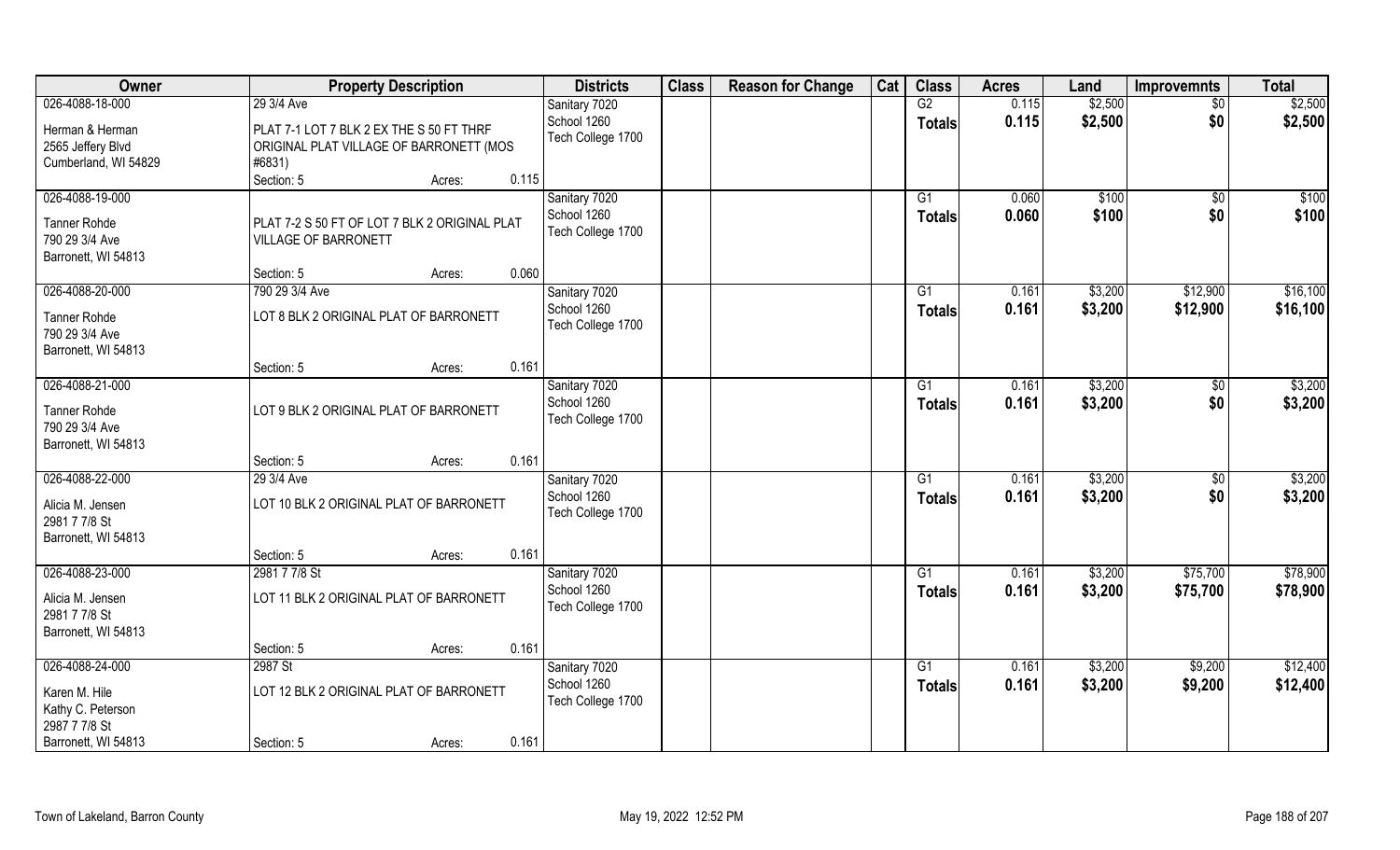| Owner                | <b>Property Description</b>                   | <b>Districts</b>             | <b>Class</b> | <b>Reason for Change</b> | Cat | <b>Class</b>    | <b>Acres</b> | Land    | <b>Improvemnts</b> | <b>Total</b> |
|----------------------|-----------------------------------------------|------------------------------|--------------|--------------------------|-----|-----------------|--------------|---------|--------------------|--------------|
| 026-4088-25-000      | 2987 7 7/8 St                                 | Sanitary 7020                |              |                          |     | G1              | 0.161        | \$3,200 | \$50,600           | \$53,800     |
| Karen M. Hile        | LOT 13 BLK 2 ORIGINAL PLAT OF BARRONETT       | School 1260                  |              |                          |     | <b>Totals</b>   | 0.161        | \$3,200 | \$50,600           | \$53,800     |
| Kathy C. Peterson    |                                               | Tech College 1700            |              |                          |     |                 |              |         |                    |              |
| 2987 7 7/8 St        |                                               |                              |              |                          |     |                 |              |         |                    |              |
| Barronett, WI 54813  | 0.161<br>Section: 5<br>Acres:                 |                              |              |                          |     |                 |              |         |                    |              |
| 026-4088-26-000      | 785 30th Ave                                  | Sanitary 7020                |              |                          |     | G1              | 0.161        | \$3,200 | \$45,800           | \$49,000     |
|                      |                                               | School 1260                  |              |                          |     | Totals          | 0.161        | \$3,200 | \$45,800           | \$49,000     |
| John M. Sweet        | LOT 14 BLK 2 ORIGINAL PLAT OF BARRONETT       | Tech College 1700            |              |                          |     |                 |              |         |                    |              |
| PO Box 112           |                                               |                              |              |                          |     |                 |              |         |                    |              |
| Barronett, WI 54813  |                                               |                              |              |                          |     |                 |              |         |                    |              |
|                      | 0.161<br>Section: 5<br>Acres:                 |                              |              |                          |     |                 |              |         |                    |              |
| 026-4088-27-000      | 787 30th Ave                                  | Sanitary 7020                |              |                          |     | G1              | 0.322        | \$6,400 | \$5,200            | \$11,600     |
| Tracy A. Thompson    | LOTS 15 & 16 BLK 2 ORIGINAL PLAT OF BARRONETT | School 1260                  |              |                          |     | <b>Totals</b>   | 0.322        | \$6,400 | \$5,200            | \$11,600     |
| 2580 8 3/4 St        |                                               | Tech College 1700            |              |                          |     |                 |              |         |                    |              |
| Cumberland, WI 54829 |                                               |                              |              |                          |     |                 |              |         |                    |              |
|                      | 0.322<br>Section: 5<br>Acres:                 |                              |              |                          |     |                 |              |         |                    |              |
| 026-4088-30-000      |                                               | Sanitary 7020                |              |                          |     | G1              | 0.161        | \$3,200 | \$0                | \$3,200      |
|                      |                                               | School 1260                  |              |                          |     | <b>Totals</b>   | 0.161        | \$3,200 | \$0                | \$3,200      |
| <b>Isaac Neitzel</b> | LOT 1 BLK 3 ORIGINAL PLAT OF BARRONETT        | Tech College 1700            |              |                          |     |                 |              |         |                    |              |
| 779 30th Ave         |                                               |                              |              |                          |     |                 |              |         |                    |              |
| Barronett, WI 54813  | 0.161<br>Section: 5                           |                              |              |                          |     |                 |              |         |                    |              |
| 026-4088-31-000      | Acres:                                        |                              |              |                          |     | G1              | 0.161        | \$3,200 |                    | \$3,200      |
|                      |                                               | Sanitary 7020<br>School 1260 |              |                          |     |                 | 0.161        |         | \$0                |              |
| <b>Isaac Neitzel</b> | LOT 2 BLK 3 ORIGINAL PLAT OF BARRONETT        | Tech College 1700            |              |                          |     | <b>Totals</b>   |              | \$3,200 | \$0                | \$3,200      |
| 779 30th Ave         |                                               |                              |              |                          |     |                 |              |         |                    |              |
| Barronett, WI 54813  |                                               |                              |              |                          |     |                 |              |         |                    |              |
|                      | 0.161<br>Section: 5<br>Acres:                 |                              |              |                          |     |                 |              |         |                    |              |
| 026-4088-32-000      | 779 30th Ave                                  | Sanitary 7020                |              |                          |     | G1              | 0.161        | \$3,200 | \$42,800           | \$46,000     |
| <b>Isaac Neitzel</b> | LOT 3 BLK 3 ORIGINAL PLAT OF BARRONETT        | School 1260                  |              |                          |     | Totals          | 0.161        | \$3,200 | \$42,800           | \$46,000     |
| 779 30th Ave         |                                               | Tech College 1700            |              |                          |     |                 |              |         |                    |              |
| Barronett, WI 54813  |                                               |                              |              |                          |     |                 |              |         |                    |              |
|                      | 0.161<br>Section: 5<br>Acres:                 |                              |              |                          |     |                 |              |         |                    |              |
| 026-4088-33-000      | 30th Ave                                      | Sanitary 7020                |              |                          |     | $\overline{G1}$ | 0.161        | \$3,200 | \$15,200           | \$18,400     |
|                      |                                               | School 1260                  |              |                          |     | Totals          | 0.161        | \$3,200 | \$15,200           | \$18,400     |
| <b>Isaac Neitzel</b> | LOT 4 BLK 3 ORIGINAL PLAT OF BARRONETT        | Tech College 1700            |              |                          |     |                 |              |         |                    |              |
| 779 30th Ave         |                                               |                              |              |                          |     |                 |              |         |                    |              |
| Barronett, WI 54813  |                                               |                              |              |                          |     |                 |              |         |                    |              |
|                      | 0.161<br>Section: 5<br>Acres:                 |                              |              |                          |     |                 |              |         |                    |              |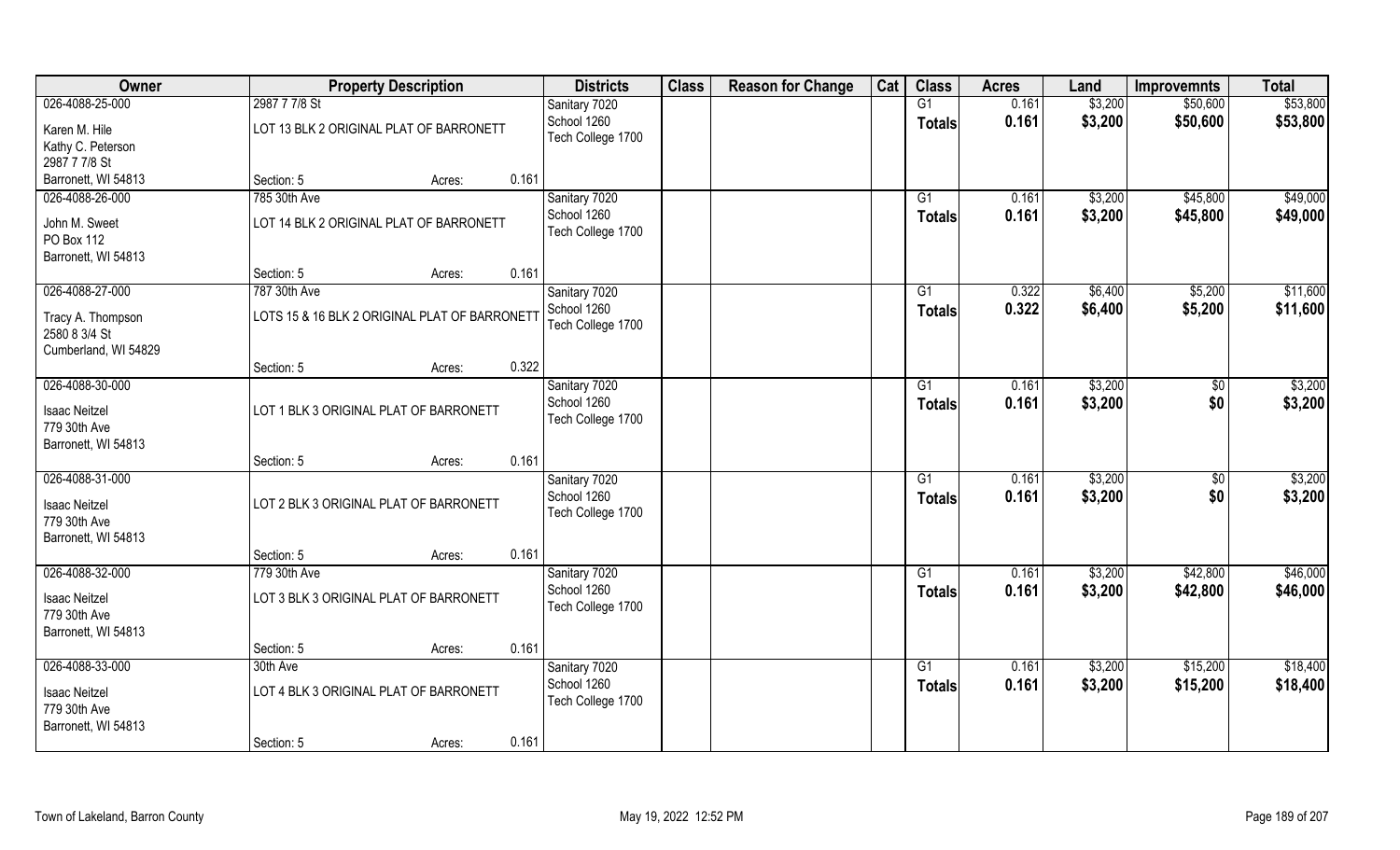| Owner                                                                    |                                                                          | <b>Property Description</b> |       | <b>Districts</b>                                  | <b>Class</b> | <b>Reason for Change</b> | Cat | <b>Class</b>                    | <b>Acres</b>   | Land               | <b>Improvemnts</b>     | <b>Total</b>       |
|--------------------------------------------------------------------------|--------------------------------------------------------------------------|-----------------------------|-------|---------------------------------------------------|--------------|--------------------------|-----|---------------------------------|----------------|--------------------|------------------------|--------------------|
| 026-4088-34-000<br>Lois Nickell<br>PO Box 55<br>Barronett, WI 54813-0055 | LOT 5 BLK 3 ORIGINAL PLAT OF BARRONETT                                   |                             |       | Sanitary 7020<br>School 1260<br>Tech College 1700 |              |                          |     | G1<br><b>Totals</b>             | 0.161<br>0.161 | \$3,200<br>\$3,200 | $\overline{50}$<br>\$0 | \$3,200<br>\$3,200 |
|                                                                          | Section: 5                                                               | Acres:                      | 0.161 |                                                   |              |                          |     |                                 |                |                    |                        |                    |
| 026-4088-35-000<br>Lois Nickell<br>PO Box 55<br>Barronett, WI 54813-0055 | LOT 6 BLK 3 ORIGINAL PLAT OF BARRONETT                                   |                             |       | Sanitary 7020<br>School 1260<br>Tech College 1700 |              |                          |     | G1<br><b>Totals</b>             | 0.161<br>0.161 | \$3,200<br>\$3,200 | \$0<br>\$0             | \$3,200<br>\$3,200 |
|                                                                          | Section: 5                                                               | Acres:                      | 0.161 |                                                   |              |                          |     |                                 |                |                    |                        |                    |
| 026-4088-36-000<br>Lois Nickell<br>PO Box 55<br>Barronett, WI 54813-0055 | LOT 7 BLK 3 ORIGINAL PLAT OF BARRONETT                                   |                             |       | Sanitary 7020<br>School 1260<br>Tech College 1700 |              |                          |     | G1<br><b>Totals</b>             | 0.241<br>0.241 | \$4,100<br>\$4,100 | $\sqrt[6]{3}$<br>\$0   | \$4,100<br>\$4,100 |
|                                                                          | Section: 5                                                               | Acres:                      | 0.241 |                                                   |              |                          |     |                                 |                |                    |                        |                    |
| 026-4088-37-000<br>Lois Nickell<br>PO Box 55<br>Barronett, WI 54813-0055 | LOT 8 BLK 3 ORIGINAL PLAT OF BARRONETT                                   |                             |       | Sanitary 7020<br>School 1260<br>Tech College 1700 |              |                          |     | G <sub>1</sub><br><b>Totals</b> | 0.241<br>0.241 | \$4,100<br>\$4,100 | \$0<br>\$0             | \$4,100<br>\$4,100 |
|                                                                          | Section: 5                                                               | Acres:                      | 0.241 |                                                   |              |                          |     |                                 |                |                    |                        |                    |
| 026-4088-38-000<br>Lois Nickell<br>PO Box 55<br>Barronett, WI 54813-0055 | LOT 9 BLK 3 ORIGINAL PLAT OF BARRONETT                                   |                             |       | Sanitary 7020<br>School 1260<br>Tech College 1700 |              |                          |     | G1<br><b>Totals</b>             | 0.161<br>0.161 | \$3,200<br>\$3,200 | \$0<br>\$0             | \$3,200<br>\$3,200 |
| 026-4088-39-000                                                          | Section: 5                                                               | Acres:                      | 0.161 | Sanitary 7020                                     |              |                          |     | G1                              | 0.161          | \$3,200            | \$0                    | \$3,200            |
| Lois Nickell<br>PO Box 55<br>Barronett, WI 54813-0055                    | LOT 10 BLK 3 ORIGINAL PLAT OF BARRONETT                                  |                             |       | School 1260<br>Tech College 1700                  |              |                          |     | <b>Totals</b>                   | 0.161          | \$3,200            | \$0                    | \$3,200            |
|                                                                          | Section: 5                                                               | Acres:                      | 0.161 |                                                   |              |                          |     |                                 |                |                    |                        |                    |
| 026-4088-40-000<br>Lois Nickell<br>PO Box 55<br>Barronett, WI 54813-0055 | 780A 29 3/4 Ave<br>LOT 11 BLK 3 ORIGINAL PLAT OF BARRONETT<br>Section: 5 | Acres:                      | 0.161 | Sanitary 7020<br>School 1260<br>Tech College 1700 |              |                          |     | G1<br><b>Totals</b>             | 0.161<br>0.161 | \$3,200<br>\$3,200 | \$5,000<br>\$5,000     | \$8,200<br>\$8,200 |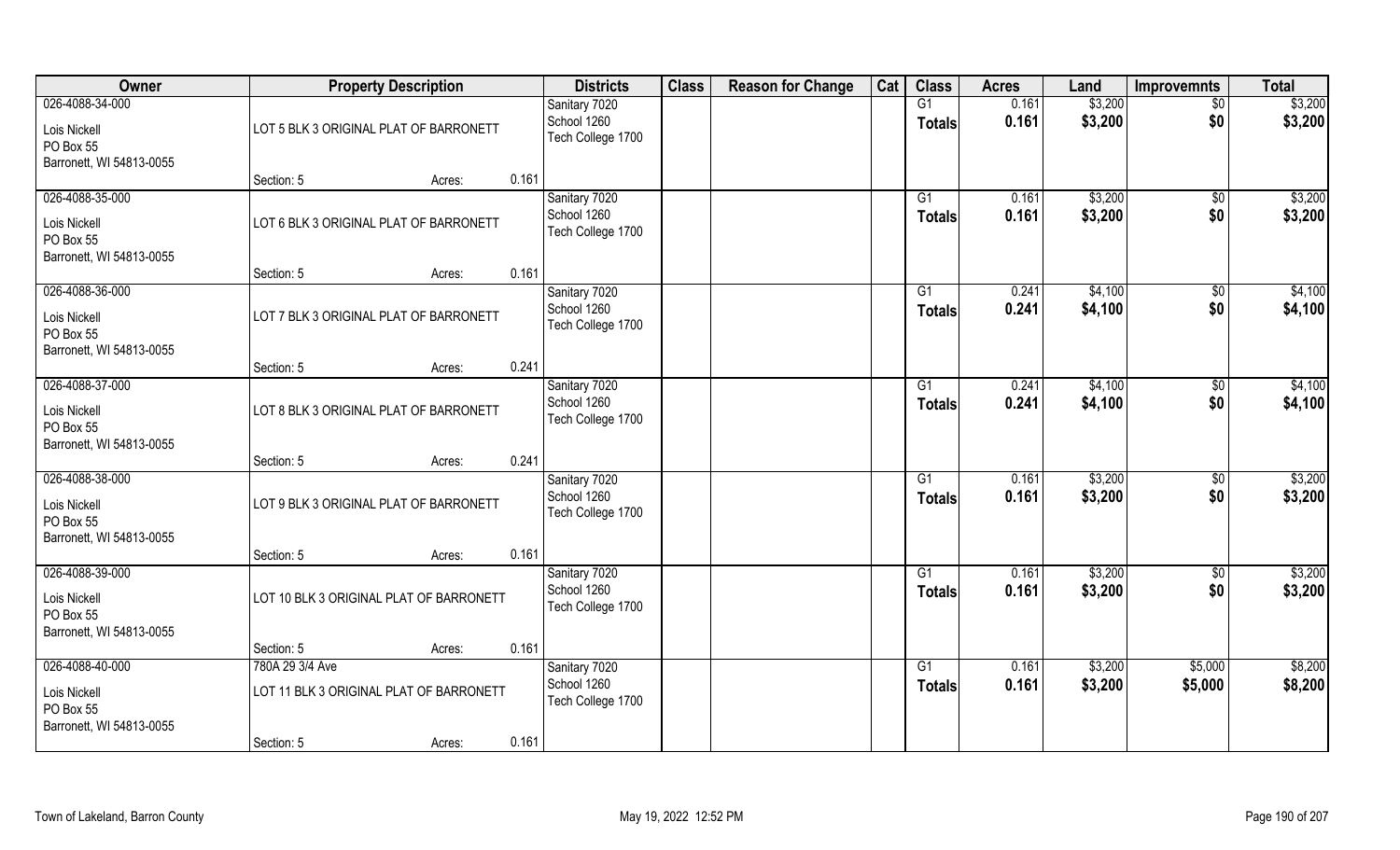| Owner                                                          |                                                           | <b>Property Description</b> |       | <b>Districts</b>                 | <b>Class</b> | <b>Reason for Change</b> | Cat | <b>Class</b>    | <b>Acres</b> | Land    | <b>Improvemnts</b> | <b>Total</b> |
|----------------------------------------------------------------|-----------------------------------------------------------|-----------------------------|-------|----------------------------------|--------------|--------------------------|-----|-----------------|--------------|---------|--------------------|--------------|
| 026-4088-41-000                                                | 780 29 3/4 Ave                                            |                             |       | Sanitary 7020                    |              |                          |     | G1              | 0.161        | \$3,200 | \$90,100           | \$93,300     |
| Lois Nickell<br>PO Box 55<br>Barronett, WI 54813-0055          | LOT 12 BLK 3 ORIGINAL PLAT VILLAGE OF<br><b>BARRONETT</b> |                             |       | School 1260<br>Tech College 1700 |              |                          |     | <b>Totals</b>   | 0.161        | \$3,200 | \$90,100           | \$93,300     |
|                                                                | Section: 5                                                | Acres:                      | 0.161 |                                  |              |                          |     |                 |              |         |                    |              |
| 026-4088-42-000                                                | <b>780 Ave</b>                                            |                             |       | Sanitary 7020                    |              |                          |     | G1              | 0.161        | \$3,200 | $\overline{50}$    | \$3,200      |
| Lois Nickell<br>PO Box 55<br>Barronett, WI 54813-0055          | LOT 13 BLK 3 ORIGINAL PLAT VILLAGE OF<br><b>BARRONETT</b> |                             |       | School 1260<br>Tech College 1700 |              |                          |     | Totals          | 0.161        | \$3,200 | \$0                | \$3,200      |
|                                                                | Section: 5                                                | Acres:                      | 0.161 |                                  |              |                          |     |                 |              |         |                    |              |
| 026-4088-43-000                                                | 782 29 3/4 Ave                                            |                             |       | Sanitary 7020                    |              |                          |     | G1              | 0.161        | \$3,200 | \$88,100           | \$91,300     |
| John A. Maline<br>N4004 N Spur Rd<br>Shell Lake, WI 54871-8634 | LOT 14 BLK 3 ORIGINAL PLAT OF BARRONETT                   |                             |       | School 1260<br>Tech College 1700 |              |                          |     | <b>Totals</b>   | 0.161        | \$3,200 | \$88,100           | \$91,300     |
|                                                                | Section: 5                                                | Acres:                      | 0.161 |                                  |              |                          |     |                 |              |         |                    |              |
| 026-4088-45-000                                                |                                                           |                             |       | Sanitary 7020                    |              |                          |     | G1              | 0.161        | \$3,200 | $\sqrt{50}$        | \$3,200      |
| Sherri L. Hanson<br>PO Box 73<br>Barronett, WI 54813           | LOT 1 BLK 4 ORIGINAL PLAT VILLAGE OF<br><b>BARRONETT</b>  |                             |       | School 1260<br>Tech College 1700 |              |                          |     | Totals          | 0.161        | \$3,200 | \$0                | \$3,200      |
|                                                                | Section: 5                                                | Acres:                      | 0.161 |                                  |              |                          |     |                 |              |         |                    |              |
| 026-4088-46-000                                                | 2978 7 7/8 St                                             |                             |       | Sanitary 7020                    |              |                          |     | $\overline{G1}$ | 0.161        | \$3,200 | \$62,000           | \$65,200     |
| Sherri L. Hanson<br>PO Box 73<br>Barronett, WI 54813           | LOT 2 BLK 4 ORIGINAL PLAT VILLAGE OF<br><b>BARRONETT</b>  |                             |       | School 1260<br>Tech College 1700 |              |                          |     | Totals          | 0.161        | \$3,200 | \$62,000           | \$65,200     |
|                                                                | Section: 5                                                | Acres:                      | 0.161 |                                  |              |                          |     |                 |              |         |                    |              |
| 026-4088-47-000                                                | 77/8 St                                                   |                             |       | Sanitary 7020                    |              |                          |     | G1              | 0.161        | \$3,200 | $\overline{50}$    | \$3,200      |
| Sherri L. Hanson<br>PO Box 73<br>Barronett, WI 54813           | LOT 3 BLK 4 ORIGINAL PLAT VILLAGE OF<br><b>BARRONETT</b>  |                             |       | School 1260<br>Tech College 1700 |              |                          |     | <b>Totals</b>   | 0.161        | \$3,200 | \$0                | \$3,200      |
|                                                                | Section: 5                                                | Acres:                      | 0.161 |                                  |              |                          |     |                 |              |         |                    |              |
| 026-4088-48-000                                                |                                                           |                             |       | Sanitary 7020                    |              |                          |     | $\overline{G1}$ | 0.161        | \$3,200 | $\overline{50}$    | \$3,200      |
| Sherri L. Hanson<br>PO Box 73<br>Barronett, WI 54813           | LOT 4 BLK 4 ORIGINAL PLAT VILLAGE OF<br><b>BARRONETT</b>  |                             |       | School 1260<br>Tech College 1700 |              |                          |     | Totals          | 0.161        | \$3,200 | \$0                | \$3,200      |
|                                                                | Section: 5                                                | Acres:                      | 0.161 |                                  |              |                          |     |                 |              |         |                    |              |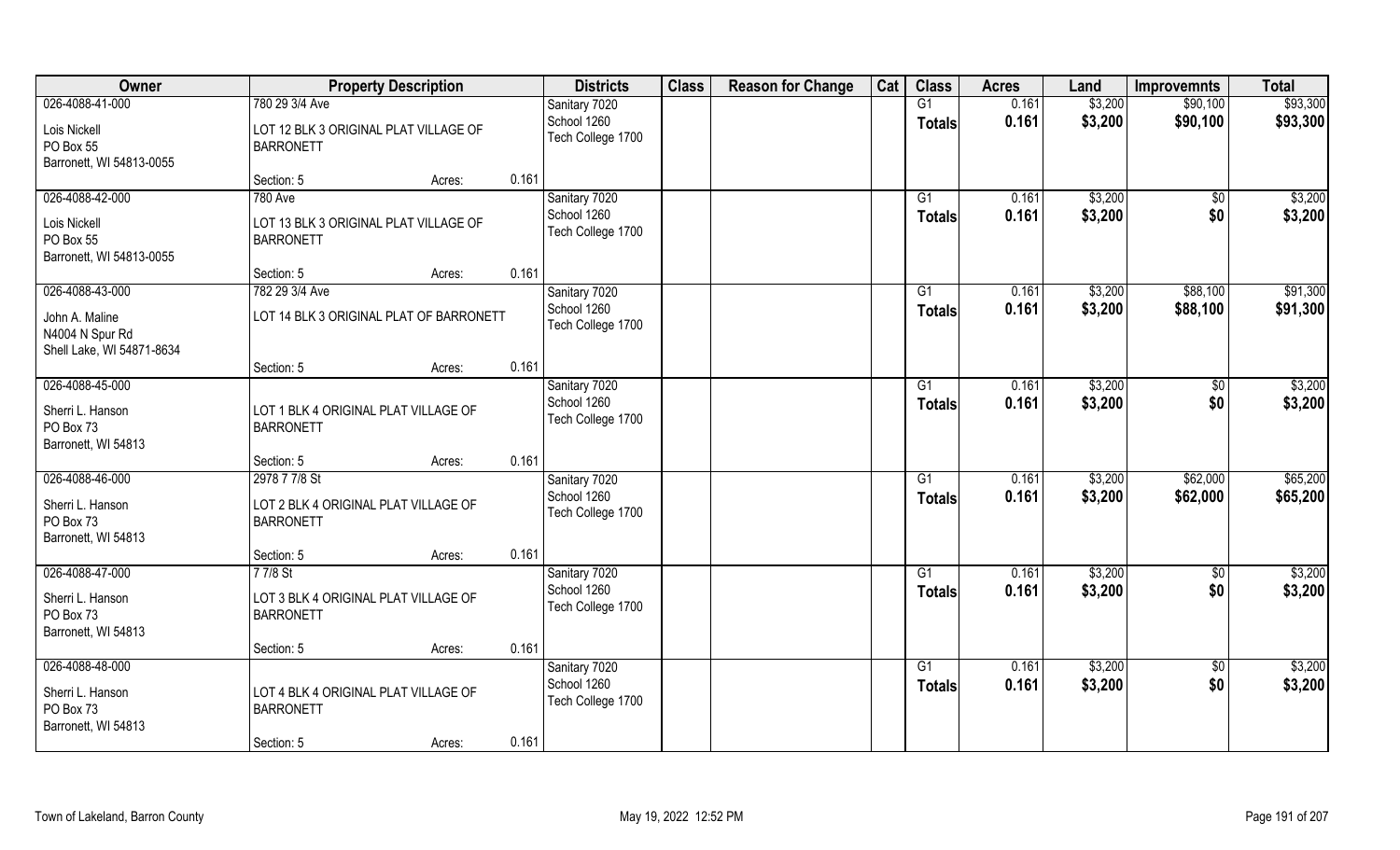| Owner                               | <b>Property Description</b>                               | <b>Districts</b>             | <b>Class</b> | <b>Reason for Change</b> | Cat | <b>Class</b>    | <b>Acres</b> | Land    | <b>Improvemnts</b> | <b>Total</b> |
|-------------------------------------|-----------------------------------------------------------|------------------------------|--------------|--------------------------|-----|-----------------|--------------|---------|--------------------|--------------|
| 026-4088-49-000                     | 777 29 3/4 Ave                                            | Sanitary 7020                |              |                          |     | G1              | 0.209        | \$3,800 | \$18,200           | \$22,000     |
| John M. Pike                        | LOT 5 & PLAT 6-1 LOT 5 & E 16 FT LOT 6 BLK 4              | School 1260                  |              |                          |     | <b>Totals</b>   | 0.209        | \$3,800 | \$18,200           | \$22,000     |
| 9943 Oxborough Cir                  | ORIGINAL PLAT VILLAGE OF BARRONETT (MOS                   | Tech College 1700            |              |                          |     |                 |              |         |                    |              |
| Minneapolis, MN 55437               | #6838)                                                    |                              |              |                          |     |                 |              |         |                    |              |
|                                     | 0.209<br>Section: 5<br>Acres:                             |                              |              |                          |     |                 |              |         |                    |              |
| 026-4088-50-000                     | 775 29 3/4 Ave                                            | Sanitary 7020                |              |                          |     | G1              | 0.350        | \$6,200 | \$101,500          | \$107,700    |
|                                     |                                                           | School 1260                  |              |                          |     | <b>Totals</b>   | 0.350        | \$6,200 | \$101,500          | \$107,700    |
| Edward J. Reichenberger             | PLAT 6-2 & 7 LOT 6 BLK 4 EX E 16 FT THRF & LOT 7          | Tech College 1700            |              |                          |     |                 |              |         |                    |              |
| Linda C. Reichenberger              | BLK 4 & PRT VAC PROSPECT ST (AKA 7 3/4 ST) IN             |                              |              |                          |     |                 |              |         |                    |              |
| 775 29 3/4 Ave                      | 853986 & 853484 DAF: COM N 1/4 COR SEC 5 TH S             |                              |              |                          |     |                 |              |         |                    |              |
| Barronett, WI 54813                 | 0.350<br>Section: 5<br>Acres:                             |                              |              |                          |     |                 |              |         |                    |              |
| 026-4088-52-000                     | 776 29 11/16 Ave                                          | Sanitary 7020                |              |                          |     | X4              | 0.240        | \$0     | $\sqrt{50}$        | $\sqrt{50}$  |
| Lutheran Church of Barronett        | LOT 8 BLK 4 & PRT VAC PROSPECT ST (AKA 7 3/4              | School 1260                  |              |                          |     | <b>Totals</b>   | 0.240        | \$0     | \$0                | \$0          |
| PO Box 7                            | ST) IN 853986 & 853484 DAF: COM N 1/4 COR SEC 5           | Tech College 1700            |              |                          |     |                 |              |         |                    |              |
| Barronett, WI 54813                 | TH S 89-13-00 E 1319.03 FT TH S 00-16-21 E 966.3 FT       |                              |              |                          |     |                 |              |         |                    |              |
|                                     | 0.240<br>Section: 5<br>Acres:                             |                              |              |                          |     |                 |              |         |                    |              |
| 026-4088-53-000                     |                                                           | Sanitary 7020                |              |                          |     | X4              | 0.160        | \$0     | $\sqrt[6]{3}$      | \$0          |
|                                     |                                                           | School 1260                  |              |                          |     | <b>Totals</b>   | 0.160        | \$0     | \$0                | \$0          |
| Barronett Lutheran Congregation     | LOT 9 BLK 4 ORIGINAL PLAT VILLAGE OF                      | Tech College 1700            |              |                          |     |                 |              |         |                    |              |
| PO Box 7                            | <b>BARRONETT</b>                                          |                              |              |                          |     |                 |              |         |                    |              |
| Barronett, WI 54813                 |                                                           |                              |              |                          |     |                 |              |         |                    |              |
|                                     | 0.160<br>Section: 5<br>Acres:                             |                              |              |                          |     |                 |              |         |                    |              |
| 026-4088-54-000                     | 29 11/16 Ave                                              | Sanitary 7020                |              |                          |     | G1              | 0.161        | \$3,200 | \$0                | \$3,200      |
| Morgan K. Forrestal                 | LOT 10 BLK 4 ORIGINAL PLAT VILLAGE OF                     | School 1260                  |              |                          |     | <b>Totals</b>   | 0.161        | \$3,200 | \$0                | \$3,200      |
| Troy D. Piha                        | <b>BARRONETT</b>                                          | Tech College 1700            |              |                          |     |                 |              |         |                    |              |
| 780 29 11/16 Ave                    |                                                           |                              |              |                          |     |                 |              |         |                    |              |
| Barronett, WI 54813                 | 0.161<br>Section: 5<br>Acres:                             |                              |              |                          |     |                 |              |         |                    |              |
| 026-4088-55-000                     | 780 29 11/16 Ave                                          | Sanitary 7020                |              |                          |     | G1              | 0.161        | \$3,200 | \$53,500           | \$56,700     |
|                                     |                                                           | School 1260                  |              |                          |     | <b>Totals</b>   | 0.161        | \$3,200 | \$53,500           | \$56,700     |
| Morgan K. Forrestal<br>Troy D. Piha | LOT 11 BLK 4 ORIGINAL PLAT VILLAGE OF<br><b>BARRONETT</b> | Tech College 1700            |              |                          |     |                 |              |         |                    |              |
| 780 29 11/16 Ave                    |                                                           |                              |              |                          |     |                 |              |         |                    |              |
| Barronett, WI 54813                 | 0.161<br>Section: 5                                       |                              |              |                          |     |                 |              |         |                    |              |
|                                     | Acres:                                                    |                              |              |                          |     | $\overline{G1}$ |              |         |                    | \$3,200      |
| 026-4088-56-000                     |                                                           | Sanitary 7020<br>School 1260 |              |                          |     |                 | 0.161        | \$3,200 | $\sqrt{$0}$        |              |
| John M. Vargo Jr                    | LOT 12 BLK 4 ORIGINAL PLAT OF BARRONETT (MOS              |                              |              |                          |     | <b>Totals</b>   | 0.161        | \$3,200 | \$0                | \$3,200      |
| 191 Starlight Dr                    | #7856)                                                    | Tech College 1700            |              |                          |     |                 |              |         |                    |              |
| Pahrump, NV 89048                   |                                                           |                              |              |                          |     |                 |              |         |                    |              |
|                                     | 0.161<br>Section: 5<br>Acres:                             |                              |              |                          |     |                 |              |         |                    |              |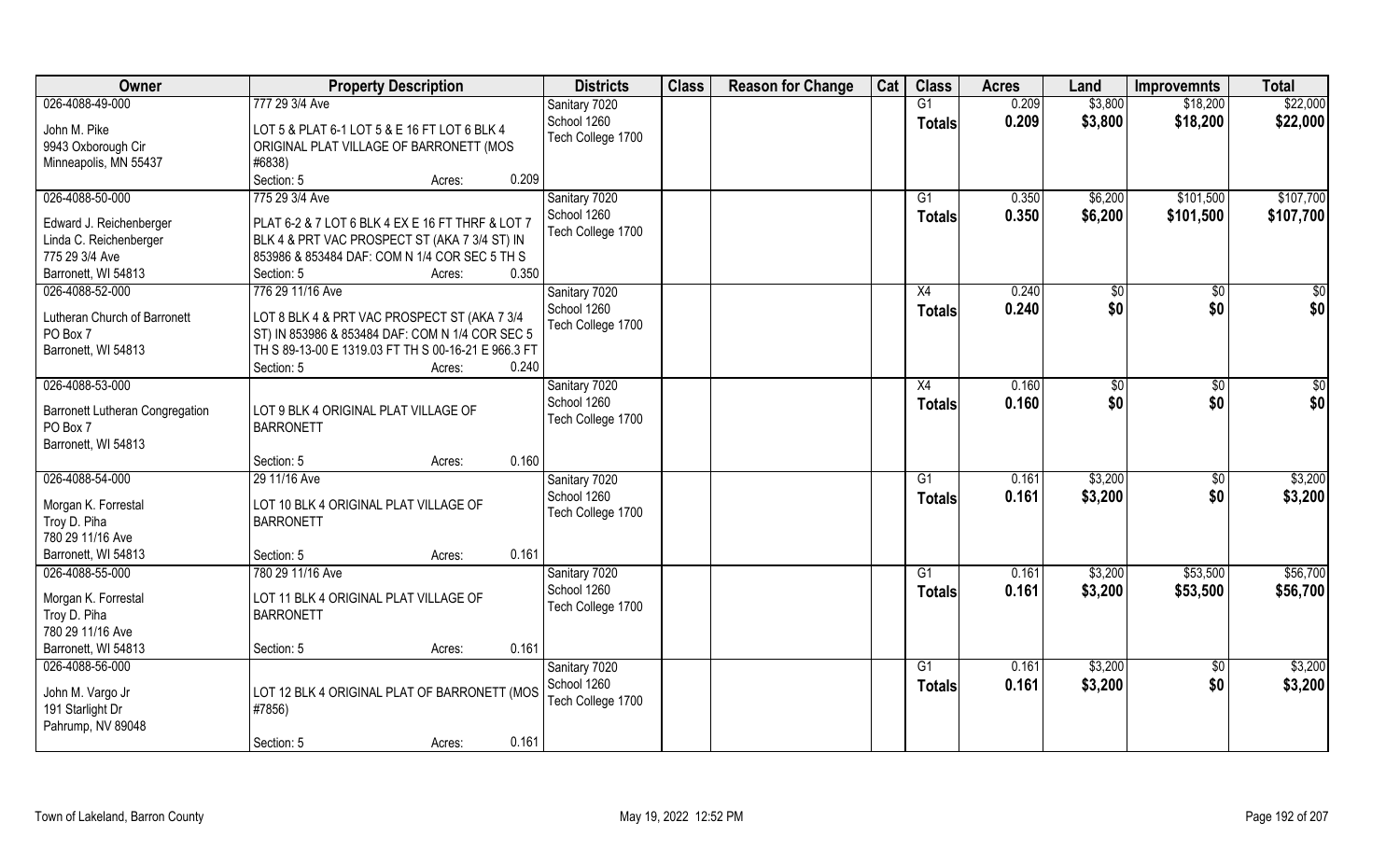| Owner                                                             |                                                               | <b>Property Description</b> |       | <b>Districts</b>                 | <b>Class</b> | <b>Reason for Change</b> | Cat | <b>Class</b>    | <b>Acres</b> | Land    | <b>Improvemnts</b> | <b>Total</b> |
|-------------------------------------------------------------------|---------------------------------------------------------------|-----------------------------|-------|----------------------------------|--------------|--------------------------|-----|-----------------|--------------|---------|--------------------|--------------|
| 026-4088-58-000                                                   | 782 29 11/16 Ave                                              |                             |       | Sanitary 7020                    |              |                          |     | G1              | 0.322        | \$6,400 | \$86,800           | \$93,200     |
| John M. Vargo Jr<br>191 Starlight Dr<br>Pahrump, NV 89048         | LOTS 13 & 14 BLK 4 ORIGINAL PLAT OF BARRONETT<br>(MOS #7856)  |                             |       | School 1260<br>Tech College 1700 |              |                          |     | <b>Totals</b>   | 0.322        | \$6,400 | \$86,800           | \$93,200     |
|                                                                   | Section: 5                                                    | Acres:                      | 0.322 |                                  |              |                          |     |                 |              |         |                    |              |
| 026-4088-60-000                                                   | 2980 Ush 63                                                   |                             |       | Sanitary 7020                    |              |                          |     | $\overline{G2}$ | 0.120        | \$6,300 | \$48,800           | \$55,100     |
| John T. Olson<br>2899 1 1/2 St<br>Cumberland, WI 54829            | LOT 1 BLK 5 ORIGINAL PLAT VILLAGE OF<br><b>BARRONETT</b>      |                             |       | School 1260<br>Tech College 1700 |              |                          |     | <b>Totals</b>   | 0.120        | \$6,300 | \$48,800           | \$55,100     |
|                                                                   | Section: 5                                                    | Acres:                      | 0.120 |                                  |              |                          |     |                 |              |         |                    |              |
| 026-4088-61-000                                                   | 2978 Ush 63                                                   |                             |       | Sanitary 7020                    |              |                          |     | G2              | 0.120        | \$6,300 | \$0                | \$6,300      |
| John T. Olson<br>2899 1 1/2 St<br>Cumberland, WI 54829            | LOT 2 BLK 5 ORIGINAL PLAT OF BARRONETT                        |                             |       | School 1260<br>Tech College 1700 |              |                          |     | <b>Totals</b>   | 0.120        | \$6,300 | \$0                | \$6,300      |
|                                                                   | Section: 5                                                    | Acres:                      | 0.120 |                                  |              |                          |     |                 |              |         |                    |              |
| 026-4088-62-000                                                   | 2976 Ush 63                                                   |                             |       | Sanitary 7020                    |              |                          |     | G2              | 0.120        | \$6,300 | \$109,000          | \$115,300    |
| Barronett Bar & Grill, LLC<br>1923 1 1/2 St<br>Comstock, WI 54826 | LOT 3 BLK 5 ORIGINAL PLAT VILLAGE OF<br>BARRONETT (MOS #6906) |                             |       | School 1260<br>Tech College 1700 |              |                          |     | <b>Totals</b>   | 0.120        | \$6,300 | \$109,000          | \$115,300    |
|                                                                   | Section: 5                                                    | Acres:                      | 0.120 |                                  |              |                          |     |                 |              |         |                    |              |
| 026-4088-63-000                                                   | 2974 Ush 63                                                   |                             |       | Sanitary 7020                    |              |                          |     | $\overline{G2}$ | 0.120        | \$6,300 | \$100, 100         | \$106,400    |
| Deborah O. Lehmann<br>PO Box 116<br>Barronett, WI 54813           | LOT 4 BLK 5 ORIGINAL PLAT OF BARRONETT                        |                             |       | School 1260<br>Tech College 1700 |              |                          |     | <b>Totals</b>   | 0.120        | \$6,300 | \$100,100          | \$106,400    |
|                                                                   | Section: 5                                                    | Acres:                      | 0.120 |                                  |              |                          |     |                 |              |         |                    |              |
| 026-4088-64-000                                                   | 2972 Ush 63                                                   |                             |       | Sanitary 7020                    |              |                          |     | G2              | 0.120        | \$6,300 | \$59,000           | \$65,300     |
| Daniel Jones<br>Caitlin Jones<br>1645 Talbot St                   | LOT 5 BLK 5 ORIGINAL PLAT VILLAGE OF<br><b>BARRONETT</b>      |                             |       | School 1260<br>Tech College 1700 |              |                          |     | <b>Totals</b>   | 0.120        | \$6,300 | \$59,000           | \$65,300     |
| Cumberland, WI 54829                                              | Section: 5                                                    | Acres:                      | 0.120 |                                  |              |                          |     |                 |              |         |                    |              |
| 026-4088-65-000                                                   | 2970 Ush 63                                                   |                             |       | Sanitary 7020                    |              |                          |     | G2              | 0.120        | \$6,300 | $\sqrt{$0}$        | \$6,300      |
| Daniel Jones<br>Caitlin Jones<br>1645 Talbot St                   | LOT 6 BLK 5 ORIGINAL PLAT VILLAGE OF<br><b>BARRONETT</b>      |                             |       | School 1260<br>Tech College 1700 |              |                          |     | Totals          | 0.120        | \$6,300 | \$0                | \$6,300      |
| Cumberland, WI 54829                                              | Section: 5                                                    | Acres:                      | 0.120 |                                  |              |                          |     |                 |              |         |                    |              |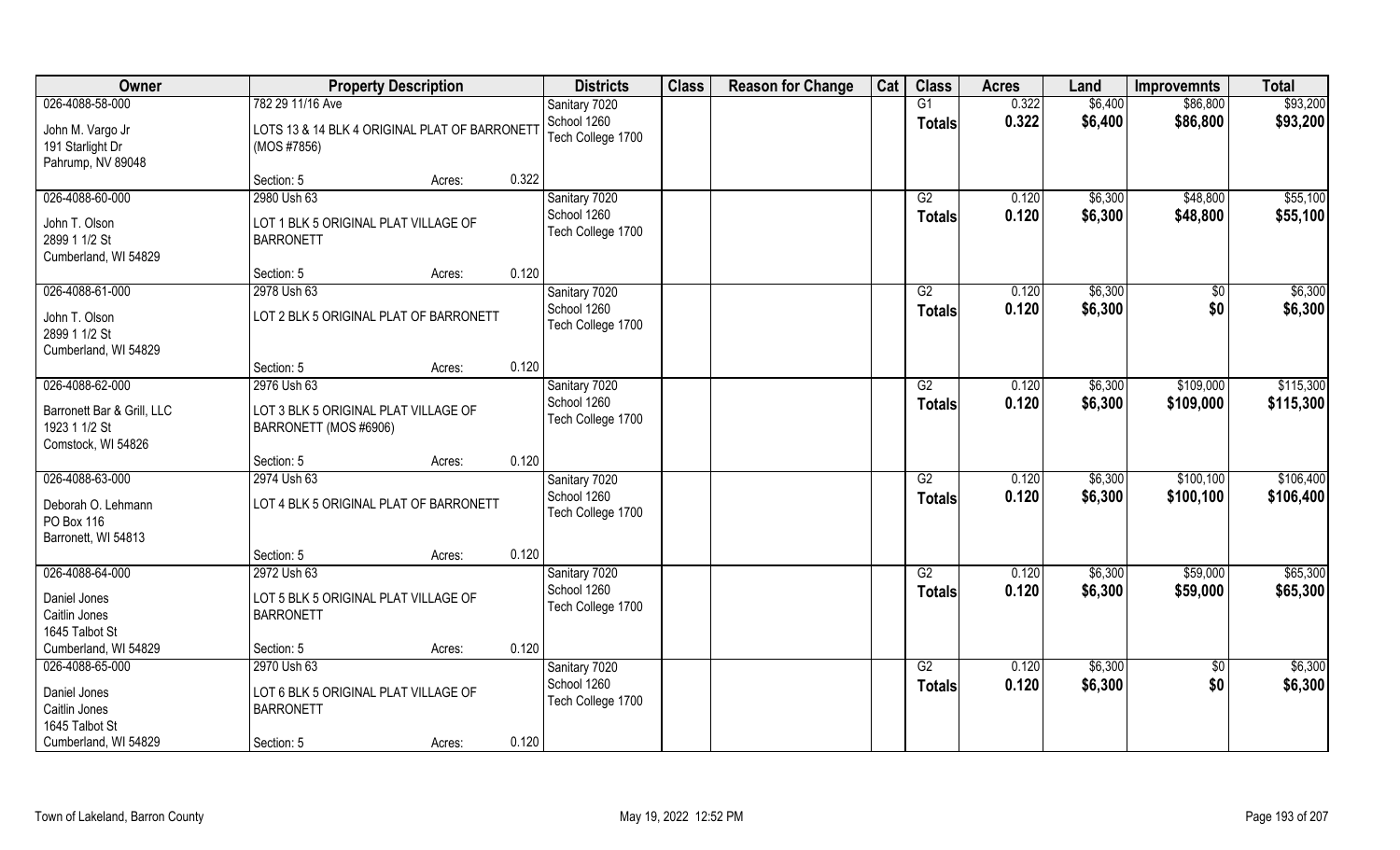| Owner                         | <b>Property Description</b>                     | <b>Districts</b>                 | <b>Class</b> | <b>Reason for Change</b> | Cat | <b>Class</b>        | <b>Acres</b>   | Land               | <b>Improvemnts</b>     | <b>Total</b>       |
|-------------------------------|-------------------------------------------------|----------------------------------|--------------|--------------------------|-----|---------------------|----------------|--------------------|------------------------|--------------------|
| 026-4088-66-000               |                                                 | Sanitary 7020<br>School 1260     |              |                          |     | G1<br><b>Totals</b> | 0.161<br>0.161 | \$2,500<br>\$2,500 | $\overline{50}$<br>\$0 | \$2,500<br>\$2,500 |
| Paul A. Ridgeway<br>PO Box 25 | LOT 7 BLK 5 ORIGINAL PLAT OF BARRONETT          | Tech College 1700                |              |                          |     |                     |                |                    |                        |                    |
| Barronett, WI 54813           |                                                 |                                  |              |                          |     |                     |                |                    |                        |                    |
|                               | 0.161<br>Section: 5<br>Acres:                   |                                  |              |                          |     |                     |                |                    |                        |                    |
| 026-4088-67-000               | 788 29 11/16 Ave                                | Sanitary 7020                    |              |                          |     | $\overline{G1}$     | 0.322          | \$6,400            | \$63,600               | \$70,000           |
| Paul A. Ridgeway              | LOTS 8 & 9 BLK 5 ORIGINAL PLAT OF BARRONETT     | School 1260<br>Tech College 1700 |              |                          |     | <b>Totals</b>       | 0.322          | \$6,400            | \$63,600               | \$70,000           |
| PO Box 25                     |                                                 |                                  |              |                          |     |                     |                |                    |                        |                    |
| Barronett, WI 54813           |                                                 |                                  |              |                          |     |                     |                |                    |                        |                    |
|                               | 0.322<br>Section: 5<br>Acres:                   |                                  |              |                          |     |                     |                |                    |                        |                    |
| 026-4088-69-000               | 786 29 11/16 Ave                                | Sanitary 7020                    |              |                          |     | G1                  | 0.322          | \$6,400            | \$20,600               | \$27,000           |
| Duane J. Pieper               | LOTS 10 & 11 BLK 5 ORIGINAL PLAT OF BARRONETT   | School 1260                      |              |                          |     | <b>Totals</b>       | 0.322          | \$6,400            | \$20,600               | \$27,000           |
| Judith E. Pieper              |                                                 | Tech College 1700                |              |                          |     |                     |                |                    |                        |                    |
| PO Box 44                     |                                                 |                                  |              |                          |     |                     |                |                    |                        |                    |
| Barronett, WI 54813           | 0.322<br>Section: 5<br>Acres:                   |                                  |              |                          |     |                     |                |                    |                        |                    |
| 026-4088-71-000               | 2979 7 7/8 St                                   | Sanitary 7020                    |              |                          |     | G1                  | 0.161          | \$3,200            | \$3,800                | \$7,000            |
| Duane J. Pieper               | LOT 12 BLK 5 ORIGINAL PLAT VILLAGE OF           | School 1260                      |              |                          |     | Totals              | 0.161          | \$3,200            | \$3,800                | \$7,000            |
| Judith E. Pieper              | BARRONETT (MOS #7882)                           | Tech College 1700                |              |                          |     |                     |                |                    |                        |                    |
| PO Box 44                     |                                                 |                                  |              |                          |     |                     |                |                    |                        |                    |
| Barronett, WI 54813           | 0.161<br>Section: 5<br>Acres:                   |                                  |              |                          |     |                     |                |                    |                        |                    |
| 026-4088-73-000               | 787 29 3/4 Ave                                  | Sanitary 7020                    |              |                          |     | $\overline{G1}$     | 0.483          | \$9,600            | \$247,400              | \$257,000          |
| Duane J. Pieper               | LOTS 13, 14 & 15 BLK 5 ORIGINAL PLAT VILLAGE OF | School 1260                      |              |                          |     | Totals              | 0.483          | \$9,600            | \$247,400              | \$257,000          |
| Judith E. Pieper              | BARRONETT (MOS #7882)                           | Tech College 1700                |              |                          |     |                     |                |                    |                        |                    |
| PO Box 44                     |                                                 |                                  |              |                          |     |                     |                |                    |                        |                    |
| Barronett, WI 54813           | 0.483<br>Section: 5<br>Acres:                   |                                  |              |                          |     |                     |                |                    |                        |                    |
| 026-4088-75-000               | 29 3/4 Ave                                      | Sanitary 7020                    |              |                          |     | G2                  | 0.160          | \$3,500            | \$32,900               | \$36,400           |
|                               |                                                 | School 1260                      |              |                          |     | <b>Totals</b>       | 0.160          | \$3,500            | \$32,900               | \$36,400           |
| William A. Pohl               | LOT 16 BLK 5 ORIGINAL PLAT VILLAGE OF           | Tech College 1700                |              |                          |     |                     |                |                    |                        |                    |
| 29805 Broadway St             | BARRONETT (MOS #6835)                           |                                  |              |                          |     |                     |                |                    |                        |                    |
| Lindstrom, MN 55045-8359      |                                                 |                                  |              |                          |     |                     |                |                    |                        |                    |
|                               | 0.160<br>Section: 5<br>Acres:                   |                                  |              |                          |     |                     |                |                    |                        |                    |
| 026-4088-77-000               | Ush 63                                          | Sanitary 7020                    |              |                          |     | G2                  | 0.056          | \$2,900            | $\sqrt{$0}$            | \$2,900            |
| <b>Barronett CIVIC Club</b>   | LOT 1 BLK 6 ORIGINAL PLAT OF BARRONETT (MOS     | School 1260                      |              |                          |     | Totals              | 0.056          | \$2,900            | \$0                    | \$2,900            |
| PO Box 27                     | #6832)                                          | Tech College 1700                |              |                          |     |                     |                |                    |                        |                    |
| Barronett, WI 54813           |                                                 |                                  |              |                          |     |                     |                |                    |                        |                    |
|                               | 0.056<br>Section: 5<br>Acres:                   |                                  |              |                          |     |                     |                |                    |                        |                    |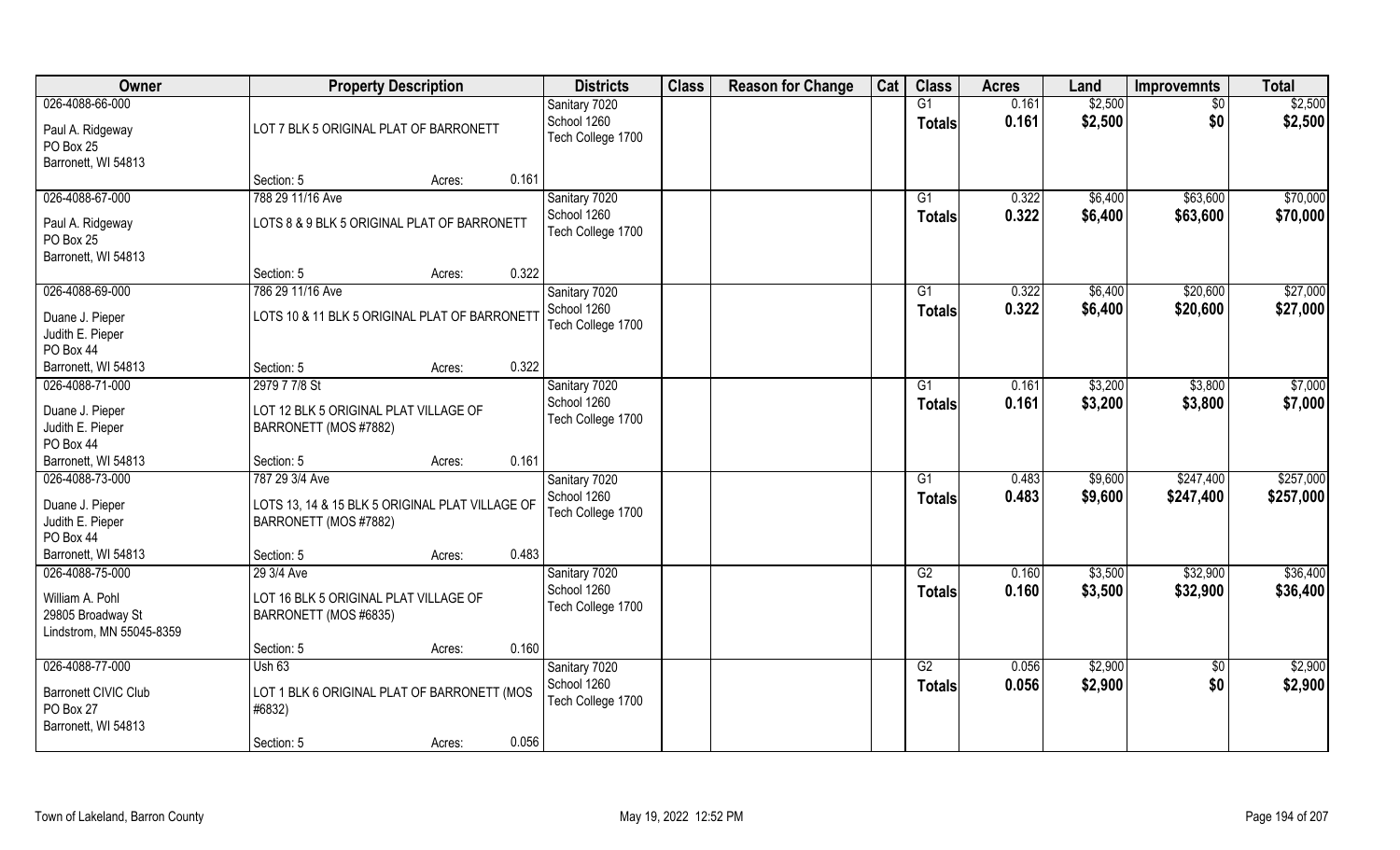| G2<br>0.065<br>026-4088-78-000<br><b>Ush 63</b><br>\$3,400<br>$\sqrt{$0}$<br>Sanitary 7020<br>School 1260<br>0.065<br>\$3,400<br>\$0<br><b>Totals</b><br><b>Barronett CIVIC Club</b><br>LOT 2 BLK 6 ORIGINAL PLAT OF BARRONETT (MOS<br>Tech College 1700<br>PO Box 27<br>#6832)<br>Barronett, WI 54813<br>0.065<br>Section: 5<br>Acres:<br>026-4088-79-000<br>\$3,600<br>Ush 63<br>Sanitary 7020<br>$\overline{G2}$<br>0.068<br>\$0<br>School 1260<br>0.068<br>\$3,600<br>\$0<br>Totals<br>Ronald A. Jensen<br>LOT 3 BLK 6 ORIGINAL PLAT VILLAGE OF<br>Tech College 1700<br>2421 Navajo Blvd<br><b>BARRONETT</b><br>Holbrook, AZ 86025-1828<br>0.068<br>Section: 5<br>Acres:<br>026-4088-81-000<br>Sanitary 7020<br>G2<br>0.150<br>\$7,900<br>\$64,700<br>2971 Ush 63<br>School 1260<br>0.150<br>\$7,900<br>\$64,700<br><b>Totals</b><br>LOTS 4 & 5 BLK 6 ORIGINAL PLAT OF BARRONETT<br>Ronald A. Jensen<br>Tech College 1700<br>2421 Navajo Blvd<br>Holbrook, AZ 86025-1828<br>0.150<br>Section: 5<br>Acres: | Owner           | <b>Property Description</b> | <b>Districts</b> | <b>Class</b> | <b>Reason for Change</b> | Cat | <b>Class</b> | <b>Acres</b> | Land    | <b>Improvemnts</b> | <b>Total</b> |
|---------------------------------------------------------------------------------------------------------------------------------------------------------------------------------------------------------------------------------------------------------------------------------------------------------------------------------------------------------------------------------------------------------------------------------------------------------------------------------------------------------------------------------------------------------------------------------------------------------------------------------------------------------------------------------------------------------------------------------------------------------------------------------------------------------------------------------------------------------------------------------------------------------------------------------------------------------------------------------------------------------------|-----------------|-----------------------------|------------------|--------------|--------------------------|-----|--------------|--------------|---------|--------------------|--------------|
|                                                                                                                                                                                                                                                                                                                                                                                                                                                                                                                                                                                                                                                                                                                                                                                                                                                                                                                                                                                                               |                 |                             |                  |              |                          |     |              |              |         |                    | \$3,400      |
|                                                                                                                                                                                                                                                                                                                                                                                                                                                                                                                                                                                                                                                                                                                                                                                                                                                                                                                                                                                                               |                 |                             |                  |              |                          |     |              |              |         |                    | \$3,400      |
|                                                                                                                                                                                                                                                                                                                                                                                                                                                                                                                                                                                                                                                                                                                                                                                                                                                                                                                                                                                                               |                 |                             |                  |              |                          |     |              |              |         |                    |              |
|                                                                                                                                                                                                                                                                                                                                                                                                                                                                                                                                                                                                                                                                                                                                                                                                                                                                                                                                                                                                               |                 |                             |                  |              |                          |     |              |              |         |                    |              |
|                                                                                                                                                                                                                                                                                                                                                                                                                                                                                                                                                                                                                                                                                                                                                                                                                                                                                                                                                                                                               |                 |                             |                  |              |                          |     |              |              |         |                    |              |
|                                                                                                                                                                                                                                                                                                                                                                                                                                                                                                                                                                                                                                                                                                                                                                                                                                                                                                                                                                                                               |                 |                             |                  |              |                          |     |              |              |         |                    | \$3,600      |
|                                                                                                                                                                                                                                                                                                                                                                                                                                                                                                                                                                                                                                                                                                                                                                                                                                                                                                                                                                                                               |                 |                             |                  |              |                          |     |              |              |         |                    | \$3,600      |
|                                                                                                                                                                                                                                                                                                                                                                                                                                                                                                                                                                                                                                                                                                                                                                                                                                                                                                                                                                                                               |                 |                             |                  |              |                          |     |              |              |         |                    |              |
|                                                                                                                                                                                                                                                                                                                                                                                                                                                                                                                                                                                                                                                                                                                                                                                                                                                                                                                                                                                                               |                 |                             |                  |              |                          |     |              |              |         |                    |              |
|                                                                                                                                                                                                                                                                                                                                                                                                                                                                                                                                                                                                                                                                                                                                                                                                                                                                                                                                                                                                               |                 |                             |                  |              |                          |     |              |              |         |                    |              |
|                                                                                                                                                                                                                                                                                                                                                                                                                                                                                                                                                                                                                                                                                                                                                                                                                                                                                                                                                                                                               |                 |                             |                  |              |                          |     |              |              |         |                    | \$72,600     |
|                                                                                                                                                                                                                                                                                                                                                                                                                                                                                                                                                                                                                                                                                                                                                                                                                                                                                                                                                                                                               |                 |                             |                  |              |                          |     |              |              |         |                    | \$72,600     |
|                                                                                                                                                                                                                                                                                                                                                                                                                                                                                                                                                                                                                                                                                                                                                                                                                                                                                                                                                                                                               |                 |                             |                  |              |                          |     |              |              |         |                    |              |
|                                                                                                                                                                                                                                                                                                                                                                                                                                                                                                                                                                                                                                                                                                                                                                                                                                                                                                                                                                                                               |                 |                             |                  |              |                          |     |              |              |         |                    |              |
|                                                                                                                                                                                                                                                                                                                                                                                                                                                                                                                                                                                                                                                                                                                                                                                                                                                                                                                                                                                                               |                 |                             |                  |              |                          |     |              |              |         |                    |              |
|                                                                                                                                                                                                                                                                                                                                                                                                                                                                                                                                                                                                                                                                                                                                                                                                                                                                                                                                                                                                               | 026-4088-82-000 | 2969 Ush 63                 | Sanitary 7020    |              |                          |     | G2           | 0.191        | \$8,300 | \$10,600           | \$18,900     |
| School 1260<br>0.191<br>\$8,300<br>\$10,600<br><b>Totals</b><br>Donald R. Albee<br>LOT 6 BLK 6 & PRT SE-NE LYG E OF MAIN ST & W OF                                                                                                                                                                                                                                                                                                                                                                                                                                                                                                                                                                                                                                                                                                                                                                                                                                                                            |                 |                             |                  |              |                          |     |              |              |         |                    | \$18,900     |
| Tech College 1700<br>857 29th Ave<br>RRRW & IN BTW BLOCKS 6 & 7 (FORMERLY PRT OF                                                                                                                                                                                                                                                                                                                                                                                                                                                                                                                                                                                                                                                                                                                                                                                                                                                                                                                              |                 |                             |                  |              |                          |     |              |              |         |                    |              |
| Barronett, WI 54813<br>BOURNE AVE SHOWN ON PLAT) ORIGINAL PLAT OF                                                                                                                                                                                                                                                                                                                                                                                                                                                                                                                                                                                                                                                                                                                                                                                                                                                                                                                                             |                 |                             |                  |              |                          |     |              |              |         |                    |              |
| 0.191<br>Section: 5<br>Acres:                                                                                                                                                                                                                                                                                                                                                                                                                                                                                                                                                                                                                                                                                                                                                                                                                                                                                                                                                                                 |                 |                             |                  |              |                          |     |              |              |         |                    |              |
| 026-4088-84-000<br>$\overline{G1}$<br>0.090<br>\$1,800<br>\$500<br>Hwy <sub>63</sub><br>Sanitary 7020                                                                                                                                                                                                                                                                                                                                                                                                                                                                                                                                                                                                                                                                                                                                                                                                                                                                                                         |                 |                             |                  |              |                          |     |              |              |         |                    | \$2,300      |
| School 1260<br>0.090<br>\$1,800<br>\$500<br>Totals                                                                                                                                                                                                                                                                                                                                                                                                                                                                                                                                                                                                                                                                                                                                                                                                                                                                                                                                                            |                 |                             |                  |              |                          |     |              |              |         |                    | \$2,300      |
| LOT 1 BLK 7 ORIGINAL PLAT OF BARRONETT<br>Richard C. Theese<br>Tech College 1700<br>Robyn L. Theese                                                                                                                                                                                                                                                                                                                                                                                                                                                                                                                                                                                                                                                                                                                                                                                                                                                                                                           |                 |                             |                  |              |                          |     |              |              |         |                    |              |
| 2957 8th St                                                                                                                                                                                                                                                                                                                                                                                                                                                                                                                                                                                                                                                                                                                                                                                                                                                                                                                                                                                                   |                 |                             |                  |              |                          |     |              |              |         |                    |              |
| Barronett, WI 54813<br>0.090<br>Section: 5<br>Acres:                                                                                                                                                                                                                                                                                                                                                                                                                                                                                                                                                                                                                                                                                                                                                                                                                                                                                                                                                          |                 |                             |                  |              |                          |     |              |              |         |                    |              |
| 026-4088-86-000<br>\$69,400<br>Sanitary 7020<br>0.300<br>\$5,800<br>2963 Ush 63<br>G1                                                                                                                                                                                                                                                                                                                                                                                                                                                                                                                                                                                                                                                                                                                                                                                                                                                                                                                         |                 |                             |                  |              |                          |     |              |              |         |                    | \$75,200     |
| School 1260<br>0.300<br>\$5,800<br>\$69,400<br><b>Totals</b>                                                                                                                                                                                                                                                                                                                                                                                                                                                                                                                                                                                                                                                                                                                                                                                                                                                                                                                                                  |                 |                             |                  |              |                          |     |              |              |         |                    | \$75,200     |
| Richard C. Theese<br>LOTS 2, 3 & 4 BLK 7 ORIGINAL PLAT VILLAGE OF<br>Tech College 1700                                                                                                                                                                                                                                                                                                                                                                                                                                                                                                                                                                                                                                                                                                                                                                                                                                                                                                                        |                 |                             |                  |              |                          |     |              |              |         |                    |              |
| Robyn L. Theese<br><b>BARRONETT</b><br>2957 8th St                                                                                                                                                                                                                                                                                                                                                                                                                                                                                                                                                                                                                                                                                                                                                                                                                                                                                                                                                            |                 |                             |                  |              |                          |     |              |              |         |                    |              |
| 0.300<br>Barronett, WI 54813<br>Section: 5<br>Acres:                                                                                                                                                                                                                                                                                                                                                                                                                                                                                                                                                                                                                                                                                                                                                                                                                                                                                                                                                          |                 |                             |                  |              |                          |     |              |              |         |                    |              |
| 026-4088-88-000<br>2961 Ush 63<br>Sanitary 7020<br>$\overline{G1}$<br>\$2,100<br>\$9,100<br>0.107                                                                                                                                                                                                                                                                                                                                                                                                                                                                                                                                                                                                                                                                                                                                                                                                                                                                                                             |                 |                             |                  |              |                          |     |              |              |         |                    | \$11,200     |
| School 1260<br>0.107<br>\$2,100<br>\$9,100<br>Totals                                                                                                                                                                                                                                                                                                                                                                                                                                                                                                                                                                                                                                                                                                                                                                                                                                                                                                                                                          |                 |                             |                  |              |                          |     |              |              |         |                    | \$11,200     |
| Kirk L. Jerry<br>LOT 5 BLK 7 ORIGINAL PLAT VILLAGE OF<br>Tech College 1700                                                                                                                                                                                                                                                                                                                                                                                                                                                                                                                                                                                                                                                                                                                                                                                                                                                                                                                                    |                 |                             |                  |              |                          |     |              |              |         |                    |              |
| 2961 Us Highway 63<br><b>BARRONETT</b><br>Barronett, WI 54813                                                                                                                                                                                                                                                                                                                                                                                                                                                                                                                                                                                                                                                                                                                                                                                                                                                                                                                                                 |                 |                             |                  |              |                          |     |              |              |         |                    |              |
| 0.107<br>Section: 5<br>Acres:                                                                                                                                                                                                                                                                                                                                                                                                                                                                                                                                                                                                                                                                                                                                                                                                                                                                                                                                                                                 |                 |                             |                  |              |                          |     |              |              |         |                    |              |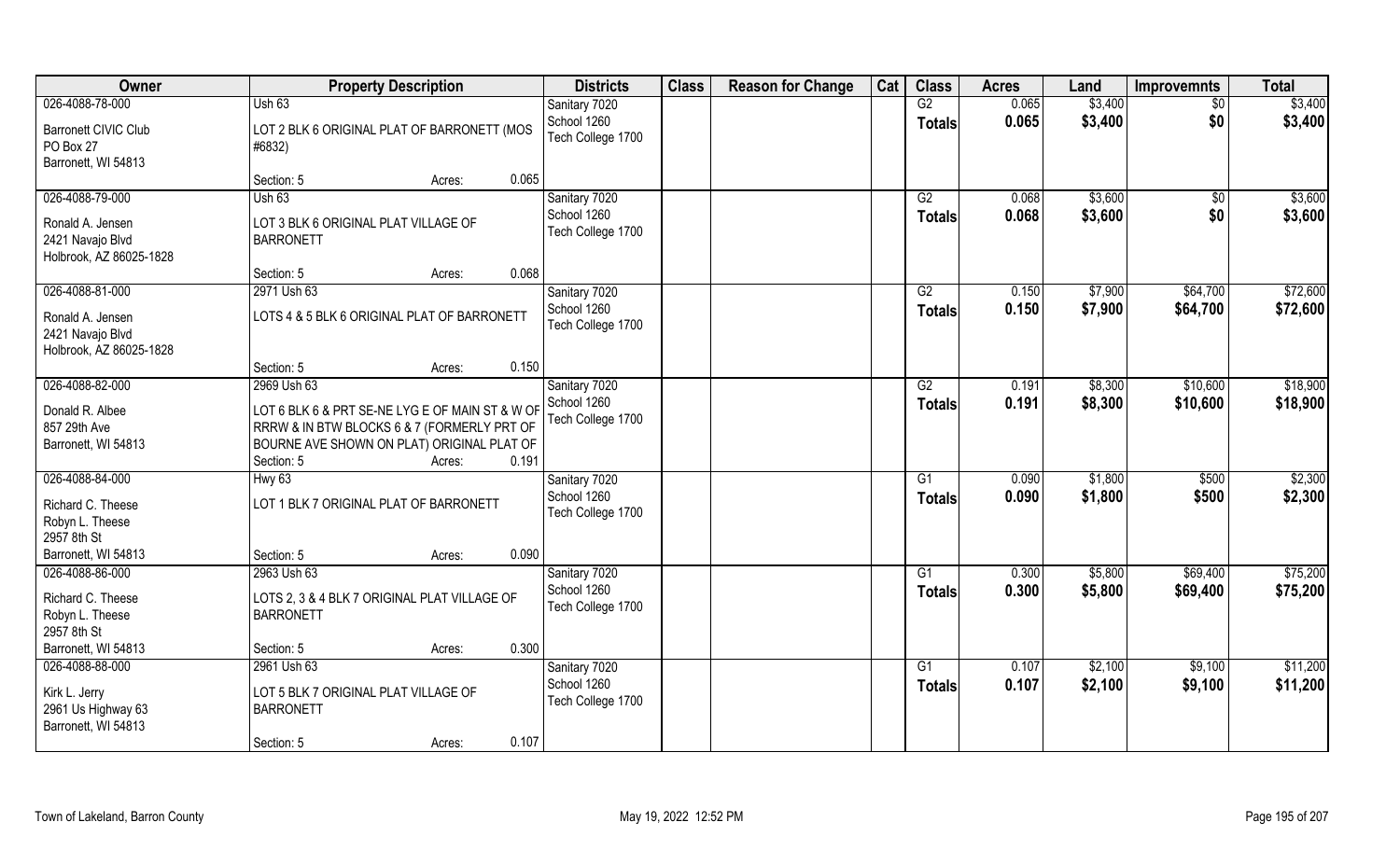| Owner                                                                                                 | <b>Property Description</b>                                                                                                                        | <b>Districts</b>                                  | <b>Class</b> | <b>Reason for Change</b> | Cat | <b>Class</b>                     | <b>Acres</b>   | Land                 | <b>Improvemnts</b>     | <b>Total</b>           |
|-------------------------------------------------------------------------------------------------------|----------------------------------------------------------------------------------------------------------------------------------------------------|---------------------------------------------------|--------------|--------------------------|-----|----------------------------------|----------------|----------------------|------------------------|------------------------|
| 026-4088-89-000<br>Kirk L. Jerry<br>2961 Us Highway 63<br>Barronett, WI 54813                         | 2961 Ush 63<br>LOT 6 BLK 7 & N 1/2 VAC PARK AVE LYG ADJ SD LOT<br>6 VAC IN 765/766 ORIG PLAT VIL OF BARRONETT                                      | Sanitary 7020<br>School 1260<br>Tech College 1700 |              |                          |     | G1<br><b>Totals</b>              | 0.270<br>0.270 | \$2,200<br>\$2,200   | \$12,900<br>\$12,900   | \$15,100<br>\$15,100   |
|                                                                                                       | 0.270<br>Section: 5<br>Acres:                                                                                                                      |                                                   |              |                          |     |                                  |                |                      |                        |                        |
| 026-4088-91-000<br>Town of Lakeland<br>PO Box 28<br>Barronett, WI 54813                               | 2966 Ush 63<br>LOT 1 BLK 8 VILLAGE OF BARRONETT                                                                                                    | Sanitary 7020<br>School 1260<br>Tech College 1700 |              |                          |     | X4<br><b>Totals</b>              | 0.120<br>0.120 | $\sqrt[6]{}$<br>\$0  | $\overline{50}$<br>\$0 | $\sqrt{50}$<br>\$0     |
|                                                                                                       | 0.120<br>Section: 5<br>Acres:                                                                                                                      |                                                   |              |                          |     |                                  |                |                      |                        |                        |
| 026-4088-92-000<br>Town of Lakeland<br>PO Box 28<br>Barronett, WI 54813                               | 2964 Ush 63<br>LOTS 2 & 3 BLK 8 ORIGINAL PLAT OF BARRONETT                                                                                         | Sanitary 7020<br>School 1260<br>Tech College 1700 |              |                          |     | X4<br><b>Totals</b>              | 0.240<br>0.240 | $\sqrt[6]{2}$<br>\$0 | $\sqrt{6}$<br>\$0      | \$0<br>\$0             |
|                                                                                                       | 0.240<br>Section: 5<br>Acres:                                                                                                                      |                                                   |              |                          |     |                                  |                |                      |                        |                        |
| 026-4088-94-000<br><b>Synergy Community Cooperative</b><br>PO Box 155<br>Ridgeland, WI 54763          | <b>Ush 63</b><br>LOT 4 BLK 8 & VACATED ALLEY IN 648/15 ORIGINAL<br>PLAT OF BARRONETT                                                               | Sanitary 7020<br>School 1260<br>Tech College 1700 |              |                          |     | G2<br><b>Totals</b>              | 0.140<br>0.140 | \$7,000<br>\$7,000   | \$0<br>\$0             | \$7,000<br>\$7,000     |
|                                                                                                       | 0.140<br>Section: 5<br>Acres:                                                                                                                      |                                                   |              |                          |     |                                  |                |                      |                        |                        |
| 026-4088-95-000<br><b>Synergy Community Cooperative</b><br>PO Box 155<br>Ridgeland, WI 54763          | 2962 Ush 63<br>LOTS 5 & 6 BLK 8 & VACATED ALLEY IN 648/15 & LOT<br>7 BLK 8 ORIGINAL PLAT OF BARRONETT<br>0.441<br>Section: 5<br>Acres:             | Sanitary 7020<br>School 1260<br>Tech College 1700 |              |                          |     | $\overline{G2}$<br><b>Totals</b> | 0.441<br>0.441 | \$21,500<br>\$21,500 | \$145,500<br>\$145,500 | \$167,000<br>\$167,000 |
| 026-4088-98-000                                                                                       |                                                                                                                                                    | Sanitary 7020                                     |              |                          |     | G2                               | 0.161          | \$7,500              | \$0                    | \$7,500                |
| <b>Synergy Community Cooperative</b><br>PO Box 155                                                    | LOT 8 BLK 8 ORIGINAL PLAT OF BARRONETT                                                                                                             | School 1260<br>Tech College 1700                  |              |                          |     | <b>Totals</b>                    | 0.161          | \$7,500              | \$0                    | \$7,500                |
| Ridgeland, WI 54763                                                                                   | 0.161<br>Section: 5<br>Acres:                                                                                                                      |                                                   |              |                          |     |                                  |                |                      |                        |                        |
| 026-4089-00-000<br>Kevin M. Mc Clain<br>Elizabeth Mc Clain<br>991 Nedvidek St<br>Cumberland, WI 54829 | 786 29 5/8 Ave<br>PLAT 9, 10 & 11-2 LOTS 9 & 10 BLK 8 & E 8 FT LOT 11<br>BLK 8 ORIGINAL PLAT VILLAGE OF BARRONETT<br>0.346<br>Section: 5<br>Acres: | Sanitary 7020<br>School 1260<br>Tech College 1700 |              |                          |     | G1<br><b>Totals</b>              | 0.346<br>0.346 | \$6,200<br>\$6,200   | \$11,800<br>\$11,800   | \$18,000<br>\$18,000   |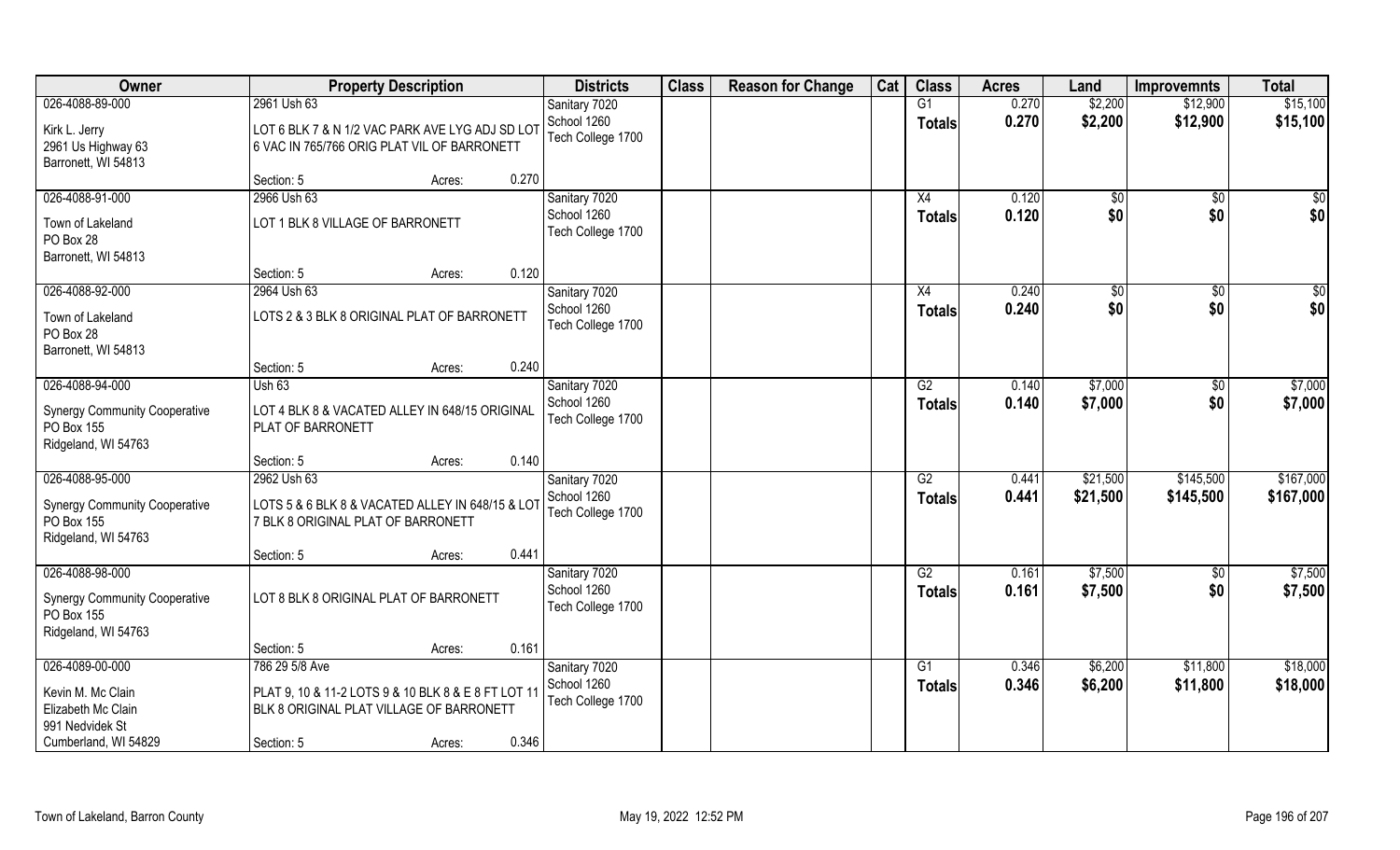| Owner                | <b>Property Description</b>                    | <b>Districts</b>  | <b>Class</b> | <b>Reason for Change</b> | Cat | <b>Class</b>    | <b>Acres</b> | Land    | <b>Improvemnts</b> | <b>Total</b> |
|----------------------|------------------------------------------------|-------------------|--------------|--------------------------|-----|-----------------|--------------|---------|--------------------|--------------|
| 026-4089-01-000      | 784 29 5/8 Ave                                 | Sanitary 7020     |              |                          |     | G1              | 0.347        | \$5,300 | \$196,700          | \$202,000    |
| Kevin M. Mc Clain    | PLAT 11-1 LOT 11 BLK 8 EX E 8 FT THRF & ALL OF | School 1260       |              |                          |     | <b>Totals</b>   | 0.347        | \$5,300 | \$196,700          | \$202,000    |
| Elizabeth Mc Clain   | VAC MCKINLEY ST LYG BET LOT 11 BLK 8 & LOT 14  | Tech College 1700 |              |                          |     |                 |              |         |                    |              |
| 991 Nedvidek St      | BLK 9 ORIGINAL PLAT OF BARRONETT               |                   |              |                          |     |                 |              |         |                    |              |
| Cumberland, WI 54829 | 0.347<br>Section: 5<br>Acres:                  |                   |              |                          |     |                 |              |         |                    |              |
|                      | 787 29 11/16 Ave                               |                   |              |                          |     |                 |              |         |                    |              |
| 026-4089-02-000      |                                                | Sanitary 7020     |              |                          |     | G1              | 0.161        | \$3,200 | $\sqrt{$0}$        | \$3,200      |
| Casi A. Helstern     | ERROR ON DEED LOT 12 BLK 8 ORIGINAL PLAT       | School 1260       |              |                          |     | <b>Totals</b>   | 0.161        | \$3,200 | \$0                | \$3,200      |
| Casi A. Mcclain      | <b>VILLAGE OF BARRONETT</b>                    | Tech College 1700 |              |                          |     |                 |              |         |                    |              |
| 540 W Lake Dr        |                                                |                   |              |                          |     |                 |              |         |                    |              |
| Shell Lake, WI 54871 | 0.161<br>Section: 5<br>Acres:                  |                   |              |                          |     |                 |              |         |                    |              |
| 026-4089-05-000      | 791 29 11/16 Ave                               | Sanitary 7020     |              |                          |     | X4              | 0.160        | \$0     | $\sqrt{50}$        | $\sqrt{50}$  |
|                      |                                                | School 1260       |              |                          |     | <b>Totals</b>   | 0.160        | \$0     | \$0                | \$0          |
| Town of Lakeland     | LOT 15 BLK 8 ORIGINAL PLAT VILLAGE OF          | Tech College 1700 |              |                          |     |                 |              |         |                    |              |
| PO Box 28            | <b>BARRONETT</b>                               |                   |              |                          |     |                 |              |         |                    |              |
| Barronett, WI 54813  |                                                |                   |              |                          |     |                 |              |         |                    |              |
|                      | 0.160<br>Section: 5<br>Acres:                  |                   |              |                          |     |                 |              |         |                    |              |
| 026-4089-06-000      |                                                | Sanitary 7020     |              |                          |     | X4              | 0.160        | \$0     | $\sqrt[6]{3}$      | \$0          |
| Town of Lakeland     | LOT 16 BLK 8 ORIGINAL PLAT VILLAGE OF          | School 1260       |              |                          |     | <b>Totals</b>   | 0.160        | \$0     | \$0                | \$0          |
| PO Box 28            | <b>BARRONETT</b>                               | Tech College 1700 |              |                          |     |                 |              |         |                    |              |
| Barronett, WI 54813  |                                                |                   |              |                          |     |                 |              |         |                    |              |
|                      | 0.160<br>Section: 5<br>Acres:                  |                   |              |                          |     |                 |              |         |                    |              |
| 026-4089-08-000      | 783 29 11/16 Ave                               | Sanitary 7020     |              |                          |     | G1              | 0.161        | \$3,200 | \$32,100           | \$35,300     |
|                      |                                                | School 1260       |              |                          |     |                 | 0.161        |         | \$32,100           |              |
| Elizabeth M. Huber   | LOT 1 BLK 9 ORIGINAL PLAT VILLAGE OF           | Tech College 1700 |              |                          |     | <b>Totals</b>   |              | \$3,200 |                    | \$35,300     |
| 991 Nedvidek St      | <b>BARRONETT</b>                               |                   |              |                          |     |                 |              |         |                    |              |
| Cumberland, WI 54829 |                                                |                   |              |                          |     |                 |              |         |                    |              |
|                      | 0.161<br>Section: 5<br>Acres:                  |                   |              |                          |     |                 |              |         |                    |              |
| 026-4089-09-000      | 29 11/16 Ave                                   | Sanitary 7020     |              |                          |     | G1              | 0.161        | \$3,200 | \$0                | \$3,200      |
|                      |                                                | School 1260       |              |                          |     | <b>Totals</b>   | 0.161        | \$3,200 | \$0                | \$3,200      |
| Elizabeth M. Huber   | LOT 2 BLK 9 ORIGINAL PLAT VILLAGE OF           | Tech College 1700 |              |                          |     |                 |              |         |                    |              |
| 991 Nedvidek St      | <b>BARRONETT</b>                               |                   |              |                          |     |                 |              |         |                    |              |
| Cumberland, WI 54829 |                                                |                   |              |                          |     |                 |              |         |                    |              |
|                      | 0.161<br>Section: 5<br>Acres:                  |                   |              |                          |     |                 |              |         |                    |              |
| 026-4089-10-000      | 781 29 11/16 Ave                               | Sanitary 7020     |              |                          |     | $\overline{G1}$ | 0.322        | \$6,400 | \$65,400           | \$71,800     |
| Bryan D. Potvin      | LOTS 3 & 4 BLK 9 ORIGINAL PLAT VILLAGE OF      | School 1260       |              |                          |     | Totals          | 0.322        | \$6,400 | \$65,400           | \$71,800     |
| PO Box 58            | <b>BARRONETT</b>                               | Tech College 1700 |              |                          |     |                 |              |         |                    |              |
| Barronett, WI 54813  |                                                |                   |              |                          |     |                 |              |         |                    |              |
|                      | 0.322<br>Section: 5                            |                   |              |                          |     |                 |              |         |                    |              |
|                      | Acres:                                         |                   |              |                          |     |                 |              |         |                    |              |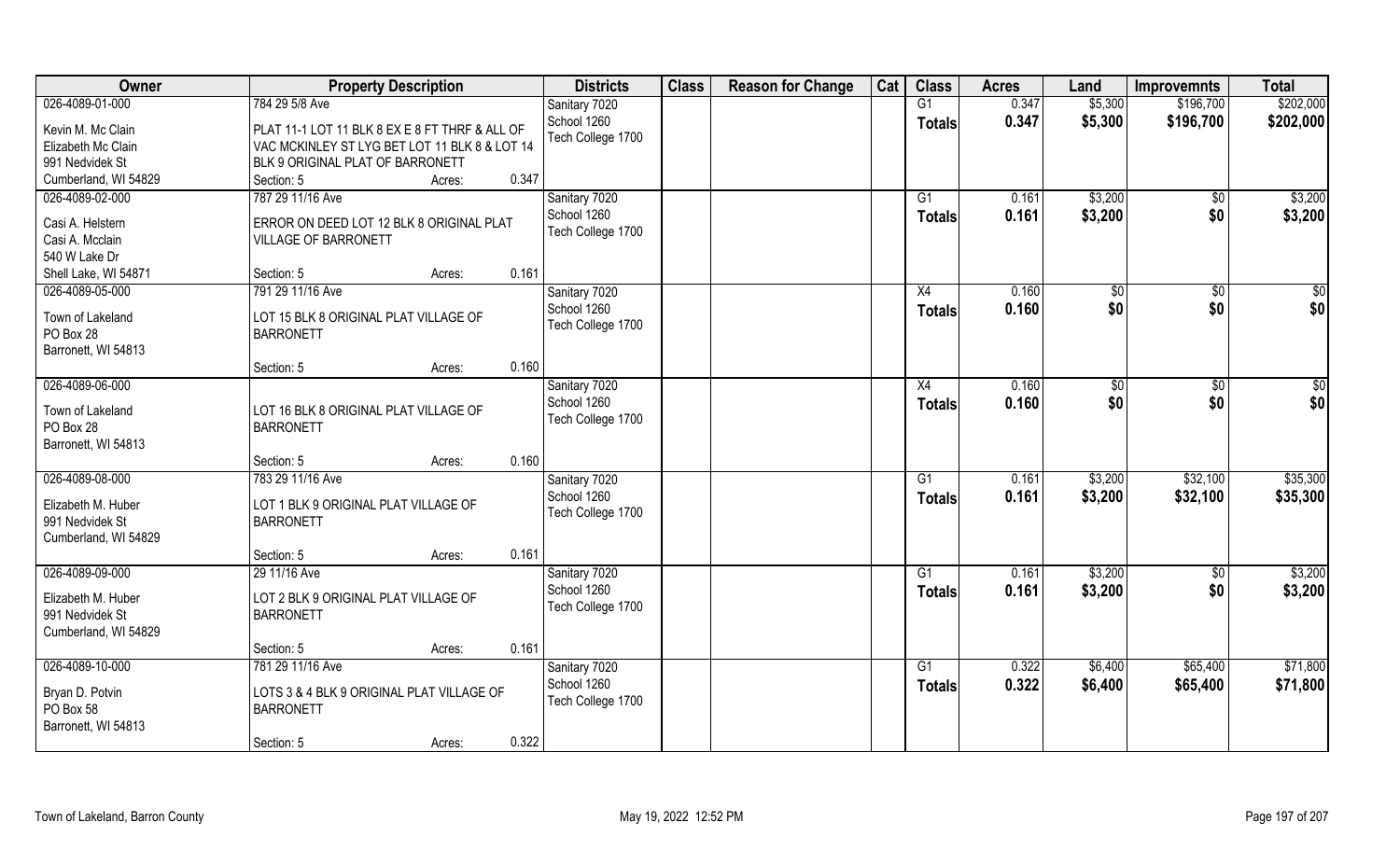| Owner                                                                        | <b>Property Description</b>                                                        | <b>Districts</b>                                  | <b>Class</b> | <b>Reason for Change</b> | Cat | <b>Class</b>                     | <b>Acres</b>   | Land               | <b>Improvemnts</b>   | <b>Total</b>         |
|------------------------------------------------------------------------------|------------------------------------------------------------------------------------|---------------------------------------------------|--------------|--------------------------|-----|----------------------------------|----------------|--------------------|----------------------|----------------------|
| 026-4089-12-000                                                              |                                                                                    | Sanitary 7020                                     |              |                          |     | G1                               | 0.161          | \$3,200            | $\sqrt{$0}$          | \$3,200              |
| Bryan D. Potvin<br>PO Box 58<br>Barronett, WI 54813                          | LOT 5 BLK 9 ORIGINAL PLAT VILLAGE OF<br><b>BARRONETT</b>                           | School 1260<br>Tech College 1700                  |              |                          |     | <b>Totals</b>                    | 0.161          | \$3,200            | \$0                  | \$3,200              |
|                                                                              | 0.161<br>Section: 5<br>Acres:                                                      |                                                   |              |                          |     |                                  |                |                    |                      |                      |
| 026-4089-14-000                                                              | 2967 7 3/4 St                                                                      | Sanitary 7020                                     |              |                          |     | G1                               | 0.400          | \$6,400            | \$153,500            | \$159,900            |
| Chad F. Schrankel<br>Katie L. Schrankel<br>PO Box 5                          | LOTS 6 & 7 BLK 9 ORIGINAL PLAT VILLAGE OF<br><b>BARRONETT</b>                      | School 1260<br>Tech College 1700                  |              |                          |     | <b>Totals</b>                    | 0.400          | \$6,400            | \$153,500            | \$159,900            |
| Barronett, WI 54813                                                          | 0.400<br>Section: 5<br>Acres:                                                      |                                                   |              |                          |     |                                  |                |                    |                      |                      |
| 026-4089-16-000                                                              | 776 29 5/8 Ave                                                                     | Sanitary 7020                                     |              |                          |     | G1                               | 0.400          | \$6,400            | \$7,400              | \$13,800             |
| Chad F. Schrankel<br>Katie L. Schrankel<br>PO Box 5                          | LOTS 8 & 9 BLK 9 ORIGINAL PLAT VILLAGE OF<br><b>BARRONETT</b>                      | School 1260<br>Tech College 1700                  |              |                          |     | <b>Totals</b>                    | 0.400          | \$6,400            | \$7,400              | \$13,800             |
| Barronett, WI 54813                                                          | 0.400<br>Section: 5<br>Acres:                                                      |                                                   |              |                          |     |                                  |                |                    |                      |                      |
| 026-4089-17-000<br>Chad F. Schrankel<br>Katie L. Schrankel<br>PO Box 5       | LOT 10 BLK 9 EX E 25 FT ORIGINAL PLAT VILLAGE<br>OF BARRONETT                      | Sanitary 7020<br>School 1260<br>Tech College 1700 |              |                          |     | G1<br><b>Totals</b>              | 0.080<br>0.080 | \$1,600<br>\$1,600 | \$0<br>\$0           | \$1,600<br>\$1,600   |
| Barronett, WI 54813                                                          | 0.080<br>Section: 5<br>Acres:                                                      |                                                   |              |                          |     |                                  |                |                    |                      |                      |
| 026-4089-17-001<br>Jerry Perzichilli<br>Kari Perzichilli                     | 778 29 5/8 Ave<br>E 25 FT OF LOT 10 BLK 9 ORIGINAL PLAT VIL OF<br><b>BARRONETT</b> | Sanitary 7020<br>School 1260<br>Tech College 1700 |              |                          |     | $\overline{G1}$<br><b>Totals</b> | 0.080<br>0.080 | \$1,600<br>\$1,600 | \$8,000<br>\$8,000   | \$9,600<br>\$9,600   |
| PO Box 6                                                                     |                                                                                    |                                                   |              |                          |     |                                  |                |                    |                      |                      |
| Barronett, WI 54813                                                          | 0.080<br>Section: 5<br>Acres:                                                      |                                                   |              |                          |     |                                  |                |                    |                      |                      |
| 026-4089-18-000                                                              |                                                                                    | Sanitary 7020                                     |              |                          |     | G1                               | 0.161          | \$3,200            | \$0                  | \$3,200              |
| Jerry Perzichilli<br>Kari Perzichilli<br>PO Box 6                            | LOT 11 BLK 9 ORIGINAL PLAT VILLAGE OF<br><b>BARRONETT</b>                          | School 1260<br>Tech College 1700                  |              |                          |     | <b>Totals</b>                    | 0.161          | \$3,200            | \$0                  | \$3,200              |
| Barronett, WI 54813                                                          | 0.161<br>Section: 5<br>Acres:                                                      |                                                   |              |                          |     |                                  |                |                    |                      |                      |
| 026-4089-19-000<br>Antoinette M. Lusk<br>Kevin J. Schwagel<br>782 29 5/8 Ave | 782 29 5/8 Ave<br>LOTS 12, 13 & 14 BLK 9 ORIGINAL PLAT OF<br><b>BARRONETT</b>      | Sanitary 7020<br>School 1260<br>Tech College 1700 |              |                          |     | $\overline{G1}$<br><b>Totals</b> | 0.480<br>0.480 | \$7,700<br>\$7,700 | \$70,500<br>\$70,500 | \$78,200<br>\$78,200 |
| Barronett, WI 54813                                                          | 0.480<br>Section: 5<br>Acres:                                                      |                                                   |              |                          |     |                                  |                |                    |                      |                      |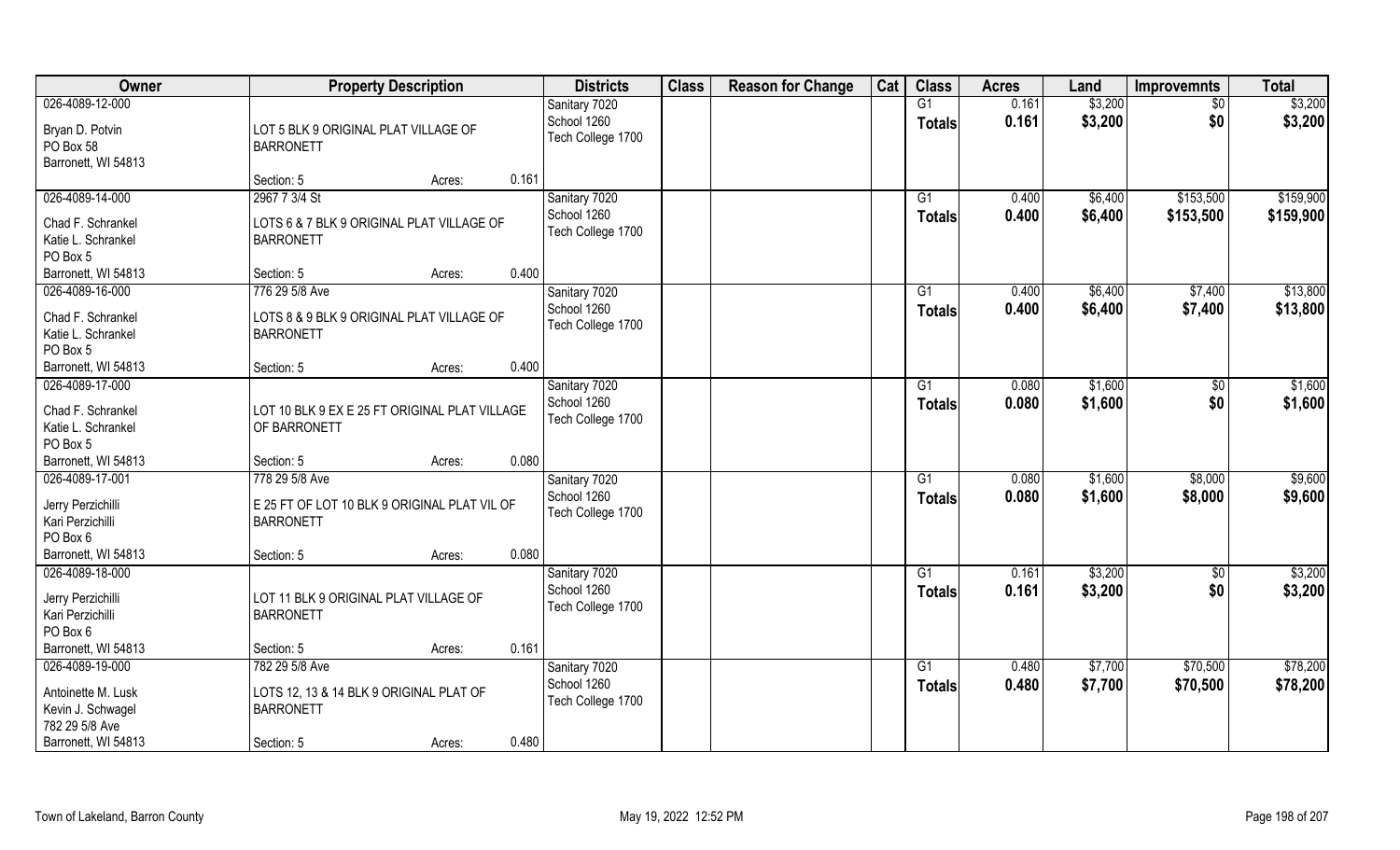| Owner                                                                            |                                                                     | <b>Property Description</b> |       | <b>Districts</b>                 | <b>Class</b> | <b>Reason for Change</b> | Cat | <b>Class</b>    | <b>Acres</b>   | Land               | <b>Improvemnts</b>     | <b>Total</b>           |
|----------------------------------------------------------------------------------|---------------------------------------------------------------------|-----------------------------|-------|----------------------------------|--------------|--------------------------|-----|-----------------|----------------|--------------------|------------------------|------------------------|
| 026-4095-01-000                                                                  | 787 29 11/16 Ave Unit 1                                             |                             |       | Sanitary 7020                    |              |                          |     | G1              | 0.000          | \$4,500            | \$122,600              | \$127,100              |
| Rosemary T B. Marston<br>PO Box 3<br>Barronett, WI 54813                         | UNIT 1 PINE RIDGE CONDOMINIUM & 1/2 INT IN<br><b>COMMON ELEMENT</b> |                             |       | School 1260<br>Tech College 1700 |              |                          |     | <b>Totals</b>   | 0.000          | \$4,500            | \$122,600              | \$127,100              |
|                                                                                  | Section: 5                                                          | Acres:                      | 0.000 |                                  |              |                          |     |                 |                |                    |                        |                        |
| 026-4095-02-000                                                                  | 787 29 11/16 Ave Unit 2                                             |                             |       | Sanitary 7020<br>School 1260     |              |                          |     | G1              | 0.000<br>0.000 | \$4,500<br>\$4,500 | \$125,600<br>\$125,600 | \$130,100<br>\$130,100 |
| Kristine A. Strom<br>PO Box 69<br>Barronett, WI 54813                            | UNIT 2 PINE RIDGE CONDOMINIUM & 1/2 INT IN<br><b>COMMON ELEMENT</b> |                             |       | Tech College 1700                |              |                          |     | Totals          |                |                    |                        |                        |
|                                                                                  | Section: 5                                                          | Acres:                      | 0.000 |                                  |              |                          |     |                 |                |                    |                        |                        |
| 026-4111-02-000                                                                  | 2460 8th St                                                         |                             |       | Duck Lake 8150                   |              |                          |     | G1              | 0.450          | \$90,000           | \$139,900              | \$229,900              |
| Barbara J. Sandve<br>2460 8th St<br>Cumberland, WI 54829                         | LOT 1 WICKRE'S DUCK LAKE BEACH                                      |                             |       | School 1260<br>Tech College 1700 |              |                          |     | <b>Totals</b>   | 0.450          | \$90,000           | \$139,900              | \$229,900              |
|                                                                                  | Section: 33                                                         | Acres:                      | 0.450 |                                  |              |                          |     |                 |                |                    |                        |                        |
| 026-4111-03-000                                                                  | 2458 8th St                                                         |                             |       | Duck Lake 8150                   |              |                          |     | G1              | 0.400          | \$80,100           | \$152,000              | \$232,100              |
| Paul L. Monnens<br>Jo Ann Monnens<br>183 E Mound St                              | LOT 2 WICKRE'S DUCK LAKE BEACH                                      |                             |       | School 1260<br>Tech College 1700 |              |                          |     | <b>Totals</b>   | 0.400          | \$80,100           | \$152,000              | \$232,100              |
| Shakopee, MN 55379                                                               | Section: 33                                                         | Acres:                      | 0.400 |                                  |              |                          |     |                 |                |                    |                        |                        |
| 026-4111-04-000                                                                  | 2456 8th St                                                         |                             |       | Duck Lake 8150                   |              |                          |     | G1              | 0.450          | \$80,100           | \$82,700               | \$162,800              |
| Jay M Ruthenbeck Revocable Trust<br>225 Georgia Ave N<br>Golden Valley, MN 55427 | LOT 3 WICKRE'S DUCK LAKE BEACH                                      |                             |       | School 1260<br>Tech College 1700 |              |                          |     | <b>Totals</b>   | 0.450          | \$80,100           | \$82,700               | \$162,800              |
|                                                                                  | Section: 33                                                         | Acres:                      | 0.450 |                                  |              |                          |     |                 |                |                    |                        |                        |
| 026-4111-05-000                                                                  | 8th St                                                              |                             |       | Duck Lake 8150                   |              |                          |     | G1              | 0.550          | \$60,100           | \$4,300                | \$64,400               |
| Paul W. Swanson<br>Lana L. Swanson<br>12504 Norway Cir                           | LOT 4 WICKRE'S DUCK LAKE BEACH                                      |                             |       | School 1260<br>Tech College 1700 |              |                          |     | <b>Totals</b>   | 0.550          | \$60,100           | \$4,300                | \$64,400               |
| Burnsville, MN 55337                                                             | Section: 33                                                         | Acres:                      | 0.550 |                                  |              |                          |     |                 |                |                    |                        |                        |
| 026-4111-06-000                                                                  | 2454 8th St                                                         |                             |       | Duck Lake 8150                   |              |                          |     | $\overline{G1}$ | 0.650          | \$80,100           | \$92,100               | \$172,200              |
| Paul W. Swanson<br>Lana L. Swanson<br>12504 Norway Cir                           | LOT 5 WICKRE'S DUCK LAKE BEACH                                      |                             |       | School 1260<br>Tech College 1700 |              |                          |     | Totals          | 0.650          | \$80,100           | \$92,100               | \$172,200              |
| Burnsville, MN 55337                                                             | Section: 33                                                         | Acres:                      | 0.650 |                                  |              |                          |     |                 |                |                    |                        |                        |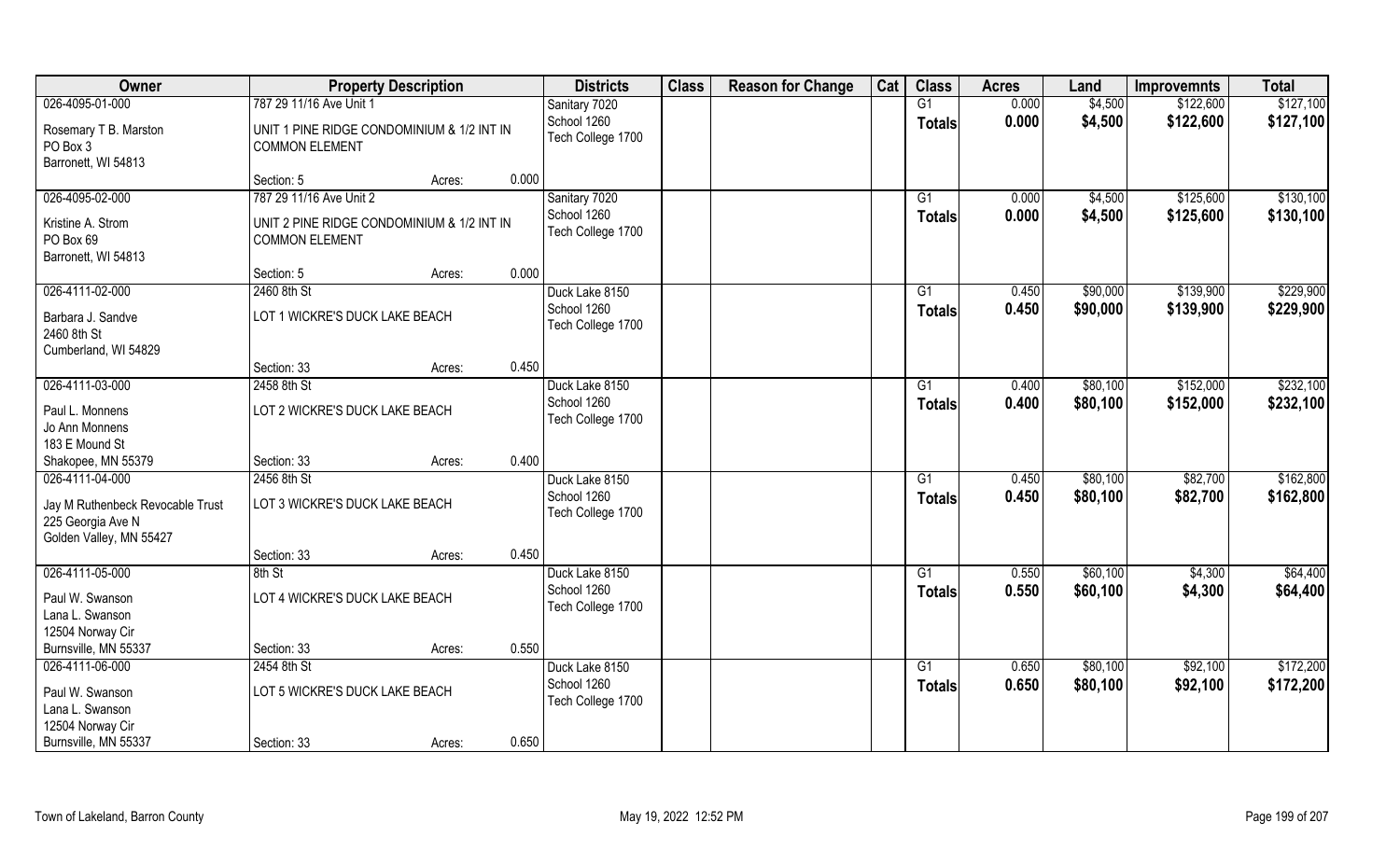| Owner                            |                                 | <b>Property Description</b> |       | <b>Districts</b>  | <b>Class</b> | <b>Reason for Change</b> | Cat | <b>Class</b>    | <b>Acres</b> | Land     | <b>Improvemnts</b> | <b>Total</b> |
|----------------------------------|---------------------------------|-----------------------------|-------|-------------------|--------------|--------------------------|-----|-----------------|--------------|----------|--------------------|--------------|
| 026-4111-07-000                  | 2452 8th St                     |                             |       | Duck Lake 8150    |              |                          |     | G1              | 0.690        | \$90,000 | \$151,500          | \$241,500    |
| Thomas L. Lenart                 | LOT 6 WICKRE'S DUCK LAKE BEACH  |                             |       | School 1260       |              |                          |     | <b>Totals</b>   | 0.690        | \$90,000 | \$151,500          | \$241,500    |
| Kelly A. Lenart                  |                                 |                             |       | Tech College 1700 |              |                          |     |                 |              |          |                    |              |
| 4789 Grenada Ave                 |                                 |                             |       |                   |              |                          |     |                 |              |          |                    |              |
| Oak Dale, MN 55128               | Section: 33                     | Acres:                      | 0.690 |                   |              |                          |     |                 |              |          |                    |              |
| 026-4111-08-000                  | 2450 8th St                     |                             |       | Duck Lake 8150    |              |                          |     | G1              | 0.570        | \$90,000 | \$38,000           | \$128,000    |
|                                  |                                 |                             |       |                   |              |                          |     |                 |              |          |                    |              |
| Mary Hanegraaf Reeve             | LOT 7 WICKRE'S DUCK LAKE BEACH  |                             |       | School 1260       |              |                          |     | <b>Totals</b>   | 0.570        | \$90,000 | \$38,000           | \$128,000    |
| 5600 41st Ave S                  |                                 |                             |       | Tech College 1700 |              |                          |     |                 |              |          |                    |              |
| Minneapolis, MN 55417            |                                 |                             |       |                   |              |                          |     |                 |              |          |                    |              |
|                                  | Section: 33                     | Acres:                      | 0.570 |                   |              |                          |     |                 |              |          |                    |              |
| 026-4111-09-000                  | 2448 8th St                     |                             |       | Duck Lake 8150    |              |                          |     | G1              | 0.490        | \$90,000 | \$52,700           | \$142,700    |
| Raymond E & Sharon Dietrich Real | LOT 8 WICKRE'S DUCK LAKE BEACH  |                             |       | School 1260       |              |                          |     | <b>Totals</b>   | 0.490        | \$90,000 | \$52,700           | \$142,700    |
| <b>Estate Living Trust</b>       |                                 |                             |       | Tech College 1700 |              |                          |     |                 |              |          |                    |              |
| 1476 19th Ave NW                 |                                 |                             |       |                   |              |                          |     |                 |              |          |                    |              |
| New Brighton, MN 55112           | Section: 33                     | Acres:                      | 0.490 |                   |              |                          |     |                 |              |          |                    |              |
| 026-4111-10-000                  | 2446 8th St                     |                             |       | Duck Lake 8150    |              |                          |     | G1              | 0.430        | \$88,200 | \$120,000          | \$208,200    |
|                                  |                                 |                             |       | School 1260       |              |                          |     |                 |              |          |                    |              |
| Woodland Bay Homes Inc           | LOT 9 WICKRE'S DUCK LAKE BEACH  |                             |       | Tech College 1700 |              |                          |     | <b>Totals</b>   | 0.430        | \$88,200 | \$120,000          | \$208,200    |
| 2460 3 1/4 5th St                |                                 |                             |       |                   |              |                          |     |                 |              |          |                    |              |
| Cumberland, WI 54829             |                                 |                             |       |                   |              |                          |     |                 |              |          |                    |              |
|                                  | Section: 33                     | Acres:                      | 0.430 |                   |              |                          |     |                 |              |          |                    |              |
| 026-4111-11-000                  | 2444 8th St                     |                             |       | Duck Lake 8150    |              |                          |     | G1              | 0.370        | \$86,400 | \$106,300          | \$192,700    |
| Robert H. Eastman Jr             | LOT 10 WICKRE'S DUCK LAKE BEACH |                             |       | School 1260       |              |                          |     | <b>Totals</b>   | 0.370        | \$86,400 | \$106,300          | \$192,700    |
| Diane J. Eastman                 |                                 |                             |       | Tech College 1700 |              |                          |     |                 |              |          |                    |              |
| 2444 8th St                      |                                 |                             |       |                   |              |                          |     |                 |              |          |                    |              |
| Cumberland, WI 54829             |                                 |                             | 0.370 |                   |              |                          |     |                 |              |          |                    |              |
|                                  | Section: 33                     | Acres:                      |       |                   |              |                          |     |                 |              |          |                    |              |
| 026-4111-12-000                  | 2442 8th St                     |                             |       | Duck Lake 8150    |              |                          |     | G1              | 0.360        | \$86,400 | \$3,200            | \$89,600     |
| Gloria R. Anderson               | LOT 11 WICKRE'S DUCK LAKE BEACH |                             |       | School 1260       |              |                          |     | <b>Totals</b>   | 0.360        | \$86,400 | \$3,200            | \$89,600     |
| 1006 11th St NW                  |                                 |                             |       | Tech College 1700 |              |                          |     |                 |              |          |                    |              |
| Austin, MN 55912                 |                                 |                             |       |                   |              |                          |     |                 |              |          |                    |              |
|                                  | Section: 33                     | Acres:                      | 0.360 |                   |              |                          |     |                 |              |          |                    |              |
| 026-4111-13-000                  | 2440 8th St                     |                             |       | Duck Lake 8150    |              |                          |     | $\overline{G1}$ | 0.370        | \$86,400 | \$110,600          | \$197,000    |
|                                  |                                 |                             |       | School 1260       |              |                          |     | Totals          | 0.370        | \$86,400 | \$110,600          | \$197,000    |
| John E. Byrne Jr                 | LOT 12 WICKRE'S DUCK LAKE BEACH |                             |       | Tech College 1700 |              |                          |     |                 |              |          |                    |              |
| Kathryn Byrne                    |                                 |                             |       |                   |              |                          |     |                 |              |          |                    |              |
| 2905 Elm Trl                     |                                 |                             |       |                   |              |                          |     |                 |              |          |                    |              |
| Round Rock, TX 78681             | Section: 33                     | Acres:                      | 0.370 |                   |              |                          |     |                 |              |          |                    |              |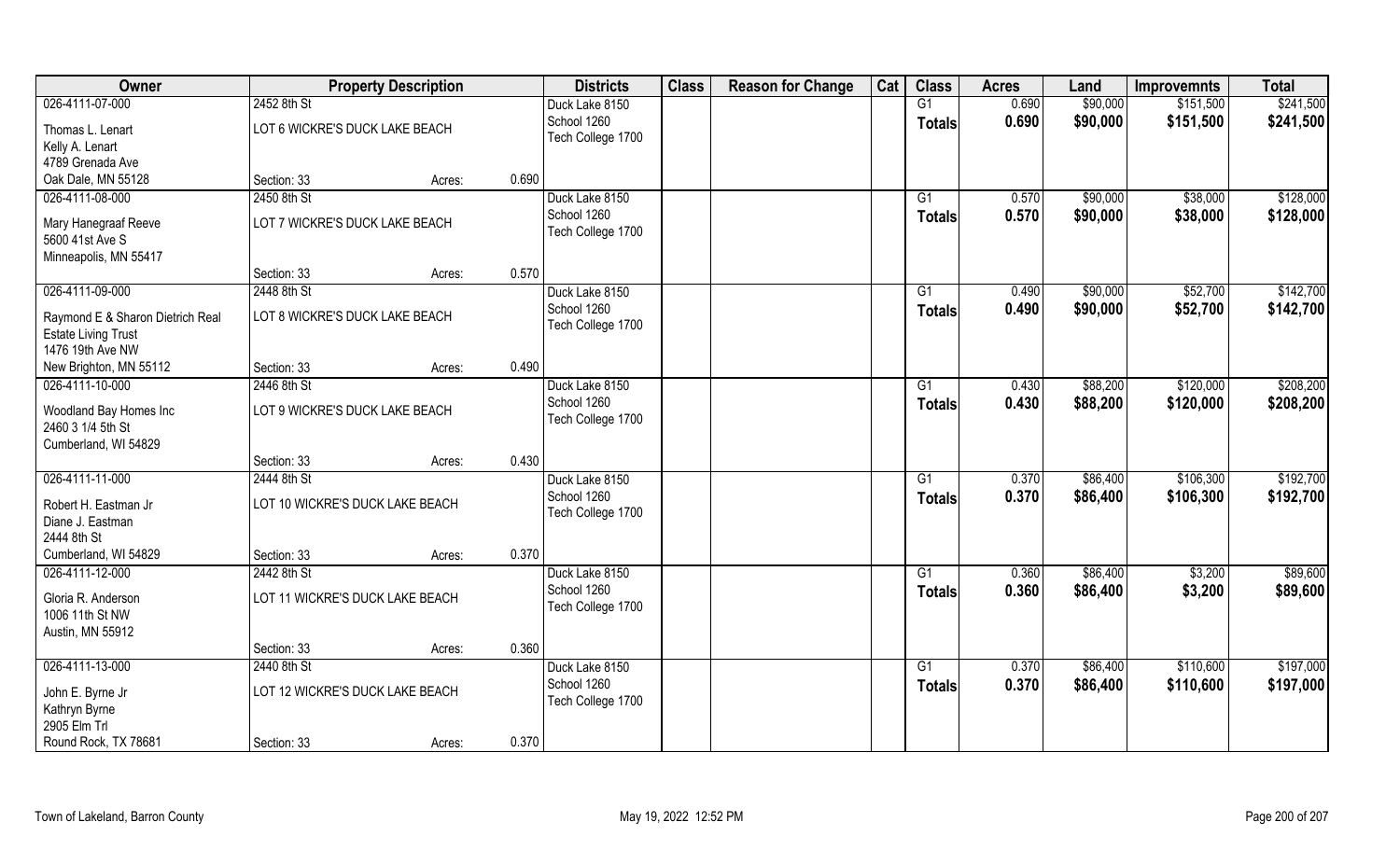| <b>Owner</b>                 | <b>Property Description</b>                      |                 | <b>Districts</b>  | <b>Class</b> | <b>Reason for Change</b> | Cat | <b>Class</b>    | <b>Acres</b> | Land      | <b>Improvemnts</b> | <b>Total</b> |
|------------------------------|--------------------------------------------------|-----------------|-------------------|--------------|--------------------------|-----|-----------------|--------------|-----------|--------------------|--------------|
| 026-4111-14-000              | 2438 8th St                                      |                 | Duck Lake 8150    |              |                          |     | G1              | 1.190        | \$104,000 | \$76,000           | \$180,000    |
| Gerald Bauer & Galina Powers | LOT 13 WICKRE'S DUCK LAKE BEACH                  |                 | School 1260       |              |                          |     | <b>Totals</b>   | 1.190        | \$104,000 | \$76,000           | \$180,000    |
| Revocable Trust              |                                                  |                 | Tech College 1700 |              |                          |     |                 |              |           |                    |              |
| W12209 890th Ave             |                                                  |                 |                   |              |                          |     |                 |              |           |                    |              |
| River Falls, WI 54022        | Section: 33                                      | 1.190<br>Acres: |                   |              |                          |     |                 |              |           |                    |              |
| 026-4133-02-000              | 2522 8 3/4 St                                    |                 | Dummy Lake Mgmt   |              |                          |     | G1              | 0.580        | \$56,300  | \$159,300          | \$215,600    |
|                              |                                                  |                 | <b>Dist 8040</b>  |              |                          |     | Totals          | 0.580        | \$56,300  | \$159,300          | \$215,600    |
| Dennis Steiner               | LOT 1 & GL 8-4 LOT 1 WICKRE'S SUGAR SAND         |                 | School 1260       |              |                          |     |                 |              |           |                    |              |
| Deborah Steiner              | BEACH & PRT GOVT LOT 8 SHOWN AS OUTLOT 1         |                 | Tech College 1700 |              |                          |     |                 |              |           |                    |              |
| 2522 8 3/4 St                | CSM 26/133 #3798 DOC 595485 (MOS #6887)          | 0.580           |                   |              |                          |     |                 |              |           |                    |              |
| Cumberland, WI 54829         | Section: 28                                      | Acres:          |                   |              |                          |     |                 |              |           |                    |              |
| 026-4133-03-000              | 2524 8 3/4 St                                    |                 | School 1260       |              |                          |     | G1              | 0.640        | \$56,300  | \$304,500          | \$360,800    |
| Thomas M. Wherley            | LOT 2 & GL 8-5 LOT 2 WICKRE'S SUGAR SAND         |                 | Tech College 1700 |              |                          |     | <b>Totals</b>   | 0.640        | \$56,300  | \$304,500          | \$360,800    |
| Paula J. Wherley             | BEACH & PRT GL 8 SHOWN AS OL 2 CSM 27/23         |                 |                   |              |                          |     |                 |              |           |                    |              |
| 2524 8 3/4 St                | #3838 DOC 598256 (MOS #6887)                     |                 |                   |              |                          |     |                 |              |           |                    |              |
| Cumberland, WI 54829         | Section: 28                                      | 0.640<br>Acres: |                   |              |                          |     |                 |              |           |                    |              |
| 026-4133-04-000              | 25 1/2 Ave                                       |                 | Dummy Lake Mgmt   |              |                          |     | G1              | 0.230        | \$51,100  | $\sqrt[6]{30}$     | \$51,100     |
| Eric A. Corton               | LOT 3 WICKRE'S SUGAR SAND BEACH                  |                 | Dist 8040         |              |                          |     | <b>Totals</b>   | 0.230        | \$51,100  | \$0                | \$51,100     |
| Nicola L. Corton             |                                                  |                 | School 1260       |              |                          |     |                 |              |           |                    |              |
| 883 25 1/2 Ave               |                                                  |                 | Tech College 1700 |              |                          |     |                 |              |           |                    |              |
| Cumberland, WI 54829         | Section: 28                                      | 0.230<br>Acres: |                   |              |                          |     |                 |              |           |                    |              |
| 026-4133-05-000              | 883 25 1/2 Ave                                   |                 | Dummy Lake Mgmt   |              |                          |     | $\overline{G1}$ | 0.370        | \$71,300  | \$128,100          | \$199,400    |
|                              |                                                  |                 | Dist 8040         |              |                          |     | <b>Totals</b>   | 0.370        | \$71,300  | \$128,100          | \$199,400    |
| Eric A. Corton               | PLATS 4 & 5-1 LOT 4 & S 1/2 LOT 5 WICKRE'S SUGAR |                 | School 1260       |              |                          |     |                 |              |           |                    |              |
| Nicola L. Corton             | SAND BEACH                                       |                 | Tech College 1700 |              |                          |     |                 |              |           |                    |              |
| 883 25 1/2 Ave               |                                                  |                 |                   |              |                          |     |                 |              |           |                    |              |
| Cumberland, WI 54829         | Section: 28                                      | 0.370<br>Acres: |                   |              |                          |     |                 |              |           |                    |              |
| 026-4133-08-000              | 879 25 1/2 Ave                                   |                 | Dummy Lake Mgmt   |              |                          |     | G1              | 0.400        | \$71,300  | \$50,500           | \$121,800    |
| Greg Lufkin                  | PLATS 5-2 & 6 LOT 6 & N 1/2 LOT 5 WICKRE'S SUGAR |                 | Dist 8040         |              |                          |     | <b>Totals</b>   | 0.400        | \$71,300  | \$50,500           | \$121,800    |
| Deeann Lufkin                | SAND BEACH (MOS #8721)                           |                 | School 1260       |              |                          |     |                 |              |           |                    |              |
| 4875 Lonsdale Blvd E         |                                                  |                 | Tech College 1700 |              |                          |     |                 |              |           |                    |              |
| Northfield, MN 55057         | Section: 28                                      | 0.400<br>Acres: |                   |              |                          |     |                 |              |           |                    |              |
| 026-4133-10-000              | 879 25 1/2 Ave                                   |                 | Dummy Lake Mgmt   |              |                          |     | G1              | 0.530        | \$95,600  | \$99,300           | \$194,900    |
|                              |                                                  |                 | Dist 8040         |              |                          |     | Totals          | 0.530        | \$95,600  | \$99,300           | \$194,900    |
| Deeann Lufkin                | LOTS 7 & 8 WICKRE'S SUGAR SAND BEACH (MOS        |                 | School 1260       |              |                          |     |                 |              |           |                    |              |
| Greg Lufkin                  | #8721)                                           |                 | Tech College 1700 |              |                          |     |                 |              |           |                    |              |
| 4875 Lonsdale Blvd E         |                                                  |                 |                   |              |                          |     |                 |              |           |                    |              |
| Northfield, MN 55057         | Section: 28                                      | 0.530<br>Acres: |                   |              |                          |     |                 |              |           |                    |              |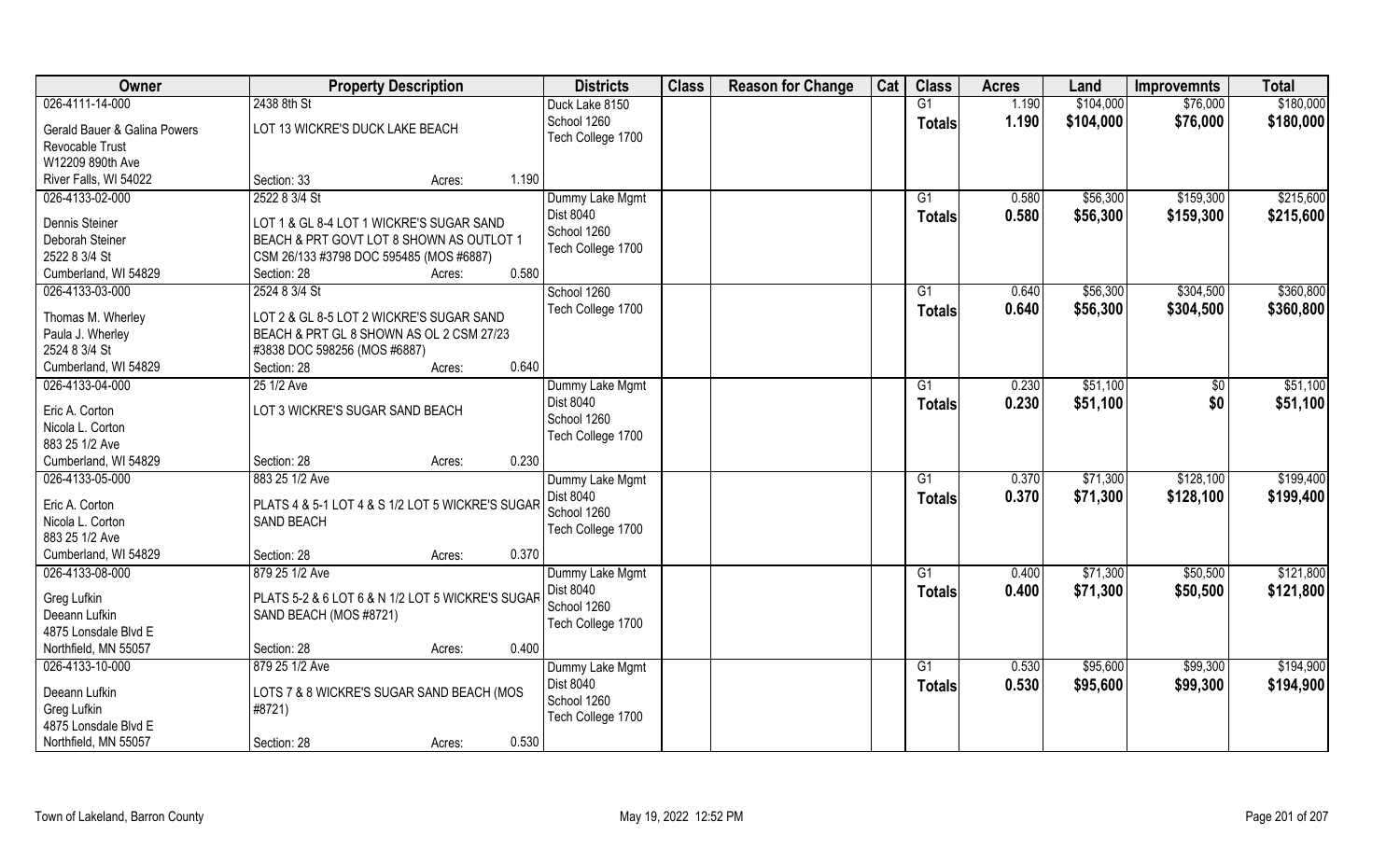| Owner                                                                                                     |                                                                                                      | <b>Property Description</b> |       | <b>Districts</b>                                                        | <b>Class</b> | <b>Reason for Change</b> | Cat | <b>Class</b>              | <b>Acres</b>   | Land                 | <b>Improvemnts</b>     | <b>Total</b>           |
|-----------------------------------------------------------------------------------------------------------|------------------------------------------------------------------------------------------------------|-----------------------------|-------|-------------------------------------------------------------------------|--------------|--------------------------|-----|---------------------------|----------------|----------------------|------------------------|------------------------|
| 026-4133-11-000<br>Jamie E. Hunt<br>2011 Chalcedony St<br>San Diego, CA 92109                             | LOT 9 WICKRE'S SUGAR SAND BEACH                                                                      |                             |       | Dummy Lake Mgmt<br><b>Dist 8040</b><br>School 1260<br>Tech College 1700 |              |                          |     | G1<br><b>Totals</b>       | 0.240<br>0.240 | \$47,800<br>\$47,800 | $\sqrt{50}$<br>\$0     | \$47,800<br>\$47,800   |
|                                                                                                           | Section: 28                                                                                          | Acres:                      | 0.240 |                                                                         |              |                          |     |                           |                |                      |                        |                        |
| 026-4133-12-000<br>Jamie E. Hunt<br>2011 Chalcedony St<br>San Diego, CA 92109                             | 875 25 1/2 Ave<br>LOT 10 WICKRE'S SUGAR SAND BEACH                                                   |                             |       | Dummy Lake Mgmt<br>Dist 8040<br>School 1260<br>Tech College 1700        |              |                          |     | G1<br><b>Totals</b>       | 0.240<br>0.240 | \$51,800<br>\$51,800 | \$69,500<br>\$69,500   | \$121,300<br>\$121,300 |
|                                                                                                           | Section: 28                                                                                          | Acres:                      | 0.240 |                                                                         |              |                          |     |                           |                |                      |                        |                        |
| 026-4133-13-000<br>Jamie E. Hunt<br>2011 Chalcedony St<br>San Diego, CA 92109                             | LOT 11 WICKRE'S SUGAR SAND BEACH                                                                     |                             |       | Dummy Lake Mgmt<br>Dist 8040<br>School 1260<br>Tech College 1700        |              |                          |     | G1<br><b>Totals</b>       | 0.230<br>0.230 | \$46,800<br>\$46,800 | \$0<br>\$0             | \$46,800<br>\$46,800   |
|                                                                                                           | Section: 28                                                                                          | Acres:                      | 0.230 |                                                                         |              |                          |     |                           |                |                      |                        |                        |
| 026-4133-14-000<br>Jamie E. Hunt<br>2011 Chalcedony St<br>San Diego, CA 92109                             | 871 25 1/2 Ave<br>LOTS 12 &13 SHOWN AS LOT 1 CSM 41/84 #6189<br>DOC 820955 WICKRE'S SUGAR SAND BEACH |                             |       | Dummy Lake Mgmt<br>Dist 8040<br>School 1260<br>Tech College 1700        |              |                          |     | G1<br><b>Totals</b>       | 0.489<br>0.489 | \$88,700<br>\$88,700 | \$169,800<br>\$169,800 | \$258,500<br>\$258,500 |
|                                                                                                           | Section: 28                                                                                          | Acres:                      | 0.489 |                                                                         |              |                          |     |                           |                |                      |                        |                        |
| 026-4133-17-000<br>Ann Marie Valle Trust<br>955 Watson Ave<br>Saint Paul, MN 55102                        | 869 25 1/2 Ave<br>LOTS 14 & 15 WICKRE'S SUGAR SAND BEACH (MOS<br>#6888)                              |                             |       | Dummy Lake Mgmt<br>Dist 8040<br>School 1260<br>Tech College 1700        |              |                          |     | G1<br><b>Totals</b>       | 0.560<br>0.560 | \$95,600<br>\$95,600 | \$87,800<br>\$87,800   | \$183,400<br>\$183,400 |
|                                                                                                           | Section: 28                                                                                          | Acres:                      | 0.560 |                                                                         |              |                          |     |                           |                |                      |                        |                        |
| 026-4133-18-000<br>Chris A. Quilling<br>Jenifer E. Quilling<br>4842 Rivercrest Dr                         | 867 25 1/2 Ave<br>LOT 16 WICKRE'S SUGAR SAND BEACH                                                   |                             |       | Dummy Lake Mgmt<br><b>Dist 8040</b><br>School 1260<br>Tech College 1700 |              |                          |     | G1<br><b>Totals</b>       | 0.260<br>0.260 | \$47,800<br>\$47,800 | \$67,100<br>\$67,100   | \$114,900<br>\$114,900 |
| Eau Claire, WI 54703                                                                                      | Section: 28                                                                                          | Acres:                      | 0.260 |                                                                         |              |                          |     |                           |                |                      |                        |                        |
| 026-4133-19-000<br>Chris A. Quilling<br>Jenifer E. Quilling<br>4842 Rivercrest Dr<br>Eau Claire, WI 54703 | LOT 17 WICKRE'S SUGAR SAND BEACH<br>Section: 28                                                      | Acres:                      | 0.290 | Dummy Lake Mgmt<br><b>Dist 8040</b><br>School 1260<br>Tech College 1700 |              |                          |     | $\overline{G1}$<br>Totals | 0.290<br>0.290 | \$34,200<br>\$34,200 | \$0<br>\$0             | \$34,200<br>\$34,200   |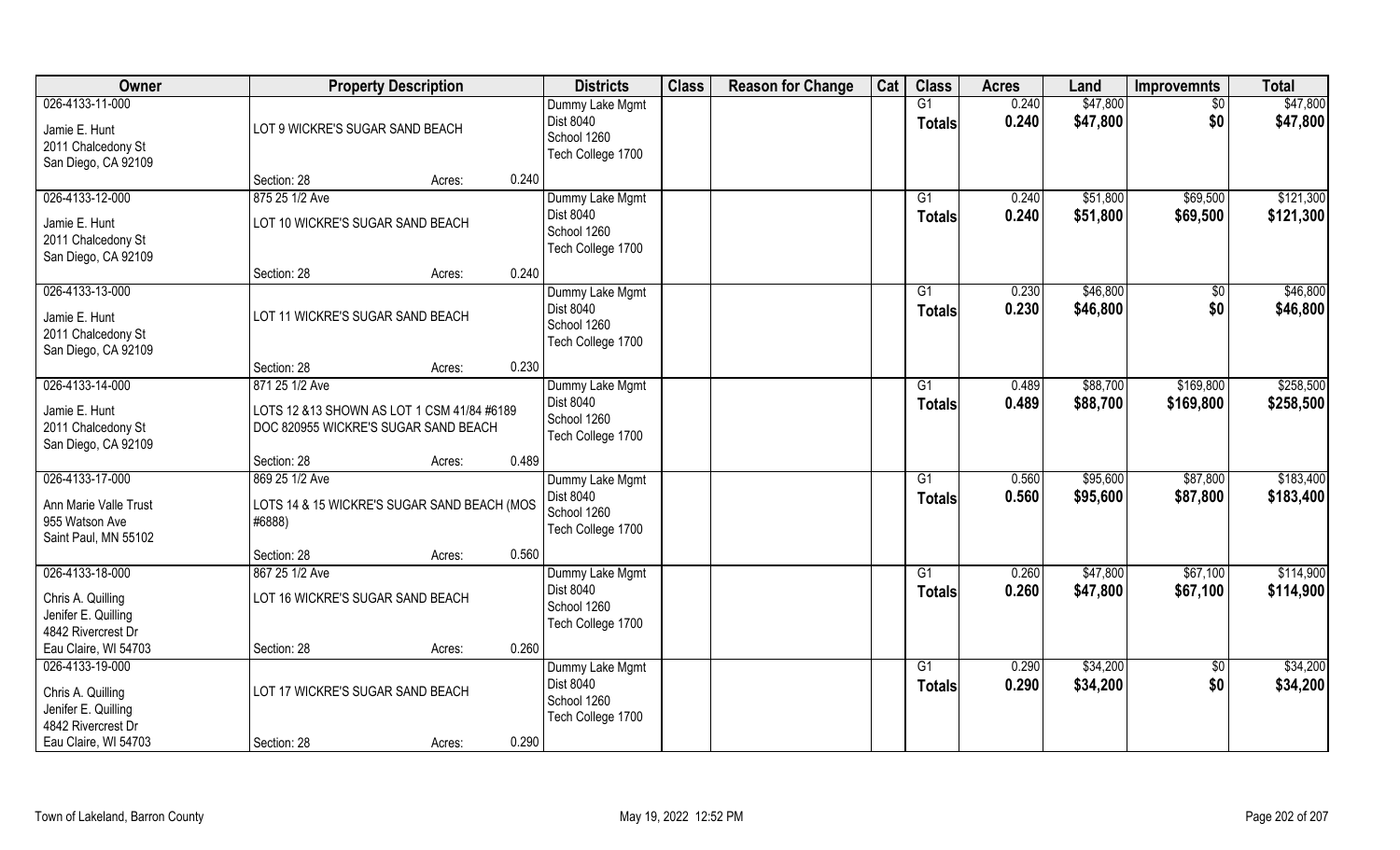| <b>Owner</b>                       | <b>Property Description</b>            |        |       | <b>Districts</b>  | <b>Class</b> | <b>Reason for Change</b> | Cat | <b>Class</b>    | <b>Acres</b> | Land     | <b>Improvemnts</b> | <b>Total</b> |
|------------------------------------|----------------------------------------|--------|-------|-------------------|--------------|--------------------------|-----|-----------------|--------------|----------|--------------------|--------------|
| 026-4133-20-000                    | 865 25 1/2 Ave                         |        |       | Dummy Lake Mgmt   |              |                          |     | G1              | 0.620        | \$99,000 | \$219,600          | \$318,600    |
| Brent M. Arndt                     | LOTS 18 & 19 WICKRE'S SUGAR SAND BEACH |        |       | Dist 8040         |              |                          |     | <b>Totals</b>   | 0.620        | \$99,000 | \$219,600          | \$318,600    |
| Carolyn L. Arndt                   |                                        |        |       | School 1260       |              |                          |     |                 |              |          |                    |              |
| 865 25 1/2 Ave                     |                                        |        |       | Tech College 1700 |              |                          |     |                 |              |          |                    |              |
| Cumberland, WI 54829               | Section: 28                            | Acres: | 0.620 |                   |              |                          |     |                 |              |          |                    |              |
| 026-4133-22-000                    | 863 25 1/2 Ave                         |        |       | Dummy Lake Mgmt   |              |                          |     | G1              | 0.900        | \$99,000 | \$60,200           | \$159,200    |
| Brian D. Konkler                   | LOTS 20 & 21 WICKRE'S SUGAR SAND BEACH |        |       | Dist 8040         |              |                          |     | Totals          | 0.900        | \$99,000 | \$60,200           | \$159,200    |
| Ronald K. Corbisier                |                                        |        |       | School 1260       |              |                          |     |                 |              |          |                    |              |
| 1812 Stonepine Cir                 |                                        |        |       | Tech College 1700 |              |                          |     |                 |              |          |                    |              |
| Hudson, WI 54016                   | Section: 28                            | Acres: | 0.900 |                   |              |                          |     |                 |              |          |                    |              |
| 026-4133-24-000                    | 861 25 1/2 Ave                         |        |       | Dummy Lake Mgmt   |              |                          |     | G1              | 0.710        | \$99,000 | \$81,900           | \$180,900    |
| Randy W. Vados et al               | LOT 22 & 23 WICKRE'S SUGAR SAND BEACH  |        |       | <b>Dist 8040</b>  |              |                          |     | <b>Totals</b>   | 0.710        | \$99,000 | \$81,900           | \$180,900    |
| 19435 E Bethel Blvd NE             |                                        |        |       | School 1260       |              |                          |     |                 |              |          |                    |              |
| East Bethel, MN 55011              |                                        |        |       | Tech College 1700 |              |                          |     |                 |              |          |                    |              |
|                                    | Section: 28                            | Acres: | 0.710 |                   |              |                          |     |                 |              |          |                    |              |
| 026-4133-26-000                    | 859 25 1/2 Ave                         |        |       | Dummy Lake Mgmt   |              |                          |     | G1              | 0.320        | \$48,500 | \$600              | \$49,100     |
|                                    |                                        |        |       | <b>Dist 8040</b>  |              |                          |     | <b>Totals</b>   | 0.320        | \$48,500 | \$600              | \$49,100     |
| Dean & Darla Dahl Revocable Trust  | LOT 24 WICKRE'S SUGAR SAND BEACH       |        |       | School 1260       |              |                          |     |                 |              |          |                    |              |
| 500 Carter Dr                      |                                        |        |       | Tech College 1700 |              |                          |     |                 |              |          |                    |              |
| Northfield, MN 55057               | Section: 28                            | Acres: | 0.320 |                   |              |                          |     |                 |              |          |                    |              |
| 026-4133-27-000                    | 857 25 1/2 Ave                         |        |       | Dummy Lake Mgmt   |              |                          |     | G1              | 0.650        | \$97,500 | \$88,700           | \$186,200    |
|                                    |                                        |        |       | <b>Dist 8040</b>  |              |                          |     | <b>Totals</b>   | 0.650        | \$97,500 | \$88,700           | \$186,200    |
| Noel C. Capra                      | LOTS 25 & 26 WICKRE'S SUGAR SAND BEACH |        |       | School 1260       |              |                          |     |                 |              |          |                    |              |
| Lawrence L. Capra                  |                                        |        |       | Tech College 1700 |              |                          |     |                 |              |          |                    |              |
| 11770 State Highway 178            |                                        |        |       |                   |              |                          |     |                 |              |          |                    |              |
| Chippewa Falls, WI 54729           | Section: 28                            | Acres: | 0.650 |                   |              |                          |     |                 |              |          |                    |              |
| 026-4133-29-000                    | 855 25 1/2 Ave                         |        |       | Dummy Lake Mgmt   |              |                          |     | G1              | 0.310        | \$48,800 | \$64,900           | \$113,700    |
| Robert A. Zappa                    | LOT 27 WICKRE'S SUGAR SAND BEACH       |        |       | Dist 8040         |              |                          |     | <b>Totals</b>   | 0.310        | \$48,800 | \$64,900           | \$113,700    |
| Donna L. Zappa                     |                                        |        |       | School 1260       |              |                          |     |                 |              |          |                    |              |
| 1032 Lincoln Ave                   |                                        |        |       | Tech College 1700 |              |                          |     |                 |              |          |                    |              |
| St Paul Park, MN 55071             | Section: 28                            | Acres: | 0.310 |                   |              |                          |     |                 |              |          |                    |              |
| 026-4133-30-000                    | 853 25 1/2 Ave                         |        |       | Dummy Lake Mgmt   |              |                          |     | $\overline{G1}$ | 0.230        | \$46,800 | \$87,400           | \$134,200    |
| Jeffrey J & Nancy J Brinkman Trust | LOT 28 WICKRE'S SUGAR SAND BEACH       |        |       | Dist 8040         |              |                          |     | <b>Totals</b>   | 0.230        | \$46,800 | \$87,400           | \$134,200    |
| 8445 72nd St S                     |                                        |        |       | School 1260       |              |                          |     |                 |              |          |                    |              |
| Cottage Grove, MN 55016            |                                        |        |       | Tech College 1700 |              |                          |     |                 |              |          |                    |              |
|                                    | Section: 28                            | Acres: | 0.230 |                   |              |                          |     |                 |              |          |                    |              |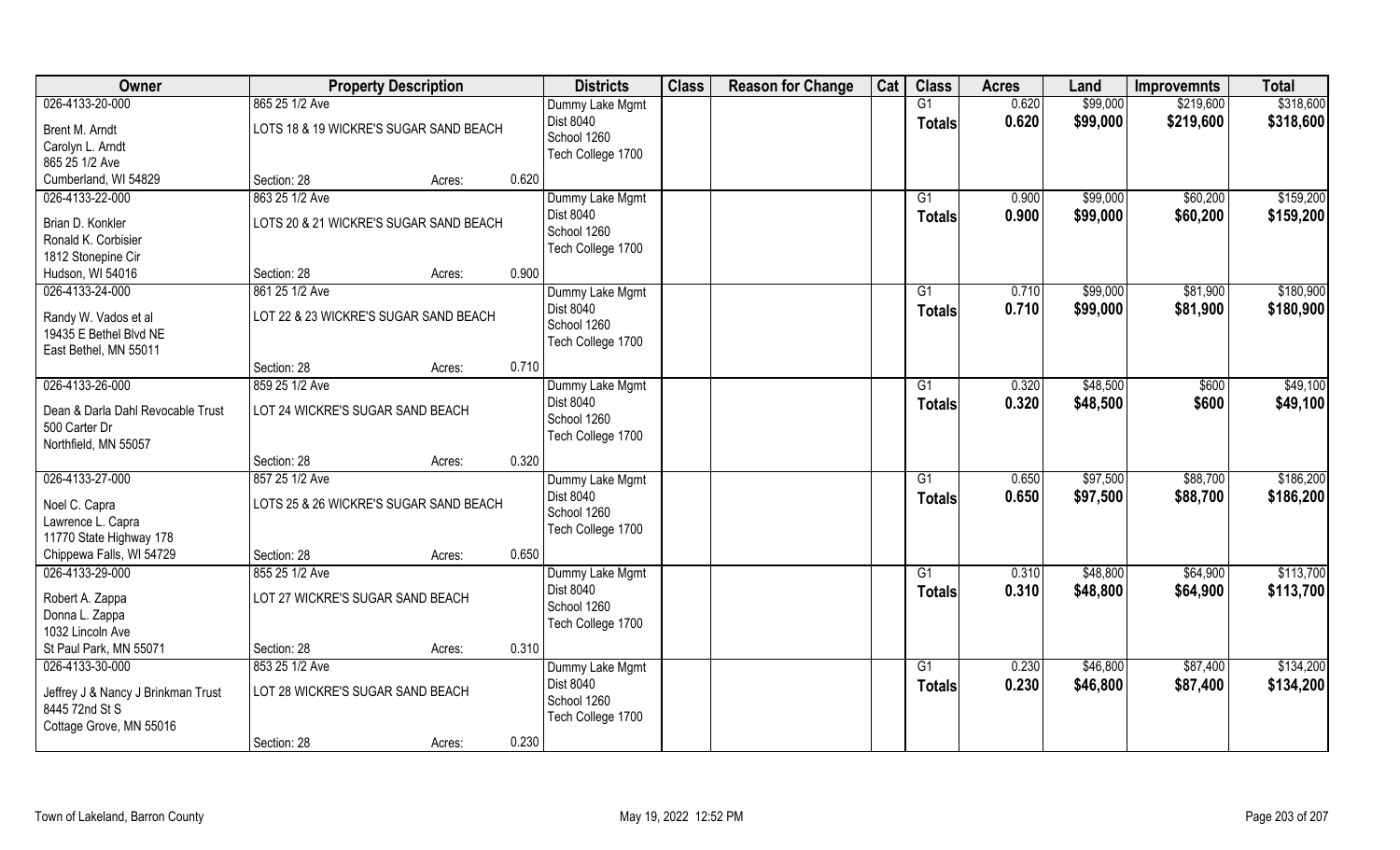| <b>Owner</b>                            |                                            | <b>Property Description</b> |       | <b>Districts</b>  | <b>Class</b> | <b>Reason for Change</b> | Cat | <b>Class</b>    | <b>Acres</b> | Land      | <b>Improvemnts</b> | <b>Total</b> |
|-----------------------------------------|--------------------------------------------|-----------------------------|-------|-------------------|--------------|--------------------------|-----|-----------------|--------------|-----------|--------------------|--------------|
| 026-4133-31-000                         | 851 25 1/2 Ave                             |                             |       | Dummy Lake Mgmt   |              |                          |     | G1              | 0.430        | \$93,600  | \$77,200           | \$170,800    |
| Patrick F. Keaveny                      | LOTS 29 & 30 WICKRE'S SUGAR SAND BEACH     |                             |       | Dist 8040         |              |                          |     | <b>Totals</b>   | 0.430        | \$93,600  | \$77,200           | \$170,800    |
| Maureen Keaveny                         |                                            |                             |       | School 1260       |              |                          |     |                 |              |           |                    |              |
| 8309 Harriet Ave S                      |                                            |                             |       | Tech College 1700 |              |                          |     |                 |              |           |                    |              |
| Minneapolis, MN 55402                   | Section: 28                                | Acres:                      | 0.430 |                   |              |                          |     |                 |              |           |                    |              |
| 026-4133-33-000                         | 849 25 1/2 Ave                             |                             |       | Dummy Lake Mgmt   |              |                          |     | G1              | 0.210        | \$46,800  | \$45,400           | \$92,200     |
| Roger A. Peterson                       | LOT 31 WICKRE'S SUGAR SAND BEACH           |                             |       | <b>Dist 8040</b>  |              |                          |     | Totals          | 0.210        | \$46,800  | \$45,400           | \$92,200     |
| Darlene F. Peterson                     |                                            |                             |       | School 1260       |              |                          |     |                 |              |           |                    |              |
| 508 Stillwater Ave                      |                                            |                             |       | Tech College 1700 |              |                          |     |                 |              |           |                    |              |
| Stillwater, MN 55082                    | Section: 28                                | Acres:                      | 0.210 |                   |              |                          |     |                 |              |           |                    |              |
| 026-4133-35-000                         | 847 25 1/2 Ave                             |                             |       | Dummy Lake Mgmt   |              |                          |     | G1              | 0.758        | \$125,300 | \$96,600           | \$221,900    |
| Mary Kris Weinfurtner                   | LOTS 32, 33 & 34 WICKRE'S SUGAR SAND BEACH |                             |       | Dist 8040         |              |                          |     | <b>Totals</b>   | 0.758        | \$125,300 | \$96,600           | \$221,900    |
| 354 Elm St S                            |                                            |                             |       | School 1260       |              |                          |     |                 |              |           |                    |              |
| Prescott, WI 54021                      |                                            |                             |       | Tech College 1700 |              |                          |     |                 |              |           |                    |              |
|                                         | Section: 28                                | Acres:                      | 0.758 |                   |              |                          |     |                 |              |           |                    |              |
| 026-4133-37-000                         | 845 25 1/2 Ave                             |                             |       | Dummy Lake Mgmt   |              |                          |     | G1              | 0.480        | \$76,100  | \$86,400           | \$162,500    |
|                                         | LOT 35 & 36 WICKRE'S SUGAR SAND BEACH      |                             |       | <b>Dist 8040</b>  |              |                          |     | <b>Totals</b>   | 0.480        | \$76,100  | \$86,400           | \$162,500    |
| Thomas J. Boecker<br>Tiffany D. Boecker |                                            |                             |       | School 1260       |              |                          |     |                 |              |           |                    |              |
| 845 25 1/2 Ave                          |                                            |                             |       | Tech College 1700 |              |                          |     |                 |              |           |                    |              |
| Cumberland, WI 54829                    | Section: 28                                | Acres:                      | 0.480 |                   |              |                          |     |                 |              |           |                    |              |
| 026-4133-39-000                         | 843 25 1/2 Ave                             |                             |       | Dummy Lake Mgmt   |              |                          |     | G1              | 0.280        | \$48,800  | \$46,300           | \$95,100     |
|                                         |                                            |                             |       | Dist 8040         |              |                          |     | <b>Totals</b>   | 0.280        | \$48,800  | \$46,300           | \$95,100     |
| Mitchell L. Schruth et al               | LOT 37 WICKRE'S SUGAR SAND BEACH           |                             |       | School 1260       |              |                          |     |                 |              |           |                    |              |
| PO Box 17                               |                                            |                             |       | Tech College 1700 |              |                          |     |                 |              |           |                    |              |
| Pepin, WI 54759                         |                                            |                             |       |                   |              |                          |     |                 |              |           |                    |              |
|                                         | Section: 28                                | Acres:                      | 0.280 |                   |              |                          |     |                 |              |           |                    |              |
| 026-4133-40-000                         | 841 25 1/2 Ave                             |                             |       | Dummy Lake Mgmt   |              |                          |     | G1              | 0.300        | \$48,800  | \$88,900           | \$137,700    |
| Peter D. Downs                          | LOT 38 WICKRE'S SUGAR SAND BEACH           |                             |       | Dist 8040         |              |                          |     | <b>Totals</b>   | 0.300        | \$48,800  | \$88,900           | \$137,700    |
| Laura L. Downs                          |                                            |                             |       | School 1260       |              |                          |     |                 |              |           |                    |              |
| 940 Evergreen Trl                       |                                            |                             |       | Tech College 1700 |              |                          |     |                 |              |           |                    |              |
| Lino Lakes, MN 55014                    | Section: 28                                | Acres:                      | 0.300 |                   |              |                          |     |                 |              |           |                    |              |
| 026-4133-41-000                         | 839 25 1/2 Ave                             |                             |       | Dummy Lake Mgmt   |              |                          |     | $\overline{G1}$ | 0.740        | \$97,500  | \$101,700          | \$199,200    |
| Allan J. Spatenka                       | LOTS 39 & 40 WICKRE'S SUGAR SAND BEACH     |                             |       | <b>Dist 8040</b>  |              |                          |     | <b>Totals</b>   | 0.740        | \$97,500  | \$101,700          | \$199,200    |
| Rochelle Y. Spatenka                    |                                            |                             |       | School 1260       |              |                          |     |                 |              |           |                    |              |
| 839 25 1/2 Ave                          |                                            |                             |       | Tech College 1700 |              |                          |     |                 |              |           |                    |              |
| Cumberland, WI 54829                    | Section: 28                                | Acres:                      | 0.740 |                   |              |                          |     |                 |              |           |                    |              |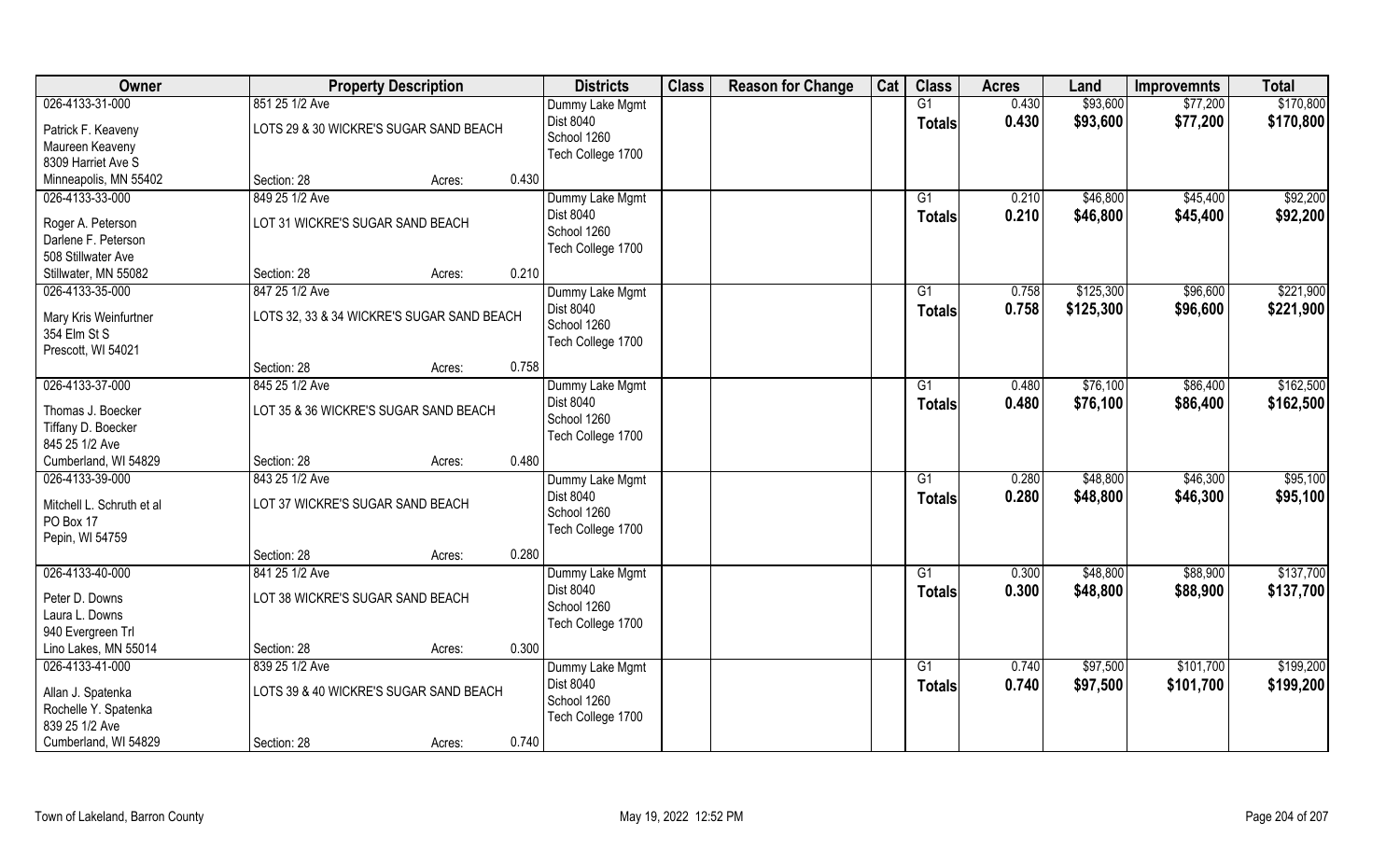| <b>Owner</b>                    | <b>Property Description</b>                      |        |       | <b>Districts</b>                    | <b>Class</b>   | <b>Reason for Change</b>  | Cat  | <b>Class</b>    | <b>Acres</b> | Land     | <b>Improvemnts</b> | <b>Total</b> |
|---------------------------------|--------------------------------------------------|--------|-------|-------------------------------------|----------------|---------------------------|------|-----------------|--------------|----------|--------------------|--------------|
| 026-4133-43-000                 | 835 25 1/2 Ave                                   |        |       | Dummy Lake Mgmt                     |                |                           |      | G1              | 0.430        | \$49,200 | \$93,100           | \$142,300    |
| Wayne W. Berger                 | LOT 41 WICKRE'S SUGAR SAND BEACH                 |        |       | Dist 8040                           |                |                           |      | <b>Totals</b>   | 0.430        | \$49,200 | \$93,100           | \$142,300    |
| Susan M. Berger                 |                                                  |        |       | School 1260                         |                |                           |      |                 |              |          |                    |              |
| 1311 Waters Path                |                                                  |        |       | Tech College 1700                   |                |                           |      |                 |              |          |                    |              |
| Woodbury, MN 55129              | Section: 28                                      | Acres: | 0.430 |                                     |                |                           |      |                 |              |          |                    |              |
| 026-4133-44-000                 | 833 25 1/2 Ave                                   |        |       | Dummy Lake Mgmt                     |                |                           |      | G1              | 0.440        | \$49,700 | \$32,200           | \$81,900     |
|                                 |                                                  |        |       | Dist 8040                           |                |                           |      | <b>Totals</b>   | 0.440        | \$49,700 | \$32,200           | \$81,900     |
| Randy S. Brown                  | LOT 42 WICKRE'S SUGAR SAND BEACH (MOS #7755)     |        |       | School 1260                         |                |                           |      |                 |              |          |                    |              |
| Melinda J. Brown                | JAMES M MRDUTT LIVING TRUST AS LC VENDOR         |        |       | Tech College 1700                   |                |                           |      |                 |              |          |                    |              |
| 106 Heathcliff Dr               |                                                  |        | 0.440 |                                     |                |                           |      |                 |              |          |                    |              |
| Poplar Grove, IL 61065          | Section: 28                                      | Acres: |       |                                     |                |                           |      |                 |              |          |                    |              |
| 026-4133-45-000                 | 831 25 1/2 Ave                                   |        |       | Dummy Lake Mgmt                     | G1             | Shed                      |      | G1              | 0.910        | \$99,500 | \$146,600          | \$246,100    |
| James M. Mrdutt                 | LOTS 43 & 44 WICKRE'S SUGAR SAND BEACH (MOS      |        |       | Dist 8040                           |                |                           |      | <b>Totals</b>   | 0.910        | \$99,500 | \$146,600          | \$246,100    |
| James M Mrdutt Living Trust     | #7755)                                           |        |       | School 1260                         |                |                           |      |                 |              |          |                    |              |
| 831 25 1/2 Ave                  |                                                  |        |       | Tech College 1700                   |                |                           |      |                 |              |          |                    |              |
| Cumberland, WI 54829            | Section: 28                                      | Acres: | 0.910 |                                     |                |                           |      |                 |              |          |                    |              |
| 026-4133-47-000                 | 829 25 1/2 Ave                                   |        |       | Dummy Lake Mgmt                     |                |                           |      | G1              | 0.780        | \$97,200 | \$63,400           | \$160,600    |
|                                 |                                                  |        |       | Dist 8040                           |                |                           |      | <b>Totals</b>   | 0.780        | \$97,200 | \$63,400           | \$160,600    |
| Holly J. Joseph                 | LOTS 45 & 46 WICKRE'S SUGAR SAND BEACH (MOS      |        |       | School 1260                         |                |                           |      |                 |              |          |                    |              |
| 365 Summit Ave                  | #7972 & #8390)                                   |        |       | Tech College 1700                   |                |                           |      |                 |              |          |                    |              |
| St Paul, MN 55102               | Section: 28                                      |        | 0.780 |                                     |                |                           |      |                 |              |          |                    |              |
| 026-4133-50-000                 | 827 25 1/2 Ave                                   | Acres: |       |                                     | G1             | New home at 25% compklete |      | $\overline{G1}$ | 0.700        | \$96,100 | \$22,000           | \$118,100    |
|                                 |                                                  |        |       | Dummy Lake Mgmt<br><b>Dist 8040</b> | G <sub>1</sub> | Raze old home             | $-2$ |                 |              |          |                    |              |
| Charlene E. Scott               | LOT 47 & 48 WICKRE'S SUGAR SAND BEACH            |        |       | School 1260                         |                |                           |      | Totals          | 0.700        | \$96,100 | \$22,000           | \$118,100    |
| 664 S Mill St                   |                                                  |        |       | Tech College 1700                   |                |                           |      |                 |              |          |                    |              |
| Barron, WI 54812-1345           |                                                  |        |       |                                     |                |                           |      |                 |              |          |                    |              |
|                                 | Section: 28                                      | Acres: | 0.700 |                                     |                |                           |      |                 |              |          |                    |              |
| 026-4133-51-000                 | 825 25 1/2 Ave                                   |        |       | Dummy Lake Mgmt                     |                |                           |      | G1              | 0.430        | \$67,500 | \$9,500            | \$77,000     |
| Arlen L. Wisemiller             | LOT 49 & PLAT 50-1 LOT 49 & ELY 25 FT LOT 50     |        |       | <b>Dist 8040</b>                    |                |                           |      | <b>Totals</b>   | 0.430        | \$67,500 | \$9,500            | \$77,000     |
| Betty J. Wisemiller             | WICKRE'S SUGAR SAND BEACH (MOS #8191)            |        |       | School 1260                         |                |                           |      |                 |              |          |                    |              |
| 1381 Center St                  |                                                  |        |       | Tech College 1700                   |                |                           |      |                 |              |          |                    |              |
| Boyceville, WI 54725            | Section: 28                                      | Acres: | 0.430 |                                     |                |                           |      |                 |              |          |                    |              |
| 026-4133-52-000                 | 823 25 1/2 Ave                                   |        |       | Dummy Lake Mgmt                     |                |                           |      | G1              | 0.420        | \$83,200 | \$57,900           | \$141,100    |
|                                 | PLATS 50-2 & 51 LOT 50 EX ELY 25 FT & ALL LOT 51 |        |       | Dist 8040                           |                |                           |      | <b>Totals</b>   | 0.420        | \$83,200 | \$57,900           | \$141,100    |
| Timothy D Smith Revocable Trust |                                                  |        |       | School 1260                         |                |                           |      |                 |              |          |                    |              |
| Karen E Miller Revocable Trust  | WICKRE'S SUGAR SAND BEACH                        |        |       | Tech College 1700                   |                |                           |      |                 |              |          |                    |              |
| 823 25 1/2 Ave                  |                                                  |        |       |                                     |                |                           |      |                 |              |          |                    |              |
| Cumberland, WI 54829            | Section: 28                                      | Acres: | 0.420 |                                     |                |                           |      |                 |              |          |                    |              |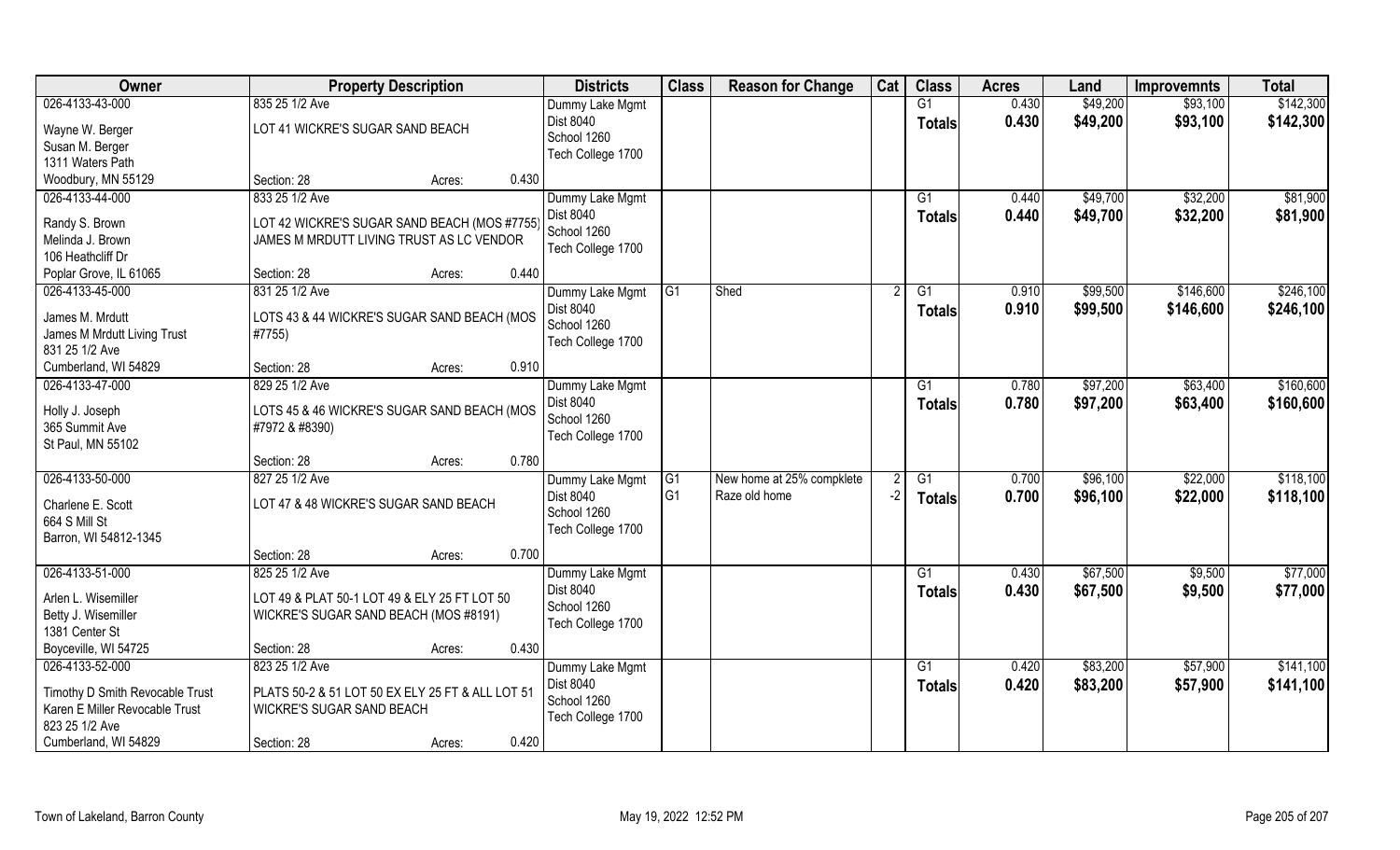| Owner                                    | <b>Property Description</b>                      |       | <b>Districts</b>                 | <b>Class</b> | <b>Reason for Change</b> | Cat | <b>Class</b>    | <b>Acres</b> | Land     | <b>Improvemnts</b> | <b>Total</b> |
|------------------------------------------|--------------------------------------------------|-------|----------------------------------|--------------|--------------------------|-----|-----------------|--------------|----------|--------------------|--------------|
| 026-4133-54-000                          | 821 25 1/2 St                                    |       | Dummy Lake Mgmt                  |              |                          |     | $\overline{G1}$ | 0.290        | \$17,600 | $\overline{50}$    | \$17,600     |
| Timothy D Smith Revocable Trust          | LOT 52 WICKRE'S SUGAR SAND BEACH                 |       | Dist 8040                        |              |                          |     | <b>Totals</b>   | 0.290        | \$17,600 | \$0                | \$17,600     |
| Karen E Miller Revocable Trust           |                                                  |       | School 1260                      |              |                          |     |                 |              |          |                    |              |
| 823 25 1/2 Ave                           |                                                  |       | Tech College 1700                |              |                          |     |                 |              |          |                    |              |
| Cumberland, WI 54829                     | Section: 28<br>Acres:                            | 0.290 |                                  |              |                          |     |                 |              |          |                    |              |
| 026-4133-55-000                          | 821 25 1/2 Ave                                   |       | Dummy Lake Mgmt                  |              |                          |     | G1              | 0.270        | \$54,800 | \$75,100           | \$129,900    |
| Hill Family Living Trust                 | LOT 53 WICKRE'S SUGAR SAND BEACH                 |       | Dist 8040                        |              |                          |     | <b>Totals</b>   | 0.270        | \$54,800 | \$75,100           | \$129,900    |
| 9911 W Timberline Dr                     |                                                  |       | School 1260                      |              |                          |     |                 |              |          |                    |              |
| Sun City, AZ 85351                       |                                                  |       | Tech College 1700                |              |                          |     |                 |              |          |                    |              |
|                                          | Section: 28<br>Acres:                            | 0.270 |                                  |              |                          |     |                 |              |          |                    |              |
| 026-4133-56-000                          | 25 1/2 St                                        |       | Little Dummy Lake                |              |                          |     | G1              | 0.580        | \$20,800 | $\sqrt[6]{}$       | \$20,800     |
| Derousseau Family Trust                  | LOT 54 WICKRE'S SUGAR SAND BEACH                 |       | 8155                             |              |                          |     | <b>Totals</b>   | 0.580        | \$20,800 | \$0                | \$20,800     |
| PO Box 292                               |                                                  |       | Dummy Lake Mgmt                  |              |                          |     |                 |              |          |                    |              |
| Rice Lake, WI 54868                      |                                                  |       | Dist 8040<br>School 1260         |              |                          |     |                 |              |          |                    |              |
|                                          | Section: 28<br>Acres:                            | 0.580 | Tech College 1700                |              |                          |     |                 |              |          |                    |              |
| 026-4133-57-000                          | 2563 St                                          |       | Little Dummy Lake                |              |                          |     | G1              | 0.810        | \$8,600  | \$0                | \$8,600      |
|                                          |                                                  |       | 8155                             |              |                          |     | <b>Totals</b>   | 0.810        | \$8,600  | \$0                | \$8,600      |
| Matthew C. Landsom<br>Brianna L. Landsom | LOT 55 WICKRE'S SUGAR SAND BEACH                 |       | Dummy Lake Mgmt                  |              |                          |     |                 |              |          |                    |              |
| 16469 Glengary Ct W                      |                                                  |       | <b>Dist 8040</b>                 |              |                          |     |                 |              |          |                    |              |
| Rosemount, MN 55068                      | Section: 28<br>Acres:                            | 0.810 | School 1260                      |              |                          |     |                 |              |          |                    |              |
|                                          |                                                  |       | Tech College 1700                |              |                          |     |                 |              |          |                    |              |
| 026-4133-58-000                          | 2563 8 1/2 St                                    |       | Little Dummy Lake                |              |                          |     | G1              | 0.460        | \$10,000 | \$100              | \$10,100     |
| Matthew C. Landsom                       | LOT 56 WICKRE'S SUGAR SAND BEACH                 |       | 8155<br>Dummy Lake Mgmt          |              |                          |     | <b>Totals</b>   | 0.460        | \$10,000 | \$100              | \$10,100     |
| Brianna L. Landsom                       |                                                  |       | <b>Dist 8040</b>                 |              |                          |     |                 |              |          |                    |              |
| 16469 Glengary Ct W                      |                                                  |       | School 1260                      |              |                          |     |                 |              |          |                    |              |
| Rosemount, MN 55068                      | Section: 28<br>Acres:                            | 0.460 | Tech College 1700                |              |                          |     |                 |              |          |                    |              |
| 026-4133-60-000                          | 2565 8 1/2 St                                    |       | Little Dummy Lake                |              |                          |     | G1              | 0.662        | \$57,200 | \$111,100          | \$168,300    |
| Gavin Ree                                | LOTS 57 & 58 & PLAT 59-1 LOTS 57 & 58 SHOWN AS   |       | 8155                             |              |                          |     | <b>Totals</b>   | 0.662        | \$57,200 | \$111,100          | \$168,300    |
| Tammy Ree                                | LOT 1 CSM 30/32 #4283 DOC 630852 & S 2 FT LOT 59 |       | Dummy Lake Mgmt                  |              |                          |     |                 |              |          |                    |              |
| 2565 8 1/2 St                            | WICKRE'S SUGAR SAND BEACH                        |       | Dist 8040                        |              |                          |     |                 |              |          |                    |              |
| Cumberland, WI 54829                     | Section: 28<br>Acres:                            | 0.662 | School 1260<br>Tech College 1700 |              |                          |     |                 |              |          |                    |              |
| 026-4133-61-000                          | 2569 8 1/2 St                                    |       | Little Dummy Lake                |              |                          |     | G1              | 0.440        | \$31,000 | \$7,700            | \$38,700     |
|                                          |                                                  |       | 8155                             |              |                          |     | <b>Totals</b>   | 0.440        | \$31,000 | \$7,700            | \$38,700     |
| Brian P. Lee                             | PLAT 59-2 LOT 59 EX S 2 FT THRF WICKRE SUGAR     |       | Dummy Lake Mgmt                  |              |                          |     |                 |              |          |                    |              |
| Laura L. Lee<br>3022 State Rd 29         | <b>SAND BEACH</b>                                |       | Dist 8040                        |              |                          |     |                 |              |          |                    |              |
| Spring Valley, WI 54767                  | Section: 28<br>Acres:                            | 0.440 | School 1260                      |              |                          |     |                 |              |          |                    |              |
|                                          |                                                  |       | Tech College 1700                |              |                          |     |                 |              |          |                    |              |